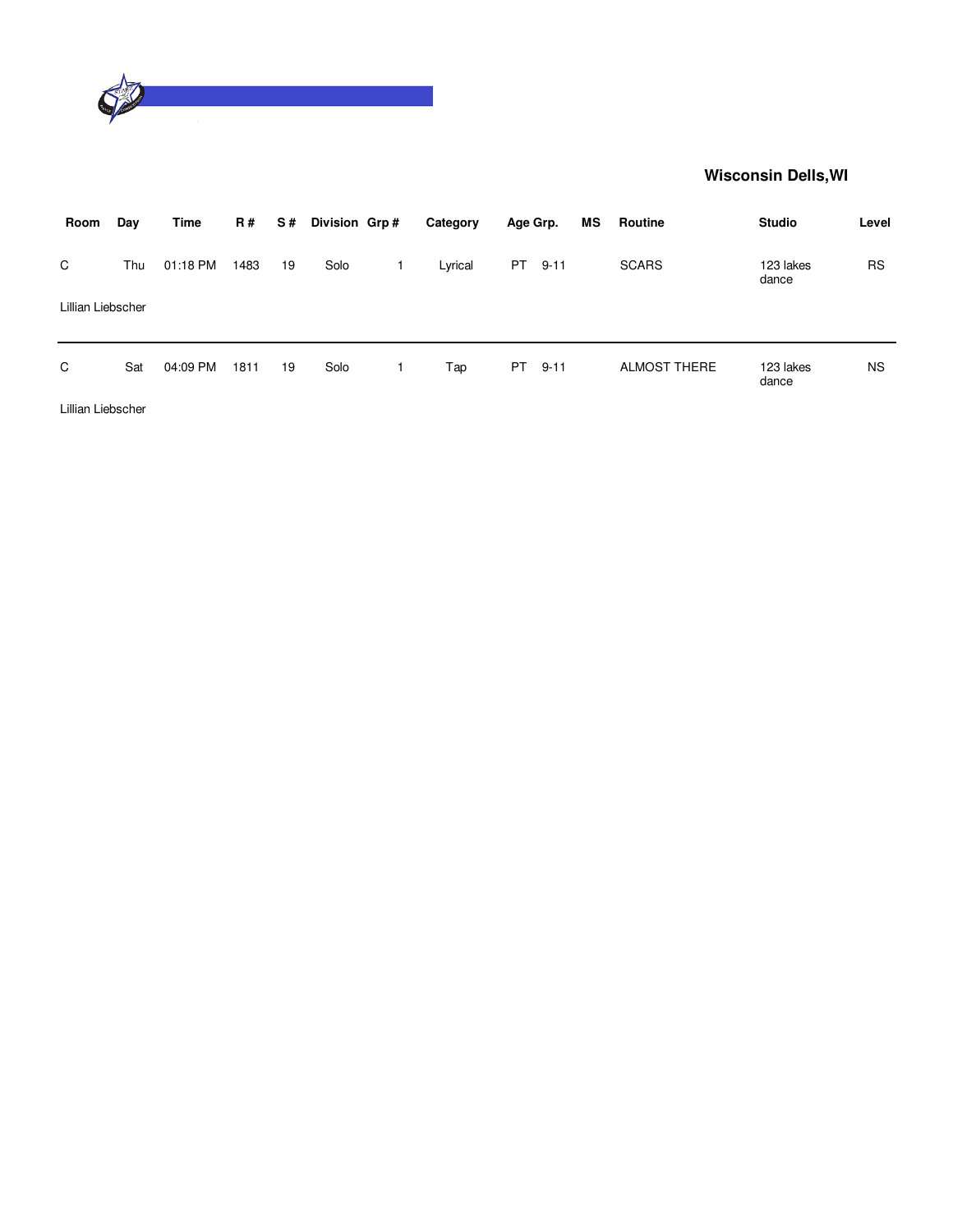

| Room                  | Day | <b>Time</b>                               | <b>R#</b> | S#           | Division Grp# |                           | Category     |   | Age Grp.      | <b>MS</b> | Routine                | <b>Studio</b>         | Level     |
|-----------------------|-----|-------------------------------------------|-----------|--------------|---------------|---------------------------|--------------|---|---------------|-----------|------------------------|-----------------------|-----------|
| Α                     | Wed | 07:18 AM                                  | 6         | 1            | Solo          | 1                         | Contemporary | S | $15 - 18$     |           | All My Mistakes        | 2023 Dance<br>Company | S         |
| Kierra Zahradka       |     |                                           |           |              |               |                           |              |   |               |           |                        |                       |           |
| Α                     | Wed | 07:57 AM                                  | 17        | $\mathbf{1}$ | Solo          | 1                         | Contemporary | S | 15-18         |           | <b>Behind The Mask</b> | 2023 Dance<br>Company | S         |
| <b>Bre McCabe</b>     |     |                                           |           |              |               |                           |              |   |               |           |                        |                       |           |
| Α                     | Wed | 10:20 AM                                  | 58        | $\mathbf{1}$ | Solo          | $\mathbf{1}$              | Jazz         | S | $15 - 18$     |           | I Gotcha               | 2023 Dance<br>Company | S         |
| <b>Emery Smith</b>    |     |                                           |           |              |               |                           |              |   |               |           |                        |                       |           |
| Α                     | Wed | 01:06 PM                                  | 91        | $\mathbf{1}$ | Solo          | $\mathbf{1}$              | Lyrical      | S | $15 - 18$     |           | Gravity                | 2023 Dance<br>Company | S         |
| Macy Barkley          |     |                                           |           |              |               |                           |              |   |               |           |                        |                       |           |
| Α                     | Wed | 04:11 PM                                  | 144       | $\mathbf{1}$ | Solo          | $\mathbf{1}$              | Open         | S | $15 - 18$     |           | <b>ICON</b>            | 2023 Dance<br>Company | S         |
| Kierra Zahradka       |     |                                           |           |              |               |                           |              |   |               |           |                        |                       |           |
| Α                     | Wed | 07:55 PM                                  | 188       | $\mathbf{1}$ | D/T           | $\ensuremath{\mathsf{3}}$ | Jazz         | S | $15 - 18$     |           | Post That              | 2023 Dance<br>Company | S         |
|                       |     | Macy Barkley, Bre McCabe, Kierra Zahradka |           |              |               |                           |              |   |               |           |                        |                       |           |
| Α                     | Thu | 08:36 AM                                  | 232       | $\mathbf{1}$ | Solo          | $\mathbf{1}$              | Contemporary | T | $12 - 14$     |           | Lonely                 | 2023 Dance<br>Company | S         |
| <b>Brynleigh Hill</b> |     |                                           |           |              |               |                           |              |   |               |           |                        |                       |           |
| A                     | Thu | 12:59 PM                                  | 293       | $\mathbf{1}$ | Solo          | $\mathbf{1}$              | Lyrical      |   | $T = 12 - 14$ |           | Closure                | 2023 Dance<br>Company | S         |
| Mikayla Schwartzlow   |     |                                           |           |              |               |                           |              |   |               |           |                        |                       |           |
| Α                     | Thu | 06:32 PM                                  | 368       | $\mathbf{1}$ | D/T           | $\ensuremath{\mathsf{3}}$ | Jazz         |   | $T = 12 - 14$ |           | Ginger                 | 2023 Dance<br>Company | ${\sf S}$ |

Brynleigh Hill,Grace Kaiser,Claire Holland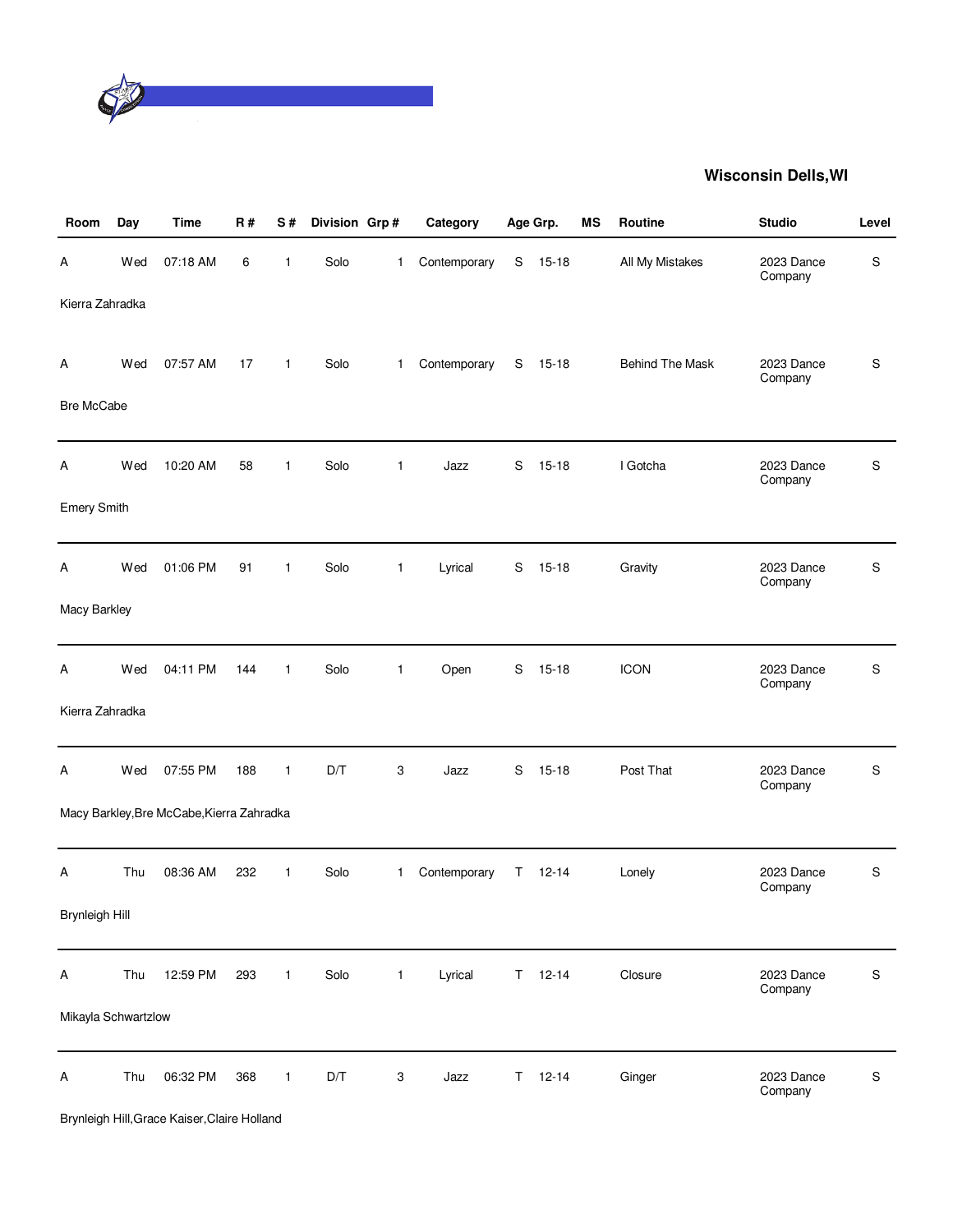

| Room           | Day | Time     | <b>R#</b> | S#           | Division Grp# |              | Category                                                                                                           |     | Age Grp.      | <b>MS</b> | Routine                                                                                                                                                 | <b>Studio</b>         | Level |
|----------------|-----|----------|-----------|--------------|---------------|--------------|--------------------------------------------------------------------------------------------------------------------|-----|---------------|-----------|---------------------------------------------------------------------------------------------------------------------------------------------------------|-----------------------|-------|
| А              | Fri | 01:54 PM | 467       | 1            | Solo          | 1            | Contemporary                                                                                                       | PT  | $9 - 11$      |           | Hallelujah                                                                                                                                              | 2023 Dance<br>Company | S     |
| Gemma Musser   |     |          |           |              |               |              |                                                                                                                    |     |               |           |                                                                                                                                                         |                       |       |
| А              | Fri | 02:30 PM | 479       | $\mathbf{1}$ | Solo          | $\mathbf{1}$ | Jazz                                                                                                               | PT. | $9 - 11$      |           | U Got The Look                                                                                                                                          | 2023 Dance<br>Company | S     |
| Mayci Humphrey |     |          |           |              |               |              |                                                                                                                    |     |               |           |                                                                                                                                                         |                       |       |
| А              | Fri | 04:01 PM | 506       | 1            | Solo          | 1            | Lyrical                                                                                                            | PT  | $9 - 11$      |           | <b>Healing Hands</b>                                                                                                                                    | 2023 Dance<br>Company | S     |
| Brynn Gill     |     |          |           |              |               |              |                                                                                                                    |     |               |           |                                                                                                                                                         |                       |       |
| А              | Sat | 08:14 AM | 576       | 1            | Sg            | 9            | Contemporary                                                                                                       | T.  | $12 - 14$     |           | <b>Belief</b>                                                                                                                                           | 2023 Dance<br>Company | S     |
|                |     |          |           |              |               |              |                                                                                                                    |     |               |           | Macy Barkley, Brynleigh Hill, Grace Kaiser, Bre McCabe, Emery Smith, Kierra Zahradka, Raegun Buhlmann, Claire Holland, Mikayla Schwartzlow              |                       |       |
| А              | Sat | 09:22 AM | 591       | 1            | Lg            | 16           | Hip Hop                                                                                                            | T.  | $12 - 14$     |           | Can't Blame Me                                                                                                                                          | 2023 Dance<br>Company | S     |
|                |     |          |           |              |               |              | Holland, Mikayla Schwartzlow, Leah Spahn, Maddy Webster, Kaelyn Guentner, Alana Bay                                |     |               |           | Macy Barkley, Brynn Gill, Brynleigh Hill, Mayci Humphrey, Grace Kaiser, Bre McCabe, Gemma Musser, Emery Smith, Kierra Zahradka, Raegun Buhlmann, Claire |                       |       |
| A              | Sat | 09:53 AM | 598       | 1            | Lg            | 11           | Jazz                                                                                                               | T.  | $12 - 14$     |           | Body Language                                                                                                                                           | 2023 Dance<br>Company | S     |
| Schwartzlow    |     |          |           |              |               |              |                                                                                                                    |     |               |           | Macy Barkley,Brynn Gill,Brynleigh Hill,Grace Kaiser,Bre McCabe,Gemma Musser,Emery Smith,Kierra Zahradka,Raegun Buhlmann,Claire Holland,Mikayla          |                       |       |
| А              | Sat | 10:25 AM | 605       | 1            | Sg            | 8            | Jazz                                                                                                               | T.  | $12 - 14$     |           | Hollaback Girl                                                                                                                                          | 2023 Dance<br>Company | S     |
|                |     |          |           |              |               |              | Macy Barkley, Brynleigh Hill, Grace Kaiser, Bre McCabe, Gemma Musser, Emery Smith, Kierra Zahradka, Claire Holland |     |               |           |                                                                                                                                                         |                       |       |
| A              | Sat | 10:29 AM | 606       | 1            | Sg            | 8            | Jazz                                                                                                               |     | $T = 12 - 14$ |           | Not About U                                                                                                                                             | 2023 Dance<br>Company | S     |
|                |     |          |           |              |               |              |                                                                                                                    |     |               |           | Brynn Gill, Brynleigh Hill, Mayci Humphrey, Bre McCabe, Gemma Musser, Kierra Zahradka, Claire Holland, Mikayla Schwartzlow                              |                       |       |
| A              | Sat | 12:28 PM | 619       | 1            | Lg            | 14           | Lyrical                                                                                                            | T.  | $12 - 14$     |           | Girls Just Wanna Have<br>Fun                                                                                                                            | 2023 Dance<br>Company | S     |

Macy Barkley,Brynn Gill,Brynleigh Hill,Mayci Humphrey,Grace Kaiser,Bre McCabe,Gemma Musser,Emery Smith,Kierra Zahradka,Raegun Buhlmann,Claire Holland,Mikayla Schwartzlow,Leah Spahn,Kaelyn Guentner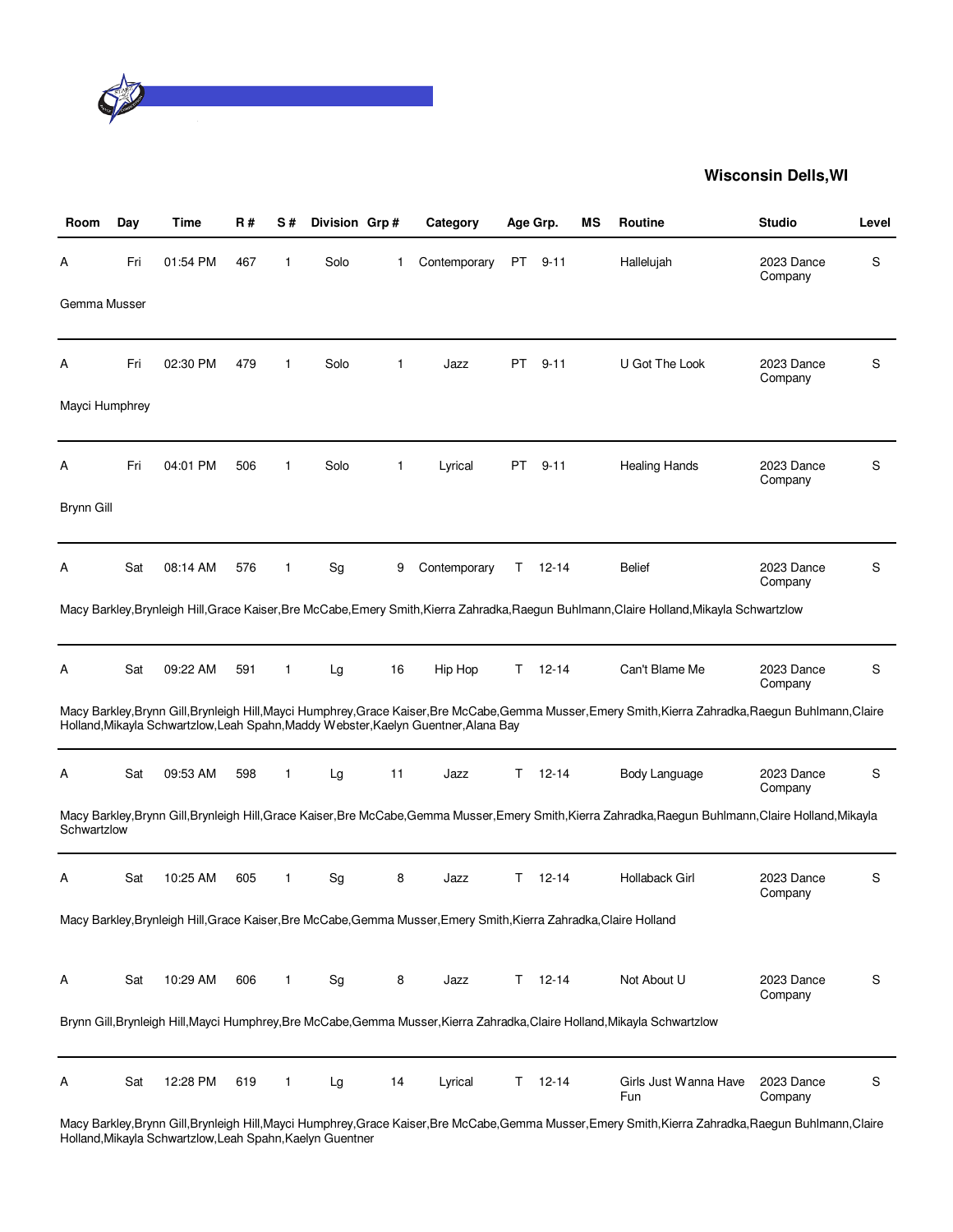

| Room           | Day | <b>Time</b>                                    | <b>R#</b> | S#           | Division Grp# |              | Category            | Age Grp.  |           | <b>MS</b> | <b>Routine</b>                                                                                                                         | <b>Studio</b>         | Level     |
|----------------|-----|------------------------------------------------|-----------|--------------|---------------|--------------|---------------------|-----------|-----------|-----------|----------------------------------------------------------------------------------------------------------------------------------------|-----------------------|-----------|
| Α              | Sat | 12:50 PM                                       | 624       | 1            | Sg            | 9            | Lyrical             | T.        | $12 - 14$ |           | Go To Sleep                                                                                                                            | 2023 Dance<br>Company | S         |
|                |     |                                                |           |              |               |              |                     |           |           |           | Brynn Gill, Brynleigh Hill, Mayci Humphrey, Bre McCabe, Gemma Musser, Kierra Zahradka, Claire Holland, Mikayla Schwartzlow, Leah Spahn |                       |           |
| C              | Thu | 08:12 AM                                       | 1406      | $\mathbf{1}$ | Solo          | 1            | Jazz                | м         | $5 - 8$   |           | Kiss                                                                                                                                   | 2023 Dance<br>Company | <b>RS</b> |
| Cambree Moyer  |     |                                                |           |              |               |              |                     |           |           |           |                                                                                                                                        |                       |           |
| C              | Thu | 10:36 AM                                       | 1454      | $\mathbf{1}$ | Solo          | $\mathbf{1}$ | Jazz                | <b>PT</b> | $9 - 11$  |           | Diamonds                                                                                                                               | 2023 Dance<br>Company | <b>RS</b> |
| Liliana Forner |     |                                                |           |              |               |              |                     |           |           |           |                                                                                                                                        |                       |           |
| C              | Thu | 06:01 PM                                       | 1554      | 1            | D/T           | 3            | <b>Musical Show</b> | <b>PT</b> | $9 - 11$  |           | Camille, Collette, Fifi                                                                                                                | 2023 Dance<br>Company | <b>RS</b> |
|                |     | Braylin Clearly, Liliana Forner, Cambree Moyer |           |              |               |              |                     |           |           |           |                                                                                                                                        |                       |           |
| C              | Fri | 08:04 AM                                       | 1563      | 1            | Sg            | 8            | Jazz                | <b>SM</b> | $2 - 4$   |           | Off To The Races                                                                                                                       | 2023 Dance<br>Company | <b>NS</b> |

Angalise Bowers,Kensli Nichols,Skyler Turner,Oaklynn Brunner,Lucy Gerber,Aria Kampmeier,Relena Lindert,Ivy Swanson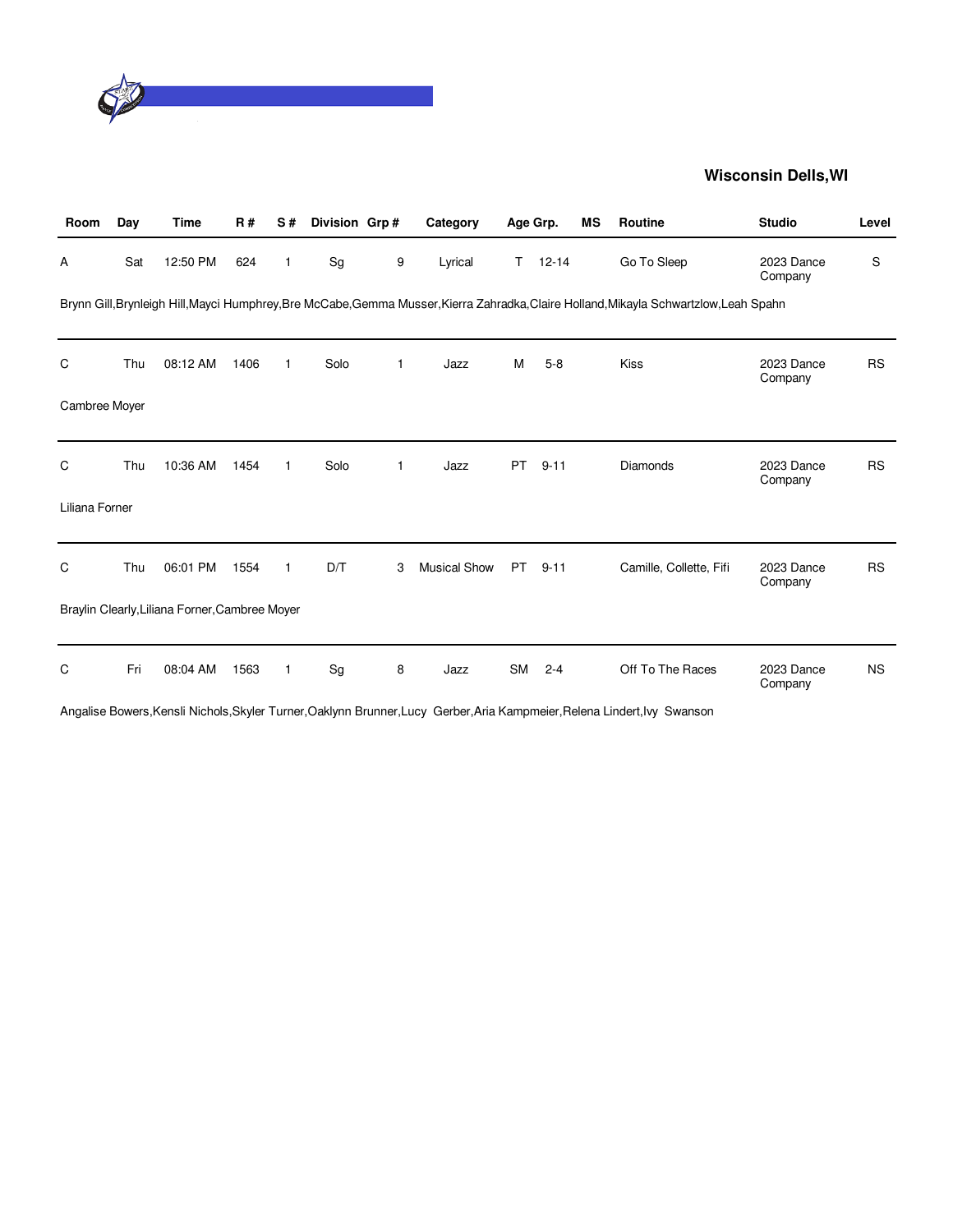

| Room            | Day | Time                                      | <b>R#</b> | S# | Division Grp# |                | Category     | Age Grp.  |           | ΜS | <b>Routine</b>          | <b>Studio</b>            | Level     |
|-----------------|-----|-------------------------------------------|-----------|----|---------------|----------------|--------------|-----------|-----------|----|-------------------------|--------------------------|-----------|
| В               | Thu | 08:18 AM                                  | 858       | 51 | Solo          | $\mathbf{1}$   | Contemporary | Τ         | $12 - 14$ |    | Dancing with your ghost | 7th Avenue<br>dance crew | <b>NS</b> |
| Alyseia Loew    |     |                                           |           |    |               |                |              |           |           |    |                         |                          |           |
| В               | Thu | 10:10 AM                                  | 890       | 51 | Solo          | $\mathbf{1}$   | Lyrical      | Τ         | $12 - 14$ |    | Helium                  | 7th Avenue<br>dance crew | <b>NS</b> |
| Mariah Lynch    |     |                                           |           |    |               |                |              |           |           |    |                         |                          |           |
| в               | Thu | 10:41 AM                                  | 896       | 51 | Solo          | $\mathbf{1}$   | Open         | T.        | $12 - 14$ |    | <b>Bruses</b>           | 7th Avenue<br>dance crew | <b>NS</b> |
| Alyseia Loew    |     |                                           |           |    |               |                |              |           |           |    |                         |                          |           |
| B               | Thu | 11:16 AM                                  | 906       | 51 | Solo          | 1              | Contemporary | AD        | 19-99     |    | Train wreck             | 7th Avenue<br>dance crew | <b>NS</b> |
| Keely Summerlin |     |                                           |           |    |               |                |              |           |           |    |                         |                          |           |
| C               | Sat | 08:09 AM                                  | 1671      | 51 | D/T           | $\overline{c}$ | Jazz         | <b>SM</b> | $2 - 4$   |    | Better when I'm dancing | 7th Avenue<br>dance crew | <b>NS</b> |
|                 |     | Josslyn Greenwold, Kiera Summerlin        |           |    |               |                |              |           |           |    |                         |                          |           |
| C               | Sat | 09:33 AM                                  | 1699      | 51 | D/T           | 3              | Jazz         | <b>PT</b> | $9 - 11$  |    | Let's get loud          | 7th Avenue<br>dance crew | <b>NS</b> |
|                 |     | Alyia Loew, Brooklyn Adams, Tara Richgels |           |    |               |                |              |           |           |    |                         |                          |           |
| C               | Sat | 01:57 PM                                  | 1767      | 51 | Solo          | $\mathbf{1}$   | Contemporary | PT.       | $9 - 11$  |    | Speechless              | 7th Avenue<br>dance crew | <b>NS</b> |
| Alyia Loew      |     |                                           |           |    |               |                |              |           |           |    |                         |                          |           |
| C               | Sat | 02:09 PM                                  | 1771      | 51 | Solo          | $\mathbf{1}$   | Hip Hop      | <b>PT</b> | $9 - 11$  |    | Salute                  | 7th Avenue<br>dance crew | <b>NS</b> |
| Tara Richgels   |     |                                           |           |    |               |                |              |           |           |    |                         |                          |           |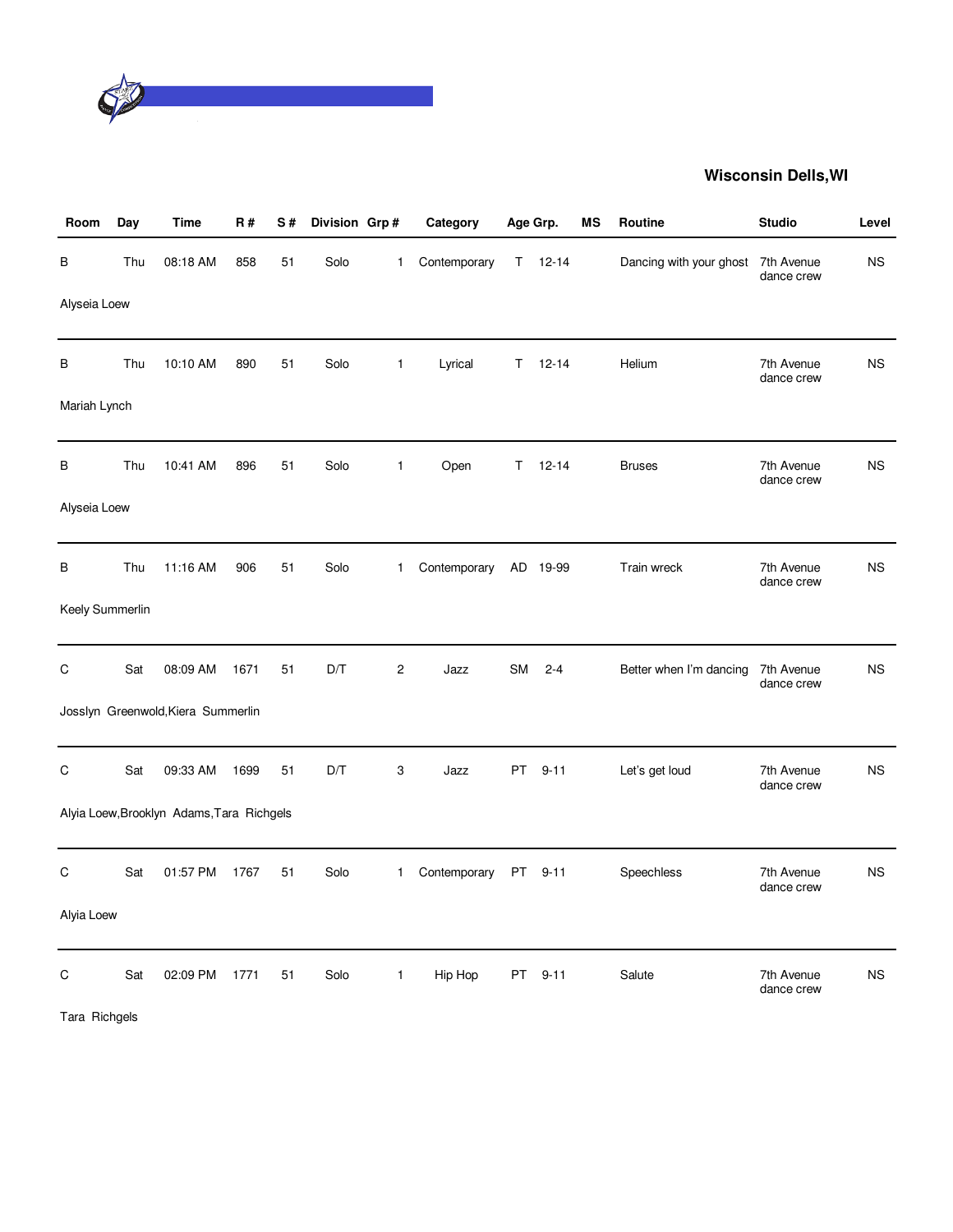

| Room                          | Day | <b>Time</b>                | R#  | S# | Division Grp#                |                | Category     |             | Age Grp.  | <b>MS</b> | Routine                 | <b>Studio</b>         | Level       |
|-------------------------------|-----|----------------------------|-----|----|------------------------------|----------------|--------------|-------------|-----------|-----------|-------------------------|-----------------------|-------------|
| Α                             | Wed | 08:00 AM                   | 18  | 16 | Solo                         | $\mathbf{1}$   | Contemporary | S           | $15 - 18$ |           | <b>Blackest Day</b>     | All That Dance<br>Inc | S           |
| Ruby Reid                     |     |                            |     |    |                              |                |              |             |           |           |                         |                       |             |
| Α                             | Wed | 08:18 AM                   | 23  | 16 | Solo                         | $\mathbf{1}$   | Contemporary |             | $S$ 15-18 |           | Flesh & Bone            | All That Dance<br>Inc | S           |
| Megan Kerkhoff                |     |                            |     |    |                              |                |              |             |           |           |                         |                       |             |
| A                             | Wed | 08:35 AM                   | 28  | 16 | Solo                         | $\mathbf{1}$   | Contemporary |             | S 15-18   |           | I Know Places           | All That Dance<br>Inc | S           |
| <b>Avery Petty</b>            |     |                            |     |    |                              |                |              |             |           |           |                         |                       |             |
| Α                             | Wed | 01:37 PM                   | 100 | 16 | Solo                         | $\mathbf{1}$   | Lyrical      | S           | $15 - 18$ |           | Another Love            | All That Dance<br>Inc | $\mathsf S$ |
| Ruby Reid                     |     |                            |     |    |                              |                |              |             |           |           |                         |                       |             |
| A                             | Wed | 09:02 PM                   | 207 | 16 | D/T                          | $\overline{c}$ | Lyrical      | S           | $15 - 18$ |           | <b>Blank Page</b>       | All That Dance<br>Inc | S           |
|                               |     | Deanna Becker, Qynn Mackey |     |    |                              |                |              |             |           |           |                         |                       |             |
| A                             | Thu | 11:13 AM                   | 277 | 16 | Solo                         | $\mathbf{1}$   | Jazz         | $\mathsf T$ | $12 - 14$ |           | <b>Beautiful People</b> | All That Dance<br>Inc | S           |
| <b>Lilly Bristol</b>          |     |                            |     |    |                              |                |              |             |           |           |                         |                       |             |
| Α                             | Thu | 01:45 PM                   | 306 | 16 | Solo                         | $\mathbf{1}$   | Lyrical      | Τ           | $12 - 14$ |           | Happy                   | All That Dance<br>Inc | S           |
| <b>Lilly Bristol</b>          |     |                            |     |    |                              |                |              |             |           |           |                         |                       |             |
| A                             | Thu | 06:42 PM                   | 371 | 16 | D/T                          | $\sqrt{2}$     | Jazz         | T.          | $12 - 14$ |           | Survivor                | All That Dance<br>Inc | $\mathsf S$ |
| Emilie VanRite, Lilly Bristol |     |                            |     |    |                              |                |              |             |           |           |                         |                       |             |
| A                             | Fri | 08:10 AM                   | 396 | 16 | $\operatorname{\mathsf{Sg}}$ | 6              | Contemporary |             | S 15-18   |           | Human                   | All That Dance<br>Inc | $\mathbb S$ |

Avery Petty,Deanna Becker,Emilie VanRite,Lilly Bristol,Quincy Petty,Qynn Mackey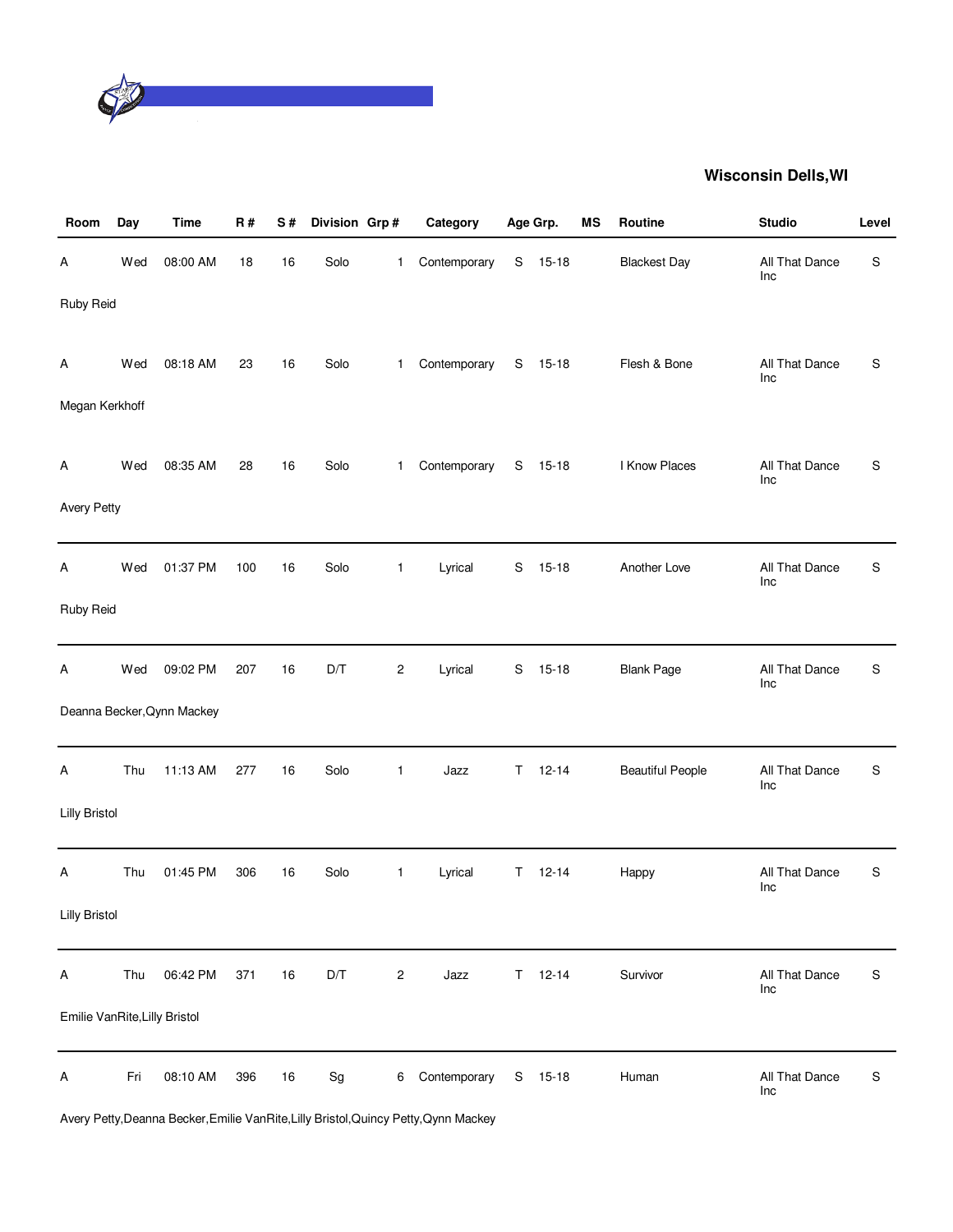

| Room         | Day | Time                         | R#   | S# | Division Grp#                |              | Category                                                                                      |    | Age Grp.    | ΜS | <b>Routine</b>                                                                                                                                                                                                                                                                                        | <b>Studio</b>         | Level     |
|--------------|-----|------------------------------|------|----|------------------------------|--------------|-----------------------------------------------------------------------------------------------|----|-------------|----|-------------------------------------------------------------------------------------------------------------------------------------------------------------------------------------------------------------------------------------------------------------------------------------------------------|-----------------------|-----------|
| A            | Fri | 10:00 AM                     | 420  | 16 | Lg                           | 11           | Lyrical                                                                                       | S  | $15 - 18$   |    | Always Midnight                                                                                                                                                                                                                                                                                       | All That Dance<br>Inc | S         |
| Reid         |     |                              |      |    |                              |              |                                                                                               |    |             |    | Avery Petty,Deanna Becker,Emberli Gadwood,Emilie VanRite,Lilly Bristol,Madeline James,Megan Kerkhoff,Mirabel Barrette,Quincy Petty,Qynn Mackey,Ruby                                                                                                                                                   |                       |           |
| Α            | Sat | 09:31 AM                     | 593  | 16 | Lg                           | 15           | Hip Hop                                                                                       | T. | $12 - 14$   |    | Plain Jane                                                                                                                                                                                                                                                                                            | All That Dance<br>Inc | S         |
|              |     |                              |      |    |                              |              | James, Megan Kerkhoff, Mirabel Barrette, Quincy Petty, Qynn Mackey, Shaya Mason               |    |             |    | Abby Kawula,Aubrey Rabas,Avery Petty,Carlie Morse,Emberli Gadwood,Emilie VanRite,Helena DeLeeuw,Jessica Gauthier,Lilly Bristol,Madeline                                                                                                                                                               |                       |           |
| Α            | Sat | 09:58 AM                     | 599  | 16 | Lg                           | 11           | Jazz                                                                                          | T. | $12 - 14$   |    | <b>These Boots</b>                                                                                                                                                                                                                                                                                    | All That Dance<br>Inc | S         |
| Mackey       |     |                              |      |    |                              |              |                                                                                               |    |             |    | Abidale Elms, Amelia Donath, Aubrey Rabas, Avery Petty, Deanna Becker, Emersyn Koszarek, Emilie VanRite, Helena DeLeeuw, Lilly Bristol, Quincy Petty, Qynn                                                                                                                                            |                       |           |
| A            | Sat | 10:38 AM                     | 608  | 16 | $\operatorname{\mathsf{Sg}}$ | 8            | Jazz                                                                                          | T. | $12 - 14$   |    | Rain Dance                                                                                                                                                                                                                                                                                            | All That Dance<br>Inc | S         |
|              |     |                              |      |    |                              |              |                                                                                               |    |             |    | Abby Kawula,Adaley Maher,Amelia Donath,Emersyn Koszarek,Jessica Gauthier,Lily Skaleski,Molly Niedermeyer,Morgan Kittell                                                                                                                                                                               |                       |           |
| А            | Sat | 12:32 PM                     | 620  | 16 | Lg                           | 19           | Lyrical                                                                                       | T. | $12 - 14$   |    | Ooh Child                                                                                                                                                                                                                                                                                             | All That Dance<br>Inc | S         |
|              |     |                              |      |    |                              |              |                                                                                               |    |             |    | Abby Kawula, Adaley Maher, Amelia Donath, Avery Petty, Deanna Becker, Emberli Gadwood, Emersyn Koszarek, Emilie VanRite, Jessica Gauthier, Lilly<br>Bristol, Lily Skaleski, Madeline James, Megan Kerkhoff, Mirabel Barrette, Molly Niedermeyer, Morgan Kittell, Quincy Petty, Qynn Mackey, Ruby Reid |                       |           |
| В            | Fri | 09:28 AM                     | 1014 | 16 | Sg                           | 6            | Contemporary                                                                                  | Τ  | $12 - 14$   |    | Hide & Seek                                                                                                                                                                                                                                                                                           | All That Dance<br>Inc | <b>RS</b> |
|              |     |                              |      |    |                              |              | Abidale Elms, Amelia Donath, Aubrey Rabas, Emersyn Koszarek, Helena DeLeeuw, Mirabel Barrette |    |             |    |                                                                                                                                                                                                                                                                                                       |                       |           |
| С            | Wed | 03:49 PM                     | 1313 | 16 | Solo                         | 1            | Lyrical                                                                                       | T. | $12 - 14$   |    | Somebody's Someone                                                                                                                                                                                                                                                                                    | All That Dance<br>Inc | <b>RS</b> |
| Carlie Morse |     |                              |      |    |                              |              |                                                                                               |    |             |    |                                                                                                                                                                                                                                                                                                       |                       |           |
| С            | Wed | 07:47 PM                     | 1361 | 16 | D/T                          | 2            | Contemporary                                                                                  |    | $T = 12-14$ |    | Runaway                                                                                                                                                                                                                                                                                               | All That Dance<br>Inc | <b>RS</b> |
|              |     | Abidale Elms, Helena DeLeeuw |      |    |                              |              |                                                                                               |    |             |    |                                                                                                                                                                                                                                                                                                       |                       |           |
| С            | Thu | 09:48 AM                     | 1438 | 16 | Solo                         | $\mathbf{1}$ | Acrobatic                                                                                     | PT | $9 - 11$    |    | Courage To Change                                                                                                                                                                                                                                                                                     | All That Dance<br>Inc | <b>RS</b> |
| Aubrey Rabas |     |                              |      |    |                              |              |                                                                                               |    |             |    |                                                                                                                                                                                                                                                                                                       |                       |           |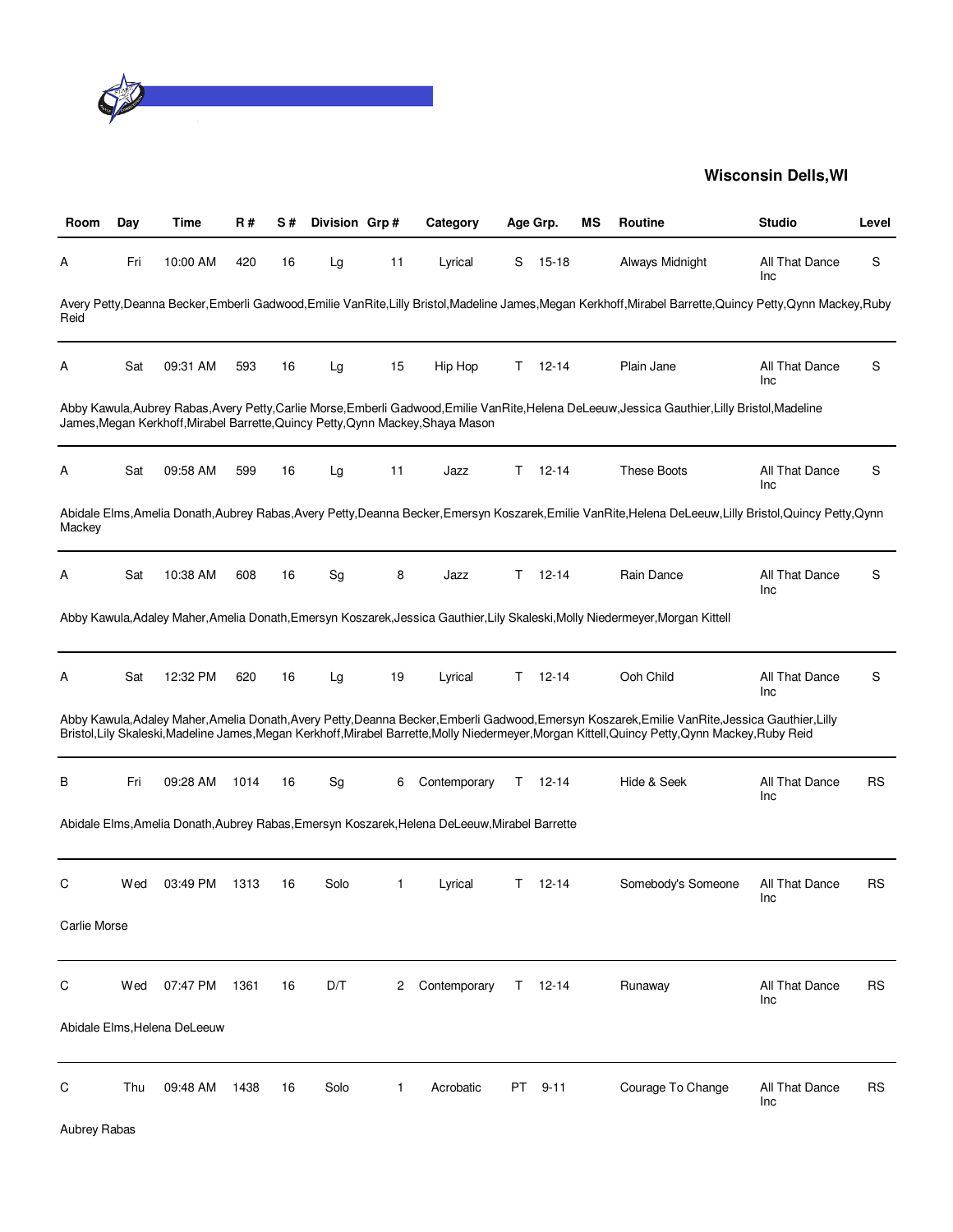

| Room         | Day | Time     |      |    | R# S# Division Grp# | Category             | Age Grp. | MS | Routine              | <b>Studio</b>                | Level     |
|--------------|-----|----------|------|----|---------------------|----------------------|----------|----|----------------------|------------------------------|-----------|
| C.           | Thu | 10:03 AM | 1443 | 16 | Solo                | Contemporary PT 9-11 |          |    | The Moment I Said It | All That Dance<br><b>Inc</b> | <b>RS</b> |
| Aubrey Rabas |     |          |      |    |                     |                      |          |    |                      |                              |           |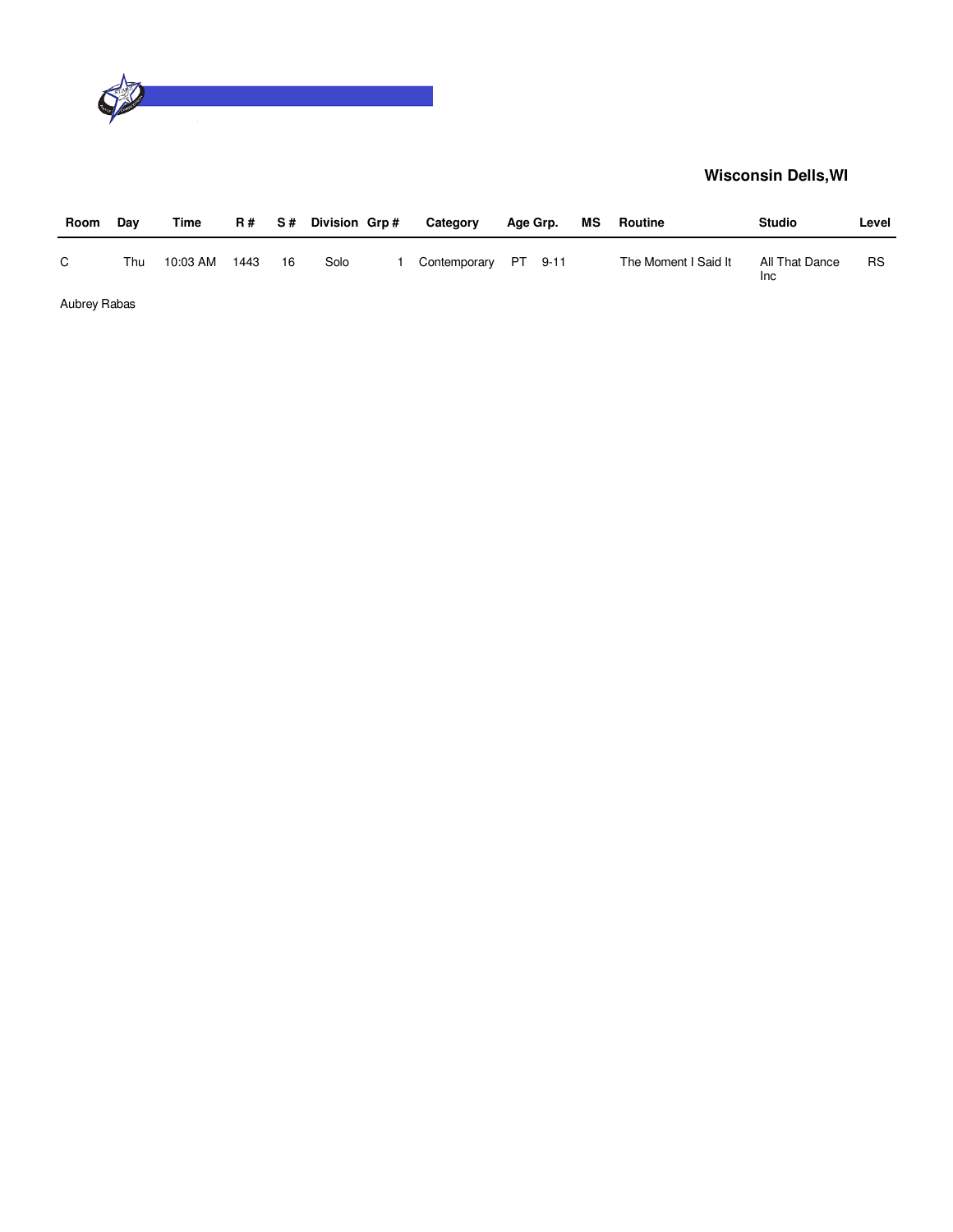

| Room            | Day | <b>Time</b> | <b>R#</b> | S#             | Division Grp# |              | Category            |   | Age Grp.  | MS | Routine                              | <b>Studio</b>                        | Level |
|-----------------|-----|-------------|-----------|----------------|---------------|--------------|---------------------|---|-----------|----|--------------------------------------|--------------------------------------|-------|
| Α               | Wed | 07:25 AM    | 8         | 2              | Solo          | $\mathbf{1}$ | Contemporary        | S | $15 - 18$ |    | Here Comes The Rain<br>Again         | Almost Famous<br>Dance Studio        | S     |
| Leah Smith      |     |             |           |                |               |              |                     |   |           |    |                                      |                                      |       |
| Α               | Wed | 10:24 AM    | 59        | $\overline{c}$ | Solo          | $\mathbf{1}$ | Jazz                | S | $15 - 18$ |    | Dirty Diana                          | Almost Famous<br>Dance Studio        | S     |
| Claire Tuetken  |     |             |           |                |               |              |                     |   |           |    |                                      |                                      |       |
| A               | Wed | 10:34 AM    | 62        | $\overline{2}$ | Solo          | 1            | Jazz                | S | $15 - 18$ |    | Rhiannon                             | Almost Famous<br>Dance Studio        | S     |
| Samantha Recker |     |             |           |                |               |              |                     |   |           |    |                                      |                                      |       |
| Α               | Wed | 01:13 PM    | 93        | $\overline{c}$ | Solo          | $\mathbf{1}$ | Lyrical             | S | $15 - 18$ |    | <b>Blank Paige</b>                   | <b>Almost Famous</b><br>Dance Studio | S     |
| Kendra Davis    |     |             |           |                |               |              |                     |   |           |    |                                      |                                      |       |
| A               | Wed | 01:27 PM    | 97        | $\overline{2}$ | Solo          | 1            | Lyrical             | S | $15 - 18$ |    | Conversations in the<br>Dark         | <b>Almost Famous</b><br>Dance Studio | S     |
| Leah Smith      |     |             |           |                |               |              |                     |   |           |    |                                      |                                      |       |
| A               | Wed | 01:34 PM    | 99        | $\overline{c}$ | Solo          | $\mathbf{1}$ | Lyrical             | S | $15 - 18$ |    | Grow as we go                        | Almost Famous<br>Dance Studio        | S     |
| Jessica Smock   |     |             |           |                |               |              |                     |   |           |    |                                      |                                      |       |
| Α               | Wed | 01:41 PM    | 101       | $\overline{2}$ | Solo          | $\mathbf{1}$ | Lyrical             | S | $15 - 18$ |    | Half a man                           | <b>Almost Famous</b><br>Dance Studio | S     |
| Addie Feldmann  |     |             |           |                |               |              |                     |   |           |    |                                      |                                      |       |
| Α               | Wed | 01:48 PM    | 103       | $\overline{c}$ | Solo          | $\mathbf{1}$ | Lyrical             |   | S 15-18   |    | In Case You Don't Live               | <b>Almost Famous</b><br>Dance Studio | S     |
| Kelsey Adams    |     |             |           |                |               |              |                     |   |           |    |                                      |                                      |       |
| А               | Wed | 03:43 PM    | 136       | $\overline{c}$ | Solo          | 1            | <b>Musical Show</b> | S | $15 - 18$ |    | 100 Ways to lose a man Almost Famous | Dance Studio                         | S     |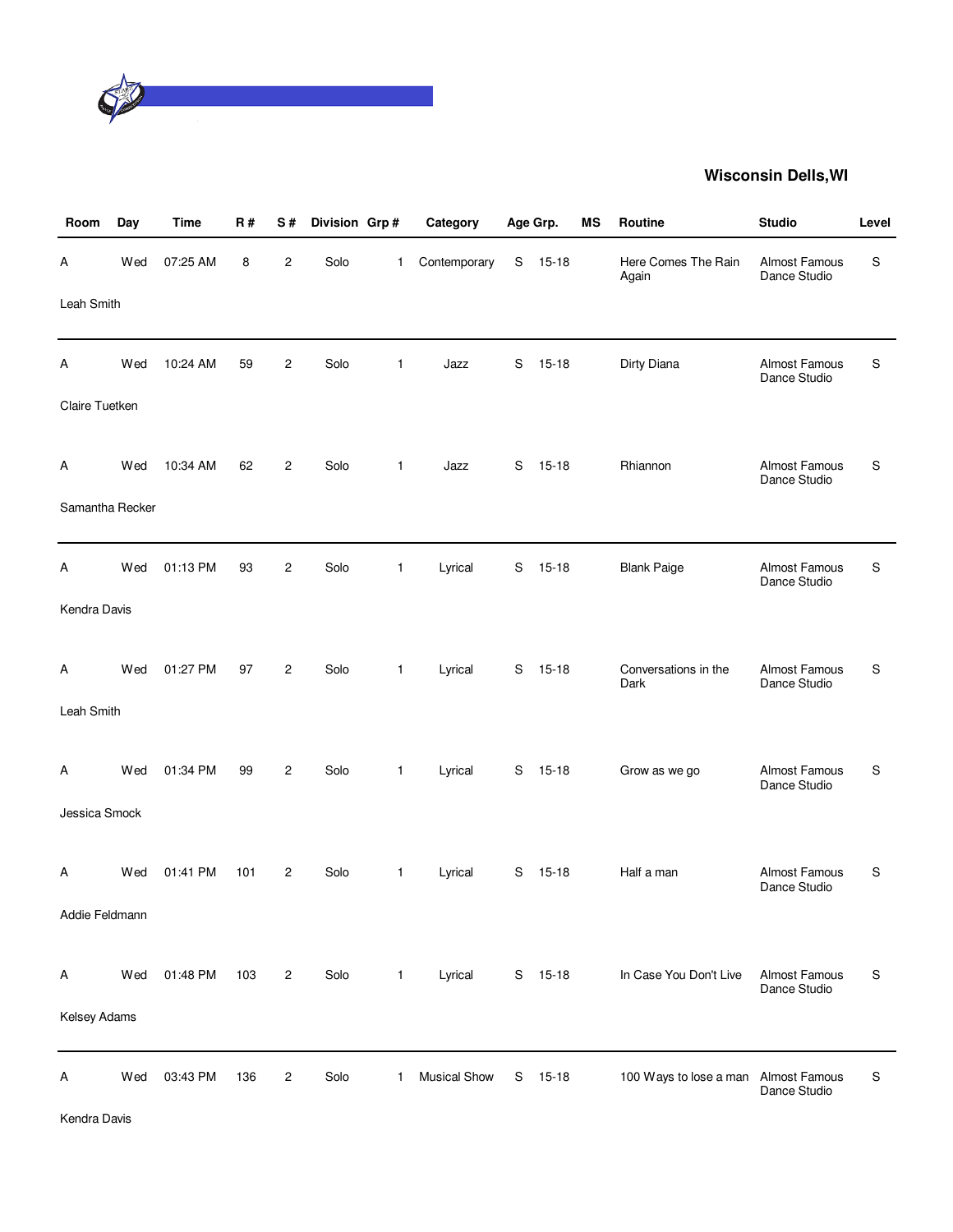

| Room              | Day | <b>Time</b>                     | R#  | S#             | Division Grp# |                | Category |    | Age Grp.      | МS | <b>Routine</b> | <b>Studio</b>                 | Level     |
|-------------------|-----|---------------------------------|-----|----------------|---------------|----------------|----------|----|---------------|----|----------------|-------------------------------|-----------|
| A                 | Wed | 04:22 PM                        | 147 | $\overline{c}$ | Solo          | 1              | Open     | S  | $15 - 18$     |    | Skin and Bones | Almost Famous<br>Dance Studio | S         |
| Jessica Smock     |     |                                 |     |                |               |                |          |    |               |    |                |                               |           |
| Α                 | Wed | 07:59 PM                        | 189 | 2              | D/T           | 2              | Jazz     | S  | $15 - 18$     |    | Dangerous      | Almost Famous<br>Dance Studio | S         |
|                   |     | Samantha Recker, Claire Tuetken |     |                |               |                |          |    |               |    |                |                               |           |
| A                 | Wed | 08:30 PM                        | 198 | $\overline{c}$ | D/T           | 2              | Lyrical  | S  | $15 - 18$     |    | Life Moves On  | Almost Famous<br>Dance Studio | S         |
|                   |     | Kendra Davis, Madison Ward      |     |                |               |                |          |    |               |    |                |                               |           |
| A                 | Wed | 08:48 PM                        | 203 | $\overline{c}$ | D/T           | $\overline{c}$ | Lyrical  | S  | 15-18         |    | Try            | Almost Famous<br>Dance Studio | S         |
|                   |     | Bree Erion, Jessica Smock       |     |                |               |                |          |    |               |    |                |                               |           |
| Α                 | Thu | 10:56 AM                        | 272 | $\overline{2}$ | Solo          | 1              | Jazz     | T. | $12 - 14$     |    | Emotions       | Almost Famous<br>Dance Studio | S         |
| Kendall Jacobi    |     |                                 |     |                |               |                |          |    |               |    |                |                               |           |
| Α                 | Thu | 01:03 PM                        | 294 | $\overline{c}$ | Solo          | 1              | Lyrical  | T. | $12 - 14$     |    | All Again      | Almost Famous<br>Dance Studio | S         |
| Sadie Erion       |     |                                 |     |                |               |                |          |    |               |    |                |                               |           |
| Α                 | Thu | 01:06 PM                        | 295 | $\overline{c}$ | Solo          | $\mathbf{1}$   | Lyrical  | T. | $12 - 14$     |    | Perfect        | Almost Famous<br>Dance Studio | S         |
| Kaylee Hollenback |     |                                 |     |                |               |                |          |    |               |    |                |                               |           |
| Α                 | Thu | 01:10 PM                        | 296 | $\overline{c}$ | Solo          | $\mathbf{1}$   | Lyrical  |    | $T = 12 - 14$ |    | Twice          | Almost Famous<br>Dance Studio | S         |
| Alaina Mead       |     |                                 |     |                |               |                |          |    |               |    |                |                               |           |
| Α                 | Thu | 06:35 PM                        | 369 | $\overline{c}$ | D/T           | 2              | Jazz     | T. | $12 - 14$     |    | Walk this way  | Almost Famous<br>Dance Studio | ${\sf S}$ |

Kaylee Hollenback,Kendall Jacobi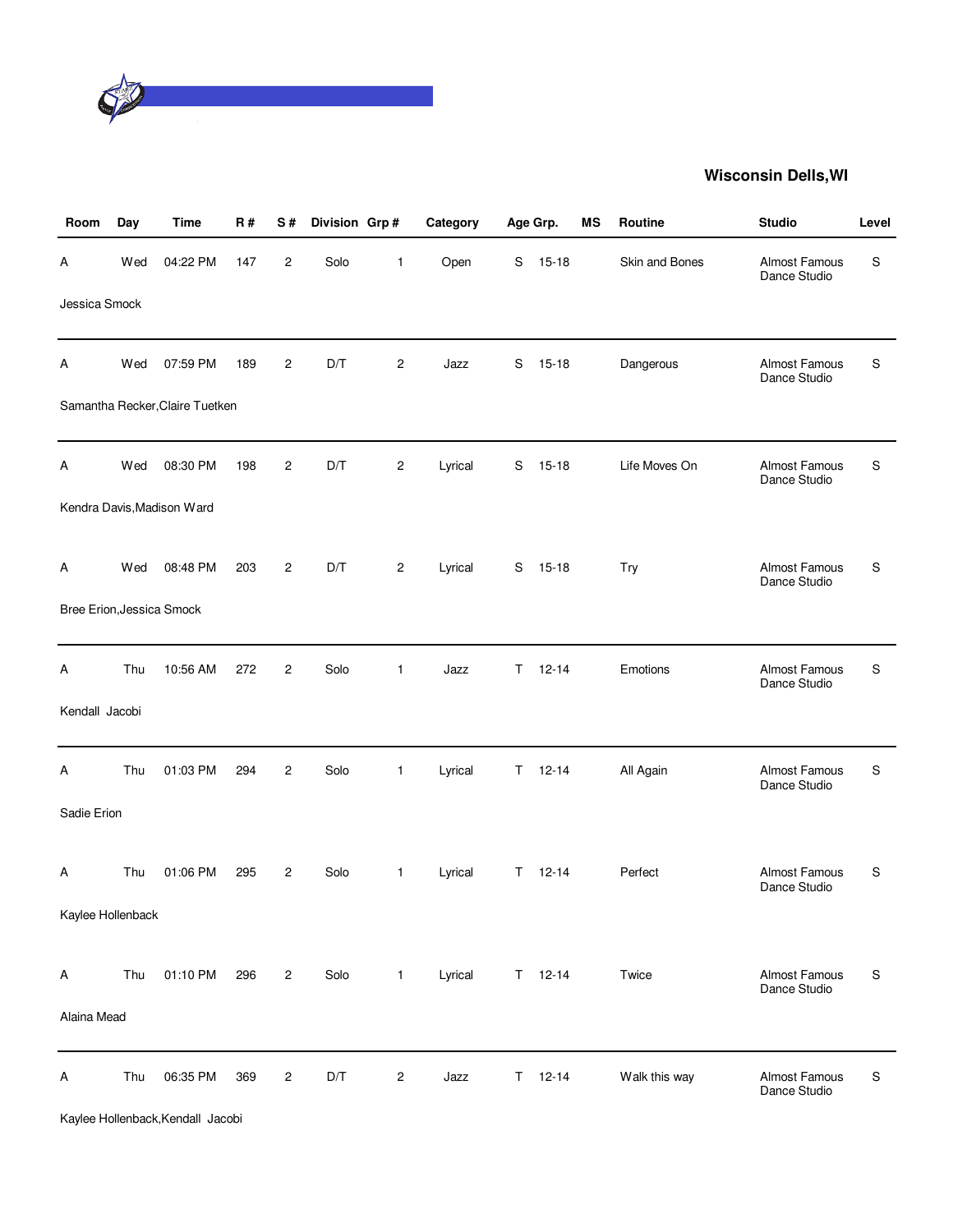

| Room                     | Day | Time                                                        | R#  | S#             | Division Grp# |                | Category                                                                                               |    | Age Grp.  | ΜS | <b>Routine</b>        | <b>Studio</b>                        | Level |
|--------------------------|-----|-------------------------------------------------------------|-----|----------------|---------------|----------------|--------------------------------------------------------------------------------------------------------|----|-----------|----|-----------------------|--------------------------------------|-------|
| А                        | Thu | 07:17 PM                                                    | 381 | 2              | D/T           | 2              | Lyrical                                                                                                | T. | $12 - 14$ |    | Time after Time       | <b>Almost Famous</b><br>Dance Studio | S     |
|                          |     | Kaylee Hollenback, Sadie Erion                              |     |                |               |                |                                                                                                        |    |           |    |                       |                                      |       |
| А                        | Thu | 07:42 PM                                                    | 388 | 2              | D/T           | 2              | <b>Musical Show</b>                                                                                    | T. | $12 - 14$ |    | Women Be Wise         | <b>Almost Famous</b><br>Dance Studio | S     |
| Sadie Erion, Alaina Mead |     |                                                             |     |                |               |                |                                                                                                        |    |           |    |                       |                                      |       |
| А                        | Fri | 08:19 AM                                                    | 398 | 2              | Sg            | 7              | Contemporary                                                                                           | S  | 15-18     |    | Voice Of God          | <b>Almost Famous</b><br>Dance Studio | S     |
|                          |     |                                                             |     |                |               |                | Samantha Recker, Kendra Davis, Claire Tuetken, Kelsey Adams, Jessica Smock, Leah Smith, Addie Feldmann |    |           |    |                       |                                      |       |
| Α                        | Fri | 09:33 AM                                                    | 414 | 2              | Sg            | $\overline{7}$ | Jazz                                                                                                   | S  | $15 - 18$ |    | <b>AYO</b>            | <b>Almost Famous</b><br>Dance Studio | S     |
|                          |     |                                                             |     |                |               |                | Samantha Recker, Kendra Davis, Claire Tuetken, Kelsey Adams, Jessica Smock, Leah Smith, Addie Feldmann |    |           |    |                       |                                      |       |
| Α                        | Fri | 10:27 AM                                                    | 426 | 2              | Sg            | 7              | Lyrical                                                                                                | S  | $15 - 18$ |    | Ne Me Quitte Pas      | <b>Almost Famous</b><br>Dance Studio | S     |
|                          |     |                                                             |     |                |               |                | Samantha Recker, Kendra Davis, Claire Tuetken, Kelsey Adams, Jessica Smock, Leah Smith, Addie Feldmann |    |           |    |                       |                                      |       |
| А                        | Fri | 11:03 AM                                                    | 434 | 2              | Sg            | 5              | Open                                                                                                   | S  | $15 - 18$ |    | Seniors 2022          | <b>Almost Famous</b><br>Dance Studio | S     |
|                          |     |                                                             |     |                |               |                | Samantha Recker, Kelsey Adams, Jessica Smock, Kinzey Bottelman, Allie Riches                           |    |           |    |                       |                                      |       |
| Α                        | Sat | 08:32 AM                                                    | 580 | 2              | Sg            | 4              | Contemporary                                                                                           | T. | 12-14     |    | Manipulation          | <b>Almost Famous</b><br>Dance Studio | S     |
|                          |     | Kaylee Hollenback, Sadie Erion, Alaina Mead, Kendall Jacobi |     |                |               |                |                                                                                                        |    |           |    |                       |                                      |       |
| А                        | Sat | 10:34 AM                                                    | 607 | $\overline{c}$ | Sg            | 4              | Jazz                                                                                                   | T. | $12 - 14$ |    | Wind Up               | <b>Almost Famous</b><br>Dance Studio | S     |
|                          |     | Kaylee Hollenback, Sadie Erion, Alaina Mead, Kendall Jacobi |     |                |               |                |                                                                                                        |    |           |    |                       |                                      |       |
| Α                        | Sat | 12:55 PM                                                    | 625 | 2              | Sg            | 4              | Lyrical                                                                                                | T. | $12 - 14$ |    | I'll Never Love Again | Almost Famous<br>Dance Studio        | S     |

Kaylee Hollenback,Sadie Erion,Alaina Mead,Kendall Jacobi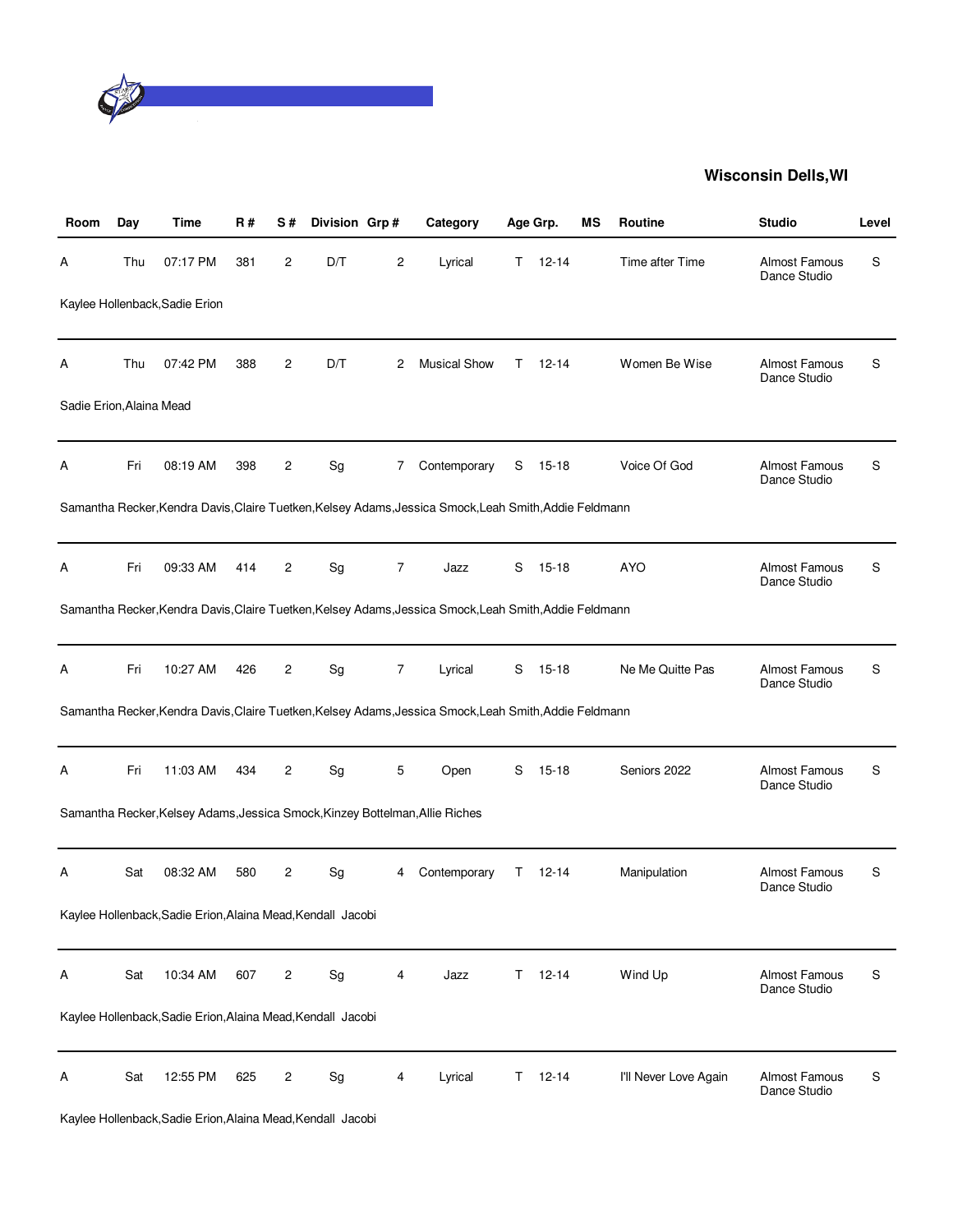

| Room | Day | Time     | <b>R#</b> | S# Division Grp# |    | Category | Age Grp. |        | MS | Routine    | <b>Studio</b>                 | Level |
|------|-----|----------|-----------|------------------|----|----------|----------|--------|----|------------|-------------------------------|-------|
| А    | Sat | 04:42 PM | 665       | Producti<br>on   | 59 | Hip Hop  | PT.      | $9-11$ |    | Scooby Doo | Almost Famous<br>Dance Studio |       |

Seneca Freeze,Samantha Recker,Myra Wilson,Kaylee Hollenback,Arrianna Jones,Bree Erion,Sadie Erion,Kendra Davis,Claire Tuetken,Kelsey Adams,Jessica Smock,Cameron Varagson,Saige Freeze,Skylar Freeze,Kaylin Noll,Kinzey Bottelman,Leah Smith,Morgan Ward,Lauren Mitchel,Madison Ward,Tessa Intorf,Addie Feldmann,Alaina Mead,Allie Riches,Jillian Miller,Cheyenne Byrd,Elsie Manternach,Carly Manternach,Brianna Neuhaus,Annie Schlarmann,Chyles Rea,Ireland Rea,Claire Oliphant,Kennedy Babbe,Haddie Foxen,Maggie Hunt,Paisley Ploessl,Lydia Walsh,Avayah Jennerjohn,Kelsey Kremer,Emma Kramer,Lucy Hawkins,Breleigh Freye,Finley Hunt,Miriam Telleen,Sophie Meyer,Marlee Chapman,Penelope Fransen,Sophia Jellison,Kendall Jacobi,Taylor Salow,Whitney Long,Harper Hein,Makenna Behrends,Mila Oliphant,Rhias McQuillen,Letti Galloway,Izabella Austin,Isla Stoneking

| B                      | Wed | 12:46 PM | 701 | $\overline{c}$ | Solo | 1            | Contemporary | S | $15 - 18$ | Fast Car            | <b>Almost Famous</b><br>Dance Studio | <b>RS</b> |
|------------------------|-----|----------|-----|----------------|------|--------------|--------------|---|-----------|---------------------|--------------------------------------|-----------|
| <b>Bree Erion</b>      |     |          |     |                |      |              |              |   |           |                     |                                      |           |
| В                      | Wed | 01:03 PM | 706 | 2              | Solo | $\mathbf{1}$ | Contemporary | S | $15 - 18$ | Strange             | <b>Almost Famous</b><br>Dance Studio | <b>RS</b> |
| Kinzey Bottelman       |     |          |     |                |      |              |              |   |           |                     |                                      |           |
| В                      | Wed | 02:52 PM | 737 | $\overline{c}$ | Solo | $\mathbf{1}$ | Jazz         | S | $15 - 18$ | Crazy               | Almost Famous<br>Dance Studio        | <b>RS</b> |
| <b>Brianna Neuhaus</b> |     |          |     |                |      |              |              |   |           |                     |                                      |           |
| В                      | Wed | 03:06 PM | 741 | $\mathbf{2}$   | Solo | $\mathbf{1}$ | Jazz         | S | $15 - 18$ | I'd Rather Go Blind | Almost Famous<br>Dance Studio        | <b>RS</b> |
| <b>Allie Riches</b>    |     |          |     |                |      |              |              |   |           |                     |                                      |           |
| B                      | Wed | 05:27 PM | 767 | $\overline{c}$ | Solo | $\mathbf{1}$ | Lyrical      | S | $15 - 18$ | Blackout            | <b>Almost Famous</b><br>Dance Studio | <b>RS</b> |
| <b>Brianna Neuhaus</b> |     |          |     |                |      |              |              |   |           |                     |                                      |           |
| В                      | Wed | 05:37 PM | 770 | $\overline{c}$ | Solo | $\mathbf{1}$ | Lyrical      | S | $15 - 18$ | Don't Give Up On Me | Almost Famous<br>Dance Studio        | <b>RS</b> |
| Madison Ward           |     |          |     |                |      |              |              |   |           |                     |                                      |           |
| B                      | Wed | 05:44 PM | 772 | $\overline{c}$ | Solo | $\mathbf{1}$ | Lyrical      | S | $15 - 18$ | Don't Let Me Down   | <b>Almost Famous</b><br>Dance Studio | <b>RS</b> |

Cheyenne Byrd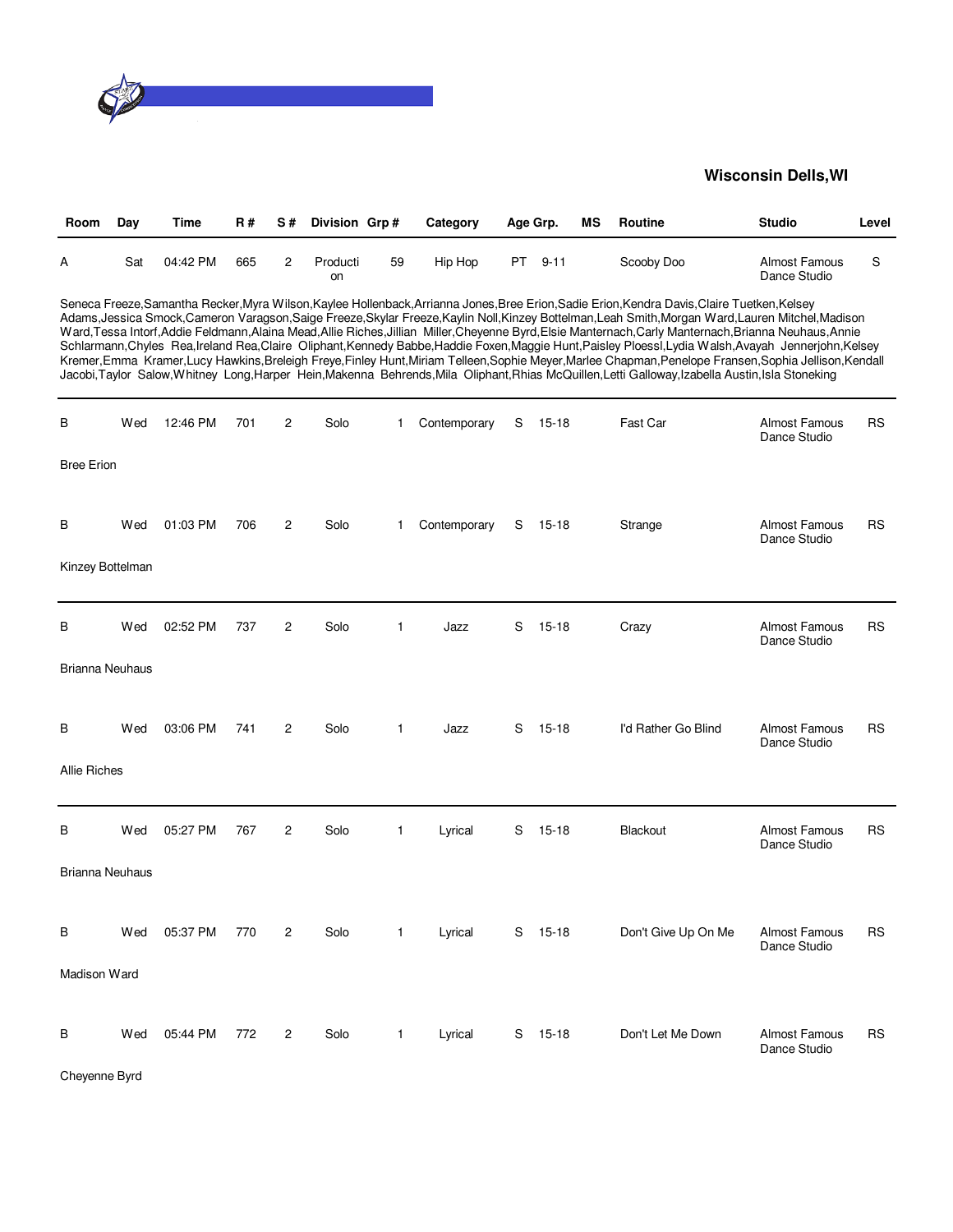

| Room                  | Day | Time     | R#   | S#             | Division Grp#                |              | Category | Age Grp. |           | <b>MS</b> | <b>Routine</b>                                                                                                                                              | <b>Studio</b>                        | Level     |
|-----------------------|-----|----------|------|----------------|------------------------------|--------------|----------|----------|-----------|-----------|-------------------------------------------------------------------------------------------------------------------------------------------------------------|--------------------------------------|-----------|
| В                     | Wed | 05:55 PM | 775  | $\overline{c}$ | Solo                         | 1            | Lyrical  | S        | $15 - 18$ |           | Fall For You                                                                                                                                                | <b>Almost Famous</b><br>Dance Studio | <b>RS</b> |
| Kaylin Noll           |     |          |      |                |                              |              |          |          |           |           |                                                                                                                                                             |                                      |           |
| В                     | Wed | 06:12 PM | 780  | 2              | Solo                         | $\mathbf{1}$ | Lyrical  | S        | $15 - 18$ |           | My Personal Sunset                                                                                                                                          | <b>Almost Famous</b><br>Dance Studio | <b>RS</b> |
| Lucy Hawkins          |     |          |      |                |                              |              |          |          |           |           |                                                                                                                                                             |                                      |           |
| В                     | Wed | 06:23 PM | 783  | 2              | Solo                         | 1            | Lyrical  | S        | $15 - 18$ |           | Older                                                                                                                                                       | <b>Almost Famous</b><br>Dance Studio | <b>RS</b> |
| Kinzey Bottelman      |     |          |      |                |                              |              |          |          |           |           |                                                                                                                                                             |                                      |           |
| В                     | Wed | 06:37 PM | 787  | $\overline{c}$ | Solo                         | $\mathbf{1}$ | Lyrical  | S        | $15 - 18$ |           | Where the shadow ends Almost Famous                                                                                                                         | Dance Studio                         | <b>RS</b> |
| <b>Allie Riches</b>   |     |          |      |                |                              |              |          |          |           |           |                                                                                                                                                             |                                      |           |
| В                     | Thu | 11:23 AM | 908  | 2              | Solo                         | $\mathbf{1}$ | Jazz     | S        | $15 - 18$ |           | Dear Future Husband                                                                                                                                         | <b>Almost Famous</b><br>Dance Studio | <b>NS</b> |
| Annie Schlarmann      |     |          |      |                |                              |              |          |          |           |           |                                                                                                                                                             |                                      |           |
| В                     | Thu | 05:13 PM | 975  | 2              | Lg                           | 12           | Jazz     | S        | $15 - 18$ |           | Done For Me Lately                                                                                                                                          | <b>Almost Famous</b><br>Dance Studio | <b>RS</b> |
| Neuhaus, Lucy Hawkins |     |          |      |                |                              |              |          |          |           |           | Seneca Freeze, Myra Wilson, Arrianna Jones, Bree Erion, Cameron Varagson, Kaylin Noll, Kinzey Bottelman, Madison Ward, Allie Riches, Cheyenne Byrd, Brianna |                                      |           |
| В                     | Thu | 06:16 PM | 989  | 2              | Lg                           | 12           | Lyrical  | S        | $15 - 18$ |           | <b>Biblical</b>                                                                                                                                             | <b>Almost Famous</b><br>Dance Studio | <b>RS</b> |
| Neuhaus, Lucy Hawkins |     |          |      |                |                              |              |          |          |           |           | Seneca Freeze, Myra Wilson, Arrianna Jones, Bree Erion, Cameron Varagson, Kaylin Noll, Kinzey Bottelman, Madison Ward, Allie Riches, Cheyenne Byrd, Brianna |                                      |           |
| В                     | Fri | 10:44 AM | 1031 | 2              | Sg                           | 8            | Jazz     | T.       | $12 - 14$ |           | Mama Knows Best                                                                                                                                             | <b>Almost Famous</b><br>Dance Studio | <b>RS</b> |
|                       |     |          |      |                |                              |              |          |          |           |           | Morgan Ward, Lauren Mitchel, Tessa Intorf, Carly Manternach, Kelsey Kremer, Emma Kramer, Marlee Chapman, Taylor Salow                                       |                                      |           |
| В                     | Fri | 11:43 AM | 1044 | 2              | $\operatorname{\mathsf{Sg}}$ | 8            | Lyrical  | T.       | $12 - 14$ |           | Wind Beneath My Wings Almost Famous                                                                                                                         | Dance Studio                         | <b>RS</b> |

Morgan Ward,Lauren Mitchel,Tessa Intorf,Carly Manternach,Kelsey Kremer,Emma Kramer,Marlee Chapman,Taylor Salow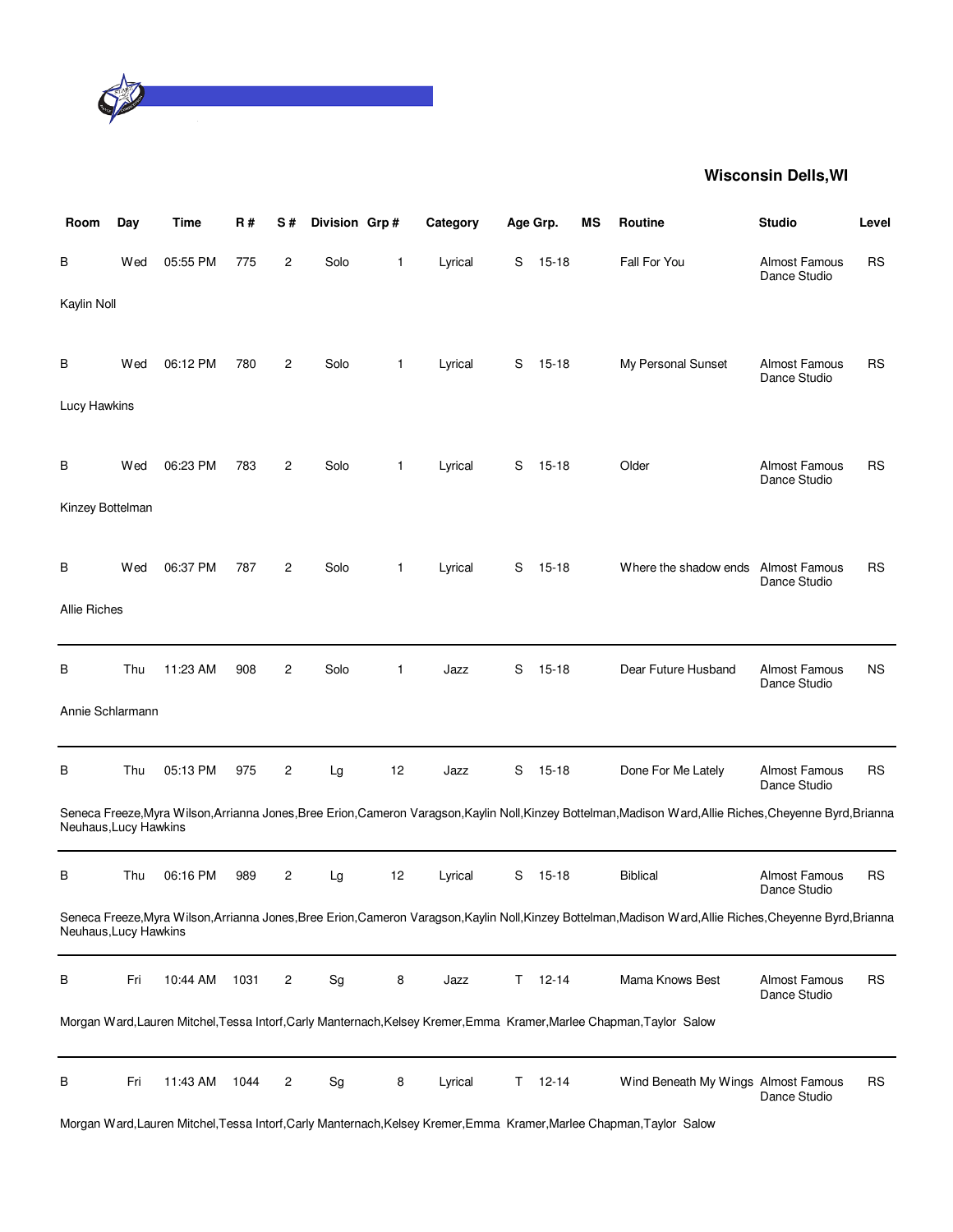

| Room             | Day | <b>Time</b>                       | R#   | S#             | Division Grp# |              | Category            |    | Age Grp.      | ΜS | Routine                                                                                                                                            | <b>Studio</b>                        | Level     |
|------------------|-----|-----------------------------------|------|----------------|---------------|--------------|---------------------|----|---------------|----|----------------------------------------------------------------------------------------------------------------------------------------------------|--------------------------------------|-----------|
| В                | Sat | 03:58 PM                          | 1221 | 2              | Lg            | 12           | Jazz                | PT | $9 - 11$      |    | Word Up                                                                                                                                            | <b>Almost Famous</b><br>Dance Studio | RS        |
|                  |     | Long, Harper Hein, Isla Stoneking |      |                |               |              |                     |    |               |    | Saige Freeze,Skylar Freeze,Jillian Miller,Elsie Manternach,Claire Oliphant,Haddie Foxen,Maggie Hunt,Lydia Walsh,Avayah Jennerjohn,Whitney          |                                      |           |
| В                | Sat | 04:41 PM                          | 1231 | 2              | Lg            | 12           | Lyrical             |    | PT 9-11       |    | Hero                                                                                                                                               | <b>Almost Famous</b><br>Dance Studio | <b>RS</b> |
|                  |     | Long, Harper Hein, Isla Stoneking |      |                |               |              |                     |    |               |    | Saige Freeze, Skylar Freeze, Jillian Miller, Elsie Manternach, Claire Oliphant, Haddie Foxen, Maggie Hunt, Lydia Walsh, Avayah Jennerjohn, Whitney |                                      |           |
| С                | Wed | 01:14 PM                          | 1283 | $\mathbf{2}$   | Solo          | $\mathbf{1}$ | Jazz                | T  | $12 - 14$     |    | Grown Woman                                                                                                                                        | Almost Famous<br>Dance Studio        | <b>RS</b> |
| Arrianna Jones   |     |                                   |      |                |               |              |                     |    |               |    |                                                                                                                                                    |                                      |           |
| C                | Wed | 01:28 PM                          | 1287 | $\overline{c}$ | Solo          | $\mathbf{1}$ | Jazz                | T. | $12 - 14$     |    | Fighter                                                                                                                                            | <b>Almost Famous</b><br>Dance Studio | RS        |
| Cameron Varagson |     |                                   |      |                |               |              |                     |    |               |    |                                                                                                                                                    |                                      |           |
| С                | Wed | 02:56 PM                          | 1298 | $\overline{c}$ | Solo          | $\mathbf{1}$ | Lyrical             | T. | $12 - 14$     |    | Can't Help Falling In<br>Love                                                                                                                      | Almost Famous<br>Dance Studio        | <b>RS</b> |
| Kelsey Kremer    |     |                                   |      |                |               |              |                     |    |               |    |                                                                                                                                                    |                                      |           |
| C                | Wed | 03:14 PM                          | 1303 | 2              | Solo          | $\mathbf{1}$ | Lyrical             | T. | $12 - 14$     |    | Always Remember Us<br>This Way                                                                                                                     | <b>Almost Famous</b><br>Dance Studio | <b>RS</b> |
| Seneca Freeze    |     |                                   |      |                |               |              |                     |    |               |    |                                                                                                                                                    |                                      |           |
| C                | Wed | 03:24 PM                          | 1306 | $\overline{c}$ | Solo          | $\mathbf{1}$ | Lyrical             | Τ  | $12 - 14$     |    | What About Us                                                                                                                                      | <b>Almost Famous</b><br>Dance Studio | RS        |
| Tessa Intorf     |     |                                   |      |                |               |              |                     |    |               |    |                                                                                                                                                    |                                      |           |
| С                | Wed | 03:31 PM                          | 1308 | 2              | Solo          | $\mathbf{1}$ | Lyrical             |    | $T = 12 - 14$ |    | Slide                                                                                                                                              | <b>Almost Famous</b><br>Dance Studio | <b>RS</b> |
| Myra Wilson      |     |                                   |      |                |               |              |                     |    |               |    |                                                                                                                                                    |                                      |           |
| C                | Wed | 04:38 PM                          | 1327 | $\overline{c}$ | Solo          | 1            | <b>Musical Show</b> | T. | $12 - 14$     |    | Call me Back                                                                                                                                       | <b>Almost Famous</b><br>Dance Studio | <b>RS</b> |

Emma Kramer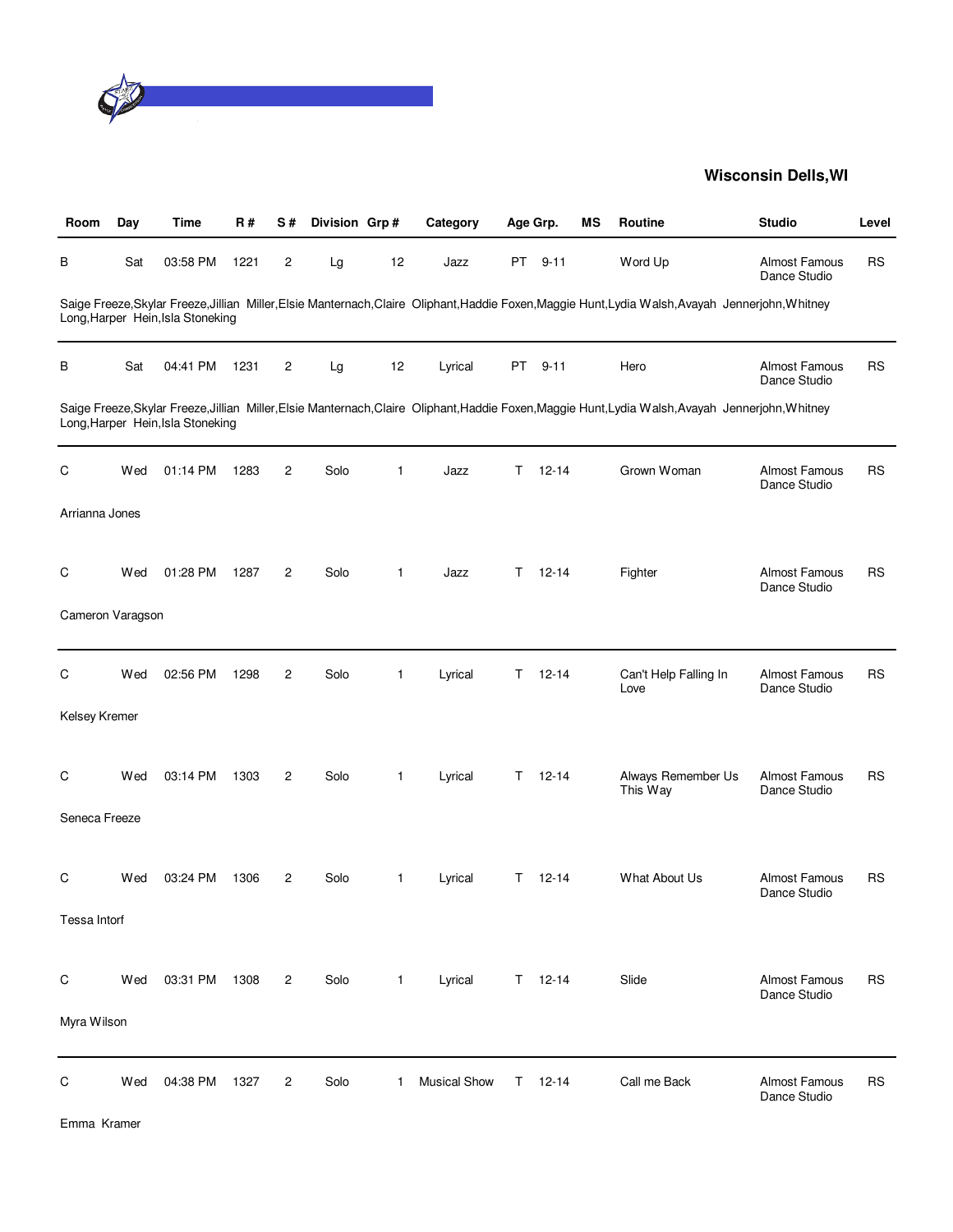

| Room              | Day | Time                        | R#   | S#             | Division Grp# |              | Category            | Age Grp. |           | МS | <b>Routine</b>      | <b>Studio</b>                        | Level     |
|-------------------|-----|-----------------------------|------|----------------|---------------|--------------|---------------------|----------|-----------|----|---------------------|--------------------------------------|-----------|
| C                 | Wed | 04:48 PM                    | 1330 | 2              | Solo          | 1            | <b>Musical Show</b> | T.       | $12 - 14$ |    | <b>Little Girls</b> | Almost Famous<br>Dance Studio        | <b>RS</b> |
| Carly Manternach  |     |                             |      |                |               |              |                     |          |           |    |                     |                                      |           |
| $\mathsf C$       | Wed | 04:55 PM                    | 1332 | $\overline{c}$ | Solo          | 1            | <b>Musical Show</b> | T.       | $12 - 14$ |    | Whatever Lola Wants | Almost Famous<br>Dance Studio        | <b>RS</b> |
| Morgan Ward       |     |                             |      |                |               |              |                     |          |           |    |                     |                                      |           |
| $\mathsf C$       | Wed | 09:46 PM                    | 1395 | 2              | D/T           | 2            | <b>Musical Show</b> | Τ        | $12 - 14$ |    | Can't Do It Alone   | Almost Famous<br>Dance Studio        | <b>RS</b> |
|                   |     | Tessa Intorf, Kelsey Kremer |      |                |               |              |                     |          |           |    |                     |                                      |           |
| $\mathsf C$       | Thu | 08:18 AM                    | 1408 | $\overline{c}$ | Solo          | 1            | Jazz                | м        | $5 - 8$   |    | Glam                | Almost Famous<br>Dance Studio        | RS        |
| Jillian Miller    |     |                             |      |                |               |              |                     |          |           |    |                     |                                      |           |
| C                 | Thu | 10:24 AM                    | 1450 | $\overline{2}$ | Solo          | 1            | Jazz                | PT       | $9 - 11$  |    | Prince              | Almost Famous<br>Dance Studio        | <b>RS</b> |
| Elsie Manternach  |     |                             |      |                |               |              |                     |          |           |    |                     |                                      |           |
| C                 | Thu | 10:33 AM                    | 1453 | $\overline{2}$ | Solo          | 1            | Jazz                | PT       | $9 - 11$  |    | Schoolin Life       | <b>Almost Famous</b><br>Dance Studio | <b>RS</b> |
| Avayah Jennerjohn |     |                             |      |                |               |              |                     |          |           |    |                     |                                      |           |
| C                 | Thu | 10:42 AM                    | 1456 | 2              | Solo          | 1            | Jazz                | PT       | $9 - 11$  |    | Werk Out            | <b>Almost Famous</b><br>Dance Studio | <b>RS</b> |
| Lydia Walsh       |     |                             |      |                |               |              |                     |          |           |    |                     |                                      |           |
| $\mathsf C$       | Thu | 12:57 PM                    | 1476 | $\overline{c}$ | Solo          | $\mathbf{1}$ | Lyrical             |          | PT 9-11   |    | Fighting For Foxen  | Almost Famous<br>Dance Studio        | <b>RS</b> |
| Haddie Foxen      |     |                             |      |                |               |              |                     |          |           |    |                     |                                      |           |
| $\mathsf C$       | Thu | 01:06 PM                    | 1479 | $\overline{c}$ | Solo          | $\mathbf{1}$ | Lyrical             |          | PT 9-11   |    | Here Comes The Sun  | Almost Famous<br>Dance Studio        | <b>RS</b> |
| Maggie Hunt       |     |                             |      |                |               |              |                     |          |           |    |                     |                                      |           |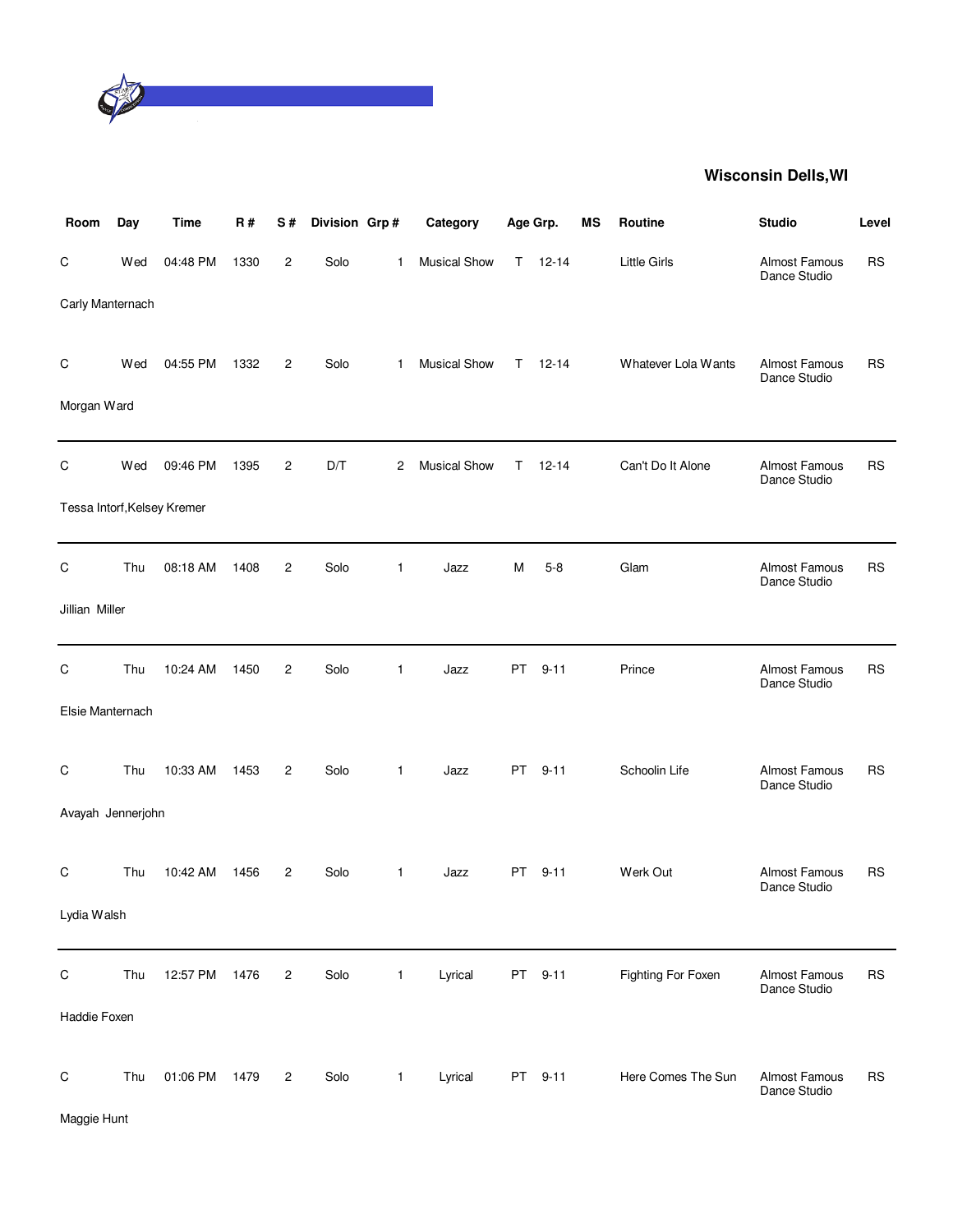

| Room            | Day | <b>Time</b> | R#   | S#             | Division Grp# |              | Category                                                                                   | Age Grp. |          | MS | Routine                                                                                                                                      | <b>Studio</b>                        | Level     |
|-----------------|-----|-------------|------|----------------|---------------|--------------|--------------------------------------------------------------------------------------------|----------|----------|----|----------------------------------------------------------------------------------------------------------------------------------------------|--------------------------------------|-----------|
| C               | Thu | 01:12 PM    | 1481 | $\overline{c}$ | Solo          | 1            | Lyrical                                                                                    | PT -     | $9 - 11$ |    | Only Hope                                                                                                                                    | <b>Almost Famous</b><br>Dance Studio | <b>RS</b> |
| Lauren Mitchel  |     |             |      |                |               |              |                                                                                            |          |          |    |                                                                                                                                              |                                      |           |
| C               | Thu | 01:24 PM    | 1485 | 2              | Solo          | $\mathbf{1}$ | Lyrical                                                                                    | PT       | $9 - 11$ |    | When your feet don't<br>touch the ground                                                                                                     | <b>Almost Famous</b><br>Dance Studio | <b>RS</b> |
| Skylar Freeze   |     |             |      |                |               |              |                                                                                            |          |          |    |                                                                                                                                              |                                      |           |
| C               | Thu | 01:39 PM    | 1490 | 2              | Solo          | 1            | Lyrical                                                                                    | PT.      | $9 - 11$ |    | Wondering                                                                                                                                    | Almost Famous<br>Dance Studio        | <b>RS</b> |
| Saige Freeze    |     |             |      |                |               |              |                                                                                            |          |          |    |                                                                                                                                              |                                      |           |
| C               | Fri | 08:08 AM    | 1564 | 2              | Sg            |              | 6 Novelty/Characte SM<br>r                                                                 |          | $2 - 4$  |    | Once Upon A Princess                                                                                                                         | <b>Almost Famous</b><br>Dance Studio | ΝS        |
|                 |     |             |      |                |               |              | Ireland Rea, Breleigh Freye, Finley Hunt, Rhias McQuillen, Letti Galloway, Izabella Austin |          |          |    |                                                                                                                                              |                                      |           |
| C               | Fri | 10:37 AM    | 1601 | 2              | Sg            | 9            | <b>Musical Show</b>                                                                        | M        | 5-8      |    | Yacht Club Swing                                                                                                                             | <b>Almost Famous</b><br>Dance Studio | ΝS        |
|                 |     |             |      |                |               |              |                                                                                            |          |          |    | Chyles Rea, Kennedy Babbe, Paisley Ploessl, Miriam Telleen, Sophie Meyer, Penelope Fransen, Sophia Jellison, Makenna Behrends, Mila Oliphant |                                      |           |
| C               | Sat | 10:51 AM    | 1725 | $\overline{c}$ | Solo          | 1            | Jazz                                                                                       | M        | $5 - 8$  |    | Business of love                                                                                                                             | Almost Famous<br>Dance Studio        | <b>NS</b> |
| Ireland Rea     |     |             |      |                |               |              |                                                                                            |          |          |    |                                                                                                                                              |                                      |           |
| C               | Sat | 11:03 AM    | 1729 | $\overline{c}$ | Solo          | $\mathbf{1}$ | Jazz                                                                                       | м        | $5-8$    |    | Super C.U.T.E.                                                                                                                               | <b>Almost Famous</b><br>Dance Studio | ΝS        |
| Sophia Jellison |     |             |      |                |               |              |                                                                                            |          |          |    |                                                                                                                                              |                                      |           |
| $\mathsf C$     | Sat | 12:42 PM    | 1742 | $\overline{c}$ | Solo          | $\mathbf{1}$ | Lyrical                                                                                    | м        | $5 - 8$  |    | 99 Red Balloons                                                                                                                              | Almost Famous<br>Dance Studio        | <b>NS</b> |
| Chyles Rea      |     |             |      |                |               |              |                                                                                            |          |          |    |                                                                                                                                              |                                      |           |
| C               | Sat | 12:54 PM    | 1746 | 2              | Solo          | 1            | Lyrical                                                                                    | M        | $5 - 8$  |    | How Does a moment last Almost Famous<br>forever                                                                                              | Dance Studio                         | <b>NS</b> |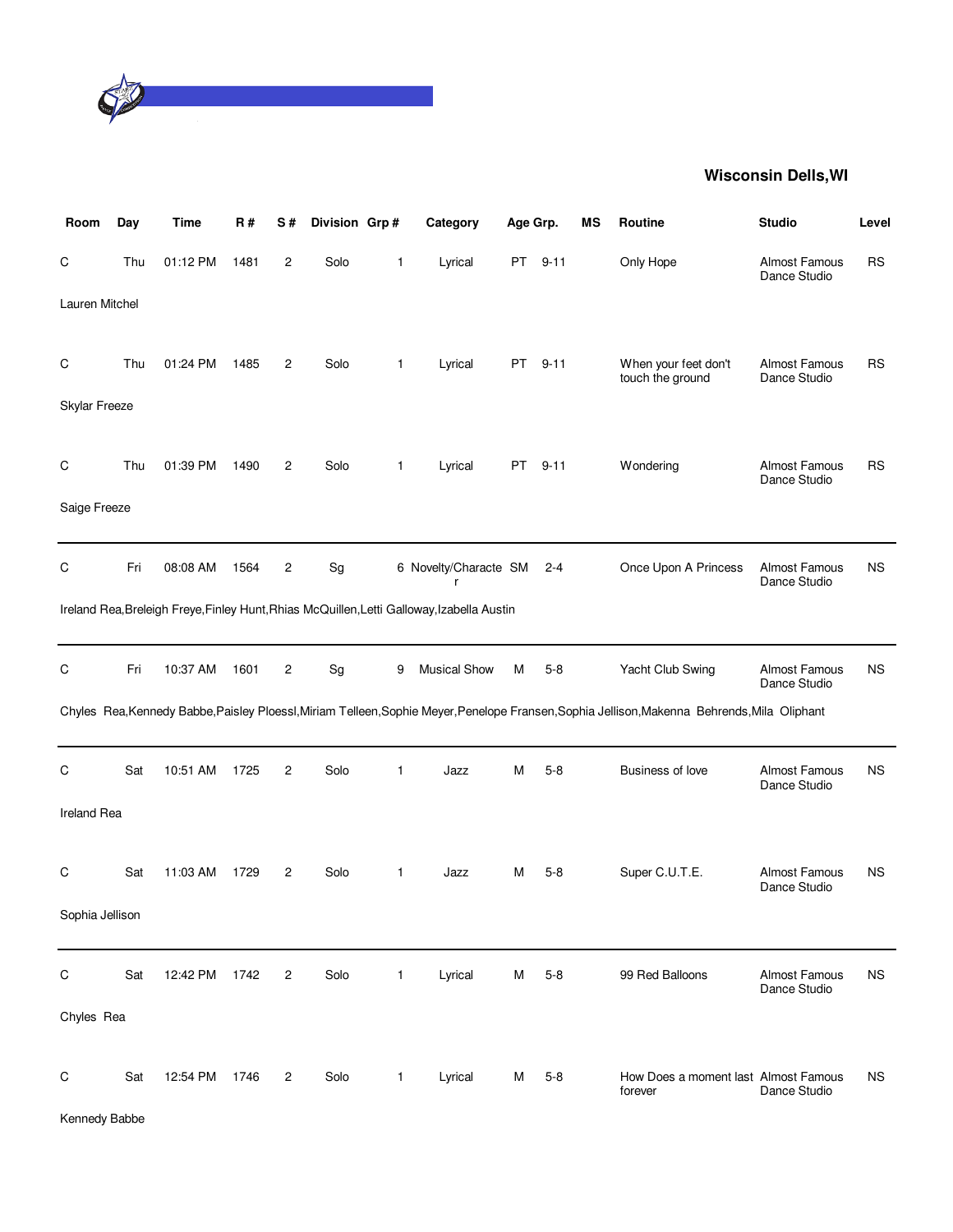

| Room            | Day | Time     | <b>R#</b> | S# | Division Grp# | Category            | Age Grp. |       | ΜS | Routine                      | <b>Studio</b>                 | Level     |
|-----------------|-----|----------|-----------|----|---------------|---------------------|----------|-------|----|------------------------------|-------------------------------|-----------|
| C               | Sat | 01:09 PM | 1751      | 2  | Solo          | <b>Musical Show</b> | м        | $5-8$ |    | When You Got It Flaunt<br>It | Almost Famous<br>Dance Studio | <b>NS</b> |
| Paisley Ploessl |     |          |           |    |               |                     |          |       |    |                              |                               |           |
|                 |     |          |           |    |               |                     |          |       |    |                              |                               |           |
| C               | Sat | 01:15 PM | 1753      | 2  | Solo          | <b>Musical Show</b> | м        | $5-8$ |    | Zero to Hero                 | Almost Famous<br>Dance Studio | <b>NS</b> |

Penelope Fransen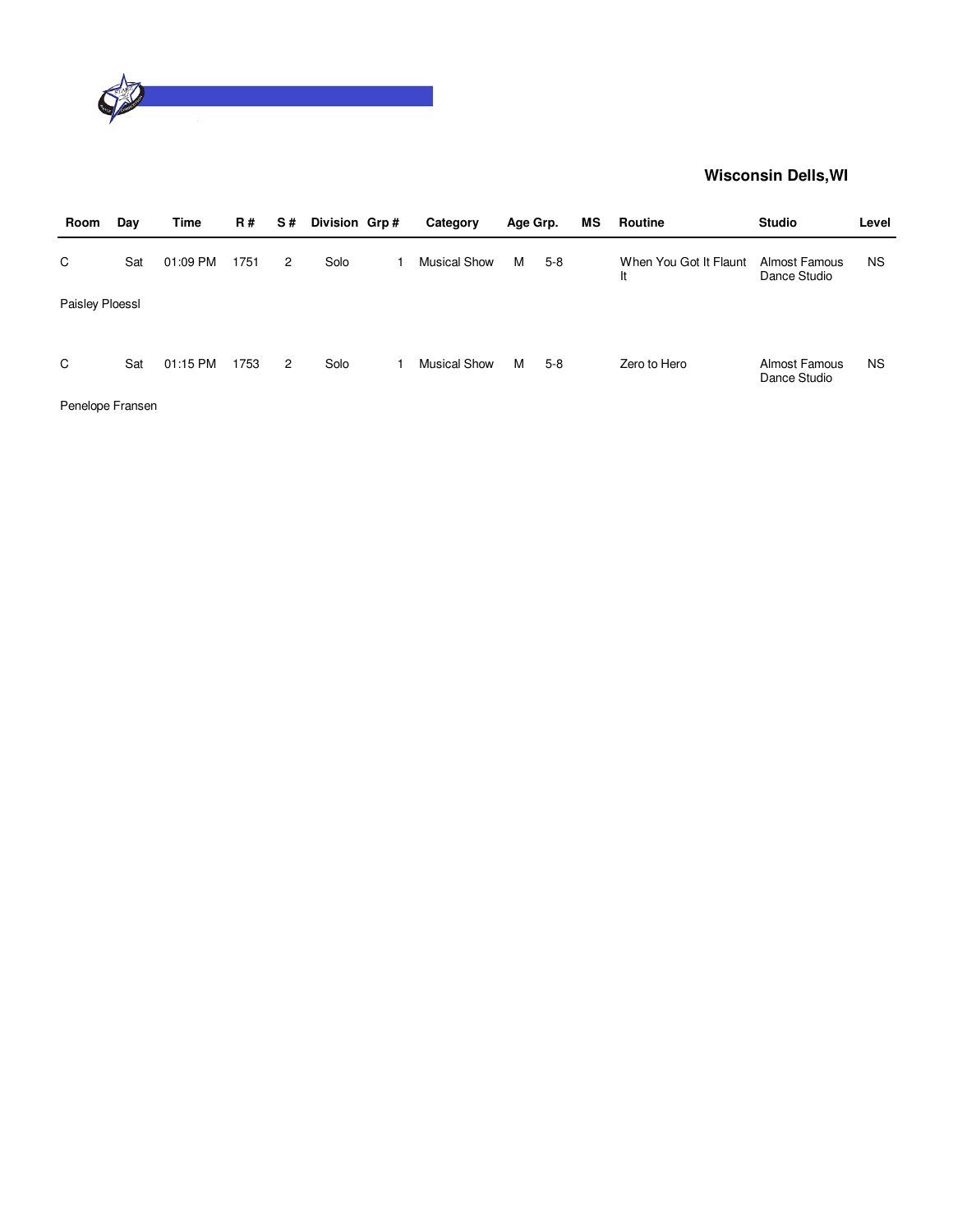

| Room            | Day | <b>Time</b>                                | <b>R#</b> | S# | Division Grp# |              | Category |    | Age Grp.      | MS | <b>Routine</b> | <b>Studio</b>          | Level |
|-----------------|-----|--------------------------------------------|-----------|----|---------------|--------------|----------|----|---------------|----|----------------|------------------------|-------|
| Α               | Wed | 09:52 AM                                   | 50        | 45 | Solo          | 1            | Jazz     | S  | $15 - 18$     |    | Come Together  | Arena Dance<br>Academy | S     |
| Cali Cooper     |     |                                            |           |    |               |              |          |    |               |    |                |                        |       |
| А               | Wed | 12:52 PM                                   | 87        | 45 | Solo          | $\mathbf{1}$ | Lyrical  | S  | $15 - 18$     |    | I Did it All   | Arena Dance<br>Academy | S     |
| Cali Cooper     |     |                                            |           |    |               |              |          |    |               |    |                |                        |       |
| А               | Wed | 07:48 PM                                   | 186       | 45 | D/T           | 3            | Jazz     | S  | $15 - 18$     |    | Fever          | Arena Dance<br>Academy | S     |
|                 |     | Cali Cooper, Mackenzie Larson, Sydnee Wynn |           |    |               |              |          |    |               |    |                |                        |       |
| А               | Wed | 08:37 PM                                   | 200       | 45 | D/T           | 3            | Lyrical  | S  | $15 - 18$     |    | Songbird       | Arena Dance<br>Academy | S     |
|                 |     | Cali Cooper, Mackenzie Larson, Sydnee Wynn |           |    |               |              |          |    |               |    |                |                        |       |
| Α               | Thu | 10:24 AM                                   | 263       | 45 | Solo          | 1            | Jazz     | T. | $12 - 14$     |    | All Eyes On Me | Arena Dance<br>Academy | S     |
| Raegan Jensen   |     |                                            |           |    |               |              |          |    |               |    |                |                        |       |
| Α               | Thu | 10:28 AM                                   | 264       | 45 | Solo          | $\mathbf{1}$ | Jazz     | T  | $12 - 14$     |    | Ruler          | Arena Dance<br>Academy | S     |
| Caroline Cooper |     |                                            |           |    |               |              |          |    |               |    |                |                        |       |
| Α               | Thu | 12:45 PM                                   | 289       | 45 | Solo          | $\mathbf{1}$ | Lyrical  | T. | $12 - 14$     |    | Love Like This | Arena Dance<br>Academy | S     |
| Raegan Jensen   |     |                                            |           |    |               |              |          |    |               |    |                |                        |       |
| A               | Thu | 12:49 PM                                   | 290       | 45 | Solo          | $\mathbf{1}$ | Lyrical  |    | $T = 12 - 14$ |    | Willow         | Arena Dance<br>Academy | S     |
| Caroline Cooper |     |                                            |           |    |               |              |          |    |               |    |                |                        |       |
| Α               | Thu | 07:10 PM                                   | 379       | 45 | D/T           | $\sqrt{2}$   | Lyrical  |    | $T = 12 - 14$ |    | Remember       | Arena Dance<br>Academy | S     |

Caroline Cooper,Raegan Jensen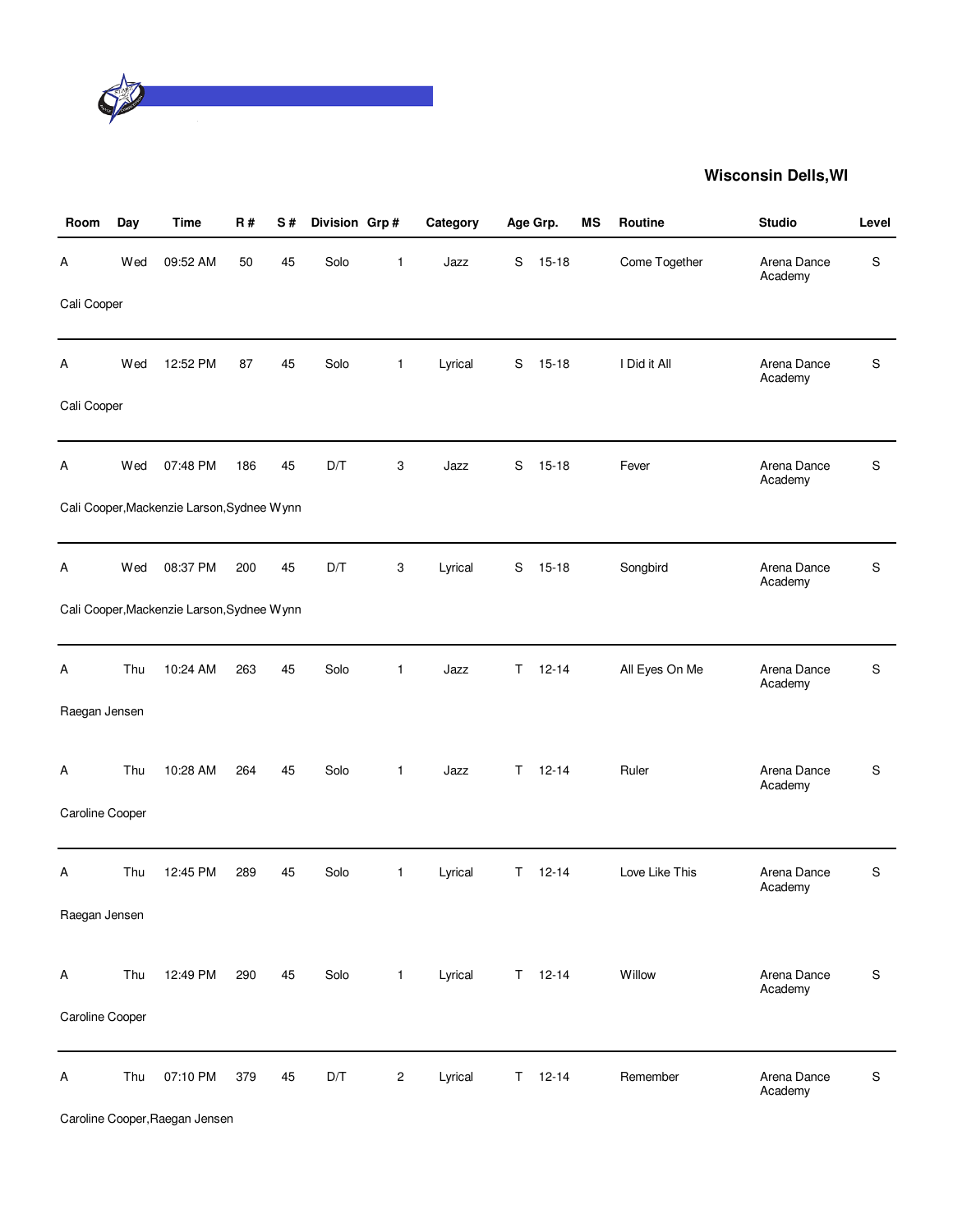

| Room             | Day | <b>Time</b> | R#  | S# | Division Grp# |              | Category  | Age Grp. |               | <b>MS</b> | Routine               | <b>Studio</b>          | Level     |
|------------------|-----|-------------|-----|----|---------------|--------------|-----------|----------|---------------|-----------|-----------------------|------------------------|-----------|
| В                | Wed | 02:59 PM    | 739 | 45 | Solo          | 1            | Jazz      | S        | $15 - 18$     |           | Glamorous Life        | Arena Dance<br>Academy | <b>RS</b> |
| Mackenzie Larson |     |             |     |    |               |              |           |          |               |           |                       |                        |           |
| В                | Wed | 04:52 PM    | 757 | 45 | Solo          | $\mathbf{1}$ | Lyrical   | S        | $15 - 18$     |           | Alive                 | Arena Dance<br>Academy | <b>RS</b> |
| Madelyn Casotti  |     |             |     |    |               |              |           |          |               |           |                       |                        |           |
| B                | Wed | 05:02 PM    | 760 | 45 | Solo          | $\mathbf{1}$ | Lyrical   | S        | $15 - 18$     |           | Love Me Anyway        | Arena Dance<br>Academy | <b>RS</b> |
| Brianna Aspleaf  |     |             |     |    |               |              |           |          |               |           |                       |                        |           |
| В                | Wed | 05:09 PM    | 762 | 45 | Solo          | $\mathbf{1}$ | Lyrical   | S        | $15 - 18$     |           | Sattelite             | Arena Dance<br>Academy | <b>RS</b> |
| Sydnee Wynn      |     |             |     |    |               |              |           |          |               |           |                       |                        |           |
| B                | Wed | 05:20 PM    | 765 | 45 | Solo          | $\mathbf{1}$ | Lyrical   | S        | $15 - 18$     |           | Until I Reach You     | Arena Dance<br>Academy | <b>RS</b> |
| Sadie Engel      |     |             |     |    |               |              |           |          |               |           |                       |                        |           |
| В                | Thu | 08:00 AM    | 853 | 45 | Solo          | $\mathbf{1}$ | Acrobatic | T.       | $12 - 14$     |           | Whats a Girl Gotta Do | Arena Dance<br>Academy | <b>NS</b> |
| Valencia Sanchez |     |             |     |    |               |              |           |          |               |           |                       |                        |           |
| B                | Thu | 08:43 AM    | 865 | 45 | Solo          | $\mathbf{1}$ | Jazz      | T.       | $12 - 14$     |           | All Ready Already     | Arena Dance<br>Academy | <b>NS</b> |
| Denver Zirbel    |     |             |     |    |               |              |           |          |               |           |                       |                        |           |
| В                | Thu | 08:50 AM    | 867 | 45 | Solo          | $\mathbf{1}$ | Jazz      | T.       | $12 - 14$     |           | Strut                 | Arena Dance<br>Academy | <b>NS</b> |
| Wilsie Anderson  |     |             |     |    |               |              |           |          |               |           |                       |                        |           |
| В                | Thu | 09:04 AM    | 871 | 45 | Solo          | $\mathbf{1}$ | Jazz      |          | $T = 12 - 14$ |           | Whole Lotta Woman     | Arena Dance<br>Academy | <b>NS</b> |

Elliana Perez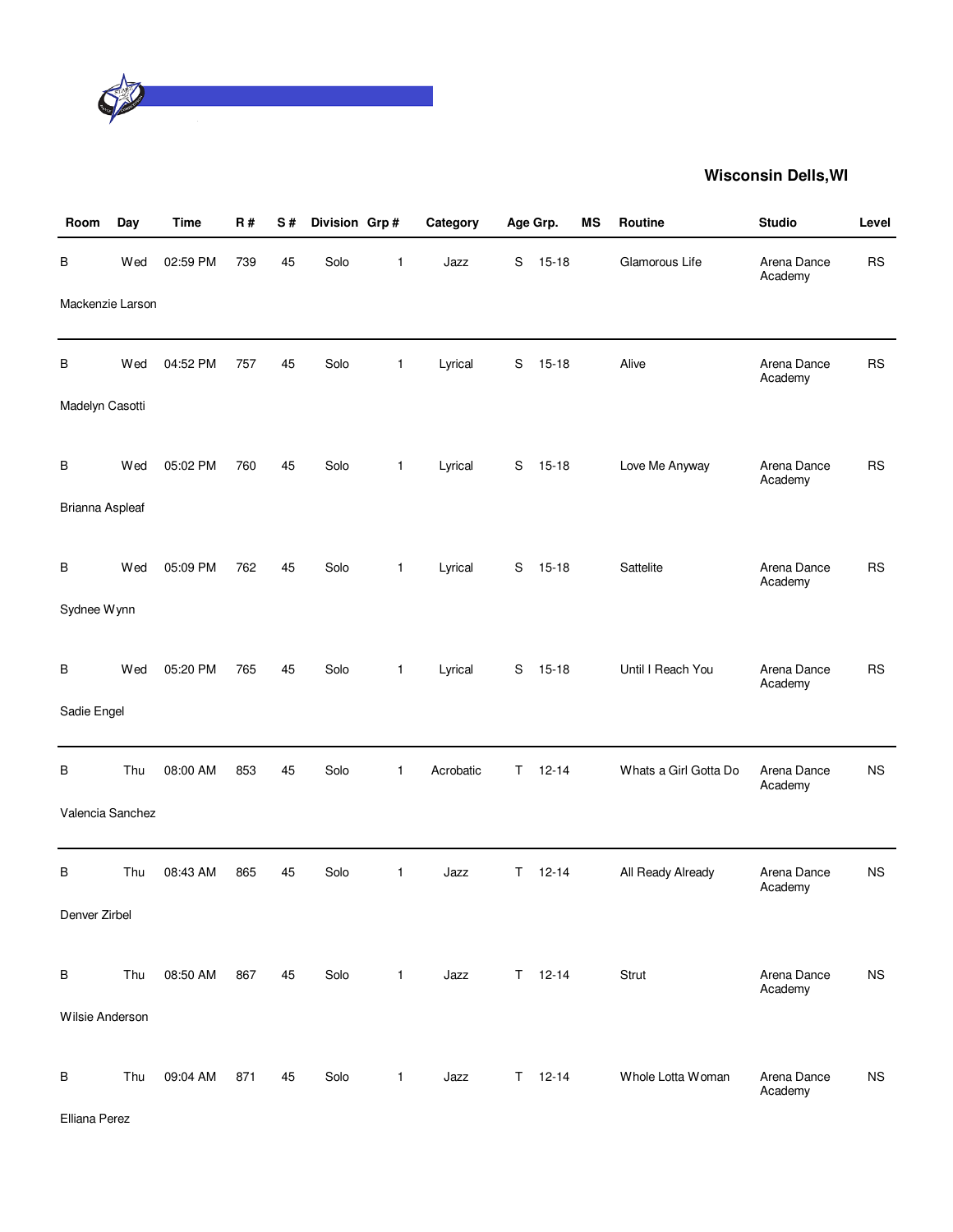

| Room               | Day | Time     | R#   | S# | Division Grp# |                | Category                                                                                               |    | Age Grp.  | ΜS | <b>Routine</b>                                                                                                                                     | <b>Studio</b>          | Level     |
|--------------------|-----|----------|------|----|---------------|----------------|--------------------------------------------------------------------------------------------------------|----|-----------|----|----------------------------------------------------------------------------------------------------------------------------------------------------|------------------------|-----------|
| В                  | Thu | 09:53 AM | 885  | 45 | Solo          | 1              | Lyrical                                                                                                | T. | $12 - 14$ |    | I Run To You                                                                                                                                       | Arena Dance<br>Academy | <b>NS</b> |
| Brianna Hecht      |     |          |      |    |               |                |                                                                                                        |    |           |    |                                                                                                                                                    |                        |           |
| В                  | Thu | 11:09 AM | 904  | 45 | Solo          | 1              | Contemporary                                                                                           | S  | $15 - 18$ |    | Until We Go Down                                                                                                                                   | Arena Dance<br>Academy | <b>NS</b> |
| <b>Ruby Harper</b> |     |          |      |    |               |                |                                                                                                        |    |           |    |                                                                                                                                                    |                        |           |
| в                  | Thu | 04:31 PM | 968  | 45 | Sg            | 7              | Hip Hop                                                                                                | S  | $15 - 18$ |    | Latin                                                                                                                                              | Arena Dance<br>Academy | <b>RS</b> |
|                    |     |          |      |    |               |                | Brianna Aspleaf, Sadie Engel, Cali Cooper, Madelyn Casotti, Ruby Harper, Mackenzie Larson, Sydnee Wynn |    |           |    |                                                                                                                                                    |                        |           |
| В                  | Thu | 05:35 PM | 980  | 45 | Sg            | $\overline{7}$ | Jazz                                                                                                   | S  | $15 - 18$ |    | Feedback                                                                                                                                           | Arena Dance<br>Academy | <b>RS</b> |
|                    |     |          |      |    |               |                | Brianna Aspleaf, Sadie Engel, Cali Cooper, Madelyn Casotti, Ruby Harper, Mackenzie Larson, Sydnee Wynn |    |           |    |                                                                                                                                                    |                        |           |
| В                  | Thu | 06:38 PM | 994  | 45 | Sg            | 7              | Lyrical                                                                                                | S  | $15 - 18$ |    | <b>Wicked Games</b>                                                                                                                                | Arena Dance<br>Academy | <b>RS</b> |
|                    |     |          |      |    |               |                | Brianna Aspleaf, Sadie Engel, Cali Cooper, Madelyn Casotti, Ruby Harper, Mackenzie Larson, Sydnee Wynn |    |           |    |                                                                                                                                                    |                        |           |
| в                  | Fri | 09:41 AM | 1017 | 45 | Sg            | 9              | Hip Hop                                                                                                | T. | $12 - 14$ |    | <b>Britney</b>                                                                                                                                     | Arena Dance<br>Academy | <b>RS</b> |
|                    |     |          |      |    |               |                |                                                                                                        |    |           |    | Alexis Sulsberger,Caroline Cooper,Raegan Jensen,Ella Book,Denver Zirbel,Wilsie Anderson,Mallory Westra,Chavi Anderson,Theresa Kellen               |                        |           |
| В                  | Fri | 12:05 PM | 1049 | 45 | Sg            | 6              | <b>Musical Show</b>                                                                                    | Τ  | 12-14     |    | Six                                                                                                                                                | Arena Dance<br>Academy | <b>RS</b> |
|                    |     |          |      |    |               |                | Caroline Cooper, Raegan Jensen, Ella Book, Denver Zirbel, Chavi Anderson, Apphia Ashley                |    |           |    |                                                                                                                                                    |                        |           |
| В                  | Fri | 02:50 PM | 1070 | 45 | Lg            | 10             | Jazz                                                                                                   | T. | $12 - 14$ |    | Beautiful, Dirty, Rich                                                                                                                             | Arena Dance<br>Academy | <b>RS</b> |
|                    |     |          |      |    |               |                |                                                                                                        |    |           |    | Alexis Sulsberger,Caroline Cooper,Raegan Jensen,Ella Book,Apphia Ashley,Denver Zirbel,Wilsie Anderson,Mallory Westra,Chavi Anderson,Theresa Kellen |                        |           |
| В                  | Fri | 03:35 PM | 1080 | 45 | Lg            | 10             | Lyrical                                                                                                | T. | $12 - 14$ |    | Iris                                                                                                                                               | Arena Dance<br>Academy | <b>RS</b> |

Alexis Sulsberger,Caroline Cooper,Raegan Jensen,Ella Book,Apphia Ashley,Denver Zirbel,Wilsie Anderson,Mallory Westra,Chavi Anderson,Theresa Kellen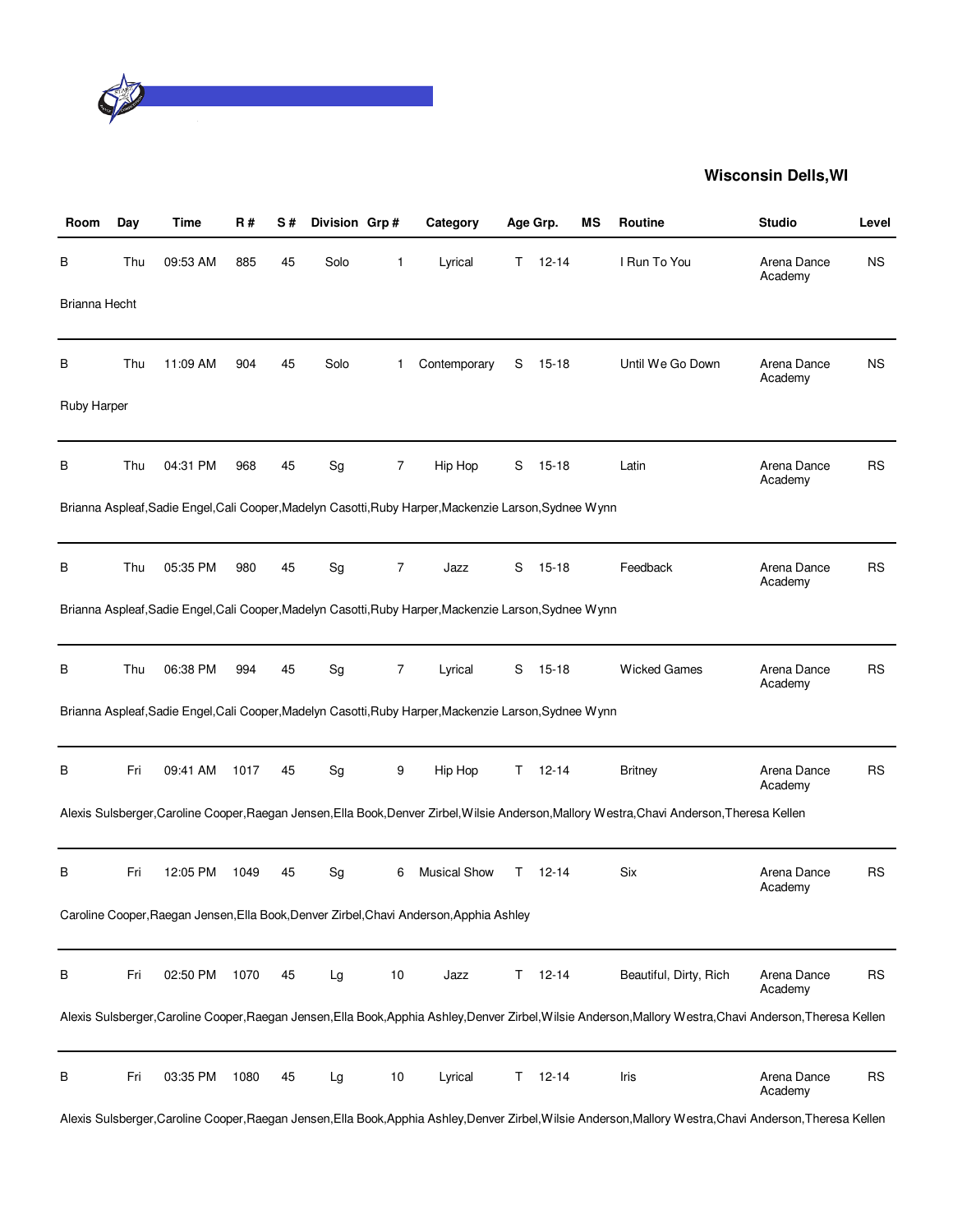

| Room              | Day | Time                                                                 | R#   | S# | Division Grp#  |    | Category            |     | Age Grp.  | ΜS | <b>Routine</b>                                                                                                                                                                                                                                                                                                                                                                                                                                                                | <b>Studio</b>          | Level     |
|-------------------|-----|----------------------------------------------------------------------|------|----|----------------|----|---------------------|-----|-----------|----|-------------------------------------------------------------------------------------------------------------------------------------------------------------------------------------------------------------------------------------------------------------------------------------------------------------------------------------------------------------------------------------------------------------------------------------------------------------------------------|------------------------|-----------|
| в                 | Fri | 06:03 PM                                                             | 1109 | 45 | Producti<br>on | 35 | <b>Musical Show</b> | PT  | $9 - 11$  |    | Mary Poppins                                                                                                                                                                                                                                                                                                                                                                                                                                                                  | Arena Dance<br>Academy | <b>RS</b> |
|                   |     | Anderson, Theresa Kellen, Ruby Harper, Mackenzie Larson, Sydnee Wynn |      |    |                |    |                     |     |           |    | Brianna Aspleaf, Sadie Engel, Cali Cooper, Alexis Sulsberger, Caroline Cooper, Raegan Jensen, Lorelei Webb, Ella Book, Jaini Gor, Lilly Webb, Apphia<br>Ashley, Denver Zirbel, Wilsie Anderson, Ava Cooper, Elliana Perez, Valencia Sanchez, Amara Ashley, Zia Church, Alyvia Meyer, Madelyn Casotti, Eisley<br>Flowers, Julie Trout, Lucia Perez, Jillian Keokenchahn, Averlie Erhanyan, Cassie Anderson, Adley Johnson, Bailey Rogers, Brianna Hecht, Mallory Westra, Chavi |                        |           |
| В                 | Sat | 02:48 PM                                                             | 1206 | 45 | Lg             | 10 | Hip Hop             | PT  | $9 - 11$  |    | 90s                                                                                                                                                                                                                                                                                                                                                                                                                                                                           | Arena Dance<br>Academy | <b>RS</b> |
|                   |     |                                                                      |      |    |                |    |                     |     |           |    | Adley Johnson, Alyvia Meyer, Apphia Ashley, Ava Cooper, Bailey Rogers, Brianna Hecht, Cassie Anderson, Elliana Perez, Jaini Gor, Valencia Sanchez                                                                                                                                                                                                                                                                                                                             |                        |           |
| В                 | Sat | 03:38 PM                                                             | 1216 | 45 | Lg             | 10 | Jazz                | PT. | $9 - 11$  |    | I Will Survive                                                                                                                                                                                                                                                                                                                                                                                                                                                                | Arena Dance<br>Academy | RS        |
|                   |     |                                                                      |      |    |                |    |                     |     |           |    | Adley Johnson, Alyvia Meyer, Apphia Ashley, Bailey Rogers, Brianna Hecht, Cassie Anderson, Elliana Perez, Jaini Gor, Valencia Sanchez, Ava Cooper                                                                                                                                                                                                                                                                                                                             |                        |           |
| В                 | Sat | 04:33 PM                                                             | 1229 | 45 | Lg             | 10 | Lyrical             | PT  | $9 - 11$  |    | <b>Breakable</b>                                                                                                                                                                                                                                                                                                                                                                                                                                                              | Arena Dance<br>Academy | <b>RS</b> |
|                   |     |                                                                      |      |    |                |    |                     |     |           |    | Alyvia Meyer, Amara Ashley, Apphia Ashley, Ava Cooper, Bailey Rogers, Brianna Hecht, Cassie Anderson, Elliana Perez, Jaini Gor, Valencia Sanchez                                                                                                                                                                                                                                                                                                                              |                        |           |
| C                 | Wed | 12:35 PM                                                             | 1272 | 45 | Solo           | 1  | Jazz                | T   | $12 - 14$ |    | Glam                                                                                                                                                                                                                                                                                                                                                                                                                                                                          | Arena Dance<br>Academy | <b>RS</b> |
| Apphia Ashley     |     |                                                                      |      |    |                |    |                     |     |           |    |                                                                                                                                                                                                                                                                                                                                                                                                                                                                               |                        |           |
| C                 | Wed | 12:46 PM                                                             | 1275 | 45 | Solo           | 1  | Jazz                | T.  | $12 - 14$ |    | S.O.S.                                                                                                                                                                                                                                                                                                                                                                                                                                                                        | Arena Dance<br>Academy | RS        |
| Alexis Sulsberger |     |                                                                      |      |    |                |    |                     |     |           |    |                                                                                                                                                                                                                                                                                                                                                                                                                                                                               |                        |           |
| C                 | Thu | 10:30 AM                                                             | 1452 | 45 | Solo           | 1  | Jazz                | PT  | $9 - 11$  |    | Applause                                                                                                                                                                                                                                                                                                                                                                                                                                                                      | Arena Dance<br>Academy | <b>RS</b> |
| Ella Book         |     |                                                                      |      |    |                |    |                     |     |           |    |                                                                                                                                                                                                                                                                                                                                                                                                                                                                               |                        |           |
| C                 | Thu | 01:09 PM                                                             | 1480 | 45 | Solo           | 1  | Lyrical             | PT  | $9 - 11$  |    | The Voice Within                                                                                                                                                                                                                                                                                                                                                                                                                                                              | Arena Dance<br>Academy | <b>RS</b> |

Jaini Gor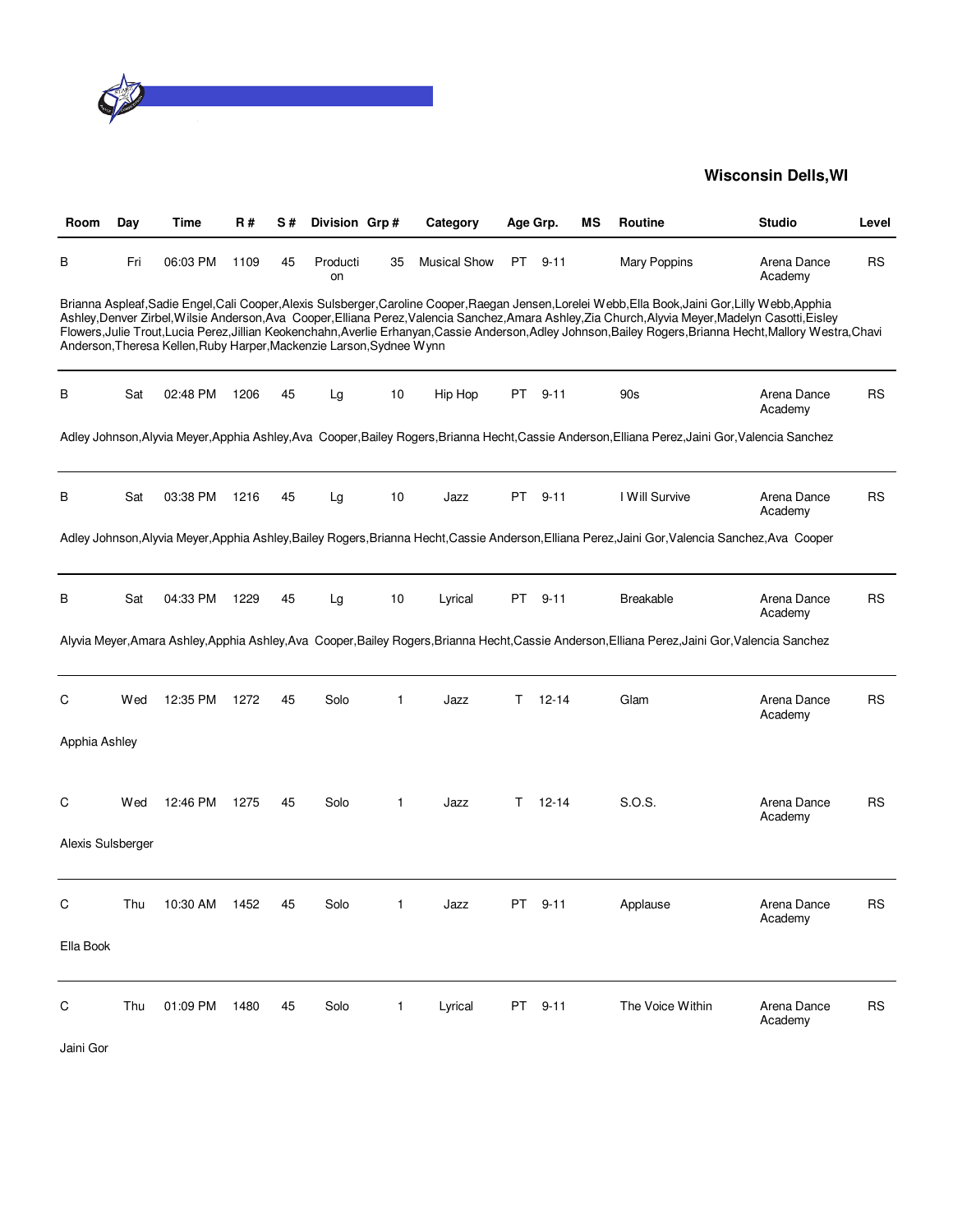

| Room                  | Day | Time     | R#   | S# | Division Grp# |                | Category                                                                                                  | Age Grp. |          | МS | <b>Routine</b>                           | <b>Studio</b>          | Level     |
|-----------------------|-----|----------|------|----|---------------|----------------|-----------------------------------------------------------------------------------------------------------|----------|----------|----|------------------------------------------|------------------------|-----------|
| С                     | Thu | 02:45 PM | 1512 | 45 | Solo          | $\mathbf 1$    | Open                                                                                                      | PT       | $9 - 11$ |    | Radha on the Dance<br>Floor              | Arena Dance<br>Academy | <b>RS</b> |
| Jaini Gor             |     |          |      |    |               |                |                                                                                                           |          |          |    |                                          |                        |           |
| $\mathsf C$           | Fri | 08:24 AM | 1568 | 45 | Sg            | $\overline{7}$ | Hip Hop                                                                                                   | М        | $5 - 8$  |    | Sock Hop                                 | Arena Dance<br>Academy | <b>NS</b> |
|                       |     |          |      |    |               |                | Amara Ashley, Zia Church, Eisley Flowers, Julie Trout, Lucia Perez, Jillian Keokenchahn, Averlie Erhanyan |          |          |    |                                          |                        |           |
| C                     | Fri | 10:45 AM | 1603 | 45 | Sg            | 7              | Lyrical                                                                                                   | M        | $5-8$    |    | When Your Feet Don't<br>Touch The Ground | Arena Dance<br>Academy | <b>NS</b> |
|                       |     |          |      |    |               |                | Amara Ashley, Zia Church, Eisley Flowers, Julie Trout, Lucia Perez, Jillian Keokenchahn, Averlie Erhanyan |          |          |    |                                          |                        |           |
| $\mathsf C$           | Sat | 10:54 AM | 1726 | 45 | Solo          | $\mathbf{1}$   | Jazz                                                                                                      | M        | $5 - 8$  |    | I Put A Spell On You                     | Arena Dance<br>Academy | <b>NS</b> |
| <b>Eisley Flowers</b> |     |          |      |    |               |                |                                                                                                           |          |          |    |                                          |                        |           |
| C                     | Sat | 12:33 PM | 1739 | 45 | Solo          | 1              | Lyrical                                                                                                   | M        | $5 - 8$  |    | Cover Me In Sunshine                     | Arena Dance<br>Academy | <b>NS</b> |
| Zia Church            |     |          |      |    |               |                |                                                                                                           |          |          |    |                                          |                        |           |
| C                     | Sat | 12:45 PM | 1743 | 45 | Solo          | $\mathbf{1}$   | Lyrical                                                                                                   | м        | $5-8$    |    | Hold On To Me                            | Arena Dance<br>Academy | <b>NS</b> |
| Amara Ashley          |     |          |      |    |               |                |                                                                                                           |          |          |    |                                          |                        |           |
| C                     | Sat | 02:45 PM | 1783 | 45 | Solo          | 1              | Jazz                                                                                                      | PT.      | $9 - 11$ |    | <b>Took The Night</b>                    | Arena Dance<br>Academy | <b>NS</b> |

Alyvia Meyer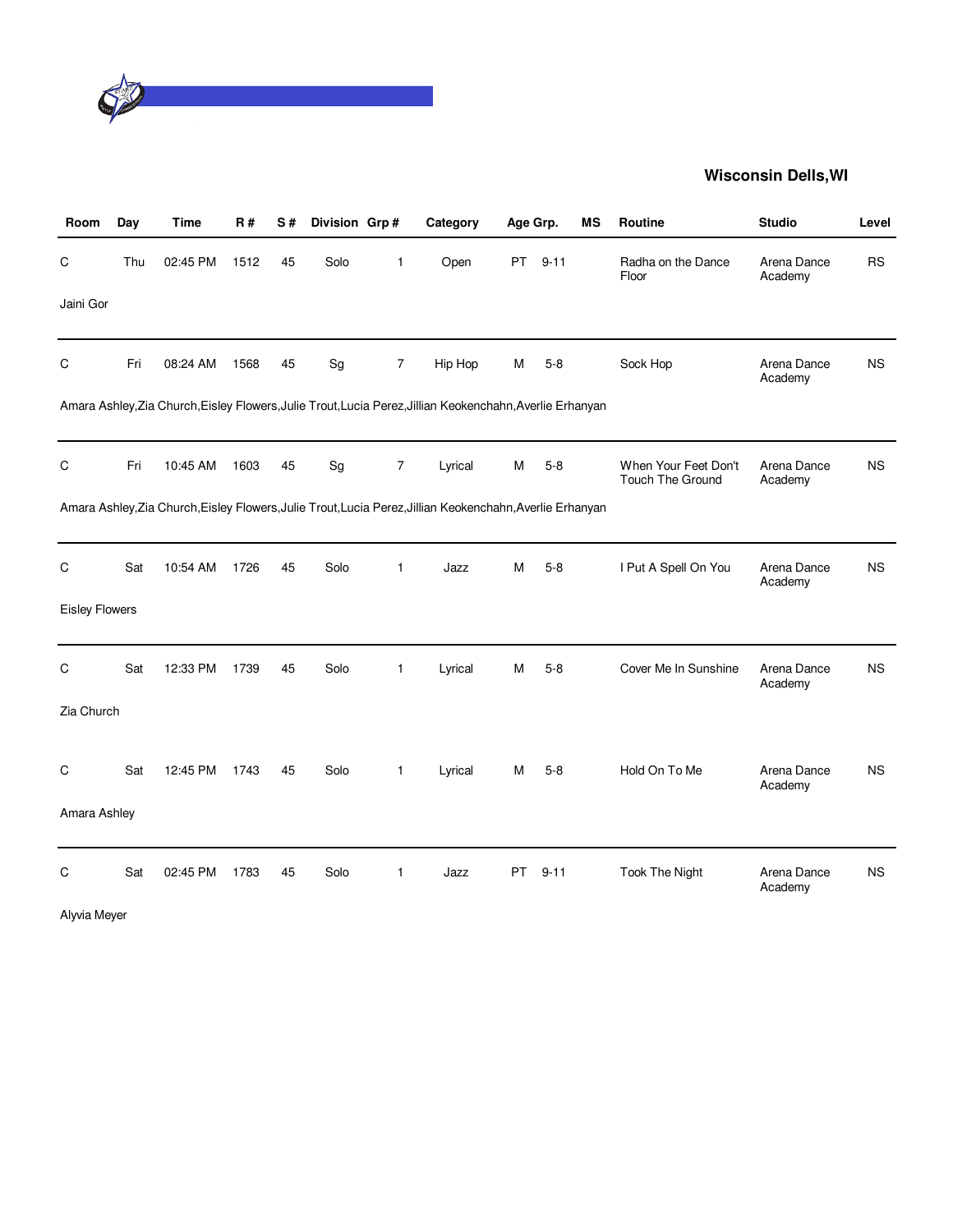

| Room                      | Day | <b>Time</b>                     | R#  | S# | Division Grp# |                | Category     |    | Age Grp.  | MS | Routine             | <b>Studio</b>              | Level     |
|---------------------------|-----|---------------------------------|-----|----|---------------|----------------|--------------|----|-----------|----|---------------------|----------------------------|-----------|
| Α                         | Wed | 08:53 AM                        | 33  | 50 | Solo          | 1              | Contemporary | S  | $15 - 18$ |    | What's Up           | Balleraena<br>Dance Studio | S         |
| Claire Arends             |     |                                 |     |    |               |                |              |    |           |    |                     |                            |           |
| Α                         | Wed | 10:52 AM                        | 67  | 50 | Solo          | $\mathbf{1}$   | Jazz         | S  | $15 - 18$ |    | Dangerous           | Balleraena<br>Dance Studio | S         |
| Mira Bitz                 |     |                                 |     |    |               |                |              |    |           |    |                     |                            |           |
| Α                         | Wed | 11:20 AM                        | 75  | 50 | Solo          | $\mathbf{1}$   | Jazz         | S  | $15 - 18$ |    | Raining Men         | Balleraena<br>Dance Studio | S         |
| Bentley Hillman           |     |                                 |     |    |               |                |              |    |           |    |                     |                            |           |
| Α                         | Wed | 03:05 PM                        | 125 | 50 | Solo          | $\mathbf{1}$   | Lyrical      | S  | $15 - 18$ |    | Maybe It Was Me     | Balleraena<br>Dance Studio | S         |
| Maizey Waldner            |     |                                 |     |    |               |                |              |    |           |    |                     |                            |           |
| Α                         | Wed | 08:06 PM                        | 191 | 50 | D/T           | $\overline{c}$ | Jazz         | S  | $15 - 18$ |    | <b>Stupid Cupid</b> | Balleraena<br>Dance Studio | S         |
| Claire Arends , Mira Bitz |     |                                 |     |    |               |                |              |    |           |    |                     |                            |           |
| A                         | Wed | 08:20 PM                        | 195 | 50 | D/T           | $\overline{c}$ | Jazz         | S  | $15 - 18$ |    | <b>Stupid Cupid</b> | Balleraena<br>Dance Studio | S         |
| Claire Arends , Mira Bitz |     |                                 |     |    |               |                |              |    |           |    |                     |                            |           |
| Α                         | Wed | 09:05 PM                        | 208 | 50 | D/T           | 2              | Lyrical      | S  | $15 - 18$ |    | Angel By the Wing   | Balleraena<br>Dance Studio | S         |
|                           |     | Bentley Hillman , Claire Arends |     |    |               |                |              |    |           |    |                     |                            |           |
| Α                         | Thu | 09:18 AM                        | 244 | 50 | Solo          | 1.             | Contemporary | T. | $12 - 14$ |    | Let Me Know         | Balleraena<br>Dance Studio | S         |
| Emma McKeever             |     |                                 |     |    |               |                |              |    |           |    |                     |                            |           |
| Α                         | Thu | 01:55 PM                        | 309 | 50 | Solo          | $\mathbf{1}$   | Lyrical      | T. | $12 - 14$ |    | Angel By The Wings  | Balleraena<br>Dance Studio | ${\sf S}$ |

Evelyn Warren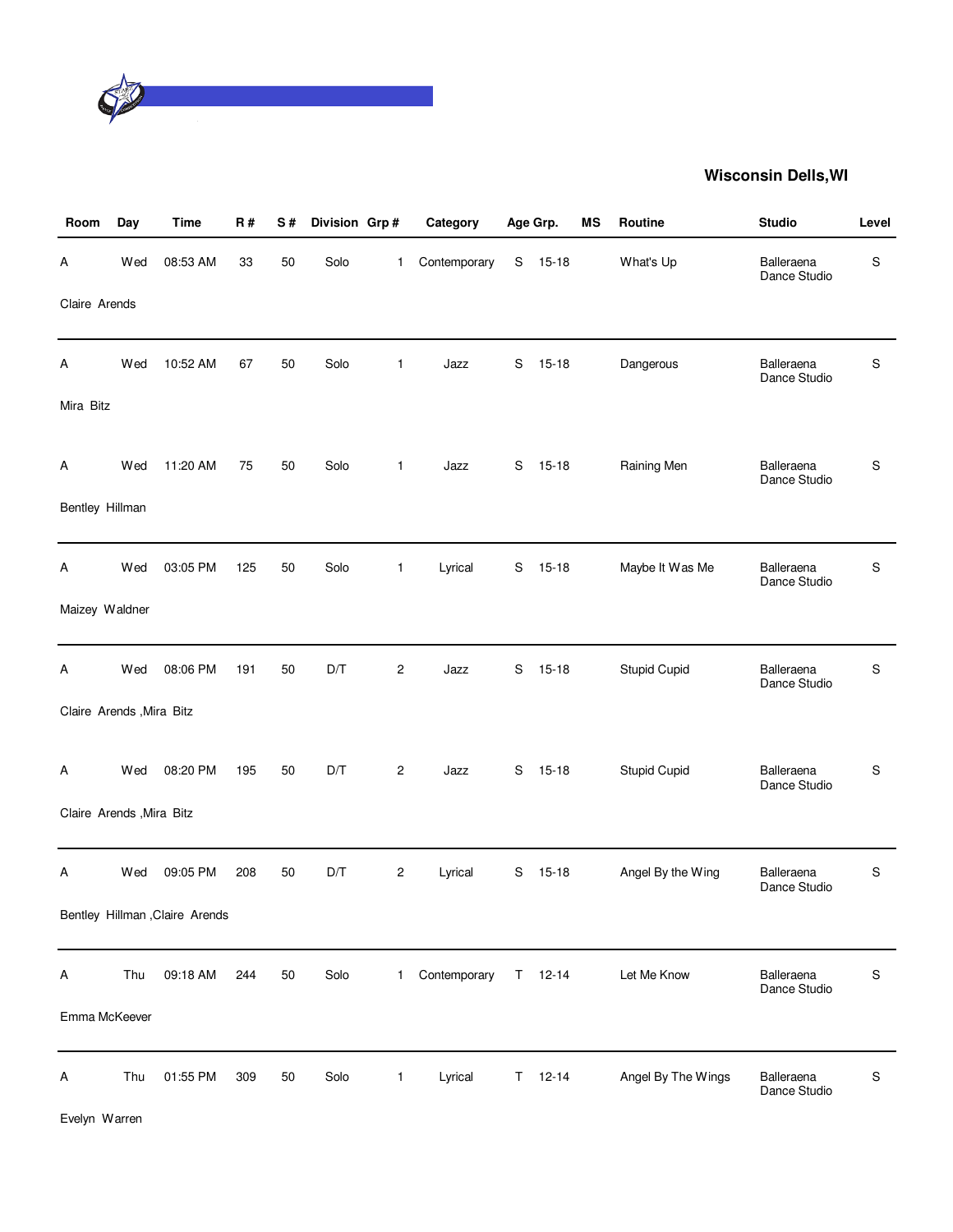

| Room            | Day | <b>Time</b>                | R#  | S# | Division Grp# |              | Category     | Age Grp. |               | <b>MS</b> | Routine                 | <b>Studio</b>              | Level     |
|-----------------|-----|----------------------------|-----|----|---------------|--------------|--------------|----------|---------------|-----------|-------------------------|----------------------------|-----------|
| Α               | Thu | 01:59 PM                   | 310 | 50 | Solo          | $\mathbf{1}$ | Lyrical      |          | $T = 12 - 14$ |           | Exile                   | Balleraena<br>Dance Studio | S         |
| Josephine Peery |     |                            |     |    |               |              |              |          |               |           |                         |                            |           |
| Α               | Thu | 02:02 PM                   | 311 | 50 | Solo          | $\mathbf{1}$ | Lyrical      | T.       | $12 - 14$     |           | I Won't Let You Down    | Balleraena<br>Dance Studio | S         |
| Elise Poe       |     |                            |     |    |               |              |              |          |               |           |                         |                            |           |
| Α               | Thu | 02:06 PM                   | 312 | 50 | Solo          | $\mathbf{1}$ | Lyrical      | T.       | $12 - 14$     |           | Stay                    | Balleraena<br>Dance Studio | S         |
| Anna Foley      |     |                            |     |    |               |              |              |          |               |           |                         |                            |           |
| Α               | Thu | 05:50 PM                   | 356 | 50 | D/T           | 2            | Contemporary | T        | $12 - 14$     |           | <b>Falling Apart</b>    | Balleraena<br>Dance Studio | S         |
|                 |     | Anna Foley , Emma McKeever |     |    |               |              |              |          |               |           |                         |                            |           |
| Α               | Fri | 12:42 PM                   | 443 | 50 | Solo          | $\mathbf{1}$ | Contemporary | Μ        | $5 - 8$       |           | California Dreamin'     | Balleraena<br>Dance Studio | S         |
| Alexa Rydland   |     |                            |     |    |               |              |              |          |               |           |                         |                            |           |
| Α               | Fri | 01:15 PM                   | 454 | 50 | Solo          | $\mathbf{1}$ | Lyrical      | M        | $5 - 8$       |           | Wherever You Will Go    | Balleraena<br>Dance Studio | S         |
| Paris Rasmussen |     |                            |     |    |               |              |              |          |               |           |                         |                            |           |
| Α               | Fri | 01:21 PM                   | 456 | 50 | Solo          | $\mathbf{1}$ | Lyrical      | М        | $5 - 8$       |           | You Can't Stop The Girl | Balleraena<br>Dance Studio | S         |
| Taryn Fredrick  |     |                            |     |    |               |              |              |          |               |           |                         |                            |           |
| Α               | Fri | 02:00 PM                   | 469 | 50 | Solo          | $\mathbf{1}$ | Contemporary |          | PT 9-11       |           | <b>Bruises</b>          | Balleraena<br>Dance Studio | S         |
| Kenley Statema  |     |                            |     |    |               |              |              |          |               |           |                         |                            |           |
| Α               | Fri | 04:25 PM                   | 514 | 50 | Solo          | $\mathbf{1}$ | Lyrical      | PT       | $9 - 11$      |           | All That Matters        | Balleraena<br>Dance Studio | ${\sf S}$ |

Brielle Dettler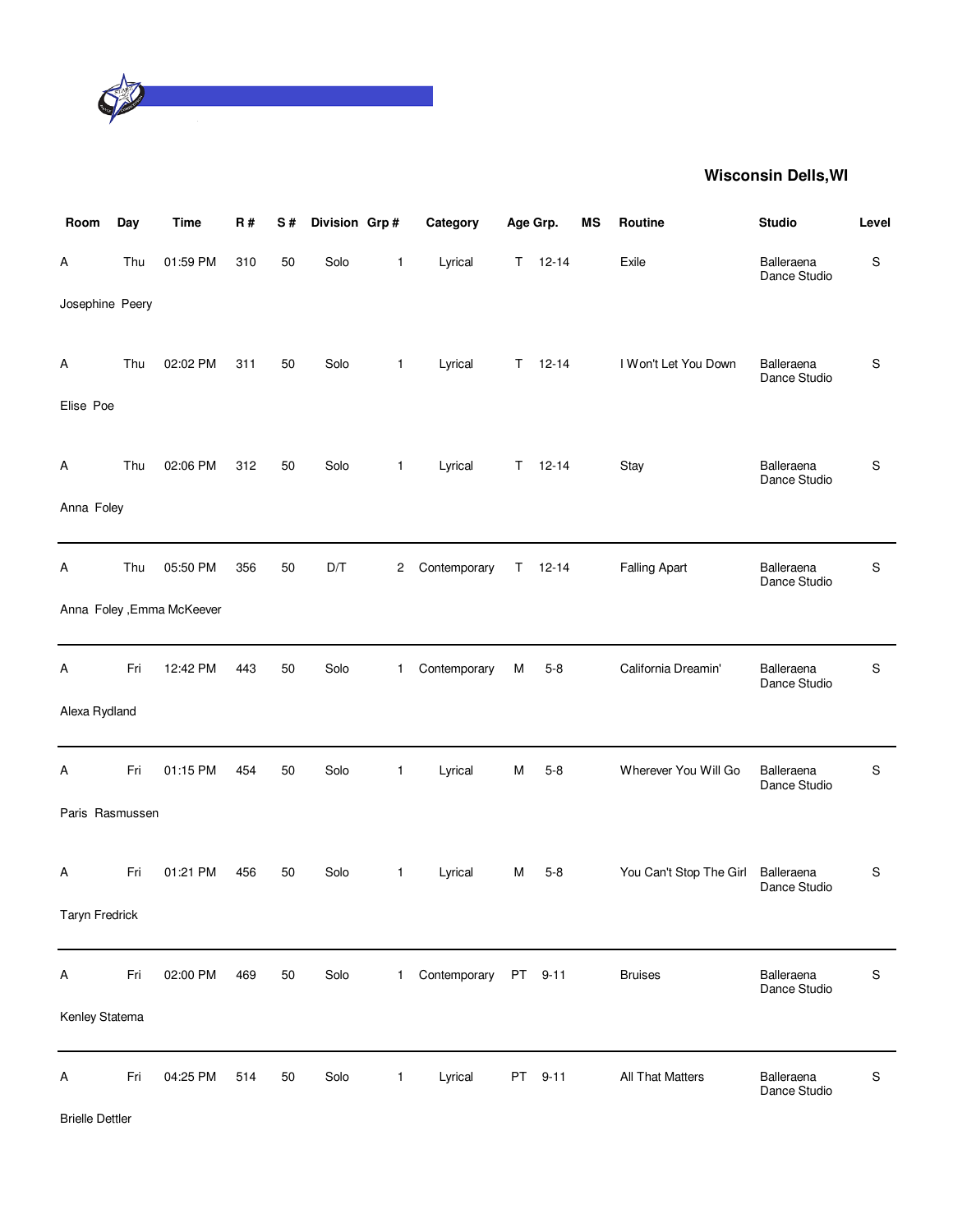

| Room                | Day | <b>Time</b>                                  | R#  | S# | Division Grp#                |                         | Category     | Age Grp. |           | <b>MS</b> | <b>Routine</b>                                                                                                                       | <b>Studio</b>              | Level |
|---------------------|-----|----------------------------------------------|-----|----|------------------------------|-------------------------|--------------|----------|-----------|-----------|--------------------------------------------------------------------------------------------------------------------------------------|----------------------------|-------|
| А                   | Fri | 04:37 PM                                     | 518 | 50 | Solo                         | 1                       | Lyrical      |          | PT 9-11   |           | Come Home                                                                                                                            | Balleraena<br>Dance Studio | S     |
| Katie Dumdie        |     |                                              |     |    |                              |                         |              |          |           |           |                                                                                                                                      |                            |       |
| Α                   | Fri | 04:43 PM                                     | 520 | 50 | Solo                         | 1                       | Lyrical      |          | PT 9-11   |           | Just Be Held                                                                                                                         | Balleraena<br>Dance Studio | S     |
| <b>Brielle Reed</b> |     |                                              |     |    |                              |                         |              |          |           |           |                                                                                                                                      |                            |       |
| A                   | Fri | 04:49 PM                                     | 522 | 50 | Solo                         | 1                       | Lyrical      | PT       | $9 - 11$  |           | Mean Girls                                                                                                                           | Balleraena<br>Dance Studio | S     |
| Kate Wilson         |     |                                              |     |    |                              |                         |              |          |           |           |                                                                                                                                      |                            |       |
| Α                   | Fri | 06:58 PM                                     | 545 | 50 | D/T                          | $\overline{\mathbf{c}}$ | Lyrical      | M        | $5 - 8$   |           | Always                                                                                                                               | Balleraena<br>Dance Studio | S     |
|                     |     | Paris Rasmussen, Alexa Rydland               |     |    |                              |                         |              |          |           |           |                                                                                                                                      |                            |       |
| Α                   | Fri | 07:04 PM                                     | 547 | 50 | D/T                          | 3                       | Lyrical      | М        | $5-8$     |           | Hold On To Me                                                                                                                        | Balleraena<br>Dance Studio | S     |
|                     |     | Paris Rasmussen, Alexa Rydland, Brielle Reed |     |    |                              |                         |              |          |           |           |                                                                                                                                      |                            |       |
| Α                   | Fri | 07:34 PM                                     | 557 | 50 | D/T                          | $\mathbf{2}$            | Jazz         | PT       | $9 - 11$  |           | Girls Will Be Girls                                                                                                                  | Balleraena<br>Dance Studio | S     |
|                     |     | Katie Dumdie, Olive Elenkiwich               |     |    |                              |                         |              |          |           |           |                                                                                                                                      |                            |       |
| Α                   | Sat | 08:46 AM                                     | 583 | 50 | Sg                           | 9                       | Contemporary | Τ        | $12 - 14$ |           | The End of Love                                                                                                                      | Balleraena<br>Dance Studio | S     |
|                     |     |                                              |     |    |                              |                         |              |          |           |           | Anna Foley , Elise Poe , Josephine Peery , Mira Bitz , Bentley Hillman , Claire Arends , Ariana Person, Emma McKeever, Josie Stewart |                            |       |
| Α                   | Sat | 10:56 AM                                     | 612 | 50 | Sg                           | 9                       | Jazz         | T.       | $12 - 14$ |           | Paris                                                                                                                                | Balleraena<br>Dance Studio | S     |
|                     |     |                                              |     |    |                              |                         |              |          |           |           | Anna Foley , Elise Poe , Josephine Peery , Mira Bitz , Bentley Hillman , Claire Arends , Ariana Person, Emma McKeever, Josie Stewart |                            |       |
| Α                   | Sat | 01:04 PM                                     | 627 | 50 | $\operatorname{\mathsf{Sg}}$ | 9                       | Lyrical      | T.       | $12 - 14$ |           | Soldiers                                                                                                                             | Balleraena<br>Dance Studio | S     |

Anna Foley ,Elise Poe ,Josephine Peery ,Mira Bitz ,Bentley Hillman ,Claire Arends ,Ariana Person,Emma McKeever,Josie Stewart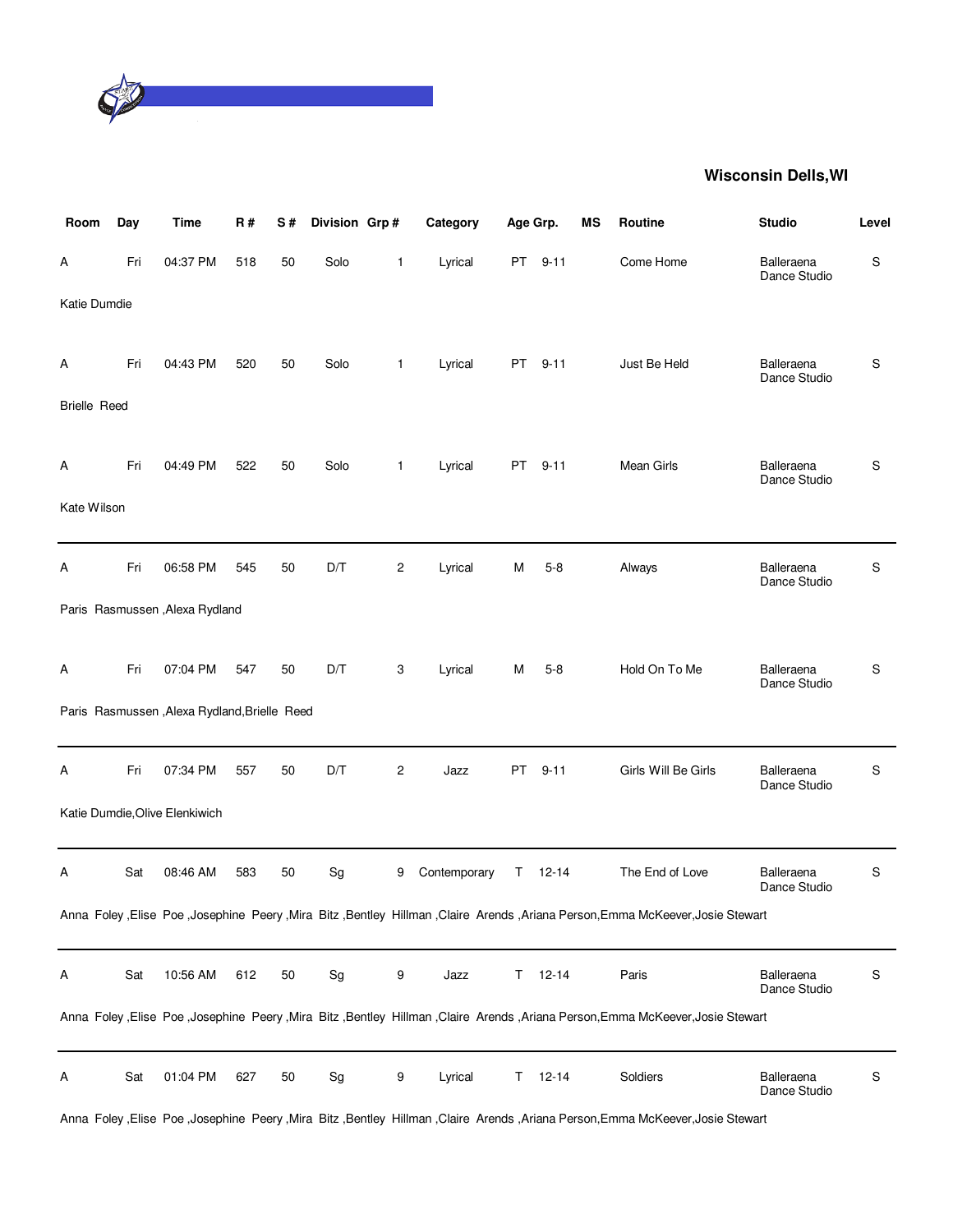

| Room | Day | Time     | R#   | S# | Division Grp# |    | Category                                                                        | Age Grp. |          | ΜS | Routine                                                                                                                                                                                                                                                                                        | <b>Studio</b>              | Level |
|------|-----|----------|------|----|---------------|----|---------------------------------------------------------------------------------|----------|----------|----|------------------------------------------------------------------------------------------------------------------------------------------------------------------------------------------------------------------------------------------------------------------------------------------------|----------------------------|-------|
| A    | Sat | 02:52 PM | 651  | 50 | Line          | 25 | Jazz                                                                            | PT       | $9 - 11$ |    | Be Our Guest                                                                                                                                                                                                                                                                                   | Balleraena<br>Dance Studio | S     |
|      |     |          |      |    |               |    | Waldner, Hannah Warren, Isla Anderson, Josie Stewart, Kate Kusmak, Raina Carter |          |          |    | Alexa Rydland, Brielle Poe, Evelyn Warren, Josephine Peery, Mira Bitz, Bentley Hillman, Claire Arends, Paris Rasmussen, Alexa Rydland, Brielle<br>Dettler, Katie Dumdie, Taryn Fredrick, Brielle Reed, Kate Wilson, Ariana Person, Brooklynn Winkles, Cadence Roozeboom, Emmalyn Sage, Estelle |                            |       |
| в    | Sat | 08:08 AM | 1121 | 50 | Sg            | 9  | Contemporary                                                                    |          | PT 9-11  |    | I Saw What I Saw                                                                                                                                                                                                                                                                               | Balleraena<br>Dance Studio | S     |
|      |     |          |      |    |               |    |                                                                                 |          |          |    | Evelyn Warren , Kate Wilson, Brooklynn Winkles, Cadence Roozeboom, Emmalyn Sage, Isla Anderson, Kate Kusmak, Raina Carter                                                                                                                                                                      |                            |       |
| в    | Sat | 08:28 AM | 1126 | 50 | Sg            | 8  | Hip Hop                                                                         | M        | $5-8$    |    | Queens                                                                                                                                                                                                                                                                                         | Balleraena<br>Dance Studio | S     |
|      |     |          |      |    |               |    |                                                                                 |          |          |    | Paris Rasmussen , Alexa Rydland, Brielle Dettler, Katie Dumdie, Taryn Fredrick, Brielle Reed, Estelle Waldner, Hannah Warren                                                                                                                                                                   |                            |       |
| В    | Sat | 08:48 AM | 1131 | 50 | Sg            | 8  | Jazz                                                                            | M        | $5 - 8$  |    | Get Up, Get Loud                                                                                                                                                                                                                                                                               | Balleraena<br>Dance Studio | S     |
|      |     |          |      |    |               |    |                                                                                 |          |          |    | Paris Rasmussen , Alexa Rydland, Brielle Dettler, Katie Dumdie, Taryn Fredrick, Brielle Reed, Estelle Waldner, Hannah Warren                                                                                                                                                                   |                            |       |
| В    | Sat | 09:24 AM | 1140 | 50 | Sg            | 9  | Jazz                                                                            | PT       | $9 - 11$ |    | Fembots                                                                                                                                                                                                                                                                                        | Balleraena<br>Dance Studio | S     |
|      |     |          |      |    |               |    |                                                                                 |          |          |    | Evelyn Warren, Kate Wilson, Brooklynn Winkles, Cadence Roozeboom, Emmalyn Sage, Isla Anderson, Kate Kusmak, Raina Carter                                                                                                                                                                       |                            |       |
| В    | Sat | 09:40 AM | 1144 | 50 | Sg            | 8  | Lyrical                                                                         | м        | $5-8$    |    | Heaven                                                                                                                                                                                                                                                                                         | Balleraena<br>Dance Studio | S     |
|      |     |          |      |    |               |    |                                                                                 |          |          |    | Paris Rasmussen , Alexa Rydland, Brielle Dettler, Katie Dumdie, Taryn Fredrick, Brielle Reed, Estelle Waldner, Hannah Warren                                                                                                                                                                   |                            |       |
| B    | Sat | 10:00 AM | 1149 | 50 | Sg            | 9  | Lyrical                                                                         | PT.      | 9-11     |    | Lullaby                                                                                                                                                                                                                                                                                        | Balleraena<br>Dance Studio | S     |
|      |     |          |      |    |               |    |                                                                                 |          |          |    | Evelyn Warren , Kate Wilson, Brooklynn Winkles, Cadence Roozeboom, Emmalyn Sage, Isla Anderson, Kate Kusmak, Raina Carter                                                                                                                                                                      |                            |       |
| В    | Sat | 10:28 AM | 1156 | 50 | Sg            | 9  | <b>Musical Show</b>                                                             | PT       | $9 - 11$ |    | What Baking Can Do                                                                                                                                                                                                                                                                             | Balleraena<br>Dance Studio | S     |
|      |     |          |      |    |               |    |                                                                                 |          |          |    | Evelyn Warren, Kate Wilson, Brooklynn Winkles, Cadence Roozeboom, Emmalyn Sage, Isla Anderson, Kate Kusmak, Raina Carter                                                                                                                                                                       |                            |       |
| B    | Sat | 10:44 AM | 1160 | 50 | Sg            | 6  | Tap                                                                             | PT       | $9 - 11$ |    | 11 Dollars In My Wallet                                                                                                                                                                                                                                                                        | Balleraena<br>Dance Studio | S     |
|      |     |          |      |    |               |    | Evelyn Warren, Paris Rasmussen, Alexa Rydland, Brielle Dettler, Isla Anderson   |          |          |    |                                                                                                                                                                                                                                                                                                |                            |       |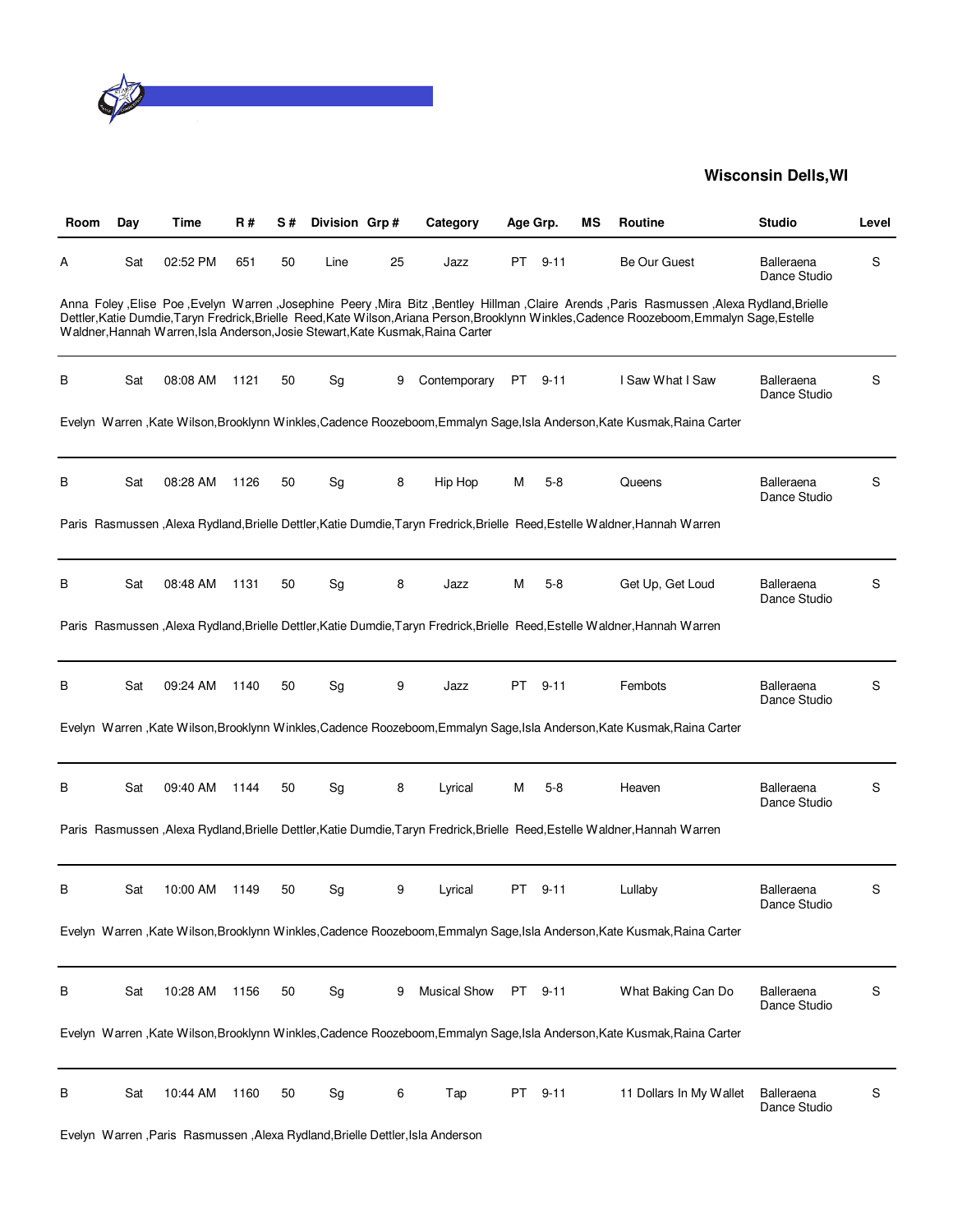

| Room            | Day | Time                                                                   | <b>R#</b> | S# | Division Grp# |              | Category            |      | Age Grp.  | MS | Routine                         | <b>Studio</b>                          | Level     |
|-----------------|-----|------------------------------------------------------------------------|-----------|----|---------------|--------------|---------------------|------|-----------|----|---------------------------------|----------------------------------------|-----------|
| В               | Wed | 08:00 PM                                                               | 808       | 10 | Solo          | $\mathbf{1}$ | Song & Dance        | S    | $15 - 18$ |    | My Angel Put The Devil<br>In Me | Bay Area<br>Academy of<br>Dance        | <b>RS</b> |
| Gabrielle Smith |     |                                                                        |           |    |               |              |                     |      |           |    |                                 |                                        |           |
| В               | Wed | 08:49 PM                                                               | 822       | 10 | D/T           | 2            | Contemporary        | S    | $15 - 18$ |    | Mad Hatter                      | Bay Area<br>Academy of<br>Dance        | <b>RS</b> |
|                 |     | Gabrielle Smith, Wren Evans                                            |           |    |               |              |                     |      |           |    |                                 |                                        |           |
| в               | Wed | 09:00 PM                                                               | 825       | 10 | D/T           | 2            | Contemporary        | S    | 15-18     |    | Work Song                       | Bay Area<br>Academy of<br>Dance        | <b>RS</b> |
|                 |     | Gabrielle Smith, Wren Evans                                            |           |    |               |              |                     |      |           |    |                                 |                                        |           |
| в               | Sat | 11:48 AM                                                               | 1161      | 10 | Sg            | 5            | Contemporary        | PT   | $9 - 11$  |    | The World We Made               | Bay Area<br>Academy of<br>Dance        | <b>RS</b> |
|                 |     | Daly Butler, Kiana Bergstrom, Mya Pawlyk, Payton DeLorme, Zophia Kline |           |    |               |              |                     |      |           |    |                                 |                                        |           |
| B               | Sat | 12:12 PM                                                               | 1167      | 10 | Sg            | 5            | Hip Hop             | PT   | $9 - 11$  |    | <b>Black Pink</b>               | Bay Area<br>Academy of<br>Dance        | <b>RS</b> |
|                 |     | Daly Butler, Kiana Bergstrom, Mya Pawlyk, Payton DeLorme, Zophia Kline |           |    |               |              |                     |      |           |    |                                 |                                        |           |
| С               | Thu | 10:27 AM                                                               | 1451      | 10 | Solo          | $\mathbf{1}$ | Jazz                | PT.  | $9 - 11$  |    | Run Run Run                     | Bay Area<br>Academy of<br>Dance        | <b>RS</b> |
| Daly Butler     |     |                                                                        |           |    |               |              |                     |      |           |    |                                 |                                        |           |
| $\mathsf C$     | Thu | 01:00 PM                                                               | 1477      | 10 | Solo          | 1            | Lyrical             | PT   | $9 - 11$  |    | Mr. Red White and Blue          | Bay Area<br>Academy of<br>Dance        | <b>RS</b> |
| Zophia Kline    |     |                                                                        |           |    |               |              |                     |      |           |    |                                 |                                        |           |
| $\mathsf C$     | Thu | 02:21 PM                                                               | 1504      | 10 | Solo          | 1            | <b>Musical Show</b> | PT . | $9 - 11$  |    | On Broadway                     | <b>Bay Area</b><br>Academy of<br>Dance | <b>RS</b> |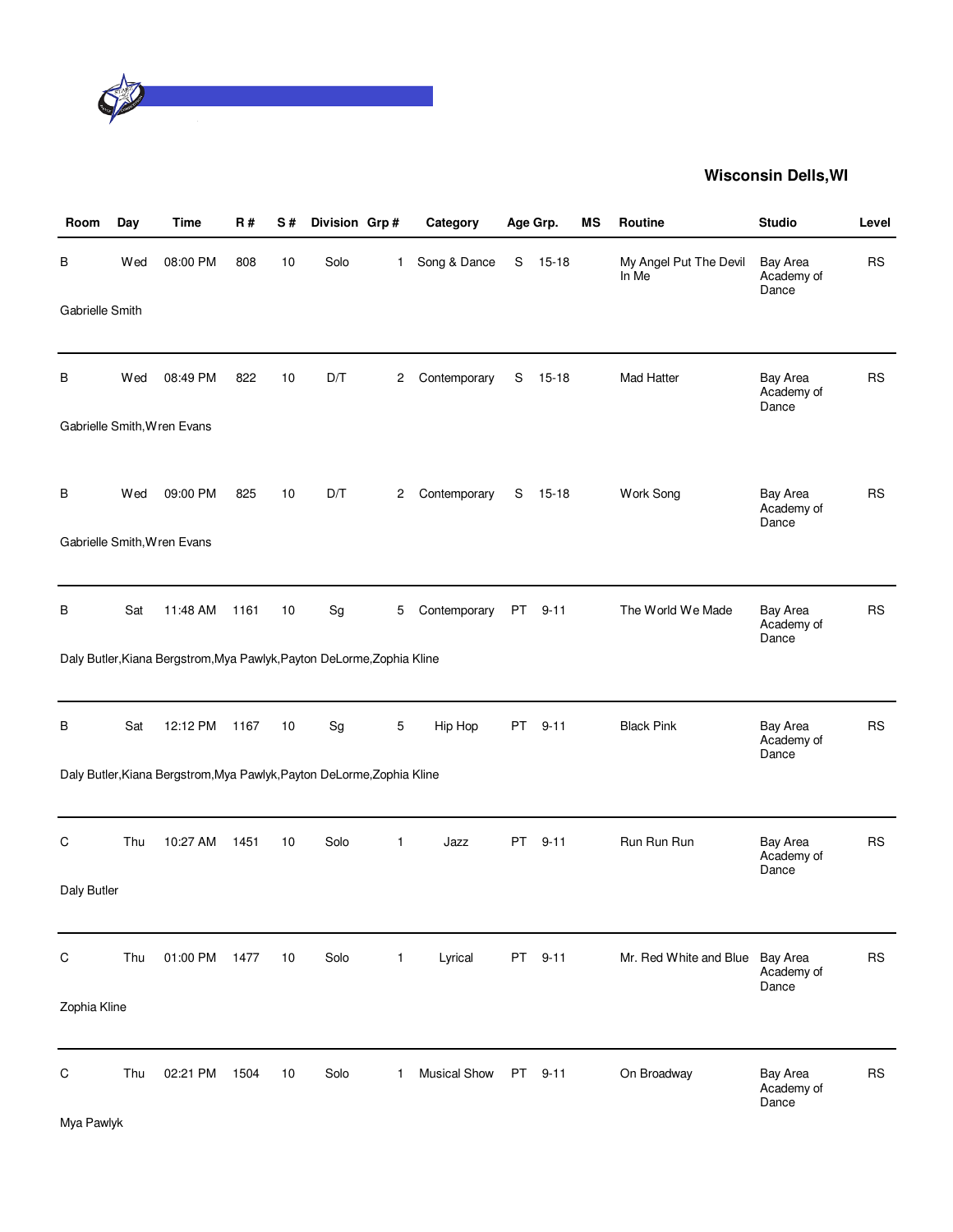

| Room                    | Day | <b>Time</b>                                 | R#   | S# | Division Grp# |                | Category     | Age Grp.  |          | <b>MS</b> | Routine                    | <b>Studio</b>                          | Level     |
|-------------------------|-----|---------------------------------------------|------|----|---------------|----------------|--------------|-----------|----------|-----------|----------------------------|----------------------------------------|-----------|
| C                       | Thu | 02:42 PM                                    | 1511 | 10 | Solo          | 1              | Open         | PT.       | $9 - 11$ |           | Rollin'                    | <b>Bay Area</b><br>Academy of<br>Dance | <b>RS</b> |
| Payton DeLorme          |     |                                             |      |    |               |                |              |           |          |           |                            |                                        |           |
| C                       | Thu | 04:55 PM                                    | 1532 | 10 | D/T           | 2              | Contemporary | <b>PT</b> | $9 - 11$ |           | Find Another Reason<br>Why | <b>Bay Area</b><br>Academy of<br>Dance | <b>RS</b> |
|                         |     | Kiana Bergstrom, Payton DeLorme             |      |    |               |                |              |           |          |           |                            |                                        |           |
| C                       | Thu | 05:01 PM                                    | 1534 | 10 | D/T           | $\overline{c}$ | Hip Hop      | PT        | $9 - 11$ |           | Kill It                    | Bay Area<br>Academy of<br>Dance        | <b>RS</b> |
| Daly Butler, Mya Pawlyk |     |                                             |      |    |               |                |              |           |          |           |                            |                                        |           |
| C                       | Thu | 05:16 PM                                    | 1539 | 10 | D/T           | $\mathbf{2}$   | Jazz         | <b>PT</b> | $9 - 11$ |           | Girls Will Be Girls        | <b>Bay Area</b><br>Academy of<br>Dance | <b>RS</b> |
|                         |     | Kiana Bergstrom, Zophia Kline               |      |    |               |                |              |           |          |           |                            |                                        |           |
| C                       | Sat | 08:18 AM                                    | 1674 | 10 | D/T           | 3              | Jazz         | M         | $5 - 8$  |           | Surfs Up                   | <b>Bay Area</b><br>Academy of<br>Dance | <b>NS</b> |
|                         |     | Alivia Johnson, Lilah Pawlyk, Logan DeLorme |      |    |               |                |              |           |          |           |                            |                                        |           |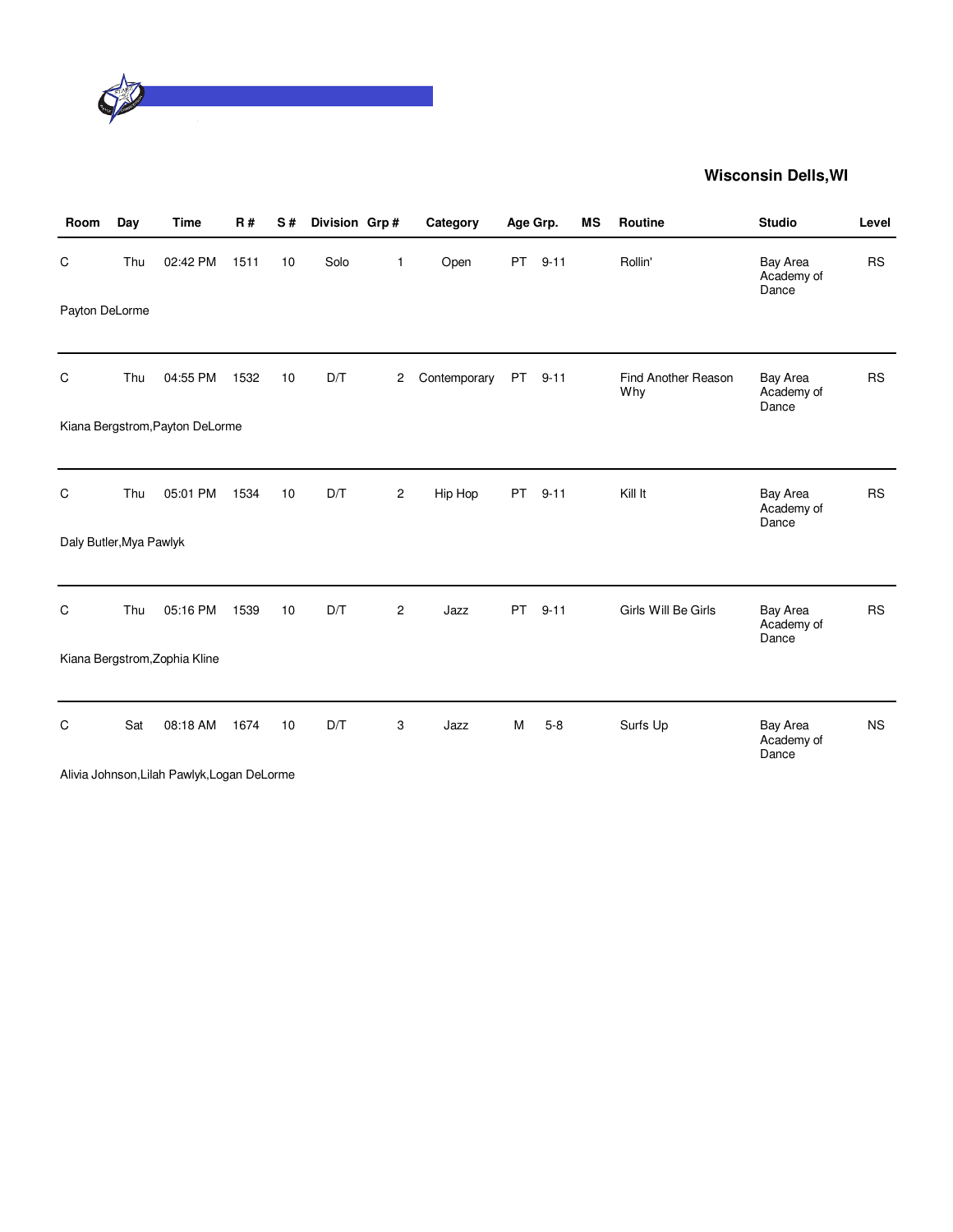

| Room | Dav | Time     | <b>R#</b> | S # | Division Grp# | Category     | Age Grp. | МS | Routine        | <b>Studio</b>                    | Level |
|------|-----|----------|-----------|-----|---------------|--------------|----------|----|----------------|----------------------------------|-------|
| А    | Wed | 09:00 AM | 35        | 15  | Solo          | Contemporary | S 15-18  |    | I Gave You All | Brittany's<br>School of<br>Dance |       |
| _    |     |          |           |     |               |              |          |    |                |                                  |       |

Ella Narance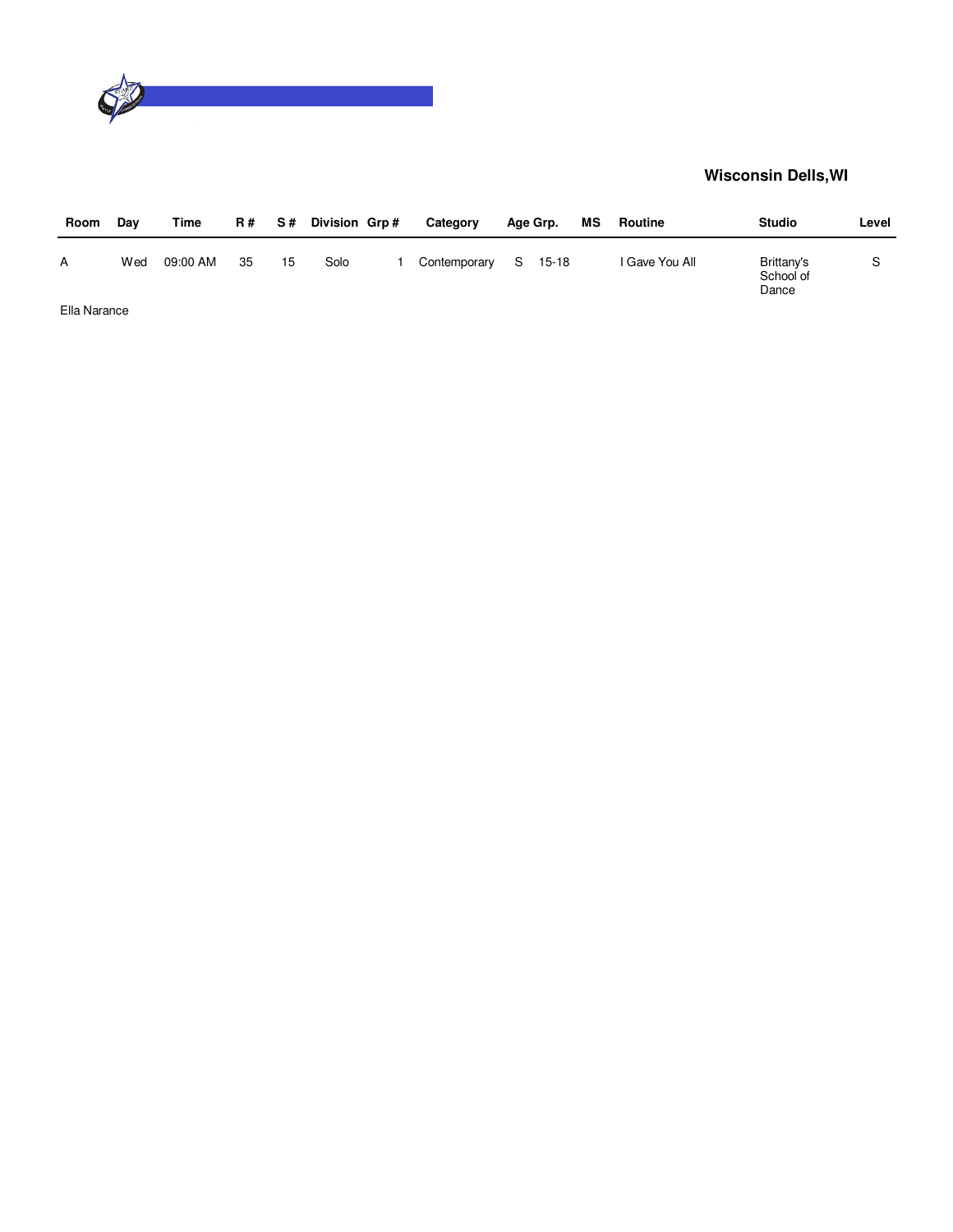

| Room                  | Day | Time     | <b>R#</b> | S# | Division Grp# | Category | Age Grp. |          | МS | Routine         | <b>Studio</b>                  | Level |
|-----------------------|-----|----------|-----------|----|---------------|----------|----------|----------|----|-----------------|--------------------------------|-------|
| A                     | Fri | 04:55 PM | 524       | 18 | Solo          | Lvrical  | PT.      | $9 - 11$ |    | You Raise Me Up | Danaille's<br>Dance<br>Academy |       |
| Aibhlin Shellenberger |     |          |           |    |               |          |          |          |    |                 |                                |       |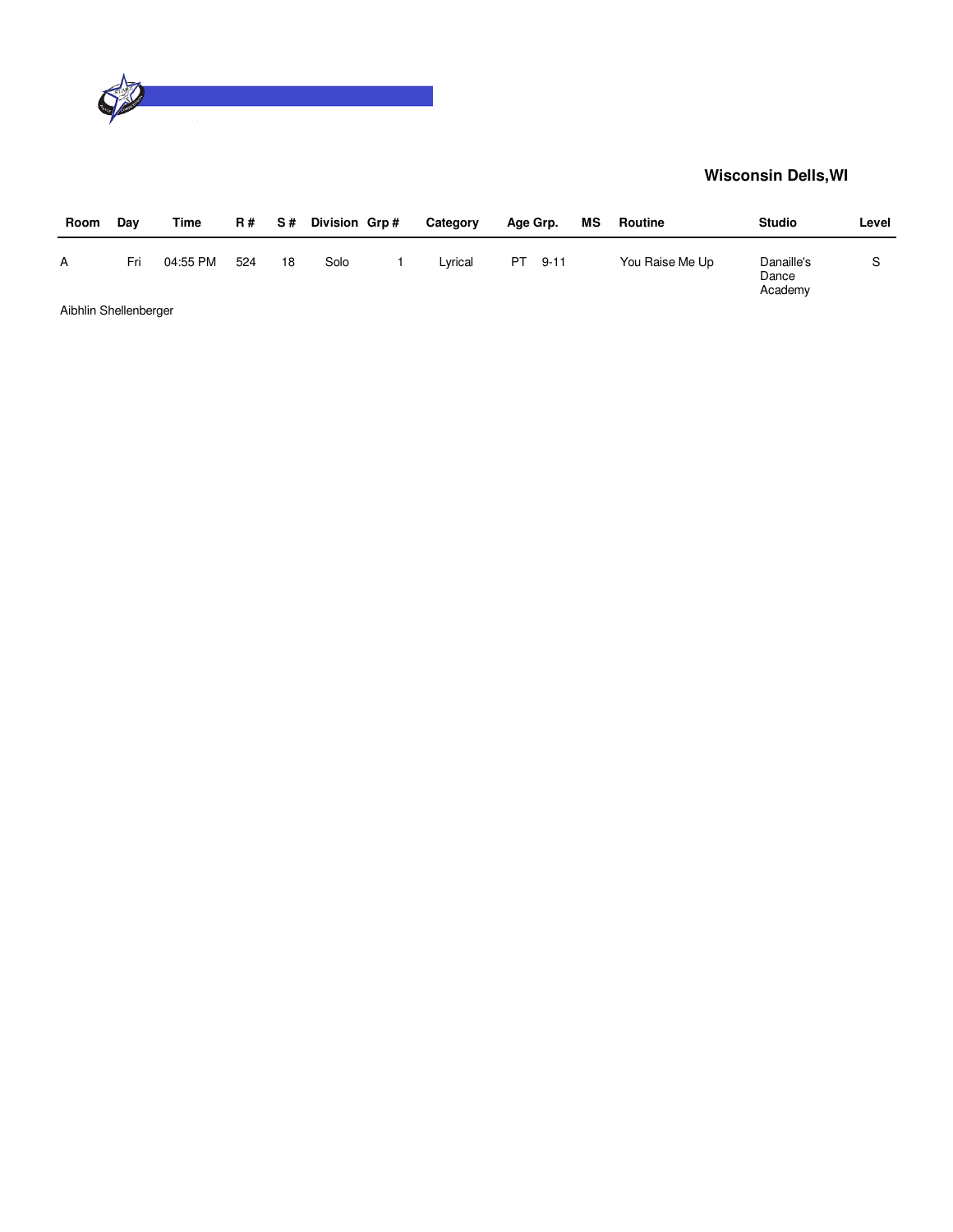

| Room                 | Day | <b>Time</b> | <b>R#</b> | S# | Division Grp# |              | Category     |    | Age Grp.      | MS | Routine                                | <b>Studio</b>                 | Level         |
|----------------------|-----|-------------|-----------|----|---------------|--------------|--------------|----|---------------|----|----------------------------------------|-------------------------------|---------------|
| Α                    | Wed | 07:11 AM    | 4         | 33 | Solo          | 1            | Contemporary | S  | $15 - 18$     |    | Epilogue                               | Dance and<br>Music<br>Academy | S             |
| Annie Whalen         |     |             |           |    |               |              |              |    |               |    |                                        |                               |               |
| Α                    | Thu | 08:00 AM    | 222       | 33 | Solo          | 1            | Contemporary | Τ  | $12 - 14$     |    | Angel Eyes                             | Dance and<br>Music<br>Academy | S             |
| <b>Bria Licudine</b> |     |             |           |    |               |              |              |    |               |    |                                        |                               |               |
| Α                    | Thu | 08:04 AM    | 223       | 33 | Solo          | $\mathbf{1}$ | Contemporary | T. | $12 - 14$     |    | Happiness Does Not<br>Wait             | Dance and<br>Music<br>Academy | S             |
| Gigi Lindt           |     |             |           |    |               |              |              |    |               |    |                                        |                               |               |
| Α                    | Thu | 08:08 AM    | 224       | 33 | Solo          | 1            | Contemporary | T. | $12 - 14$     |    | Ping Pong Pogo                         | Dance and<br>Music<br>Academy | S             |
| Bucks Isabella       |     |             |           |    |               |              |              |    |               |    |                                        |                               |               |
| Α                    | Thu | 08:11 AM    | 225       | 33 | Solo          | $\mathbf{1}$ | Contemporary | T. | $12 - 14$     |    | Qu'ill Mangent De La<br><b>Brioche</b> | Dance and<br>Music<br>Academy | $\mathsf S$   |
| Devin McCann         |     |             |           |    |               |              |              |    |               |    |                                        |                               |               |
| Α                    | Thu | 08:15 AM    | 226       | 33 | Solo          | $\mathbf{1}$ | Contemporary | T. | $12 - 14$     |    | In Another Life                        | Dance and<br>Music<br>Academy | ${\mathsf S}$ |
| Aria Geye            |     |             |           |    |               |              |              |    |               |    |                                        |                               |               |
| A                    | Thu | 08:39 AM    | 233       | 33 | Solo          | $\mathbf{1}$ | Contemporary |    | $T = 12 - 14$ |    | Assisse                                | Dance and<br>Music<br>Academy | S             |
| Anita Frederick      |     |             |           |    |               |              |              |    |               |    |                                        |                               |               |
| Α                    | Thu | 08:53 AM    | 237       | 33 | Solo          | $\mathbf 1$  | Contemporary |    | $T = 12-14$   |    | March                                  | Dance and<br>Music<br>Academy | S             |
| Ameila Bernatowicz   |     |             |           |    |               |              |              |    |               |    |                                        |                               |               |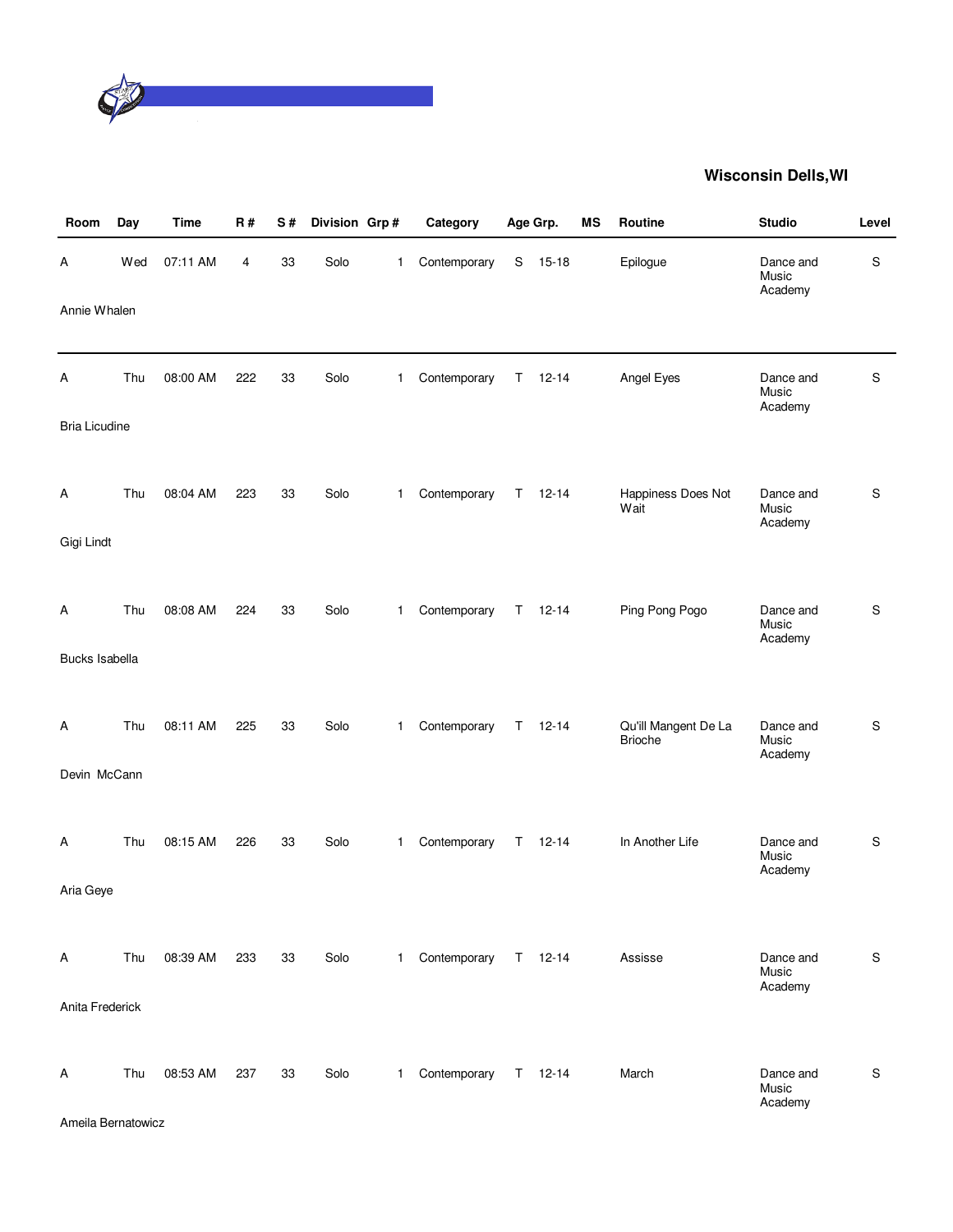

| Room                    | Day | <b>Time</b> | <b>R#</b> | S# | Division Grp# |                 | Category     |    | Age Grp.      | MS | Routine                   | <b>Studio</b>                 | Level       |
|-------------------------|-----|-------------|-----------|----|---------------|-----------------|--------------|----|---------------|----|---------------------------|-------------------------------|-------------|
| Α                       | Thu | 03:30 PM    | 336       | 33 | Solo          | 1               | Pointe       | T. | $12 - 14$     |    | Variation from Giselle    | Dance and<br>Music<br>Academy | S           |
| <b>Bria Licudine</b>    |     |             |           |    |               |                 |              |    |               |    |                           |                               |             |
| Α                       | Thu | 03:33 PM    | 337       | 33 | Solo          | $\mathbf{1}$    | Pointe       | T. | $12 - 14$     |    | <b>Bluebird Variation</b> | Dance and<br>Music<br>Academy | S           |
| Gigi Lindt              |     |             |           |    |               |                 |              |    |               |    |                           |                               |             |
| A                       | Thu | 03:37 PM    | 338       | 33 | Solo          | $\mathbf{1}$    | Pointe       | T. | $12 - 14$     |    | Variation from Paquita    | Dance and<br>Music<br>Academy | S           |
| <b>Bucks Isabella</b>   |     |             |           |    |               |                 |              |    |               |    |                           |                               |             |
| A                       | Thu | 03:40 PM    | 339       | 33 | Solo          | $\mathbf{1}$    | Pointe       | T. | $12 - 14$     |    | Swanhilda Variation       | Dance and<br>Music<br>Academy | S           |
| Anita Frederick         |     |             |           |    |               |                 |              |    |               |    |                           |                               |             |
| A                       | Thu | 03:44 PM    | 340       | 33 | Solo          | $\mathbf{1}$    | Pointe       | T. | $12 - 14$     |    | Odalesque Variation       | Dance and<br>Music<br>Academy | S           |
| Devin McCann            |     |             |           |    |               |                 |              |    |               |    |                           |                               |             |
| A                       | Thu | 03:47 PM    | 341       | 33 | Solo          | $\mathbf{1}$    | Pointe       | T. | $12 - 14$     |    | Gamzatti Variation        | Dance and<br>Music<br>Academy | $\mathsf S$ |
| Aria Geye               |     |             |           |    |               |                 |              |    |               |    |                           |                               |             |
| A                       | Thu | 05:32 PM    | 351       | 33 | D/T           | $\mathbf{2}$    | Contemporary |    | $T = 12-14$   |    | Yin and Yang              | Dance and<br>Music<br>Academy | $\mathsf S$ |
| Aria Geye, Devin McCann |     |             |           |    |               |                 |              |    |               |    |                           |                               |             |
| Α                       | Sat | 08:05 AM    | 574       | 33 | Lg            | 12 <sup>2</sup> | Contemporary |    | $T = 12 - 14$ |    | Firelight                 | Dance and<br>Music<br>Academy | $\mathsf S$ |

Bria Licudine,Gigi Lindt,Bucks Isabella,Madelyn McNamara,Rebekah Vogt,Keira Stender,Leah Frydman,Abby Gartner,Ellie Hanlon,Aria Geye,Devin McCann,Ameila Bernatowicz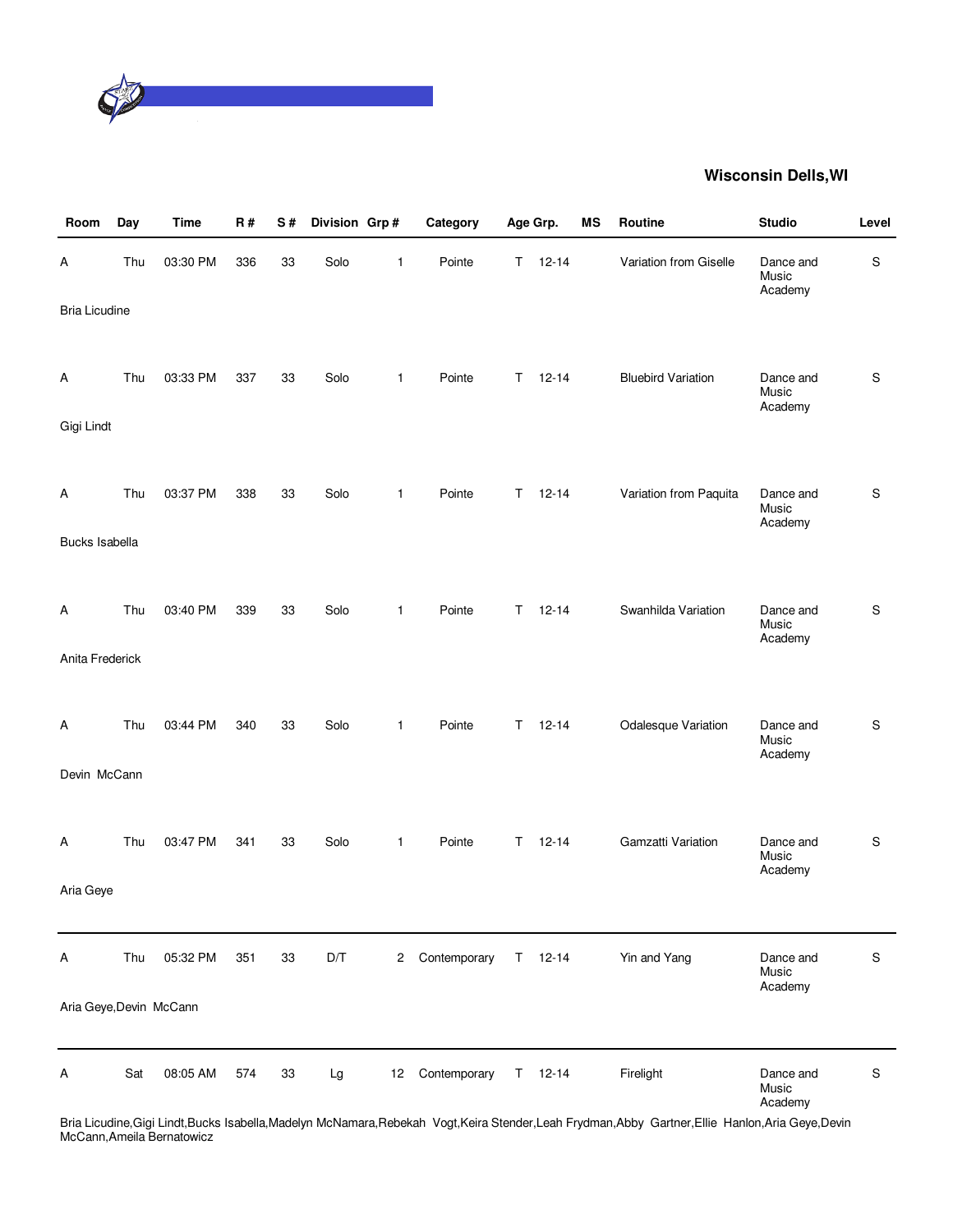

| Room                | Day | <b>Time</b> | <b>R#</b> | S# | Division Grp# |   | Category                                                                                                            |    | Age Grp.      | ΜS | Routine                           | <b>Studio</b>                 | Level     |
|---------------------|-----|-------------|-----------|----|---------------|---|---------------------------------------------------------------------------------------------------------------------|----|---------------|----|-----------------------------------|-------------------------------|-----------|
| A                   | Sat | 02:20 PM    | 644       | 33 | Sg            | 6 | Pointe                                                                                                              |    | $T = 12 - 14$ |    | Bloom                             | Dance and<br>Music<br>Academy | S         |
|                     |     |             |           |    |               |   | Aria Geye, Bria Licudine, Devin McCann, Bucks Isabella, Megan Mesikapp, Ameila Bernatowicz                          |    |               |    |                                   |                               |           |
| Α                   | Sat | 02:25 PM    | 645       | 33 | Sg            | 6 | Pointe                                                                                                              | T. | $12 - 14$     |    | Petite Suite                      | Dance and<br>Music<br>Academy | S         |
|                     |     |             |           |    |               |   | Aria Geye, Bria Licudine, Devin McCann, Bucks Isabella, Megan Mesikapp, Ameila Bernatowicz                          |    |               |    |                                   |                               |           |
| Α                   | Sat | 02:29 PM    | 646       | 33 | Sg            |   | 7 Precision/Cheer                                                                                                   | T. | 12-14         |    | Halftime                          | Dance and<br>Music<br>Academy | S         |
|                     |     |             |           |    |               |   | Bria Licudine, Ellie Park, Gigi Lindt, Keira Stender, Sarah Rosenthal, Claire Stratton, Abby Gartner, Lucy Anderson |    |               |    |                                   |                               |           |
|                     |     |             |           |    |               |   |                                                                                                                     |    |               |    |                                   |                               |           |
| В                   | Wed | 11:04 AM    | 672       | 33 | Solo          | 1 | Contemporary                                                                                                        | S  | $15 - 18$     |    | <b>Demanding Excellence</b>       | Dance and<br>Music<br>Academy | <b>RS</b> |
| Lamija Cenan        |     |             |           |    |               |   |                                                                                                                     |    |               |    |                                   |                               |           |
|                     |     |             |           |    |               |   |                                                                                                                     |    |               |    |                                   |                               |           |
| В                   | Wed | 11:11 AM    | 674       | 33 | Solo          | 1 | Contemporary                                                                                                        | S  | $15-18$       |    | Calvary                           | Dance and<br>Music            | <b>RS</b> |
| Grace Fitzpatrick   |     |             |           |    |               |   |                                                                                                                     |    |               |    |                                   | Academy                       |           |
|                     |     |             |           |    |               |   |                                                                                                                     |    |               |    |                                   |                               |           |
| В                   | Wed | 11:18 AM    | 676       | 33 | Solo          | 1 | Contemporary                                                                                                        | S  | $15 - 18$     |    | Between the Lines                 | Dance and<br>Music            | <b>RS</b> |
| Delaney Haas        |     |             |           |    |               |   |                                                                                                                     |    |               |    |                                   | Academy                       |           |
|                     |     |             |           |    |               |   |                                                                                                                     |    |               |    |                                   |                               |           |
| В                   | Wed | 11:25 AM    | 678       | 33 | Solo          | 1 | Contemporary                                                                                                        |    | $S$ 15-18     |    | Vienna                            | Dance and<br>Music            | <b>RS</b> |
| <b>Bridie Lynch</b> |     |             |           |    |               |   |                                                                                                                     |    |               |    |                                   | Academy                       |           |
|                     |     |             |           |    |               |   |                                                                                                                     |    |               |    |                                   |                               |           |
| В                   | Wed | 11:36 AM    | 681       | 33 | Solo          | 1 | Contemporary                                                                                                        | S  | $15 - 18$     |    | Step Out of the Shadows Dance and | Music<br>Academy              | <b>RS</b> |
| Megan Mesikapp      |     |             |           |    |               |   |                                                                                                                     |    |               |    |                                   |                               |           |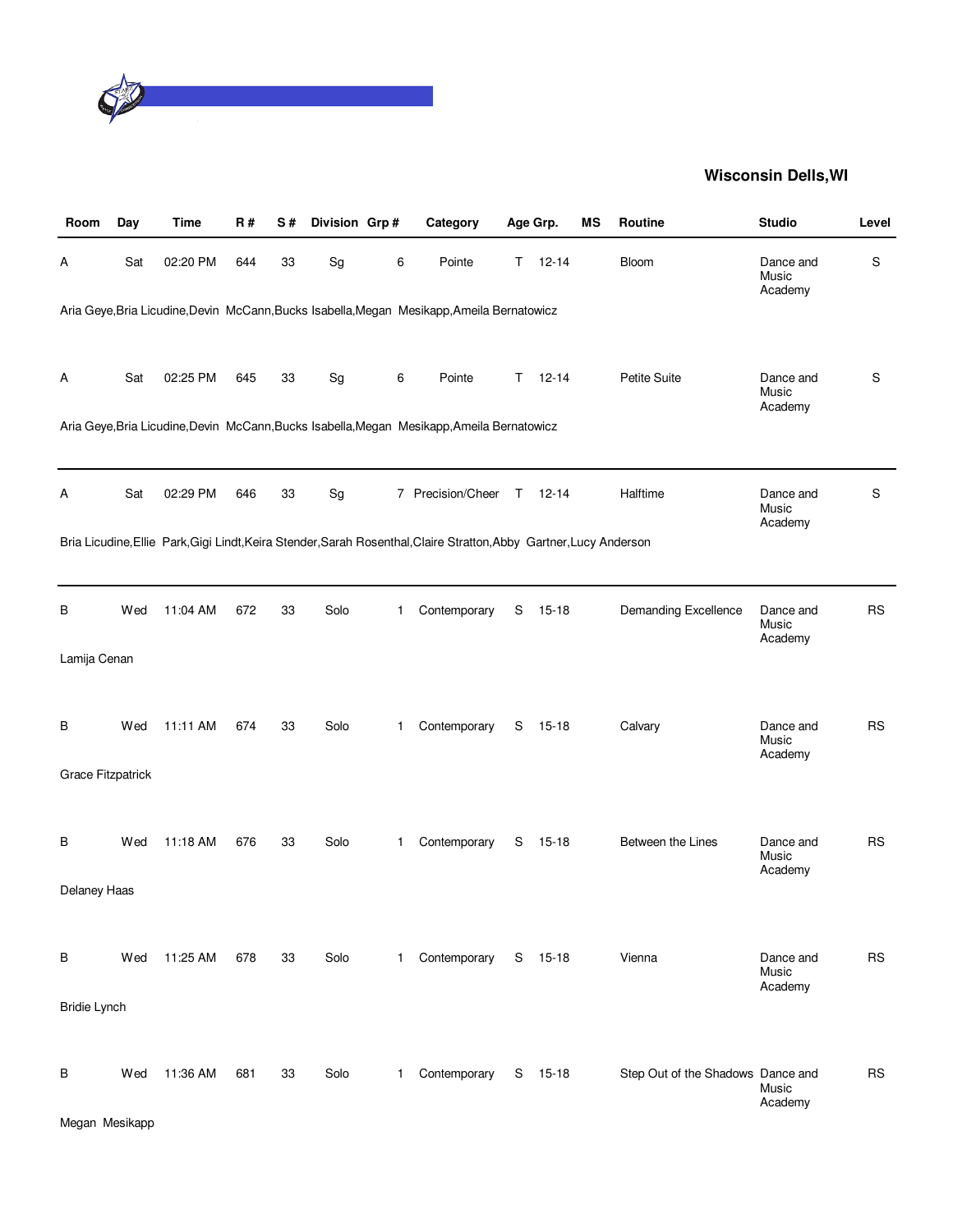

| Room                      | Day | <b>Time</b> | R#  | S# | Division Grp# |              | Category     |   | Age Grp.  | <b>MS</b> | Routine                 | <b>Studio</b>                 | Level     |
|---------------------------|-----|-------------|-----|----|---------------|--------------|--------------|---|-----------|-----------|-------------------------|-------------------------------|-----------|
| В                         | Wed | 11:46 AM    | 684 | 33 | Solo          | $\mathbf{1}$ | Contemporary | S | $15 - 18$ |           | Easy Easy               | Dance and<br>Music<br>Academy | <b>RS</b> |
| Kyra Phelan               |     |             |     |    |               |              |              |   |           |           |                         |                               |           |
| В                         | Wed | 11:53 AM    | 686 | 33 | Solo          | $\mathbf{1}$ | Contemporary | S | $15 - 18$ |           | Nothing Arrived         | Dance and<br>Music<br>Academy | <b>RS</b> |
| Elizabeth Schmidt         |     |             |     |    |               |              |              |   |           |           |                         |                               |           |
| В                         | Wed | 12:00 PM    | 688 | 33 | Solo          | -1           | Contemporary | S | $15 - 18$ |           | Madness                 | Dance and<br>Music<br>Academy | <b>RS</b> |
| Ariella Stepul            |     |             |     |    |               |              |              |   |           |           |                         |                               |           |
| В                         | Wed | 12:11 PM    | 691 | 33 | Solo          | $\mathbf{1}$ | Contemporary | S | $15 - 18$ |           | This Bitter Earth       | Dance and<br>Music<br>Academy | <b>RS</b> |
| Avery Arnold              |     |             |     |    |               |              |              |   |           |           |                         |                               |           |
| B                         | Wed | 12:18 PM    | 693 | 33 | Solo          | -1           | Contemporary | S | $15 - 18$ |           | Winds of Change         | Dance and<br>Music<br>Academy | <b>RS</b> |
| Daisy-May Hutchinson      |     |             |     |    |               |              |              |   |           |           |                         |                               |           |
| В                         | Wed | 02:06 PM    | 724 | 33 | Solo          | $\mathbf{1}$ | Hip Hop      | S | $15 - 18$ |           | <b>Girls That Dance</b> | Dance and<br>Music<br>Academy | <b>RS</b> |
| Houk Isabella             |     |             |     |    |               |              |              |   |           |           |                         |                               |           |
| В                         | Wed | 04:20 PM    | 748 | 33 | Solo          | $\mathbf{1}$ | Lyrical      |   | S 15-18   |           | All Through the Night   | Dance and<br>Music<br>Academy | <b>RS</b> |
| Mackenzie DeLaCruz        |     |             |     |    |               |              |              |   |           |           |                         |                               |           |
| B                         | Wed | 04:27 PM    | 750 | 33 | Solo          | $\mathbf{1}$ | Lyrical      |   | S 15-18   |           | July                    | Dance and<br>Music            | <b>RS</b> |
| <b>Courtney Frederick</b> |     |             |     |    |               |              |              |   |           |           |                         | Academy                       |           |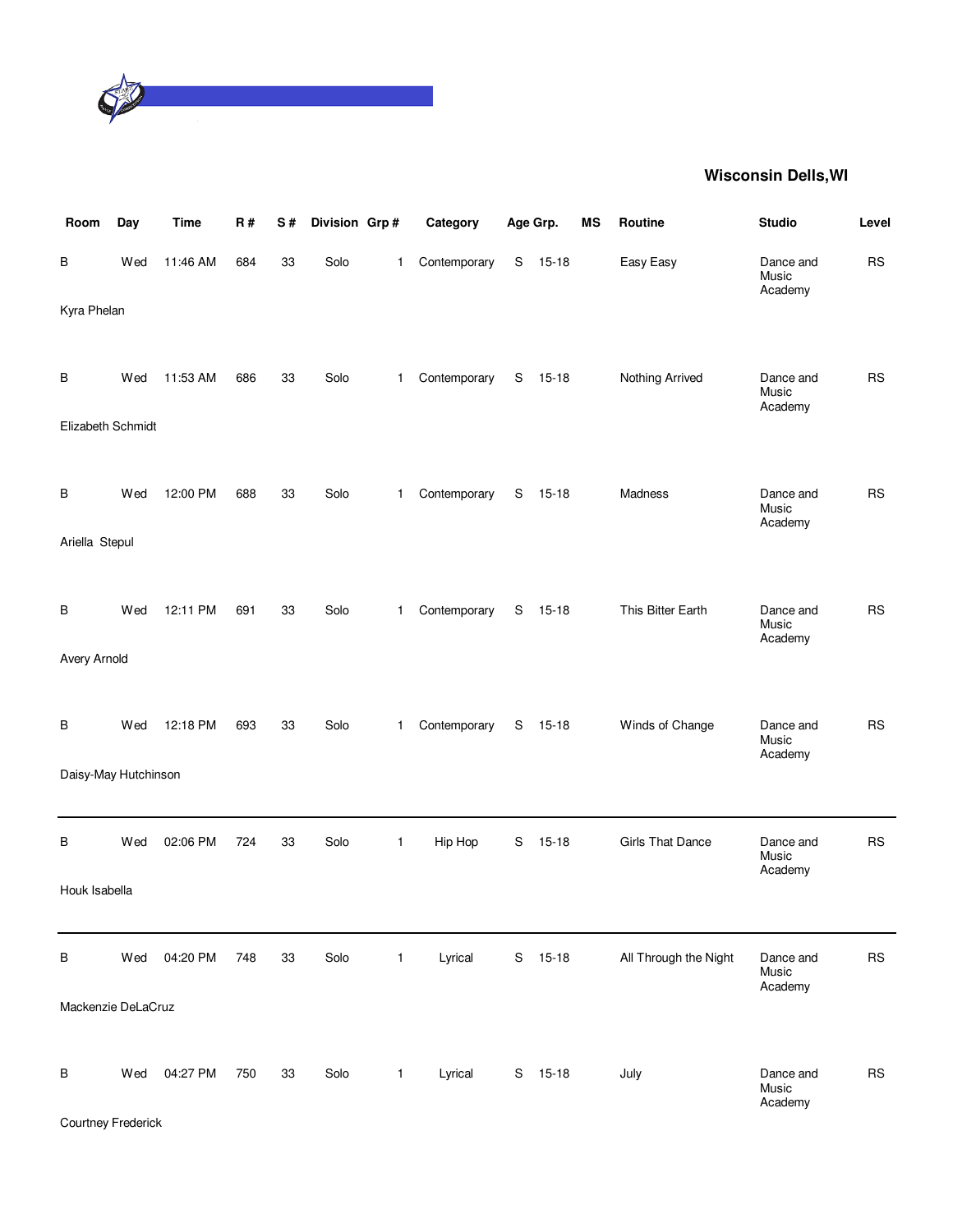

| Room                      | Day | <b>Time</b>                                          | <b>R#</b> | S# | Division Grp# |                | Category     |   | Age Grp.      | ΜS | <b>Routine</b>                                                                                                             | <b>Studio</b>                 | Level     |
|---------------------------|-----|------------------------------------------------------|-----------|----|---------------|----------------|--------------|---|---------------|----|----------------------------------------------------------------------------------------------------------------------------|-------------------------------|-----------|
| В                         | Wed | 04:41 PM                                             | 754       | 33 | Solo          | $\mathbf{1}$   | Lyrical      | S | $15 - 18$     |    | The River                                                                                                                  | Dance and<br>Music<br>Academy | <b>RS</b> |
| Gretchen Houser           |     |                                                      |           |    |               |                |              |   |               |    |                                                                                                                            |                               |           |
| В                         | Wed | 08:11 PM                                             | 811       | 33 | Solo          | $\mathbf{1}$   | Tap          | S | $15 - 18$     |    | Cover Girl                                                                                                                 | Dance and<br>Music<br>Academy | <b>RS</b> |
| Daisy-May Hutchinson      |     |                                                      |           |    |               |                |              |   |               |    |                                                                                                                            |                               |           |
| B                         | Wed | 09:17 PM                                             | 830       | 33 | D/T           | $\overline{c}$ | Jazz         | S | $15 - 18$     |    | Dancin' My Way                                                                                                             | Dance and<br>Music<br>Academy | <b>RS</b> |
| Bridie Lynch, Kyra Phelan |     |                                                      |           |    |               |                |              |   |               |    |                                                                                                                            |                               |           |
| В                         | Wed | 09:52 PM                                             | 840       | 33 | D/T           | 3              | Jazz         | S | $15 - 18$     |    | Rain                                                                                                                       | Dance and<br>Music<br>Academy | <b>RS</b> |
|                           |     | Ashley Crowley, Mackenzie DeLaCruz, Kaleigh DelaCruz |           |    |               |                |              |   |               |    |                                                                                                                            |                               |           |
| В                         | Thu | 09:21 AM                                             | 876       | 33 | Solo          | 1              | Lyrical      | Т | $12 - 14$     |    | In the Name of Love                                                                                                        | Dance and<br>Music<br>Academy | <b>NS</b> |
| Elise Ahn                 |     |                                                      |           |    |               |                |              |   |               |    |                                                                                                                            |                               |           |
| В                         | Thu | 09:28 AM                                             | 878       | 33 | Solo          | $\mathbf{1}$   | Lyrical      | Τ | $12 - 14$     |    | Set Fire To The Rain                                                                                                       | Dance and<br>Music<br>Academy | <b>NS</b> |
| Madeline Chavanu          |     |                                                      |           |    |               |                |              |   |               |    |                                                                                                                            |                               |           |
| В                         | Thu | 09:42 AM                                             | 882       | 33 | Solo          | $\mathbf{1}$   | Lyrical      |   | $T = 12 - 14$ |    | Secret                                                                                                                     | Dance and<br>Music<br>Academy | <b>NS</b> |
| Sarah Rosenthal           |     |                                                      |           |    |               |                |              |   |               |    |                                                                                                                            |                               |           |
| В                         | Thu | 03:10 PM                                             | 950       | 33 | Sg            | 8              | Contemporary |   | S 15-18       |    | Korean Dogwood                                                                                                             | Dance and<br>Music<br>Academy | <b>RS</b> |
|                           |     |                                                      |           |    |               |                |              |   |               |    | Bridie Lynch, Delaney Haas, Gretchen Houser, Schuh Kenzie, Kyra Phelan, Megan Mesikapp, Annie Whalen, Daisy-May Hutchinson |                               |           |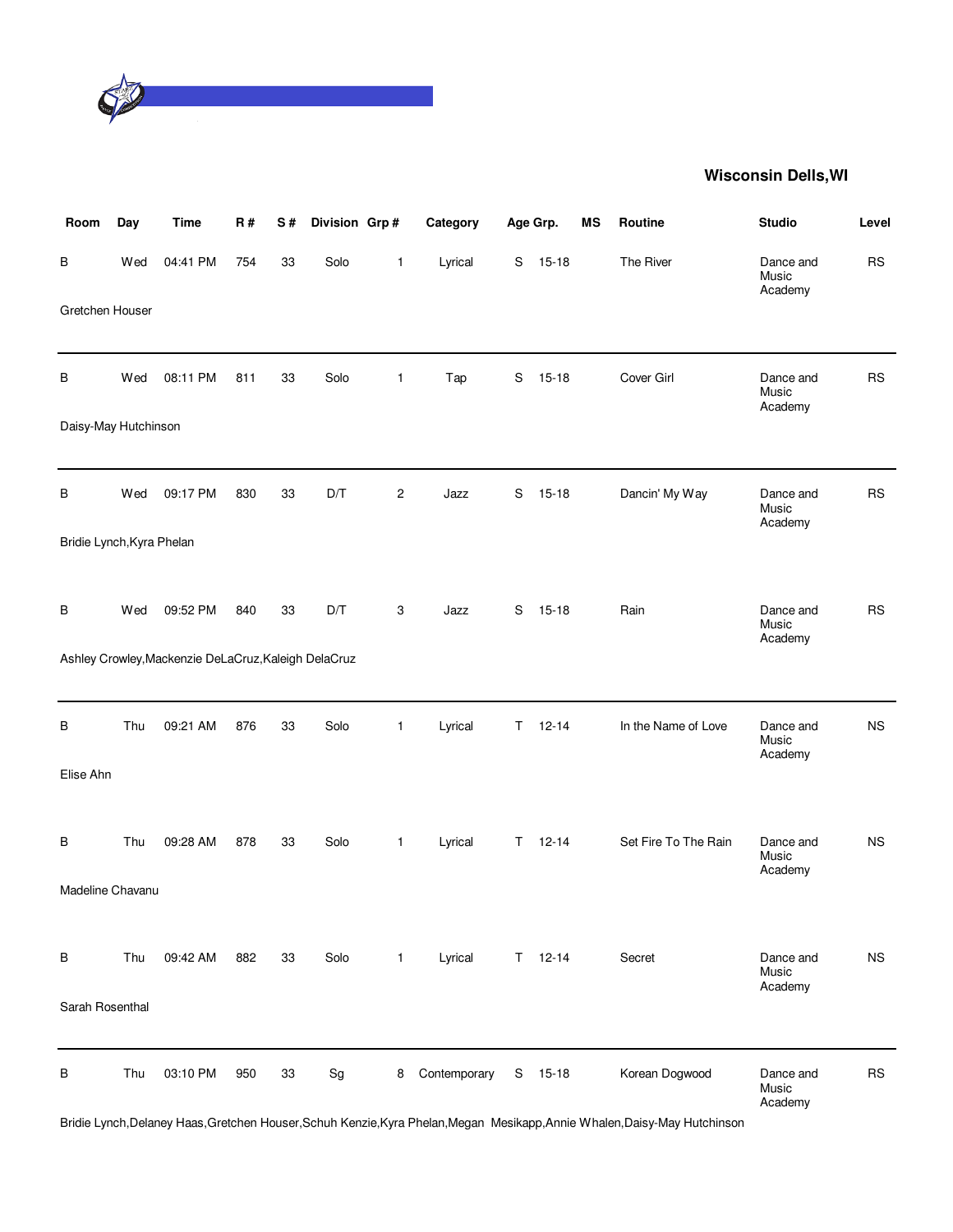

| Room          | Day | <b>Time</b> | R#   | S# | Division Grp#                |                | Category                                                                                                      |    | Age Grp.      | <b>MS</b> | Routine                                                                                                                              | <b>Studio</b>                 | Level     |
|---------------|-----|-------------|------|----|------------------------------|----------------|---------------------------------------------------------------------------------------------------------------|----|---------------|-----------|--------------------------------------------------------------------------------------------------------------------------------------|-------------------------------|-----------|
| В             | Thu | 04:00 PM    | 961  | 33 | $\operatorname{\mathsf{Sg}}$ | 7              | Contemporary                                                                                                  | S  | 15-18         |           | You Are Needed                                                                                                                       | Dance and<br>Music<br>Academy | <b>RS</b> |
|               |     |             |      |    |                              |                | Daisy-May Hutchinson, Elizabeth Schmidt, Houk Isabella, Ivy Suh, Lamija Cenan, Lara Beck, Grace Fitzpatrick   |    |               |           |                                                                                                                                      |                               |           |
| В             | Thu | 04:22 PM    | 966  | 33 | Sg                           | $\overline{7}$ | Hip Hop                                                                                                       | S  | $15 - 18$     |           | Run It                                                                                                                               | Dance and<br>Music<br>Academy | <b>RS</b> |
|               |     |             |      |    |                              |                | Bridie Lynch, Delaney Haas, Elizabeth Schmidt, Houk Isabella, Schuh Kenzie, Kyra Phelan, Daisy-May Hutchinson |    |               |           |                                                                                                                                      |                               |           |
| В             | Fri | 09:37 AM    | 1016 | 33 | Sg                           | $\overline{7}$ | Hip Hop                                                                                                       | T. | $12 - 14$     |           | Kilometre                                                                                                                            | Dance and<br>Music<br>Academy | <b>RS</b> |
|               |     |             |      |    |                              |                |                                                                                                               |    |               |           | Ariana Wasikowski, Ashley Crowley, Ava DiSano, Courtney Frederick, Elina Joseph, Grace Fitzpatrick, Mackenzie DeLaCruz, Greta Arnold |                               |           |
| C             | Wed | 11:00 AM    | 1245 | 33 | Solo                         | 1.             | Contemporary                                                                                                  | Τ  | $12 - 14$     |           | Wonder                                                                                                                               | Dance and<br>Music<br>Academy | <b>RS</b> |
| Elina Joseph  |     |             |      |    |                              |                |                                                                                                               |    |               |           |                                                                                                                                      |                               |           |
| C             | Wed | 11:08 AM    | 1247 | 33 | Solo                         | 1              | Contemporary                                                                                                  | Τ  | $12 - 14$     |           | Mother Nature                                                                                                                        | Dance and<br>Music<br>Academy | <b>RS</b> |
| Cate Kwilosz  |     |             |      |    |                              |                |                                                                                                               |    |               |           |                                                                                                                                      |                               |           |
| С             | Wed | 11:15 AM    | 1249 | 33 | Solo                         | 1              | Contemporary                                                                                                  | T  | $12 - 14$     |           | Floating                                                                                                                             | Dance and<br>Music<br>Academy | <b>RS</b> |
| Keira Stender |     |             |      |    |                              |                |                                                                                                               |    |               |           |                                                                                                                                      |                               |           |
| C             | Wed | 11:22 AM    | 1251 | 33 | Solo                         | $\mathbf{1}$   | Contemporary                                                                                                  | T. | $12 - 14$     |           | Boom Boom                                                                                                                            | Dance and<br>Music<br>Academy | <b>RS</b> |
| Rebekah Vogt  |     |             |      |    |                              |                |                                                                                                               |    |               |           |                                                                                                                                      |                               |           |
| C             | Wed | 12:00 PM    | 1262 | 33 | Solo                         | $\mathbf{1}$   | Contemporary                                                                                                  |    | $T = 12 - 14$ |           | Uphill                                                                                                                               | Dance and<br>Music<br>Academy | <b>RS</b> |
| Greta Arnold  |     |             |      |    |                              |                |                                                                                                               |    |               |           |                                                                                                                                      |                               |           |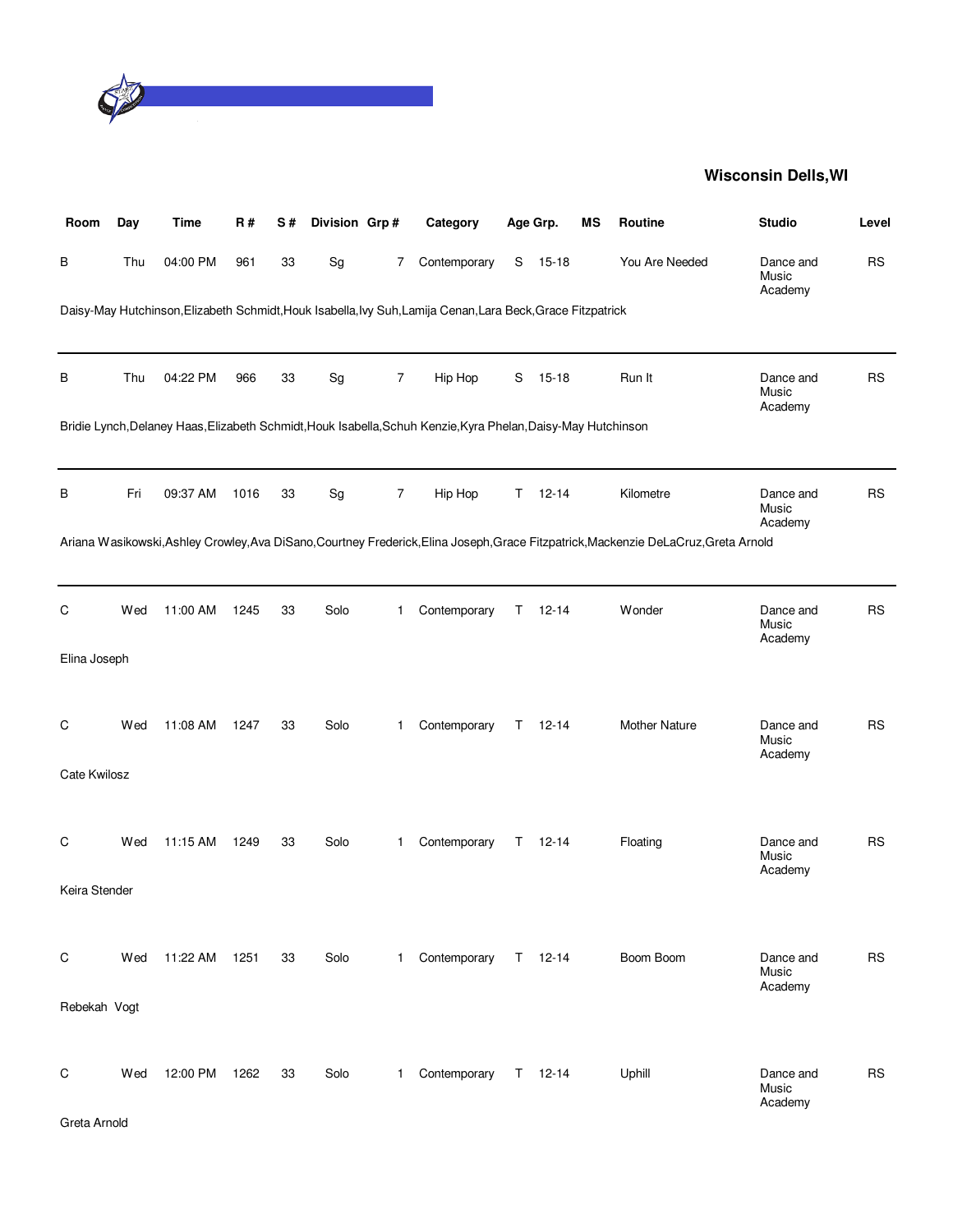

| Room                  | Day | <b>Time</b>                                      | <b>R#</b> | S# | Division Grp# |                | Category            |           | Age Grp.      | MS | Routine                            | <b>Studio</b>                 | Level     |
|-----------------------|-----|--------------------------------------------------|-----------|----|---------------|----------------|---------------------|-----------|---------------|----|------------------------------------|-------------------------------|-----------|
| С                     | Wed | 12:11 PM                                         | 1265      | 33 | Solo          | $\mathbf{1}$   | Hip Hop             | T.        | $12 - 14$     |    | <b>Check Yourself</b>              | Dance and<br>Music<br>Academy | <b>RS</b> |
| <b>Ashley Crowley</b> |     |                                                  |           |    |               |                |                     |           |               |    |                                    |                               |           |
| C                     | Wed | 02:42 PM                                         | 1294      | 33 | Solo          | $\mathbf{1}$   | Lyrical             | Τ         | $12 - 14$     |    | Don't Think Twice, It's<br>Alright | Dance and<br>Music<br>Academy | <b>RS</b> |
| Madelyn McNamara      |     |                                                  |           |    |               |                |                     |           |               |    |                                    |                               |           |
| С                     | Wed | 04:45 PM                                         | 1329      | 33 | Solo          | $\mathbf{1}$   | <b>Musical Show</b> | T.        | $12 - 14$     |    | Watch What Happens                 | Dance and<br>Music<br>Academy | <b>RS</b> |
| Rebekah Vogt          |     |                                                  |           |    |               |                |                     |           |               |    |                                    |                               |           |
| C                     | Wed | 05:06 PM                                         | 1335      | 33 | Solo          | $\mathbf{1}$   | Open                | T.        | $12 - 14$     |    | <b>Stupid Deep</b>                 | Dance and<br>Music<br>Academy | <b>RS</b> |
| Lucy Anderson         |     |                                                  |           |    |               |                |                     |           |               |    |                                    |                               |           |
| С                     | Wed | 05:44 PM                                         | 1346      | 33 | Solo          | 1              | Tap                 | T.        | $12 - 14$     |    | Swing Set                          | Dance and<br>Music<br>Academy | <b>RS</b> |
| Katie Salah           |     |                                                  |           |    |               |                |                     |           |               |    |                                    |                               |           |
| С                     | Wed | 08:32 PM                                         | 1374      | 33 | D/T           | 3              | Jazz                | T.        | $12 - 14$     |    | Genetics                           | Dance and<br>Music<br>Academy | <b>RS</b> |
|                       |     | Ashley Crowley, Elina Joseph, Mackenzie DeLaCruz |           |    |               |                |                     |           |               |    |                                    |                               |           |
| С                     | Wed | 09:07 PM                                         | 1384      | 33 | D/T           | $\overline{c}$ | Lyrical             |           | $T = 12 - 14$ |    | Crystals                           | Dance and<br>Music<br>Academy | <b>RS</b> |
|                       |     | Leah Frydman, Lucille Cokeley                    |           |    |               |                |                     |           |               |    |                                    |                               |           |
| С                     | Thu | 10:00 AM                                         | 1442      | 33 | Solo          | $\mathbf 1$    | Contemporary        | <b>PT</b> | $9 - 11$      |    | Concerto                           | Dance and<br>Music<br>Academy | <b>RS</b> |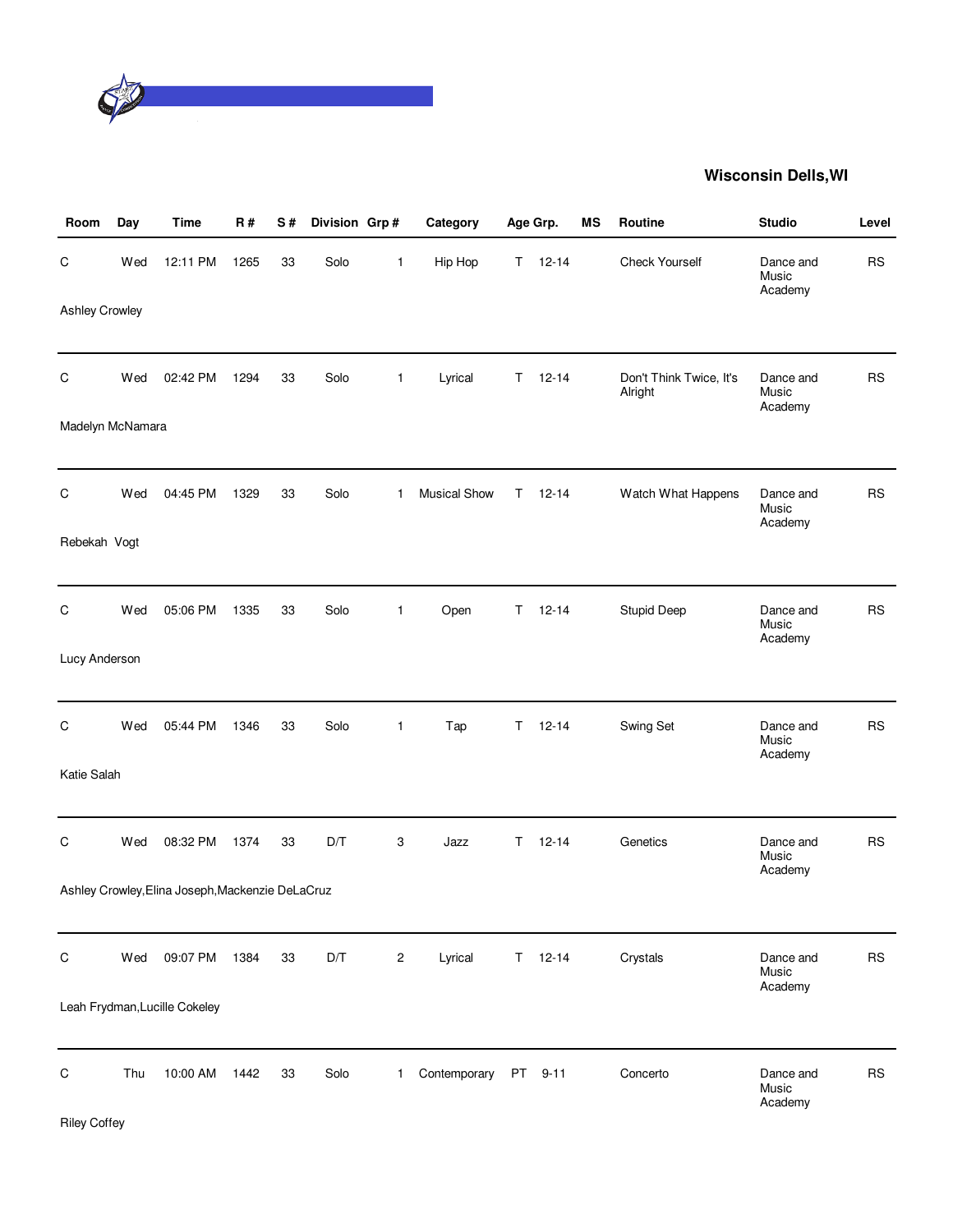

| Room                | Day | <b>Time</b>                      | <b>R#</b> | S# | Division Grp# |              | Category             | Age Grp.  |          | MS | Routine                       | <b>Studio</b>                 | Level     |
|---------------------|-----|----------------------------------|-----------|----|---------------|--------------|----------------------|-----------|----------|----|-------------------------------|-------------------------------|-----------|
| С                   | Sat | 09:12 AM                         | 1692      | 33 | D/T           | 2            | Jazz                 | <b>PT</b> | $9 - 11$ |    | La La Love Me                 | Dance and<br>Music<br>Academy | <b>NS</b> |
|                     |     | Alyssa Crowley, Kathryn McNamara |           |    |               |              |                      |           |          |    |                               |                               |           |
| С                   | Sat | 09:45 AM                         | 1703      | 33 | D/T           | 2            | <b>Musical Show</b>  | PT        | $9 - 11$ |    | Me and You (But Mostly<br>Me) | Dance and<br>Music<br>Academy | <b>NS</b> |
|                     |     | Archer Geye, Katie Romanski      |           |    |               |              |                      |           |          |    |                               |                               |           |
| С                   | Sat | 09:51 AM                         | 1705      | 33 | D/T           | 2            | <b>Musical Show</b>  | PT        | $9 - 11$ |    | Just Keep Swimming            | Dance and<br>Music<br>Academy | <b>NS</b> |
|                     |     | Danica Pavic, Maya Mackin        |           |    |               |              |                      |           |          |    |                               |                               |           |
| C                   | Sat | 09:57 AM                         | 1707      | 33 | D/T           | 2            | <b>Musical Show</b>  | PT        | $9 - 11$ |    | Sparkling Diamonds            | Dance and<br>Music<br>Academy | <b>NS</b> |
|                     |     | Emma Rath, Katie Romanski        |           |    |               |              |                      |           |          |    |                               |                               |           |
| C                   | Sat | 01:33 PM                         | 1759      | 33 | Solo          | 1            | <b>Ballet</b>        | PT        | $9 - 11$ |    | La Bayadare Variation         | Dance and<br>Music<br>Academy | <b>NS</b> |
| <b>Riley Coffey</b> |     |                                  |           |    |               |              |                      |           |          |    |                               |                               |           |
| С                   | Sat | 01:39 PM                         | 1761      | 33 | Solo          | 1            | Contemporary         | PT        | $9 - 11$ |    | Looking For Some Light        | Dance and<br>Music<br>Academy | <b>NS</b> |
| Sofia Keeton        |     |                                  |           |    |               |              |                      |           |          |    |                               |                               |           |
| C                   | Sat | 01:51 PM 1765                    |           | 33 | Solo          | 1            | Contemporary PT 9-11 |           |          |    | <b>Beating Heart</b>          | Dance and<br>Music<br>Academy | <b>NS</b> |
| Ellie Park          |     |                                  |           |    |               |              |                      |           |          |    |                               |                               |           |
| С                   | Sat | 02:00 PM                         | 1768      | 33 | Solo          | $\mathbf{1}$ | Contemporary PT 9-11 |           |          |    | Lost in the Wood              | Dance and<br>Music<br>Academy | <b>NS</b> |
| Danica Pavic        |     |                                  |           |    |               |              |                      |           |          |    |                               |                               |           |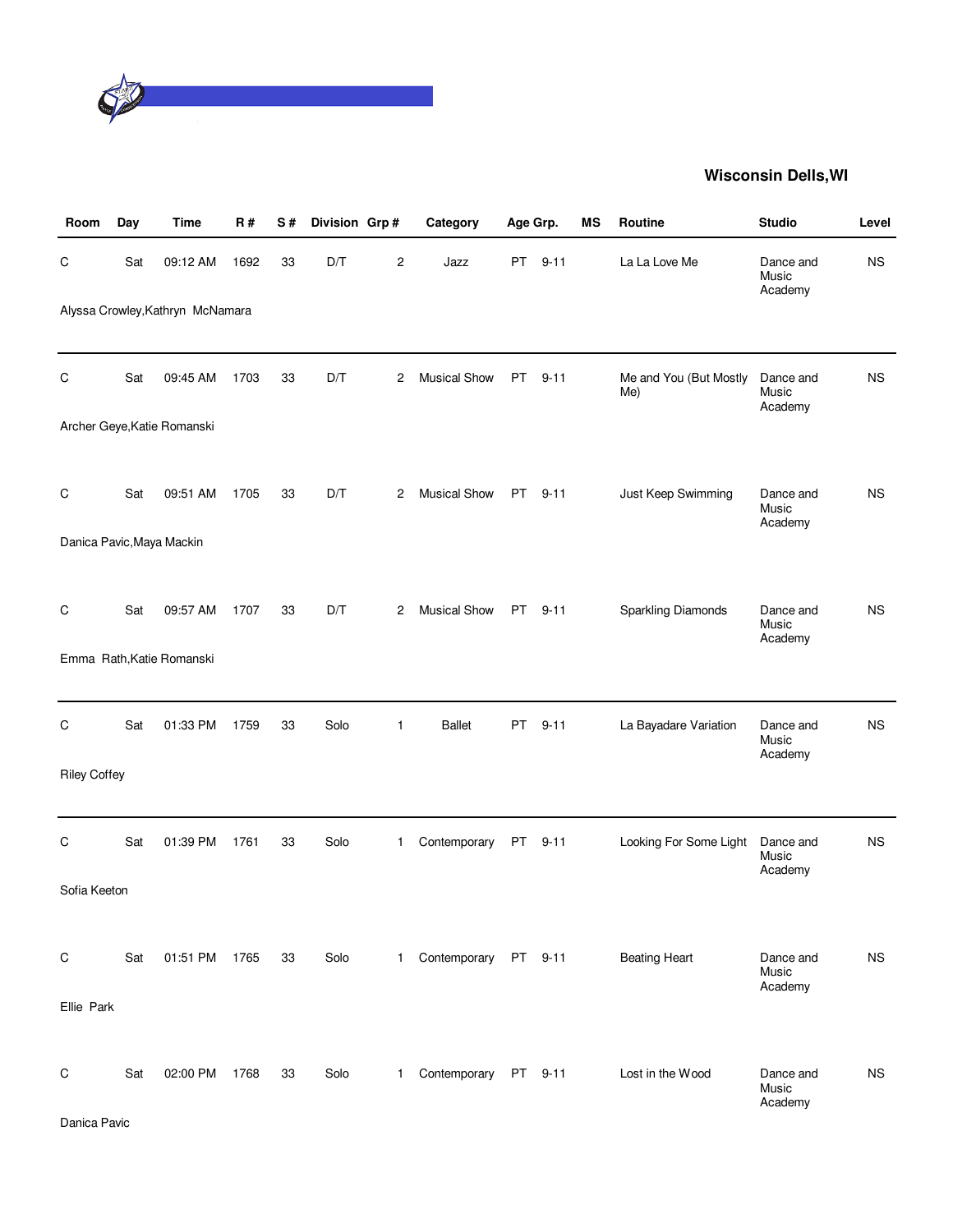

| Room           | Day | <b>Time</b> | R#   | S# | Division Grp# |              | Category | Age Grp.  |          | MS | Routine      | <b>Studio</b>                 | Level       |
|----------------|-----|-------------|------|----|---------------|--------------|----------|-----------|----------|----|--------------|-------------------------------|-------------|
| $\mathsf C$    | Sat | 02:03 PM    | 1769 | 33 | Solo          | $\mathbf{1}$ | Hip Hop  | PT        | $9 - 11$ |    | The Big Deal | Dance and<br>Music<br>Academy | <b>NS</b>   |
| Alana Crowley  |     |             |      |    |               |              |          |           |          |    |              |                               |             |
| $\mathsf C$    | Sat | 02:15 PM    | 1773 | 33 | Solo          | $\mathbf{1}$ | Jazz     | PT        | $9 - 11$ |    | Tightrope    | Dance and<br>Music<br>Academy | <b>NS</b>   |
| Sophia Chavanu |     |             |      |    |               |              |          |           |          |    |              |                               |             |
| $\mathsf C$    | Sat | 02:33 PM    | 1779 | 33 | Solo          | $\mathbf{1}$ | Jazz     | <b>PT</b> | $9 - 11$ |    | In the Mood  | Dance and<br>Music<br>Academy | <b>NS</b>   |
| Ella Rath      |     |             |      |    |               |              |          |           |          |    |              |                               |             |
| $\mathsf C$    | Sat | 03:09 PM    | 1791 | 33 | Solo          | $\mathbf{1}$ | Lyrical  | <b>PT</b> | $9 - 11$ |    | Rainbow      | Dance and<br>Music<br>Academy | <b>NS</b>   |
| Adeleine Bucks |     |             |      |    |               |              |          |           |          |    |              |                               |             |
| C              | Sat | 03:18 PM    | 1794 | 33 | Solo          | $\mathbf{1}$ | Lyrical  | <b>PT</b> | $9 - 11$ |    | Wonderland   | Dance and<br>Music<br>Academy | <b>NS</b>   |
| Alyssa Crowley |     |             |      |    |               |              |          |           |          |    |              |                               |             |
| $\mathsf C$    | Sat | 03:24 PM    | 1796 | 33 | Solo          | $\mathbf{1}$ | Lyrical  | <b>PT</b> | $9 - 11$ |    | For Keeps    | Dance and<br>Music<br>Academy | <b>NS</b>   |
| Alana Crowley  |     |             |      |    |               |              |          |           |          |    |              |                               |             |
| $\mathsf C$    | Sat | 03:33 PM    | 1799 | 33 | Solo          | $\mathbf{1}$ | Lyrical  |           | PT 9-11  |    | Glorious     | Dance and<br>Music<br>Academy | <b>NS</b>   |
| Maya Mackin    |     |             |      |    |               |              |          |           |          |    |              |                               |             |
| $\mathsf C$    | Sat | 03:42 PM    | 1802 | 33 | Solo          | $\mathbf{1}$ | Lyrical  |           | PT 9-11  |    | Starfish     | Dance and<br>Music<br>Academy | $_{\rm NS}$ |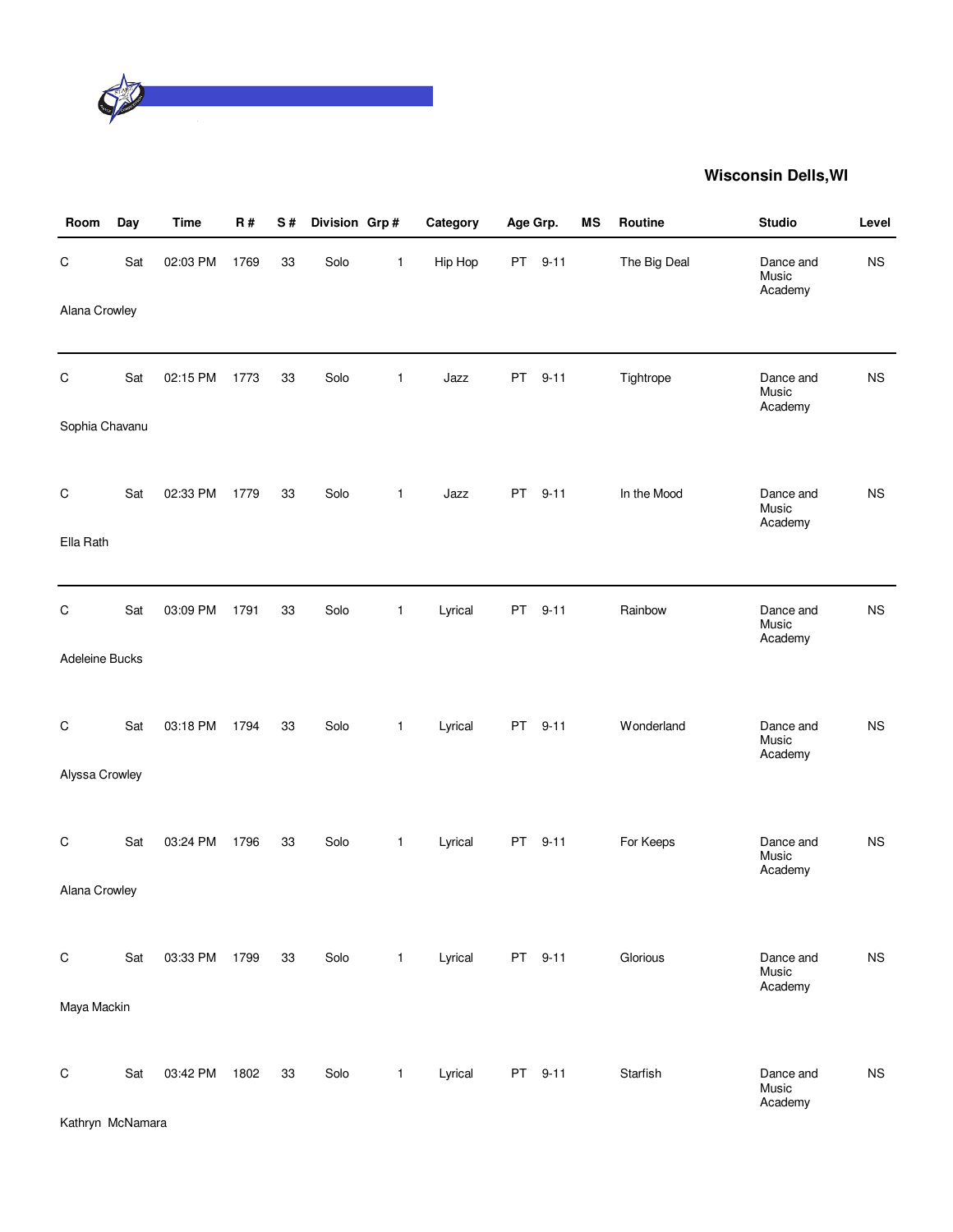

| Room           | Day | Time     | <b>R#</b> | S# | Division Grp# | Category            | Age Grp. |          | МS | Routine              | <b>Studio</b>                 | Level     |
|----------------|-----|----------|-----------|----|---------------|---------------------|----------|----------|----|----------------------|-------------------------------|-----------|
| C              | Sat | 03:48 PM | 1804      | 33 | Solo          | <b>Musical Show</b> | PT.      | $9 - 11$ |    | Sunshine Day         | Dance and<br>Music<br>Academy | <b>NS</b> |
| Karissa Tellis |     |          |           |    |               |                     |          |          |    |                      |                               |           |
| C              | Sat | 04:03 PM | 1809      | 33 | Solo          | Tap                 | PT.      | $9 - 11$ |    | Loves Me Like A Rock | Dance and<br>Music<br>Academy | <b>NS</b> |
| $\cdots$       | .   |          |           |    |               |                     |          |          |    |                      |                               |           |

Katie Romanski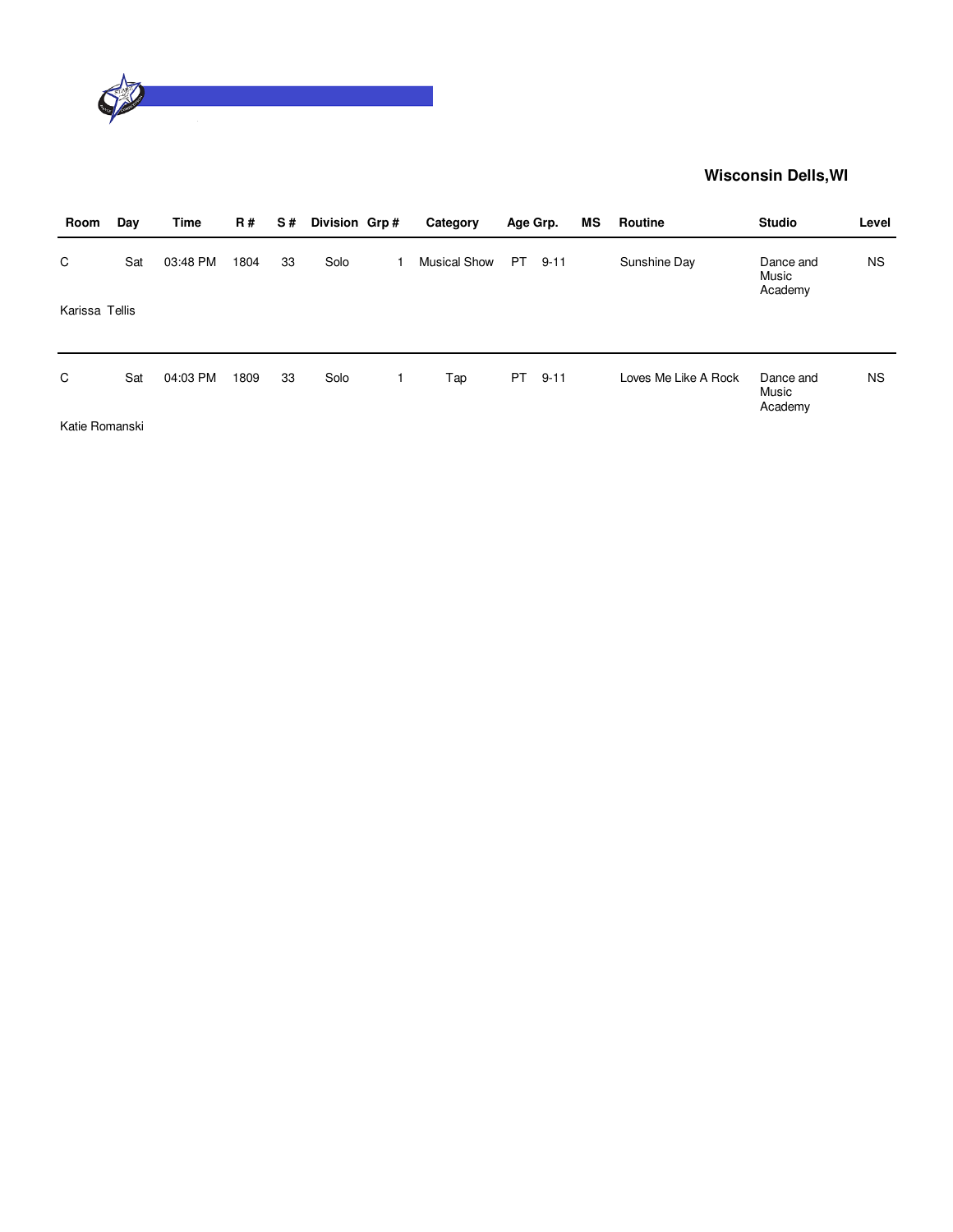

| Room                       | Day | Time                                                     | R#   | S# | Division Grp#                |                | Category     |             | Age Grp.  | <b>MS</b> | Routine           | <b>Studio</b>         | Level     |
|----------------------------|-----|----------------------------------------------------------|------|----|------------------------------|----------------|--------------|-------------|-----------|-----------|-------------------|-----------------------|-----------|
| А                          | Wed | 09:42 AM                                                 | 47   | 11 | Solo                         | 1              | Contemporary | S           | $15 - 18$ |           | Hosea, Next Level | Dance<br>Dynamics LLC | S         |
| Marissa Stolt              |     |                                                          |      |    |                              |                |              |             |           |           |                   |                       |           |
| A                          | Wed | 02:02 PM                                                 | 107  | 11 | Solo                         | $\mathbf{1}$   | Lyrical      | S           | $15 - 18$ |           | Oceans Away       | Dance<br>Dynamics LLC | S         |
| <b>Emily Sweet</b>         |     |                                                          |      |    |                              |                |              |             |           |           |                   |                       |           |
| Α                          | Wed | 07:06 PM                                                 | 174  | 11 | D/T                          | $\mathbf{2}$   | Contemporary | S           | $15 - 18$ |           | Aquatic           | Dance<br>Dynamics LLC | S         |
| Marissa Stolt, Emily Sweet |     |                                                          |      |    |                              |                |              |             |           |           |                   |                       |           |
| В                          | Wed | 01:17 PM                                                 | 710  | 11 | Solo                         | $\mathbf{1}$   | Contemporary | $\mathbb S$ | $15 - 18$ |           | Red Run Cold      | Dance<br>Dynamics LLC | <b>RS</b> |
| Max Nieman                 |     |                                                          |      |    |                              |                |              |             |           |           |                   |                       |           |
| В                          | Wed | 01:52 PM                                                 | 720  | 11 | Solo                         | $\mathbf{1}$   | Contemporary | S           | $15 - 18$ |           | Cosmic Love       | Dance<br>Dynamics LLC | <b>RS</b> |
| Katy Cherney               |     |                                                          |      |    |                              |                |              |             |           |           |                   |                       |           |
| В                          | Wed | 05:58 PM                                                 | 776  | 11 | Solo                         | $\mathbf{1}$   | Lyrical      | S           | $15 - 18$ |           | Courage           | Dance<br>Dynamics LLC | <b>RS</b> |
| Siri Anderson              |     |                                                          |      |    |                              |                |              |             |           |           |                   |                       |           |
| В                          | Wed | 10:10 PM                                                 | 845  | 11 | D/T                          | $\overline{c}$ | Lyrical      | S           | $15 - 18$ |           | Chances           | Dance<br>Dynamics LLC | <b>RS</b> |
|                            |     | Addison Hicks, Max Nieman                                |      |    |                              |                |              |             |           |           |                   |                       |           |
| В                          | Fri | 10:53 AM                                                 | 1033 | 11 | $\operatorname{\mathsf{Sg}}$ | 4              | Jazz         | T.          | $12 - 14$ |           | Your Love         | Dance<br>Dynamics LLC | <b>RS</b> |
|                            |     | Lydia Baird, Addison Hicks, Kelsi Judziewicz, Ella Woyak |      |    |                              |                |              |             |           |           |                   |                       |           |
| B                          | Fri | 03:57 PM                                                 | 1085 | 11 | Lg                           | $10$           | Lyrical      | T.          | $12 - 14$ |           | One More Light    | Dance<br>Dynamics LLC | <b>RS</b> |

Lydia Baird,Addison Hicks,Kelsi Judziewicz,Ella Woyak,Kailee Deaver,Max Nieman,Ahlyianna Palbrach,Victoria Franz,Marissa Stolt,Emily Sweet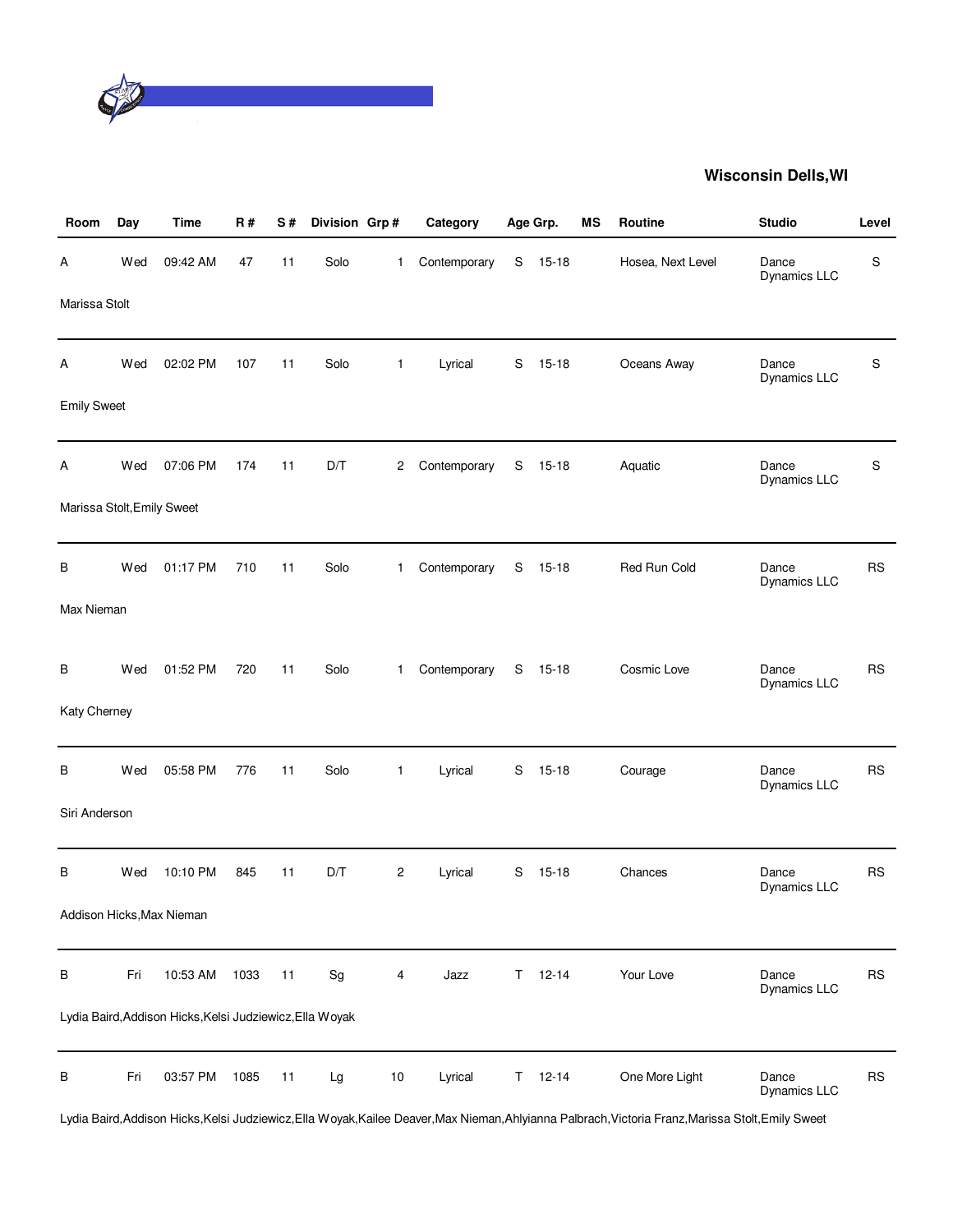

| Room                        | Day | Time                                         | <b>R#</b> | S# | Division Grp#  |    | Category     |    | Age Grp.      | МS | <b>Routine</b>                                                                                                                                                                                                                                                                                                                                                                                                                                                   | <b>Studio</b>         | Level     |
|-----------------------------|-----|----------------------------------------------|-----------|----|----------------|----|--------------|----|---------------|----|------------------------------------------------------------------------------------------------------------------------------------------------------------------------------------------------------------------------------------------------------------------------------------------------------------------------------------------------------------------------------------------------------------------------------------------------------------------|-----------------------|-----------|
| в                           | Fri | 06:43 PM                                     | 1113      | 11 | Producti<br>on | 31 | Open         |    | $T = 12 - 14$ |    | The End                                                                                                                                                                                                                                                                                                                                                                                                                                                          | Dance<br>Dynamics LLC | <b>RS</b> |
| Sweet, Caroline Dailey      |     |                                              |           |    |                |    |              |    |               |    | Lydia Baird,Ella Bord,Addison Hicks,Kelsi Judziewicz,Annikka Marchant,Alenah Omernick,Stella Studinski,Olivia Wiza,Ella Woyak,Kailee Deaver,Max<br>Nieman, Ahlyianna Palbrach, Hailey Duellman, Jersey Heyroth, Rayna Literski, Brooklyn Pagel, Emma Pearse, Isadora Peterson, Abigail Soik, Marissa<br>Williams, Victoria Franz, Marissa Stolt, Addison Conley, Maddy Mancel, Elsa Oswall, Chelsea Paulson, Sawyer Stuczynski, Natalie King, Ava Plummer, Emily |                       |           |
| С                           | Wed | 11:53 AM                                     | 1260      | 11 | Solo           | 1  | Contemporary | Τ  | $12 - 14$     |    | Once Upon a Dream                                                                                                                                                                                                                                                                                                                                                                                                                                                | Dance<br>Dynamics LLC | RS        |
| Ella Woyak                  |     |                                              |           |    |                |    |              |    |               |    |                                                                                                                                                                                                                                                                                                                                                                                                                                                                  |                       |           |
| C                           | Wed | 04:03 PM                                     | 1317      | 11 | Solo           | 1  | Lyrical      | Τ  | $12 - 14$     |    | Inner Demons                                                                                                                                                                                                                                                                                                                                                                                                                                                     | Dance<br>Dynamics LLC | <b>RS</b> |
| Lydia Baird                 |     |                                              |           |    |                |    |              |    |               |    |                                                                                                                                                                                                                                                                                                                                                                                                                                                                  |                       |           |
| С                           | Wed | 05:23 PM                                     | 1340      | 11 | Solo           | 1  | Open         | Τ  | $12 - 14$     |    | Moments Passed                                                                                                                                                                                                                                                                                                                                                                                                                                                   | Dance<br>Dynamics LLC | <b>RS</b> |
| Victoria Franz              |     |                                              |           |    |                |    |              |    |               |    |                                                                                                                                                                                                                                                                                                                                                                                                                                                                  |                       |           |
| C                           | Wed | 07:29 PM                                     | 1356      | 11 | D/T            | 2  | Acrobatic    | T. | $12 - 14$     |    | Work Song                                                                                                                                                                                                                                                                                                                                                                                                                                                        | Dance<br>Dynamics LLC | <b>RS</b> |
| Lydia Baird, Victoria Franz |     |                                              |           |    |                |    |              |    |               |    |                                                                                                                                                                                                                                                                                                                                                                                                                                                                  |                       |           |
| C                           | Thu | 05:49 PM                                     | 1550      | 11 | D/T            | 2  | Lyrical      | PT | $9 - 11$      |    | Find You                                                                                                                                                                                                                                                                                                                                                                                                                                                         | Dance<br>Dynamics LLC | <b>RS</b> |
|                             |     | Stella Studinski, Brooklyn Pagel             |           |    |                |    |              |    |               |    |                                                                                                                                                                                                                                                                                                                                                                                                                                                                  |                       |           |
| С                           | Sat | 08:45 AM                                     | 1683      | 11 | D/T            | 3  | Jazz         | M  | $5-8$         |    | Perfection                                                                                                                                                                                                                                                                                                                                                                                                                                                       | Dance<br>Dynamics LLC | <b>NS</b> |
|                             |     | Christopher Trione, Song Vang, Sophia Pearse |           |    |                |    |              |    |               |    |                                                                                                                                                                                                                                                                                                                                                                                                                                                                  |                       |           |
| С                           | Sat | 09:06 AM                                     | 1690      | 11 | D/T            | 2  | Hip Hop      | PT | $9 - 11$      |    | <b>BFFs</b>                                                                                                                                                                                                                                                                                                                                                                                                                                                      | Dance<br>Dynamics LLC | <b>NS</b> |

Jersey Heyroth,Marissa Williams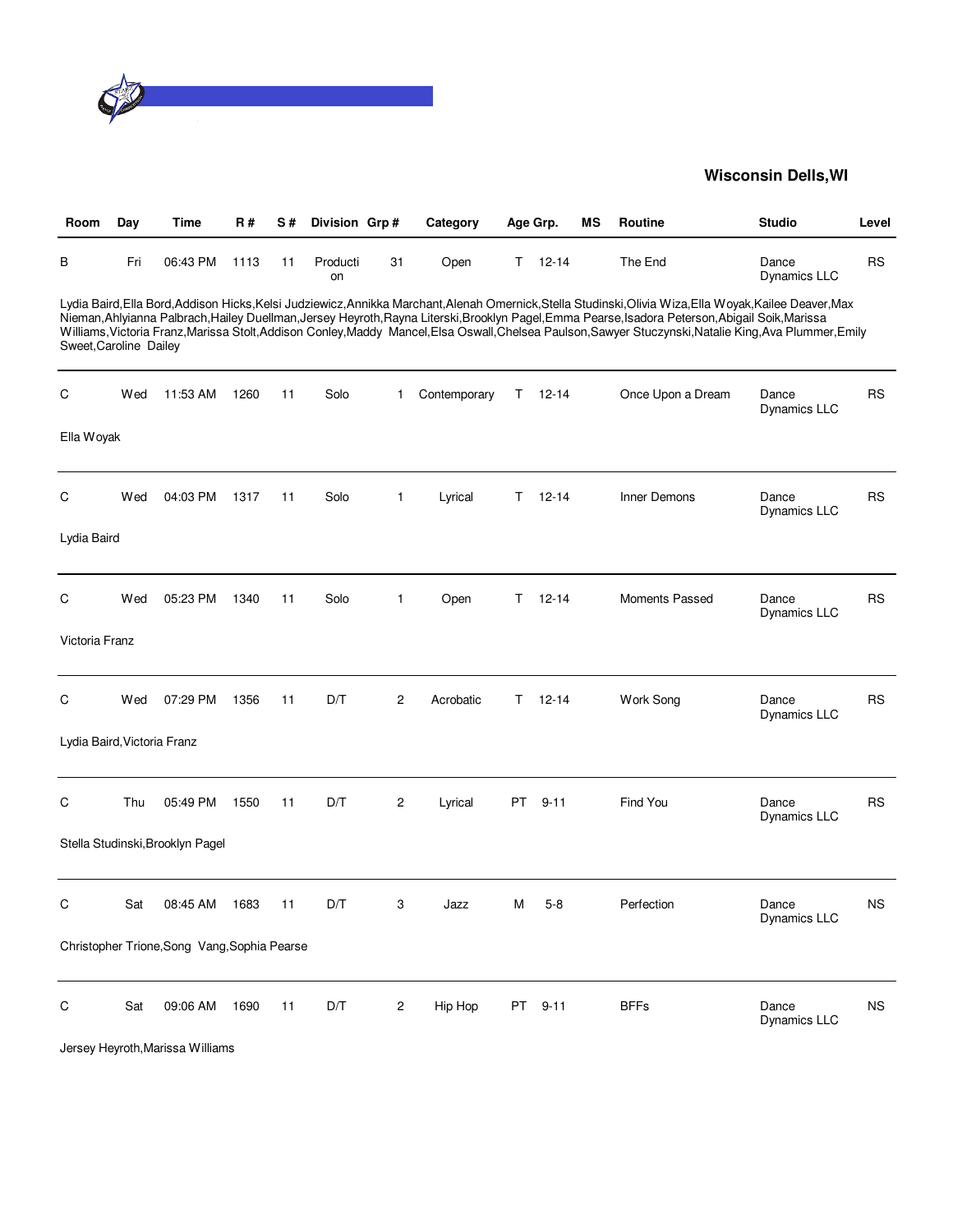

| Room                  | Day | <b>Time</b>                                                      | R#  | S# | Division Grp#                |                | Category     |               | Age Grp.  | MS | Routine                                                                                                                                 | <b>Studio</b>      | Level         |
|-----------------------|-----|------------------------------------------------------------------|-----|----|------------------------------|----------------|--------------|---------------|-----------|----|-----------------------------------------------------------------------------------------------------------------------------------------|--------------------|---------------|
| Α                     | Wed | 07:08 AM                                                         | 3   | 23 | Solo                         | 1              | Contemporary | S             | $15 - 18$ |    | Carry You                                                                                                                               | dance<br>endeavors | S             |
| Amelia Leach          |     |                                                                  |     |    |                              |                |              |               |           |    |                                                                                                                                         |                    |               |
| A                     | Wed | 10:10 AM                                                         | 55  | 23 | Solo                         | $\mathbf{1}$   | Jazz         | S             | $15 - 18$ |    | Feeling Good                                                                                                                            | dance<br>endeavors | S             |
| <b>Charley Shands</b> |     |                                                                  |     |    |                              |                |              |               |           |    |                                                                                                                                         |                    |               |
| Α                     | Wed | 12:48 PM                                                         | 86  | 23 | Solo                         | $\mathbf{1}$   | Lyrical      | S             | $15 - 18$ |    | Pteryla                                                                                                                                 | dance<br>endeavors | S             |
| Julianna Kreutzer     |     |                                                                  |     |    |                              |                |              |               |           |    |                                                                                                                                         |                    |               |
| A                     | Wed | 12:59 PM                                                         | 89  | 23 | Solo                         | $\mathbf{1}$   | Lyrical      |               | S 15-18   |    | Break My Heart Again                                                                                                                    | dance<br>endeavors | S             |
| Allison Grosser       |     |                                                                  |     |    |                              |                |              |               |           |    |                                                                                                                                         |                    |               |
| A                     | Wed | 08:23 PM                                                         | 196 | 23 | D/T                          | $\overline{c}$ | Lyrical      | S             | $15-18$   |    | Power Over Me                                                                                                                           | dance<br>endeavors | S             |
|                       |     | Allison Grosser, Julianna Kreutzer                               |     |    |                              |                |              |               |           |    |                                                                                                                                         |                    |               |
| A                     | Wed | 08:34 PM                                                         | 199 | 23 | D/T                          | $\overline{c}$ | Lyrical      |               | S 15-18   |    | Fine Line                                                                                                                               | dance<br>endeavors | S             |
|                       |     | Amelia Leach, Charley Shands                                     |     |    |                              |                |              |               |           |    |                                                                                                                                         |                    |               |
| Α                     | Fri | 08:14 AM                                                         | 397 | 23 | Sg                           | 4              | Contemporary | S             | $15 - 18$ |    | Solitude                                                                                                                                | dance<br>endeavors | S             |
|                       |     | Allison Grosser, Amelia Leach, Charley Shands, Julianna Kreutzer |     |    |                              |                |              |               |           |    |                                                                                                                                         |                    |               |
| A                     | Fri | 09:29 AM                                                         | 413 | 23 | Sg                           | 9              | Jazz         | ${\mathsf S}$ | $15 - 18$ |    | Greedy                                                                                                                                  | dance<br>endeavors | ${\mathsf S}$ |
|                       |     |                                                                  |     |    |                              |                |              |               |           |    | Aliyah Lawrence, Allison Grosser, Amelia Leach, Ashley Hurth, Audrey Corcoran, Charley Shands, Ella Meyers, Grace Durand, Natalie Hurth |                    |               |
| Α                     | Fri | 10:18 AM                                                         | 424 | 23 | $\operatorname{\mathsf{Sg}}$ | 6              | Lyrical      | S             | $15 - 18$ |    | Someone To Stay                                                                                                                         | dance<br>endeavors | S             |

Aliyah Lawrence,Allison Grosser,Amelia Leach,Audrey Corcoran,Charley Shands,Julianna Kreutzer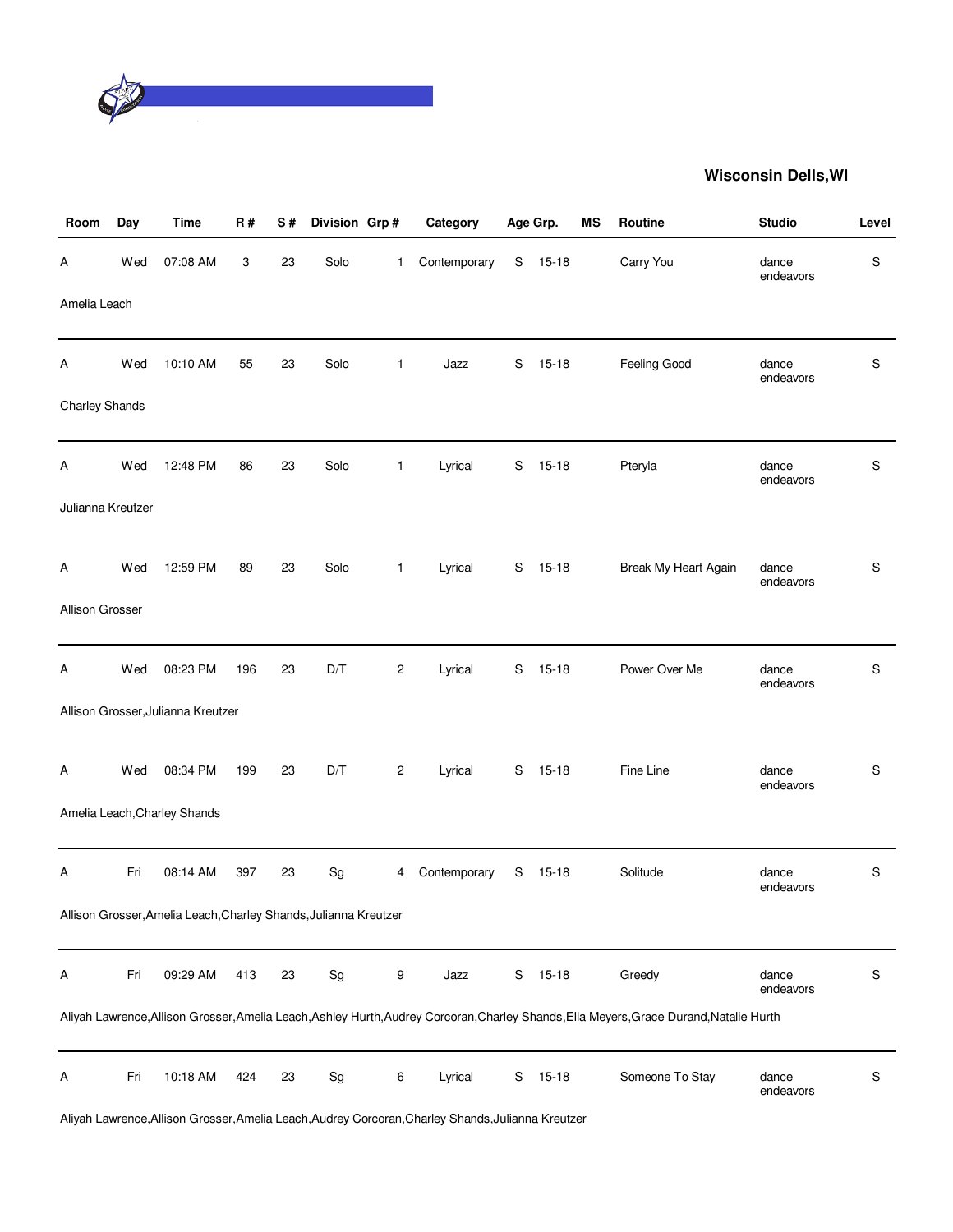

| Room            | Day | Time                        | R#   | S# | Division Grp# |              | Category     |    | Age Grp.      | МS | <b>Routine</b>                                                                                                                                                                                                                                                                               | <b>Studio</b>      | Level     |
|-----------------|-----|-----------------------------|------|----|---------------|--------------|--------------|----|---------------|----|----------------------------------------------------------------------------------------------------------------------------------------------------------------------------------------------------------------------------------------------------------------------------------------------|--------------------|-----------|
| A               | Sat | 09:44 AM                    | 596  | 23 | Lg            | 18           | Jazz         | T. | $12 - 14$     |    | <b>Wedding Crashers</b>                                                                                                                                                                                                                                                                      | dance<br>endeavors | S         |
|                 |     |                             |      |    |               |              |              |    |               |    | Aliyah Lawrence, Allison Grosser, Amelia Leach, Ashley Hurth, Audrey Corcoran, Breanna Latzke, Charley Shands, Charlotte Rykken, Eleanor Rykken, Ella<br>Meyers, Grace Durand, Julia Steskal, Julianna Kreutzer, Kinsley Kurtz, Natalie Hurth, Noelle Netz, Olivia Peterson, Paige Laaksonen |                    |           |
| В               | Wed | 11:39 AM                    | 682  | 23 | Solo          | 1            | Contemporary | S  | $15 - 18$     |    | To Die For                                                                                                                                                                                                                                                                                   | dance<br>endeavors | <b>RS</b> |
| Aliyah Lawrence |     |                             |      |    |               |              |              |    |               |    |                                                                                                                                                                                                                                                                                              |                    |           |
| в               | Wed | 04:31 PM                    | 751  | 23 | Solo          | 1            | Lyrical      | S  | $15 - 18$     |    | Use My Voice                                                                                                                                                                                                                                                                                 | dance<br>endeavors | <b>RS</b> |
| Ella Meyers     |     |                             |      |    |               |              |              |    |               |    |                                                                                                                                                                                                                                                                                              |                    |           |
| В               | Wed | 09:24 PM                    | 832  | 23 | D/T           | 2            | Jazz         | S  | $15 - 18$     |    | Another One Bites the<br>Dust                                                                                                                                                                                                                                                                | dance<br>endeavors | <b>RS</b> |
|                 |     | Ashley Hurth, Natalie Hurth |      |    |               |              |              |    |               |    |                                                                                                                                                                                                                                                                                              |                    |           |
| В               | Fri | 10:26 AM                    | 1027 | 23 | Sg            | 9            | Jazz         | Τ  | $12 - 14$     |    | <b>Gucci Store</b>                                                                                                                                                                                                                                                                           | dance<br>endeavors | <b>RS</b> |
|                 |     |                             |      |    |               |              |              |    |               |    | Breanna Latzke, Eleanor Peterson, Eliza McKinley, Julia Steskal, Molly Yoho, Noelle Netz, Olivia Peterson, Paige Laaksonen, Peyton Stevens                                                                                                                                                   |                    |           |
| в               | Fri | 11:20 AM                    | 1039 | 23 | Sg            | 9            | Lyrical      | T. | $12 - 14$     |    | You and I                                                                                                                                                                                                                                                                                    | dance<br>endeavors | <b>RS</b> |
|                 |     |                             |      |    |               |              |              |    |               |    | Breanna Latzke, Eleanor Rykken, Ella Meyers, Grace Durand, Julia Steskal, Molly Yoho, Noelle Netz, Olivia Peterson, Peyton Stevens                                                                                                                                                           |                    |           |
| C               | Wed | 12:21 PM                    | 1268 | 23 | Solo          | 1            | Jazz         | т  | $12 - 14$     |    | Salute                                                                                                                                                                                                                                                                                       | dance<br>endeavors | <b>RS</b> |
| Olivia Peterson |     |                             |      |    |               |              |              |    |               |    |                                                                                                                                                                                                                                                                                              |                    |           |
| $\mathsf C$     | Wed | 12:28 PM                    | 1270 | 23 | Solo          | $\mathbf{1}$ | Jazz         |    | $T = 12-14$   |    | Survivor                                                                                                                                                                                                                                                                                     | dance<br>endeavors | <b>RS</b> |
| Audrey Corcoran |     |                             |      |    |               |              |              |    |               |    |                                                                                                                                                                                                                                                                                              |                    |           |
| C               | Wed | 02:53 PM                    | 1297 | 23 | Solo          | $\mathbf{1}$ | Lyrical      |    | $T = 12 - 14$ |    | Control                                                                                                                                                                                                                                                                                      | dance<br>endeavors | RS        |

Eleanor Peterson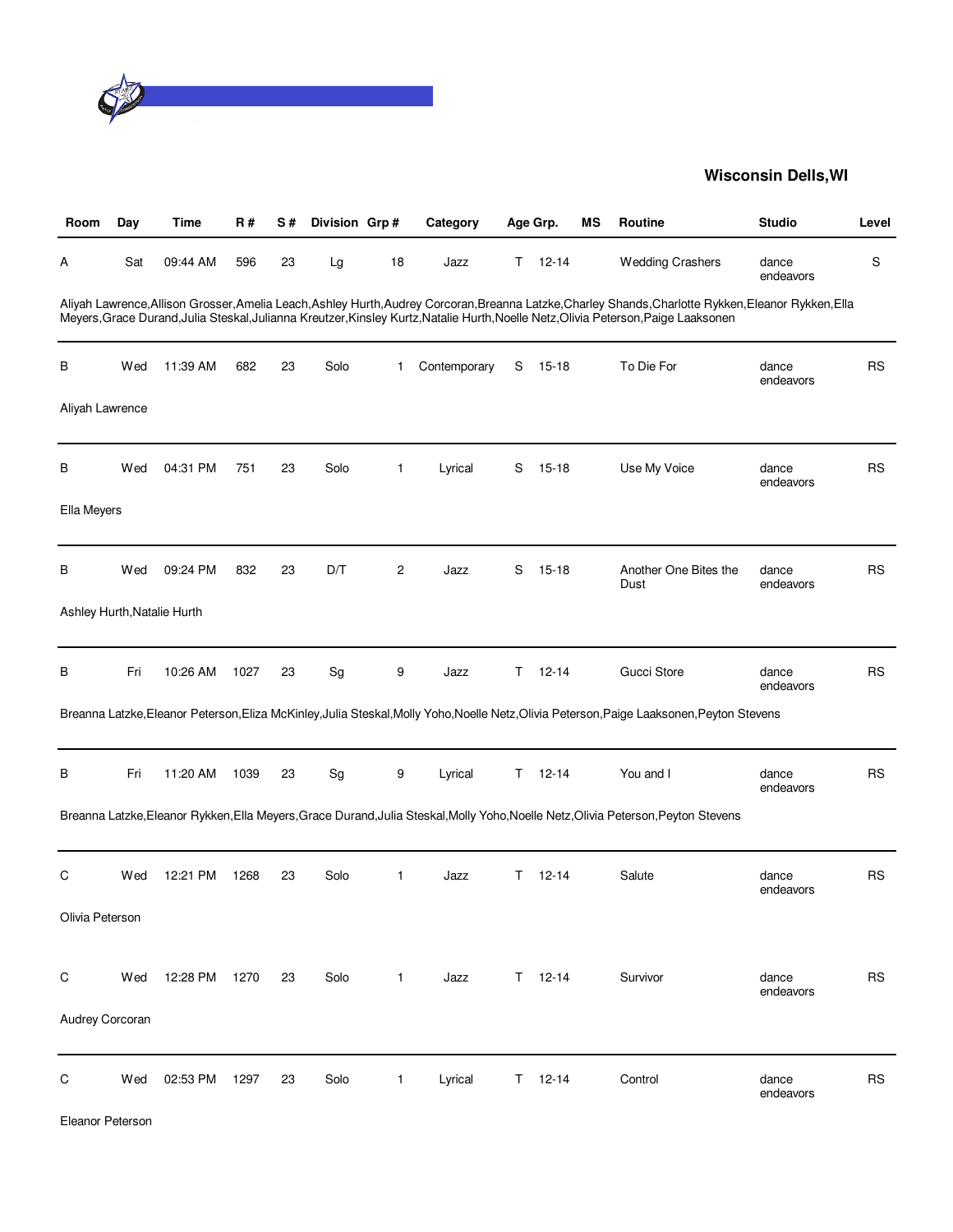

| Room                  | Day | <b>Time</b>                                                                  | R#   | S# | Division Grp# |                | Category                                                                                                          | Age Grp. |           | ΜS | Routine        | <b>Studio</b>      | Level     |
|-----------------------|-----|------------------------------------------------------------------------------|------|----|---------------|----------------|-------------------------------------------------------------------------------------------------------------------|----------|-----------|----|----------------|--------------------|-----------|
| C                     | Wed | 09:11 PM                                                                     | 1385 | 23 | D/T           | 3              | Lyrical                                                                                                           | T.       | $12 - 14$ |    | Girls Like Us  | dance<br>endeavors | RS        |
|                       |     | Audrey Corcoran, Eleanor Peterson, Peyton Stevens                            |      |    |               |                |                                                                                                                   |          |           |    |                |                    |           |
|                       |     |                                                                              |      |    |               |                |                                                                                                                   |          |           |    |                |                    |           |
| C                     | Thu | 01:03 PM                                                                     | 1478 | 23 | Solo          | $\mathbf{1}$   | Lyrical                                                                                                           | PT       | $9 - 11$  |    | Perfect for Me | dance<br>endeavors | <b>RS</b> |
| <b>Kelsey Stevens</b> |     |                                                                              |      |    |               |                |                                                                                                                   |          |           |    |                |                    |           |
|                       |     |                                                                              |      |    |               |                |                                                                                                                   |          |           |    |                |                    |           |
| C                     | Fri | 09:05 AM                                                                     | 1578 | 23 | Sg            | 5              | Jazz                                                                                                              | М        | $5 - 8$   |    | Fun            | dance<br>endeavors | <b>NS</b> |
|                       |     | Ava Blessing, Campbell Hoag, Eleanor Rykken, Kinsley Kurtz, Lilliah Donnelly |      |    |               |                |                                                                                                                   |          |           |    |                |                    |           |
|                       |     |                                                                              |      |    |               |                |                                                                                                                   |          |           |    |                |                    |           |
| C                     | Fri | 02:30 PM                                                                     | 1644 | 23 | Sg            | $\overline{7}$ | Jazz                                                                                                              | PT       | $9 - 11$  |    | Purple Hat     | dance<br>endeavors | <b>NS</b> |
|                       |     |                                                                              |      |    |               |                | Charlotte Rykken, Claire Saufley-Barnes, Eliza McKinley, Hadley Hoag, Kelsey Stevens, Lola Chambers, Sophia Lynch |          |           |    |                |                    |           |
|                       |     |                                                                              |      |    |               |                |                                                                                                                   |          |           |    |                |                    |           |
| C                     | Sat | 08:21 AM                                                                     | 1675 | 23 | D/T           | $\mathbf{2}$   | Jazz                                                                                                              | М        | $5 - 8$   |    | Perfection     | dance<br>endeavors | <b>NS</b> |
|                       |     | Campbell Hoag, Kinsley Kurtz                                                 |      |    |               |                |                                                                                                                   |          |           |    |                |                    |           |
|                       |     |                                                                              |      |    |               |                |                                                                                                                   |          |           |    |                |                    |           |
| C                     | Sat | 09:39 AM                                                                     | 1701 | 23 | D/T           | 2              | Lyrical                                                                                                           | PT.      | $9 - 11$  |    | July           | dance<br>endeavors | NS.       |
|                       |     | Hadley Hoag, Paige Laaksonen                                                 |      |    |               |                |                                                                                                                   |          |           |    |                |                    |           |
| C                     | Sat | 12:39 PM                                                                     | 1741 | 23 | Solo          | $\mathbf{1}$   | Lyrical                                                                                                           | M        | $5 - 8$   |    | Lost Boy       | dance              | NS        |
|                       |     |                                                                              |      |    |               |                |                                                                                                                   |          |           |    |                | endeavors          |           |
| <b>Kinsley Kurtz</b>  |     |                                                                              |      |    |               |                |                                                                                                                   |          |           |    |                |                    |           |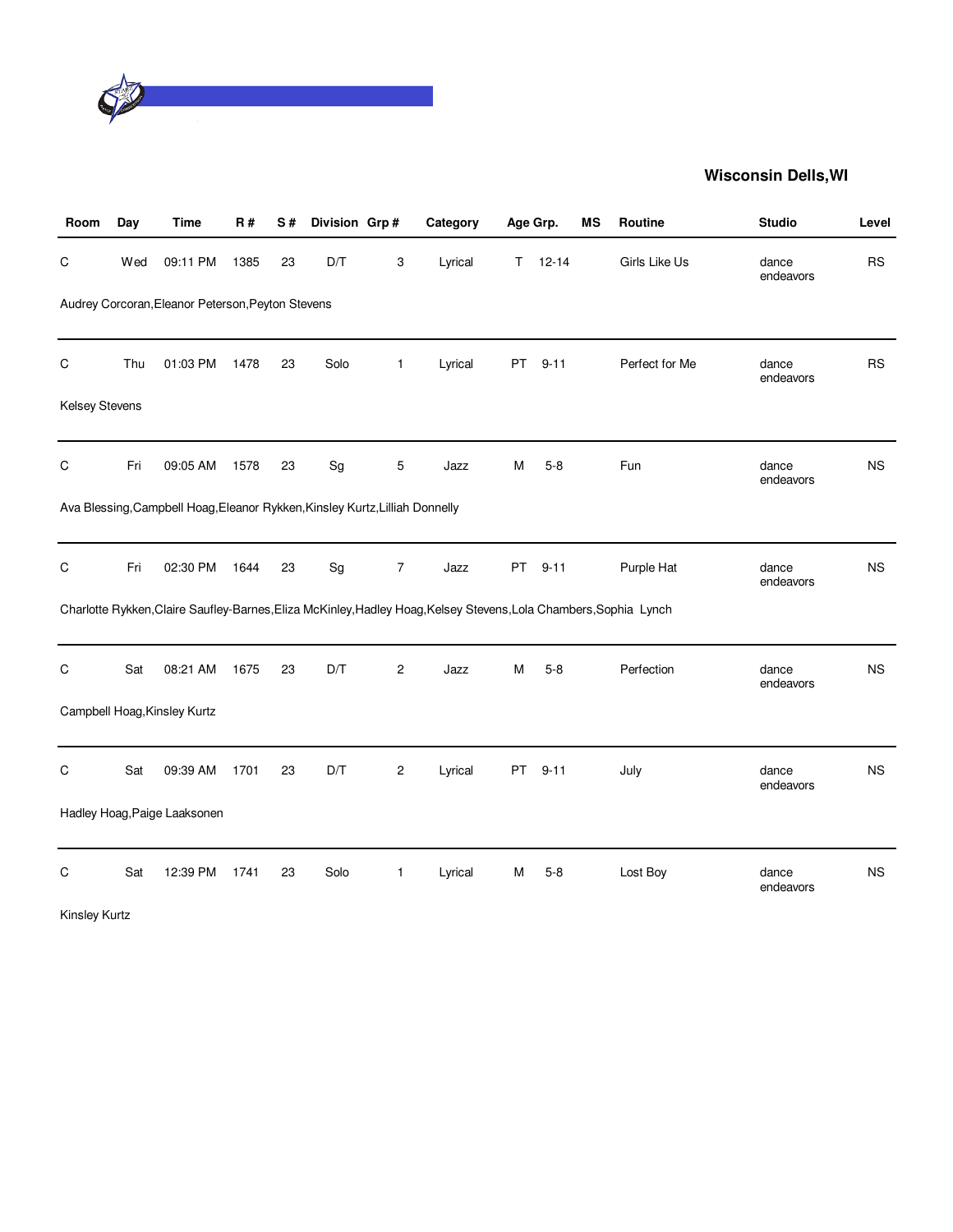

| Room                | Day | <b>Time</b>                              | R#  | S# | Division Grp# |              | Category            |    | Age Grp.  | ΜS        | Routine                           | <b>Studio</b> | Level |
|---------------------|-----|------------------------------------------|-----|----|---------------|--------------|---------------------|----|-----------|-----------|-----------------------------------|---------------|-------|
| Α                   | Thu | 10:10 AM                                 | 259 | 48 | Solo          | 1            | Hip Hop             | T. | $12 - 14$ | $+$       | Elements of Hip Hop               | Dance Esteem  | S     |
| Jaxon Brown         |     |                                          |     |    |               |              |                     |    |           |           |                                   |               |       |
| Α                   | Thu | 02:51 PM                                 | 325 | 48 | Solo          | $\mathbf{1}$ | Open                | T. | $12 - 14$ | $+$       | <b>That Girl</b>                  | Dance Esteem  | S     |
| Jaxon Brown         |     |                                          |     |    |               |              |                     |    |           |           |                                   |               |       |
| Α                   | Thu | 07:45 PM                                 | 389 | 48 | D/T           | 3            | <b>Musical Show</b> | Τ  | $12 - 14$ |           | The Schuyler Sisters              | Dance Esteem  | S     |
|                     |     | Aaliyah Payne, Ashlyn Brown, Rachel Cook |     |    |               |              |                     |    |           |           |                                   |               |       |
| А                   | Fri | 12:39 PM                                 | 442 | 48 | Solo          | $\mathbf{1}$ | Acrobatic           | Μ  | $5-8$     | $\ddot{}$ | I Just Cant Wait to be<br>King    | Dance Esteem  | S     |
| Brooklyn Brown      |     |                                          |     |    |               |              |                     |    |           |           |                                   |               |       |
| Α                   | Fri | 01:30 PM                                 | 459 | 48 | Solo          | 1            | <b>Musical Show</b> | M  | $5 - 8$   | $+$       | I'm Cute                          | Dance Esteem  | S     |
| Brooklyn Brown      |     |                                          |     |    |               |              |                     |    |           |           |                                   |               |       |
| Α                   | Fri | 01:42 PM                                 | 463 | 48 | Solo          | $\mathbf{1}$ | Acrobatic           | PT | $9 - 11$  |           | Rhythm Is a Dancer                | Dance Esteem  | S     |
| <b>Finley Stine</b> |     |                                          |     |    |               |              |                     |    |           |           |                                   |               |       |
| Α                   | Fri | 02:42 PM                                 | 483 | 48 | Solo          | 1            | Jazz                | PT | $9 - 11$  |           | Keep It Groovin                   | Dance Esteem  | S     |
| Ashlyn Brown        |     |                                          |     |    |               |              |                     |    |           |           |                                   |               |       |
| Α                   | Fri | 02:51 PM                                 | 486 | 48 | Solo          | $\mathbf{1}$ | Jazz                |    | PT 9-11   | $+$       | Pink Cadillac                     | Dance Esteem  | S     |
| Chalene Brown       |     |                                          |     |    |               |              |                     |    |           |           |                                   |               |       |
| Α                   | Fri | 03:55 PM                                 | 504 | 48 | Solo          | $\mathbf{1}$ | Lyrical             | PT | $9 - 11$  |           | It's All Coming Back to<br>Me Now | Dance Esteem  | S     |

Sydney Humann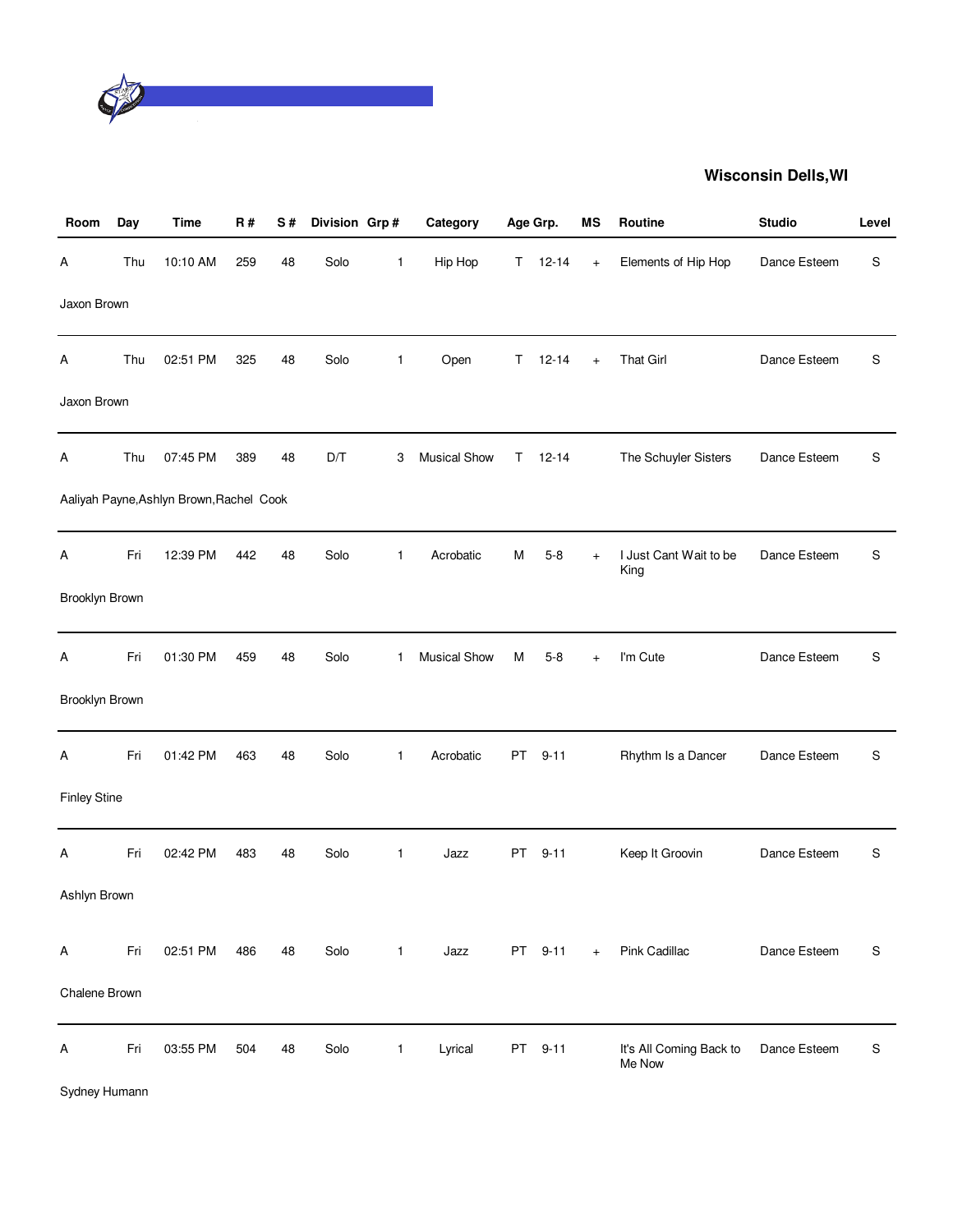

| Room                | Day | Time                                       | R#  | S# | Division Grp# |    | Category                                                                                             | Age Grp. |           | ΜS  | <b>Routine</b>                                                                                                                                                                                                                                                                                   | <b>Studio</b> | Level     |
|---------------------|-----|--------------------------------------------|-----|----|---------------|----|------------------------------------------------------------------------------------------------------|----------|-----------|-----|--------------------------------------------------------------------------------------------------------------------------------------------------------------------------------------------------------------------------------------------------------------------------------------------------|---------------|-----------|
| А                   | Fri | 04:13 PM                                   | 510 | 48 | Solo          | 1  | Lyrical                                                                                              | PT       | $9 - 11$  | $+$ | All Through The Night                                                                                                                                                                                                                                                                            | Dance Esteem  | S         |
| Chalene Brown       |     |                                            |     |    |               |    |                                                                                                      |          |           |     |                                                                                                                                                                                                                                                                                                  |               |           |
| А                   | Fri | 04:58 PM                                   | 525 | 48 | Solo          | 1  | <b>Musical Show</b>                                                                                  | PT       | $9 - 11$  |     | Show Off                                                                                                                                                                                                                                                                                         | Dance Esteem  | S         |
| <b>Finley Stine</b> |     |                                            |     |    |               |    |                                                                                                      |          |           |     |                                                                                                                                                                                                                                                                                                  |               |           |
| Α                   | Fri | 05:04 PM                                   | 527 | 48 | Solo          | 1  | <b>Musical Show</b>                                                                                  | PT       | $9 - 11$  |     | Stuff, Like, That, There                                                                                                                                                                                                                                                                         | Dance Esteem  | S         |
| Sydney Humann       |     |                                            |     |    |               |    |                                                                                                      |          |           |     |                                                                                                                                                                                                                                                                                                  |               |           |
| А                   | Fri | 05:28 PM                                   | 535 | 48 | Solo          | 1  | Open                                                                                                 | PT       | $9 - 11$  |     | I'm Going Down                                                                                                                                                                                                                                                                                   | Dance Esteem  | S         |
| Ashlyn Brown        |     |                                            |     |    |               |    |                                                                                                      |          |           |     |                                                                                                                                                                                                                                                                                                  |               |           |
| А                   | Fri | 07:25 PM                                   | 554 | 48 | D/T           | 3  | Jazz                                                                                                 | PT       | $9 - 11$  |     | <b>Black Velvet</b>                                                                                                                                                                                                                                                                              | Dance Esteem  | S         |
|                     |     | Finley Stine, Chalene Brown, Sydney Humann |     |    |               |    |                                                                                                      |          |           |     |                                                                                                                                                                                                                                                                                                  |               |           |
| А                   | Fri | 08:07 PM                                   | 568 | 48 | D/T           | 3  | <b>Musical Show</b>                                                                                  | PT .     | $9 - 11$  |     | Speaking French                                                                                                                                                                                                                                                                                  | Dance Esteem  | S         |
|                     |     | Finley Stine, Chalene Brown, Sydney Humann |     |    |               |    |                                                                                                      |          |           |     |                                                                                                                                                                                                                                                                                                  |               |           |
| А                   | Sat | 08:19 AM                                   | 577 | 48 | Lg            | 13 | Contemporary                                                                                         | T.       | $12 - 14$ |     | Selah                                                                                                                                                                                                                                                                                            | Dance Esteem  | S         |
|                     |     | Sand , Megan Waalk, Lily Geinert           |     |    |               |    |                                                                                                      |          |           |     | Jaxon Brown,Effie Davis,Aaliyah Payne,Finley Stine,Alex Davis,Ashlyn Brown,Chalene Brown,Stella Tuttle,Sydney Humann,Kennedi Hartman,Charlotte                                                                                                                                                   |               |           |
| Α                   | Sat | 03:12 PM                                   | 655 | 48 | Line          |    | 26 Precision/Cheer PT 9-11                                                                           |          |           |     | Dive In the Pool                                                                                                                                                                                                                                                                                 | Dance Esteem  | S         |
|                     |     |                                            |     |    |               |    | Geinert, Bryn Rabe, Sophia Weldon, Samantha Liebsch, Gracie Johnson, Madeline Weldon, Macee Jacobson |          |           |     | Finley Stine, Ashlyn Brown, Chalene Brown, Harper Alves, Sydney Humann, Blake Winkels, Molly Rabe, Lucy Rymer, Brookelyn Lang, Lily Brandt, Kierra<br>Winkelman, Brooke Norman, Taylor Leth, Emily Vaughan, Clara Browning, Grace McKenzie, Isabela Gutzmer, Rowan Pearson, Addison Hubert, Lily |               |           |
| В                   | Wed | 01:07 PM                                   | 707 | 48 | Solo          | 1  | Contemporary                                                                                         | S        | $15-18$   |     | Love On The Brain                                                                                                                                                                                                                                                                                | Dance Esteem  | <b>RS</b> |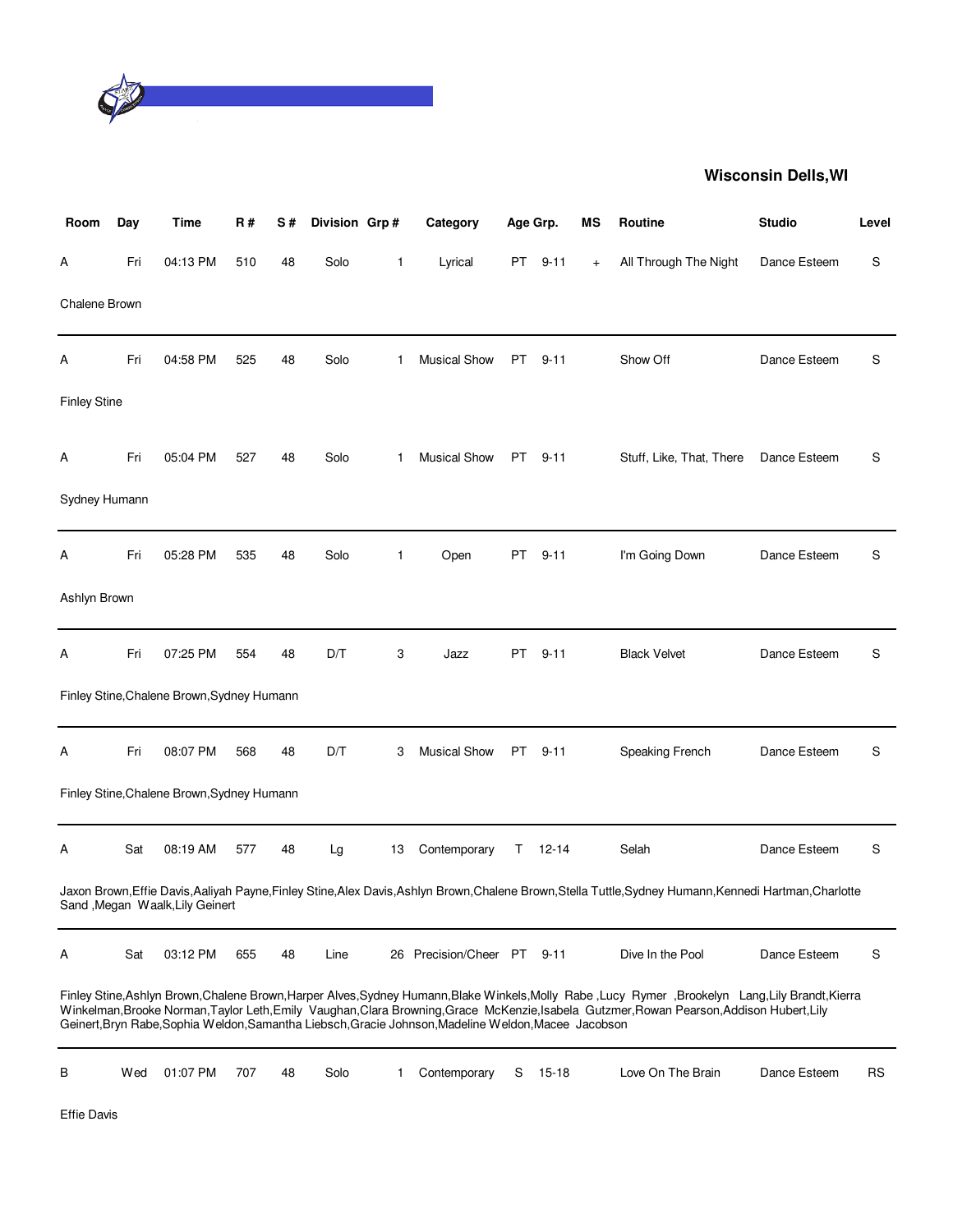

| Room                       | Day | <b>Time</b>                                          | <b>R#</b> | S# | Division Grp#                |                | Category                                                                                                           |    | Age Grp.    | ΜS | Routine                             | <b>Studio</b> | Level     |
|----------------------------|-----|------------------------------------------------------|-----------|----|------------------------------|----------------|--------------------------------------------------------------------------------------------------------------------|----|-------------|----|-------------------------------------|---------------|-----------|
| В                          | Wed | 05:48 PM                                             | 773       | 48 | Solo                         | $\mathbf{1}$   | Lyrical                                                                                                            | S  | $15 - 18$   |    | Golden Slumbers                     | Dance Esteem  | <b>RS</b> |
| Stella Tuttle              |     |                                                      |           |    |                              |                |                                                                                                                    |    |             |    |                                     |               |           |
| В                          | Wed | 09:35 PM                                             | 835       | 48 | D/T                          | 2              | Jazz                                                                                                               | S  | $15 - 18$   |    | You Don't Own Me                    | Dance Esteem  | <b>RS</b> |
| Effie Davis, Stella Tuttle |     |                                                      |           |    |                              |                |                                                                                                                    |    |             |    |                                     |               |           |
| В                          | Thu | 08:57 AM                                             | 869       | 48 | Solo                         | $\mathbf{1}$   | Jazz                                                                                                               | T. | $12 - 14$   |    | Heads Will Roll                     | Dance Esteem  | <b>NS</b> |
| Amaya Jeske                |     |                                                      |           |    |                              |                |                                                                                                                    |    |             |    |                                     |               |           |
| В                          | Thu | 09:07 AM                                             | 872       | 48 | Solo                         | $\mathbf{1}$   | Jazz                                                                                                               | T. | $12 - 14$   |    | Slave To The Rhythm                 | Dance Esteem  | <b>NS</b> |
| Kennedy Berling            |     |                                                      |           |    |                              |                |                                                                                                                    |    |             |    |                                     |               |           |
| В                          | Thu | 11:58 AM                                             | 918       | 48 | D/T                          | 3              | Contemporary                                                                                                       | T. | $12 - 14$   |    | Almost Is Never Enough Dance Esteem |               | <b>NS</b> |
|                            |     | Sienna Tanaka, Olivia Weimerskirch, Adriana Phillips |           |    |                              |                |                                                                                                                    |    |             |    |                                     |               |           |
| В                          | Thu | 12:09 PM                                             | 921       | 48 | D/T                          | 2              | Contemporary                                                                                                       |    | $T = 12-14$ |    | Million Reasons                     | Dance Esteem  | <b>NS</b> |
|                            |     | Lyla May, Angelina Driggins                          |           |    |                              |                |                                                                                                                    |    |             |    |                                     |               |           |
| В                          | Thu | 12:30 PM                                             | 927       | 48 | D/T                          | $\overline{c}$ | Jazz                                                                                                               | T. | $12 - 14$   |    | Come This Far                       | Dance Esteem  | <b>NS</b> |
|                            |     | Lyla May, Angelina Driggins                          |           |    |                              |                |                                                                                                                    |    |             |    |                                     |               |           |
| В                          | Fri | 10:49 AM                                             | 1032      | 48 | $\operatorname{\mathsf{Sg}}$ | 8              | Jazz                                                                                                               | T. | $12 - 14$   |    | She Knows How To<br>Love Me         | Dance Esteem  | <b>RS</b> |
|                            |     |                                                      |           |    |                              |                | Piper Spears, Tatum Hesby, Ascher Stine, Blake Winkels, Decklen Wock, Kathryn Bradsher, Dean Lofgren, Willow Jones |    |             |    |                                     |               |           |
| В                          | Fri | 12:41 PM                                             | 1057      | 48 | Sg                           | 5              | Tap                                                                                                                | T. | $12 - 14$   |    | Bug a Boo                           | Dance Esteem  | <b>RS</b> |

Piper Spears,Tatum Hesby,Blake Winkels,Kathryn Bradsher,Willow Jones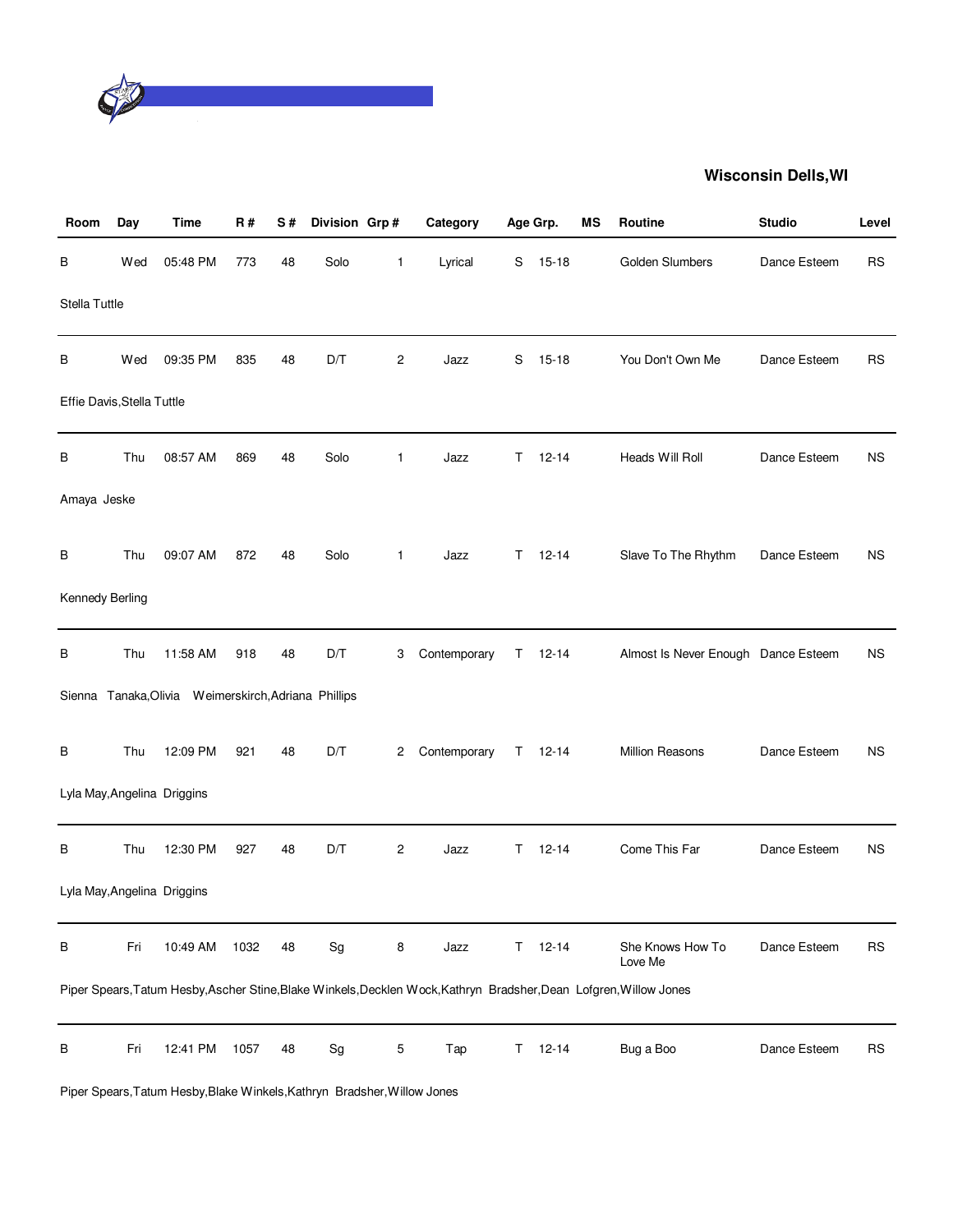

| Room | Day | Time                                 | <b>R#</b> | S# | Division Grp#  |     | Category                                                                                        |    | Age Grp.      | МS | Routine                                                                                                                                                                                                                                                                                                                                                                                                                                                                                                                                                                                                                                                                                                                           | <b>Studio</b> | Level     |
|------|-----|--------------------------------------|-----------|----|----------------|-----|-------------------------------------------------------------------------------------------------|----|---------------|----|-----------------------------------------------------------------------------------------------------------------------------------------------------------------------------------------------------------------------------------------------------------------------------------------------------------------------------------------------------------------------------------------------------------------------------------------------------------------------------------------------------------------------------------------------------------------------------------------------------------------------------------------------------------------------------------------------------------------------------------|---------------|-----------|
| В    | Fri | 03:08 PM                             | 1074      | 48 | Lg             | 12  | Jazz                                                                                            | T. | $12 - 14$     |    | It's About That Walk                                                                                                                                                                                                                                                                                                                                                                                                                                                                                                                                                                                                                                                                                                              | Dance Esteem  | <b>RS</b> |
|      |     | Liebsch, Landry Brower, Amelie James |           |    |                |     |                                                                                                 |    |               |    | Sophia Lindahl,Ascher Stine,Blake Winkels,Kennedy Berling,Chloe Lindquist,Dean Lofgren,Sienna Tanaka,Adriana Phillips ,Amaya Jeske,Samantha                                                                                                                                                                                                                                                                                                                                                                                                                                                                                                                                                                                       |               |           |
| В    | Fri | 03:26 PM                             | 1078      | 48 | Lg             | 11  | Jazz                                                                                            |    | $T = 12 - 14$ |    | Partyman                                                                                                                                                                                                                                                                                                                                                                                                                                                                                                                                                                                                                                                                                                                          | Dance Esteem  | RS        |
|      |     |                                      |           |    |                |     |                                                                                                 |    |               |    | Jaxon Brown,Effie Davis,Aaliyah Payne,Ashlyn Brown,Stella Tuttle,Mikaya Bennett,Betsy Bruce ,Rachel Cook,Megan Waalk,Aubrey Lemon,Lily Geinert                                                                                                                                                                                                                                                                                                                                                                                                                                                                                                                                                                                    |               |           |
| B    | Fri | 03:48 PM                             | 1083      | 48 | Lg             | 12  | Lyrical                                                                                         |    | $T = 12 - 14$ |    | Only Wanna Be With<br>You                                                                                                                                                                                                                                                                                                                                                                                                                                                                                                                                                                                                                                                                                                         | Dance Esteem  | <b>RS</b> |
|      |     | Liebsch, Landry Brower, Amelie James |           |    |                |     |                                                                                                 |    |               |    | Sophia Lindahl,Ascher Stine,Blake Winkels,Kennedy Berling,Chloe Lindquist,Dean Lofgren,Sienna Tanaka,Adriana Phillips ,Amaya Jeske,Samantha                                                                                                                                                                                                                                                                                                                                                                                                                                                                                                                                                                                       |               |           |
| В    | Fri | 04:15 PM                             | 1089      | 48 | Lg             | 11  | Lyrical                                                                                         | T. | 12-14         |    | Stay With Me                                                                                                                                                                                                                                                                                                                                                                                                                                                                                                                                                                                                                                                                                                                      | Dance Esteem  | RS        |
|      |     |                                      |           |    |                |     |                                                                                                 |    |               |    | Jaxon Brown,Effie Davis,Aaliyah Payne,Ashlyn Brown,Stella Tuttle,Mikaya Bennett,Betsy Bruce ,Rachel Cook,Megan Waalk,Aubrey Lemon,Lily Geinert                                                                                                                                                                                                                                                                                                                                                                                                                                                                                                                                                                                    |               |           |
| В    | Fri | 05:25 PM                             | 1104      | 48 | Line           | 27  | <b>Musical Show</b>                                                                             | T. | 12-14         |    | Wild Wild Party                                                                                                                                                                                                                                                                                                                                                                                                                                                                                                                                                                                                                                                                                                                   | Dance Esteem  | RS        |
|      |     |                                      |           |    |                |     | Brown, Jaxon Brown, Charlotte Sand, Kennedi Hartman, Rachel Cook, Sydney Humann, Mikaya Bennett |    |               |    | Aaliyah Payne,Ascher Stine,Aubrey Lemon,Betsy Bruce ,Blake Winkels,Chalene Brown,Dean Lofgren,Decklen Wock,Effie Davis,Finley Stine,Harper<br>Alves,Kathryn Bradsher,Lily Geinert,Megan Waalk,Piper Spears,Ruby Tuttle,Samantha Johnson,Sami Bradsher,Stella Tuttle,Tatum Hesby,Ashlyn                                                                                                                                                                                                                                                                                                                                                                                                                                            |               |           |
| B    | Fri | 05:53 PM                             | 1108      | 48 | Producti<br>on | 49  | Hip Hop                                                                                         |    | PT 9-11       |    | Work                                                                                                                                                                                                                                                                                                                                                                                                                                                                                                                                                                                                                                                                                                                              | Dance Esteem  | <b>RS</b> |
|      |     |                                      |           |    |                |     |                                                                                                 |    |               |    | Jaxon Brown,Effie Davis,Aaliyah Payne,Sophia Lindahl,Finley Stine,Piper Spears,Tatum Hesby,Ashlyn Brown,Chalene Brown,Harper Alves,Sydney<br>Humann,Blake Winkels,Decklen Wock,Mikaya Bennett,Kennedy Berling,Kennedi Hartman,Chloe Lindquist,Eleanor Miller,Vivienne Phillips,Parker<br>Swanson,Dean Lofgren,Molly Rabe ,Betsy Bruce ,Stella Lien,Lauren Benjamin,Oliver Rogers,Sienna Tanaka,Sloane McGee,Lucy Rymer ,Brookelyn<br>Lang,Adriana Phillips ,Lily Brandt,Amaya Jeske,Reese Newlin,Kierra Winkelman,Megan Waalk,Patrick Poole,Brooke Norman,Emily Vaughan,Clara<br>Browning, Harrison Haight, Grace McKenzie, Isabela Gutzmer, Lily Geinert, Landry Brower, Max Bullinger, Jack Lecy, Madeline Weldon, Willow Jones |               |           |
| В    | Fri | 06:53 PM                             | 1114      | 48 | Producti<br>on | 108 | Jazz                                                                                            |    | PT 9-11       |    | What Happens In<br>Vegas                                                                                                                                                                                                                                                                                                                                                                                                                                                                                                                                                                                                                                                                                                          | Dance Esteem  | <b>RS</b> |
|      |     |                                      |           |    |                |     |                                                                                                 |    |               |    | Jaxon Brown,Effie Davis,Aaliyah Payne,Sophia Lindahl,Finley Stine,Piper Spears,Parker Payne,Tatum Hesby,Ashlyn Brown,Chalene Brown,Stella<br>Tuttle,Ascher Stine,Harper Alves,Harper Hayes,Sydney Humann,Hadley Jaeger,Samantha Johnson,Tessa McCall,Ellen Thomas,Blake Winkels,Decklen<br>Wock,Brooklyn Brown,Mikaya Bennett,Kennedy Berling,Lila Bullinger,Kennedi Hartman,Landon Lillestol,Aubrey Lemon,Chloe Lindquist,Amelia Miller,Eleanor<br>Miller, Eva Nuesinger, Isla Odney, Vivienne Phillips, Colette Rabe, Parker Swanson, Ruby Tuttle, Dean Lofgren, Molly Rabe, Betsy Bruce, Stella Lien, Lauren                                                                                                                   |               |           |

Benjamin,Lucy Carlson,Everly Lemon,Vivian Lien,Eloise Kuvaas,Oliver Rogers,Patrick Poole,Sienna Tanaka,Sloane McGee,Olivia Weimerskirch,Makenzii Hughes,Lucy Rymer ,Brookelyn Lang,Adriana Phillips ,Lily Brandt,Molly Dingman ,Rachel Cook,Charlotte Sand ,Amaya Jeske,Reese Newlin,Kierra Winkelman,Megan Waalk,Lotus Maclver,William Johnson,Barrett Hayes,Elliot Buth-Croes,Hazel Lien,Annika Lutter,Sienna Hubert,Aurora Hilson,Hadley Rickert,Beatrix Anderson,Michelle Olson,Millie Fuchs,Sadie Anderson,Grace Koski,Charlotte Liebsch,Mercy Koski,Penny Hanson,Emelia Honigstock,Maxine Brindley,Brooke Norman,Addidson Tewksbury,Emily Vaughan,Clara Browning,Grace McKenzie,Isabela Gutzmer,Rowan Pearson,Addison Hubert,Lily Geinert,Bryn Rabe,Sophia Weldon,Angelina Driggins,Samantha Liebsch,Landry Brower,Amelie James,Max Bullinger ,Amanda Morgan,Wes Carlson ,Elise Liu,Lily Fraser ,Jack Lecy,Evelyn Krumwiede,Gracie Johnson,Madeline Weldon,Macee Jacobson,Willow **Jones**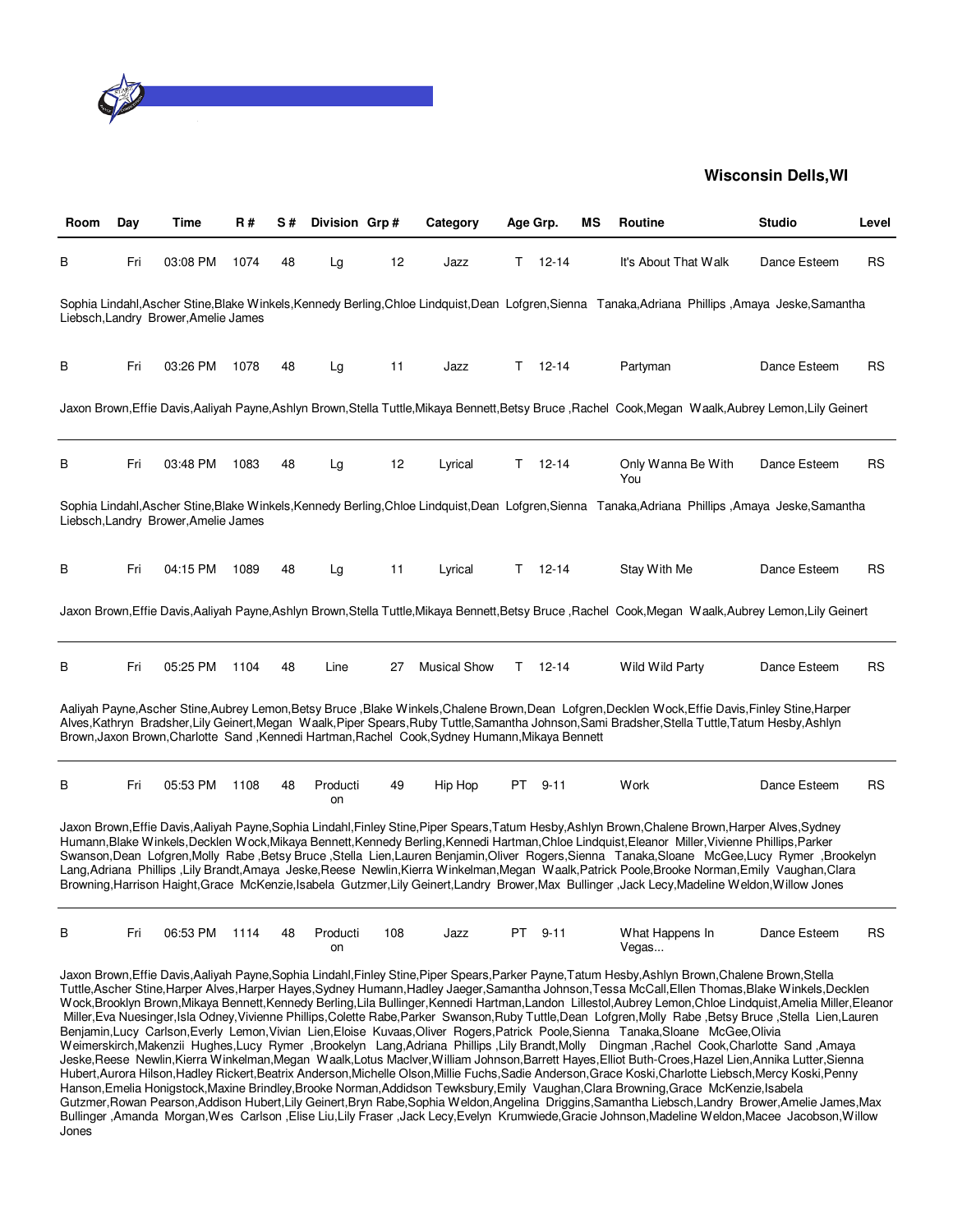

| Room | Day | Time                                 | R#   | S# | Division Grp#                |    | Category                                                                  | Age Grp. |          | мs | Routine                                                                                                                                                                                                                                                                                                                                                                                                                                            | Studio       | Level     |
|------|-----|--------------------------------------|------|----|------------------------------|----|---------------------------------------------------------------------------|----------|----------|----|----------------------------------------------------------------------------------------------------------------------------------------------------------------------------------------------------------------------------------------------------------------------------------------------------------------------------------------------------------------------------------------------------------------------------------------------------|--------------|-----------|
| В    | Fri | 07:23 PM                             | 1117 | 48 | Producti<br>on               | 34 | Tap                                                                       | PT       | $9 - 11$ |    | Swing                                                                                                                                                                                                                                                                                                                                                                                                                                              | Dance Esteem | <b>RS</b> |
|      |     |                                      |      |    |                              |    | Winkelman, Brooke Norman, Samantha Liebsch, Amanda Morgan, Gracie Johnson |          |          |    | Jaxon Brown, Sophia Lindahl, Finley Stine, Piper Spears, Parker Payne, Tatum Hesby, Ashlyn Brown, Chalene Brown, Harper Alves, Tessa McCall, Blake<br>Winkels, Kennedy Berling, Lila Bullinger, Kennedi Hartman, Chloe Lindquist, Parker Swanson, Molly Rabe, Betsy Bruce, Stella Lien, Lauren Benjamin, Sienna<br>Tanaka,Olivia Weimerskirch,Lucy Rymer ,Brookelyn Lang,Adriana Phillips ,Lily Brandt,Rachel Cook,Amaya Jeske,Reese Newlin,Kierra |              |           |
| В    | Sat | 08:04 AM                             | 1120 | 48 | Lg                           | 19 | Contemporary                                                              | PT .     | $9 - 11$ |    | Stand Up For Something Dance Esteem                                                                                                                                                                                                                                                                                                                                                                                                                |              | S         |
|      |     |                                      |      |    |                              |    |                                                                           |          |          |    | Finley Stine, Ashlyn Brown, Chalene Brown, Stella Tuttle, Harper Alves, Sydney Humann, Kennedi Hartman, Aubrey Lemon, Eva Nuesinger, Ruby Tuttle, Lucy<br>Rymer, Charlotte Sand, Reese Newlin, Brooke Norman, Taylor Leth, Clara Browning, Lily Geinert, Sophia Weldon, Madeline Weldon                                                                                                                                                            |              |           |
| В    | Sat | 08:36 AM                             | 1128 | 48 | Sg                           | 9  | Hip Hop                                                                   | PT       | $9 - 11$ |    | Usher Mix                                                                                                                                                                                                                                                                                                                                                                                                                                          | Dance Esteem | S         |
|      |     |                                      |      |    |                              |    |                                                                           |          |          |    | Finley Stine, Chalene Brown, Harper Alves, Sydney Humann, Samantha Johnson, Kennedi Hartman, Ruby Tuttle, Charlotte Sand, Sami Bradsher                                                                                                                                                                                                                                                                                                            |              |           |
| В    | Sat | 09:00 AM                             | 1134 | 48 | Lg                           | 19 | Jazz                                                                      | PT       | $9 - 11$ |    | Queen Of The Night                                                                                                                                                                                                                                                                                                                                                                                                                                 | Dance Esteem | S         |
|      |     |                                      |      |    |                              |    |                                                                           |          |          |    | Finley Stine, Ashlyn Brown, Chalene Brown, Harper Alves, Sydney Humann, Kennedi Hartman, Aubrey Lemon, Eva Nuesinger, Ruby Tuttle, Stella Lien, Lucy<br>Rymer, Lily Brandt, Charlotte Sand, Reese Newlin, Brooke Norman, Taylor Leth, Clara Browning, Sophia Weldon, Madeline Weldon                                                                                                                                                               |              |           |
| В    | Sat | 09:52 AM                             | 1147 | 48 | $\operatorname{\mathsf{Sg}}$ | 9  | Lyrical                                                                   | PT       | $9 - 11$ |    | I Will Wait                                                                                                                                                                                                                                                                                                                                                                                                                                        | Dance Esteem | S         |
|      |     |                                      |      |    |                              |    |                                                                           |          |          |    | Finley Stine, Chalene Brown, Harper Alves, Sydney Humann, Samantha Johnson, Kennedi Hartman, Ruby Tuttle, Charlotte Sand, Sami Bradsher                                                                                                                                                                                                                                                                                                            |              |           |
| В    | Sat | 10:16 AM                             | 1153 | 48 | Lg                           | 19 | <b>Musical Show</b>                                                       | PT -     | $9 - 11$ |    | Trouble                                                                                                                                                                                                                                                                                                                                                                                                                                            | Dance Esteem | S         |
|      |     |                                      |      |    |                              |    |                                                                           |          |          |    | Finley Stine, Ashlyn Brown, Chalene Brown, Harper Alves, Sydney Humann, Kennedi Hartman, Aubrey Lemon, Eva Nuesinger, Ruby Tuttle, Stella Lien, Lucy<br>Rymer, Charlotte Sand, Reese Newlin, Brooke Norman, Taylor Leth, Clara Browning, Lily Geinert, Sophia Weldon, Madeline Weldon                                                                                                                                                              |              |           |
| в    | Sat | 02:52 PM                             | 1207 | 48 | La                           | 13 | Hip Hop                                                                   | PT       | $9 - 11$ |    | Breakdance Academia                                                                                                                                                                                                                                                                                                                                                                                                                                | Dance Esteem | RS        |
|      |     | Carlson , Jack Lecy, Wesley Grumdahl |      |    |                              |    |                                                                           |          |          |    | Jaxon Brown, Ascher Stine, Decklen Wock, Landon Lillestol, Dean Lofgren, Oliver Rogers, William Johnson, Patrick Poole, Harrison Haight, Max Bullinger, Wes                                                                                                                                                                                                                                                                                        |              |           |
| B    | Sat | 03:18 PM                             | 1211 | 48 | Lg                           | 10 | Jazz                                                                      | Μ        | $5 - 8$  |    | Rockin Robin                                                                                                                                                                                                                                                                                                                                                                                                                                       | Dance Esteem | <b>RS</b> |

Brooklyn Brown,Harper Gephardt,Amelia Miller,Isla Odney,Charlie Guise ,Vivian Lien,Aurora Hilson,Millie Fuchs,Sadie Anderson,Macy Geinert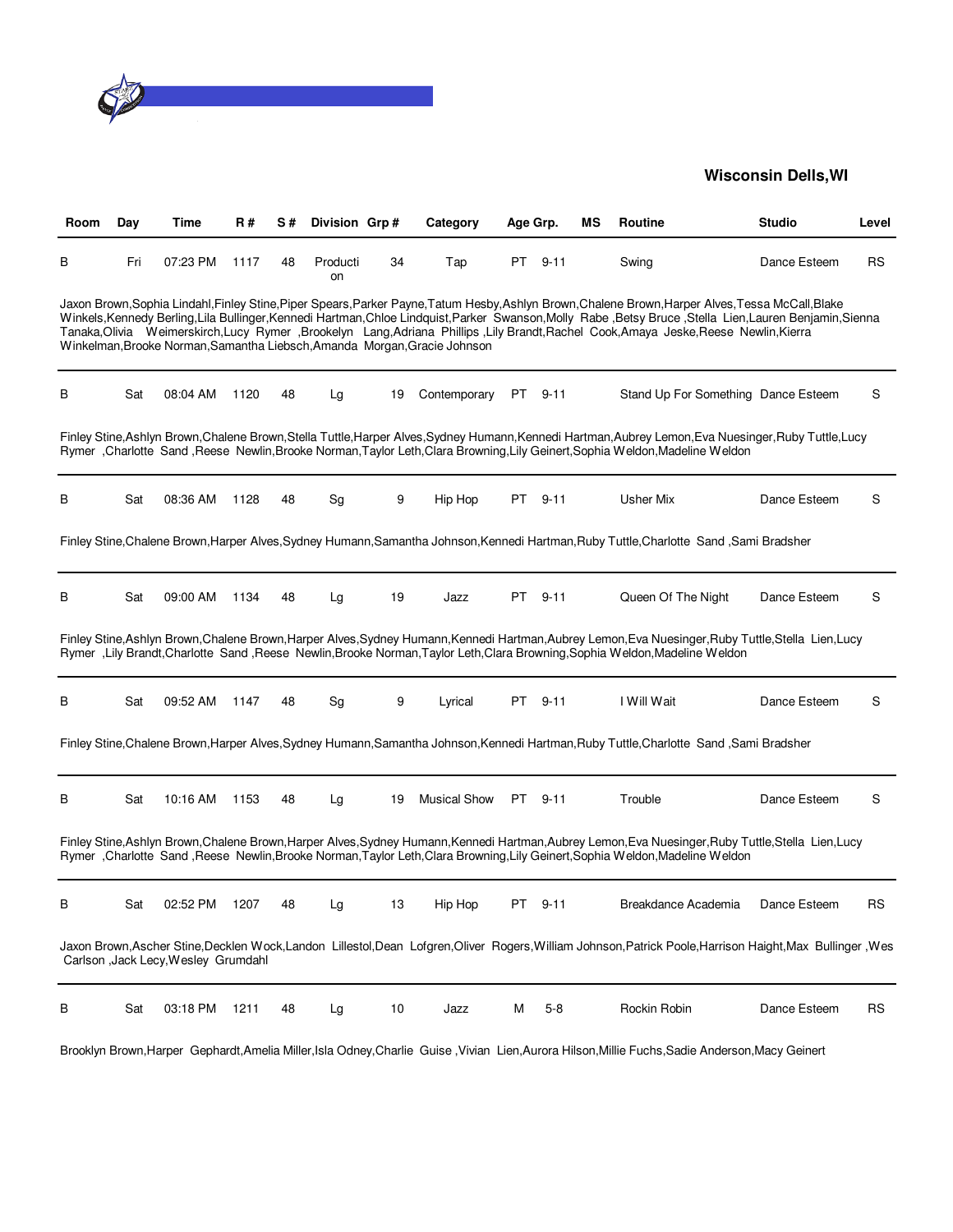

| Room                | Day | Time     | <b>R#</b> | S# | Division Grp# |              | Category     | Age Grp. |               | MS | Routine                                                                                                                                                                                                                                                                                           | <b>Studio</b> | Level     |
|---------------------|-----|----------|-----------|----|---------------|--------------|--------------|----------|---------------|----|---------------------------------------------------------------------------------------------------------------------------------------------------------------------------------------------------------------------------------------------------------------------------------------------------|---------------|-----------|
| В                   | Sat | 04:11 PM | 1224      | 48 | Line          | 20           | Jazz         |          | PT 9-11       |    | No Plans For Love                                                                                                                                                                                                                                                                                 | Dance Esteem  | <b>RS</b> |
|                     |     |          |           |    |               |              |              |          |               |    | Jaxon Brown, Finley Stine, Ashlyn Brown, Chalene Brown, Ascher Stine, Sydney Humann, Decklen Wock, Brooklyn Brown, Landon Lillestol, Eva Nuesinger, Isla<br>Odney, Ruby Tuttle, Dean Lofgren, Oliver Rogers, Patrick Poole, Macy Geinert, Harrison Haight, Lily Geinert, Max Bullinger, Jack Lecy |               |           |
| В                   | Sat | 04:29 PM | 1228      | 48 | Lg            | 10           | Lyrical      | м        | $5-8$         |    | What A Wonderful<br>World                                                                                                                                                                                                                                                                         | Dance Esteem  | <b>RS</b> |
|                     |     |          |           |    |               |              |              |          |               |    | Brooklyn Brown, Harper Gephardt, Amelia Miller, Isla Odney, Charlie Guise, Vivian Lien, Aurora Hilson, Millie Fuchs, Sadie Anderson, Macy Geinert                                                                                                                                                 |               |           |
| В                   | Sat | 05:10 PM | 1238      | 48 | Lg            | 11           | Tap          | М        | $5-8$         |    | <b>Bon Jour Paris</b>                                                                                                                                                                                                                                                                             | Dance Esteem  | <b>RS</b> |
| <b>Brindley</b>     |     |          |           |    |               |              |              |          |               |    | Brooklyn Brown, Harper Gephardt, Amelia Miller, Isla Odney, Charlie Guise, Vivian Lien, Aurora Hilson, Millie Fuchs, Sadie Anderson, Macy Geinert, Maxine                                                                                                                                         |               |           |
| C                   | Wed | 11:29 AM | 1253      | 48 | Solo          | 1            | Contemporary | T.       | $12 - 14$     |    | North                                                                                                                                                                                                                                                                                             | Dance Esteem  | <b>RS</b> |
| Charlotte Sand      |     |          |           |    |               |              |              |          |               |    |                                                                                                                                                                                                                                                                                                   |               |           |
| C                   | Wed | 11:39 AM | 1256      | 48 | Solo          | 1            | Contemporary | T.       | $12 - 14$     |    | <b>Bruises</b>                                                                                                                                                                                                                                                                                    | Dance Esteem  | <b>RS</b> |
| <b>Piper Spears</b> |     |          |           |    |               |              |              |          |               |    |                                                                                                                                                                                                                                                                                                   |               |           |
| C                   | Wed | 11:46 AM | 1258      | 48 | Solo          | 1            | Contemporary | T.       | $12 - 14$     |    | Soldier                                                                                                                                                                                                                                                                                           | Dance Esteem  | <b>RS</b> |
| Rachel Cook         |     |          |           |    |               |              |              |          |               |    |                                                                                                                                                                                                                                                                                                   |               |           |
| C                   | Wed | 01:07 PM | 1281      | 48 | Solo          | $\mathbf{1}$ | Jazz         | T.       | $12 - 14$     |    | I Wanna Dance With<br>Somebody                                                                                                                                                                                                                                                                    | Dance Esteem  | <b>RS</b> |
| Samantha Liebsch    |     |          |           |    |               |              |              |          |               |    |                                                                                                                                                                                                                                                                                                   |               |           |
| $\mathsf C$         | Wed | 05:41 PM | 1345      | 48 | Solo          | $\mathbf{1}$ | Tap          |          | $T = 12 - 14$ |    | Fly Away                                                                                                                                                                                                                                                                                          | Dance Esteem  | <b>RS</b> |
| <b>Tatum Hesby</b>  |     |          |           |    |               |              |              |          |               |    |                                                                                                                                                                                                                                                                                                   |               |           |
| $\mathsf C$         | Wed | 06:09 PM | 1353      | 48 | Solo          | $\mathbf{1}$ | Tap          | T.       | $12 - 14$     |    | Seven Nation Army                                                                                                                                                                                                                                                                                 | Dance Esteem  | <b>RS</b> |

Gracie Johnson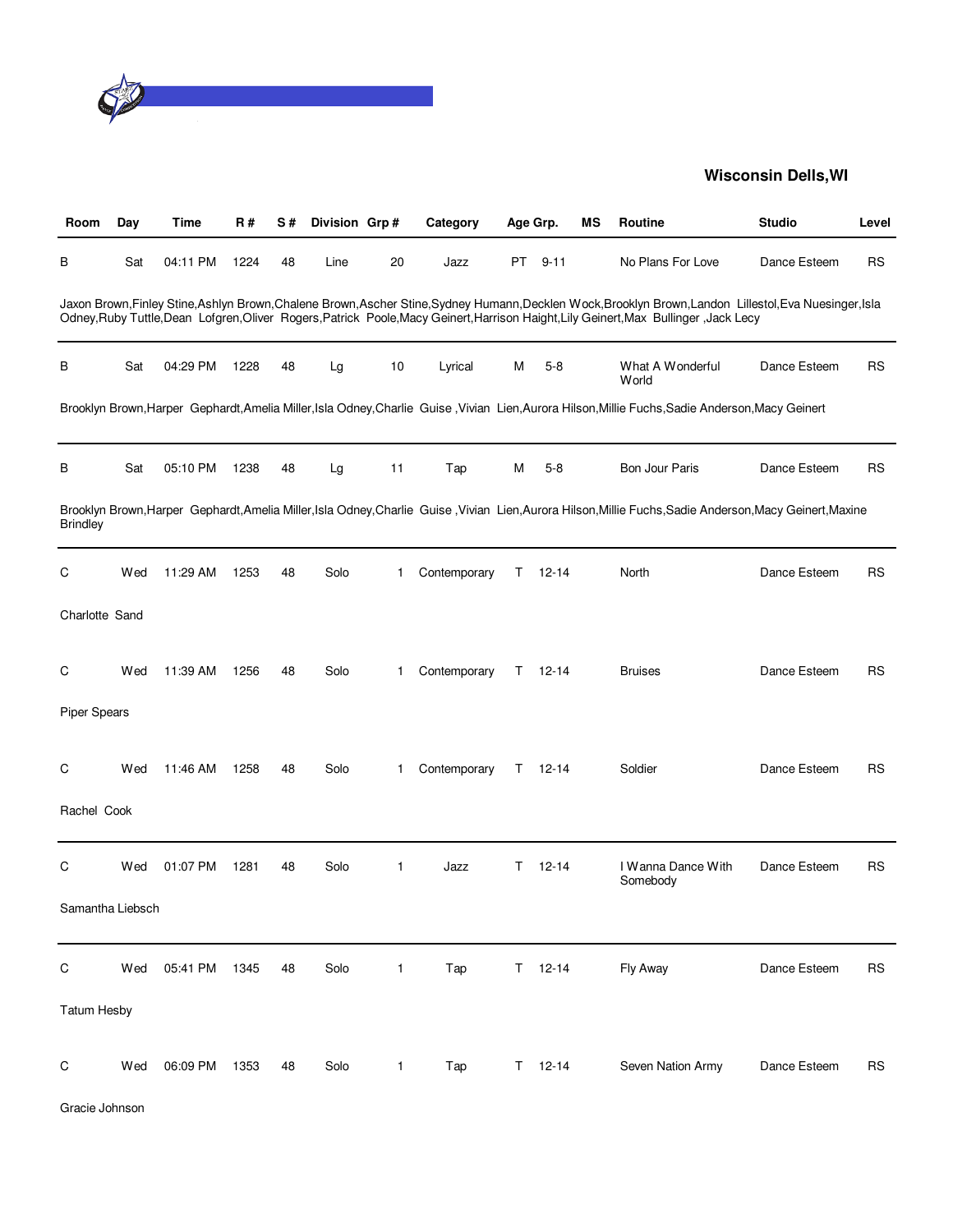

| Room                       | Day | <b>Time</b>                                 | R#   | S# | Division Grp# |              | Category     |    | Age Grp.  | ΜS | Routine             | <b>Studio</b> | Level     |
|----------------------------|-----|---------------------------------------------|------|----|---------------|--------------|--------------|----|-----------|----|---------------------|---------------|-----------|
| С                          | Wed | 08:11 PM                                    | 1368 | 48 | D/T           | 3            | Hip Hop      | T. | $12 - 14$ |    | 3 Cool Stooges      | Dance Esteem  | <b>RS</b> |
|                            |     | Jaxon Brown, Ascher Stine, Landon Lillestol |      |    |               |              |              |    |           |    |                     |               |           |
| C                          | Wed | 09:35 PM                                    | 1392 | 48 | D/T           | 2            | Lyrical      | Τ  | $12 - 14$ |    | Little Did You Know | Dance Esteem  | <b>RS</b> |
| Stella Tuttle, Ruby Tuttle |     |                                             |      |    |               |              |              |    |           |    |                     |               |           |
| С                          | Thu | 08:00 AM                                    | 1402 | 48 | Solo          | $\mathbf{1}$ | Acrobatic    | M  | $5 - 8$   |    | Found My Vibe       | Dance Esteem  | <b>RS</b> |
| Macy Geinert               |     |                                             |      |    |               |              |              |    |           |    |                     |               |           |
| C                          | Thu | 08:06 AM                                    | 1404 | 48 | Solo          | 1            | Jazz         | M  | $5 - 8$   |    | Bad                 | Dance Esteem  | <b>RS</b> |
| Isla Odney                 |     |                                             |      |    |               |              |              |    |           |    |                     |               |           |
| $\mathsf C$                | Thu | 08:21 AM                                    | 1409 | 48 | Solo          | 1            | Jazz         | M  | $5 - 8$   |    | Do My Thing         | Dance Esteem  | <b>RS</b> |
| Charlie Guise              |     |                                             |      |    |               |              |              |    |           |    |                     |               |           |
| $\mathsf C$                | Thu | 08:57 AM                                    | 1421 | 48 | Solo          | $\mathbf{1}$ | Lyrical      | M  | $5 - 8$   |    | Glitter In The Air  | Dance Esteem  | <b>RS</b> |
| Harper Gephardt            |     |                                             |      |    |               |              |              |    |           |    |                     |               |           |
| $\mathsf C$                | Thu | 09:45 AM                                    | 1437 | 48 | Solo          | $\mathbf{1}$ | Acrobatic    | PT | $9 - 11$  |    | Salute              | Dance Esteem  | <b>RS</b> |
| Lily Geinert               |     |                                             |      |    |               |              |              |    |           |    |                     |               |           |
| $\mathsf C$                | Thu | 09:54 AM                                    | 1440 | 48 | Solo          | $\mathbf{1}$ | Acrobatic    |    | PT 9-11   |    | Treasure            | Dance Esteem  | <b>RS</b> |
| <b>Harper Alves</b>        |     |                                             |      |    |               |              |              |    |           |    |                     |               |           |
| С                          | Thu | 10:06 AM                                    | 1444 | 48 | Solo          | 1            | Contemporary | PT | $9 - 11$  |    | Fall In Line        | Dance Esteem  | <b>RS</b> |

Taylor Leth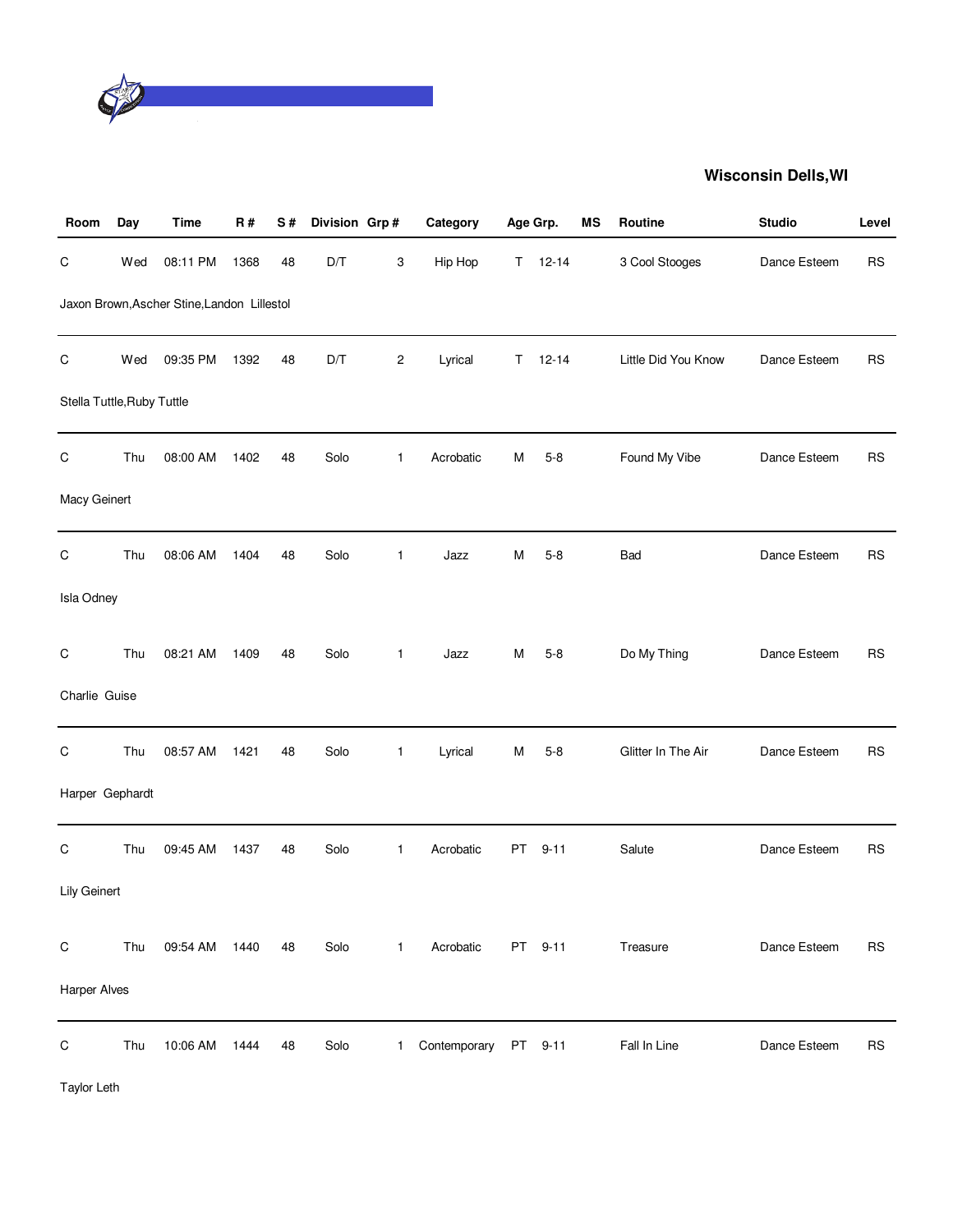

| Room                      | Day | <b>Time</b>                                 | R#   | S# | Division Grp# |                | Category            | Age Grp.  |          | ΜS | Routine                     | <b>Studio</b> | Level     |
|---------------------------|-----|---------------------------------------------|------|----|---------------|----------------|---------------------|-----------|----------|----|-----------------------------|---------------|-----------|
| $\mathsf C$               | Thu | 10:12 AM                                    | 1446 | 48 | Solo          | $\mathbf{1}$   | Contemporary        | <b>PT</b> | $9 - 11$ |    | Rise                        | Dance Esteem  | <b>RS</b> |
| Kennedi Hartman           |     |                                             |      |    |               |                |                     |           |          |    |                             |               |           |
| $\mathsf C$               | Thu | 10:48 AM                                    | 1458 | 48 | Solo          | $\mathbf{1}$   | Jazz                | PT        | $9 - 11$ |    | Ex's and Oh's               | Dance Esteem  | <b>RS</b> |
| Eva Nuesinger             |     |                                             |      |    |               |                |                     |           |          |    |                             |               |           |
| C                         | Thu | 10:57 AM                                    | 1461 | 48 | Solo          | $\mathbf{1}$   | Jazz                | <b>PT</b> | $9 - 11$ |    | How to Be a<br>Heartbreaker | Dance Esteem  | <b>RS</b> |
| Ruby Tuttle               |     |                                             |      |    |               |                |                     |           |          |    |                             |               |           |
| $\mathsf C$               | Thu | 11:06 AM                                    | 1464 | 48 | Solo          | $\mathbf{1}$   | Jazz                | PT        | $9 - 11$ |    | Rolling In The Deep         | Dance Esteem  | <b>RS</b> |
| Samantha Johnson          |     |                                             |      |    |               |                |                     |           |          |    |                             |               |           |
| $\mathsf C$               | Thu | 03:00 PM                                    | 1517 | 48 | Solo          | $\mathbf{1}$   | Tap                 | PT        | $9 - 11$ |    | Yes I Can                   | Dance Esteem  | <b>RS</b> |
| Parker Swanson            |     |                                             |      |    |               |                |                     |           |          |    |                             |               |           |
| C                         | Thu | 04:31 PM                                    | 1524 | 48 | D/T           | $\overline{c}$ | Jazz                | М         | $5 - 8$  |    | Queen Bee                   | Dance Esteem  | <b>RS</b> |
| Amelia Miller, Isla Odney |     |                                             |      |    |               |                |                     |           |          |    |                             |               |           |
| C                         | Thu | 04:49 PM                                    | 1530 | 48 | D/T           | 3              | <b>Musical Show</b> | М         | $5-8$    |    | The Dreamettes              | Dance Esteem  | <b>RS</b> |
|                           |     | Brooklyn Brown, Harper Gephardt, Isla Odney |      |    |               |                |                     |           |          |    |                             |               |           |
| $\mathsf C$               | Thu | 04:58 PM                                    | 1533 | 48 | D/T           | 3              | Contemporary        |           | PT 9-11  |    | Happy                       | Dance Esteem  | <b>RS</b> |
|                           |     | Ruby Tuttle, Charlotte Sand, Lily Geinert   |      |    |               |                |                     |           |          |    |                             |               |           |
| $\mathsf C$               | Thu | 05:40 PM                                    | 1547 | 48 | D/T           | $\overline{c}$ | Lyrical             | PT        | $9 - 11$ |    | Fields Of Gold              | Dance Esteem  | <b>RS</b> |

Kennedi Hartman,Brooke Norman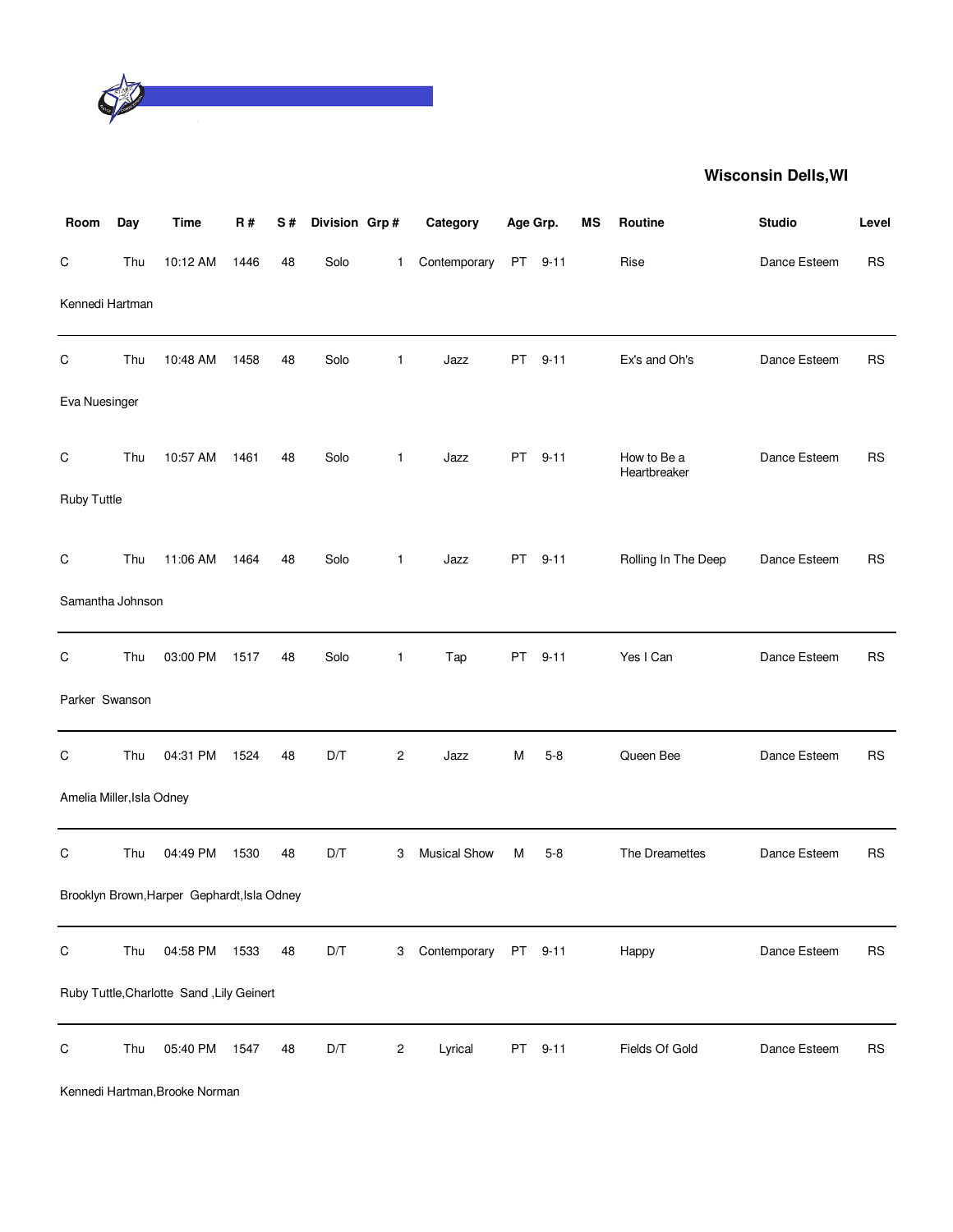

| Room   | Day | Time                                                        | R#   | S# | Division Grp# |    | Category            | Age Grp. |          | ΜS | Routine                                                                                                                                                                                                                                                                                                           | <b>Studio</b> | Level     |
|--------|-----|-------------------------------------------------------------|------|----|---------------|----|---------------------|----------|----------|----|-------------------------------------------------------------------------------------------------------------------------------------------------------------------------------------------------------------------------------------------------------------------------------------------------------------------|---------------|-----------|
| С      | Thu | 06:10 PM                                                    | 1557 | 48 | D/T           | 3  | Open                | PT       | $9 - 11$ |    | Loco - Motion                                                                                                                                                                                                                                                                                                     | Dance Esteem  | <b>RS</b> |
|        |     | Stella Lien, Lucy Rymer, Reese Newlin                       |      |    |               |    |                     |          |          |    |                                                                                                                                                                                                                                                                                                                   |               |           |
| С      | Fri | 08:44 AM                                                    | 1573 | 48 | Line          | 20 | Hip Hop             | М        | $5-8$    |    | <b>Be Our Guest</b>                                                                                                                                                                                                                                                                                               | Dance Esteem  | NS.       |
|        |     |                                                             |      |    |               |    |                     |          |          |    | Hadley Jaeger, Ellen Thomas, Brooklyn Brown, Harper Gephardt, Amelia Miller, Isla Odney, Vivienne Phillips, Colette Rabe, Frances Villar, Charlie Guise, Lotus<br>MacIver, Hazel Lien, Annika Lutter, Sienna Hubert, Aurora Hilson, Michelle Olson, Penny Hanson, Emelia Honigstock, Maxine Brindley, Lily Fraser |               |           |
| С      | Fri | 09:09 AM                                                    | 1579 | 48 | Lg            | 11 | Jazz                | м        | $5-8$    |    | C'Mon Everybody                                                                                                                                                                                                                                                                                                   | Dance Esteem  | <b>NS</b> |
|        |     |                                                             |      |    |               |    |                     |          |          |    | Lotus Maclver, William Johnson, Barrett Hayes, Elin Stevens, Hazel Lien, Annika Lutter, Beatrix Anderson, Wes Carlson, Elise Liu, Everly Allen, Madelyn Peralta                                                                                                                                                   |               |           |
| С      | Fri | 09:49 AM                                                    | 1589 | 48 | Sg            | 4  | Jazz                | М        | $5 - 8$  |    | All Ready, All Ready                                                                                                                                                                                                                                                                                              | Dance Esteem  | NS.       |
|        |     | Hadley Jaeger, Ellen Thomas, Eloise Kuvaas, Makenzii Hughes |      |    |               |    |                     |          |          |    |                                                                                                                                                                                                                                                                                                                   |               |           |
| С      | Fri | 10:17 AM                                                    | 1596 | 48 | Lg            | 11 | Jazz                | М        | $5 - 8$  |    | Shake The Room                                                                                                                                                                                                                                                                                                    | Dance Esteem  | <b>NS</b> |
| Fraser |     |                                                             |      |    |               |    |                     |          |          |    | Colette Rabe, Everly Lemon, Sienna Hubert, Hadley Rickert, Hailey Grumdahl, Grace Koski, Sydney Phipps, Charlotte Liebsch, Mercy Koski, Maxine Brindley, Lily                                                                                                                                                     |               |           |
| С      | Fri | 10:33 AM                                                    | 1600 | 48 | Lg            | 10 | <b>Musical Show</b> | М        | $5-8$    |    | The Pajama Game                                                                                                                                                                                                                                                                                                   | Dance Esteem  | <b>NS</b> |
| Hanson |     |                                                             |      |    |               |    |                     |          |          |    | Ellen Thomas, Brooklyn Brown, Frances Villar, Oliver Rogers, William Johnson, Elliot Buth-Croes, Magdalena Machemehl, Hadley Rickert, Michelle Olson, Penny                                                                                                                                                       |               |           |
| С      | Fri | 11:21 AM                                                    | 1612 | 48 | Lg            | 11 | Tap                 | М        | $5 - 8$  |    | Do You Love Me?                                                                                                                                                                                                                                                                                                   | Dance Esteem  | NS.       |
|        |     |                                                             |      |    |               |    |                     |          |          |    | Lotus MacIver,William Johnson,Barrett Hayes,Elin Stevens,Hazel Lien,Annika Lutter,Beatrix Anderson,Wes Carlson ,Elise Liu,Everly Allen,Madelyn Peralta                                                                                                                                                            |               |           |
| С      | Fri | 11:29 AM                                                    | 1614 | 48 | Lg            | 11 | Tap                 | M        | $5 - 8$  |    | Heaven Hop                                                                                                                                                                                                                                                                                                        | Dance Esteem  | <b>NS</b> |
| Fraser |     |                                                             |      |    |               |    |                     |          |          |    | Colette Rabe, Everly Lemon, Sienna Hubert, Hadley Rickert, Hailey Grumdahl, Grace Koski, Sydney Phipps, Charlotte Liebsch, Mercy Koski, Maxine Brindley, Lily                                                                                                                                                     |               |           |
| C      | Fri | 11:53 AM                                                    | 1620 | 48 | Sg            | 4  | Tap                 | Μ        | $5 - 8$  |    | Blame It On The Boogie Dance Esteem                                                                                                                                                                                                                                                                               |               | <b>NS</b> |

Hadley Jaeger,Ellen Thomas,Eloise Kuvaas,Makenzii Hughes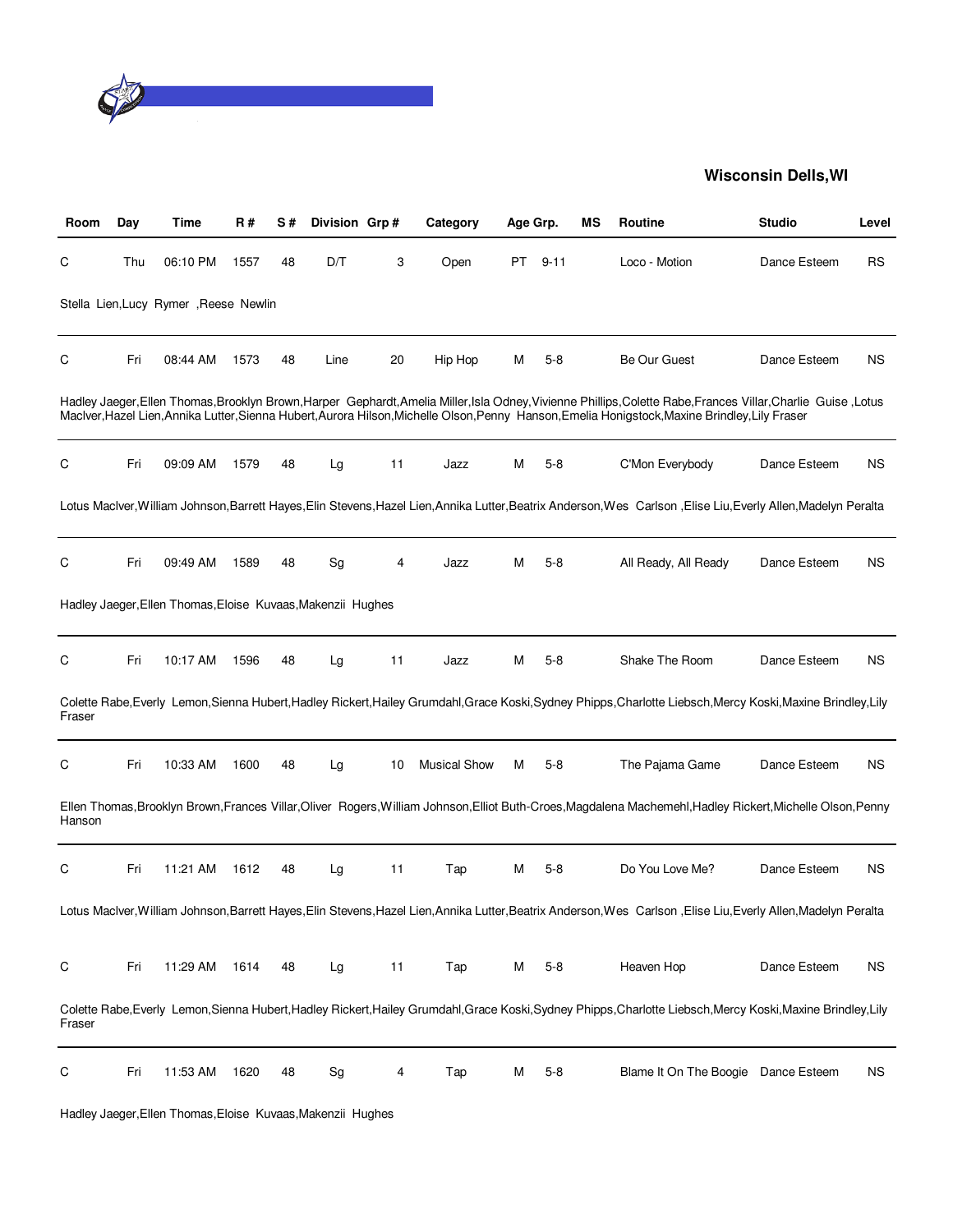

| Room | Day | Time                                            | R#   | S# | Division Grp# |                | Category            | Age Grp. |          | ΜS | Routine                                                                                                                                                                                                                                                                                    | <b>Studio</b> | Level     |
|------|-----|-------------------------------------------------|------|----|---------------|----------------|---------------------|----------|----------|----|--------------------------------------------------------------------------------------------------------------------------------------------------------------------------------------------------------------------------------------------------------------------------------------------|---------------|-----------|
| С    | Fri | 01:13 PM                                        | 1625 | 48 | Lg            | 18             | Contemporary        | PT       | $9 - 11$ |    | If I Aint Got You                                                                                                                                                                                                                                                                          | Dance Esteem  | ΝS        |
|      |     |                                                 |      |    |               |                |                     |          |          |    | Harper Hayes, Eleanor Miller, Parker Swanson, Frances Villar, Lucy Carlson, Oliver Rogers, Sloane McGee, Molly Dingman, Emelia Honigstock, Patrick<br>Poole, Maggie Harbinson, Addidson Tewksbury, Emily Vaughan, Harrison Haight, Grace McKenzie, Jack Lecy, Lily Adams, Evelyn Krumwiede |               |           |
| С    | Fri | 02:06 PM                                        | 1638 | 48 | Lg            | 18             | Jazz                | PT       | $9 - 11$ |    | Werk It                                                                                                                                                                                                                                                                                    | Dance Esteem  | ΝS        |
|      |     |                                                 |      |    |               |                |                     |          |          |    | Parker Payne, Tessa McCall, Lila Bullinger, Vivienne Phillips, Molly Rabe, Lauren Benjamin, Sienna Blomberg, Olivia Weimerskirch, Brookelyn Lang, Lily<br>Brandt, Kierra Winkelman, Isabela Gutzmer, Rowan Pearson, Addison Hubert, Bryn Rabe, Amanda Morgan, Sayuri Barve, Gracie Johnson |               |           |
| С    | Fri | 02:14 PM                                        | 1640 | 48 | Lg            | 18             | Jazz                | PT       | $9 - 11$ |    | Think                                                                                                                                                                                                                                                                                      | Dance Esteem  | <b>NS</b> |
|      |     |                                                 |      |    |               |                |                     |          |          |    | Harper Hayes, Eleanor Miller, Parker Swanson, Frances Villar, Lucy Carlson, Oliver Rogers, Sloane McGee, Molly Dingman, Emelia Honigstock, Patrick<br>Poole, Maggie Harbinson, Addidson Tewksbury, Emily Vaughan, Harrison Haight, Grace McKenzie, Jack Lecy, Lily Adams, Evelyn Krumwiede |               |           |
| С    | Fri | 03:30 PM                                        | 1659 | 48 | Lg            | 18             | <b>Musical Show</b> |          | PT 9-11  |    | Jet Set                                                                                                                                                                                                                                                                                    | Dance Esteem  | <b>NS</b> |
|      |     |                                                 |      |    |               |                |                     |          |          |    | Parker Payne, Tessa McCall, Lila Bullinger, Vivienne Phillips, Molly Rabe, Lauren Benjamin, Sienna Blomberg, Olivia Weimerskirch, Brookelyn Lang, Lily<br>Brandt, Kierra Winkelman, Isabela Gutzmer, Rowan Pearson, Addison Hubert, Bryn Rabe, Amanda Morgan, Sayuri Barve, Gracie Johnson |               |           |
| С    | Sat | 08:33 AM                                        | 1679 | 48 | D/T           | $\overline{c}$ | Jazz                | М        | $5 - 8$  |    | Dancing On The Ceiling                                                                                                                                                                                                                                                                     | Dance Esteem  | NS.       |
|      |     | Frances Villar, Lucy Carlson                    |      |    |               |                |                     |          |          |    |                                                                                                                                                                                                                                                                                            |               |           |
| С    | Sat | 08:54 AM                                        | 1686 | 48 | D/T           | 2              | Lyrical             | м        | $5-8$    |    | You are My Sunshine                                                                                                                                                                                                                                                                        | Dance Esteem  | NS.       |
|      |     | Brooklyn Brown, Aurora Hilson                   |      |    |               |                |                     |          |          |    |                                                                                                                                                                                                                                                                                            |               |           |
| С    | Sat | 08:57 AM                                        | 1687 | 48 | D/T           | 2              | <b>Musical Show</b> | м        | 5-8      |    | My Strongest Suit                                                                                                                                                                                                                                                                          | Dance Esteem  | NS.       |
|      |     | Hadley Jaeger, Ellen Thomas                     |      |    |               |                |                     |          |          |    |                                                                                                                                                                                                                                                                                            |               |           |
| С    | Sat | 09:54 AM                                        | 1706 | 48 | D/T           | 3              | <b>Musical Show</b> | PT       | $9 - 11$ |    | <b>Revenge Party</b>                                                                                                                                                                                                                                                                       | Dance Esteem  | NS.       |
|      |     | Vivienne Phillips, Parker Swanson, Sloane McGee |      |    |               |                |                     |          |          |    |                                                                                                                                                                                                                                                                                            |               |           |
| С    | Sat | 11:12 AM                                        | 1732 | 48 | Solo          | 1              | Jazz                | M        | 5-8      |    | I'm A Lady                                                                                                                                                                                                                                                                                 | Dance Esteem  | ΝS        |

Amelia Miller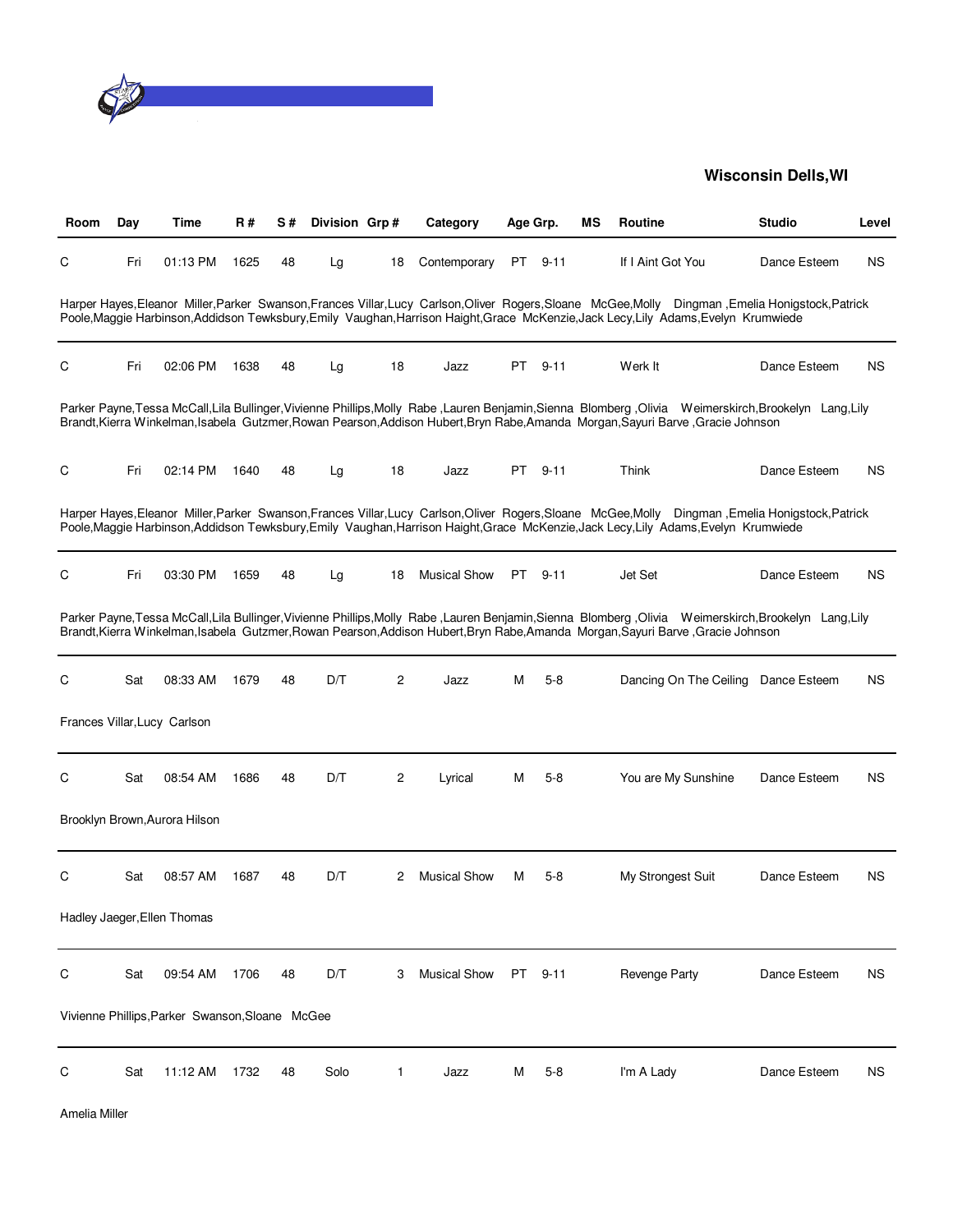

| Room           | Day | Time     | <b>R#</b> | S# | Division Grp# | Category | Age Grp. |          | MS | Routine      | <b>Studio</b> | Level     |
|----------------|-----|----------|-----------|----|---------------|----------|----------|----------|----|--------------|---------------|-----------|
| C              | Sat | 02:51 PM | 1785      | 48 | Solo          | Jazz     | PT.      | $9 - 11$ |    | Put It on Me | Dance Esteem  | <b>NS</b> |
| Eleanor Miller |     |          |           |    |               |          |          |          |    |              |               |           |
| C              | Sat | 04:12 PM | 1812      | 48 | Solo          | Tap      | PT       | $9 - 11$ |    | Hit Me Up    | Dance Esteem  | <b>NS</b> |

Molly Rabe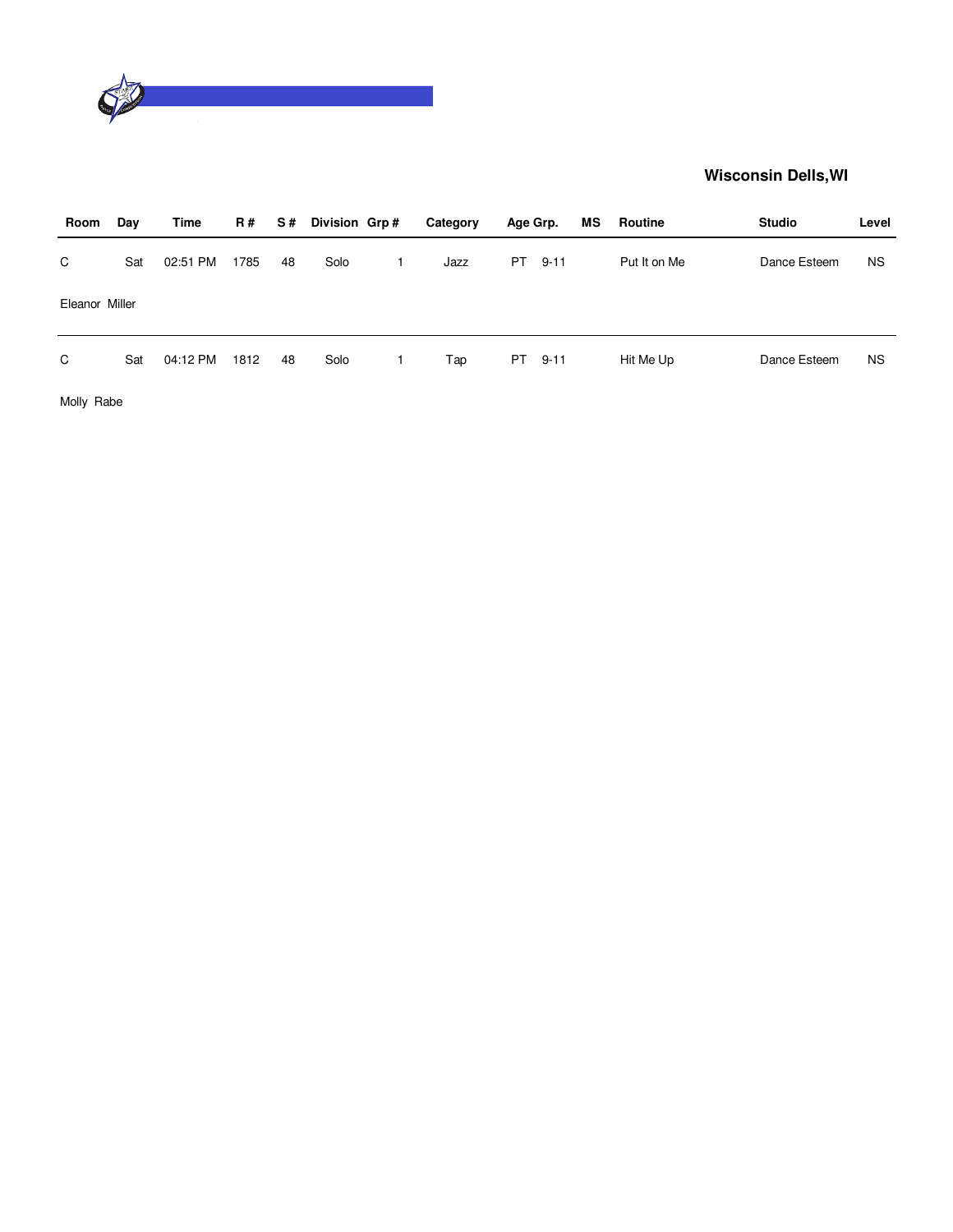

| Room            | Day | <b>Time</b> | R#   | S# | Division Grp# |              | Category            |     | Age Grp.      | MS | <b>Routine</b>               | <b>Studio</b>           | Level     |
|-----------------|-----|-------------|------|----|---------------|--------------|---------------------|-----|---------------|----|------------------------------|-------------------------|-----------|
| В               | Thu | 08:46 AM    | 866  | 32 | Solo          | $\mathbf{1}$ | Jazz                |     | $T = 12 - 14$ |    | Fun                          | Diamond<br>Dance Studio | <b>NS</b> |
| Madison Kuhlman |     |             |      |    |               |              |                     |     |               |    |                              |                         |           |
| В               | Thu | 09:18 AM    | 875  | 32 | Solo          | $\mathbf{1}$ | Lyrical             |     | $T = 12 - 14$ |    | Scars to your Beautiful      | Diamond<br>Dance Studio | <b>NS</b> |
| Lexi Anderson   |     |             |      |    |               |              |                     |     |               |    |                              |                         |           |
| В               | Thu | 09:25 AM    | 877  | 32 | Solo          | $\mathbf{1}$ | Lyrical             | T.  | $12 - 14$     |    | Cry                          | Diamond<br>Dance Studio | <b>NS</b> |
| Jaclynn Roberts |     |             |      |    |               |              |                     |     |               |    |                              |                         |           |
| В               | Thu | 10:14 AM    | 891  | 32 | Solo          | $\mathbf{1}$ | <b>Musical Show</b> | T.  | $12 - 14$     |    | <b>Big Spender</b>           | Diamond<br>Dance Studio | <b>NS</b> |
| Madison Kuhlman |     |             |      |    |               |              |                     |     |               |    |                              |                         |           |
| B               | Thu | 10:31 AM    | 893  | 32 | Solo          | $\mathbf{1}$ | Open                | T.  | $12 - 14$     |    | Rule the World               | Diamond<br>Dance Studio | <b>NS</b> |
| Jaclynn Roberts |     |             |      |    |               |              |                     |     |               |    |                              |                         |           |
| C               | Wed | 04:41 PM    | 1328 | 32 | Solo          | $\mathbf{1}$ | <b>Musical Show</b> | Τ   | $12 - 14$     |    | The History of Wrong<br>Guys | Diamond<br>Dance Studio | <b>RS</b> |
| Miami Schalow   |     |             |      |    |               |              |                     |     |               |    |                              |                         |           |
| C               | Sat | 12:30 PM    | 1738 | 32 | Solo          | $\mathbf{1}$ | Lyrical             | M   | $5-8$         |    | Head Above Water             | Diamond<br>Dance Studio | <b>NS</b> |
| Irelynne Ogdahl |     |             |      |    |               |              |                     |     |               |    |                              |                         |           |
| C               | Sat | 02:24 PM    | 1776 | 32 | Solo          | $\mathbf{1}$ | Jazz                | PT. | $9 - 11$      |    | One More Time                | Diamond<br>Dance Studio | <b>NS</b> |

Norah Ausmus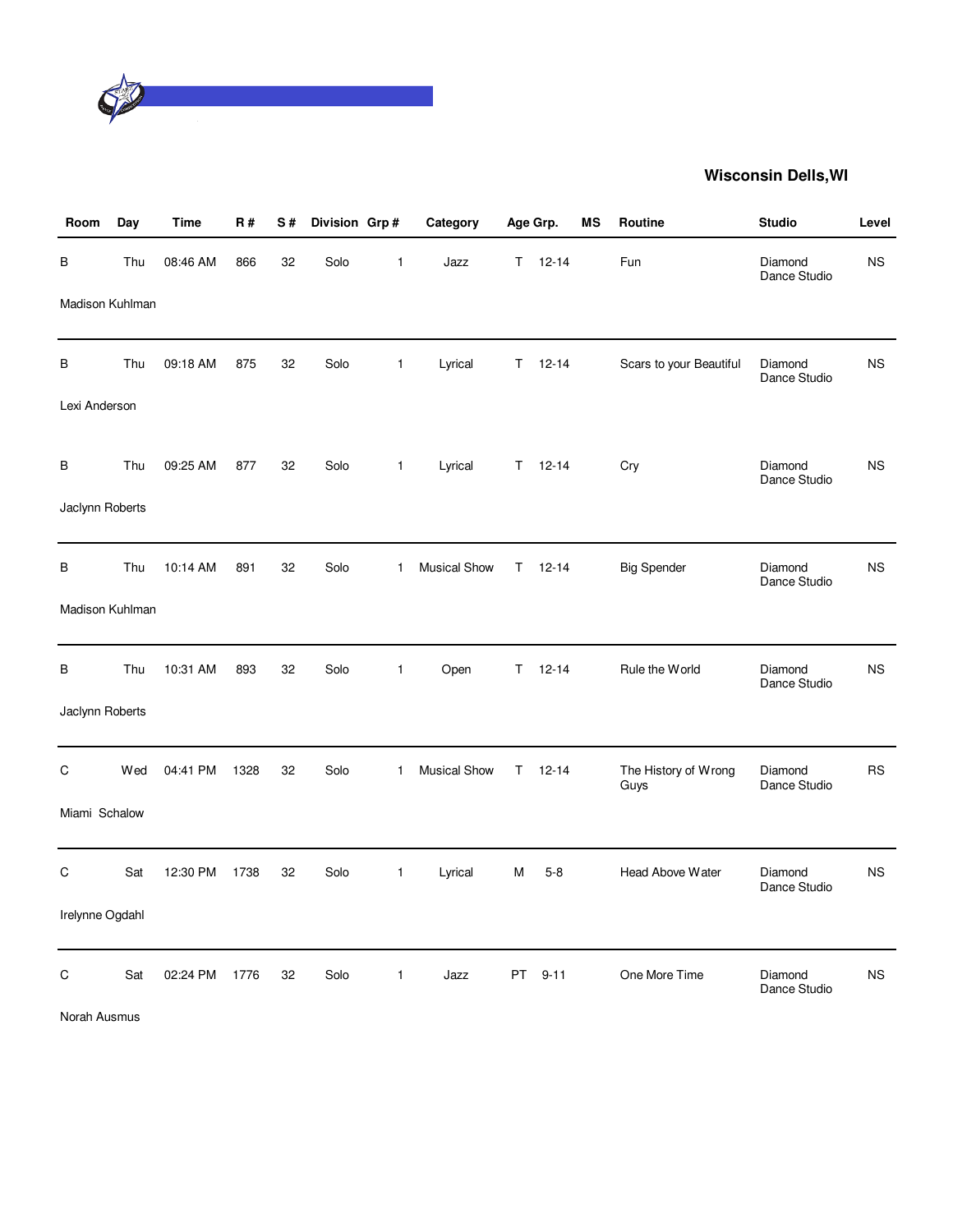

| Room           | Dav | Time     | <b>R#</b> | S# | Division Grp# | Category | Age Grp. |       | МS | Routine | <b>Studio</b>             | Level     |
|----------------|-----|----------|-----------|----|---------------|----------|----------|-------|----|---------|---------------------------|-----------|
| C              | Sat | 12:48 PM | 1744      | 39 | Solo          | Lvrical  | м        | $5-8$ |    | Warrior | Dreams Come<br>True Dance | <b>NS</b> |
| Dahliah Barnes |     |          |           |    |               |          |          |       |    |         |                           |           |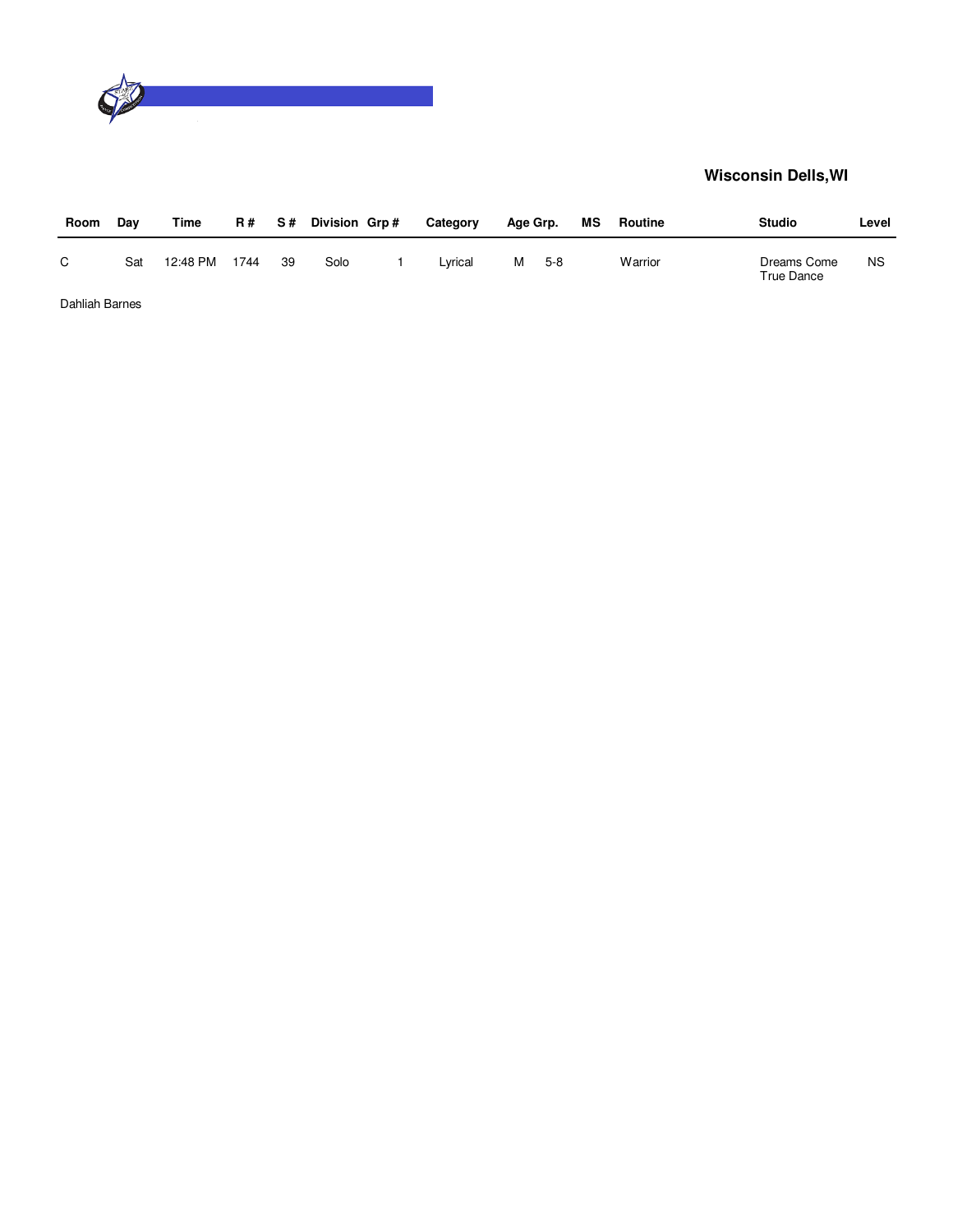

| Room          | Day | <b>Time</b> | <b>R#</b> | S# | Division Grp# |   | Category | Age Grp.  |          | ΜS | Routine        | <b>Studio</b>               | Level |
|---------------|-----|-------------|-----------|----|---------------|---|----------|-----------|----------|----|----------------|-----------------------------|-------|
| Α             | Fri | 02:09 PM    | 472       | 43 | Solo          | 1 | Hip Hop  | <b>PT</b> | $9 - 11$ |    | hammer time    | Dynamic<br>Dance<br>Company | S     |
| Wesley Murphy |     |             |           |    |               |   |          |           |          |    |                |                             |       |
| Α             | Fri | 03:21 PM    | 496       | 43 | Solo          | 1 | Jazz     | <b>PT</b> | $9 - 11$ |    | all eyes on me | Dynamic<br>Dance<br>Company | S     |
| Mylee Paar    |     |             |           |    |               |   |          |           |          |    |                |                             |       |
| Α             | Fri | 03:30 PM    | 499       | 43 | Solo          | 1 | Jazz     | <b>PT</b> | $9 - 11$ |    | the king       | Dynamic<br>Dance            | S     |
| Wesley Murphy |     |             |           |    |               |   |          |           |          |    |                | Company                     |       |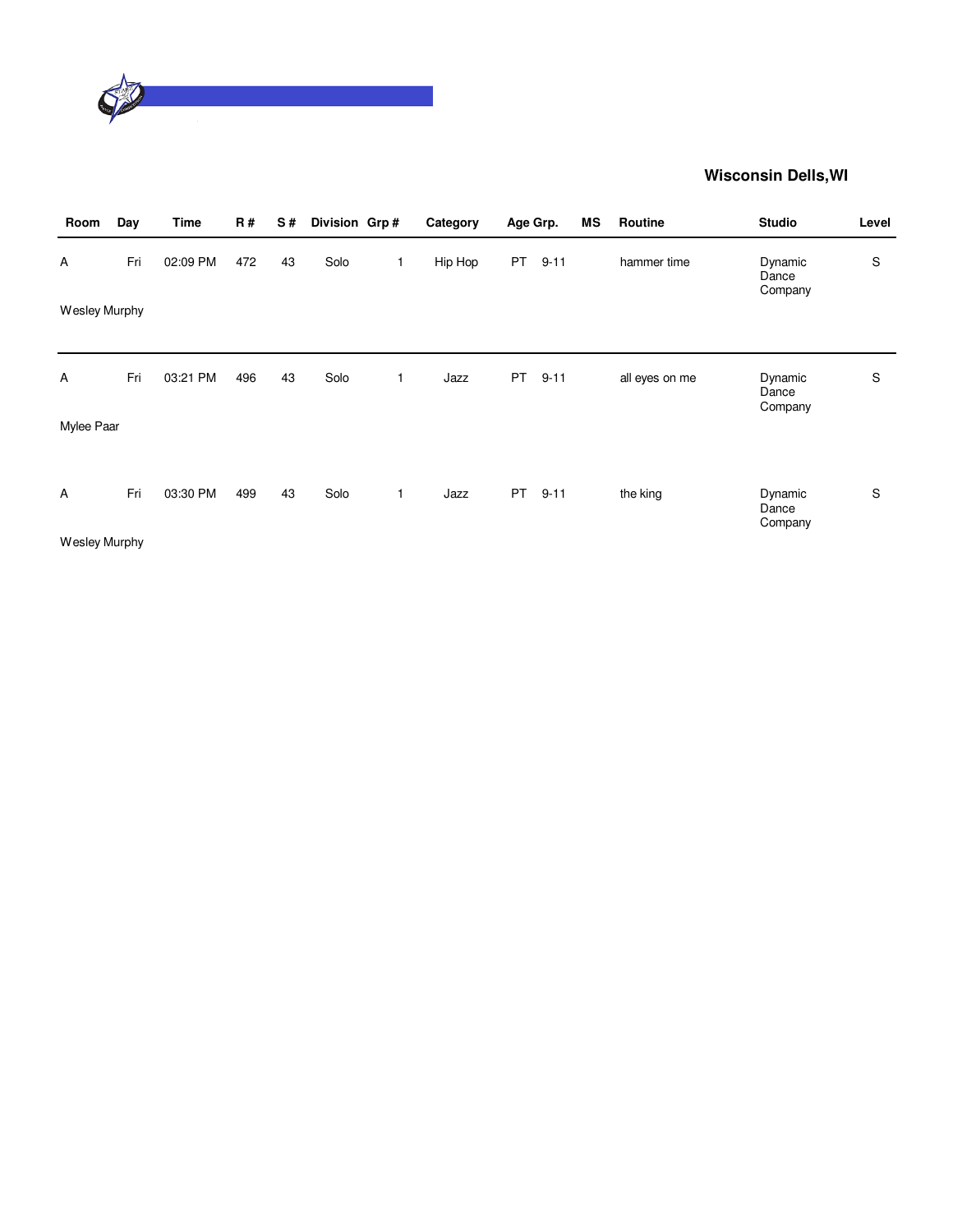

| Room          | Day | <b>Time</b>                                                            | R#  | S# | Division Grp# |                | Category     |             | Age Grp.      | MS | Routine                  | <b>Studio</b>                  | Level     |
|---------------|-----|------------------------------------------------------------------------|-----|----|---------------|----------------|--------------|-------------|---------------|----|--------------------------|--------------------------------|-----------|
| В             | Wed | 12:56 PM                                                               | 704 | 52 | Solo          | 1.             | Contemporary | S           | $15 - 18$     |    | Drown                    | <b>FUSION</b><br><b>CENTER</b> | <b>RS</b> |
| Shae Miller   |     |                                                                        |     |    |               |                |              |             |               |    |                          |                                |           |
| В             | Wed | 03:02 PM                                                               | 740 | 52 | Solo          | $\mathbf{1}$   | Jazz         | $\mathbf S$ | $15 - 18$     |    | Pon Di Replay            | <b>FUSION</b><br><b>CENTER</b> | <b>RS</b> |
| Harper Amdahl |     |                                                                        |     |    |               |                |              |             |               |    |                          |                                |           |
| В             | Wed | 03:09 PM                                                               | 742 | 52 | Solo          | $\mathbf{1}$   | Jazz         | S           | $15 - 18$     |    | Feeling Good             | <b>FUSION</b><br><b>CENTER</b> | <b>RS</b> |
| Brianna Berg  |     |                                                                        |     |    |               |                |              |             |               |    |                          |                                |           |
| в             | Wed | 07:19 PM                                                               | 799 | 52 | Solo          | $\mathbf{1}$   | Open         | S           | $15 - 18$     |    | Dust Bowl                | <b>FUSION</b><br><b>CENTER</b> | <b>RS</b> |
| Hailey Jerdee |     |                                                                        |     |    |               |                |              |             |               |    |                          |                                |           |
| В             | Wed | 10:27 PM                                                               | 850 | 52 | D/T           | $\overline{c}$ | Open         | S           | $15 - 18$     |    | The Purge                | <b>FUSION</b><br><b>CENTER</b> | <b>RS</b> |
|               |     | Harper Amdahl, Shae Miller                                             |     |    |               |                |              |             |               |    |                          |                                |           |
| В             | Thu | 12:19 PM                                                               | 924 | 52 | D/T           | $\overline{c}$ | Contemporary |             | $T = 12 - 14$ |    | <b>Falling Apart</b>     | <b>FUSION</b><br><b>CENTER</b> | <b>NS</b> |
|               |     | McKenzie Benson, Paige Haugen                                          |     |    |               |                |              |             |               |    |                          |                                |           |
| В             | Thu | 03:55 PM                                                               | 960 | 52 | Sg            | 5              | Contemporary | S           | $15 - 18$     |    | Gale Song                | <b>FUSION</b><br><b>CENTER</b> | <b>RS</b> |
|               |     | Harper Amdahl, Josi Volcke, McKenzie Benson, Paige Haugen, Shae Miller |     |    |               |                |              |             |               |    |                          |                                |           |
| B             | Thu | 04:18 PM                                                               | 965 | 52 | Sg            | 4              | Hip Hop      | S           | $15 - 18$     |    | Plain Jane               | <b>FUSION</b><br><b>CENTER</b> | <b>RS</b> |
|               |     | Hailey Jerdee, Harper Amdahl, Josi Volcke, Shae Miller                 |     |    |               |                |              |             |               |    |                          |                                |           |
| В             | Thu | 05:44 PM                                                               | 982 | 52 | Sg            | 5              | Jazz         | ${\sf S}$   | $15 - 18$     |    | Nails, Hair, Hips, Heels | <b>FUSION</b><br>CENTER        | <b>RS</b> |

Harper Amdahl,Josi Volcke,McKenzie Benson,Paige Haugen,Shae Miller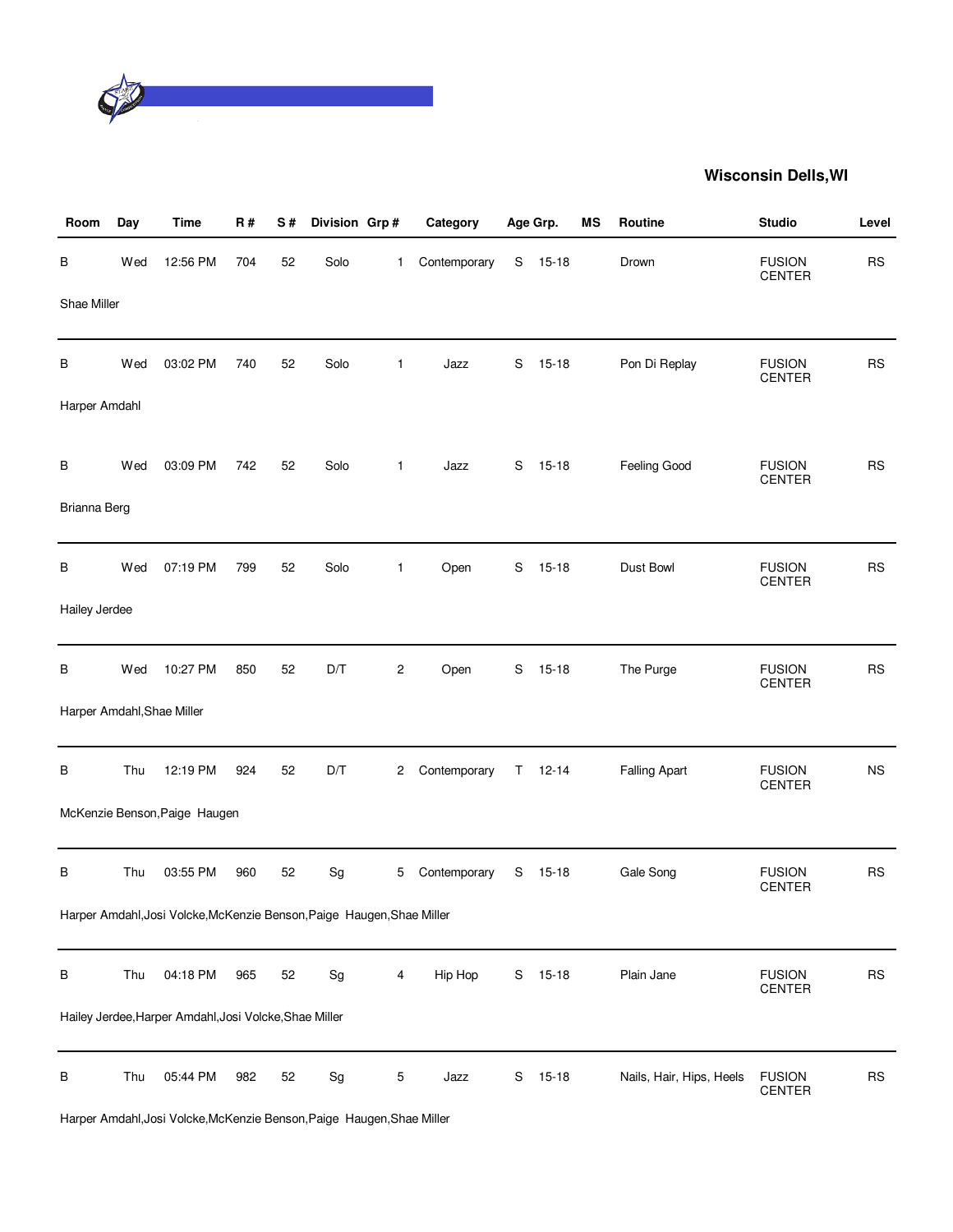

| Room        | Day | Time     | <b>R#</b> | S# | Division Grp# |                | Category | Age Grp.        | MS | Routine               | <b>Studio</b>                  | Level     |
|-------------|-----|----------|-----------|----|---------------|----------------|----------|-----------------|----|-----------------------|--------------------------------|-----------|
| C           | Wed | 03:42 PM | 1311      | 52 | Solo          |                | Lyrical  | $12 - 14$<br>T. |    | Don't Forget About Me | <b>FUSION</b><br><b>CENTER</b> | <b>RS</b> |
| Josi Volcke |     |          |           |    |               |                |          |                 |    |                       |                                |           |
| C           | Wed | 08:22 PM | 1371      | 52 | D/T           | $\overline{2}$ | Jazz     | $12 - 14$<br>T. |    | My Same               | <b>FUSION</b><br><b>CENTER</b> | <b>RS</b> |
| $\cdots$    |     | - - -    |           |    |               |                |          |                 |    |                       |                                |           |

McKenzie Benson,Paige Haugen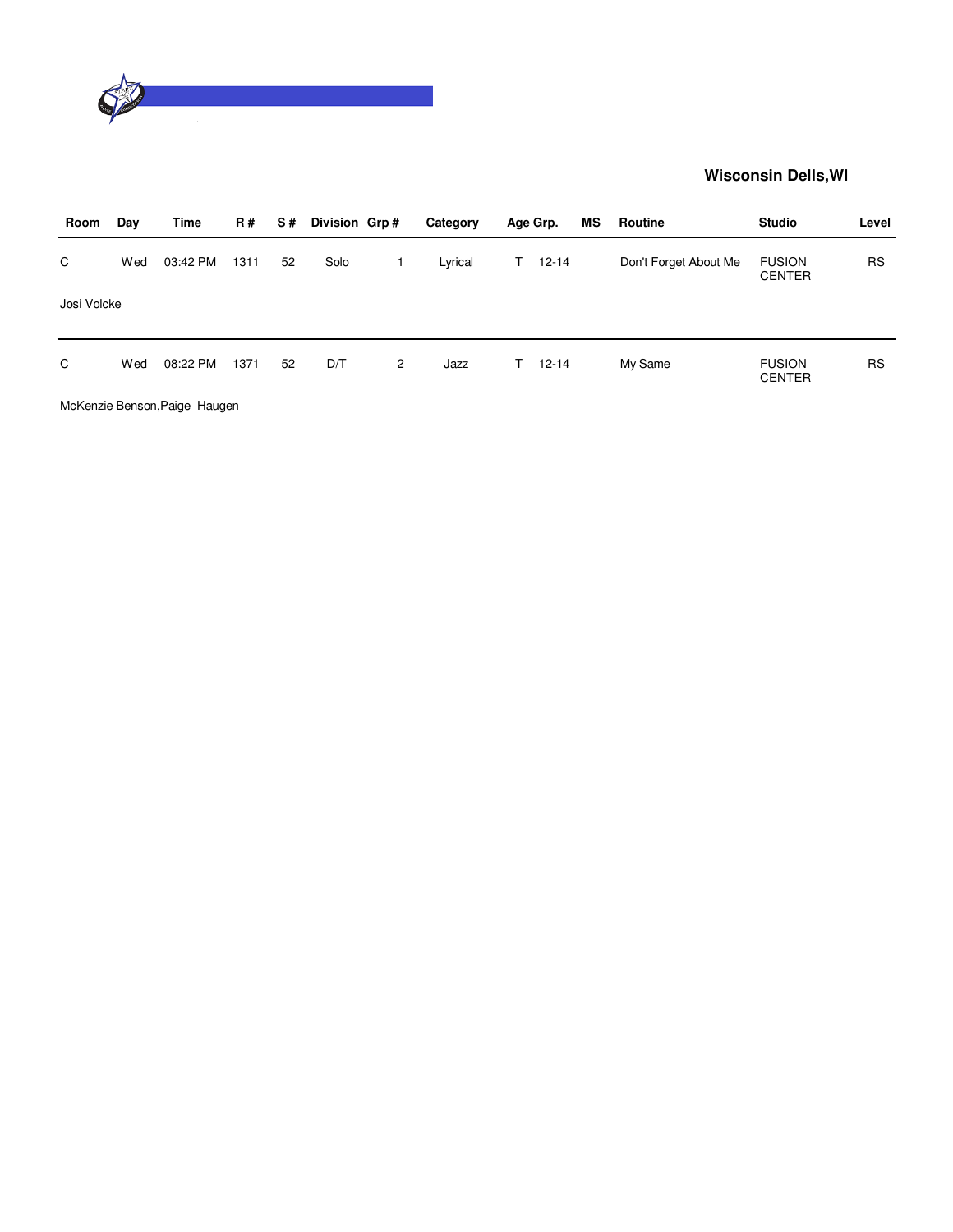

| Room                | Day | Time                                                  | <b>R#</b> | S# | Division Grp# |                         | Category     |               | Age Grp.  | MS | Routine           | <b>Studio</b> | Level     |
|---------------------|-----|-------------------------------------------------------|-----------|----|---------------|-------------------------|--------------|---------------|-----------|----|-------------------|---------------|-----------|
| В                   | Wed | 11:43 AM                                              | 683       | 35 | Solo          | 1                       | Contemporary | S             | $15 - 18$ |    | my tears ricochet | Independent   | <b>RS</b> |
| Madeline Manteuffel |     |                                                       |           |    |               |                         |              |               |           |    |                   |               |           |
| В                   | Wed | 11:50 AM                                              | 685       | 35 | Solo          | $\mathbf{1}$            | Contemporary |               | $S$ 15-18 |    | Rome              | Independent   | <b>RS</b> |
| Courtney Cebulla    |     |                                                       |           |    |               |                         |              |               |           |    |                   |               |           |
| B                   | Wed | 12:04 PM                                              | 689       | 35 | Solo          | $\mathbf{1}$            | Contemporary |               | S 15-18   |    | I Believe You     | Independent   | <b>RS</b> |
| Sabrina Mullen      |     |                                                       |           |    |               |                         |              |               |           |    |                   |               |           |
| В                   | Wed | 02:38 PM                                              | 733       | 35 | Solo          | $\mathbf{1}$            | Jazz         | S             | $15 - 18$ |    | Dem Beats         | Independent   | <b>RS</b> |
| Courtney Cebulla    |     |                                                       |           |    |               |                         |              |               |           |    |                   |               |           |
| В                   | Wed | 04:34 PM                                              | 752       | 35 | Solo          | $\mathbf{1}$            | Lyrical      | S             | $15 - 18$ |    | My Way            | Independent   | <b>RS</b> |
| Madeline Manteuffel |     |                                                       |           |    |               |                         |              |               |           |    |                   |               |           |
| B                   | Wed | 04:59 PM                                              | 759       | 35 | Solo          | $\mathbf{1}$            | Lyrical      |               | S 15-18   |    | Say               | Independent   | <b>RS</b> |
| Sabrina Mullen      |     |                                                       |           |    |               |                         |              |               |           |    |                   |               |           |
| B                   | Wed | 09:03 PM                                              | 826       | 35 | D/T           | 3                       | Contemporary | ${\mathsf S}$ | $15 - 18$ |    | Over Soon         | Independent   | <b>RS</b> |
|                     |     | Courtney Cebulla, Madeline Manteuffel, Sabrina Mullen |           |    |               |                         |              |               |           |    |                   |               |           |
| В                   | Wed | 09:59 PM                                              | 842       | 35 | D/T           | $\overline{\mathbf{c}}$ | Lyrical      | S             | $15 - 18$ |    | Imagine           | Independent   | <b>RS</b> |

Courtney Cebulla,Sabrina Mullen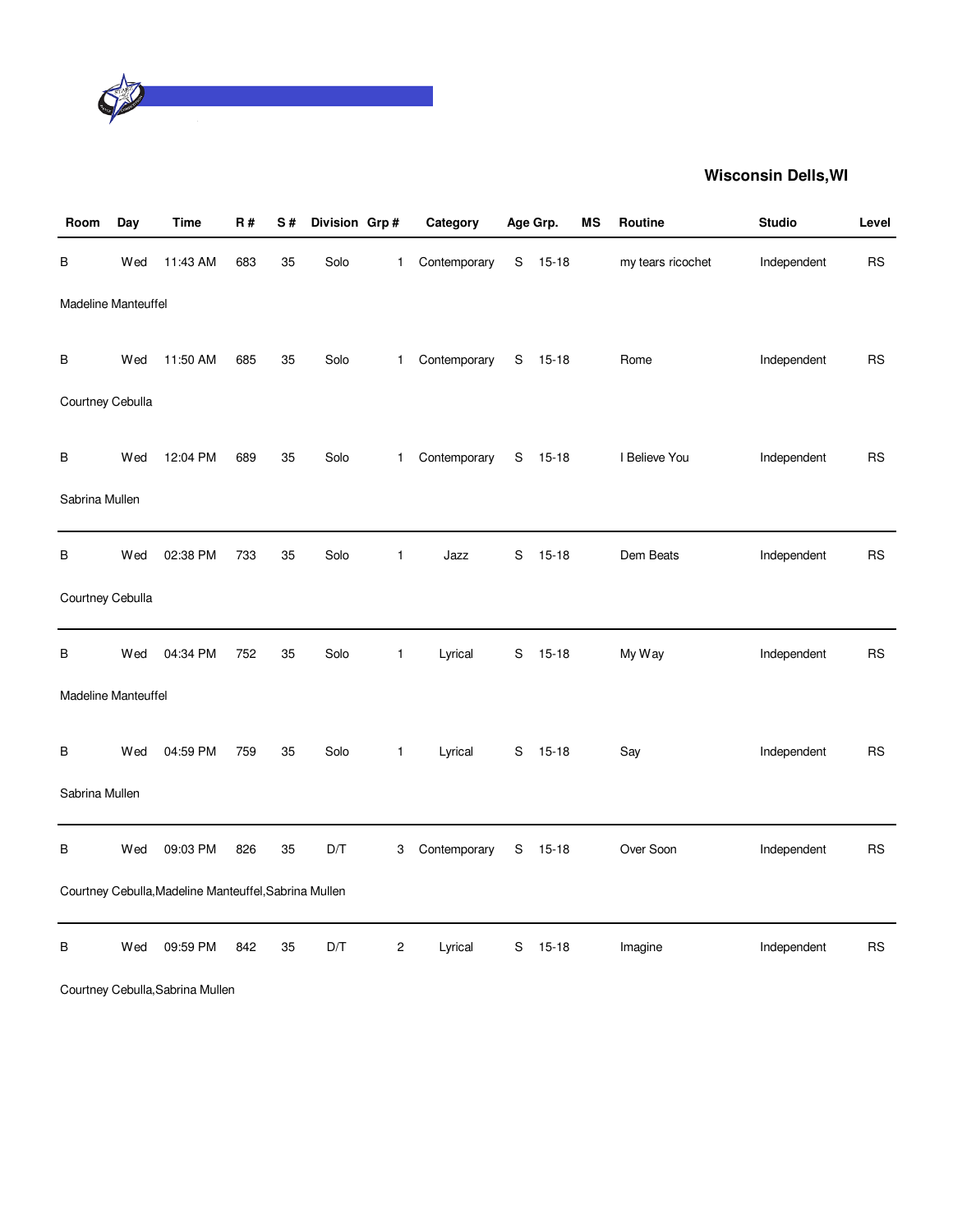

| Room              | Day | Time     | R#  | S# | Division Grp# | Category |    | Age Grp.  | МS | Routine        | <b>Studio</b>         | Level |
|-------------------|-----|----------|-----|----|---------------|----------|----|-----------|----|----------------|-----------------------|-------|
| A                 | Thu | 10:21 AM | 262 | 30 | Solo          | Jazz     | T. | $12 - 14$ |    | PLAY WITH FIRE | Individual<br>student | S     |
| <b>KYLA STONE</b> |     |          |     |    |               |          |    |           |    |                |                       |       |
| A                 | Thu | 02:30 PM | 319 | 30 | Solo          | Open     | T. | $12 - 14$ |    | <b>ARCADE</b>  | Individual<br>student | S     |
| <b>KYLA STONE</b> |     |          |     |    |               |          |    |           |    |                |                       |       |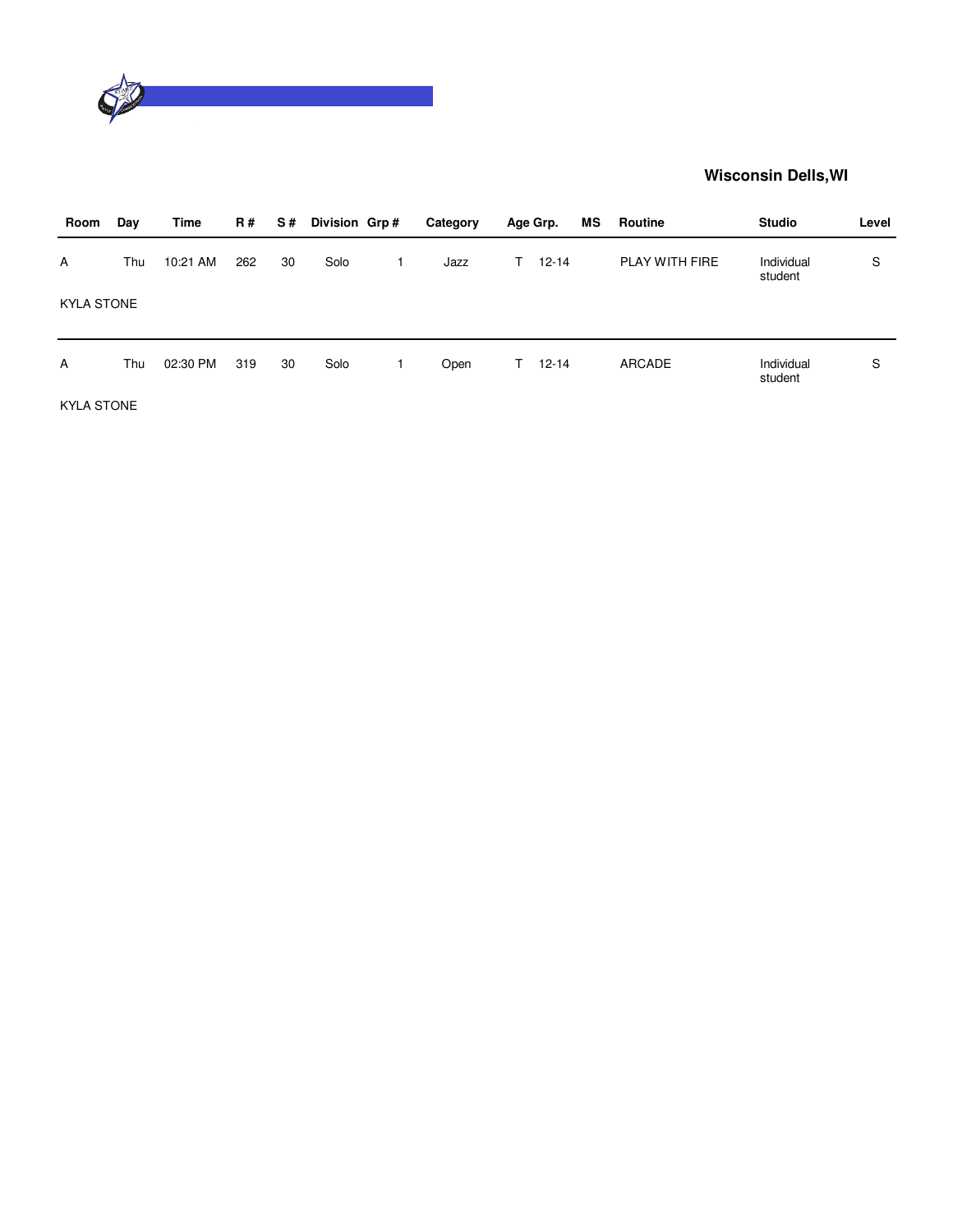

| Room                    | Day | <b>Time</b>                                  | <b>R#</b> | S# | Division Grp# |                         | Category            |    | Age Grp.  | MS | Routine            | <b>Studio</b>                       | Level     |
|-------------------------|-----|----------------------------------------------|-----------|----|---------------|-------------------------|---------------------|----|-----------|----|--------------------|-------------------------------------|-----------|
| Α                       | Wed | 02:37 PM                                     | 117       | 53 | Solo          | 1                       | Lyrical             | S  | $15 - 18$ |    | Jealous            | <b>Infinity Dance</b><br>Center LLC | S         |
| <b>Brandon Peterson</b> |     |                                              |           |    |               |                         |                     |    |           |    |                    |                                     |           |
| Α                       | Wed | 03:54 PM                                     | 139       | 53 | Solo          | 1                       | <b>Musical Show</b> | S  | $15 - 18$ |    | My Party Dress     | <b>Infinity Dance</b><br>Center LLC | S         |
| Maya Hansen             |     |                                              |           |    |               |                         |                     |    |           |    |                    |                                     |           |
| A                       | Wed | 07:41 PM                                     | 184       | 53 | D/T           | 2                       | Hip Hop             | S  | $15 - 18$ |    | Never Get Enough   | <b>Infinity Dance</b><br>Center LLC | S         |
|                         |     | Kaylea High, Brandon Peterson                |           |    |               |                         |                     |    |           |    |                    |                                     |           |
| А                       | Wed | 09:09 PM                                     | 209       | 53 | D/T           | 2                       | Lyrical             | S  | $15 - 18$ |    | Arms               | <b>Infinity Dance</b><br>Center LLC | S         |
|                         |     | Maya Hansen, Brandon Peterson                |           |    |               |                         |                     |    |           |    |                    |                                     |           |
| Α                       | Wed | 09:30 PM                                     | 215       | 53 | D/T           | 2                       | <b>Musical Show</b> | S  | $15 - 18$ |    | Morticia           | <b>Infinity Dance</b><br>Center LLC | S         |
|                         |     | Maya Hansen, Brandon Peterson                |           |    |               |                         |                     |    |           |    |                    |                                     |           |
| А                       | Thu | 09:21 AM                                     | 245       | 53 | Solo          | 1.                      | Contemporary        | T. | $12 - 14$ |    | Soldier            | <b>Infinity Dance</b><br>Center LLC | S         |
| Kaylea High             |     |                                              |           |    |               |                         |                     |    |           |    |                    |                                     |           |
| Α                       | Thu | 11:24 AM                                     | 280       | 53 | Solo          | 1                       | Jazz                | T. | $12 - 14$ |    | Get Out of My Head | <b>Infinity Dance</b><br>Center LLC | S         |
| Sylvia Spangler         |     |                                              |           |    |               |                         |                     |    |           |    |                    |                                     |           |
| Α                       | Thu | 05:29 PM                                     | 350       | 53 | D/T           | 3                       | Ballet              | Τ  | $12 - 14$ |    | Coppélia           | <b>Infinity Dance</b><br>Center LLC | ${\sf S}$ |
|                         |     | Emersen Hansen, Maya Hansen, Sylvia Spangler |           |    |               |                         |                     |    |           |    |                    |                                     |           |
| Α                       | Thu | 07:28 PM                                     | 384       | 53 | D/T           | $\overline{\mathbf{c}}$ | Lyrical             | Τ  | $12 - 14$ |    | Sign of the Times  | <b>Infinity Dance</b><br>Center LLC | ${\sf S}$ |

Emersen Hansen,Sylvia Spangler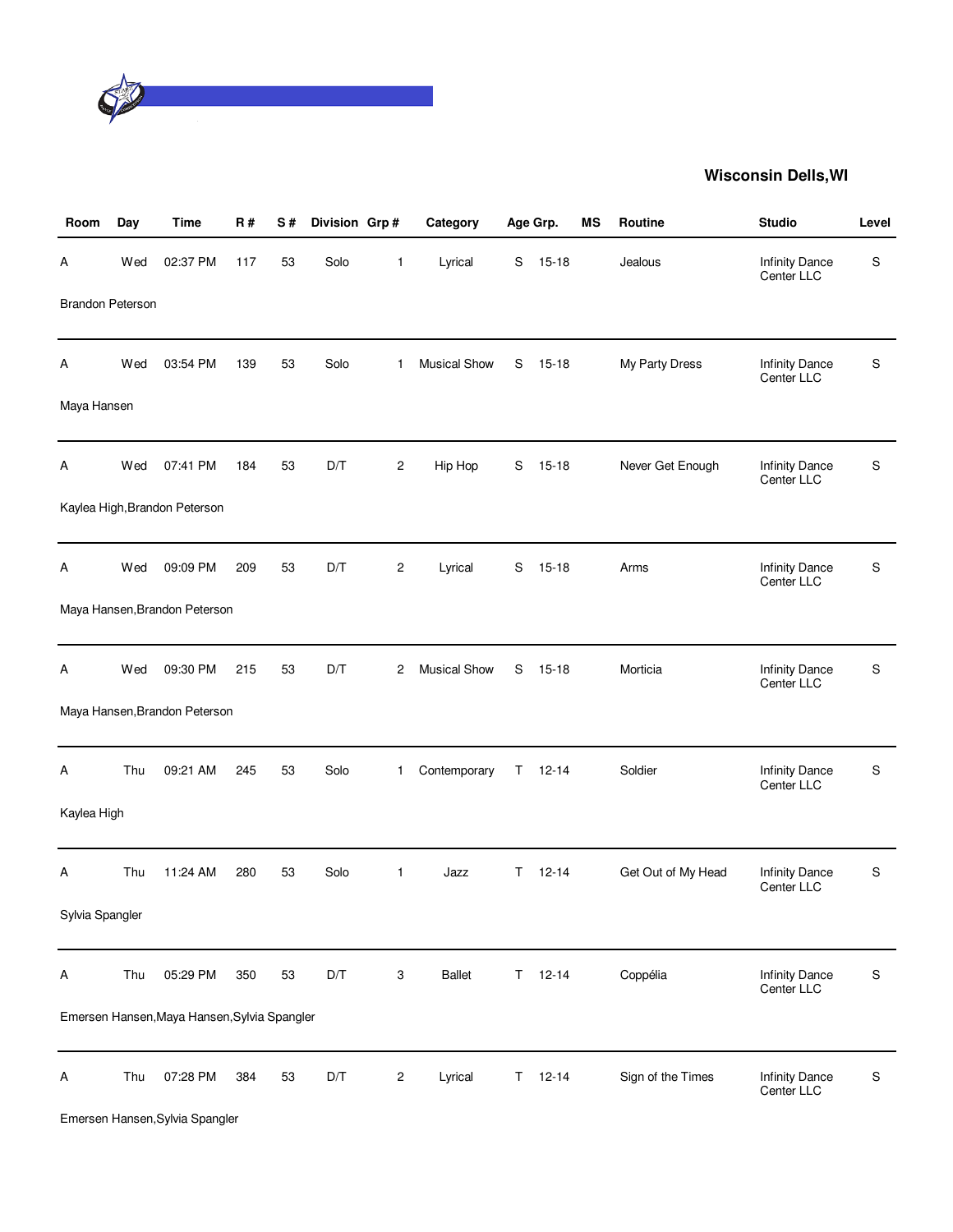

| Room                    | Day | Time                                                                      | <b>R#</b> | S# | Division Grp# |              | Category                                                                                     |           | Age Grp.  | МS | <b>Routine</b>        | <b>Studio</b>                       | Level     |
|-------------------------|-----|---------------------------------------------------------------------------|-----------|----|---------------|--------------|----------------------------------------------------------------------------------------------|-----------|-----------|----|-----------------------|-------------------------------------|-----------|
| Α                       | Sat | 11:01 AM                                                                  | 613       | 53 | Sg            | 5            | Jazz                                                                                         | T.        | $12 - 14$ |    | <b>Black and Gold</b> | <b>Infinity Dance</b><br>Center LLC | S         |
|                         |     | Julianna Biggs, Emersen Hansen, Maya Hansen, Sylvia Spangler, Kaylea High |           |    |               |              |                                                                                              |           |           |    |                       |                                     |           |
| А                       | Sat | 01:08 PM                                                                  | 628       | 53 | Sg            | 6            | Lyrical                                                                                      | T.        | $12 - 14$ |    | Living with Anxiety   | <b>Infinity Dance</b><br>Center LLC | S         |
|                         |     |                                                                           |           |    |               |              | Julianna Biggs,Emersen Hansen,Maya Hansen,Sylvia Spangler,Kaylea High,Brandon Peterson       |           |           |    |                       |                                     |           |
| А                       | Sat | 02:38 PM                                                                  | 648       | 53 | Sg            | 6            | Tap                                                                                          | T         | $12 - 14$ |    | LA LA Land            | Infinity Dance<br>Center LLC        | S         |
|                         |     |                                                                           |           |    |               |              | Julianna Biggs, Emersen Hansen, Maya Hansen, Kaylea High, Isabelle Oderard, Brandon Peterson |           |           |    |                       |                                     |           |
| С                       | Wed | 12:04 PM                                                                  | 1263      | 53 | Solo          | $\mathbf{1}$ | Contemporary                                                                                 | T.        | $12 - 14$ |    | Whole Lot of Heart    | <b>Infinity Dance</b><br>Center LLC | <b>RS</b> |
| Julianna Biggs          |     |                                                                           |           |    |               |              |                                                                                              |           |           |    |                       |                                     |           |
| C                       | Wed | 04:17 PM                                                                  | 1321      | 53 | Solo          | $\mathbf{1}$ | Lyrical                                                                                      | T         | $12 - 14$ |    | Imagine               | <b>Infinity Dance</b><br>Center LLC | <b>RS</b> |
| Emersen Hansen          |     |                                                                           |           |    |               |              |                                                                                              |           |           |    |                       |                                     |           |
| С                       | Thu | 01:51 PM                                                                  | 1494      | 53 | Solo          | $\mathbf{1}$ | Lyrical                                                                                      | <b>PT</b> | $9 - 11$  |    | Let Her Go            | <b>Infinity Dance</b><br>Center LLC | <b>RS</b> |
| <b>Isabelle Oderard</b> |     |                                                                           |           |    |               |              |                                                                                              |           |           |    |                       |                                     |           |
| C                       | Sat | 01:21 PM                                                                  | 1755      | 53 | Solo          | $\mathbf{1}$ | <b>Musical Show</b>                                                                          | M         | $5-8$     |    | Oh, So Quiet          | <b>Infinity Dance</b><br>Center LLC | <b>NS</b> |
| Phoenix Hansen          |     |                                                                           |           |    |               |              |                                                                                              |           |           |    |                       |                                     |           |
| С                       | Sat | 04:21 PM                                                                  | 1815      | 53 | Solo          | $\mathbf{1}$ | Tap                                                                                          | PT.       | $9 - 11$  |    | Almost There          | <b>Infinity Dance</b><br>Center LLC | <b>NS</b> |

Katelyn Kovacevich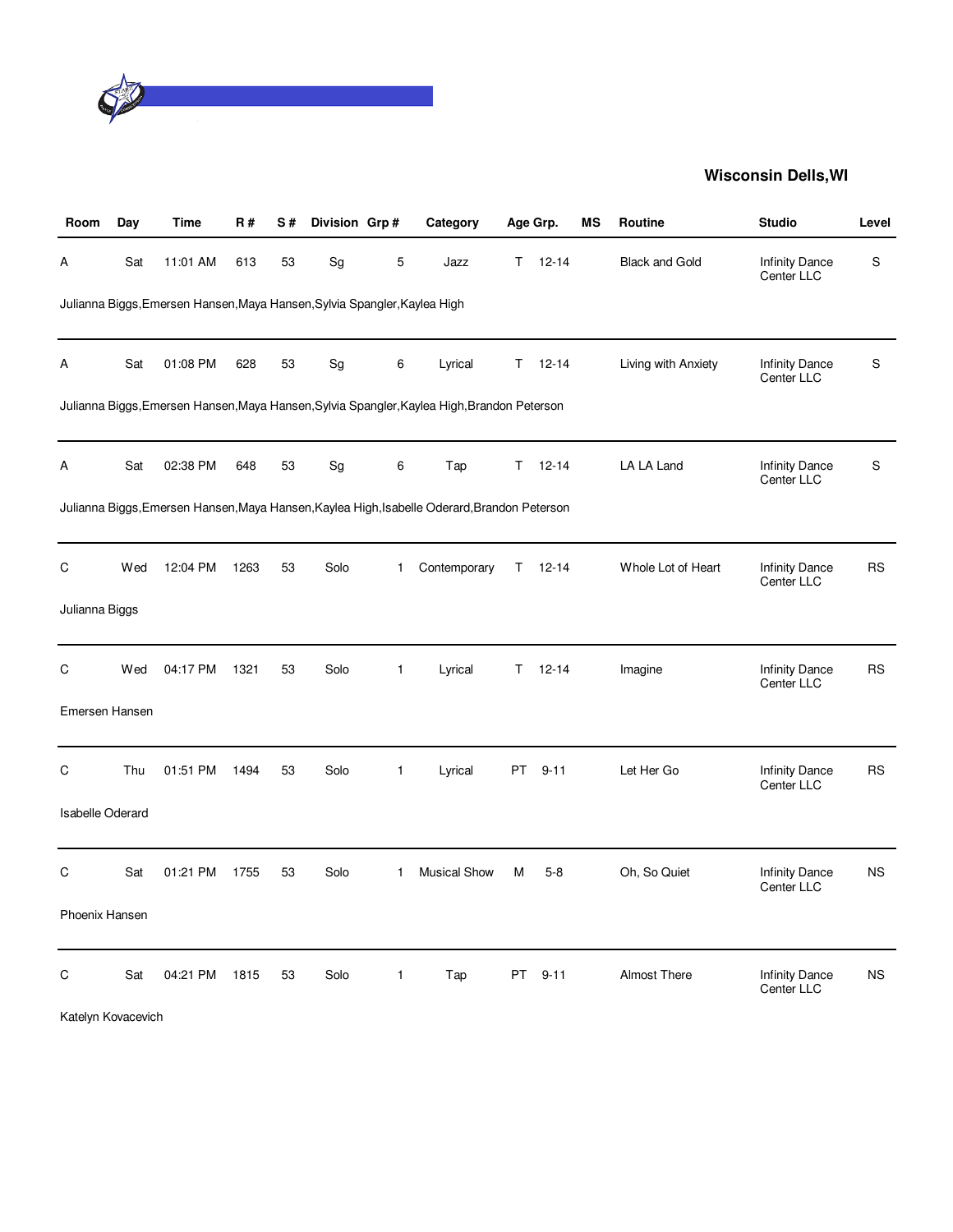

| Room             | Day | <b>Time</b> | R#  | S# | Division Grp# |              | Category            |   | Age Grp.  | MS | Routine               | <b>Studio</b>                | Level     |
|------------------|-----|-------------|-----|----|---------------|--------------|---------------------|---|-----------|----|-----------------------|------------------------------|-----------|
| В                | Wed | 12:49 PM    | 702 | 37 | Solo          | 1            | Contemporary        | S | $15 - 18$ |    | Swipe Right           | Jam Hops<br>Dance<br>Company | <b>RS</b> |
| Erin Southerling |     |             |     |    |               |              |                     |   |           |    |                       |                              |           |
| В                | Wed | 01:00 PM    | 705 | 37 | Solo          | 1            | Contemporary        | S | $15 - 18$ |    | The Sun Will Rise     | Jam Hops<br>Dance<br>Company | <b>RS</b> |
| Lexie Moots      |     |             |     |    |               |              |                     |   |           |    |                       |                              |           |
|                  |     |             |     |    |               |              |                     |   |           |    |                       |                              |           |
| В                | Wed | 02:10 PM    | 725 | 37 | Solo          | $\mathbf{1}$ | Hip Hop             | S | $15 - 18$ |    | Like A Boy            | Jam Hops<br>Dance<br>Company | <b>RS</b> |
| Erin Southerling |     |             |     |    |               |              |                     |   |           |    |                       |                              |           |
|                  |     |             |     |    |               |              |                     |   |           |    |                       |                              |           |
| В                | Wed | 04:24 PM    | 749 | 37 | Solo          | $\mathbf{1}$ | Lyrical             | S | $15 - 18$ |    | Lost Without You      | Jam Hops<br>Dance<br>Company | <b>RS</b> |
| Sonja Williams   |     |             |     |    |               |              |                     |   |           |    |                       |                              |           |
|                  |     |             |     |    |               |              |                     |   |           |    |                       |                              |           |
| В                | Wed | 05:30 PM    | 768 | 37 | Solo          | 1            | Lyrical             | S | $15 - 18$ |    | Freeze                | Jam Hops<br>Dance<br>Company | <b>RS</b> |
| Lindsey Gaabo    |     |             |     |    |               |              |                     |   |           |    |                       |                              |           |
|                  |     |             |     |    |               |              |                     |   |           |    |                       |                              |           |
| B                | Wed | 06:02 PM    | 777 | 37 | Solo          | $\mathbf{1}$ | Lyrical             | S | $15 - 18$ |    | I Wish I Was the Moon | Jam Hops<br>Dance<br>Company | <b>RS</b> |
| Elli Ford        |     |             |     |    |               |              |                     |   |           |    |                       |                              |           |
|                  |     |             |     |    |               |              |                     |   |           |    |                       |                              |           |
| В                | Wed | 06:26 PM    | 784 | 37 | Solo          | 1            | Lyrical             |   | S 15-18   |    | Traitor               | Jam Hops<br>Dance            | RS        |
| Alexandra Ryan   |     |             |     |    |               |              |                     |   |           |    |                       | Company                      |           |
|                  |     |             |     |    |               |              |                     |   |           |    |                       |                              |           |
| B                | Wed | 06:47 PM    | 790 | 37 | Solo          | 1            | <b>Musical Show</b> | S | $15 - 18$ |    | Bring on the Men      | Jam Hops<br>Dance<br>Company | <b>RS</b> |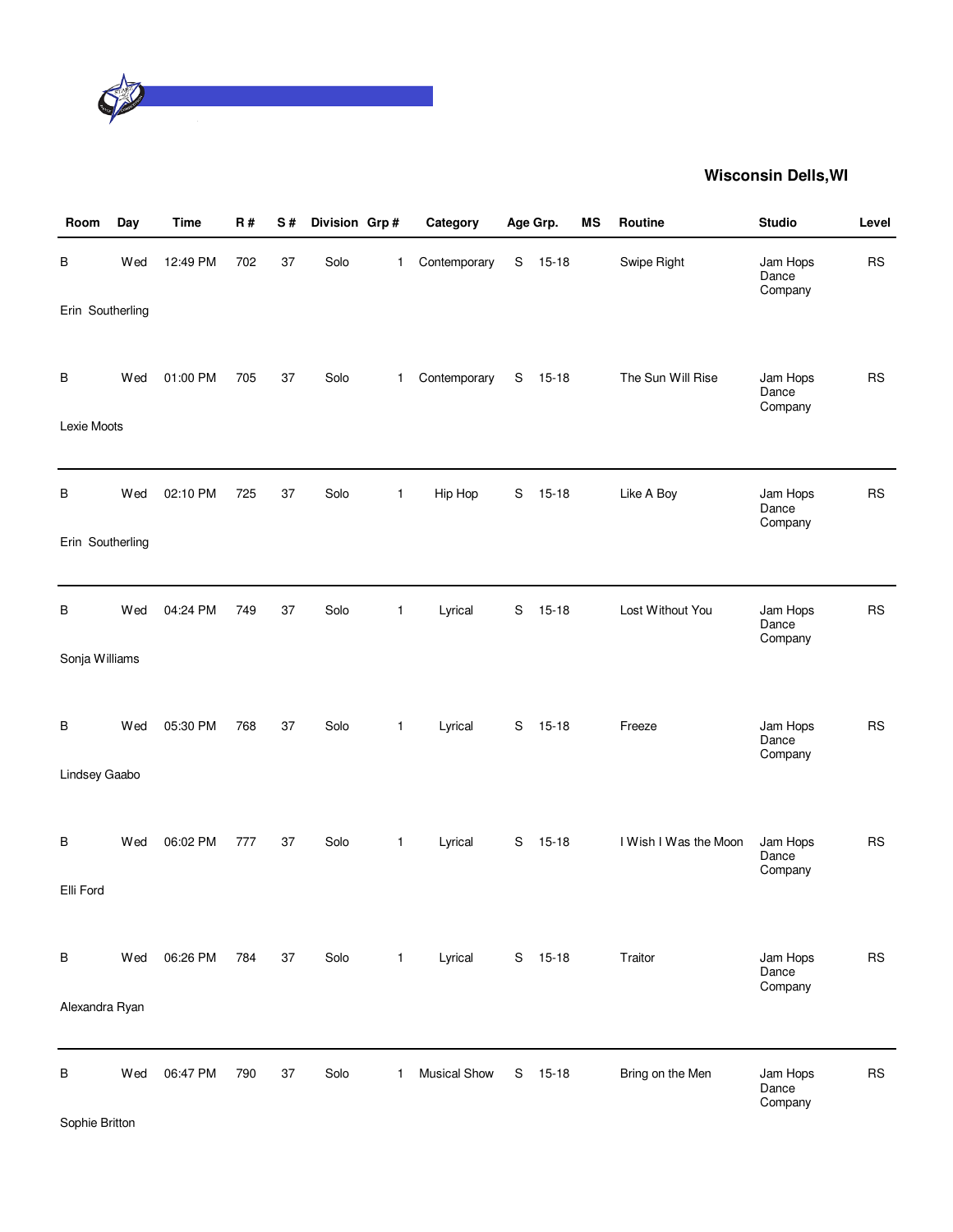

| Room           | Day | <b>Time</b>                                  | <b>R#</b> | S#     | Division Grp# |                | Category            |    | Age Grp.  | MS | Routine                           | <b>Studio</b>                | Level     |
|----------------|-----|----------------------------------------------|-----------|--------|---------------|----------------|---------------------|----|-----------|----|-----------------------------------|------------------------------|-----------|
| В              | Wed | 06:54 PM                                     | 792       | 37     | Solo          | $\mathbf{1}$   | <b>Musical Show</b> | S  | $15 - 18$ |    | Cruella                           | Jam Hops<br>Dance<br>Company | <b>RS</b> |
| Maddie Zdenek  |     |                                              |           |        |               |                |                     |    |           |    |                                   |                              |           |
| В              | Wed | 07:01 PM                                     | 794       | 37     | Solo          | 1              | <b>Musical Show</b> | S  | $15 - 18$ |    | Loud                              | Jam Hops<br>Dance<br>Company | <b>RS</b> |
| Alexandra Ryan |     |                                              |           |        |               |                |                     |    |           |    |                                   |                              |           |
| B              | Wed | 08:04 PM                                     | 809       | 37     | Solo          | $\mathbf{1}$   | Tap                 | S  | $15 - 18$ |    | Dancing in the Moonlight Jam Hops | Dance<br>Company             | <b>RS</b> |
| Drew Hauser    |     |                                              |           |        |               |                |                     |    |           |    |                                   |                              |           |
| В              | Wed | 08:14 PM                                     | 812       | 37     | Solo          | $\mathbf{1}$   | Tap                 | S  | $15 - 18$ |    | Everything I Wanted               | Jam Hops<br>Dance<br>Company | <b>RS</b> |
| Emmalee Oberg  |     |                                              |           |        |               |                |                     |    |           |    |                                   |                              |           |
| В              | Wed | 08:21 PM                                     | 814       | 37     | Solo          | $\mathbf{1}$   | Tap                 | S  | $15 - 18$ |    | Under the Table                   | Jam Hops<br>Dance<br>Company | <b>RS</b> |
| Jacie Slater   |     |                                              |           |        |               |                |                     |    |           |    |                                   |                              |           |
| В              | Wed | 09:31 PM                                     | 834       | 37     | D/T           | $\overline{c}$ | Jazz                | S  | $15 - 18$ |    | Silver Screen                     | Jam Hops<br>Dance<br>Company | <b>RS</b> |
|                |     | Alexandra Ryan, Maddie Zdenek                |           |        |               |                |                     |    |           |    |                                   |                              |           |
| $\sf B$        | Wed | 10:20 PM                                     | 848       | $37\,$ | D/T           | 3              | <b>Musical Show</b> | S  | $15 - 18$ |    | I'm A Woman                       | Jam Hops<br>Dance<br>Company | <b>RS</b> |
|                |     | Alivia Draack, Kaylin Stenen, Sonja Williams |           |        |               |                |                     |    |           |    |                                   |                              |           |
| B              | Thu | 08:25 AM                                     | 860       | 37     | Solo          | $\mathbf{1}$   | Hip Hop             | T. | $12 - 14$ |    | Control                           | Jam Hops<br>Dance<br>Company | <b>NS</b> |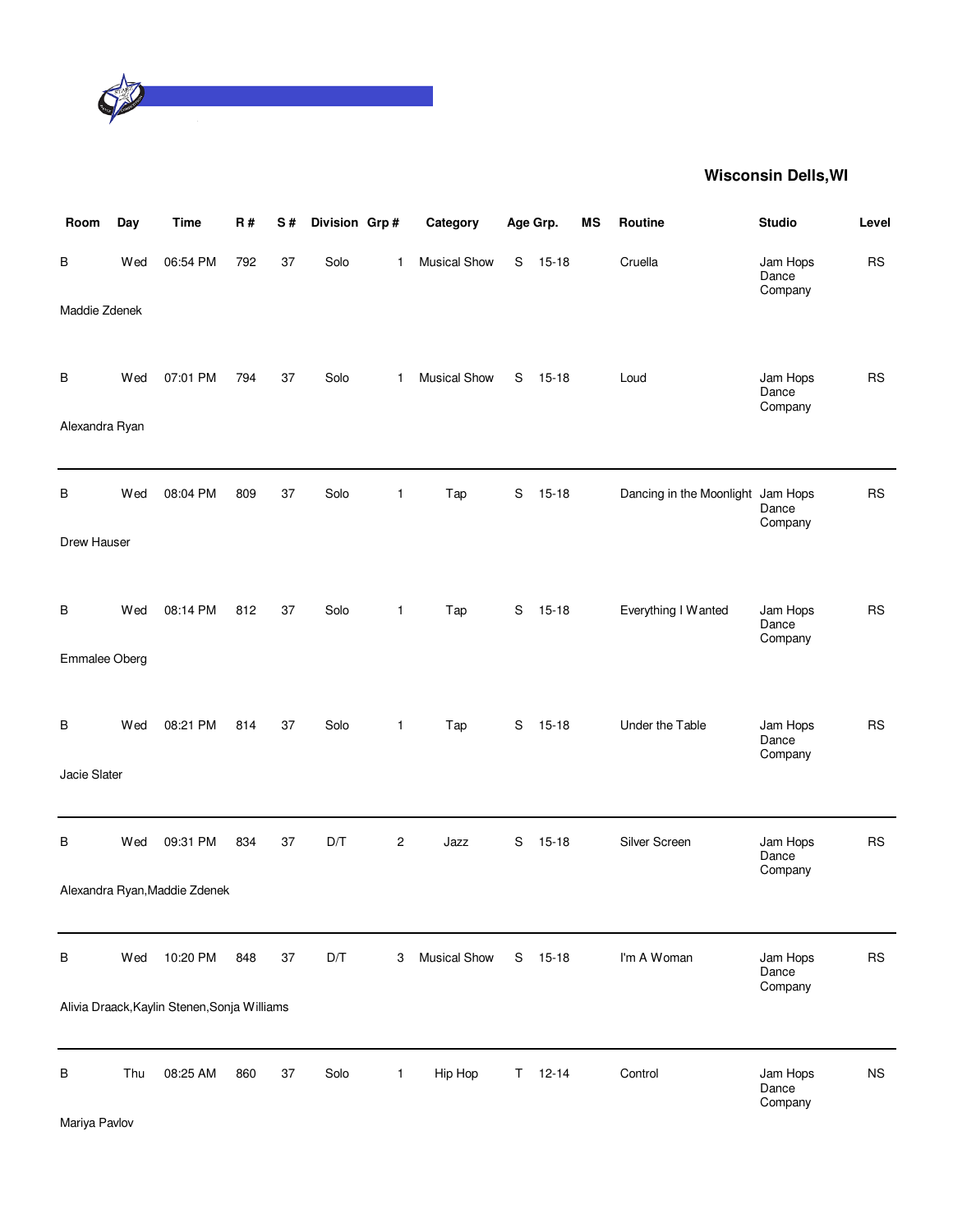

| Room            | Day | Time                                                    | R#   | S# | Division Grp# |    | Category                                                                                              |   | Age Grp.  | ΜS | Routine                                                                                                                                                    | <b>Studio</b>                | Level     |
|-----------------|-----|---------------------------------------------------------|------|----|---------------|----|-------------------------------------------------------------------------------------------------------|---|-----------|----|------------------------------------------------------------------------------------------------------------------------------------------------------------|------------------------------|-----------|
| В               | Thu | 11:41 AM                                                | 913  | 37 | Solo          | 1  | Open                                                                                                  | S | $15 - 18$ |    | Wavey                                                                                                                                                      | Jam Hops<br>Dance<br>Company | <b>NS</b> |
| Melina Figueroa |     |                                                         |      |    |               |    |                                                                                                       |   |           |    |                                                                                                                                                            |                              |           |
| в               | Thu | 03:24 PM                                                | 953  | 37 | Lg            | 16 | Contemporary                                                                                          | S | 15-18     |    | <b>Big Light</b>                                                                                                                                           | Jam Hops<br>Dance<br>Company | <b>RS</b> |
|                 |     |                                                         |      |    |               |    | Moots, Lily Johnson, Lindsey Gaabo, Maddie Zdenek, Sonja Williams, Veronica Hamann                    |   |           |    | Alexandra Ryan, Alivia Draack, Autumn Vnuk, Danielle Spoden, Elli Ford, Emmalee Oberg, Erin Southerling, Jacie Slater, Kali Williams, Kaylin Stenen, Lexie |                              |           |
| В               | Thu | 04:04 PM                                                | 962  | 37 | Lg            | 14 | Hip Hop                                                                                               | S | $15 - 18$ |    | Swish                                                                                                                                                      | Jam Hops<br>Dance<br>Company | RS        |
|                 |     | Moots, Lindsey Gaabo, Sonja Williams, Veronica Hamann   |      |    |               |    |                                                                                                       |   |           |    | Aaron Sharp, Alexandra Ryan, Autumn Vnuk, Danielle Spoden, Drew Hauser, Emmalee Oberg, Erin Southerling, Jacie Slater, Kali Williams, Kaylin Stenen, Lexie |                              |           |
| B               | Thu | 05:04 PM                                                | 973  | 37 | Lg            | 16 | Jazz                                                                                                  | S | 15-18     |    | Friday                                                                                                                                                     | Jam Hops<br>Dance<br>Company | RS        |
|                 |     |                                                         |      |    |               |    | Moots, Lily Johnson, Lindsey Gaabo, Maddie Zdenek, Sonja Williams, Veronica Hamann                    |   |           |    | Alexandra Ryan, Alivia Draack, Autumn Vnuk, Danielle Spoden, Elli Ford, Emmalee Oberg, Erin Southerling, Jacie Slater, Kali Williams, Kaylin Stenen, Lexie |                              |           |
| В               | Thu | 06:02 PM                                                | 986  | 37 | Lg            | 17 | Pointe                                                                                                | S | $15 - 18$ |    | Valse de Flamants                                                                                                                                          | Jam Hops<br>Dance<br>Company | <b>RS</b> |
|                 |     |                                                         |      |    |               |    | Johnson, Lindsey Gaabo, Melina Figueroa, Sonja Williams, Jacie Slater, Maddie Zdenek, Veronica Hamann |   |           |    | Alexandra Ryan, Alivia Draack, Autumn Vnuk, Danielle Spoden, Elli Ford, Emmalee Oberg, Erin Southerling, Kali Williams, Kaylin Stenen, Lexie Moots, Lily   |                              |           |
| В               | Thu | 06:43 PM                                                | 995  | 37 | Sg            | 8  | Lyrical                                                                                               | S | $15 - 18$ |    | Are You With Me                                                                                                                                            | Jam Hops<br>Dance<br>Company | <b>RS</b> |
|                 |     |                                                         |      |    |               |    |                                                                                                       |   |           |    | Alexandra Ryan,Danielle Spoden,Emily Hodney,Erin Southerling,Makena Gens,Melina Figueroa,Lexie Moots,Lindsey Gaabo                                         |                              |           |
| В               | Thu | 07:10 PM                                                | 1001 | 37 | Lg            | 13 | <b>Musical Show</b>                                                                                   | S | 15-18     |    | Haus of Holbein                                                                                                                                            | Jam Hops<br>Dance<br>Company | <b>RS</b> |
|                 |     | Zdenek, Sonja Williams, Sophie Britton, Veronica Hamann |      |    |               |    |                                                                                                       |   |           |    | Alexandra Ryan, Danielle Spoden, Emmalee Oberg, Erin Southerling, Jacie Slater, Kali Williams, Kaylin Stenen, Lexie Moots, Lindsey Gaabo, Maddie           |                              |           |
| В               | Thu | 07:37 PM                                                | 1007 | 37 | Lg            | 18 | Tap                                                                                                   | S | $15 - 18$ |    | Someone Like You                                                                                                                                           | Jam Hops<br>Dance<br>Company | <b>RS</b> |
|                 |     |                                                         |      |    |               |    |                                                                                                       |   |           |    | Alexandra Ryan, Alivia Draack, Autumn Vnuk, Danielle Spoden, Drew Hauser, Elli Ford, Emmalee Oberg, Erin Southerling, Kali Williams, Kaylin Stenen, Lexie  |                              |           |

Moots,Lily Johnson,Lindsey Gaabo,Maddie Zdenek,Sonja Williams,Veronica Hamann,Zoe Pocrnich,Jacie Slater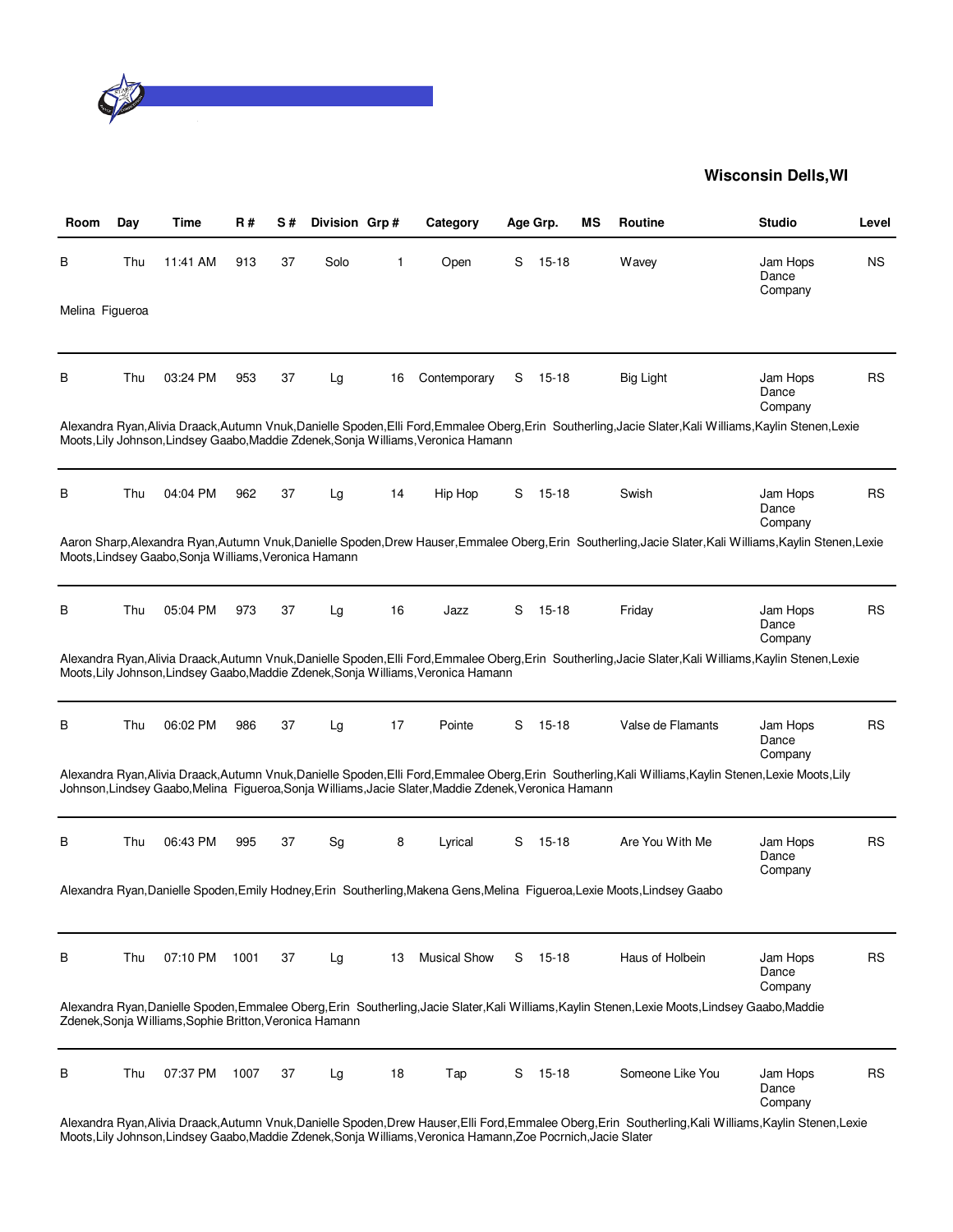

| Room | Day | Time                                                                      | R#   | S# | Division Grp# |    | Category                                                                                               |    | Age Grp.      | МS | <b>Routine</b>                                                                                                                                                  | <b>Studio</b>                | Level     |
|------|-----|---------------------------------------------------------------------------|------|----|---------------|----|--------------------------------------------------------------------------------------------------------|----|---------------|----|-----------------------------------------------------------------------------------------------------------------------------------------------------------------|------------------------------|-----------|
| В    | Fri | 09:46 AM                                                                  | 1018 | 37 | Sg            | 6  | Hip Hop                                                                                                | T. | $12 - 14$     |    | <b>Bills</b>                                                                                                                                                    | Jam Hops<br>Dance<br>Company | <b>RS</b> |
|      |     |                                                                           |      |    |               |    | Aaron Sharp, Colin Chaput, Derek Rosenbaum, Drew Hauser, Luke Sharp, Mason Longtine                    |    |               |    |                                                                                                                                                                 |                              |           |
| В    | Fri | 09:50 AM                                                                  | 1019 | 37 | Sg            | 7  | Hip Hop                                                                                                | T. | $12 - 14$     |    | Where They From                                                                                                                                                 | Jam Hops<br>Dance<br>Company | <b>RS</b> |
|      |     |                                                                           |      |    |               |    | Macie Rootes, Madison Anderson, Mariya Pavlov, Skylar Lockwood, Stella Long, Aden Bakkene, Ella Powell |    |               |    |                                                                                                                                                                 |                              |           |
| В    | Fri | 10:17 AM                                                                  | 1025 | 37 | Sg            | 9  | Hip Hop                                                                                                |    | $T = 12 - 14$ |    | Queens                                                                                                                                                          | Jam Hops<br>Dance<br>Company | RS        |
|      |     |                                                                           |      |    |               |    |                                                                                                        |    |               |    | Alayna Stenen, Audi Marks, Avery Fabienke, Bianca Taylor, Daniella Sabetti, Emma Longtine, Maddie Graves, Sophia Reef, Vivian Rosenbaum                         |                              |           |
| В    | Fri | 11:34 AM                                                                  | 1042 | 37 | Sg            | 5  | Lyrical                                                                                                | T. | $12 - 14$     |    | Everything I Need                                                                                                                                               | Jam Hops<br>Dance<br>Company | <b>RS</b> |
|      |     | Alayna Stenen, Allison Phillips, Lexi Perrin, Macie Rootes, Taylor Perrin |      |    |               |    |                                                                                                        |    |               |    |                                                                                                                                                                 |                              |           |
| В    | Fri | 02:05 PM                                                                  | 1060 | 37 | Lg            | 13 | <b>Ballet</b>                                                                                          | T. | $12 - 14$     |    | Carousel Waltz                                                                                                                                                  | Jam Hops<br>Dance<br>Company | <b>RS</b> |
|      |     | Graves, Sophia Reef, Vivian Rosenbaum, Bianca Taylor                      |      |    |               |    |                                                                                                        |    |               |    | Allison Phillips, Ana Hernandez, Aurora Riehm, Avery Fabienke, Briana Knott, Daniella Sabetti, Emily Hodney, Emma Longtine, Lilah Scheetz, Maddie               |                              |           |
| В    | Fri | 02:09 PM                                                                  | 1061 | 37 | Lg            | 15 | <b>Ballet</b>                                                                                          | T. | $12 - 14$     |    | Viva Las Vegas                                                                                                                                                  | Jam Hops<br>Dance<br>Company | <b>RS</b> |
|      |     | Perrin, Macie Rootes, Madison Anderson, Skylar Lockwood, Stella Long      |      |    |               |    |                                                                                                        |    |               |    | Aden Bakkene, Alayna Stenen, Anna Zempel, Arianna Higby, Audrina Draack, Brenna Schultz, Brooklyn Thomas, Ella Powell, Kylie Etienne, Leah Hanson, Lexi         |                              |           |
| В    | Fri | 02:23 PM                                                                  | 1064 | 37 | Lg            | 15 | Contemporary                                                                                           | T. | 12-14         |    | Mad World                                                                                                                                                       | Jam Hops<br>Dance<br>Company | <b>RS</b> |
|      |     |                                                                           |      |    |               |    | Rootes, Madison Anderson, Skylar Lockwood, Ella Powell, Stella Long, Lexi Perrin                       |    |               |    | Aden Bakkene, Alayna Stenen, Anna Zempel, Arianna Higby, Audrina Draack, Brenna Schultz, Brooklyn Thomas, Kylie Etienne, Leah Hanson, Macie                     |                              |           |
| В    | Fri | 02:32 PM                                                                  | 1066 | 37 | Lg            | 13 | Contemporary                                                                                           | T. | 12-14         |    | Cornerstone                                                                                                                                                     | Jam Hops<br>Dance<br>Company | <b>RS</b> |
|      |     |                                                                           |      |    |               |    |                                                                                                        |    |               |    | Allison Phillips, Ana Hernandez, Avery Fabienke, Bianca Taylor, Briana Knott, Daniella Sabetti, Emily Hodney, Emma Longtine, Lilah Scheetz, Sophia Reef, Aurora |                              |           |

Riehm,Maddie Graves,Vivian Rosenbaum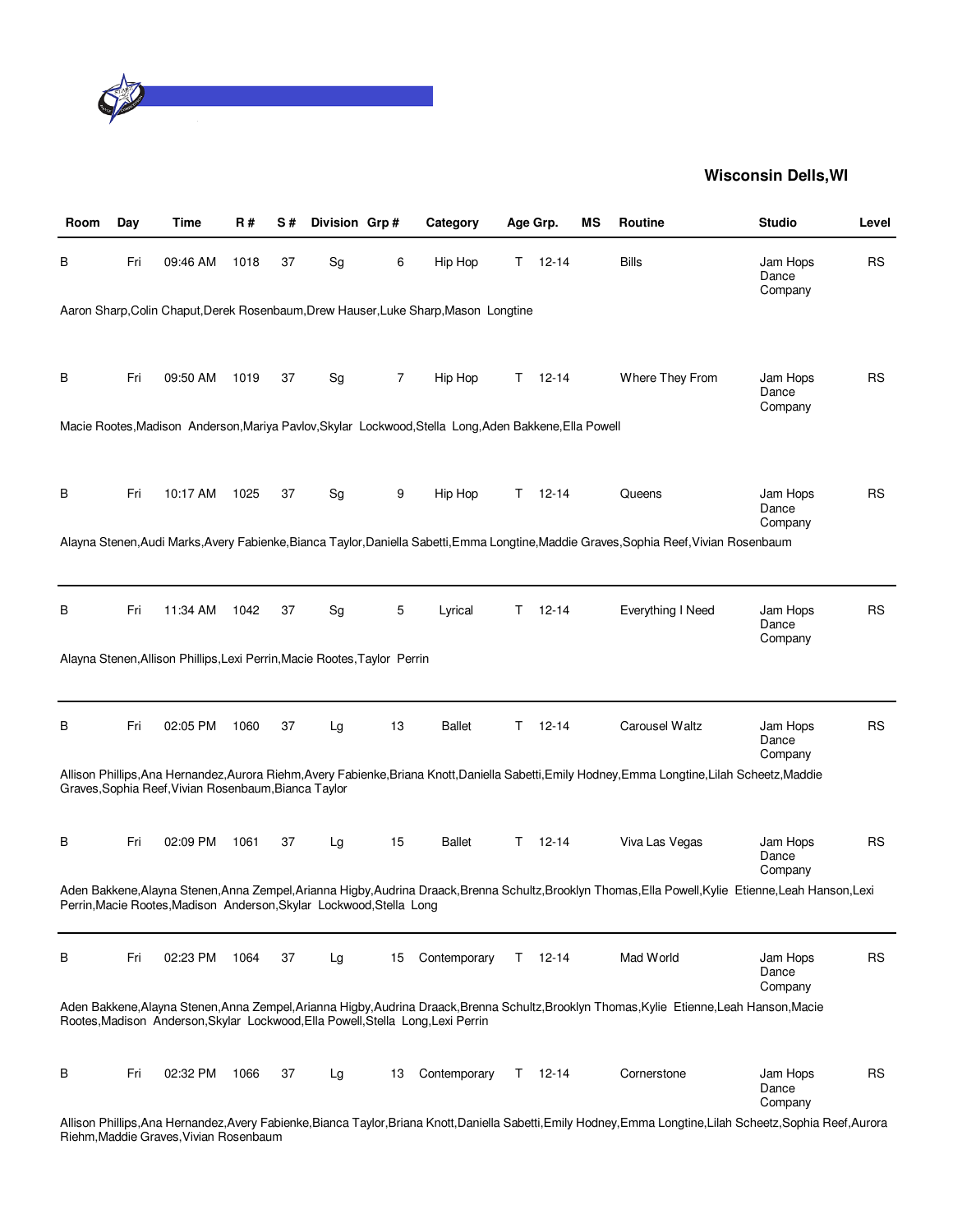

| Room | Day | Time                                                                 | R#   | S# | Division Grp#  |    | Category                                                                           |    | Age Grp.      | ΜS | Routine                                                                                                                                                                                                                                                                                                                                                                                                                                                                                                                                                                                                                                                                                                                                                                                                                                                                                                                                                                                                                                                                                           | <b>Studio</b>                | Level     |
|------|-----|----------------------------------------------------------------------|------|----|----------------|----|------------------------------------------------------------------------------------|----|---------------|----|---------------------------------------------------------------------------------------------------------------------------------------------------------------------------------------------------------------------------------------------------------------------------------------------------------------------------------------------------------------------------------------------------------------------------------------------------------------------------------------------------------------------------------------------------------------------------------------------------------------------------------------------------------------------------------------------------------------------------------------------------------------------------------------------------------------------------------------------------------------------------------------------------------------------------------------------------------------------------------------------------------------------------------------------------------------------------------------------------|------------------------------|-----------|
| В    | Fri | 02:59 PM                                                             | 1072 | 37 | Lg             | 15 | Jazz                                                                               | T. | $12 - 14$     |    | Fashion Week                                                                                                                                                                                                                                                                                                                                                                                                                                                                                                                                                                                                                                                                                                                                                                                                                                                                                                                                                                                                                                                                                      | Jam Hops<br>Dance<br>Company | <b>RS</b> |
|      |     | Perrin, Macie Rootes, Madison Anderson, Skylar Lockwood, Stella Long |      |    |                |    |                                                                                    |    |               |    | Aden Bakkene, Alayna Stenen, Anna Zempel, Arianna Higby, Audrina Draack, Brenna Schultz, Brooklyn Thomas, Ella Powell, Kylie Etienne, Leah Hanson, Lexi                                                                                                                                                                                                                                                                                                                                                                                                                                                                                                                                                                                                                                                                                                                                                                                                                                                                                                                                           |                              |           |
| В    | Fri | 04:20 PM                                                             | 1090 | 37 | Lg             | 14 | <b>Musical Show</b>                                                                | T. | $12 - 14$     |    | Magic to Do                                                                                                                                                                                                                                                                                                                                                                                                                                                                                                                                                                                                                                                                                                                                                                                                                                                                                                                                                                                                                                                                                       | Jam Hops<br>Dance<br>Company | <b>RS</b> |
|      |     | Graves, Madison Anderson, Skylar Lockwood, Vivian Rosenbaum          |      |    |                |    |                                                                                    |    |               |    | Alayna Stenen, Allison Phillips, Aurora Riehm, Avery Fabienke, Bianca Taylor, Daniella Sabetti, Ella Powell, Emma Longtine, Lilah Scheetz, Macie Rootes, Maddie                                                                                                                                                                                                                                                                                                                                                                                                                                                                                                                                                                                                                                                                                                                                                                                                                                                                                                                                   |                              |           |
| В    | Fri | 04:29 PM                                                             | 1092 | 37 | Lg             | 13 | Open                                                                               | T. | $12 - 14$     |    | Zombie                                                                                                                                                                                                                                                                                                                                                                                                                                                                                                                                                                                                                                                                                                                                                                                                                                                                                                                                                                                                                                                                                            | Jam Hops<br>Dance<br>Company | <b>RS</b> |
|      |     | Graves, Sophia Reef, Vivian Rosenbaum, Emily Hodney                  |      |    |                |    |                                                                                    |    |               |    | Allison Phillips, Ana Hernandez, Aurora Riehm, Avery Fabienke, Bianca Taylor, Briana Knott, Daniella Sabetti, Emma Longtine, Lilah Scheetz, Maddie                                                                                                                                                                                                                                                                                                                                                                                                                                                                                                                                                                                                                                                                                                                                                                                                                                                                                                                                                |                              |           |
| В    | Fri | 04:42 PM                                                             | 1095 | 37 | Lg             | 14 | Open                                                                               | T. | $12 - 14$     |    | Smooth Criminal                                                                                                                                                                                                                                                                                                                                                                                                                                                                                                                                                                                                                                                                                                                                                                                                                                                                                                                                                                                                                                                                                   | Jam Hops<br>Dance<br>Company | <b>RS</b> |
|      |     | Hauser, Emily Hodney, Luke Sharp, Taylor Perrin, Alex Anderson       |      |    |                |    |                                                                                    |    |               |    | Aaron Sharp, Aden Bakkene, Alayna Stenen, Alexandra Ryan, Aurora Riehm, Brooklyn Oberg, Colin Chaput, Danielle Spoden, Derek Rosenbaum, Drew                                                                                                                                                                                                                                                                                                                                                                                                                                                                                                                                                                                                                                                                                                                                                                                                                                                                                                                                                      |                              |           |
| В    | Fri | 05:00 PM                                                             | 1099 | 37 | Lg             | 13 | Tap                                                                                | T. | $12 - 14$     |    | Four Seasons                                                                                                                                                                                                                                                                                                                                                                                                                                                                                                                                                                                                                                                                                                                                                                                                                                                                                                                                                                                                                                                                                      | Jam Hops<br>Dance<br>Company | <b>RS</b> |
|      |     | Scheetz, Maddie Graves, Sophia Reef, Vivian Rosenbaum                |      |    |                |    |                                                                                    |    |               |    | Allison Phillips, Ana Hernandez, Aurora Riehm, Avery Fabienke, Bianca Taylor, Briana Knott, Daniella Sabetti, Emily Hodney, Emma Longtine, Lilah                                                                                                                                                                                                                                                                                                                                                                                                                                                                                                                                                                                                                                                                                                                                                                                                                                                                                                                                                  |                              |           |
| В    | Fri | 05:09 PM                                                             | 1101 | 37 | Lg             | 16 | Tap                                                                                | T. | $12 - 14$     |    | <b>Pitch Perfect</b>                                                                                                                                                                                                                                                                                                                                                                                                                                                                                                                                                                                                                                                                                                                                                                                                                                                                                                                                                                                                                                                                              | Jam Hops<br>Dance<br>Company | <b>RS</b> |
|      |     |                                                                      |      |    |                |    | Perrin, Macie Rootes, Madison Anderson, Skylar Lockwood, Stella Long, Colin Chaput |    |               |    | Aden Bakkene, Alayna Stenen, Anna Zempel, Arianna Higby, Audrina Draack, Brenna Schultz, Brooklyn Thomas, Ella Powell, Kylie Etienne, Leah Hanson, Lexi                                                                                                                                                                                                                                                                                                                                                                                                                                                                                                                                                                                                                                                                                                                                                                                                                                                                                                                                           |                              |           |
| В    | Fri | 06:33 PM                                                             | 1112 | 37 | Producti<br>on | 71 | Jazz                                                                               |    | $T = 12 - 14$ |    | Back to the Future                                                                                                                                                                                                                                                                                                                                                                                                                                                                                                                                                                                                                                                                                                                                                                                                                                                                                                                                                                                                                                                                                | Jam Hops<br>Dance<br>Company | <b>RS</b> |
|      |     |                                                                      |      |    |                |    |                                                                                    |    |               |    | Abigail Berglin, Aden Bakkene, Alayna Stenen, Alexandra Ryan, Alivia Draack, Allison Phillips, Ana Hernandez, Anna Zempel, Annabelle Walsh, Ariana<br>Rasmussen, Arianna Higby, Audrina Draack, Aurora Riehm, Autumn Vnuk, Ava Breiwick, Avery Fabienke, Bentley Rasmussen, Bianca Taylor, Brenna<br>Schultz, Briana Knott, Brooklyn Dahlman, Brooklyn Oberg, Brooklyn Thomas, Chloe Kampp, Daniella Sabetti, Danielle Spoden, Elena Vertalino, Ella Powell, Elli<br>Ford, Emily Hodney, Emma Longtine, Emmalee Oberg, Erin Southerling, Evelyn Herting, Hailey Williams, Hannah Schilling, Harper Rice, Jacie Slater, Kairi<br>Carlson, Kali Williams, Kaylin Stenen, Kylie Collins, Kylie Etienne, Leah Hanson, Lexi Perrin, Lexie Moots, Lilah Scheetz, Lily Johnson, Lily Thompson, Lindsey<br>Gaabo,Macie Rootes,Maddie Graves,Maddie Zdenek,Madison Anderson,Mareena Kelly,Melina Figueroa,Miara Hollenbeck,Myla Kelly,Nina Nikolas,Scarlett<br>Wick,Skylar Lockwood,Sonja Williams,Sophia Reef,Stella Long,Taylor Perrin,Taylor Gabrielli,Vanessa Kuhlman,Veronica Hamann,Vivian Rosenbaum |                              |           |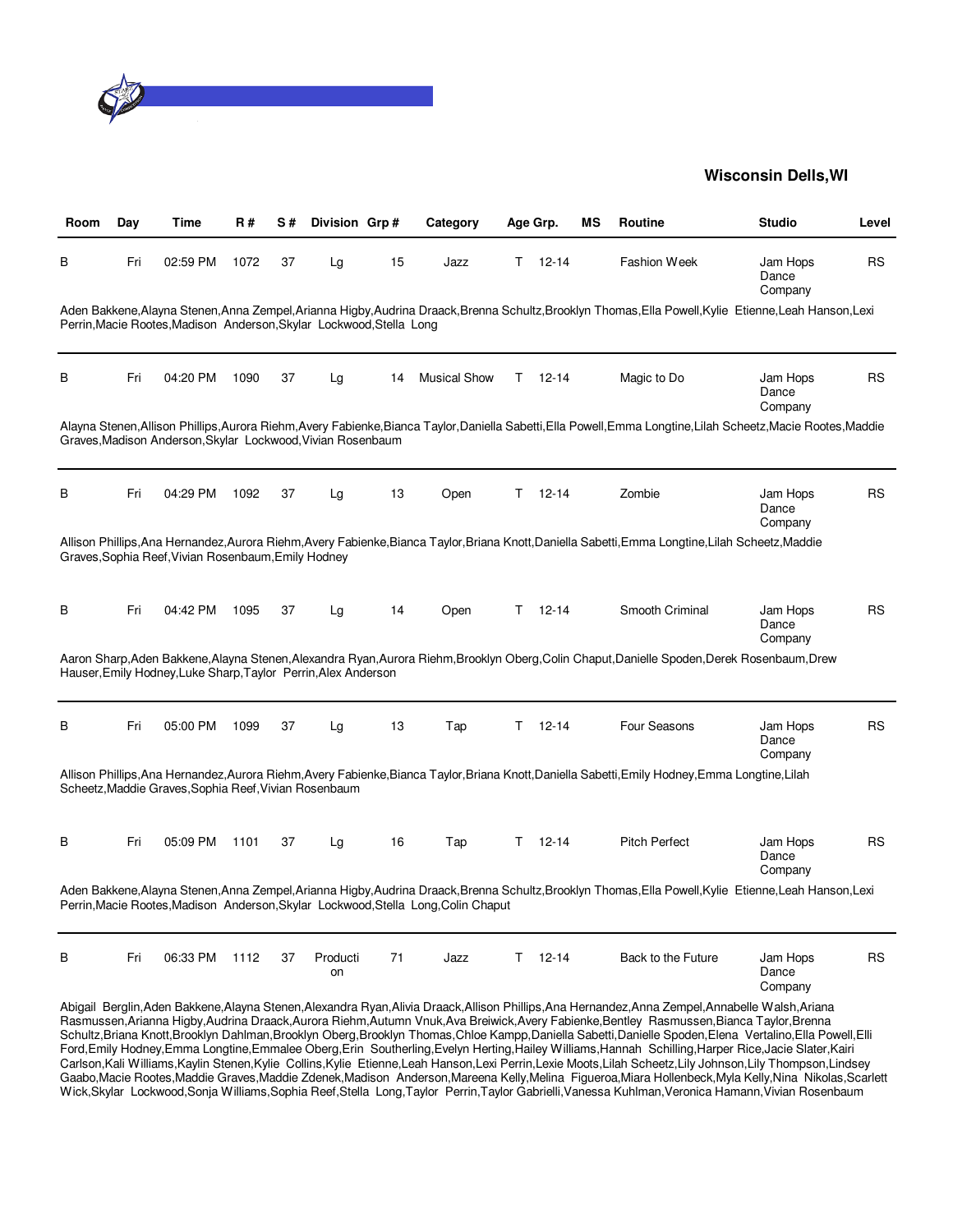

| Room  | Day | Time                                                                       | R#   | S# | Division Grp# |    | Category                                                                                      | Age Grp. |          | ΜS | Routine                                                                                                                                                          | <b>Studio</b>                | Level     |
|-------|-----|----------------------------------------------------------------------------|------|----|---------------|----|-----------------------------------------------------------------------------------------------|----------|----------|----|------------------------------------------------------------------------------------------------------------------------------------------------------------------|------------------------------|-----------|
| В     | Sat | 12:00 PM                                                                   | 1164 | 37 | Sg            | 6  | Hip Hop                                                                                       | PT       | $9 - 11$ |    | Lipgloss                                                                                                                                                         | Jam Hops<br>Dance<br>Company | <b>RS</b> |
|       |     | Hailey Williams, Hannah Schilling, Jillian Mack, Mareena Kelly, Myla Kelly |      |    |               |    |                                                                                               |          |          |    |                                                                                                                                                                  |                              |           |
| В     | Sat | 01:08 PM                                                                   | 1181 | 37 | Sg            | 6  | Lyrical                                                                                       | M        | $5 - 8$  |    | Fly                                                                                                                                                              | Jam Hops<br>Dance<br>Company | <b>RS</b> |
|       |     |                                                                            |      |    |               |    | Cadence Newman, Evelyn Herting, Kylie Collins, Lily Thompson, Miara Hollenbeck, Scarlett Wick |          |          |    |                                                                                                                                                                  |                              |           |
| В     | Sat | 01:44 PM                                                                   | 1190 | 37 | Sg            | 8  | <b>Musical Show</b>                                                                           | M        | $5-8$    |    | Everybody Wants to Be<br>A Cat                                                                                                                                   | Jam Hops<br>Dance<br>Company | RS        |
|       |     |                                                                            |      |    |               |    |                                                                                               |          |          |    | Ariana Rasmussen, Cadence Newman, Evelyn Herting, Kairi Carlson, Lily Thompson, Miara Hollenbeck, Scarlett Wick, Vanessa Kuhlman                                 |                              |           |
| В     | Sat | 01:52 PM                                                                   | 1192 | 37 | Sg            | 9  | <b>Musical Show</b>                                                                           | PT       | $9 - 11$ |    | Freak Flag                                                                                                                                                       | Jam Hops<br>Dance<br>Company | RS        |
|       |     |                                                                            |      |    |               |    |                                                                                               |          |          |    | Abigail Berglin, Brooklyn Oberg, Brooklyn Thomas, Chloe Kampp, Hailey Williams, Mareena Kelly, Myla Kelly, Taylor Gabrielli, Colin Chaput                        |                              |           |
| В     | Sat | 02:20 PM                                                                   | 1199 | 37 | Lg            | 10 | <b>Ballet</b>                                                                                 | M        | $5-8$    |    | <b>Syncopated Clocks</b>                                                                                                                                         | Jam Hops<br>Dance<br>Company | <b>RS</b> |
|       |     |                                                                            |      |    |               |    |                                                                                               |          |          |    | Brooklyn Dahlman, Elena Vertalino, Evelyn Herting, Harper Rice, Kairi Carlson, Kylie Collins, Lily Thompson, Miara Hollenbeck, Scarlett Wick, Vanessa Kuhlman    |                              |           |
| В     | Sat | 02:28 PM                                                                   | 1201 | 37 | Lg            | 12 | <b>Ballet</b>                                                                                 | PT       | $9 - 11$ |    | Flight of the Bumblebee                                                                                                                                          | Jam Hops<br>Dance<br>Company | <b>RS</b> |
| Oberg |     |                                                                            |      |    |               |    |                                                                                               |          |          |    | Abigail Berglin, Annabelle Walsh, Ava Breiwick, Chloe Kampp, Hailey Williams, Mareena Kelly, Myla Kelly, Nina Nikolas, Taylor Perrin, Taylor Gabrielli, Brooklyn |                              |           |
| В     | Sat | 02:44 PM                                                                   | 1205 | 37 | Lg            | 12 | Hip Hop                                                                                       | м        | $5 - 8$  |    | Eenie Meenie                                                                                                                                                     | Jam Hops<br>Dance<br>Company | <b>RS</b> |
|       |     | Thompson, Scarlett Wick, Vanessa Kuhlman                                   |      |    |               |    |                                                                                               |          |          |    | Ariana Rasmussen, Arielle Carlson, Bentley Rasmussen, Brooklyn Dahlman, Ella Nelson, Evelyn Herting, Harper Rice, Kameel Robertson, Kylie Collins, Lily          |                              |           |
| В     | Sat | 03:10 PM                                                                   | 1209 | 37 | Lg            | 10 | Jazz                                                                                          | м        | 5-8      |    | A Different Beat                                                                                                                                                 | Jam Hops<br>Dance<br>Company | <b>RS</b> |
|       |     |                                                                            |      |    |               |    |                                                                                               |          |          |    | Elena Vertalino, Evelyn Herting, Harper Rice, Kairi Carlson, Kylie Collins, Lily Thompson, Miara Hollenbeck, Scarlett Wick, Vanessa Kuhlman, Brooklyn Dahlman    |                              |           |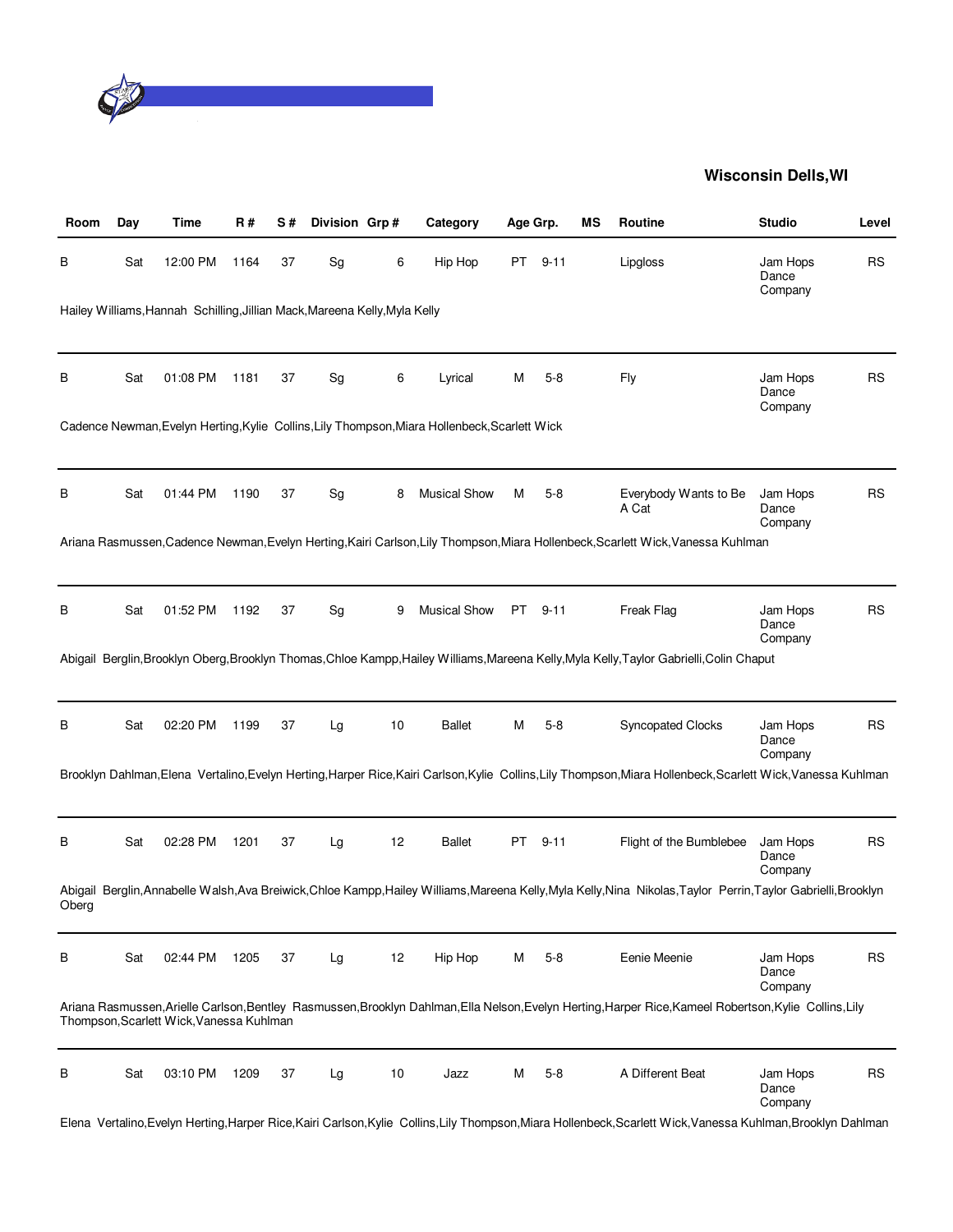

| Room                 | Day | Time                      | R#   | S# | Division Grp# |              | Category     |    | Age Grp.  | ΜS | Routine                                                                                                                                                          | <b>Studio</b>                | Level     |
|----------------------|-----|---------------------------|------|----|---------------|--------------|--------------|----|-----------|----|------------------------------------------------------------------------------------------------------------------------------------------------------------------|------------------------------|-----------|
| В                    | Sat | 03:46 PM                  | 1218 | 37 | Lg            | 12           | Jazz         | PT | $9 - 11$  |    | Wind It Up                                                                                                                                                       | Jam Hops<br>Dance<br>Company | <b>RS</b> |
| Kampp                |     |                           |      |    |               |              |              |    |           |    | Abigail Berglin, Annabelle Walsh, Ava Breiwick, Brooklyn Oberg, Hailey Williams, Mareena Kelly, Myla Kelly, Nina Nikolas, Taylor Perrin, Taylor Gabrielli, Chloe |                              |           |
| В                    | Sat | 04:37 PM                  | 1230 | 37 | Lg            | 12           | Lyrical      | PT | $9 - 11$  |    | <b>Secrets</b>                                                                                                                                                   | Jam Hops<br>Dance<br>Company | <b>RS</b> |
| Nikolas              |     |                           |      |    |               |              |              |    |           |    | Abigail Berglin, Annabelle Walsh, Ava Breiwick, Brooklyn Oberg, Chloe Kampp, Hailey Williams, Mareena Kelly, Myla Kelly, Taylor Perrin, Taylor Gabrielli, Nina   |                              |           |
| В                    | Sat | 05:06 PM                  | 1237 | 37 | Lg            | 11           | Tap          | м  | $5 - 8$   |    | Crikey                                                                                                                                                           | Jam Hops<br>Dance<br>Company | <b>RS</b> |
|                      |     | Kuhlman, Miara Hollenbeck |      |    |               |              |              |    |           |    | Bentley Rasmussen, Brooklyn Dahlman, Elena Vertalino, Evelyn Herting, Harper Rice, Kairi Carlson, Scarlett Wick, Kylie Collins, Lily Thompson, Vanessa           |                              |           |
| B                    | Sat | 05:22 PM                  | 1241 | 37 | Lg            | 12           | Tap          | PT | $9 - 11$  |    | <b>Kentucky Derby</b>                                                                                                                                            | Jam Hops<br>Dance<br>Company | <b>RS</b> |
| Gabrielli            |     |                           |      |    |               |              |              |    |           |    | Abigail Berglin, Annabelle Walsh, Ava Breiwick, Brooklyn Oberg, Chloe Kampp, Hailey Williams, Mareena Kelly, Myla Kelly, Nina Nikolas, Taylor Perrin, Taylor     |                              |           |
| С                    | Wed | 11:18 AM                  | 1250 | 37 | Solo          | 1            | Contemporary | Τ  | $12 - 14$ |    | Locket                                                                                                                                                           | Jam Hops<br>Dance<br>Company | <b>RS</b> |
| Ana Hernandez        |     |                           |      |    |               |              |              |    |           |    |                                                                                                                                                                  |                              |           |
| С                    | Wed | 11:32 AM                  | 1254 | 37 | Solo          | 1            | Contemporary | T  | $12 - 14$ |    | At the End                                                                                                                                                       | Jam Hops<br>Dance<br>Company | <b>RS</b> |
| Aurora Riehm         |     |                           |      |    |               |              |              |    |           |    |                                                                                                                                                                  |                              |           |
| C                    | Wed | 01:10 PM                  | 1282 | 37 | Solo          | 1            | Jazz         | T. | $12 - 14$ |    | Body Language                                                                                                                                                    | Jam Hops<br>Dance<br>Company | <b>RS</b> |
| <b>Bianca Taylor</b> |     |                           |      |    |               |              |              |    |           |    |                                                                                                                                                                  |                              |           |
| C                    | Wed | 03:10 PM                  | 1302 | 37 | Solo          | $\mathbf{1}$ | Lyrical      | T. | $12 - 14$ |    | House With No Mirrors                                                                                                                                            | Jam Hops<br>Dance<br>Company | <b>RS</b> |
| <b>Emily Hodney</b>  |     |                           |      |    |               |              |              |    |           |    |                                                                                                                                                                  |                              |           |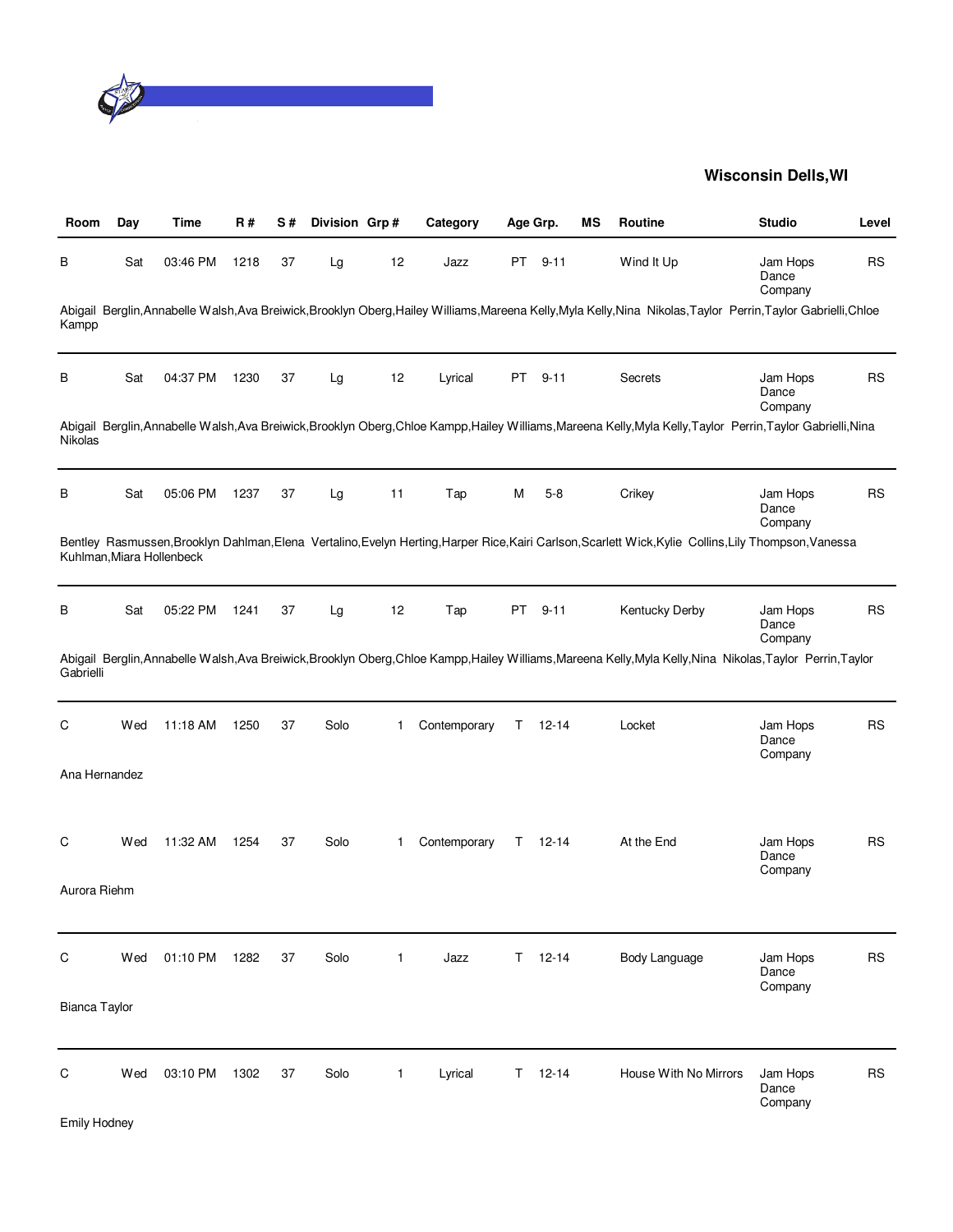

| Room            | Day | <b>Time</b>                      | R#   | S# | Division Grp# |              | Category     |    | Age Grp.      | MS | Routine                      | <b>Studio</b>                | Level     |
|-----------------|-----|----------------------------------|------|----|---------------|--------------|--------------|----|---------------|----|------------------------------|------------------------------|-----------|
| $\mathsf C$     | Wed | 03:21 PM                         | 1305 | 37 | Solo          | $\mathbf{1}$ | Lyrical      | T. | $12 - 14$     |    | <b>What Now</b>              | Jam Hops<br>Dance<br>Company | <b>RS</b> |
| Danielle Spoden |     |                                  |      |    |               |              |              |    |               |    |                              |                              |           |
| C               | Wed | 04:34 PM                         | 1326 | 37 | Solo          | $\mathbf{1}$ | Lyrical      | T. | $12 - 14$     |    | Better Half of Me            | Jam Hops<br>Dance<br>Company | <b>RS</b> |
| Sophia Reef     |     |                                  |      |    |               |              |              |    |               |    |                              |                              |           |
|                 |     |                                  |      |    |               |              |              |    |               |    |                              |                              |           |
| C               | Wed | 05:16 PM                         | 1338 | 37 | Solo          | $\mathbf{1}$ | Open         | T. | $12 - 14$     |    | Overwhelmed                  | Jam Hops<br>Dance<br>Company | <b>RS</b> |
| Kali Williams   |     |                                  |      |    |               |              |              |    |               |    |                              |                              |           |
|                 |     |                                  |      |    |               |              |              |    |               |    |                              |                              |           |
| C               | Wed | 05:34 PM                         | 1343 | 37 | Solo          | $\mathbf{1}$ | Open         | T. | $12 - 14$     |    | Attention                    | Jam Hops<br>Dance<br>Company | <b>RS</b> |
| Aden Bakkene    |     |                                  |      |    |               |              |              |    |               |    |                              |                              |           |
|                 |     |                                  |      |    |               |              |              |    |               |    |                              |                              |           |
| C               | Wed | 05:37 PM                         | 1344 | 37 | Solo          | $\mathbf{1}$ | Pointe       | T  | $12 - 14$     |    | Esmeralda Variation          | Jam Hops<br>Dance<br>Company | <b>RS</b> |
| Aurora Riehm    |     |                                  |      |    |               |              |              |    |               |    |                              |                              |           |
|                 |     |                                  |      |    |               |              |              |    |               |    |                              |                              |           |
| C               | Wed | 05:55 PM                         | 1349 | 37 | Solo          | $\mathbf{1}$ | Tap          | Τ  | $12 - 14$     |    | The Things I Regret          | Jam Hops<br>Dance<br>Company | <b>RS</b> |
| Danielle Spoden |     |                                  |      |    |               |              |              |    |               |    |                              |                              |           |
|                 |     |                                  |      |    |               |              |              |    |               |    |                              |                              |           |
| $\mathsf C$     | Wed | 07:36 PM                         | 1358 | 37 | D/T           | $^{2}$       | Contemporary | T. | $12 - 14$     |    | Advice To My Younger<br>Self | Jam Hops<br>Dance<br>Company | <b>RS</b> |
|                 |     | Cadence Newman, Kailey Perreault |      |    |               |              |              |    |               |    |                              |                              |           |
|                 |     |                                  |      |    |               |              |              |    |               |    |                              |                              |           |
| $\mathsf C$     | Wed | 07:43 PM                         | 1360 | 37 | D/T           | 2            | Contemporary |    | $T = 12 - 14$ |    | Distortion                   | Jam Hops<br>Dance<br>Company | <b>RS</b> |
|                 |     | Ella Powell, Madison Anderson    |      |    |               |              |              |    |               |    |                              |                              |           |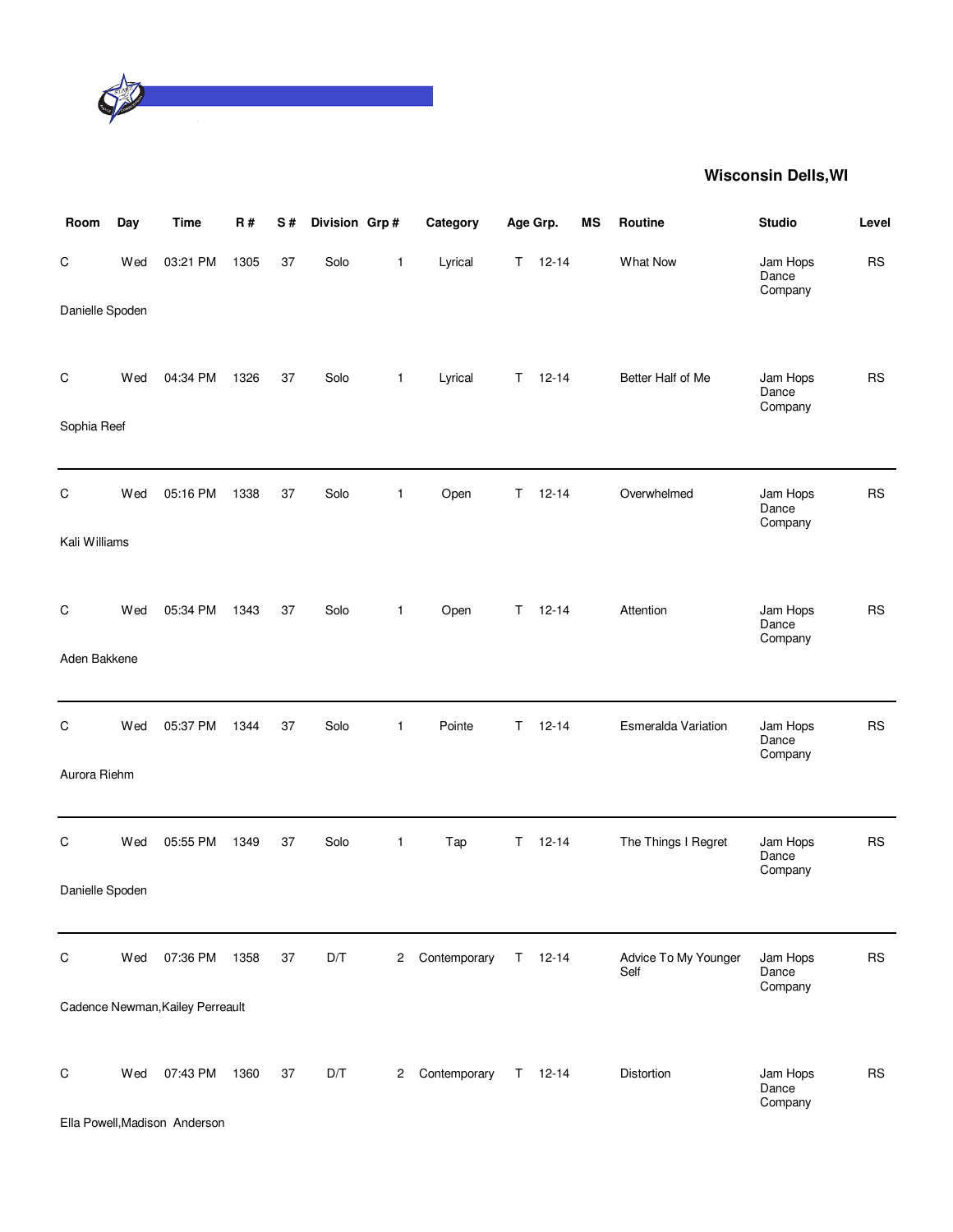

| Room                    | Day | <b>Time</b>                             | <b>R#</b> | S# | Division Grp# |                | Category     |    | Age Grp.  | MS | Routine               | <b>Studio</b>                | Level      |
|-------------------------|-----|-----------------------------------------|-----------|----|---------------|----------------|--------------|----|-----------|----|-----------------------|------------------------------|------------|
| C                       | Wed | 07:50 PM                                | 1362      | 37 | D/T           | $\overline{2}$ | Contemporary | T. | $12 - 14$ |    | Hurricane             | Jam Hops<br>Dance<br>Company | <b>RS</b>  |
|                         |     | Aurora Riehm, Emily Hodney              |           |    |               |                |              |    |           |    |                       |                              |            |
| С                       | Wed | 07:57 PM                                | 1364      | 37 | D/T           | $\overline{c}$ | Hip Hop      | T. | $12 - 14$ |    | <b>Black Widow</b>    | Jam Hops<br>Dance<br>Company | <b>RS</b>  |
|                         |     | Avery Fabienke, Lexie Moots             |           |    |               |                |              |    |           |    |                       |                              |            |
| С                       | Wed | 08:08 PM                                | 1367      | 37 | D/T           | $\overline{c}$ | Hip Hop      | T. | $12 - 14$ |    | Eye of the Tiger      | Jam Hops<br>Dance<br>Company | <b>RS</b>  |
| Aaron Sharp, Luke Sharp |     |                                         |           |    |               |                |              |    |           |    |                       |                              |            |
| C                       | Wed | 09:56 PM                                | 1398      | 37 | D/T           | 3              | Tap          | T. | $12 - 14$ |    | <b>Chasing Cars</b>   | Jam Hops<br>Dance<br>Company | RS         |
|                         |     | Autumn Vnuk, Drew Hauser, Kali Williams |           |    |               |                |              |    |           |    |                       |                              |            |
| C                       | Thu | 08:03 AM                                | 1403      | 37 | Solo          | $\mathbf{1}$   | Contemporary | M  | $5 - 8$   |    | <b>Beautiful Life</b> | Jam Hops<br>Dance<br>Company | <b>RS</b>  |
| Brooklyn Oberg          |     |                                         |           |    |               |                |              |    |           |    |                       |                              |            |
| С                       | Thu | 01:33 PM                                | 1488      | 37 | Solo          | $\mathbf{1}$   | Tap          | M  | $5-8$     |    | Make Some Noise       | Jam Hops<br>Dance<br>Company | <b>RS</b>  |
| Evelyn Herting          |     |                                         |           |    |               |                |              |    |           |    |                       |                              |            |
| ${\rm C}$               | Thu | 02:54 PM                                | 1515      | 37 | Solo          | $\mathbf{1}$   | Tap          |    | PT 9-11   |    | Drive My Car          | Jam Hops<br>Dance            | <b>RS</b>  |
| Colin Chaput            |     |                                         |           |    |               |                |              |    |           |    |                       | Company                      |            |
| $\mathsf C$             | Thu | 05:37 PM                                | 1546      | 37 | D/T           | 2              | Lyrical      |    | PT 9-11   |    | Getaway Car           | Jam Hops<br>Dance<br>Company | ${\sf RS}$ |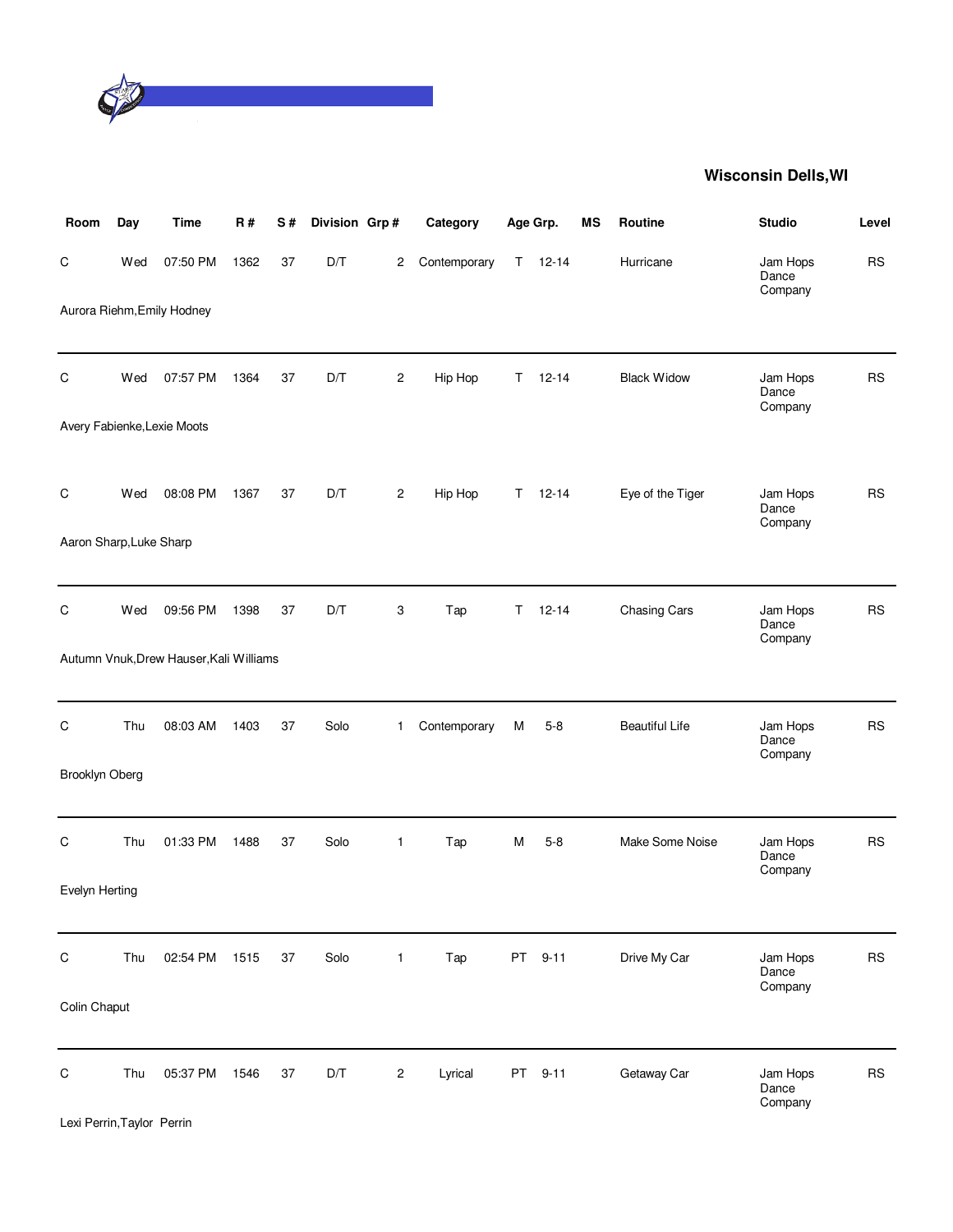

| Room | Day | <b>Time</b>                                                           | <b>R#</b> | S# | Division Grp# |   | Category                                                                              |     | Age Grp. | MS | <b>Routine</b>             | <b>Studio</b>                | Level     |
|------|-----|-----------------------------------------------------------------------|-----------|----|---------------|---|---------------------------------------------------------------------------------------|-----|----------|----|----------------------------|------------------------------|-----------|
| C    | Thu | 05:58 PM                                                              | 1553      | 37 | D/T           | 2 | <b>Musical Show</b>                                                                   | PT. | $9 - 11$ |    | My New Philosophy          | Jam Hops<br>Dance<br>Company | <b>RS</b> |
|      |     | Brooklyn Oberg, Colin Chaput                                          |           |    |               |   |                                                                                       |     |          |    |                            |                              |           |
| C    | Fri | 09:33 AM                                                              | 1585      | 37 | Sg            | 4 | Jazz                                                                                  | М   | $5 - 8$  |    | Mama I'm A Big Girl<br>Now | Jam Hops<br>Dance<br>Company | <b>NS</b> |
|      |     | Ariana Rasmussen, Arielle Carlson, Scarlett Bartels, Sienna McCreight |           |    |               |   |                                                                                       |     |          |    |                            |                              |           |
| C    | Fri | 10:57 AM                                                              | 1606      | 37 | Sg            | 5 | <b>Ballet</b>                                                                         | M   | $5-8$    |    | Jouets de Magique          | Jam Hops<br>Dance<br>Company | <b>NS</b> |
|      |     |                                                                       |           |    |               |   | Ariana Rasmussen, Arielle Carlson, Paige Kuhlmann, Scarlett Bartels, Sienna McCreight |     |          |    |                            |                              |           |
| C    | Fri | 11:49 AM                                                              | 1619      | 37 | Sg            | 4 | Tap                                                                                   | M   | $5-8$    |    | <b>Who Dunnit</b>          | Jam Hops<br>Dance<br>Company | <b>NS</b> |

Ariana Rasmussen,Arielle Carlson,Scarlett Bartels,Sienna McCreight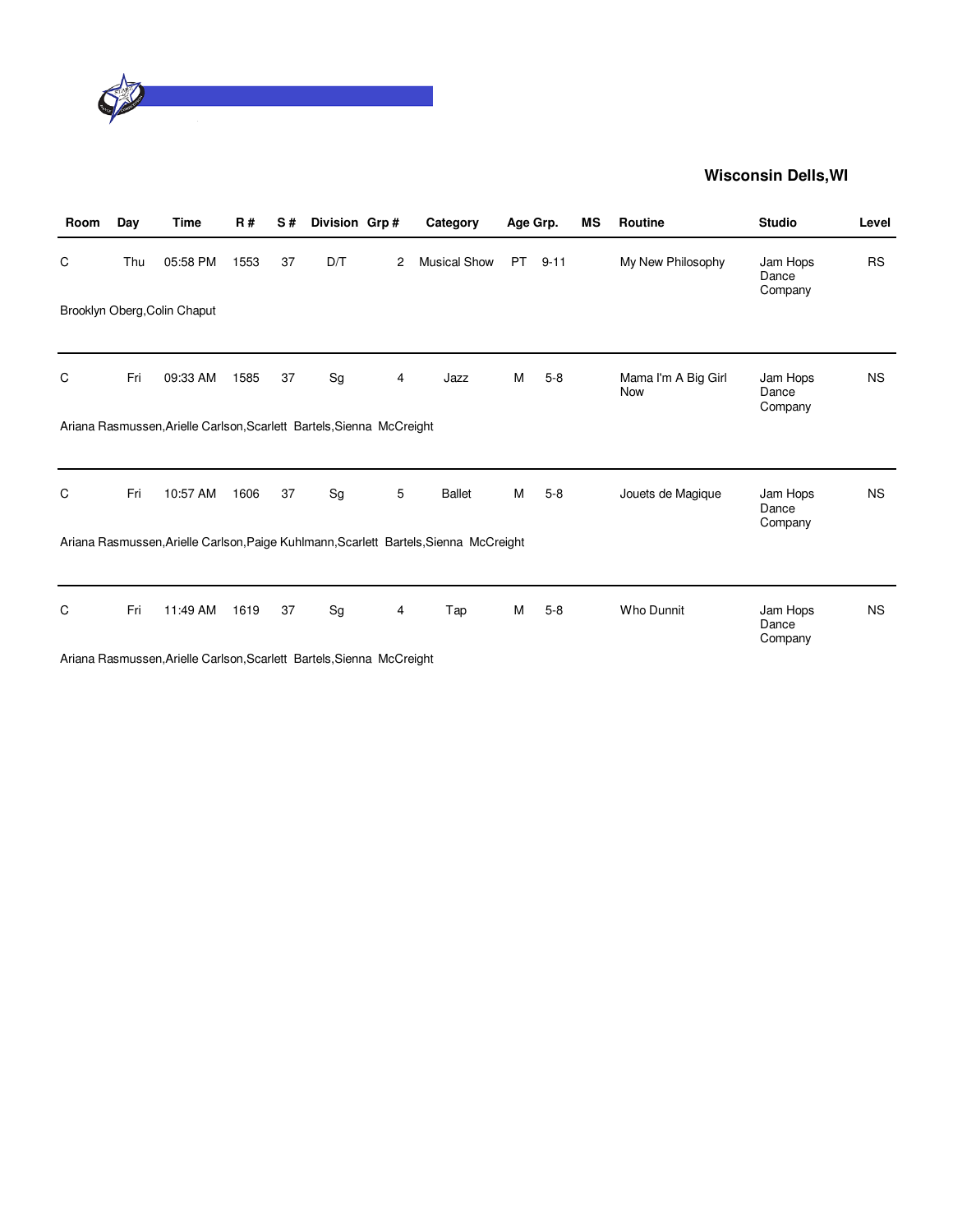

| Room                  | Day | <b>Time</b>                | <b>R#</b> | S# | Division Grp# |                | Category     |   | Age Grp.  | MS | Routine                        | <b>Studio</b>           | Level     |
|-----------------------|-----|----------------------------|-----------|----|---------------|----------------|--------------|---|-----------|----|--------------------------------|-------------------------|-----------|
| В                     | Wed | 12:42 PM                   | 700       | 26 | Solo          | $\mathbf{1}$   | Contemporary | S | $15 - 18$ |    | I was Here                     | Jans School of<br>Dance | <b>RS</b> |
| Lauren Reuter         |     |                            |           |    |               |                |              |   |           |    |                                |                         |           |
| В                     | Wed | 12:53 PM                   | 703       | 26 | Solo          | $\mathbf{1}$   | Contemporary |   | S 15-18   |    | Let it all Go                  | Jans School of<br>Dance | <b>RS</b> |
| Morgan Buck           |     |                            |           |    |               |                |              |   |           |    |                                |                         |           |
| В                     | Wed | 05:23 PM                   | 766       | 26 | Solo          | $\mathbf{1}$   | Lyrical      | S | $15 - 18$ |    | Hurt Like Hell                 | Jans School of<br>Dance | <b>RS</b> |
| Londyn Overlander     |     |                            |           |    |               |                |              |   |           |    |                                |                         |           |
| В                     | Wed | 05:34 PM                   | 769       | 26 | Solo          | $\mathbf{1}$   | Lyrical      | S | $15 - 18$ |    | Put a Little Love on Me        | Jans School of<br>Dance | <b>RS</b> |
| Emilia Larson         |     |                            |           |    |               |                |              |   |           |    |                                |                         |           |
| B                     | Wed | 07:05 PM                   | 795       | 26 | Solo          | $\mathbf{1}$   | Open         | S | $15 - 18$ |    | Control                        | Jans School of<br>Dance | <b>RS</b> |
| <b>Brailyn Ginter</b> |     |                            |           |    |               |                |              |   |           |    |                                |                         |           |
| В                     | Wed | 07:15 PM                   | 798       | 26 | Solo          | $\mathbf{1}$   | Open         | S | $15 - 18$ |    | <b>Emotional Rollercoaster</b> | Jans School of<br>Dance | <b>RS</b> |
| McKede Radiate        |     |                            |           |    |               |                |              |   |           |    |                                |                         |           |
| В                     | Wed | 07:22 PM                   | 800       | 26 | Solo          | $\mathbf{1}$   | Open         | S | $15 - 18$ |    | Unearthing                     | Jans School of<br>Dance | <b>RS</b> |
| <b>Haley Sherry</b>   |     |                            |           |    |               |                |              |   |           |    |                                |                         |           |
| В                     | Wed | 09:28 PM                   | 833       | 26 | D/T           | $\sqrt{2}$     | Jazz         | S | $15-18$   |    | Hey Hi Hello                   | Jans School of<br>Dance | <b>RS</b> |
|                       |     | Reese Kuglin, Haley Sherry |           |    |               |                |              |   |           |    |                                |                         |           |
| B                     | Wed | 10:31 PM                   | 851       | 26 | D/T           | $\overline{c}$ | Clogging     | S | $15 - 18$ |    | Coalmine                       | Jans School of<br>Dance | <b>RS</b> |

Madelyn Chandler,Ella Homb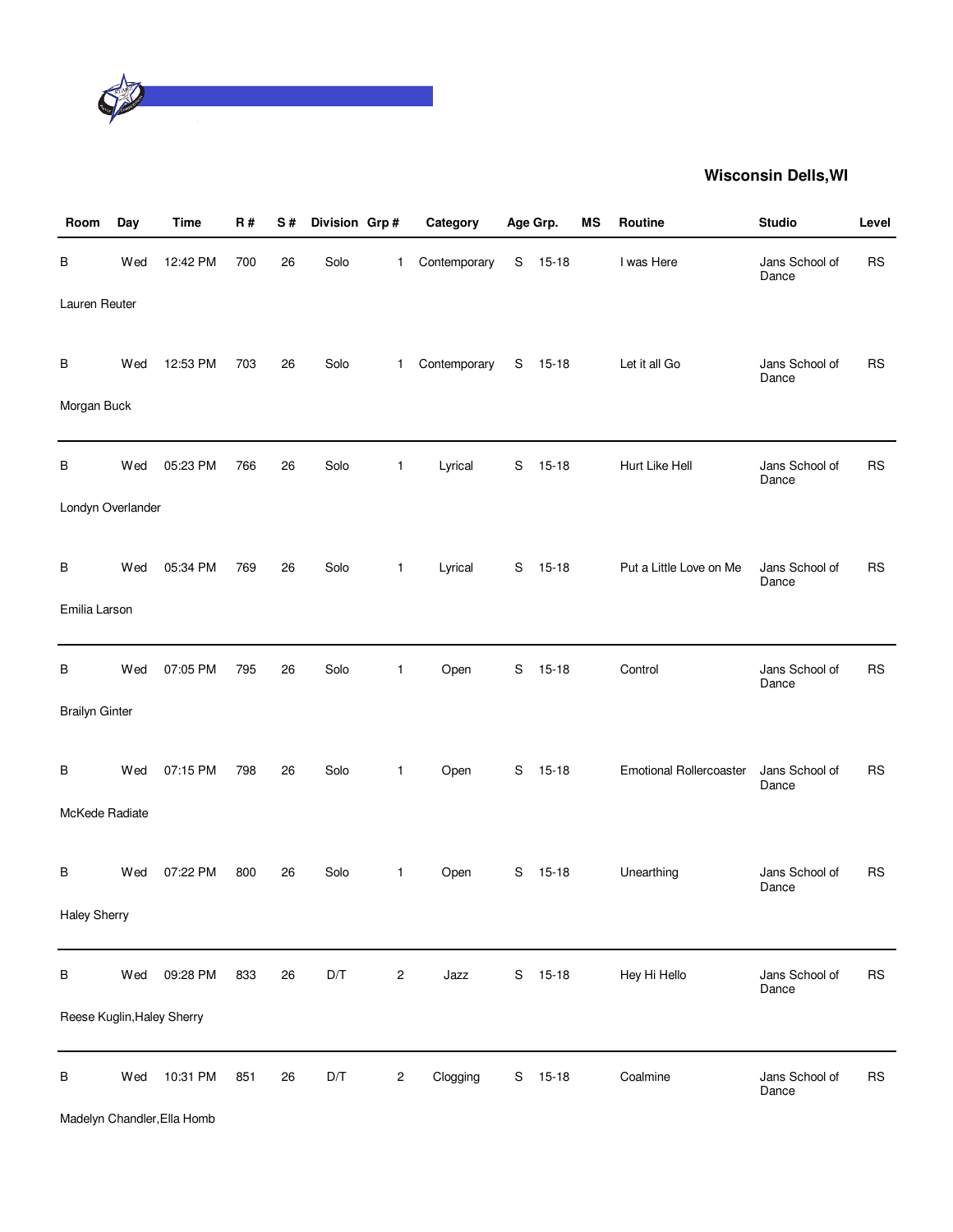

| Room                | Day | Time     | R#   | S# | Division Grp# |    | Category                                                                                                              |    | Age Grp.  | ΜS | Routine                                                                                                                                                   | <b>Studio</b>           | Level     |
|---------------------|-----|----------|------|----|---------------|----|-----------------------------------------------------------------------------------------------------------------------|----|-----------|----|-----------------------------------------------------------------------------------------------------------------------------------------------------------|-------------------------|-----------|
| в                   | Thu | 03:19 PM | 952  | 26 | Lg            | 17 | Contemporary                                                                                                          | S  | $15 - 18$ |    | Listen to Your Heart                                                                                                                                      | Jans School of<br>Dance | <b>RS</b> |
|                     |     |          |      |    |               |    | Norlin, Devin Mattson, Ella Meyer, Alex Tally, Caitlyn McGraw, Katie Kilmer, Kiara Story, Haley Sherry                |    |           |    | Morgan Buck, Londyn Overlander, Erin Kampa, Morgan Dohmen, Clara Mattson, Lilly Meier, Lindsey Nadeau, Alyssa Nestingen, Reese Kuglin, Gracie             |                         |           |
| В                   | Thu | 05:26 PM | 978  | 26 | Sg            | 9  | Jazz                                                                                                                  | S  | $15 - 18$ |    | Fabulous                                                                                                                                                  | Jans School of<br>Dance | RS        |
|                     |     |          |      |    |               |    |                                                                                                                       |    |           |    | Clara Mattson, Lilly Meier, Lindsey Nadeau, Reese Kuglin, Devin Mattson, McKede Radiate, Calia Story, Kiara Story, Haley Sherry                           |                         |           |
| в                   | Thu | 06:11 PM | 988  | 26 | Lg            | 10 | Lyrical                                                                                                               | S  | $15 - 18$ |    | The Face                                                                                                                                                  | Jans School of<br>Dance | RS        |
|                     |     |          |      |    |               |    |                                                                                                                       |    |           |    | Londyn Overlander, Anela Johnson, Clara Mattson, Lilly Meier, Lindsey Nadeau, Alyssa Nestingen, Gracie Norlin, Caitlyn McGraw, Katie Kilmer, Haley Sherry |                         |           |
| B                   | Thu | 07:14 PM | 1002 | 26 | Lg            | 11 | Open                                                                                                                  | S  | $15 - 18$ |    | Finally                                                                                                                                                   | Jans School of<br>Dance | RS        |
| McGraw.Katie Kilmer |     |          |      |    |               |    |                                                                                                                       |    |           |    | Londyn Overlander, Anela Johnson, Erin Kampa, Clara Mattson, Lilly Meier, Lindsey Nadeau, Alyssa Nestingen, Gracie Norlin, McKede Radiate, Caitlyn        |                         |           |
| в                   | Thu | 07:19 PM | 1003 | 26 | Sg            | 8  | Clogging                                                                                                              | S  | $15 - 18$ |    | Fever                                                                                                                                                     | Jans School of<br>Dance | RS        |
|                     |     |          |      |    |               |    | Madelyn Chandler, Allie Majeski, Claire Dicke, Ava Mahoney, Annika Seebeck, Ella Bauer, Audrey Nawrocki, Amber Keller |    |           |    |                                                                                                                                                           |                         |           |
| B                   | Fri | 12:37 PM | 1056 | 26 | Sg            | 9  | Clogging                                                                                                              | T. | $12 - 14$ |    | Good Girls                                                                                                                                                | Jans School of<br>Dance | RS        |
|                     |     |          |      |    |               |    |                                                                                                                       |    |           |    | Reese Kuglin, Jordis Schaeffer, Lucy Samuelson, Sophie Rowan, Devin Mattson, Ava Foster, Lydia Starc, Ella Meyer, Kiara Story                             |                         |           |
| в                   | Fri | 02:27 PM | 1065 | 26 | Lg            | 17 | Contemporary                                                                                                          | Τ  | 12-14     |    | No Roots                                                                                                                                                  | Jans School of<br>Dance | RS        |
|                     |     |          |      |    |               |    | Schulte, Calia Story, Elise Mattimiro, Delaney McGraw, Isabelle Heiman, Audrey Anderson, Maxine Molitor               |    |           |    | Miley Pagel,Taylor Dodge,Jordis Schaeffer,Isabel Miller,Lucy Samuelson,Ava Foster,Madeline Elliott,Jaidyn Johnson,Hanah Precious,Lyla Rae Likes,Taylor    |                         |           |
| В                   | Fri | 02:54 PM | 1071 | 26 | Lg            | 10 | Jazz                                                                                                                  | T. | $12 - 14$ |    | Nobody Else                                                                                                                                               | Jans School of<br>Dance | <b>RS</b> |
|                     |     |          |      |    |               |    |                                                                                                                       |    |           |    | Reese Kuglin, Isabel Miller, Emilia Larson, Devin Mattson, Ella Meyer, Lily Kummer, Kiara Story, Brailyn Ginter, Xavier Beal, Haley Sherry                |                         |           |
| В                   | Fri | 03:39 PM | 1081 | 26 | Lg            | 12 | Lyrical                                                                                                               | T. | $12 - 14$ |    | My Attic                                                                                                                                                  | Jans School of<br>Dance | <b>RS</b> |

Sophie Rowan,Ava Foster,Avery Courneya,Vivan Hill,Lyla Rae Likes,Taylor Schulte,Calia Story,Elise Mattimiro,Delaney McGraw,Audrey Anderson,Lydia Latch,Maxine Molitor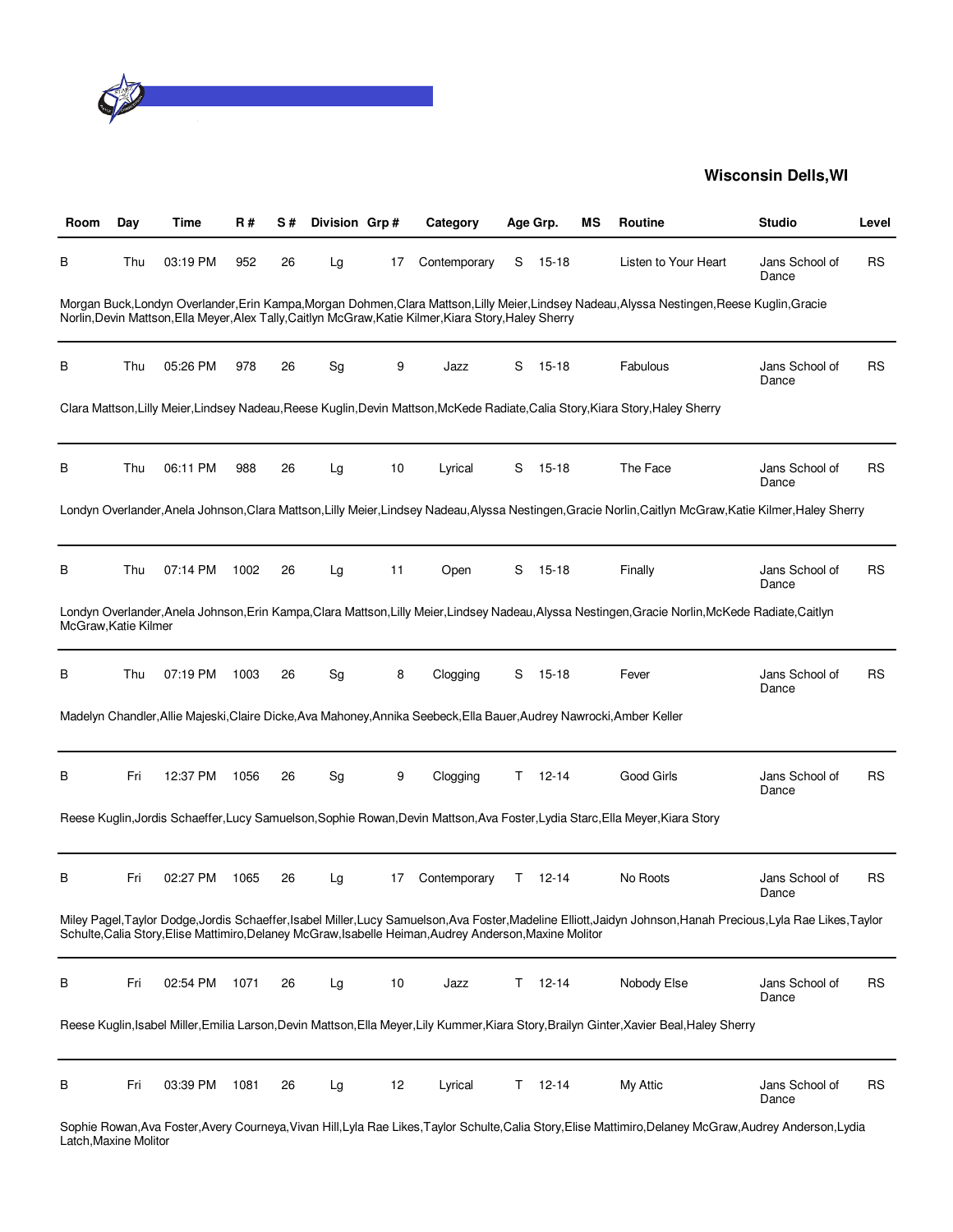

| Room                   | Day | Time                                  | <b>R#</b> | S# | Division Grp#  |    | Category                                                                                                     |    | Age Grp.  | ΜS | <b>Routine</b>                                                                                                                                                                                                                                                                                                                                                                                                                                                                   | <b>Studio</b>           | Level |
|------------------------|-----|---------------------------------------|-----------|----|----------------|----|--------------------------------------------------------------------------------------------------------------|----|-----------|----|----------------------------------------------------------------------------------------------------------------------------------------------------------------------------------------------------------------------------------------------------------------------------------------------------------------------------------------------------------------------------------------------------------------------------------------------------------------------------------|-------------------------|-------|
| В                      | Fri | 03:44 PM                              | 1082      | 26 | Lg             | 10 | Lyrical                                                                                                      | T. | 12-14     |    | One Foot                                                                                                                                                                                                                                                                                                                                                                                                                                                                         | Jans School of<br>Dance | RS    |
|                        |     |                                       |           |    |                |    |                                                                                                              |    |           |    | Taylor Dodge, Reese Kuglin, Isabel Miller, Emilia Larson, Devin Mattson, Ella Bauer, Ella Meyer, Kiara Story, Brailyn Ginter, Haley Sherry                                                                                                                                                                                                                                                                                                                                       |                         |       |
| В                      | Fri | 04:24 PM                              | 1091      | 26 | Lg             |    | 13 Novelty/Characte T 12-14<br>r                                                                             |    |           |    | Sing, Sing, Sing                                                                                                                                                                                                                                                                                                                                                                                                                                                                 | Jans School of<br>Dance | RS    |
|                        |     | Boyd, Isabelle Heiman, Miah Marthaler |           |    |                |    |                                                                                                              |    |           |    | Avery Courneya,Parker Elliott,Vivan Hill,Lyla Rae Likes,Taylor Schulte,Leighton Siebenaler,Lia Ferguson,Elise Mattimiro,Delaney McGraw,Katie Vieth,Kaitlyn                                                                                                                                                                                                                                                                                                                       |                         |       |
| В                      | Fri | 04:38 PM                              | 1094      | 26 | Lg             | 12 | Open                                                                                                         | T. | $12 - 14$ |    | Move                                                                                                                                                                                                                                                                                                                                                                                                                                                                             | Jans School of<br>Dance | RS    |
| Story, Audrey Anderson |     |                                       |           |    |                |    |                                                                                                              |    |           |    | Miley Pagel,Taylor Dodge,Jordis Schaeffer,Lucy Samuelson,Sophie Rowan,Ava Foster,Madeline Elliott,Lydia Starc,Jaidyn Johnson,Hanah Precious,Calia                                                                                                                                                                                                                                                                                                                                |                         |       |
| В                      | Fri | 04:56 PM                              | 1098      | 26 | Lg             | 18 | Clogging                                                                                                     | T. | $12 - 14$ |    | Devil with a Blue Dress                                                                                                                                                                                                                                                                                                                                                                                                                                                          | Jans School of<br>Dance | RS    |
|                        |     |                                       |           |    |                |    | Tuin, Zoe O'Donnell, Hanah Precious, MaKenzee Virchow, Maci Dayton, Haylee Newton, Calia Story, Kaitlyn Boyd |    |           |    | Miley Pagel,Taylor Dodge,Reese Kuglin,Elle Endres,Briella Huebsch,Isabel Miller,Lyla Mahoney,Madeline Elliott,Lillyan Schweich,Jaidyn Johnson,Layla                                                                                                                                                                                                                                                                                                                              |                         |       |
| В                      | Fri | 05:18 PM                              | 1103      | 26 | Line           | 29 | Clogging                                                                                                     | S  | $15 - 18$ |    | Lubbock or Leave It                                                                                                                                                                                                                                                                                                                                                                                                                                                              | Jans School of<br>Dance | RS    |
|                        |     |                                       |           |    |                |    | Nadeau, Madelyn Chandler, Morgan Buck, Morgan Dohmen, Ruby Tix, Taylor Borash, Londyn Overlander             |    |           |    | Alex Tally,Allie Majeski,Amber Keller,Anela Johnson,Annika Seebeck,Ava Mahoney,Brailyn Ginter,Caitlyn McGraw,Claire Dicke,Ella Bauer,Ella Homb,Emilia<br>Larson, Emma Dinndorf, Erin Kampa, Gracie Norlin, Haley Sherry, Hope Davis, Katelyn Krey, Katie Kilmer, Lauren Reuter, Lilly Meier, Lily Kummer, Lindsey                                                                                                                                                                |                         |       |
| в                      | Fri | 05:46 PM                              | 1107      | 26 | Line           | 26 | Hip Hop                                                                                                      | S  | 15-18     |    | We Run This                                                                                                                                                                                                                                                                                                                                                                                                                                                                      | Jans School of<br>Dance | RS    |
|                        |     |                                       |           |    |                |    | Radiate, Morgan Buck, Morgan Dohmen, Rayah Brasher, Sophie Rowan, Xavier Beal                                |    |           |    | Alex Tally, Allie Majeski, Alyssa Nestingen, Anela Johnson, Audrey Anderson, Ava Foster, Caitlyn McGraw, Clara Mattson, Ella Bauer, Ella Meyer, Emilia<br>Larson, Erin Kampa, Gracie Norlin, Hailee Virchow, Jaidyn Johnson, Katie Kilmer, Kiara Story, Lilly Meier, Lindsey Nadeau, Londyn Overlander, McKede                                                                                                                                                                   |                         |       |
| В                      | Fri | 06:13 PM                              | 1110      | 26 | Producti<br>on | 33 | <b>Musical Show</b>                                                                                          | T. | 12-14     |    | Grease                                                                                                                                                                                                                                                                                                                                                                                                                                                                           | Jans School of<br>Dance | RS    |
| Rowan, Vivan Hill      |     |                                       |           |    |                |    |                                                                                                              |    |           |    | Addison Notch, Addy Bauer, Alex Kuhns, Audrey Anderson, Ava Foster, Avery Courneya, Avery Miller, Brailyn Ginter, Brianna Kummer, Calia Story, Carlie<br>Ginter, Devin Mattson, Ella Bauer, Ella Meyer, Emilia Larson, Hailee Virchow, Haley Sherry, Hanah Precious, Jaidyn Johnson, Jordis Schaeffer, Keala Story, Keiana<br>Beal, Lauren Reuter, Londyn Overlander, Lyla Virchow, Macy Kirk, MaKenzee Virchow, Maxine Molitor, Miley Pagel, Reese Reuter, Reese Kuglin, Sophie |                         |       |
| В                      | Fri | 07:13 PM                              | 1116      | 26 | Producti<br>on |    | 31 Novelty/Characte PT                                                                                       |    | 9-11      |    | Irish Wake Up                                                                                                                                                                                                                                                                                                                                                                                                                                                                    | Jans School of<br>Dance | RS    |
|                        |     |                                       |           |    |                |    |                                                                                                              |    |           |    | Abby Mudgett, Adalynn Cadwell, Avery Courneya, Avery Miller, Briella Huebsch, Brooke Gjemse, Cora Schweich, Courtney Siebenaler, Delaney McGraw, Elayna<br>Latch,Elle Endres,Haylee Newton,Jocelyn Huebsch,Katey Armstrong,Keala Story,Layla Tuin,Leighton Siebenaler,Lia Ferguson,Lillyan Schweich,Lydia<br>Latch, Lyla Mahoney, Lyla Rae Likes, Maci Dayton, Macy Kirk, Madalyn Courneya, McKenna McGraw, Miley Pagel, Sofia Tix, Taylor Schulte, Vivan Hill, Zoe              |                         |       |

O'Donnell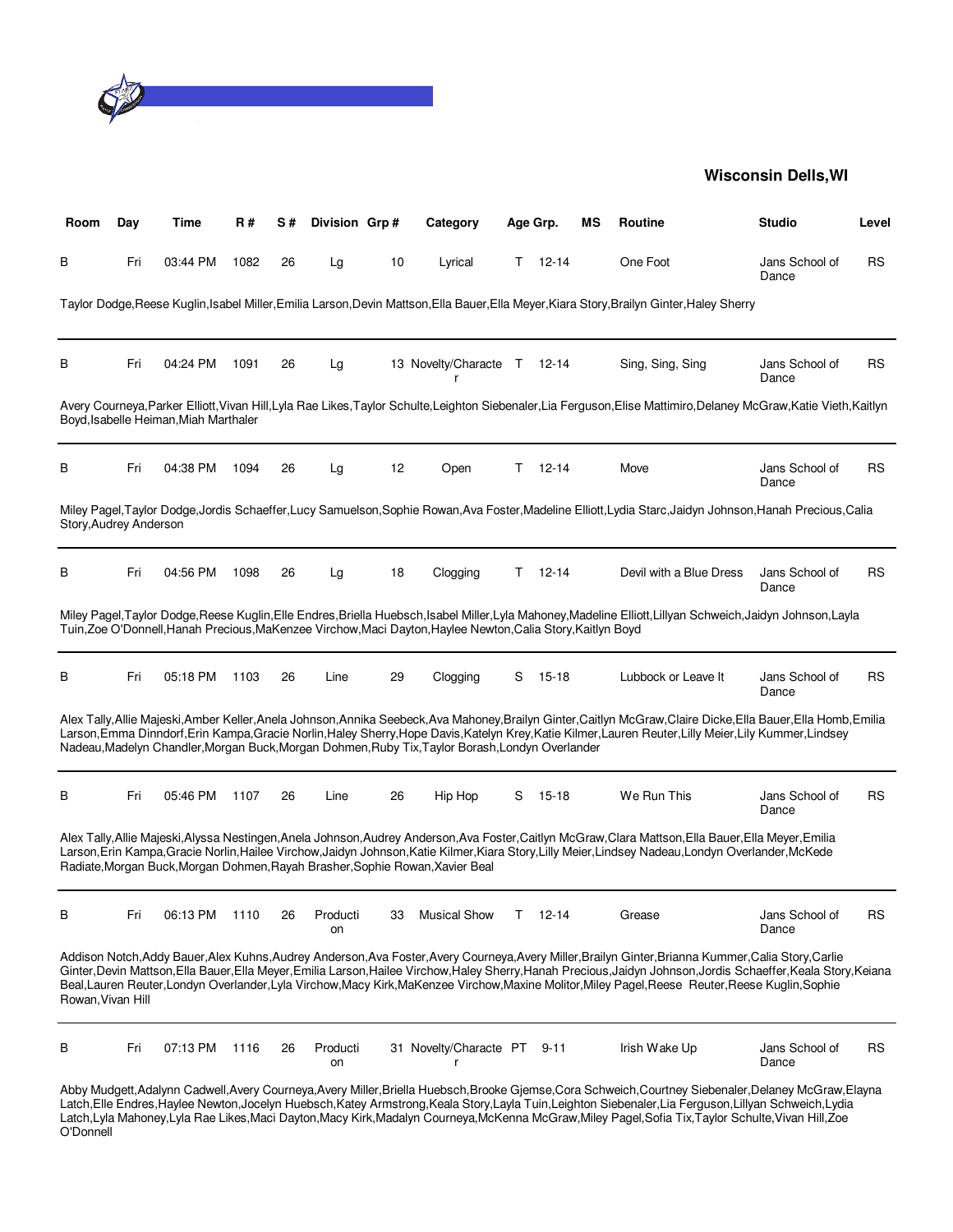

| Room                        | Day | Time                                           | <b>R#</b> | S# | Division Grp# |    | Category     |    | Age Grp.      | <b>MS</b> | Routine                                                                                                                                                                                                                                                                                                                          | <b>Studio</b>           | Level     |
|-----------------------------|-----|------------------------------------------------|-----------|----|---------------|----|--------------|----|---------------|-----------|----------------------------------------------------------------------------------------------------------------------------------------------------------------------------------------------------------------------------------------------------------------------------------------------------------------------------------|-------------------------|-----------|
| В                           | Sat | 11:56 AM                                       | 1163      | 26 | Sg            | 9  | Hip Hop      | PT | $9 - 11$      |           | Sheesh                                                                                                                                                                                                                                                                                                                           | Jans School of<br>Dance | RS        |
|                             |     |                                                |           |    |               |    |              |    |               |           | Parker Elliott, Calia Story, Delaney McGraw, Avery Miller, Addison Notch, Isabel Whipple, Abby Mudgett, Maxine Molitor, Madeline Paulson                                                                                                                                                                                         |                         |           |
| в                           | Sat | 03:42 PM                                       | 1217      | 26 | Lg            | 10 | Jazz         | PT | $9 - 11$      |           | Stand Out                                                                                                                                                                                                                                                                                                                        | Jans School of<br>Dance | <b>RS</b> |
|                             |     |                                                |           |    |               |    |              |    |               |           | Keala Story,Carlie Ginter,Macy Kirk,Brianna Kummer,Addison Notch,Courtney Siebenaler,Isabel Whipple,Abby Mudgett,Maxine Molitor,Grace Rotty                                                                                                                                                                                      |                         |           |
| в                           | Sat | 05:01 PM                                       | 1236      | 26 | Line          | 24 | Clogging     | PT | $9 - 11$      |           | American Saturday Night Jans School of                                                                                                                                                                                                                                                                                           | Dance                   | <b>RS</b> |
|                             |     | Heiman, Abby Mudgett, Lydia Latch, Grace Rotty |           |    |               |    |              |    |               |           | Addy Bauer, Avery Courneya, Parker Elliott, Vivan Hill, Lyla Rae Likes, Taylor Schulte, Leighton Siebenaler, Lia Ferguson, Carlie Ginter, Brooke Gjemse, Jocelyn<br>Huebsch, Macy Kirk, Brianna Kummer, Elise Mattimiro, Delaney McGraw, Avery Miller, Addison Notch, Adyson Ruiz, Courtney Siebenaler, Isabel Whipple, Isabelle |                         |           |
| С                           | Wed | 11:11 AM                                       | 1248      | 26 | Solo          | 1  | Contemporary | T. | $12 - 14$     |           | Back to Me                                                                                                                                                                                                                                                                                                                       | Jans School of<br>Dance | RS        |
| Kiara Story                 |     |                                                |           |    |               |    |              |    |               |           |                                                                                                                                                                                                                                                                                                                                  |                         |           |
| С                           | Wed | 11:25 AM                                       | 1252      | 26 | Solo          | 1  | Contemporary | T. | 12-14         |           | We Don't Eat                                                                                                                                                                                                                                                                                                                     | Jans School of<br>Dance | RS        |
| Elise Mattimiro             |     |                                                |           |    |               |    |              |    |               |           |                                                                                                                                                                                                                                                                                                                                  |                         |           |
| С                           | Wed | 12:42 PM                                       | 1274      | 26 | Solo          | 1  | Jazz         | Τ  | $12 - 14$     |           | I'm Ready                                                                                                                                                                                                                                                                                                                        | Jans School of<br>Dance | <b>RS</b> |
| Ella Meyer                  |     |                                                |           |    |               |    |              |    |               |           |                                                                                                                                                                                                                                                                                                                                  |                         |           |
| С                           | Wed | 03:03 PM                                       | 1300      | 26 | Solo          | 1  | Lyrical      | Τ  | $12 - 14$     |           | Falling Water                                                                                                                                                                                                                                                                                                                    | Jans School of<br>Dance | RS        |
| Devin Mattson               |     |                                                |           |    |               |    |              |    |               |           |                                                                                                                                                                                                                                                                                                                                  |                         |           |
| $\mathsf C$                 | Wed | 09:14 PM                                       | 1386      | 26 | D/T           | 2  | Lyrical      | T. | $12 - 14$     |           | Impossible                                                                                                                                                                                                                                                                                                                       | Jans School of<br>Dance | <b>RS</b> |
| Taylor Dodge, Isabel Miller |     |                                                |           |    |               |    |              |    |               |           |                                                                                                                                                                                                                                                                                                                                  |                         |           |
| С                           | Wed | 09:25 PM                                       | 1389      | 26 | D/T           | 2  | Lyrical      |    | $T = 12 - 14$ |           | Lost                                                                                                                                                                                                                                                                                                                             | Jans School of<br>Dance | <b>RS</b> |
|                             |     | Lyla Rae Likes, Elise Mattimiro                |           |    |               |    |              |    |               |           |                                                                                                                                                                                                                                                                                                                                  |                         |           |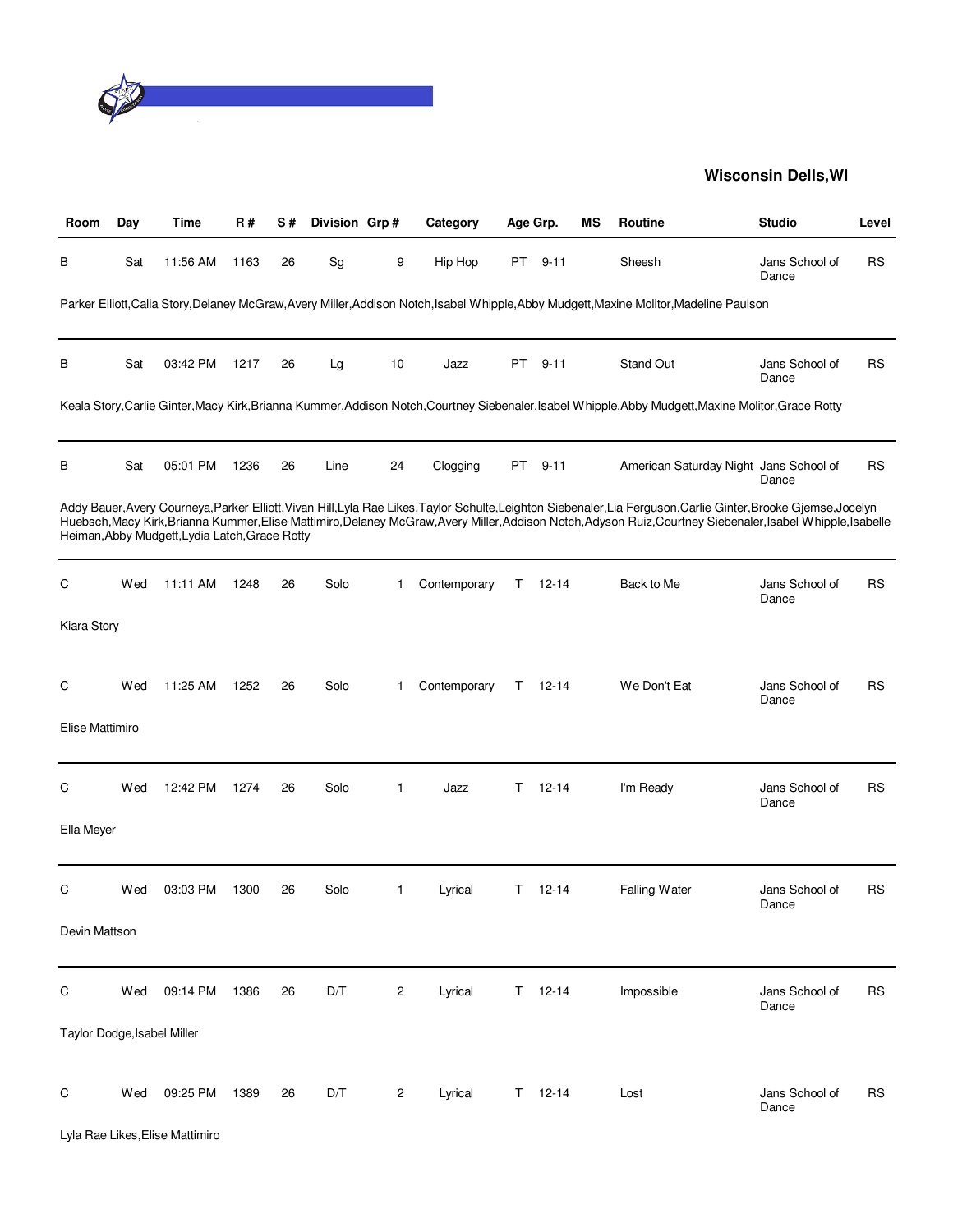

| Room | Day | Time                                                   | R#   | S# | Division Grp# |    | Category            | Age Grp. |          | мs | Routine                                                                                                                                                                                                                                                                                                      | <b>Studio</b>           | Level     |
|------|-----|--------------------------------------------------------|------|----|---------------|----|---------------------|----------|----------|----|--------------------------------------------------------------------------------------------------------------------------------------------------------------------------------------------------------------------------------------------------------------------------------------------------------------|-------------------------|-----------|
| С    | Fri | 09:25 AM                                               | 1583 | 26 | Sg            | 9  | Jazz                | М        | $5-8$    |    | Dear Future Husband                                                                                                                                                                                                                                                                                          | Jans School of<br>Dance | <b>NS</b> |
|      |     |                                                        |      |    |               |    |                     |          |          |    | Lydia Davidson, Emery Marthaler, Jojo Molitor, Brooklynn McBride, Brielle Robinson, McKenzie Stevens, Piper Zuzek, Evelyn Latch, Hannah Marxhausen                                                                                                                                                           |                         |           |
| С    | Fri | 10:29 AM                                               | 1599 | 26 | Lg            | 13 | <b>Musical Show</b> | М        | $5-8$    |    | Let Me Entertain You                                                                                                                                                                                                                                                                                         | Jans School of<br>Dance | ΝS        |
|      |     | Likes, Amelia Minard, Camille Molitor, Gwen Suess      |      |    |               |    |                     |          |          |    | Brynlee McGraw,Kate McNamara,Carly Sieben,Savannah Miller,Amelia Belisle,Madison Horsch,Valerie Klingelhoets,Jackie Kuhns,Charlotte Latch,June                                                                                                                                                               |                         |           |
| С    | Fri | 11:13 AM                                               | 1610 | 26 | Lg            | 13 | Clogging            | м        | $5-8$    |    | The Rest is History                                                                                                                                                                                                                                                                                          | Jans School of<br>Dance | ΝS        |
|      |     | Molitor, Elise Schmidt, Gwen Suess, Annabella Willis   |      |    |               |    |                     |          |          |    | Amelia Belisle, Olivia Buechler, Madison Horsch, Valerie Klingelhoets, Jackie Kuhns, Charlotte Latch, June Likes, Annabell Kluender, Amelia Minard, Camille                                                                                                                                                  |                         |           |
| С    | Fri | 11:17 AM                                               | 1611 | 26 | Sg            | 8  | Clogging            | м        | $5-8$    |    | Take Good Care of My<br>Baby                                                                                                                                                                                                                                                                                 | Jans School of<br>Dance | <b>NS</b> |
|      |     |                                                        |      |    |               |    |                     |          |          |    | Brooklynn McBride,Brielle Robinson,McKenzie Stevens,Brooke Schaffer,Kendalle Norguist,Evelyn Latch,Hannah Marxhausen,Lauren Marxhausen                                                                                                                                                                       |                         |           |
| С    | Fri | 01:05 PM                                               | 1623 | 26 | Lg            | 19 | Clogging            | PT       | $9 - 11$ |    | Cowboy Sweetheart                                                                                                                                                                                                                                                                                            | Jans School of<br>Dance | <b>NS</b> |
|      |     |                                                        |      |    |               |    |                     |          |          |    | Reese Reuter, Alex Kuhns, Elayna Latch, McKenna McGraw, Adalynn Cadwell, Katey Armstrong, Taylor Laqua, Keala Story, Zoe Likes, Madalyn<br>Courneya, Brooklyn Hubbert, Aleena Shashkova, Sofia Tix, Cora Schweich, Elizabeth Buechler, Peyton Zuzek, Libby Albertson, Alyssa Wenskaug, Evie Paulson          |                         |           |
| С    | Fri | 01:09 PM                                               | 1624 | 26 | Lg            | 13 | Contemporary        | PT       | $9 - 11$ |    | Flares                                                                                                                                                                                                                                                                                                       | Jans School of<br>Dance | ΝS        |
|      |     | Albertson, Megan Knutson, Alyssa Wenskaug, Grace Rotty |      |    |               |    |                     |          |          |    | McKenna McGraw, Taylor Lagua, Keala Story, Zoe Likes, Aleena Shashkova, Leighton Siebenaler, Lia Ferguson, Avery Miller, Peyton Zuzek, Libby                                                                                                                                                                 |                         |           |
| С    | Fri | 01:57 PM                                               | 1636 | 26 | Line          | 21 | Hip Hop             | PT       | $9 - 11$ |    | Jock Jams Mix                                                                                                                                                                                                                                                                                                | Jans School of<br>Dance | ΝS        |
|      |     | Norguist, Evelyn Latch, Teresa Zieske                  |      |    |               |    |                     |          |          |    | Reese Reuter, Alex Kuhns, Adalynn Cadwell, Keala Story, Brooklyn Hubbert, Lydia Davidson, Makenzie Meyers, Adalyn Miller, Libby Niederkorn, Brooke<br>Siebenaler, Hailey Klingelhoets, Norah Miller, Jojo Molitor, Brooklynn McBride, McKenzie Stevens, Brooke Schaffer, Keiana Beal, Lyla Virchow, Kendalle |                         |           |
| С    | Fri | 02:10 PM                                               | 1639 | 26 | Lg            | 17 | Jazz                | PT       | $9 - 11$ |    | Shake the Room                                                                                                                                                                                                                                                                                               | Jans School of<br>Dance | <b>NS</b> |

Reese Reuter,Elayna Latch,McKenna McGraw,Adalynn Cadwell,Katey Armstrong,Taylor Laqua,Zoe Likes,Madalyn Courneya,Sofia Tix,Cora Schweich,Elizabeth Buechler,Peyton Zuzek,Libby Albertson,Megan Knutson,Alyssa Wenskaug,Evie Paulson,Teresa Zieske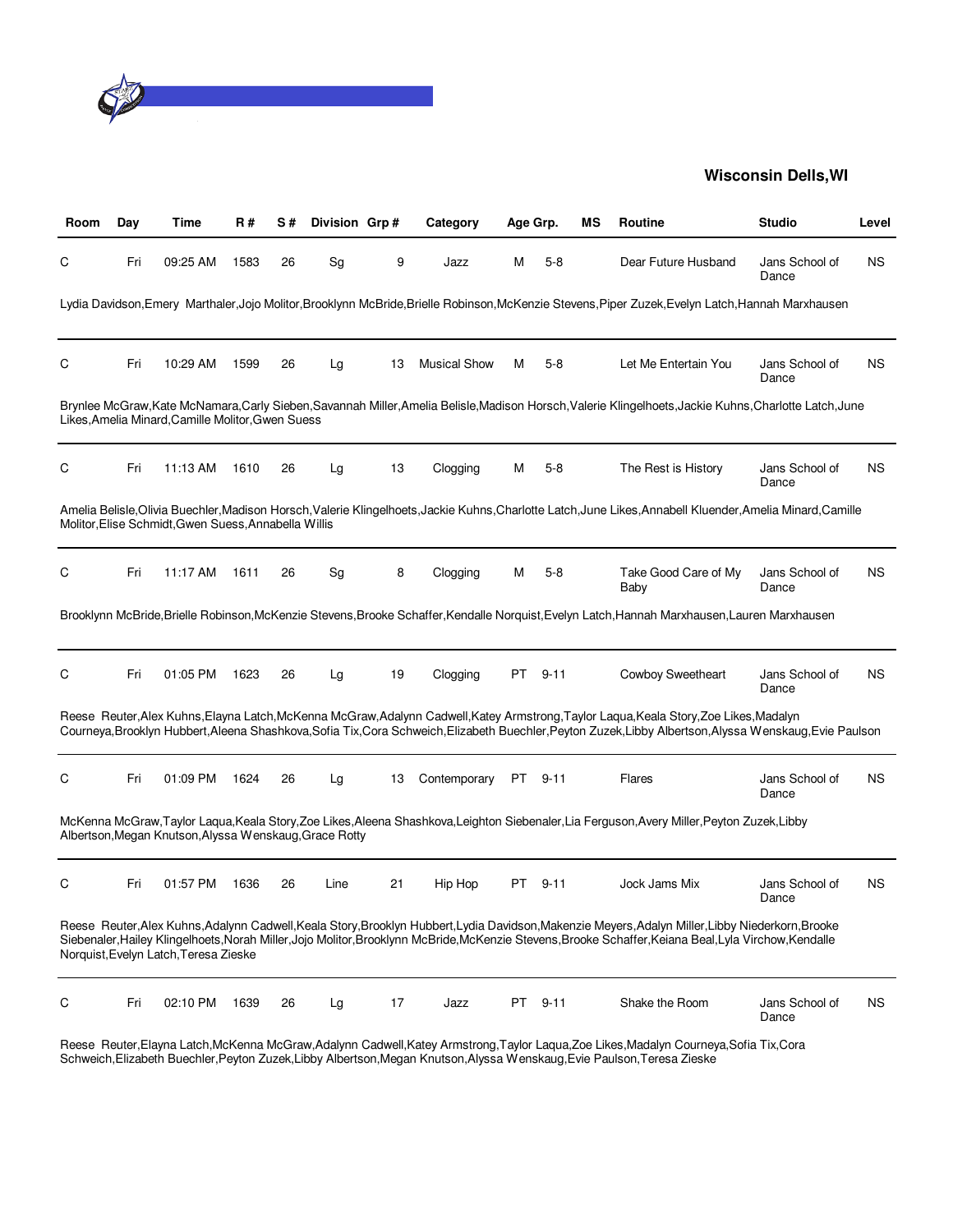

| Room | Day | Time     | <b>R#</b> | S# | Division Grp# |    | Category | Age Grp. |          | ΜS | Routine                                                                                                                         | <b>Studio</b>           | Level     |
|------|-----|----------|-----------|----|---------------|----|----------|----------|----------|----|---------------------------------------------------------------------------------------------------------------------------------|-------------------------|-----------|
| C    | Fri | 03:14 PM | 1655      | 26 | Sg            | 9  | Lyrical  | PT.      | $9 - 11$ |    | Never Grow Up                                                                                                                   | Jans School of<br>Dance | <b>NS</b> |
|      |     |          |           |    |               |    |          |          |          |    | Lydia Davidson, Adalyn Miller, Sofia Tix, Norah Miller, Jojo Molitor, Olivia Schmidt, Megan Knutson, Piper Zuzek, Teresa Zieske |                         |           |
|      |     |          |           |    |               |    |          |          |          |    |                                                                                                                                 |                         |           |
| C    | Fri | 03:42 PM | 1662      | 26 | Lg            | 11 | Open     | PT       | $9 - 11$ |    | Down at the Twist and<br>Shout                                                                                                  | Jans School of<br>Dance | <b>NS</b> |

Lydia Davidson,Emery Marthaler,Makenzie Meyers,Adalyn Miller,Libby Niederkorn,Brooke Siebenaler,Hailey Klingelhoets,Norah Miller,Jojo Molitor,Merissa Huebsch,Olivia Schmidt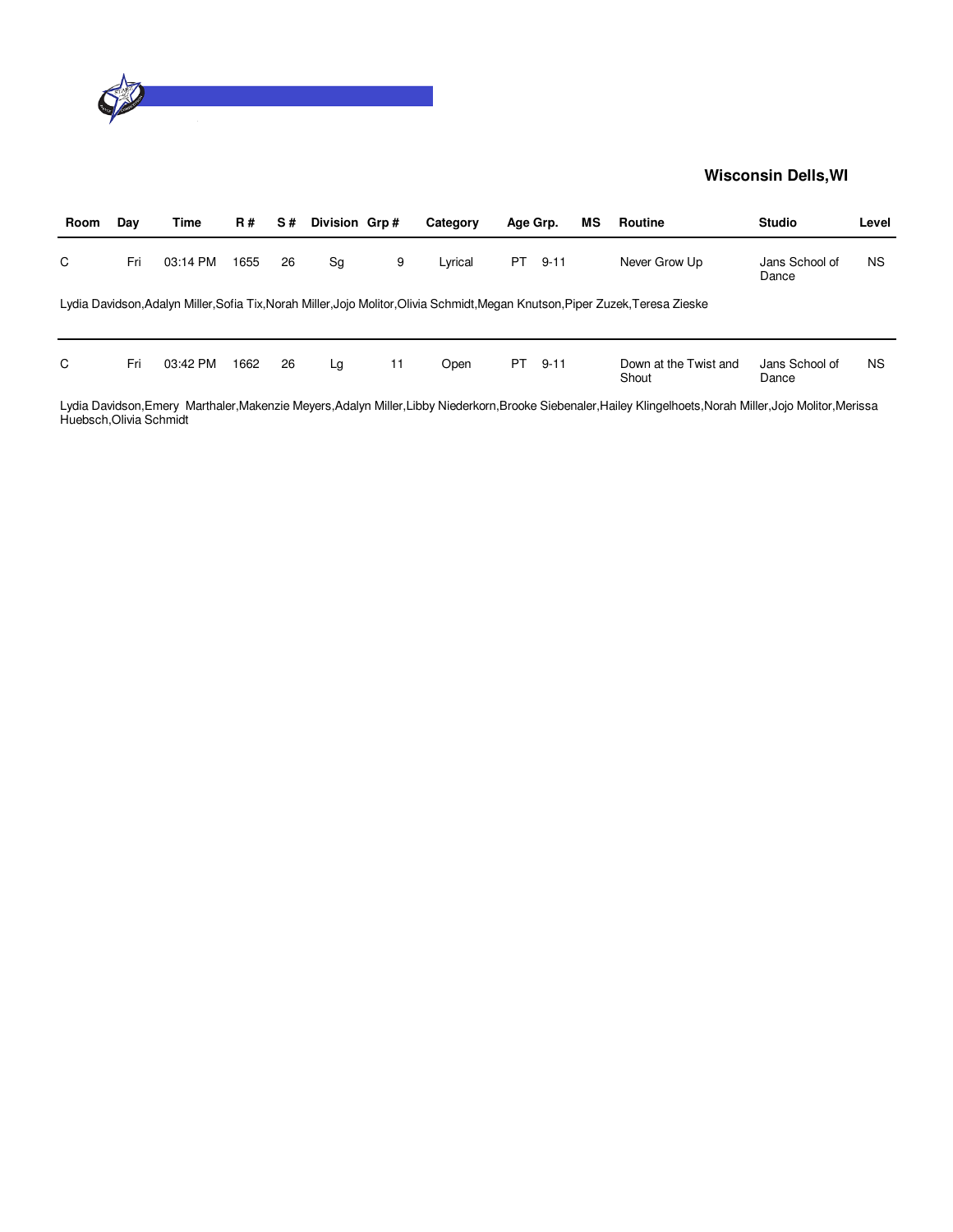

| Room           | Dav | Time     | R # | S#  | Division Grp# | Category | Age Grp.  | МS | Routine             | <b>Studio</b> | Level |
|----------------|-----|----------|-----|-----|---------------|----------|-----------|----|---------------------|---------------|-------|
| A              | Thu | 04:15 PM | 349 | -41 | Solo          | Tap      | $12 - 14$ |    | Fireball (acapella) | Just Tappin'  |       |
| Kenadie Mikula |     |          |     |     |               |          |           |    |                     |               |       |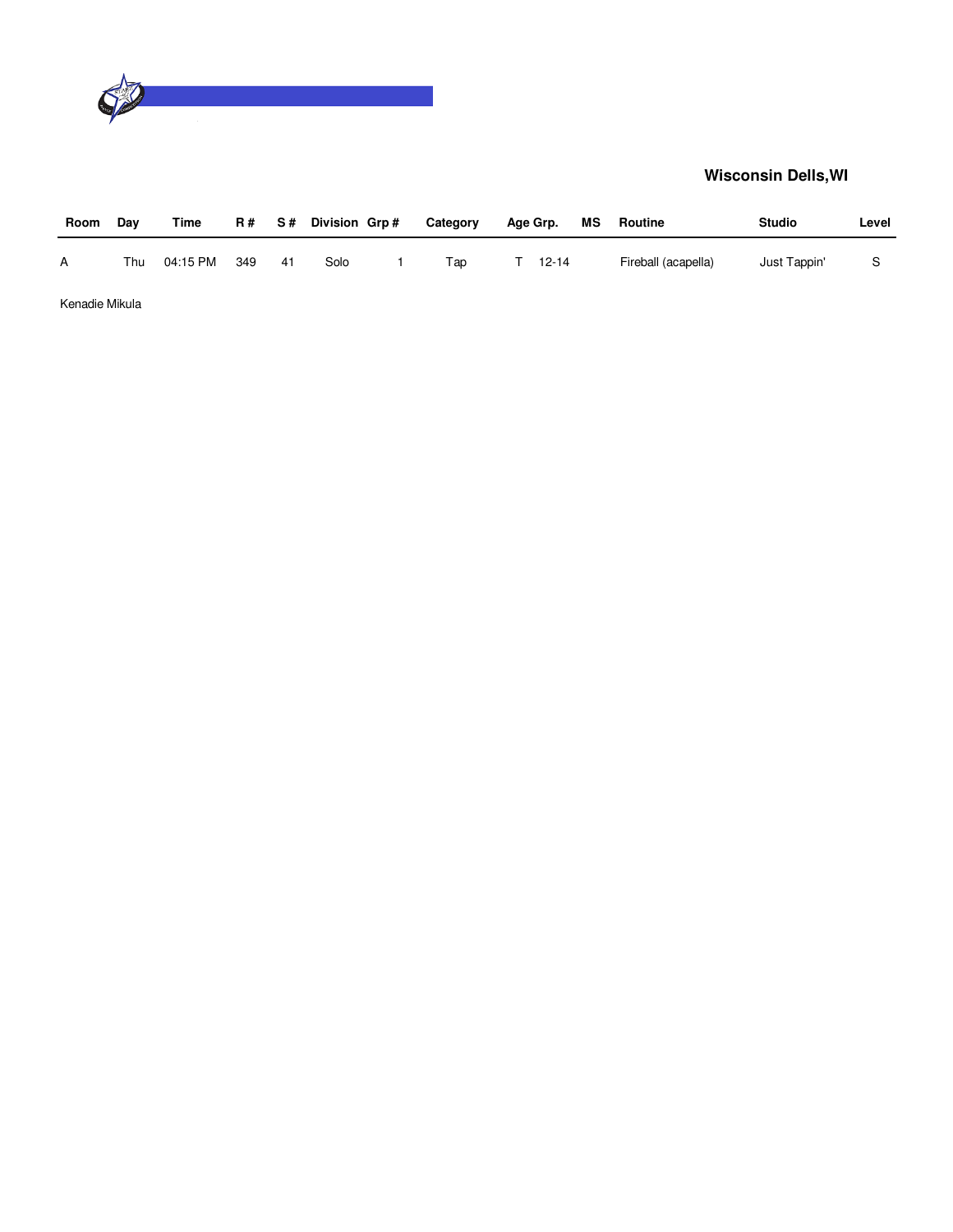

| Room                     | Day | <b>Time</b>                         | <b>R#</b> | S# | Division Grp# |                | Category     |   | Age Grp.    | MS | Routine                    | <b>Studio</b>                | Level     |
|--------------------------|-----|-------------------------------------|-----------|----|---------------|----------------|--------------|---|-------------|----|----------------------------|------------------------------|-----------|
| В                        | Wed | 11:29 AM                            | 679       | 8  | Solo          | $\mathbf{1}$   | Contemporary | S | $15 - 18$   |    | Long Way                   | Kaleidoscope<br>Dance Studio | <b>RS</b> |
| Lillian Mleziva          |     |                                     |           |    |               |                |              |   |             |    |                            |                              |           |
| В<br><b>Molly Bailey</b> | Wed | 12:07 PM                            | 690       | 8  | Solo          | $\mathbf{1}$   | Contemporary | S | $15 - 18$   |    | It's Ok                    | Kaleidoscope<br>Dance Studio | <b>RS</b> |
|                          |     |                                     |           |    |               |                |              |   |             |    |                            |                              |           |
| В                        | Wed | 12:21 PM                            | 694       | 8  | Solo          | $\mathbf{1}$   | Contemporary | S | $15 - 18$   |    | <b>Be Yourself</b>         | Kaleidoscope<br>Dance Studio | <b>RS</b> |
| Kate Greif               |     |                                     |           |    |               |                |              |   |             |    |                            |                              |           |
| В                        | Wed | 12:35 PM                            | 698       | 8  | Solo          | $\mathbf{1}$   | Contemporary | S | $15 - 18$   |    | Achillies Come Down        | Kaleidoscope<br>Dance Studio | <b>RS</b> |
| <b>Emily Laabs</b>       |     |                                     |           |    |               |                |              |   |             |    |                            |                              |           |
| B                        | Wed | 12:39 PM                            | 699       | 8  | Solo          | $\mathbf{1}$   | Contemporary | S | $15 - 18$   |    | Anywhere Away From<br>Here | Kaleidoscope<br>Dance Studio | <b>RS</b> |
| Makenna Zeller           |     |                                     |           |    |               |                |              |   |             |    |                            |                              |           |
| В                        | Wed | 05:13 PM                            | 763       | 8  | Solo          | $\mathbf{1}$   | Lyrical      | S | $15 - 18$   |    | Forever                    | Kaleidoscope<br>Dance Studio | <b>RS</b> |
| Emma Leiterman           |     |                                     |           |    |               |                |              |   |             |    |                            |                              |           |
| В                        | Wed | 09:10 PM                            | 828       | 8  | D/T           | 2              | Contemporary | S | $15 - 18$   |    | White Blank Page           | Kaleidoscope<br>Dance Studio | <b>RS</b> |
|                          |     | Kailee Ansorge, Lillian Mleziva     |           |    |               |                |              |   |             |    |                            |                              |           |
| В                        | Thu | 12:44 PM                            | 931       | 8  | D/T           | $\overline{c}$ | Lyrical      |   | $T = 12-14$ |    | Dancing in the Sky         | Kaleidoscope<br>Dance Studio | <b>NS</b> |
|                          |     | Eleanore Gorzlancyk, Kylie Lovelace |           |    |               |                |              |   |             |    |                            |                              |           |
| В                        | Thu | 03:15 PM                            | 951       | 8  | Lg            | 15             | Contemporary | S | $15 - 18$   |    | Writer in the Dark         | Kaleidoscope<br>Dance Studio | <b>RS</b> |

Anna Reis,Emily Laabs,Emma Leiterman,Erin Panosh,Eva Meyer,Gracelyn Mulhaney,Jenna Gries,Kailee Ansorge,Kate Greif,Lila Redwine,Makenna Zeller,Mallory Zimmerlee,Molly Bailey,Syndey Redwine,Lillian Mleziva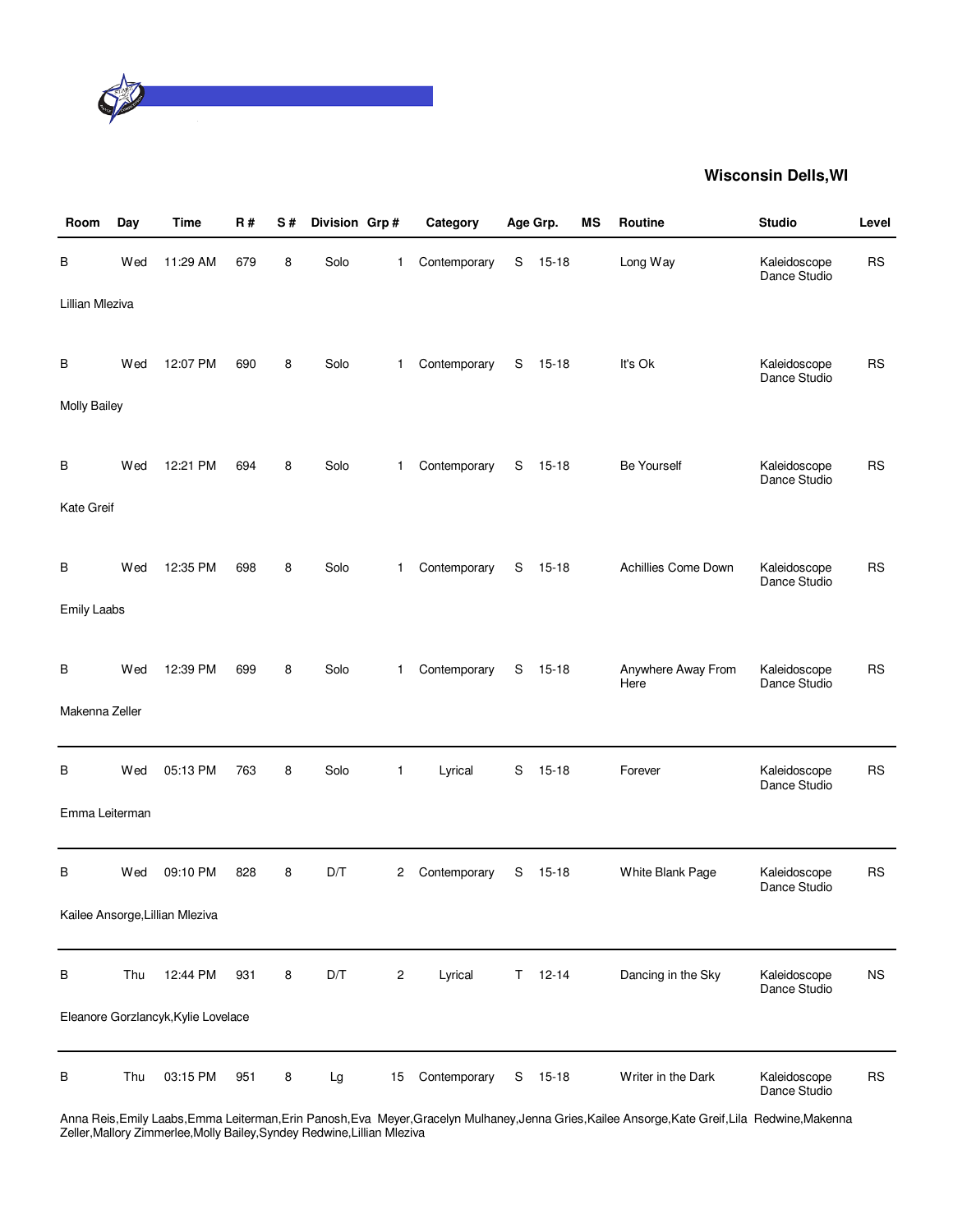

| Room | Day | Time                                                                     | <b>R#</b> | S# | Division Grp#                |    | Category                                                                                                 |    | Age Grp.  | ΜS | <b>Routine</b>                                                                                                                                         | <b>Studio</b>                | Level     |
|------|-----|--------------------------------------------------------------------------|-----------|----|------------------------------|----|----------------------------------------------------------------------------------------------------------|----|-----------|----|--------------------------------------------------------------------------------------------------------------------------------------------------------|------------------------------|-----------|
| в    | Thu | 04:59 PM                                                                 | 972       | 8  | Lg                           | 15 | Jazz                                                                                                     | S  | 15-18     |    | Work                                                                                                                                                   | Kaleidoscope<br>Dance Studio | <b>RS</b> |
|      |     | Mleziva, Makenna Zeller, Mallory Zimmerlee, Molly Bailey, Syndey Redwine |           |    |                              |    |                                                                                                          |    |           |    | Anna Reis, Emily Laabs, Emma Leiterman, Erin Panosh, Eva Meyer, Gracelyn Mulhaney, Jenna Gries, Kailee Ansorge, Kate Greif, Lila Redwine, Lillian      |                              |           |
| в    | Thu | 06:07 PM                                                                 | 987       | 8  | Lg                           | 15 | Lyrical                                                                                                  | S  | 15-18     |    | Can't Help Falling in<br>Love                                                                                                                          | Kaleidoscope<br>Dance Studio | <b>RS</b> |
|      |     | Zimmerlee, Molly Bailey, Anna Reis, Lillian Mleziva, Syndey Redwine      |           |    |                              |    |                                                                                                          |    |           |    | Emily Laabs, Emma Leiterman, Erin Panosh, Eva Meyer, Gracelyn Mulhaney, Jenna Gries, Kailee Ansorge, Kate Greif, Lila Redwine, Makenna Zeller, Mallory |                              |           |
| В    | Thu | 07:05 PM                                                                 | 1000      | 8  | Lg                           | 15 | <b>Ballet</b>                                                                                            | S  | $15 - 18$ |    | Acceptance                                                                                                                                             | Kaleidoscope<br>Dance Studio | <b>RS</b> |
|      |     | Mleziva, Makenna Zeller, Mallory Zimmerlee, Molly Bailey, Syndey Redwine |           |    |                              |    |                                                                                                          |    |           |    | Anna Reis, Emily Laabs, Emma Leiterman, Erin Panosh, Eva Meyer, Gracelyn Mulhaney, Jenna Gries, Kailee Ansorge, Kate Greif, Lila Redwine, Lillian      |                              |           |
| в    | Fri | 09:00 AM                                                                 | 1008      | 8  | Sg                           | 7  | <b>Ballet</b>                                                                                            | Τ  | 12-14     |    | Summertime                                                                                                                                             | Kaleidoscope<br>Dance Studio | RS        |
|      |     |                                                                          |           |    |                              |    | Ava Schad, Ava Sonnemann, Brielle Heideman, Emily LaFleur, Emma Hemschemeyer, Emma Ebert, Kaylee Schultz |    |           |    |                                                                                                                                                        |                              |           |
| в    | Fri | 09:05 AM                                                                 | 1009      | 8  | Sg                           | 8  | <b>Ballet</b>                                                                                            | T. | $12 - 14$ |    | Don't Dream                                                                                                                                            | Kaleidoscope<br>Dance Studio | <b>RS</b> |
|      |     |                                                                          |           |    |                              |    |                                                                                                          |    |           |    | Abby Shimanek, Audrina Kohn, Daisy Post, Elaina Reedy, Eleanore Gorzlancyk, Kylie Lovelace, Marisa Mancheski, Sophie Ubersox                           |                              |           |
| В    | Fri | 09:23 AM                                                                 | 1013      | 8  | Sg                           | 7  | Contemporary                                                                                             | T. | 12-14     |    | Feather on the Clyde                                                                                                                                   | Kaleidoscope<br>Dance Studio | <b>RS</b> |
|      |     |                                                                          |           |    |                              |    | Ava Schad, Ava Sonnemann, Brielle Heideman, Emily LaFleur, Emma Hemschemeyer, Emma Ebert, Kaylee Schultz |    |           |    |                                                                                                                                                        |                              |           |
| B    | Fri | 10:35 AM                                                                 | 1029      | 8  | Sg                           | 7  | Jazz                                                                                                     | т  | $12 - 14$ |    | <b>That Girl</b>                                                                                                                                       | Kaleidoscope<br>Dance Studio | <b>RS</b> |
|      |     |                                                                          |           |    |                              |    | Ava Schad, Ava Sonnemann, Brielle Heideman, Emily LaFleur, Emma Hemschemeyer, Emma Ebert, Kaylee Schultz |    |           |    |                                                                                                                                                        |                              |           |
| B    | Fri | 10:40 AM                                                                 | 1030      | 8  | Sg                           | 8  | Jazz                                                                                                     | Τ  | $12 - 14$ |    | Call Me Cruella                                                                                                                                        | Kaleidoscope<br>Dance Studio | <b>RS</b> |
|      |     |                                                                          |           |    |                              |    |                                                                                                          |    |           |    | Abby Shimanek, Audrina Kohn, Daisy Post, Elaina Reedy, Eleanore Gorzlancyk, Kylie Lovelace, Marisa Mancheski, Sophie Ubersox                           |                              |           |
| В    | Fri | 11:25 AM                                                                 | 1040      | 8  | $\operatorname{\mathsf{Sg}}$ | 7  | Lyrical                                                                                                  | Τ  | $12 - 14$ |    | <b>Underwater Fall</b>                                                                                                                                 | Kaleidoscope<br>Dance Studio | <b>RS</b> |

Ava Schad,Ava Sonnemann,Brielle Heideman,Emily LaFleur,Emma Hemschemeyer,Emma Ebert,Kaylee Schultz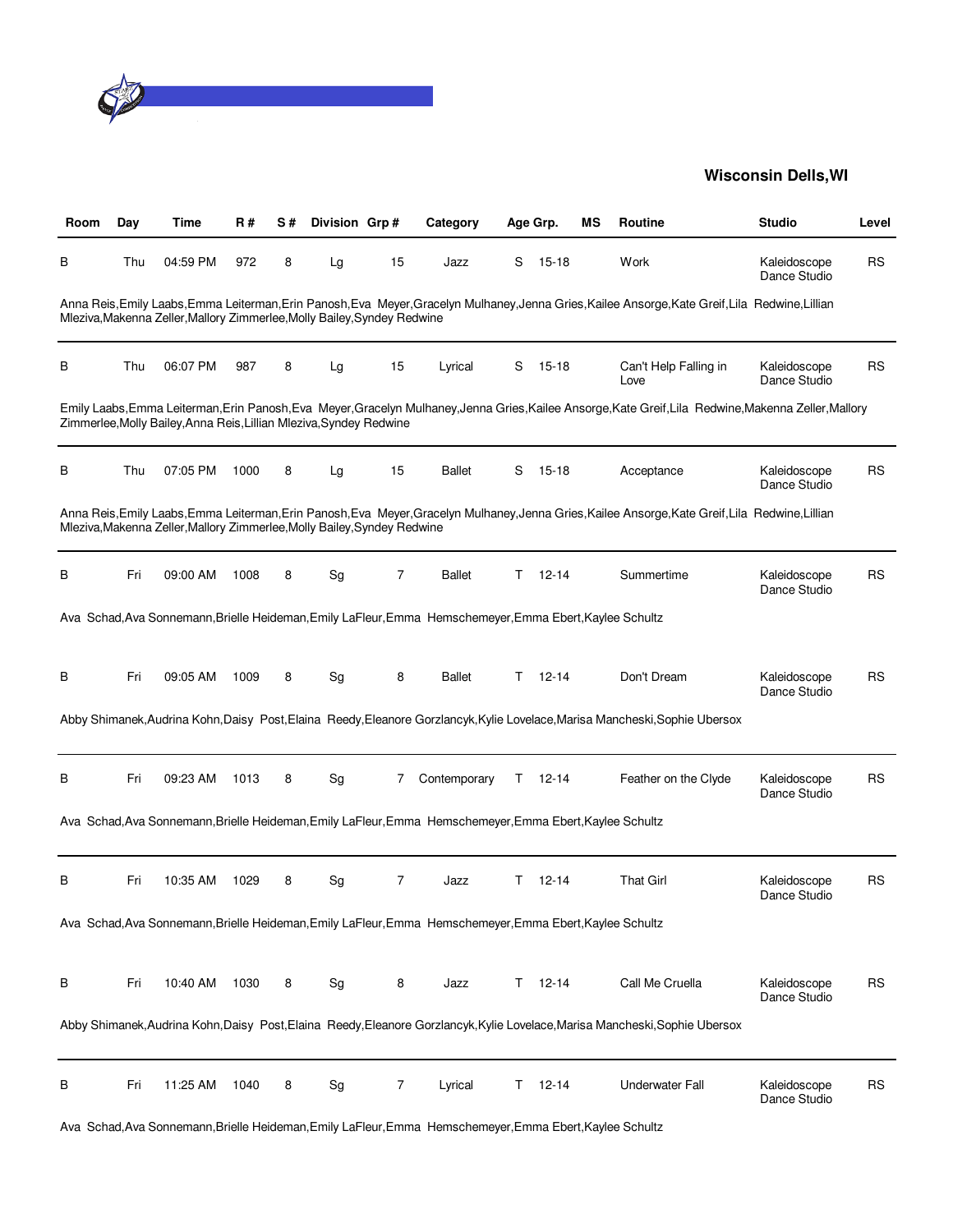

| Room           | Day | <b>Time</b>                   | <b>R#</b> | S# | Division Grp# |                | Category |              | Age Grp.  | <b>MS</b> | Routine                                                                                                                      | <b>Studio</b>                | Level     |
|----------------|-----|-------------------------------|-----------|----|---------------|----------------|----------|--------------|-----------|-----------|------------------------------------------------------------------------------------------------------------------------------|------------------------------|-----------|
| В              | Fri | 11:29 AM                      | 1041      | 8  | Sg            | 8              | Lyrical  | T.           | $12 - 14$ |           | I Will Wait                                                                                                                  | Kaleidoscope<br>Dance Studio | <b>RS</b> |
|                |     |                               |           |    |               |                |          |              |           |           | Abby Shimanek, Audrina Kohn, Daisy Post, Elaina Reedy, Eleanore Gorzlancyk, Kylie Lovelace, Marisa Mancheski, Sophie Ubersox |                              |           |
| C              | Wed | 12:53 PM                      | 1277      | 8  | Solo          | 1              | Jazz     | T.           | $12 - 14$ |           | Poison                                                                                                                       | Kaleidoscope<br>Dance Studio | <b>RS</b> |
| Erin Panosh    |     |                               |           |    |               |                |          |              |           |           |                                                                                                                              |                              |           |
| C              | Wed | 03:07 PM                      | 1301      | 8  | Solo          | 1              | Lyrical  | T            | $12 - 14$ |           | Rescue                                                                                                                       | Kaleidoscope<br>Dance Studio | <b>RS</b> |
| Sophie Ubersox |     |                               |           |    |               |                |          |              |           |           |                                                                                                                              |                              |           |
| C              | Wed | 03:28 PM                      | 1307      | 8  | Solo          | 1              | Lyrical  | T.           | $12 - 14$ |           | Cover Me in Sunshine                                                                                                         | Kaleidoscope<br>Dance Studio | <b>RS</b> |
| Abby Shimanek  |     |                               |           |    |               |                |          |              |           |           |                                                                                                                              |                              |           |
| C              | Wed | 03:35 PM                      | 1309      | 8  | Solo          | $\mathbf{1}$   | Lyrical  | T.           | $12 - 14$ |           | The Champion                                                                                                                 | Kaleidoscope<br>Dance Studio | <b>RS</b> |
| Daisy Post     |     |                               |           |    |               |                |          |              |           |           |                                                                                                                              |                              |           |
| C              | Wed | 08:43 PM                      | 1377      | 8  | D/T           | $\overline{2}$ | Jazz     | $\mathsf{T}$ | $12 - 14$ |           | Jailhouse Rock                                                                                                               | Kaleidoscope<br>Dance Studio | <b>RS</b> |
|                |     | Abby Shimanek, Sophie Ubersox |           |    |               |                |          |              |           |           |                                                                                                                              |                              |           |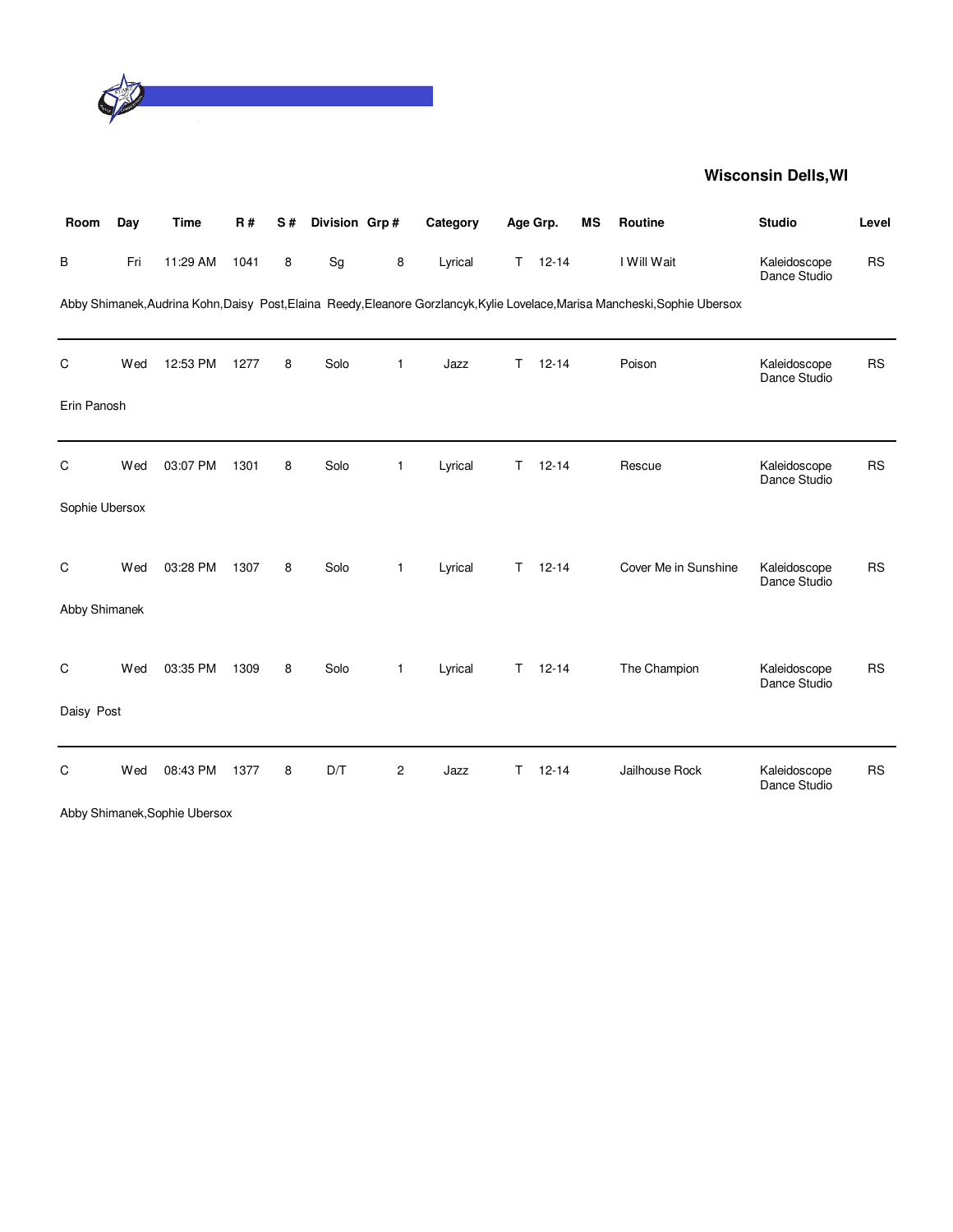

| Room             | Day | Time                                                        | <b>R#</b> | S# | Division Grp# |              | Category                                                                                                  | Age Grp. |           | MS | Routine                  | <b>Studio</b>        | Level     |
|------------------|-----|-------------------------------------------------------------|-----------|----|---------------|--------------|-----------------------------------------------------------------------------------------------------------|----------|-----------|----|--------------------------|----------------------|-----------|
| В                | Wed | 05:41 PM                                                    | 771       | 25 | Solo          | $\mathbf{1}$ | Lyrical                                                                                                   | S        | $15 - 18$ |    | Electric Love            | Lake Effect<br>Dance | <b>RS</b> |
| Lauren Love      |     |                                                             |           |    |               |              |                                                                                                           |          |           |    |                          |                      |           |
| В                | Thu | 08:29 AM                                                    | 861       | 25 | Solo          | $\mathbf{1}$ | Hip Hop                                                                                                   | T.       | $12 - 14$ |    | Come Alive               | Lake Effect<br>Dance | <b>NS</b> |
| Kylee Malec      |     |                                                             |           |    |               |              |                                                                                                           |          |           |    |                          |                      |           |
| В                | Thu | 09:49 AM                                                    | 884       | 25 | Solo          | $\mathbf{1}$ | Lyrical                                                                                                   | Τ        | $12 - 14$ |    | Look Up Child            | Lake Effect<br>Dance | <b>NS</b> |
| Hailey Gilderman |     |                                                             |           |    |               |              |                                                                                                           |          |           |    |                          |                      |           |
| В                | Thu | 09:56 AM                                                    | 886       | 25 | Solo          | $\mathbf{1}$ | Lyrical                                                                                                   | T.       | $12 - 14$ |    | This City                | Lake Effect<br>Dance | <b>NS</b> |
| Olivia Brunette  |     |                                                             |           |    |               |              |                                                                                                           |          |           |    |                          |                      |           |
| В                | Thu | 02:52 PM                                                    | 946       | 25 | Sg            | 6            | Lyrical                                                                                                   | T.       | $12 - 14$ |    | <b>Better Days</b>       | Lake Effect<br>Dance | <b>NS</b> |
|                  |     |                                                             |           |    |               |              | Natalie Clemmer, Bryleigh Symiczek , Olivia Brunette , Hailey Gilderman , Isabelle Stariha, Ailie Clemmer |          |           |    |                          |                      |           |
| В                | Thu | 05:40 PM                                                    | 981       | 25 | Sg            | 4            | Jazz                                                                                                      | S        | $15 - 18$ |    | <b>Opposites Attract</b> | Lake Effect<br>Dance | <b>RS</b> |
|                  |     | Ivy Helenius , Lauren Love , Lauren Ketola , Lauryn Swanson |           |    |               |              |                                                                                                           |          |           |    |                          |                      |           |
| В                | Thu | 06:47 PM                                                    | 996       | 25 | Sg            | 4            | Lyrical                                                                                                   | S        | $15 - 18$ |    | Everybody Loves You      | Lake Effect<br>Dance | <b>RS</b> |
|                  |     | Lauren Love , Lauren Ketola , Lauryn Swanson, Ivy Helenius  |           |    |               |              |                                                                                                           |          |           |    |                          |                      |           |
| В                | Fri | 11:47 AM                                                    | 1045      | 25 | Sg            | 6            | Lyrical                                                                                                   | T.       | $12 - 14$ |    | <b>Black and Gold</b>    | Lake Effect<br>Dance | <b>RS</b> |
|                  |     |                                                             |           |    |               |              | Natalie Clemmer, Bryleigh Symiczek , Olivia Brunette , Hailey Gilderman , Isabelle Stariha, Ailie Clemmer |          |           |    |                          |                      |           |
| C                | Wed | 03:38 PM                                                    | 1310      | 25 | Solo          | $\mathbf{1}$ | Lyrical                                                                                                   | T.       | $12 - 14$ |    | <b>Butterfly Kisses</b>  | Lake Effect<br>Dance | <b>RS</b> |
| Isabelle Stariha |     |                                                             |           |    |               |              |                                                                                                           |          |           |    |                          |                      |           |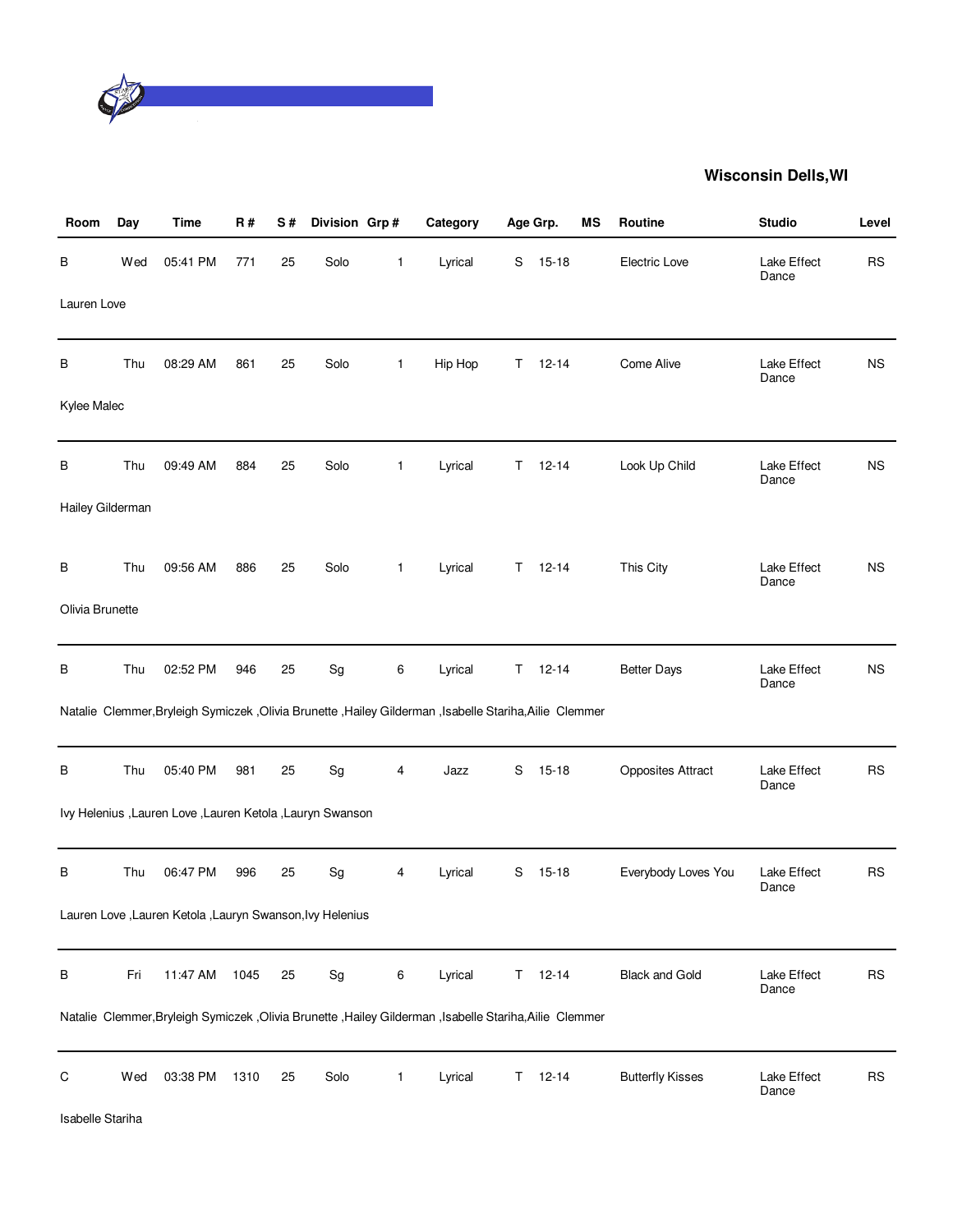

| Room  | Day | Time                                                                      | R#   | S# | Division Grp# |                | Category                                                                                                 | Age Grp.  |           | ΜS | Routine                                                                                                                                                      | <b>Studio</b>        | Level     |
|-------|-----|---------------------------------------------------------------------------|------|----|---------------|----------------|----------------------------------------------------------------------------------------------------------|-----------|-----------|----|--------------------------------------------------------------------------------------------------------------------------------------------------------------|----------------------|-----------|
| С     | Wed | 09:28 PM                                                                  | 1390 | 25 | D/T           | 2              | Lyrical                                                                                                  | Τ         | $12 - 14$ |    | Gift Of A Friend                                                                                                                                             | Lake Effect<br>Dance | <b>RS</b> |
|       |     | Natalie Clemmer, Isabelle Stariha                                         |      |    |               |                |                                                                                                          |           |           |    |                                                                                                                                                              |                      |           |
| С     | Fri | 08:36 AM                                                                  | 1571 | 25 | Lg            | 11             | Hip Hop                                                                                                  | M         | $5 - 8$   |    | Hair Up                                                                                                                                                      | Lake Effect<br>Dance | <b>NS</b> |
| Hedin |     |                                                                           |      |    |               |                |                                                                                                          |           |           |    | Kennedy Cook, Aurora Haag, Abby Ronchi, Aylinn Turner, Halle Bonnelly, Siarra Kloss, Rayleigh Perala, Brylee Stone, Delia Voynich, Bailee Hildreth, Candence |                      |           |
| С     | Fri | 09:41 AM                                                                  | 1587 | 25 | Sg            | 8              | Jazz                                                                                                     | M         | $5 - 8$   |    | Someone To You                                                                                                                                               | Lake Effect<br>Dance | <b>NS</b> |
|       |     |                                                                           |      |    |               |                |                                                                                                          |           |           |    | Aurora Haag, Lily Ault, Aylinn Turner, Emily Brunette Brunette, Cecilia Stromberg, Lydia Buckmaster, Bailee Hildreth, Candence Hedin                         |                      |           |
| С     | Fri | 01:29 PM                                                                  | 1629 | 25 | Sg            | 5              | Hip Hop                                                                                                  | PT        | $9 - 11$  |    | Good Time Good Life                                                                                                                                          | Lake Effect<br>Dance | <b>NS</b> |
|       |     | Natalee Ronchi, Annabella Malec, Ari Malec, Emma Granlund, Karrina Perala |      |    |               |                |                                                                                                          |           |           |    |                                                                                                                                                              |                      |           |
| C     | Fri | 01:41 PM                                                                  | 1632 | 25 | Sg            | 7              | Hip Hop                                                                                                  | PT        | $9 - 11$  |    | You Can't Stop Me                                                                                                                                            | Lake Effect<br>Dance | <b>NS</b> |
|       |     |                                                                           |      |    |               |                | Rhett Love, Bentley Haralson, Rayce Flores, Jace Johnson, Odin Torpen, Everett Anderson, Hunter Johnston |           |           |    |                                                                                                                                                              |                      |           |
| C     | Fri | 02:42 PM                                                                  | 1647 | 25 | Sg            | $\overline{7}$ | Jazz                                                                                                     | PT        | $9 - 11$  |    | My Head and My Heart                                                                                                                                         | Lake Effect<br>Dance | <b>NS</b> |
|       |     |                                                                           |      |    |               |                | Claire Ormston, Tahya Nelson , Natalee Ronchi, Bailee Melde, Isla Symiczek, Avery Voynich, Emma Granlund |           |           |    |                                                                                                                                                              |                      |           |
| С     | Sat | 08:06 AM                                                                  | 1670 | 25 | D/T           | 2              | Hip Hop                                                                                                  | м         | 5-8       |    | 7 Rings                                                                                                                                                      | Lake Effect<br>Dance | <b>NS</b> |
|       |     | Candence Hedin, Siarra Kloss                                              |      |    |               |                |                                                                                                          |           |           |    |                                                                                                                                                              |                      |           |
| С     | Sat | 09:24 AM                                                                  | 1696 | 25 | D/T           | 2              | Jazz                                                                                                     | <b>PT</b> | $9 - 11$  |    | JoJo Remix                                                                                                                                                   | Lake Effect<br>Dance | <b>NS</b> |
|       |     | Avery Voynich , Delia Voynich                                             |      |    |               |                |                                                                                                          |           |           |    |                                                                                                                                                              |                      |           |
| С     | Sat | 10:21 AM                                                                  | 1715 | 25 | Solo          | $\mathbf{1}$   | Jazz                                                                                                     | SM        | $2 - 4$   |    | <b>Big City Big Dreams</b>                                                                                                                                   | Lake Effect<br>Dance | <b>NS</b> |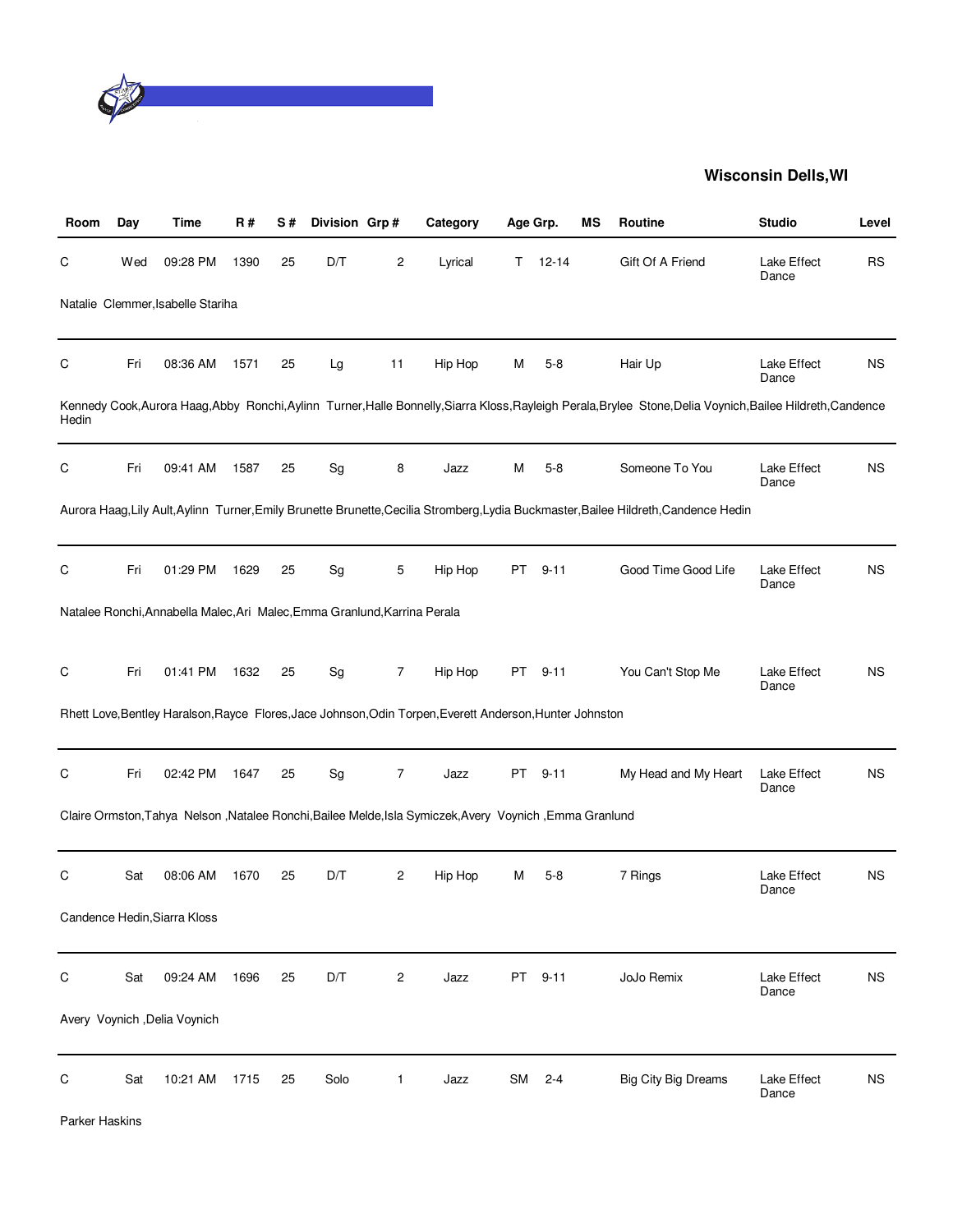

| Room                    | Day | <b>Time</b>   | R#   | S# | Division Grp # |              | Category | Age Grp. |          | <b>MS</b> | Routine               | <b>Studio</b>        | Level       |
|-------------------------|-----|---------------|------|----|----------------|--------------|----------|----------|----------|-----------|-----------------------|----------------------|-------------|
| C                       | Sat | 10:36 AM      | 1720 | 25 | Solo           | 1            | Hip Hop  | M        | $5 - 8$  |           | Lil Bit               | Lake Effect<br>Dance | <b>NS</b>   |
| Kennedy Cook            |     |               |      |    |                |              |          |          |          |           |                       |                      |             |
| $\mathsf C$             | Sat | 10:42 AM      | 1722 | 25 | Solo           | $\mathbf{1}$ | Hip Hop  | M        | $5 - 8$  |           | Sit Still Look Pretty | Lake Effect<br>Dance | <b>NS</b>   |
| Aurora Haag             |     |               |      |    |                |              |          |          |          |           |                       |                      |             |
| $\mathsf C$             | Sat | 11:06 AM      | 1730 | 25 | Solo           | 1            | Jazz     | M        | $5 - 8$  |           | My Own Drum           | Lake Effect<br>Dance | <b>NS</b>   |
| Aylinn Turner           |     |               |      |    |                |              |          |          |          |           |                       |                      |             |
| C                       | Sat | 12:57 PM      | 1747 | 25 | Solo           | $\mathbf{1}$ | Lyrical  | M        | $5 - 8$  |           | <b>Million Dreams</b> | Lake Effect<br>Dance | <b>NS</b>   |
| Lily Ault               |     |               |      |    |                |              |          |          |          |           |                       |                      |             |
| C                       | Sat | 01:30 PM      | 1758 | 25 | Solo           | $\mathbf{1}$ | Tap      | M        | $5 - 8$  |           | Champion              | Lake Effect<br>Dance | <b>NS</b>   |
| Aurora Haag             |     |               |      |    |                |              |          |          |          |           |                       |                      |             |
| $\mathsf C$             | Sat | 02:06 PM      | 1770 | 25 | Solo           | $\mathbf{1}$ | Hip Hop  | PT       | $9 - 11$ |           | Space Jam             | Lake Effect<br>Dance | <b>NS</b>   |
| <b>Bentley Haralson</b> |     |               |      |    |                |              |          |          |          |           |                       |                      |             |
| C                       | Sat | 02:36 PM      | 1780 | 25 | Solo           | $\mathbf{1}$ | Jazz     | PT       | $9 - 11$ |           | What You're Worth     | Lake Effect<br>Dance | <b>NS</b>   |
| <b>Isla Symiczek</b>    |     |               |      |    |                |              |          |          |          |           |                       |                      |             |
| $\mathsf C$             | Sat | 02:48 PM 1784 |      | 25 | Solo           | $\mathbf{1}$ | Jazz     |          | PT 9-11  |           | Confident             | Lake Effect<br>Dance | $_{\rm NS}$ |
| Bryleigh Symiczek       |     |               |      |    |                |              |          |          |          |           |                       |                      |             |
| $\mathsf C$             | Sat | 03:27 PM      | 1797 | 25 | Solo           | $\mathbf{1}$ | Lyrical  |          | PT 9-11  |           | Enough For You        | Lake Effect<br>Dance | $_{\rm NS}$ |

Claire Ormston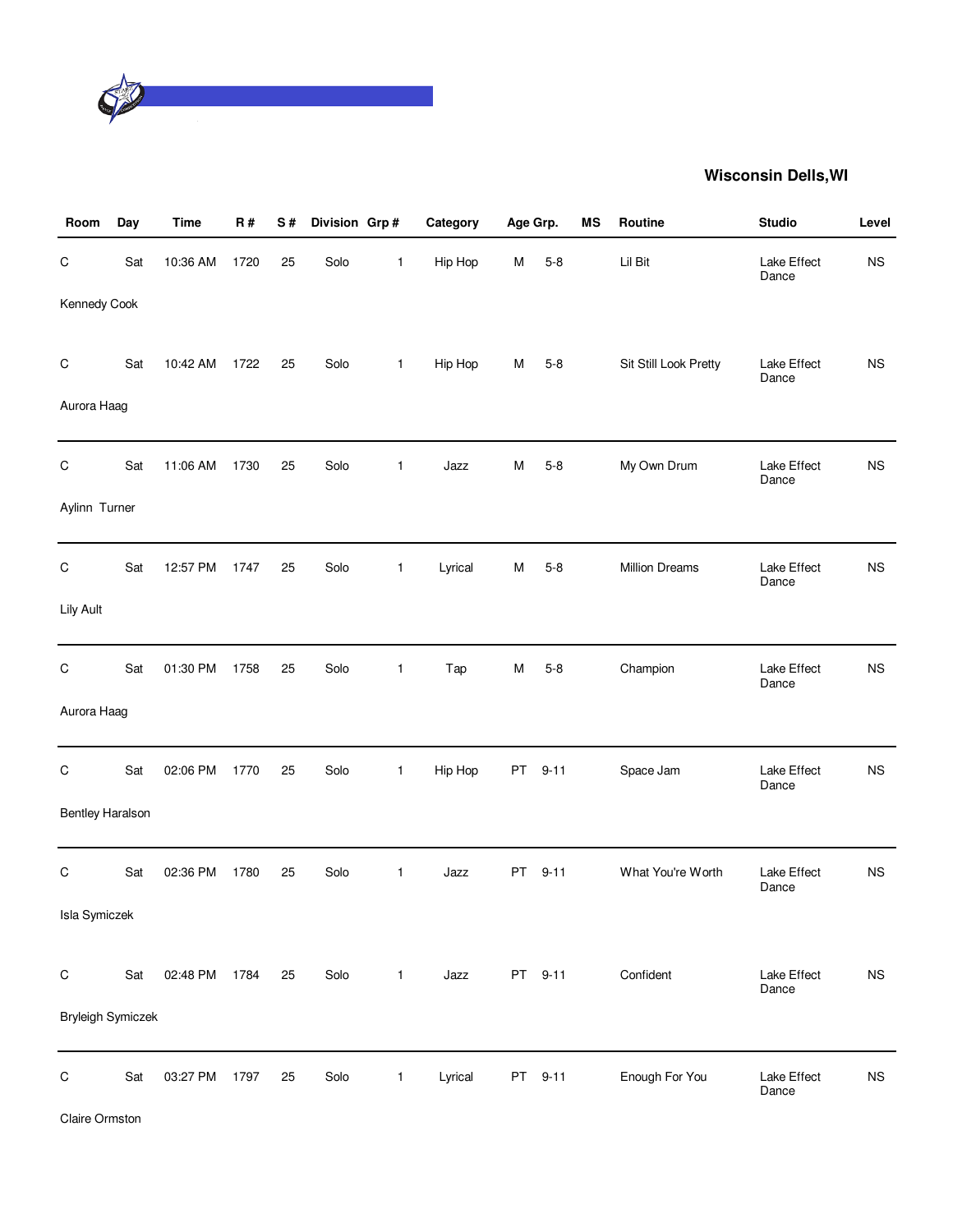

| Room         | Day | <b>Time</b> | <b>R#</b> | S# | Division Grp# | Category | Age Grp.  |          | ΜS | Routine     | <b>Studio</b>        | Level     |
|--------------|-----|-------------|-----------|----|---------------|----------|-----------|----------|----|-------------|----------------------|-----------|
| C            | Sat | 03:36 PM    | 1800      | 25 | Solo          | Lyrical  | PT        | $9 - 11$ |    | Love Myself | Lake Effect<br>Dance | NS.       |
| Tahya Nelson |     |             |           |    |               |          |           |          |    |             |                      |           |
| C            | Sat | 04:06 PM    | 1810      | 25 | Solo          | Tap      | <b>PT</b> | $9 - 11$ |    | Salute      | Lake Effect<br>Dance | <b>NS</b> |

Natalee Ronchi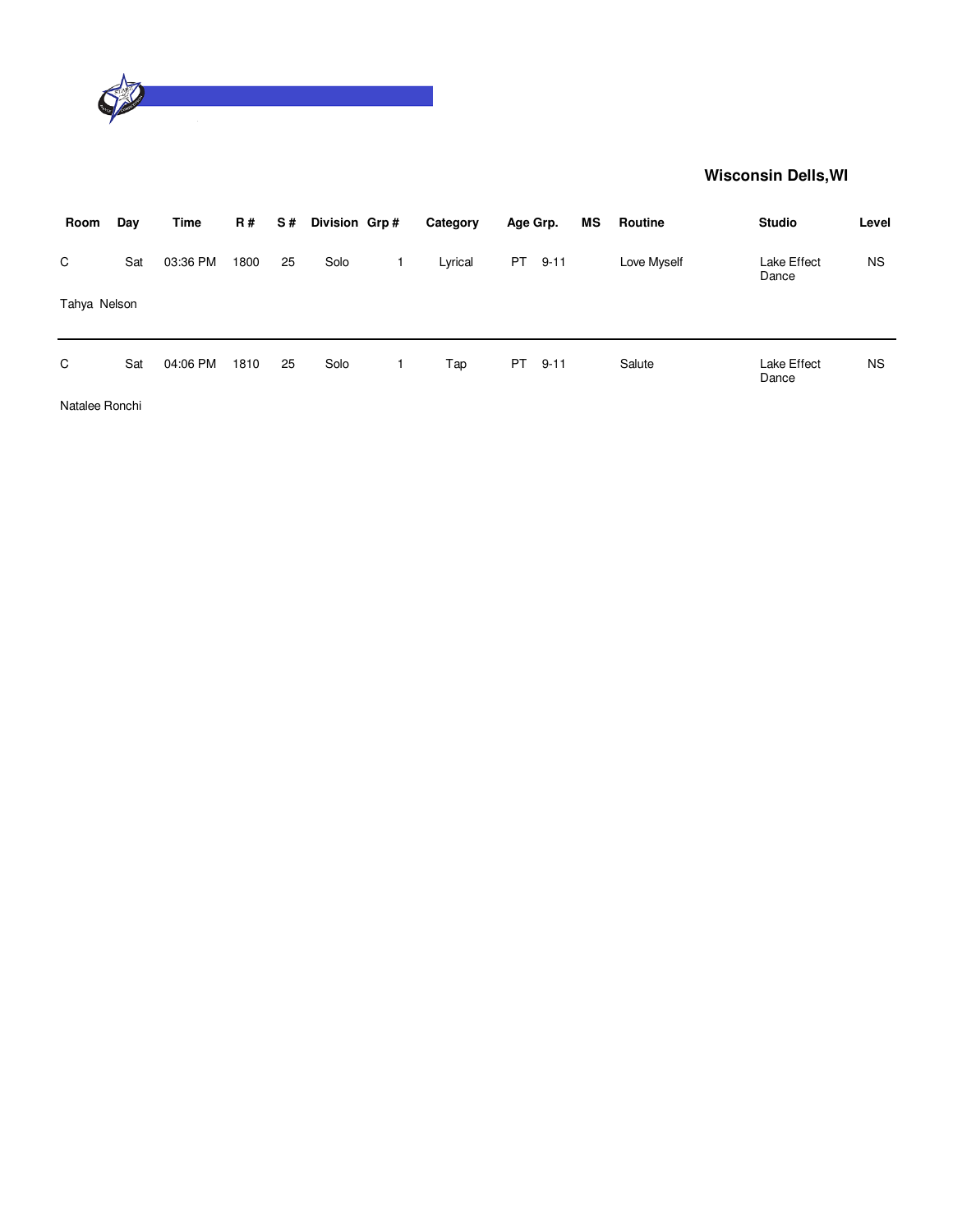

| Room            | Day | <b>Time</b> | R#  | S# | Division Grp# |              | Category            |             | Age Grp.  | ΜS | Routine                        | <b>Studio</b>       | Level       |
|-----------------|-----|-------------|-----|----|---------------|--------------|---------------------|-------------|-----------|----|--------------------------------|---------------------|-------------|
| Α               | Wed | 09:07 AM    | 37  | 3  | Solo          | 1            | Contemporary        | S           | $15 - 18$ |    | Dream                          | Lake Shore<br>Dance | S           |
| Ashlyn Williams |     |             |     |    |               |              |                     |             |           |    |                                |                     |             |
| A               | Wed | 09:14 AM    | 39  | 3  | Solo          | $\mathbf{1}$ | Contemporary        | S           | $15 - 18$ |    | I Won't Complain               | Lake Shore<br>Dance | $\mathsf S$ |
| Erin Steers     |     |             |     |    |               |              |                     |             |           |    |                                |                     |             |
| А               | Wed | 09:21 AM    | 41  | 3  | Solo          | $\mathbf{1}$ | Contemporary        | S           | $15 - 18$ |    | Lonely                         | Lake Shore<br>Dance | S           |
| Hailey Green    |     |             |     |    |               |              |                     |             |           |    |                                |                     |             |
| Α               | Wed | 09:31 AM    | 44  | 3  | Solo          | $\mathbf{1}$ | Contemporary        | S           | $15 - 18$ |    | Salt in the Wound              | Lake Shore<br>Dance | S           |
| Sophia Kuhl     |     |             |     |    |               |              |                     |             |           |    |                                |                     |             |
| A               | Wed | 09:38 AM    | 46  | 3  | Solo          | $\mathbf{1}$ | Contemporary        | $\mathbf S$ | 15-18     |    | Unknown to You                 | Lake Shore<br>Dance | S           |
| Anna Stangel    |     |             |     |    |               |              |                     |             |           |    |                                |                     |             |
| Α               | Wed | 11:27 AM    | 77  | 3  | Solo          | 1            | Jazz                | S           | $15 - 18$ |    | <b>Too Many Questions</b>      | Lake Shore<br>Dance | S           |
| Sophia Aichele  |     |             |     |    |               |              |                     |             |           |    |                                |                     |             |
| Α               | Wed | 03:29 PM    | 132 | 3  | Solo          | $\mathbf{1}$ | Lyrical             | S           | $15 - 18$ |    | Then You Look At Me            | Lake Shore<br>Dance | S           |
| Julia Gergens   |     |             |     |    |               |              |                     |             |           |    |                                |                     |             |
| Α               | Wed | 03:57 PM    | 140 | 3  | Solo          | 1            | Musical Show        | S           | $15 - 18$ |    | Stupid In Love                 | Lake Shore<br>Dance | S           |
| Hailey Green    |     |             |     |    |               |              |                     |             |           |    |                                |                     |             |
| Α               | Wed | 04:04 PM    | 142 | 3  | Solo          | 1            | <b>Musical Show</b> | S           | 15-18     |    | We Both Reached For<br>The Gun | Lake Shore<br>Dance | S           |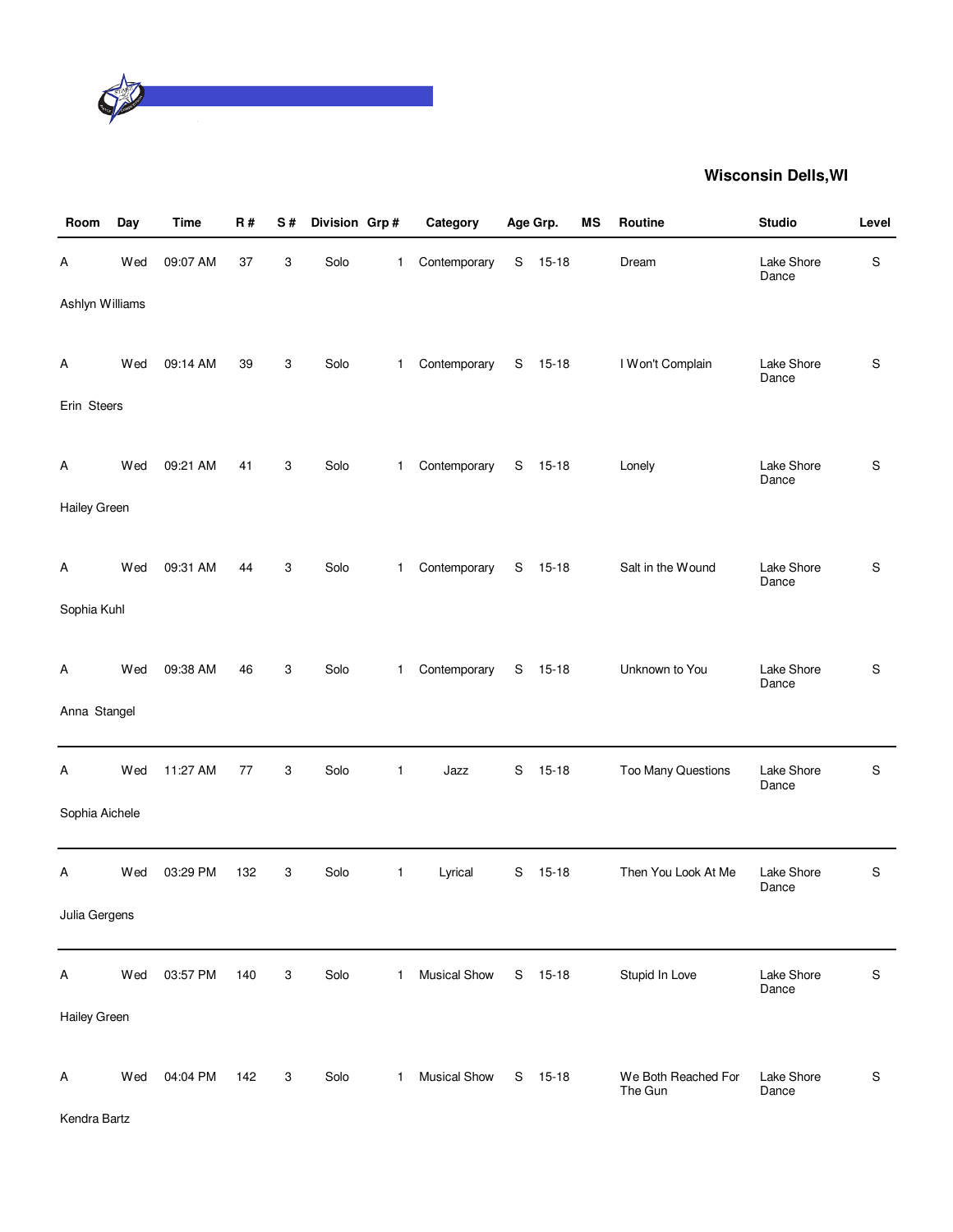

| Room                      | Day | <b>Time</b> | R#  | S# | Division Grp# |              | Category       |   | Age Grp.  | MS | Routine              | <b>Studio</b>       | Level         |
|---------------------------|-----|-------------|-----|----|---------------|--------------|----------------|---|-----------|----|----------------------|---------------------|---------------|
| Α                         | Wed | 04:29 PM    | 149 | 3  | Solo          | 1            | Open           | S | $15-18$   |    | Fade                 | Lake Shore<br>Dance | $\mathbb S$   |
| Anna Stangel              |     |             |     |    |               |              |                |   |           |    |                      |                     |               |
| A                         | Wed | 04:43 PM    | 153 | 3  | Solo          | $\mathbf{1}$ | Open           |   | S 15-18   |    | Lights               | Lake Shore<br>Dance | ${\mathbb S}$ |
| Leah Repenshek            |     |             |     |    |               |              |                |   |           |    |                      |                     |               |
| A                         | Wed | 04:53 PM    | 156 | 3  | Solo          | 1            | Open           | S | $15 - 18$ |    | OK                   | Lake Shore<br>Dance | ${\mathbb S}$ |
| Kendall Sikowski          |     |             |     |    |               |              |                |   |           |    |                      |                     |               |
| A                         | Wed | 05:00 PM    | 158 | 3  | Solo          | $\mathbf{1}$ | Open           |   | S 15-18   |    | TrusT                | Lake Shore<br>Dance | S             |
| Emmy Mach                 |     |             |     |    |               |              |                |   |           |    |                      |                     |               |
| Α                         | Wed | 05:04 PM    | 159 | 3  | Solo          | 1            | Pointe         | S | $15 - 18$ |    | Giovedi              | Lake Shore<br>Dance | S             |
| Sophia Kuhl               |     |             |     |    |               |              |                |   |           |    |                      |                     |               |
| A                         | Wed | 05:14 PM    | 162 | 3  | Solo          | $\mathbf{1}$ | Pointe         | S | $15 - 18$ |    | Paquita Variation    | Lake Shore<br>Dance | $\mathsf S$   |
| Erin Steers               |     |             |     |    |               |              |                |   |           |    |                      |                     |               |
| A                         | Wed | 05:21 PM    | 164 | 3  | Solo          | 1            | Pointe         | S | $15-18$   |    | Swahilda's Variation | Lake Shore<br>Dance | S             |
| Kendra Bartz              |     |             |     |    |               |              |                |   |           |    |                      |                     |               |
| A                         | Wed | 07:20 PM    | 178 | 3  | D/T           | $^{2}$       | Contemporary   |   | S 15-18   |    | It's Been A Year     | Lake Shore<br>Dance | ${\mathbb S}$ |
| Erin Steers, Anna Stangel |     |             |     |    |               |              |                |   |           |    |                      |                     |               |
| A                         | Wed | 07:31 PM    | 181 | 3  | D/T           |              | 2 Contemporary |   | S 15-18   |    | Polite company       | Lake Shore<br>Dance | $\mathbb S$   |

Kendall Sikowski,Anna Stangel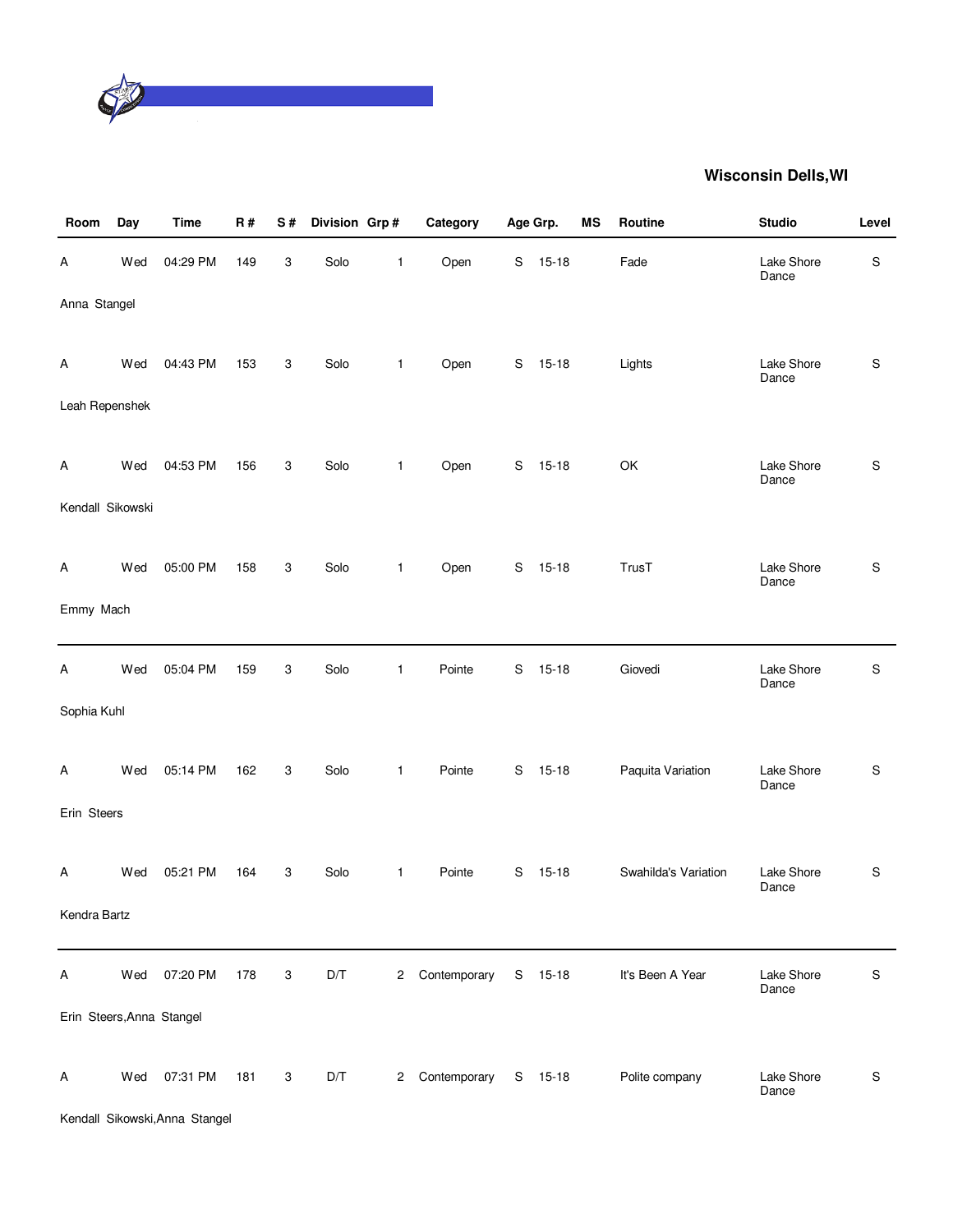

| Room           | Day | <b>Time</b>                       | <b>R#</b> | S# | Division Grp#           |                         | Category               |    | Age Grp.      | MS | Routine           | <b>Studio</b>       | Level       |
|----------------|-----|-----------------------------------|-----------|----|-------------------------|-------------------------|------------------------|----|---------------|----|-------------------|---------------------|-------------|
| Α              | Wed | 09:37 PM                          | 217       | 3  | $\mathsf{D}/\mathsf{T}$ | $\overline{\mathbf{c}}$ | Open                   | S  | $15 - 18$     |    | <b>Final Days</b> | Lake Shore<br>Dance | $\mathsf S$ |
|                |     | Madeline Meehan, Leah Repenshek   |           |    |                         |                         |                        |    |               |    |                   |                     |             |
| A              | Wed | 09:44 PM                          | 219       | 3  | D/T                     | $\overline{c}$          | Open                   |    | $S$ 15-18     |    | Wild              | Lake Shore<br>Dance | $\mathsf S$ |
|                |     | Kendall Sikowski, Ashlyn Williams |           |    |                         |                         |                        |    |               |    |                   |                     |             |
| Α              | Thu | 09:42 AM                          | 251       | 3  | Solo                    | $\mathbf{1}$            | Contemporary           |    | $T = 12 - 14$ |    | Faux              | Lake Shore<br>Dance | $\mathsf S$ |
| Audrey Walker  |     |                                   |           |    |                         |                         |                        |    |               |    |                   |                     |             |
| A              | Thu | 09:46 AM                          | 252       | 3  | Solo                    | $\mathbf{1}$            | Contemporary           |    | $T = 12-14$   |    | Firelight         | Lake Shore<br>Dance | S           |
| Ava Wilde      |     |                                   |           |    |                         |                         |                        |    |               |    |                   |                     |             |
| A              | Thu | 09:49 AM                          | 253       | 3  | Solo                    | $\mathbf{1}$            | Contemporary           |    | $T = 12 - 14$ |    | I Miss the Days   | Lake Shore<br>Dance | S           |
| Kylie Sickler  |     |                                   |           |    |                         |                         |                        |    |               |    |                   |                     |             |
| A              | Thu | 09:53 AM                          | 254       | 3  | Solo                    | $\mathbf{1}$            | Contemporary           |    | $T = 12-14$   |    | Regenerate        | Lake Shore<br>Dance | S           |
| Sophia Talb    |     |                                   |           |    |                         |                         |                        |    |               |    |                   |                     |             |
| A              | Thu | 09:56 AM                          | 255       | 3  | Solo                    | $\mathbf{1}$            | Contemporary           | T. | $12 - 14$     |    | The Wheel         | Lake Shore<br>Dance | S           |
| Laela Chmiel   |     |                                   |           |    |                         |                         |                        |    |               |    |                   |                     |             |
| A              | Thu | 10:00 AM                          | 256       | 3  | Solo                    |                         | 1 Contemporary T 12-14 |    |               |    | Underwaterfall    | Lake Shore<br>Dance | S           |
| Elaina Krol    |     |                                   |           |    |                         |                         |                        |    |               |    |                   |                     |             |
| Α              | Thu | 10:03 AM                          | 257       | 3  | Solo                    | 1                       | Contemporary T 12-14   |    |               |    | You There         | Lake Shore          | S           |
| Josie Kadubeck |     |                                   |           |    |                         |                         |                        |    |               |    |                   | Dance               |             |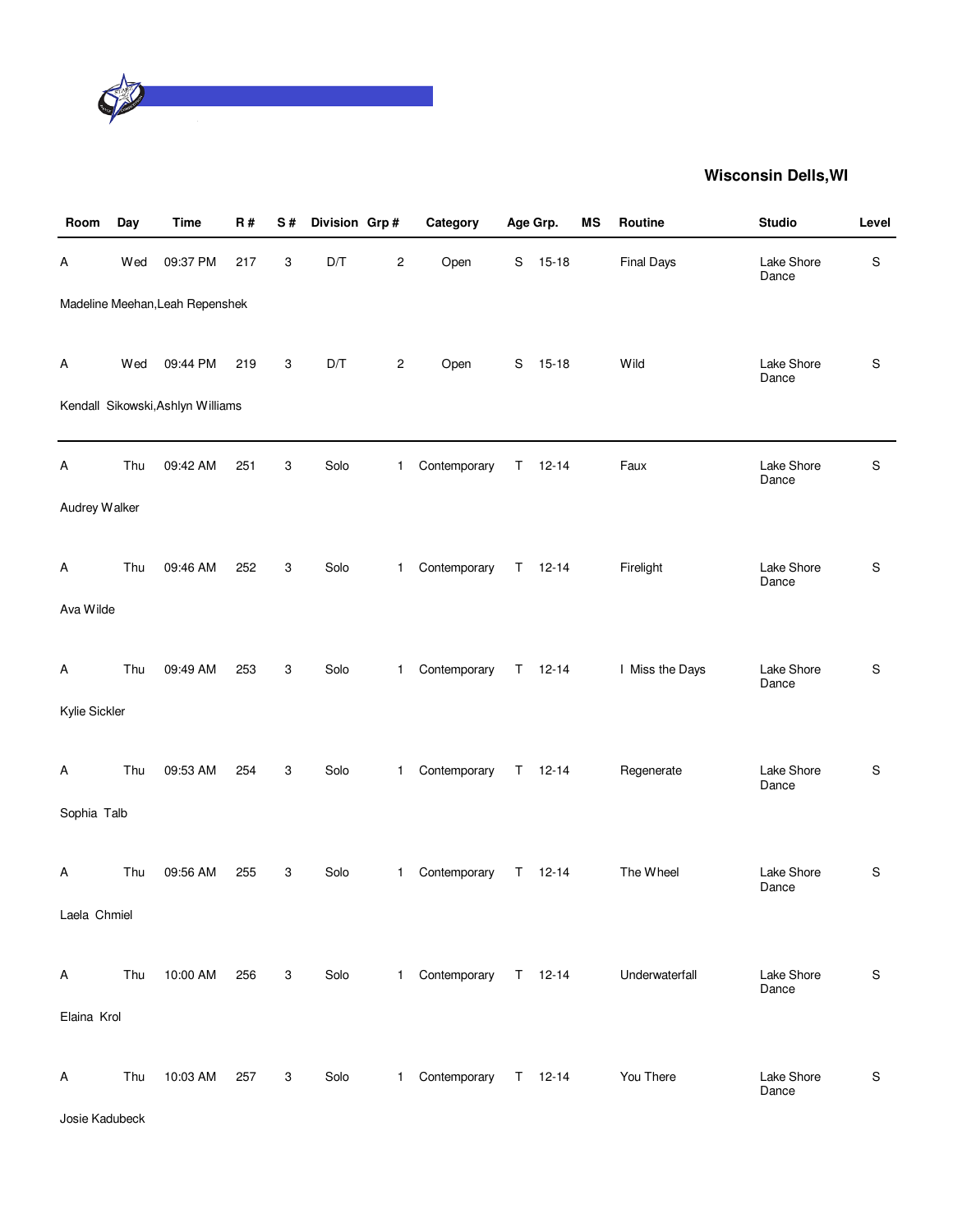

| Room               | Day | <b>Time</b> | R#  | S# | Division Grp# |              | Category            |    | Age Grp.      | ΜS | Routine                  | <b>Studio</b>       | Level         |
|--------------------|-----|-------------|-----|----|---------------|--------------|---------------------|----|---------------|----|--------------------------|---------------------|---------------|
| Α                  | Thu | 11:41 AM    | 285 | 3  | Solo          | 1            | Jazz                |    | $T = 12 - 14$ |    | Ain't No Other Man       | Lake Shore<br>Dance | S             |
| Grace Geiszler     |     |             |     |    |               |              |                     |    |               |    |                          |                     |               |
| A                  | Thu | 11:45 AM    | 286 | 3  | Solo          | $\mathbf{1}$ | Jazz                | T. | $12 - 14$     |    | Feeling Good             | Lake Shore<br>Dance | $\mathsf S$   |
| Molly Pierron      |     |             |     |    |               |              |                     |    |               |    |                          |                     |               |
| A                  | Thu | 11:48 AM    | 287 | 3  | Solo          | $\mathbf{1}$ | Jazz                | T. | $12 - 14$     |    | Fireball                 | Lake Shore<br>Dance | S             |
| Ashaya Platek      |     |             |     |    |               |              |                     |    |               |    |                          |                     |               |
| Α                  | Thu | 11:52 AM    | 288 | 3  | Solo          | $\mathbf{1}$ | Jazz                |    | $T = 12 - 14$ |    | Supermodel               | Lake Shore<br>Dance | S             |
| Payton Sikowksi    |     |             |     |    |               |              |                     |    |               |    |                          |                     |               |
| Α                  | Thu | 02:09 PM    | 313 | 3  | Solo          | 1            | Lyrical             | T. | $12 - 14$     |    | <b>Brave</b>             | Lake Shore<br>Dance | S             |
| Quinn Mueller      |     |             |     |    |               |              |                     |    |               |    |                          |                     |               |
| A                  | Thu | 02:13 PM    | 314 | 3  | Solo          | 1            | Lyrical             | Τ  | $12 - 14$     |    | Shelter                  | Lake Shore<br>Dance | S             |
| Callee Tamblingson |     |             |     |    |               |              |                     |    |               |    |                          |                     |               |
| A                  | Thu | 02:16 PM    | 315 | 3  | Solo          | $\mathbf{1}$ | Lyrical             | T. | $12 - 14$     |    | Where The Shadow<br>Ends | Lake Shore<br>Dance | S             |
| Adeline Brogelman  |     |             |     |    |               |              |                     |    |               |    |                          |                     |               |
| Α                  | Thu | 02:20 PM    | 316 | 3  | Solo          | 1            | <b>Musical Show</b> | T. | $12 - 14$     |    | All That Jazz            | Lake Shore<br>Dance | ${\mathsf S}$ |
| Francesca Leistiko |     |             |     |    |               |              |                     |    |               |    |                          |                     |               |
| Α                  | Thu | 02:23 PM    | 317 | 3  | Solo          | 1            | Musical Show        |    | $T = 12-14$   |    | Friend Like Me           | Lake Shore<br>Dance | S             |

Peyton Case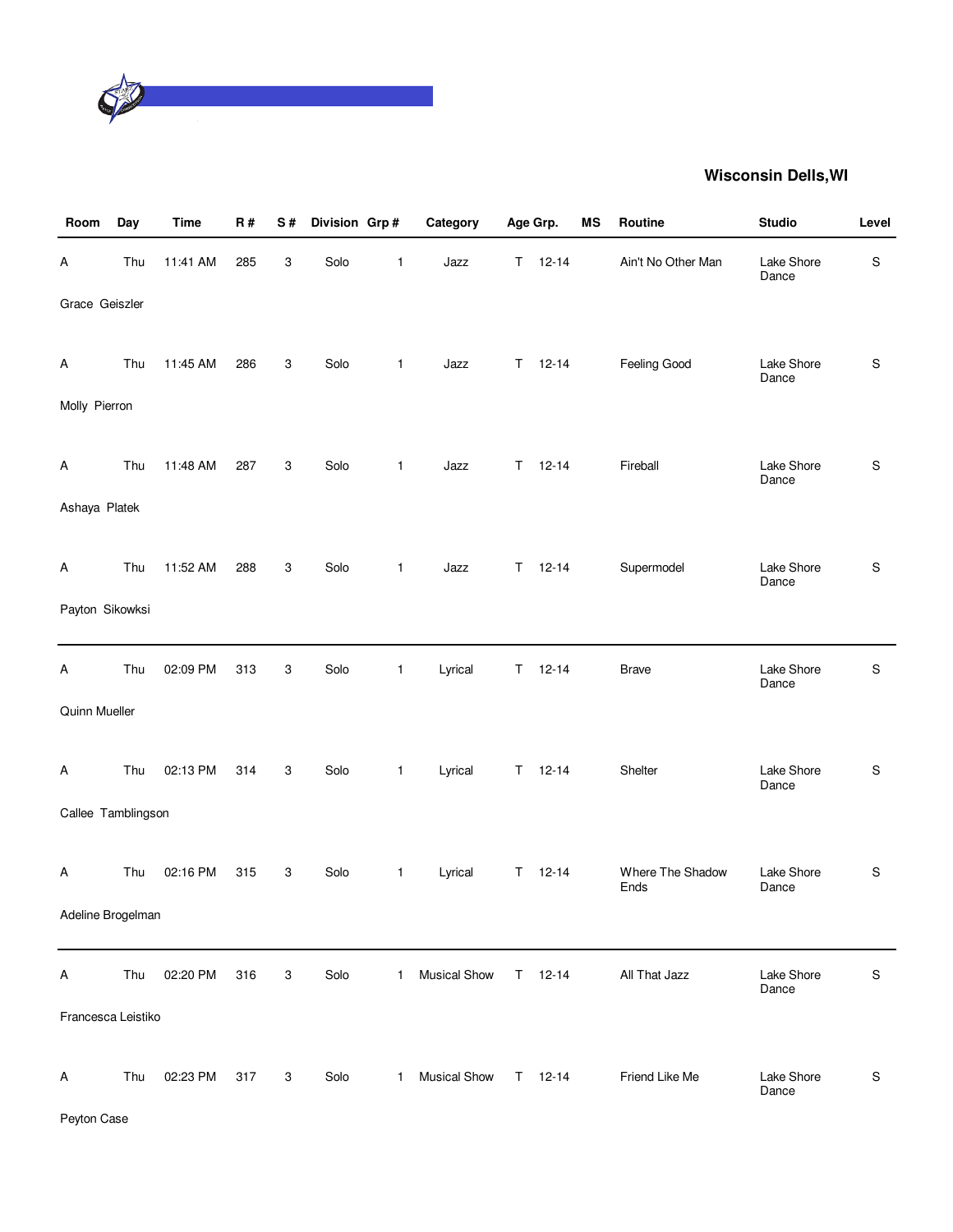

| Room          | Day | <b>Time</b> | R#  | S# | Division Grp# |                | Category            |    | Age Grp.      | <b>MS</b> | Routine            | <b>Studio</b>       | Level       |
|---------------|-----|-------------|-----|----|---------------|----------------|---------------------|----|---------------|-----------|--------------------|---------------------|-------------|
| Α             | Thu | 02:27 PM    | 318 | 3  | Solo          | $\mathbf{1}$   | <b>Musical Show</b> |    | $T = 12-14$   |           | Life of the Party  | Lake Shore<br>Dance | $\mathsf S$ |
| Elaina Pitre  |     |             |     |    |               |                |                     |    |               |           |                    |                     |             |
| A             | Thu | 02:37 PM    | 321 | 3  | Solo          | $\mathbf{1}$   | Open                | T. | $12 - 14$     |           | The One to Survive | Lake Shore<br>Dance | S           |
| Kaelyn Wimmer |     |             |     |    |               |                |                     |    |               |           |                    |                     |             |
| A             | Thu | 02:44 PM    | 323 | 3  | Solo          | 1              | Open                | T. | $12 - 14$     |           | Warrior            | Lake Shore<br>Dance | S           |
| Norah Gardner |     |             |     |    |               |                |                     |    |               |           |                    |                     |             |
| A             | Thu | 02:48 PM    | 324 | 3  | Solo          | $\mathbf{1}$   | Open                |    | $T = 12 - 14$ |           | Icon               | Lake Shore<br>Dance | $\mathsf S$ |
| Audrey Brown  |     |             |     |    |               |                |                     |    |               |           |                    |                     |             |
| A             | Thu | 02:58 PM    | 327 | 3  | Solo          | $\mathbf{1}$   | Open                |    | $T = 12 - 14$ |           | Sahira             | Lake Shore<br>Dance | $\mathsf S$ |
| Sarah Arnett  |     |             |     |    |               |                |                     |    |               |           |                    |                     |             |
| A             | Thu | 03:05 PM    | 329 | 3  | Solo          | $\mathbf{1}$   | Open                |    | $T = 12 - 14$ |           | Madness            | Lake Shore<br>Dance | S           |
| Ava Werdin    |     |             |     |    |               |                |                     |    |               |           |                    |                     |             |
| A             | Thu | 03:12 PM    | 331 | 3  | Solo          | $\mathbf{1}$   | Open                | T. | $12 - 14$     |           | Fever Rest         | Lake Shore<br>Dance | $\mathsf S$ |
| Audrey Walker |     |             |     |    |               |                |                     |    |               |           |                    |                     |             |
| A             | Thu | 03:23 PM    | 334 | 3  | Solo          | $\mathbf{1}$   | Open                |    | $T = 12 - 14$ |           | Your Day Will Come | Lake Shore<br>Dance | $\mathsf S$ |
| Maggie Kunick |     |             |     |    |               |                |                     |    |               |           |                    |                     |             |
| A             | Thu | 05:53 PM    | 357 | 3  | D/T           | $\overline{c}$ | Contemporary        | T. | $12 - 14$     |           | Medicine           | Lake Shore<br>Dance | ${\sf S}$   |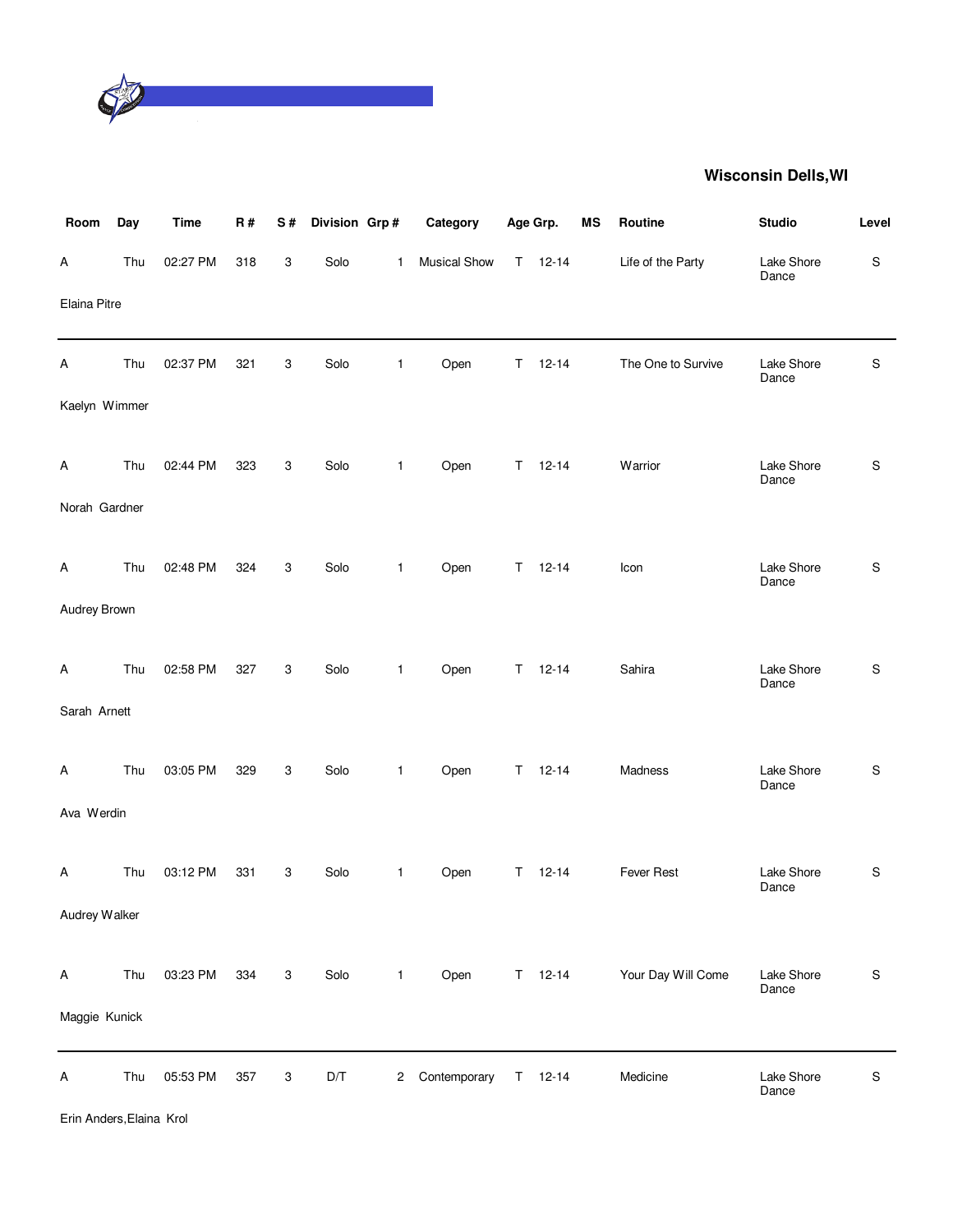

| Room | Day | <b>Time</b>                               | R#  | S# | Division Grp# |                | Category     | Age Grp. |               | MS | Routine                                      | <b>Studio</b>       | Level       |
|------|-----|-------------------------------------------|-----|----|---------------|----------------|--------------|----------|---------------|----|----------------------------------------------|---------------------|-------------|
| Α    | Thu | 05:57 PM                                  | 358 | 3  | D/T           | 2              | Contemporary |          | $T = 12 - 14$ |    | Never Tear Us Apart                          | Lake Shore<br>Dance | S           |
|      |     | Grace Geiszler, Ava Werdin                |     |    |               |                |              |          |               |    |                                              |                     |             |
| Α    | Thu | 06:00 PM                                  | 359 | 3  | D/T           | 2              | Contemporary |          | $T = 12 - 14$ |    | Nighttime Hunger                             | Lake Shore<br>Dance | S           |
|      |     | Avery Roehrig, Payton Sikowksi            |     |    |               |                |              |          |               |    |                                              |                     |             |
| A    | Thu | 06:04 PM                                  | 360 | 3  | D/T           | 2              | Contemporary |          | $T = 12 - 14$ |    | To the girl who asked<br>what I was thinking | Lake Shore<br>Dance | S           |
|      |     | Maggie Kunick, Audrey Walker              |     |    |               |                |              |          |               |    |                                              |                     |             |
| A    | Thu | 06:07 PM                                  | 361 | 3  | D/T           | $\mathbf{2}$   | Contemporary | T.       | $12 - 14$     |    | Where the Watermelons Lake Shore<br>Rot      | Dance               | S           |
|      |     | Callee Tamblingson, Greta Hennum          |     |    |               |                |              |          |               |    |                                              |                     |             |
| Α    | Thu | 06:53 PM                                  | 374 | 3  | D/T           | $\overline{c}$ | Jazz         | Τ        | $12 - 14$     |    | Bailar                                       | Lake Shore<br>Dance | S           |
|      |     | Josie Kadubeck, Maggie Kunick             |     |    |               |                |              |          |               |    |                                              |                     |             |
| Α    | Thu | 06:56 PM                                  | 375 | 3  | D/T           | $\overline{c}$ | Jazz         | T        | $12 - 14$     |    | Cover Girl                                   | Lake Shore<br>Dance | S           |
|      |     | Aubrey Anschutz, Ashaya Platek            |     |    |               |                |              |          |               |    |                                              |                     |             |
| Α    | Thu | 07:00 PM                                  | 376 | 3  | D/T           | $\overline{c}$ | Jazz         | T        | $12 - 14$     |    | Crown Up                                     | Lake Shore<br>Dance | S           |
|      |     | Ava Werdin, Ashlyn Williams               |     |    |               |                |              |          |               |    |                                              |                     |             |
| A    | Thu | 07:03 PM                                  | 377 | 3  | D/T           | 3              | Jazz         |          | $T = 12-14$   |    | Let Me Think About It                        | Lake Shore<br>Dance | $\mathsf S$ |
|      |     | Sarah Arnett, Laela Chmiel, Ava Wilde     |     |    |               |                |              |          |               |    |                                              |                     |             |
| Α    | Thu | 07:07 PM                                  | 378 | 3  | D/T           | 3              | Jazz         |          | $T = 12 - 14$ |    | Toxic                                        | Lake Shore          | S           |
|      |     | Peyton Case, Norah Gardner, Molly Pierron |     |    |               |                |              |          |               |    |                                              | Dance               |             |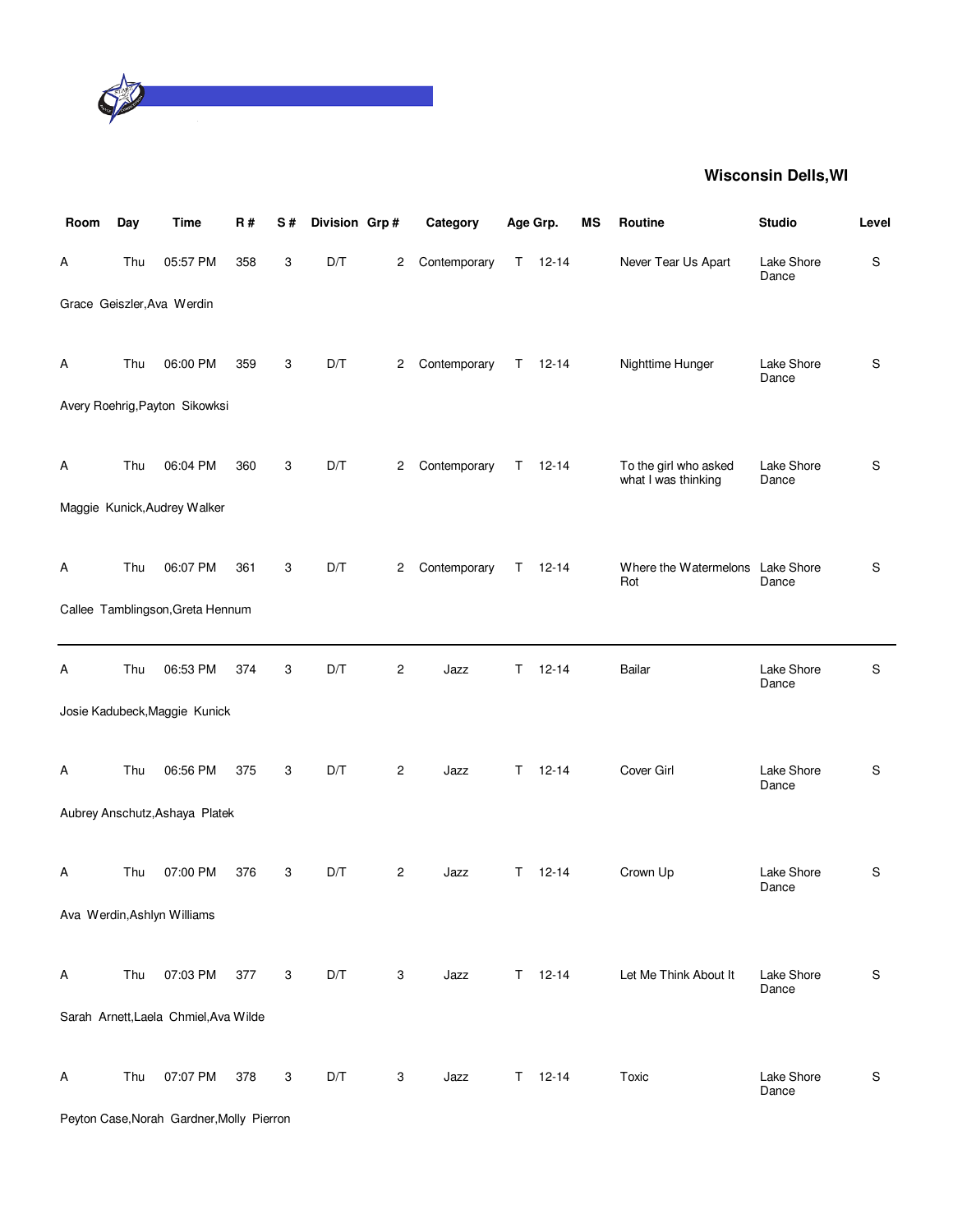

| Room                  | Day | Time                                                       | R#  | S# | Division Grp# |              | Category                                                                                                  |      | Age Grp.  | ΜS | <b>Routine</b>                                                                                                                                  | <b>Studio</b>       | Level |
|-----------------------|-----|------------------------------------------------------------|-----|----|---------------|--------------|-----------------------------------------------------------------------------------------------------------|------|-----------|----|-------------------------------------------------------------------------------------------------------------------------------------------------|---------------------|-------|
| A                     | Thu | 07:56 PM                                                   | 392 | 3  | D/T           | 2            | Open                                                                                                      | T.   | $12 - 14$ |    | Somebody I Used to<br>Know                                                                                                                      | Lake Shore<br>Dance | S     |
|                       |     | Josie Kadubeck, Sophia Talb                                |     |    |               |              |                                                                                                           |      |           |    |                                                                                                                                                 |                     |       |
| Α                     | Fri | 08:50 AM                                                   | 405 | 3  | Sg            | 7            | Contemporary                                                                                              | S    | 15-18     |    | Me to You                                                                                                                                       | Lake Shore<br>Dance | S     |
|                       |     |                                                            |     |    |               |              | Erin Steers, Julia Gergens, Madeline Meehan, Sophia Aichele, Leah Repenshek, Anna Stangel, Carmen Ganado  |      |           |    |                                                                                                                                                 |                     |       |
| Α                     | Fri | 09:51 AM                                                   | 418 | 3  | Sg            | 6            | Jazz                                                                                                      | S    | $15 - 18$ |    | Go Get It                                                                                                                                       | Lake Shore<br>Dance | S     |
|                       |     |                                                            |     |    |               |              | Erin Steers, Julia Gergens, Sophia Aichele, Leah Repenshek, Kendall Sikowski, Anna Stangel                |      |           |    |                                                                                                                                                 |                     |       |
| Α                     | Fri | 10:54 AM                                                   | 432 | 3  | Lg            | 11           | Open                                                                                                      | S    | $15 - 18$ |    | Scream                                                                                                                                          | Lake Shore<br>Dance | S     |
| Walker, Carmen Ganado |     |                                                            |     |    |               |              |                                                                                                           |      |           |    | Erin Steers, Julia Gergens, Madeline Meehan, Sophia Aichele, Sophia Kuhl, Maggie Kunick, Leah Repenshek, Kendall Sikowski, Anna Stangel, Audrey |                     |       |
| Α                     | Fri | 11:12 AM                                                   | 436 | 3  | Sg            | 7            | Open                                                                                                      | S    | $15-18$   |    | Sharir                                                                                                                                          | Lake Shore<br>Dance | S     |
|                       |     |                                                            |     |    |               |              | Erin Steers, Julia Gergens, Sophia Aichele, Leah Repenshek, Kendall Sikowski, Anna Stangel, Audrey Walker |      |           |    |                                                                                                                                                 |                     |       |
| Α                     | Fri | 11:17 AM                                                   | 437 | 3  | Sg            | 4            | Open                                                                                                      | S    | $15 - 18$ |    | YaYaYa                                                                                                                                          | Lake Shore<br>Dance | S     |
|                       |     | Erin Steers, Julia Gergens, Madeline Meehan, Carmen Ganado |     |    |               |              |                                                                                                           |      |           |    |                                                                                                                                                 |                     |       |
| A                     | Fri | 02:06 PM                                                   | 471 | 3  | Solo          | 1            | Contemporary                                                                                              | PT   | $9 - 11$  |    | Pinetrees                                                                                                                                       | Lake Shore<br>Dance | S     |
| Adelyn Wagner         |     |                                                            |     |    |               |              |                                                                                                           |      |           |    |                                                                                                                                                 |                     |       |
| Α                     | Fri | 03:33 PM                                                   | 500 | 3  | Solo          | 1            | Jazz                                                                                                      | PT   | $9 - 11$  |    | Strut                                                                                                                                           | Lake Shore<br>Dance | S     |
| <b>Isabella Baus</b>  |     |                                                            |     |    |               |              |                                                                                                           |      |           |    |                                                                                                                                                 |                     |       |
| A                     | Fri | 04:34 PM                                                   | 517 | 3  | Solo          | $\mathbf{1}$ | Lyrical                                                                                                   | PT — | $9 - 11$  |    | The Truth I'm Standing<br>On                                                                                                                    | Lake Shore<br>Dance | S     |

Emily Herrera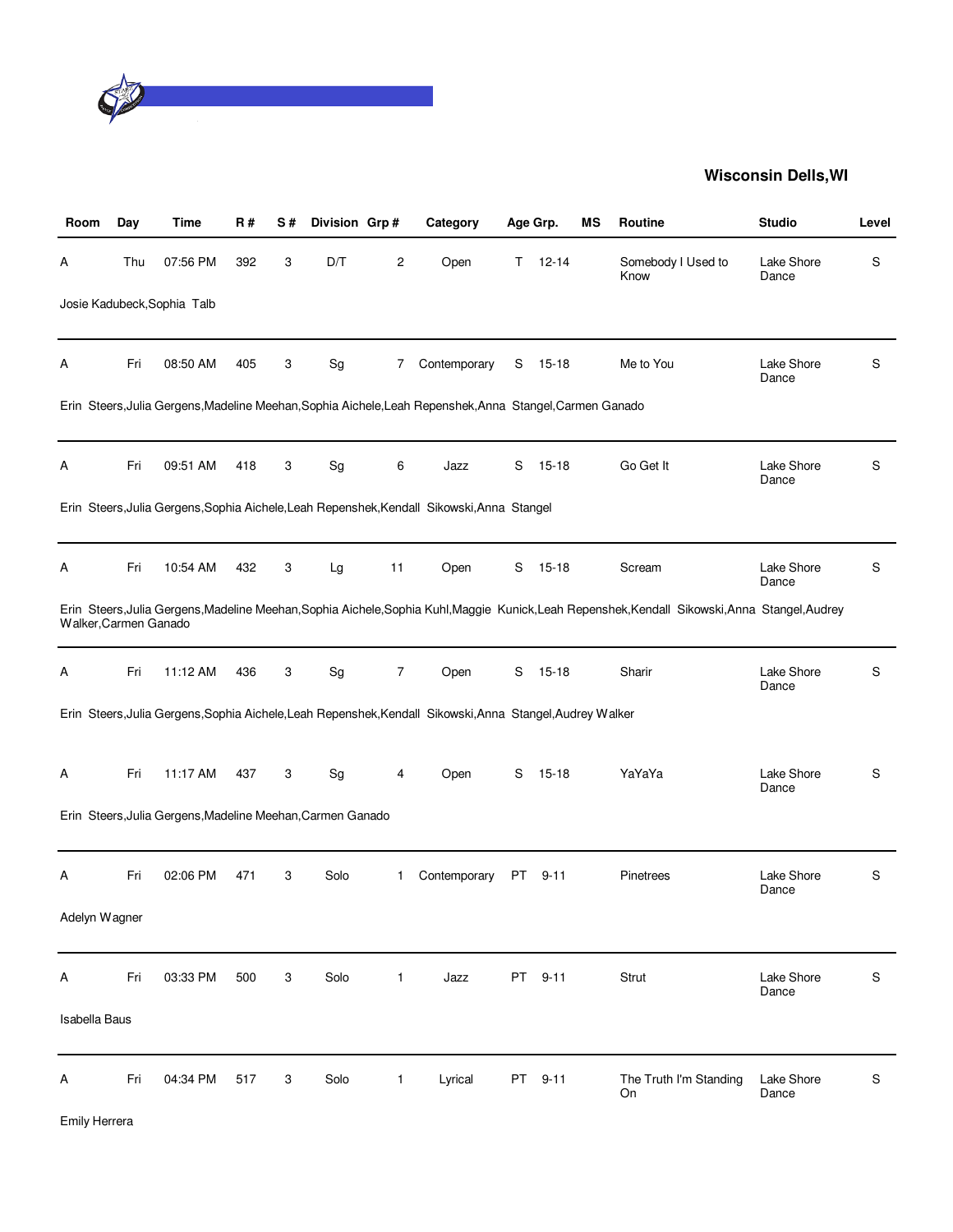

| Room           | Day | <b>Time</b>                  | R#  | S# | Division Grp# |    | Category                                                                                         |    | Age Grp.      | ΜS | Routine              | <b>Studio</b>       | Level |
|----------------|-----|------------------------------|-----|----|---------------|----|--------------------------------------------------------------------------------------------------|----|---------------|----|----------------------|---------------------|-------|
| A              | Fri | 05:34 PM                     | 537 | 3  | Solo          | 1  | Open                                                                                             | PT | $9 - 11$      |    | Caught in Dreams     | Lake Shore<br>Dance | S     |
| Zoey Sylvester |     |                              |     |    |               |    |                                                                                                  |    |               |    |                      |                     |       |
| Α              | Fri | 07:37 PM                     | 558 | 3  | D/T           | 2  | Jazz                                                                                             | PT | $9 - 11$      |    | Let's Work           | Lake Shore<br>Dance | S     |
|                |     | Isabella Baus, Emily Herrera |     |    |               |    |                                                                                                  |    |               |    |                      |                     |       |
| A              | Fri | 07:46 PM                     | 561 | 3  | D/T           | 2  | Jazz                                                                                             | PT | $9 - 11$      |    | Make It Look Easy    | Lake Shore<br>Dance | S     |
|                |     | Peyton Case, Zoey Sylvester  |     |    |               |    |                                                                                                  |    |               |    |                      |                     |       |
| А              | Fri | 08:19 PM                     | 572 | 3  | D/T           | 2  | Open                                                                                             | PT | $9 - 11$      |    | Before               | Lake Shore<br>Dance | S     |
|                |     | Elaina Pitre, Adelyn Wagner  |     |    |               |    |                                                                                                  |    |               |    |                      |                     |       |
| Α              | Sat | 08:55 AM                     | 585 | 3  | Sg            | 6  | Contemporary                                                                                     |    | $T = 12 - 14$ |    | <b>Avant Gardner</b> | Lake Shore<br>Dance | S     |
|                |     |                              |     |    |               |    | Audrey Brown, Callee Tamblingson, Sarah Arnett, Peyton Case, Norah Gardner, Sophia Talb          |    |               |    |                      |                     |       |
| Α              | Sat | 08:59 AM                     | 586 | 3  | Sg            | 6  | Contemporary                                                                                     |    | $T = 12 - 14$ |    | Silvery              | Lake Shore<br>Dance | S     |
|                |     |                              |     |    |               |    | Norah Gardner, Francesca Leistiko, Quinn Mueller, Molly Pierron, Ashaya Platek, Payton Sikowksi  |    |               |    |                      |                     |       |
| A              | Sat | 09:04 AM                     | 587 | 3  | Sg            | 7  | Contemporary                                                                                     | T. | $12 - 14$     |    | Stone by Stone       | Lake Shore<br>Dance | S     |
|                |     |                              |     |    |               |    | Grace Geiszler, Chloe Lloyd, Emmy Mach, Ava Werdin, Kendra Bartz, Maggie Kunick, Ashlyn Williams |    |               |    |                      |                     |       |
| Α              | Sat | 09:08 AM                     | 588 | 3  | Sg            | 6  | Contemporary                                                                                     | T. | $12 - 14$     |    | Too Lost to Be Found | Lake Shore<br>Dance | S     |
|                |     |                              |     |    |               |    | Erin Anders, Hailey Green, Josie Kadubeck, Sophia Talb, Audrey Walker, Elaina Krol               |    |               |    |                      |                     |       |
| A              | Sat | 10:07 AM                     | 601 | 3  | Lg            | 11 | Jazz                                                                                             | T. | $12 - 14$     |    | Follow the Leader    | Lake Shore<br>Dance | S     |

Kaelyn Wimmer,Peyton Case,Norah Gardner,Francesca Leistiko,Quinn Mueller,Molly Pierron,Ashaya Platek,Avery Roehrig,Payton Sikowksi,Zoey Sylvester,Ainsley Acevedo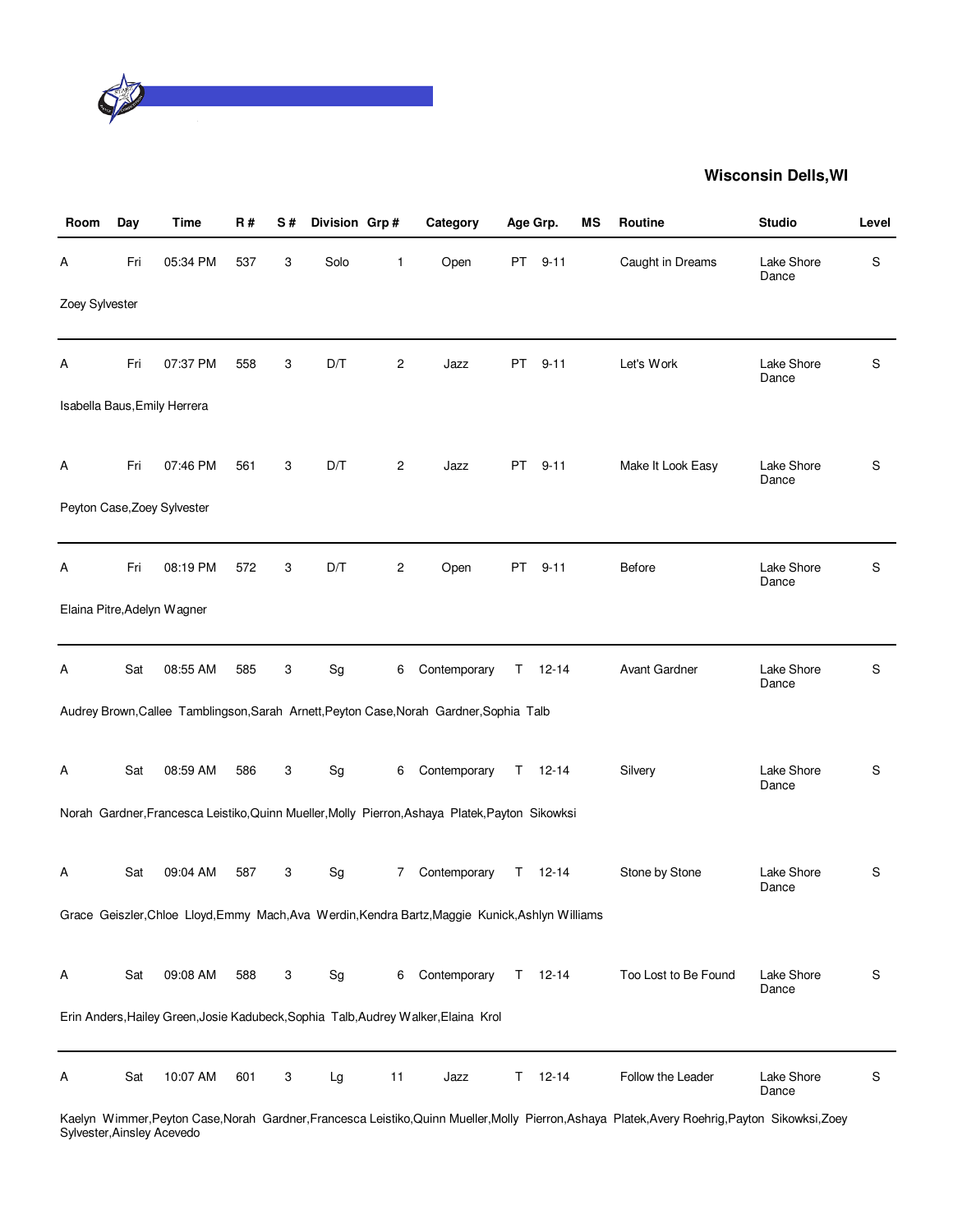

| Room     | Day | Time                                                         | R#  | S# | Division Grp# |    | Category                                                                                                  |    | Age Grp.  | ΜS | Routine                                                                                                                                                 | <b>Studio</b>       | Level |
|----------|-----|--------------------------------------------------------------|-----|----|---------------|----|-----------------------------------------------------------------------------------------------------------|----|-----------|----|---------------------------------------------------------------------------------------------------------------------------------------------------------|---------------------|-------|
| A        | Sat | 11:10 AM                                                     | 615 | 3  | Sg            | 8  | Jazz                                                                                                      | T. | $12 - 14$ |    | Kill Of the Night                                                                                                                                       | Lake Shore<br>Dance | S     |
|          |     |                                                              |     |    |               |    |                                                                                                           |    |           |    | Elaina Pitre, Adelyn Wagner, Callee Tamblingson, Sarah Arnett, Adeline Brogelman, Laela Chmiel, Greta Hennum, Ava Wilde                                 |                     |       |
| А        | Sat | 11:14 AM                                                     | 616 | 3  | Sg            | 6  | Jazz                                                                                                      | T. | 12-14     |    | Love Never Felt So Good Lake Shore                                                                                                                      | Dance               | S     |
|          |     |                                                              |     |    |               |    | Erin Anders, Adelaide Berglund, Hailey Green, Avery Roehrig, Elaina Krol, Skylyn Kleinert                 |    |           |    |                                                                                                                                                         |                     |       |
| Α        | Sat | 11:19 AM                                                     | 617 | 3  | Sg            | 6  | Jazz                                                                                                      | T. | $12 - 14$ |    | Trouble                                                                                                                                                 | Lake Shore<br>Dance | S     |
|          |     |                                                              |     |    |               |    | Grace Geiszler, Emmy Mach, Ava Werdin, Kendra Bartz, Sophia Kuhl, Ashlyn Williams                         |    |           |    |                                                                                                                                                         |                     |       |
| Α        | Sat | 01:17 PM                                                     | 630 | 3  | Sg            | 8  | Lyrical                                                                                                   | Т  | $12 - 14$ |    | Footprints in the Sand                                                                                                                                  | Lake Shore<br>Dance | S     |
|          |     |                                                              |     |    |               |    |                                                                                                           |    |           |    | Elaina Pitre, Adelyn Wagner, Callee Tamblingson, Sarah Arnett, Adeline Brogelman, Laela Chmiel, Greta Hennum, Ava Wilde                                 |                     |       |
| A        | Sat | 01:22 PM                                                     | 631 | 3  | Sg            | 4  | Lyrical                                                                                                   | Τ  | $12 - 14$ |    | <b>Little Susie</b>                                                                                                                                     | Lake Shore<br>Dance | S     |
|          |     | Elaina Pitre, Callee Tamblingson, Laela Chmiel, Greta Hennum |     |    |               |    |                                                                                                           |    |           |    |                                                                                                                                                         |                     |       |
| Α        | Sat | 01:26 PM                                                     | 632 | 3  | Sg            | 5  | Lyrical                                                                                                   | Τ  | $12 - 14$ |    | They Don't Love You                                                                                                                                     | Lake Shore<br>Dance | S     |
|          |     |                                                              |     |    |               |    | Kaelyn Wimmer, Quinn Mueller, Avery Roehrig, Payton Sikowksi, Ainsley Acevedo                             |    |           |    |                                                                                                                                                         |                     |       |
| A        | Sat | 01:35 PM                                                     | 634 | 3  | Lg            | 11 | <b>Musical Show</b>                                                                                       | Τ  | 12-14     |    | Money                                                                                                                                                   | Lake Shore<br>Dance | S     |
| Kleinert |     |                                                              |     |    |               |    |                                                                                                           |    |           |    | Kylie Sickler, Audrey Brown, Chloe Lloyd, Erin Anders, Adelaide Berglund, Hailey Green, Josie Kadubeck, Maggie Kunick, Sophia Talb, Elaina Krol, Skylyn |                     |       |
| Α        | Sat | 01:44 PM                                                     | 636 | 3  | Sg            | 7  | <b>Musical Show</b>                                                                                       | T. | $12 - 14$ |    | Seize the Day                                                                                                                                           | Lake Shore<br>Dance | S     |
|          |     |                                                              |     |    |               |    | Elaina Pitre, Adelyn Wagner, Callee Tamblingson, Adeline Brogelman, Laela Chmiel, Greta Hennum, Ava Wilde |    |           |    |                                                                                                                                                         |                     |       |
| A        | Sat | 01:49 PM                                                     | 637 | 3  | Lg            | 18 | Open                                                                                                      | Т  | $12 - 14$ |    | Pirates of the Caribbean                                                                                                                                | Lake Shore<br>Dance | S     |
|          |     |                                                              |     |    |               |    |                                                                                                           |    |           |    | Kaelyn Wimmer, Isabella Baus, Elaina Pitre, Adelyn Wagner, Callee Tamblingson, Sarah Arnett, Adeline Brogelman, Peyton Case, Laela Chmiel, Norah        |                     |       |

Gardner,Greta Hennum,Francesca Leistiko,Molly Pierron,Ashaya Platek,Payton Sikowksi,Zoey Sylvester,Ava Wilde,Emily Herrera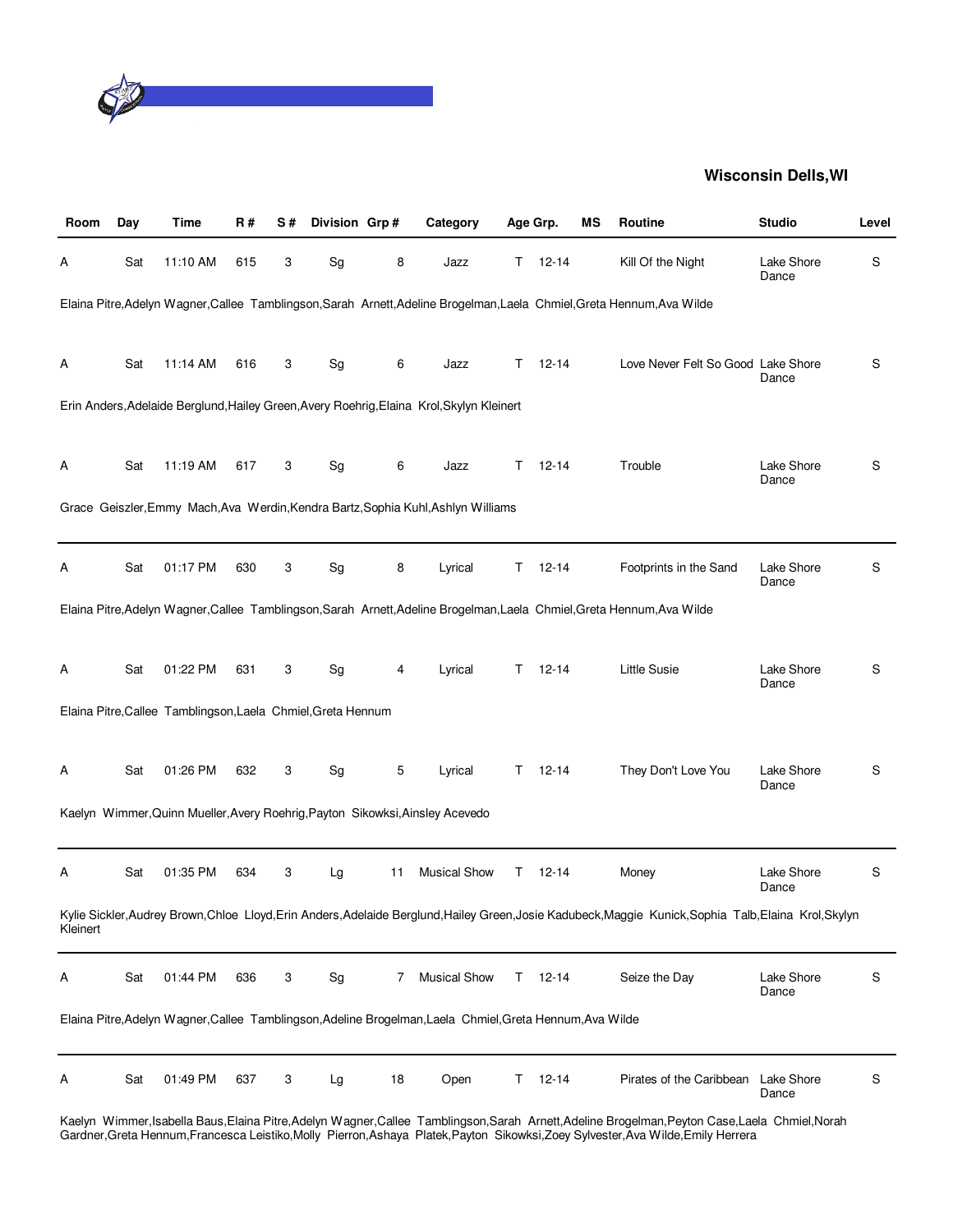

| Room                  | Day | Time                                                                        | R#   | S# | Division Grp# |    | Category                                                                                                  | Age Grp. |           | мs | Routine                                                                                                                                                                                                                                                                                                     | <b>Studio</b>       | Level |
|-----------------------|-----|-----------------------------------------------------------------------------|------|----|---------------|----|-----------------------------------------------------------------------------------------------------------|----------|-----------|----|-------------------------------------------------------------------------------------------------------------------------------------------------------------------------------------------------------------------------------------------------------------------------------------------------------------|---------------------|-------|
| A                     | Sat | 01:53 PM                                                                    | 638  | 3  | Lg            | 10 | Open                                                                                                      | T.       | $12 - 14$ |    | roll.toss.go.                                                                                                                                                                                                                                                                                               | Lake Shore<br>Dance | S     |
|                       |     |                                                                             |      |    |               |    |                                                                                                           |          |           |    | Grace Geiszler, Kylie Sickler, Audrey Brown, Chloe Lloyd, Emmy Mach, Ava Werdin, Kendra Bartz, Sophia Kuhl, Kendall Sikowski, Ashlyn Williams                                                                                                                                                               |                     |       |
| A                     | Sat | 02:02 PM                                                                    | 640  | 3  | Sg            | 5  | Open                                                                                                      | Τ        | $12 - 14$ |    | Bad                                                                                                                                                                                                                                                                                                         | Lake Shore<br>Dance | S     |
|                       |     | Erin Anders, Hailey Green, Josie Kadubeck, Sophia Talb, Elaina Krol         |      |    |               |    |                                                                                                           |          |           |    |                                                                                                                                                                                                                                                                                                             |                     |       |
| A                     | Sat | 02:07 PM                                                                    | 641  | 3  | Sg            | 7  | Open                                                                                                      | T.       | $12 - 14$ |    | Down on the Corner                                                                                                                                                                                                                                                                                          | Lake Shore<br>Dance | S     |
|                       |     |                                                                             |      |    |               |    | Kylie Sickler, Audrey Brown, Chloe Lloyd, Kaelyn Wimmer, Kendra Bartz, Adelaide Berglund, Skylyn Kleinert |          |           |    |                                                                                                                                                                                                                                                                                                             |                     |       |
| Α                     | Sat | 02:11 PM                                                                    | 642  | 3  | Sg            | 5  | Open                                                                                                      | T.       | $12 - 14$ |    | The Human Existence                                                                                                                                                                                                                                                                                         | Lake Shore<br>Dance | S     |
|                       |     | Kylie Sickler, Kaelyn Wimmer, Molly Pierron, Ashaya Platek, Payton Sikowksi |      |    |               |    |                                                                                                           |          |           |    |                                                                                                                                                                                                                                                                                                             |                     |       |
| Α                     | Sat | 02:16 PM                                                                    | 643  | 3  | Sg            | 5  | Open                                                                                                      | T.       | $12 - 14$ |    | Waking Up                                                                                                                                                                                                                                                                                                   | Lake Shore<br>Dance | S     |
|                       |     | Peyton Case, Norah Gardner, Quinn Mueller, Molly Pierron, Ashaya Platek     |      |    |               |    |                                                                                                           |          |           |    |                                                                                                                                                                                                                                                                                                             |                     |       |
| A                     | Sat | 03:45 PM                                                                    | 660  | 3  | Line          | 21 | <b>Musical Show</b>                                                                                       | Τ        | $12 - 14$ |    | Copacabana                                                                                                                                                                                                                                                                                                  | Lake Shore<br>Dance | S     |
| Krol                  |     |                                                                             |      |    |               |    |                                                                                                           |          |           |    | Grace Geiszler, Erin Steers, Kylie Sickler, Audrey Brown, Chloe Lloyd, Julia Gergens, Emmy Mach, Ava Werdin, Sophia Aichele, Erin Anders, Kendra<br>Bartz, Hailey Green, Josie Kadubeck, Maggie Kunick, Leah Repenshek, Kendall Sikowski, Anna Stangel, Sophia Talb, Audrey Walker, Ashlyn Williams, Elaina |                     |       |
| в                     | Sat | 10:12 AM                                                                    | 1152 | 3  | Lg            | 11 | <b>Musical Show</b>                                                                                       | PT .     | $9 - 11$  |    | Happy All the Time                                                                                                                                                                                                                                                                                          | Lake Shore<br>Dance | S     |
| Werdin, Emily Herrera |     |                                                                             |      |    |               |    |                                                                                                           |          |           |    | Jazmyn Loose, Isabella Baus, Aubrey Anschutz, Francesca Leistiko, Ariana Loesch, Mariah McCrary, Caroline Quade, Avery Roehrig, Zoey Sylvester, Alyssa                                                                                                                                                      |                     |       |
| В                     | Sat | 10:32 AM                                                                    | 1157 | 3  | Sg            | 4  | Open                                                                                                      | PT       | $9 - 11$  |    | A Silent Film                                                                                                                                                                                                                                                                                               | Lake Shore<br>Dance | S     |
|                       |     | Jazmyn Loose, Mikayla Wimmer, Isabella Baus, Emily Herrera                  |      |    |               |    |                                                                                                           |          |           |    |                                                                                                                                                                                                                                                                                                             |                     |       |
| В                     | Sat | 10:40 AM                                                                    | 1159 | 3  | Sg            | 5  | Open                                                                                                      | PT       | $9 - 11$  |    | Marathon In Roses                                                                                                                                                                                                                                                                                           | Lake Shore<br>Dance | S     |

Isabella Baus,Adelyn Wagner,Adeline Brogelman,Zoey Sylvester,Emily Herrera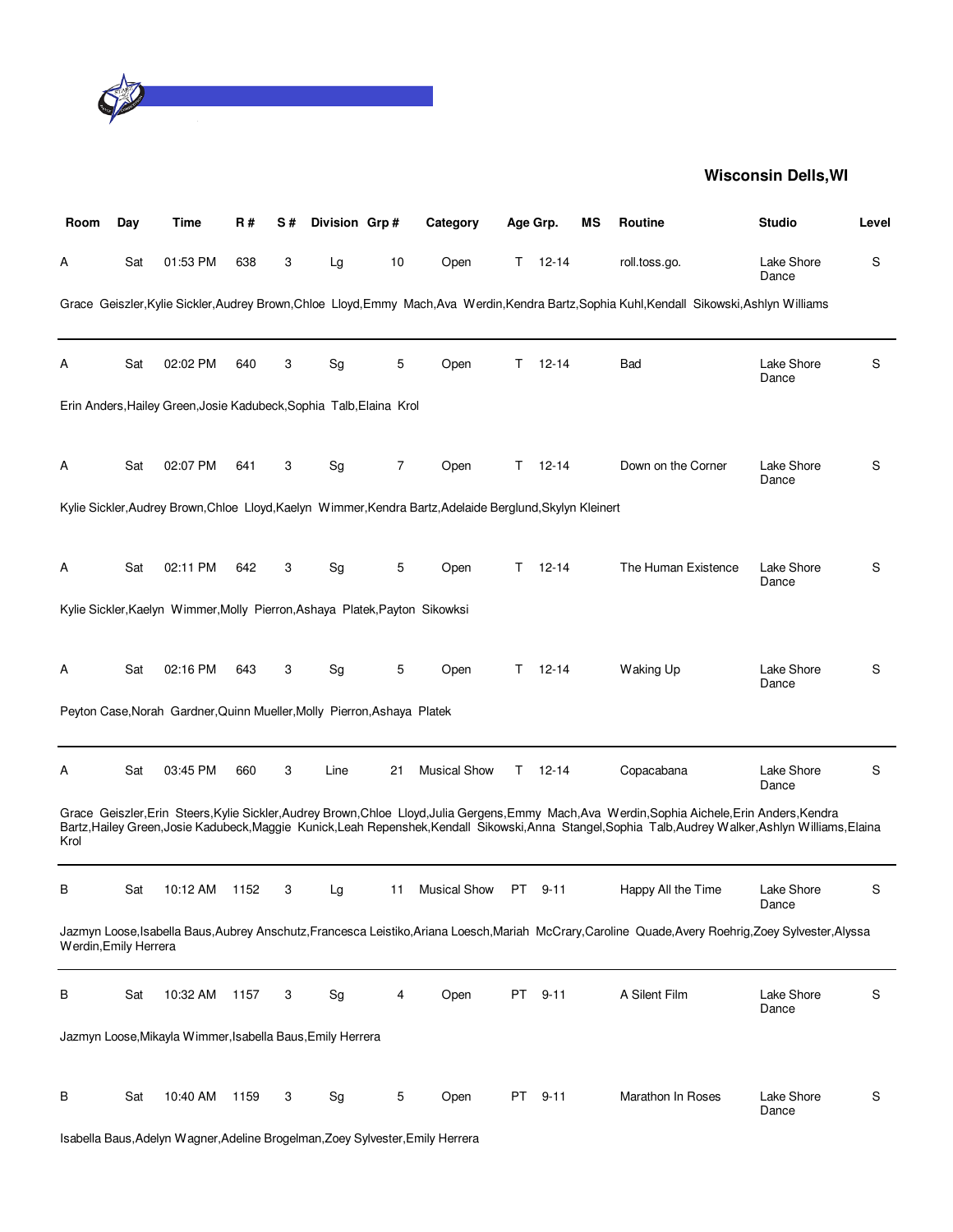

| Room | Day | Time                                                                       | R#   | S# | Division Grp# |   | Category                                                                                                   | Age Grp. |          | ΜS | Routine                                                                                                                                    | <b>Studio</b>       | Level     |
|------|-----|----------------------------------------------------------------------------|------|----|---------------|---|------------------------------------------------------------------------------------------------------------|----------|----------|----|--------------------------------------------------------------------------------------------------------------------------------------------|---------------------|-----------|
| В    | Sat | 12:20 PM                                                                   | 1169 | 3  | Sg            | 4 | Jazz                                                                                                       | Μ        | $5 - 8$  |    | Car Wash                                                                                                                                   | Lake Shore<br>Dance | <b>RS</b> |
|      |     | Annabelle Brooks, Makenzie Green, Leo Hensler, Sylvia Meyer                |      |    |               |   |                                                                                                            |          |          |    |                                                                                                                                            |                     |           |
| в    | Sat | 01:00 PM                                                                   | 1179 | 3  | Sg            | 9 | Jazz                                                                                                       | PT       | $9 - 11$ |    | No Can Do                                                                                                                                  | Lake Shore<br>Dance | <b>RS</b> |
|      |     |                                                                            |      |    |               |   |                                                                                                            |          |          |    | Jazmyn Loose, Aubrey Anschutz, Natalie Chronis, Eva Deering, Ariana Loesch, Caroline Quade, Reese Roehrig, Alyssa Werdin, Eliette Chartrau |                     |           |
| В    | Sat | 01:04 PM                                                                   | 1180 | 3  | Sg            | 5 | Jazz                                                                                                       | PT       | $9 - 11$ |    | No Sweat                                                                                                                                   | Lake Shore<br>Dance | <b>RS</b> |
|      |     |                                                                            |      |    |               |   | Mikayla Wimmer, Azalea Wollner, Chloe Jorgensen, Tessa Rivera, Ariana Baker-Dornacker                      |          |          |    |                                                                                                                                            |                     |           |
| в    | Sat | 01:12 PM                                                                   | 1182 | 3  | Sg            | 4 | Lyrical                                                                                                    | Μ        | $5 - 8$  |    | Welcome to Wonderland Lake Shore                                                                                                           | Dance               | <b>RS</b> |
|      |     | Annabelle Brooks, Makenzie Green, Leo Hensler, Sylvia Meyer                |      |    |               |   |                                                                                                            |          |          |    |                                                                                                                                            |                     |           |
| в    | Sat | 01:16 PM                                                                   | 1183 | 3  | Sg            | 4 | Lyrical                                                                                                    | М        | $5-8$    |    | You Can Fly                                                                                                                                | Lake Shore<br>Dance | <b>RS</b> |
|      |     | Violette Brooks, Emmy Johnson, Vivian Meyer, Alexis Kneesel                |      |    |               |   |                                                                                                            |          |          |    |                                                                                                                                            |                     |           |
| В    | Sat | 01:24 PM                                                                   | 1185 | 3  | Sg            | 7 | Lyrical                                                                                                    | PT       | $9 - 11$ |    | Unwritten                                                                                                                                  | Lake Shore<br>Dance | <b>RS</b> |
|      |     |                                                                            |      |    |               |   | Natalie Chronis, Eva Deering, Mariah McCrary, Reese Roehrig, Emma Andris, Eliette Chartrau, Madelyn Howard |          |          |    |                                                                                                                                            |                     |           |
| в    | Sat | 01:36 PM                                                                   | 1188 | 3  | Sg            | 5 | Lyrical                                                                                                    | PT       | $9 - 11$ |    | <b>Better Together</b>                                                                                                                     | Lake Shore<br>Dance | <b>RS</b> |
|      |     |                                                                            |      |    |               |   | Mikayla Wimmer, Azalea Wollner, Chloe Jorgensen, Tessa Rivera, Ariana Baker-Dornacker                      |          |          |    |                                                                                                                                            |                     |           |
| В    | Sat | 01:40 PM                                                                   | 1189 | 3  | Sg            | 5 | Lyrical                                                                                                    | PT       | $9 - 11$ |    | I'm Here                                                                                                                                   | Lake Shore<br>Dance | <b>RS</b> |
|      |     | Jazmyn Loose, Ariana Loesch, Mariah McCrary, Caroline Quade, Alyssa Werdin |      |    |               |   |                                                                                                            |          |          |    |                                                                                                                                            |                     |           |
| В    | Sat | 01:48 PM                                                                   | 1191 | 3  | Sg            | 5 | <b>Musical Show</b>                                                                                        | м        | $5-8$    |    | Cruisin for a Brusin                                                                                                                       | Lake Shore<br>Dance | <b>RS</b> |

Annabelle Brooks,Makenzie Green,Leo Hensler,Sylvia Meyer,Eliette Chartrau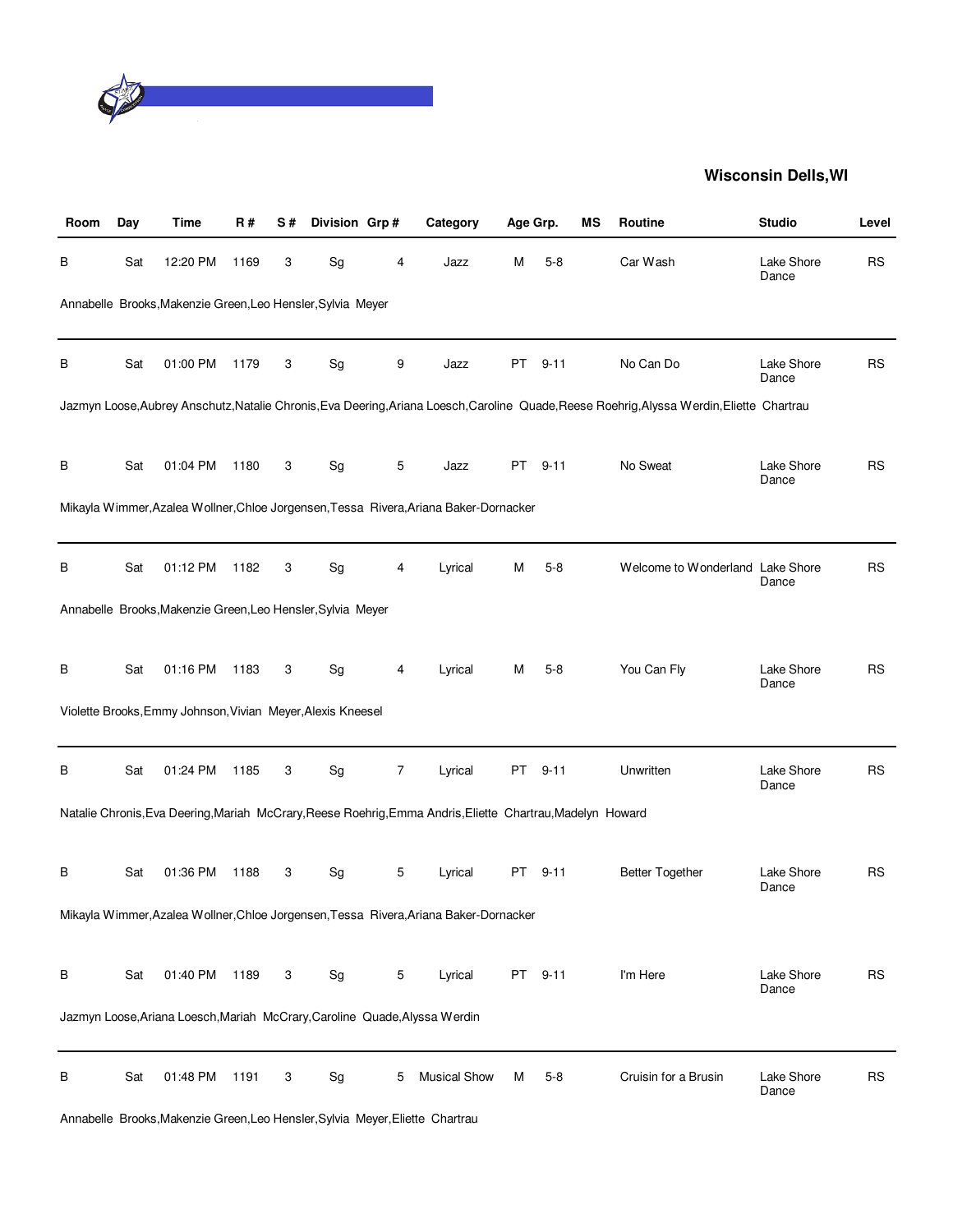

| Room            | Day | <b>Time</b>                                                               | <b>R#</b> | S# | Division Grp#                |              | Category                                                                                    | Age Grp. |          | MS | Routine             | <b>Studio</b>       | Level     |
|-----------------|-----|---------------------------------------------------------------------------|-----------|----|------------------------------|--------------|---------------------------------------------------------------------------------------------|----------|----------|----|---------------------|---------------------|-----------|
| В               | Sat | 01:56 PM                                                                  | 1193      | 3  | $\operatorname{\mathsf{Sg}}$ |              | 6 Novelty/Characte PT 9-11                                                                  |          |          |    | <b>Bugle Boy</b>    | Lake Shore<br>Dance | <b>RS</b> |
|                 |     |                                                                           |           |    |                              |              | Aubrey Anschutz, Natalie Chronis, Eva Deering, Mariah McCrary, Reese Roehrig, Alyssa Werdin |          |          |    |                     |                     |           |
| В               | Sat | 02:08 PM                                                                  | 1196      | 3  | Sg                           | 5            | Tap                                                                                         | М        | $5 - 8$  |    | Rhythm              | Lake Shore<br>Dance | <b>RS</b> |
|                 |     | Annabelle Brooks, Makenzie Green, Leo Hensler, Sylvia Meyer, Vivian Meyer |           |    |                              |              |                                                                                             |          |          |    |                     |                     |           |
| C               | Thu | 08:36 AM                                                                  | 1414      | 3  | Solo                         | 1            | Jazz                                                                                        | М        | $5 - 8$  |    | Salute              | Lake Shore<br>Dance | <b>RS</b> |
| Emmy Johnson    |     |                                                                           |           |    |                              |              |                                                                                             |          |          |    |                     |                     |           |
| $\mathsf C$     | Thu | 08:42 AM                                                                  | 1416      | 3  | Solo                         | $\mathbf{1}$ | Jazz                                                                                        | М        | $5-8$    |    | Size                | Lake Shore          | <b>RS</b> |
| Makenzie Green  |     |                                                                           |           |    |                              |              |                                                                                             |          |          |    |                     | Dance               |           |
|                 |     |                                                                           |           |    |                              |              |                                                                                             |          |          |    |                     |                     |           |
| $\mathsf C$     | Thu | 09:21 AM                                                                  | 1429      | 3  | Solo                         | $\mathbf{1}$ | Lyrical                                                                                     | М        | $5 - 8$  |    | Speechless          | Lake Shore<br>Dance | <b>RS</b> |
| Azalea Wollner  |     |                                                                           |           |    |                              |              |                                                                                             |          |          |    |                     |                     |           |
| C               | Thu | 11:21 AM                                                                  | 1469      | 3  | Solo                         | $\mathbf{1}$ | Jazz                                                                                        | PT       | $9 - 11$ |    | Confident           | Lake Shore<br>Dance | <b>RS</b> |
| Chloe Jorgensen |     |                                                                           |           |    |                              |              |                                                                                             |          |          |    |                     |                     |           |
| С               | Thu | 11:27 AM                                                                  | 1471      | 3  | Solo                         | $\mathbf{1}$ | Jazz                                                                                        | PT       | $9 - 11$ |    | Do It Like This     | Lake Shore          | <b>RS</b> |
| Aubrey Anschutz |     |                                                                           |           |    |                              |              |                                                                                             |          |          |    |                     | Dance               |           |
|                 |     |                                                                           |           |    |                              |              |                                                                                             |          |          |    |                     |                     |           |
| ${\rm C}$       | Thu | 11:33 AM                                                                  | 1473      | 3  | Solo                         | $\mathbf{1}$ | Jazz                                                                                        |          | PT 9-11  |    | Loud and Proud      | Lake Shore<br>Dance | <b>RS</b> |
| Reese Roehrig   |     |                                                                           |           |    |                              |              |                                                                                             |          |          |    |                     |                     |           |
| $\mathsf C$     | Thu | 11:39 AM                                                                  | 1475      | 3  | Solo                         | $\mathbf{1}$ | Jazz                                                                                        |          | PT 9-11  |    | Girls Will Be Girls | Lake Shore<br>Dance | <b>RS</b> |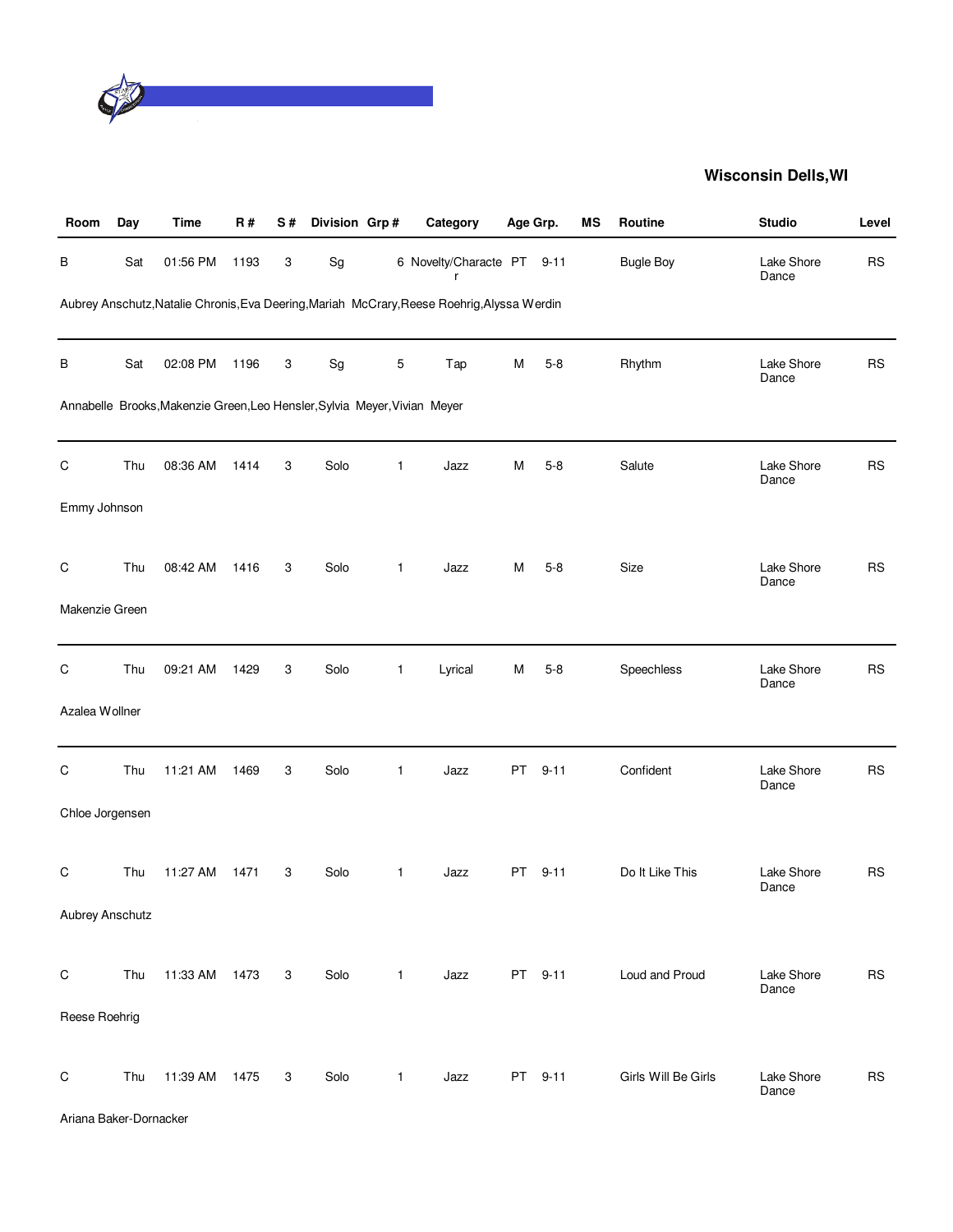

| Room             | Day | <b>Time</b>                               | R#   | S# | Division Grp# |                | Category            | Age Grp. |          | MS | Routine               | <b>Studio</b>       | Level     |
|------------------|-----|-------------------------------------------|------|----|---------------|----------------|---------------------|----------|----------|----|-----------------------|---------------------|-----------|
| $\mathsf C$      | Thu | 01:15 PM                                  | 1482 | 3  | Solo          | $\mathbf{1}$   | Lyrical             |          | PT 9-11  |    | This Is Me            | Lake Shore<br>Dance | <b>RS</b> |
| Jazmyn Loose     |     |                                           |      |    |               |                |                     |          |          |    |                       |                     |           |
| $\mathsf C$      | Thu | 01:21 PM                                  | 1484 | 3  | Solo          | $\mathbf{1}$   | Lyrical             |          | PT 9-11  |    | Loyal Brave True      | Lake Shore<br>Dance | <b>RS</b> |
| Mariah McCrary   |     |                                           |      |    |               |                |                     |          |          |    |                       |                     |           |
| $\mathsf C$      | Thu | 02:00 PM                                  | 1497 | 3  | Solo          | $\mathbf{1}$   | Lyrical             |          | PT 9-11  |    | 10,000 Miles          | Lake Shore<br>Dance | <b>RS</b> |
| Alyssa Werdin    |     |                                           |      |    |               |                |                     |          |          |    |                       |                     |           |
| $\mathsf C$      | Thu | 02:06 PM                                  | 1499 | 3  | Solo          | $\mathbf{1}$   | Lyrical             |          | PT 9-11  |    | Garden of Enchantment | Lake Shore<br>Dance | <b>RS</b> |
| Eliette Chartrau |     |                                           |      |    |               |                |                     |          |          |    |                       |                     |           |
| C                | Thu | 02:12 PM                                  | 1501 | 3  | Solo          | $\mathbf{1}$   | Lyrical             | PT       | $9 - 11$ |    | Live Your Story       | Lake Shore<br>Dance | <b>RS</b> |
| Annabelle Brooks |     |                                           |      |    |               |                |                     |          |          |    |                       |                     |           |
| $\mathsf C$      | Thu | 02:18 PM                                  | 1503 | 3  | Solo          | $\mathbf{1}$   | Lyrical             | PT       | $9 - 11$ |    | Older                 | Lake Shore<br>Dance | <b>RS</b> |
| Caroline Quade   |     |                                           |      |    |               |                |                     |          |          |    |                       |                     |           |
| C                | Thu | 02:36 PM                                  | 1509 | 3  | Solo          | 1              | <b>Musical Show</b> | PT       | $9 - 11$ |    | Not Evil              | Lake Shore<br>Dance | <b>RS</b> |
| Mikayla Wimmer   |     |                                           |      |    |               |                |                     |          |          |    |                       |                     |           |
| $\mathsf C$      | Thu | 04:22 PM                                  | 1521 | 3  | D/T           | 3              | Jazz                | М        | $5 - 8$  |    | Do Dilly Do           | Lake Shore<br>Dance | <b>RS</b> |
|                  |     | Makenzie Green, Leo Hensler, Sylvia Meyer |      |    |               |                |                     |          |          |    |                       |                     |           |
| $\mathsf C$      | Thu | 04:37 PM                                  | 1526 | 3  | D/T           | $\overline{c}$ | Jazz                | м        | $5 - 8$  |    | Get Your Sparkle On   | Lake Shore<br>Dance | <b>RS</b> |
|                  |     | Vivian Meyer, Violette Brooks             |      |    |               |                |                     |          |          |    |                       |                     |           |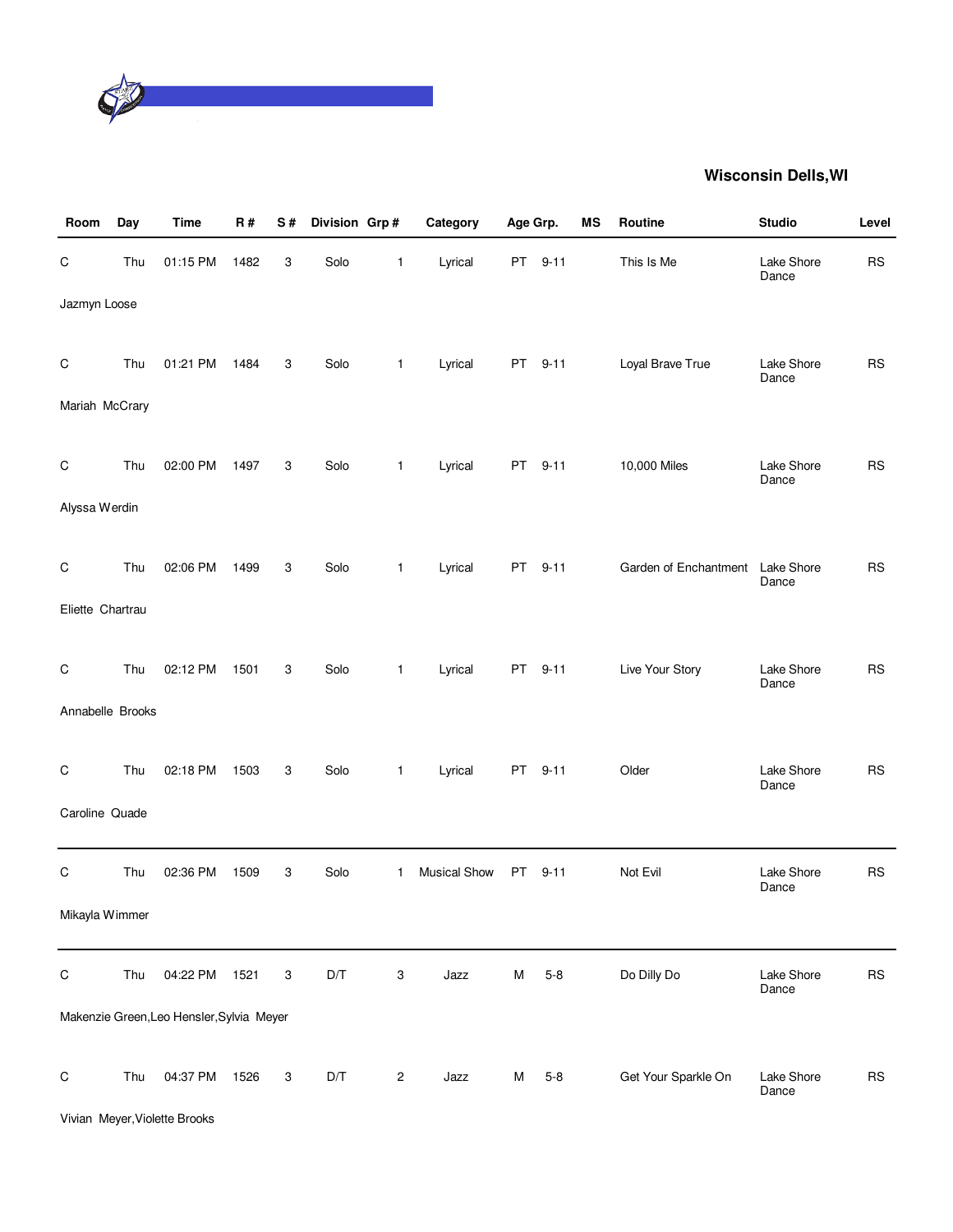

| Room | Day | Time                                         | R#   | S# | Division Grp# |              | Category | Age Grp. |          | ΜS | <b>Routine</b>             | <b>Studio</b>       | Level     |
|------|-----|----------------------------------------------|------|----|---------------|--------------|----------|----------|----------|----|----------------------------|---------------------|-----------|
| C    | Thu | 04:52 PM                                     | 1531 | 3  | D/T           | $\mathbf{2}$ | Tap      | М        | $5-8$    |    | Steamboat willie           | Lake Shore<br>Dance | <b>RS</b> |
|      |     | Sylvia Meyer, Vivian Meyer                   |      |    |               |              |          |          |          |    |                            |                     |           |
| C    | Thu | 05:46 PM                                     | 1549 | 3  | D/T           | 3            | Lyrical  | PT       | $9 - 11$ |    | Every Little Thing         | Lake Shore<br>Dance | <b>RS</b> |
|      |     | Ariana Loesch, Caroline Quade, Alyssa Werdin |      |    |               |              |          |          |          |    |                            |                     |           |
| C    | Thu | 05:55 PM                                     | 1552 | 3  | D/T           | 2            | Lyrical  | PT       | $9 - 11$ |    | No Matter Where You<br>Are | Lake Shore<br>Dance | <b>RS</b> |
|      |     | Annabelle Brooks, Leo Hensler                |      |    |               |              |          |          |          |    |                            |                     |           |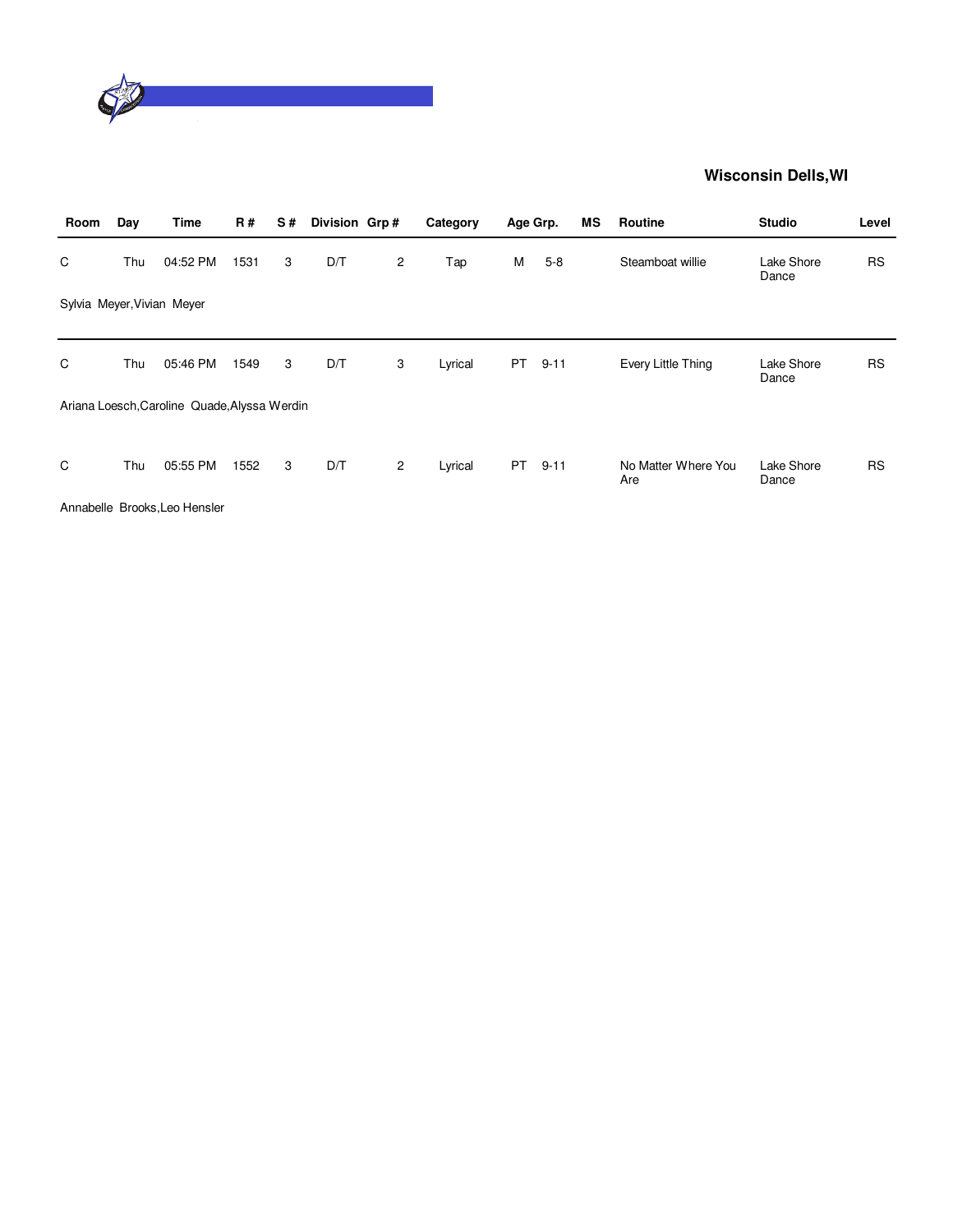

| Room              | Day | Time     | R# | S# | Division Grp# |              | Category     |               | Age Grp.  | MS | Routine               | <b>Studio</b> | Level         |
|-------------------|-----|----------|----|----|---------------|--------------|--------------|---------------|-----------|----|-----------------------|---------------|---------------|
| Α                 | Wed | 08:07 AM | 20 | 12 | Solo          | 1            | Contemporary | ${\mathsf S}$ | $15 - 18$ |    | Clair De Lune         | Let's Dance   | ${\mathsf S}$ |
| Megan Wahl        |     |          |    |    |               |              |              |               |           |    |                       |               |               |
| Α                 | Wed | 08:14 AM | 22 | 12 | Solo          | 1.           | Contemporary |               | S 15-18   |    | Love in the Dark      | Let's Dance   | S             |
| Lexi Hagen        |     |          |    |    |               |              |              |               |           |    |                       |               |               |
| Α                 | Wed | 08:21 AM | 24 | 12 | Solo          | 1            | Contemporary | S             | $15 - 18$ |    | Lovely                | Let's Dance   | S             |
| Kassidi Monroe    |     |          |    |    |               |              |              |               |           |    |                       |               |               |
| Α                 | Wed | 08:28 AM | 26 | 12 | Solo          | 1            | Contemporary | S             | $15 - 18$ |    | Runaway               | Let's Dance   | S             |
| Jada Lange        |     |          |    |    |               |              |              |               |           |    |                       |               |               |
| Α                 | Wed | 08:42 AM | 30 | 12 | Solo          | $\mathbf{1}$ | Contemporary | ${\mathsf S}$ | $15 - 18$ |    | World on Fire         | Let's Dance   | S             |
| Camille Schindler |     |          |    |    |               |              |              |               |           |    |                       |               |               |
| Α                 | Wed | 10:27 AM | 60 | 12 | Solo          | 1            | Jazz         | S             | $15 - 18$ |    | How Do I Look         | Let's Dance   | S             |
| Ashlyn Mason      |     |          |    |    |               |              |              |               |           |    |                       |               |               |
| Α                 | Wed | 10:41 AM | 64 | 12 | Solo          | $\mathbf{1}$ | Jazz         | S             | $15 - 18$ |    | I Put a Spell On You  | Let's Dance   | S             |
| Brooke Wahl       |     |          |    |    |               |              |              |               |           |    |                       |               |               |
| Α                 | Wed | 10:48 AM | 66 | 12 | Solo          | $\mathbf{1}$ | Jazz         |               | S 15-18   |    | Rolling in the Deep   | Let's Dance   | ${\mathsf S}$ |
| Lexi Hagen        |     |          |    |    |               |              |              |               |           |    |                       |               |               |
| Α                 | Wed | 10:55 AM | 68 | 12 | Solo          | $\mathbf{1}$ | Jazz         | S             | $15 - 18$ |    | This is a Man's World | Let's Dance   | ${\mathsf S}$ |

Camille Schindler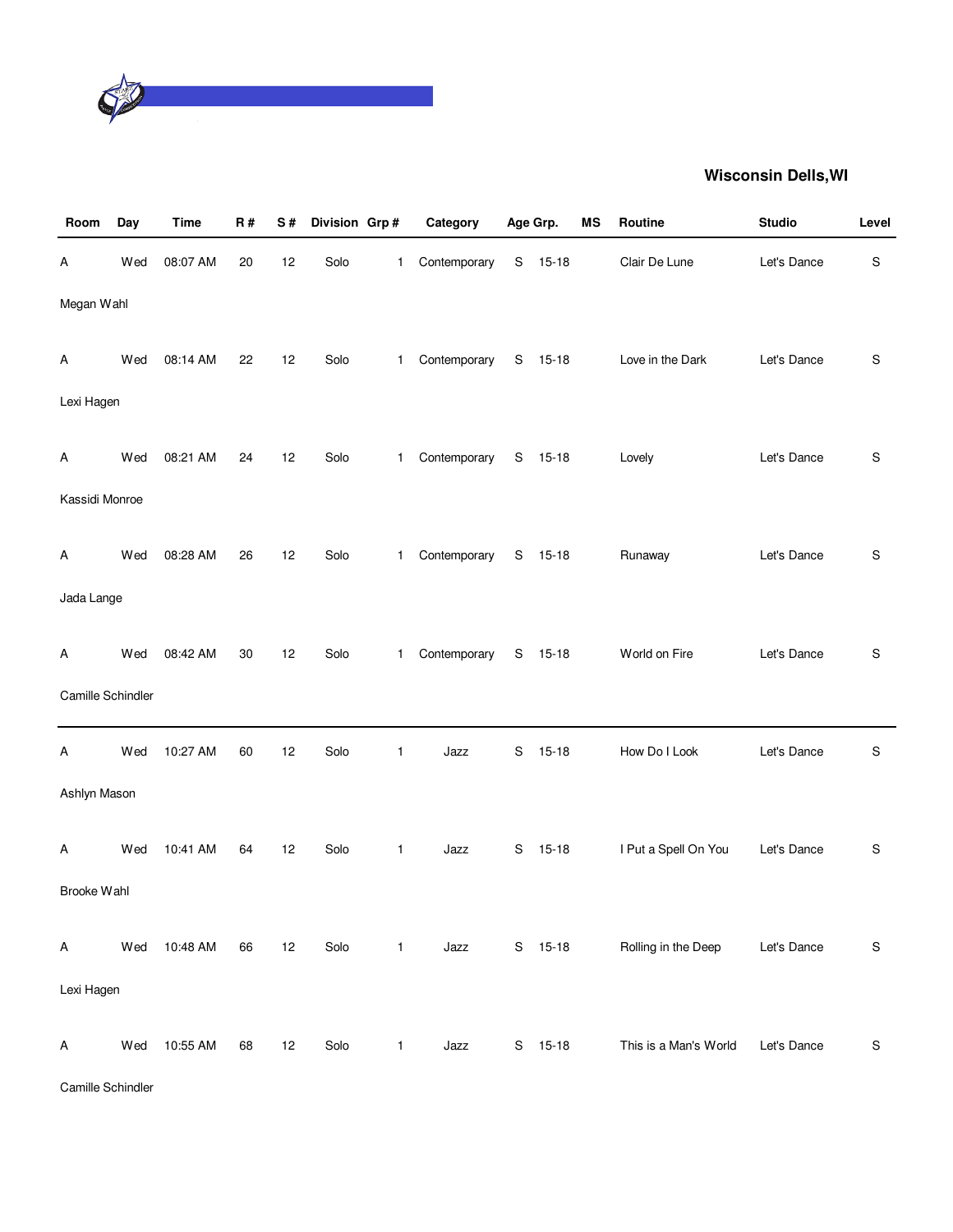

| Room               | Day | <b>Time</b> | R#  | S# | Division Grp# |              | Category | Age Grp. |           | MS | Routine                             | <b>Studio</b> | Level         |
|--------------------|-----|-------------|-----|----|---------------|--------------|----------|----------|-----------|----|-------------------------------------|---------------|---------------|
| Α                  | Wed | 11:02 AM    | 70  | 12 | Solo          | 1            | Jazz     | S        | $15 - 18$ |    | Toxic                               | Let's Dance   | ${\mathsf S}$ |
| Cambria Zenker     |     |             |     |    |               |              |          |          |           |    |                                     |               |               |
| Α                  | Wed | 11:09 AM    | 72  | 12 | Solo          | $\mathbf{1}$ | Jazz     | S        | $15 - 18$ |    | Yonce                               | Let's Dance   | ${\mathbb S}$ |
| Justice Goode      |     |             |     |    |               |              |          |          |           |    |                                     |               |               |
| Α                  | Wed | 02:16 PM    | 111 | 12 | Solo          | 1            | Lyrical  | S        | $15 - 18$ |    | <b>Burn</b>                         | Let's Dance   | $\mathsf S$   |
| Jaelynn Mason      |     |             |     |    |               |              |          |          |           |    |                                     |               |               |
| Α                  | Wed | 02:23 PM    | 113 | 12 | Solo          | 1            | Lyrical  | S        | $15 - 18$ |    | Don't Give Up on Me                 | Let's Dance   | S             |
| <b>Rylie Ables</b> |     |             |     |    |               |              |          |          |           |    |                                     |               |               |
| Α                  | Wed | 02:33 PM    | 116 | 12 | Solo          | 1            | Lyrical  | S        | $15 - 18$ |    | I Don't Think About You Let's Dance |               | ${\mathsf S}$ |
| Ashlyn Mason       |     |             |     |    |               |              |          |          |           |    |                                     |               |               |
| Α                  | Wed | 02:40 PM    | 118 | 12 | Solo          | $\mathbf{1}$ | Lyrical  | S        | $15 - 18$ |    | Never Enough                        | Let's Dance   | $\mathsf S$   |
| Lexi Hagen         |     |             |     |    |               |              |          |          |           |    |                                     |               |               |
| Α                  | Wed | 02:47 PM    | 120 | 12 | Solo          | $\mathbf{1}$ | Lyrical  | S        | $15 - 18$ |    | One Moment in Time                  | Let's Dance   | ${\mathbb S}$ |
| Megan Wahl         |     |             |     |    |               |              |          |          |           |    |                                     |               |               |
| Α                  | Wed | 02:54 PM    | 122 | 12 | Solo          | $\mathbf{1}$ | Lyrical  |          | S 15-18   |    | Secret Love Song                    | Let's Dance   | $\mathbb S$   |
| Emilie Chaffee     |     |             |     |    |               |              |          |          |           |    |                                     |               |               |
| Α                  | Wed | 03:01 PM    | 124 | 12 | Solo          | $\mathbf{1}$ | Lyrical  |          | $S$ 15-18 |    | Turn Your Face                      | Let's Dance   | $\mathbb S$   |

Brooke Wahl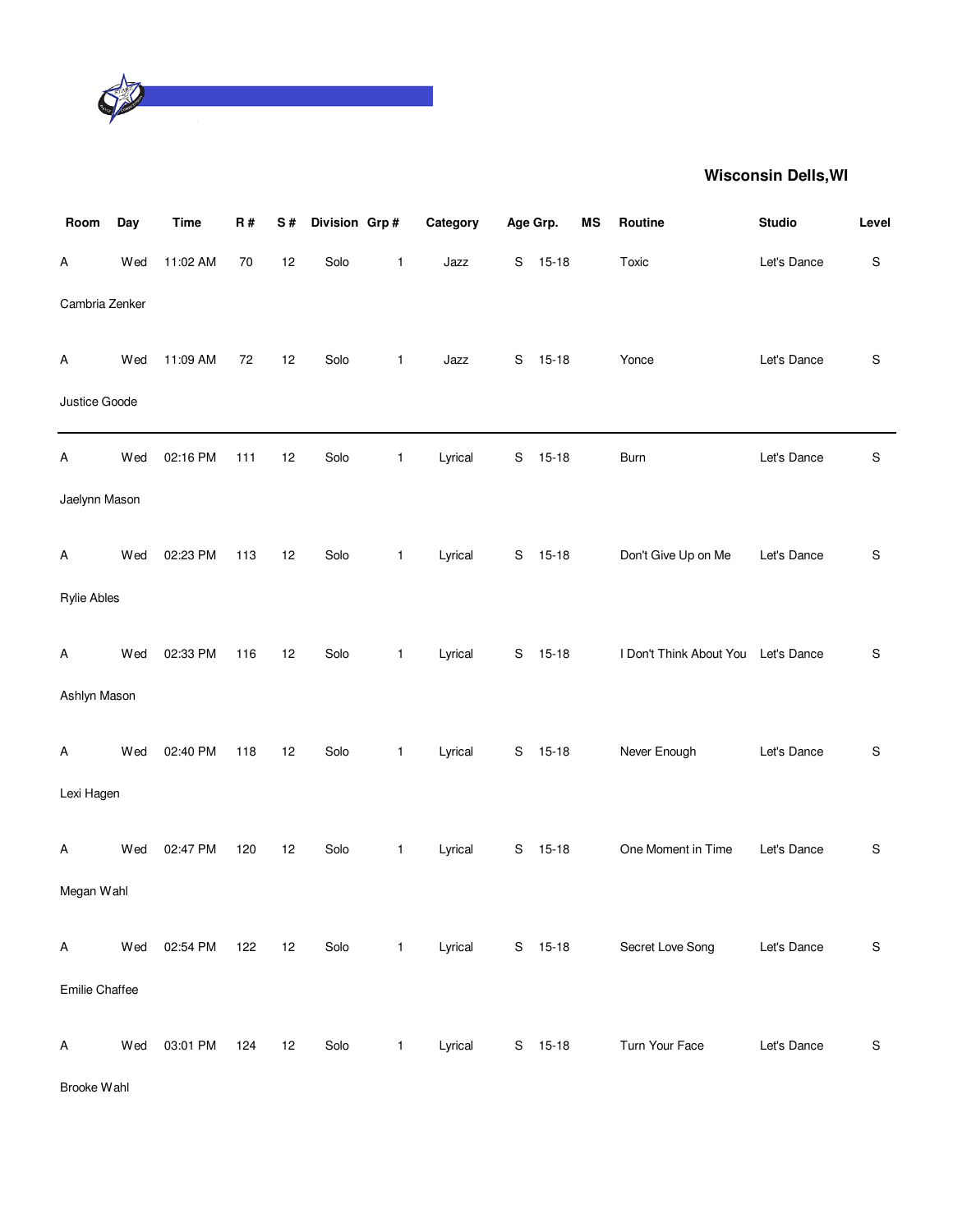

| Room                   | Day | <b>Time</b>                    | R#  | S# | Division Grp# |              | Category            |   | Age Grp.  | MS | Routine                             | <b>Studio</b> | Level |
|------------------------|-----|--------------------------------|-----|----|---------------|--------------|---------------------|---|-----------|----|-------------------------------------|---------------|-------|
| Α                      | Wed | 03:12 PM                       | 127 | 12 | Solo          | 1            | Lyrical             | S | $15 - 18$ |    | Young and Beautiful                 | Let's Dance   | S     |
| Cambria Zenker         |     |                                |     |    |               |              |                     |   |           |    |                                     |               |       |
| Α                      | Wed | 03:36 PM                       | 134 | 12 | Solo          | 1            | Musical Show        | S | $15 - 18$ |    | Be Italian                          | Let's Dance   | S     |
| Emilie Chaffee         |     |                                |     |    |               |              |                     |   |           |    |                                     |               |       |
| Α                      | Wed | 03:47 PM                       | 137 | 12 | Solo          | 1            | Musical Show        | S | $15 - 18$ |    | Never Getting Rid of Me Let's Dance |               | S     |
| Jaelynn Mason          |     |                                |     |    |               |              |                     |   |           |    |                                     |               |       |
| Α                      | Wed | 04:01 PM                       | 141 | 12 | Solo          | $\mathbf{1}$ | Musical Show        | S | $15 - 18$ |    | When Velma Takes the<br>Stand       | Let's Dance   | S     |
| <b>Rylie Ables</b>     |     |                                |     |    |               |              |                     |   |           |    |                                     |               |       |
| Α                      | Wed | 04:39 PM                       | 152 | 12 | Solo          | 1            | Open                | S | $15 - 18$ |    | Elephants                           | Let's Dance   | S     |
| Megan Wahl             |     |                                |     |    |               |              |                     |   |           |    |                                     |               |       |
| Α                      | Wed | 05:11 PM                       | 161 | 12 | Solo          | 1            | Pointe              | S | $15 - 18$ |    | Untold                              | Let's Dance   | S     |
| Jada Lange             |     |                                |     |    |               |              |                     |   |           |    |                                     |               |       |
| Α                      | Wed | 08:58 PM                       | 206 | 12 | D/T           | 2            | Lyrical             | S | $15 - 18$ |    | Lost Without You                    | Let's Dance   | S     |
| Megan Wahl, Lexi Hagen |     |                                |     |    |               |              |                     |   |           |    |                                     |               |       |
| A                      | Wed | 09:16 PM                       | 211 | 12 | D/T           | 2            | <b>Musical Show</b> | S | $15-18$   |    | Super Friend                        | Let's Dance   | S     |
|                        |     | Rylie Ables, Camille Schindler |     |    |               |              |                     |   |           |    |                                     |               |       |
| Α                      | Wed | 09:26 PM                       | 214 | 12 | D/T           | 2            | <b>Musical Show</b> |   | S 15-18   |    | TBA                                 | Let's Dance   | S     |

Jaelynn Mason,Ashlyn Mason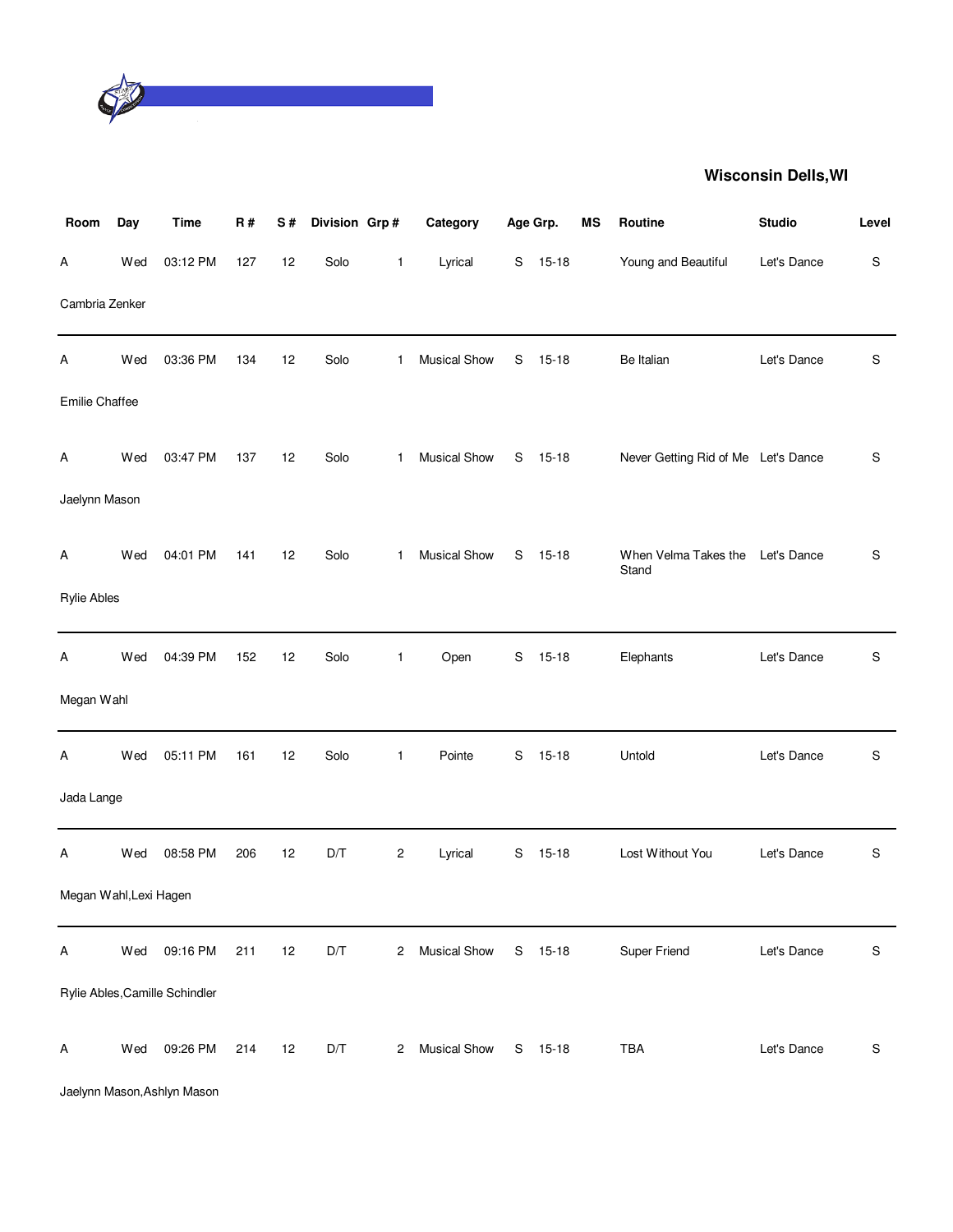

| Room            | Day | <b>Time</b>                | R#  | S# | Division Grp# |              | Category     |    | Age Grp.      | ΜS | Routine               | <b>Studio</b> | Level         |
|-----------------|-----|----------------------------|-----|----|---------------|--------------|--------------|----|---------------|----|-----------------------|---------------|---------------|
| Α               | Wed | 09:40 PM                   | 218 | 12 | D/T           | 2            | Open         | S  | $15-18$       |    | Haunted               | Let's Dance   | ${\mathsf S}$ |
|                 |     | Jada Lange, Cambria Zenker |     |    |               |              |              |    |               |    |                       |               |               |
| Α               | Thu | 08:57 AM                   | 238 | 12 | Solo          | $\mathbf{1}$ | Contemporary |    | $T = 12 - 14$ |    | Madness               | Let's Dance   | S             |
| Brooklyn Hustad |     |                            |     |    |               |              |              |    |               |    |                       |               |               |
| A               | Thu | 09:04 AM                   | 240 | 12 | Solo          | $\mathbf{1}$ | Contemporary |    | $T = 12 - 14$ |    | Welcome to the Jungle | Let's Dance   | S             |
| Alexis Klein    |     |                            |     |    |               |              |              |    |               |    |                       |               |               |
| Α               | Thu | 11:03 AM                   | 274 | 12 | Solo          | 1            | Jazz         | T. | $12 - 14$     |    | <b>Big Spender</b>    | Let's Dance   | S             |
| Elise Meier     |     |                            |     |    |               |              |              |    |               |    |                       |               |               |
| Α               | Thu | 11:06 AM                   | 275 | 12 | Solo          | $\mathbf{1}$ | Jazz         | T. | $12 - 14$     |    | One Night Only        | Let's Dance   | S             |
| Katelyn Poitra  |     |                            |     |    |               |              |              |    |               |    |                       |               |               |
| Α               | Thu | 01:24 PM                   | 300 | 12 | Solo          | 1            | Lyrical      | Τ  | $12 - 14$     |    | All By Myself         | Let's Dance   | S             |
| Alexis Klein    |     |                            |     |    |               |              |              |    |               |    |                       |               |               |
| A               | Thu | 01:27 PM                   | 301 | 12 | Solo          | $\mathbf{1}$ | Lyrical      | T. | $12 - 14$     |    | <b>Elastic Heart</b>  | Let's Dance   | S             |
| Katelyn Poitra  |     |                            |     |    |               |              |              |    |               |    |                       |               |               |
| Α               | Thu | 01:31 PM                   | 302 | 12 | Solo          | $\mathbf{1}$ | Lyrical      |    | $T = 12 - 14$ |    | Heal                  | Let's Dance   | ${\mathsf S}$ |
| Brooklyn Hustad |     |                            |     |    |               |              |              |    |               |    |                       |               |               |
| Α               | Thu | 01:34 PM                   | 303 | 12 | Solo          | $\mathbf{1}$ | Lyrical      |    | $T = 12 - 14$ |    | I Surrender           | Let's Dance   | ${\mathsf S}$ |

Adyson Gallagher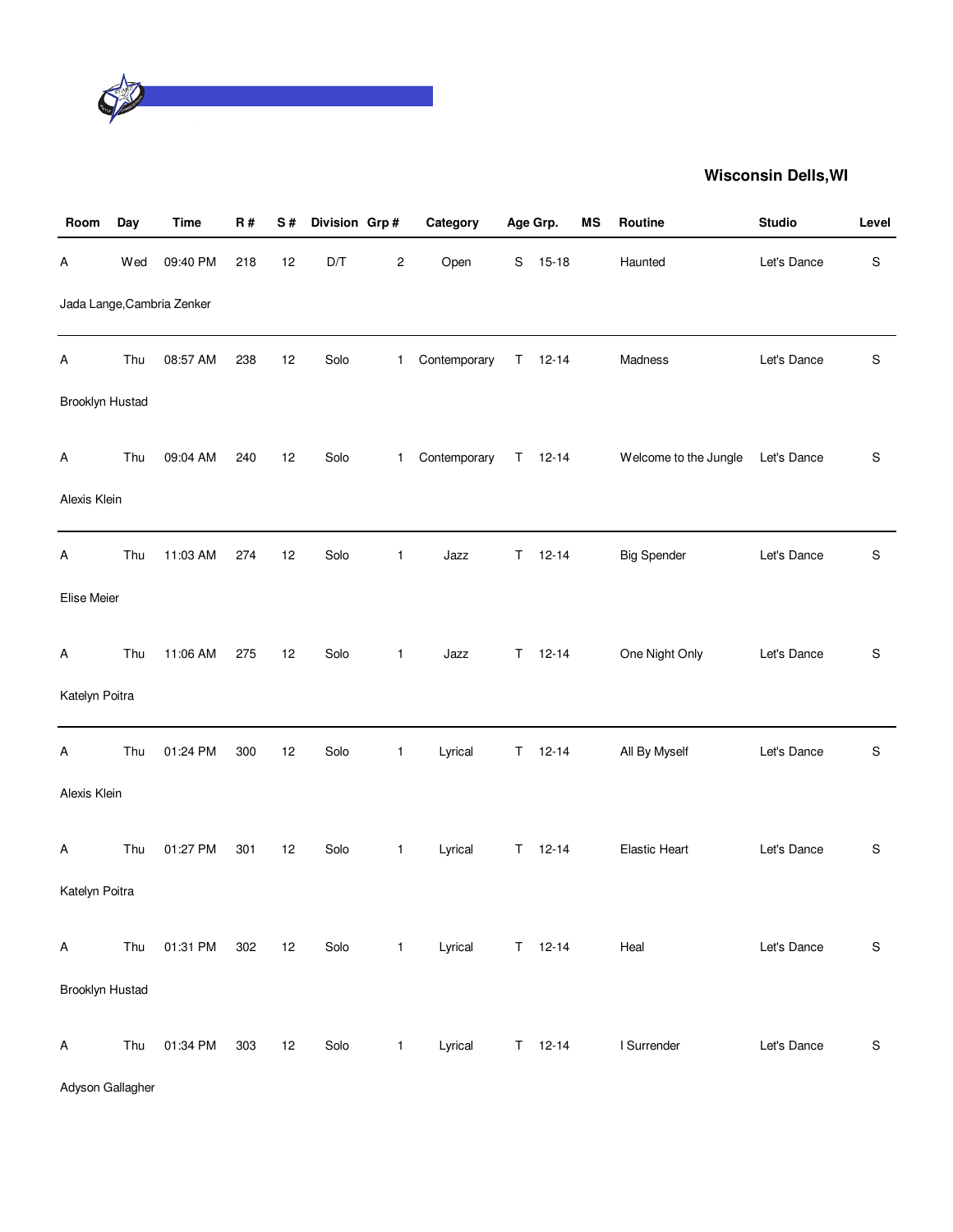

| Room                  | Day | Time                                                           | R#  | S# | Division Grp# |              | Category                                                                                                    |    | Age Grp.  | ΜS | <b>Routine</b>                                                                                                                                                                                                                                                                                | <b>Studio</b> | Level |
|-----------------------|-----|----------------------------------------------------------------|-----|----|---------------|--------------|-------------------------------------------------------------------------------------------------------------|----|-----------|----|-----------------------------------------------------------------------------------------------------------------------------------------------------------------------------------------------------------------------------------------------------------------------------------------------|---------------|-------|
| A                     | Thu | 01:38 PM                                                       | 304 | 12 | Solo          | $\mathbf{1}$ | Lyrical                                                                                                     | Τ  | $12 - 14$ |    | Insecurities                                                                                                                                                                                                                                                                                  | Let's Dance   | S     |
| <b>Brooklyn Meyer</b> |     |                                                                |     |    |               |              |                                                                                                             |    |           |    |                                                                                                                                                                                                                                                                                               |               |       |
| Α                     | Thu | 02:55 PM                                                       | 326 | 12 | Solo          | $\mathbf{1}$ | Open                                                                                                        | Т  | $12 - 14$ |    | Hit the Road Jack                                                                                                                                                                                                                                                                             | Let's Dance   | S     |
| <b>Brenley Ell</b>    |     |                                                                |     |    |               |              |                                                                                                             |    |           |    |                                                                                                                                                                                                                                                                                               |               |       |
| А                     | Thu | 07:24 PM                                                       | 383 | 12 | D/T           | 3            | Lyrical                                                                                                     | T. | $12 - 14$ |    | Make You Feel My Love                                                                                                                                                                                                                                                                         | Let's Dance   | S     |
|                       |     | Brooke Wahl, Megan Wahl, Ashley Wahl                           |     |    |               |              |                                                                                                             |    |           |    |                                                                                                                                                                                                                                                                                               |               |       |
| Α                     | Thu | 07:52 PM                                                       | 391 | 12 | D/T           | 3            | Open                                                                                                        | т  | $12 - 14$ |    | <b>Bird Set Free</b>                                                                                                                                                                                                                                                                          | Let's Dance   | S     |
|                       |     | Brooklyn Meyer, Emilie Chaffee, Katelyn Poitra                 |     |    |               |              |                                                                                                             |    |           |    |                                                                                                                                                                                                                                                                                               |               |       |
| А                     | Fri | 09:08 AM                                                       | 409 | 12 | Line          | 25           | Hip Hop                                                                                                     | S  | $15 - 18$ |    | Savage                                                                                                                                                                                                                                                                                        | Let's Dance   | S     |
|                       |     | Goode, Ella Glass, Rylie Ables, Camille Schindler, Nadia Quast |     |    |               |              |                                                                                                             |    |           |    | Claire Chumley,Jada Lange,Brooklyn Hustad,Cambria Zenker,Brooke Wahl,Elise Meier,Alexis Klein,Lexis Orn,Kassidi Monroe,Megan Wahl,Jaelynn<br>Mason,Lexi Hagen,Brooklyn Meyer,Emilie Chaffee,Adyson Gallagher,Aalyiah Glass,Ashlyn Mason,Katelyn Poitra,Brooklyn Overbeck,Ella Johnson,Justice |               |       |
| А                     | Fri | 10:05 AM                                                       | 421 | 12 | Lg            | 13           | Lyrical                                                                                                     | S  | 15-18     |    | Angel Down                                                                                                                                                                                                                                                                                    | Let's Dance   | S     |
|                       |     | Mason, Katelyn Poitra, Justice Goode                           |     |    |               |              |                                                                                                             |    |           |    | Jada Lange,Brooke Wahl,Elise Meier,Alexis Klein,Megan Wahl,Jaelynn Mason,Lexi Hagen,Brooklyn Meyer,Emilie Chaffee,Adyson Gallagher,Ashlyn                                                                                                                                                     |               |       |
| Α                     | Fri | 10:41 AM                                                       | 429 | 12 | Sg            | 8            | <b>Musical Show</b>                                                                                         | S  | $15 - 18$ |    | Bring on the Men                                                                                                                                                                                                                                                                              | Let's Dance   | S     |
|                       |     |                                                                |     |    |               |              | Brooke Wahl, Megan Wahl, Jaelynn Mason, Lexi Hagen, Emilie Chaffee, Ashlyn Mason, Justice Goode, Ella Glass |    |           |    |                                                                                                                                                                                                                                                                                               |               |       |
| Α                     | Fri | 12:45 PM                                                       | 444 | 12 | Solo          | 1            | Jazz                                                                                                        | Μ  | $5 - 8$   |    | <b>Animal Crackers</b>                                                                                                                                                                                                                                                                        | Let's Dance   | S     |
| Penelope Welch        |     |                                                                |     |    |               |              |                                                                                                             |    |           |    |                                                                                                                                                                                                                                                                                               |               |       |
| Α                     | Fri | 12:51 PM                                                       | 446 | 12 | Solo          | $\mathbf{1}$ | Jazz                                                                                                        | Μ  | $5 - 8$   |    | <b>Bang Dem Sticks</b>                                                                                                                                                                                                                                                                        | Let's Dance   | S     |

Oakley Ell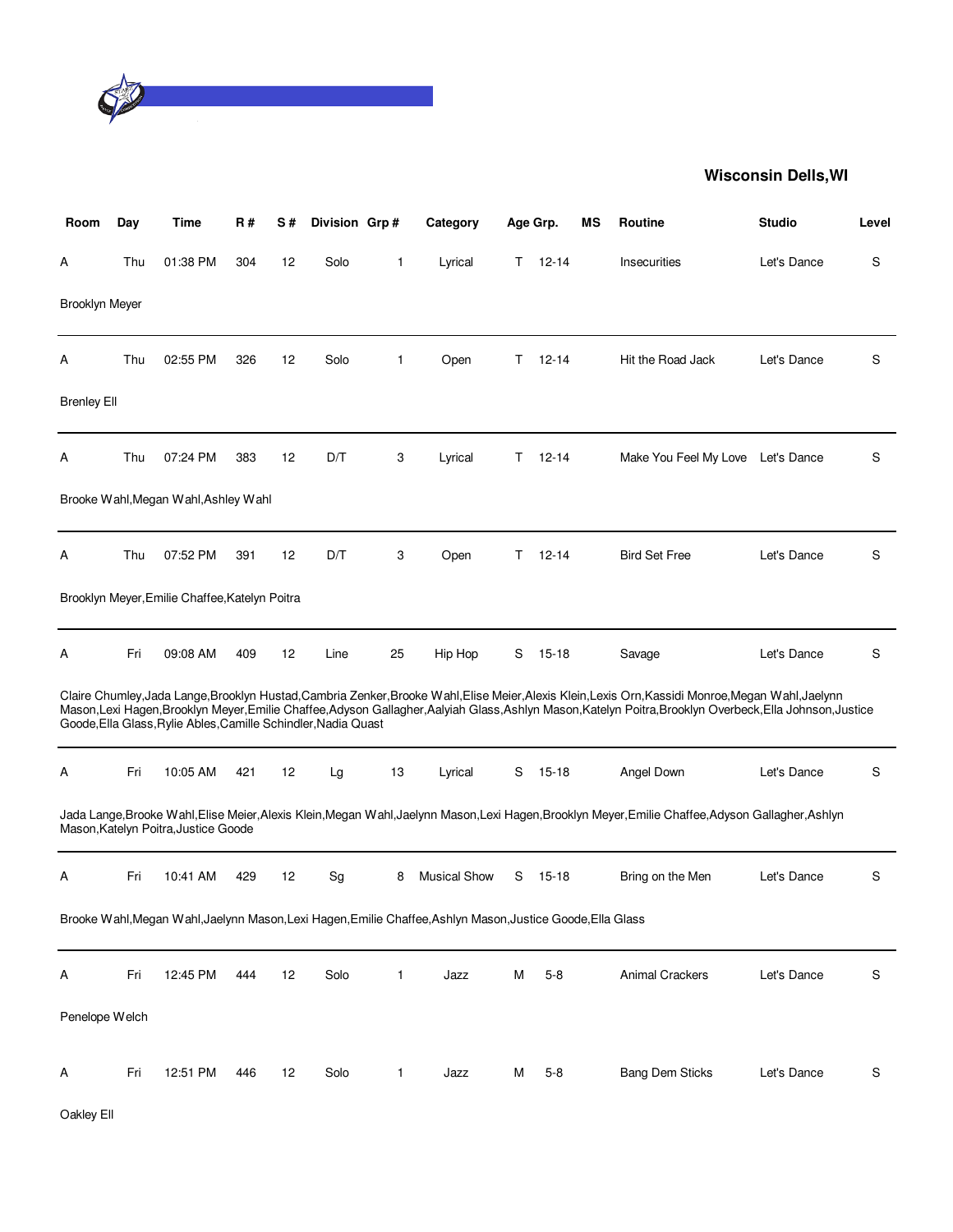

| Room            | Day | <b>Time</b> | R#  | S# | Division Grp# |              | Category            | Age Grp.  |          | MS | Routine               | <b>Studio</b> | Level |
|-----------------|-----|-------------|-----|----|---------------|--------------|---------------------|-----------|----------|----|-----------------------|---------------|-------|
| Α               | Fri | 12:54 PM    | 447 | 12 | Solo          | 1            | Jazz                | M         | $5 - 8$  |    | I Love Me             | Let's Dance   | S     |
| Jaylah Chewakin |     |             |     |    |               |              |                     |           |          |    |                       |               |       |
| Α               | Fri | 12:57 PM    | 448 | 12 | Solo          | $\mathbf{1}$ | Jazz                | M         | $5 - 8$  |    | Little Party          | Let's Dance   | S     |
| Elin Ormiston   |     |             |     |    |               |              |                     |           |          |    |                       |               |       |
| A               | Fri | 01:00 PM    | 449 | 12 | Solo          | $\mathbf{1}$ | Jazz                | M         | $5 - 8$  |    | Show Me Your Moves    | Let's Dance   | S     |
| Halle Thompson  |     |             |     |    |               |              |                     |           |          |    |                       |               |       |
| A               | Fri | 01:06 PM    | 451 | 12 | Solo          | $\mathbf{1}$ | Lyrical             | M         | $5 - 8$  |    | Dream                 | Let's Dance   | S     |
| Jaylah Chewakin |     |             |     |    |               |              |                     |           |          |    |                       |               |       |
| Α               | Fri | 01:12 PM    | 453 | 12 | Solo          | $\mathbf{1}$ | Lyrical             | M         | $5 - 8$  |    | <b>Million Dreams</b> | Let's Dance   | S     |
| Elin Ormiston   |     |             |     |    |               |              |                     |           |          |    |                       |               |       |
| A               | Fri | 01:18 PM    | 455 | 12 | Solo          | $\mathbf{1}$ | Lyrical             | M         | $5 - 8$  |    | Sweet Child           | Let's Dance   | S     |
| Zoe Moore       |     |             |     |    |               |              |                     |           |          |    |                       |               |       |
| Α               | Fri | 01:27 PM    | 458 | 12 | Solo          | $\mathbf{1}$ | <b>Musical Show</b> | M         | $5 - 8$  |    | I'm Cute              | Let's Dance   | S     |
| Briella Wanner  |     |             |     |    |               |              |                     |           |          |    |                       |               |       |
| Α               | Fri | 01:36 PM    | 461 | 12 | Solo          | $\mathbf{1}$ | Open                | M         | $5-8$    |    | Circus                | Let's Dance   | S     |
| Zoe Moore       |     |             |     |    |               |              |                     |           |          |    |                       |               |       |
| Α               | Fri | 01:45 PM    | 464 | 12 | Solo          | 1            | Contemporary        | <b>PT</b> | $9 - 11$ |    | Live Like Legends     | Let's Dance   | S     |

Keira DiSilvestro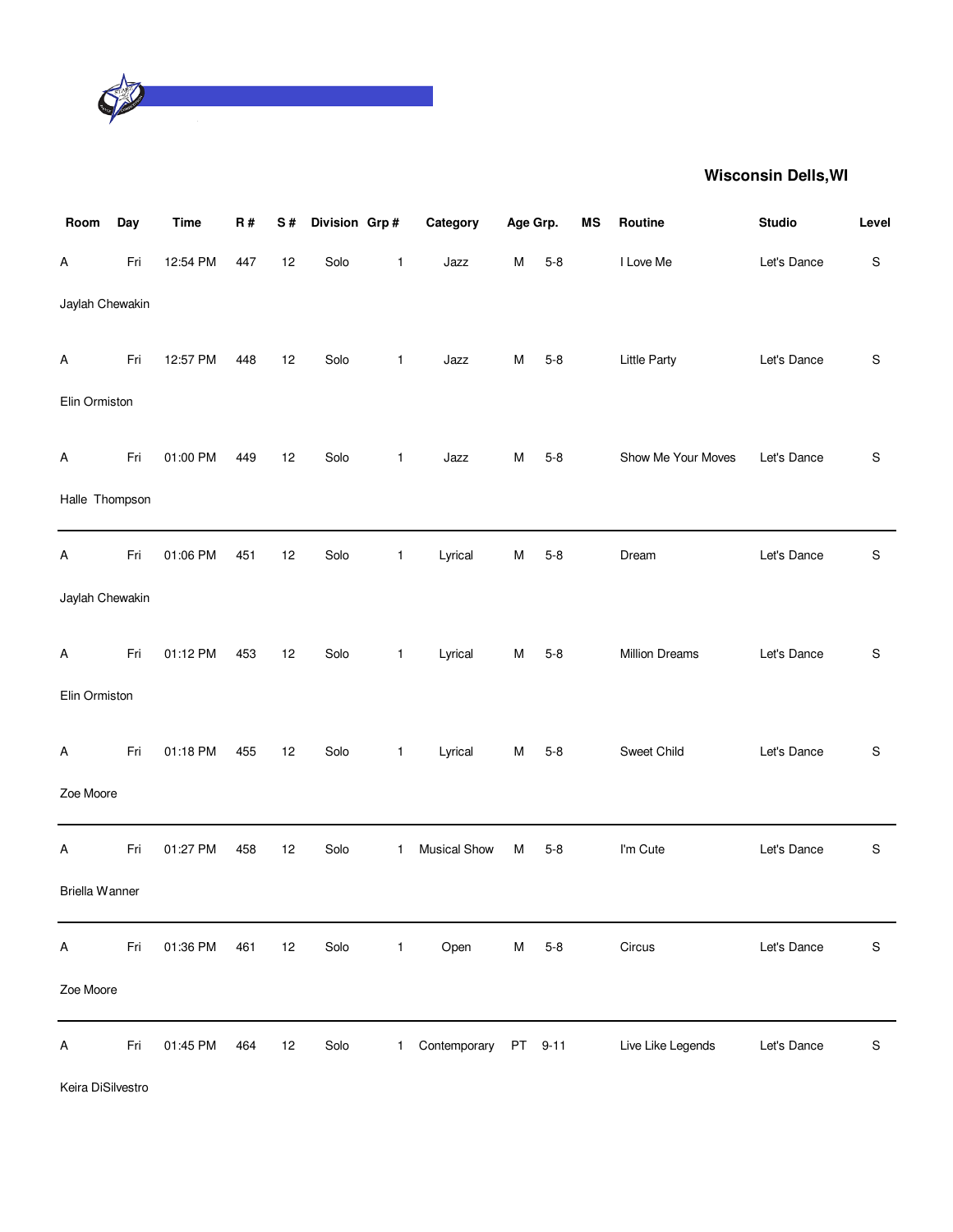

| Room                    | Day | <b>Time</b> | R#  | S# | Division Grp# |              | Category     | Age Grp.  |          | MS | Routine               | <b>Studio</b> | Level         |
|-------------------------|-----|-------------|-----|----|---------------|--------------|--------------|-----------|----------|----|-----------------------|---------------|---------------|
| Α                       | Fri | 01:57 PM    | 468 | 12 | Solo          | $\mathbf{1}$ | Contemporary |           | PT 9-11  |    | Raindance             | Let's Dance   | S             |
| Brooklyn Overbeck       |     |             |     |    |               |              |              |           |          |    |                       |               |               |
| Α                       | Fri | 02:15 PM    | 474 | 12 | Solo          | $\mathbf{1}$ | Jazz         | PT        | $9 - 11$ |    | <b>Black and Gold</b> | Let's Dance   | ${\mathbb S}$ |
| Harper Woinarowicz      |     |             |     |    |               |              |              |           |          |    |                       |               |               |
| Α                       | Fri | 02:27 PM    | 478 | 12 | Solo          | $\mathbf{1}$ | Jazz         | PT        | $9 - 11$ |    | Legs                  | Let's Dance   | S             |
| Kali Meier              |     |             |     |    |               |              |              |           |          |    |                       |               |               |
| Α                       | Fri | 02:45 PM    | 484 | 12 | Solo          | $\mathbf{1}$ | Jazz         | <b>PT</b> | $9 - 11$ |    | Cover Girl            | Let's Dance   | $\mathbb S$   |
| Chloe Heinle            |     |             |     |    |               |              |              |           |          |    |                       |               |               |
| Α                       | Fri | 02:54 PM    | 487 | 12 | Solo          | $\mathbf{1}$ | Jazz         | PT        | $9 - 11$ |    | Make Way              | Let's Dance   | S             |
| Paige Mittleider        |     |             |     |    |               |              |              |           |          |    |                       |               |               |
| Α                       | Fri | 03:12 PM    | 493 | 12 | Solo          | $\mathbf{1}$ | Jazz         | <b>PT</b> | $9 - 11$ |    | On the Floor          | Let's Dance   | S             |
| Ashley Wahl             |     |             |     |    |               |              |              |           |          |    |                       |               |               |
| Α                       | Fri | 03:27 PM    | 498 | 12 | Solo          | 1            | Jazz         | PT        | $9 - 11$ |    | Sax                   | Let's Dance   | S             |
| Elliana Snortland-Banks |     |             |     |    |               |              |              |           |          |    |                       |               |               |
| A                       | Fri | 03:36 PM    | 501 | 12 | Solo          | $\mathbf{1}$ | Jazz         |           | PT 9-11  |    | Sway                  | Let's Dance   | $\mathbb S$   |
| Kendall Jones           |     |             |     |    |               |              |              |           |          |    |                       |               |               |
| A                       | Fri | 03:52 PM    | 503 | 12 | Solo          | $\mathbf{1}$ | Lyrical      |           | PT 9-11  |    | All I Want            | Let's Dance   | $\mathbb S$   |

Brooklyn Overbeck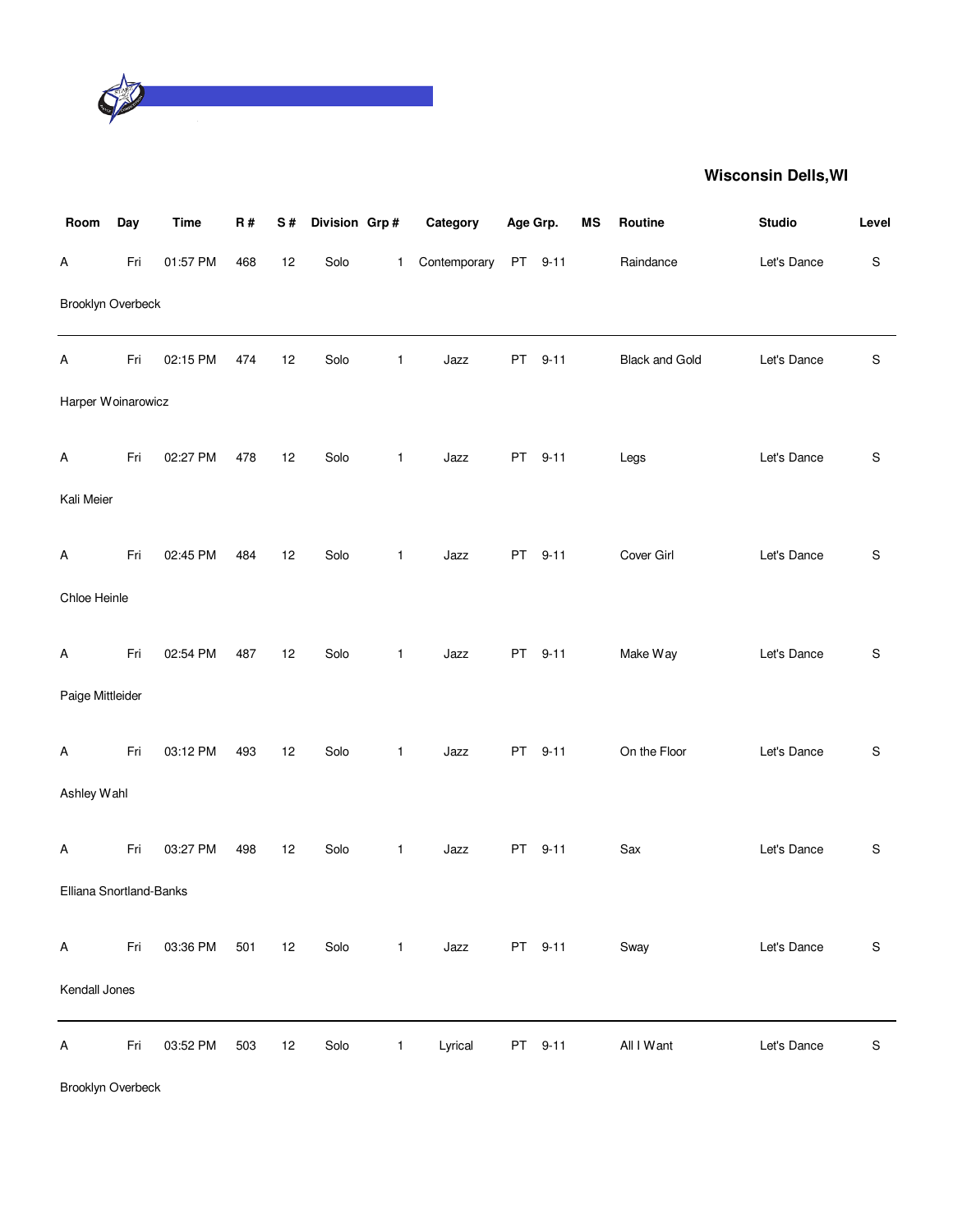

| Room               | Day | <b>Time</b> | R#  | S# | Division Grp# |              | Category            | Age Grp. |          | <b>MS</b> | Routine                 | <b>Studio</b> | Level       |
|--------------------|-----|-------------|-----|----|---------------|--------------|---------------------|----------|----------|-----------|-------------------------|---------------|-------------|
| Α                  | Fri | 04:07 PM    | 508 | 12 | Solo          | $\mathbf{1}$ | Lyrical             |          | PT 9-11  |           | Dancing in the Sky      | Let's Dance   | $\mathbf S$ |
| Isabella Brown     |     |             |     |    |               |              |                     |          |          |           |                         |               |             |
| Α                  | Fri | 04:16 PM    | 511 | 12 | Solo          | $\mathbf{1}$ | Lyrical             | PT       | $9 - 11$ |           | Half Light              | Let's Dance   | S           |
| Eden Bilstad       |     |             |     |    |               |              |                     |          |          |           |                         |               |             |
| Α                  | Fri | 04:22 PM    | 513 | 12 | Solo          | $\mathbf{1}$ | Lyrical             |          | PT 9-11  |           | Hang on a Little Longer | Let's Dance   | S           |
| Rees Gallagher     |     |             |     |    |               |              |                     |          |          |           |                         |               |             |
| Α                  | Fri | 04:28 PM    | 515 | 12 | Solo          | $\mathbf{1}$ | Lyrical             | PT       | $9 - 11$ |           | Hero                    | Let's Dance   | S           |
| Sunday Raugust     |     |             |     |    |               |              |                     |          |          |           |                         |               |             |
| Α                  | Fri | 04:31 PM    | 516 | 12 | Solo          | $\mathbf{1}$ | Lyrical             | PT       | $9 - 11$ |           | Rainbow Connection      | Let's Dance   | S           |
| Carly Olsen        |     |             |     |    |               |              |                     |          |          |           |                         |               |             |
| Α                  | Fri | 04:40 PM    | 519 | 12 | Solo          | $\mathbf{1}$ | Lyrical             | PT       | $9 - 11$ |           | Rescue                  | Let's Dance   | S           |
| <b>Bella Meyer</b> |     |             |     |    |               |              |                     |          |          |           |                         |               |             |
| Α                  | Fri | 04:46 PM    | 521 | 12 | Solo          | $\mathbf{1}$ | Lyrical             |          | PT 9-11  |           | Voice Within            | Let's Dance   | S           |
| Kendall Jones      |     |             |     |    |               |              |                     |          |          |           |                         |               |             |
| A                  | Fri | 04:52 PM    | 523 | 12 | Solo          | $\mathbf{1}$ | Lyrical             |          | PT 9-11  |           | Warrior                 | Let's Dance   | S           |
| Keira DiSilvestro  |     |             |     |    |               |              |                     |          |          |           |                         |               |             |
| А                  | Fri | 05:01 PM    | 526 | 12 | Solo          | $\mathbf{1}$ | <b>Musical Show</b> |          | PT 9-11  |           | Rich and Powerful       | Let's Dance   | S           |

Isabella Brown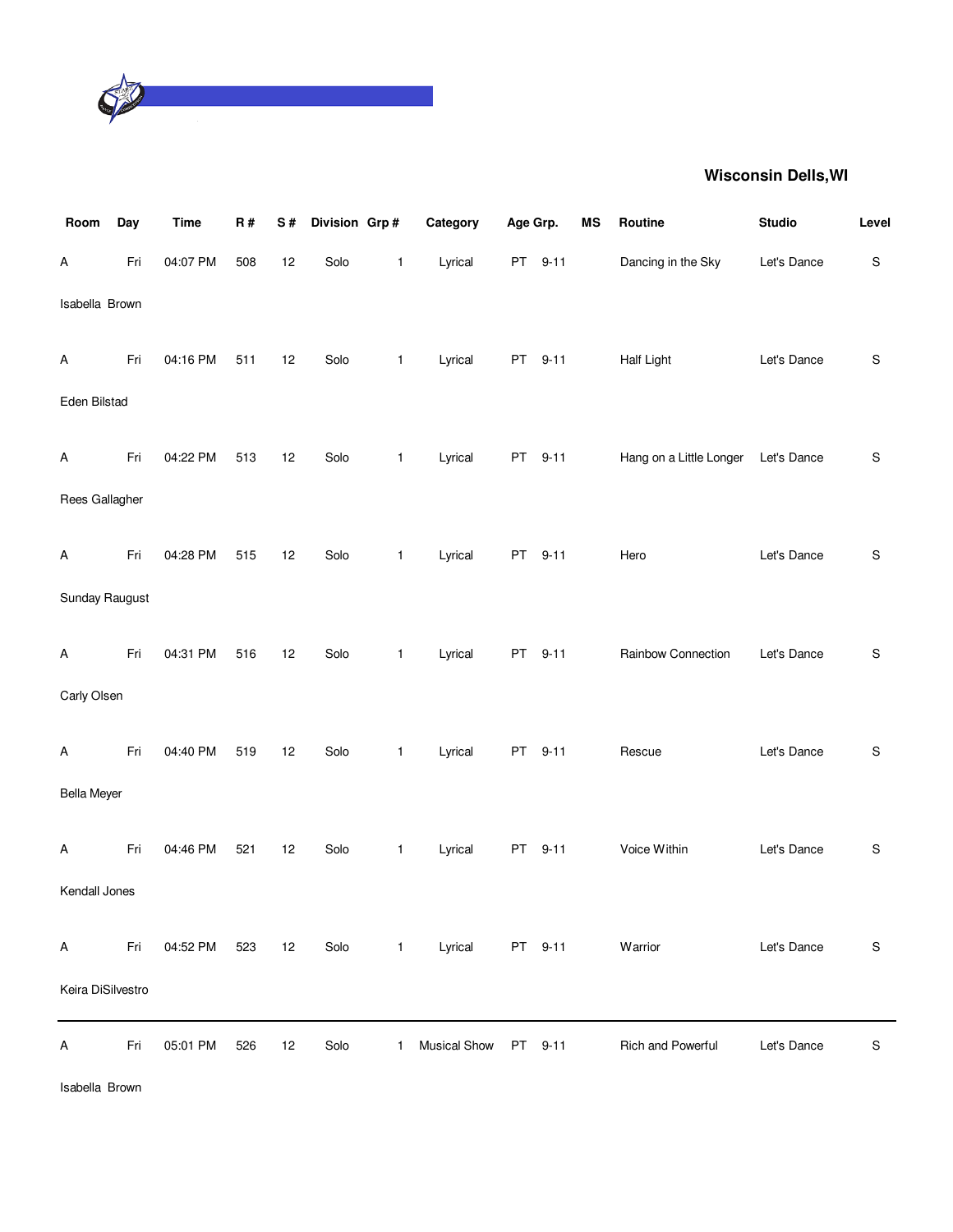

| Room               | Day | <b>Time</b>                                 | R#  | S# | Division Grp#           |              | Category     | Age Grp.  |          | <b>MS</b> | Routine                       | <b>Studio</b> | Level |
|--------------------|-----|---------------------------------------------|-----|----|-------------------------|--------------|--------------|-----------|----------|-----------|-------------------------------|---------------|-------|
| Α                  | Fri | 05:07 PM                                    | 528 | 12 | Solo                    | $\mathbf{1}$ | Musical Show | <b>PT</b> | $9 - 11$ |           | <b>Girl Scout</b>             | Let's Dance   | S     |
| Carly Olsen        |     |                                             |     |    |                         |              |              |           |          |           |                               |               |       |
| Α                  | Fri | 05:10 PM                                    | 529 | 12 | Solo                    | $\mathbf{1}$ | Musical Show |           | PT 9-11  |           | Someone in the Crowd          | Let's Dance   | S     |
| Isabella Greff     |     |                                             |     |    |                         |              |              |           |          |           |                               |               |       |
| A                  | Fri | 05:13 PM                                    | 530 | 12 | Solo                    | $\mathbf{1}$ | Open         | PT        | $9 - 11$ |           | Drumming Song                 | Let's Dance   | S     |
| Eden Bilstad       |     |                                             |     |    |                         |              |              |           |          |           |                               |               |       |
| Α                  | Fri | 05:19 PM                                    | 532 | 12 | Solo                    | $\mathbf{1}$ | Open         | <b>PT</b> | $9 - 11$ |           | Fire on Fire                  | Let's Dance   | S     |
| Harper Woinarowicz |     |                                             |     |    |                         |              |              |           |          |           |                               |               |       |
| Α                  | Fri | 05:25 PM                                    | 534 | 12 | Solo                    | $\mathbf{1}$ | Open         | PT        | $9 - 11$ |           | Game of Survival              | Let's Dance   | S     |
| Sunday Raugust     |     |                                             |     |    |                         |              |              |           |          |           |                               |               |       |
| Α                  | Fri | 05:31 PM                                    | 536 | 12 | Solo                    | $\mathbf{1}$ | Open         | <b>PT</b> | $9 - 11$ |           | Hit Me With Your Best<br>Shot | Let's Dance   | S     |
| Beya Anderson      |     |                                             |     |    |                         |              |              |           |          |           |                               |               |       |
| Α                  | Fri | 05:37 PM                                    | 538 | 12 | Solo                    | $\mathbf{1}$ | Open         | PT        | $9 - 11$ |           | Soldier                       | Let's Dance   | S     |
| Rees Gallagher     |     |                                             |     |    |                         |              |              |           |          |           |                               |               |       |
| Α                  | Fri | 06:49 PM                                    | 542 | 12 | $\mathsf{D}/\mathsf{T}$ | 3            | Jazz         | M         | $5 - 8$  |           | Nails, Hair, Hips, Heels      | Let's Dance   | S     |
|                    |     | Jaylah Chewakin, Oakley Ell, Halle Thompson |     |    |                         |              |              |           |          |           |                               |               |       |
| Α                  | Fri | 07:28 PM                                    | 555 | 12 | D/T                     | 2            | Jazz         | PT        | $9 - 11$ |           | Chapstick                     | Let's Dance   | S     |

Kali Meier,Paige Mittleider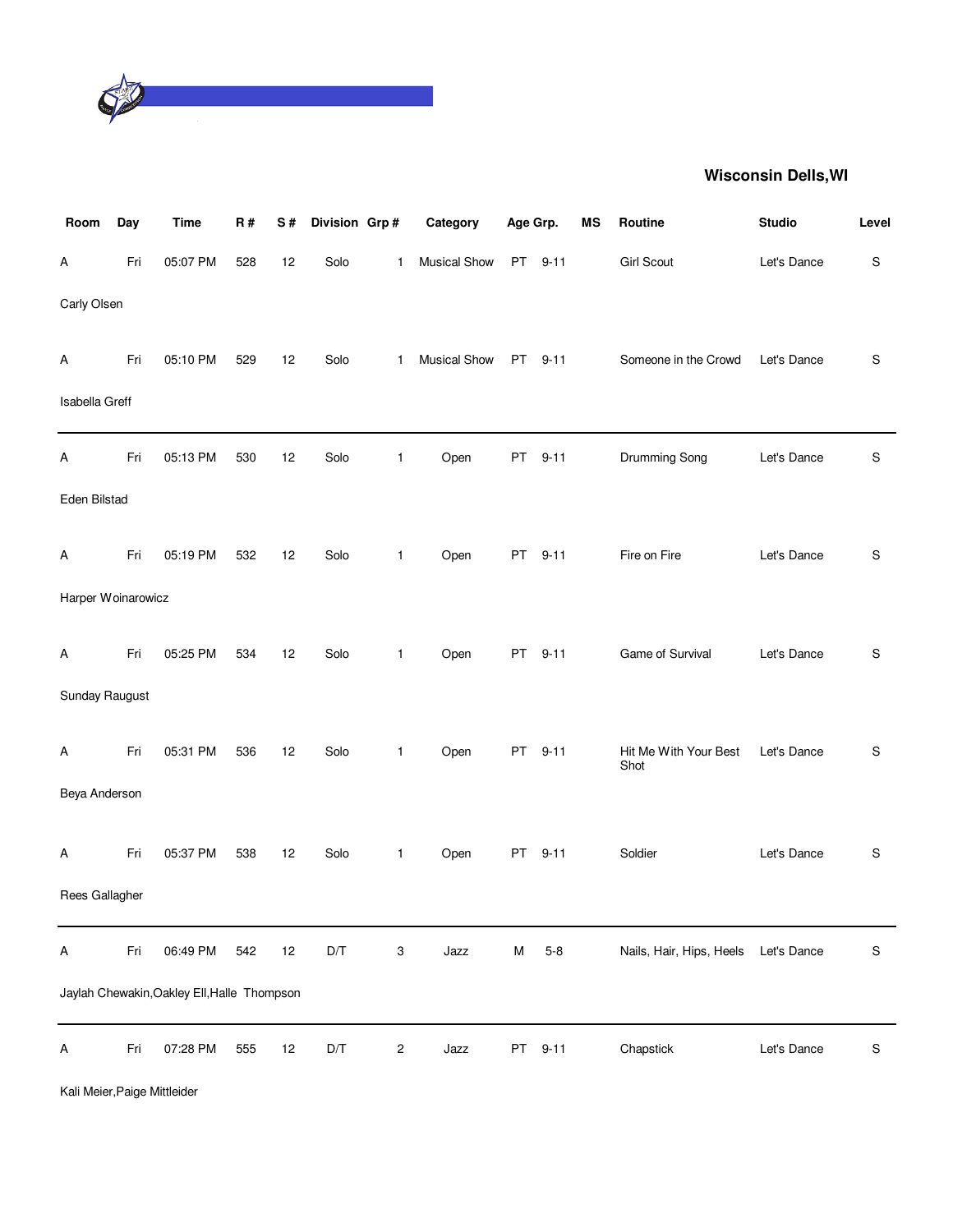

| Room                      | Day | <b>Time</b>                               | R#  | S# | Division Grp#                |                | Category                                                                                                     | Age Grp. |           | <b>MS</b> | Routine       | <b>Studio</b> | Level       |
|---------------------------|-----|-------------------------------------------|-----|----|------------------------------|----------------|--------------------------------------------------------------------------------------------------------------|----------|-----------|-----------|---------------|---------------|-------------|
| А                         | Fri | 07:40 PM                                  | 559 | 12 | D/T                          | $\overline{c}$ | Jazz                                                                                                         | PT       | $9 - 11$  |           | Confident     | Let's Dance   | $\mathbf S$ |
| Carly Olsen, Fynley Glinz |     |                                           |     |    |                              |                |                                                                                                              |          |           |           |               |               |             |
| Α                         | Fri | 07:49 PM                                  | 562 | 12 | D/T                          | 2              | Lyrical                                                                                                      | PT       | $9 - 11$  |           | Don't Worry   | Let's Dance   | S           |
| Bella Meyer, Ashley Wahl  |     |                                           |     |    |                              |                |                                                                                                              |          |           |           |               |               |             |
| Α                         | Fri | 07:55 PM                                  | 564 | 12 | D/T                          | 3              | Lyrical                                                                                                      | PT       | $9 - 11$  |           | Hold on to Me | Let's Dance   | S           |
|                           |     | Alexis Klein, Sunday Raugust, Brenley Ell |     |    |                              |                |                                                                                                              |          |           |           |               |               |             |
| Α                         | Fri | 08:01 PM                                  | 566 | 12 | D/T                          | 2              | Lyrical                                                                                                      | PT       | $9 - 11$  |           | I Promise You | Let's Dance   | S           |
|                           |     | Keira DiSilvestro, Kylie DiSilvestro      |     |    |                              |                |                                                                                                              |          |           |           |               |               |             |
| Α                         | Fri | 08:04 PM                                  | 567 | 12 | D/T                          | 2              | Lyrical                                                                                                      | PT       | $9 - 11$  |           | River         | Let's Dance   | S           |
|                           |     | Rees Gallagher, Kendall Jones             |     |    |                              |                |                                                                                                              |          |           |           |               |               |             |
| Α                         | Fri | 08:10 PM                                  | 569 | 12 | D/T                          | $\overline{c}$ | Open                                                                                                         | PT       | $9 - 11$  |           | Rain          | Let's Dance   | S           |
| Carly Olsen, Emma Weigel  |     |                                           |     |    |                              |                |                                                                                                              |          |           |           |               |               |             |
| Α                         | Fri | 08:16 PM                                  | 571 | 12 | D/T                          | $\overline{c}$ | Open                                                                                                         | PT       | $9 - 11$  |           | White Flag    | Let's Dance   | S           |
|                           |     | Brooklyn Hustad, Brooklyn Overbeck        |     |    |                              |                |                                                                                                              |          |           |           |               |               |             |
| А                         | Sat | 10:47 AM                                  | 610 | 12 | $\operatorname{\mathsf{Sg}}$ | 7              | Jazz                                                                                                         | T.       | $12 - 14$ |           | Wings         | Let's Dance   | S           |
|                           |     |                                           |     |    |                              |                | Jada Lange, Brooklyn Hustad, Elise Meier, Kassidi Monroe, Adyson Gallagher, Aalyiah Glass, Brooklyn Overbeck |          |           |           |               |               |             |
| Α                         | Sat | 12:37 PM                                  | 621 | 12 | Lg                           | 14             | Lyrical                                                                                                      | T.       | $12 - 14$ |           | Voice of God  | Let's Dance   | S           |

Jada Lange,Brooke Wahl,Elise Meier,Alexis Klein,Megan Wahl,Jaelynn Mason,Lexi Hagen,Brooklyn Meyer,Emilie Chaffee,Adyson Gallagher,Aalyiah Glass,Ashlyn Mason,Brooklyn Overbeck,Justice Goode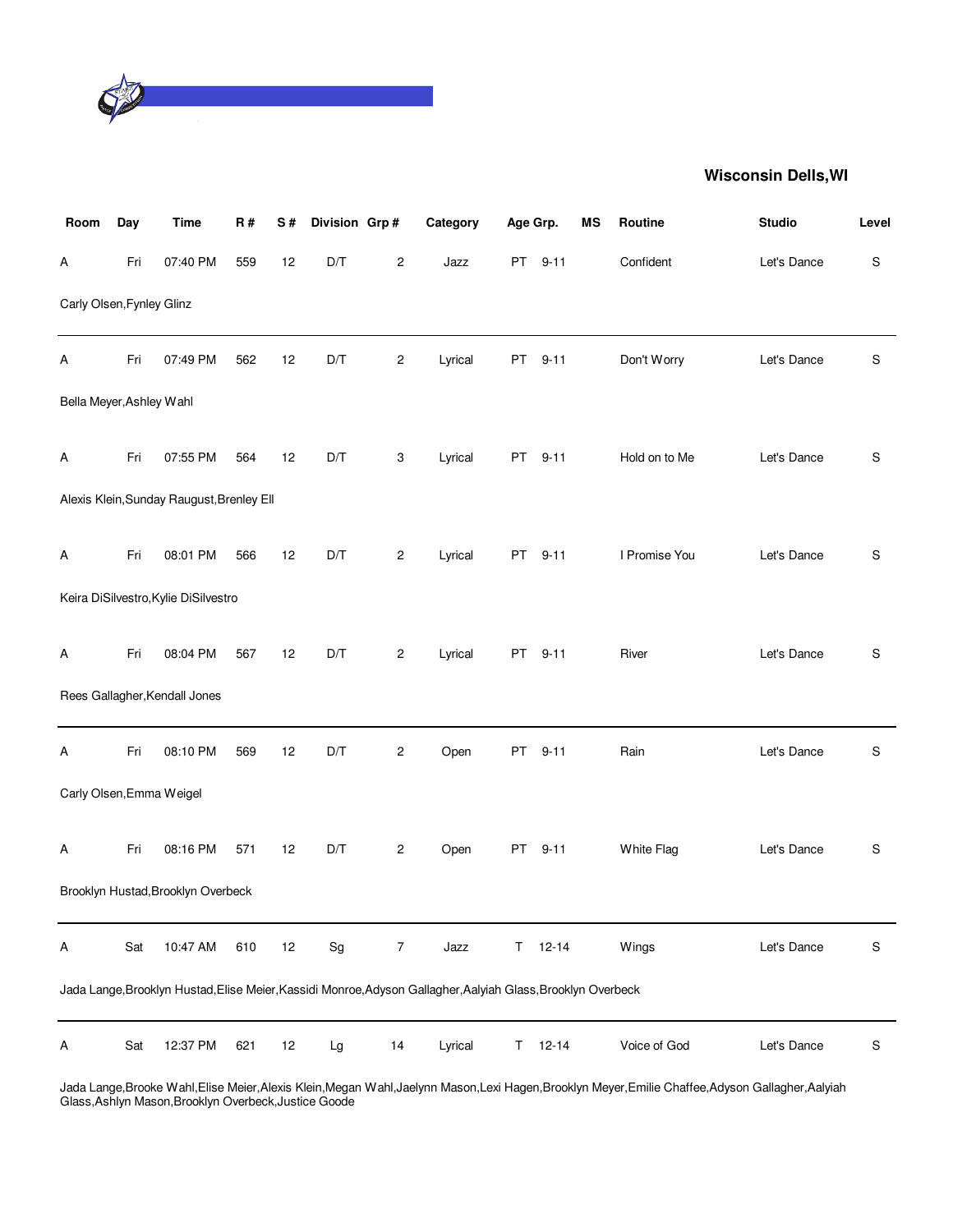

| Room | Day | Time                                                                      | <b>R#</b> | S# | Division Grp#  |    | Category                                                                                        |    | Age Grp.      | ΜS | Routine                                                                                                                                                                                                                                                                                                           | <b>Studio</b> | Level |
|------|-----|---------------------------------------------------------------------------|-----------|----|----------------|----|-------------------------------------------------------------------------------------------------|----|---------------|----|-------------------------------------------------------------------------------------------------------------------------------------------------------------------------------------------------------------------------------------------------------------------------------------------------------------------|---------------|-------|
| А    | Sat | 12:59 PM                                                                  | 626       | 12 | Sg             | 5  | Lyrical                                                                                         | T. | $12 - 14$     |    | Bound to You                                                                                                                                                                                                                                                                                                      | Let's Dance   | S     |
|      |     | Brooke Wahl, Megan Wahl, Lexi Hagen, Emilie Chaffee, Ashlyn Moncada       |           |    |                |    |                                                                                                 |    |               |    |                                                                                                                                                                                                                                                                                                                   |               |       |
| Α    | Sat | 01:40 PM                                                                  | 635       | 12 | Sg             | 6  | <b>Musical Show</b>                                                                             |    | $T = 12 - 14$ |    | Jet Set                                                                                                                                                                                                                                                                                                           | Let's Dance   | S     |
|      |     |                                                                           |           |    |                |    | Claire Chumley, Brooklyn Hustad, Cambria Zenker, Ella Johnson, Riley Russell, Camille Schindler |    |               |    |                                                                                                                                                                                                                                                                                                                   |               |       |
| А    | Sat | 01:58 PM                                                                  | 639       | 12 | Sg             | 5  | Open                                                                                            | T. | $12 - 14$     |    | <b>Turning Tables</b>                                                                                                                                                                                                                                                                                             | Let's Dance   | S     |
|      |     | Elise Meier, Alexis Klein, Brooklyn Meyer, Emilie Chaffee, Katelyn Poitra |           |    |                |    |                                                                                                 |    |               |    |                                                                                                                                                                                                                                                                                                                   |               |       |
| Α    | Sat | 02:47 PM                                                                  | 650       | 12 | Line           | 20 | Jazz                                                                                            | м  | $5-8$         |    | Hot Wings                                                                                                                                                                                                                                                                                                         | Let's Dance   | S     |
|      |     |                                                                           |           |    |                |    |                                                                                                 |    |               |    | Briella Wanner, Caroline Portra, Jaylah Chewakin, Kaylee Kambeitz, Kylie DiSilvestro, Oakley Ell, Zoe Moore, Riley Russell, Aria Woolard, Avery Jeter, Alexa<br>Samuelson, Anna Urbanec, Elin Ormiston, Caylee Schmuhl, Ellie Mittlestadt, Halle Thompson, Tava Morsette, Izzy Moore, Sayali Nangare, Lyla Wegner |               |       |
| А    | Sat | 02:57 PM                                                                  | 652       | 12 | Line           | 26 | Jazz                                                                                            |    | PT 9-11       |    | Friend Like Me                                                                                                                                                                                                                                                                                                    | Let's Dance   | S     |
|      |     |                                                                           |           |    |                |    | Quast, Jaelee Hegney, Emma Weigel, Emma Green, Maria Martin, Natalie White, Brenley Ell         |    |               |    | Eden Bilstad,Kali Meier,Rees Gallagher,Harper Woinarowicz,Isabella Greff,Sunday Raugust,Bella Meyer,Caydence Belgarde,Ashley Wahl,Elliana Snortland-<br>Banks, Kendall Jones, Charlie Gray, Chloe Heinle, Isabella Brown, Keira DiSilvestro, Beya Anderson, Carly Olsen, Fynley Glinz, Paige Mittleider, Michaela |               |       |
| Α    | Sat | 03:07 PM                                                                  | 654       | 12 | Line           | 20 | Open                                                                                            | м  | $5-8$         |    | Dive in the Pool                                                                                                                                                                                                                                                                                                  | Let's Dance   | S     |
|      |     |                                                                           |           |    |                |    |                                                                                                 |    |               |    | Briella Wanner, Caroline Portra, Jaylah Chewakin, Kaylee Kambeitz, Kylie DiSilvestro, Oakley Ell, Zoe Moore, Riley Russell, Aria Woolard, Avery Jeter, Alexa<br>Samuelson, Anna Urbanec, Elin Ormiston, Caylee Schmuhl, Ellie Mittlestadt, Halle Thompson, Tava Morsette, Izzy Moore, Sayali Nangare, Lyla Wegner |               |       |
| А    | Sat | 03:24 PM                                                                  | 657       | 12 | Line           | 25 | Jazz                                                                                            | T. | $12 - 14$     |    | <b>Burlesque</b>                                                                                                                                                                                                                                                                                                  | Let's Dance   | S     |
|      |     | Goode, Ella Glass, Camille Schindler, Nadia Quast, Jaelee Hegney          |           |    |                |    |                                                                                                 |    |               |    | Claire Chumley, Jada Lange, Brooklyn Hustad, Cambria Zenker, Brooke Wahl, Elise Meier, Alexis Klein, Lexis Orn, Kassidi Monroe, Megan Wahl, Jaelynn<br>Mason,Lexi Hagen,Brooklyn Meyer,Emilie Chaffee,Adyson Gallagher,Aalyiah Glass,Ashlyn Mason,Katelyn Poitra,Brooklyn Overbeck,Ella Johnson,Justice           |               |       |
| A    | Sat | 04:02 PM                                                                  | 661       | 12 | Producti<br>on | 30 | Contemporary                                                                                    | T. | $12 - 14$     |    | For My Help                                                                                                                                                                                                                                                                                                       | Let's Dance   | S     |

Eden Bilstad,Jada Lange,Brooklyn Hustad,Cambria Zenker,Brooke Wahl,Rees Gallagher,Harper Woinarowicz,Kassidi Monroe,Megan Wahl,Jaelynn Mason,Sunday Raugust,Lexi Hagen,Brooklyn Meyer,Bella Meyer,Emilie Chaffee,Adyson Gallagher,Ashley Wahl,Ashlyn Mason,Elliana Snortland-Banks,Katelyn Poitra,Kendall Jones,Brooklyn Overbeck,Chloe Heinle,Keira DiSilvestro,Beya Anderson,Justice Goode,Paige Mittleider,Camille Schindler,Alecsis Stapleton,Brenley Ell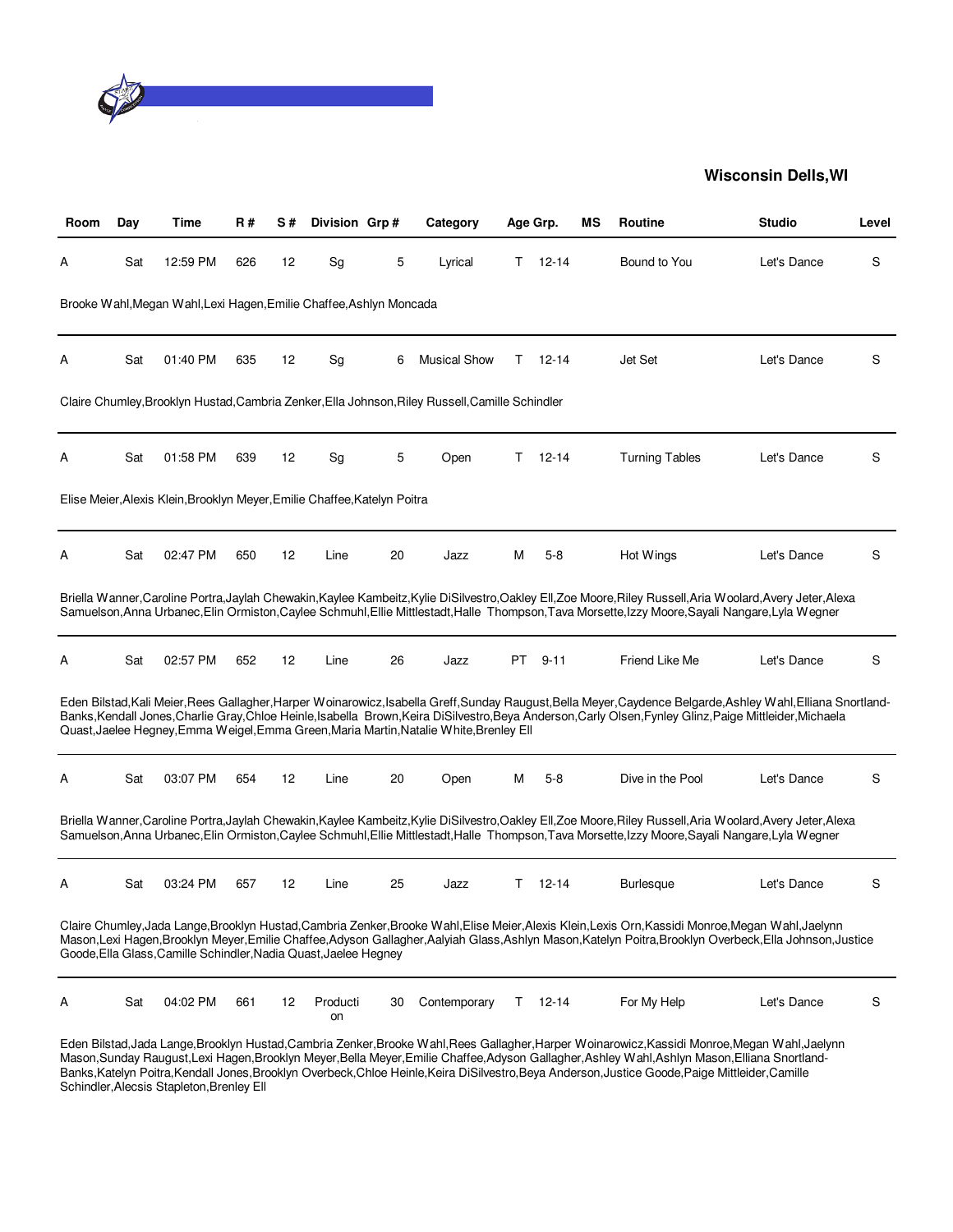

| Room | Day | Time                                                    | R#   | S# | Division Grp#  |    | Category                                                                                                                     | Age Grp. |          | ΜS | Routine                                                                                                                                                                                                                                                                                                                                                                                                                                                                                                                                                                                                                                                                                                                                                                   | <b>Studio</b> | Level |
|------|-----|---------------------------------------------------------|------|----|----------------|----|------------------------------------------------------------------------------------------------------------------------------|----------|----------|----|---------------------------------------------------------------------------------------------------------------------------------------------------------------------------------------------------------------------------------------------------------------------------------------------------------------------------------------------------------------------------------------------------------------------------------------------------------------------------------------------------------------------------------------------------------------------------------------------------------------------------------------------------------------------------------------------------------------------------------------------------------------------------|---------------|-------|
| А    | Sat | 05:02 PM                                                | 667  | 12 | Producti<br>on | 44 | Open                                                                                                                         | PT       | $9 - 11$ |    | Viva Las Vegas                                                                                                                                                                                                                                                                                                                                                                                                                                                                                                                                                                                                                                                                                                                                                            | Let's Dance   | S     |
|      |     | Mittlestadt, Vera Broderson, Allie Puhalla, Brenley Ell |      |    |                |    |                                                                                                                              |          |          |    | Eden Bilstad, Kali Meier, Jada Lange, Brooklyn Hustad, Cambria Zenker, Brooke Wahl, Elise Meier, Alexis Klein, Rees Gallagher, Harper Woinarowicz, Kassidi<br>Monroe,Megan Wahl,Jaelynn Mason,Isabella Greff,Sunday Raugust,Lexi Hagen,Brooklyn Meyer,Bella Meyer,Emilie Chaffee,Adyson Gallagher,Ashley<br>Wahl, Ashlyn Mason, Katelyn Poitra, Kendall Jones, Brooklyn Overbeck, Briella Wanner, Isabella Brown, Justice Goode, Carly Olsen, Fynley Glinz, Paige<br>Mittleider, Avery Jeter, Emma Aleshire, Elin Ormiston, Camille Schindler, Kamia Holifield, Brooklynn Levi, Emma Weigel, Gwen Kopp, Story Raugust, Ellie                                                                                                                                              |               |       |
| А    | Sat | 05:32 PM                                                | 670  | 12 | Producti<br>on | 49 | Open                                                                                                                         |          | AD 19-99 |    | Sports                                                                                                                                                                                                                                                                                                                                                                                                                                                                                                                                                                                                                                                                                                                                                                    | Let's Dance   | S     |
|      |     |                                                         |      |    |                |    |                                                                                                                              |          |          |    | Eden Bilstad,Cambria Zenker,Harper Woinarowicz,Jaelynn Mason,Isabella Greff,Brooklyn Meyer,Bella Meyer,Ashlyn Mason,Katelyn Poitra,Kendall<br>Jones, Brooklyn Overbeck, Briella Wanner, Isabella Brown, Beya Anderson, Carly Olsen, Fynley Glinz, Zoe Moore, Alexa Samuelson, Bryn Anderson, Emma<br>Aleshire,Elin Ormiston,Camille Schindler,Kamia Holifield ,Brooklynn Levi,Sienna Jones,Emma Weigel,Ashlyn Moncada,Ava Moore,Penelope Welch,Caylee<br>Schmuhl, Nichole Moore, Dusty Moore, Chasiti Torgerson, Jeremy Overbeck, Alicia Overbeck, Alicia Aleshire, Kat Bilstad, Krysi Greff, Candace Schmuhl, Trisha<br>Samuelson, Camille Jones, Kristie Toman, Amy Johnson, Brent Olsen, Cory Schmuhl, Sarah Meyer, Astoria Moncada, Ellenore Welch, Paisley Samuelson |               |       |
| В    | Sat | 08:44 AM                                                | 1130 | 12 | Lg             | 16 | Jazz                                                                                                                         | PT       | $9 - 11$ |    | Just Got Paid                                                                                                                                                                                                                                                                                                                                                                                                                                                                                                                                                                                                                                                                                                                                                             | Let's Dance   | S     |
|      |     |                                                         |      |    |                |    | Jones, Chloe Heinle, Keira DiSilvestro, Beya Anderson, Fynley Glinz, Paige Mittleider, Brenley Ell                           |          |          |    | Eden Bilstad, Kali Meier, Rees Gallagher, Harper Woinarowicz, Megan Wahl, Sunday Raugust, Bella Meyer, Ashley Wahl, Elliana Snortland-Banks, Kendall                                                                                                                                                                                                                                                                                                                                                                                                                                                                                                                                                                                                                      |               |       |
| В    | Sat | 08:56 AM                                                | 1133 | 12 | Sg             | 8  | Jazz                                                                                                                         | PT.      | $9 - 11$ |    | New York, New York                                                                                                                                                                                                                                                                                                                                                                                                                                                                                                                                                                                                                                                                                                                                                        | Let's Dance   | S     |
|      |     |                                                         |      |    |                |    | Eden Bilstad, Kali Meier, Rees Gallagher, Bella Meyer, Elliana Snortland-Banks, Kendall Jones, Paige Mittleider, Brenley Ell |          |          |    |                                                                                                                                                                                                                                                                                                                                                                                                                                                                                                                                                                                                                                                                                                                                                                           |               |       |
| В    | Sat | 09:04 AM                                                | 1135 | 12 | Sg             | 7  | Jazz                                                                                                                         | м        | $5 - 8$  |    | Once Upon a Time                                                                                                                                                                                                                                                                                                                                                                                                                                                                                                                                                                                                                                                                                                                                                          | Let's Dance   | S     |
|      |     |                                                         |      |    |                |    | Briella Wanner, Kaylee Kambeitz, Kylie DiSilvestro, Zoe Moore, Avery Jeter, Ellie Mittlestadt, Lyla Wegner                   |          |          |    |                                                                                                                                                                                                                                                                                                                                                                                                                                                                                                                                                                                                                                                                                                                                                                           |               |       |
| В    | Sat | 09:20 AM                                                | 1139 | 12 | Sg             | 6  | Jazz                                                                                                                         | М        | $5-8$    |    | Villains                                                                                                                                                                                                                                                                                                                                                                                                                                                                                                                                                                                                                                                                                                                                                                  | Let's Dance   | S     |
|      |     |                                                         |      |    |                |    | Briella Wanner, Carly Olsen, Jaylah Chewakin, Oakley Ell, Elin Ormiston, Halle Thompson                                      |          |          |    |                                                                                                                                                                                                                                                                                                                                                                                                                                                                                                                                                                                                                                                                                                                                                                           |               |       |
| В    | Sat | 09:32 AM                                                | 1142 | 12 | Sg             | 9  | Jazz                                                                                                                         | PT       | $9 - 11$ |    | Ready Or Not                                                                                                                                                                                                                                                                                                                                                                                                                                                                                                                                                                                                                                                                                                                                                              | Let's Dance   | S     |
|      |     |                                                         |      |    |                |    |                                                                                                                              |          |          |    | Eden Bilstad, Rees Gallagher, Sunday Raugust, Bella Meyer, Ashley Wahl, Kendall Jones, Keira DiSilvestro, Beya Anderson, Brenley Ell                                                                                                                                                                                                                                                                                                                                                                                                                                                                                                                                                                                                                                      |               |       |
| В    | Sat | 10:08 AM                                                | 1151 | 12 | Lg             | 11 | <b>Musical Show</b>                                                                                                          | PT       | $9 - 11$ |    | King of New York                                                                                                                                                                                                                                                                                                                                                                                                                                                                                                                                                                                                                                                                                                                                                          | Let's Dance   | S     |

Isabella Greff,Caydence Belgarde,Charlie Gray,Isabella Brown,Carly Olsen,Michaela Quast,Jaelee Hegney,Emma Weigel,Emma Green,Maria Martin,Natalie White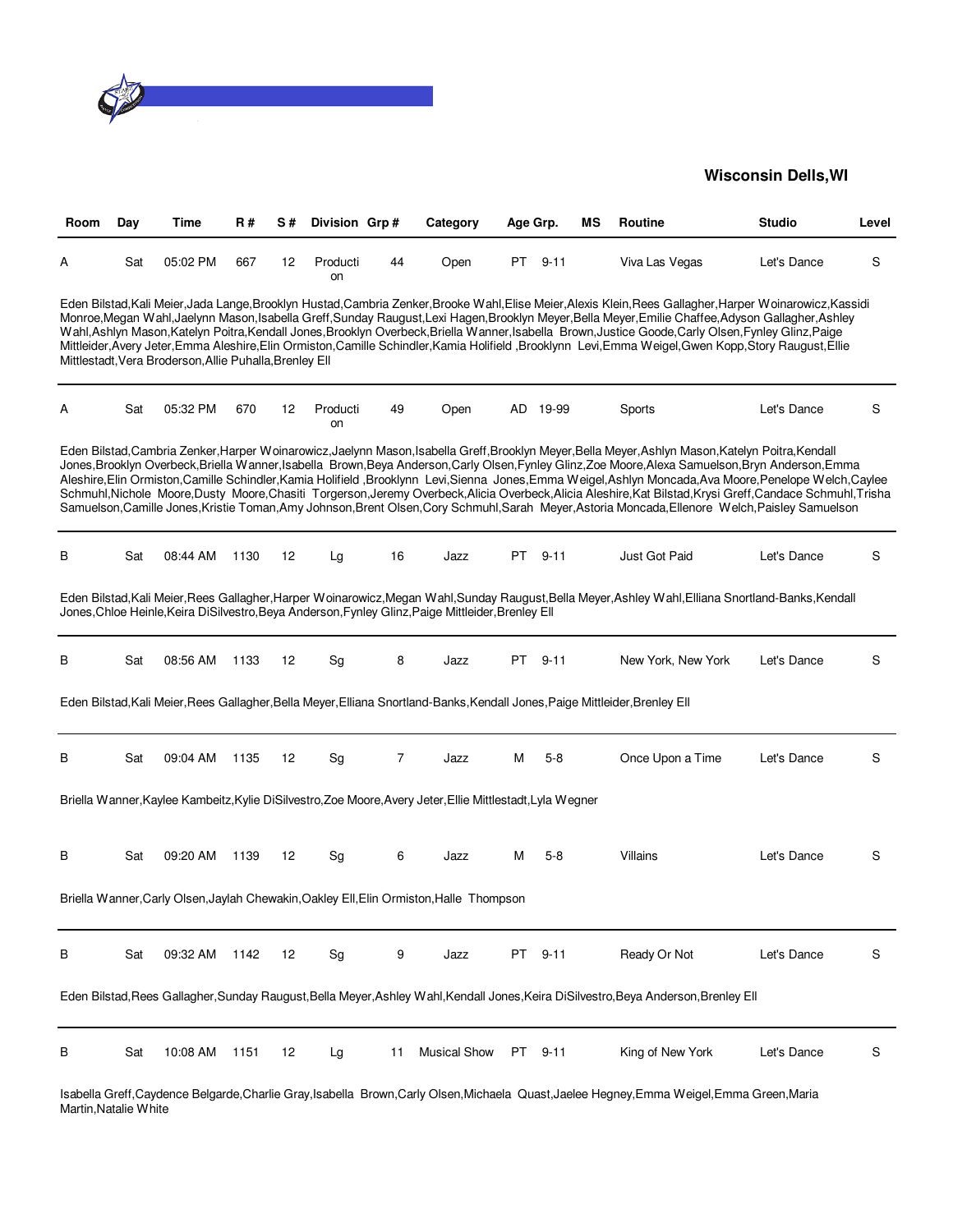

| Room           | Day | Time                                                                  | <b>R#</b> | S# | Division Grp# |              | Category                                                                                               | Age Grp. |          | ΜS | Routine                                                                                                                                                                                                                                                                                                    | <b>Studio</b> | Level      |
|----------------|-----|-----------------------------------------------------------------------|-----------|----|---------------|--------------|--------------------------------------------------------------------------------------------------------|----------|----------|----|------------------------------------------------------------------------------------------------------------------------------------------------------------------------------------------------------------------------------------------------------------------------------------------------------------|---------------|------------|
| В              | Sat | 10:24 AM                                                              | 1155      | 12 | Sg            | 8            | <b>Musical Show</b>                                                                                    | PT       | $9 - 11$ |    | <b>Bugle Boy</b>                                                                                                                                                                                                                                                                                           | Let's Dance   | S          |
|                |     |                                                                       |           |    |               |              |                                                                                                        |          |          |    | Harper Woinarowicz, Charlie Gray, Chloe Heinle, Keira DiSilvestro, Fynley Glinz, Jaelee Hegney, Emma Weigel, Emma Green                                                                                                                                                                                    |               |            |
| В              | Sat | 10:36 AM                                                              | 1158      | 12 | Sg            | 4            | Open                                                                                                   | PT       | $9 - 11$ |    | <b>Folding Chair</b>                                                                                                                                                                                                                                                                                       | Let's Dance   | S          |
|                |     | Isabella Greff, Isabella Brown, Carly Olsen, Emma Weigel              |           |    |               |              |                                                                                                        |          |          |    |                                                                                                                                                                                                                                                                                                            |               |            |
| в              | Sat | 12:24 PM                                                              | 1170      | 12 | Sg            | 7            | Jazz                                                                                                   | Μ        | $5 - 8$  |    | Girl in the Mirror                                                                                                                                                                                                                                                                                         | Let's Dance   | <b>RS</b>  |
|                |     |                                                                       |           |    |               |              | Emma Aleshire, Brooklynn Levi, Sienna Jones, Emelyn Oyen, Velencia Braun, Vera Broderson, Sophia Jones |          |          |    |                                                                                                                                                                                                                                                                                                            |               |            |
| В              | Sat | 12:28 PM                                                              | 1171      | 12 | Sg            | 6            | Jazz                                                                                                   | М        | $5-8$    |    | Perfect Young Ladies                                                                                                                                                                                                                                                                                       | Let's Dance   | <b>RS</b>  |
|                |     |                                                                       |           |    |               |              | Riley Russell, Aria Woolard, Alexa Samuelson, Caylee Schmuhl, Tava Morsette, Izzy Moore                |          |          |    |                                                                                                                                                                                                                                                                                                            |               |            |
| В              | Sat | 03:22 PM                                                              | 1212      | 12 | Lg            | 14           | Jazz                                                                                                   | М        | $5-8$    |    | Do it Like the Zombies<br>Do                                                                                                                                                                                                                                                                               | Let's Dance   | <b>RS</b>  |
|                |     | Ell, Sophia Jones, Allyson Hellman, Katja Mackert, Naleyah McLaughlin |           |    |               |              |                                                                                                        |          |          |    | Briella Hanson, Bryn Anderson, Sequoia Murtaugh, Emma Aleshire, Brooklynn Levi, Sienna Jones, Emelyn Oyen, Velencia Braun, Vera Broderson, Bjerklie                                                                                                                                                        |               |            |
| в              | Sat | 04:06 PM                                                              | 1223      | 12 | Line          | 22           | Jazz                                                                                                   | м        | $5-8$    |    | Penguin Party                                                                                                                                                                                                                                                                                              | Let's Dance   | <b>RS</b>  |
|                |     | Jones, Allyson Hellman, Katja Mackert                                 |           |    |               |              |                                                                                                        |          |          |    | Briella Hanson, Bryn Anderson, Sequoia Murtaugh, Emma Aleshire, Kamia Holifield, Brooklynn Levi, Sienna Jones, Ashlyn Moncada, Ava Moore, Christel<br>Akosh-Appiah, Gwen Kopp, Paige Zins, Penelope Welch, Story Raugust, Emelyn Oyen, Velencia Braun, Vera Broderson, Allie Puhalla, Bjerklie Ell, Sophia |               |            |
| С              | Thu | 08:09 AM                                                              | 1405      | 12 | Solo          | 1            | Jazz                                                                                                   | M        | $5 - 8$  |    | Boss                                                                                                                                                                                                                                                                                                       | Let's Dance   | <b>RS</b>  |
| Izzy Moore     |     |                                                                       |           |    |               |              |                                                                                                        |          |          |    |                                                                                                                                                                                                                                                                                                            |               |            |
| C              | Thu | 08:15 AM                                                              | 1407      | 12 | Solo          | $\mathbf{1}$ | Jazz                                                                                                   | м        | $5-8$    |    | Crusin for a Bruisin                                                                                                                                                                                                                                                                                       | Let's Dance   | <b>RS</b>  |
| Velencia Braun |     |                                                                       |           |    |               |              |                                                                                                        |          |          |    |                                                                                                                                                                                                                                                                                                            |               |            |
| С              | Thu | 08:24 AM                                                              | 1410      | 12 | Solo          | 1            | Jazz                                                                                                   | M        | $5 - 8$  |    | High Top Shoes                                                                                                                                                                                                                                                                                             | Let's Dance   | ${\sf RS}$ |

Emma Aleshire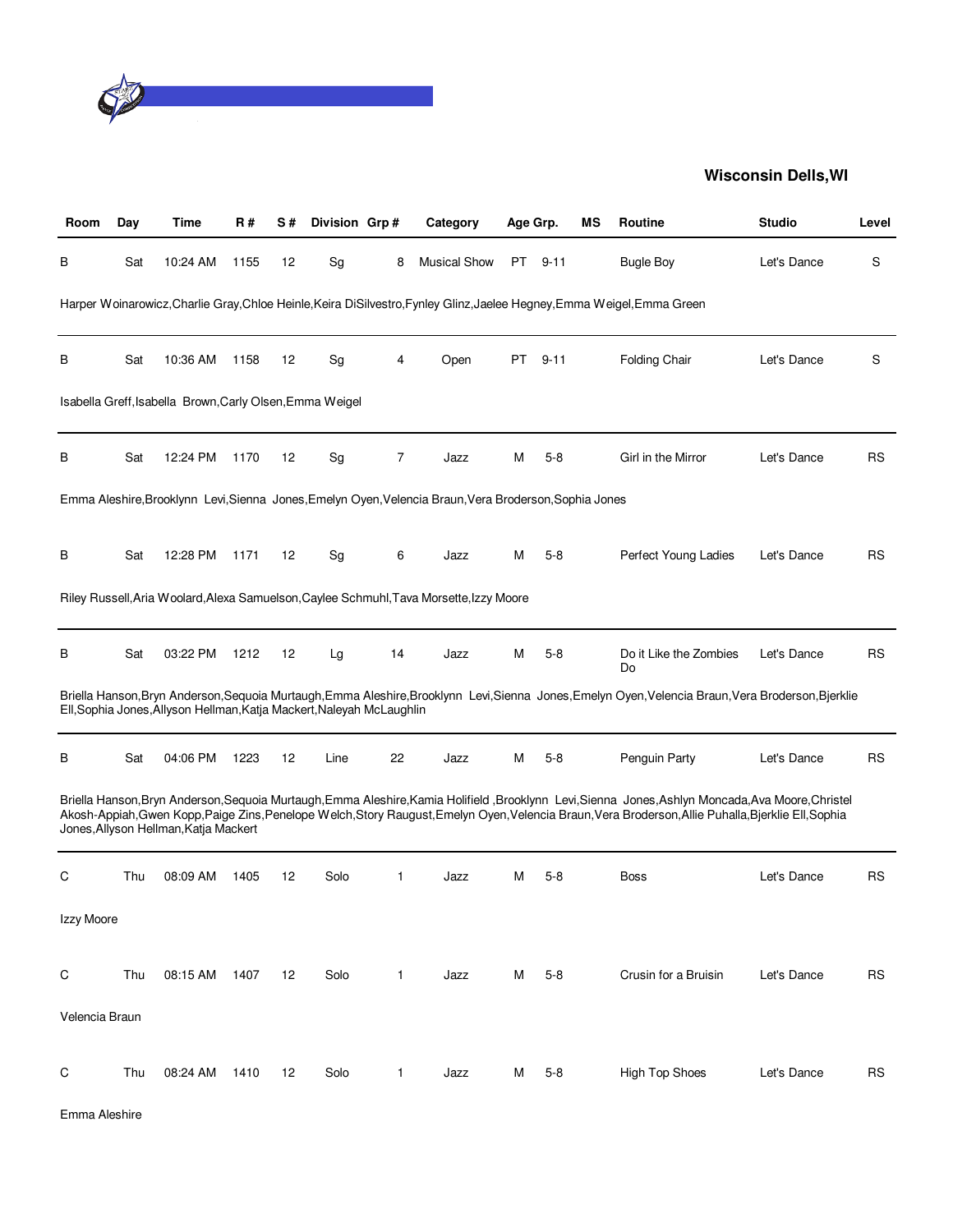

| Room                     | Day | <b>Time</b> | R#   | S# | Division Grp# |              | Category            | Age Grp. |         | <b>MS</b> | Routine             | <b>Studio</b> | Level      |
|--------------------------|-----|-------------|------|----|---------------|--------------|---------------------|----------|---------|-----------|---------------------|---------------|------------|
| $\mathsf C$              | Thu | 08:30 AM    | 1412 | 12 | Solo          | 1            | Jazz                | Μ        | $5-8$   |           | No Roots            | Let's Dance   | ${\sf RS}$ |
| Kaylee Kambeitz          |     |             |      |    |               |              |                     |          |         |           |                     |               |            |
| C                        | Thu | 08:39 AM    | 1415 | 12 | Solo          | 1            | Jazz                | M        | $5 - 8$ |           | Shake a Tailfeather | Let's Dance   | RS         |
| Alexa Samuelson          |     |             |      |    |               |              |                     |          |         |           |                     |               |            |
| С                        | Thu | 08:45 AM    | 1417 | 12 | Solo          | $\mathbf{1}$ | Jazz                | М        | $5-8$   |           | Sing                | Let's Dance   | ${\sf RS}$ |
| Avery Jeter              |     |             |      |    |               |              |                     |          |         |           |                     |               |            |
| $\mathsf C$              | Thu | 08:48 AM    | 1418 | 12 | Solo          | $\mathbf{1}$ | Lyrical             | M        | $5 - 8$ |           | All Is Found        | Let's Dance   | RS         |
| Sequoia Murtaugh         |     |             |      |    |               |              |                     |          |         |           |                     |               |            |
| C                        | Thu | 08:54 AM    | 1420 | 12 | Solo          | 1            | Lyrical             | M        | $5-8$   |           | Rainbow             | Let's Dance   | ${\sf RS}$ |
| <b>Ellie Mittlestadt</b> |     |             |      |    |               |              |                     |          |         |           |                     |               |            |
| C                        | Thu | 09:00 AM    | 1422 | 12 | Solo          | $\mathbf{1}$ | Lyrical             | M        | $5 - 8$ |           | <b>True Colors</b>  | Let's Dance   | RS         |
| Brooklynn Levi           |     |             |      |    |               |              |                     |          |         |           |                     |               |            |
| С                        | Thu | 09:15 AM    | 1427 | 12 | Solo          | 1            | Lyrical             | M        | $5 - 8$ |           | You Are My Sunshine | Let's Dance   | ${\sf RS}$ |
| Bryn Anderson            |     |             |      |    |               |              |                     |          |         |           |                     |               |            |
| C                        | Thu | 09:30 AM    | 1432 | 12 | Solo          | 1.           | <b>Musical Show</b> | М        | $5 - 8$ |           | Cruella De Vil      | Let's Dance   | <b>RS</b>  |
| Velencia Braun           |     |             |      |    |               |              |                     |          |         |           |                     |               |            |
| C                        | Thu | 09:36 AM    | 1434 | 12 | Solo          | $\mathbf{1}$ | <b>Musical Show</b> | M        | $5 - 8$ |           | <b>Stupid Cupid</b> | Let's Dance   | RS         |

Caylee Schmuhl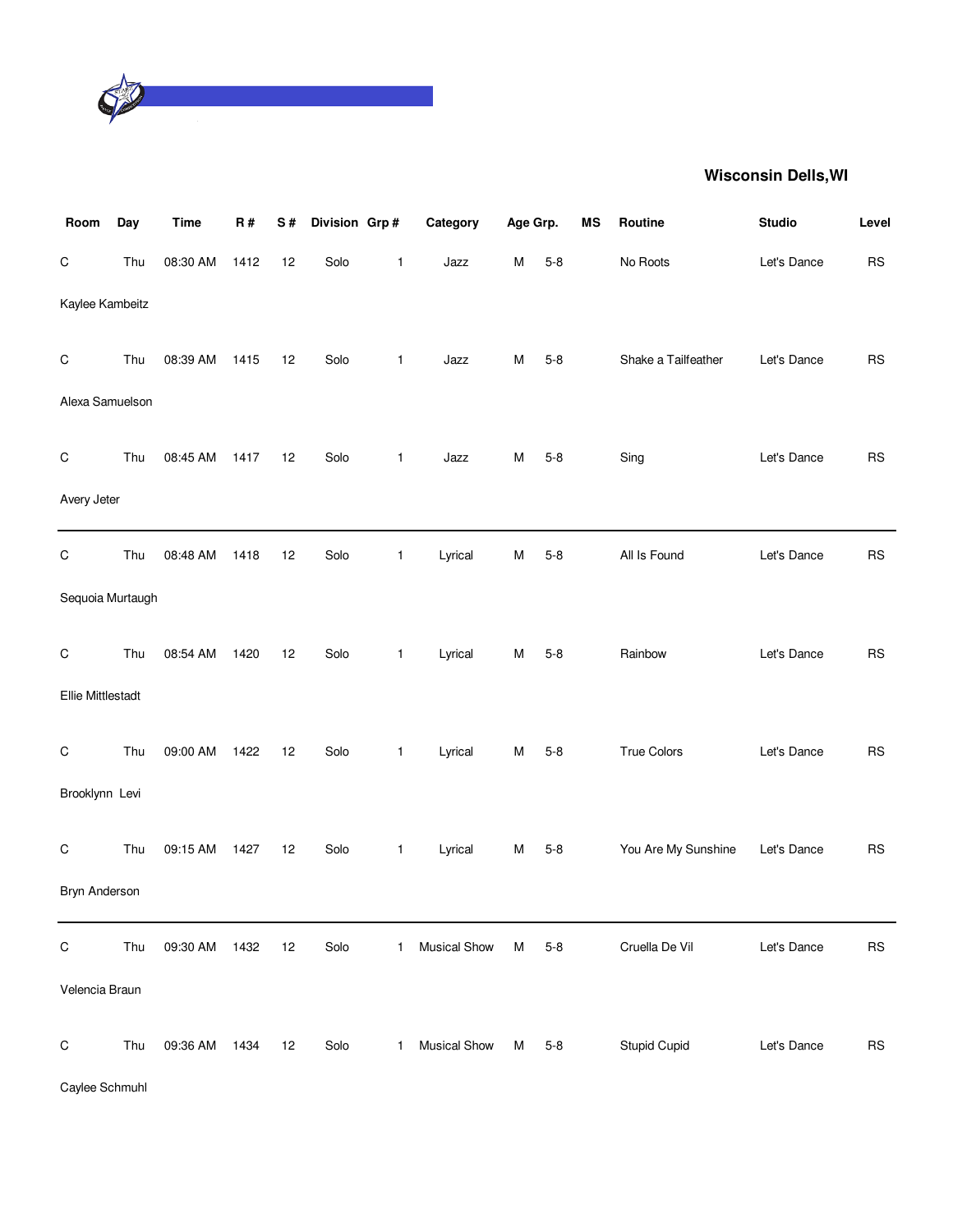

| Room                        | Day | <b>Time</b>                               | R#   | S# | Division Grp# |                | Category     | Age Grp.  |         | <b>MS</b> | Routine                                                                                                                                                     | <b>Studio</b> | Level     |
|-----------------------------|-----|-------------------------------------------|------|----|---------------|----------------|--------------|-----------|---------|-----------|-------------------------------------------------------------------------------------------------------------------------------------------------------------|---------------|-----------|
| $\mathsf C$                 | Thu | 09:39 AM                                  | 1435 | 12 | Solo          | $\mathbf{1}$   | Song & Dance | M         | $5 - 8$ |           | Lucky                                                                                                                                                       | Let's Dance   | <b>RS</b> |
| Sienna Jones                |     |                                           |      |    |               |                |              |           |         |           |                                                                                                                                                             |               |           |
| $\mathsf C$                 | Thu | 10:54 AM                                  | 1460 | 12 | Solo          | 1              | Jazz         |           | PT 9-11 |           | Levitating                                                                                                                                                  | Let's Dance   | <b>RS</b> |
| Emma Weigel                 |     |                                           |      |    |               |                |              |           |         |           |                                                                                                                                                             |               |           |
| $\mathsf C$                 | Thu | 11:09 AM                                  | 1465 | 12 | Solo          | $\mathbf{1}$   | Jazz         |           | PT 9-11 |           | Try Everything                                                                                                                                              | Let's Dance   | <b>RS</b> |
| Lyla Wegner                 |     |                                           |      |    |               |                |              |           |         |           |                                                                                                                                                             |               |           |
| $\mathsf C$                 | Thu | 01:36 PM                                  | 1489 | 12 | Solo          | 1              | Lyrical      |           | PT 9-11 |           | Jealous                                                                                                                                                     | Let's Dance   | <b>RS</b> |
| Emma Green                  |     |                                           |      |    |               |                |              |           |         |           |                                                                                                                                                             |               |           |
| С                           | Thu | 04:25 PM                                  | 1522 | 12 | D/T           | $\overline{c}$ | Jazz         | M         | $5 - 8$ |           | Juicy Wiggle                                                                                                                                                | Let's Dance   | <b>RS</b> |
| Bryn Anderson, Bjerklie Ell |     |                                           |      |    |               |                |              |           |         |           |                                                                                                                                                             |               |           |
| $\mathsf C$                 | Thu | 04:34 PM                                  | 1525 | 12 | D/T           | $\overline{c}$ | Jazz         | м         | $5 - 8$ |           | Wildside                                                                                                                                                    | Let's Dance   | <b>RS</b> |
|                             |     | Emma Aleshire, Brooklynn Levi             |      |    |               |                |              |           |         |           |                                                                                                                                                             |               |           |
| C                           | Thu | 04:43 PM                                  | 1528 | 12 | D/T           | 3              | Lyrical      | М         | $5 - 8$ |           | You Can't Stop the Girl                                                                                                                                     | Let's Dance   | <b>RS</b> |
|                             |     | Kaylee Kambeitz, Avery Jeter, Lyla Wegner |      |    |               |                |              |           |         |           |                                                                                                                                                             |               |           |
| $\mathsf C$                 | Fri | 08:00 AM                                  | 1562 | 12 | Lg            | $10$           | Jazz         | SM        | $2 - 4$ |           | Sugar Babies                                                                                                                                                | Let's Dance   | <b>NS</b> |
|                             |     |                                           |      |    |               |                |              |           |         |           | Amare Urbanec, Aria Loy, Astoria Moncada, Chloe Griffin, Claire Blanton, Ellenore Welch, Isabella Ova, Kinleigh Mackert, Natalie Puhalla, Paisley Samuelson |               |           |
| C                           | Fri | 08:12 AM                                  | 1565 | 12 | Lg            | $10$           | Open         | <b>SM</b> | $2 - 4$ |           | <b>Bubble Bath</b>                                                                                                                                          | Let's Dance   | <b>NS</b> |

Amare Urbanec,Aria Loy,Astoria Moncada,Chloe Griffin,Claire Blanton,Ellenore Welch,Isabella Ova,Kinleigh Mackert,Natalie Puhalla,Paisley Samuelson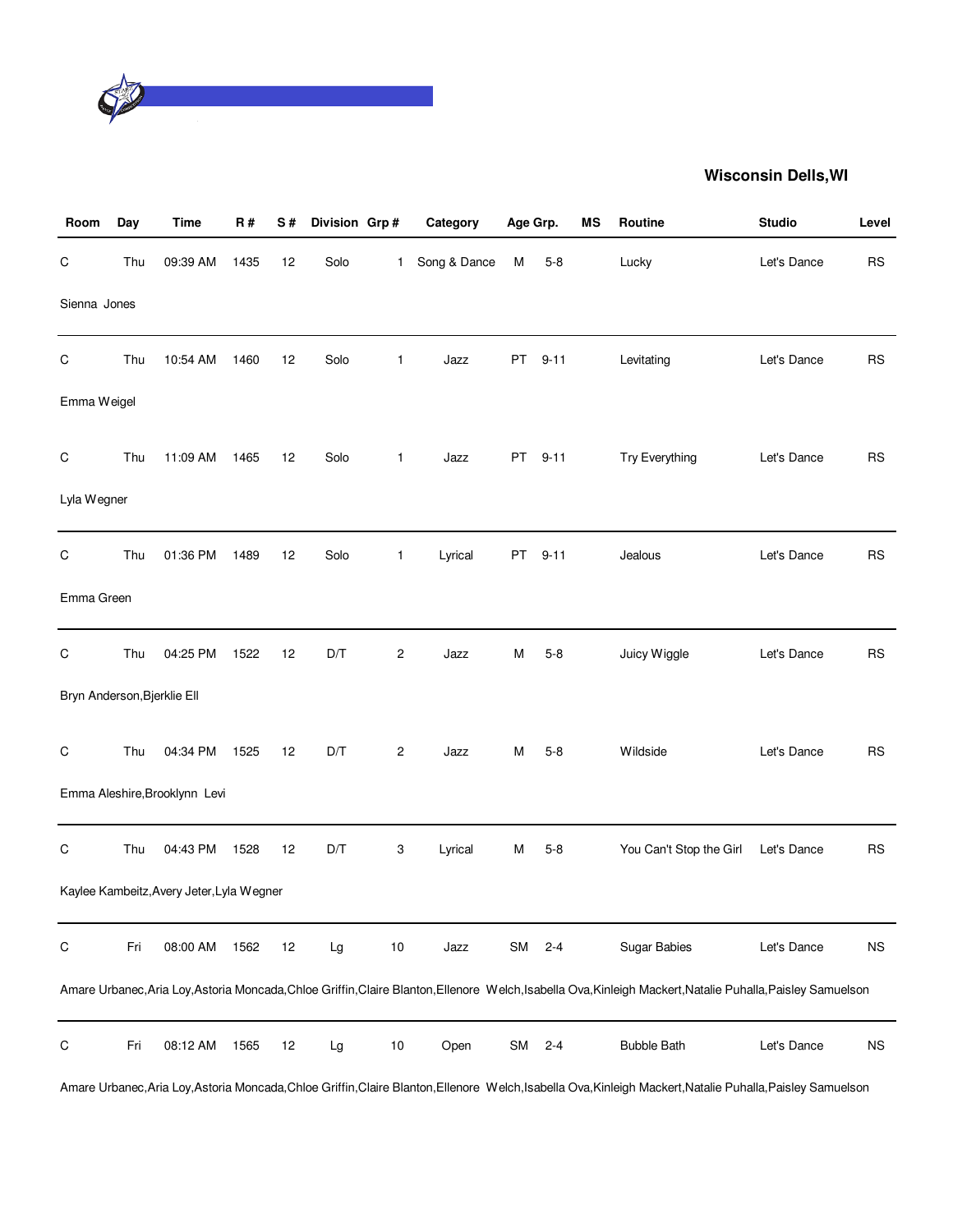

| Room                     | Day | <b>Time</b>                         | <b>R#</b> | S# | Division Grp# |                | Category                                                                                             | Age Grp.  |         | МS | Routine                                                                                                                         | <b>Studio</b> | Level     |
|--------------------------|-----|-------------------------------------|-----------|----|---------------|----------------|------------------------------------------------------------------------------------------------------|-----------|---------|----|---------------------------------------------------------------------------------------------------------------------------------|---------------|-----------|
| C                        | Fri | 09:29 AM                            | 1584      | 12 | Sg            | 7              | Jazz                                                                                                 | M         | $5 - 8$ |    | Cupcakes are Forever                                                                                                            | Let's Dance   | NS.       |
|                          |     |                                     |           |    |               |                | Kamia Holifield , Ashlyn Moncada, Ava Moore, Gwen Kopp, Penelope Welch, Story Raugust, Allie Puhalla |           |         |    |                                                                                                                                 |               |           |
| C                        | Fri | 10:01 AM                            | 1592      | 12 | Sg            | 9              | Jazz                                                                                                 | M         | $5 - 8$ |    | Grazing in the Grass                                                                                                            | Let's Dance   | NS.       |
|                          |     |                                     |           |    |               |                |                                                                                                      |           |         |    | Kamia Holifield ,Ashlyn Moncada,Ava Moore,Christel Akosh-Appiah,Gwen Kopp,Paige Zins,Penelope Welch,Story Raugust,Allie Puhalla |               |           |
| C                        | Sat | 08:12 AM                            | 1672      | 12 | D/T           | $\overline{c}$ | Jazz                                                                                                 | <b>SM</b> | $2 - 4$ |    | Yellow Polka Dot Bikini                                                                                                         | Let's Dance   | <b>NS</b> |
|                          |     | Kamia Holifield , Paisley Samuelson |           |    |               |                |                                                                                                      |           |         |    |                                                                                                                                 |               |           |
| C                        | Sat | 08:27 AM                            | 1677      | 12 | D/T           | $\overline{c}$ | Jazz                                                                                                 | м         | $5-8$   |    | <b>Beatles Medley</b>                                                                                                           | Let's Dance   | NS.       |
| Gwen Kopp, Allie Puhalla |     |                                     |           |    |               |                |                                                                                                      |           |         |    |                                                                                                                                 |               |           |
| C                        | Sat | 08:36 AM                            | 1680      | 12 | D/T           | 2              | Jazz                                                                                                 | м         | $5-8$   |    | Rotten to the Core                                                                                                              | Let's Dance   | NS.       |
|                          |     | Ashlyn Moncada, Ava Moore           |           |    |               |                |                                                                                                      |           |         |    |                                                                                                                                 |               |           |
| $\mathsf C$              | Sat | 08:48 AM                            | 1684      | 12 | D/T           | 2              | Lyrical                                                                                              | <b>SM</b> | $2 - 4$ |    | Kiss the Girl                                                                                                                   | Let's Dance   | NS.       |
|                          |     | Astoria Moncada, Natalie Puhalla    |           |    |               |                |                                                                                                      |           |         |    |                                                                                                                                 |               |           |
| C                        | Sat | 10:24 AM                            | 1716      | 12 | Solo          | 1              | Lyrical                                                                                              | <b>SM</b> | $2 - 4$ |    | Somewhere Out There                                                                                                             | Let's Dance   | NS.       |
| Kamia Holifield          |     |                                     |           |    |               |                |                                                                                                      |           |         |    |                                                                                                                                 |               |           |
| $\mathsf C$              | Sat | 11:00 AM                            | 1728      | 12 | Solo          | 1              | Jazz                                                                                                 | M         | $5 - 8$ |    | Faith                                                                                                                           | Let's Dance   | <b>NS</b> |
| <b>Tava Morsette</b>     |     |                                     |           |    |               |                |                                                                                                      |           |         |    |                                                                                                                                 |               |           |
| $\mathsf C$              | Sat | 11:15 AM                            | 1733      | 12 | Solo          | 1              | Jazz                                                                                                 | M         | $5 - 8$ |    | When Will My Life Begin Let's Dance                                                                                             |               | <b>NS</b> |

Allyson Hellman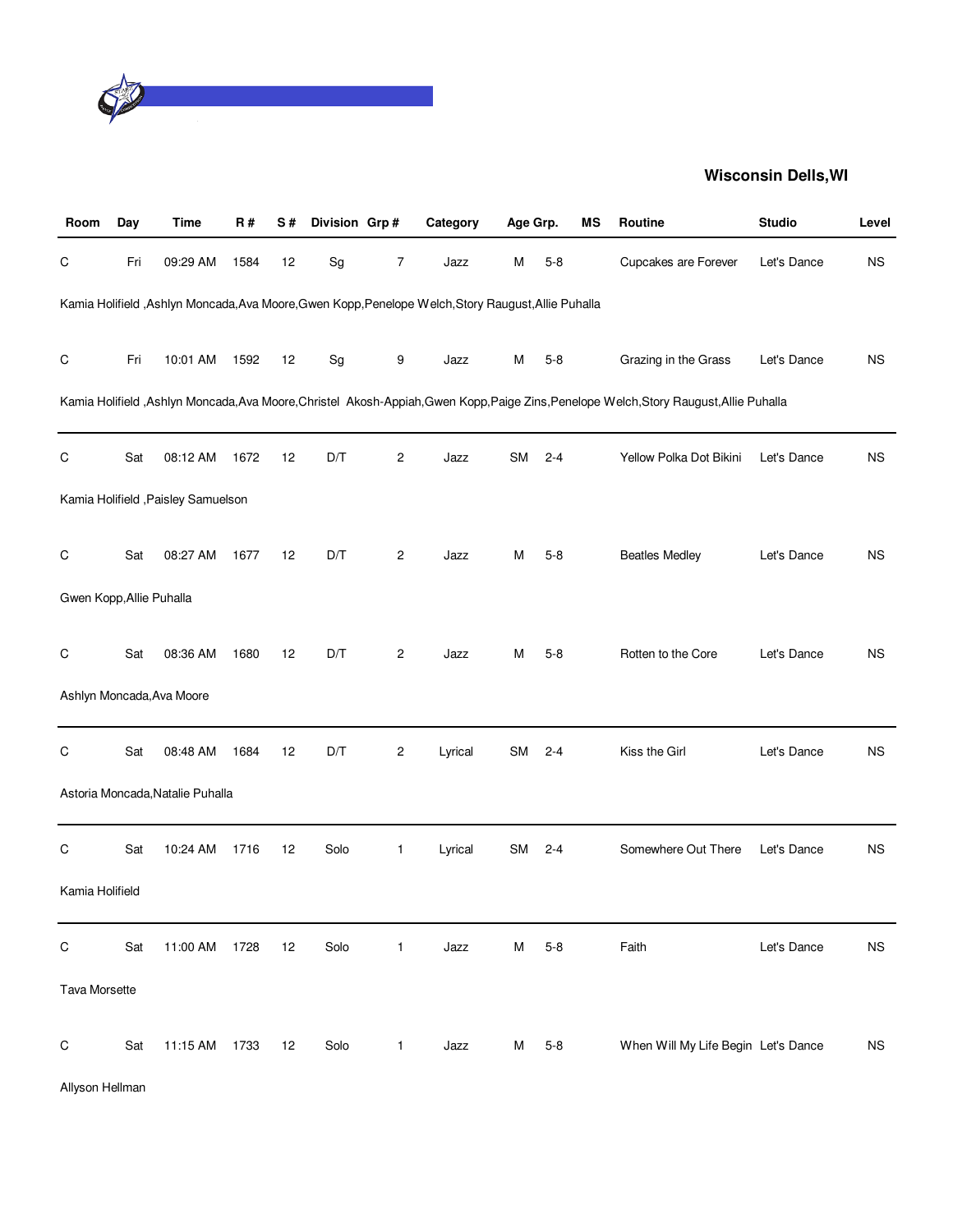

| Room          | Day | Time     | <b>R#</b> | S# | Division Grp# | Category | Age Grp. |       | MS | Routine         | <b>Studio</b> | Level |
|---------------|-----|----------|-----------|----|---------------|----------|----------|-------|----|-----------------|---------------|-------|
| C             | Sat | 12:51 PM | 1745      | 12 | Solo          | Lyrical  | М        | $5-8$ |    | Go The Distance | Let's Dance   | NS.   |
| Allie Puhalla |     |          |           |    |               |          |          |       |    |                 |               |       |
| C             | Sat | 01:00 PM | 1748      | 12 | Solo          | Lyrical  | М        | $5-8$ |    | Heaven on Earth | Let's Dance   | NS.   |

Gwen Kopp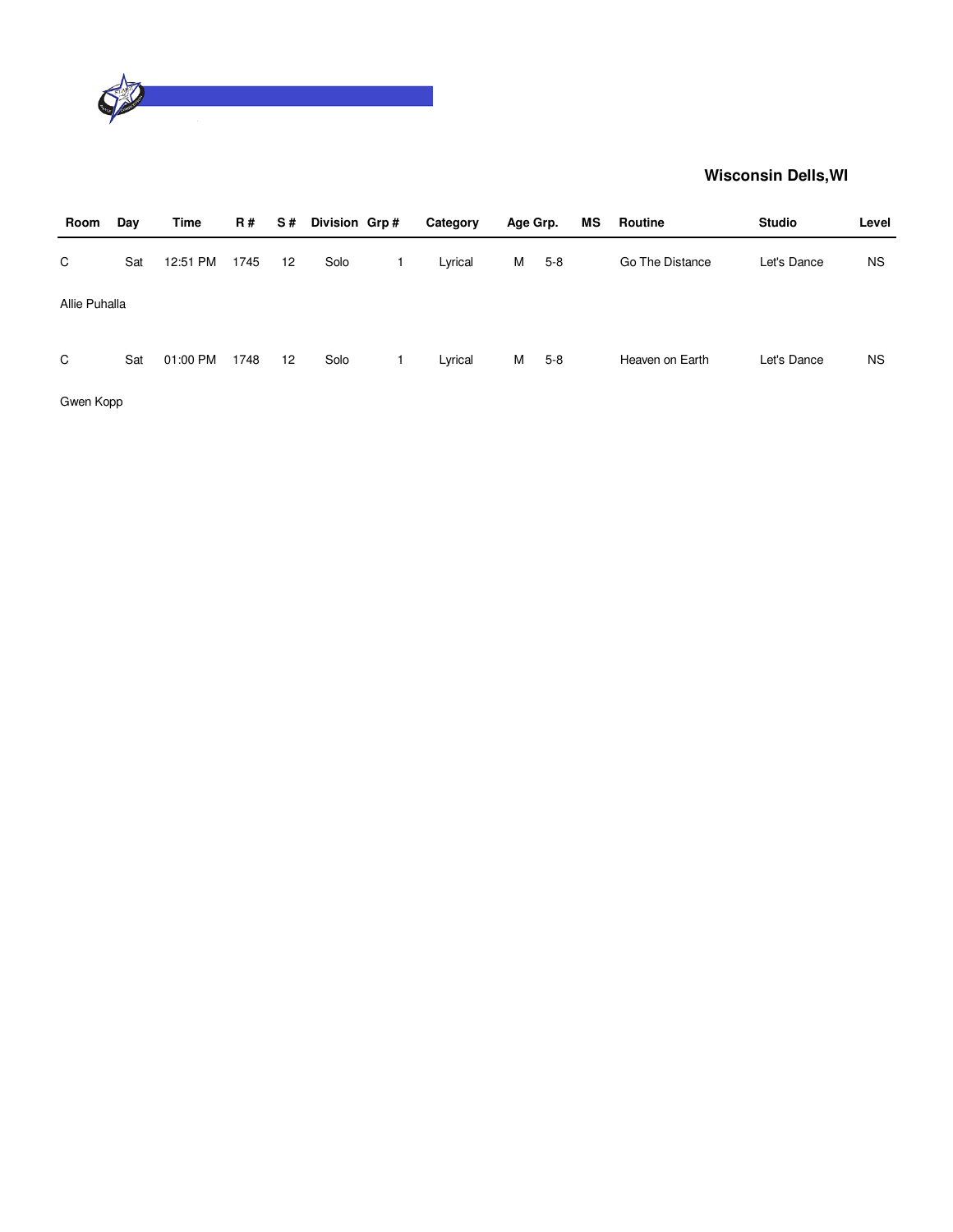

| Room             | Day | <b>Time</b>                                                                | R#   | <b>S#</b> | Division Grp# |            | Category                                                                                                             | Age Grp.  |           | МS | Routine              | <b>Studio</b>                  | Level     |
|------------------|-----|----------------------------------------------------------------------------|------|-----------|---------------|------------|----------------------------------------------------------------------------------------------------------------------|-----------|-----------|----|----------------------|--------------------------------|-----------|
| В                | Thu | 08:36 AM                                                                   | 863  | 31        | Solo          | 1          | Hip Hop                                                                                                              | Τ         | $12 - 14$ |    | Legacy               | LocoMotion<br>Dance<br>Company | <b>NS</b> |
| Amirah Manyfield |     |                                                                            |      |           |               |            |                                                                                                                      |           |           |    |                      |                                |           |
| В                | Thu | 12:47 PM                                                                   | 932  | 31        | D/T           | 2          | Lyrical                                                                                                              | Τ         | $12 - 14$ |    | Forever              | LocoMotion<br>Dance<br>Company | <b>NS</b> |
|                  |     | Aiyianna Stewart, Keondra Knox                                             |      |           |               |            |                                                                                                                      |           |           |    |                      |                                |           |
| в                | Thu | 03:06 PM                                                                   | 949  | 31        | Sg            | 5          | Open                                                                                                                 | T.        | $12 - 14$ |    | Jamison              | LocoMotion<br>Dance<br>Company | <b>NS</b> |
|                  |     | Aiyianna Stewart, Chloe Seals, Kaliyah Barnes, Keondra Knox, Tiahna Dupree |      |           |               |            |                                                                                                                      |           |           |    |                      |                                |           |
| B                | Fri | 10:13 AM                                                                   | 1024 | 31        | Sg            | 6          | Hip Hop                                                                                                              | T.        | $12 - 14$ |    | Boss                 | LocoMotion<br>Dance<br>Company | <b>RS</b> |
|                  |     |                                                                            |      |           |               |            | Aiyianna Stewart, Amirah Manyfield, Chloe Seals, Kaliyah Barnes, Keondra Knox, Tiahna Dupree                         |           |           |    |                      |                                |           |
| C                | Fri | 08:16 AM                                                                   | 1566 | 31        | Sg            | 8          | Hip Hop                                                                                                              | <b>SM</b> | $2 - 4$   |    | Girls Run Everything | LocoMotion<br>Dance<br>Company | <b>NS</b> |
|                  |     |                                                                            |      |           |               |            | Jamela Marriott, Brooklyn Gladney, Elena Alvarado, Demi Smith, Layla Green, McKenzie Hall, Ana Kidd, Ka'Lena Houston |           |           |    |                      |                                |           |
| С                | Fri | 08:32 AM                                                                   | 1570 | 31        | Sg            | 4          | Hip Hop                                                                                                              | М         | $5-8$     |    | <b>Diamonds</b>      | LocoMotion<br>Dance<br>Company | <b>NS</b> |
|                  |     | Capri Woodley, Eva Sickler, MyLeah Pernell, Niyah Banks                    |      |           |               |            |                                                                                                                      |           |           |    |                      |                                |           |
| C                | Fri | 10:41 AM                                                                   | 1602 | 31        | Sg            | 4          | <b>Musical Show</b>                                                                                                  | M         | $5-8$     |    | Hair Up              | LocoMotion<br>Dance<br>Company | <b>NS</b> |
|                  |     | Capri Woodley, Milani Phillips, MyLeah Pernell, Niyah Banks                |      |           |               |            |                                                                                                                      |           |           |    |                      |                                |           |
| С                | Sat | 08:03 AM<br>Capri Woodley, Niyah Banks                                     | 1669 | 31        | D/T           | $\sqrt{2}$ | Hip Hop                                                                                                              | м         | $5 - 8$   |    | Drop                 | LocoMotion<br>Dance<br>Company | <b>NS</b> |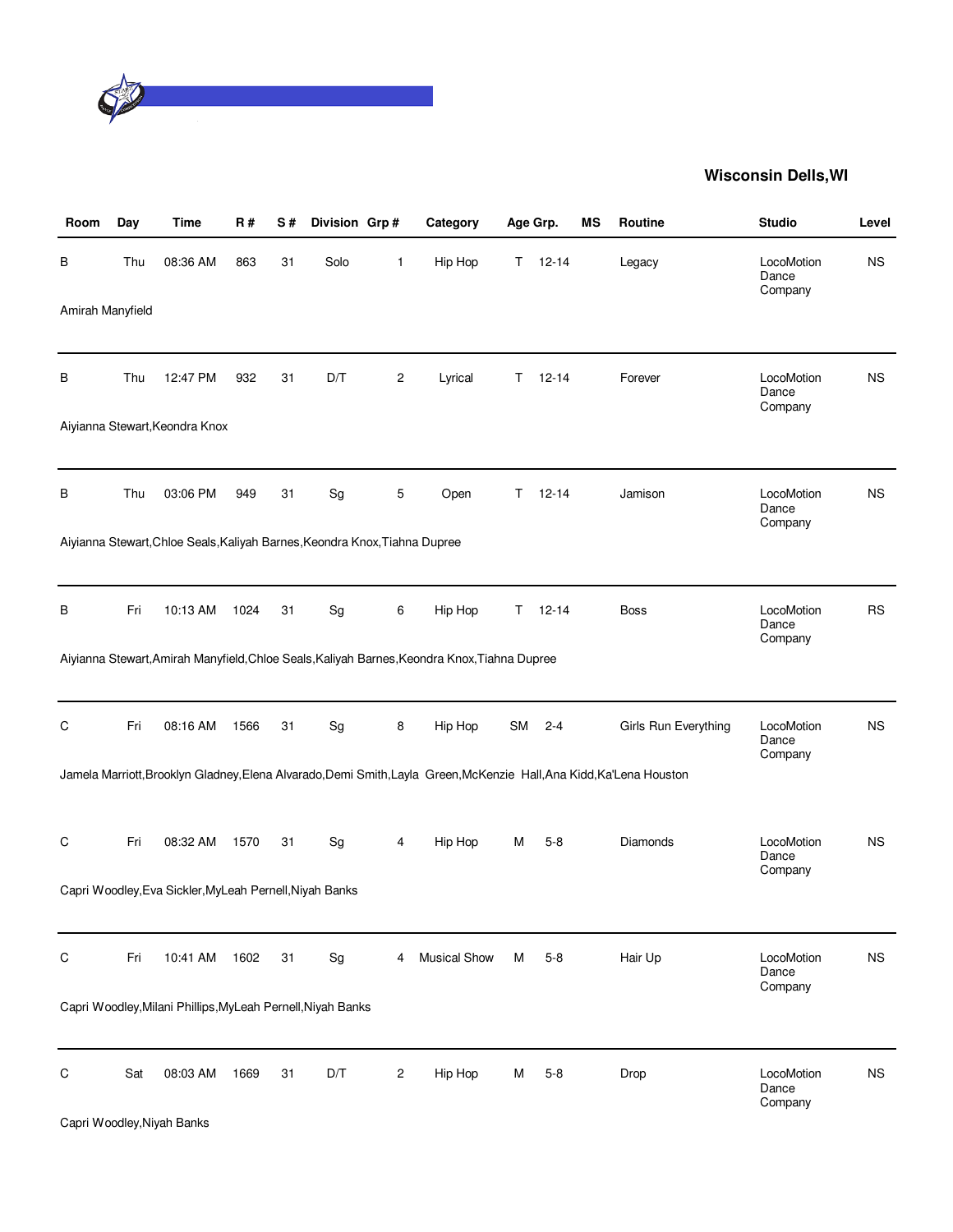

| Room           | Dav | Time     | R#   | <b>S#</b> | Division Grp# | Category | Age Grp. |       | МS | Routine           | <b>Studio</b>                  | Level     |
|----------------|-----|----------|------|-----------|---------------|----------|----------|-------|----|-------------------|--------------------------------|-----------|
| C              | Sat | 10:45 AM | 1723 | -31       | Solo          | Hip Hop  | м        | $5-8$ |    | Shut Up and Drive | LocoMotion<br>Dance<br>Company | <b>NS</b> |
| MyLeah Pernell |     |          |      |           |               |          |          |       |    |                   |                                |           |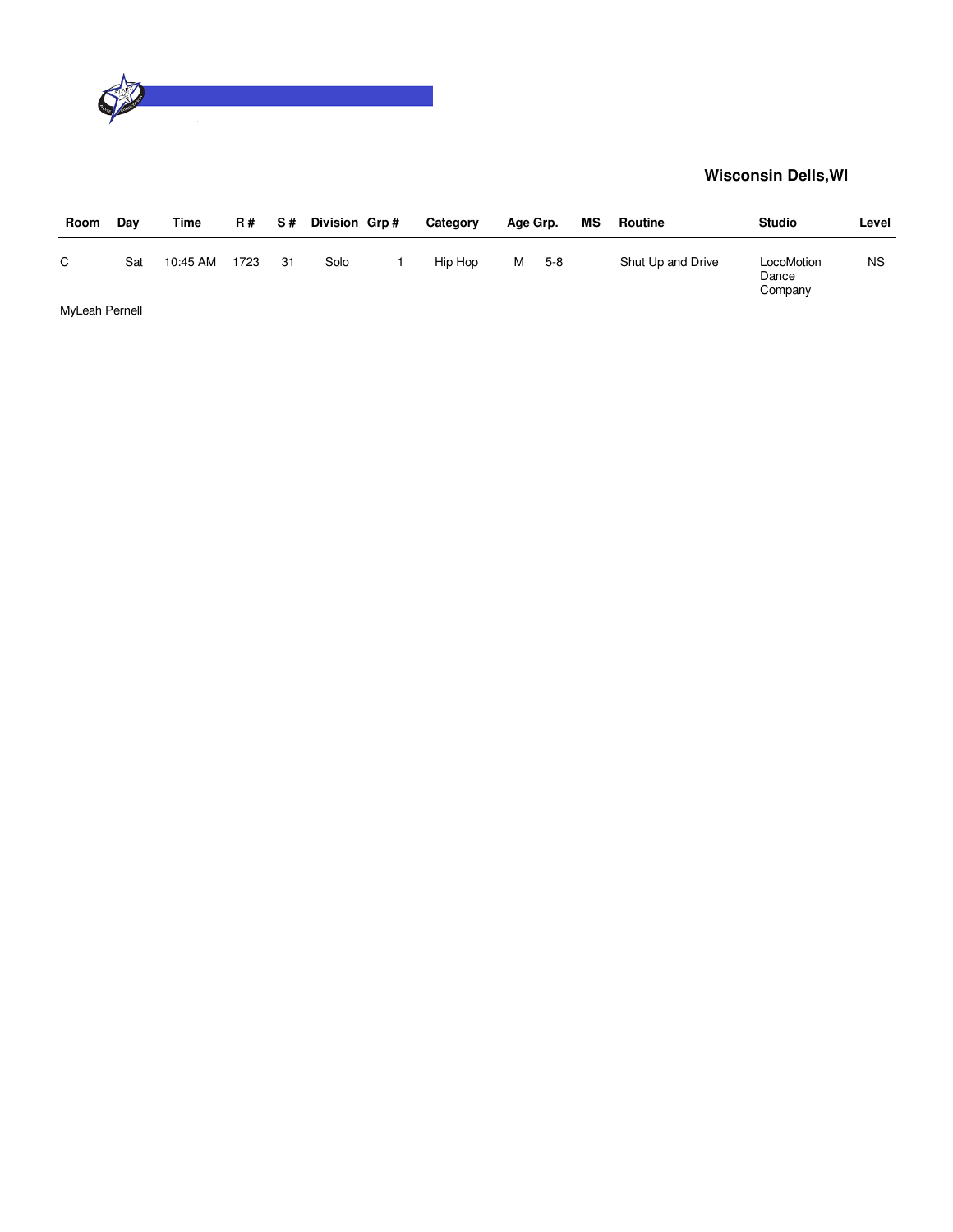

| Room                  | Day | <b>Time</b> | R#  | S# | Division Grp# |              | Category     |   | Age Grp.  | ΜS | Routine              | <b>Studio</b>                 | Level         |
|-----------------------|-----|-------------|-----|----|---------------|--------------|--------------|---|-----------|----|----------------------|-------------------------------|---------------|
| Α                     | Wed | 08:11 AM    | 21  | 56 | Solo          | 1            | Contemporary | S | $15 - 18$ |    | Body                 | Ms. Melinda's<br>Dance studio | S             |
| <b>Ashley Matvick</b> |     |             |     |    |               |              |              |   |           |    |                      |                               |               |
| A                     | Wed | 08:25 AM    | 25  | 56 | Solo          | 1            | Contemporary | S | 15-18     |    | Gooey                | Ms. Melinda's<br>Dance studio | S             |
| Samantha Hansen       |     |             |     |    |               |              |              |   |           |    |                      |                               |               |
| A                     | Wed | 08:32 AM    | 27  | 56 | Solo          | $\mathbf{1}$ | Contemporary | S | $15 - 18$ |    | Pink Lemonade        | Ms. Melinda's<br>Dance studio | S             |
| Wren Williams         |     |             |     |    |               |              |              |   |           |    |                      |                               |               |
| Α                     | Wed | 02:44 PM    | 119 | 56 | Solo          | 1            | Lyrical      | S | $15 - 18$ |    | Cherry Wine          | Ms. Melinda's<br>Dance studio | S             |
| Fiona Cheever         |     |             |     |    |               |              |              |   |           |    |                      |                               |               |
| A                     | Wed | 02:58 PM    | 123 | 56 | Solo          | 1            | Lyrical      | S | $15 - 18$ |    | <b>Getting Older</b> | Ms. Melinda's<br>Dance studio | S             |
| Samantha Hansen       |     |             |     |    |               |              |              |   |           |    |                      |                               |               |
| A                     | Wed | 03:08 PM    | 126 | 56 | Solo          | 1            | Lyrical      | S | $15 - 18$ |    | Prom Queen           | Ms. Melinda's<br>Dance studio | S             |
| Sami Rock             |     |             |     |    |               |              |              |   |           |    |                      |                               |               |
| A                     | Wed | 03:15 PM    | 128 | 56 | Solo          | 1            | Lyrical      | S | $15 - 18$ |    | You are the Reason   | Ms. Melinda's<br>Dance studio | S             |
| <b>Ashley Matvick</b> |     |             |     |    |               |              |              |   |           |    |                      |                               |               |
| A                     | Wed | 03:22 PM    | 130 | 56 | Solo          | 1            | Lyrical      |   | S 15-18   |    | Yours                | Ms. Melinda's<br>Dance studio | S             |
| Charlotte Hayden      |     |             |     |    |               |              |              |   |           |    |                      |                               |               |
| Α                     | Wed | 04:46 PM    | 154 | 56 | Solo          | 1            | Open         | S | $15 - 18$ |    | Honey Bee            | Ms. Melinda's<br>Dance studio | ${\mathsf S}$ |

Vienna Boom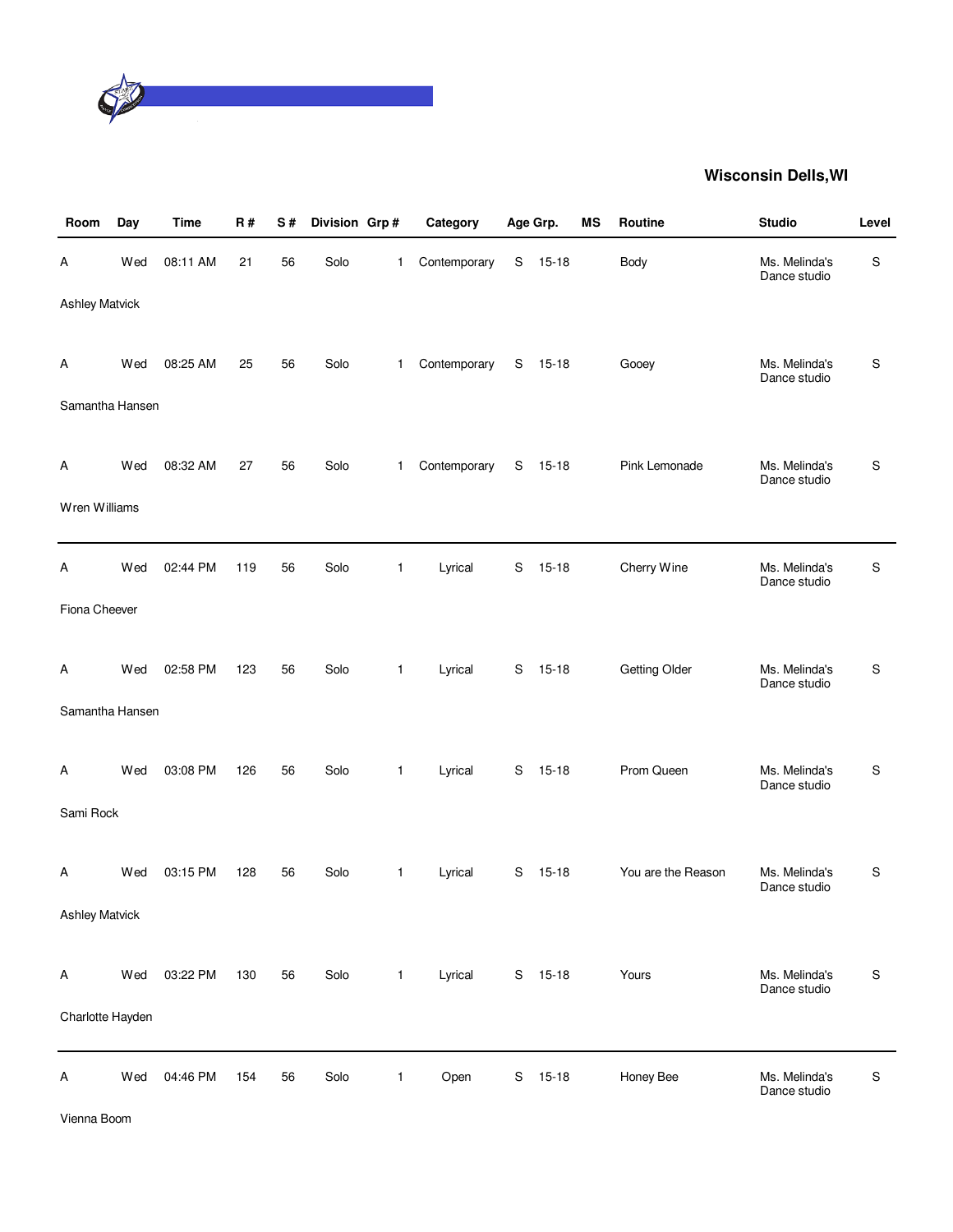

| Room                | Day | <b>Time</b>                  | R#  | S# | Division Grp# |              | Category     |    | Age Grp.  | MS | Routine                                                                                                                                                  | <b>Studio</b>                 | Level |
|---------------------|-----|------------------------------|-----|----|---------------|--------------|--------------|----|-----------|----|----------------------------------------------------------------------------------------------------------------------------------------------------------|-------------------------------|-------|
| А                   | Wed | 05:18 PM                     | 163 | 56 | Solo          | 1            | Pointe       | S  | $15 - 18$ |    | Fast Car                                                                                                                                                 | Ms. Melinda's<br>Dance studio | S     |
| Fiona Cheever       |     |                              |     |    |               |              |              |    |           |    |                                                                                                                                                          |                               |       |
| Α                   | Wed | 05:32 PM                     | 167 | 56 | Solo          | $\mathbf{1}$ | Tap          | S  | $15 - 18$ |    | Sixteen                                                                                                                                                  | Ms. Melinda's<br>Dance studio | S     |
| <b>Emily Merten</b> |     |                              |     |    |               |              |              |    |           |    |                                                                                                                                                          |                               |       |
| Α                   | Wed | 07:17 PM                     | 177 | 56 | D/T           | 2            | Contemporary | S  | $15 - 18$ |    | Change is Everything                                                                                                                                     | Ms. Melinda's<br>Dance studio | S     |
|                     |     | Vienna Boom, Ashley Matvick  |     |    |               |              |              |    |           |    |                                                                                                                                                          |                               |       |
| Α                   | Wed | 08:13 PM                     | 193 | 56 | D/T           | 2            | Jazz         | S  | $15 - 18$ |    | <b>Black Car</b>                                                                                                                                         | Ms. Melinda's<br>Dance studio | S     |
|                     |     | Samantha Hansen, Julia Satre |     |    |               |              |              |    |           |    |                                                                                                                                                          |                               |       |
| А                   | Thu | 11:10 AM                     | 276 | 56 | Solo          | $\mathbf{1}$ | Jazz         | T. | $12 - 14$ |    | Now I'm All Grown Up                                                                                                                                     | Ms. Melinda's<br>Dance studio | S     |
| Amber Konietzko     |     |                              |     |    |               |              |              |    |           |    |                                                                                                                                                          |                               |       |
| А                   | Thu | 01:41 PM                     | 305 | 56 | Solo          | $\mathbf{1}$ | Lyrical      | T. | $12 - 14$ |    | <b>Believe</b>                                                                                                                                           | Ms. Melinda's<br>Dance studio | S     |
| Ellie Arduser       |     |                              |     |    |               |              |              |    |           |    |                                                                                                                                                          |                               |       |
| Α                   | Thu | 03:02 PM                     | 328 | 56 | Solo          | $\mathbf{1}$ | Open         | T. | $12 - 14$ |    | Human                                                                                                                                                    | Ms. Melinda's<br>Dance studio | S     |
| Ellie Arduser       |     |                              |     |    |               |              |              |    |           |    |                                                                                                                                                          |                               |       |
| Α                   | Fri | 08:00 AM                     | 394 | 56 | Lg            | 11           | Contemporary | S  | $15 - 18$ |    | Lost Young Love                                                                                                                                          | Ms. Melinda's<br>Dance studio | S     |
| Matvick             |     |                              |     |    |               |              |              |    |           |    | Sami Rock, Samantha Hansen, Emily Merten, Ellie Arduser, Vienna Boom, Amber Konietzko, Julia Satre, Emily Teske, Charlotte Hayden, Wren Williams, Ashley |                               |       |
| Α                   | Fri | 09:20 AM                     | 411 | 56 | Lg            | 11           | Jazz         | S  | $15 - 18$ |    | Not So Sweet                                                                                                                                             | Ms. Melinda's<br>Dance studio | S     |
|                     |     |                              |     |    |               |              |              |    |           |    | Sami Rook Samantha Hanson Emily Morton Ellio Ardusor Vionna Room Ambor Konigtzko, Julia Satro Emily Tosko Charlotto Haydon Wron Williams, Ashloy         |                               |       |

Sami Rock,Samantha Hansen,Emily Merten,Ellie Arduser,Vienna Boom,Amber Konietzko,Julia Satre,Emily Teske,Charlotte Hayden,Wren Williams,Ashley Matvick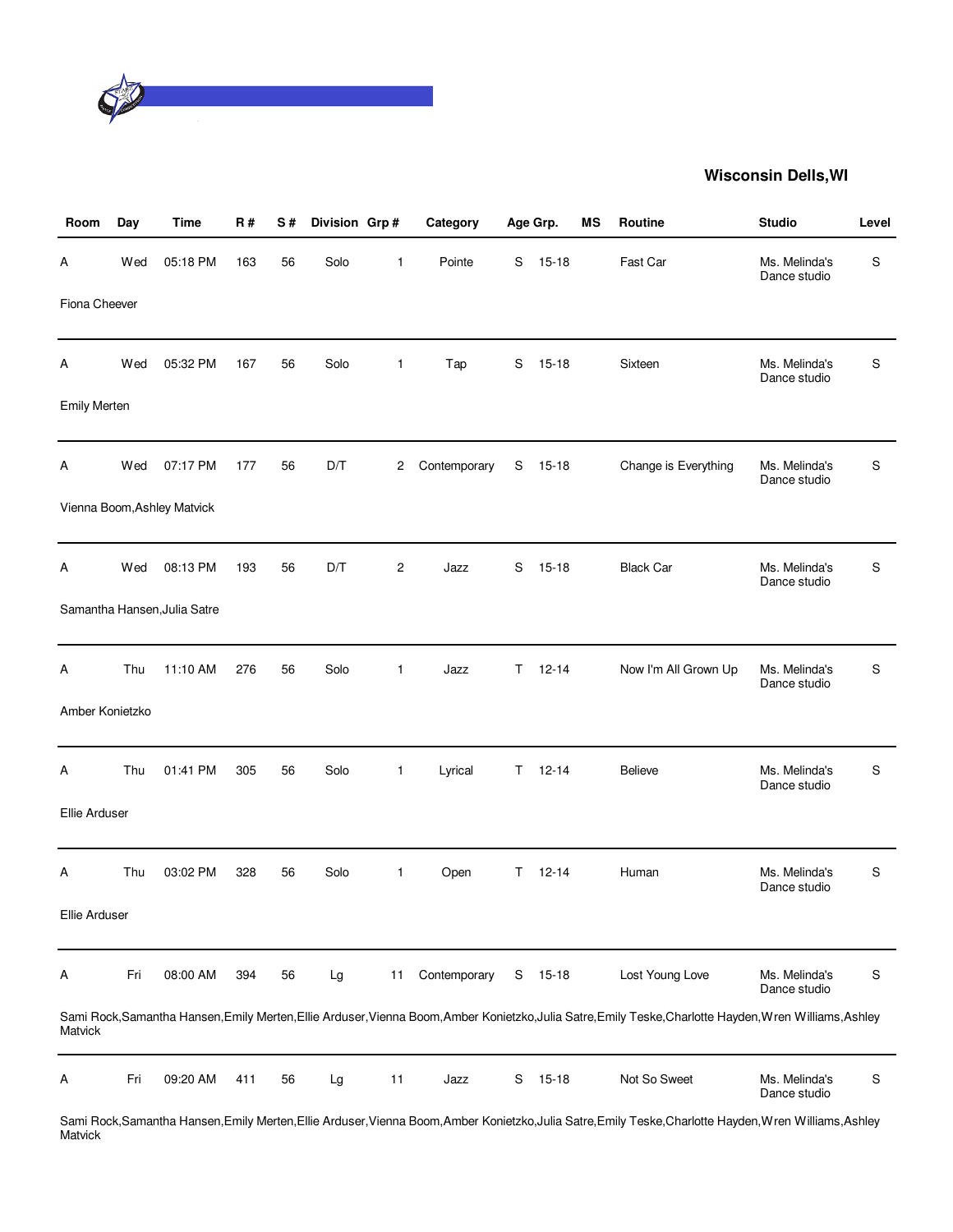

| Room              | Day | Time     | R#  | S# | Division Grp#  |              | Category                                                                                         |     | Age Grp.  | ΜS | <b>Routine</b>                                                                                                                                                                                                                                                                                                                                                                                                                                                                                                                                                                                                              | <b>Studio</b>                 | Level     |
|-------------------|-----|----------|-----|----|----------------|--------------|--------------------------------------------------------------------------------------------------|-----|-----------|----|-----------------------------------------------------------------------------------------------------------------------------------------------------------------------------------------------------------------------------------------------------------------------------------------------------------------------------------------------------------------------------------------------------------------------------------------------------------------------------------------------------------------------------------------------------------------------------------------------------------------------------|-------------------------------|-----------|
| Α                 | Fri | 11:30 AM | 440 | 56 | Lg             | 11           | Tap                                                                                              | S   | $15 - 18$ |    | Sing                                                                                                                                                                                                                                                                                                                                                                                                                                                                                                                                                                                                                        | Ms. Melinda's<br>Dance studio | S         |
| Matvick           |     |          |     |    |                |              |                                                                                                  |     |           |    | Sami Rock, Samantha Hansen, Emily Merten, Ellie Arduser, Vienna Boom, Amber Konietzko, Julia Satre, Emily Teske, Charlotte Hayden, Wren Williams, Ashley                                                                                                                                                                                                                                                                                                                                                                                                                                                                    |                               |           |
| Α                 | Fri | 03:03 PM | 490 | 56 | Solo           | $\mathbf{1}$ | Jazz                                                                                             | PT. | $9 - 11$  |    | Teenage Dream                                                                                                                                                                                                                                                                                                                                                                                                                                                                                                                                                                                                               | Ms. Melinda's<br>Dance studio | S         |
| Vayda Baggenstoss |     |          |     |    |                |              |                                                                                                  |     |           |    |                                                                                                                                                                                                                                                                                                                                                                                                                                                                                                                                                                                                                             |                               |           |
| A                 | Fri | 04:19 PM | 512 | 56 | Solo           | 1            | Lyrical                                                                                          | PT  | $9 - 11$  |    | Pure Imagination                                                                                                                                                                                                                                                                                                                                                                                                                                                                                                                                                                                                            | Ms. Melinda's<br>Dance studio | S         |
| olivia meas       |     |          |     |    |                |              |                                                                                                  |     |           |    |                                                                                                                                                                                                                                                                                                                                                                                                                                                                                                                                                                                                                             |                               |           |
| Α                 | Fri | 05:40 PM | 539 | 56 | Solo           | $\mathbf{1}$ | Tap                                                                                              | PT  | $9 - 11$  |    | Sweet Cheerleader                                                                                                                                                                                                                                                                                                                                                                                                                                                                                                                                                                                                           | Ms. Melinda's<br>Dance studio | S         |
| Vayda Baggenstoss |     |          |     |    |                |              |                                                                                                  |     |           |    |                                                                                                                                                                                                                                                                                                                                                                                                                                                                                                                                                                                                                             |                               |           |
| Α                 | Sat | 05:12 PM | 668 | 56 | Producti<br>on | 47           | <b>Musical Show</b>                                                                              |     | PT 9-11   |    | <b>Ballroom Blitz</b>                                                                                                                                                                                                                                                                                                                                                                                                                                                                                                                                                                                                       | Ms. Melinda's<br>Dance studio | S         |
|                   |     |          |     |    |                |              | LaBonne, Mazie Lindgren, Kendall Meyer, Lydia Bishir, Wren Williams, Ashley Matvick, olivia meas |     |           |    | Sami Rock, Samantha Hansen, Emily Merten, Ava Lowery, Ava Fox, Ellie Arduser, Vienna Boom, Olivia Janish, Vayda Baggenstoss, Jasmine Roehl, Amber<br>Konietzko, Daphnee Meyer, Julia Satre, Madelynne Pauna, Emily Teske, Charlotte Hayden, Ivy Baggenstoss, Havi Bruns, Audriana Eisenbacher, Avery Eiynck, Ella<br>Gruber, Ava Johnson, Harper Loehr, Scarlett VanderEyk, Luci Waldoch, Reagan Arms, Reese Janson, Emma LaBonne, Maci Mackrell, Penny Meier, Haylen<br>Meyer, Tenley Oldakowski, Aubree Preusser, Hailey Schwegel, Carter Small, Isla Bruns, Cadie Cone, Emily Schwanke, Ava Teske, Paisley Eiynck, Josie |                               |           |
| B                 | Wed | 11:00 AM | 671 | 56 | Solo           | $\mathbf 1$  | Acrobatic                                                                                        | S   | $15 - 18$ |    | Sweet Dreams are Made Ms. Melinda's<br>of This                                                                                                                                                                                                                                                                                                                                                                                                                                                                                                                                                                              | Dance studio                  | <b>RS</b> |
| Gitika Daniel     |     |          |     |    |                |              |                                                                                                  |     |           |    |                                                                                                                                                                                                                                                                                                                                                                                                                                                                                                                                                                                                                             |                               |           |
| В                 | Wed | 01:10 PM | 708 | 56 | Solo           | 1            | Contemporary                                                                                     | S   | $15 - 18$ |    | Cinnamon                                                                                                                                                                                                                                                                                                                                                                                                                                                                                                                                                                                                                    | Ms. Melinda's<br>Dance studio | <b>RS</b> |
| Jenna Rahal       |     |          |     |    |                |              |                                                                                                  |     |           |    |                                                                                                                                                                                                                                                                                                                                                                                                                                                                                                                                                                                                                             |                               |           |
| в                 | Wed | 01:21 PM | 711 | 56 | Solo           | 1            | Contemporary                                                                                     |     | $S$ 15-18 |    | When the Party is Over                                                                                                                                                                                                                                                                                                                                                                                                                                                                                                                                                                                                      | Ms. Melinda's<br>Dance studio | <b>RS</b> |

Khloee Nelson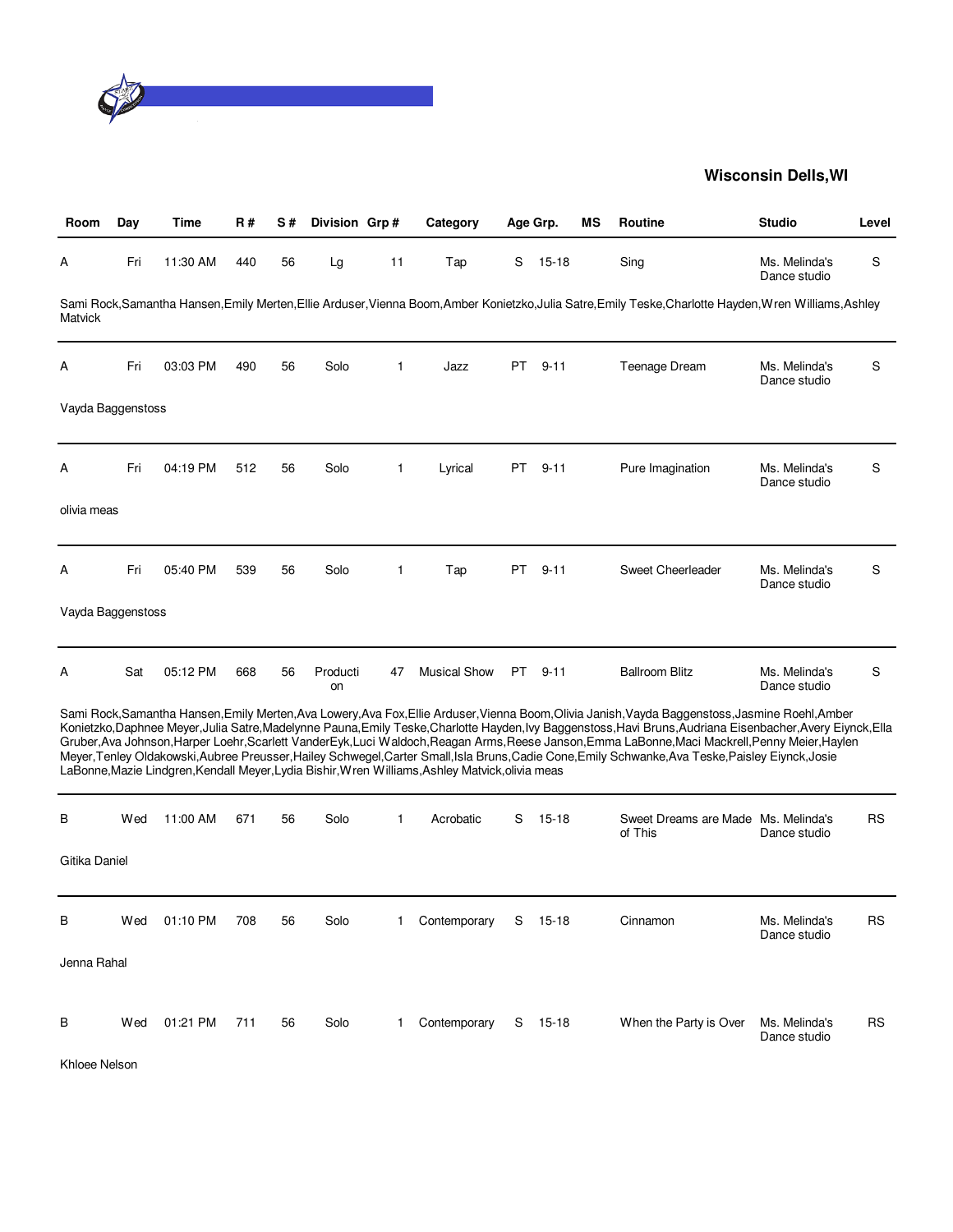

| Room                    | Day | <b>Time</b> | R#  | S# | Division Grp# |              | Category            |    | Age Grp.  | MS | Routine                               | <b>Studio</b>                 | Level       |
|-------------------------|-----|-------------|-----|----|---------------|--------------|---------------------|----|-----------|----|---------------------------------------|-------------------------------|-------------|
| В                       | Wed | 02:03 PM    | 723 | 56 | Solo          | 1            | Hip Hop             | S  | $15 - 18$ |    | Like a Boy                            | Ms. Melinda's<br>Dance studio | <b>RS</b>   |
| Zoe Larson              |     |             |     |    |               |              |                     |    |           |    |                                       |                               |             |
| В                       | Wed | 02:20 PM    | 728 | 56 | Solo          | $\mathbf{1}$ | Hip Hop             | S  | $15 - 18$ |    | Sweet Dream                           | Ms. Melinda's<br>Dance studio | <b>RS</b>   |
| Peighton Bailey         |     |             |     |    |               |              |                     |    |           |    |                                       |                               |             |
| В                       | Wed | 03:16 PM    | 744 | 56 | Solo          | 1            | Jazz                | S  | $15 - 18$ |    | Soda Pop                              | Ms. Melinda's<br>Dance studio | <b>RS</b>   |
| <b>Emily Teske</b>      |     |             |     |    |               |              |                     |    |           |    |                                       |                               |             |
| В                       | Wed | 06:51 PM    | 791 | 56 | Solo          | $\mathbf{1}$ | <b>Musical Show</b> | S  | $15 - 18$ |    | A Little Party Never<br>Killed Nobody | Ms. Melinda's<br>Dance studio | <b>RS</b>   |
| Olivia Evans            |     |             |     |    |               |              |                     |    |           |    |                                       |                               |             |
| В                       | Wed | 06:58 PM    | 793 | 56 | Solo          | 1            | <b>Musical Show</b> | S  | $15 - 18$ |    | Sweet Charity Medley                  | Ms. Melinda's<br>Dance studio | <b>RS</b>   |
| Julia Satre             |     |             |     |    |               |              |                     |    |           |    |                                       |                               |             |
| В                       | Wed | 07:33 PM    | 803 | 56 | Solo          | 1            | Open                | S  | $15 - 18$ |    | <b>Bittersweet Regret</b>             | Ms. Melinda's<br>Dance studio | <b>RS</b>   |
| Kyla Walker             |     |             |     |    |               |              |                     |    |           |    |                                       |                               |             |
| В                       | Wed | 08:32 PM    | 817 | 56 | Solo          | $\mathbf{1}$ | Tap                 | S  | $15 - 18$ |    | God Only Knows                        | Ms. Melinda's<br>Dance studio | <b>RS</b>   |
| Emmy Baggenstoss        |     |             |     |    |               |              |                     |    |           |    |                                       |                               |             |
| В                       | Wed | 08:42 PM    | 820 | 56 | Solo          | $\mathbf{1}$ | Tap                 | S  | $15 - 18$ |    | You Make Me Feel So                   | Ms. Melinda's                 | <b>RS</b>   |
| Trinity Madden-Peterson |     |             |     |    |               |              |                     |    |           |    | Young                                 | Dance studio                  |             |
| В                       | Thu | 09:00 AM    | 870 | 56 | Solo          | 1            | Jazz                | T. | $12 - 14$ |    | <b>After Party</b>                    | Ms. Melinda's<br>Dance studio | $_{\rm NS}$ |

Jalyn Kimball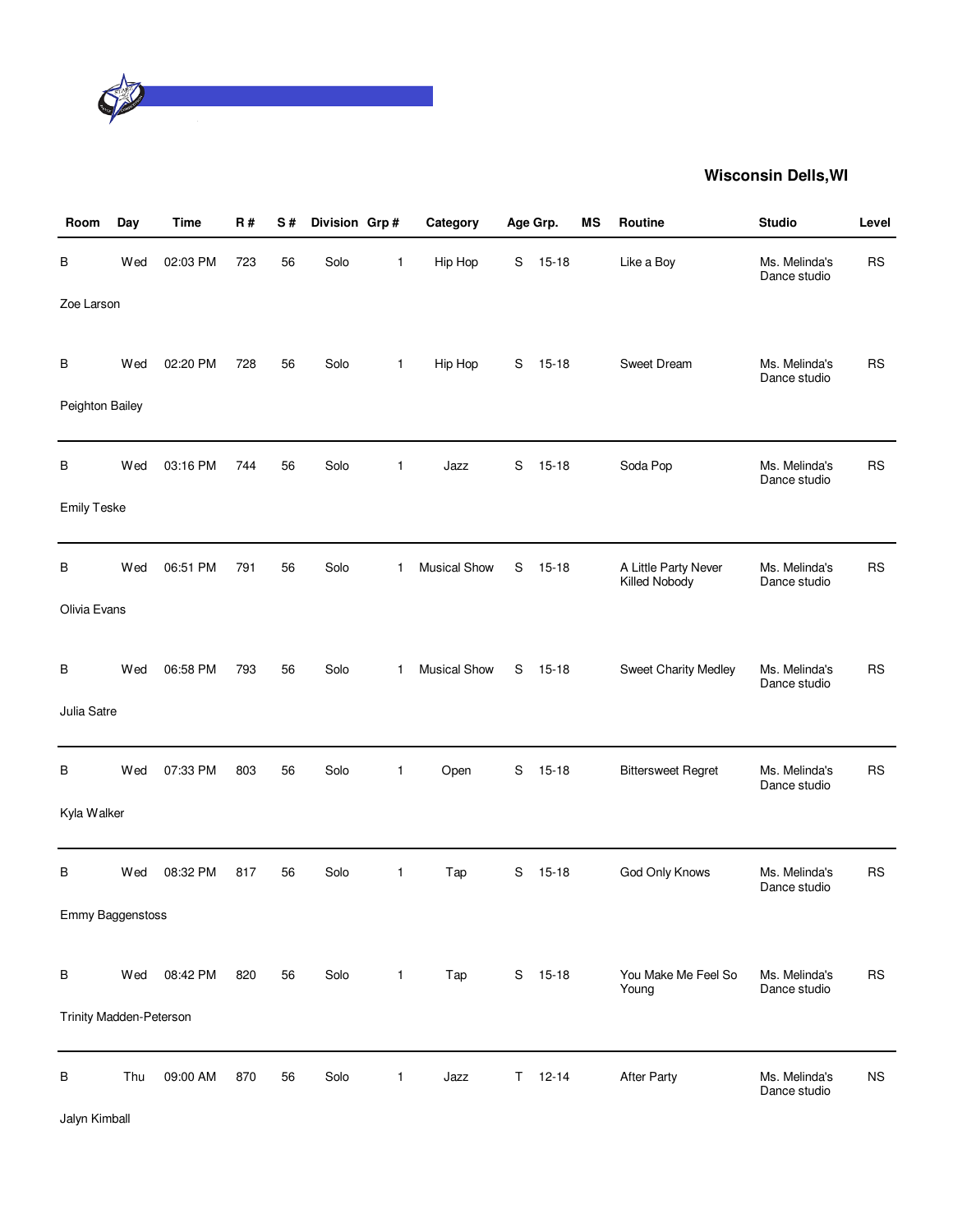

| Room         | Day | Time     | R#   | S# | Division Grp#                |              | Category                                                                                                   | Age Grp. |           | ΜS | <b>Routine</b>                                                                                                                                 | <b>Studio</b>                 | Level     |
|--------------|-----|----------|------|----|------------------------------|--------------|------------------------------------------------------------------------------------------------------------|----------|-----------|----|------------------------------------------------------------------------------------------------------------------------------------------------|-------------------------------|-----------|
| В            | Thu | 09:11 AM | 873  | 56 | Solo                         | $\mathbf{1}$ | Jazz                                                                                                       | T.       | $12 - 14$ |    | Cars                                                                                                                                           | Ms. Melinda's<br>Dance studio | <b>NS</b> |
| Olivia Watry |     |          |      |    |                              |              |                                                                                                            |          |           |    |                                                                                                                                                |                               |           |
| В            | Thu | 10:03 AM | 888  | 56 | Solo                         | 1            | Lyrical                                                                                                    | T.       | $12 - 14$ |    | <b>Bitter Sweet Symphony</b>                                                                                                                   | Ms. Melinda's<br>Dance studio | ΝS        |
| Emma Meemken |     |          |      |    |                              |              |                                                                                                            |          |           |    |                                                                                                                                                |                               |           |
| В            | Thu | 03:46 PM | 958  | 56 | Sg                           | 9            | Contemporary                                                                                               | S        | 15-18     |    | Sweet Silence                                                                                                                                  | Ms. Melinda's<br>Dance studio | RS        |
|              |     |          |      |    |                              |              |                                                                                                            |          |           |    | Gitika Daniel, Emmy Baggenstoss, Khloee Nelson, Sophia Swartout, Lily Warnert, Peighton Bailey, Kyla Walker, Jenna Rahal, Mary Watry           |                               |           |
| В            | Thu | 04:36 PM | 969  | 56 | Sg                           | 7            | Hip Hop                                                                                                    | S        | $15 - 18$ |    | Party                                                                                                                                          | Ms. Melinda's<br>Dance studio | <b>RS</b> |
|              |     |          |      |    |                              |              | Gitika Daniel, Madee Larson, Dakota Raden, Ashton Oldakowski, Peighton Bailey, Claire Deleo, Zoe Larson    |          |           |    |                                                                                                                                                |                               |           |
| В            | Thu | 05:53 PM | 984  | 56 | Sg                           | 9            | Jazz                                                                                                       | S        | $15 - 18$ |    | Grown Women                                                                                                                                    | Ms. Melinda's<br>Dance studio | RS        |
|              |     |          |      |    |                              |              |                                                                                                            |          |           |    | Gitika Daniel, Emmy Baggenstoss, Khloee Nelson, Sophia Swartout, Lily Warnert, Peighton Bailey, Kyla Walker, Jenna Rahal, Mary Watry           |                               |           |
| В            | Thu | 06:56 PM | 998  | 56 | Sg                           | 7            | Lyrical                                                                                                    | S        | $15 - 18$ |    | Growing Pains                                                                                                                                  | Ms. Melinda's<br>Dance studio | <b>RS</b> |
|              |     |          |      |    |                              |              | Gitika Daniel, Eloise Nohava, Fiona Cheever, Peighton Bailey, Izzy Bartell, Macie Bauer, Mariah Capistrant |          |           |    |                                                                                                                                                |                               |           |
| В            | Thu | 07:28 PM | 1005 | 56 | Sg                           | 9            | Tap                                                                                                        | S        | 15-18     |    | <b>Sweet Disposition</b>                                                                                                                       | Ms. Melinda's<br>Dance studio | <b>RS</b> |
|              |     |          |      |    |                              |              |                                                                                                            |          |           |    | Gitika Daniel, Emmy Baggenstoss, Khloee Nelson, Sophia Swartout, Lily Warnert, Peighton Bailey, Kyla Walker, Jenna Rahal, Mary Watry           |                               |           |
| В            | Fri | 09:59 AM | 1021 | 56 | $\operatorname{\mathsf{Sg}}$ | 9            | Hip Hop                                                                                                    | T.       | $12 - 14$ |    | Sell Me Candy                                                                                                                                  | Ms. Melinda's<br>Dance studio | <b>RS</b> |
|              |     |          |      |    |                              |              |                                                                                                            |          |           |    | Ailee Bartz, Josie Knapek, Brynn Lommel, Allison Lundebreck, Haylee Theisen, Avery Hochalter, Anika Bartz, Payton Lechner, Evie Lolmasteymaugh |                               |           |
| В            | Fri | 10:58 AM | 1034 | 56 | Sg                           | 8            | Jazz                                                                                                       | T.       | $12 - 14$ |    | Legs                                                                                                                                           | Ms. Melinda's<br>Dance studio | <b>RS</b> |

Ava Lowery,Vayda Baggenstoss,Jasmine Roehl,Daphnee Meyer,Isla Bruns,Cadie Cone,Emily Schwanke,Ava Teske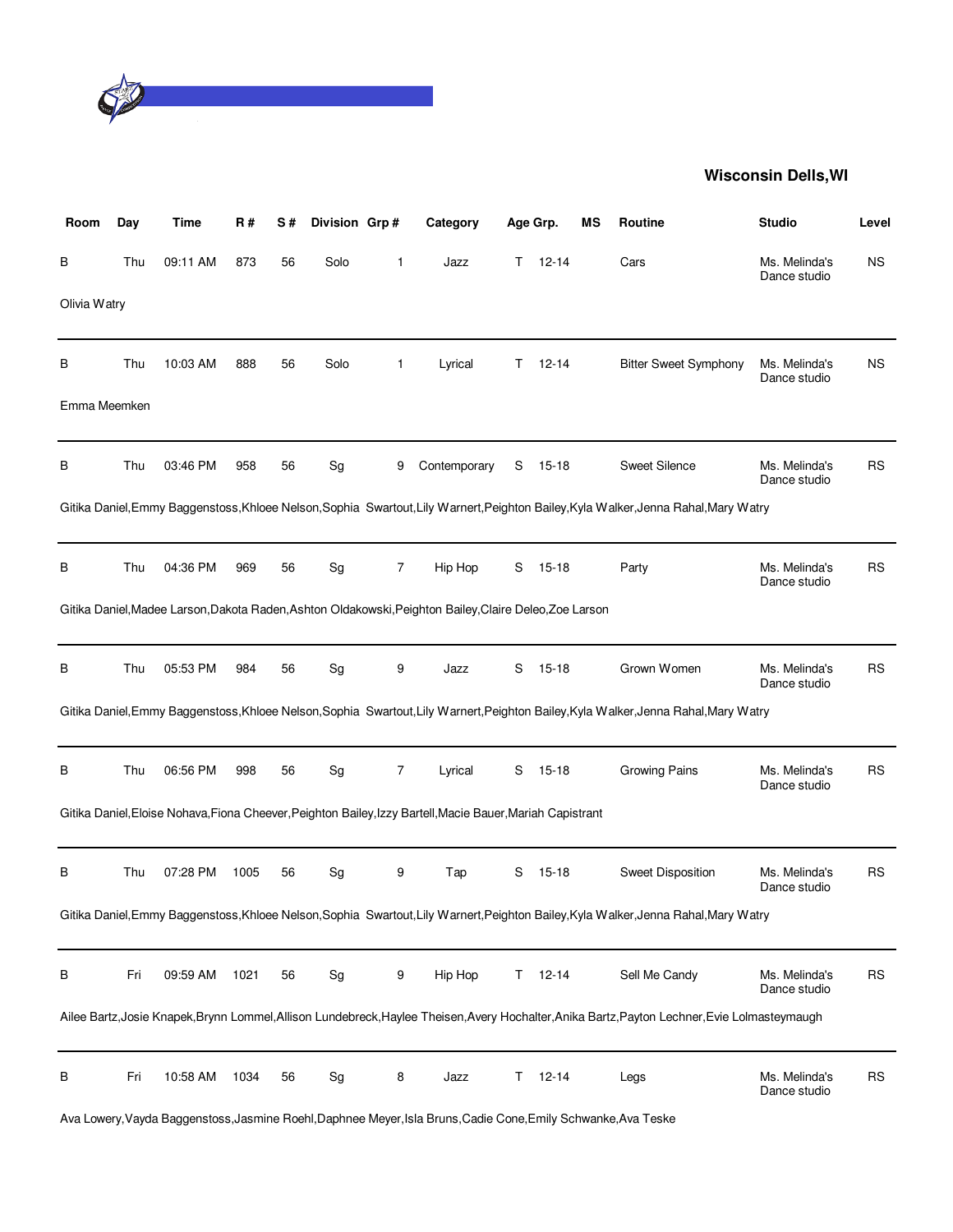

| Room | Day | Time                                                 | R#   | S# | Division Grp# |    | Category                                                                                                                | Age Grp. |           | ΜS | Routine                                                                                                                                               | <b>Studio</b>                 | Level     |
|------|-----|------------------------------------------------------|------|----|---------------|----|-------------------------------------------------------------------------------------------------------------------------|----------|-----------|----|-------------------------------------------------------------------------------------------------------------------------------------------------------|-------------------------------|-----------|
| В    | Fri | 11:52 AM                                             | 1046 | 56 | Sg            | 8  | Lyrical                                                                                                                 | T.       | $12 - 14$ |    | Sweet Child of Mine                                                                                                                                   | Ms. Melinda's<br>Dance studio | RS        |
|      |     |                                                      |      |    |               |    | Ava Lowery, Vayda Baggenstoss, Jasmine Roehl, Daphnee Meyer, Isla Bruns, Cadie Cone, Emily Schwanke, Ava Teske          |          |           |    |                                                                                                                                                       |                               |           |
| В    | Fri | 12:46 PM                                             | 1058 | 56 | Sg            | 8  | Tap                                                                                                                     | T.       | $12 - 14$ |    | <b>Saturday Nights</b>                                                                                                                                | Ms. Melinda's<br>Dance studio | RS        |
|      |     |                                                      |      |    |               |    | Ava Lowery, Vayda Baggenstoss, Jasmine Roehl, Daphnee Meyer, Isla Bruns, Cadie Cone, Emily Schwanke, Ava Teske          |          |           |    |                                                                                                                                                       |                               |           |
| в    | Fri | 03:12 PM                                             | 1075 | 56 | Lg            | 12 | Jazz                                                                                                                    | T.       | $12 - 14$ |    | Cake by the Ocean                                                                                                                                     | Ms. Melinda's<br>Dance studio | RS        |
|      |     | Bartell, Macie Bauer, Mariah Capistrant              |      |    |               |    |                                                                                                                         |          |           |    | Brooklyn Lommel, Ava Priebe, Emma Meemken, Dakota Raden, Eloise Nohava, Olivia Evans, Trinity Madden-Peterson, Josie Knapek, Payton Lechner, Izzy     |                               |           |
| в    | Fri | 04:02 PM                                             | 1086 | 56 | Lg            | 12 | Lyrical                                                                                                                 | T.       | $12 - 14$ |    | Young and Beautiful                                                                                                                                   | Ms. Melinda's<br>Dance studio | <b>RS</b> |
|      |     | Bartell, Macie Bauer, Mariah Capistrant              |      |    |               |    |                                                                                                                         |          |           |    | Brooklyn Lommel, Ava Priebe, Emma Meemken, Dakota Raden, Eloise Nohava, Olivia Evans, Trinity Madden-Peterson, Josie Knapek, Payton Lechner, Izzy     |                               |           |
| в    | Fri | 05:05 PM                                             | 1100 | 56 | Lg            | 12 | Tap                                                                                                                     | Τ        | $12 - 14$ |    | Candy                                                                                                                                                 | Ms. Melinda's<br>Dance studio | <b>RS</b> |
|      |     | Bartell, Macie Bauer, Mariah Capistrant              |      |    |               |    |                                                                                                                         |          |           |    | Brooklyn Lommel, Ava Priebe, Emma Meemken, Dakota Raden, Eloise Nohava, Olivia Evans, Trinity Madden-Peterson, Josie Knapek, Payton Lechner, Izzy     |                               |           |
| в    | Sat | 12:04 PM                                             | 1165 | 56 | Sg            | 8  | Hip Hop                                                                                                                 | PT.      | $9 - 11$  |    | Ice Cream                                                                                                                                             | Ms. Melinda's<br>Dance studio | <b>RS</b> |
|      |     |                                                      |      |    |               |    | Tenley Oldakowski, Carter Small, Riley Anderson, Cadie Cone, Lydia Bishir, Breanna Otteson, Victoria Tha, Trista Walker |          |           |    |                                                                                                                                                       |                               |           |
| в    | Sat | 02:24 PM                                             | 1200 | 56 | Lg            | 13 | Ballet                                                                                                                  | М        | $5-8$     |    | Spoonful of Sugar                                                                                                                                     | Ms. Melinda's<br>Dance studio | RS        |
|      |     | Eiynck, Josie LaBonne, Mazie Lindgren, Kendall Meyer |      |    |               |    |                                                                                                                         |          |           |    | Ivy Baggenstoss, Havi Bruns, Audriana Eisenbacher, Avery Eiynck, Harper Loehr, Scarlett VanderEyk, Reese Janson, Emma LaBonne, Maci Mackrell, Paisley |                               |           |
| В    | Sat | 03:26 PM                                             | 1213 | 56 | Lg            | 13 | Jazz                                                                                                                    | Μ        | $5 - 8$   |    | <b>Girl Party</b>                                                                                                                                     | Ms. Melinda's<br>Dance studio | <b>RS</b> |
|      |     | Eiynck, Josie LaBonne, Mazie Lindgren, Kendall Meyer |      |    |               |    |                                                                                                                         |          |           |    | Ivy Baggenstoss, Havi Bruns, Audriana Eisenbacher, Avery Eiynck, Harper Loehr, Scarlett VanderEyk, Reese Janson, Emma LaBonne, Maci Mackrell, Paisley |                               |           |
| В    | Sat | 04:45 PM                                             | 1232 | 56 | Lg            | 15 | Lyrical                                                                                                                 |          | PT 9-11   |    | Grow Up                                                                                                                                               | Ms. Melinda's<br>Dance studio | <b>RS</b> |
|      |     |                                                      |      |    |               |    |                                                                                                                         |          |           |    |                                                                                                                                                       |                               |           |

Ava Fox,Olivia Janish,Madelynne Pauna,Ella Gruber,Ava Johnson,Luci Waldoch,Reagan Arms,Penny Meier,Haylen Meyer,Tenley Oldakowski,Aubree Preusser,Hailey Schwegel,Carter Small,Lydia Bishir,olivia meas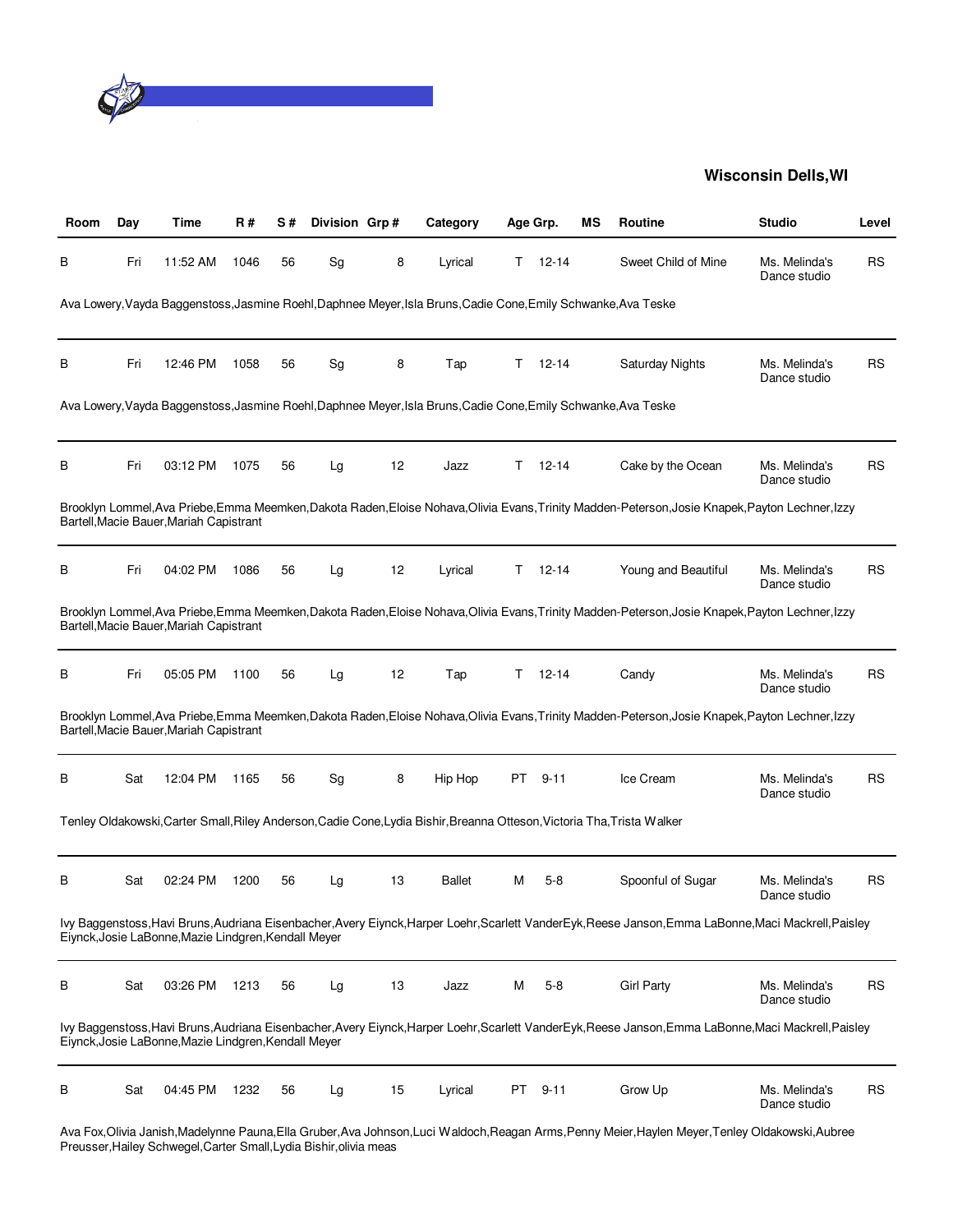

| Room            | Day | Time                                                               | <b>R#</b> | S# | Division Grp# |              | Category     |    | Age Grp.      | ΜS | Routine                                                                                                                                               | <b>Studio</b>                 | Level     |
|-----------------|-----|--------------------------------------------------------------------|-----------|----|---------------|--------------|--------------|----|---------------|----|-------------------------------------------------------------------------------------------------------------------------------------------------------|-------------------------------|-----------|
| В               | Sat | 04:57 PM                                                           | 1235      | 56 | Lg            | 15           | Open         | PT | $9 - 11$      |    | Born to Be Wild                                                                                                                                       | Ms. Melinda's<br>Dance studio | <b>RS</b> |
|                 |     | Preusser, Hailey Schwegel, Carter Small, Lydia Bishir, olivia meas |           |    |               |              |              |    |               |    | Ava Fox,Olivia Janish,Madelynne Pauna,Ella Gruber,Ava Johnson,Luci Waldoch,Reagan Arms,Penny Meier,Haylen Meyer,Tenley Oldakowski,Aubree              |                               |           |
| в               | Sat | 05:14 PM                                                           | 1239      | 56 | Lg            | 13           | Tap          | М  | $5-8$         |    | Lollipop                                                                                                                                              | Ms. Melinda's<br>Dance studio | <b>RS</b> |
|                 |     | Eiynck, Josie LaBonne, Mazie Lindgren, Kendall Meyer               |           |    |               |              |              |    |               |    | lvy Baggenstoss, Havi Bruns, Audriana Eisenbacher, Avery Eiynck, Harper Loehr, Scarlett VanderEyk, Reese Janson, Emma LaBonne, Maci Mackrell, Paisley |                               |           |
| В               | Sat | 05:26 PM                                                           | 1242      | 56 | Lg            | 15           | Tap          | PT | $9 - 11$      |    | Candy Man                                                                                                                                             | Ms. Melinda's<br>Dance studio | <b>RS</b> |
|                 |     | Preusser, Hailey Schwegel, Carter Small, Lydia Bishir, olivia meas |           |    |               |              |              |    |               |    | Ava Fox,Olivia Janish,Madelynne Pauna,Ella Gruber,Ava Johnson,Luci Waldoch,Reagan Arms,Penny Meier,Haylen Meyer,Tenley Oldakowski,Aubree              |                               |           |
| C               | Wed | 11:57 AM                                                           | 1261      | 56 | Solo          | 1            | Contemporary | Τ  | $12 - 14$     |    | <b>Sweet Roses</b>                                                                                                                                    | Ms. Melinda's<br>Dance studio | <b>RS</b> |
| Lily Warnert    |     |                                                                    |           |    |               |              |              |    |               |    |                                                                                                                                                       |                               |           |
| C               | Wed | 01:24 PM                                                           | 1286      | 56 | Solo          | 1            | Jazz         | T. | $12 - 14$     |    | Sour Candy                                                                                                                                            | Ms. Melinda's<br>Dance studio | <b>RS</b> |
| Sophia Swartout |     |                                                                    |           |    |               |              |              |    |               |    |                                                                                                                                                       |                               |           |
| С               | Wed | 03:56 PM                                                           | 1315      | 56 | Solo          | 1            | Lyrical      | Τ  | $12 - 14$     |    | Older Than I Am                                                                                                                                       | Ms. Melinda's<br>Dance studio | <b>RS</b> |
| Eloise Nohava   |     |                                                                    |           |    |               |              |              |    |               |    |                                                                                                                                                       |                               |           |
| C               | Wed | 04:06 PM                                                           | 1318      | 56 | Solo          | 1            | Lyrical      | T. | $12 - 14$     |    | <b>Butterfly Fly Away</b>                                                                                                                             | Ms. Melinda's<br>Dance studio | <b>RS</b> |
| Ava Lowery      |     |                                                                    |           |    |               |              |              |    |               |    |                                                                                                                                                       |                               |           |
| С               | Wed | 04:13 PM                                                           | 1320      | 56 | Solo          | $\mathbf{1}$ | Lyrical      |    | $T = 12 - 14$ |    | <b>Hopelessly Devoted</b>                                                                                                                             | Ms. Melinda's<br>Dance studio | <b>RS</b> |
| Jasmine Roehl   |     |                                                                    |           |    |               |              |              |    |               |    |                                                                                                                                                       |                               |           |
| C               | Wed | 04:20 PM                                                           | 1322      | 56 | Solo          | 1            | Lyrical      | T. | $12 - 14$     |    | Old Days                                                                                                                                              | Ms. Melinda's<br>Dance studio | <b>RS</b> |
| Brooklyn Lommel |     |                                                                    |           |    |               |              |              |    |               |    |                                                                                                                                                       |                               |           |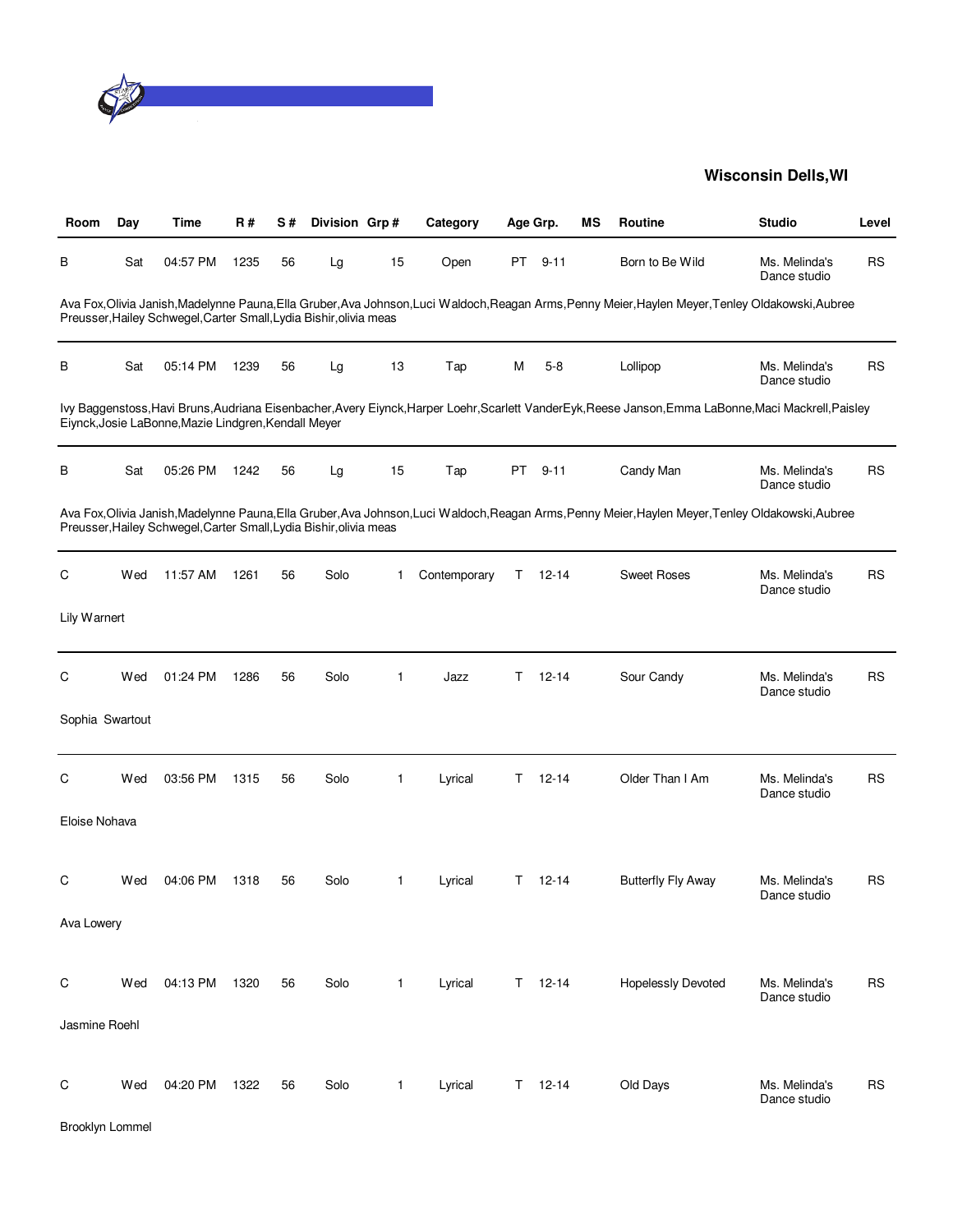

| Room                 | Day | <b>Time</b> | R#   | S# | Division Grp# |              | Category            |    | Age Grp.  | MS | Routine                   | <b>Studio</b>                 | Level     |
|----------------------|-----|-------------|------|----|---------------|--------------|---------------------|----|-----------|----|---------------------------|-------------------------------|-----------|
| $\mathsf C$          | Wed | 04:27 PM    | 1324 | 56 | Solo          | 1            | Lyrical             | T. | $12 - 14$ |    | Smells Like Teen Spirit   | Ms. Melinda's<br>Dance studio | <b>RS</b> |
| Dakota Raden         |     |             |      |    |               |              |                     |    |           |    |                           |                               |           |
| $\mathsf C$          | Wed | 04:52 PM    | 1331 | 56 | Solo          | $\mathbf{1}$ | <b>Musical Show</b> | Τ  | $12 - 14$ |    | Hot Honey Rag             | Ms. Melinda's<br>Dance studio | <b>RS</b> |
| Josie Knapek         |     |             |      |    |               |              |                     |    |           |    |                           |                               |           |
| $\mathsf C$          | Wed | 05:48 PM    | 1347 | 56 | Solo          | 1            | Tap                 | T. | $12 - 14$ |    | <b>Banana Pancakes</b>    | Ms. Melinda's<br>Dance studio | <b>RS</b> |
| Ava Teske            |     |             |      |    |               |              |                     |    |           |    |                           |                               |           |
| $\mathsf C$          | Wed | 06:05 PM    | 1352 | 56 | Solo          | $\mathbf{1}$ | Tap                 | T. | $12 - 14$ |    | <b>Bittersweet Change</b> | Ms. Melinda's                 | <b>RS</b> |
| Daphnee Meyer        |     |             |      |    |               |              |                     |    |           |    |                           | Dance studio                  |           |
| C                    | Wed | 06:12 PM    | 1354 | 56 | Solo          | 1            | Tap                 | T. | $12 - 14$ |    | Sugga Rap                 | Ms. Melinda's                 | <b>RS</b> |
| Payton Lechner       |     |             |      |    |               |              |                     |    |           |    |                           | Dance studio                  |           |
| C                    | Thu | 08:27 AM    | 1411 | 56 | Solo          | $\mathbf{1}$ | Jazz                | м  | $5 - 8$   |    | Kid in the Candy Store    | Ms. Melinda's                 | <b>RS</b> |
| Rose Madden-Peterson |     |             |      |    |               |              |                     |    |           |    |                           | Dance studio                  |           |
| C                    | Thu | 08:33 AM    | 1413 | 56 | Solo          | 1            | Jazz                | м  | $5 - 8$   |    | <b>Bubble Gum</b>         | Ms. Melinda's                 | <b>RS</b> |
| Ivy Baggenstoss      |     |             |      |    |               |              |                     |    |           |    |                           | Dance studio                  |           |
|                      |     |             |      |    |               |              |                     |    |           |    |                           |                               |           |
| $\mathsf C$          | Thu | 09:57 AM    | 1441 | 56 | Solo          | 1            | <b>Ballet</b>       | PT | $9 - 11$  |    | Sugar Please              | Ms. Melinda's<br>Dance studio | <b>RS</b> |
| Aubree Preusser      |     |             |      |    |               |              |                     |    |           |    |                           |                               |           |
| $\mathsf C$          | Thu | 11:12 AM    | 1466 | 56 | Solo          | 1            | Jazz                | PT | $9 - 11$  |    | Party Party Party         | Ms. Melinda's<br>Dance studio | <b>RS</b> |

Emily Schwanke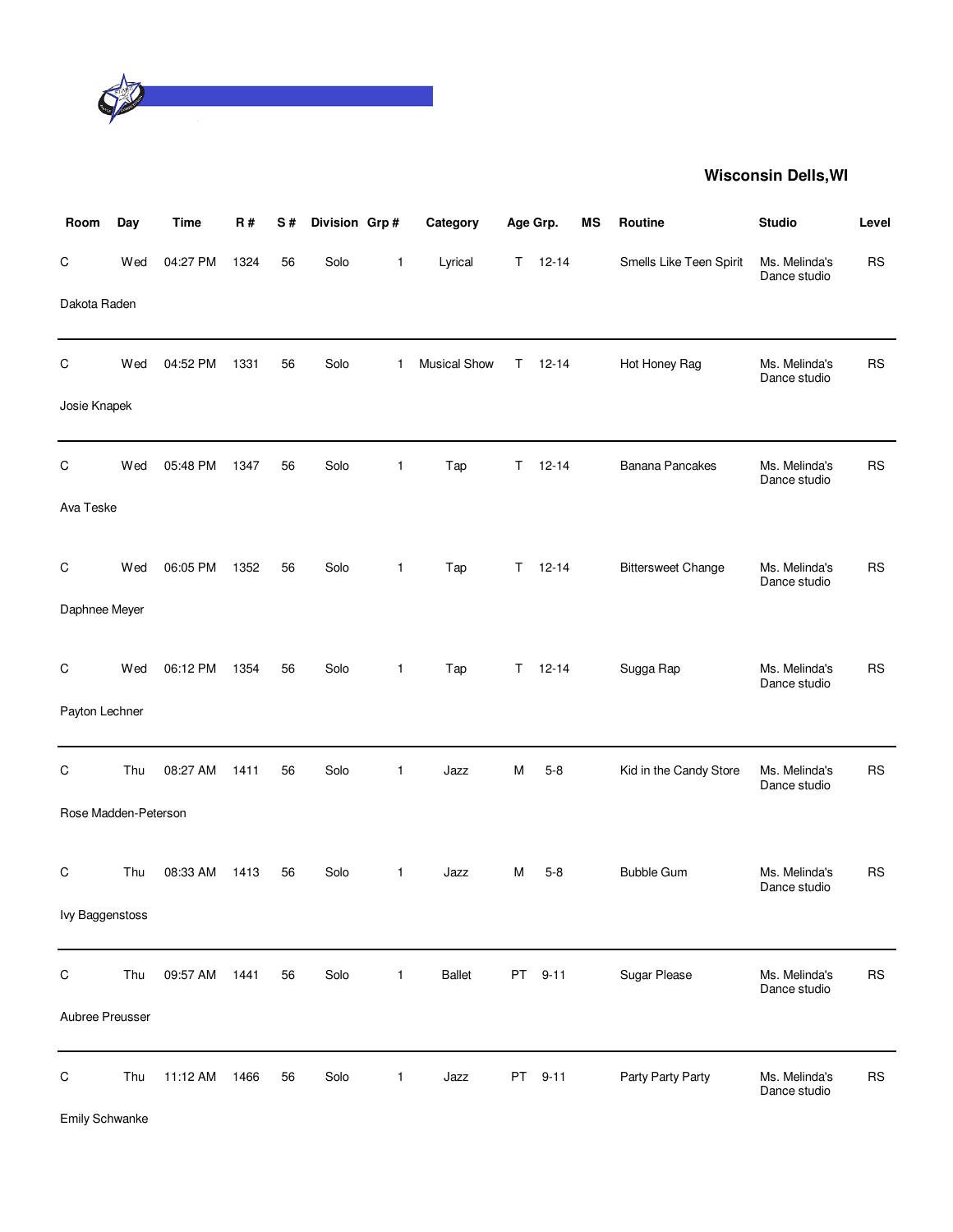

| Room                   | Day | <b>Time</b>                                 | <b>R#</b> | S# | Division Grp# |                | Category            | Age Grp.  |          | MS | Routine                      | <b>Studio</b>                 | Level       |
|------------------------|-----|---------------------------------------------|-----------|----|---------------|----------------|---------------------|-----------|----------|----|------------------------------|-------------------------------|-------------|
| С                      | Thu | 11:18 AM                                    | 1468      | 56 | Solo          | 1              | Jazz                | PT.       | $9 - 11$ |    | Sugar Pie Honey Bunch        | Ms. Melinda's<br>Dance studio | <b>RS</b>   |
| Luci Waldoch           |     |                                             |           |    |               |                |                     |           |          |    |                              |                               |             |
| С                      | Thu | 11:30 AM                                    | 1472      | 56 | Solo          | $\mathbf{1}$   | Jazz                | <b>PT</b> | $9 - 11$ |    | When I Grow Up               | Ms. Melinda's<br>Dance studio | <b>RS</b>   |
| Cadie Cone             |     |                                             |           |    |               |                |                     |           |          |    |                              |                               |             |
| C                      | Thu | 01:48 PM                                    | 1493      | 56 | Solo          | 1              | Lyrical             | PT        | $9 - 11$ |    | Forever Young                | Ms. Melinda's<br>Dance studio | <b>RS</b>   |
| Hailey Schwegel        |     |                                             |           |    |               |                |                     |           |          |    |                              |                               |             |
| C                      | Thu | 02:30 PM                                    | 1507      | 56 | Solo          | 1              | <b>Musical Show</b> | PT        | $9 - 11$ |    | Honey Honey                  | Ms. Melinda's<br>Dance studio | <b>RS</b>   |
| Penny Meier            |     |                                             |           |    |               |                |                     |           |          |    |                              |                               |             |
| C                      | Thu | 02:39 PM                                    | 1510      | 56 | Solo          | 1              | Open                | PT.       | $9 - 11$ |    | I'm In Here                  | Ms. Melinda's<br>Dance studio | <b>RS</b>   |
| Haylen Meyer           |     |                                             |           |    |               |                |                     |           |          |    |                              |                               |             |
| С                      | Thu | 02:48 PM                                    | 1513      | 56 | Solo          | $\mathbf{1}$   | Open                | PT.       | $9 - 11$ |    | Sweet But Psycho             | Ms. Melinda's<br>Dance studio | <b>RS</b>   |
| Reagan Arms            |     |                                             |           |    |               |                |                     |           |          |    |                              |                               |             |
| $\mathsf C$            | Thu | 05:13 PM                                    | 1538      | 56 | D/T           | 3              | Jazz                | PT.       | $9 - 11$ |    | Girls Just Wanna Have<br>Fun | Ms. Melinda's<br>Dance studio | <b>RS</b>   |
|                        |     | Carter Small, Hailey Schwegel, Luci Waldoch |           |    |               |                |                     |           |          |    |                              |                               |             |
| С                      | Thu | 05:28 PM                                    | 1543      | 56 | D/T           | $\overline{c}$ | Jazz                |           | PT 9-11  |    | Sugar and Spice              | Ms. Melinda's<br>Dance studio | <b>RS</b>   |
| Havi Bruns, Isla Bruns |     |                                             |           |    |               |                |                     |           |          |    |                              |                               |             |
| C                      | Fri | 09:13 AM                                    | 1580      | 56 | Lg            | 13             | Jazz                | M         | $5 - 8$  |    | Hot Chocolate                | Ms. Melinda's<br>Dance studio | $_{\rm NS}$ |

Mariah Jackson,Rose Madden-Peterson,McKenna Allhouse,Kinsley DeMenge,Alayna Janish,Hannah Anderson,Kairi Basol,Grace Huston,Ruby Lahmann,Paisley Roepke,Estella Schwantes,Abby Stahlecker,Mackenzie Bengston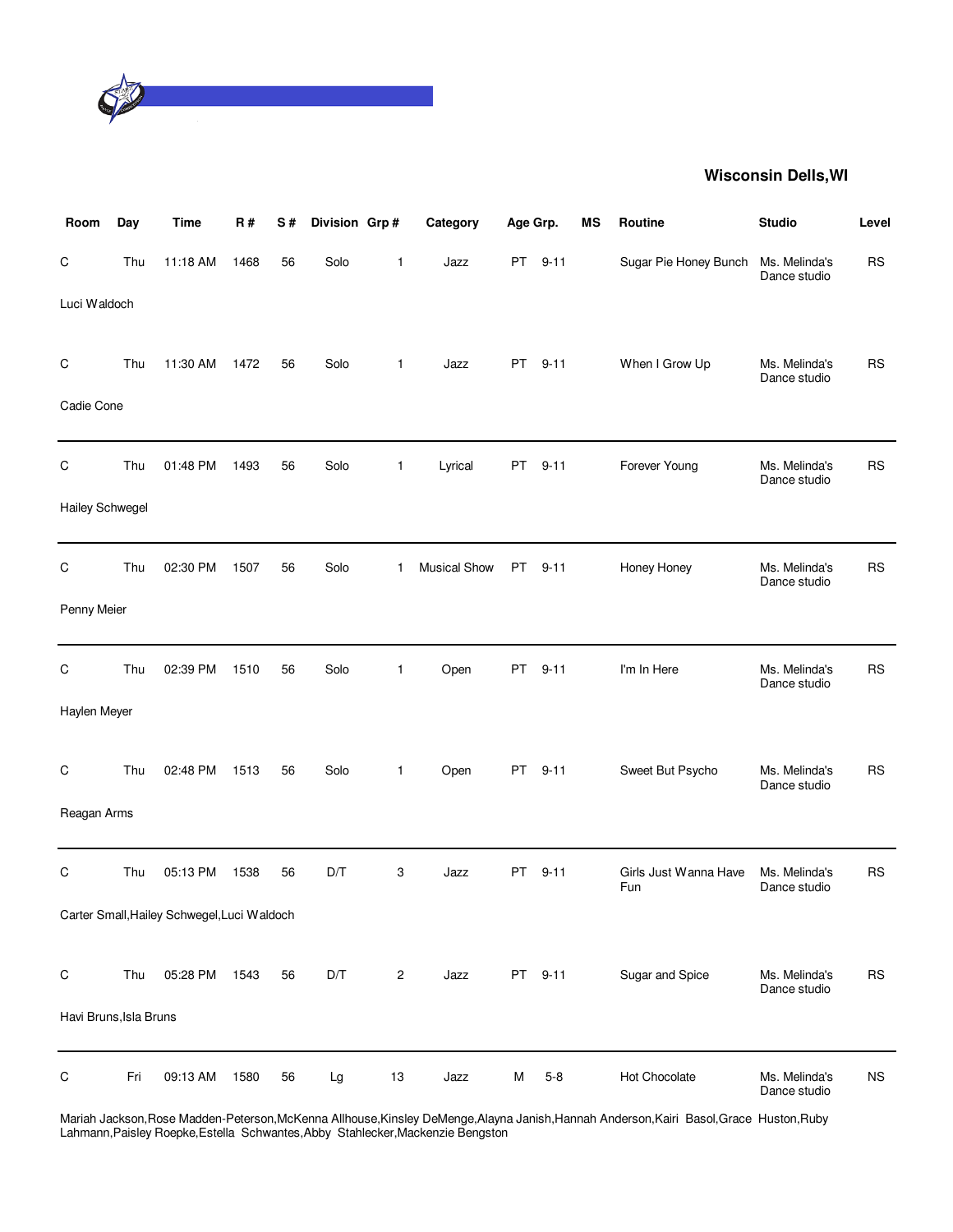

| Room            | Day | Time                                          | R#   | S# | Division Grp#                |    | Category                                                                                         | Age Grp. |          | ΜS | <b>Routine</b>                                                                                                                                           | <b>Studio</b>                 | Level     |
|-----------------|-----|-----------------------------------------------|------|----|------------------------------|----|--------------------------------------------------------------------------------------------------|----------|----------|----|----------------------------------------------------------------------------------------------------------------------------------------------------------|-------------------------------|-----------|
| С               | Fri | 09:57 AM                                      | 1591 | 56 | Sg                           | 8  | Jazz                                                                                             | М        | $5 - 8$  |    | Cookie Time                                                                                                                                              | Ms. Melinda's<br>Dance studio | <b>NS</b> |
|                 |     |                                               |      |    |                              |    |                                                                                                  |          |          |    | Sophia Anderson, Cora Cuperus, Mariah Jackson, Rose Madden-Peterson, Hayden Allen, McKenna Allhouse, Sisu Kuikka, Abby Stahlecker                        |                               |           |
| C               | Fri | 10:25 AM                                      | 1598 | 56 | Lg                           | 16 | Jazz                                                                                             | М        | $5 - 8$  |    | Pineapple Princess                                                                                                                                       | Ms. Melinda's<br>Dance studio | ΝS        |
|                 |     |                                               |      |    |                              |    | Erdman, Kenslee Berscheit, Lyla Roseland, Marin Darling, Olivia Paxson, Tori Kraemer, Zoey Pauna |          |          |    | Addie LaBonne,Allison Polack,Annalise Jarrett,Ariya Meas,Christophina Sellee,Cassidy Polack,Charlie Meyer,Ezmae Lyon,Isabel Laudenbach,Kayla             |                               |           |
| C               | Fri | 10:53 AM                                      | 1605 | 56 | Lg                           | 13 | <b>Ballet</b>                                                                                    | м        | $5 - 8$  |    | Dance of the Sugar<br><b>Plum Fairy</b>                                                                                                                  | Ms. Melinda's<br>Dance studio | <b>NS</b> |
|                 |     |                                               |      |    |                              |    | Lahmann, Paisley Roepke, Estella Schwantes, Abby Stahlecker, Mackenzie Bengston                  |          |          |    | Mariah Jackson, Rose Madden-Peterson, McKenna Allhouse, Kinsley DeMenge, Alayna Janish, Hannah Anderson, Kairi Basol, Grace Huston, Ruby                 |                               |           |
| C               | Fri | 11:25 AM                                      | 1613 | 56 | Lg                           | 16 | Tap                                                                                              | м        | $5-8$    |    | Ice Cream Crazy                                                                                                                                          | Ms. Melinda's<br>Dance studio | ΝS        |
|                 |     |                                               |      |    |                              |    | Erdman, Kenslee Berscheit, Lyla Roseland, Marin Darling, Olivia Paxson, Tori Kraemer, Zoey Pauna |          |          |    | Addie LaBonne, Allison Polack, Annalise Jarrett, Ariya Meas, Christophina Sellee, Cassidy Polack, Charlie Meyer, Ezmae Lyon, Isabel Laudenbach, Kayla    |                               |           |
| C               | Fri | 11:33 AM                                      | 1615 | 56 | Lg                           | 13 | Tap                                                                                              | М        | $5-8$    |    | Sh-Boom                                                                                                                                                  | Ms. Melinda's<br>Dance studio | ΝS        |
|                 |     |                                               |      |    |                              |    | Lahmann, Paisley Roepke, Estella Schwantes, Abby Stahlecker, Mackenzie Bengston                  |          |          |    | Mariah Jackson, Rose Madden-Peterson, McKenna Allhouse, Kinsley DeMenge, Alayna Janish, Hannah Anderson, Kairi Basol, Grace Huston, Ruby                 |                               |           |
| C               | Fri | 12:57 PM                                      | 1621 | 56 | Lg                           | 16 | Ballet                                                                                           |          | PT 9-11  |    | Sixteen Going on<br>Seventeen                                                                                                                            | Ms. Melinda's<br>Dance studio | <b>NS</b> |
|                 |     |                                               |      |    |                              |    | Rose, Sisu Kuikka, lilah Trombley, Abigail Johnson, Addison Hynes, Cayden Haehn, Sophia Thompson |          |          |    | Sophia Anderson, Adalyn Andreen, Kennedy Clancy, Isabella Petron, Greta Schwantes, Cora Cuperus, Hayden Allen, Kailey Hochhalter, Leona Lahmann, Kaitlyn |                               |           |
| C               | Fri | 01:45 PM                                      | 1633 | 56 | $\operatorname{\mathsf{Sg}}$ | 9  | Hip Hop                                                                                          | PT       | $9 - 11$ |    | Poppin                                                                                                                                                   | Ms. Melinda's<br>Dance studio | ΝS        |
| <b>Bohnsack</b> |     |                                               |      |    |                              |    |                                                                                                  |          |          |    | Jalyn Kimball, Ella Flanagen, Mariah Jackson, Rose Madden-Peterson, Peyton Lunde, Akeelah Fofana, Amie Fofana, Keylianne Zoe Serrano Ramirez, Megan      |                               |           |
| C               | Fri | 02:02 PM                                      | 1637 | 56 | Lg                           | 12 | Jazz                                                                                             | PT       | $9 - 11$ |    | Rockstars                                                                                                                                                | Ms. Melinda's<br>Dance studio | ΝS        |
|                 |     | Perkins, Anna Lolmasteymaugh, Shayne Bukowski |      |    |                              |    |                                                                                                  |          |          |    | Hadley Reno,Olivia Douvier,Samantha Eisenschenk,Kathryn Tavalare,Jalyn Kimball,Brynn Lommel,Scarlett Morrighan,Olivia Watry,Claire Cuperus,Hannah        |                               |           |
| C               | Fri | 02:22 PM                                      | 1642 | 56 | Lg                           | 16 | Jazz                                                                                             | PT.      | $9 - 11$ |    | Wings                                                                                                                                                    | Ms. Melinda's<br>Dance studio | ΝS        |

Sophia Anderson,Adalyn Andreen,Kennedy Clancy,Isabella Petron,Greta Schwantes,Cora Cuperus,Hayden Allen,Kailey Hochhalter,Leona Lahmann,Kaitlyn Rose,Sisu Kuikka,lilah Trombley,Abigail Johnson,Addison Hynes,Cayden Haehn,Sophia Thompson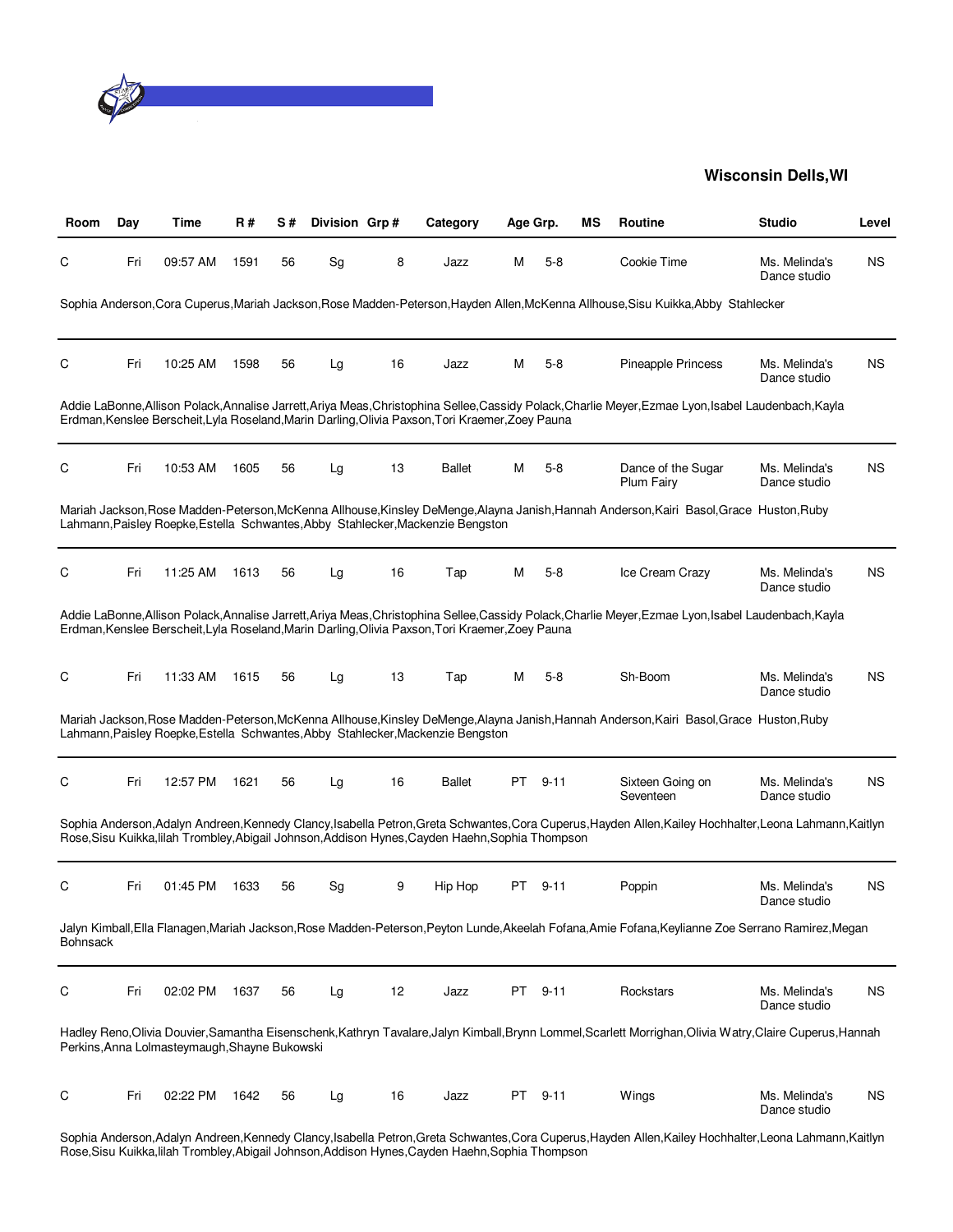

| Room | Day | Time                                               | R#   | S# | Division Grp# |    | Category                                                                                         | Age Grp. |          | ΜS | <b>Routine</b>                                                                                                                                           | <b>Studio</b>                 | Level     |
|------|-----|----------------------------------------------------|------|----|---------------|----|--------------------------------------------------------------------------------------------------|----------|----------|----|----------------------------------------------------------------------------------------------------------------------------------------------------------|-------------------------------|-----------|
| С    | Fri | 02:46 PM                                           | 1648 | 56 | Sg            | 6  | Jazz                                                                                             | PT.      | $9 - 11$ |    | Grown                                                                                                                                                    | Ms. Melinda's<br>Dance studio | <b>NS</b> |
|      |     |                                                    |      |    |               |    | Hadley Reno, Adalyn Andreen, Samantha Eisenschenk, Kathryn Tavalare, Olivia Watry, Addison Hynes |          |          |    |                                                                                                                                                          |                               |           |
| С    | Fri | 03:02 PM                                           | 1652 | 56 | Lg            | 12 | Lyrical                                                                                          | PT       | $9 - 11$ |    | Sweet Words                                                                                                                                              | Ms. Melinda's<br>Dance studio | ΝS        |
|      |     | Perkins, Anna Lolmasteymaugh, Shayne Bukowski      |      |    |               |    |                                                                                                  |          |          |    | Hadley Reno,Olivia Douvier,Samantha Eisenschenk,Kathryn Tavalare,Jalyn Kimball,Brynn Lommel,Scarlett Morrighan,Olivia Watry,Claire Cuperus,Hannah        |                               |           |
| С    | Fri | 03:54 PM                                           | 1665 | 56 | Lg            | 16 | Tap                                                                                              | PT       | $9 - 11$ |    | Candy Girl                                                                                                                                               | Ms. Melinda's<br>Dance studio | ΝS        |
|      |     |                                                    |      |    |               |    | Rose, Sisu Kuikka, lilah Trombley, Abigail Johnson, Addison Hynes, Cayden Haehn, Sophia Thompson |          |          |    | Sophia Anderson, Adalyn Andreen, Kennedy Clancy, Isabella Petron, Greta Schwantes, Cora Cuperus, Hayden Allen, Kailey Hochhalter, Leona Lahmann, Kaitlyn |                               |           |
| С    | Fri | 03:58 PM                                           | 1666 | 56 | Lg            | 12 | Tap                                                                                              | PT.      | $9 - 11$ |    | <b>Sweet Caroline</b>                                                                                                                                    | Ms. Melinda's<br>Dance studio | ΝS        |
|      |     | Perkins, Anna Lolmasteymaugh, Shayne Bukowski      |      |    |               |    |                                                                                                  |          |          |    | Hadley Reno,Olivia Douvier,Samantha Eisenschenk,Kathryn Tavalare,Jalyn Kimball,Brynn Lommel,Scarlett Morrighan,Olivia Watry,Claire Cuperus,Hannah        |                               |           |
| С    | Sat | 08:30 AM                                           | 1678 | 56 | D/T           | 3  | Jazz                                                                                             | M        | $5 - 8$  |    | Pumpin Up the Party                                                                                                                                      | Ms. Melinda's<br>Dance studio | <b>NS</b> |
|      |     | Hannah Anderson, Paisley Roepke, Estella Schwantes |      |    |               |    |                                                                                                  |          |          |    |                                                                                                                                                          |                               |           |
| C    | Sat | 08:39 AM                                           | 1681 | 56 | D/T           | 3  | Jazz                                                                                             | м        | $5 - 8$  |    | <b>Rotten Apples</b>                                                                                                                                     | Ms. Melinda's<br>Dance studio | ΝS        |
|      |     | Scarlett Morrighan, Josie LaBonne, Kendall Meyer   |      |    |               |    |                                                                                                  |          |          |    |                                                                                                                                                          |                               |           |
| С    | Sat | 09:09 AM                                           | 1691 | 56 | D/T           | 3  | Jazz                                                                                             | PT.      | $9 - 11$ |    | Birthday                                                                                                                                                 | Ms. Melinda's<br>Dance studio | ΝS        |
|      |     | Avery Eiynck, Reese Janson, Maci Mackrell          |      |    |               |    |                                                                                                  |          |          |    |                                                                                                                                                          |                               |           |
| С    | Sat | 09:30 AM                                           | 1698 | 56 | D/T           | 3  | Jazz                                                                                             |          | PT 9-11  |    | Me and My Girls                                                                                                                                          | Ms. Melinda's<br>Dance studio | <b>NS</b> |
|      |     | Madelynne Pauna, Ella Gruber, Ava Johnson          |      |    |               |    |                                                                                                  |          |          |    |                                                                                                                                                          |                               |           |
| C    | Sat | 10:15 AM                                           | 1713 | 56 | D/T           | 3  | Tap                                                                                              | PT       | $9 - 11$ |    | The Young Muses                                                                                                                                          | Ms. Melinda's<br>Dance studio | <b>NS</b> |
|      |     |                                                    |      |    |               |    |                                                                                                  |          |          |    |                                                                                                                                                          |                               |           |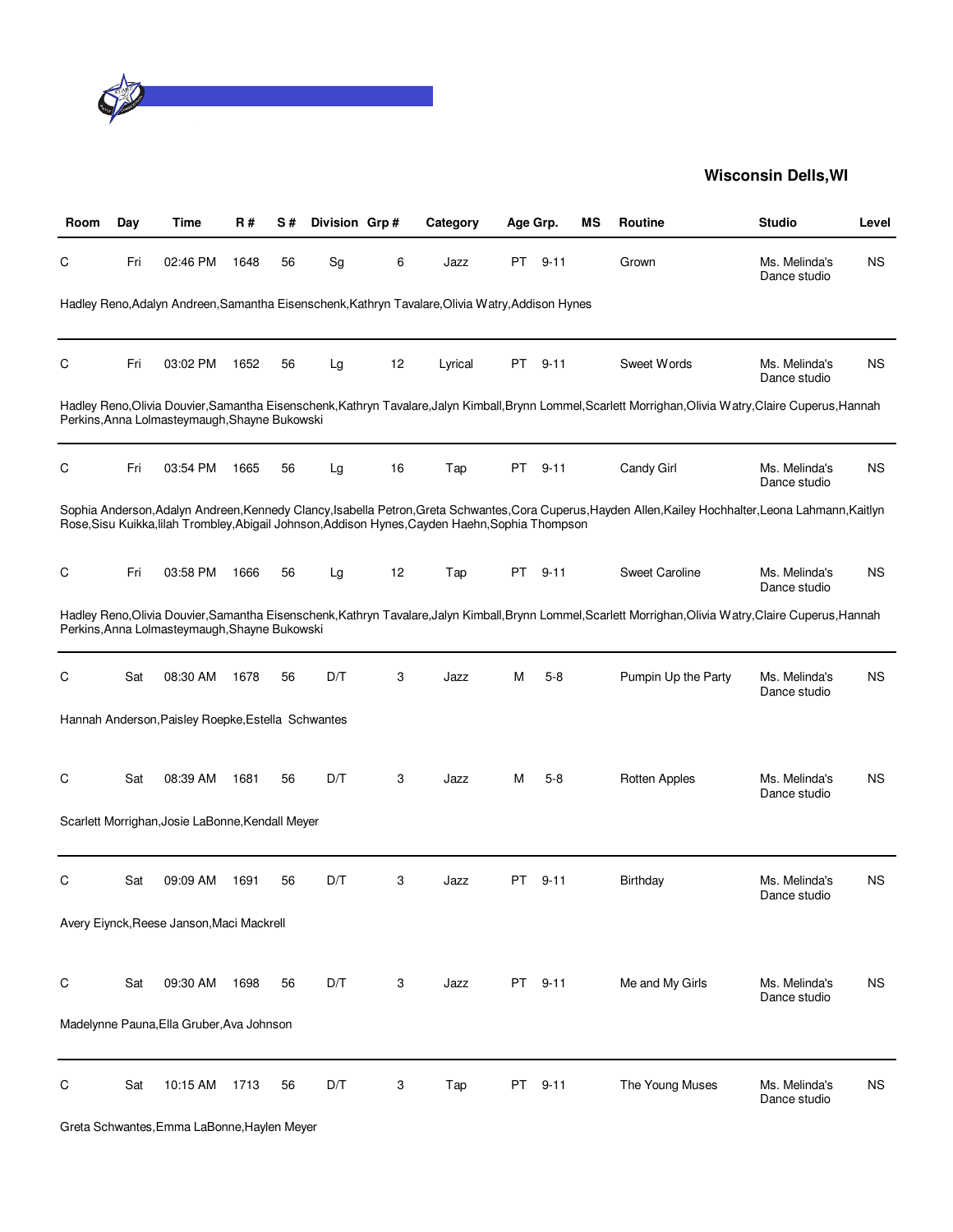

| Room                 | Day | <b>Time</b> | <b>R#</b> | S# | Division Grp# |              | Category            | Age Grp. |         | MS | Routine                 | <b>Studio</b>                 | Level     |
|----------------------|-----|-------------|-----------|----|---------------|--------------|---------------------|----------|---------|----|-------------------------|-------------------------------|-----------|
| C                    | Sat | 10:39 AM    | 1721      | 56 | Solo          | 1            | Hip Hop             | M        | $5 - 8$ |    | Do It Like This         | Ms. Melinda's<br>Dance studio | <b>NS</b> |
| Connor Tamm          |     |             |           |    |               |              |                     |          |         |    |                         |                               |           |
| $\mathsf C$          | Sat | 10:48 AM    | 1724      | 56 | Solo          | $\mathbf{1}$ | Jazz                | M        | $5 - 8$ |    | <b>Bigger is Better</b> | Ms. Melinda's<br>Dance studio | <b>NS</b> |
| <b>Charlie Meyer</b> |     |             |           |    |               |              |                     |          |         |    |                         |                               |           |
| $\mathsf C$          | Sat | 10:57 AM    | 1727      | 56 | Solo          | $\mathbf{1}$ | Jazz                | М        | $5 - 8$ |    | It's My Party           | Ms. Melinda's<br>Dance studio | <b>NS</b> |
| Paisley Roepke       |     |             |           |    |               |              |                     |          |         |    |                         |                               |           |
| $\mathsf C$          | Sat | 11:09 AM    | 1731      | 56 | Solo          | $\mathbf{1}$ | Jazz                | М        | $5 - 8$ |    | Where's the Party       | Ms. Melinda's                 | <b>NS</b> |
| Mariah Jackson       |     |             |           |    |               |              |                     |          |         |    |                         | Dance studio                  |           |
| C                    | Sat | 11:18 AM    | 1734      | 56 | Solo          | $\mathbf{1}$ | Jazz                | м        | $5-8$   |    | <b>Worldwide Party</b>  | Ms. Melinda's                 | <b>NS</b> |
| Hannah Anderson      |     |             |           |    |               |              |                     |          |         |    |                         | Dance studio                  |           |
|                      |     |             |           |    |               |              |                     |          |         |    |                         |                               |           |
| $\mathsf C$          | Sat | 01:12 PM    | 1752      | 56 | Solo          | $\mathbf{1}$ | <b>Musical Show</b> | M        | $5 - 8$ |    | Honey Bun               | Ms. Melinda's<br>Dance studio | <b>NS</b> |
| Alayna Janish        |     |             |           |    |               |              |                     |          |         |    |                         |                               |           |
| C                    | Sat | 01:18 PM    | 1754      | 56 | Solo          | 1            | <b>Musical Show</b> | м        | $5 - 8$ |    | Surprise                | Ms. Melinda's<br>Dance studio | <b>NS</b> |
| Estella Schwantes    |     |             |           |    |               |              |                     |          |         |    |                         |                               |           |
| $\mathsf C$          | Sat | 01:36 PM    | 1760      | 56 | Solo          | $\mathbf{1}$ | <b>Ballet</b>       |          | PT 9-11 |    | Heart of Life           | Ms. Melinda's                 | <b>NS</b> |
| Olivia Janish        |     |             |           |    |               |              |                     |          |         |    |                         | Dance studio                  |           |
| $\mathsf C$          | Sat | 02:12 PM    | 1772      | 56 | Solo          | $\mathbf{1}$ | Jazz                |          | PT 9-11 |    | Bring the Party Back    | Ms. Melinda's<br>Dance studio | <b>NS</b> |

Mazie Lindgren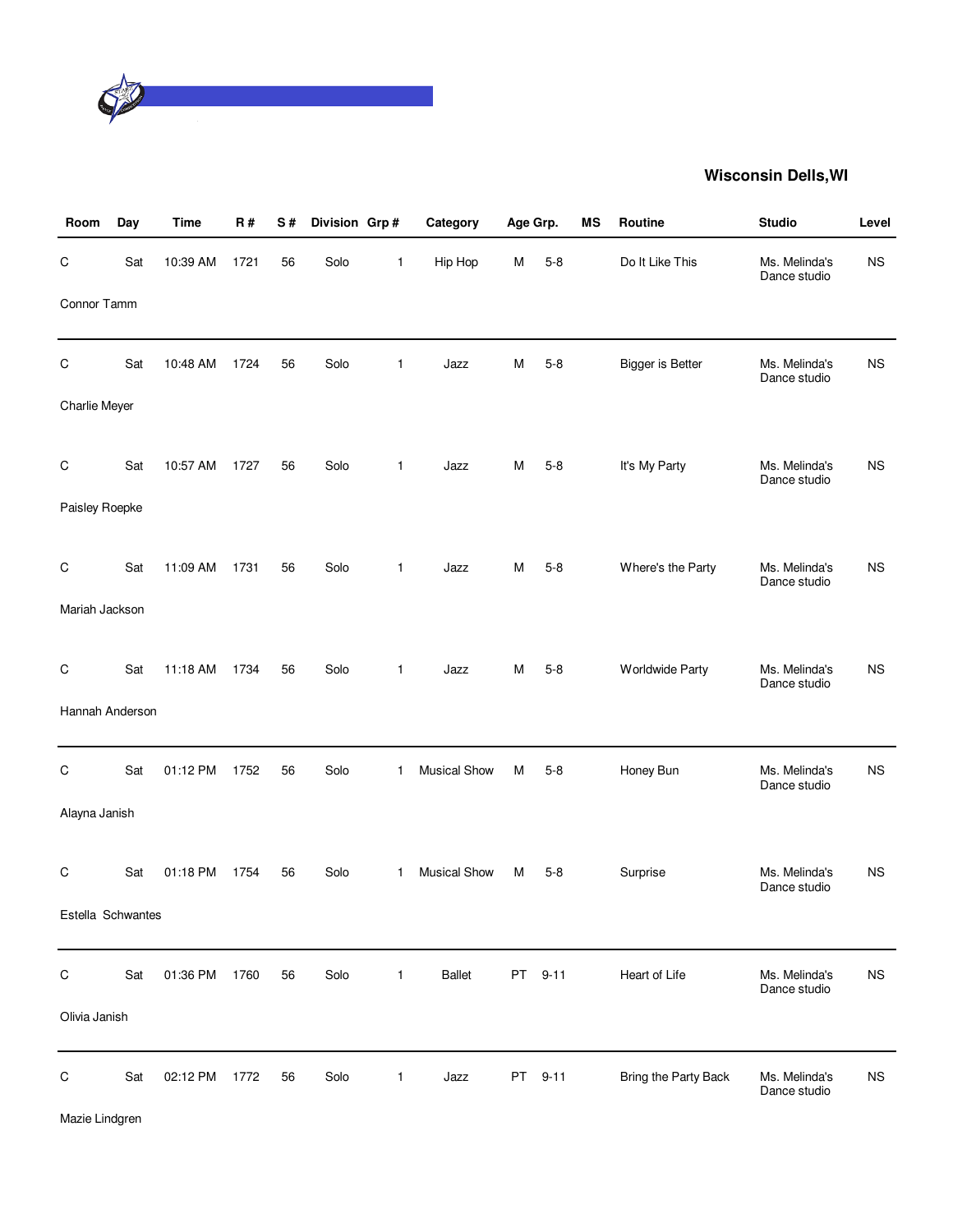

| Room                 | Day | <b>Time</b> | R#   | S# | Division Grp# |              | Category            | Age Grp.  |          | MS | Routine               | <b>Studio</b>                 | Level     |
|----------------------|-----|-------------|------|----|---------------|--------------|---------------------|-----------|----------|----|-----------------------|-------------------------------|-----------|
| $\mathsf C$          | Sat | 02:21 PM    | 1775 | 56 | Solo          | $\mathbf{1}$ | Jazz                |           | PT 9-11  |    | Queen Bee             | Ms. Melinda's<br>Dance studio | <b>NS</b> |
| Harper Loehr         |     |             |      |    |               |              |                     |           |          |    |                       |                               |           |
| $\mathsf C$          | Sat | 02:30 PM    | 1778 | 56 | Solo          | $\mathbf{1}$ | Jazz                | PT        | $9 - 11$ |    | Get the Party Started | Ms. Melinda's<br>Dance studio | <b>NS</b> |
| lilah Trombley       |     |             |      |    |               |              |                     |           |          |    |                       |                               |           |
| C                    | Sat | 02:54 PM    | 1786 | 56 | Solo          | $\mathbf{1}$ | Jazz                | PT        | $9 - 11$ |    | Shake the Room        | Ms. Melinda's<br>Dance studio | <b>NS</b> |
| Audriana Eisenbacher |     |             |      |    |               |              |                     |           |          |    |                       |                               |           |
| $\mathsf C$          | Sat | 03:06 PM    | 1790 | 56 | Solo          | $\mathbf{1}$ | Jazz                | PT        | $9 - 11$ |    | Slay                  | Ms. Melinda's<br>Dance studio | <b>NS</b> |
| Ava Fox              |     |             |      |    |               |              |                     |           |          |    |                       |                               |           |
| C                    | Sat | 03:39 PM    | 1801 | 56 | Solo          | $\mathbf{1}$ | Lyrical             | PT        | $9 - 11$ |    | Lost Boy              | Ms. Melinda's<br>Dance studio | <b>NS</b> |
| Emma LaBonne         |     |             |      |    |               |              |                     |           |          |    |                       |                               |           |
| $\mathsf C$          | Sat | 03:45 PM    | 1803 | 56 | Solo          | $\mathbf{1}$ | <b>Musical Show</b> | <b>PT</b> | $9 - 11$ |    | Id Rather Be Me       | Ms. Melinda's<br>Dance studio | <b>NS</b> |
| Hadley Reno          |     |             |      |    |               |              |                     |           |          |    |                       |                               |           |
| C                    | Sat | 03:51 PM    | 1805 | 56 | Solo          | $\mathbf{1}$ | <b>Musical Show</b> | PT        | $9 - 11$ |    | Life of the Party     | Ms. Melinda's<br>Dance studio | <b>NS</b> |
| Brynn Lommel         |     |             |      |    |               |              |                     |           |          |    |                       |                               |           |
| $\mathsf C$          | Sat | 03:54 PM    | 1806 | 56 | Solo          | $\mathbf{1}$ | <b>Musical Show</b> |           | PT 9-11  |    | Me Party              | Ms. Melinda's<br>Dance studio | <b>NS</b> |
| Kennedy Clancy       |     |             |      |    |               |              |                     |           |          |    |                       |                               |           |
| $\mathsf C$          | Sat | 04:15 PM    | 1813 | 56 | Solo          | $\mathbf{1}$ | Tap                 | <b>PT</b> | $9 - 11$ |    | Pink Cadillac         | Ms. Melinda's<br>Dance studio | <b>NS</b> |

Olivia Douvier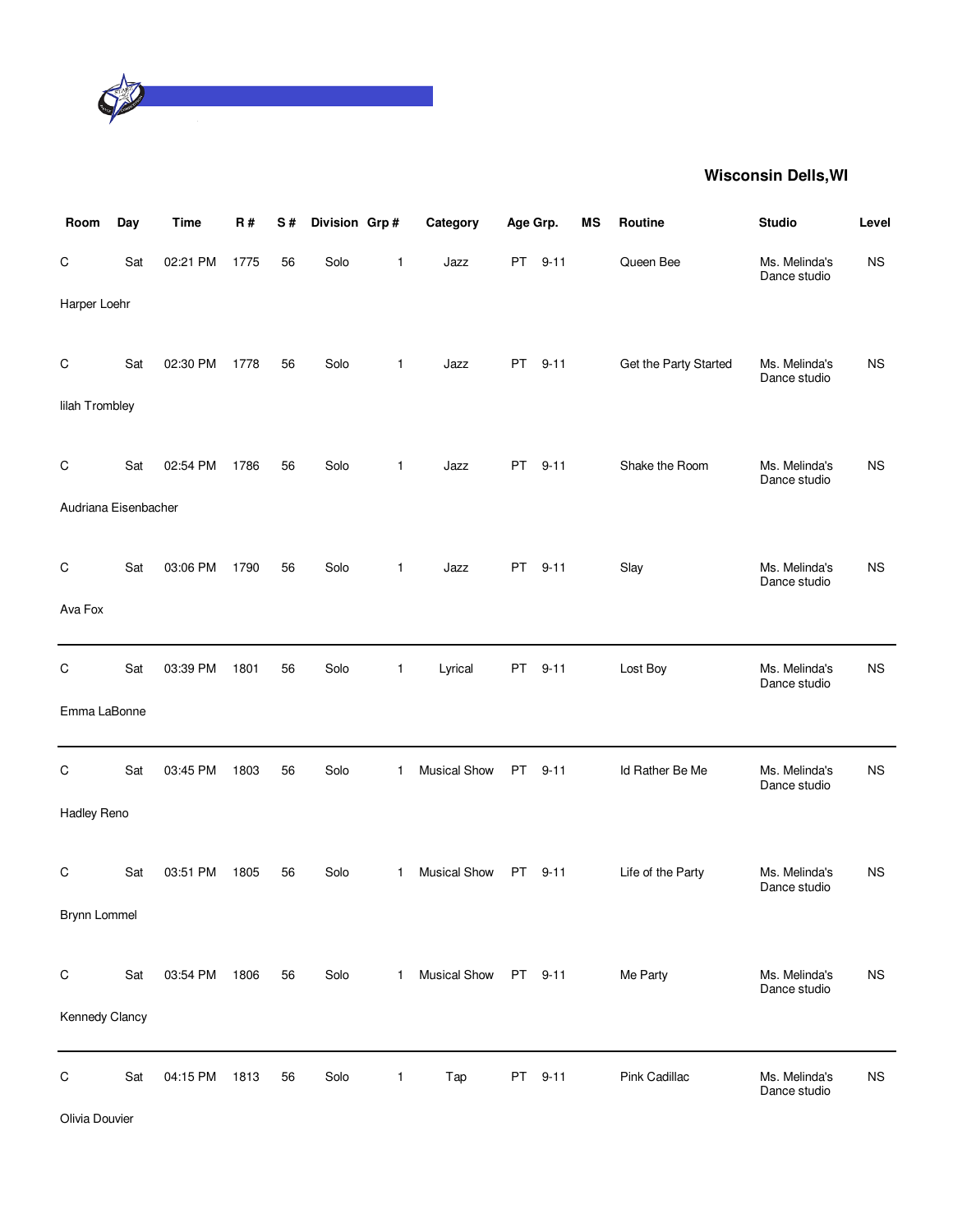

| Room            | Day | Time     | R #          | S# | Division Grp# | Category     |    | Age Grp. | MS | Routine       | <b>Studio</b>    | Level |
|-----------------|-----|----------|--------------|----|---------------|--------------|----|----------|----|---------------|------------------|-------|
| A               | Wed | 07:04 AM | $\mathbf{2}$ | 34 | Solo          | Contemporary | S  | $15-18$  |    | Miserable Man | <b>MSM Dance</b> | S     |
| Marissa McNally |     |          |              |    |               |              |    |          |    |               |                  |       |
| A               | Wed | 09:59 AM | 52           | 34 | Solo          | Jazz         | S. | $15-18$  |    | Trouble       | <b>MSM Dance</b> | S     |

Marissa McNally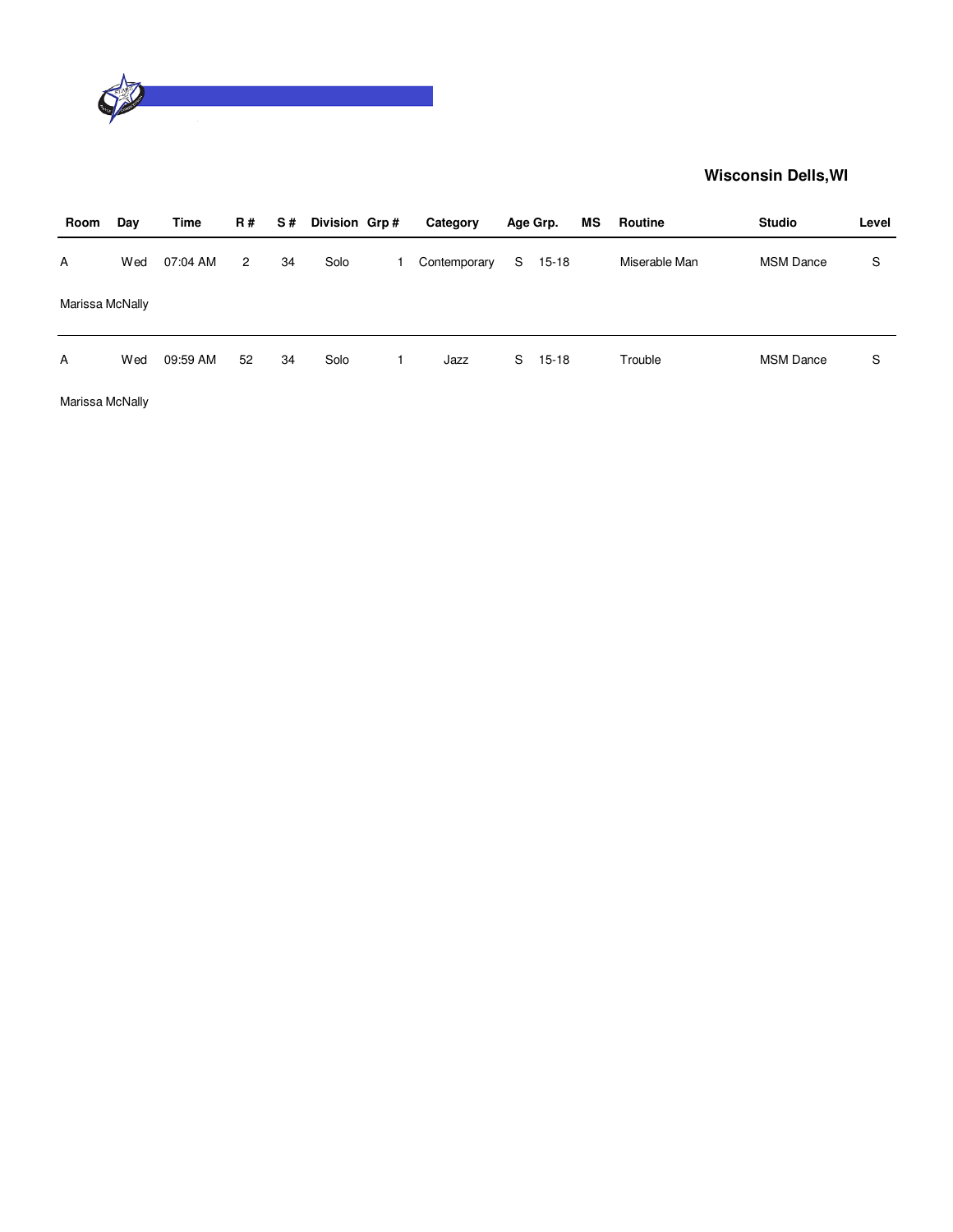

| Room                    | Day | Time                                                                   | R#   | S# | Division Grp# |              | Category                                                                         |   | Age Grp.      | МS | <b>Routine</b>                                                                                                                                 | <b>Studio</b>                            | Level     |
|-------------------------|-----|------------------------------------------------------------------------|------|----|---------------|--------------|----------------------------------------------------------------------------------|---|---------------|----|------------------------------------------------------------------------------------------------------------------------------------------------|------------------------------------------|-----------|
| В                       | Wed | 10:13 PM                                                               | 846  | 13 | D/T           | 2            | Lyrical                                                                          | S | $15 - 18$     |    | Hold Onto Me                                                                                                                                   | <b>New Attitudes</b><br>Dance<br>Company | <b>RS</b> |
| Emily Boll, Kira Follis |     |                                                                        |      |    |               |              |                                                                                  |   |               |    |                                                                                                                                                |                                          |           |
| В                       | Thu | 08:32 AM                                                               | 862  | 13 | Solo          | $\mathbf{1}$ | Hip Hop                                                                          | Τ | $12 - 14$     |    | Telephone                                                                                                                                      | <b>New Attitudes</b><br>Dance<br>Company | <b>NS</b> |
| Lizzie Shaver           |     |                                                                        |      |    |               |              |                                                                                  |   |               |    |                                                                                                                                                |                                          |           |
| в                       | Thu | 01:01 PM                                                               | 936  | 13 | D/T           | 2            | Hip Hop                                                                          | S | $15 - 18$     |    | Church                                                                                                                                         | <b>New Attitudes</b><br>Dance<br>Company | <b>NS</b> |
|                         |     | Deanysia Fhlug, Kesia Osaman                                           |      |    |               |              |                                                                                  |   |               |    |                                                                                                                                                |                                          |           |
| в                       | Thu | 03:51 PM                                                               | 959  | 13 | Sg            | 8            | Contemporary                                                                     | S | $15 - 18$     |    | Speeding Cars                                                                                                                                  | <b>New Attitudes</b><br>Dance<br>Company | RS        |
|                         |     |                                                                        |      |    |               |              |                                                                                  |   |               |    | Cadence Traas, Emily Boll, Aubrey Loveland, Sidney Kammann, Richelle Bramstedt, Lizzie Shaver, Vanila Aubry, Kira Follis                       |                                          |           |
| В                       | Thu | 04:45 PM                                                               | 971  | 13 | Sg            | 5            | Hip Hop                                                                          | S | $15 - 18$     |    | Rhianna Remix                                                                                                                                  | <b>New Attitudes</b><br>Dance<br>Company | <b>RS</b> |
|                         |     | Cadence Traas, Deanysia Fhlug, Emily Boll, Lizzie Shaver, Kesia Osaman |      |    |               |              |                                                                                  |   |               |    |                                                                                                                                                |                                          |           |
| В                       | Fri | 10:04 AM                                                               | 1022 | 13 | Sg            | 9            | Hip Hop                                                                          | Τ | $12 - 14$     |    | What's Up Danger                                                                                                                               | New Attitudes<br>Dance<br>Company        | <b>RS</b> |
| Fintelmann              |     |                                                                        |      |    |               |              |                                                                                  |   |               |    | Alayna Flanigan, Caitlyn Flanigan, Destany Bruckner, Vanila Aubry, Paytin Noordyk, Grace Hunsader, Emilee Wirtz, McKayla Vandenhouten, Maryssa |                                          |           |
| В                       | Fri | 11:07 AM                                                               | 1036 | 13 | Sg            | 5            | Jazz                                                                             | Τ | $12 - 14$     |    | Fabulous                                                                                                                                       | <b>New Attitudes</b><br>Dance<br>Company | <b>RS</b> |
|                         |     |                                                                        |      |    |               |              | Adriahna Krenn, Alayna Flanigan, Kasydee Wick, Courtney Preissner, Rhianna Blatz |   |               |    |                                                                                                                                                |                                          |           |
| В                       | Fri | 11:11 AM                                                               | 1037 | 13 | Sg            | 5            | Jazz                                                                             |   | $T = 12 - 14$ |    | Kill The Lights                                                                                                                                | <b>New Attitudes</b><br>Dance<br>Company | <b>RS</b> |
|                         |     |                                                                        |      |    |               |              | Ellie Herr, Aubrey Loveland, Sidney Kammann, Richelle Bramstedt, Vanila Aubry    |   |               |    |                                                                                                                                                |                                          |           |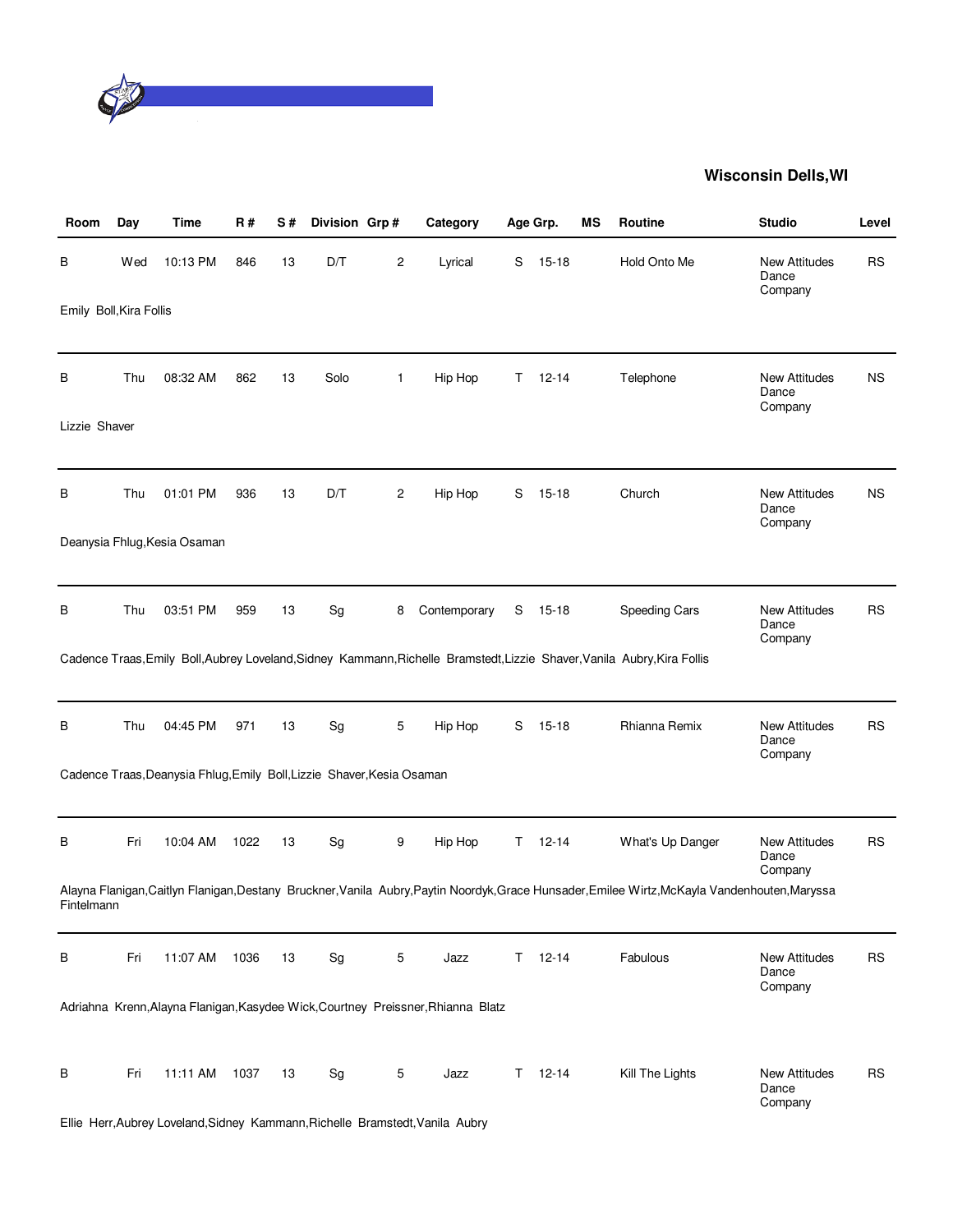

| Room            | Day | Time                                                             | R#   | S# | Division Grp# |   | Category                                                                                                   |        | Age Grp.  | МS | <b>Routine</b>                                                                                                                                       | <b>Studio</b>                            | Level     |
|-----------------|-----|------------------------------------------------------------------|------|----|---------------|---|------------------------------------------------------------------------------------------------------------|--------|-----------|----|------------------------------------------------------------------------------------------------------------------------------------------------------|------------------------------------------|-----------|
| В               | Fri | 11:56 AM                                                         | 1047 | 13 | Sg            | 6 | Lyrical                                                                                                    | Τ      | $12 - 14$ |    | Glitter in the Air                                                                                                                                   | <b>New Attitudes</b><br>Dance<br>Company | RS        |
|                 |     |                                                                  |      |    |               |   | Ellie Herr, Cadence Traas, Emily Boll, Aubrey Loveland, Richelle Bramstedt, Kira Follis                    |        |           |    |                                                                                                                                                      |                                          |           |
| В               | Fri | 12:32 PM                                                         | 1055 | 13 | Sg            |   | 7 Precision/Cheer                                                                                          | $\top$ | $12 - 14$ |    | Let's Get Crazy                                                                                                                                      | <b>New Attitudes</b><br>Dance<br>Company | <b>RS</b> |
|                 |     |                                                                  |      |    |               |   | Adriahna Krenn, Ellie Herr, Kasydee Wick, Aubrey Loveland, Madison Grunewald, Allison Borden, Emilee Wirtz |        |           |    |                                                                                                                                                      |                                          |           |
| в               | Fri | 12:50 PM                                                         | 1059 | 13 | Sg            | 4 | Tap                                                                                                        | Τ      | $12 - 14$ |    | Le Jazz Hot                                                                                                                                          | <b>New Attitudes</b><br>Dance<br>Company | RS        |
|                 |     | Alayna Flanigan, Madison Jaeckels, Aubrey Loveland, Megan Giebel |      |    |               |   |                                                                                                            |        |           |    |                                                                                                                                                      |                                          |           |
| B               | Fri | 04:51 PM                                                         | 1097 | 13 | Lg            |   | 12 Precision/Cheer                                                                                         |        | T 12-14   |    | Arabian Nights                                                                                                                                       | <b>New Attitudes</b><br>Dance<br>Company | RS        |
|                 |     | Abler, Madison Grunewald, Allison Borden                         |      |    |               |   |                                                                                                            |        |           |    | Adriahna Krenn, Ellie Herr, Alayna Flanigan, Kasydee Wick, Aubrey Loveland, Caitlyn Flanigan, Madyson Kuether, Paytin Noordyk, Grace Hunsader, Chloe |                                          |           |
| В               | Sat | 11:52 AM                                                         | 1162 | 13 | Sg            | 5 | Contemporary                                                                                               | PT .   | $9 - 11$  |    | Hearing                                                                                                                                              | <b>New Attitudes</b><br>Dance<br>Company | <b>RS</b> |
|                 |     |                                                                  |      |    |               |   | Adriahna Krenn, Alayna Flanigan, Megan Giebel, Gabe Shaver, McKayla Vandenhouten                           |        |           |    |                                                                                                                                                      |                                          |           |
| С               | Wed | 05:02 PM                                                         | 1334 | 13 | Solo          |   | 1 Novelty/Characte T<br>r                                                                                  |        | 12-14     |    | Kindergarten Love Song                                                                                                                               | <b>New Attitudes</b><br>Dance<br>Company | <b>RS</b> |
| Aubrey Loveland |     |                                                                  |      |    |               |   |                                                                                                            |        |           |    |                                                                                                                                                      |                                          |           |
| C               | Wed | 05:27 PM                                                         | 1341 | 13 | Solo          | 1 | Open                                                                                                       | T.     | $12 - 14$ |    | Sister                                                                                                                                               | <b>New Attitudes</b><br>Dance<br>Company | RS        |
| Alayna Flanigan |     |                                                                  |      |    |               |   |                                                                                                            |        |           |    |                                                                                                                                                      |                                          |           |
| С               | Wed | 10:03 PM                                                         | 1400 | 13 | D/T           | 2 | Tap                                                                                                        | T.     | $12 - 14$ |    | Mary Poppins Remix                                                                                                                                   | <b>New Attitudes</b><br>Dance<br>Company | <b>RS</b> |
|                 |     | Adriahna Krenn, Savannah Pretsch                                 |      |    |               |   |                                                                                                            |        |           |    |                                                                                                                                                      |                                          |           |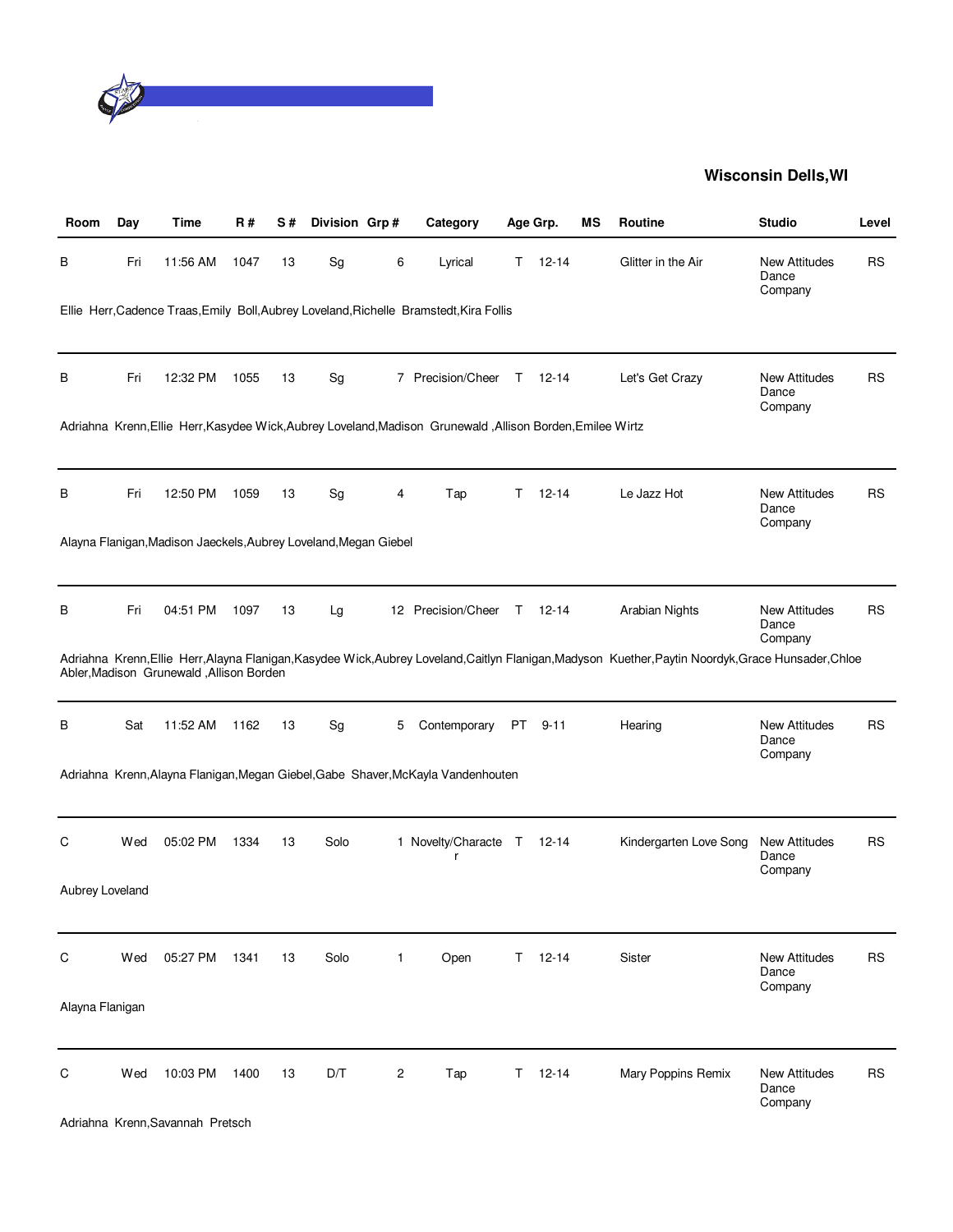

| Room           | Day | Time                                                                        | R#   | S# | Division Grp# |              | Category                                                                            | Age Grp. |          | ΜS | <b>Routine</b>                       | <b>Studio</b>                            | Level     |
|----------------|-----|-----------------------------------------------------------------------------|------|----|---------------|--------------|-------------------------------------------------------------------------------------|----------|----------|----|--------------------------------------|------------------------------------------|-----------|
| C              | Thu | 06:07 PM                                                                    | 1556 | 13 | D/T           |              | 2 Novelty/Characte PT                                                               |          | $9 - 11$ |    | OMIGOD!                              | <b>New Attitudes</b><br>Dance<br>Company | RS        |
|                |     | Madison Jaeckels, Megan Giebel                                              |      |    |               |              |                                                                                     |          |          |    |                                      |                                          |           |
| C              | Fri | 11:09 AM                                                                    | 1609 | 13 | Sg            |              | 6 Precision/Cheer                                                                   | M        | $5-8$    |    | When Can I See You<br>Again          | <b>New Attitudes</b><br>Dance<br>Company | ΝS        |
|                |     |                                                                             |      |    |               |              | Pyper Fliss, Della Danes, Calla Burg, Chloe Fitzpatrick, Myla Meyers, Rylee Woodard |          |          |    |                                      |                                          |           |
| C              | Fri | 01:01 PM                                                                    | 1622 | 13 | Sg            | 4            | <b>Ballet</b>                                                                       | PT       | $9 - 11$ |    | The Princess Diaries<br>Waltz        | <b>New Attitudes</b><br>Dance<br>Company | ΝS        |
|                |     | Sophia Bechlem, Josie Weir, Emma Fitzpatrick, Madelyn Gau                   |      |    |               |              |                                                                                     |          |          |    |                                      |                                          |           |
| C              | Fri | 03:50 PM                                                                    | 1664 | 13 | Sg            |              | 7 Precision/Cheer PT 9-11                                                           |          |          |    | W-I-C-K-E-D                          | <b>New Attitudes</b><br>Dance<br>Company | ΝS        |
|                |     | Madyson Kuether, Paytin Noordyk, Grace Hunsader, Chloe Abler, Paige Ylitalo |      |    |               |              |                                                                                     |          |          |    | ,McKayla Vandenhouten, Rhianna Blatz |                                          |           |
| C              | Sat | 10:12 AM                                                                    | 1712 | 13 | D/T           | 3            | Tap                                                                                 | PT       | $9 - 11$ |    | Did I Mention                        | <b>New Attitudes</b><br>Dance<br>Company | <b>NS</b> |
|                |     | Della Danes, Gabe Shaver, Samantha Schultz                                  |      |    |               |              |                                                                                     |          |          |    |                                      |                                          |           |
| C              | Sat | 10:18 AM                                                                    | 1714 | 13 | D/T           | 2            | Tap                                                                                 | PT       | $9 - 11$ |    | You Make Me Feel So<br>Young         | <b>New Attitudes</b><br>Dance<br>Company | <b>NS</b> |
|                |     | Della Danes, Gabe Shaver                                                    |      |    |               |              |                                                                                     |          |          |    |                                      |                                          |           |
| C              | Sat | 02:57 PM                                                                    | 1787 | 13 | Solo          | $\mathbf{1}$ | Jazz                                                                                | PT       | $9 - 11$ |    | Sugar Rush                           | New Attitudes<br>Dance<br>Company        | <b>NS</b> |
| Kylie Mitchell |     |                                                                             |      |    |               |              |                                                                                     |          |          |    |                                      |                                          |           |
| C              | Sat | 04:00 PM                                                                    | 1808 | 13 | Solo          |              | 1 Precision/Cheer PT                                                                |          | $9 - 11$ |    | Upside Down                          | <b>New Attitudes</b><br>Dance<br>Company | <b>NS</b> |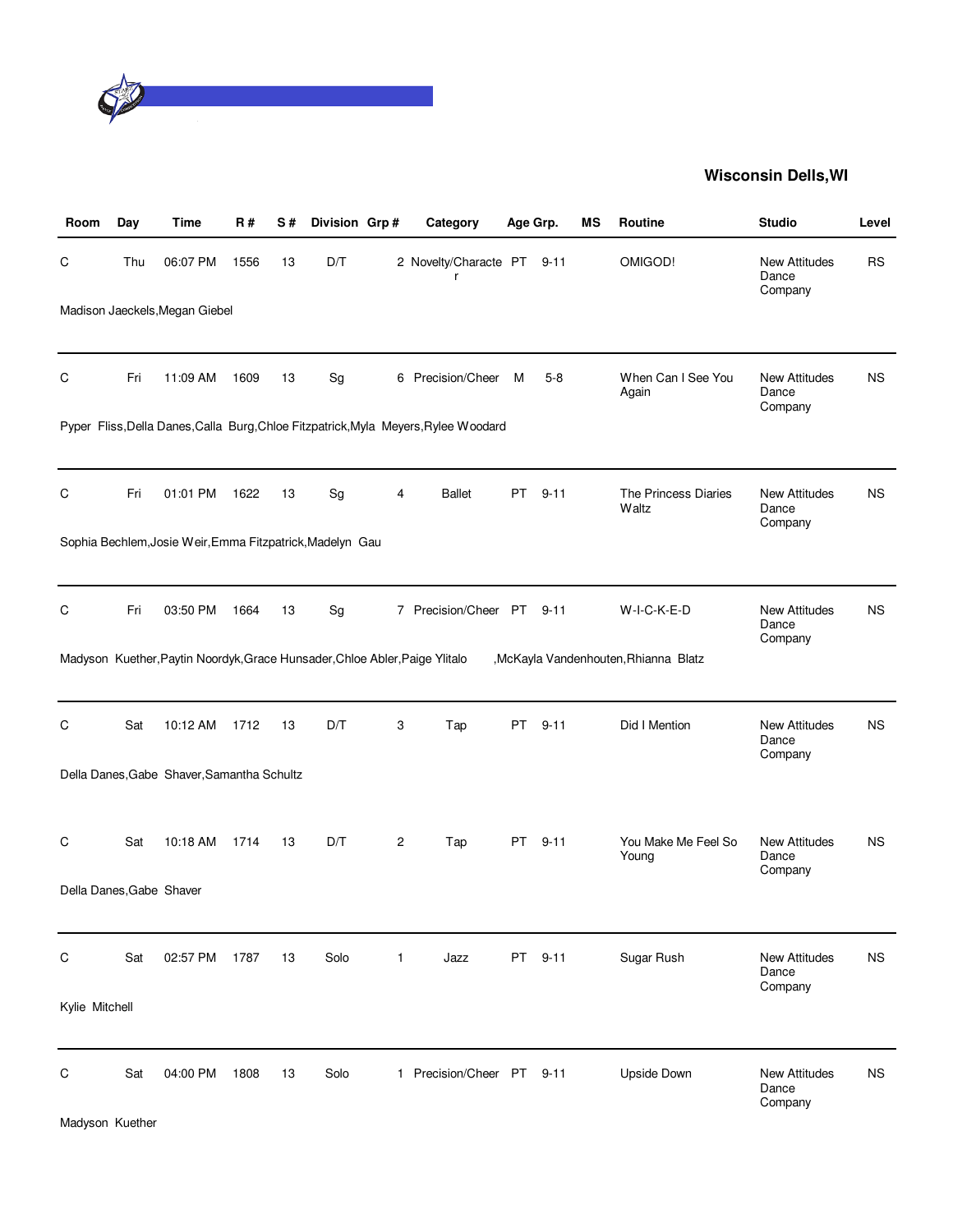

| Room              | Day | <b>Time</b>                | R#           | S# | Division Grp# |                | Category     |    | Age Grp.  | MS | Routine           | <b>Studio</b>           | Level         |
|-------------------|-----|----------------------------|--------------|----|---------------|----------------|--------------|----|-----------|----|-------------------|-------------------------|---------------|
| А                 | Wed | 07:00 AM                   | $\mathbf{1}$ | 17 | Solo          | $\mathbf{1}$   | Acrobatic    | S  | $15 - 18$ |    | Drift Away        | North Ballet<br>Academy | ${\mathbb S}$ |
| Joy Sha           |     |                            |              |    |               |                |              |    |           |    |                   |                         |               |
| Α                 | Wed | 05:07 PM                   | 160          | 17 | Solo          | $\mathbf{1}$   | Pointe       | S  | $15 - 18$ |    | La Bayadere       | North Ballet<br>Academy | S             |
| Anastasia Johnson |     |                            |              |    |               |                |              |    |           |    |                   |                         |               |
| А                 | Wed | 06:52 PM                   | 170          | 17 | D/T           | 2              | Contemporary | S  | $15 - 18$ |    | Music Box         | North Ballet<br>Academy | S             |
|                   |     | Anastasia Johnson, Joy Sha |              |    |               |                |              |    |           |    |                   |                         |               |
| А                 | Thu | 08:25 AM                   | 229          | 17 | Solo          | 1              | Contemporary | T  | $12 - 14$ |    | Human             | North Ballet<br>Academy | S             |
| Brynn McDonald    |     |                            |              |    |               |                |              |    |           |    |                   |                         |               |
| Α                 | Thu | 08:29 AM                   | 230          | 17 | Solo          | $\mathbf{1}$   | Contemporary | T. | $12 - 14$ |    | Six Feet Under    | North Ballet<br>Academy | S             |
| Sarah Hegrenes    |     |                            |              |    |               |                |              |    |           |    |                   |                         |               |
| Α                 | Fri | 02:18 PM                   | 475          | 17 | Solo          | $\mathbf{1}$   | Jazz         | PT | $9 - 11$  |    | Just A Girl       | North Ballet<br>Academy | ${\mathbb S}$ |
| Jayla Montoya     |     |                            |              |    |               |                |              |    |           |    |                   |                         |               |
| A                 | Fri | 02:24 PM                   | 477          | 17 | Solo          | $\mathbf{1}$   | Jazz         | PT | $9 - 11$  |    | Elastigirl        | North Ballet<br>Academy | S             |
| Nayeli Olivares   |     |                            |              |    |               |                |              |    |           |    |                   |                         |               |
| A                 | Fri | 03:58 PM                   | 505          | 17 | Solo          | $\mathbf{1}$   | Lyrical      | PT | $9 - 11$  |    | Hallelujah        | North Ballet<br>Academy | S             |
| Gianna McDonald   |     |                            |              |    |               |                |              |    |           |    |                   |                         |               |
| A                 | Fri | 07:07 PM                   | 548          | 17 | D/T           | $\overline{c}$ | Contemporary |    | PT 9-11   |    | Everything I need | North Ballet<br>Academy | ${\sf S}$     |

Annaleigh Rehlander,Nayeli Olivares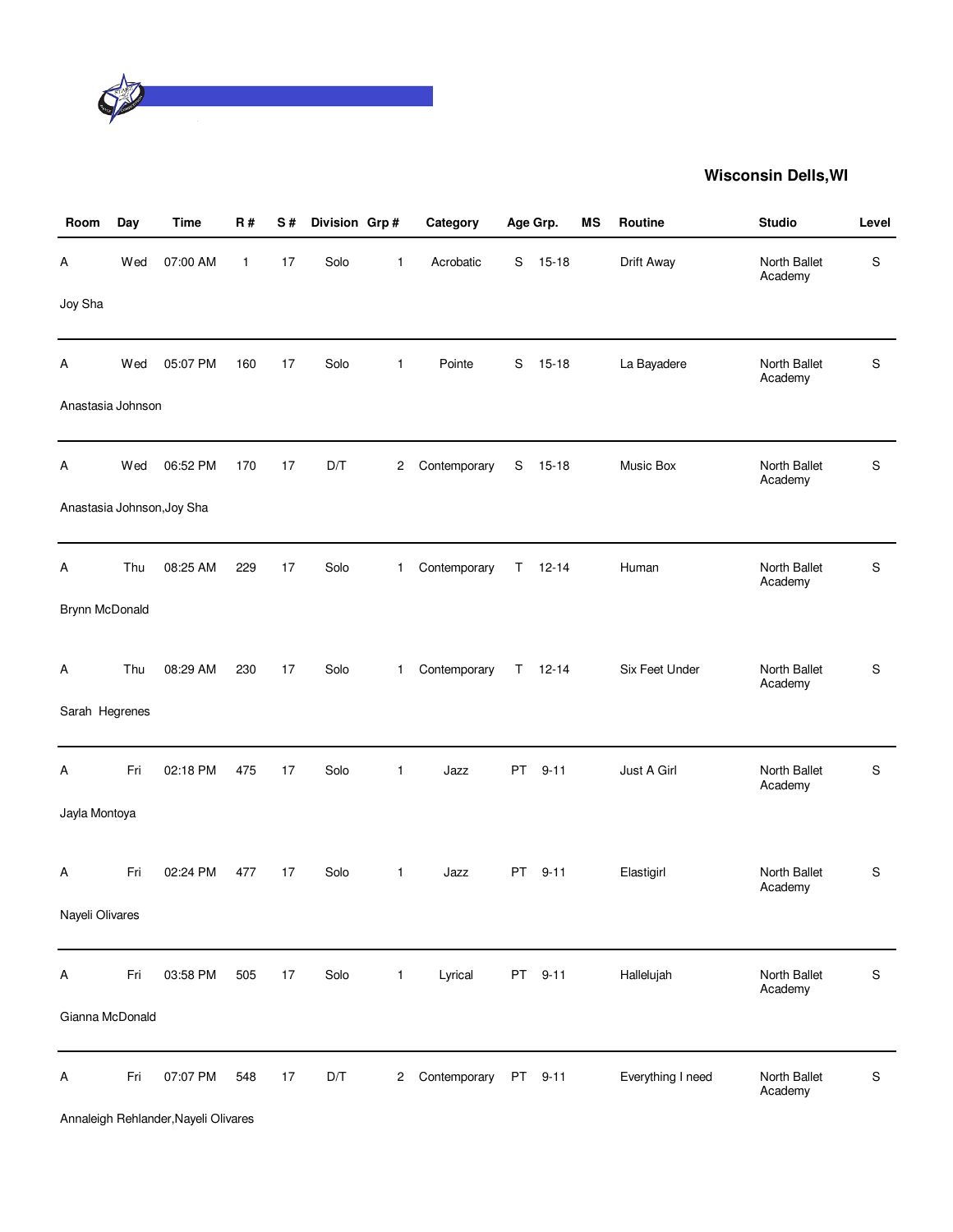

| Room           | Day | <b>Time</b>                                                            | R#   | S# | Division Grp# |   | Category                                                                             |    | Age Grp.  | ΜS | <b>Routine</b>         | <b>Studio</b>           | Level     |
|----------------|-----|------------------------------------------------------------------------|------|----|---------------|---|--------------------------------------------------------------------------------------|----|-----------|----|------------------------|-------------------------|-----------|
| А              | Fri | 07:58 PM                                                               | 565  | 17 | D/T           | 3 | Lyrical                                                                              | PT | $9 - 11$  |    | Here Comes The Sun     | North Ballet<br>Academy | S         |
|                |     | Gianna McDonald, Jayla Montoya, Malea Bicknese                         |      |    |               |   |                                                                                      |    |           |    |                        |                         |           |
| А              | Sat | 08:23 AM                                                               | 578  | 17 | Sg            | 5 | Contemporary                                                                         | T. | $12 - 14$ |    | Inception              | North Ballet<br>Academy | S         |
|                |     | Anastasia Johnson, Brynn McDonald, Dani Orton, Joy Sha, Sarah Hegrenes |      |    |               |   |                                                                                      |    |           |    |                        |                         |           |
| А              | Sat | 01:13 PM                                                               | 629  | 17 | Sg            | 4 | Lyrical                                                                              | T. | $12 - 14$ |    | Tears Of An Angel      | North Ballet<br>Academy | S         |
|                |     | Dani Orton, Joy Sha, Sarah Hegrenes, Brynn McDonald                    |      |    |               |   |                                                                                      |    |           |    |                        |                         |           |
| В              | Thu | 08:53 AM                                                               | 868  | 17 | Solo          | 1 | Jazz                                                                                 | Τ  | $12 - 14$ |    | Spider-Man             | North Ballet<br>Academy | <b>NS</b> |
| Jakob Anderson |     |                                                                        |      |    |               |   |                                                                                      |    |           |    |                        |                         |           |
| в              | Sat | 08:00 AM                                                               | 1119 | 17 | Sg            | 5 | <b>Ballet</b>                                                                        | PT | $9 - 11$  |    | Overcome               | North Ballet<br>Academy | S         |
|                |     |                                                                        |      |    |               |   | Annaleigh Rehlander, Gianna McDonald, Jayla Montoya, Malea Bicknese, Nayeli Olivares |    |           |    |                        |                         |           |
| В              | Sat | 09:12 AM                                                               | 1137 | 17 | Sg            | 5 | Jazz                                                                                 | PT | $9 - 11$  |    | I Want To Ride My Bike | North Ballet<br>Academy | S         |
|                |     |                                                                        |      |    |               |   | Annaleigh Rehlander, Gianna McDonald, Jayla Montoya, Malea Bicknese, Nayeli Olivares |    |           |    |                        |                         |           |
| С              | Fri | 02:38 PM                                                               | 1646 | 17 | Sg            | 5 | Jazz                                                                                 | PT | $9 - 11$  |    | High Top Shoes         | North Ballet<br>Academy | <b>NS</b> |
|                |     |                                                                        |      |    |               |   | Aubrey Nieson, Ellyse Anderson, Mae-Lena Anderson, Mary Currier, Petra Nersion       |    |           |    |                        |                         |           |
| С              | Fri | 03:38 PM                                                               | 1661 | 17 | Sg            | 4 | Open                                                                                 | PT | $9 - 11$  |    | Seaside                | North Ballet<br>Academy | <b>NS</b> |
|                |     | Aubrey Nieson, Jakob Anderson, Mae-Lena Anderson, Olivia LaTart        |      |    |               |   |                                                                                      |    |           |    |                        |                         |           |
| C              | Sat | 08:51 AM                                                               | 1685 | 17 | D/T           | 3 | Lyrical                                                                              | М  | $5 - 8$   |    | Dream                  | North Ballet<br>Academy | <b>NS</b> |
|                |     | Ellyse Anderson, Mary Currier, Petra Nersion                           |      |    |               |   |                                                                                      |    |           |    |                        |                         |           |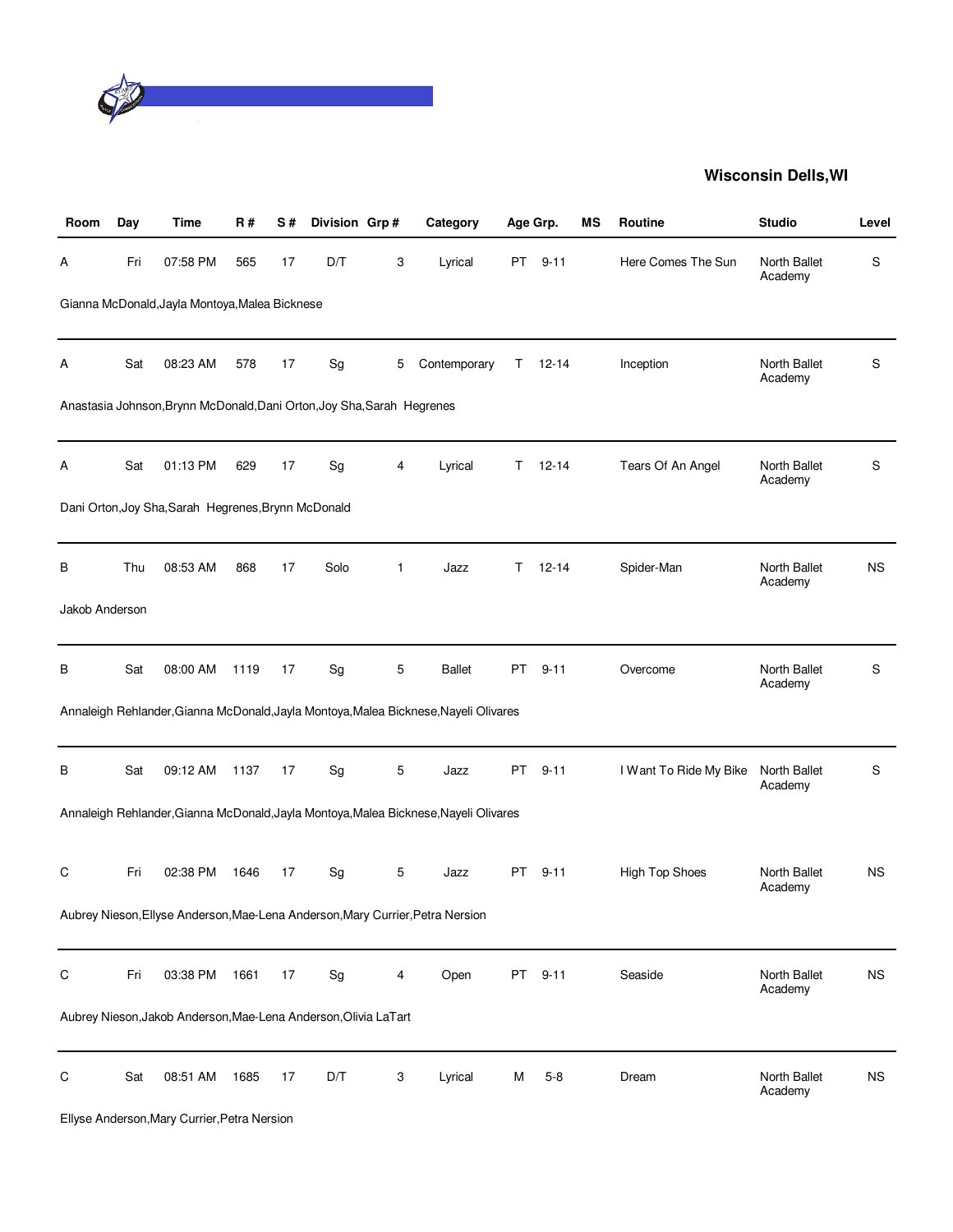

| Room                      | Day | <b>Time</b> | R# | S# | Division Grp# |              | Category     |   | Age Grp.  | MS | Routine              | <b>Studio</b>                       | Level         |
|---------------------------|-----|-------------|----|----|---------------|--------------|--------------|---|-----------|----|----------------------|-------------------------------------|---------------|
| Α                         | Wed | 07:39 AM    | 12 | 14 | Solo          | 1            | Contemporary | S | $15 - 18$ |    | Cringe               | Northern Lights<br>Dance<br>Academy | S             |
| Sophie Nelson             |     |             |    |    |               |              |              |   |           |    |                      |                                     |               |
| A                         | Wed | 08:46 AM    | 31 | 14 | Solo          | 1            | Contemporary | S | $15 - 18$ |    | I Am                 | Northern Lights<br>Dance            | S             |
| Paige Royer               |     |             |    |    |               |              |              |   |           |    |                      | Academy                             |               |
|                           |     |             |    |    |               |              |              |   |           |    |                      |                                     |               |
| Α                         | Wed | 08:56 AM    | 34 | 14 | Solo          | 1            | Contemporary | S | $15 - 18$ |    | The Corner           | Northern Lights<br>Dance<br>Academy | S             |
| Alexa Osterman            |     |             |    |    |               |              |              |   |           |    |                      |                                     |               |
|                           |     |             |    |    |               |              |              |   |           |    |                      |                                     |               |
| Α                         | Wed | 09:10 AM    | 38 | 14 | Solo          | 1            | Contemporary | S | $15 - 18$ |    | Dancing After Death  | Northern Lights<br>Dance            | S             |
| <b>Isabelle Brakke</b>    |     |             |    |    |               |              |              |   |           |    |                      | Academy                             |               |
|                           |     |             |    |    |               |              |              |   |           |    |                      |                                     |               |
| A                         | Wed | 09:24 AM    | 42 | 14 | Solo          | 1.           | Contemporary | S | $15 - 18$ |    | Change Is Everything | Northern Lights<br>Dance            | S             |
| Jaime Brann               |     |             |    |    |               |              |              |   |           |    |                      | Academy                             |               |
|                           |     |             |    |    |               |              |              |   |           |    |                      |                                     |               |
| Α                         | Wed | 09:49 AM    | 49 | 14 | Solo          | $\mathbf{1}$ | Hip Hop      | S | $15 - 18$ |    | Forever              | Northern Lights<br>Dance            | S             |
| <b>Trey Campbell</b>      |     |             |    |    |               |              |              |   |           |    |                      | Academy                             |               |
|                           |     |             |    |    |               |              |              |   |           |    |                      |                                     |               |
| $\boldsymbol{\mathsf{A}}$ | Wed | 11:13 AM    | 73 | 14 | Solo          | $\mathbf{1}$ | Jazz         | S | $15 - 18$ |    | Scream & Shout       | Northern Lights<br>Dance<br>Academy | ${\mathbb S}$ |
| Sophie Nelson             |     |             |    |    |               |              |              |   |           |    |                      |                                     |               |
|                           |     |             |    |    |               |              |              |   |           |    |                      |                                     |               |
| A                         | Wed | 11:23 AM    | 76 | 14 | Solo          | $\mathbf{1}$ | Jazz         | S | $15 - 18$ |    | Stammer              | Northern Lights<br>Dance<br>Academy | ${\mathbb S}$ |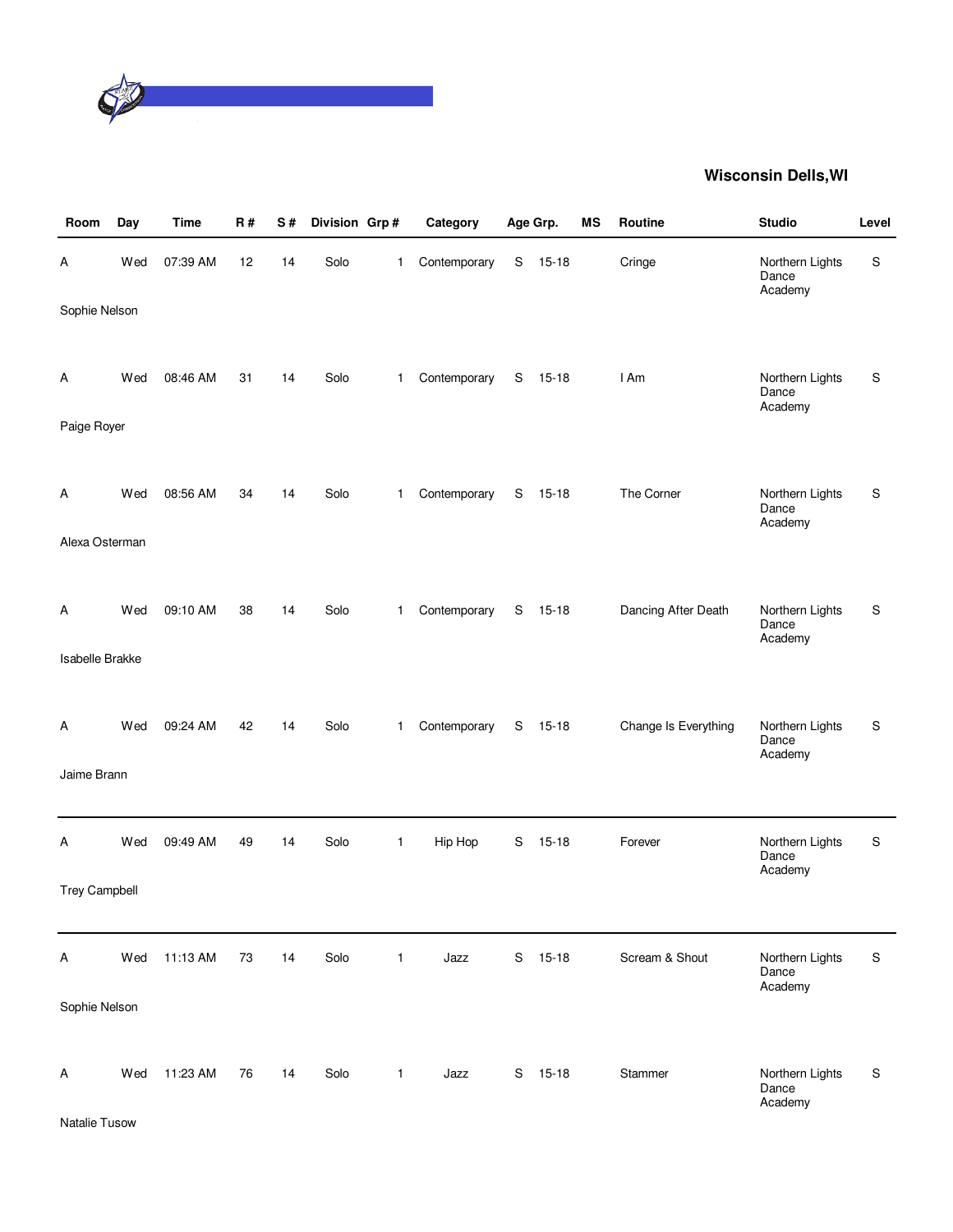

| Room                   | Day | <b>Time</b> | R#  | $\mathbf S$ # | Division Grp# |                | Category     |             | Age Grp.  | <b>MS</b> | Routine              | <b>Studio</b>                       | Level |
|------------------------|-----|-------------|-----|---------------|---------------|----------------|--------------|-------------|-----------|-----------|----------------------|-------------------------------------|-------|
| Α                      | Wed | 11:30 AM    | 78  | 14            | Solo          | $\mathbf{1}$   | Jazz         | S           | $15 - 18$ |           | Burned By The Flame  | Northern Lights<br>Dance<br>Academy | S     |
| <b>Kiara Yates</b>     |     |             |     |               |               |                |              |             |           |           |                      |                                     |       |
|                        |     |             |     |               |               |                |              |             |           |           |                      |                                     |       |
| Α                      | Wed | 11:37 AM    | 80  | 14            | Solo          | 1              | Jazz         | S           | $15 - 18$ |           | Grimey               | Northern Lights<br>Dance<br>Academy | S     |
| Alexa Osterman         |     |             |     |               |               |                |              |             |           |           |                      |                                     |       |
|                        |     |             |     |               |               |                |              |             |           |           |                      |                                     |       |
| Α                      | Wed | 11:44 AM    | 82  | 14            | Solo          | 1              | Jazz         | S           | $15 - 18$ |           | Koladi               | Northern Lights<br>Dance            | S     |
| <b>Isabelle Brakke</b> |     |             |     |               |               |                |              |             |           |           |                      | Academy                             |       |
|                        |     |             |     |               |               |                |              |             |           |           |                      |                                     |       |
| A                      | Wed | 11:51 AM    | 84  | 14            | Solo          | $\mathbf{1}$   | Jazz         | $\mathbf S$ | $15 - 18$ |           | Funky Town           | Northern Lights<br>Dance            | S     |
| Jaime Brann            |     |             |     |               |               |                |              |             |           |           |                      | Academy                             |       |
|                        |     |             |     |               |               |                |              |             |           |           |                      |                                     |       |
| Α                      | Wed | 03:19 PM    | 129 | 14            | Solo          | $\mathbf{1}$   | Lyrical      | S           | $15 - 18$ |           | <b>Breathe Again</b> | Northern Lights<br>Dance            | S     |
| Kiara Yates            |     |             |     |               |               |                |              |             |           |           |                      | Academy                             |       |
|                        |     |             |     |               |               |                |              |             |           |           |                      |                                     |       |
| Α                      | Wed | 04:36 PM    | 151 | 14            | Solo          | 1              | Open         | S           | $15 - 18$ |           | Die Trying           | Northern Lights<br>Dance            | S     |
| <b>Trey Campbell</b>   |     |             |     |               |               |                |              |             |           |           |                      | Academy                             |       |
|                        |     |             |     |               |               |                |              |             |           |           |                      |                                     |       |
| A                      | Wed | 04:57 PM    | 157 | 14            | Solo          | $\mathbf{1}$   | Open         |             | S 15-18   |           | Existence            | Northern Lights                     | S     |
|                        |     |             |     |               |               |                |              |             |           |           |                      | Dance<br>Academy                    |       |
| Paige Royer            |     |             |     |               |               |                |              |             |           |           |                      |                                     |       |
| A                      | Wed | 07:24 PM    | 179 | 14            | D/T           | $\overline{c}$ | Contemporary | S           | $15 - 18$ |           | Manufactured Love    | Northern Lights                     | S     |
|                        |     |             |     |               |               |                |              |             |           |           |                      | Dance<br>Academy                    |       |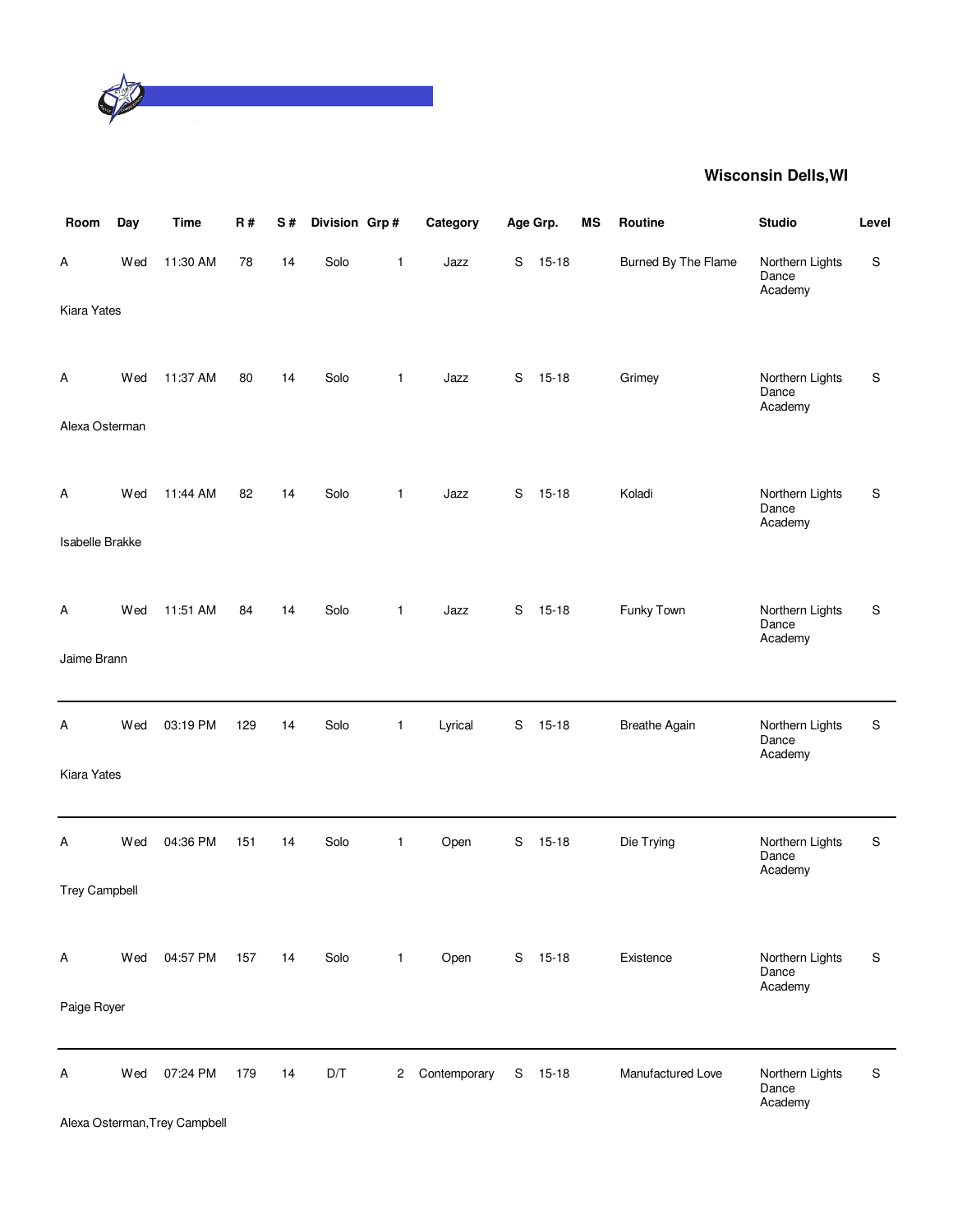

| Room                  | Day | Time                                                                     | R#  | S# | Division Grp# |             | Category                                                                                                              |     | Age Grp.  | МS | <b>Routine</b>                                                                                                                           | <b>Studio</b>                       | Level |
|-----------------------|-----|--------------------------------------------------------------------------|-----|----|---------------|-------------|-----------------------------------------------------------------------------------------------------------------------|-----|-----------|----|------------------------------------------------------------------------------------------------------------------------------------------|-------------------------------------|-------|
| A                     | Thu | 11:27 AM                                                                 | 281 | 14 | Solo          | 1           | Jazz                                                                                                                  | Τ   | $12 - 14$ |    | Dance Apocolyptic                                                                                                                        | Northern Lights<br>Dance<br>Academy | S     |
| Stella Hunt           |     |                                                                          |     |    |               |             |                                                                                                                       |     |           |    |                                                                                                                                          |                                     |       |
| A                     | Thu | 03:09 PM                                                                 | 330 | 14 | Solo          | 1           | Open                                                                                                                  | Τ   | $12 - 14$ |    | Imagine                                                                                                                                  | Northern Lights<br>Dance<br>Academy | S     |
| Stella Hunt           |     |                                                                          |     |    |               |             |                                                                                                                       |     |           |    |                                                                                                                                          |                                     |       |
| Α                     | Fri | 08:23 AM                                                                 | 399 | 14 | Sg            | 5           | Contemporary                                                                                                          | S   | $15 - 18$ |    | The Village                                                                                                                              | Northern Lights<br>Dance<br>Academy | S     |
|                       |     | Hailey Selly, Marcella George, Natalie Tusow, Sophie Nelson, Stella Hunt |     |    |               |             |                                                                                                                       |     |           |    |                                                                                                                                          |                                     |       |
| Α                     | Fri | 08:28 AM                                                                 | 400 | 14 | Sg            | 9           | Contemporary                                                                                                          | S   | 15-18     |    | We Don't Eat                                                                                                                             | Northern Lights<br>Dance<br>Academy | S     |
|                       |     |                                                                          |     |    |               |             |                                                                                                                       |     |           |    | Elizabeth Seifert, Emily Bradt, Isabella Day, Isabelle Brakke, Jaime Brann, Kadence Strasburg, Louisa Etter, Macy Goochey, Trey Campbell |                                     |       |
| Α                     | Fri | 09:38 AM                                                                 | 415 | 14 | Sg            | 9           | Jazz                                                                                                                  | S   | $15 - 18$ |    | <b>Bills</b>                                                                                                                             | Northern Lights<br>Dance<br>Academy | S     |
|                       |     |                                                                          |     |    |               |             |                                                                                                                       |     |           |    | Alexa Osterman, Grace Doll, Hailey Selly, Marcella George, Natalie Tusow, Sophie Nelson, Zoey Rousu, Paige Royer, Lainey Jacobson        |                                     |       |
| A                     | Fri | 09:42 AM                                                                 | 416 | 14 | Sg            | 9           | Jazz                                                                                                                  | S   | $15 - 18$ |    | Bang                                                                                                                                     | Northern Lights<br>Dance<br>Academy | S     |
|                       |     |                                                                          |     |    |               |             |                                                                                                                       |     |           |    | Elizabeth Seifert, Emily Bradt, Isabella Day, Jaime Brann, Kadence Strasburg, Louisa Etter, Macy Goochey, Trey Campbell, Isabelle Brakke |                                     |       |
| Α                     | Fri | 11:08 AM                                                                 | 435 | 14 | Sg            | 8           | Open                                                                                                                  | S   | $15-18$   |    | <b>Street Lights</b>                                                                                                                     | Northern Lights<br>Dance<br>Academy | S     |
|                       |     |                                                                          |     |    |               |             | Alexa Osterman, Grace Doll, Hailey Selly, Marcella George, Natalie Tusow, Paige Royer, Sophie Nelson, Lainey Jacobson |     |           |    |                                                                                                                                          |                                     |       |
| Α<br>Paisleigh Brakke | Fri | 01:51 PM                                                                 | 466 | 14 | Solo          | $\mathbf 1$ | Contemporary                                                                                                          | PT. | $9 - 11$  |    | Wondering                                                                                                                                | Northern Lights<br>Dance<br>Academy | S     |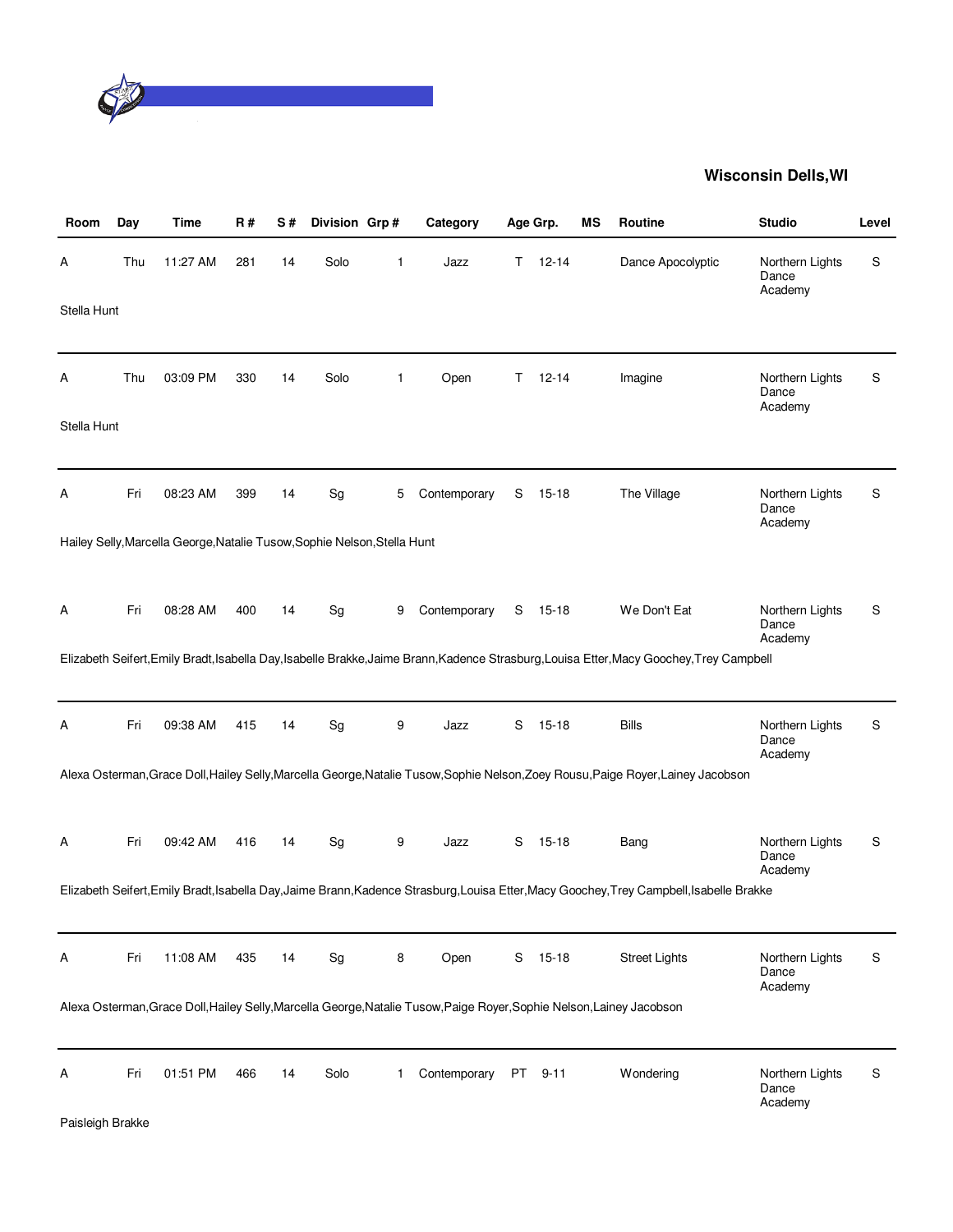

| Room              | Day | <b>Time</b>                        | R#   | S# | Division Grp# |                | Category     |     | Age Grp.      | ΜS | Routine                                                                                                                                                                                                                                                                                                | <b>Studio</b>                       | Level     |
|-------------------|-----|------------------------------------|------|----|---------------|----------------|--------------|-----|---------------|----|--------------------------------------------------------------------------------------------------------------------------------------------------------------------------------------------------------------------------------------------------------------------------------------------------------|-------------------------------------|-----------|
| А                 | Fri | 02:03 PM                           | 470  | 14 | Solo          | 1              | Contemporary | PT  | $9 - 11$      |    | Muddy Waters                                                                                                                                                                                                                                                                                           | Northern Lights<br>Dance<br>Academy | S         |
| Kenzie Strasburg  |     |                                    |      |    |               |                |              |     |               |    |                                                                                                                                                                                                                                                                                                        |                                     |           |
| Α                 | Fri | 03:00 PM                           | 489  | 14 | Solo          | 1              | Jazz         | PT  | $9 - 11$      |    | Be My Girl                                                                                                                                                                                                                                                                                             | Northern Lights<br>Dance<br>Academy | S         |
| Paisleigh Brakke  |     |                                    |      |    |               |                |              |     |               |    |                                                                                                                                                                                                                                                                                                        |                                     |           |
| Α                 | Fri | 03:09 PM                           | 492  | 14 | Solo          | $\mathbf{1}$   | Jazz         | PT. | $9 - 11$      |    | London Bridge                                                                                                                                                                                                                                                                                          | Northern Lights<br>Dance<br>Academy | S         |
| Kenzie Strasburg  |     |                                    |      |    |               |                |              |     |               |    |                                                                                                                                                                                                                                                                                                        |                                     |           |
| Α                 | Fri | 07:16 PM                           | 551  | 14 | D/T           | $\overline{c}$ | Hip Hop      | PT  | $9 - 11$      |    | Old Skool                                                                                                                                                                                                                                                                                              | Northern Lights<br>Dance<br>Academy | S         |
|                   |     | Kenzie Strasburg, Paisleigh Brakke |      |    |               |                |              |     |               |    |                                                                                                                                                                                                                                                                                                        |                                     |           |
| А                 | Sat | 09:26 AM                           | 592  | 14 | Lg            | 19             | Hip Hop      | Τ   | $12 - 14$     |    | <b>Toy Soldier</b>                                                                                                                                                                                                                                                                                     | Northern Lights<br>Dance<br>Academy | S         |
|                   |     |                                    |      |    |               |                |              |     |               |    | Alexa Osterman, Grace Doll, Gracie Edwards, Hailey Selly, Isabelle Brakke, Jaime Brann, Kadence Strasburg, Lainey Jacobson, Macy Goochey, Marcella<br>George, Natalie Tusow, Paige Royer, Sophie Nelson, Stella Hunt, Zoey Rousu, Elizabeth Seifert, Kenzie Strasburg, Paisleigh Brakke, Isabelle Doll |                                     |           |
| С                 | Wed | 01:21 PM                           | 1285 | 14 | Solo          | 1              | Jazz         | т   | $12 - 14$     |    | vYzzi                                                                                                                                                                                                                                                                                                  | Northern Lights<br>Dance<br>Academy | <b>RS</b> |
| Mayson Woodrum    |     |                                    |      |    |               |                |              |     |               |    |                                                                                                                                                                                                                                                                                                        |                                     |           |
| C                 | Wed | 01:31 PM                           | 1288 | 14 | Solo          | $\mathbf{1}$   | Jazz         |     | $T = 12 - 14$ |    | <b>Bang Bang</b>                                                                                                                                                                                                                                                                                       | Northern Lights<br>Dance            | <b>RS</b> |
| Zoey Rousu        |     |                                    |      |    |               |                |              |     |               |    |                                                                                                                                                                                                                                                                                                        | Academy                             |           |
| С                 | Wed | 01:38 PM                           | 1290 | 14 | Solo          | $\mathbf{1}$   | Jazz         |     | $T = 12 - 14$ |    | It's Still Rock And Roll<br>To Me                                                                                                                                                                                                                                                                      | Northern Lights<br>Dance            | RS        |
| Kadence Strasburg |     |                                    |      |    |               |                |              |     |               |    |                                                                                                                                                                                                                                                                                                        | Academy                             |           |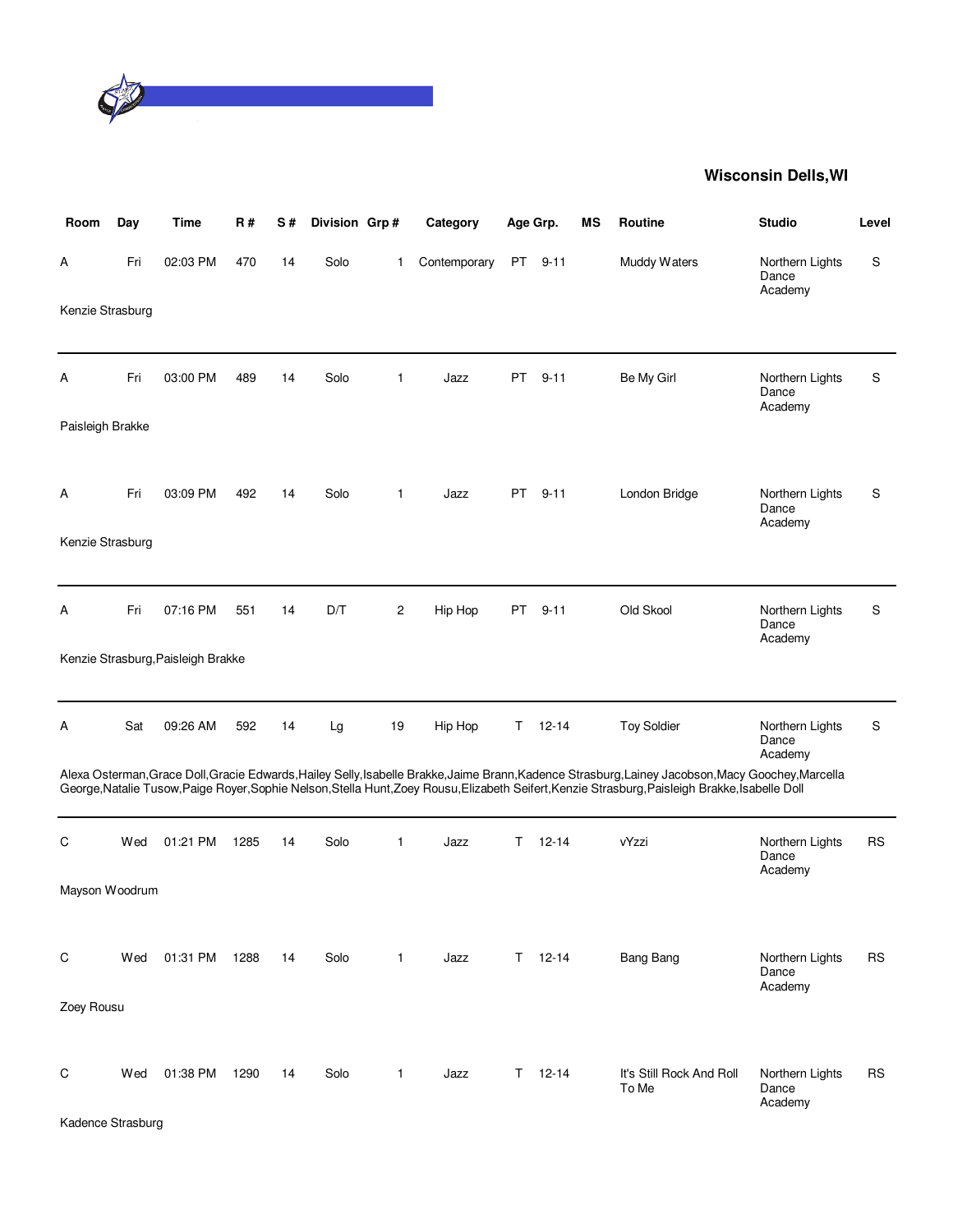

| Room | Day | Time                         | <b>R#</b> | S# | Division Grp# |   | Category | Age Grp. |           | ΜS | Routine        | <b>Studio</b>                       | Level     |
|------|-----|------------------------------|-----------|----|---------------|---|----------|----------|-----------|----|----------------|-------------------------------------|-----------|
| C    | Wed | 09:04 PM                     | 1383      | 14 | D/T           | 2 | Jazz     |          | $12 - 14$ |    | Disco Pop      | Northern Lights<br>Dance<br>Academy | <b>RS</b> |
|      |     | Emmy Goochey, Mayson Woodrum |           |    |               |   |          |          |           |    |                |                                     |           |
|      |     |                              |           |    |               |   |          |          |           |    |                |                                     |           |
| C    | Thu | 01:57 PM                     | 1496      | 14 | Solo          |   | Lyrical  | PT.      | $9 - 11$  |    | Smallest Light | Northern Lights<br>Dance<br>Academy | <b>RS</b> |

Isabelle Doll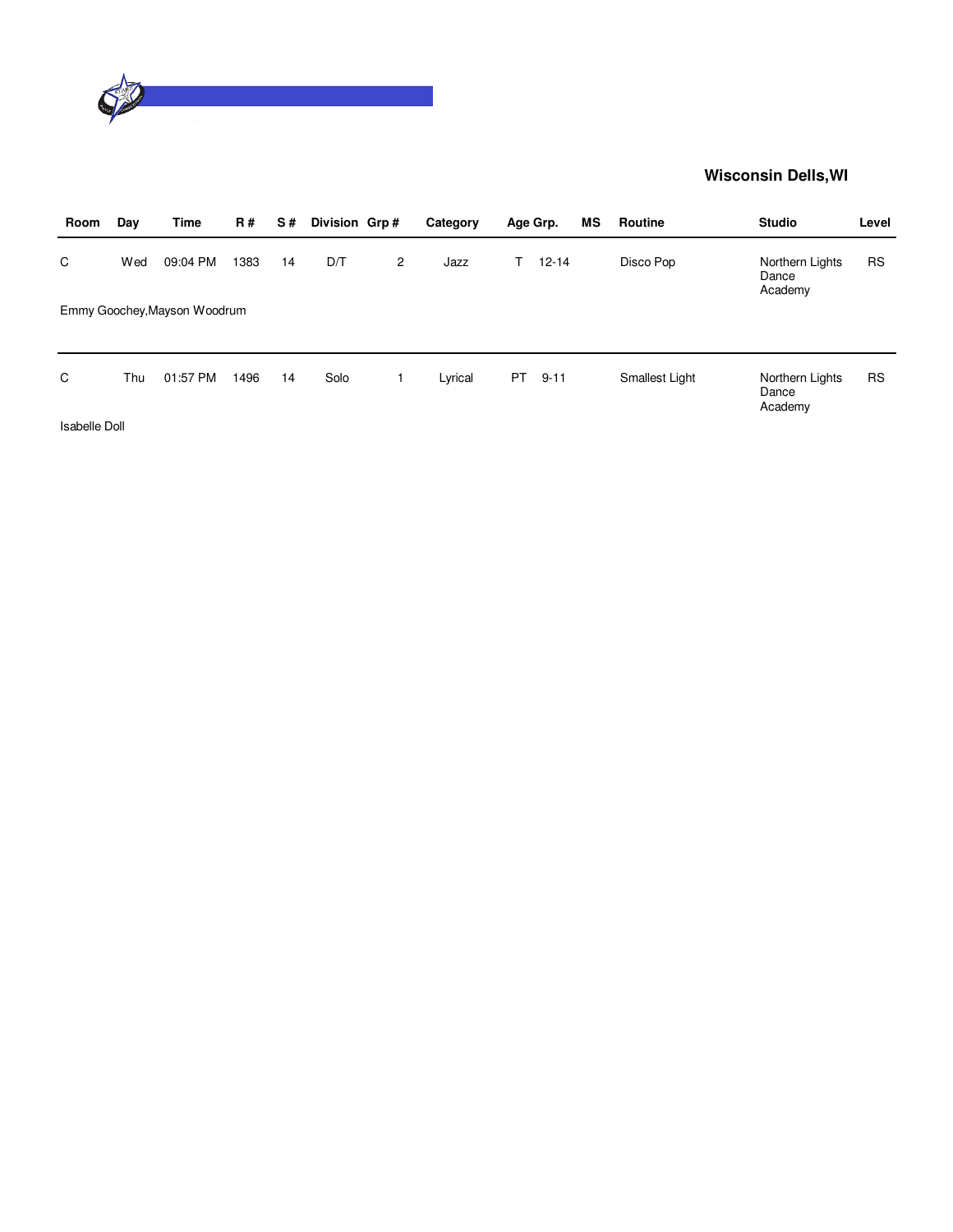

| Room             | Day | <b>Time</b>                    | <b>R#</b> | S# | Division Grp# |                         | Category     |             | Age Grp.  | <b>MS</b> | Routine          | <b>Studio</b>                    | Level       |
|------------------|-----|--------------------------------|-----------|----|---------------|-------------------------|--------------|-------------|-----------|-----------|------------------|----------------------------------|-------------|
| Α                | Wed | 02:30 PM                       | 115       | 9  | Solo          | 1                       | Lyrical      | S           | $15 - 18$ |           | Blackout         | Northwoods<br>School of<br>Dance | $\mathsf S$ |
| Natalie Shrock   |     |                                |           |    |               |                         |              |             |           |           |                  |                                  |             |
| Α                | Fri | 10:36 AM                       | 428       | 9  | D/T           | $\overline{\mathbf{c}}$ | Lyrical      | S           | $15 - 18$ |           | There You'll Be  | Northwoods<br>School of<br>Dance | $\mathsf S$ |
|                  |     | Katelyn Shrock, Natalie Shrock |           |    |               |                         |              |             |           |           |                  |                                  |             |
| Α                | Fri | 11:21 AM                       | 438       | 9  | D/T           | $\overline{c}$          | Open         | $\mathbf S$ | $15 - 18$ |           | Lost Without You | Northwoods<br>School of<br>Dance | S           |
|                  |     | Katelyn Shrock, Natalie Shrock |           |    |               |                         |              |             |           |           |                  |                                  |             |
| В                | Wed | 11:32 AM                       | 680       | 9  | Solo          | 1                       | Contemporary | S           | $15 - 18$ |           | Lonely           | Northwoods<br>School of<br>Dance | <b>RS</b>   |
| Brianna Birginal |     |                                |           |    |               |                         |              |             |           |           |                  |                                  |             |
| В                | Wed | 02:27 PM                       | 730       | 9  | Solo          | 1                       | Jazz         | S           | $15 - 18$ |           | Black & Gold     | Northwoods<br>School of<br>Dance | <b>RS</b>   |
| Ellie Lurvey     |     |                                |           |    |               |                         |              |             |           |           |                  |                                  |             |
| В                | Wed | 02:45 PM                       | 735       | 9  | Solo          | $\mathbf{1}$            | Jazz         | S           | $15 - 18$ |           | Looking At Me    | Northwoods<br>School of<br>Dance | <b>RS</b>   |
| Olivia Monk      |     |                                |           |    |               |                         |              |             |           |           |                  |                                  |             |
| В                | Wed | 04:45 PM                       | 755       | 9  | Solo          | $\mathbf{1}$            | Lyrical      |             | S 15-18   |           | Gravity          | Northwoods<br>School of<br>Dance | <b>RS</b>   |
| Katelyn Shrock   |     |                                |           |    |               |                         |              |             |           |           |                  |                                  |             |
| B                | Wed | 07:08 PM                       | 796       | 9  | Solo          | $\mathbf{1}$            | Open         | S           | $15 - 18$ |           | Keep You Safe    | Northwoods<br>School of<br>Dance | <b>RS</b>   |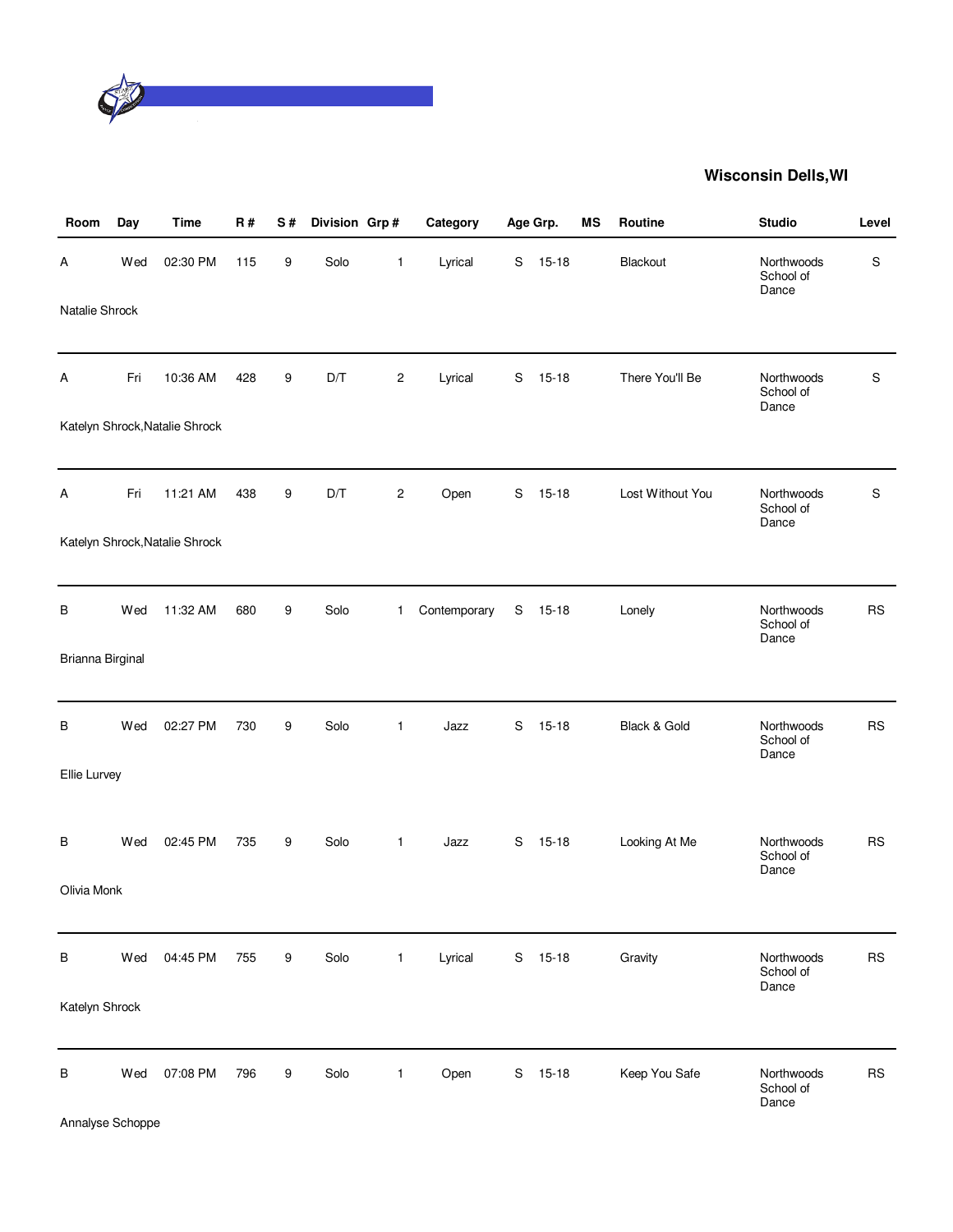

| Room           | Day | <b>Time</b>                                 | <b>R#</b> | S# | Division Grp# |                | Category     |    | Age Grp.  | <b>MS</b> | Routine               | <b>Studio</b>                    | Level     |
|----------------|-----|---------------------------------------------|-----------|----|---------------|----------------|--------------|----|-----------|-----------|-----------------------|----------------------------------|-----------|
| В              | Wed | 07:57 PM                                    | 807       | 9  | Solo          | 1              | Pointe       | S  | $15 - 18$ |           | Spanish Hot Chocolate | Northwoods<br>School of<br>Dance | <b>RS</b> |
| Olivia Monk    |     |                                             |           |    |               |                |              |    |           |           |                       |                                  |           |
| В              | Wed | 08:07 PM                                    | 810       | 9  | Solo          | 1              | Tap          | S  | $15 - 18$ |           | Survivor              | Northwoods<br>School of<br>Dance | <b>RS</b> |
| Katelyn Shrock |     |                                             |           |    |               |                |              |    |           |           |                       |                                  |           |
| В              | Wed | 08:53 PM                                    | 823       | 9  | D/T           | 3              | Contemporary | S  | $15-18$   |           | Cringe                | Northwoods<br>School of<br>Dance | <b>RS</b> |
|                |     | Annalyse Schoppe, Ellie Lurvey, Olivia Monk |           |    |               |                |              |    |           |           |                       |                                  |           |
| В              | Wed | 09:21 PM                                    | 831       | 9  | D/T           | $\overline{c}$ | Jazz         | S  | $15 - 18$ |           | S.O.S                 | Northwoods<br>School of<br>Dance | <b>RS</b> |
|                |     | Annalyse Schoppe, Ellie Lurvey              |           |    |               |                |              |    |           |           |                       |                                  |           |
| В              | Wed | 10:24 PM                                    | 849       | 9  | D/T           | $\overline{c}$ | Open         | S  | $15 - 18$ |           | Landslide             | Northwoods<br>School of<br>Dance | <b>RS</b> |
|                |     | Natalie Shrock, Olivia Monk                 |           |    |               |                |              |    |           |           |                       |                                  |           |
| В              | Wed | 10:34 PM                                    | 852       | 9  | D/T           | $\sqrt{2}$     | Tap          | S  | $15 - 18$ |           | Don't Stop Me Now     | Northwoods<br>School of<br>Dance | <b>RS</b> |
|                |     | Brianna Birginal, Maddie McLaughlin         |           |    |               |                |              |    |           |           |                       |                                  |           |
| В              | Thu | 08:04 AM                                    | 854       | 9  | Solo          | 1.             | Contemporary | T. | $12 - 14$ |           | Chasing               | Northwoods<br>School of<br>Dance | <b>NS</b> |
| Reagan Monk    |     |                                             |           |    |               |                |              |    |           |           |                       |                                  |           |
| B              | Thu | 10:48 AM                                    | 898       | 9  | Solo          | 1              | Tap          | T. | $12 - 14$ |           | Greased Lightning     | Northwoods<br>School of<br>Dance | <b>NS</b> |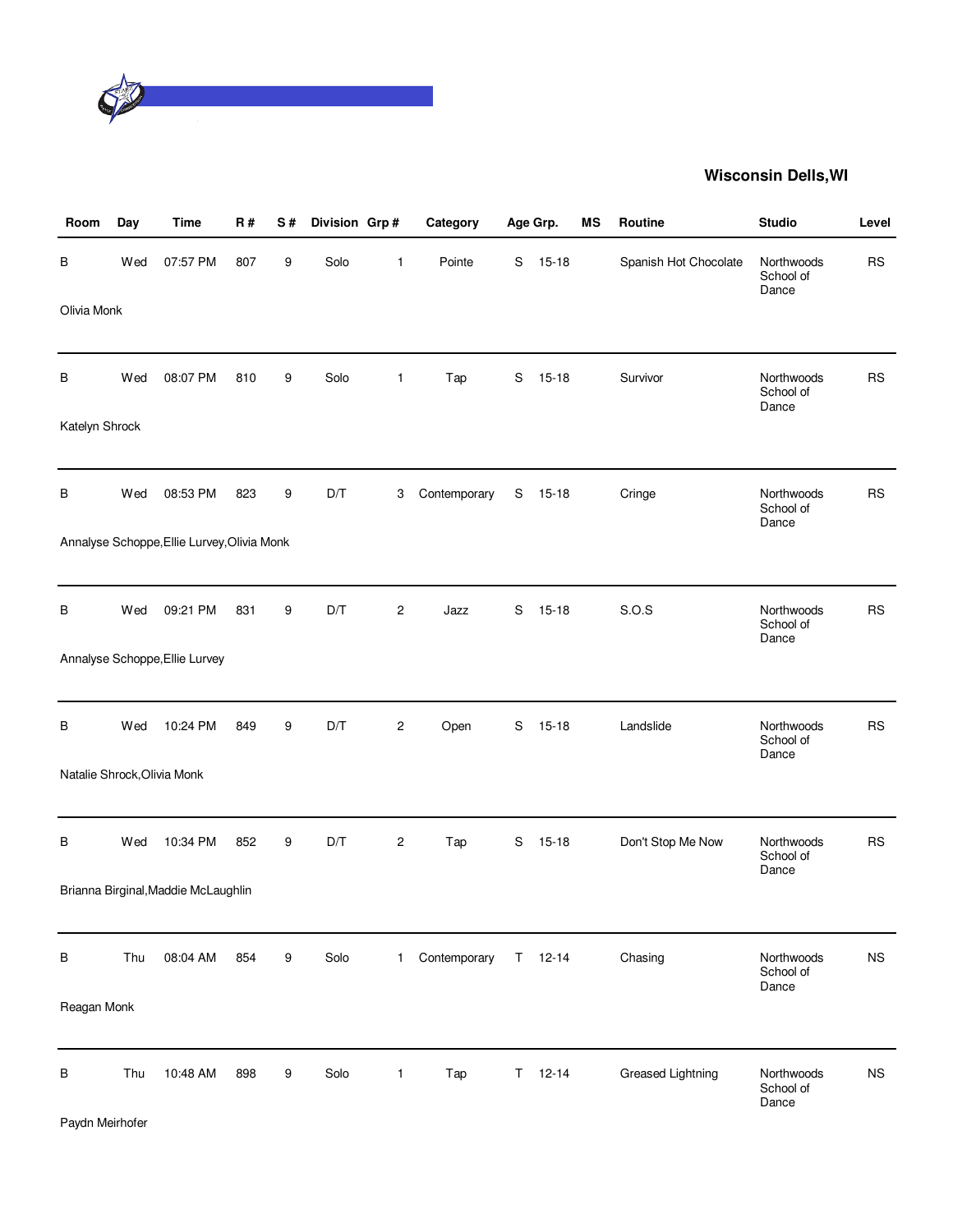

| Room              | Day | <b>Time</b>                            | <b>R#</b> | S# | Division Grp# |              | Category      |    | Age Grp.      | <b>MS</b> | Routine              | <b>Studio</b>                    | Level     |
|-------------------|-----|----------------------------------------|-----------|----|---------------|--------------|---------------|----|---------------|-----------|----------------------|----------------------------------|-----------|
| В                 | Thu | 10:55 AM                               | 900       | 9  | Solo          | $\mathbf{1}$ | Tap           | S  | $15 - 18$     |           | <b>Girl Almighty</b> | Northwoods<br>School of<br>Dance | <b>NS</b> |
| Maddie McLaughlin |     |                                        |           |    |               |              |               |    |               |           |                      |                                  |           |
| В                 | Thu | 10:59 AM                               | 901       | 9  | Solo          | $\mathbf{1}$ | <b>Ballet</b> | S  | $15 - 18$     |           | Rewrite the Stars    | Northwoods<br>School of<br>Dance | <b>NS</b> |
| Anna Redmond      |     |                                        |           |    |               |              |               |    |               |           |                      |                                  |           |
| B                 | Thu | 11:02 AM                               | 902       | 9  | Solo          | $\mathbf{1}$ | Contemporary  | S  | $15 - 18$     |           | Hostage              | Northwoods<br>School of<br>Dance | <b>NS</b> |
| Maddie McLaughlin |     |                                        |           |    |               |              |               |    |               |           |                      |                                  |           |
| В                 | Thu | 11:30 AM                               | 910       | 9  | Solo          | $\mathbf{1}$ | Lyrical       | S  | $15 - 18$     |           | If I Die Young       | Northwoods<br>School of<br>Dance | <b>NS</b> |
| Julia Wacker      |     |                                        |           |    |               |              |               |    |               |           |                      |                                  |           |
| В                 | Thu | 11:34 AM                               | 911       | 9  | Solo          | $\mathbf{1}$ | Lyrical       | S  | $15 - 18$     |           | Scars in Heaven      | Northwoods<br>School of<br>Dance | <b>NS</b> |
| Anna Redmond      |     |                                        |           |    |               |              |               |    |               |           |                      |                                  |           |
| В                 | Thu | 12:02 PM                               | 919       | 9  | D/T           | 2            | Contemporary  | T. | $12 - 14$     |           | Madness              | Northwoods<br>School of<br>Dance | <b>NS</b> |
|                   |     | Paydn Meirhofer, Reagan Monk           |           |    |               |              |               |    |               |           |                      |                                  |           |
| В                 | Thu | 12:40 PM                               | 930       | 9  | D/T           | $\sqrt{2}$   | Lyrical       |    | $T = 12 - 14$ |           | I Won't Give Up      | Northwoods<br>School of<br>Dance | <b>NS</b> |
|                   |     | Aubree Dumpprope, Paydn Meirhofer      |           |    |               |              |               |    |               |           |                      |                                  |           |
| В                 | Thu | 01:05 PM<br>Anna Redmond, Julia Wacker | 937       | 9  | D/T           | $\sqrt{2}$   | Lyrical       | S  | $15-18$       |           | Don't Worry About Me | Northwoods<br>School of<br>Dance | <b>NS</b> |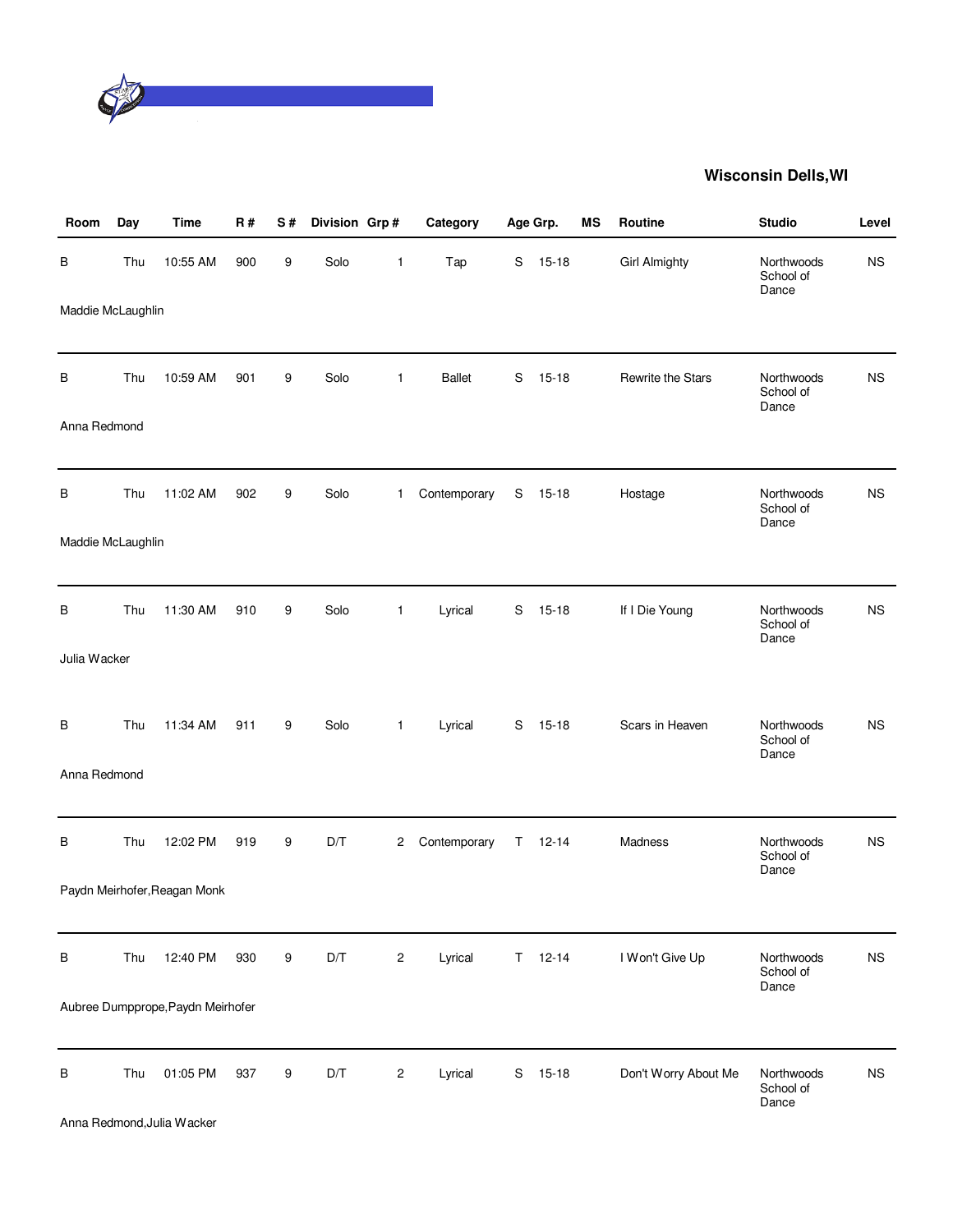

| Room                      | Day | Time                                                                        | R#   | S# | Division Grp# |   | Category                                                                                               |    | Age Grp.  | ΜS | Routine                                                                                                                                      | <b>Studio</b>                    | Level     |
|---------------------------|-----|-----------------------------------------------------------------------------|------|----|---------------|---|--------------------------------------------------------------------------------------------------------|----|-----------|----|----------------------------------------------------------------------------------------------------------------------------------------------|----------------------------------|-----------|
| В                         | Thu | 01:08 PM                                                                    | 938  | 9  | D/T           | 2 | <b>Musical Show</b>                                                                                    | S  | $15 - 18$ |    | Sincerely, Me                                                                                                                                | Northwoods<br>School of<br>Dance | <b>NS</b> |
|                           |     | Brianna Birginal, Maddie McLaughlin                                         |      |    |               |   |                                                                                                        |    |           |    |                                                                                                                                              |                                  |           |
| В                         | Thu | 03:37 PM                                                                    | 956  | 9  | Sg            | 9 | Contemporary                                                                                           | S  | $15 - 18$ |    | Hurricane                                                                                                                                    | Northwoods<br>School of<br>Dance | <b>RS</b> |
|                           |     |                                                                             |      |    |               |   |                                                                                                        |    |           |    | Anna Redmond, Annalyse Schoppe, Brianna Birginal, Ellie Lurvey, Julia Wacker, Katelyn Shrock, Maddie McLaughlin, Natalie Shrock, Olivia Monk |                                  |           |
| В                         | Thu | 04:27 PM                                                                    | 967  | 9  | Sg            | 4 | Hip Hop                                                                                                | S  | $15 - 18$ |    | Freaks                                                                                                                                       | Northwoods<br>School of<br>Dance | <b>RS</b> |
|                           |     | Annalyse Schoppe, Katelyn Shrock, Natalie Shrock, Olivia Monk               |      |    |               |   |                                                                                                        |    |           |    |                                                                                                                                              |                                  |           |
| В                         | Thu | 06:29 PM                                                                    | 992  | 9  | Sg            | 5 | Lyrical                                                                                                | S  | $15 - 18$ |    | You Are The Reason                                                                                                                           | Northwoods<br>School of<br>Dance | <b>RS</b> |
|                           |     | Annalyse Schoppe, Ellie Lurvey, Katelyn Shrock, Natalie Shrock, Olivia Monk |      |    |               |   |                                                                                                        |    |           |    |                                                                                                                                              |                                  |           |
| C                         | Fri | 02:18 PM                                                                    | 1641 | 9  | Sg            | 7 | Jazz                                                                                                   |    | PT 9-11   |    | The Other Side of<br>Hollywood                                                                                                               | Northwoods<br>School of<br>Dance | <b>NS</b> |
|                           |     |                                                                             |      |    |               |   | Abigail Nelson, Aubree Dumpprope, Ava Sadak, Chloe Roou, Gretchen Fiebke, Paydn Meirhofer, Reagan Monk |    |           |    |                                                                                                                                              |                                  |           |
| C                         | Fri | 03:10 PM                                                                    | 1654 | 9  | Sg            | 9 | Lyrical                                                                                                | PT | $9 - 11$  |    | Oceans                                                                                                                                       | Northwoods<br>School of<br>Dance | <b>NS</b> |
|                           |     |                                                                             |      |    |               |   |                                                                                                        |    |           |    | Abigail Nelson, Aubree Dumpprope, Ava Sadak, Isabelle Gray, Lucy Rutkowski, Paydn Meirhofer, Reagan Monk, Ella Stolzman, Siiri Weinzatl      |                                  |           |
| C                         | Sat | 09:03 AM                                                                    | 1689 | 9  | D/T           | 2 | Contemporary                                                                                           |    | PT 9-11   |    | Demons                                                                                                                                       | Northwoods<br>School of<br>Dance | <b>NS</b> |
|                           |     | Chloe Roou, Gretchen Fiebke                                                 |      |    |               |   |                                                                                                        |    |           |    |                                                                                                                                              |                                  |           |
| С                         | Sat | 09:15 AM                                                                    | 1693 | 9  | D/T           | 2 | Jazz                                                                                                   | PT | $9 - 11$  |    | The Gospel Truth                                                                                                                             | Northwoods<br>School of<br>Dance | ΝS        |
| Abigail Nelson, Ava Sadak |     |                                                                             |      |    |               |   |                                                                                                        |    |           |    |                                                                                                                                              |                                  |           |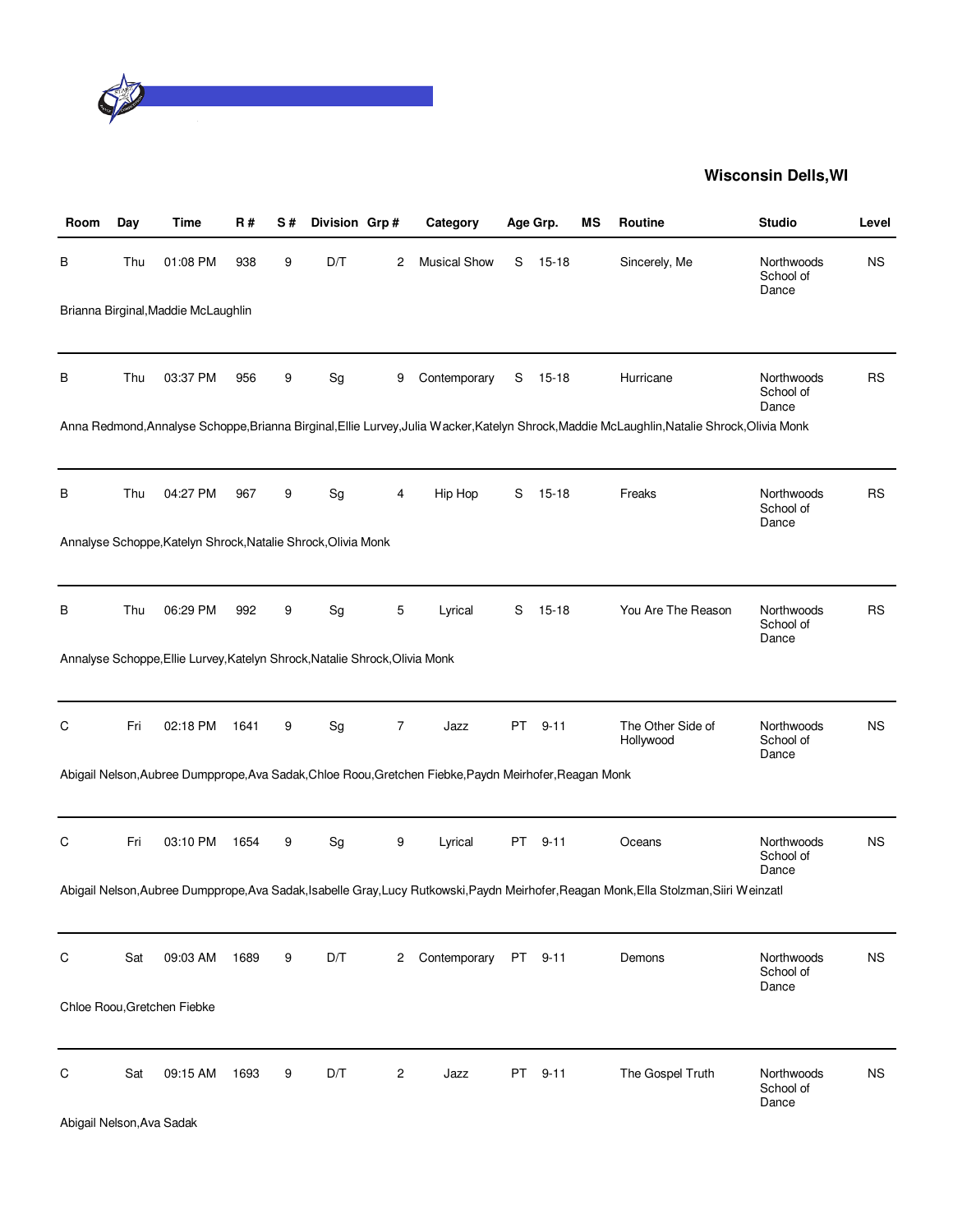

| Room           | Day | <b>Time</b>                                  | <b>R#</b> | S# | Division Grp# |   | Category                        |           | Age Grp. | MS | Routine           | <b>Studio</b>                    | Level     |
|----------------|-----|----------------------------------------------|-----------|----|---------------|---|---------------------------------|-----------|----------|----|-------------------|----------------------------------|-----------|
| C              | Sat | 09:36 AM                                     | 1700      | 9  | D/T           | 3 | Lyrical                         | <b>PT</b> | $9 - 11$ |    | Run to You        | Northwoods<br>School of<br>Dance | <b>NS</b> |
|                |     | Ella Stolzman, Isabelle Gray, Siiri Weinzatl |           |    |               |   |                                 |           |          |    |                   |                                  |           |
|                |     |                                              |           |    |               |   |                                 |           |          |    |                   |                                  |           |
| C              | Sat | 10:00 AM                                     | 1708      | 9  | D/T           |   | 2 Novelty/Characte PT 9-11<br>r |           |          |    | Genie in a Bottle | Northwoods<br>School of<br>Dance | <b>NS</b> |
|                |     | Ella Stolzman, Siiri Weinzatl                |           |    |               |   |                                 |           |          |    |                   |                                  |           |
|                |     |                                              |           |    |               |   |                                 |           |          |    |                   |                                  |           |
| C              | Sat | 01:42 PM                                     | 1762      | 9  | Solo          | 1 | Contemporary                    | PT        | $9 - 11$ |    | Soldier           | Northwoods<br>School of<br>Dance | <b>NS</b> |
| Abigail Nelson |     |                                              |           |    |               |   |                                 |           |          |    |                   |                                  |           |
|                |     |                                              |           |    |               |   |                                 |           |          |    |                   |                                  |           |
| C              | Sat | 03:15 PM                                     | 1793      | 9  | Solo          | 1 | Lyrical                         | <b>PT</b> | $9 - 11$ |    | Wake Up           | Northwoods<br>School of<br>Dance | <b>NS</b> |
| Lucy Rutkowski |     |                                              |           |    |               |   |                                 |           |          |    |                   |                                  |           |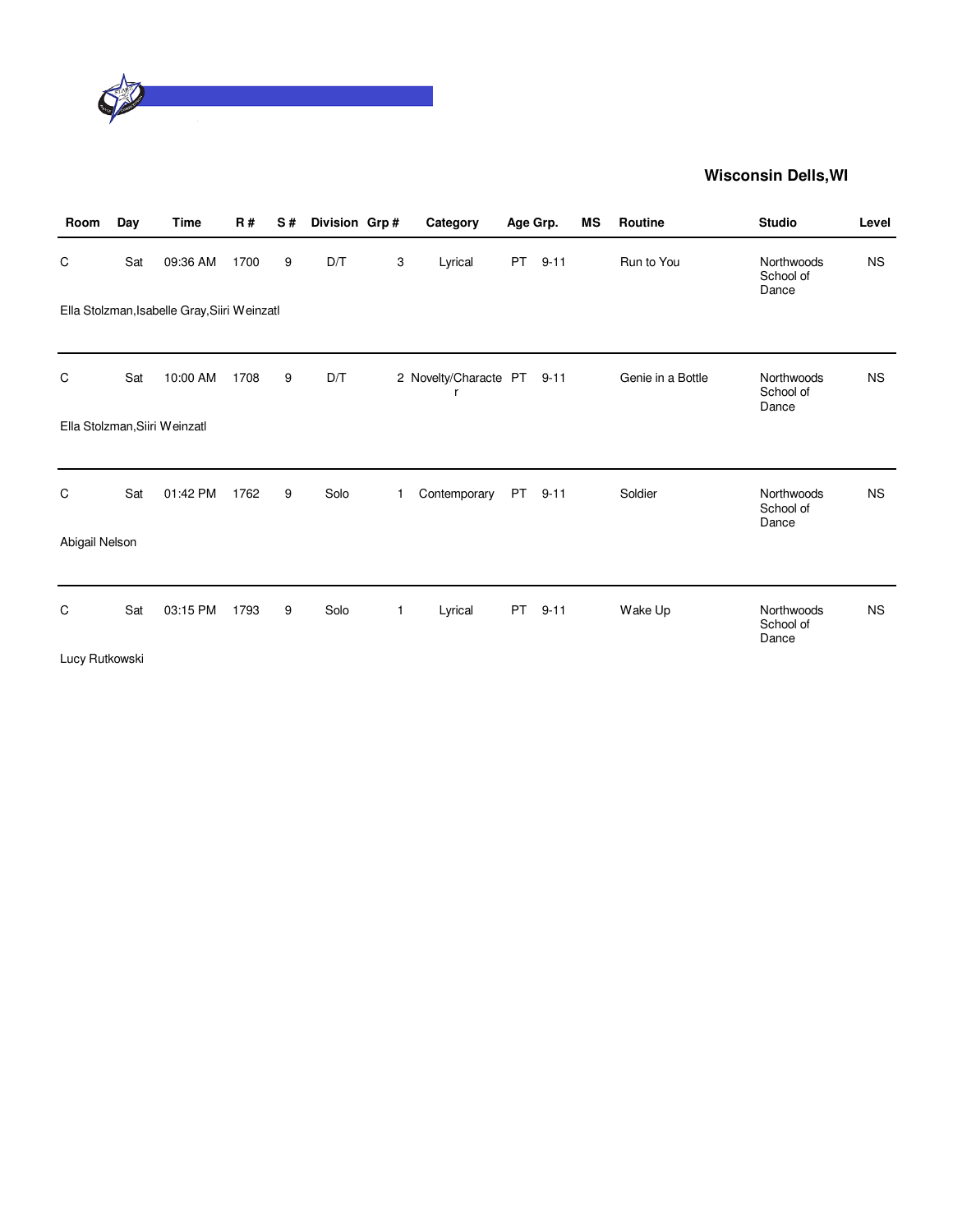

| Room       | Day | Time                                                                            | <b>R#</b> | S# | Division Grp# |                | Category                                                                                                           |     | Age Grp.  | ΜS | <b>Routine</b>                                                                                                                                      | <b>Studio</b>                   | Level     |
|------------|-----|---------------------------------------------------------------------------------|-----------|----|---------------|----------------|--------------------------------------------------------------------------------------------------------------------|-----|-----------|----|-----------------------------------------------------------------------------------------------------------------------------------------------------|---------------------------------|-----------|
| B          | Thu | 03:42 PM                                                                        | 957       | 46 | Sg            | 8              | Contemporary                                                                                                       | S   | $15 - 18$ |    | Suit and Jacket                                                                                                                                     | Phoenix Dance<br>Company        | <b>RS</b> |
|            |     |                                                                                 |           |    |               |                |                                                                                                                    |     |           |    | Justice Christianson,Claire Eveland,Jazmine Gauger,Emma Knoble,Madison Krey,Brooklyn Lemke,Nevaeh Parker,Megan Kannenberg                           |                                 |           |
| B          | Thu | 04:09 PM                                                                        | 963       | 46 | Lg            | 13             | Hip Hop                                                                                                            | S   | 15-18     |    | <b>Tick Tick Boom</b>                                                                                                                               | Phoenix Dance<br>Company        | <b>RS</b> |
|            |     | Knoble, Madison Krey, Megan Langrehr, Nevaeh Parker, Haylee Fruit               |           |    |               |                |                                                                                                                    |     |           |    | Alexandrea Bandell,Magnolia Birch,Justice Christianson,Claire Eveland,Jazmine Gauger,Claire Mertens,Jadessa Atkinson,Avery Hamburg,Emma             |                                 |           |
| В          | Thu | 05:08 PM                                                                        | 974       | 46 | Lg            | 10             | Jazz                                                                                                               | S   | $15 - 18$ |    | Growing Horns                                                                                                                                       | Phoenix Dance<br>Company        | <b>RS</b> |
| Kannenberg |     |                                                                                 |           |    |               |                |                                                                                                                    |     |           |    | Magnolia Birch, Justice Christianson, Claire Eveland, Jazmine Gauger, Emma Knoble, Madison Krey, Brooklyn Lemke, Nevaeh Parker, Mia Peterson, Megan |                                 |           |
| B          | Thu | 07:23 PM                                                                        | 1004      | 46 | Sg            | 8              | Tap                                                                                                                | S   | $15 - 18$ |    | Wanna Be                                                                                                                                            | <b>Phoenix Dance</b><br>Company | <b>RS</b> |
|            |     |                                                                                 |           |    |               |                |                                                                                                                    |     |           |    | Claire Eveland, Jazmine Gauger, Jadessa Atkinson, Avery Hamburg, Madison Krey, Nevaeh Parker, Mia Peterson, Megan Kannenberg                        |                                 |           |
| B          | Fri | 09:55 AM                                                                        | 1020      | 46 | Sg            | $\overline{7}$ | Hip Hop                                                                                                            | T.  | 12-14     |    | Sophisticated Fun                                                                                                                                   | <b>Phoenix Dance</b><br>Company | <b>RS</b> |
|            |     |                                                                                 |           |    |               |                | Lynea Halvorson, Ella Hillenbrand, Lydia Johnson, Kylie Killoy, Isabel Roth, Nahaila Willey-Baker, Isabella Baenen |     |           |    |                                                                                                                                                     |                                 |           |
| B          | Fri | 11:38 AM                                                                        | 1043      | 46 | Sg            | 5              | Lyrical                                                                                                            | Τ   | $12 - 14$ |    | <b>Head Above Water</b>                                                                                                                             | <b>Phoenix Dance</b><br>Company | <b>RS</b> |
|            |     | Claire Mertens, Kylie Killoy, Isabel Roth, Olivia Campbell, Isabella Baenen     |           |    |               |                |                                                                                                                    |     |           |    |                                                                                                                                                     |                                 |           |
| B          | Fri | 12:19 PM                                                                        | 1052      | 46 | Sg            | 5              | Open                                                                                                               | T.  | $12 - 14$ |    | What A Man                                                                                                                                          | <b>Phoenix Dance</b><br>Company | <b>RS</b> |
|            |     | Alexandrea Bandell, Claire Mertens, Ella Hillenbrand, Kylie Killoy, Isabel Roth |           |    |               |                |                                                                                                                    |     |           |    |                                                                                                                                                     |                                 |           |
| B          | Sat | 12:36 PM                                                                        | 1173      | 46 | Sg            | 5              | Jazz                                                                                                               | PT. | $9 - 11$  |    | Dear Future Husband                                                                                                                                 | <b>Phoenix Dance</b><br>Company | <b>RS</b> |

Alisyn Neumaier,Addison Gauger,Azliana Hisel,Brynlee Christian,Vada Nachreiner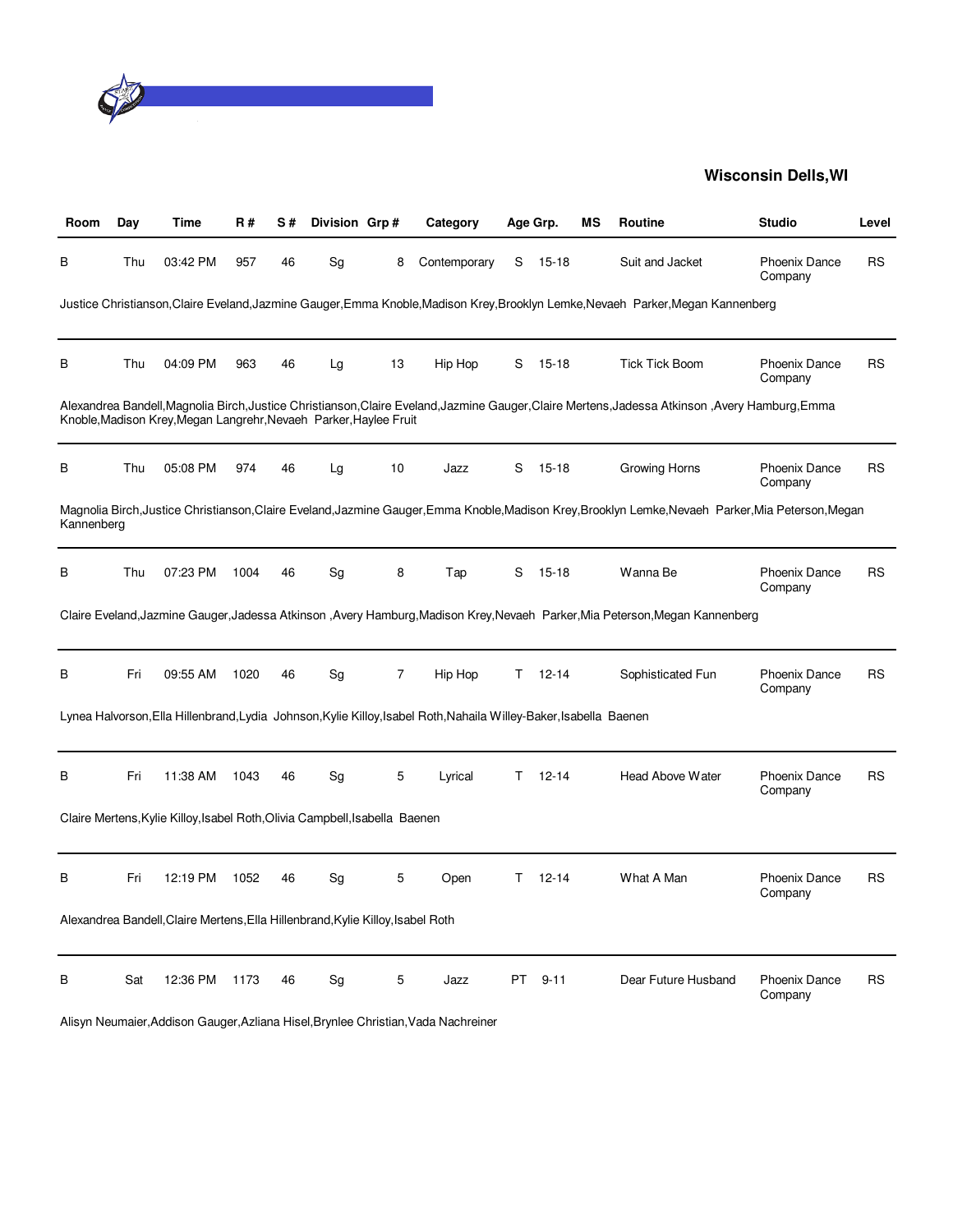

| Room              | Day | Time     | <b>R#</b> | S# | Division Grp# |                | Category     |    | Age Grp.      | <b>MS</b> | Routine                                     | <b>Studio</b>                                             | Level     |
|-------------------|-----|----------|-----------|----|---------------|----------------|--------------|----|---------------|-----------|---------------------------------------------|-----------------------------------------------------------|-----------|
| В                 | Thu | 08:39 AM | 864       | 47 | Solo          | 1              | Jazz         |    | $T = 12 - 14$ |           | Diamonds Are A Girl's<br><b>Best Friend</b> | Platinum<br><b>Studios Dance</b><br>and Pageantry<br>Inc. | <b>NS</b> |
| Aiyanna Tester    |     |          |           |    |               |                |              |    |               |           |                                             |                                                           |           |
| В                 | Thu | 09:32 AM | 879       | 47 | Solo          | $\mathbf{1}$   | Lyrical      | T. | $12 - 14$     |           | Praying                                     | Platinum<br><b>Studios Dance</b><br>and Pageantry<br>Inc. | <b>NS</b> |
| Julia Rocholl     |     |          |           |    |               |                |              |    |               |           |                                             |                                                           |           |
| В                 | Thu | 09:46 AM | 883       | 47 | Solo          | $\mathbf{1}$   | Lyrical      | T. | $12 - 14$     |           | Uncharted                                   | Platinum<br><b>Studios Dance</b><br>and Pageantry<br>Inc. | <b>NS</b> |
| Tillie Goodman    |     |          |           |    |               |                |              |    |               |           |                                             |                                                           |           |
| В                 | Thu | 10:17 AM | 892       | 47 | Solo          | 1              | Musical Show |    | $T = 12-14$   |           | My Strongest Suit                           | Platinum<br><b>Studios Dance</b><br>and Pageantry<br>Inc. | <b>NS</b> |
| <b>Bre Ross</b>   |     |          |           |    |               |                |              |    |               |           |                                             |                                                           |           |
| B                 | Thu | 10:34 AM | 894       | 47 | Solo          | 1              | Open         | T. | $12 - 14$     |           | Born To Be Wild                             | Platinum<br><b>Studios Dance</b><br>and Pageantry<br>Inc. | <b>NS</b> |
| Aaliyah Rodriguez |     |          |           |    |               |                |              |    |               |           |                                             |                                                           |           |
| В                 | Thu | 11:06 AM | 903       | 47 | Solo          | $\mathbf{1}$   | Contemporary |    | S 15-18       |           | She Doesn't Sleep                           | Platinum<br><b>Studios Dance</b><br>and Pageantry         | ΝS        |
| sophia Plower     |     |          |           |    |               |                |              |    |               |           |                                             | Inc.                                                      |           |
| В                 | Thu | 12:26 PM | 926       | 47 | D/T           | $\overline{c}$ | Jazz         |    | $T = 12 - 14$ |           | You Really Got Me                           | Platinum<br><b>Studios Dance</b><br>and Pageantry<br>Inc. | <b>NS</b> |

Bre Ross,Haidyn Cirlic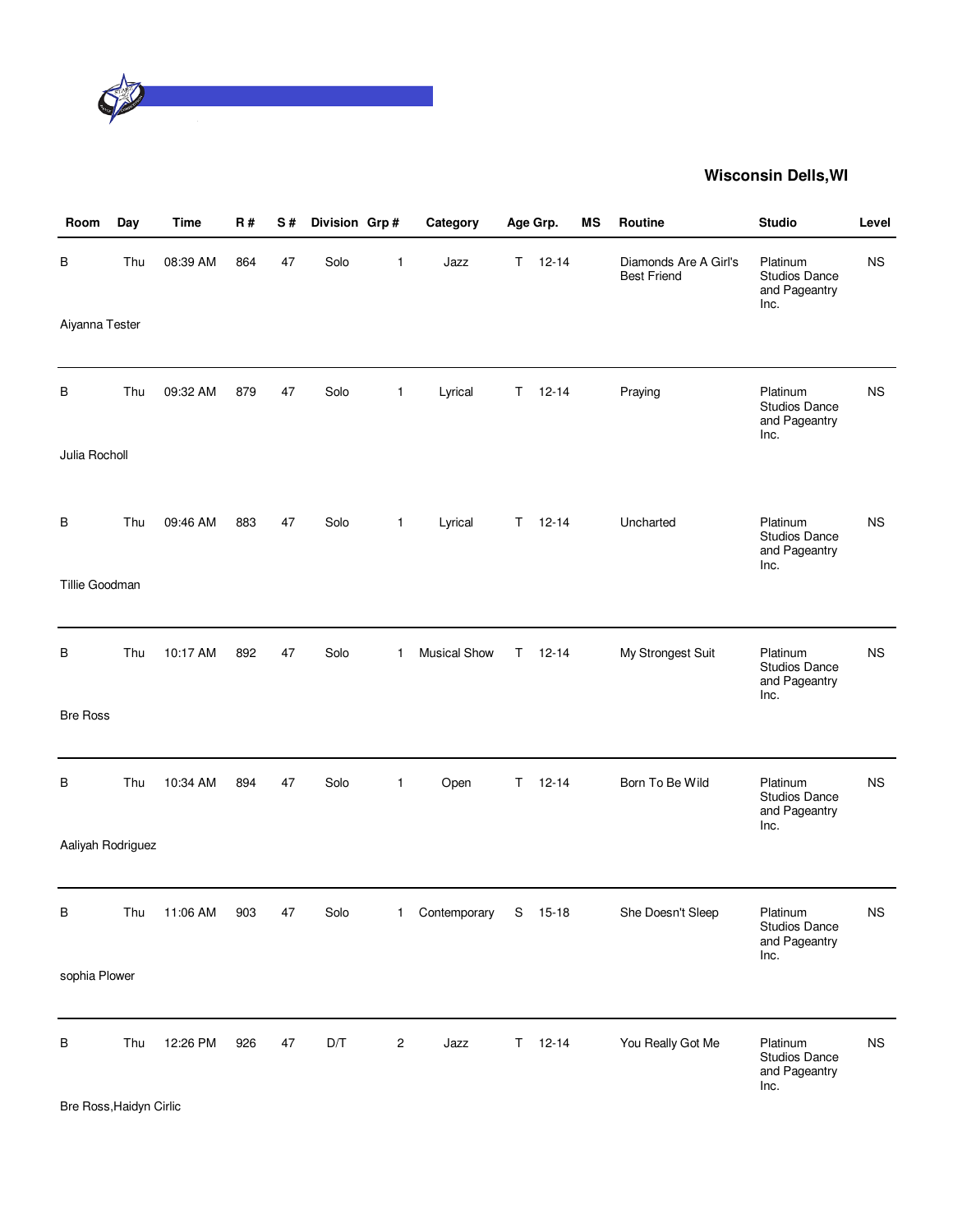

| Room                       | Day | <b>Time</b>                                                                        | R#  | S# | Division Grp# |                | Category                                                                                    |    | Age Grp.      | <b>MS</b> | Routine             | <b>Studio</b>                                             | Level     |
|----------------------------|-----|------------------------------------------------------------------------------------|-----|----|---------------|----------------|---------------------------------------------------------------------------------------------|----|---------------|-----------|---------------------|-----------------------------------------------------------|-----------|
| В                          | Thu | 12:37 PM                                                                           | 929 | 47 | D/T           | $\overline{c}$ | Lyrical                                                                                     | T. | $12 - 14$     |           | Angels              | Platinum<br><b>Studios Dance</b><br>and Pageantry<br>Inc. | <b>NS</b> |
|                            |     | Aaliyah Rodriguez, Evelyn Mount                                                    |     |    |               |                |                                                                                             |    |               |           |                     |                                                           |           |
| В                          | Thu | 12:51 PM                                                                           | 933 | 47 | D/T           | 2              | <b>Musical Show</b>                                                                         | T. | 12-14         |           | Friends To The End  | Platinum<br><b>Studios Dance</b><br>and Pageantry<br>Inc. | ΝS        |
|                            |     | Aaliyah Rodriguez, Tillie Goodman                                                  |     |    |               |                |                                                                                             |    |               |           |                     |                                                           |           |
| В                          | Thu | 12:58 PM                                                                           | 935 | 47 | D/T           | 2              | Open                                                                                        | T. | $12 - 14$     |           | Darkside            | Platinum<br><b>Studios Dance</b><br>and Pageantry<br>Inc. | <b>NS</b> |
| Julia Rocholl, Kylie Logan |     |                                                                                    |     |    |               |                |                                                                                             |    |               |           |                     |                                                           |           |
| В                          | Thu | 02:25 PM                                                                           | 940 | 47 | Sg            | 6              | Contemporary                                                                                | T. | $12 - 14$     |           | <b>Take Tonight</b> | Platinum<br><b>Studios Dance</b><br>and Pageantry<br>Inc. | <b>NS</b> |
|                            |     | Bre Ross, Haidyn Cirlic, Julia Rocholl, Kylie Logan, sophia Plower, Tillie Goodman |     |    |               |                |                                                                                             |    |               |           |                     |                                                           |           |
| В                          | Thu | 02:34 PM                                                                           | 942 | 47 | Sg            | 6              | Jazz                                                                                        | T. | $12 - 14$     |           | Feel Like A Woman   | Platinum<br><b>Studios Dance</b><br>and Pageantry<br>Inc. | <b>NS</b> |
|                            |     |                                                                                    |     |    |               |                | Danyasia Price, Dylan Holton, Gracie Schwartz, Michelle Allen, Sophia Balas, Teagan Bennett |    |               |           |                     |                                                           |           |
| В                          | Thu | 02:39 PM                                                                           | 943 | 47 | Sg            | 5              | Jazz                                                                                        | Τ  | 12-14         |           | I Will Survive      | Platinum<br><b>Studios Dance</b><br>and Pageantry<br>Inc. | ΝS        |
|                            |     | Dylan Holton, Gracie Schwartz, Michelle Allen, Sophia Balas, Teagan Bennett        |     |    |               |                |                                                                                             |    |               |           |                     |                                                           |           |
| В                          | Thu | 03:01 PM                                                                           | 948 | 47 | Sg            | 6              | Open                                                                                        |    | $T = 12 - 14$ |           | Toxic               | Platinum<br><b>Studios Dance</b><br>and Pageantry<br>Inc. | <b>NS</b> |

Aiyanna Tester,Bre Ross,Haidyn Cirlic,Julia Rocholl,Kylie Logan,sophia Plower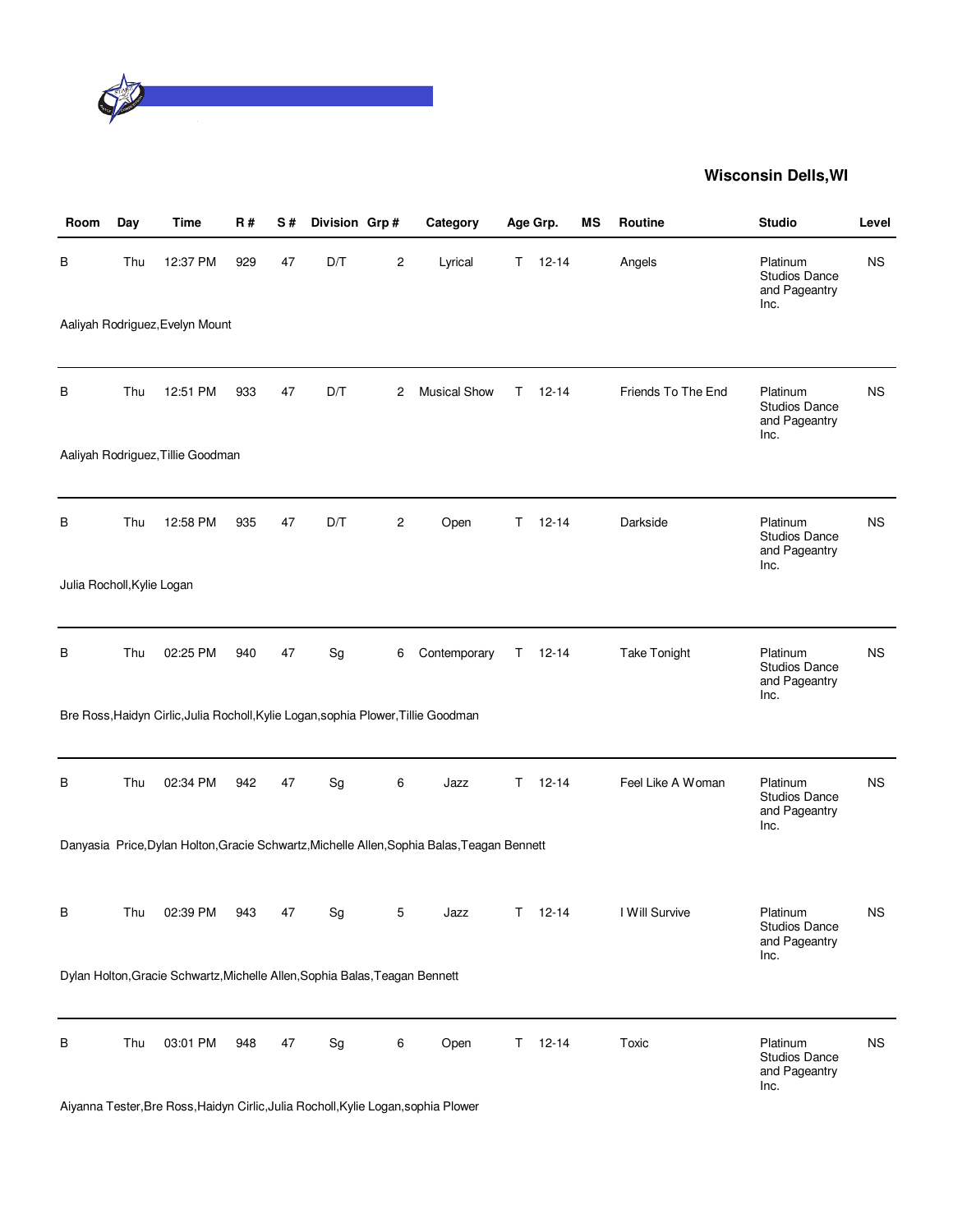

| Room | Day | Time                                     | <b>R#</b> | S# | Division Grp#                |    | Category                                                                                                                  |   | Age Grp. | ΜS | <b>Routine</b>                                                                                                                                     | <b>Studio</b>                                             | Level     |
|------|-----|------------------------------------------|-----------|----|------------------------------|----|---------------------------------------------------------------------------------------------------------------------------|---|----------|----|----------------------------------------------------------------------------------------------------------------------------------------------------|-----------------------------------------------------------|-----------|
| C    | Fri | 08:40 AM                                 | 1572      | 47 | Lg                           | 11 | Hip Hop                                                                                                                   | м | $5 - 8$  |    | Can't Touch This                                                                                                                                   | Platinum<br><b>Studios Dance</b><br>and Pageantry<br>Inc. | <b>NS</b> |
|      |     | Harvey, Vanessa Errthum, Violetta Cuenca |           |    |                              |    |                                                                                                                           |   |          |    | Madison Veldhuisen, Amelia Swenson, Brooklyn Howell, Chelsea Albrecht, Coral Strong, Greggory Swenson, Kayla Rocholl, Lillianna Rodriguez, Samiyah |                                                           |           |
| C    | Fri | 08:57 AM                                 | 1576      | 47 | Sg                           | 6  | Jazz                                                                                                                      | м | $5-8$    |    | Baby I'm A Star                                                                                                                                    | Platinum<br><b>Studios Dance</b><br>and Pageantry<br>Inc. | <b>NS</b> |
|      |     |                                          |           |    |                              |    | Aria Krieger, Chelsea Albrecht, Coral Strong, Josie Nelson, Rory Miller, Violetta Cuenca                                  |   |          |    |                                                                                                                                                    |                                                           |           |
| C    | Fri | 09:37 AM                                 | 1586      | 47 | Sg                           | 5  | Jazz                                                                                                                      | M | $5-8$    |    | Girl In The Mirror                                                                                                                                 | Platinum<br><b>Studios Dance</b><br>and Pageantry<br>Inc. | <b>NS</b> |
|      |     |                                          |           |    |                              |    | Madison Veldhuisen, Amelia Swenson, Aria Krieger, Hailey Carter, Lillianna Rodriguez                                      |   |          |    |                                                                                                                                                    |                                                           |           |
| C    | Fri | 09:53 AM                                 | 1590      | 47 | Sg                           | 8  | Jazz                                                                                                                      | м | $5-8$    |    | Mr. Postman                                                                                                                                        | Platinum<br><b>Studios Dance</b><br>and Pageantry<br>Inc. | <b>NS</b> |
|      |     |                                          |           |    |                              |    |                                                                                                                           |   |          |    | Madison Veldhuisen, Amelia Swenson, Coral Strong, Grace Martin, Greggory Swenson, Kayla Rocholl, Samiyah Harvey, Vanessa Errthum                   |                                                           |           |
| C    | Fri | 11:01 AM                                 | 1607      | 47 | Sg                           |    | 8 Novelty/Characte M<br>r                                                                                                 |   | $5-8$    |    | Cinderella                                                                                                                                         | Platinum<br><b>Studios Dance</b><br>and Pageantry<br>Inc. | <b>NS</b> |
|      |     |                                          |           |    |                              |    | Coral Strong, Evelyn Mount, Josie Nelson, Kinzley Bentley, Reagan Bentley, Rory Miller, Scarlette Gathje, Violetta Cuenca |   |          |    |                                                                                                                                                    |                                                           |           |
| C    | Fri | 01:17 PM                                 | 1626      | 47 | $\operatorname{\mathsf{Sg}}$ | 6  | Contemporary PT 9-11                                                                                                      |   |          |    | Minefields                                                                                                                                         | Platinum<br>Studios Dance<br>and Pageantry<br>Inc.        | <b>NS</b> |
|      |     |                                          |           |    |                              |    | Aaliyah Rodriguez, Ava Studnicka, Bryn Lowery, Evelyn Mount, Jane Vassallo, Tillie Goodman                                |   |          |    |                                                                                                                                                    |                                                           |           |
| C    | Fri | 01:33 PM                                 | 1630      | 47 | Sg                           | 8  | Hip Hop                                                                                                                   |   | PT 9-11  |    | Shell Shocked                                                                                                                                      | Platinum<br><b>Studios Dance</b><br>and Pageantry<br>Inc. | <b>NS</b> |

Aaliyah Rodriguez,Ava Studnicka,Bryn Lowery,Danyasia Price,Evelyn Mount,Jane Vassallo,Kinsely Cirlic,sophia Plower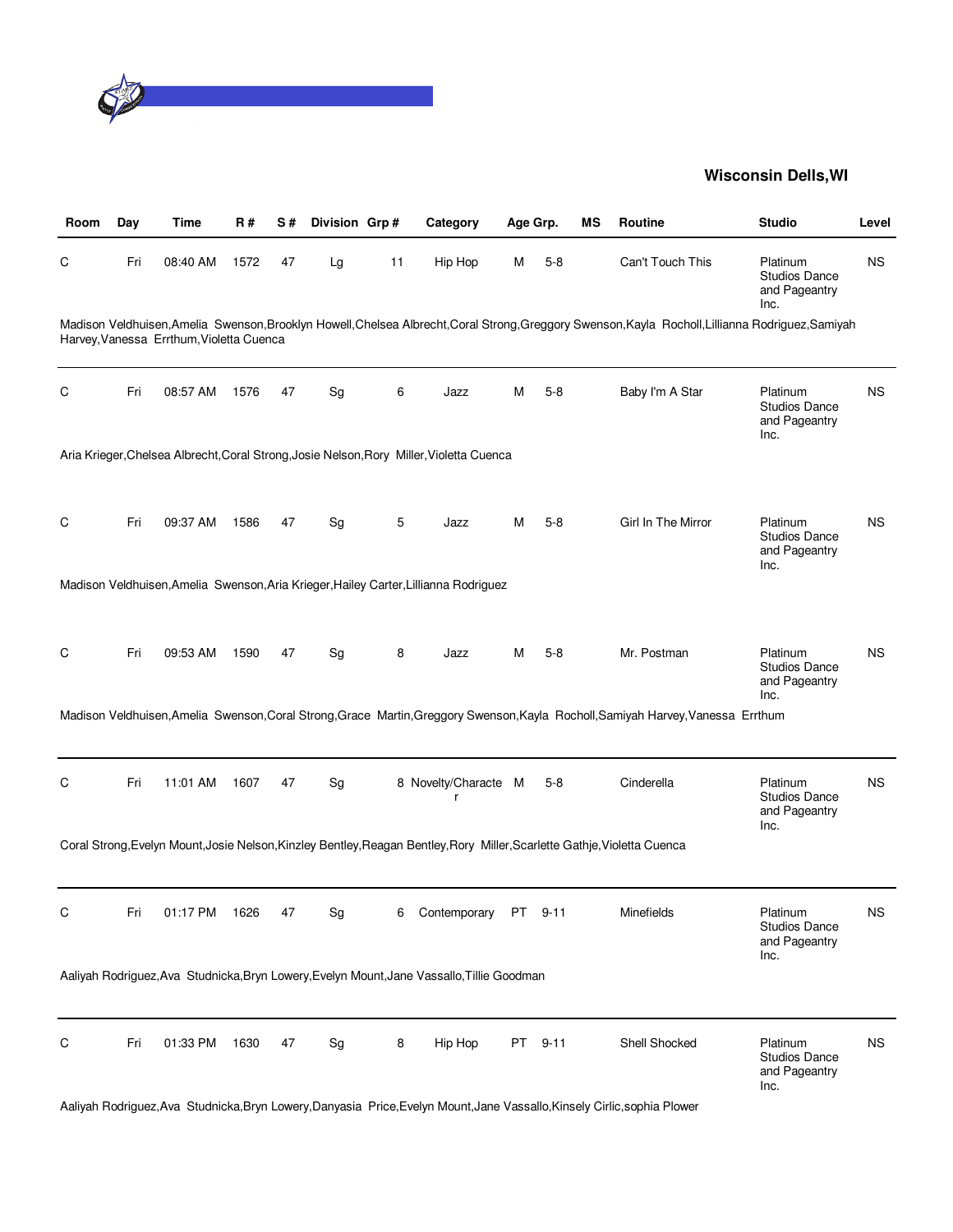

| Room        | Day | <b>Time</b>                                                                    | <b>R#</b> | S# | Division Grp# |                         | Category                                                                               | Age Grp.                                                                                                                                                                                                                       |          | ΜS | Routine                                                                                                                                                   | <b>Studio</b>                                             | Level     |
|-------------|-----|--------------------------------------------------------------------------------|-----------|----|---------------|-------------------------|----------------------------------------------------------------------------------------|--------------------------------------------------------------------------------------------------------------------------------------------------------------------------------------------------------------------------------|----------|----|-----------------------------------------------------------------------------------------------------------------------------------------------------------|-----------------------------------------------------------|-----------|
| C           | Fri | 03:06 PM                                                                       | 1653      | 47 | Lg            | 10                      | Lyrical                                                                                | PT and the post of the content of the content of the content of the content of the content of the content of the content of the content of the content of the content of the content of the content of the content of the cont | $9 - 11$ |    | Concrete Angel                                                                                                                                            | Platinum<br><b>Studios Dance</b><br>and Pageantry<br>Inc. | <b>NS</b> |
|             |     |                                                                                |           |    |               |                         |                                                                                        |                                                                                                                                                                                                                                |          |    | Aaliyah Rodriguez, Ava Studnicka, Bryn Lowery, Evelyn Mount, Jane Vassallo, Kinsely Cirlic, Morgan Miller, Saleigha Coop, Tillie Goodman, Vanessa Errthum |                                                           |           |
| C           | Fri | 03:18 PM                                                                       | 1656      | 47 | Sg            | 5                       | Lyrical                                                                                | PT                                                                                                                                                                                                                             | $9 - 11$ |    | Hello My Old Heart                                                                                                                                        | Platinum<br><b>Studios Dance</b><br>and Pageantry<br>Inc. | <b>NS</b> |
|             |     | Aaliyah Rodriguez, Ava Studnicka, Jane Vassallo, Kinsely Cirlic, Saleigha Coop |           |    |               |                         |                                                                                        |                                                                                                                                                                                                                                |          |    |                                                                                                                                                           |                                                           |           |
| C           | Fri | 03:34 PM                                                                       | 1660      | 47 | Sg            | 6                       | Open                                                                                   | PT                                                                                                                                                                                                                             | $9 - 11$ |    | Artemis                                                                                                                                                   | Platinum<br><b>Studios Dance</b><br>and Pageantry<br>Inc. | <b>NS</b> |
|             |     |                                                                                |           |    |               |                         | Amelia Swenson, Bryn Lowery, Danyasia Price, Evelyn Mount, Grace Martin, Morgan Miller |                                                                                                                                                                                                                                |          |    |                                                                                                                                                           |                                                           |           |
| C           | Fri | 03:46 PM                                                                       | 1663      | 47 | Sg            | 4                       | Open                                                                                   | PT                                                                                                                                                                                                                             | $9 - 11$ |    | Dive In The Pool                                                                                                                                          | Platinum<br><b>Studios Dance</b><br>and Pageantry<br>Inc. | <b>NS</b> |
|             |     | Aaliyah Rodriguez, Danyasia Price, Evelyn Mount, Morgan Miller                 |           |    |               |                         |                                                                                        |                                                                                                                                                                                                                                |          |    |                                                                                                                                                           |                                                           |           |
| C           | Fri | 04:02 PM                                                                       | 1667      | 47 | Sg            | 6                       | Tap                                                                                    | PT                                                                                                                                                                                                                             | $9 - 11$ |    | Ice Cream                                                                                                                                                 | Platinum<br><b>Studios Dance</b><br>and Pageantry<br>Inc. | <b>NS</b> |
|             |     |                                                                                |           |    |               |                         | Ava Studnicka, Bryn Lowery, Evelyn Mount, Kayla Rocholl, Michelle Allen, Morgan Miller |                                                                                                                                                                                                                                |          |    |                                                                                                                                                           |                                                           |           |
| $\mathsf C$ | Sat | 08:15 AM                                                                       | 1673      | 47 | D/T           | $\overline{\mathbf{c}}$ | Jazz                                                                                   | M                                                                                                                                                                                                                              | $5 - 8$  |    | It's All About Me                                                                                                                                         | Platinum<br><b>Studios Dance</b><br>and Pageantry<br>Inc. | <b>NS</b> |
|             |     | Kayla Rocholl, Samiyah Harvey                                                  |           |    |               |                         |                                                                                        |                                                                                                                                                                                                                                |          |    |                                                                                                                                                           |                                                           |           |
| C           | Sat | 08:24 AM                                                                       | 1676      | 47 | D/T           | 3                       | Jazz                                                                                   | M                                                                                                                                                                                                                              | $5 - 8$  |    | <b>Mermaid Party</b>                                                                                                                                      | Platinum<br><b>Studios Dance</b><br>and Pageantry<br>Inc. | <b>NS</b> |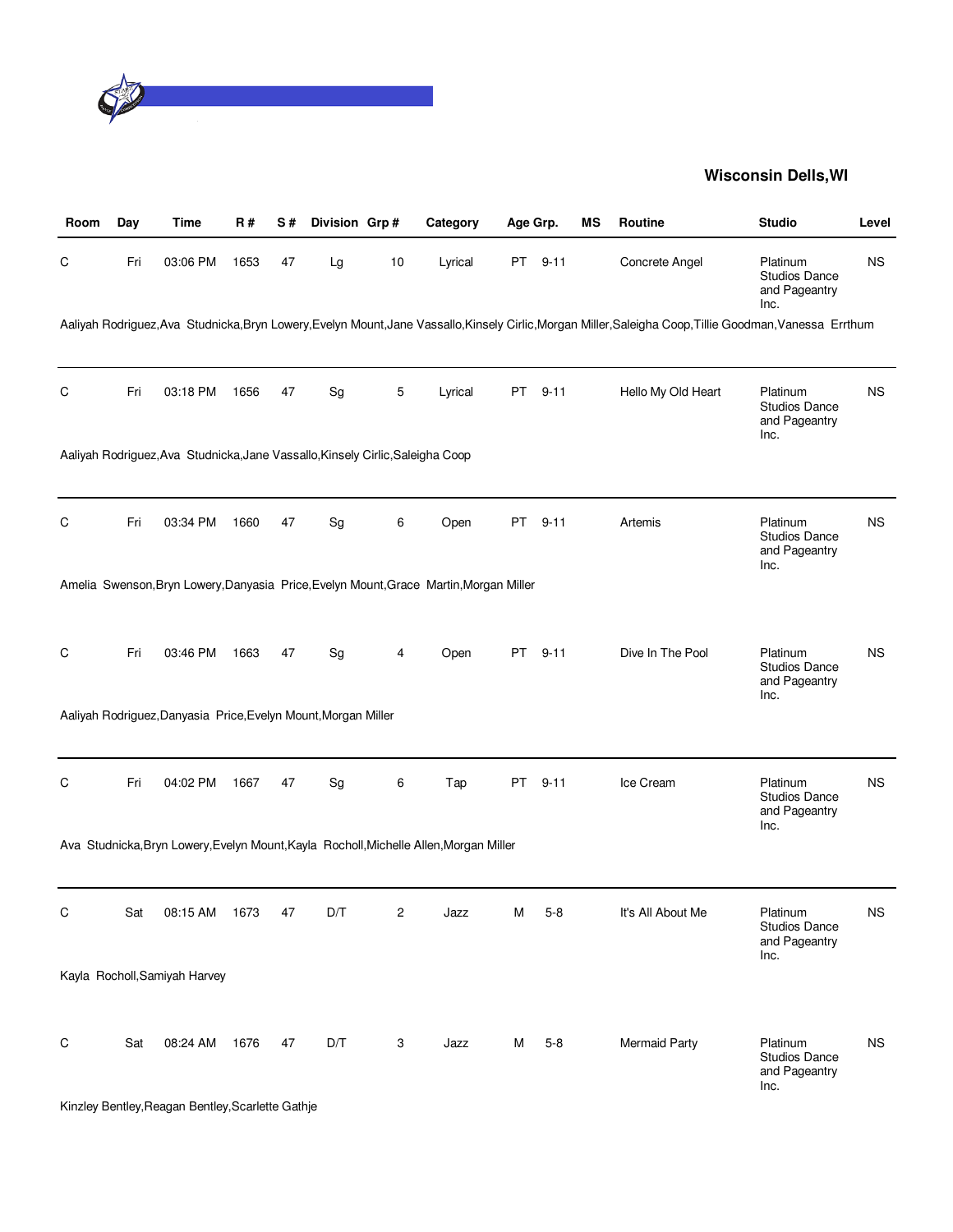

| Room            | Day | Time                                         | R#   | S# | Division Grp# |              | Category            | Age Grp. |          | ΜS | Routine             | <b>Studio</b>                                             | Level     |
|-----------------|-----|----------------------------------------------|------|----|---------------|--------------|---------------------|----------|----------|----|---------------------|-----------------------------------------------------------|-----------|
| С               | Sat | 09:18 AM                                     | 1694 | 47 | D/T           | 3            | Jazz                | PT       | $9 - 11$ |    | Big Girls Don't Cry | Platinum<br><b>Studios Dance</b><br>and Pageantry<br>Inc. | <b>NS</b> |
|                 |     | Amelia Swenson, Grace Martin, Teagan Bennett |      |    |               |              |                     |          |          |    |                     |                                                           |           |
| C               | Sat | 09:48 AM                                     | 1704 | 47 | D/T           | 3            | <b>Musical Show</b> | PT       | $9 - 11$ |    | You'll Be Back      | Platinum<br><b>Studios Dance</b><br>and Pageantry<br>Inc. | <b>NS</b> |
|                 |     | Danyasia Price, Jane Vassallo, Morgan Miller |      |    |               |              |                     |          |          |    |                     |                                                           |           |
| C               | Sat | 10:06 AM                                     | 1710 | 47 | D/T           | 3            | Open                | PT       | $9 - 11$ |    | You Are My Sunshine | Platinum<br>Studios Dance<br>and Pageantry<br>Inc.        | <b>NS</b> |
|                 |     | Ava Studnicka, Bryn Lowery, Evelyn Mount     |      |    |               |              |                     |          |          |    |                     |                                                           |           |
| C               | Sat | 10:30 AM                                     | 1718 | 47 | Solo          | $\mathbf{1}$ | Contemporary        | M        | $5 - 8$  |    | Sound Of Silence    | Platinum<br><b>Studios Dance</b><br>and Pageantry<br>Inc. | <b>NS</b> |
| Coral Strong    |     |                                              |      |    |               |              |                     |          |          |    |                     |                                                           |           |
| C               | Sat | 12:27 PM                                     | 1737 | 47 | Solo          | 1            | Lyrical             | M        | $5 - 8$  |    | A Dream Is A Wish   | Platinum<br>Studios Dance<br>and Pageantry<br>Inc.        | <b>NS</b> |
| Vanessa Errthum |     |                                              |      |    |               |              |                     |          |          |    |                     |                                                           |           |
| C               | Sat | 12:36 PM                                     | 1740 | 47 | Solo          | 1            | Lyrical             | M        | $5 - 8$  |    | Time                | Platinum<br>Studios Dance<br>and Pageantry                | <b>NS</b> |
| Kayla Rocholl   |     |                                              |      |    |               |              |                     |          |          |    |                     | Inc.                                                      |           |
| C               | Sat | 01:45 PM                                     | 1763 | 47 | Solo          | $\mathbf{1}$ | Contemporary        |          | PT 9-11  |    | Game Of Survivial   | Platinum<br>Studios Dance<br>and Pageantry<br>Inc.        | <b>NS</b> |

Jane Vassallo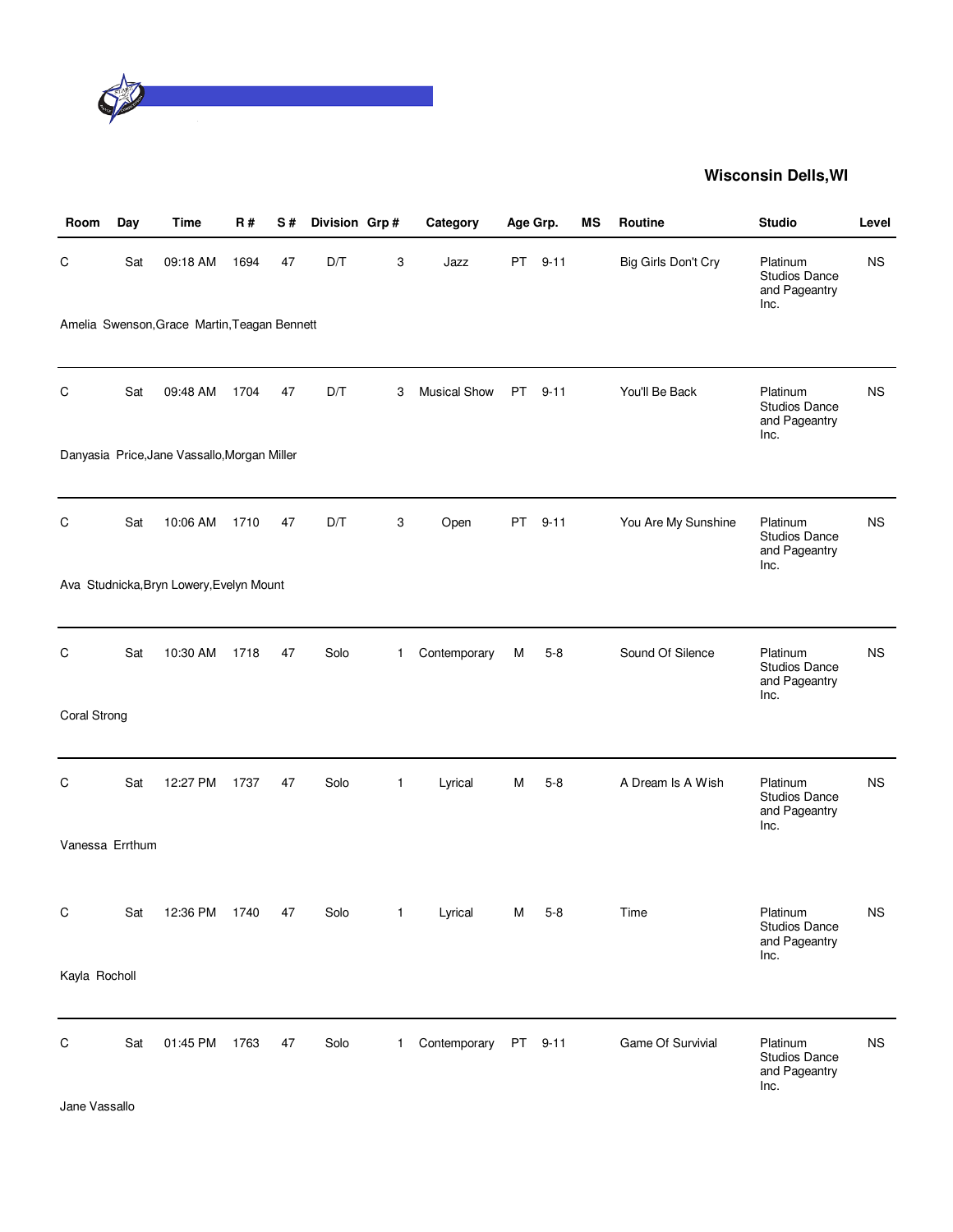

| Room                       | Day | <b>Time</b> | R#   | S# | Division Grp# |              | Category                        | Age Grp.  |          | <b>MS</b> | Routine                  | <b>Studio</b>                                             | Level     |
|----------------------------|-----|-------------|------|----|---------------|--------------|---------------------------------|-----------|----------|-----------|--------------------------|-----------------------------------------------------------|-----------|
| С<br><b>Kinsely Cirlic</b> | Sat | 02:18 PM    | 1774 | 47 | Solo          | 1            | Jazz                            | PT        | $9 - 11$ |           | Covergirl                | Platinum<br><b>Studios Dance</b><br>and Pageantry<br>Inc. | <b>NS</b> |
|                            |     |             |      |    |               |              |                                 |           |          |           |                          |                                                           |           |
| C                          | Sat | 02:39 PM    | 1781 | 47 | Solo          | $\mathbf{1}$ | Jazz                            | <b>PT</b> | $9 - 11$ |           | Nails, Hair, Hips, Heels | Platinum<br>Studios Dance<br>and Pageantry<br>Inc.        | <b>NS</b> |
| Danyasia Price             |     |             |      |    |               |              |                                 |           |          |           |                          |                                                           |           |
|                            |     |             |      |    |               |              |                                 |           |          |           |                          |                                                           |           |
| C                          | Sat | 03:12 PM    | 1792 | 47 | Solo          | 1            | Lyrical                         | <b>PT</b> | $9 - 11$ |           | Older Than I Am          | Platinum<br><b>Studios Dance</b><br>and Pageantry<br>Inc. | <b>NS</b> |
| <b>Bryn Lowery</b>         |     |             |      |    |               |              |                                 |           |          |           |                          |                                                           |           |
|                            |     |             |      |    |               |              |                                 |           |          |           |                          |                                                           |           |
| C                          | Sat | 03:21 PM    | 1795 | 47 | Solo          | 1            | Lyrical                         | <b>PT</b> | $9 - 11$ |           | Control                  | Platinum<br><b>Studios Dance</b><br>and Pageantry<br>Inc. | <b>NS</b> |
| Evelyn Mount               |     |             |      |    |               |              |                                 |           |          |           |                          |                                                           |           |
|                            |     |             |      |    |               |              |                                 |           |          |           |                          |                                                           |           |
| C                          | Sat | 03:57 PM    | 1807 | 47 | Solo          |              | 1 Novelty/Characte PT 9-11<br>r |           |          |           | Cruella                  | Platinum<br><b>Studios Dance</b><br>and Pageantry<br>Inc. | <b>NS</b> |
| Ava Studnicka              |     |             |      |    |               |              |                                 |           |          |           |                          |                                                           |           |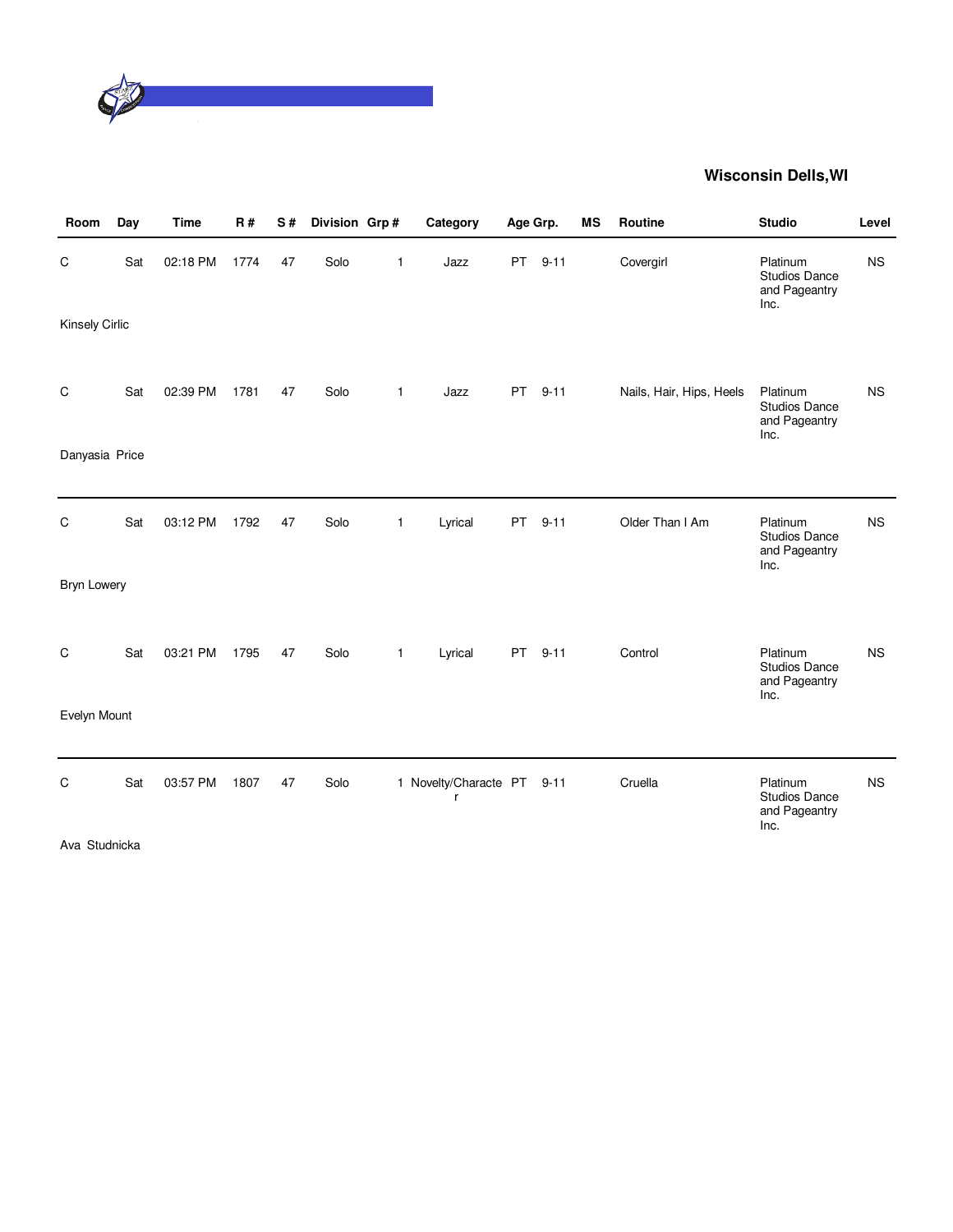

| Room             | Day | Time     | <b>R#</b> | S# | Division Grp# | Category     |   | Age Grp.  | ΜS  | Routine    | <b>Studio</b>            | Level |
|------------------|-----|----------|-----------|----|---------------|--------------|---|-----------|-----|------------|--------------------------|-------|
| A                | Wed | 09:35 AM | 45        | 55 | Solo          | Contemporary | S | $15 - 18$ | $+$ | Forgive Me | Prestige Dance<br>Studio | S     |
| Sydnie Offermann |     |          |           |    |               |              |   |           |     |            |                          |       |
| A                | Wed | 04:50 PM | 155       | 55 | Solo          | Open         | S | $15 - 18$ | $+$ | Joanne     | Prestige Dance<br>Studio | S     |
| Sydnie Offermann |     |          |           |    |               |              |   |           |     |            |                          |       |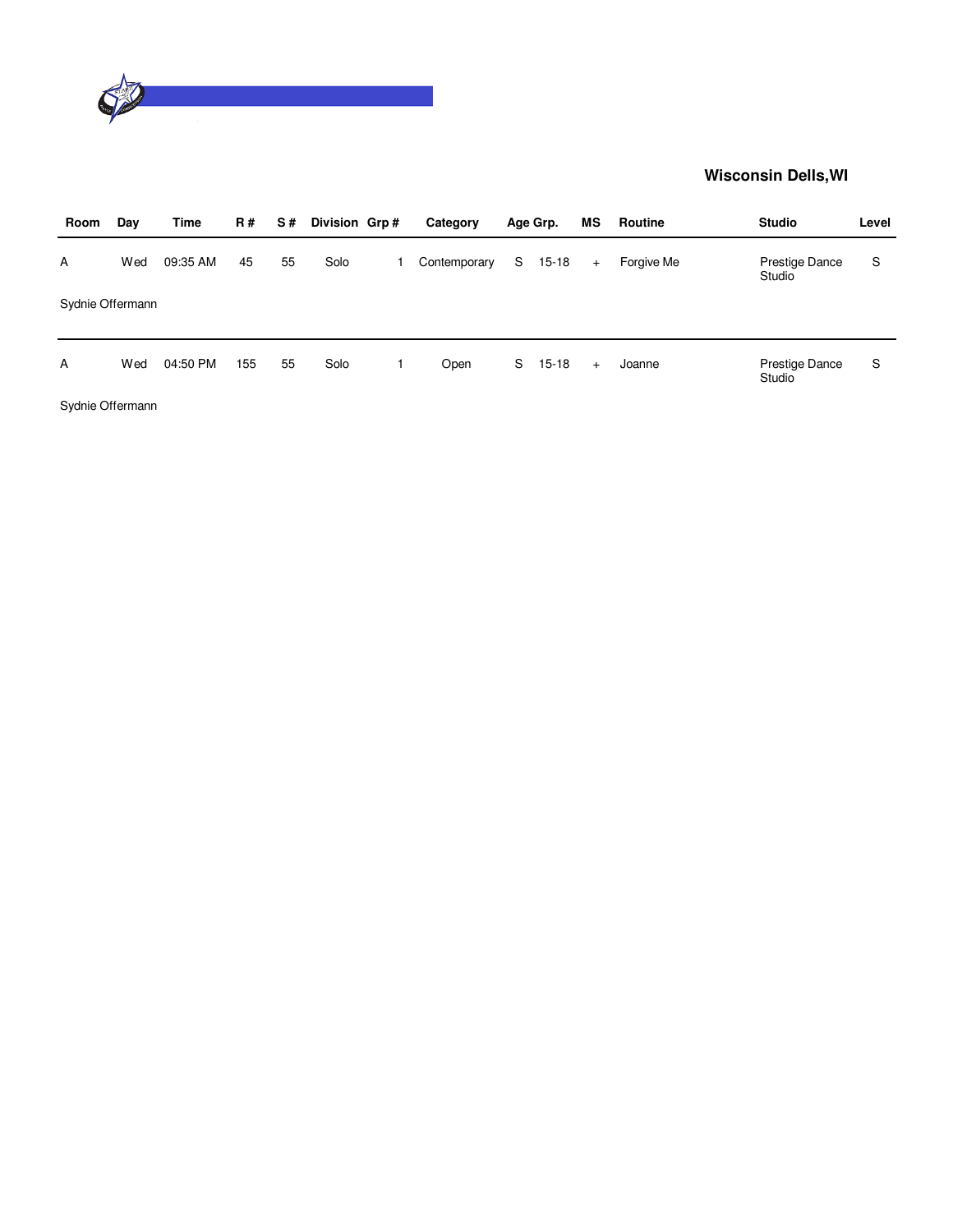

| Room            | Day | Time                                                                     | <b>R#</b> | S# | Division Grp# |   | Category                                                                       |    | Age Grp.  | <b>MS</b> | Routine               | <b>Studio</b>          | Level     |
|-----------------|-----|--------------------------------------------------------------------------|-----------|----|---------------|---|--------------------------------------------------------------------------------|----|-----------|-----------|-----------------------|------------------------|-----------|
| B               | Wed | 11:22 AM                                                                 | 677       | 22 | Solo          |   | Contemporary                                                                   | S  | $15 - 18$ |           | Hometown Glory        | Revita Dance<br>Studio | <b>RS</b> |
| Jaylyn Shimpach |     |                                                                          |           |    |               |   |                                                                                |    |           |           |                       |                        |           |
| B               | Thu | 02:22 PM                                                                 | 939       | 22 | Sg            | 5 | Contemporary                                                                   | T. | $12 - 14$ |           | Fly Away              | Revita Dance<br>Studio | <b>NS</b> |
|                 |     | Alyssa Rich, HazelAnne Sachs, Lorrayne LaVia, Lydia Palmer, Sarah Coenen |           |    |               |   |                                                                                |    |           |           |                       |                        |           |
| В               | Thu | 03:33 PM                                                                 | 955       | 22 | Sg            | 5 | Contemporary                                                                   | S  | $15 - 18$ |           | <b>Beautiful Life</b> | Revita Dance<br>Studio | <b>RS</b> |
|                 |     |                                                                          |           |    |               |   | Jaylyn Shimpach, Leah Coenen, Natalie Bretsch, Shealyn Warzynski, Trevor Kraft |    |           |           |                       |                        |           |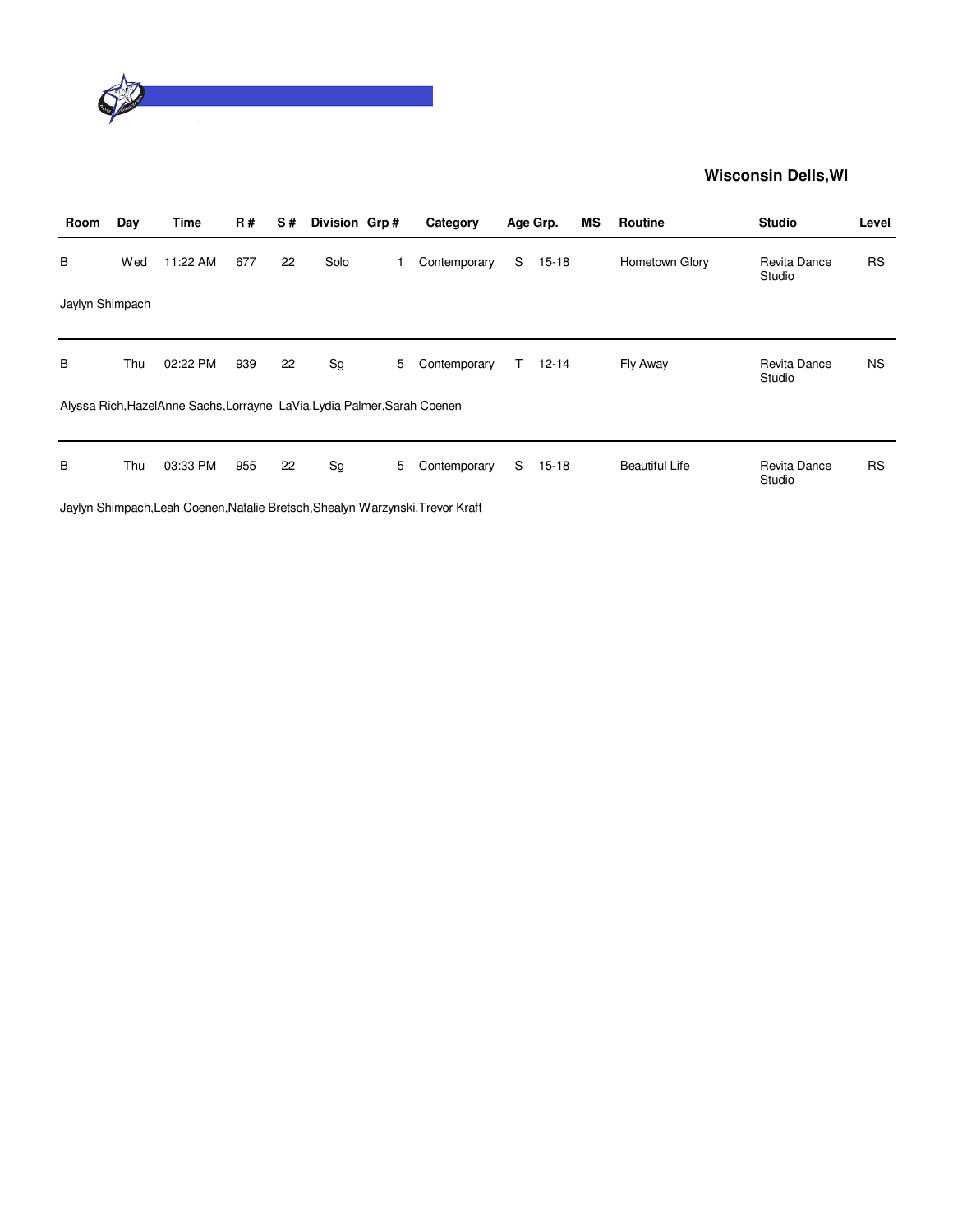

| Room              | Day | <b>Time</b> | <b>R#</b> | S# | Division Grp# |              | Category     | Age Grp.  |          | ΜS | Routine           | <b>Studio</b>                  | Level     |
|-------------------|-----|-------------|-----------|----|---------------|--------------|--------------|-----------|----------|----|-------------------|--------------------------------|-----------|
| C                 | Thu | 10:18 AM    | 1448      | 20 | Solo          | 1            | Contemporary | PT        | $9 - 11$ |    | Survivor          | <b>Rising Dance</b><br>Academy | <b>RS</b> |
| <b>Ivy Seidel</b> |     |             |           |    |               |              |              |           |          |    |                   |                                |           |
| C                 | Thu | 11:36 AM    | 1474      | 20 | Solo          | $\mathbf{1}$ | Jazz         | <b>PT</b> | $9 - 11$ |    | Harden My Heart   | <b>Rising Dance</b><br>Academy | <b>RS</b> |
| <b>Ivy Seidel</b> |     |             |           |    |               |              |              |           |          |    |                   |                                |           |
| C                 | Sat | 10:33 AM    | 1719      | 20 | Solo          | 1            | Contemporary | М         | $5 - 8$  |    | Runaway           | <b>Rising Dance</b><br>Academy | <b>NS</b> |
| Amaryllis P       |     |             |           |    |               |              |              |           |          |    |                   |                                |           |
| C                 | Sat | 03:03 PM    | 1789      | 20 | Solo          | $\mathbf{1}$ | Jazz         | <b>PT</b> | $9 - 11$ |    | Man In The Mirror | <b>Rising Dance</b><br>Academy | <b>NS</b> |
| Liam Tomczik      |     |             |           |    |               |              |              |           |          |    |                   |                                |           |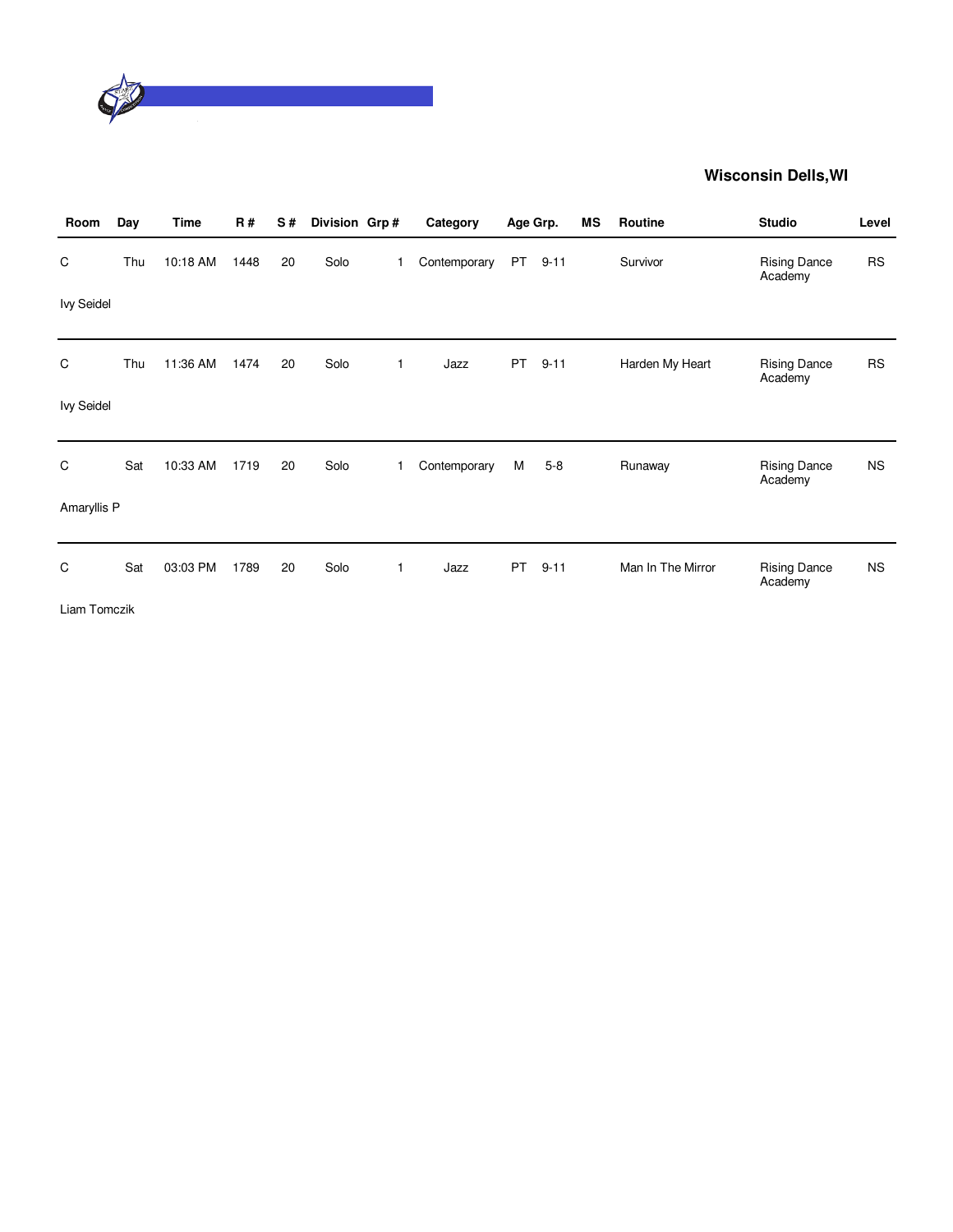

| Room | Day | Time                                                                   | <b>R#</b> | S# | Division Grp# |   | Category |    | Age Grp.  | <b>MS</b> | Routine | <b>Studio</b>                       | Level     |
|------|-----|------------------------------------------------------------------------|-----------|----|---------------|---|----------|----|-----------|-----------|---------|-------------------------------------|-----------|
| B    | Wed | 09:38 PM                                                               | 836       | 5  | D/T           | 3 | Jazz     | S  | $15 - 18$ |           | Team    | Sole<br>Expressions<br>Dance Studio | <b>RS</b> |
|      |     | Natalie Benish, Hannah Pedretti, Ella Johnson                          |           |    |               |   |          |    |           |           |         |                                     |           |
| B    | Thu | 02:43 PM                                                               | 944       | 5  | Sg            | 5 | Jazz     | T. | $12 - 14$ |           | Hustle  | Sole<br>Expressions<br>Dance Studio | <b>NS</b> |
|      |     | Martie Bergdahl, Faith Hoff, Iris Warthesen, Ruby Bailey, Amelia Hoven |           |    |               |   |          |    |           |           |         |                                     |           |
| B    | Thu | 02:57 PM                                                               | 947       | 5  | Sg            | 5 | Lyrical  | T. | $12 - 14$ |           | Human   | Sole<br>Expressions<br>Dance Studio | <b>NS</b> |
| _    |     |                                                                        |           |    |               |   |          |    |           |           |         |                                     |           |

Siri Volden,Martie Bergdahl,Molly Hamilton,Kenna Hohlfelder,Grace Bailey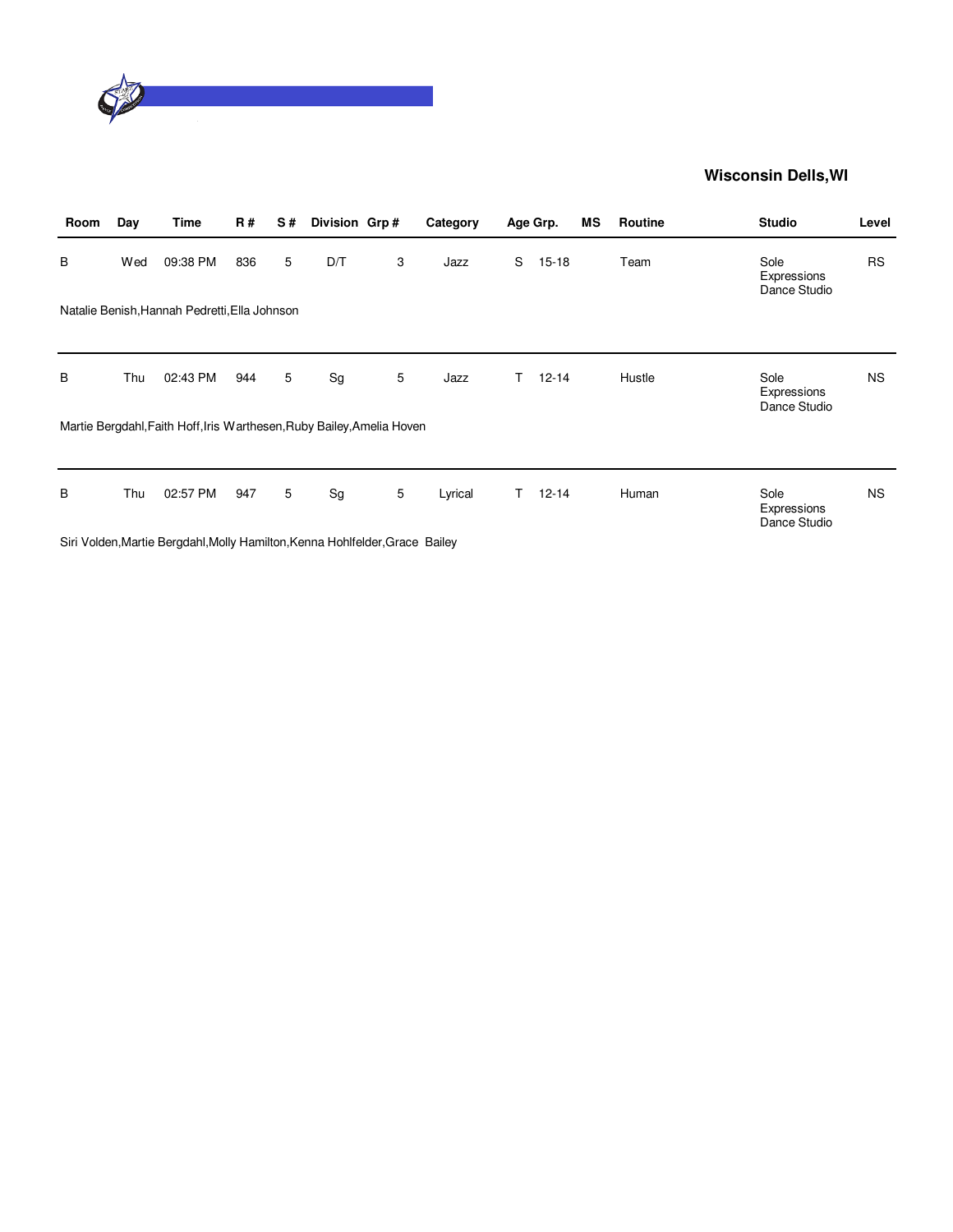

| Room             | Day | <b>Time</b> | R#  | $\mathbf S$ # | Division Grp# |              | Category     |   | Age Grp.  | MS | Routine                 | <b>Studio</b>                 | Level |
|------------------|-----|-------------|-----|---------------|---------------|--------------|--------------|---|-----------|----|-------------------------|-------------------------------|-------|
| Α                | Wed | 08:39 AM    | 29  | 29            | Solo          | 1            | Contemporary | S | $15 - 18$ |    | Dystopia                | Spotlight<br>Dance<br>Academy | S     |
| Lexie Frazer     |     |             |     |               |               |              |              |   |           |    |                         |                               |       |
| Α                | Wed | 08:49 AM    | 32  | 29            | Solo          | $\mathbf{1}$ | Contemporary | S | $15 - 18$ |    | Glowstream              | Spotlight<br>Dance<br>Academy | S     |
| Peyton Teasdale  |     |             |     |               |               |              |              |   |           |    |                         |                               |       |
| А                | Wed | 09:45 AM    | 48  | 29            | Solo          | $\mathbf{1}$ | Hip Hop      | S | $15 - 18$ |    | My Own Thing            | Spotlight<br>Dance<br>Academy | S     |
| Malaika Peddie   |     |             |     |               |               |              |              |   |           |    |                         |                               |       |
| Α                | Wed | 10:59 AM    | 69  | 29            | Solo          | $\mathbf{1}$ | Jazz         | S | $15 - 18$ |    | <b>Beautiful People</b> | Spotlight<br>Dance<br>Academy | S     |
| Libby Waloway    |     |             |     |               |               |              |              |   |           |    |                         |                               |       |
| A                | Wed | 11:06 AM    | 71  | 29            | Solo          | 1            | Jazz         | S | $15 - 18$ |    | Dangerous               | Spotlight<br>Dance<br>Academy | S     |
| Isabelle Ziegler |     |             |     |               |               |              |              |   |           |    |                         |                               |       |
| Α                | Wed | 11:16 AM    | 74  | 29            | Solo          | 1            | Jazz         | S | $15 - 18$ |    | Like This               | Spotlight<br>Dance<br>Academy | S     |
| Phoebe Duff      |     |             |     |               |               |              |              |   |           |    |                         |                               |       |
| Α                | Wed | 02:51 PM    | 121 | 29            | Solo          | $\mathbf{1}$ | Lyrical      | S | $15 - 18$ |    | A Million Years Ago     | Spotlight<br>Dance<br>Academy | S     |
| Sydney Erickson  |     |             |     |               |               |              |              |   |           |    |                         |                               |       |
| Α                | Wed | 07:38 PM    | 183 | 29            | D/T           | 2            | Hip Hop      | S | $15 - 18$ |    | World Domination        | Spotlight<br>Dance<br>Academy | S     |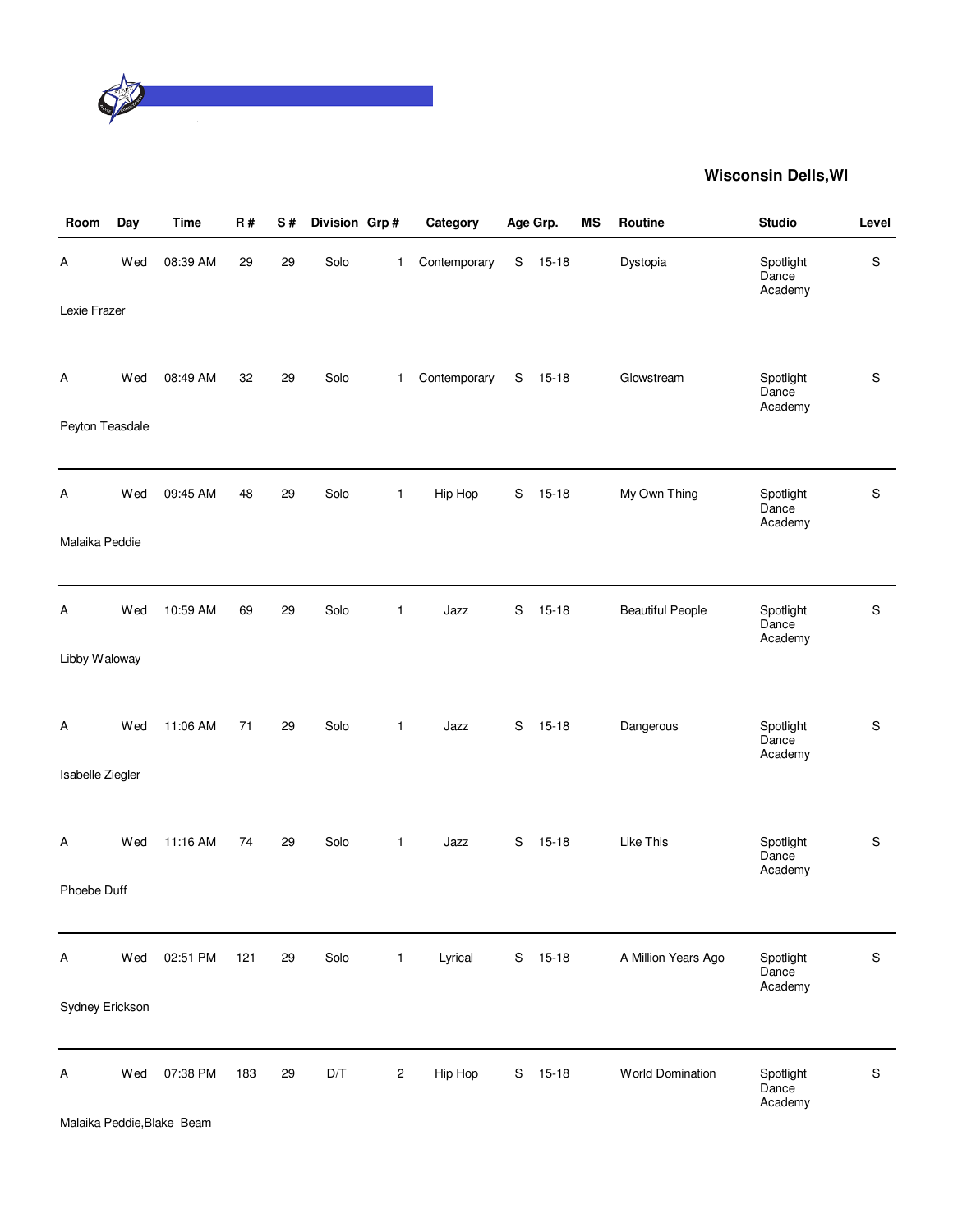

| Room                      | Day | Time                                             | <b>R#</b> | S# | Division Grp# |                | Category     |             | Age Grp.  | MS | Routine              | <b>Studio</b>                 | Level         |
|---------------------------|-----|--------------------------------------------------|-----------|----|---------------|----------------|--------------|-------------|-----------|----|----------------------|-------------------------------|---------------|
| Α                         | Wed | 08:02 PM                                         | 190       | 29 | D/T           | 3              | Jazz         | $\mathbf S$ | $15 - 18$ |    | Dirty Diana          | Spotlight<br>Dance<br>Academy | S             |
|                           |     | Sydney Erickson, Isabelle Ziegler, Ava Kalscheur |           |    |               |                |              |             |           |    |                      |                               |               |
| Α                         | Wed | 08:16 PM                                         | 194       | 29 | D/T           | $\overline{c}$ | Jazz         | S           | $15 - 18$ |    | Got It               | Spotlight<br>Dance<br>Academy | S             |
| Phoebe Duff, Lexie Frazer |     |                                                  |           |    |               |                |              |             |           |    |                      |                               |               |
| Α                         | Thu | 09:07 AM                                         | 241       | 29 | Solo          | 1.             | Contemporary | Τ           | $12 - 14$ |    | Dear Anxiety         | Spotlight<br>Dance<br>Academy | S             |
| Macy Matson               |     |                                                  |           |    |               |                |              |             |           |    |                      |                               |               |
| A                         | Thu | 09:11 AM                                         | 242       | 29 | Solo          | $\mathbf{1}$   | Contemporary | Τ           | $12 - 14$ |    | Immortality          | Spotlight<br>Dance<br>Academy | S             |
| Maddy Salisbury           |     |                                                  |           |    |               |                |              |             |           |    |                      |                               |               |
| Α                         | Thu | 09:14 AM                                         | 243       | 29 | Solo          | 1              | Contemporary | T.          | $12 - 14$ |    | Stand Up             | Spotlight<br>Dance<br>Academy | $\mathsf S$   |
| Maya Lensert              |     |                                                  |           |    |               |                |              |             |           |    |                      |                               |               |
| Α                         | Thu | 11:17 AM                                         | 278       | 29 | Solo          | $\mathbf{1}$   | Jazz         | Τ           | $12 - 14$ |    | Get Up               | Spotlight<br>Dance<br>Academy | $\mathbf S$   |
| <b>Adaline Sutfin</b>     |     |                                                  |           |    |               |                |              |             |           |    |                      |                               |               |
| Α                         | Thu | 11:20 AM                                         | 279       | 29 | Solo          | $\mathbf{1}$   | Jazz         | T.          | $12 - 14$ |    | Locomotion           | Spotlight<br>Dance<br>Academy | S             |
| Victoria Ziegler          |     |                                                  |           |    |               |                |              |             |           |    |                      |                               |               |
| Α                         | Thu | 01:48 PM                                         | 307       | 29 | Solo          | $\mathbf{1}$   | Lyrical      | T.          | $12 - 14$ |    | Dream A Little Dream | Spotlight<br>Dance<br>Academy | ${\mathsf S}$ |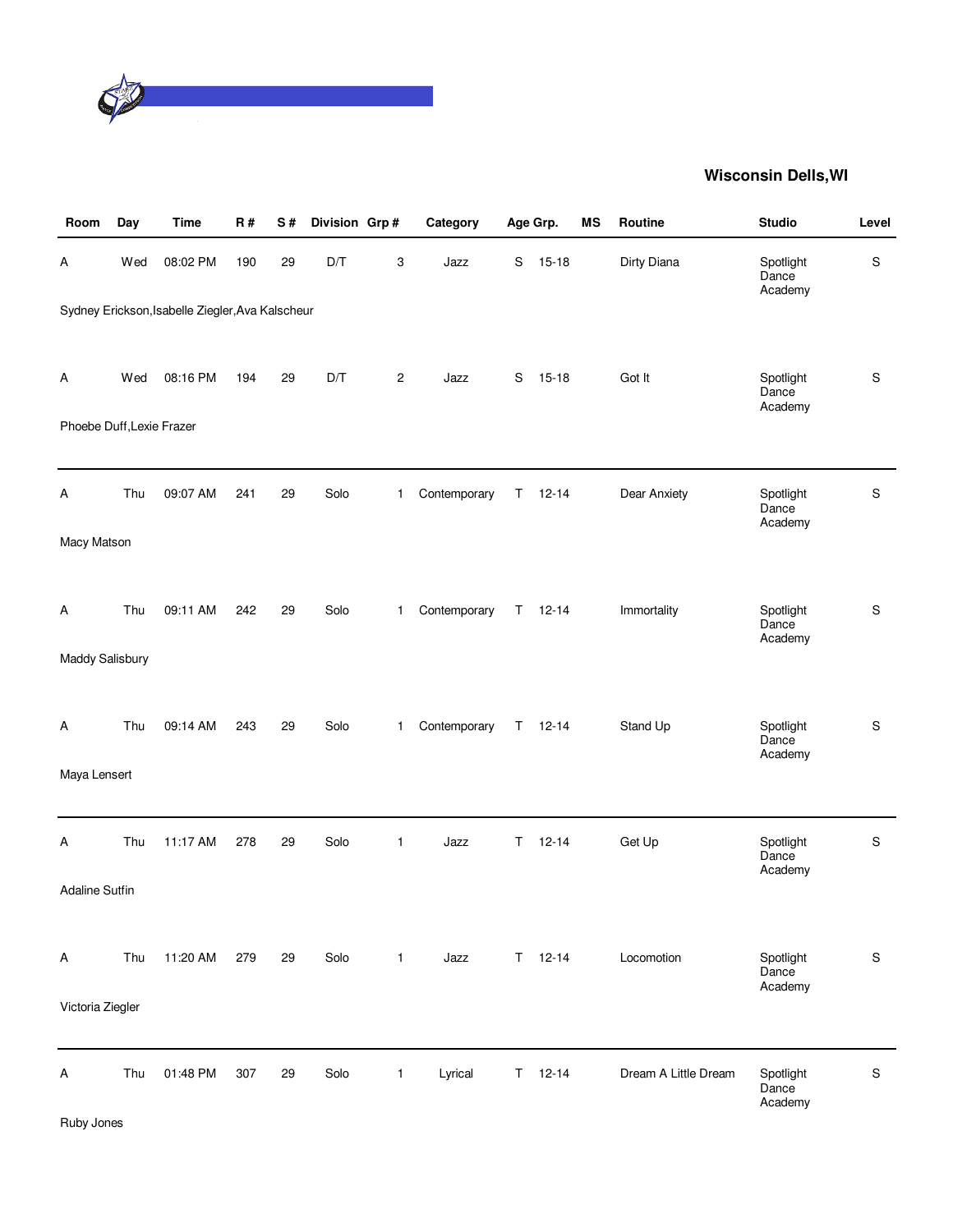

| Room                  | Day | Time                                          | R#  | S# | Division Grp# |              | Category     |    | Age Grp.  | ΜS | <b>Routine</b>                                                                                                                                         | <b>Studio</b>                 | Level |
|-----------------------|-----|-----------------------------------------------|-----|----|---------------|--------------|--------------|----|-----------|----|--------------------------------------------------------------------------------------------------------------------------------------------------------|-------------------------------|-------|
| A                     | Thu | 01:52 PM                                      | 308 | 29 | Solo          | $\mathbf{1}$ | Lyrical      | Τ  | $12 - 14$ |    | Ring of Fire                                                                                                                                           | Spotlight<br>Dance<br>Academy | S     |
| Peyton Rutkowski      |     |                                               |     |    |               |              |              |    |           |    |                                                                                                                                                        |                               |       |
| A                     | Thu | 06:11 PM                                      | 362 | 29 | D/T           | 2            | Hip Hop      | Τ  | $12 - 14$ |    | Formation                                                                                                                                              | Spotlight<br>Dance<br>Academy | S     |
|                       |     | Adaline Sutfin, Victoria Ziegler              |     |    |               |              |              |    |           |    |                                                                                                                                                        |                               |       |
| Α                     | Thu | 06:14 PM                                      | 363 | 29 | D/T           | 3            | Hip Hop      | T. | $12 - 14$ |    | Nicki                                                                                                                                                  | Spotlight<br>Dance<br>Academy | S     |
|                       |     | Maddy Salisbury, Tenlee Meinholz, Macy Matson |     |    |               |              |              |    |           |    |                                                                                                                                                        |                               |       |
| Α                     | Fri | 08:05 AM                                      | 395 | 29 | Lg            | 11           | Contemporary | S  | 15-18     |    | Wake Up                                                                                                                                                | Spotlight<br>Dance<br>Academy | S     |
| Frazer, Libby Waloway |     |                                               |     |    |               |              |              |    |           |    | Sydney Erickson, Maddy Salisbury, Isabelle Ziegler, Ava Kalscheur, Tenlee Meinholz, Josie Price, Peyton Teasdale, Macy Matson, Phoebe Duff, Lexie      |                               |       |
| Α                     | Fri | 08:59 AM                                      | 407 | 29 | Lg            | 10           | Hip Hop      | S  | $15 - 18$ |    | High Maintenance                                                                                                                                       | Spotlight<br>Dance<br>Academy | S     |
|                       |     |                                               |     |    |               |              |              |    |           |    | Sydney Erickson, Maddy Salisbury, Isabelle Ziegler, Ava Kalscheur, Josie Price, Peyton Teasdale, Macy Matson, Phoebe Duff, Lexie Frazer, Libby Waloway |                               |       |
| Α                     | Fri | 09:24 AM                                      | 412 | 29 | Lg            | 11           | Jazz         | S  | $15 - 18$ |    | Nasty                                                                                                                                                  | Spotlight<br>Dance<br>Academy | S     |
| Frazer, Libby Waloway |     |                                               |     |    |               |              |              |    |           |    | Sydney Erickson, Maddy Salisbury, Isabelle Ziegler, Ava Kalscheur, Tenlee Meinholz, Josie Price, Peyton Teasdale, Macy Matson, Phoebe Duff, Lexie      |                               |       |
| Α                     | Fri | 10:09 AM                                      | 422 | 29 | Lg            | 11           | Lyrical      | S  | $15 - 18$ |    | Why                                                                                                                                                    | Spotlight<br>Dance<br>Academy | S     |
| Frazer, Libby Waloway |     |                                               |     |    |               |              |              |    |           |    | Sydney Erickson, Maddy Salisbury, Isabelle Ziegler, Ava Kalscheur, Tenlee Meinholz, Josie Price, Peyton Teasdale, Macy Matson, Phoebe Duff, Lexie      |                               |       |
| A                     | Fri | 10:50 AM                                      | 431 | 29 | Lg            | 11           | Open         | S  | $15-18$   |    | Mirage<br>Sydney Frickson Maddy Salisbury Isabelle Ziegler Ava Kalscheur Teplee Meinholz, Josie Price Peyton Teasdale Macy Matson Phoebe Duff Levie    | Spotlight<br>Dance<br>Academy | S     |

Sydney Erickson,Maddy Salisbury,Isabelle Ziegler,Ava Kalscheur,Tenlee Meinholz,Josie Price,Peyton Teasdale,Macy Matson,Phoebe Duff,Lexie Frazer,Libby Waloway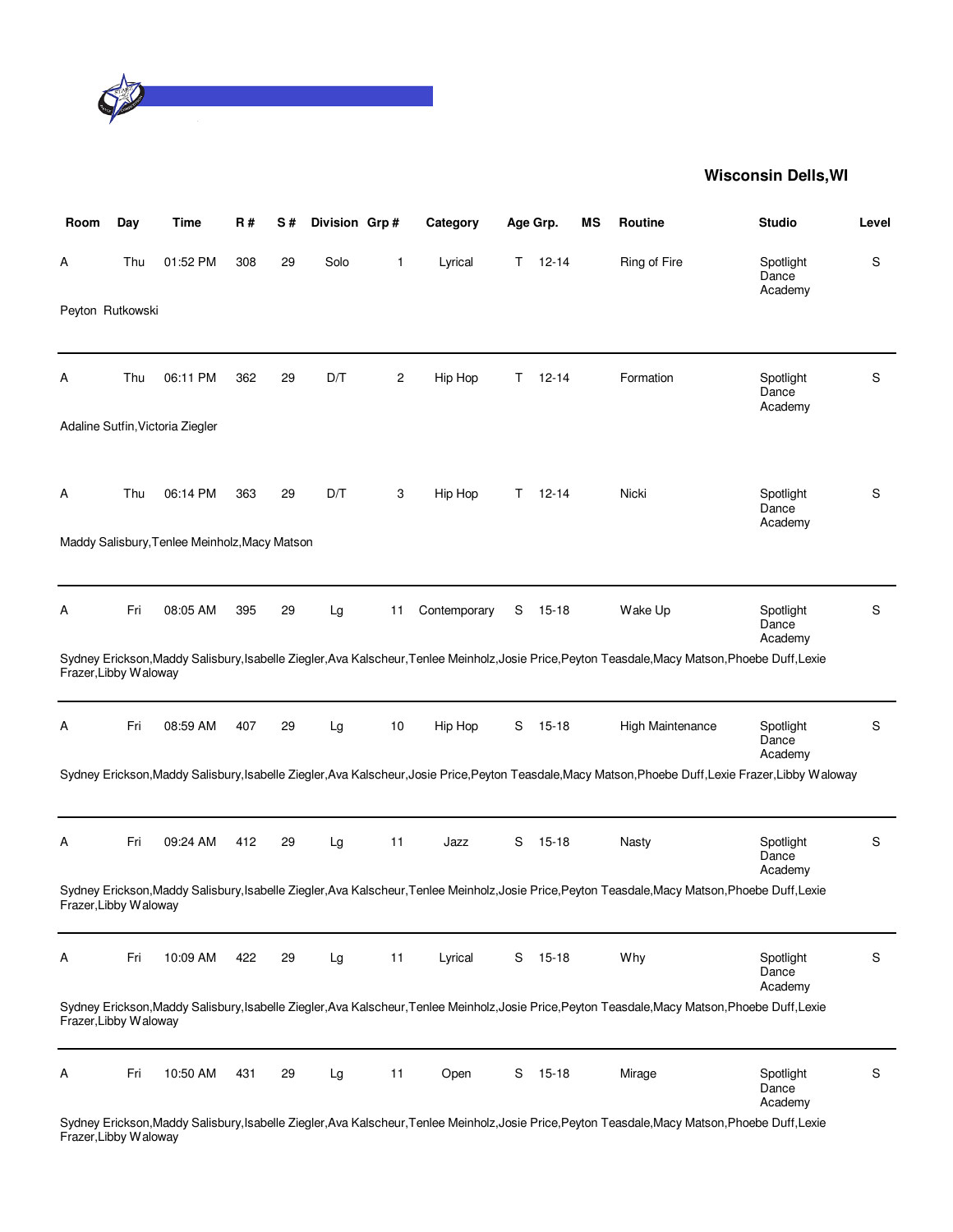

| Room | Dav | Time                                                          | R#  | S# | Division Grp#  |    | Category                                                                                      |    | Age Grp.  | ΜS | Routine                                                                                                                                                                                                                                                                                                                                                                                                                                                                                                                                                                                                                  | <b>Studio</b>                 | Level     |
|------|-----|---------------------------------------------------------------|-----|----|----------------|----|-----------------------------------------------------------------------------------------------|----|-----------|----|--------------------------------------------------------------------------------------------------------------------------------------------------------------------------------------------------------------------------------------------------------------------------------------------------------------------------------------------------------------------------------------------------------------------------------------------------------------------------------------------------------------------------------------------------------------------------------------------------------------------------|-------------------------------|-----------|
| Α    | Sat | 08:41 AM                                                      | 582 | 29 | Sg             | 6  | Contemporary                                                                                  | т  | $12 - 14$ |    | Running With the<br><b>Wolves</b>                                                                                                                                                                                                                                                                                                                                                                                                                                                                                                                                                                                        | Spotlight<br>Dance<br>Academy | S         |
|      |     |                                                               |     |    |                |    | Maya Lensert, Adaline Sutfin, Victoria Ziegler, Peyton Rutkowski, Ruby Jones, Hannah Jordan   |    |           |    |                                                                                                                                                                                                                                                                                                                                                                                                                                                                                                                                                                                                                          |                               |           |
| A    | Sat | 09:40 AM                                                      | 595 | 29 | Sg             | 6  | Hip Hop                                                                                       | T. | $12 - 14$ |    | Throw It Back                                                                                                                                                                                                                                                                                                                                                                                                                                                                                                                                                                                                            | Spotlight<br>Dance<br>Academy | S         |
|      |     |                                                               |     |    |                |    | Maya Lensert, Adaline Sutfin, Victoria Ziegler, Peyton Rutkowski, Ruby Jones, Hannah Jordan   |    |           |    |                                                                                                                                                                                                                                                                                                                                                                                                                                                                                                                                                                                                                          |                               |           |
| Α    | Sat | 10:52 AM                                                      | 611 | 29 | Sg             | 6  | Jazz                                                                                          | T. | $12 - 14$ |    | Ruby Blue                                                                                                                                                                                                                                                                                                                                                                                                                                                                                                                                                                                                                | Spotlight<br>Dance<br>Academy | S         |
|      |     |                                                               |     |    |                |    | Maya Lensert, Adaline Sutfin, Victoria Ziegler, Peyton Rutkowski, Ruby Jones, Hannah Jordan   |    |           |    |                                                                                                                                                                                                                                                                                                                                                                                                                                                                                                                                                                                                                          |                               |           |
| Α    | Sat | 01:31 PM                                                      | 633 | 29 | Lg             | 16 | <b>Ballet</b>                                                                                 | T. | $12 - 14$ |    | Spring                                                                                                                                                                                                                                                                                                                                                                                                                                                                                                                                                                                                                   | Spotlight<br>Dance<br>Academy | S         |
|      |     |                                                               |     |    |                |    | Matson, Peyton Rutkowski, Ruby Jones, Phoebe Duff, Lexie Frazer, Hannah Jordan, Libby Waloway |    |           |    | Maddy Salisbury, Maya Lensert, Isabelle Ziegler, Ava Kalscheur, Tenlee Meinholz, Josie Price, Peyton Teasdale, Adaline Sutfin, Victoria Ziegler, Macy                                                                                                                                                                                                                                                                                                                                                                                                                                                                    |                               |           |
| Α    | Sat | 03:17 PM                                                      | 656 | 29 | Line           | 20 | Hip Hop                                                                                       | T. | $12 - 14$ |    | Bop It                                                                                                                                                                                                                                                                                                                                                                                                                                                                                                                                                                                                                   | Spotlight<br>Dance<br>Academy | S         |
|      |     |                                                               |     |    |                |    |                                                                                               |    |           |    | Sydney Erickson, Maddy Salisbury, Maya Lensert, Isabelle Ziegler, Ava Kalscheur, Tenlee Meinholz, Josie Price, Peyton Teasdale, Malaika Peddie, Peyton<br>Shulfer, Adaline Sutfin, Victoria Ziegler, Emma Lorang, Kailey Arbuckle, Macy Matson, Ruby Jones, Phoebe Duff, Lexie Frazer, Raegan Terry, Libby Waloway                                                                                                                                                                                                                                                                                                       |                               |           |
| A    | Sat | 05:22 PM                                                      | 669 | 29 | Producti<br>on | 44 | Open                                                                                          | T. | $12 - 14$ |    | <b>Broadway</b>                                                                                                                                                                                                                                                                                                                                                                                                                                                                                                                                                                                                          | Spotlight<br>Dance<br>Academy | S         |
|      |     | Lucke, Lilah Story, Raegan Terry, Libby Waloway, Ella Kosnick |     |    |                |    |                                                                                               |    |           |    | Sydney Erickson, Hallie Kersten, Maddy Salisbury, Maya Lensert, Isabelle Ziegler, Ava Kalscheur, Addison Maier, Tenlee Meinholz, Josie Price, Peyton<br>Teasdale, Malaika Peddie, Dakota Chancellor, Peyton Shulfer, Teagan Beam, Adaline Sutfin, Victoria Ziegler, Maddy Rucker, Emma Lorang, Kailey<br>Arbuckle, Allison Nadler, Blake Beam, Elayna Moe, Macy Matson, Peyton Rutkowski, McCartney Jordan, Kaylee Rausch, Reagan DeVault, Ruby Jones, Lauren<br>Wangerin, Phoebe Duff, Lexie Frazer, Shelby Hale, Ethan Kersten, Harper Kosnick, Elyse Vehige, Danielle Wangerin, Hannah Jordan, Macy LaPlante, Cecelia |                               |           |
| в    | Wed | 06:44 PM                                                      | 789 | 29 | Solo           | 1  | <b>Musical Show</b>                                                                           | S  | 15-18     |    | Elton                                                                                                                                                                                                                                                                                                                                                                                                                                                                                                                                                                                                                    | Spotlight<br>Dance            | <b>RS</b> |

Academy

Emma Lorang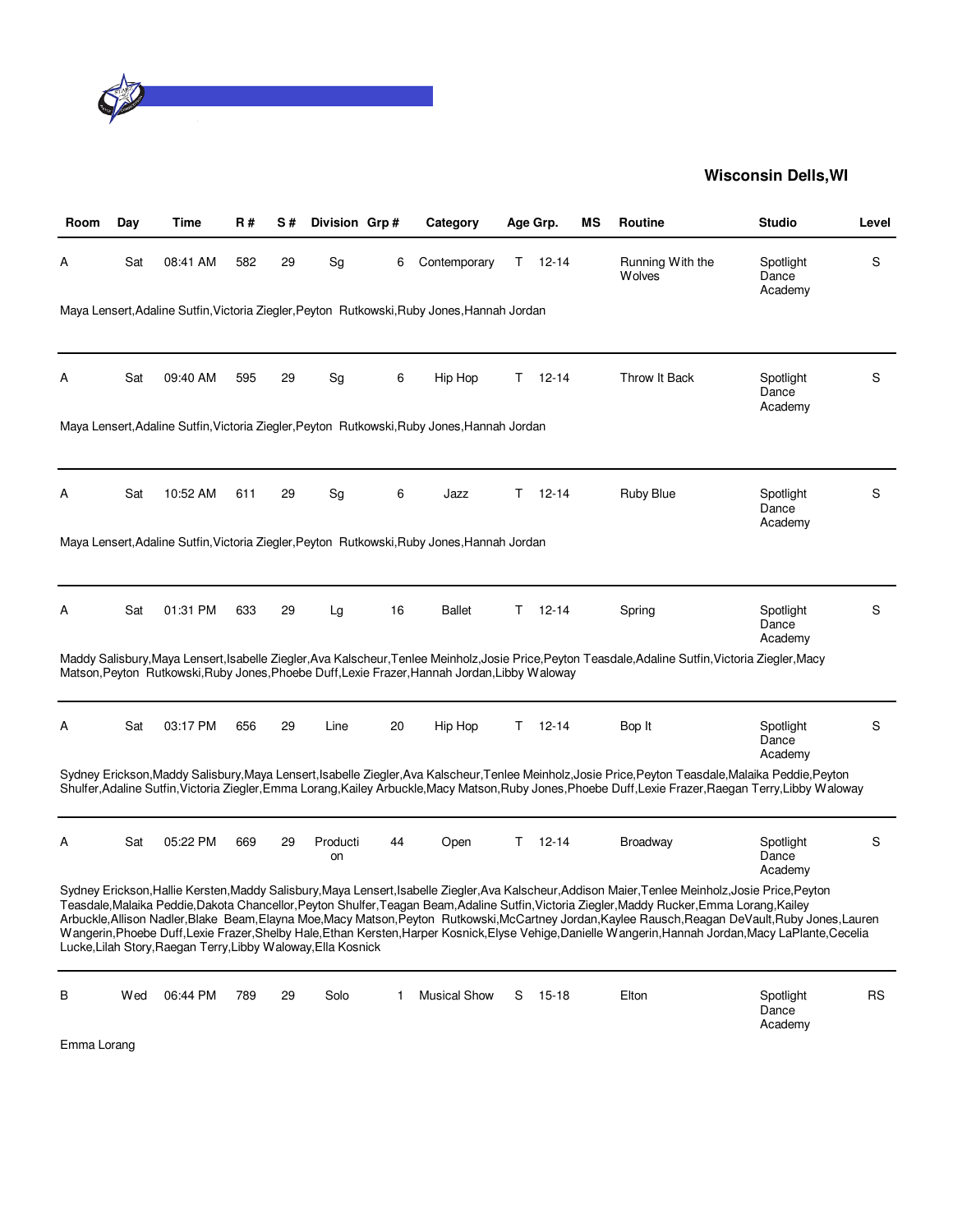

| Room                  | Day | <b>Time</b>                                                                | R#   | S# | Division Grp# |              | Category                                                                      |    | Age Grp.  | ΜS | <b>Routine</b>                                                                                                                                          | <b>Studio</b>                 | Level     |
|-----------------------|-----|----------------------------------------------------------------------------|------|----|---------------|--------------|-------------------------------------------------------------------------------|----|-----------|----|---------------------------------------------------------------------------------------------------------------------------------------------------------|-------------------------------|-----------|
| В                     | Thu | 04:40 PM                                                                   | 970  | 29 | Sg            | 5            | Hip Hop                                                                       | S  | $15 - 18$ |    | <b>Two Quarters</b>                                                                                                                                     | Spotlight<br>Dance<br>Academy | <b>RS</b> |
|                       |     | Malaika Peddie, Peyton Shulfer, Emma Lorang, Kailey Arbuckle, Raegan Terry |      |    |               |              |                                                                               |    |           |    |                                                                                                                                                         |                               |           |
| В                     | Fri | 11:02 AM                                                                   | 1035 | 29 | Sg            | 8            | Jazz                                                                          | Τ  | $12 - 14$ |    | Lady Lipa                                                                                                                                               | Spotlight<br>Dance<br>Academy | <b>RS</b> |
|                       |     |                                                                            |      |    |               |              |                                                                               |    |           |    | Hallie Kersten, Addison Maier, Dakota Chancellor, Teagan Beam, Maddy Rucker, Allison Nadler, Lauren Wangerin, Elyse Vehige                              |                               |           |
| В                     | Sat | 01:28 PM                                                                   | 1186 | 29 | Sg            | 6            | Lyrical                                                                       | PT | $9 - 11$  |    | <b>Beautiful Thing</b>                                                                                                                                  | Spotlight<br>Dance<br>Academy | <b>RS</b> |
|                       |     |                                                                            |      |    |               |              | Elayna Moe, McCartney Jordan, Kaylee Rausch, Danielle Wangerin, Macy LaPlante |    |           |    |                                                                                                                                                         |                               |           |
| В                     | Sat | 02:56 PM                                                                   | 1208 | 29 | Lg            | 10           | Hip Hop                                                                       |    | PT 9-11   |    | Energize                                                                                                                                                | Spotlight<br>Dance<br>Academy | <b>RS</b> |
|                       |     |                                                                            |      |    |               |              |                                                                               |    |           |    | Elayna Moe, McCartney Jordan, Kaylee Rausch, Reagan DeVault, Harper Kosnick, Danielle Wangerin, Macy LaPlante, Cecelia Lucke, Lilah Story, Ella Kosnick |                               |           |
| C                     | Wed | 04:24 PM                                                                   | 1323 | 29 | Solo          | 1            | Lyrical                                                                       | T. | $12 - 14$ |    | When We Were Young                                                                                                                                      | Spotlight<br>Dance<br>Academy | <b>RS</b> |
| Lauren Wangerin       |     |                                                                            |      |    |               |              |                                                                               |    |           |    |                                                                                                                                                         |                               |           |
| C                     | Wed | 05:09 PM                                                                   | 1336 | 29 | Solo          | 1            | Open                                                                          | T. | $12 - 14$ |    | <b>Bad Guy</b>                                                                                                                                          | Spotlight<br>Dance<br>Academy | <b>RS</b> |
| Teagan Beam           |     |                                                                            |      |    |               |              |                                                                               |    |           |    |                                                                                                                                                         |                               |           |
| C                     | Wed | 09:49 PM                                                                   | 1396 | 29 | D/T           | 2            | <b>Musical Show</b>                                                           | T. | $12 - 14$ |    | End of the Line                                                                                                                                         | Spotlight<br>Dance<br>Academy | <b>RS</b> |
|                       |     | Maddy Rucker, Lauren Wangerin                                              |      |    |               |              |                                                                               |    |           |    |                                                                                                                                                         |                               |           |
| C<br>McCartney Jordan | Thu | 09:03 AM                                                                   | 1423 | 29 | Solo          | $\mathbf{1}$ | Lyrical                                                                       | м  | $5 - 8$   |    | Room                                                                                                                                                    | Spotlight<br>Dance<br>Academy | <b>RS</b> |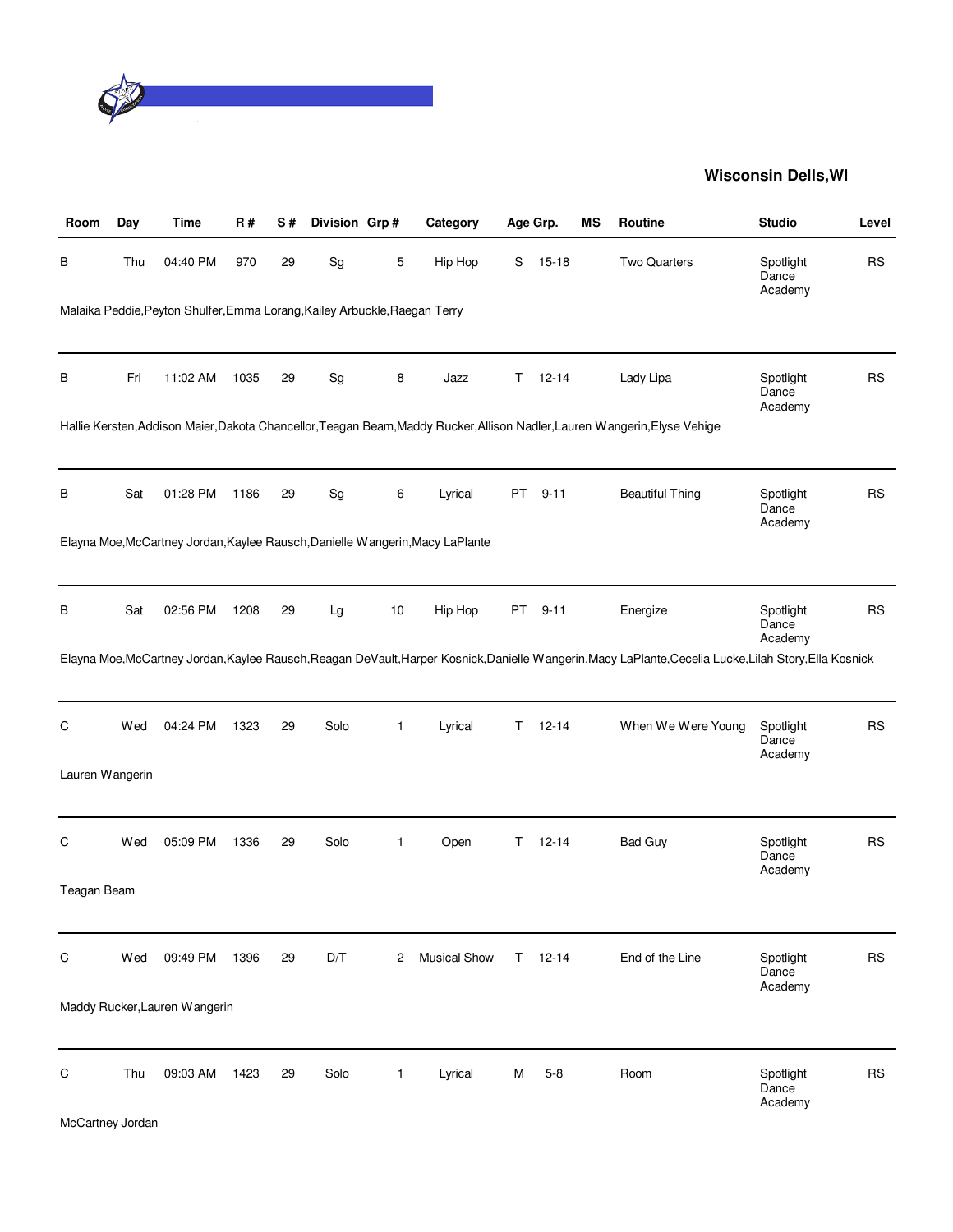

| Room              | Day | Time                             | <b>R#</b> | S# | Division Grp# |                | Category                                                                                | Age Grp. |          | <b>MS</b> | Routine              | <b>Studio</b>                 | Level     |
|-------------------|-----|----------------------------------|-----------|----|---------------|----------------|-----------------------------------------------------------------------------------------|----------|----------|-----------|----------------------|-------------------------------|-----------|
| C                 | Thu | 09:33 AM                         | 1433      | 29 | Solo          | 1              | <b>Musical Show</b>                                                                     | M        | $5 - 8$  |           | <b>Girl Scout</b>    | Spotlight<br>Dance<br>Academy | <b>RS</b> |
| McCartney Jordan  |     |                                  |           |    |               |                |                                                                                         |          |          |           |                      |                               |           |
| C                 | Thu | 10:21 AM                         | 1449      | 29 | Solo          | $\mathbf{1}$   | Hip Hop                                                                                 | PT       | $9 - 11$ |           | Birthday             | Spotlight<br>Dance<br>Academy | <b>RS</b> |
| Danielle Wangerin |     |                                  |           |    |               |                |                                                                                         |          |          |           |                      |                               |           |
| C                 | Thu | 04:19 PM                         | 1520      | 29 | D/T           | $\overline{c}$ | Hip Hop                                                                                 | М        | $5 - 8$  |           | <b>Country Girlz</b> | Spotlight<br>Dance<br>Academy | <b>RS</b> |
|                   |     | McCartney Jordan, Reagan DeVault |           |    |               |                |                                                                                         |          |          |           |                      |                               |           |
| C                 | Fri | 10:05 AM                         | 1593      | 29 | Sg            | 6              | Jazz                                                                                    | М        | $5-8$    |           | Do the Mermaid       | Spotlight<br>Dance<br>Academy | <b>NS</b> |
|                   |     |                                  |           |    |               |                | Rowan DeVault, Ella Ganske, Ruby Hosking, Kianna Irwin, Kensington Kosnick, Faith Olsen |          |          |           |                      |                               |           |
| C                 | Sat | 10:27 AM                         | 1717      | 29 | Solo          | 1              | Jazz                                                                                    | М        | $5 - 8$  |           | Vacation             | Spotlight<br>Dance<br>Academy | <b>NS</b> |
| Reagan DeVault    |     |                                  |           |    |               |                |                                                                                         |          |          |           |                      |                               |           |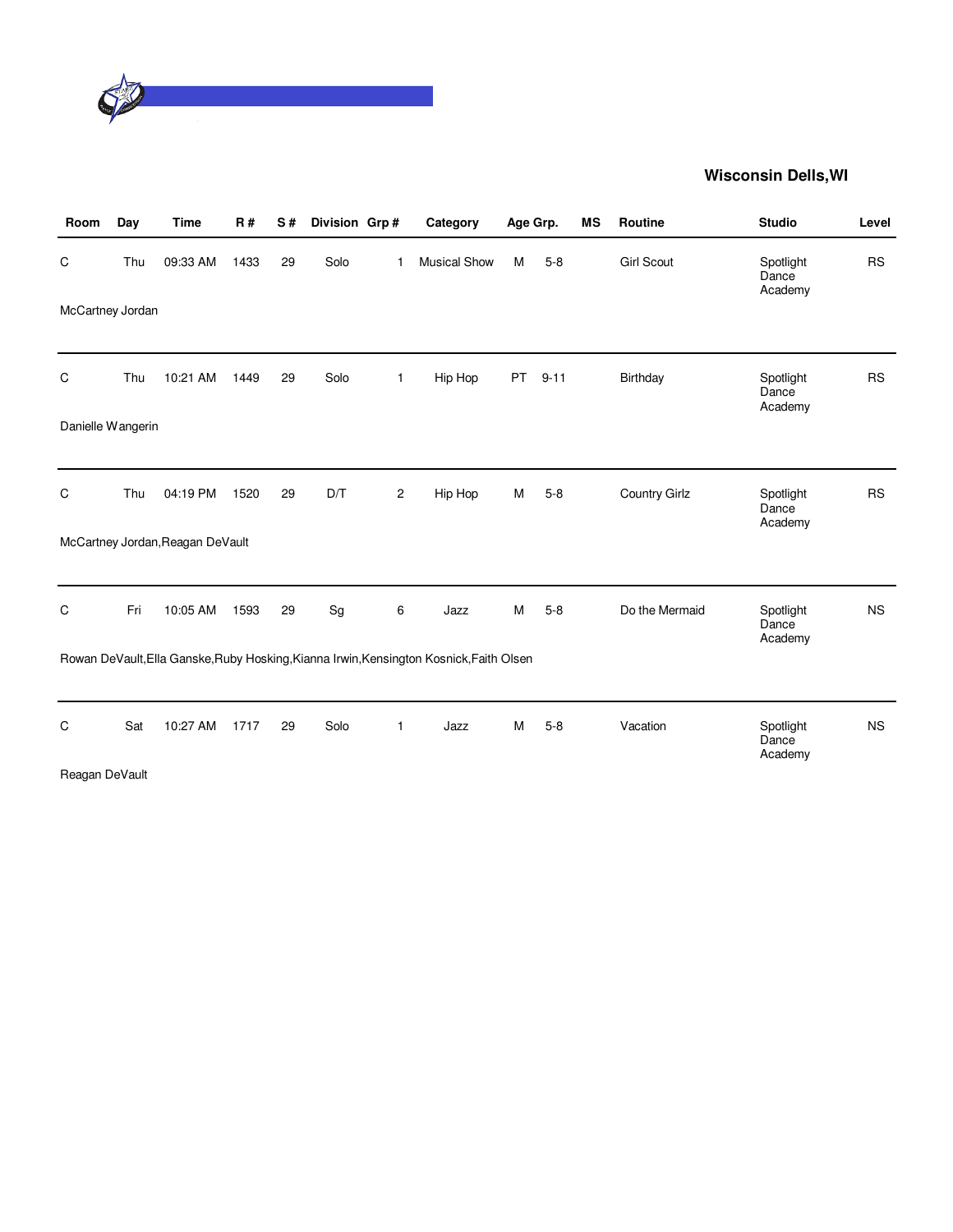

| Room                   | Day | <b>Time</b> | R#             | S# | Division Grp# |              | Category     |             | Age Grp.  | ΜS | Routine             | <b>Studio</b>                 | Level         |
|------------------------|-----|-------------|----------------|----|---------------|--------------|--------------|-------------|-----------|----|---------------------|-------------------------------|---------------|
| Α                      | Wed | 07:15 AM    | 5              | 4  | Solo          | 1            | Contemporary | S           | $15 - 18$ |    | <b>Backing Down</b> | Spotlight<br>Dance<br>Company | S             |
| Abigail Augustin       |     |             |                |    |               |              |              |             |           |    |                     |                               |               |
| Α                      | Wed | 07:22 AM    | $\overline{7}$ | 4  | Solo          | $\mathbf{1}$ | Contemporary | S           | $15-18$   |    | End of Love         | Spotlight<br>Dance<br>Company | $\mathsf S$   |
| Kate Kroc              |     |             |                |    |               |              |              |             |           |    |                     |                               |               |
| Α                      | Wed | 07:29 AM    | 9              | 4  | Solo          | $\mathbf{1}$ | Contemporary | S           | $15 - 18$ |    | Everybody Knows     | Spotlight<br>Dance<br>Company | $\mathsf S$   |
| <b>Taylin Metcalfe</b> |     |             |                |    |               |              |              |             |           |    |                     |                               |               |
| Α                      | Wed | 07:32 AM    | 10             | 4  | Solo          | $\mathbf{1}$ | Contemporary | S           | 15-18     |    | If I Ain't Got You  | Spotlight<br>Dance<br>Company | ${\mathbb S}$ |
| Madelyn Kral           |     |             |                |    |               |              |              |             |           |    |                     |                               |               |
| Α                      | Wed | 07:50 AM    | 15             | 4  | Solo          | $\mathbf{1}$ | Contemporary | $\mathbf S$ | $15 - 18$ |    | Uninvited           | Spotlight<br>Dance<br>Company | $\mathsf S$   |
| Ianna Gimenz           |     |             |                |    |               |              |              |             |           |    |                     |                               |               |
| А                      | Wed | 09:56 AM    | 51             | 4  | Solo          | 1            | Jazz         | S           | $15 - 18$ |    | Born Ready          | Spotlight<br>Dance<br>Company | ${\mathbb S}$ |
| Ianna Gimenz           |     |             |                |    |               |              |              |             |           |    |                     |                               |               |
| Α                      | Wed | 10:06 AM    | 54             | 4  | Solo          | $\mathbf{1}$ | Jazz         | S           | $15-18$   |    | Dirty Diana         | Spotlight<br>Dance<br>Company | $\mathsf S$   |
| Ava Dahl               |     |             |                |    |               |              |              |             |           |    |                     |                               |               |
| Α                      | Wed | 10:17 AM    | 57             | 4  | Solo          | $\mathbf{1}$ | Jazz         |             | S 15-18   |    | Post That           | Spotlight<br>Dance<br>Company | $\mathsf S$   |
| Abigail Augustin       |     |             |                |    |               |              |              |             |           |    |                     |                               |               |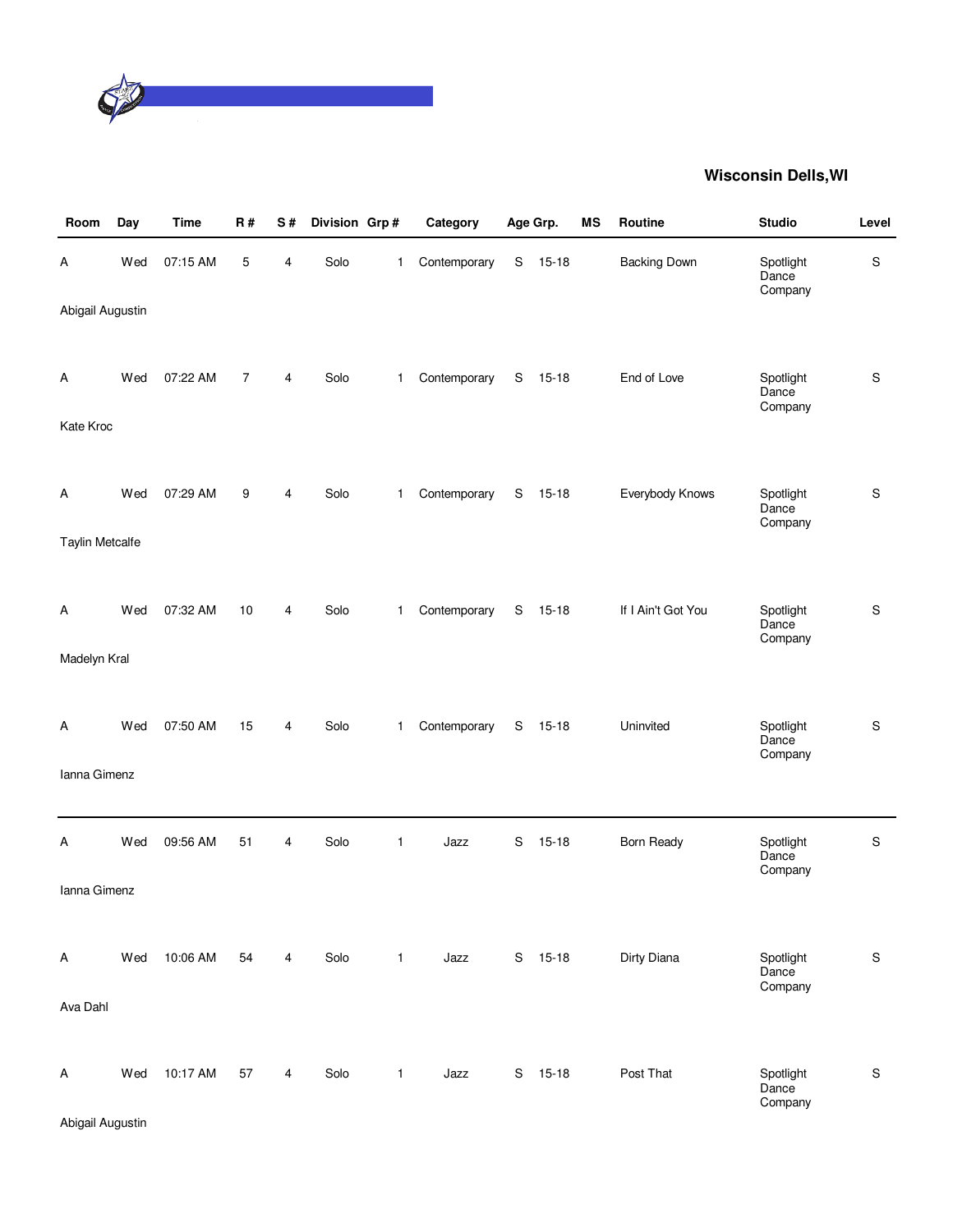

| Room               | Day | <b>Time</b> | <b>R#</b> | $\mathbf S$ #           | Division Grp# |              | Category     |   | Age Grp.  | ΜS | Routine               | <b>Studio</b>                 | Level         |
|--------------------|-----|-------------|-----------|-------------------------|---------------|--------------|--------------|---|-----------|----|-----------------------|-------------------------------|---------------|
| А                  | Wed | 12:55 PM    | 88        | $\overline{\mathbf{4}}$ | Solo          | $\mathbf{1}$ | Lyrical      | S | $15 - 18$ |    | <b>Beautiful Lies</b> | Spotlight<br>Dance<br>Company | $\mathbf S$   |
| Kate Kroc          |     |             |           |                         |               |              |              |   |           |    |                       |                               |               |
| Α                  | Wed | 01:02 PM    | 90        | 4                       | Solo          | 1            | Lyrical      | S | $15 - 18$ |    | Blackout              | Spotlight<br>Dance<br>Company | ${\mathsf S}$ |
| Miyah Noyes        |     |             |           |                         |               |              |              |   |           |    |                       |                               |               |
| Α                  | Wed | 01:09 PM    | 92        | 4                       | Solo          | 1            | Lyrical      | S | $15 - 18$ |    | Girl                  | Spotlight<br>Dance<br>Company | $\mathbf S$   |
| Paige Greenough    |     |             |           |                         |               |              |              |   |           |    |                       |                               |               |
| Α                  | Wed | 01:16 PM    | 94        | 4                       | Solo          | 1            | Lyrical      | S | $15 - 18$ |    | Love in the Dark      | Spotlight<br>Dance<br>Company | ${\mathsf S}$ |
| Madison Enter      |     |             |           |                         |               |              |              |   |           |    |                       |                               |               |
| A                  | Wed | 01:23 PM    | 96        | 4                       | Solo          | 1            | Lyrical      | S | $15 - 18$ |    | Missed                | Spotlight<br>Dance<br>Company | $\mathbf S$   |
| Hannah Anderson    |     |             |           |                         |               |              |              |   |           |    |                       |                               |               |
| Α                  | Wed | 01:30 PM    | 98        | 4                       | Solo          | 1            | Lyrical      | S | $15 - 18$ |    | Solitary              | Spotlight<br>Dance<br>Company | $\mathbf S$   |
| McKenna Eichhorn   |     |             |           |                         |               |              |              |   |           |    |                       |                               |               |
| Α                  | Wed | 03:40 PM    | 135       | 4                       | Solo          | $\mathbf{1}$ | Musical Show | S | $15 - 18$ |    | Bring on the Men      | Spotlight<br>Dance<br>Company | S             |
| Elizabeth Erickson |     |             |           |                         |               |              |              |   |           |    |                       |                               |               |
| Α                  | Wed | 04:08 PM    | 143       | 4                       | Solo          | 1            | Open         | S | $15 - 18$ |    | Alternate World       | Spotlight<br>Dance<br>Company | S             |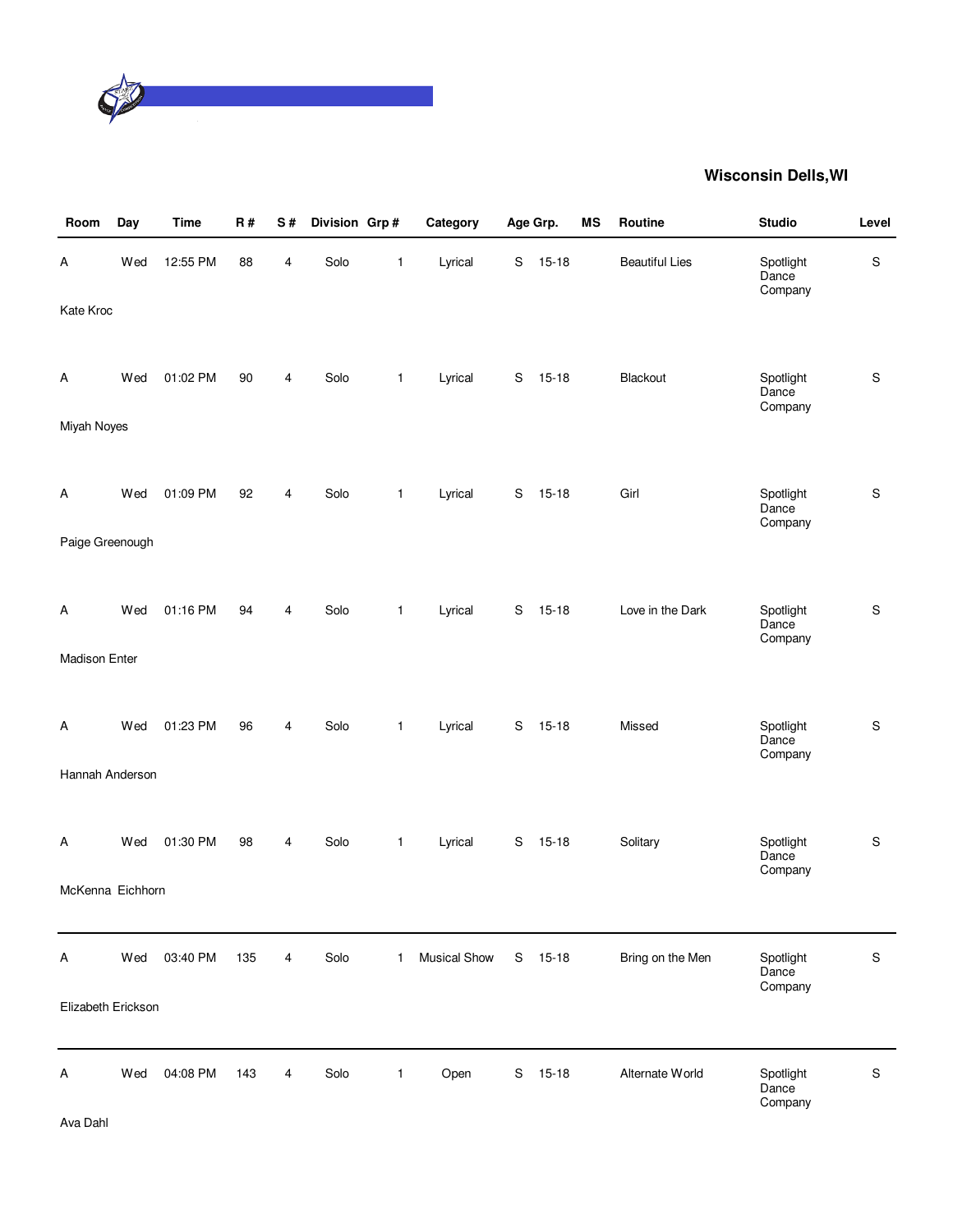

| Room             | Day | <b>Time</b>                                      | <b>R#</b> | S# | Division Grp# |                         | Category     |   | Age Grp.  | <b>MS</b> | Routine           | <b>Studio</b>                 | Level       |
|------------------|-----|--------------------------------------------------|-----------|----|---------------|-------------------------|--------------|---|-----------|-----------|-------------------|-------------------------------|-------------|
| А                | Wed | 04:18 PM                                         | 146       | 4  | Solo          | 1                       | Open         | S | $15 - 18$ |           | Heart's a Mess    | Spotlight<br>Dance<br>Company | S           |
| Lillian Neabauer |     |                                                  |           |    |               |                         |              |   |           |           |                   |                               |             |
| А                | Wed | 06:49 PM                                         | 169       | 4  | D/T           | 3                       | Contemporary | S | $15 - 18$ |           | Hometown          | Spotlight<br>Dance<br>Company | S           |
|                  |     | Ianna Gimenz, Madison Enter, Abigail Augustin    |           |    |               |                         |              |   |           |           |                   |                               |             |
| Α                | Wed | 06:59 PM                                         | 172       | 4  | D/T           | 3                       | Contemporary | S | $15-18$   |           | Long Way Home     | Spotlight<br>Dance<br>Company | $\mathsf S$ |
|                  |     | Elizabeth Erickson, Miyah Noyes, Hannah Anderson |           |    |               |                         |              |   |           |           |                   |                               |             |
| Α                | Wed | 07:10 PM                                         | 175       | 4  | D/T           | 3                       | Contemporary |   | S 15-18   |           | Speculate         | Spotlight<br>Dance<br>Company | $\mathsf S$ |
|                  |     | Paige Greenough, Kyla Vogel, Hannah Anderson     |           |    |               |                         |              |   |           |           |                   |                               |             |
| Α                | Wed | 07:34 PM                                         | 182       | 4  | D/T           | $\overline{c}$          | Hip Hop      | S | $15 - 18$ |           | She a Bad One     | Spotlight<br>Dance<br>Company | S           |
|                  |     | Lillian Neabauer, McKenna Eichhorn               |           |    |               |                         |              |   |           |           |                   |                               |             |
| А                | Wed | 07:52 PM                                         | 187       | 4  | D/T           | 3                       | Jazz         | S | $15 - 18$ |           | He's A Dream      | Spotlight<br>Dance<br>Company | $\mathbf S$ |
|                  |     | Kate Kroc, Abigail Augustin, Ava Dahl            |           |    |               |                         |              |   |           |           |                   |                               |             |
| A                | Wed | 08:09 PM                                         | 192       | 4  | D/T           | 3                       | Jazz         | S | $15-18$   |           | Hip Hip Chin Chin | Spotlight<br>Dance<br>Company | S           |
|                  |     | Madison Enter, Miyah Noyes, Kyera Springer       |           |    |               |                         |              |   |           |           |                   |                               |             |
| Α                | Wed | 08:27 PM                                         | 197       | 4  | D/T           | $\overline{\mathbf{c}}$ | Lyrical      | S | $15-18$   |           | Dare              | Spotlight<br>Dance<br>Company | S           |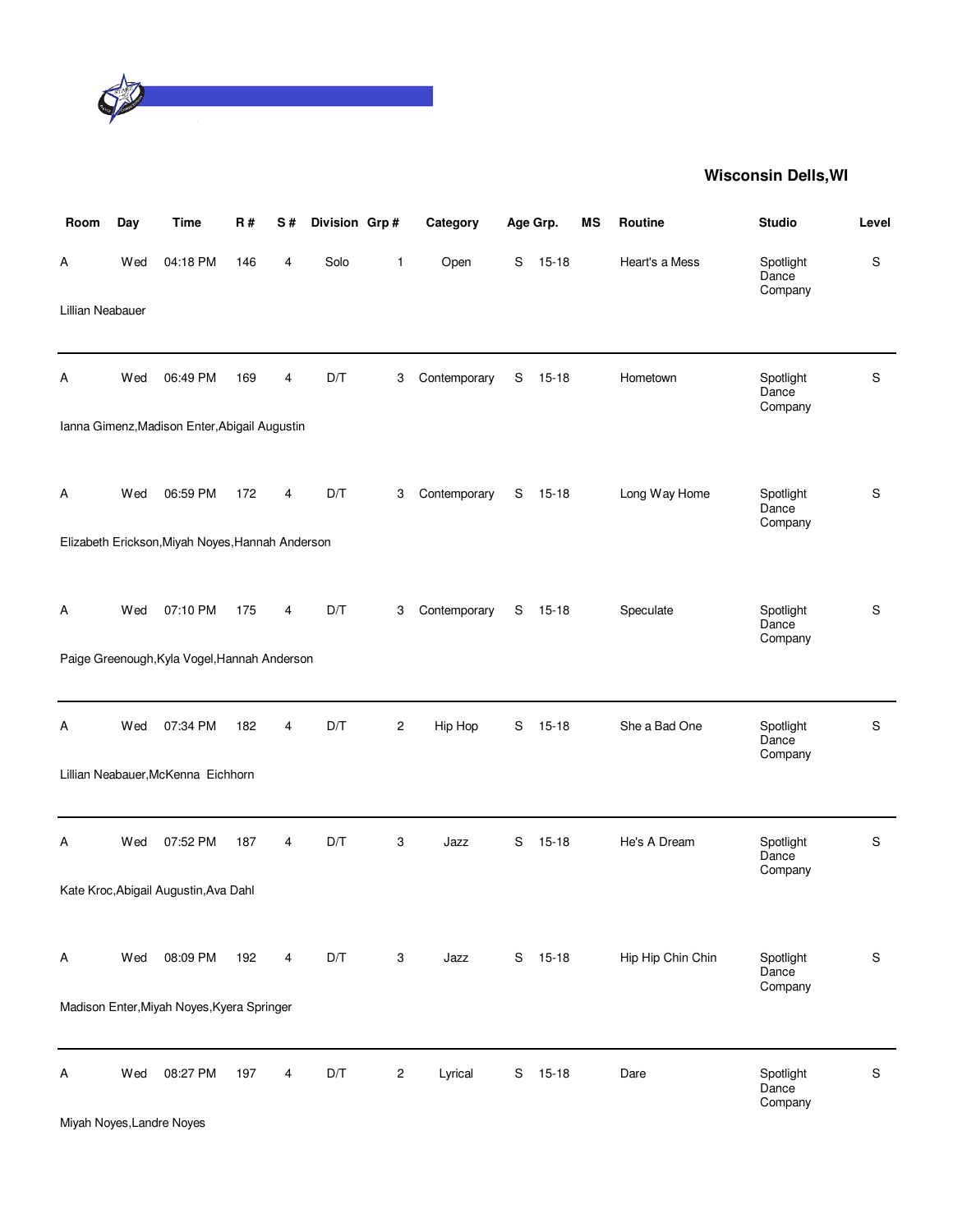

| Room                  | Day | <b>Time</b>                                  | R#  | S#                      | Division Grp#           |              | Category     |    | Age Grp.    | <b>MS</b> | Routine          | <b>Studio</b>                 | Level         |
|-----------------------|-----|----------------------------------------------|-----|-------------------------|-------------------------|--------------|--------------|----|-------------|-----------|------------------|-------------------------------|---------------|
| Α                     | Wed | 08:44 PM                                     | 202 | $\overline{\mathbf{4}}$ | $\mathsf{D}/\mathsf{T}$ | 3            | Lyrical      | S  | $15 - 18$   |           | To Die For       | Spotlight<br>Dance<br>Company | S             |
|                       |     | Madelyn Kral, Brooke Kanstrup, Emma Pederson |     |                         |                         |              |              |    |             |           |                  |                               |               |
| A                     | Thu | 08:18 AM                                     | 227 | 4                       | Solo                    | $\mathbf{1}$ | Contemporary | Τ  | $12 - 14$   |           | Cringe           | Spotlight<br>Dance<br>Company | ${\mathbb S}$ |
| <b>Everett Ehlers</b> |     |                                              |     |                         |                         |              |              |    |             |           |                  |                               |               |
| Α                     | Thu | 08:22 AM                                     | 228 | 4                       | Solo                    | $\mathbf{1}$ | Contemporary | T. | $12 - 14$   |           | Landfill         | Spotlight<br>Dance<br>Company | S             |
| <b>Bella Willaert</b> |     |                                              |     |                         |                         |              |              |    |             |           |                  |                               |               |
| Α                     | Thu | 10:31 AM                                     | 265 | 4                       | Solo                    | $\mathbf{1}$ | Jazz         | T  | $12 - 14$   |           | Anything I Do    | Spotlight<br>Dance<br>Company | ${\mathbb S}$ |
| <b>Bella Willaert</b> |     |                                              |     |                         |                         |              |              |    |             |           |                  |                               |               |
| A                     | Thu | 10:35 AM                                     | 266 | 4                       | Solo                    | $\mathbf{1}$ | Jazz         | T. | $12 - 14$   |           | Better Than Ever | Spotlight<br>Dance<br>Company | $\mathsf S$   |
| Ayla Schott           |     |                                              |     |                         |                         |              |              |    |             |           |                  |                               |               |
| Α                     | Thu | 10:38 AM                                     | 267 | 4                       | Solo                    | $\mathbf{1}$ | Jazz         | T. | $12 - 14$   |           | Faith            | Spotlight<br>Dance<br>Company | ${\mathbb S}$ |
| Kylie Walters         |     |                                              |     |                         |                         |              |              |    |             |           |                  |                               |               |
| A                     | Thu | 10:42 AM                                     | 268 | 4                       | Solo                    | $\mathbf{1}$ | Jazz         |    | $T = 12-14$ |           | Killer Queen     | Spotlight<br>Dance<br>Company | $\mathsf S$   |
| Lauren Thompson       |     |                                              |     |                         |                         |              |              |    |             |           |                  |                               |               |
| A                     | Thu | 10:45 AM                                     | 269 | 4                       | Solo                    | $\mathbf{1}$ | Jazz         | T. | $12 - 14$   |           | Ponytail         | Spotlight<br>Dance<br>Company | $\mathbb S$   |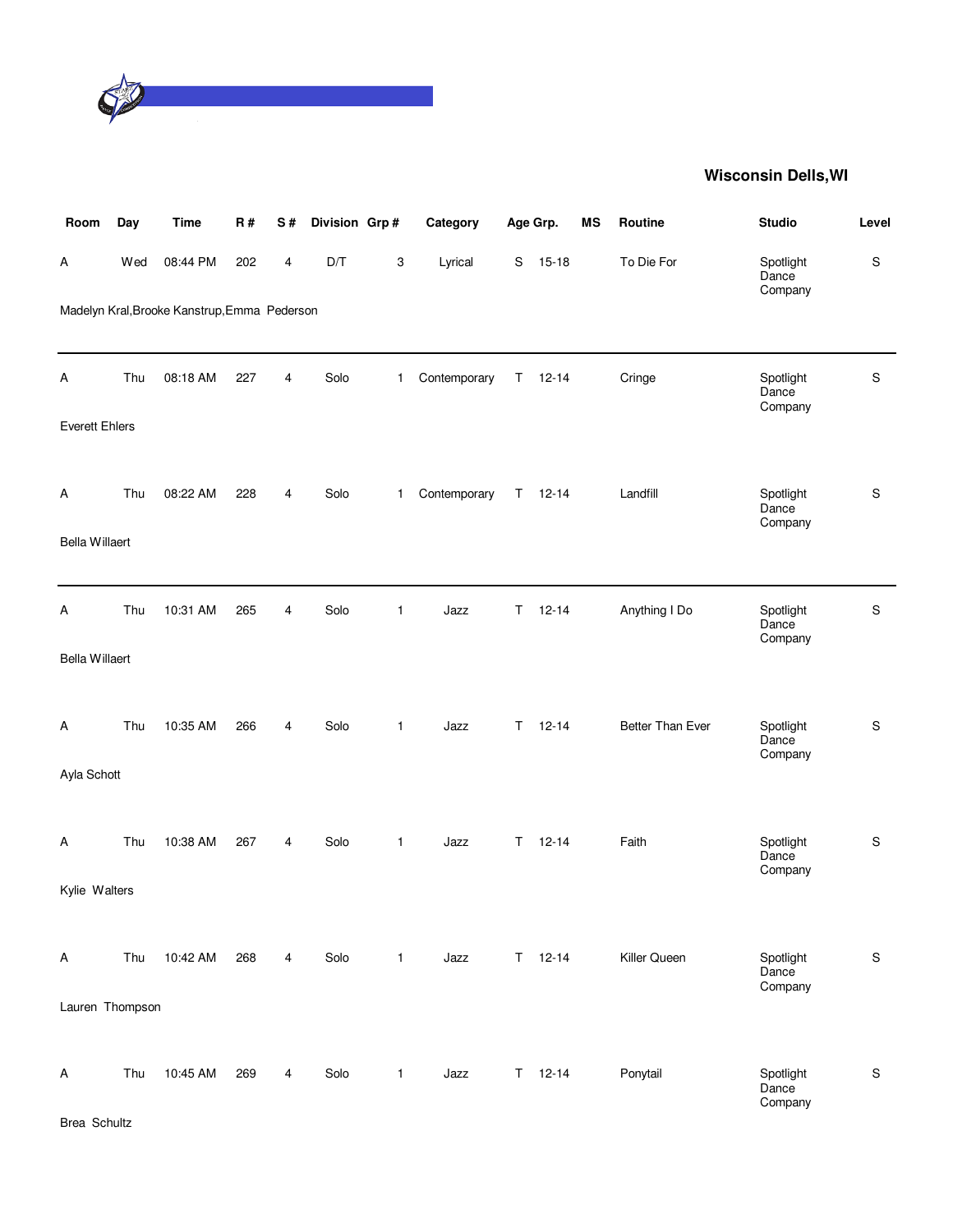

| Room           | Day | <b>Time</b>                                         | R#  | S# | Division Grp# |                | Category     |    | Age Grp.      | MS | Routine             | <b>Studio</b>                 | Level |
|----------------|-----|-----------------------------------------------------|-----|----|---------------|----------------|--------------|----|---------------|----|---------------------|-------------------------------|-------|
| Α              | Thu | 12:52 PM                                            | 291 | 4  | Solo          | 1              | Lyrical      | T. | $12 - 14$     |    | Ashes               | Spotlight<br>Dance<br>Company | S     |
| Brooklyn Mann  |     |                                                     |     |    |               |                |              |    |               |    |                     |                               |       |
| А              | Thu | 12:56 PM                                            | 292 | 4  | Solo          | $\mathbf{1}$   | Lyrical      | T. | $12 - 14$     |    | Good Stuff          | Spotlight<br>Dance<br>Company | S     |
| Landre Noyes   |     |                                                     |     |    |               |                |              |    |               |    |                     |                               |       |
| Α              | Thu | 02:34 PM                                            | 320 | 4  | Solo          | $\mathbf{1}$   | Open         | T. | $12 - 14$     |    | Creeks              | Spotlight<br>Dance            | S     |
| Kyla Vogel     |     |                                                     |     |    |               |                |              |    |               |    |                     | Company                       |       |
| А              | Thu | 02:41 PM                                            | 322 | 4  | Solo          | $\mathbf{1}$   | Open         | T. | $12 - 14$     |    | Time                | Spotlight<br>Dance<br>Company | S     |
| Audrey Stilson |     |                                                     |     |    |               |                |              |    |               |    |                     |                               |       |
| А              | Thu | 05:36 PM                                            | 352 | 4  | D/T           | 3              | Contemporary | T. | $12 - 14$     |    | Daughter            | Spotlight<br>Dance<br>Company | S     |
|                |     | Isabella Harmdierks, Isabella Iverson, Mollie Kelly |     |    |               |                |              |    |               |    |                     |                               |       |
| А              | Thu | 05:39 PM                                            | 353 | 4  | D/T           | $\overline{c}$ | Contemporary | Τ  | $12 - 14$     |    | Trying              | Spotlight<br>Dance<br>Company | S     |
|                |     | Ianna Gimenz, Bella Willaert                        |     |    |               |                |              |    |               |    |                     |                               |       |
| A              | Thu | 06:18 PM                                            | 364 | 4  | D/T           | 3              | Jazz         | T. | $12 - 14$     |    | Just Playin'        | Spotlight<br>Dance<br>Company | S     |
|                |     | Macy Walker, Brooklyn Mann, Isabella Harmdierks     |     |    |               |                |              |    |               |    |                     |                               |       |
| A              | Thu | 06:21 PM                                            | 365 | 4  | D/T           | 2              | Jazz         |    | $T = 12 - 14$ |    | Less Talk, More Art | Spotlight<br>Dance<br>Company | S     |

Macy Walker,Lydia Kuiper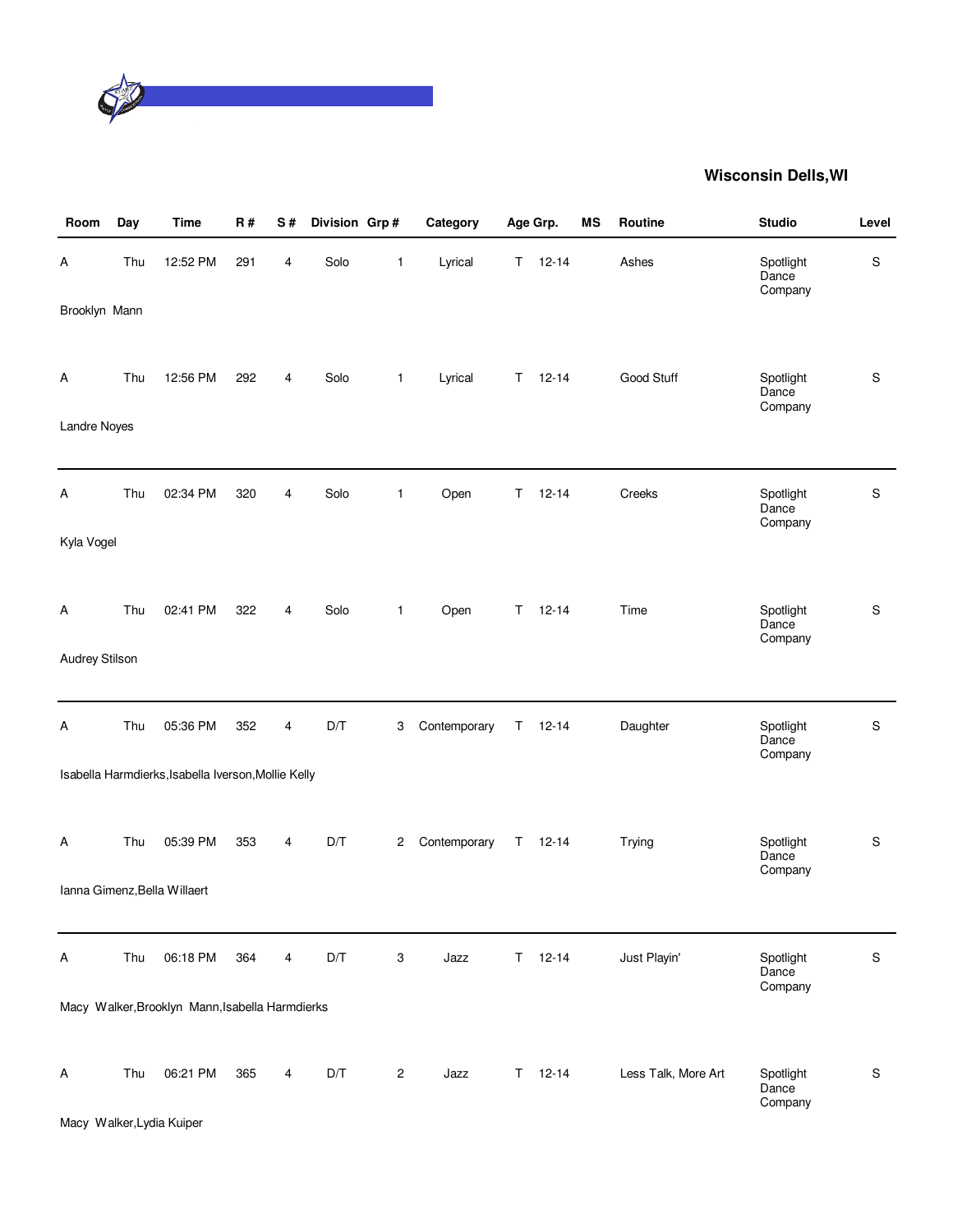

| Room                       | Day | <b>Time</b>                                      | <b>R#</b> | S# | Division Grp# |                | Category            |    | Age Grp.  | MS | Routine                                                                                                                                                        | <b>Studio</b>                 | Level         |
|----------------------------|-----|--------------------------------------------------|-----------|----|---------------|----------------|---------------------|----|-----------|----|----------------------------------------------------------------------------------------------------------------------------------------------------------------|-------------------------------|---------------|
| Α                          | Thu | 06:25 PM                                         | 366       | 4  | D/T           | $\overline{c}$ | Jazz                | Τ  | $12 - 14$ |    | One Night Only                                                                                                                                                 | Spotlight<br>Dance<br>Company | ${\mathbb S}$ |
| Kyera Springer, Lucy Kelly |     |                                                  |           |    |               |                |                     |    |           |    |                                                                                                                                                                |                               |               |
| Α                          | Thu | 06:28 PM                                         | 367       | 4  | D/T           | 3              | Jazz                | T. | $12 - 14$ |    | Vogue                                                                                                                                                          | Spotlight<br>Dance<br>Company | ${\mathbb S}$ |
|                            |     | Bella Willaert, Landre Noyes, Mollie Kelly       |           |    |               |                |                     |    |           |    |                                                                                                                                                                |                               |               |
| Α                          | Thu | 07:14 PM                                         | 380       | 4  | D/T           | 3              | Lyrical             | Т  | $12 - 14$ |    | Like a Funeral                                                                                                                                                 | Spotlight<br>Dance<br>Company | ${\mathbb S}$ |
|                            |     | Bella Willaert, Brooklyn Mann, Landre Noyes      |           |    |               |                |                     |    |           |    |                                                                                                                                                                |                               |               |
| Α                          | Thu | 07:35 PM                                         | 386       | 4  | D/T           | 3              | <b>Musical Show</b> | T  | $12 - 14$ |    | Poison                                                                                                                                                         | Spotlight<br>Dance<br>Company | ${\mathbb S}$ |
|                            |     | Isabel Prescher, Madelyn Kral, Brianne Borgmeier |           |    |               |                |                     |    |           |    |                                                                                                                                                                |                               |               |
| Α                          | Thu | 07:38 PM                                         | 387       | 4  | D/T           | 3              | <b>Musical Show</b> | Τ  | $12 - 14$ |    | Someone in the Crowd                                                                                                                                           | Spotlight<br>Dance<br>Company | ${\mathbb S}$ |
|                            |     | Elizabeth Erickson, Taylin Metcalfe, Kyla Vogel  |           |    |               |                |                     |    |           |    |                                                                                                                                                                |                               |               |
| Α                          | Fri | 08:55 AM                                         | 406       | 4  | Lg            | 11             | Hip Hop             | S  | 15-18     |    | Comin' In Hot                                                                                                                                                  | Spotlight<br>Dance<br>Company | ${\mathbb S}$ |
|                            |     |                                                  |           |    |               |                |                     |    |           |    | Lillian Neabauer, Paige Greenough, lanna Gimenz, Miyah Noyes, Kyla Vogel, Bella Willaert, Kyera Springer, Mollie Kelly, Kate Kroc, Abigail Augustin, Ava Dahl  |                               |               |
| Α                          | Fri | 09:04 AM                                         | 408       | 4  | Sg            | 4              | Hip Hop             | S  | $15 - 18$ |    | Walk Ins Welcome                                                                                                                                               | Spotlight<br>Dance<br>Company | S             |
|                            |     | Paige Greenough, Kyla Vogel, Kate Kroc, Ava Dahl |           |    |               |                |                     |    |           |    |                                                                                                                                                                |                               |               |
| Α                          | Fri | 09:56 AM                                         | 419       | 4  | Lg            | 10             | Lyrical             | S  | $15-18$   |    | Depth Over Distance<br>Lillian Noobauer Raige Croopeugh Elizabeth Erickson Taylin Metoalfe Kylie, Walters Hannah Anderson Reese DuRese Isabella Iverson Brooke | Spotlight<br>Dance<br>Company | S             |

Lillian Neabauer,Paige Greenough,Elizabeth Erickson,Taylin Metcalfe,Kylie Walters,Hannah Anderson,Reese DuRose,Isabella Iverson,Brooke Kanstrup,McKenna Eichhorn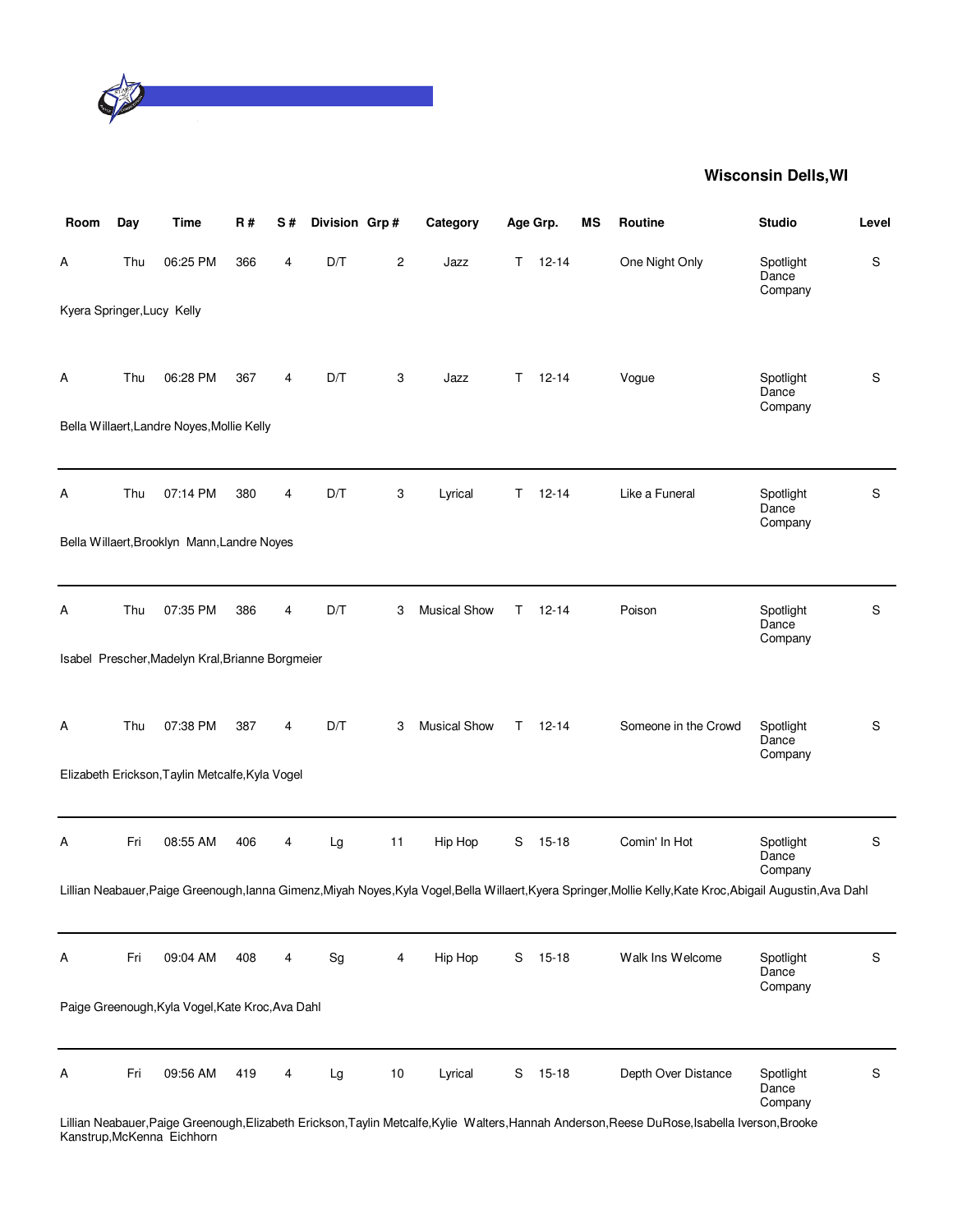

| Room               | Day | Time     | <b>R#</b> | S# | Division Grp# |                  | Category                                                                                                            |   | Age Grp.  | <b>MS</b> | Routine                    | <b>Studio</b>                 | Level       |
|--------------------|-----|----------|-----------|----|---------------|------------------|---------------------------------------------------------------------------------------------------------------------|---|-----------|-----------|----------------------------|-------------------------------|-------------|
| Α                  | Fri | 10:23 AM | 425       | 4  | Sg            | $\boldsymbol{7}$ | Lyrical                                                                                                             | S | $15 - 18$ |           | 7 Birds                    | Spotlight<br>Dance<br>Company | S           |
|                    |     |          |           |    |               |                  | Ianna Gimenz, Madison Enter, Miyah Noyes, Kyla Vogel, Kate Kroc, Abigail Augustin, Ava Dahl                         |   |           |           |                            |                               |             |
| Α                  | Fri | 10:45 AM | 430       | 4  | Sg            |                  | 8 Novelty/Characte S<br>r                                                                                           |   | 15-18     |           | Alexa                      | Spotlight<br>Dance<br>Company | $\mathsf S$ |
|                    |     |          |           |    |               |                  | Paige Greenough, lanna Gimenz, Madison Enter, Bella Willaert, Kyera Springer, Kate Kroc, Abigail Augustin, Ava Dahl |   |           |           |                            |                               |             |
| Α                  | Fri | 10:59 AM | 433       | 4  | Sg            | $\overline{7}$   | Open                                                                                                                | S | $15 - 18$ |           | Rain Dance                 | Spotlight<br>Dance<br>Company | S           |
|                    |     |          |           |    |               |                  | Ianna Gimenz, Taylin Metcalfe, Madison Enter, Miyah Noyes, Kate Kroc, Abigail Augustin, Ava Dahl                    |   |           |           |                            |                               |             |
| А                  | Fri | 12:48 PM | 445       | 4  | Solo          | $\mathbf{1}$     | Jazz                                                                                                                | M | $5-8$     |           | Microphone                 | Spotlight<br>Dance<br>Company | $\mathsf S$ |
| Logan Aspelund     |     |          |           |    |               |                  |                                                                                                                     |   |           |           |                            |                               |             |
| Α                  | Fri | 01:03 PM | 450       | 4  | Solo          | 1                | Lyrical                                                                                                             | M | $5 - 8$   |           | It Must've Been Love       | Spotlight<br>Dance<br>Company | S           |
| Elyse Lyhgholm     |     |          |           |    |               |                  |                                                                                                                     |   |           |           |                            |                               |             |
| Α                  | Fri | 01:09 PM | 452       | 4  | Solo          | $\mathbf{1}$     | Lyrical                                                                                                             | M | $5 - 8$   |           | Wondering                  | Spotlight<br>Dance<br>Company | $\mathsf S$ |
| Jaylee Ignaszewski |     |          |           |    |               |                  |                                                                                                                     |   |           |           |                            |                               |             |
| Α                  | Fri | 01:24 PM | 457       | 4  | Solo          | $\mathbf{1}$     | <b>Musical Show</b>                                                                                                 | М | $5 - 8$   |           | I Dont Want To Show<br>Off | Spotlight<br>Dance<br>Company | S           |
| Evie Umbreit       |     |          |           |    |               |                  |                                                                                                                     |   |           |           |                            |                               |             |
| Α                  | Fri | 01:33 PM | 460       | 4  | Solo          | 1                | Open                                                                                                                | M | $5 - 8$   |           | Call Me, Beep Me           | Spotlight<br>Dance<br>Company | $\mathbb S$ |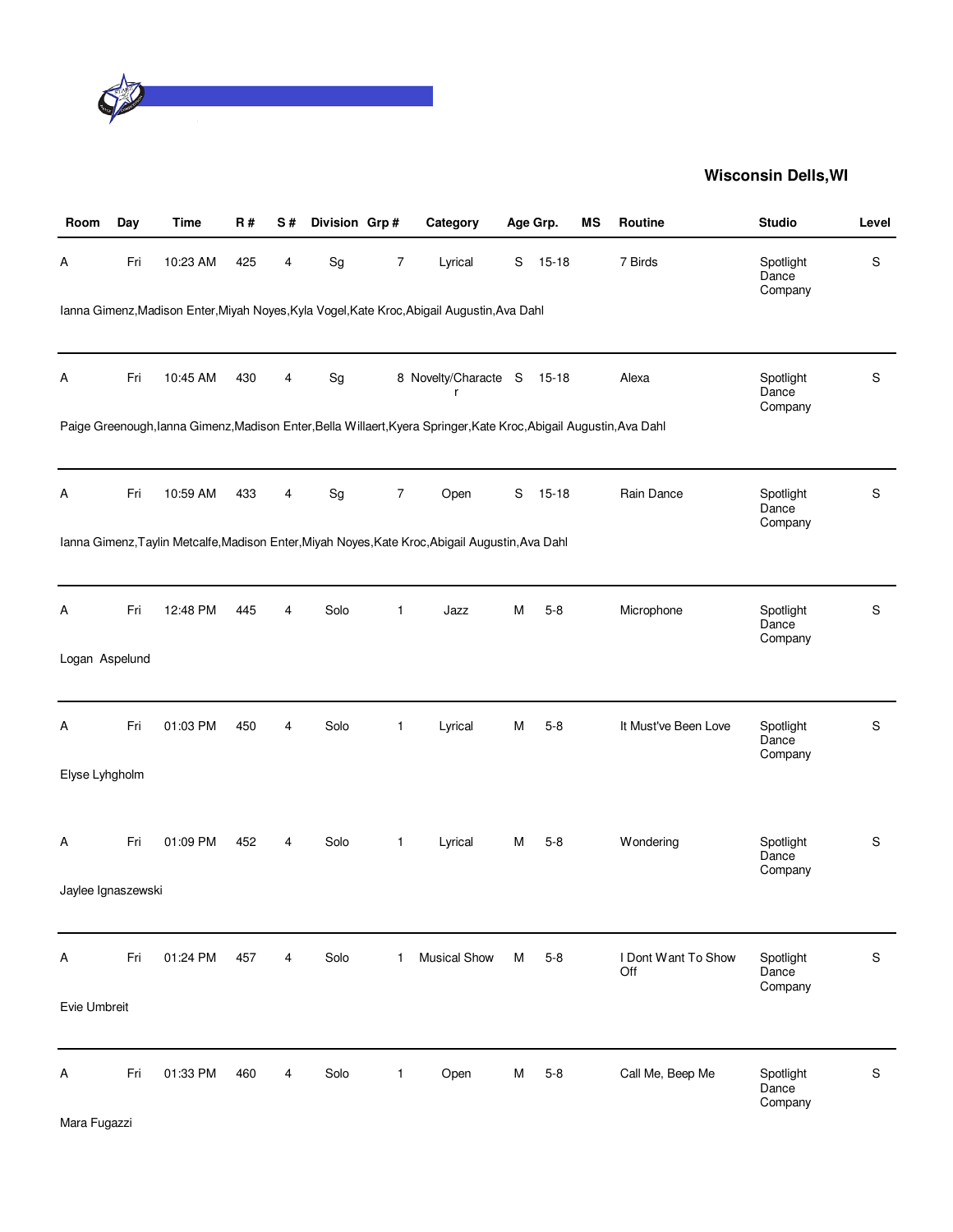

| Room                    | Day | <b>Time</b> | R#  | $\mathbf S$ # | Division Grp# |              | Category     | Age Grp.  |          | MS | Routine            | <b>Studio</b>                 | Level       |
|-------------------------|-----|-------------|-----|---------------|---------------|--------------|--------------|-----------|----------|----|--------------------|-------------------------------|-------------|
| А                       | Fri | 01:39 PM    | 462 | 4             | Solo          | 1            | Open         | M         | $5 - 8$  |    | Do What I Do       | Spotlight<br>Dance<br>Company | ${\sf S}$   |
| Stella Umbreit          |     |             |     |               |               |              |              |           |          |    |                    |                               |             |
| Α                       | Fri | 01:48 PM    | 465 | 4             | Solo          | 1            | Contemporary | PT        | $9 - 11$ |    | Stone              | Spotlight<br>Dance<br>Company | $\mathsf S$ |
| Ayleigh Larson          |     |             |     |               |               |              |              |           |          |    |                    |                               |             |
| А                       | Fri | 02:12 PM    | 473 | 4             | Solo          | 1            | Jazz         | PT        | $9 - 11$ |    | <b>Bounce Back</b> | Spotlight<br>Dance<br>Company | S           |
| Nora Caven              |     |             |     |               |               |              |              |           |          |    |                    |                               |             |
| A                       | Fri | 02:21 PM    | 476 | 4             | Solo          | $\mathbf{1}$ | Jazz         | PT        | $9 - 11$ |    | Expensive          | Spotlight<br>Dance<br>Company | ${\sf S}$   |
| Makenzie Anderson       |     |             |     |               |               |              |              |           |          |    |                    |                               |             |
| A                       | Fri | 02:33 PM    | 480 | 4             | Solo          | $\mathbf{1}$ | Jazz         | <b>PT</b> | $9 - 11$ |    | Get What I Want    | Spotlight<br>Dance<br>Company | ${\sf S}$   |
| Ayleigh Larson          |     |             |     |               |               |              |              |           |          |    |                    |                               |             |
| А                       | Fri | 02:39 PM    | 482 | 4             | Solo          | $\mathbf{1}$ | Jazz         | <b>PT</b> | $9 - 11$ |    | Girl Like Me       | Spotlight<br>Dance<br>Company | S           |
| Madeline Wright         |     |             |     |               |               |              |              |           |          |    |                    |                               |             |
| $\overline{\mathsf{A}}$ | Fri | 02:48 PM    | 485 | 4             | Solo          | $\mathbf{1}$ | Jazz         |           | PT 9-11  |    | Gold               | Spotlight<br>Dance<br>Company | S           |
| Miah Kopischke          |     |             |     |               |               |              |              |           |          |    |                    |                               |             |
| A                       | Fri | 02:57 PM    | 488 | 4             | Solo          | $\mathbf{1}$ | Jazz         | <b>PT</b> | $9 - 11$ |    | I Got That         | Spotlight<br>Dance<br>Company | $\mathsf S$ |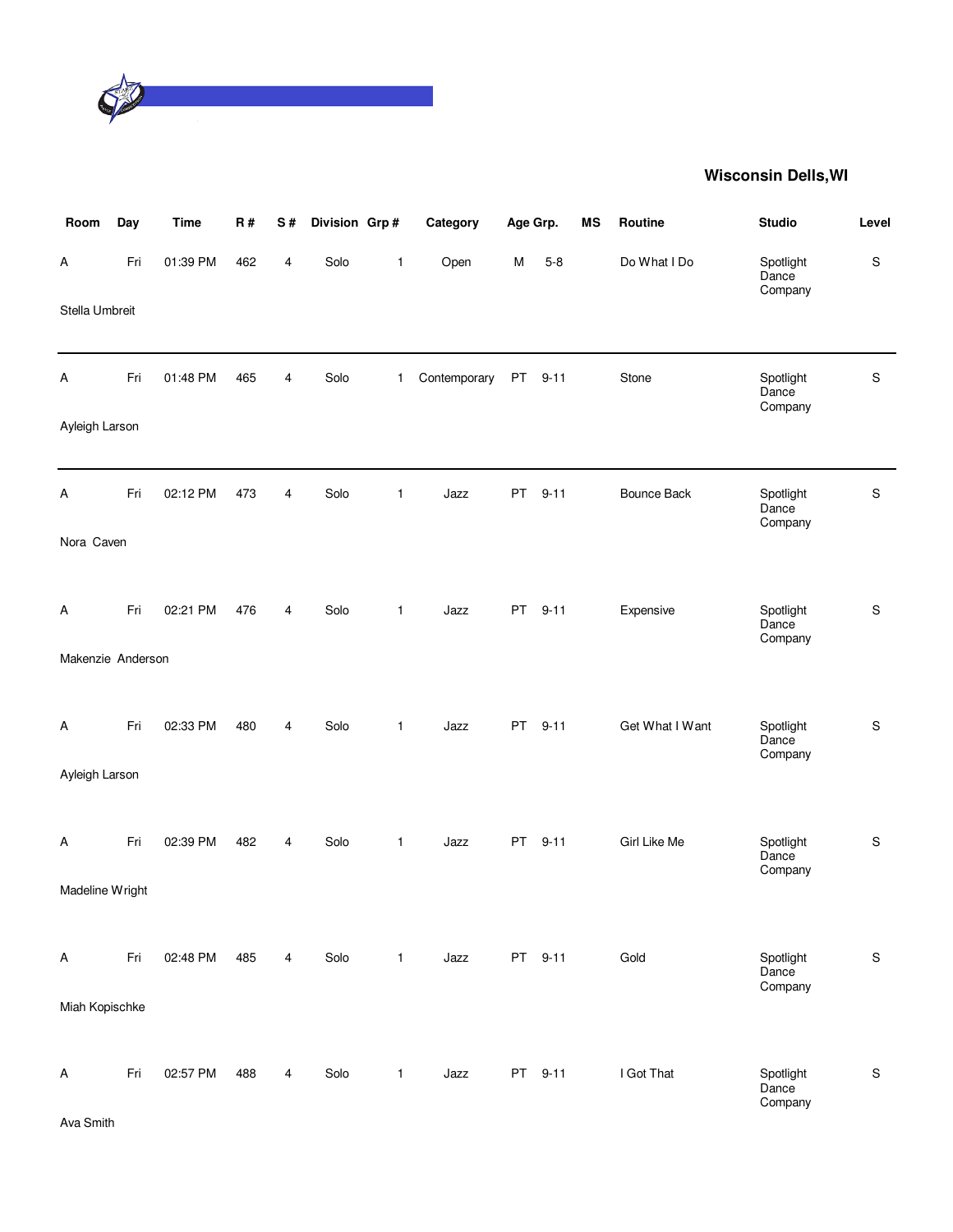

| Room                  | Day | <b>Time</b>                                     | R#  | S#             | Division Grp# |   | Category | Age Grp.  |          | <b>MS</b> | Routine                         | <b>Studio</b>                 | Level       |
|-----------------------|-----|-------------------------------------------------|-----|----------------|---------------|---|----------|-----------|----------|-----------|---------------------------------|-------------------------------|-------------|
| А                     | Fri | 03:06 PM                                        | 491 | 4              | Solo          | 1 | Jazz     | <b>PT</b> | $9 - 11$ |           | Just Fine                       | Spotlight<br>Dance<br>Company | $\mathsf S$ |
| <b>Tenley Staloch</b> |     |                                                 |     |                |               |   |          |           |          |           |                                 |                               |             |
| А                     | Fri | 03:15 PM                                        | 494 | 4              | Solo          | 1 | Jazz     | <b>PT</b> | $9 - 11$ |           | Praise                          | Spotlight<br>Dance<br>Company | $\mathsf S$ |
| Claire Rohman         |     |                                                 |     |                |               |   |          |           |          |           |                                 |                               |             |
| Α                     | Fri | 03:24 PM                                        | 497 | 4              | Solo          | 1 | Jazz     | <b>PT</b> | $9 - 11$ |           | Size                            | Spotlight<br>Dance<br>Company | $\mathsf S$ |
| Aria Jirak            |     |                                                 |     |                |               |   |          |           |          |           |                                 |                               |             |
| А                     | Fri | 03:49 PM                                        | 502 | 4              | Solo          | 1 | Lyrical  | PT        | $9 - 11$ |           | Grace                           | Spotlight<br>Dance<br>Company | $\mathsf S$ |
| Reegan Aspelund       |     |                                                 |     |                |               |   |          |           |          |           |                                 |                               |             |
| А                     | Fri | 04:04 PM                                        | 507 | 4              | Solo          | 1 | Lyrical  | PT        | $9 - 11$ |           | The Rose                        | Spotlight<br>Dance<br>Company | $\mathsf S$ |
| Ally Krosch           |     |                                                 |     |                |               |   |          |           |          |           |                                 |                               |             |
| Α                     | Fri | 05:16 PM                                        | 531 | 4              | Solo          | 1 | Open     | PT        | $9 - 11$ |           | Welcome To The Jungle Spotlight | Dance<br>Company              | $\mathbf S$ |
| Charli Braunshausen   |     |                                                 |     |                |               |   |          |           |          |           |                                 |                               |             |
| A                     | Fri | 06:46 PM                                        | 541 | $\overline{4}$ | D/T           | 3 | Jazz     | M         | $5 - 8$  |           | My Boyfriends Back              | Spotlight<br>Dance<br>Company | $\mathsf S$ |
|                       |     | Charli Braunshausen, Evie Umbreit, Mara Fugazzi |     |                |               |   |          |           |          |           |                                 |                               |             |
| А                     | Fri | 06:52 PM                                        | 543 | 4              | D/T           | 3 | Jazz     | M         | $5 - 8$  |           | Slay                            | Spotlight<br>Dance<br>Company | $\mathbf S$ |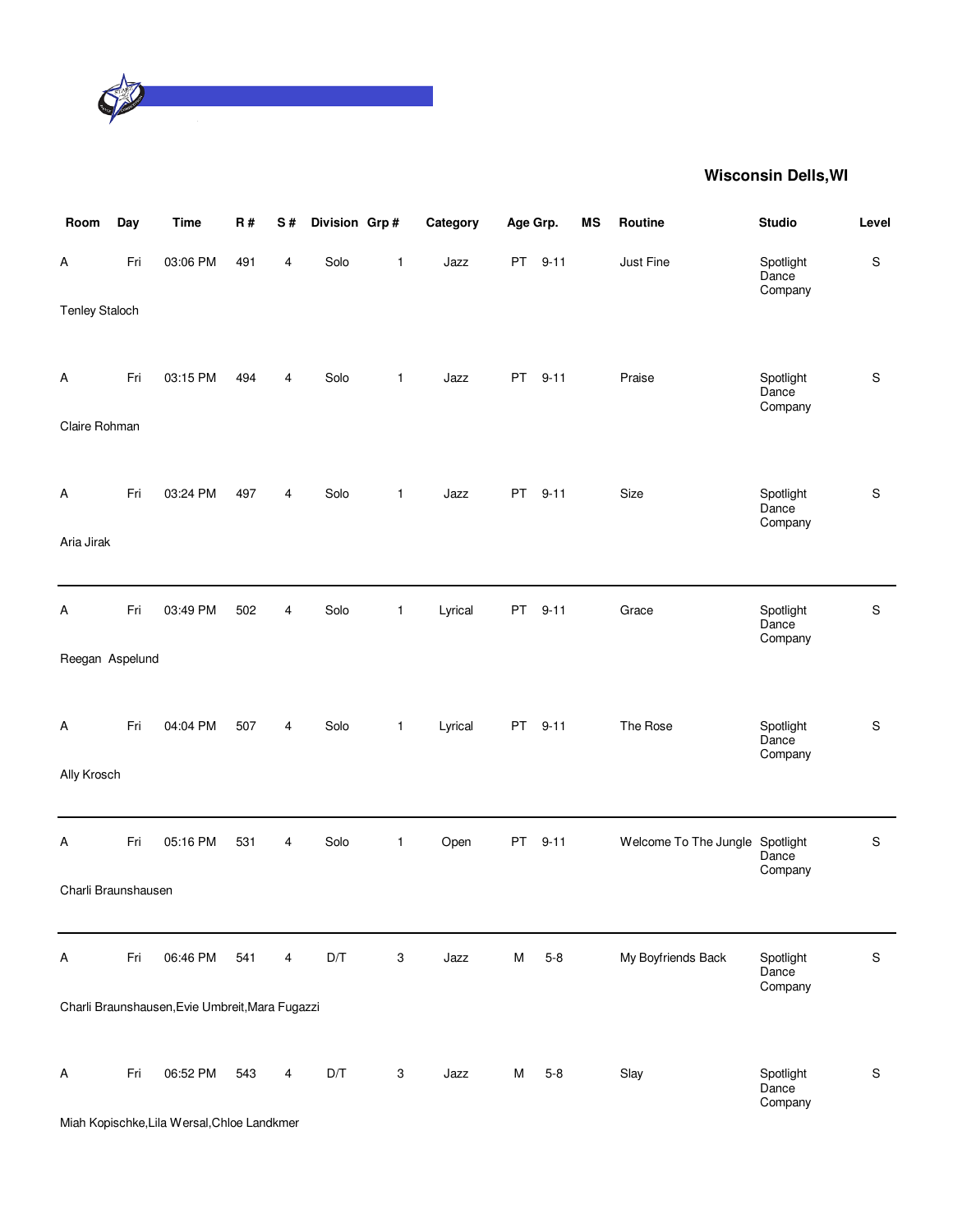

| Room | Day | <b>Time</b>                                        | R#  | S# | Division Grp# |   | Category     |           | Age Grp.  | ΜS | Routine              | <b>Studio</b>                 | Level |
|------|-----|----------------------------------------------------|-----|----|---------------|---|--------------|-----------|-----------|----|----------------------|-------------------------------|-------|
| Α    | Fri | 06:55 PM                                           | 544 | 4  | D/T           | 2 | Lyrical      | Μ         | $5 - 8$   |    | Magic                | Spotlight<br>Dance<br>Company | S     |
|      |     | Jaylee Ignaszewski, Reegan Aspelund                |     |    |               |   |              |           |           |    |                      |                               |       |
| Α    | Fri | 07:01 PM                                           | 546 | 4  | D/T           | 3 | Lyrical      | М         | $5 - 8$   |    | Wouldn't It Be Nice  | Spotlight<br>Dance<br>Company | S     |
|      |     | Elyse Lyhgholm, Amelia Luethmers, Claire Krosch    |     |    |               |   |              |           |           |    |                      |                               |       |
|      |     |                                                    |     |    |               |   |              |           |           |    |                      |                               |       |
| Α    | Fri | 07:22 PM                                           | 553 | 4  | D/T           | 3 | Jazz         | <b>PT</b> | $9 - 11$  |    | Comeback Kids        | Spotlight<br>Dance<br>Company | S     |
|      |     | Jaylee Ignaszewski, Aria Jirak, Claire Rohman      |     |    |               |   |              |           |           |    |                      |                               |       |
|      |     |                                                    |     |    |               |   |              |           |           |    |                      |                               |       |
| А    | Fri | 07:31 PM                                           | 556 | 4  | D/T           | 3 | Jazz         | <b>PT</b> | $9 - 11$  |    | Girls Will Be Girls  | Spotlight<br>Dance<br>Company | S     |
|      |     | Ava Smith, Audrey Erlenbach, Leah Prescher         |     |    |               |   |              |           |           |    |                      |                               |       |
|      |     |                                                    |     |    |               |   |              |           |           |    |                      |                               |       |
| Α    | Fri | 07:43 PM                                           | 560 | 4  | D/T           | 3 | Jazz         | PT.       | $9 - 11$  |    | Yes I Can            | Spotlight<br>Dance<br>Company | S     |
|      |     | Makenzie Anderson, Tenley Staloch, Madeline Wright |     |    |               |   |              |           |           |    |                      |                               |       |
|      |     |                                                    |     |    |               |   |              |           |           |    |                      |                               |       |
| А    | Fri | 07:52 PM                                           | 563 | 4  | D/T           | 2 | Lyrical      | PT        | $9 - 11$  |    | Go Get What You Want | Spotlight<br>Dance            | S     |
|      |     | Ally Krosch, Amelia Luethmers                      |     |    |               |   |              |           |           |    |                      | Company                       |       |
|      |     |                                                    |     |    |               |   |              |           |           |    |                      |                               |       |
| Α    | Fri | 08:13 PM                                           | 570 | 4  | D/T           | 3 | Open         | <b>PT</b> | $9 - 11$  |    | Wildfire             | Spotlight<br>Dance<br>Company | S     |
|      |     | Ayleigh Larson, Ayla Schott, Lucy Kelly            |     |    |               |   |              |           |           |    |                      |                               |       |
|      |     |                                                    |     |    |               |   |              |           |           |    |                      |                               |       |
| А    | Sat | 08:00 AM                                           | 573 | 4  | Sg            | 4 | Contemporary | Τ         | $12 - 14$ |    | 42                   | Spotlight<br>Dance<br>Company | S     |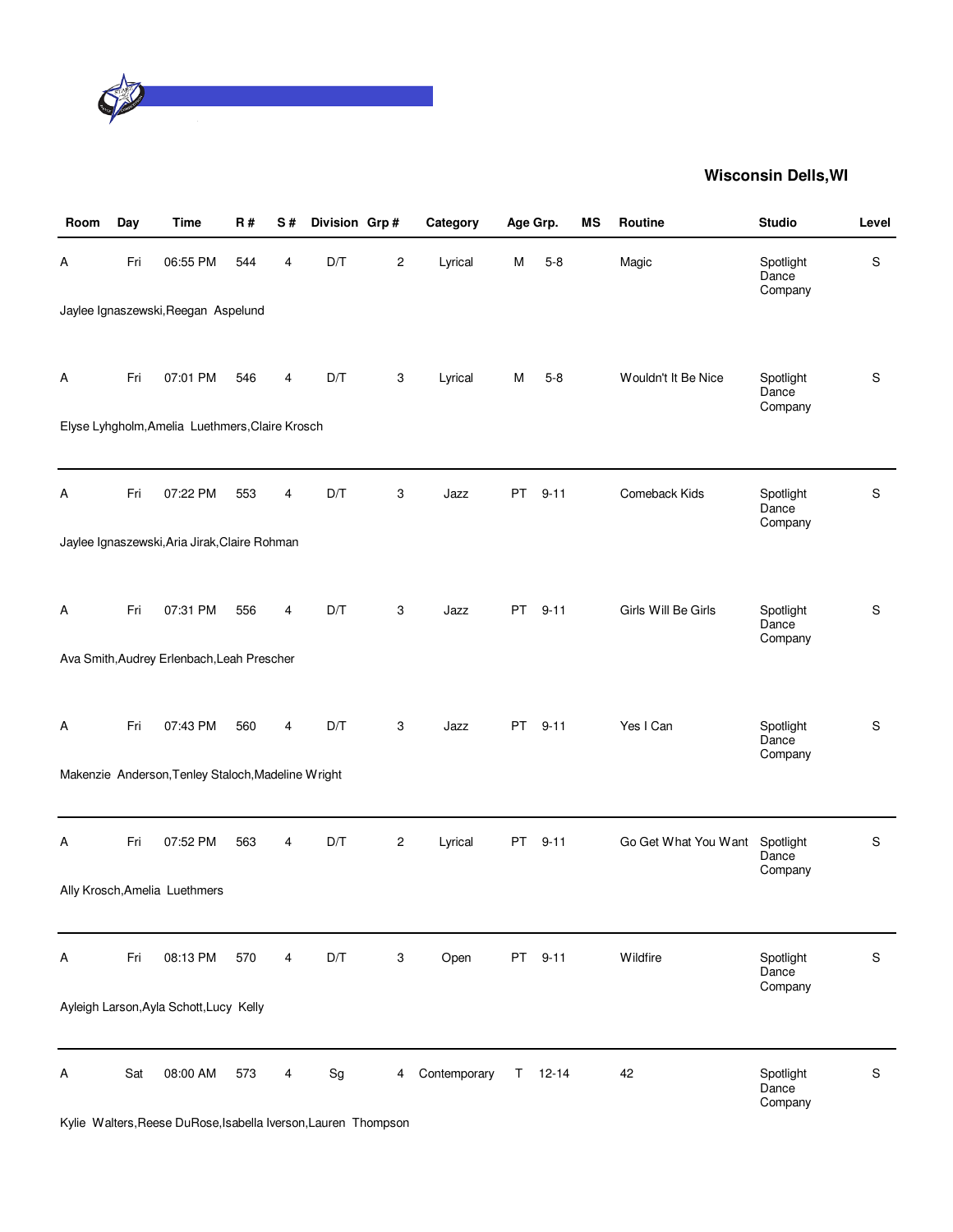

| Room | Day | Time                                                                      | R#  | S# | Division Grp# |    | Category     |    | Age Grp.  | ΜS | <b>Routine</b>                                                                                                                                          | <b>Studio</b>                 | Level |
|------|-----|---------------------------------------------------------------------------|-----|----|---------------|----|--------------|----|-----------|----|---------------------------------------------------------------------------------------------------------------------------------------------------------|-------------------------------|-------|
| Α    | Sat | 08:28 AM                                                                  | 579 | 4  | Sg            | 4  | Contemporary | T. | 12-14     |    | <b>Heavenly Father</b>                                                                                                                                  | Spotlight<br>Dance<br>Company | S     |
|      |     | Elizabeth Erickson, Everett Ehlers, Audrey Stilson, Lauren Thompson       |     |    |               |    |              |    |           |    |                                                                                                                                                         |                               |       |
| Α    | Sat | 09:13 AM                                                                  | 589 | 4  | Lg            | 12 | Hip Hop      | T. | 12-14     |    | Deal or No Deal                                                                                                                                         | Spotlight<br>Dance<br>Company | S     |
|      |     | Noyes, McKenna Eichhorn, Lauren Thompson                                  |     |    |               |    |              |    |           |    | Elizabeth Erickson,Taylin Metcalfe,Madison Enter,Madelyn Kral,Kylie Walters,Hannah Anderson,Reese DuRose,Isabella Harmdierks,Isabella Iverson,Landre    |                               |       |
| A    | Sat | 09:17 AM                                                                  | 590 | 4  | Lg            | 14 | Hip Hop      | T. | 12-14     |    | This Is How We Push It                                                                                                                                  | Spotlight<br>Dance<br>Company | S     |
|      |     | Ehlers, Payton Hoffman, Emma Pederson, Liliana Steinbach, Rhian Velasquez |     |    |               |    |              |    |           |    | Kendall Lange, Isabel Prescher, Payton Leintz, Brooklyn Hanson, Maia Garbes, Emerson Garry, Lydia Kuiper, Brianne Borgmeier, Brooke Kanstrup, Everett   |                               |       |
| Α    | Sat | 09:49 AM                                                                  | 597 | 4  | Lg            | 12 | Jazz         | T. | $12 - 14$ |    | Pure Love                                                                                                                                               | Spotlight<br>Dance<br>Company | S     |
|      |     | Konz, Payton Hoffman, Emma Pederson                                       |     |    |               |    |              |    |           |    | Lillian Neabauer, Isabel Prescher, Brooklyn Hanson, Maia Garbes, Brianne Borgmeier, Sophia Konz, Reese DuRose, Isabella Iverson, Everett Ehlers, Gracia |                               |       |
| Α    | Sat | 10:11 AM                                                                  | 602 | 4  | Sg            | 8  | Jazz         | T. | $12 - 14$ |    | Another One                                                                                                                                             | Spotlight<br>Dance<br>Company | S     |
|      |     |                                                                           |     |    |               |    |              |    |           |    | Bella Willaert, Brooklyn Mann, Madeline Wright, Isabella Harmdierks, Landre Noyes, Kyera Springer, Mollie Kelly, Lucy Kelly                             |                               |       |
| Α    | Sat | 10:16 AM                                                                  | 603 | 4  | Sg            | 4  | Jazz         | т  | $12 - 14$ |    | <b>Get That</b>                                                                                                                                         | Spotlight<br>Dance<br>Company | S     |
|      |     | Macy Walker, Lydia Kuiper, Madeline Wright, Audrey Stilson                |     |    |               |    |              |    |           |    |                                                                                                                                                         |                               |       |
| A    | Sat | 10:20 AM                                                                  | 604 | 4  | Sg            | 9  | Jazz         | S  | 15-18     |    | Killa Killa Funk                                                                                                                                        | Spotlight<br>Dance<br>Company | S     |
|      |     |                                                                           |     |    |               |    |              |    |           |    | Paige Greenough, Madelyn Kral, Kyla Vogel, Kylie Walters, Hannah Anderson, Brooke Kanstrup, McKenna Eichhorn, Lauren Thompson, Elizabeth Erickson       |                               |       |
| A    | Sat | 12:23 PM                                                                  | 618 | 4  | Lg            | 12 | Lyrical      | T. | $12 - 14$ |    | Satellite<br>ooklyn Hanson Maia Carbos Madolyn Krol Prianno Poramojor Sophia Konz Evorott Eblors Audroy Stilson Lauron, Thompson                        | Spotlight<br>Dance<br>Company | S     |

Isabel Prescher,Brooklyn Hanson,Maia Garbes,Madelyn Kral,Brianne Borgmeier,Sophia Konz,Everett Ehlers,Audrey Stilson,Lauren Thompson ,Gracia Konz,Payton Hoffman,Emma Pederson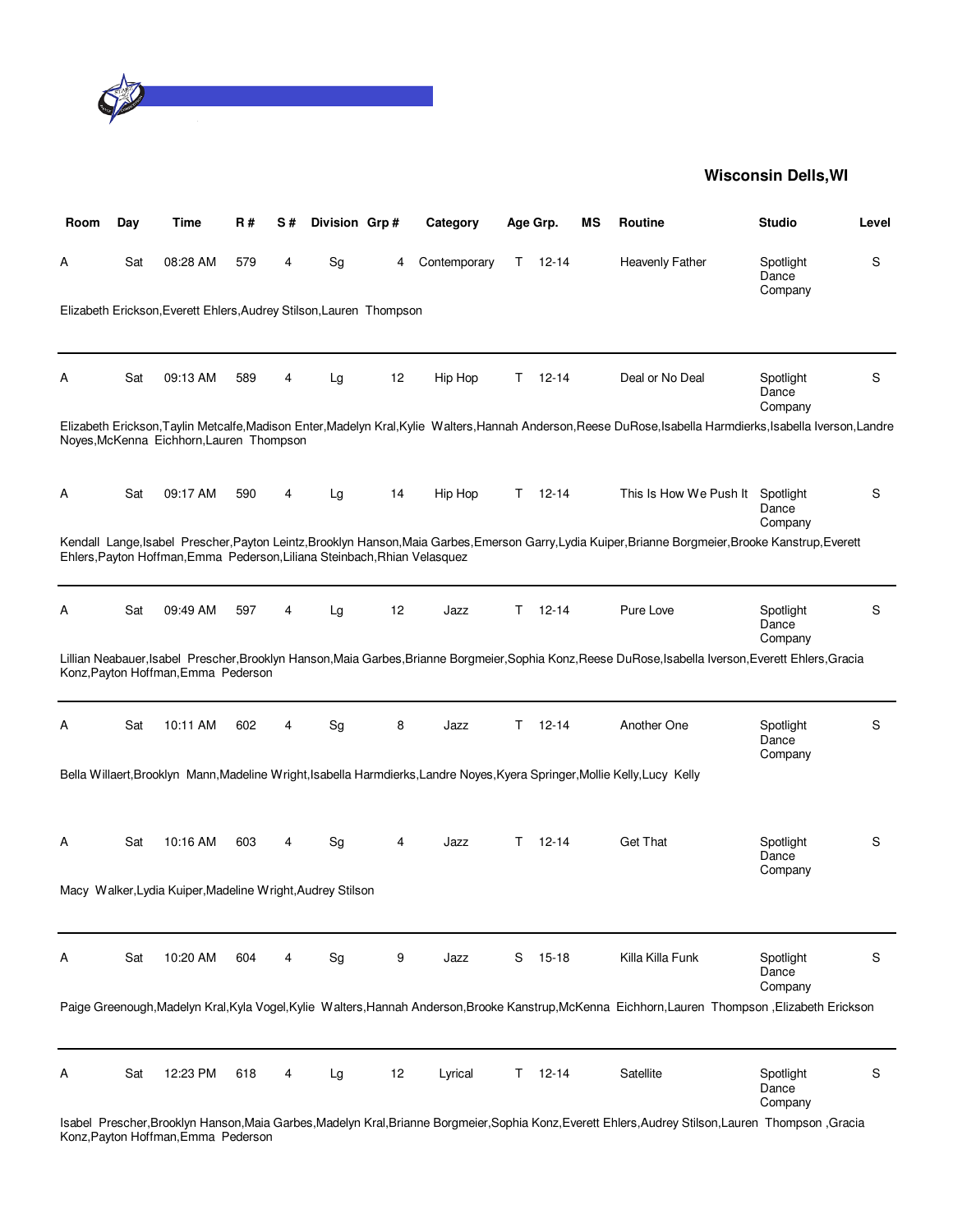

| Room  | Day | Time     | <b>R#</b> | S# | Division Grp#  |    | Category                                                                                                          |     | Age Grp.  | ΜS | Routine                                                                                                                                                                                                                                                                                                                                                                                                                                                                                                                                                                                                                                                                                                                                                                                                                                                                                                                                                                                                                                                                                                                                                                                                                                                                                                                               | <b>Studio</b>                 | Level |
|-------|-----|----------|-----------|----|----------------|----|-------------------------------------------------------------------------------------------------------------------|-----|-----------|----|---------------------------------------------------------------------------------------------------------------------------------------------------------------------------------------------------------------------------------------------------------------------------------------------------------------------------------------------------------------------------------------------------------------------------------------------------------------------------------------------------------------------------------------------------------------------------------------------------------------------------------------------------------------------------------------------------------------------------------------------------------------------------------------------------------------------------------------------------------------------------------------------------------------------------------------------------------------------------------------------------------------------------------------------------------------------------------------------------------------------------------------------------------------------------------------------------------------------------------------------------------------------------------------------------------------------------------------|-------------------------------|-------|
| Α     | Sat | 12:46 PM | 623       | 4  | Sa             | 6  | Lyrical                                                                                                           | т   | $12 - 14$ |    | Cloud                                                                                                                                                                                                                                                                                                                                                                                                                                                                                                                                                                                                                                                                                                                                                                                                                                                                                                                                                                                                                                                                                                                                                                                                                                                                                                                                 | Spotlight<br>Dance<br>Company | S     |
|       |     |          |           |    |                |    | Bella Willaert, Brooklyn Mann, Isabella Harmdierks, Landre Noyes, Kyera Springer, Mollie Kelly                    |     |           |    |                                                                                                                                                                                                                                                                                                                                                                                                                                                                                                                                                                                                                                                                                                                                                                                                                                                                                                                                                                                                                                                                                                                                                                                                                                                                                                                                       |                               |       |
| А     | Sat | 03:02 PM | 653       | 4  | Line           | 26 | <b>Musical Show</b>                                                                                               | м   | $5-8$     |    | <b>LORAX</b>                                                                                                                                                                                                                                                                                                                                                                                                                                                                                                                                                                                                                                                                                                                                                                                                                                                                                                                                                                                                                                                                                                                                                                                                                                                                                                                          | Spotlight<br>Dance<br>Company | S     |
|       |     |          |           |    |                |    | Pick, Adley Williams, Kenna Fast, Pria Haessly, Lenni Sonnenfeld, Kylie Thaemlitz, Leah Prescher, Reagan Prescher |     |           |    | Jaylee Ignaszewski.Kallie Dickmeyer.Logan Aspelund.Miah Kopischke.Ally Krosch.Charli Braunshausen.Elyse Lyhgholm.Luci Huber.Lila Wersal.Evie<br>Umbreit,Amelia Luethmers,Mara Fugazzi,Elizabeth Walgehbach,Chloe Landkmer,Sam Wesley,Everete Garry,Stella Umbreit,Claire Krosch,Kenley                                                                                                                                                                                                                                                                                                                                                                                                                                                                                                                                                                                                                                                                                                                                                                                                                                                                                                                                                                                                                                                |                               |       |
| A     | Sat | 03:31 PM | 658       | 4  | Line           | 26 | <b>Musical Show</b>                                                                                               | T   | $12 - 14$ |    | <b>SIX</b>                                                                                                                                                                                                                                                                                                                                                                                                                                                                                                                                                                                                                                                                                                                                                                                                                                                                                                                                                                                                                                                                                                                                                                                                                                                                                                                            | Spotlight<br>Dance<br>Company | S     |
|       |     |          |           |    |                |    | Springer, McKenna Eichhorn, Everett Ehlers, Mollie Kelly, Kate Kroc, Abigail Augustin, Ava Dahl, Lauren Thompson  |     |           |    | Lillian Neabauer,Paige Greenough,Elizabeth Erickson,Ianna Gimenz,Taylin Metcalfe,Madison Enter,Miyah Noyes,Kyla Vogel,Bella Willaert,Brooklyn<br>Mann,Madeline Wright,Kylie Walters,Hannah Anderson,Reese DuRose,Isabella Harmdierks,Isabella Iverson,Brooke Kanstrup,Landre Noyes,Kyera                                                                                                                                                                                                                                                                                                                                                                                                                                                                                                                                                                                                                                                                                                                                                                                                                                                                                                                                                                                                                                              |                               |       |
| A     | Sat | 03:38 PM | 659       | 4  | Line           | 25 | <b>Musical Show</b>                                                                                               | т   | $12 - 14$ |    | The Great Gatsby                                                                                                                                                                                                                                                                                                                                                                                                                                                                                                                                                                                                                                                                                                                                                                                                                                                                                                                                                                                                                                                                                                                                                                                                                                                                                                                      | Spotlight<br>Dance<br>Company | S     |
|       |     |          |           |    |                |    | Hoffman, Emma Pederson, Bridget Murphy, Kate Becker, Liliana Steinbach, Rhian Velasquez                           |     |           |    | Isabel Prescher,Macy Walker,Ava Smith,Makenzie Anderson,Brooklyn Hanson,Maia Garbes,Madelyn Kral,Ayleigh Larson,Tenley Staloch,Brianne<br>Borgmeier, Sophia Konz, Aria Jirak, Claire Rohman, Audrey Stilson, Ayla Schott, Lucy Kelly, Grace Soine, Brea Schultz, Reegan Aspelund, Payton                                                                                                                                                                                                                                                                                                                                                                                                                                                                                                                                                                                                                                                                                                                                                                                                                                                                                                                                                                                                                                              |                               |       |
| Α     | Sat | 04:32 PM | 664       | 4  | Producti<br>on | 85 | Jazz                                                                                                              | PT. | $9 - 11$  |    | <b>Britney</b>                                                                                                                                                                                                                                                                                                                                                                                                                                                                                                                                                                                                                                                                                                                                                                                                                                                                                                                                                                                                                                                                                                                                                                                                                                                                                                                        | Spotlight<br>Dance<br>Company | S     |
| Soine |     |          |           |    |                |    |                                                                                                                   |     |           |    | Brooklynn Leiske,Abigail Augustin,Adley Williams,Alanna Stoffel,Allie Wesley,Ally Dahl,Amelia Luethmers,Aria Jirak,Ashlyn Klinkner,Aubriana Bailey,Ava<br>Dahl,Ava Smith,Ayleigh Larson,Bella Willaert,Braelyn Nielsen ,Brea Schultz,Brianne Borgmeier,Brooke Kanstrup,Brooklyn Mann,Brooklyn Hanson,Charli<br>Braunshausen,Chloe Landkmer,Claire Rohman,Elizabeth Erickson,Elizabeth Walgehbach,Elliott Garry,Elyse Lyhgholm,Emerson Garry,Emma<br>Pederson, Emma Sodeman, Emma Lux, Everete Garry, Evie Umbreit, Gracia Konz, Hannah Anderson, lanna Gimenz, Isabel Prescher, Isabella<br>Harmdierks, Isabella Iverson, Kallie Dickmeyer, Kate Kroc, Kenley Pick, Kenna Fast, Kyla Vogel, Kylie Walters, Landre Noyes, Lauren Thompson, Leah<br>Prescher,Leighton Sander,Lenni Sonnenfeld,Lila Wersal,Liliana Chatleain,Liliana Steinbach,Logan Aspelund,Luci Huber,Lydia Kuiper,Macy<br>Walker,Madeline Wright,Madelyn Kral,Madelyn Stoll,Madilyn Walgenbach,Makenzie Anderson,Mara Fugazzi,McKenna Eichhorn,Miah Kopischke,Miyah<br>Noyes,Nellie Hellekson,Nora Caven,Norah Landgraff,Paige Greenough,Payton Hoffman,Payton Leintz,Pria Haessly,Rachel Lutterman,Reagan<br>Prescher, Reegan Aspelund, Reese DuRose, Sam Wesley, Sophia Konz, Stella Umbreit, Taylin Aspelund, Taylin Metcalfe, Tenley Staloch, Grace Soine, Greta |                               |       |
| в     | Sat | 08:12 AM | 1122      | 4  | La             | 16 | Hip Hop                                                                                                           | M   | $5-8$     |    | 5 Courses                                                                                                                                                                                                                                                                                                                                                                                                                                                                                                                                                                                                                                                                                                                                                                                                                                                                                                                                                                                                                                                                                                                                                                                                                                                                                                                             | Spotlight<br>Dance<br>Company | S     |

Jaylee Ignaszewski,Reegan Aspelund,Brynna Jahnz,Kallie Dickmeyer,Logan Aspelund,Ally Krosch,Charli Braunshausen,Evie Umbreit,Amelia Luethmers,Mara Fugazzi,Elizabeth Walgehbach,Aubriana Bailey,Kenna Fast,Braya Hunstad,Lenni Sonnenfeld,Kylie Thaemlitz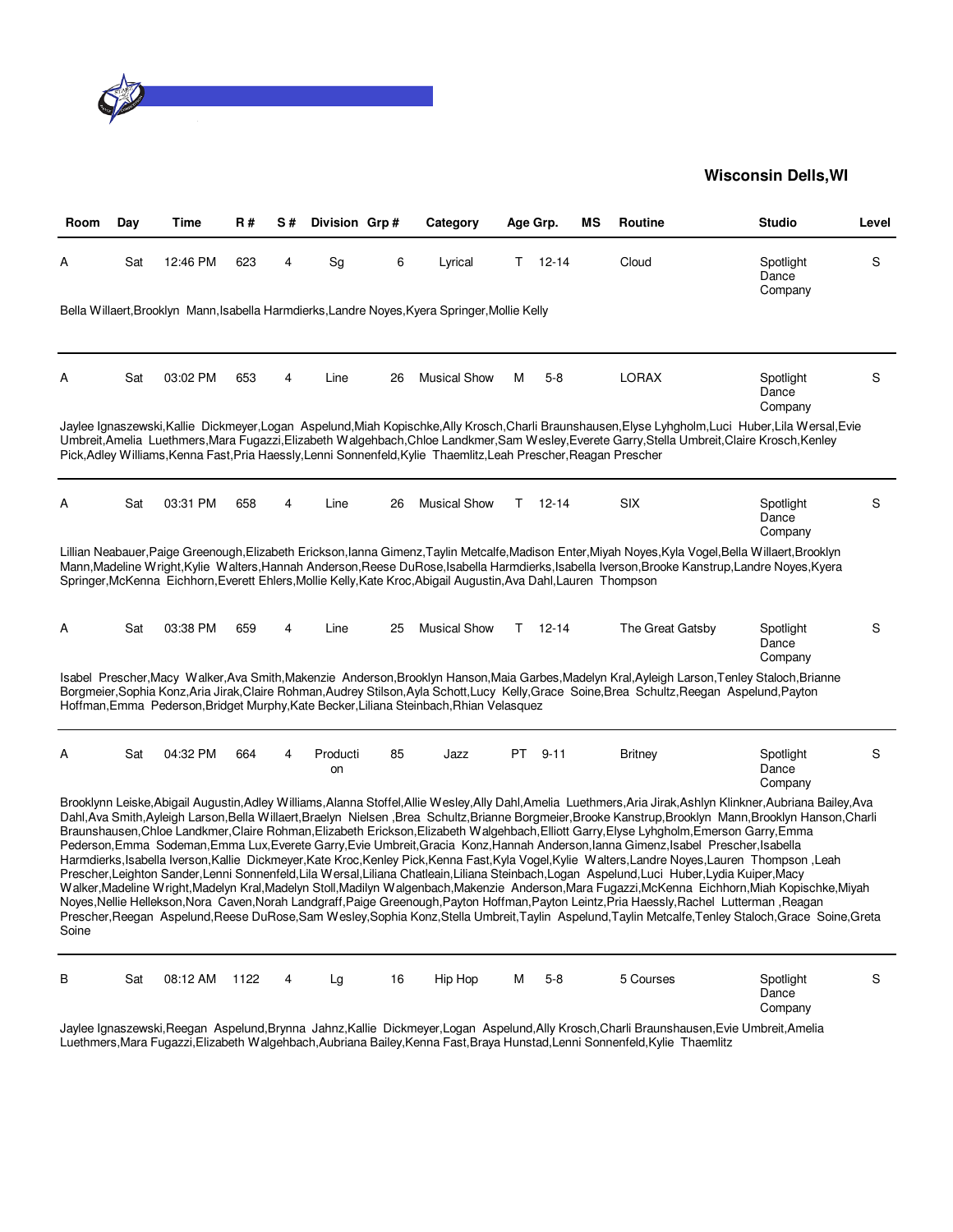

| Room      | Day | Time                                                                        | R#   | S# | Division Grp# |    | Category                                                                         | Age Grp. |          | МS | Routine                                                                                                                                                       | <b>Studio</b>                 | Level |
|-----------|-----|-----------------------------------------------------------------------------|------|----|---------------|----|----------------------------------------------------------------------------------|----------|----------|----|---------------------------------------------------------------------------------------------------------------------------------------------------------------|-------------------------------|-------|
| В         | Sat | 08:16 AM                                                                    | 1123 | 4  | Lg            | 15 | Hip Hop                                                                          |          | PT 9-11  |    | Destinys Child                                                                                                                                                | Spotlight<br>Dance<br>Company | S     |
|           |     | Walgenbach, Brea Schultz, Hallie Heins, Bridget Murphy, Leah Prescher       |      |    |               |    |                                                                                  |          |          |    | Ava Smith, Abigail Nies, Madelyn Stoll, Tenley Staloch, Alanna Stoffel, Audrey Erlenbach, Ashlyn Klinkner, Nellie Hellekson, Aria Jirak, Greta Soine, Madilyn |                               |       |
| В         | Sat | 08:20 AM                                                                    | 1124 | 4  | Lg            | 13 | Hip Hop                                                                          | PT       | $9 - 11$ |    | <b>NASA</b>                                                                                                                                                   | Spotlight<br>Dance<br>Company | S     |
|           |     | ,Lucy Kelly, Grace Soine, Kate Becker                                       |      |    |               |    |                                                                                  |          |          |    | Macy Walker, Makenzie Anderson, Nora Caven, Ayleigh Larson, Brooklyn Mann, Madeline Wright, Claire Rohman, Audrey Stilson, Ayla Schott, Braelyn Nielsen       |                               |       |
| В         | Sat | 08:24 AM                                                                    | 1125 | 4  | Sg            | 5  | Hip Hop                                                                          | M        | $5-8$    |    | Playground                                                                                                                                                    | Spotlight<br>Dance<br>Company | S     |
|           |     |                                                                             |      |    |               |    | Miah Kopischke, Mara Fugazzi, Elizabeth Walgehbach, Kenna Fast, Lenni Sonnenfeld |          |          |    |                                                                                                                                                               |                               |       |
| В         | Sat | 08:32 AM                                                                    | 1127 | 4  | Sg            | 5  | Hip Hop                                                                          | PT       | $9 - 11$ |    | Halftime                                                                                                                                                      | Spotlight<br>Dance<br>Company | S     |
|           |     | Makenzie Anderson, Nora Caven, Ayleigh Larson, Ayla Schott, Braelyn Nielsen |      |    |               |    |                                                                                  |          |          |    |                                                                                                                                                               |                               |       |
| В         | Sat | 08:40 AM                                                                    | 1129 | 4  | Lg            | 10 | Jazz                                                                             | M        | $5 - 8$  |    | Cha Cha Cha                                                                                                                                                   | Spotlight<br>Dance<br>Company | S     |
| Thaemlitz |     |                                                                             |      |    |               |    |                                                                                  |          |          |    | Logan Aspelund, Miah Kopischke, Charli Braunshausen, Elyse Lyhgholm, Evie Umbreit, Amelia Luethmers, Mara Fugazzi, Pria Haessly, Lenni Sonnenfeld, Kylie      |                               |       |
| В         | Sat | 08:52 AM                                                                    | 1132 | 4  | Lg            | 10 | Jazz                                                                             | PT       | $9 - 11$ |    | Fabulous                                                                                                                                                      | Spotlight<br>Dance<br>Company | S     |
|           |     |                                                                             |      |    |               |    |                                                                                  |          |          |    | Macy Walker, Makenzie Anderson, Lydia Kuiper, Ayleigh Larson, Tenley Staloch, Audrey Stilson, Ayla Schott, Grace Soine, Brea Schultz, Kate Becker             |                               |       |
| В         | Sat | 09:08 AM                                                                    | 1136 | 4  | Lg            | 11 | Jazz                                                                             |          | PT 9-11  |    | Love Shack                                                                                                                                                    | Spotlight<br>Dance<br>Company | S     |
| Prescher  |     |                                                                             |      |    |               |    |                                                                                  |          |          |    | Ava Smith, Nora Caven, Audrey Erlenbach, Jaylee Ignaszewski, Aria Jirak, Claire Rohman, Reegan Aspelund, Brynna Jahnz, Ally Krosch, Bridget Murphy, Leah      |                               |       |
| В         | Sat | 09:16 AM                                                                    | 1138 | 4  | Sg            | 4  | Jazz                                                                             | M        | $5 - 8$  |    | This Will Be                                                                                                                                                  | Spotlight<br>Dance<br>Company | S     |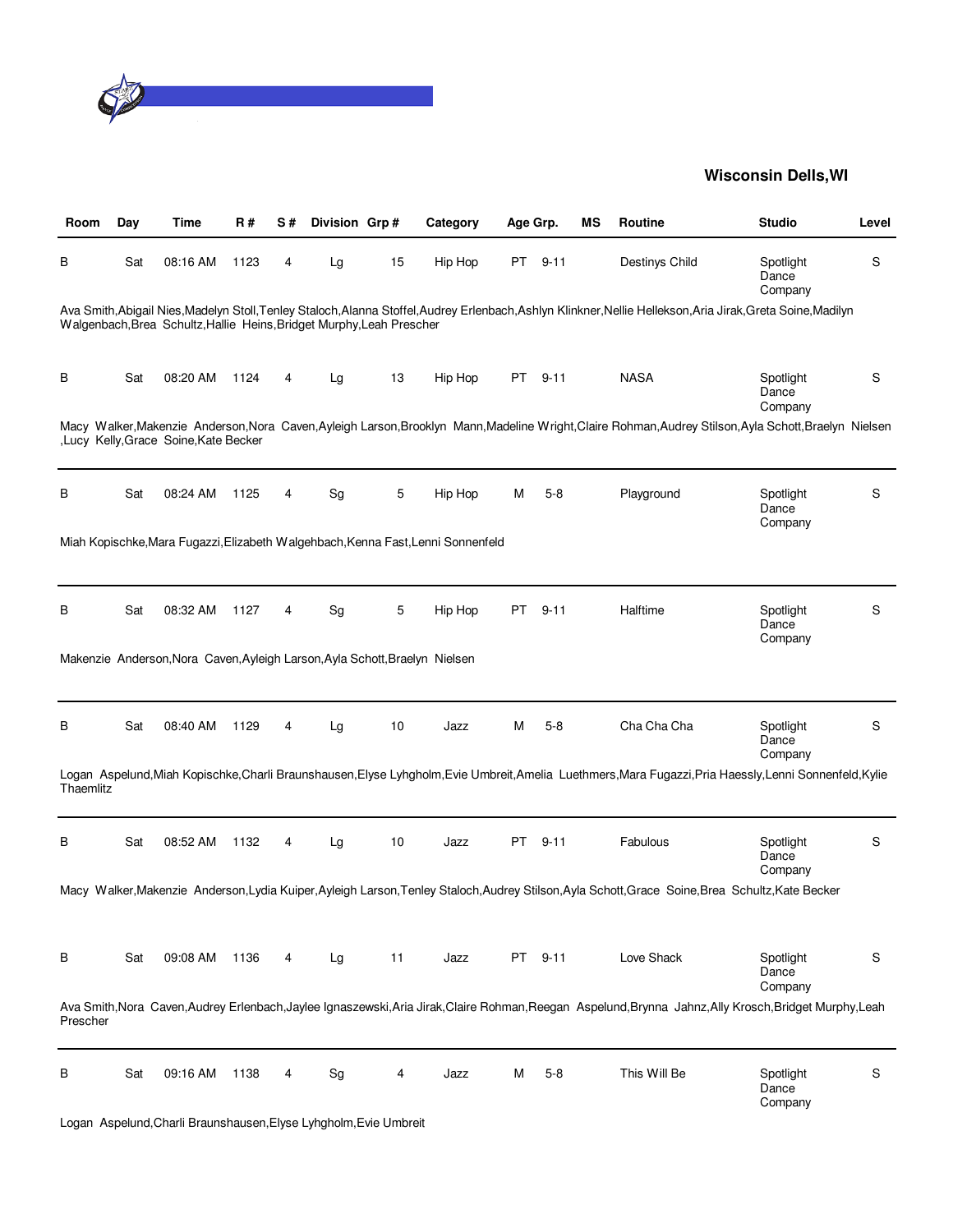

| Room   | Day | Time                                                                          | R#   | S# | Division Grp#                |    | Category                                                                                 | Age Grp. |          | ΜS | Routine                                                                                                                                                                           | <b>Studio</b>                 | Level     |
|--------|-----|-------------------------------------------------------------------------------|------|----|------------------------------|----|------------------------------------------------------------------------------------------|----------|----------|----|-----------------------------------------------------------------------------------------------------------------------------------------------------------------------------------|-------------------------------|-----------|
| в      | Sat | 09:28 AM                                                                      | 1141 | 4  | Sg                           | 5  | Jazz                                                                                     | PT       | $9 - 11$ |    | Good to Go                                                                                                                                                                        | Spotlight<br>Dance<br>Company | S         |
|        |     | Nora Caven, Tenley Staloch, Aria Jirak, Claire Rohman, Grace Soine            |      |    |                              |    |                                                                                          |          |          |    |                                                                                                                                                                                   |                               |           |
| В      | Sat | 09:36 AM                                                                      | 1143 | 4  | Lg                           | 15 | Lyrical                                                                                  | M        | $5 - 8$  |    | My Girl                                                                                                                                                                           | Spotlight<br>Dance<br>Company | S         |
|        |     |                                                                               |      |    |                              |    | Fugazzi, Elizabeth Walgehbach, Kenna Fast, Pria Haessly, Braya Hunstad, Lenni Sonnenfeld |          |          |    | Ava Smith, Brynna Jahnz, Kallie Dickmeyer, Logan Aspelund, Ally Krosch, Charli Braunshausen, Lila Wersal, Evie Umbreit, Amelia Luethmers, Mara                                    |                               |           |
| В      | Sat | 09:44 AM                                                                      | 1145 | 4  | Lg                           | 10 | Lyrical                                                                                  | PT.      | $9 - 11$ |    | Lost                                                                                                                                                                              | Spotlight<br>Dance<br>Company | S         |
| Murphy |     |                                                                               |      |    |                              |    |                                                                                          |          |          |    | Nora Caven, Tenley Staloch, Audrey Erlenbach, Jaylee Ignaszewski, Aria Jirak, Claire Rohman, Grace Soine, Reegan Aspelund, Elyse Lyhgholm, Bridget                                |                               |           |
| В      | Sat | 09:48 AM                                                                      | 1146 | 4  | Lg                           | 14 | Lyrical                                                                                  | PT.      | $9 - 11$ |    | Salvation                                                                                                                                                                         | Spotlight<br>Dance<br>Company | S         |
|        |     | Walgenbach, Hallie Heins, Leah Prescher, Liliana Steinbach, Liliana Chatleain |      |    |                              |    |                                                                                          |          |          |    | Emerson Garry, Madelyn Stoll, Alanna Stoffel, Ashlyn Klinkner, Nellie Hellekson, Emma Lux, Braelyn Nielsen, Emma Sodeman, Greta Soine, Madilyn                                    |                               |           |
| В      | Sat | 09:56 AM                                                                      | 1148 | 4  | Lg                           | 10 | Lyrical                                                                                  |          | PT 9-11  |    | Shout                                                                                                                                                                             | Spotlight<br>Dance<br>Company | S         |
|        |     |                                                                               |      |    |                              |    |                                                                                          |          |          |    | Macy Walker, Makenzie Anderson, Payton Leintz, Lydia Kuiper, Ayleigh Larson, Madeline Wright, Ayla Schott, Lucy Kelly, Brea Schultz, Rhian Velasquez                              |                               |           |
| В      | Sat | 10:04 AM                                                                      | 1150 | 4  | $\operatorname{\mathsf{Sg}}$ | 4  | Lyrical                                                                                  | PT       | $9 - 11$ |    | Something Beautiful                                                                                                                                                               | Spotlight<br>Dance<br>Company | S         |
|        |     | Payton Leintz, Alanna Stoffel, Ashlyn Klinkner, Brea Schultz                  |      |    |                              |    |                                                                                          |          |          |    |                                                                                                                                                                                   |                               |           |
| В      | Sat | 10:20 AM                                                                      | 1154 | 4  | Lg                           | 16 | <b>Musical Show</b>                                                                      |          | PT 9-11  |    | $9 - 5$                                                                                                                                                                           | Spotlight<br>Dance<br>Company | S         |
|        |     |                                                                               |      |    |                              |    | Lux, Braelyn Nielsen, Emma Sodeman, Greta Soine, Madilyn Walgenbach, Hallie Heins        |          |          |    | Elliott Garry, Payton Leintz, Nora Caven, Abigail Nies, Emerson Garry, Madelyn Stoll, Alanna Stoffel, Audrey Erlenbach, Ashlyn Klinkner, Nellie Hellekson, Emma                   |                               |           |
| В      | Sat | 02:36 PM                                                                      | 1203 | 4  | Lg                           | 15 | Hip Hop                                                                                  | м        | $5 - 8$  |    | Saved by the Bell<br>Miah Kopischke, Elyse Lyhgholm, Luci Huber, Chloe Landkmer, Sam Wesley, Everete Garry, Stella Umbreit, Claire Krosch, Peyton Miller, Isabel Pederson, Kenley | Spotlight<br>Dance<br>Company | <b>RS</b> |

Pick,Adley Williams,Brooklynn Leiske,Brenna Woitas,Hailee Woitas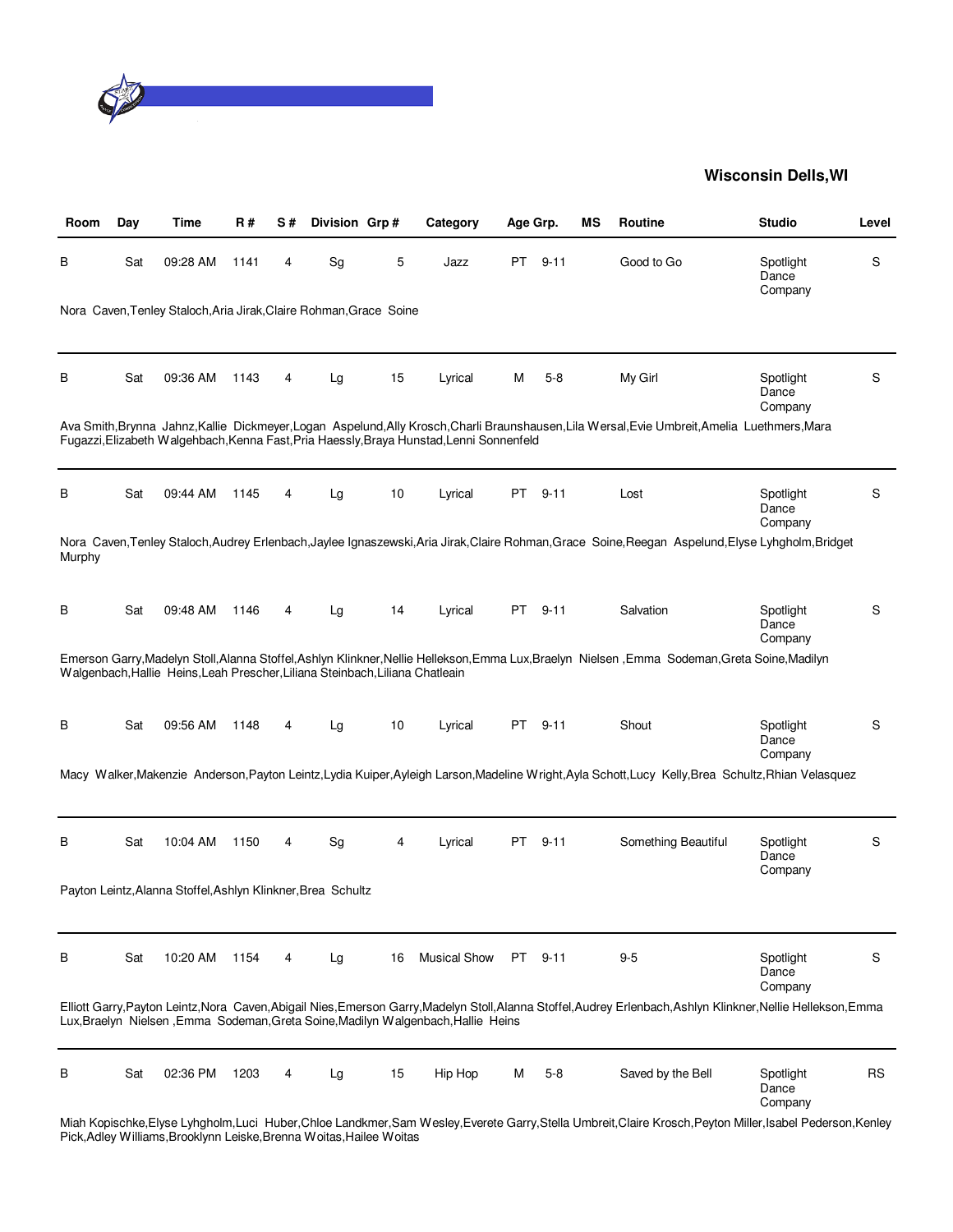

| Room | Day | <b>Time</b>                                                     | <b>R#</b> | S# | Division Grp# |                | Category                                                                                      | Age Grp.  |          | ΜS | Routine                                                                                                                                                      | <b>Studio</b>                 | Level     |
|------|-----|-----------------------------------------------------------------|-----------|----|---------------|----------------|-----------------------------------------------------------------------------------------------|-----------|----------|----|--------------------------------------------------------------------------------------------------------------------------------------------------------------|-------------------------------|-----------|
| в    | Sat | 03:14 PM                                                        | 1210      | 4  | Lg            | 12             | Jazz                                                                                          | м         | $5-8$    |    | <b>Mermaid Party</b>                                                                                                                                         | Spotlight<br>Dance<br>Company | <b>RS</b> |
|      |     | Erlenbach, Reagan Prescher                                      |           |    |               |                |                                                                                               |           |          |    | Luci Huber, Ally Dahl, Chloe Landkmer, Everete Garry, Stella Umbreit, Claire Krosch, Peyton Miller, Paityn Olson, Isabel Pederson, Kenley Pick, Elena        |                               |           |
| B    | Sat | 03:34 PM                                                        | 1215      | 4  | Lg            | 15             | Jazz                                                                                          | <b>PT</b> | $9 - 11$ |    | Hit the Road Jack                                                                                                                                            | Spotlight<br>Dance<br>Company | <b>RS</b> |
|      |     |                                                                 |           |    |               |                | Marso, Greta Soine, Madilyn Walgenbach, Liliana Steinbach, Liliana Chatleain, Rhian Velasquez |           |          |    | Kendall Lange, Payton Leintz, Abigail Nies, Emerson Garry, Madelyn Stoll, Alanna Stoffel, Ashlyn Klinkner, Emma Sodeman, Rachel Lutterman, Avery             |                               |           |
| в    | Sat | 03:54 PM                                                        | 1220      | 4  | Lg            | 14             | Jazz                                                                                          | PT        | $9 - 11$ |    | Shake Your Groove<br>Thang                                                                                                                                   | Spotlight<br>Dance<br>Company | <b>RS</b> |
|      |     | Bailey, Kenna Fast, Abigail Helget, Braya Hunstad, Hailee Spear |           |    |               |                |                                                                                               |           |          |    | Elliott Garry, Nellie Hellekson, Emma Lux, Braelyn Nielsen, Hallie Heins, Kallie Dickmeyer, Lila Wersal, Elizabeth Walgehbach, Paige Altman, Aubriana        |                               |           |
| в    | Sat | 04:21 PM                                                        | 1226      | 4  | Lg            | 10             | Lyrical                                                                                       | м         | $5-8$    |    | I Believe I Can Fly                                                                                                                                          | Spotlight<br>Dance<br>Company | <b>RS</b> |
|      |     |                                                                 |           |    |               |                |                                                                                               |           |          |    | Miah Kopischke, Ally Dahl, Chloe Landkmer, Everete Garry, Stella Umbreit, Claire Krosch, McKenna Mastin-Mackrill, Peyton Miller, Kenley Pick, Abigail Helget |                               |           |
| С    | Thu | 04:28 PM                                                        | 1523      | 4  | D/T           | $\overline{c}$ | Jazz                                                                                          | м         | $5-8$    |    | I Wanna Be Like You                                                                                                                                          | Spotlight<br>Dance<br>Company | <b>RS</b> |
|      |     | Everete Garry, Stella Umbreit                                   |           |    |               |                |                                                                                               |           |          |    |                                                                                                                                                              |                               |           |
| C    | Fri | 10:13 AM                                                        | 1595      | 4  | Lg            | 16             | Jazz                                                                                          | м         | $5-8$    |    | Captain Hook                                                                                                                                                 | Spotlight<br>Dance<br>Company | <b>NS</b> |

Sam Wesley,McKenna Mastin-Mackrill,Rue Mosloski,Allie Wesley,Adley Williams,Taylin Aspelund,Charlee Dee,Liza Harnitz,Giavanna Hawkes,Elyse Hollerich,Norah Landgraff,Brooklynn Leiske,Eve Maxwell,Leighton Sander,Brenna Woitas,Hailee Woitas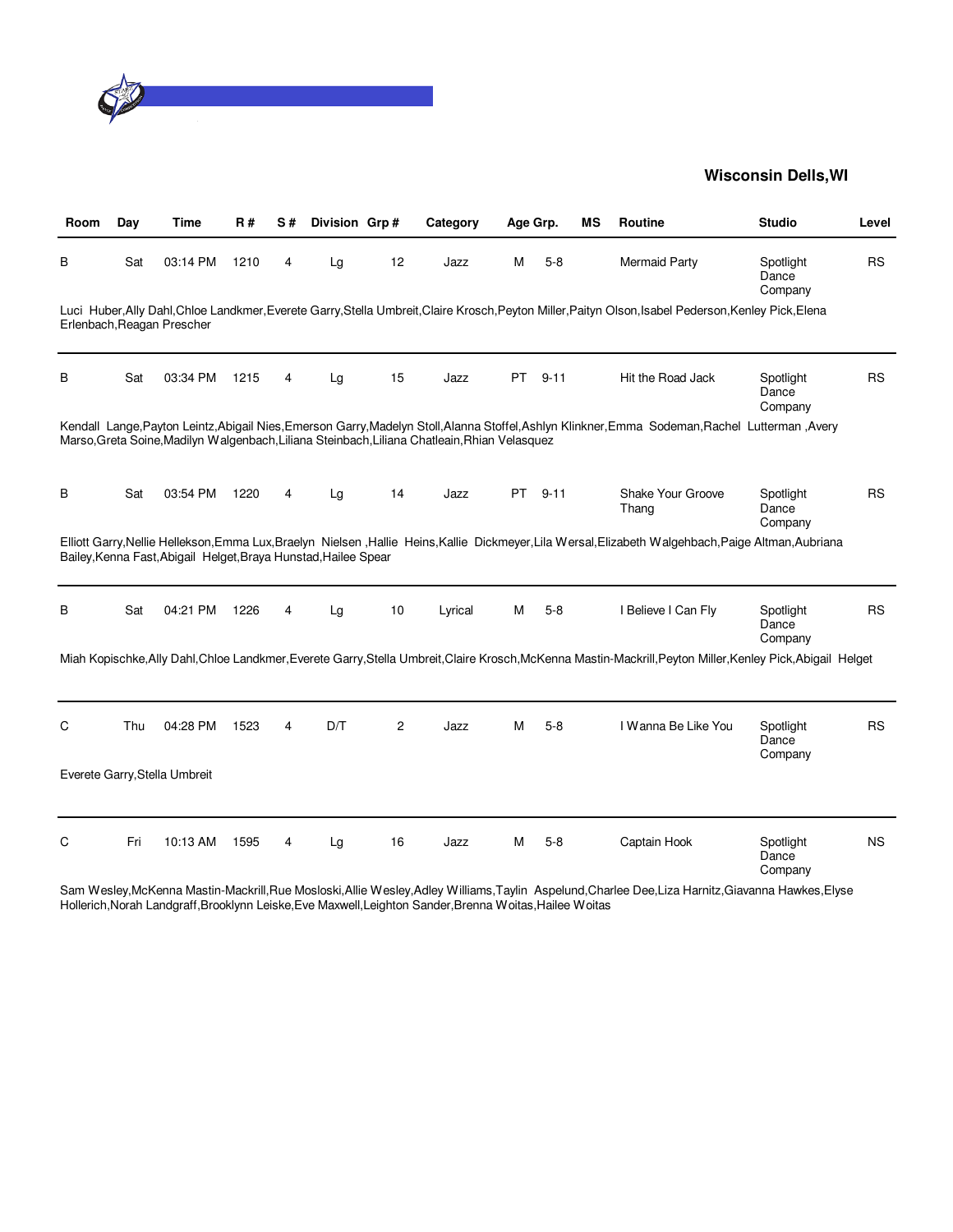

| Room                  | Day | Time     | <b>R#</b> | S# | Division Grp# | Category |     | Age Grp.  | МS | Routine            | <b>Studio</b>                     | Level     |
|-----------------------|-----|----------|-----------|----|---------------|----------|-----|-----------|----|--------------------|-----------------------------------|-----------|
| A                     | Wed | 10:45 AM | 65        | 21 | Solo          | Jazz     | S   | $15 - 18$ |    | Momma Knows Best   | <b>Star Seekers</b><br>Production | S         |
| <b>Presley Pawelk</b> |     |          |           |    |               |          |     |           |    |                    |                                   |           |
| C                     | Thu | 11:15 AM | 1467      | 21 | Solo          | Jazz     | PT. | $9 - 11$  |    | Fire Under My Feet | <b>Star Seekers</b><br>Production | <b>RS</b> |
| Lexi Thomas           |     |          |           |    |               |          |     |           |    |                    |                                   |           |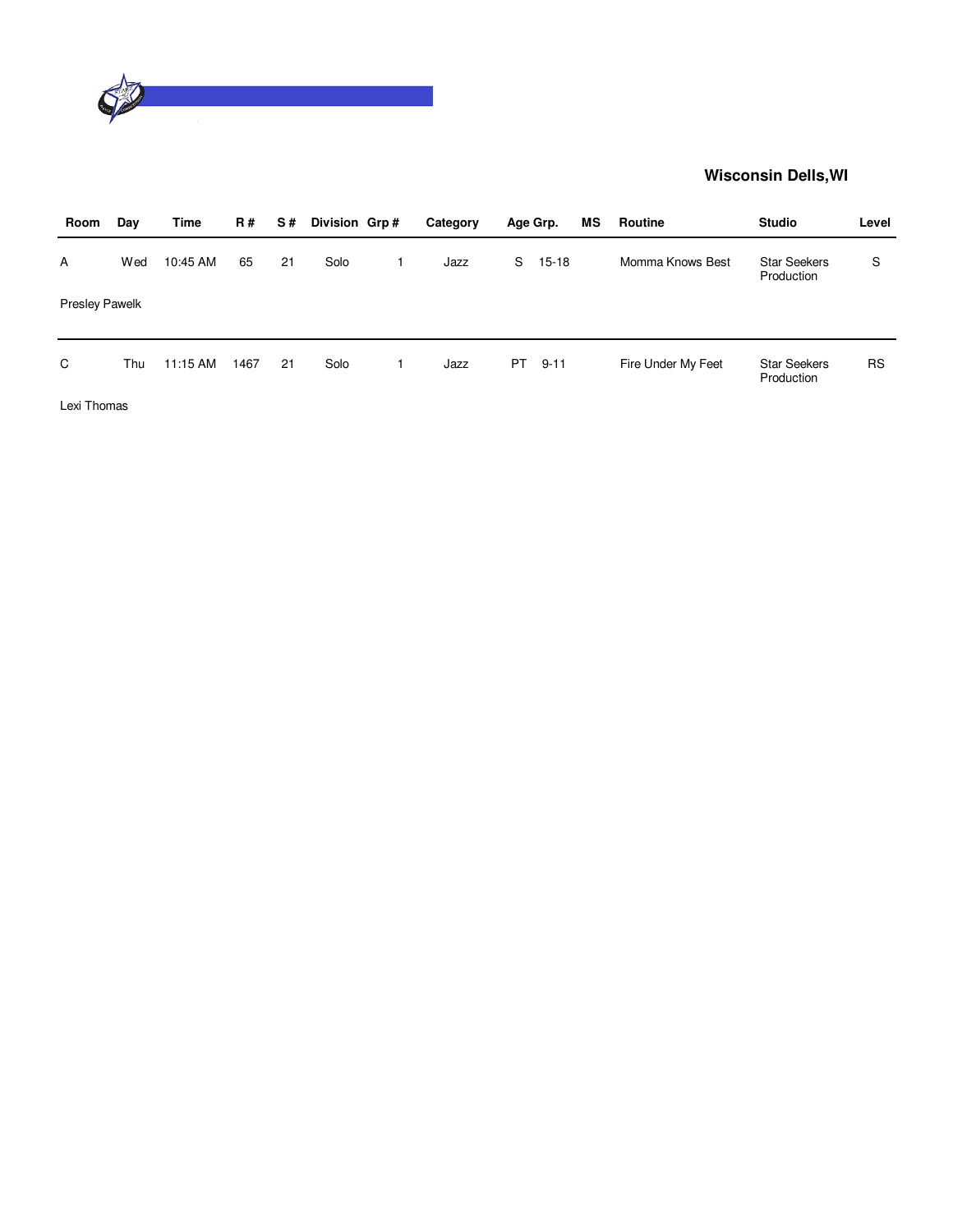

| Room            | Day | <b>Time</b>                | R#  | S# | Division Grp# |                | Category                                                                              |    | Age Grp.  | MS | Routine                 | <b>Studio</b>                 | Level     |
|-----------------|-----|----------------------------|-----|----|---------------|----------------|---------------------------------------------------------------------------------------|----|-----------|----|-------------------------|-------------------------------|-----------|
| В               | Wed | 11:08 AM                   | 673 | 49 | Solo          | 1              | Contemporary                                                                          | S  | $15 - 18$ |    | In My Head              | Studio 20<br>Dance<br>Academy | <b>RS</b> |
| Kristyn Sliepka |     |                            |     |    |               |                |                                                                                       |    |           |    |                         |                               |           |
| В               | Wed | 02:31 PM                   | 731 | 49 | Solo          | 1              | Jazz                                                                                  | S  | $15 - 18$ |    | Empowered               | Studio 20<br>Dance<br>Academy | <b>RS</b> |
| Kristyn Sliepka |     |                            |     |    |               |                |                                                                                       |    |           |    |                         |                               |           |
| В               | Thu | 08:11 AM                   | 856 | 49 | Solo          | 1              | Contemporary                                                                          | Τ  | $12 - 14$ |    | Heavy In Your Arms      | Studio 20<br>Dance<br>Academy | <b>NS</b> |
| Hannah Elliot   |     |                            |     |    |               |                |                                                                                       |    |           |    |                         |                               |           |
| В               | Thu | 09:35 AM                   | 880 | 49 | Solo          | $\mathbf{1}$   | Lyrical                                                                               | T  | $12 - 14$ |    | Nothing Else Matters    | Studio 20<br>Dance<br>Academy | <b>NS</b> |
| Kylee Graunke   |     |                            |     |    |               |                |                                                                                       |    |           |    |                         |                               |           |
| В               | Thu | 10:45 AM                   | 897 | 49 | Solo          | 1              | Tap                                                                                   | T. | $12 - 14$ |    | Paris                   | Studio 20<br>Dance<br>Academy | <b>NS</b> |
| Hannah Elliot   |     |                            |     |    |               |                |                                                                                       |    |           |    |                         |                               |           |
| В               | Thu | 12:54 PM                   | 934 | 49 | D/T           | $\overline{c}$ | Open                                                                                  | Τ  | $12 - 14$ |    | Group Place Holder      | Studio 20<br>Dance<br>Academy | <b>NS</b> |
|                 |     | Kylee Graunke, Riley Wylie |     |    |               |                |                                                                                       |    |           |    |                         |                               |           |
| В               | Thu | 02:30 PM                   | 941 | 49 | Sg            | 6              | Jazz                                                                                  | T. | $12 - 14$ |    | Centuries               | Studio 20<br>Dance<br>Academy | <b>NS</b> |
|                 |     |                            |     |    |               |                | Angel Alabi, Gia Vargas, Hannah Elliot, Kylee Graunke, Makylah Minter, Sabrina Krumin |    |           |    |                         |                               |           |
| В               | Thu | 02:48 PM                   | 945 | 49 | Sg            | 6              | Lyrical                                                                               | T. | $12 - 14$ |    | <b>Bigger Than Love</b> | Studio 20<br>Dance<br>Academy | <b>NS</b> |
|                 |     |                            |     |    |               |                | Angel Alabi, Gia Vargas, Hannah Elliot, Kylee Graunke, Makylah Minter, Sabrina Krumin |    |           |    |                         |                               |           |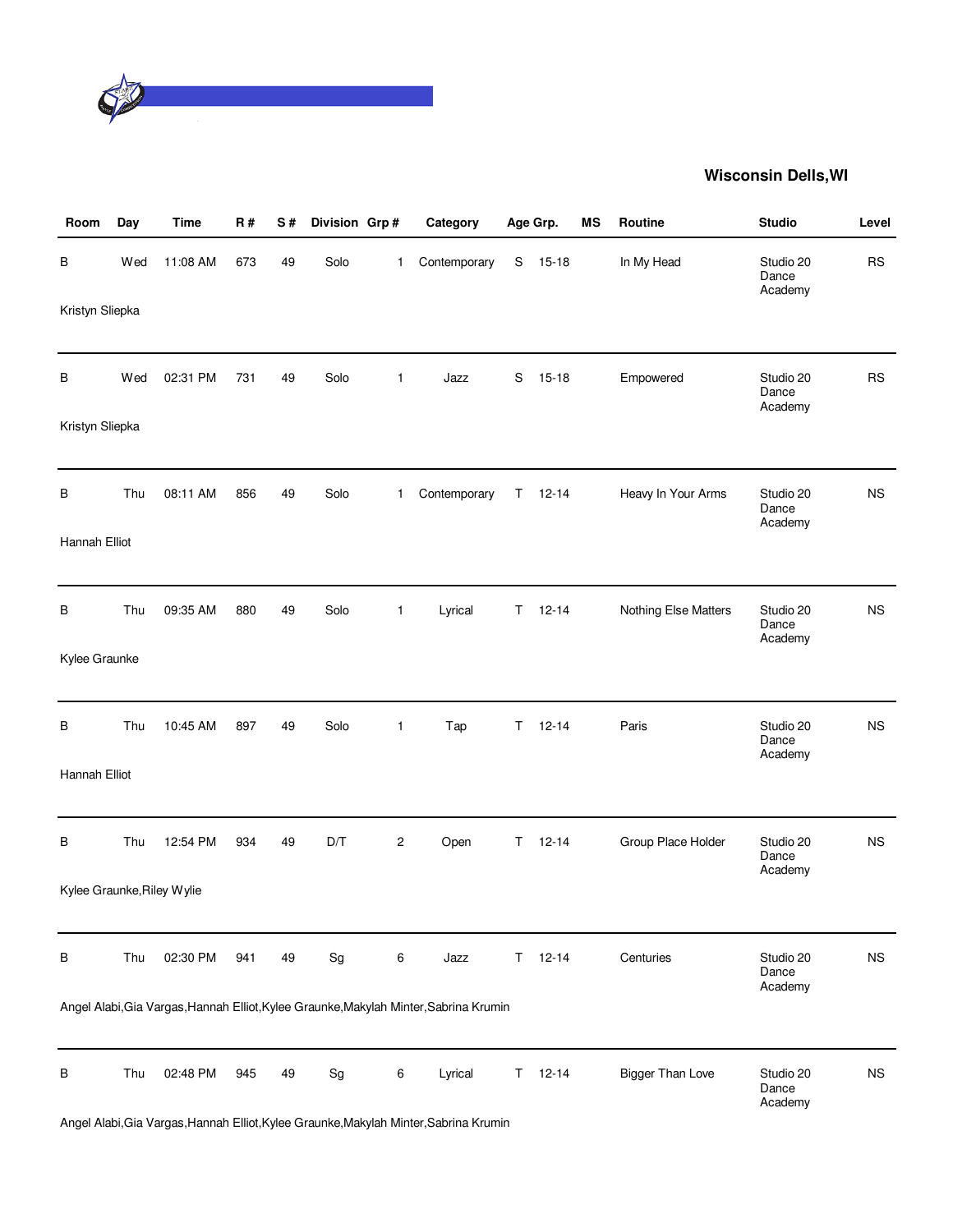

| Room            | Day | <b>Time</b>                                                                | <b>R#</b> | S# | Division Grp# |                | Category     |    | Age Grp.  | MS | <b>Routine</b>                    | <b>Studio</b>                 | Level     |
|-----------------|-----|----------------------------------------------------------------------------|-----------|----|---------------|----------------|--------------|----|-----------|----|-----------------------------------|-------------------------------|-----------|
| В               | Fri | 09:10 AM                                                                   | 1010      | 49 | Sg            | 5              | Contemporary | T. | $12 - 14$ |    | Where Do I Go From<br>Here        | Studio 20<br>Dance<br>Academy | <b>RS</b> |
|                 |     | Giuliana Martin, Kristyn Sliepka, Kylie Vargas, Kylee Graunke, Riley Wylie |           |    |               |                |              |    |           |    |                                   |                               |           |
| В               | Fri | 10:22 AM                                                                   | 1026      | 49 | Sg            | 4              | Jazz         | T  | $12 - 14$ |    | Old Time Jailhouse<br>Rock & Roll | Studio 20<br>Dance<br>Academy | <b>RS</b> |
|                 |     | Gia Vargas, Giuliana Martin, Kristyn Sliepka, Kylie Vargas                 |           |    |               |                |              |    |           |    |                                   |                               |           |
| C               | Wed | 12:18 PM                                                                   | 1267      | 49 | Solo          | 1              | Jazz         | T. | $12 - 14$ |    | Personal Jesus                    | Studio 20<br>Dance<br>Academy | <b>RS</b> |
| Giuliana Martin |     |                                                                            |           |    |               |                |              |    |           |    |                                   |                               |           |
| C               | Wed | 02:46 PM                                                                   | 1295      | 49 | Solo          | $\mathbf{1}$   | Lyrical      | T. | $12 - 14$ |    | My Immortal                       | Studio 20<br>Dance<br>Academy | <b>RS</b> |
| Riley Wylie     |     |                                                                            |           |    |               |                |              |    |           |    |                                   |                               |           |
| C               | Wed | 05:13 PM                                                                   | 1337      | 49 | Solo          | 1              | Open         | Τ  | $12 - 14$ |    | Human                             | Studio 20<br>Dance<br>Academy | <b>RS</b> |
| Kylie Vargas    |     |                                                                            |           |    |               |                |              |    |           |    |                                   |                               |           |
| С               | Wed | 08:01 PM                                                                   | 1365      | 49 | D/T           | $\overline{c}$ | Hip Hop      | T. | $12 - 14$ |    | Hype                              | Studio 20<br>Dance<br>Academy | <b>RS</b> |
|                 |     | Gia Vargas, Kristyn Sliepka                                                |           |    |               |                |              |    |           |    |                                   |                               |           |
| С               | Thu | 05:10 PM                                                                   | 1537      | 49 | D/T           | 3              | Jazz         | PT | $9 - 11$  |    | Wont Say Im in Love               | Studio 20<br>Dance<br>Academy | <b>RS</b> |
|                 |     | Aaliyah Biglow, Trinity Biglow, ChiNasa Jones                              |           |    |               |                |              |    |           |    |                                   |                               |           |
| C               | Sat | 09:00 AM                                                                   | 1688      | 49 | D/T           | 3              | Contemporary | PT | $9 - 11$  |    | Pure Imagination                  | Studio 20<br>Dance<br>Academy | <b>NS</b> |
|                 |     | Aaliyah Biglow, Trinity Biglow, ChiNasa Jones                              |           |    |               |                |              |    |           |    |                                   |                               |           |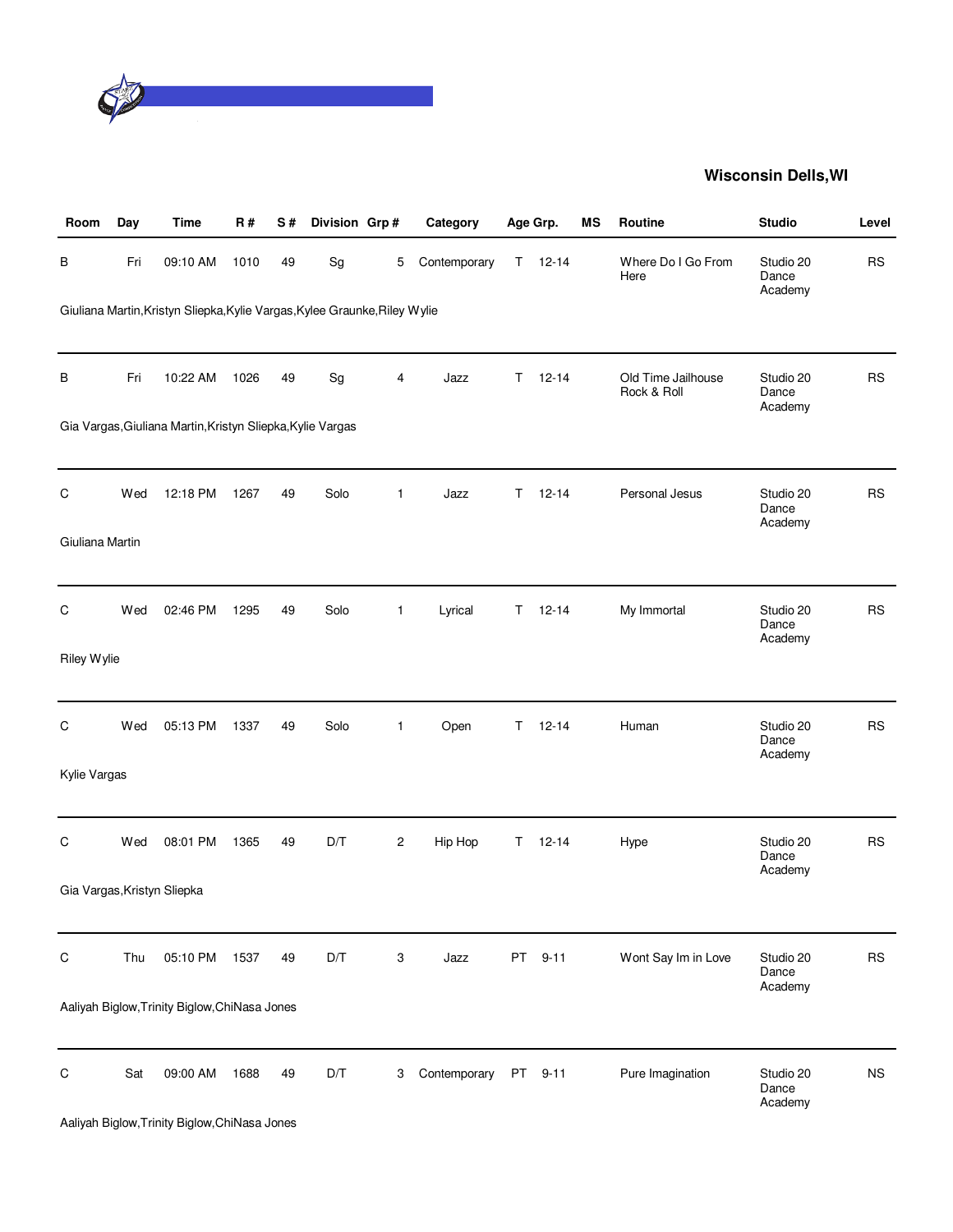

| Room       | Day | Time     | <b>R#</b> | S # | Division Grp# | Category | Age Grp. |      | ΜS | Routine   | <b>Studio</b> |                      | Level     |
|------------|-----|----------|-----------|-----|---------------|----------|----------|------|----|-----------|---------------|----------------------|-----------|
| C          | Sat | 02:27 PM | 1777      | 49  | Solo          | Jazz     | PT       | 9-11 |    | Papparazi | Dance         | Studio 20<br>Academy | <b>NS</b> |
| Gia Vargas |     |          |           |     |               |          |          |      |    |           |               |                      |           |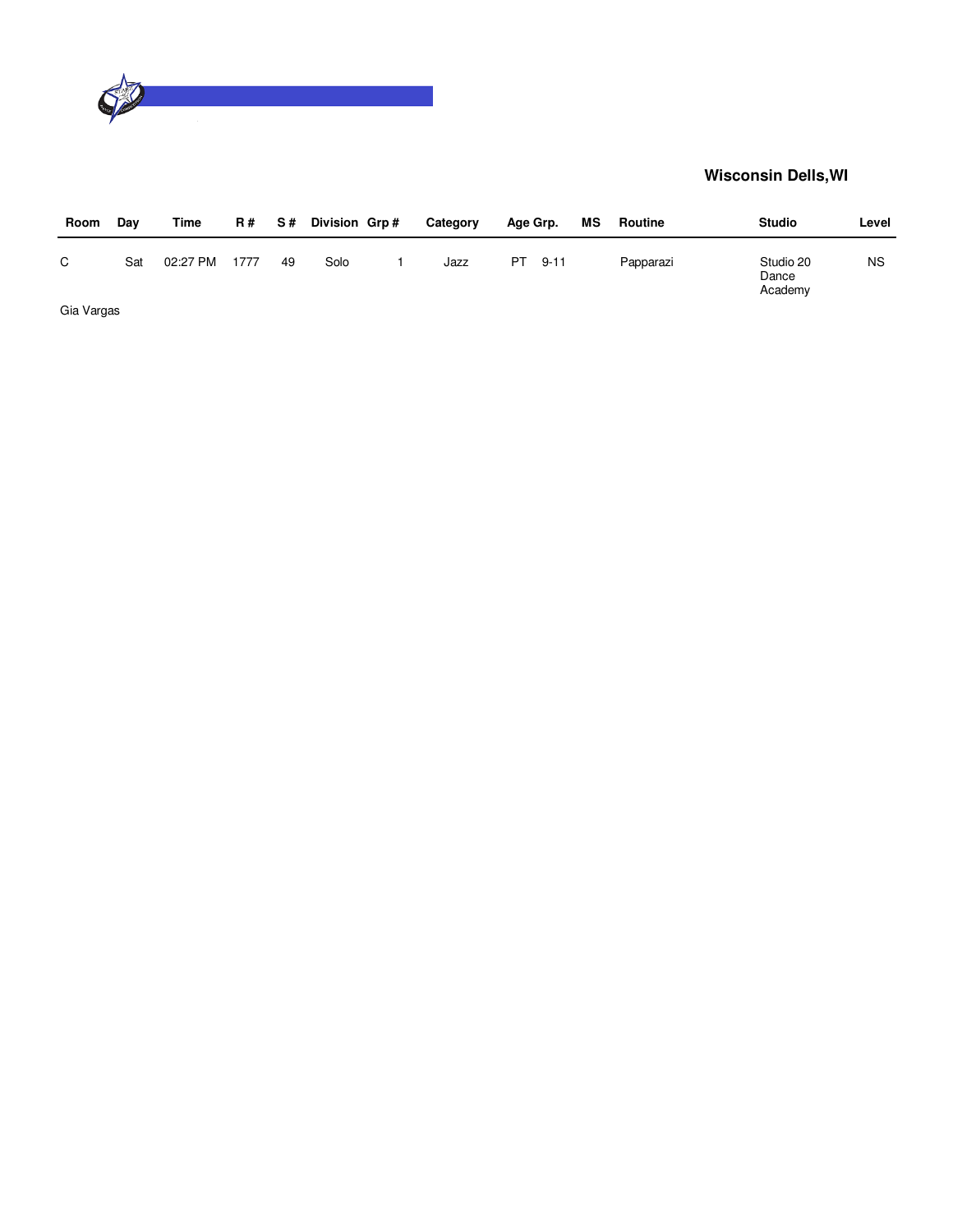

| Room                  | Day | <b>Time</b>                 | R#   | $\mathbf S$ #  | Division Grp#                |              | Category                                                                              |             | Age Grp.  | MS | Routine                       | <b>Studio</b>                | Level       |
|-----------------------|-----|-----------------------------|------|----------------|------------------------------|--------------|---------------------------------------------------------------------------------------|-------------|-----------|----|-------------------------------|------------------------------|-------------|
| ${\rm C}$             | Fri | 01:37 PM                    | 1631 | 36             | $\operatorname{\mathsf{Sg}}$ | 6            | Hip Hop                                                                               | PT          | $9 - 11$  |    | Rotten to the Core            | Studio North<br>Dance Center | <b>NS</b>   |
|                       |     |                             |      |                |                              |              | Audrey Engen, Juliana LaMontagne, Kayla Larsen, Lindi Zemke, Lucy Luthens, Lucy Oelke |             |           |    |                               |                              |             |
|                       |     |                             |      |                |                              |              |                                                                                       |             |           |    |                               |                              |             |
|                       |     |                             |      |                |                              |              |                                                                                       |             |           |    |                               |                              |             |
| В                     | Wed | 01:24 PM                    | 712  | $\overline{7}$ | Solo                         | 1.           | Contemporary                                                                          | S           | $15 - 18$ |    | My Sweet Song                 | Studio Y                     | <b>RS</b>   |
| Aria Dettlaff         |     |                             |      |                |                              |              |                                                                                       |             |           |    |                               |                              |             |
| В                     | Wed | 01:38 PM                    | 716  | $\overline{7}$ | Solo                         | 1            | Contemporary                                                                          |             | S 15-18   |    | Over Soon                     | Studio Y                     | <b>RS</b>   |
| Michaela Mayo         |     |                             |      |                |                              |              |                                                                                       |             |           |    |                               |                              |             |
|                       |     |                             |      |                |                              |              |                                                                                       |             |           |    |                               |                              |             |
| В                     | Wed | 01:45 PM                    | 718  | $\overline{7}$ | Solo                         | 1            | Contemporary                                                                          | S           | $15 - 18$ |    | Skyfall                       | Studio Y                     | <b>RS</b>   |
| <b>Brandy Meyer</b>   |     |                             |      |                |                              |              |                                                                                       |             |           |    |                               |                              |             |
| В                     | Wed | 08:39 PM                    | 819  | $\overline{7}$ | Solo                         | 1            | Tap                                                                                   | S           | $15 - 18$ |    | Once Upon a December Studio Y |                              | <b>RS</b>   |
| <b>Brandy Meyer</b>   |     |                             |      |                |                              |              |                                                                                       |             |           |    |                               |                              |             |
|                       |     |                             |      |                |                              |              |                                                                                       |             |           |    |                               |                              |             |
| В                     | Wed | 09:45 PM                    | 838  | $\overline{7}$ | $\mathsf{D}/\mathsf{T}$      | $\sqrt{2}$   | Jazz                                                                                  | $\mathsf S$ | $15 - 18$ |    | Hurt Somebody                 | Studio Y                     | RS          |
|                       |     | Gabby Belke, Sophie Henning |      |                |                              |              |                                                                                       |             |           |    |                               |                              |             |
| В                     | Thu | 09:14 AM                    | 874  | $\overline{7}$ | Solo                         | 1            | Jazz                                                                                  | T.          | $12 - 14$ |    | SOS                           | Studio Y                     | <b>NS</b>   |
| <b>Brenna Pickett</b> |     |                             |      |                |                              |              |                                                                                       |             |           |    |                               |                              |             |
| В                     | Thu | 11:13 AM                    | 905  | 7              | Solo                         | 1            | Contemporary                                                                          |             | S 15-18   |    | War Zone                      | Studio Y                     | $_{\rm NS}$ |
| Natalie Conrad        |     |                             |      |                |                              |              |                                                                                       |             |           |    |                               |                              |             |
| В                     | Thu | 11:55 AM                    | 917  | $\overline{7}$ | Solo                         | $\mathbf{1}$ | Pointe                                                                                | S           | $15 - 18$ |    | Sky Full Of Stars             | Studio Y                     | $_{\rm NS}$ |
| Michaela Peeters      |     |                             |      |                |                              |              |                                                                                       |             |           |    |                               |                              |             |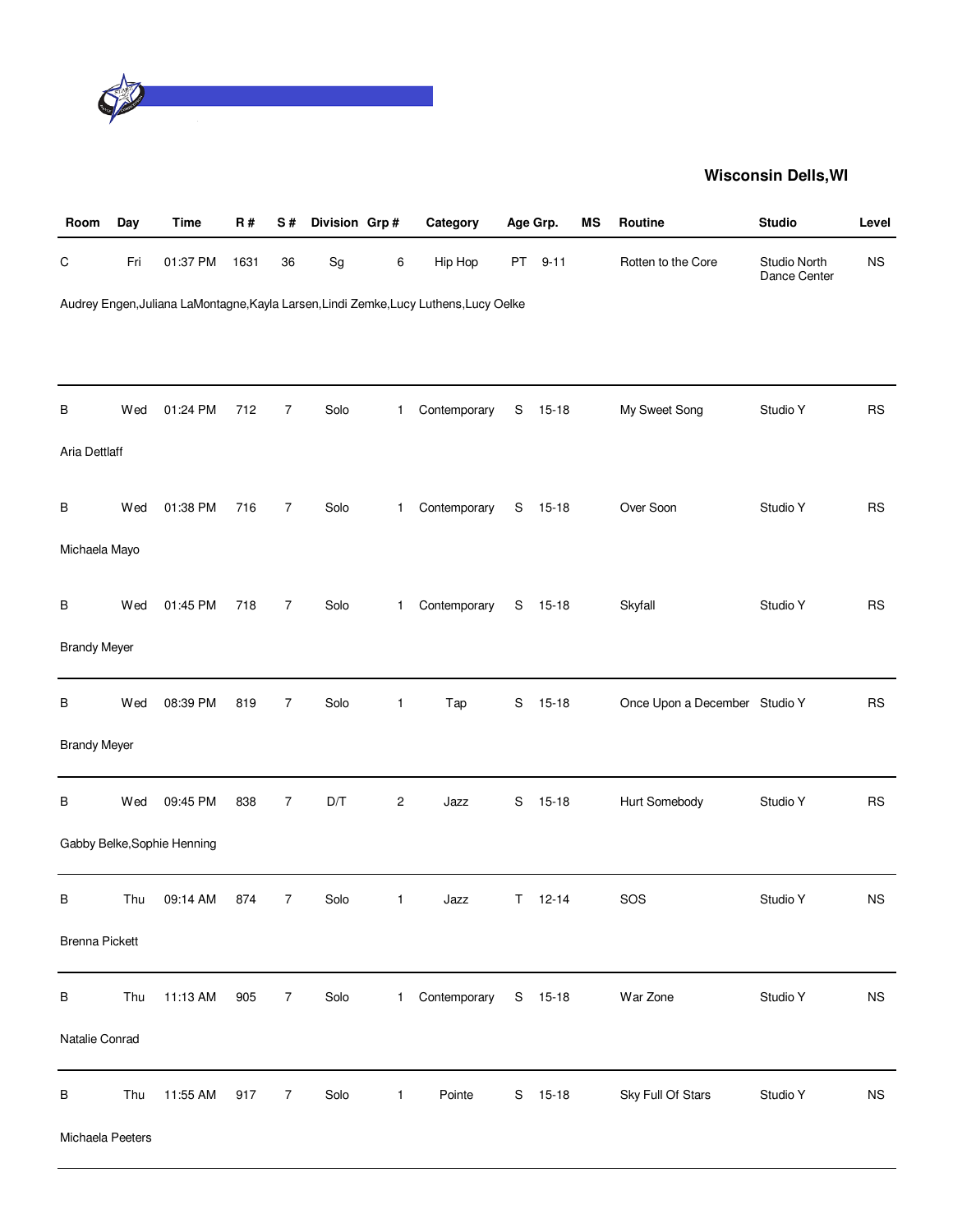

| Room                     | Day | <b>Time</b>                                                                 | <b>R#</b> | S#             | Division Grp# |              | Category     |     | Age Grp.      | МS | Routine                      | <b>Studio</b> | Level     |
|--------------------------|-----|-----------------------------------------------------------------------------|-----------|----------------|---------------|--------------|--------------|-----|---------------|----|------------------------------|---------------|-----------|
| В                        | Thu | 12:16 PM                                                                    | 923       | $\overline{7}$ | D/T           | 2            | Contemporary |     | $T = 12 - 14$ |    | <b>Without You</b>           | Studio Y      | <b>NS</b> |
|                          |     | Sophia Hollister, Hannah Slabbert                                           |           |                |               |              |              |     |               |    |                              |               |           |
| В                        | Thu | 12:23 PM                                                                    | 925       | 7              | D/T           | 2            | Hip Hop      | T.  | $12 - 14$     |    | Hollaback Girl               | Studio Y      | <b>NS</b> |
| Ellie Lehl, Jocelyn Perz |     |                                                                             |           |                |               |              |              |     |               |    |                              |               |           |
| В                        | Thu | 05:58 PM                                                                    | 985       | 7              | Sg            | 4            | Jazz         | S   | $15-18$       |    | Get Happy                    | Studio Y      | <b>RS</b> |
|                          |     | Aria Dettlaff, Gabby Belke, Sophie Henning, Michaela Peeters, Sarah Hoffman |           |                |               |              |              |     |               |    |                              |               |           |
| В                        | Thu | 07:01 PM                                                                    | 999       | $\overline{7}$ | Sg            | 5            | Lyrical      | S   | $15 - 18$     |    | Lonely                       | Studio Y      | <b>RS</b> |
|                          |     | Sarah Hoffman, Aria Dettlaff, Gabby Belke, Sophie Henning, Michaela Peeters |           |                |               |              |              |     |               |    |                              |               |           |
| С                        | Fri | 09:01 AM                                                                    | 1577      | 7              | Sg            | 4            | Jazz         | М   | $5-8$         |    | Girls Just Wanna Have<br>Fun | Studio Y      | <b>NS</b> |
|                          |     | Ximena Ketz-Hegner, Rose Dutton, Areia Freiburger, Kaliah Ruiz              |           |                |               |              |              |     |               |    |                              |               |           |
| С                        | Fri | 03:26 PM                                                                    | 1658      | 7              | Sg            | 4            | Lyrical      | PT  | $9 - 11$      |    | Starry, Starry Night         | Studio Y      | <b>NS</b> |
|                          |     | Rose Dutton, Chloe Muller, Alivia Schmidt, Cayla Radtke                     |           |                |               |              |              |     |               |    |                              |               |           |
| С                        | Sat | 03:00 PM                                                                    | 1788      | $\overline{7}$ | Solo          | $\mathbf{1}$ | Jazz         | PT. | $9 - 11$      |    | No Excuses                   | Studio Y      | <b>NS</b> |
| <b>Isabella Pickett</b>  |     |                                                                             |           |                |               |              |              |     |               |    |                              |               |           |
| $\mathsf C$              | Sat | 04:18 PM                                                                    | 1814      | $\overline{7}$ | Solo          | $\mathbf{1}$ | Tap          | PT  | $9 - 11$      |    | High Horse                   | Studio Y      | <b>NS</b> |
| Finley Columbo           |     |                                                                             |           |                |               |              |              |     |               |    |                              |               |           |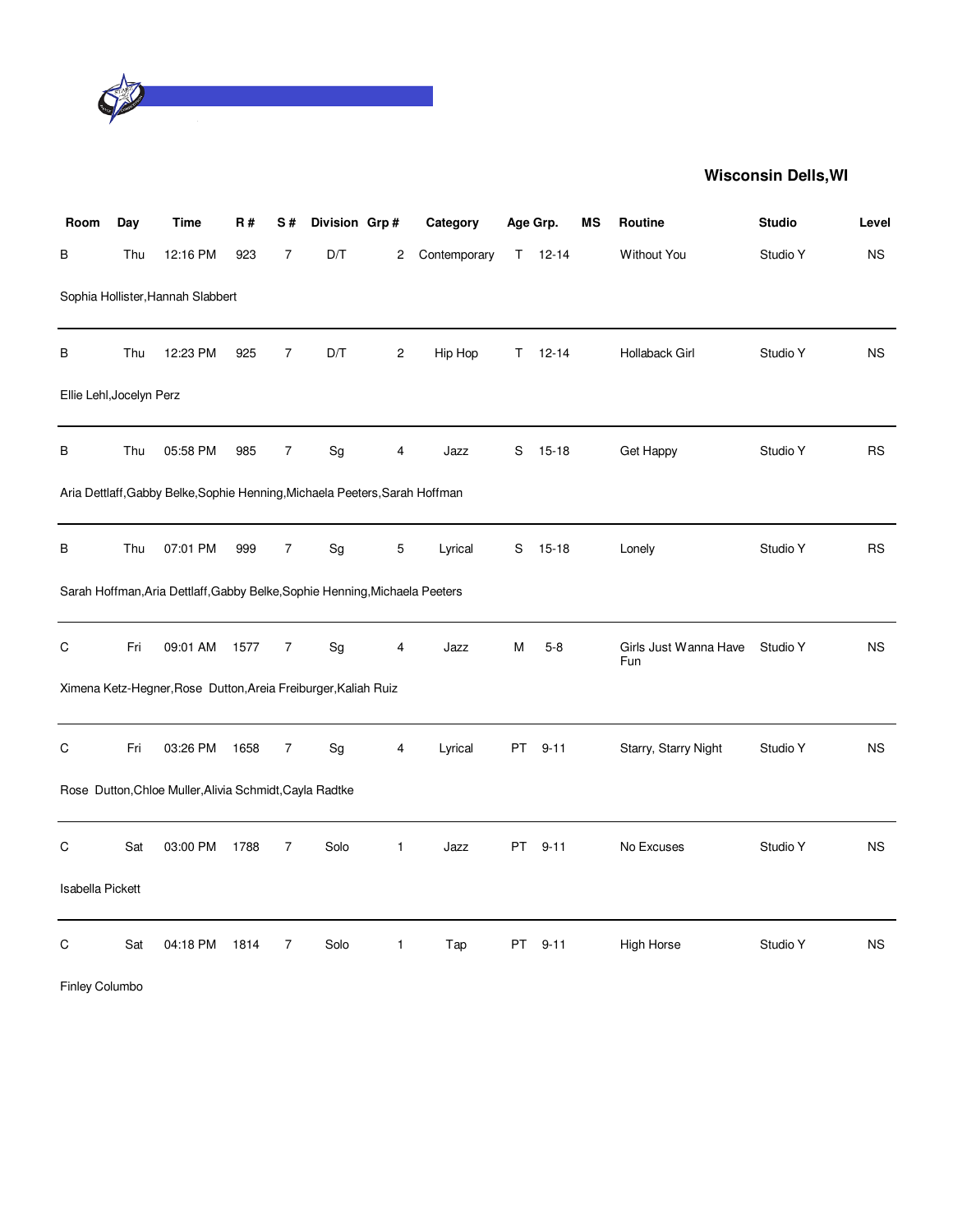

| Room             | Day | <b>Time</b> | R#  | S# | Division Grp# |                | Category     |             | Age Grp.  | ΜS | Routine               | <b>Studio</b>        | Level         |
|------------------|-----|-------------|-----|----|---------------|----------------|--------------|-------------|-----------|----|-----------------------|----------------------|---------------|
| Α                | Wed | 09:03 AM    | 36  | 42 | Solo          | 1              | Contemporary | S           | $15 - 18$ |    | Amen                  | The Dance<br>Factory | $\mathbf S$   |
| Karly Wiese      |     |             |     |    |               |                |              |             |           |    |                       |                      |               |
| A                | Wed | 09:17 AM    | 40  | 42 | Solo          | $\mathbf{1}$   | Contemporary | $\mathbf S$ | $15 - 18$ |    | Sleep Is A Rose       | The Dance<br>Factory | S             |
| Julia Rheault    |     |             |     |    |               |                |              |             |           |    |                       |                      |               |
| A                | Wed | 09:28 AM    | 43  | 42 | Solo          | $\mathbf{1}$   | Contemporary | S           | 15-18     |    | Small Things          | The Dance<br>Factory | S             |
| Ava Hansen       |     |             |     |    |               |                |              |             |           |    |                       |                      |               |
| A                | Wed | 11:34 AM    | 79  | 42 | Solo          | 1              | Jazz         | S           | $15 - 18$ |    | <b>Black And Gold</b> | The Dance<br>Factory | ${\mathsf S}$ |
| Natalie Lundgren |     |             |     |    |               |                |              |             |           |    |                       |                      |               |
| A                | Wed | 11:41 AM    | 81  | 42 | Solo          | $\mathbf{1}$   | Jazz         | S           | $15-18$   |    | Feelin' Good          | The Dance<br>Factory | S             |
| Clara Tell       |     |             |     |    |               |                |              |             |           |    |                       |                      |               |
| A                | Wed | 11:48 AM    | 83  | 42 | Solo          | $\mathbf{1}$   | Jazz         | $\mathbf S$ | $15-18$   |    | Lady Marmalade        | The Dance<br>Factory | S             |
| Ava Hansen       |     |             |     |    |               |                |              |             |           |    |                       |                      |               |
| Α                | Wed | 11:55 AM    | 85  | 42 | Solo          | $\mathbf{1}$   | Jazz         | S           | $15-18$   |    | She Bangs             | The Dance<br>Factory | $\mathsf S$   |
| Sara Barnes      |     |             |     |    |               |                |              |             |           |    |                       |                      |               |
| Α                | Wed | 03:26 PM    | 131 | 42 | Solo          | $\overline{1}$ | Lyrical      |             | S 15-18   |    | Open Arms             | The Dance<br>Factory | ${\mathsf S}$ |
| Clara Tell       |     |             |     |    |               |                |              |             |           |    |                       |                      |               |
| Α                | Wed | 03:33 PM    | 133 | 42 | Solo          | $\mathbf{1}$   | Lyrical      | S           | $15 - 18$ |    | Rise                  | The Dance<br>Factory | ${\mathsf S}$ |

Sara Barnes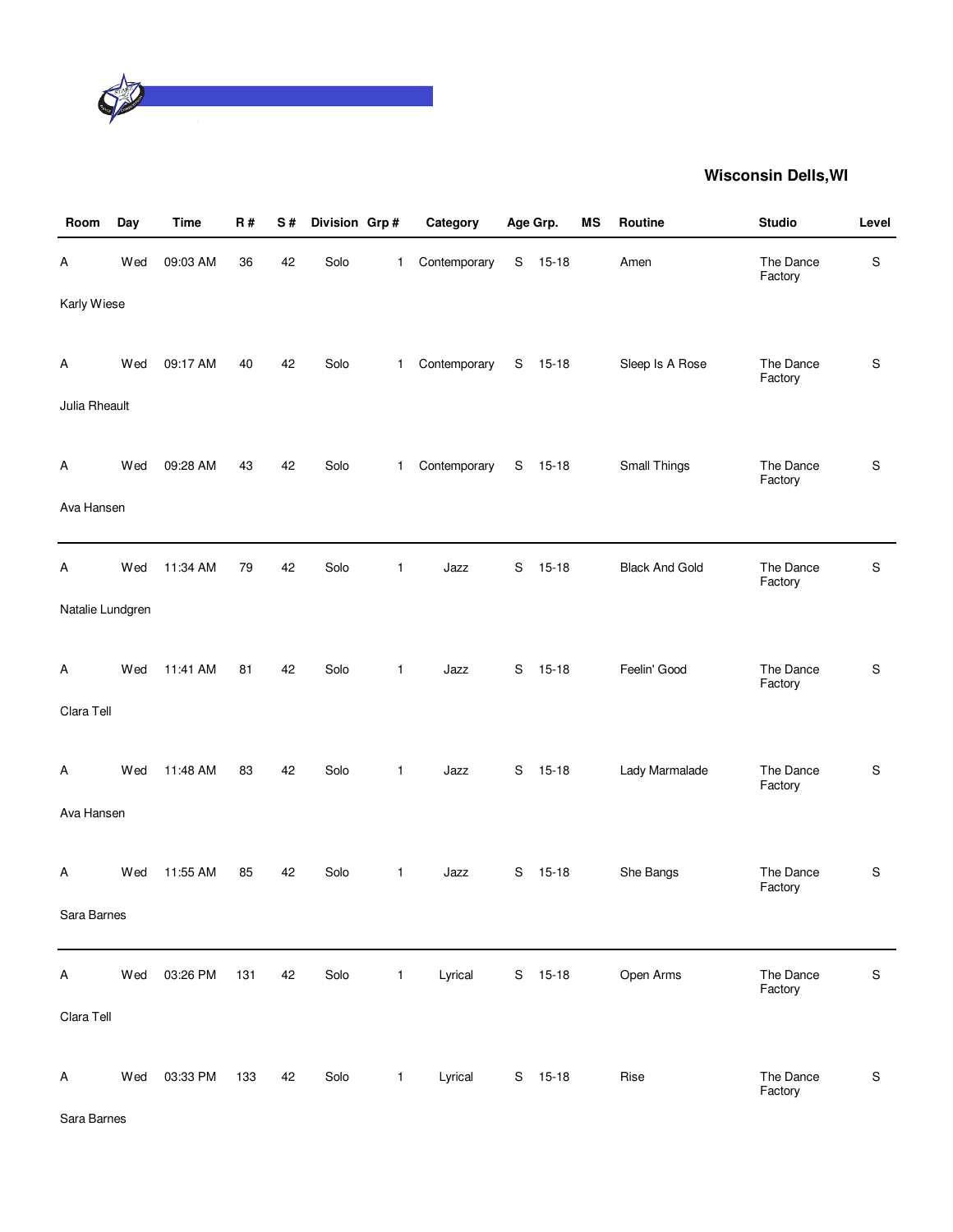

| Room                        | Day | <b>Time</b>                              | <b>R#</b> | S# | Division Grp# |                | Category            |   | Age Grp.  | ΜS | Routine                       | <b>Studio</b>        | Level         |
|-----------------------------|-----|------------------------------------------|-----------|----|---------------|----------------|---------------------|---|-----------|----|-------------------------------|----------------------|---------------|
| Α                           | Wed | 05:25 PM                                 | 165       | 42 | Solo          | 1              | Tap                 | S | $15 - 18$ |    | <b>Big Yellow Taxi</b>        | The Dance<br>Factory | S             |
| Julia Rheault               |     |                                          |           |    |               |                |                     |   |           |    |                               |                      |               |
| A                           | Wed | 05:35 PM                                 | 168       | 42 | Solo          | $\mathbf{1}$   | Tap                 |   | S 15-18   |    | Rondo Alla Turca              | The Dance<br>Factory | S             |
| Natalie Lundgren            |     |                                          |           |    |               |                |                     |   |           |    |                               |                      |               |
| А                           | Wed | 07:03 PM                                 | 173       | 42 | D/T           | 2              | Contemporary        | S | $15 - 18$ |    | Better Than Today             | The Dance<br>Factory | S             |
| Karly Wiese, Delana Rowe    |     |                                          |           |    |               |                |                     |   |           |    |                               |                      |               |
| Α                           | Wed | 07:13 PM                                 | 176       | 42 | D/T           | 2              | Contemporary        | S | 15-18     |    | Enemy                         | The Dance<br>Factory | S             |
| Clara Tell, Karly Wiese     |     |                                          |           |    |               |                |                     |   |           |    |                               |                      |               |
| A                           | Wed | 07:27 PM                                 | 180       | 42 | D/T           | 2              | Contemporary        | S | 15-18     |    | You There                     | The Dance<br>Factory | S             |
| Ava Hansen, Julia Rheault   |     |                                          |           |    |               |                |                     |   |           |    |                               |                      |               |
| Α                           | Wed | 07:45 PM                                 | 185       | 42 | D/T           | $\overline{c}$ | Hip Hop             | S | $15 - 18$ |    | Sauce                         | The Dance<br>Factory | S             |
|                             |     | Ava McCarron, Jordana Iverson            |           |    |               |                |                     |   |           |    |                               |                      |               |
| Α                           | Wed | 09:19 PM                                 | 212       | 42 | D/T           | 3              | <b>Musical Show</b> | S | 15-18     |    | I Will Survive                | The Dance<br>Factory | S             |
|                             |     | Ava McCarron, Julia Rheault, Sally Lucas |           |    |               |                |                     |   |           |    |                               |                      |               |
| Α                           | Wed | 09:33 PM                                 | 216       | 42 | D/T           | 2              | <b>Musical Show</b> |   | S 15-18   |    | Le Jazz Hot                   | The Dance<br>Factory | S             |
| Clara Tell, Jordana Iverson |     |                                          |           |    |               |                |                     |   |           |    |                               |                      |               |
| Α                           | Wed | 09:51 PM                                 | 221       | 42 | D/T           | $\sqrt{2}$     | Tap                 | S | $15 - 18$ |    | Devil Went Down To<br>Georgia | The Dance<br>Factory | ${\mathsf S}$ |

Jordana Iverson,Natalie Lundgren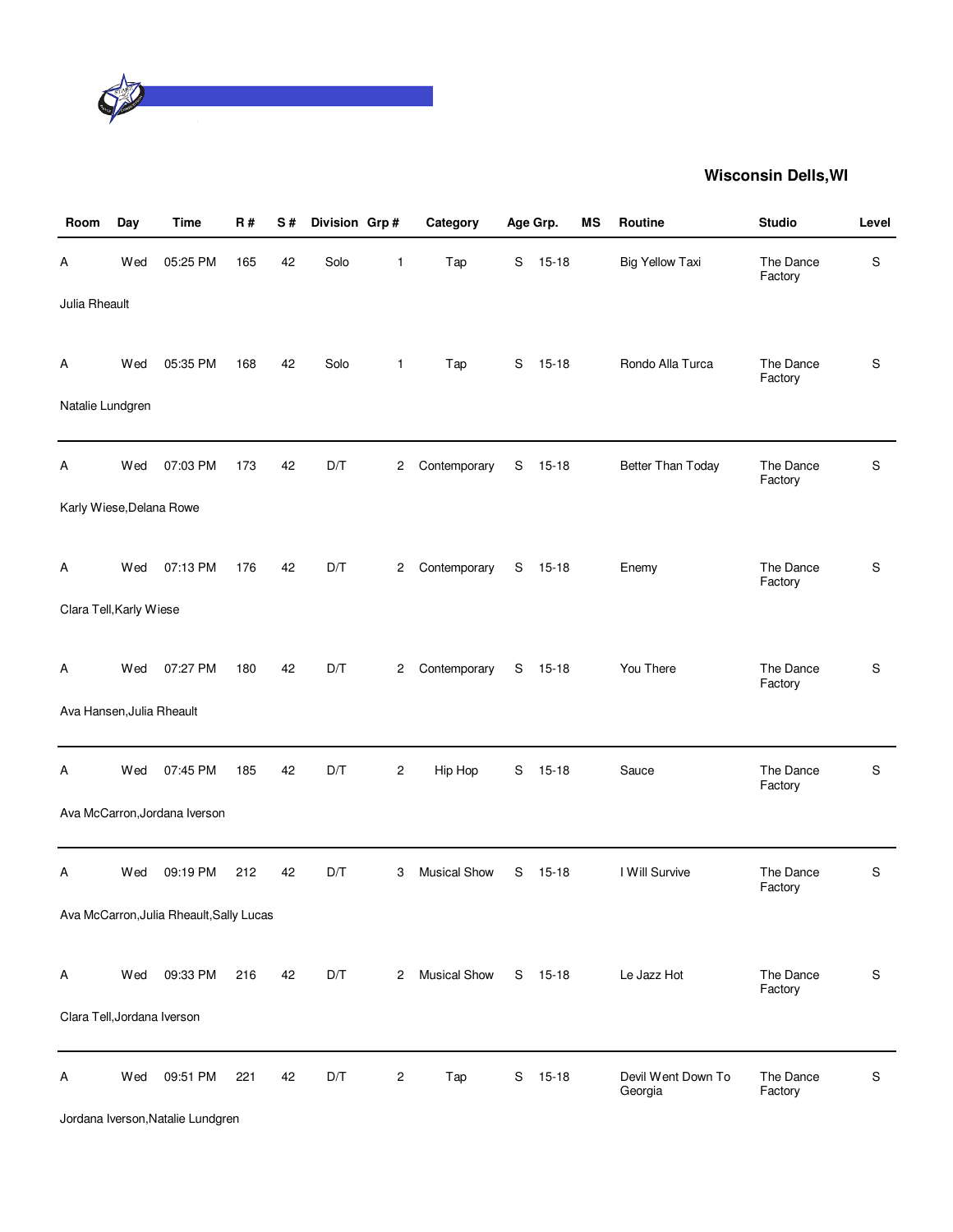

| Room                        | Day | Time     | <b>R#</b> | S# | Division Grp# |              | Category     |    | Age Grp.      | ΜS  | <b>Routine</b> | <b>Studio</b>        | Level         |
|-----------------------------|-----|----------|-----------|----|---------------|--------------|--------------|----|---------------|-----|----------------|----------------------|---------------|
| Α                           | Thu | 09:25 AM | 246       | 42 | Solo          | 1            | Contemporary | T. | $12 - 14$     |     | Carry Me Home  | The Dance<br>Factory | $\mathbf S$   |
| Jordana Iverson             |     |          |           |    |               |              |              |    |               |     |                |                      |               |
| Α<br><b>Madison Prechel</b> | Thu | 09:28 AM | 247       | 42 | Solo          | $\mathbf{1}$ | Contemporary |    | $T = 12 - 14$ |     | Deep End       | The Dance<br>Factory | S             |
|                             |     |          |           |    |               |              |              |    |               |     |                |                      |               |
| A                           | Thu | 09:32 AM | 248       | 42 | Solo          | $\mathbf{1}$ | Contemporary | T. | $12 - 14$     |     | I Found        | The Dance<br>Factory | S             |
| Aspen Stewart               |     |          |           |    |               |              |              |    |               |     |                |                      |               |
| A                           | Thu | 09:35 AM | 249       | 42 | Solo          | $\mathbf{1}$ | Contemporary | T  | $12 - 14$     |     | Walk Alone     | The Dance<br>Factory | S             |
| Delana Rowe                 |     |          |           |    |               |              |              |    |               |     |                |                      |               |
| Α                           | Thu | 09:39 AM | 250       | 42 | Solo          | $\mathbf{1}$ | Contemporary | T. | $12 - 14$     | $+$ | Way Down We Go | The Dance<br>Factory | S             |
| Ariel Kingslien             |     |          |           |    |               |              |              |    |               |     |                |                      |               |
| Α                           | Thu | 10:14 AM | 260       | 42 | Solo          | 1            | Hip Hop      | Τ  | $12 - 14$     |     | Look At Me Now | The Dance<br>Factory | $\mathbf S$   |
| Keirston Goedtke            |     |          |           |    |               |              |              |    |               |     |                |                      |               |
| Α                           | Thu | 11:31 AM | 282       | 42 | Solo          | $\mathbf{1}$ | Jazz         | T. | $12 - 14$     |     | Do You?        | The Dance<br>Factory | S             |
| Halle Walters               |     |          |           |    |               |              |              |    |               |     |                |                      |               |
| Α                           | Thu | 11:34 AM | 283       | 42 | Solo          | $\mathbf{1}$ | Jazz         |    | $T = 12 - 14$ |     | Stronger       | The Dance<br>Factory | ${\mathsf S}$ |
| Keirston Goedtke            |     |          |           |    |               |              |              |    |               |     |                |                      |               |
| A                           | Thu | 11:38 AM | 284       | 42 | Solo          | $\mathbf{1}$ | Jazz         |    | $T = 12 - 14$ |     | That Man       | The Dance<br>Factory | ${\mathsf S}$ |

Madison Prechel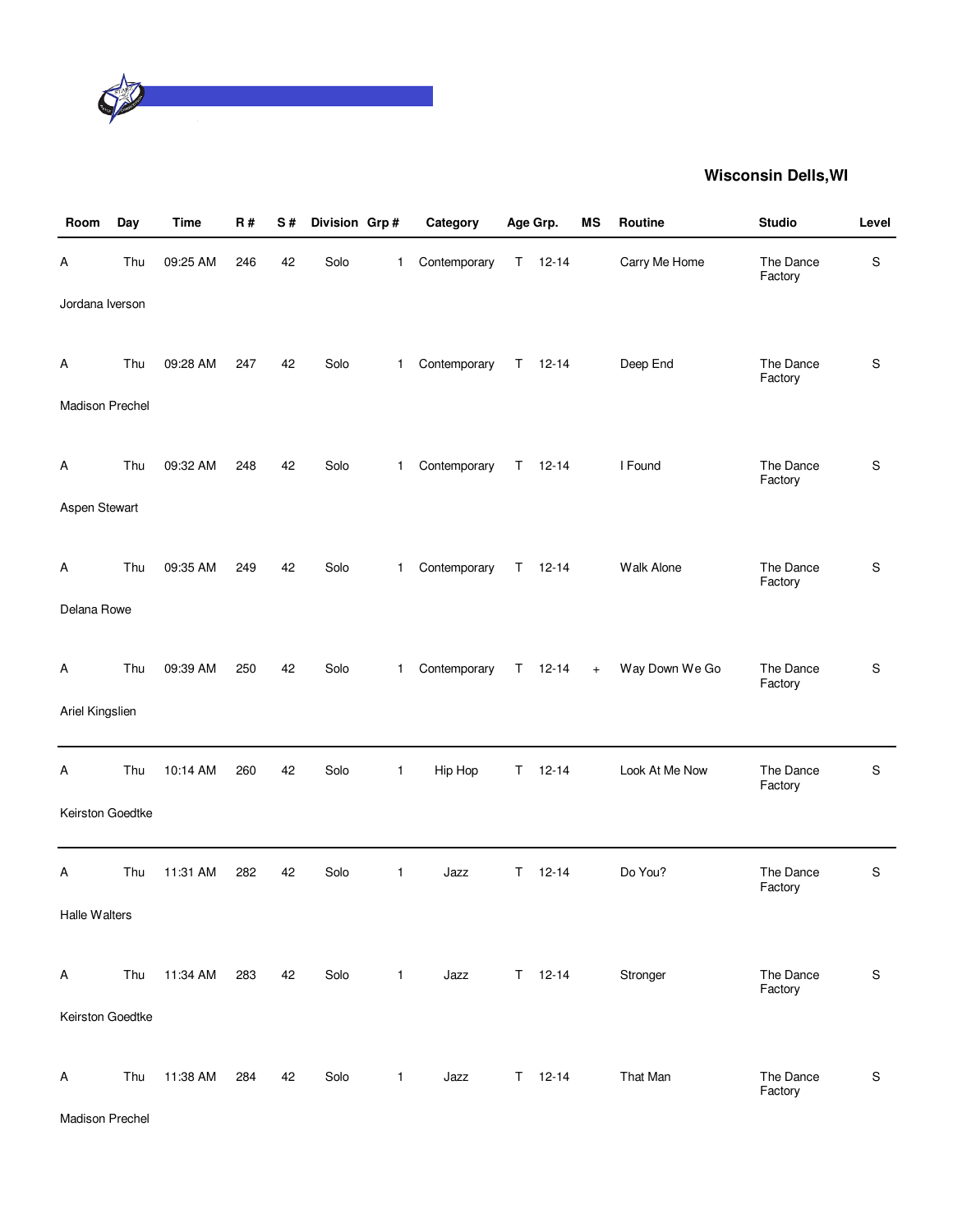

| Room            | Day | <b>Time</b>                        | <b>R#</b> | S# | Division Grp#                |                | Category            |    | Age Grp.      | MS        | Routine                          | <b>Studio</b>        | Level         |
|-----------------|-----|------------------------------------|-----------|----|------------------------------|----------------|---------------------|----|---------------|-----------|----------------------------------|----------------------|---------------|
| Α               | Thu | 04:01 PM                           | 345       | 42 | Solo                         | 1              | Tap                 | T. | $12 - 14$     |           | <b>Blue Note Boogie</b>          | The Dance<br>Factory | S             |
| Aspen Stewart   |     |                                    |           |    |                              |                |                     |    |               |           |                                  |                      |               |
| A               | Thu | 04:05 PM                           | 346       | 42 | Solo                         | $\mathbf{1}$   | Tap                 | T. | $12 - 14$     |           | Rolling In The Deep              | The Dance<br>Factory | $\mathsf S$   |
| Lily Wilson     |     |                                    |           |    |                              |                |                     |    |               |           |                                  |                      |               |
| A               | Thu | 04:08 PM                           | 347       | 42 | Solo                         | $\mathbf{1}$   | Tap                 | T. | $12 - 14$     | $\ddot{}$ | Shatter Me                       | The Dance<br>Factory | S             |
| Ariel Kingslien |     |                                    |           |    |                              |                |                     |    |               |           |                                  |                      |               |
| A               | Thu | 04:12 PM                           | 348       | 42 | Solo                         | $\mathbf{1}$   | Tap                 | T. | $12 - 14$     |           | Traveling Without<br>Moving      | The Dance<br>Factory | S             |
| Jordana Iverson |     |                                    |           |    |                              |                |                     |    |               |           |                                  |                      |               |
| A               | Thu | 06:46 PM                           | 372       | 42 | D/T                          | 2              | Jazz                | T. | $12 - 14$     |           | Are You Gonna Be My<br>Girl      | The Dance<br>Factory | S             |
|                 |     | Zackary Bordenave, Madison Prechel |           |    |                              |                |                     |    |               |           |                                  |                      |               |
| A               | Thu | 06:49 PM                           | 373       | 42 | D/T                          | $\overline{c}$ | Jazz                | т  | $12 - 14$     |           | Purse First                      | The Dance<br>Factory | S             |
|                 |     | Luxie Thomas, Cooper Thomas        |           |    |                              |                |                     |    |               |           |                                  |                      |               |
| Α               | Thu | 07:31 PM                           | 385       | 42 | D/T                          | 2              | Lyrical             | T. | $12 - 14$     |           | Something In The Water The Dance | Factory              | S             |
|                 |     | Jordana Iverson, Megan Mihm        |           |    |                              |                |                     |    |               |           |                                  |                      |               |
| A               | Thu | 07:49 PM                           | 390       | 42 | D/T                          | 2              | <b>Musical Show</b> |    | $T = 12 - 14$ |           | End Of The Line                  | The Dance<br>Factory | S             |
|                 |     | Cecilia Hanson, Ariel Kingslien    |           |    |                              |                |                     |    |               |           |                                  |                      |               |
| Α               | Fri | 08:41 AM                           | 403       | 42 | $\operatorname{\mathsf{Sg}}$ | 6              | Contemporary        | S  | 15-18         |           | Highway 27                       | The Dance<br>Factory | ${\mathsf S}$ |

Ava Hansen,Clara Tell,Karly Wiese,Ariel Kingslien,Lily Wilson,Mykaela Foss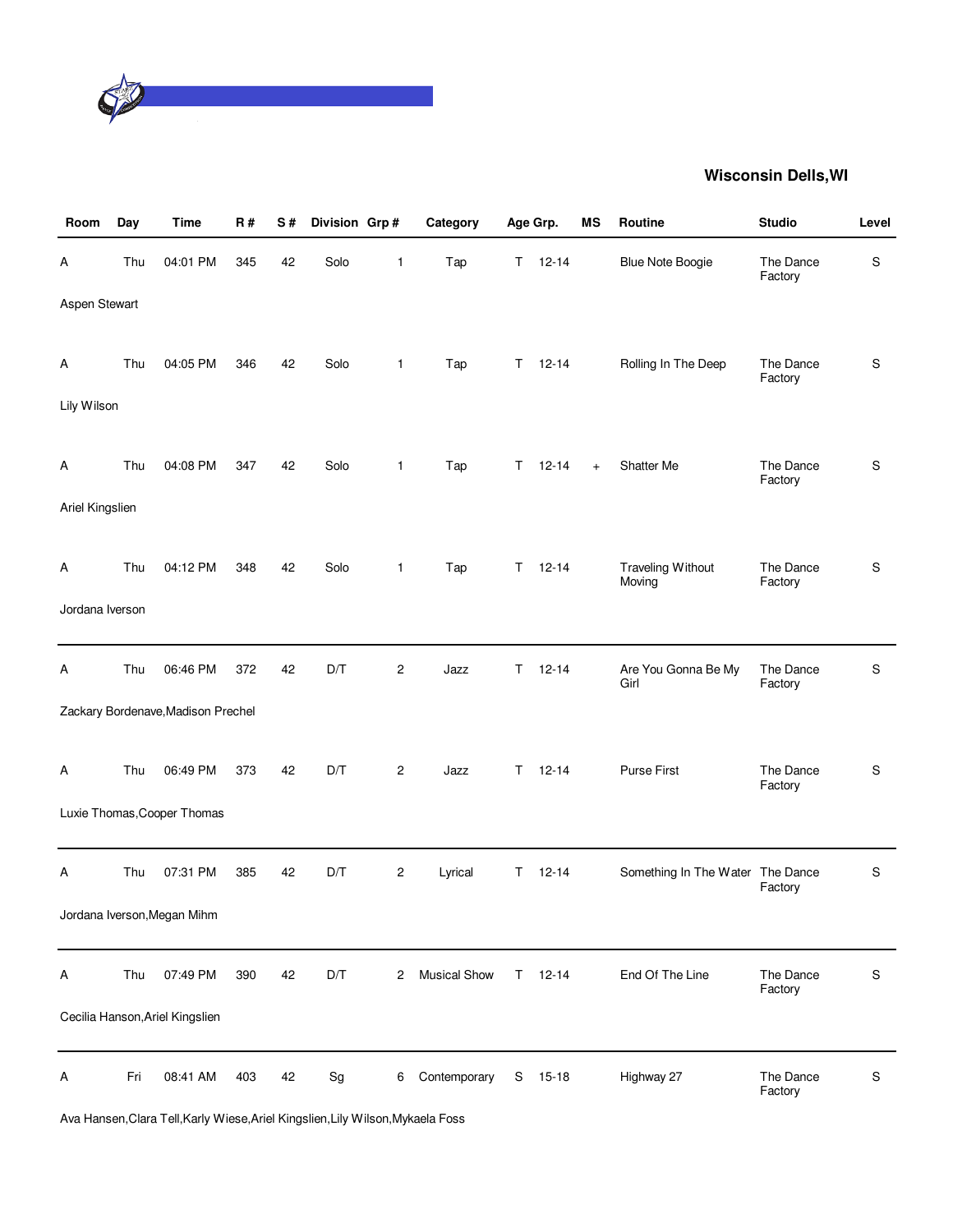

| Room           | Day | <b>Time</b>                                                           | R#  | S# | Division Grp# |    | Category                                                                                                              |     | Age Grp. | ΜS  | Routine                                                                                                                                                        | <b>Studio</b>        | Level |
|----------------|-----|-----------------------------------------------------------------------|-----|----|---------------|----|-----------------------------------------------------------------------------------------------------------------------|-----|----------|-----|----------------------------------------------------------------------------------------------------------------------------------------------------------------|----------------------|-------|
| А              | Fri | 08:46 AM                                                              | 404 | 42 | Sg            | 7  | Contemporary                                                                                                          | S   | 15-18    |     | In Case You Don't Live<br>Forever                                                                                                                              | The Dance<br>Factory | S     |
|                |     |                                                                       |     |    |               |    | Ava Hansen, Natalie Kampshoff, Clara Tell, Jordana Iverson, Keirston Goedtke, Madison Prechel, Natalie Lundgren       |     |          |     |                                                                                                                                                                |                      |       |
| А              | Fri | 09:47 AM                                                              | 417 | 42 | Sg            | 8  | Jazz                                                                                                                  | S   | $15-18$  |     | Instruction                                                                                                                                                    | The Dance<br>Factory | S     |
|                |     |                                                                       |     |    |               |    | Nicole Mrozinski, Julia Rheault, Sara Barnes, Sally Lucas, Keagan Betz, Bella Plummer, Megan Galeazzi, Hannah Theisen |     |          |     |                                                                                                                                                                |                      |       |
| А              | Fri | 10:14 AM                                                              | 423 | 42 | Lg            | 10 | Lyrical                                                                                                               | S   | 15-18    |     | No Choir                                                                                                                                                       | The Dance<br>Factory | S     |
|                |     |                                                                       |     |    |               |    |                                                                                                                       |     |          |     | Ava Hansen, Clara Tell, Karly Wiese, Jordana Iverson, Nicole Mrozinski, Julia Rheault, Delana Rowe, Luxie Thomas, Sara Barnes, Natalie Lundgren                |                      |       |
| А              | Fri | 10:32 AM                                                              | 427 | 42 | Sg            | 5  | Lyrical                                                                                                               | S   | 15-18    |     | Runaway With Me                                                                                                                                                | The Dance<br>Factory | S     |
|                |     | Ava Hansen, Clara Tell, Karly Wiese, Jordana Iverson, Ariel Kingslien |     |    |               |    |                                                                                                                       |     |          |     |                                                                                                                                                                |                      |       |
| Α              | Fri | 11:35 AM                                                              | 441 | 42 | Lg            | 11 | Tap                                                                                                                   | S   | 15-18    |     | Confidential                                                                                                                                                   | The Dance<br>Factory | S     |
|                |     |                                                                       |     |    |               |    |                                                                                                                       |     |          |     | Ava Hansen, Clara Tell, Karly Wiese, Jordana Iverson, Nicole Mrozinski, Aspen Stewart, Julia Rheault, Luxie Thomas, Sara Barnes, Natalie Lundgren, Lily Wilson |                      |       |
| Α              | Fri | 03:18 PM                                                              | 495 | 42 | Solo          | 1  | Jazz                                                                                                                  | PT. | $9 - 11$ | $+$ | Distortion                                                                                                                                                     | The Dance<br>Factory | S     |
| Adyson Toepper |     |                                                                       |     |    |               |    |                                                                                                                       |     |          |     |                                                                                                                                                                |                      |       |
| Α              | Fri | 05:43 PM                                                              | 540 | 42 | Solo          | 1  | Tap                                                                                                                   | PT. | $9 - 11$ |     | Applause, Applause,<br>Applause                                                                                                                                | The Dance<br>Factory | S     |
| Adyson Toepper |     |                                                                       |     |    |               |    |                                                                                                                       |     |          |     |                                                                                                                                                                |                      |       |
| Α              | Fri | 07:13 PM                                                              | 550 | 42 | D/T           | 2  | Contemporary                                                                                                          | PT  | $9 - 11$ |     | Whose Side Are You On The Dance                                                                                                                                | Factory              | S     |
|                |     | Adyson Toepper, Halle Walters                                         |     |    |               |    |                                                                                                                       |     |          |     |                                                                                                                                                                |                      |       |
| Α              | Fri | 07:19 PM                                                              | 552 | 42 | D/T           | 3  | Hip Hop                                                                                                               | PT  | $9 - 11$ |     | Werk                                                                                                                                                           | The Dance<br>Factory | S     |
|                |     | Ariana Dub, Halle Walters, Audrey Gordy                               |     |    |               |    |                                                                                                                       |     |          |     |                                                                                                                                                                |                      |       |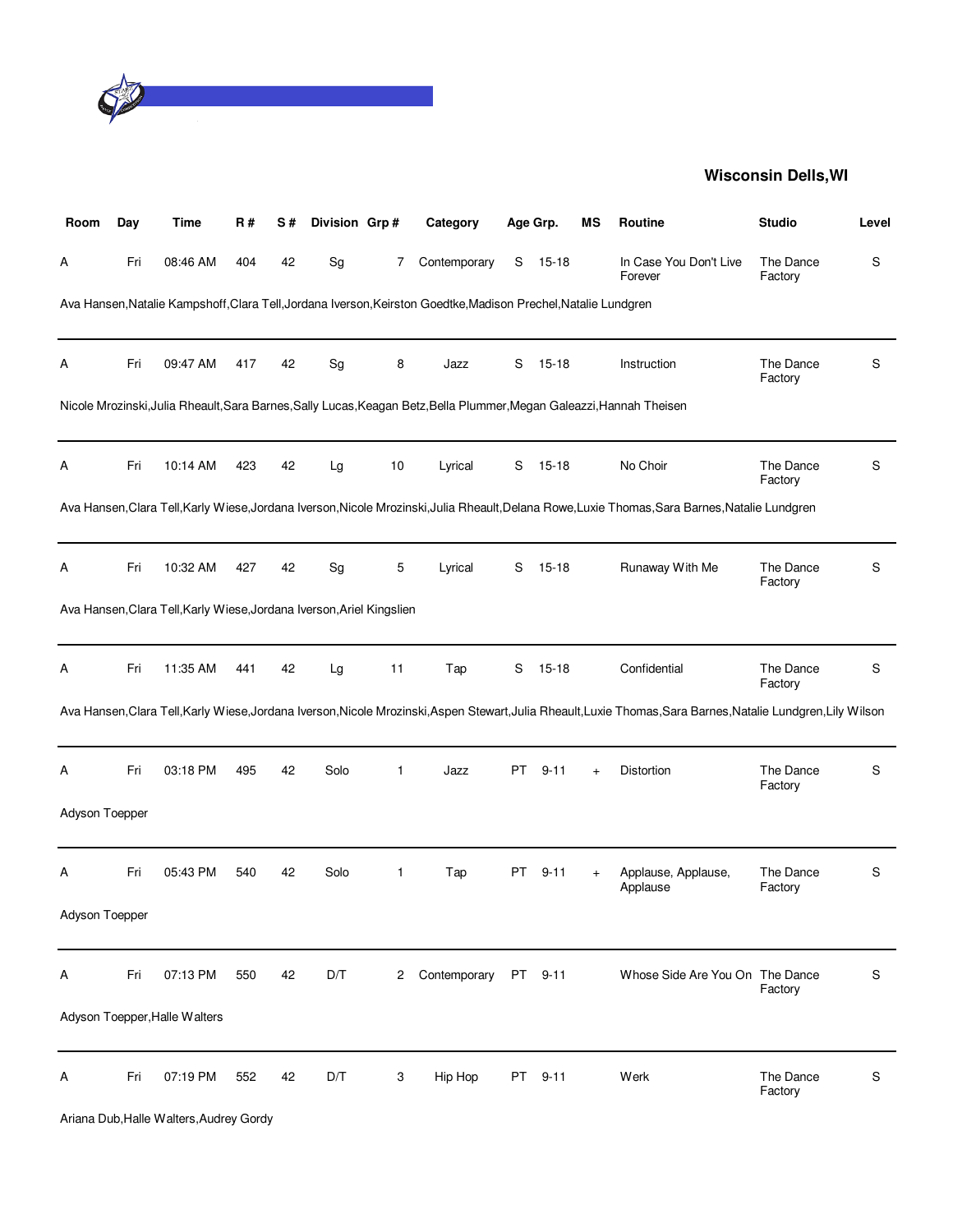

| Room | Day | Time     | R#  | S# | Division Grp#  |    | Category                                                                                                         |    | Age Grp.  | ΜS | <b>Routine</b>                                                                                                                                                                                                                                                                                                                                                                                                                                                                                                                                                                                                                                                                                                                                                                                                                                                                                                                  | <b>Studio</b>        | Level     |
|------|-----|----------|-----|----|----------------|----|------------------------------------------------------------------------------------------------------------------|----|-----------|----|---------------------------------------------------------------------------------------------------------------------------------------------------------------------------------------------------------------------------------------------------------------------------------------------------------------------------------------------------------------------------------------------------------------------------------------------------------------------------------------------------------------------------------------------------------------------------------------------------------------------------------------------------------------------------------------------------------------------------------------------------------------------------------------------------------------------------------------------------------------------------------------------------------------------------------|----------------------|-----------|
| А    | Sat | 08:50 AM | 584 | 42 | Sg             | 9  | Contemporary                                                                                                     | T. | 12-14     |    | Survivor                                                                                                                                                                                                                                                                                                                                                                                                                                                                                                                                                                                                                                                                                                                                                                                                                                                                                                                        | The Dance<br>Factory | S         |
|      |     |          |     |    |                |    |                                                                                                                  |    |           |    | Adyson Toepper, Cecilia Hanson, Halle Walters, Aspen Stewart, Keirston Goedtke, Ariel Kingslien, Madison Prechel, Delana Rowe, Lily Wilson                                                                                                                                                                                                                                                                                                                                                                                                                                                                                                                                                                                                                                                                                                                                                                                      |                      |           |
| А    | Sat | 09:35 AM | 594 | 42 | Lg             | 17 | Hip Hop                                                                                                          | T. | $12 - 14$ |    | T-Pain                                                                                                                                                                                                                                                                                                                                                                                                                                                                                                                                                                                                                                                                                                                                                                                                                                                                                                                          | The Dance<br>Factory | S         |
|      |     |          |     |    |                |    | Kingslien, Madison Prechel, Delana Rowe, Lily Wilson, Luxie Thomas, Sara Barnes, Natalie Lundgren                |    |           |    | Adyson Toepper, Ava Hansen, Cecilia Hanson, Clara Tell, Jordana Iverson, Halle Walters, Nicole Mrozinski, Aspen Stewart, Julia Rheault, Keirston Goedtke, Ariel                                                                                                                                                                                                                                                                                                                                                                                                                                                                                                                                                                                                                                                                                                                                                                 |                      |           |
| А    | Sat | 10:02 AM | 600 | 42 | Lg             | 18 | Jazz                                                                                                             | т  | $12 - 14$ |    | Renaissance Flair                                                                                                                                                                                                                                                                                                                                                                                                                                                                                                                                                                                                                                                                                                                                                                                                                                                                                                               | The Dance<br>Factory | S         |
|      |     |          |     |    |                |    | Goedtke, Ariel Kingslien, Madison Prechel, Delana Rowe, Lily Wilson, Luxie Thomas, Sara Barnes, Natalie Lundgren |    |           |    | Adyson Toepper, Ava Hansen, Cecilia Hanson, Clara Tell, Karly Wiese, Jordana Iverson, Halle Walters, Nicole Mrozinski, Aspen Stewart, Julia Rheault, Keirston                                                                                                                                                                                                                                                                                                                                                                                                                                                                                                                                                                                                                                                                                                                                                                   |                      |           |
| A    | Sat | 11:05 AM | 614 | 42 | Sg             | 6  | Jazz                                                                                                             | Τ  | $12 - 14$ |    | Clear Air                                                                                                                                                                                                                                                                                                                                                                                                                                                                                                                                                                                                                                                                                                                                                                                                                                                                                                                       | The Dance<br>Factory | S         |
|      |     |          |     |    |                |    | Ashlyn McGeary, Halle Walters, Aspen Stewart, Keirston Goedtke, Ariel Kingslien, Madison Prechel                 |    |           |    |                                                                                                                                                                                                                                                                                                                                                                                                                                                                                                                                                                                                                                                                                                                                                                                                                                                                                                                                 |                      |           |
| А    | Sat | 12:41 PM | 622 | 42 | Lg             | 18 | Lyrical                                                                                                          | Τ  | $12 - 14$ |    | Listen                                                                                                                                                                                                                                                                                                                                                                                                                                                                                                                                                                                                                                                                                                                                                                                                                                                                                                                          | The Dance<br>Factory | S         |
|      |     |          |     |    |                |    | Goedtke, Ariel Kingslien, Madison Prechel, Delana Rowe, Lily Wilson, Luxie Thomas, Sara Barnes, Natalie Lundgren |    |           |    | Adyson Toepper, Ava Hansen, Cecilia Hanson, Clara Tell, Karly Wiese, Jordana Iverson, Halle Walters, Nicole Mrozinski, Aspen Stewart, Julia Rheault, Keirston                                                                                                                                                                                                                                                                                                                                                                                                                                                                                                                                                                                                                                                                                                                                                                   |                      |           |
| Α    | Sat | 02:43 PM | 649 | 42 | Sg             | 9  | Tap                                                                                                              | T. | $12 - 14$ |    | Beggin You                                                                                                                                                                                                                                                                                                                                                                                                                                                                                                                                                                                                                                                                                                                                                                                                                                                                                                                      | The Dance<br>Factory | S         |
|      |     |          |     |    |                |    |                                                                                                                  |    |           |    | Adyson Toepper, Cecilia Hanson, Halle Walters, Aspen Stewart, Keirston Goedtke, Ariel Kingslien, Madison Prechel, Delana Rowe, Lily Wilson                                                                                                                                                                                                                                                                                                                                                                                                                                                                                                                                                                                                                                                                                                                                                                                      |                      |           |
| Α    | Sat | 04:22 PM | 663 | 42 | Producti<br>on | 60 | Jazz                                                                                                             | T. | $12 - 14$ |    | Don't Stop The Party                                                                                                                                                                                                                                                                                                                                                                                                                                                                                                                                                                                                                                                                                                                                                                                                                                                                                                            | The Dance<br>Factory | S         |
|      |     |          |     |    |                |    |                                                                                                                  |    |           |    | Chloe Perron, Adyson Toepper, Ava Hansen, Elizabeth Dunlap, Cora Rehnberg, Ariana Dub, Natalie Kampshoff, Cecilia Hanson, Ella Janitschke, Clara Tell, Ava<br>McCarron,Halle Walters,Lyla Schaber,Sadie Roers,Megan Mihm,Zackary Bordenave,Nathan Kampshoff,Aleah Blaisdell,Julia Rheault,Layla Yang,Maelyn<br>Weecks, Rowan Kulesa, Amiah Bain, Keirston Goedtke, Ariel Kingslien, Madison Prechel, Lily Wilson, Ella Tryon, Evie Forsythe, Audrey Gordy, Luxie<br>Thomas, Sara Barnes, Sally Lucas, Claire Clements, Madison Moberg, Keagan Betz, Katie Boudewyns, Bella Plummer, Olivia French, Addie Tryon, Bridgette<br>Riepe, Elsa Benke, Payton Betz, Lily Forte, Cora Groholski, Evelyn Osborn, Kira Tamura, Kennedy Lasch, Megan Galeazzi, Hannah Theisen, Natalie<br>Lundgren, Molly Wendland, Sophie Forte, Cooper Thomas, Annika Fish, Gracie Fish, Aayla Gustafson, Adeline Henning, Ella Stout, Emily Thornborrow |                      |           |
| В    | Wed | 01:31 PM | 714 | 42 | Solo           | 1  | Contemporary                                                                                                     | S  | 15-18     |    | Coward                                                                                                                                                                                                                                                                                                                                                                                                                                                                                                                                                                                                                                                                                                                                                                                                                                                                                                                          | The Dance<br>Factory | <b>RS</b> |

Mykaela Foss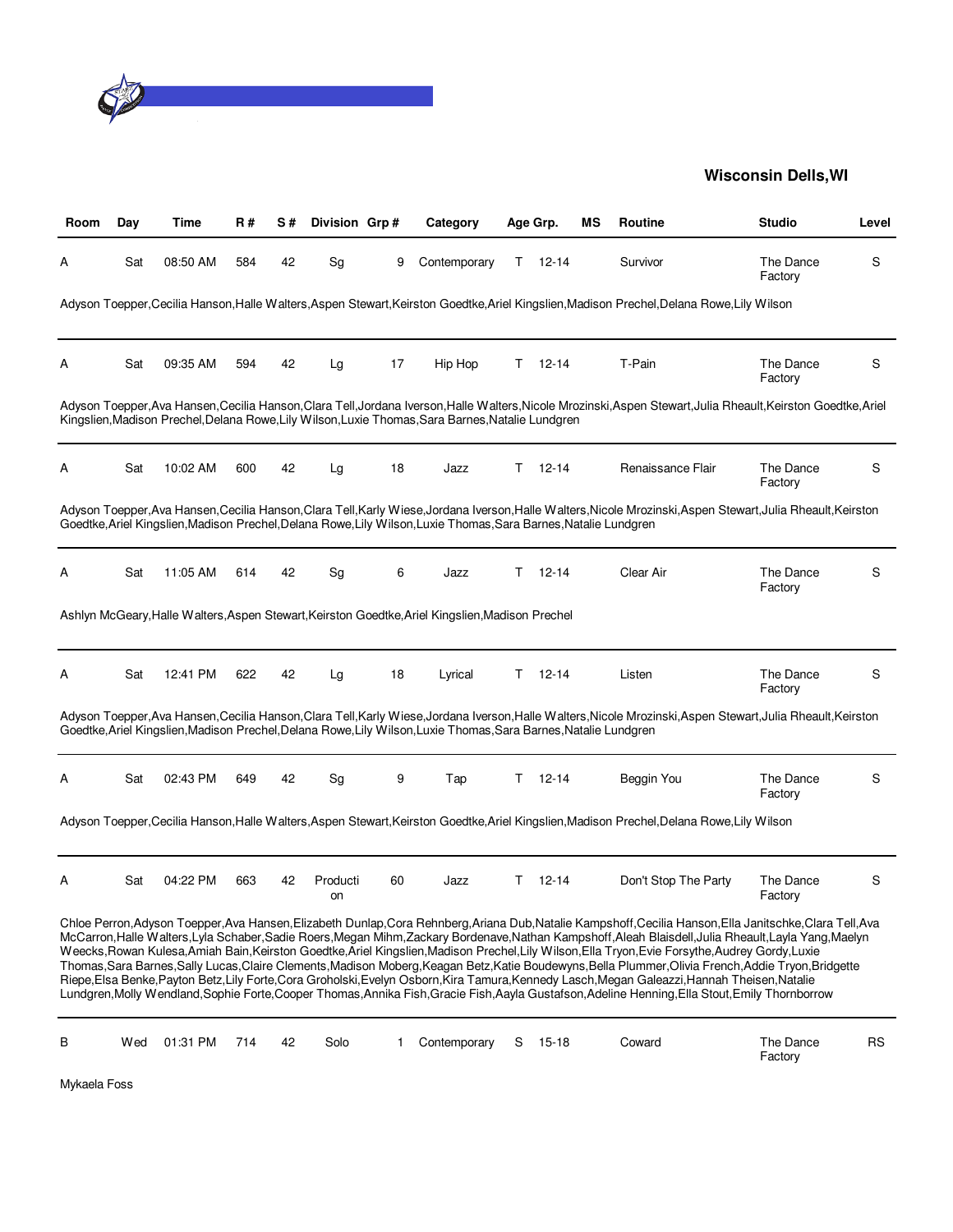

| Room                 | Day | <b>Time</b> | R#  | S# | Division Grp# |              | Category     | Age Grp. |           | MS | Routine                                | <b>Studio</b>        | Level     |
|----------------------|-----|-------------|-----|----|---------------|--------------|--------------|----------|-----------|----|----------------------------------------|----------------------|-----------|
| В                    | Wed | 01:42 PM    | 717 | 42 | Solo          | $\mathbf{1}$ | Contemporary |          | S 15-18   |    | Ghost                                  | The Dance<br>Factory | <b>RS</b> |
| Megan Galeazzi       |     |             |     |    |               |              |              |          |           |    |                                        |                      |           |
| В                    | Wed | 01:49 PM    | 719 | 42 | Solo          | $\mathbf{1}$ | Contemporary | S        | $15 - 18$ |    | If You Ever Forget That<br>You Love Me | The Dance<br>Factory | <b>RS</b> |
| Sally Lucas          |     |             |     |    |               |              |              |          |           |    |                                        |                      |           |
| В                    | Wed | 01:56 PM    | 721 | 42 | Solo          | $\mathbf{1}$ | Contemporary | S        | $15 - 18$ |    | Haze                                   | The Dance<br>Factory | <b>RS</b> |
| Lydia Ross           |     |             |     |    |               |              |              |          |           |    |                                        |                      |           |
| В                    | Wed | 01:59 PM    | 722 | 42 | Solo          | $\mathbf{1}$ | Contemporary | S        | $15 - 18$ |    | Still Dont Know My<br>Name             | The Dance<br>Factory | <b>RS</b> |
| <b>Bella Plummer</b> |     |             |     |    |               |              |              |          |           |    |                                        |                      |           |
| В                    | Wed | 02:13 PM    | 726 | 42 | Solo          | $\mathbf{1}$ | Hip Hop      | S        | $15 - 18$ |    | Drip                                   | The Dance<br>Factory | <b>RS</b> |
| Megan Galeazzi       |     |             |     |    |               |              |              |          |           |    |                                        |                      |           |
| B                    | Wed | 02:24 PM    | 729 | 42 | Solo          | $\mathbf{1}$ | Hip Hop      | S        | $15 - 18$ |    | Post That                              | The Dance<br>Factory | <b>RS</b> |
| Ava McCarron         |     |             |     |    |               |              |              |          |           |    |                                        |                      |           |
| В                    | Wed | 03:27 PM    | 747 | 42 | Solo          | $\mathbf{1}$ | Jazz         | S        | $15 - 18$ |    | Tribe                                  | The Dance<br>Factory | <b>RS</b> |
| Hannah Theisen       |     |             |     |    |               |              |              |          |           |    |                                        |                      |           |
| В                    | Wed | 06:19 PM    | 782 | 42 | Solo          | $\mathbf{1}$ | Lyrical      |          | S 15-18   |    | If You Don't Like Me                   | The Dance<br>Factory | <b>RS</b> |
| Keagan Betz          |     |             |     |    |               |              |              |          |           |    |                                        |                      |           |
| B                    | Wed | 06:30 PM    | 785 | 42 | Solo          | $\mathbf{1}$ | Lyrical      | S        | $15 - 18$ |    | North                                  | The Dance<br>Factory | RS        |

Megan Mihm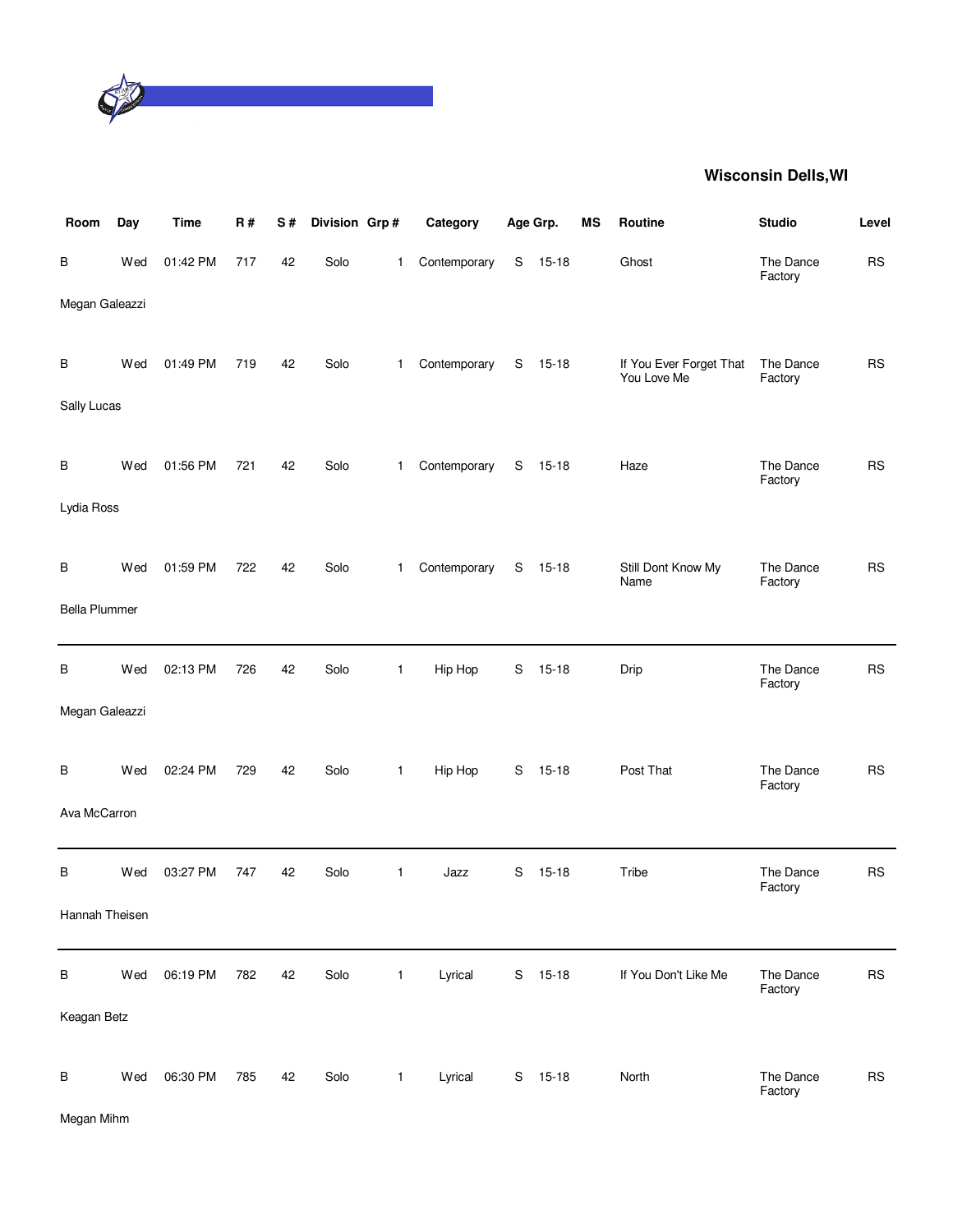

| Room                      | Day | <b>Time</b>                 | <b>R#</b> | S# | Division Grp# |                | Category |             | Age Grp.  | MS | Routine                                                                                                                                             | <b>Studio</b>        | Level     |
|---------------------------|-----|-----------------------------|-----------|----|---------------|----------------|----------|-------------|-----------|----|-----------------------------------------------------------------------------------------------------------------------------------------------------|----------------------|-----------|
| В                         | Wed | 06:40 PM                    | 788       | 42 | Solo          | 1              | Lyrical  | S           | $15 - 18$ |    | You Haven't Seen The<br>Last Of Me                                                                                                                  | The Dance<br>Factory | <b>RS</b> |
| Katie Boudewyns           |     |                             |           |    |               |                |          |             |           |    |                                                                                                                                                     |                      |           |
| В                         | Wed | 07:40 PM                    | 805       | 42 | Solo          | $\mathbf{1}$   | Open     | S           | $15 - 18$ |    | I've Got Rhythm                                                                                                                                     | The Dance<br>Factory | <b>RS</b> |
| Ella Tryon                |     |                             |           |    |               |                |          |             |           |    |                                                                                                                                                     |                      |           |
| В                         | Wed | 08:35 PM                    | 818       | 42 | Solo          | 1              | Tap      | S           | $15 - 18$ |    | How To Save A Life                                                                                                                                  | The Dance<br>Factory | <b>RS</b> |
| Mikayla DeVriendt         |     |                             |           |    |               |                |          |             |           |    |                                                                                                                                                     |                      |           |
| В                         | Wed | 08:46 PM                    | 821       | 42 | Solo          | $\mathbf{1}$   | Tap      | S           | $15 - 18$ |    | So What                                                                                                                                             | The Dance<br>Factory | <b>RS</b> |
| Ella Tryon                |     |                             |           |    |               |                |          |             |           |    |                                                                                                                                                     |                      |           |
| В                         | Wed | 09:14 PM                    | 829       | 42 | D/T           | $\overline{c}$ | Hip Hop  | S           | $15 - 18$ |    | Finesse                                                                                                                                             | The Dance<br>Factory | <b>RS</b> |
| Ella Tryon, Bella Plummer |     |                             |           |    |               |                |          |             |           |    |                                                                                                                                                     |                      |           |
| В                         | Wed | 09:49 PM                    | 839       | 42 | D/T           | $\overline{c}$ | Jazz     | $\mathbf S$ | $15 - 18$ |    | Burn It Up                                                                                                                                          | The Dance<br>Factory | <b>RS</b> |
| Megan Mihm, Olivia Riepe  |     |                             |           |    |               |                |          |             |           |    |                                                                                                                                                     |                      |           |
| В                         | Wed | 10:17 PM                    | 847       | 42 | D/T           | $\overline{c}$ | Lyrical  | S           | $15 - 18$ |    | <b>Battlefield</b>                                                                                                                                  | The Dance<br>Factory | <b>RS</b> |
|                           |     | Keagan Betz, Hannah Theisen |           |    |               |                |          |             |           |    |                                                                                                                                                     |                      |           |
| В                         | Thu | 04:13 PM                    | 964       | 42 | Lg            | $10$           | Hip Hop  | S           | $15 - 18$ |    | Money                                                                                                                                               | The Dance<br>Factory | <b>RS</b> |
|                           |     |                             |           |    |               |                |          |             |           |    | Natalie Kampshoff, Ava McCarron, Ella Tryon, Sally Lucas, Keagan Betz, Katie Boudewyns, Bella Plummer, Mykaela Foss, Megan Galeazzi, Hannah Theisen |                      |           |
| B                         | Thu | 05:17 PM                    | 976       | 42 | Lg            | $13\,$         | Jazz     | S           | $15 - 18$ |    | Work                                                                                                                                                | The Dance<br>Factory | <b>RS</b> |

Natalie Kampshoff,Ava McCarron,Mikayla DeVriendt,Megan Mihm,Lydia Ross,Ella Tryon,Sally Lucas,Keagan Betz,Katie Boudewyns,Bella Plummer,Mykaela Foss,Megan Galeazzi,Hannah Theisen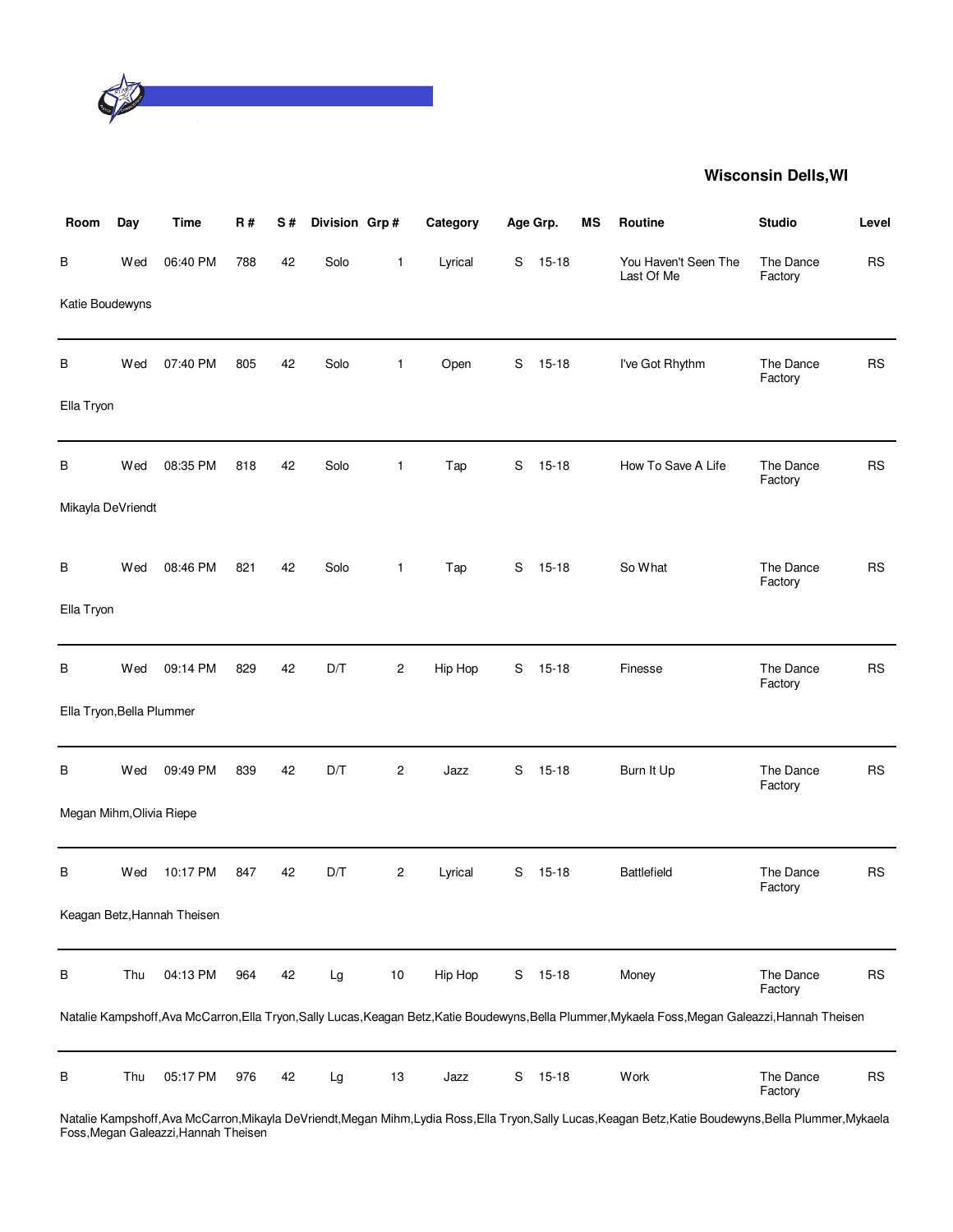

| Room | Day | Time                                                  | R#   | S# | Division Grp#  |    | Category                                                                                  |    | Age Grp.  | ΜS | Routine                                                                                                                                                                                                                                                                                          | <b>Studio</b>        | Level     |
|------|-----|-------------------------------------------------------|------|----|----------------|----|-------------------------------------------------------------------------------------------|----|-----------|----|--------------------------------------------------------------------------------------------------------------------------------------------------------------------------------------------------------------------------------------------------------------------------------------------------|----------------------|-----------|
| в    | Thu | 06:20 PM                                              | 990  | 42 | Lg             | 14 | Lyrical                                                                                   | S  | $15 - 18$ |    | Saturn                                                                                                                                                                                                                                                                                           | The Dance<br>Factory | <b>RS</b> |
|      |     | Plummer, Mykaela Foss, Megan Galeazzi, Hannah Theisen |      |    |                |    |                                                                                           |    |           |    | Ashlyn McGeary,Natalie Kampshoff,Ava McCarron,Mikayla DeVriendt,Megan Mihm,Lydia Ross,Ella Tryon,Sally Lucas,Keagan Betz,Katie Boudewyns,Bella                                                                                                                                                   |                      |           |
| В    | Thu | 07:32 PM                                              | 1006 | 42 | Sg             | 9  | Tap                                                                                       | S  | $15 - 18$ |    | Danza Kuduro                                                                                                                                                                                                                                                                                     | The Dance<br>Factory | <b>RS</b> |
|      |     |                                                       |      |    |                |    |                                                                                           |    |           |    | Ava McCarron,Mikayla DeVriendt,Megan Mihm,Ella Tryon,Sally Lucas,Keagan Betz,Bella Plummer,Megan Galeazzi,Hannah Theisen                                                                                                                                                                         |                      |           |
| в    | Fri | 12:14 PM                                              | 1051 | 42 | Sg             | 6  | <b>Musical Show</b>                                                                       | T. | 12-14     |    | Coffee Break                                                                                                                                                                                                                                                                                     | The Dance<br>Factory | RS        |
|      |     |                                                       |      |    |                |    | Elizabeth Dunlap, Ariana Dub, Zackary Bordenave, Maelyn Weecks, Audrey Gordy, Payton Betz |    |           |    |                                                                                                                                                                                                                                                                                                  |                      |           |
| В    | Fri | 03:17 PM                                              | 1076 | 42 | Lg             | 15 | Jazz                                                                                      | T. | $12 - 14$ |    | Wepa                                                                                                                                                                                                                                                                                             | The Dance<br>Factory | <b>RS</b> |
|      |     |                                                       |      |    |                |    | Fish, Gracie Fish, Aayla Gustafson, Adeline Henning, Ella Stout, Emily Thornborrow        |    |           |    | Zackary Bordenave,Nathan Kampshoff,Madison Moberg,Addie Tryon,Bridgette Riepe,Elsa Benke,Payton Betz,Kira Tamura,Kennedy Lasch,Annika                                                                                                                                                            |                      |           |
| В    | Fri | 04:11 PM                                              | 1088 | 42 | Lg             | 15 | Lyrical                                                                                   | Τ  | $12 - 14$ |    | Ghosts                                                                                                                                                                                                                                                                                           | The Dance<br>Factory | <b>RS</b> |
|      |     |                                                       |      |    |                |    | Fish, Gracie Fish, Aayla Gustafson, Adeline Henning, Ella Stout, Emily Thornborrow        |    |           |    | Zackary Bordenave,Nathan Kampshoff,Madison Moberg,Addie Tryon,Bridgette Riepe,Elsa Benke,Payton Betz,Kira Tamura,Kennedy Lasch,Annika                                                                                                                                                            |                      |           |
| В    | Fri | 05:14 PM                                              | 1102 | 42 | Lg             | 15 | Tap                                                                                       | T. | $12 - 14$ |    | Hot Lunch                                                                                                                                                                                                                                                                                        | The Dance<br>Factory | <b>RS</b> |
|      |     |                                                       |      |    |                |    | Fish, Gracie Fish, Aayla Gustafson, Adeline Henning, Ella Stout, Emily Thornborrow        |    |           |    | Zackary Bordenave, Nathan Kampshoff, Madison Moberg, Addie Tryon, Bridgette Riepe, Elsa Benke, Payton Betz, Kira Tamura, Kennedy Lasch, Annika                                                                                                                                                   |                      |           |
| в    | Fri | 05:39 PM                                              | 1106 | 42 | Line           | 21 | Hip Hop                                                                                   | T. | $12 - 14$ |    | Drake Mix                                                                                                                                                                                                                                                                                        | The Dance<br>Factory | <b>RS</b> |
|      |     | Thomas, Emily Thornborrow                             |      |    |                |    |                                                                                           |    |           |    | Elizabeth Dunlap, Ariana Dub, Lyla Schaber, Zackary Bordenave, Nathan Kampshoff, Aleah Blaisdell, Layla Yang, Maelyn Weecks, Amiah Bain, Evie<br>Forsythe, Audrey Gordy, Addie Tryon, Bridgette Riepe, Elsa Benke, Payton Betz, Kira Tamura, Kennedy Lasch, Kennedy Tima, Molly Wendland, Cooper |                      |           |
| В    | Fri | 07:33 PM                                              | 1118 | 42 | Producti<br>on | 35 | Jazz                                                                                      |    | AD 19-99  |    | Middle School Dance                                                                                                                                                                                                                                                                              | The Dance<br>Factory | <b>RS</b> |

Adyson Toepper,Ariana Dub,Natalie Kampshoff,Jordana Iverson,Halle Walters,Sadie Roers,Zackary Bordenave,Nathan Kampshoff,Rowan Kulesa,Madison Prechel,Delana Rowe,Lily Wilson,Audrey Gordy,Gretchen Kampshoff,Ashley Rowe,Meghan Dub,Sarah Kulesa,Jennifer Toepper,April Walters,Kris Kampshoff,Melissa Bordenave,Sara Iverson,Frances Prechel,Evelyn Osborn,Natalie Lundgren,Paul Lasch,Mira Rowe,Macy Wallace,Danielle Nagy,Tonia Friday,Kristin Roers,Molly Lundgren,Christie Lasch,Jen Holmquist,Samantha Gordy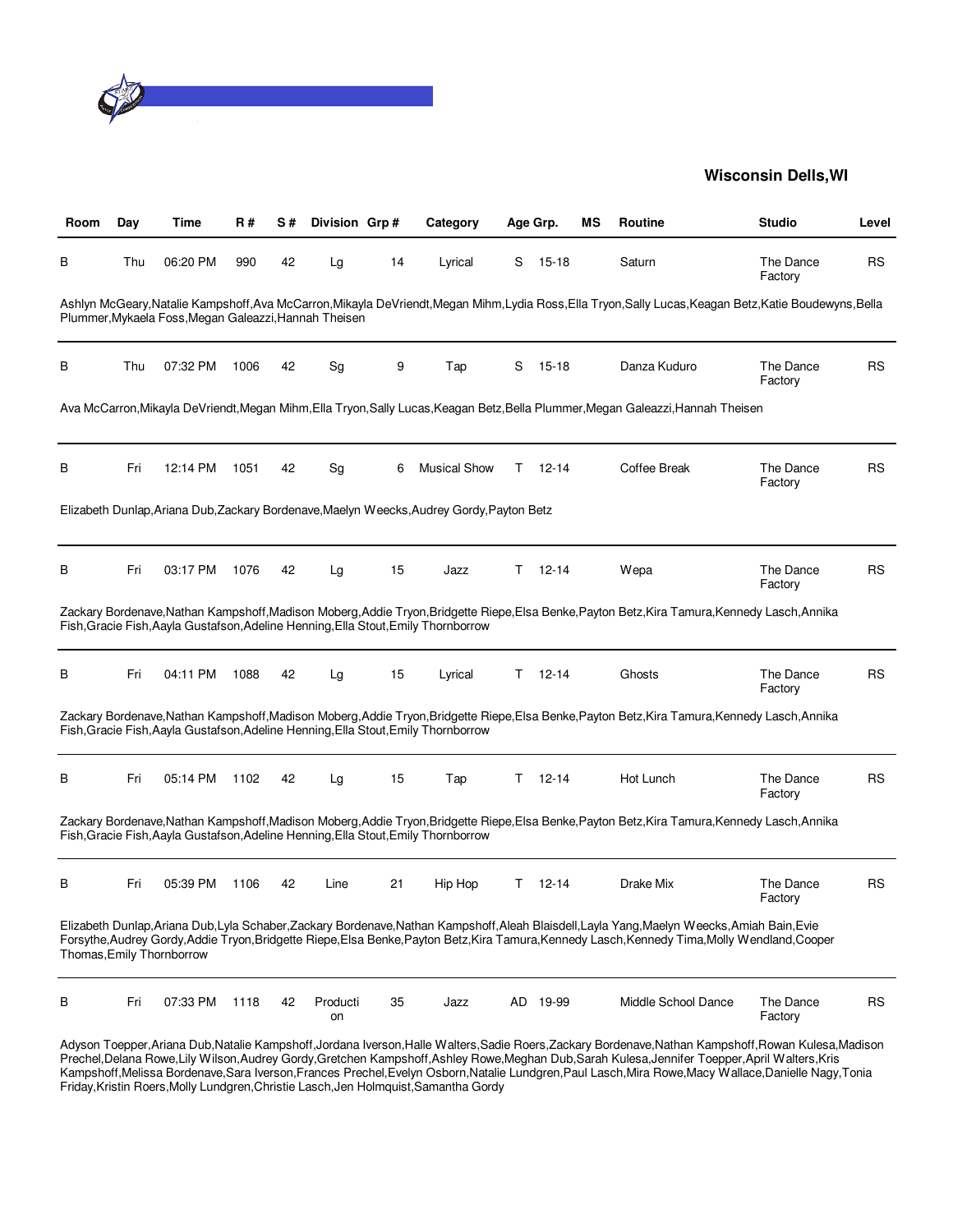

| Room   | Day | Time     | R#   | S# | Division Grp# |    | Category                                                                                                              | Age Grp. |          | ΜS | Routine                                                                                                                                                 | <b>Studio</b>        | Level     |
|--------|-----|----------|------|----|---------------|----|-----------------------------------------------------------------------------------------------------------------------|----------|----------|----|---------------------------------------------------------------------------------------------------------------------------------------------------------|----------------------|-----------|
| В      | Sat | 12:08 PM | 1166 | 42 | Sg            | 9  | Hip Hop                                                                                                               | PT       | $9 - 11$ |    | Sports Jam                                                                                                                                              | The Dance<br>Factory | <b>RS</b> |
|        |     |          |      |    |               |    |                                                                                                                       |          |          |    | Sadie Roers, Rowan Kulesa, Claire Clements, Olivia French, Lily Forte, Cora Groholski, Evelyn Osborn, Sophie Markham, Anastasia Orlando                 |                      |           |
| В      | Sat | 12:52 PM | 1177 | 42 | Sg            | 8  | Jazz                                                                                                                  | PT       | $9 - 11$ |    | Don't Rain On My<br>Parade                                                                                                                              | The Dance<br>Factory | <b>RS</b> |
|        |     |          |      |    |               |    | Chloe Perron, Ella Janitschke, Lyla Schaber, Aleah Blaisdell, Evie Forsythe, Audrey Gordy, Payton Betz, Cooper Thomas |          |          |    |                                                                                                                                                         |                      |           |
| В      | Sat | 12:56 PM | 1178 | 42 | Sg            | 8  | Jazz                                                                                                                  | PT       | $9 - 11$ |    | Proud Mary                                                                                                                                              | The Dance<br>Factory | <b>RS</b> |
|        |     |          |      |    |               |    | Chloe Perron, Cora Rehnberg, Ella Janitschke, Sadie Roers, Rowan Kulesa, Claire Clements, Lily Forte, Cora Groholski  |          |          |    |                                                                                                                                                         |                      |           |
| В      | Sat | 01:32 PM | 1187 | 42 | Sg            | 8  | Lyrical                                                                                                               | PT       | $9 - 11$ |    | Concrete Angel                                                                                                                                          | The Dance<br>Factory | RS        |
|        |     |          |      |    |               |    | Chloe Perron, Cora Rehnberg, Ella Janitschke, Sadie Roers, Rowan Kulesa, Claire Clements, Lily Forte, Cora Groholski  |          |          |    |                                                                                                                                                         |                      |           |
| В      | Sat | 02:12 PM | 1197 | 42 | Sg            | 8  | Tap                                                                                                                   | PT       | 9-11     |    | Jump And Jive                                                                                                                                           | The Dance<br>Factory | <b>RS</b> |
|        |     |          |      |    |               |    | Chloe Perron, Cora Rehnberg, Ella Janitschke, Sadie Roers, Rowan Kulesa, Claire Clements, Lily Forte, Cora Groholski  |          |          |    |                                                                                                                                                         |                      |           |
| В      | Sat | 02:40 PM | 1204 | 42 | Lg            | 18 | Hip Hop                                                                                                               | М        | $5 - 8$  |    | Flintstones                                                                                                                                             | The Dance<br>Factory | RS        |
|        |     |          |      |    |               |    | Kirkland, Britta Doll, Zoey Fleming, Elliana Kruse, Allison Whiting, Amelia Kent, Lily Knabe, Lumen Kolden, Mira Rowe |          |          |    | Molly Grimes, Hailey McCullough, Oakley Boer, Ida Lenzen, Beverly Janitschke, Nora Grimes, Mckenzie McCullough, Mahtaela Anderson, Ashton Metty, Hazel  |                      |           |
| В      | Sat | 03:30 PM | 1214 | 42 | Lg            | 10 | Jazz                                                                                                                  | м        | $5-8$    |    | All Aboard                                                                                                                                              | The Dance<br>Factory | <b>RS</b> |
|        |     |          |      |    |               |    |                                                                                                                       |          |          |    | Molly Grimes, Hailey McCullough, Oakley Boer, Ida Lenzen, Beverly Janitschke, Elliana Kruse, Allison Whiting, Amelia Hagen, Brynn Larson, Macy Wallace  |                      |           |
| в      | Sat | 03:50 PM | 1219 | 42 | Lg            | 11 | Jazz                                                                                                                  | PT       | $9 - 11$ |    | <b>Big Time</b>                                                                                                                                         | The Dance<br>Factory | <b>RS</b> |
| Thomas |     |          |      |    |               |    |                                                                                                                       |          |          |    | Elizabeth Dunlap, Ariana Dub, Lyla Schaber, Aleah Blaisdell, Layla Yang, Maelyn Weecks, Amiah Bain, Evie Forsythe, Audrey Gordy, Molly Wendland, Cooper |                      |           |
| в      | Sat | 04:02 PM | 1222 | 42 | Lg            | 10 | Jazz                                                                                                                  | PT       | $9 - 11$ |    | Knock On Wood                                                                                                                                           | The Dance<br>Factory | <b>RS</b> |
|        |     |          |      |    |               |    |                                                                                                                       |          |          |    | Alary Metty,Brielle Rustad,Samantha Riepe,Olivia French,Evelyn Osborn,Sophie Markham,Kennedy Tima,Ali Cable,Sophie Forte,Anastasia Orlando              |                      |           |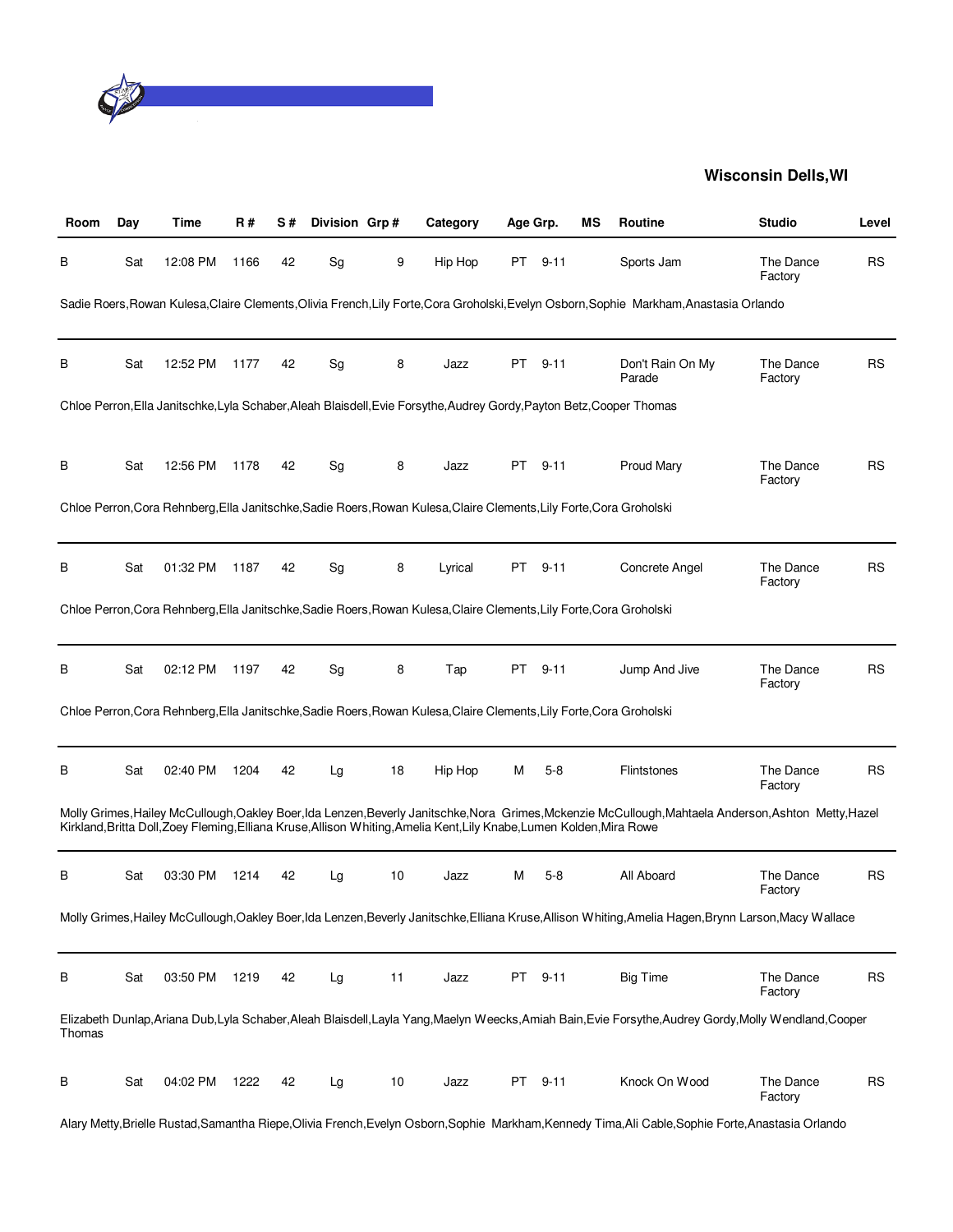

| Room              | Day | Time     | R#   | S# | Division Grp# |              | Category     | Age Grp. |               | ΜS | Routine                                                                                                                                                 | <b>Studio</b>        | Level     |
|-------------------|-----|----------|------|----|---------------|--------------|--------------|----------|---------------|----|---------------------------------------------------------------------------------------------------------------------------------------------------------|----------------------|-----------|
| В                 | Sat | 04:25 PM | 1227 | 42 | Lg            | 10           | Lyrical      | м        | $5 - 8$       |    | <b>Ordinary Miracle</b>                                                                                                                                 | The Dance<br>Factory | <b>RS</b> |
|                   |     |          |      |    |               |              |              |          |               |    | Molly Grimes, Hailey McCullough, Oakley Boer, Ida Lenzen, Beverly Janitschke, Elliana Kruse, Allison Whiting, Amelia Hagen, Brynn Larson, Macy Wallace  |                      |           |
| В                 | Sat | 04:49 PM | 1233 | 42 | Lg            | 10           | Lyrical      | PT       | $9 - 11$      |    | What The World Needs<br>Now                                                                                                                             | The Dance<br>Factory | <b>RS</b> |
|                   |     |          |      |    |               |              |              |          |               |    | Alary Metty,Brielle Rustad,Samantha Riepe,Olivia French,Evelyn Osborn,Sophie Markham,Kennedy Tima,Ali Cable,Sophie Forte,Anastasia Orlando              |                      |           |
| В                 | Sat | 04:53 PM | 1234 | 42 | Lg            | 11           | Lyrical      | PT       | $9 - 11$      |    | You Will Be Found                                                                                                                                       | The Dance<br>Factory | <b>RS</b> |
| Thomas            |     |          |      |    |               |              |              |          |               |    | Elizabeth Dunlap, Ariana Dub, Lyla Schaber, Aleah Blaisdell, Layla Yang, Maelyn Weecks, Amiah Bain, Evie Forsythe, Audrey Gordy, Molly Wendland, Cooper |                      |           |
| В                 | Sat | 05:18 PM | 1240 | 42 | Lg            | 10           | Tap          | M        | $5 - 8$       |    | Can't Buy Me Love                                                                                                                                       | The Dance<br>Factory | RS        |
|                   |     |          |      |    |               |              |              |          |               |    | Molly Grimes, Hailey McCullough, Oakley Boer, Ida Lenzen, Beverly Janitschke, Elliana Kruse, Allison Whiting, Amelia Hagen, Brynn Larson, Macy Wallace  |                      |           |
| В                 | Sat | 05:30 PM | 1243 | 42 | Lg            | 11           | Tap          | PT       | $9 - 11$      |    | Spice Up Your Life                                                                                                                                      | The Dance<br>Factory | <b>RS</b> |
| Thomas            |     |          |      |    |               |              |              |          |               |    | Elizabeth Dunlap, Ariana Dub, Lyla Schaber, Aleah Blaisdell, Layla Yang, Maelyn Weecks, Amiah Bain, Evie Forsythe, Audrey Gordy, Molly Wendland, Cooper |                      |           |
| В                 | Sat | 05:34 PM | 1244 | 42 | Lg            | 10           | Tap          | PT       | $9 - 11$      |    | What A Feeling                                                                                                                                          | The Dance<br>Factory | <b>RS</b> |
|                   |     |          |      |    |               |              |              |          |               |    | Alary Metty,Brielle Rustad,Samantha Riepe,Olivia French,Evelyn Osborn,Sophie Markham,Kennedy Tima,Ali Cable,Sophie Forte,Anastasia Orlando              |                      |           |
| С                 | Wed | 11:43 AM | 1257 | 42 | Solo          | 1            | Contemporary | Τ        | 12-14         |    | Maybe                                                                                                                                                   | The Dance<br>Factory | <b>RS</b> |
| Kennedy Lasch     |     |          |      |    |               |              |              |          |               |    |                                                                                                                                                         |                      |           |
| С                 | Wed | 11:50 AM | 1259 | 42 | Solo          | $\mathbf{1}$ | Contemporary |          | $T = 12-14$   |    | Running                                                                                                                                                 | The Dance<br>Factory | RS        |
| Zackary Bordenave |     |          |      |    |               |              |              |          |               |    |                                                                                                                                                         |                      |           |
| С                 | Wed | 12:07 PM | 1264 | 42 | Solo          | 1            | Contemporary |          | $T = 12 - 14$ |    | Snowman                                                                                                                                                 | The Dance<br>Factory | <b>RS</b> |
| Lyla Schaber      |     |          |      |    |               |              |              |          |               |    |                                                                                                                                                         |                      |           |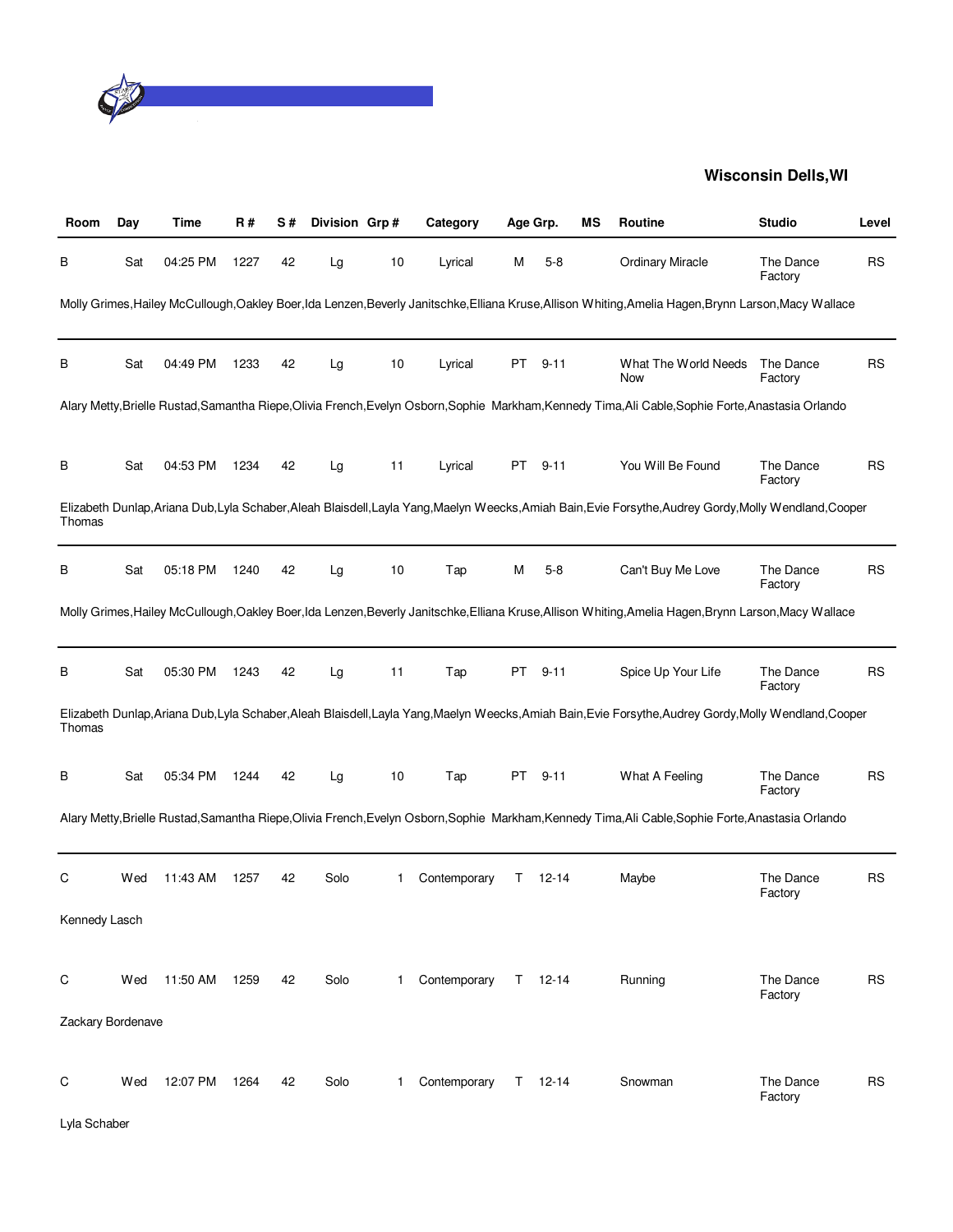

| Room            | Day | <b>Time</b> | R#   | S# | Division Grp# |              | Category | Age Grp. |               | <b>MS</b> | Routine                           | <b>Studio</b>        | Level     |
|-----------------|-----|-------------|------|----|---------------|--------------|----------|----------|---------------|-----------|-----------------------------------|----------------------|-----------|
| $\mathsf C$     | Wed | 12:14 PM    | 1266 | 42 | Solo          | 1            | Hip Hop  | T.       | $12 - 14$     |           | Cartier                           | The Dance<br>Factory | <b>RS</b> |
| Kennedy Tima    |     |             |      |    |               |              |          |          |               |           |                                   |                      |           |
| C               | Wed | 01:35 PM    | 1289 | 42 | Solo          | $\mathbf{1}$ | Jazz     | T.       | $12 - 14$     |           | Ooh La La La                      | The Dance<br>Factory | <b>RS</b> |
| Payton Betz     |     |             |      |    |               |              |          |          |               |           |                                   |                      |           |
| C               | Wed | 01:42 PM    | 1291 | 42 | Solo          | $\mathbf{1}$ | Jazz     | T.       | $12 - 14$     |           | Cha Cha                           | The Dance<br>Factory | <b>RS</b> |
| Raina Wille     |     |             |      |    |               |              |          |          |               |           |                                   |                      |           |
| C               | Wed | 01:49 PM    | 1293 | 42 | Solo          | $\mathbf{1}$ | Jazz     |          | $T = 12-14$   |           | Sing                              | The Dance<br>Factory | <b>RS</b> |
| Kira Tamura     |     |             |      |    |               |              |          |          |               |           |                                   |                      |           |
| C               | Wed | 03:17 PM    | 1304 | 42 | Solo          | 1            | Lyrical  | T.       | $12 - 14$     |           | Only Love                         | The Dance<br>Factory | <b>RS</b> |
| Aleah Blaisdell |     |             |      |    |               |              |          |          |               |           |                                   |                      |           |
| C               | Wed | 03:45 PM    | 1312 | 42 | Solo          | $\mathbf{1}$ | Lyrical  | T.       | $12 - 14$     |           | Like I'm Gonna Lose You The Dance | Factory              | <b>RS</b> |
| Audrey Gordy    |     |             |      |    |               |              |          |          |               |           |                                   |                      |           |
| C               | Wed | 03:52 PM    | 1314 | 42 | Solo          | 1            | Lyrical  | T.       | $12 - 14$     |           | Countdowns                        | The Dance<br>Factory | <b>RS</b> |
| Madison Moberg  |     |             |      |    |               |              |          |          |               |           |                                   |                      |           |
| $\mathsf C$     | Wed | 04:10 PM    | 1319 | 42 | Solo          | $\mathbf{1}$ | Lyrical  |          | $T = 12 - 14$ |           | Lovely                            | The Dance<br>Factory | <b>RS</b> |
| Ella Stout      |     |             |      |    |               |              |          |          |               |           |                                   |                      |           |
| $\mathsf C$     | Wed | 04:31 PM    | 1325 | 42 | Solo          | $\mathbf{1}$ | Lyrical  |          | $T = 12 - 14$ |           | Speaking Of The End               | The Dance<br>Factory | <b>RS</b> |
| Raina Wille     |     |             |      |    |               |              |          |          |               |           |                                   |                      |           |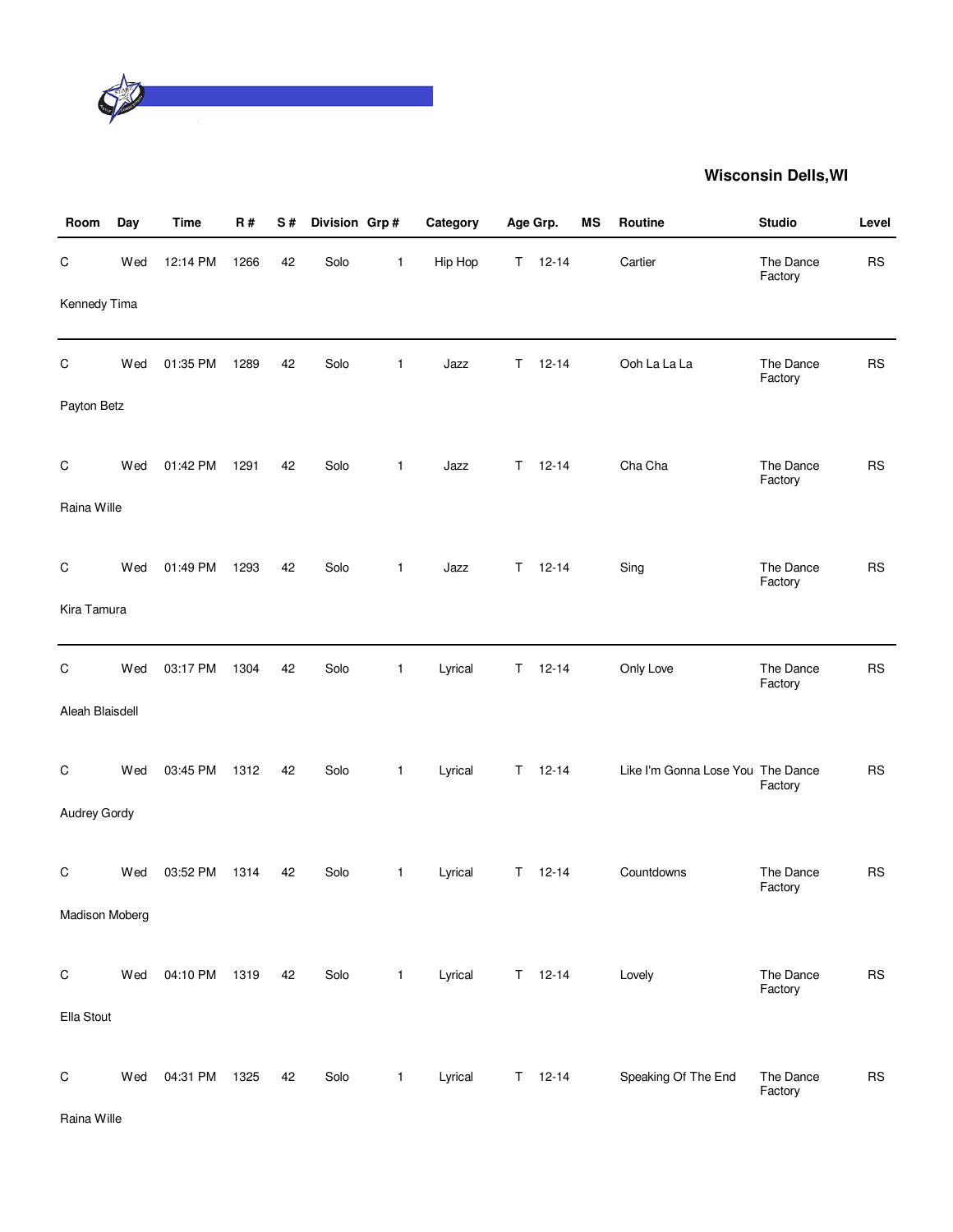

| Room                    | Day | <b>Time</b>                                    | <b>R#</b> | S# | Division Grp# |                | Category     |    | Age Grp.      | MS | Routine                     | <b>Studio</b>        | Level     |
|-------------------------|-----|------------------------------------------------|-----------|----|---------------|----------------|--------------|----|---------------|----|-----------------------------|----------------------|-----------|
| С                       | Wed | 05:51 PM                                       | 1348      | 42 | Solo          | 1              | Tap          | T. | $12 - 14$     |    | <b>Bills</b>                | The Dance<br>Factory | <b>RS</b> |
| Aleah Blaisdell         |     |                                                |           |    |               |                |              |    |               |    |                             |                      |           |
| С                       | Wed | 06:02 PM                                       | 1351      | 42 | Solo          | $\mathbf{1}$   | Tap          |    | $T = 12 - 14$ |    | Steamboat Willie            | The Dance<br>Factory | <b>RS</b> |
| Elizabeth Dunlap        |     |                                                |           |    |               |                |              |    |               |    |                             |                      |           |
| C                       | Wed | 06:16 PM                                       | 1355      | 42 | Solo          | 1              | Tap          | T. | $12 - 14$     |    | Get Ready For The<br>Mayhem | The Dance<br>Factory | <b>RS</b> |
| Kennedy Lasch           |     |                                                |           |    |               |                |              |    |               |    |                             |                      |           |
| С                       | Wed | 07:40 PM                                       | 1359      | 42 | D/T           | 2              | Contemporary | Τ  | $12 - 14$     |    | Rescue                      | The Dance<br>Factory | <b>RS</b> |
|                         |     | Ashlyn McGeary, Payton Betz                    |           |    |               |                |              |    |               |    |                             |                      |           |
| С                       | Wed | 09:00 PM                                       | 1382      | 42 | D/T           | 2              | Jazz         | T. | $12 - 14$     |    | Putting On The Ritz         | The Dance<br>Factory | <b>RS</b> |
|                         |     | Lyla Schaber, Aleah Blaisdell                  |           |    |               |                |              |    |               |    |                             |                      |           |
| C                       | Wed | 09:42 PM                                       | 1394      | 42 | D/T           | $\overline{c}$ | Lyrical      | Τ  | $12 - 14$     |    | Unsteady                    | The Dance<br>Factory | <b>RS</b> |
| Addie Tryon, Elsa Benke |     |                                                |           |    |               |                |              |    |               |    |                             |                      |           |
| C                       | Wed | 09:53 PM                                       | 1397      | 42 | D/T           | $\overline{c}$ | Tap          | Τ  | $12 - 14$     |    | Kaleidoscope                | The Dance<br>Factory | <b>RS</b> |
|                         |     | Bridgette Riepe, Kennedy Lasch                 |           |    |               |                |              |    |               |    |                             |                      |           |
| $\mathsf C$             | Wed | 10:07 PM                                       | 1401      | 42 | D/T           | 3              | Tap          | T. | $12 - 14$     |    | Kidnap The Sandy<br>Claws   | The Dance<br>Factory | <b>RS</b> |
|                         |     | Elizabeth Dunlap, Lyla Schaber, Madison Moberg |           |    |               |                |              |    |               |    |                             |                      |           |
| $\mathsf C$             | Thu | 09:09 AM                                       | 1425      | 42 | Solo          | $\mathbf{1}$   | Lyrical      | М  | $5 - 8$       |    | Neverland                   | The Dance<br>Factory | <b>RS</b> |

Beverly Janitschke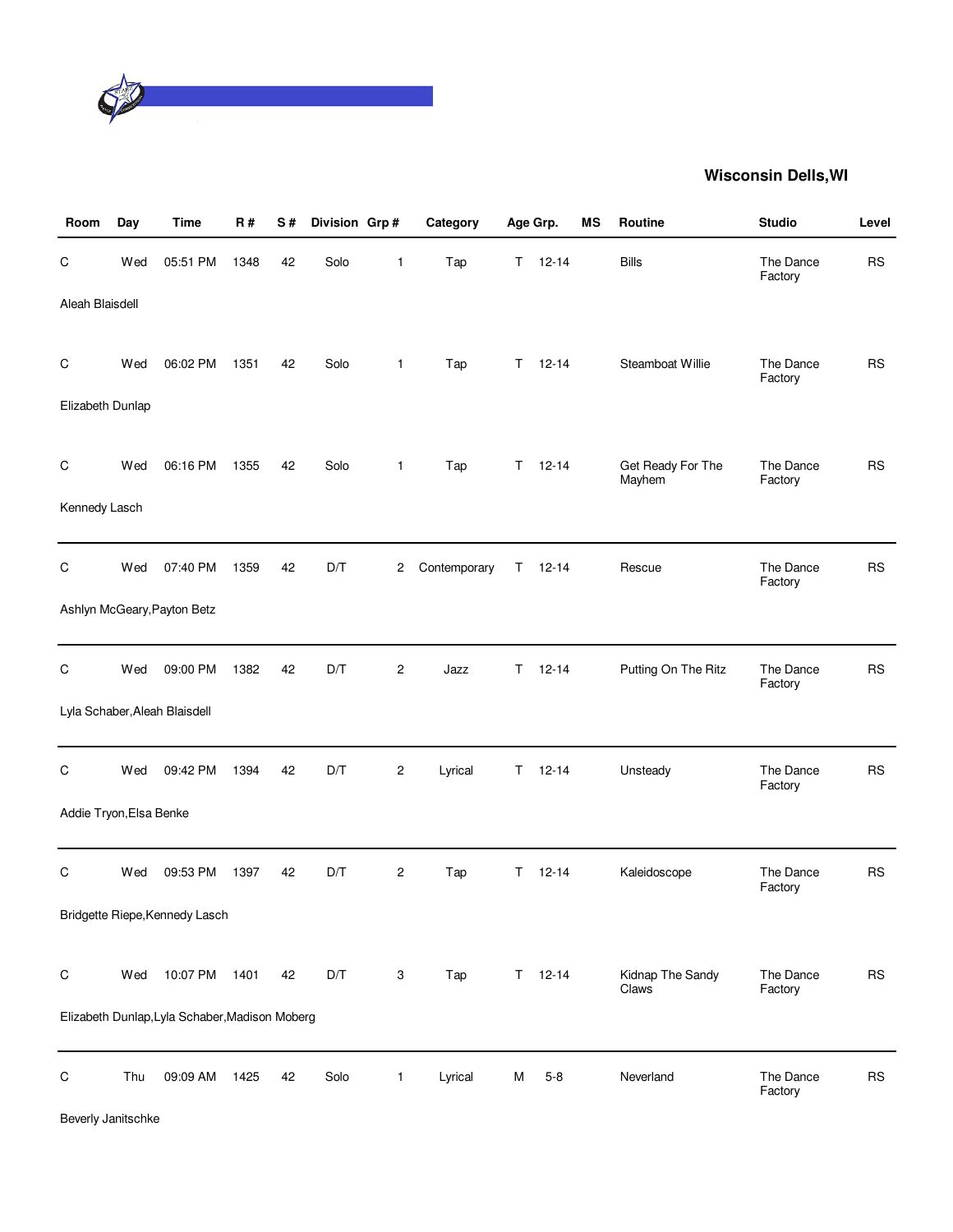

| Room               | Day | <b>Time</b>   | <b>R#</b> | S# | Division Grp# |              | Category     | Age Grp.  |          | MS | Routine                   | <b>Studio</b>        | Level     |
|--------------------|-----|---------------|-----------|----|---------------|--------------|--------------|-----------|----------|----|---------------------------|----------------------|-----------|
| C                  | Thu | 09:27 AM      | 1431      | 42 | Solo          | 1            | Lyrical      | M         | $5 - 8$  |    | Somewhere Only We<br>Know | The Dance<br>Factory | <b>RS</b> |
| Ida Lenzen         |     |               |           |    |               |              |              |           |          |    |                           |                      |           |
| C                  | Thu | 09:42 AM      | 1436      | 42 | Solo          | 1            | Tap          | M         | $5 - 8$  |    | <b>Big Sunglasses</b>     | The Dance<br>Factory | <b>RS</b> |
| Macy Wallace       |     |               |           |    |               |              |              |           |          |    |                           |                      |           |
| C                  | Thu | 09:51 AM      | 1439      | 42 | Solo          | $\mathbf{1}$ | Acrobatic    | PT.       | $9 - 11$ |    | Trampoline                | The Dance<br>Factory | <b>RS</b> |
| <b>Alary Metty</b> |     |               |           |    |               |              |              |           |          |    |                           |                      |           |
| C                  | Thu | 10:09 AM      | 1445      | 42 | Solo          | 1.           | Contemporary | PT        | $9 - 11$ |    | Hold Your Breath          | The Dance<br>Factory | <b>RS</b> |
| Cora Groholski     |     |               |           |    |               |              |              |           |          |    |                           |                      |           |
| C                  | Thu | 10:15 AM      | 1447      | 42 | Solo          | 1.           | Contemporary | <b>PT</b> | $9 - 11$ |    | The End                   | The Dance            | <b>RS</b> |
| Ariana Dub         |     |               |           |    |               |              |              |           |          |    |                           | Factory              |           |
| C                  | Thu | 11:24 AM      | 1470      | 42 | Solo          | 1            | Jazz         | PT        | $9 - 11$ |    | Circus                    | The Dance<br>Factory | <b>RS</b> |
| Olivia French      |     |               |           |    |               |              |              |           |          |    |                           |                      |           |
| C                  | Thu | 01:27 PM      | 1486      | 42 | Solo          | $\mathbf{1}$ | Lyrical      | PT        | $9 - 11$ |    | Arcade                    | The Dance<br>Factory | <b>RS</b> |
| Cora Rehnberg      |     |               |           |    |               |              |              |           |          |    |                           |                      |           |
| $\mathsf C$        | Thu | 01:45 PM 1492 |           | 42 | Solo          | $\mathbf{1}$ | Lyrical      |           | PT 9-11  |    | All Of Me                 | The Dance            | RS        |
| Amiah Bain         |     |               |           |    |               |              |              |           |          |    |                           | Factory              |           |
| $\mathsf C$        | Thu | 01:54 PM      | 1495      | 42 | Solo          | $\mathbf{1}$ | Lyrical      |           | PT 9-11  |    | Fall On Me                | The Dance            | <b>RS</b> |
| Layla Yang         |     |               |           |    |               |              |              |           |          |    |                           | Factory              |           |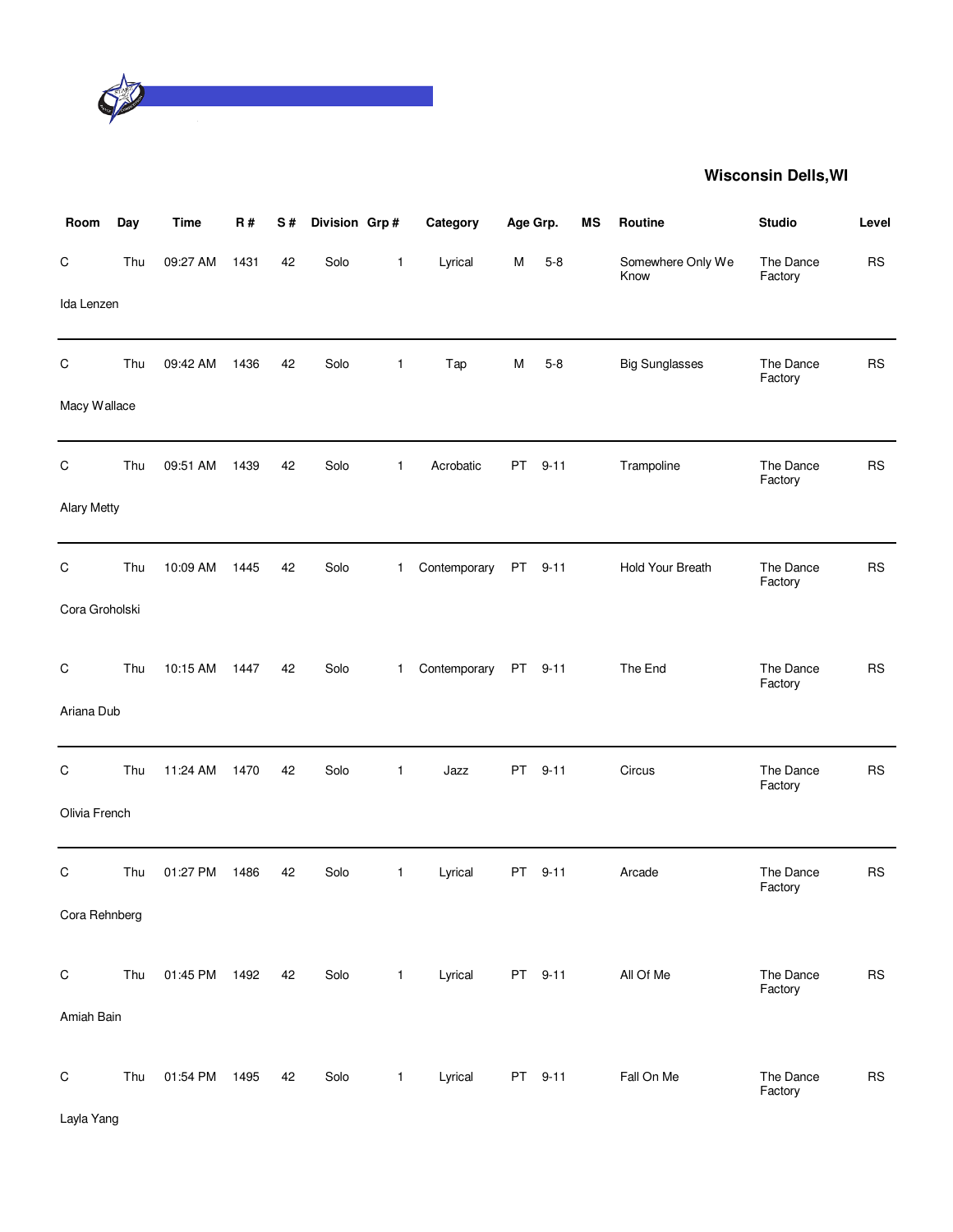

| Room                   | Day | <b>Time</b> | R#   | S# | Division Grp# |              | Category            | Age Grp. |          | <b>MS</b> | Routine                      | <b>Studio</b>        | Level     |
|------------------------|-----|-------------|------|----|---------------|--------------|---------------------|----------|----------|-----------|------------------------------|----------------------|-----------|
| C                      | Thu | 02:03 PM    | 1498 | 42 | Solo          | $\mathbf{1}$ | Lyrical             | PT       | $9 - 11$ |           | Sweet Child Of Mine          | The Dance<br>Factory | <b>RS</b> |
| Evie Forsythe          |     |             |      |    |               |              |                     |          |          |           |                              |                      |           |
| C                      | Thu | 02:09 PM    | 1500 | 42 | Solo          | $\mathbf{1}$ | Lyrical             |          | PT 9-11  |           | The Climb                    | The Dance<br>Factory | <b>RS</b> |
| <b>Claire Clements</b> |     |             |      |    |               |              |                     |          |          |           |                              |                      |           |
| $\mathsf C$            | Thu | 02:15 PM    | 1502 | 42 | Solo          | $\mathbf{1}$ | Lyrical             | PT       | $9 - 11$ |           | The Truth I'm Standing<br>On | The Dance<br>Factory | <b>RS</b> |
| Molly Wendland         |     |             |      |    |               |              |                     |          |          |           |                              |                      |           |
| C                      | Thu | 02:24 PM    | 1505 | 42 | Solo          | $\mathbf{1}$ | <b>Musical Show</b> | PT       | $9 - 11$ |           | My Party Dress               | The Dance<br>Factory | <b>RS</b> |
| Evelyn Osborn          |     |             |      |    |               |              |                     |          |          |           |                              |                      |           |
| C                      | Thu | 02:33 PM    | 1508 | 42 | Solo          | 1            | Musical Show        | PT       | $9 - 11$ |           | Naughty                      | The Dance<br>Factory | <b>RS</b> |
| Sadie Roers            |     |             |      |    |               |              |                     |          |          |           |                              |                      |           |
| $\mathsf C$            | Thu | 02:51 PM    | 1514 | 42 | Solo          | 1            | Tap                 | PT       | $9 - 11$ |           | Fur Elise                    | The Dance<br>Factory | <b>RS</b> |
| Ariana Dub             |     |             |      |    |               |              |                     |          |          |           |                              |                      |           |
| C                      | Thu | 02:57 PM    | 1516 | 42 | Solo          | $\mathbf{1}$ | Tap                 | PT       | $9 - 11$ |           | Mah Na Mah Na                | The Dance<br>Factory | <b>RS</b> |
| Cooper Thomas          |     |             |      |    |               |              |                     |          |          |           |                              |                      |           |
| $\mathsf C$            | Thu | 03:03 PM    | 1518 | 42 | Solo          | $\mathbf{1}$ | Tap                 |          | PT 9-11  |           | Overwhelmed                  | The Dance<br>Factory | <b>RS</b> |
| Maelyn Weecks          |     |             |      |    |               |              |                     |          |          |           |                              |                      |           |
| $\mathsf C$            | Thu | 03:06 PM    | 1519 | 42 | Solo          | $\mathbf{1}$ | Tap                 |          | PT 9-11  |           | Soda Pop                     | The Dance<br>Factory | <b>RS</b> |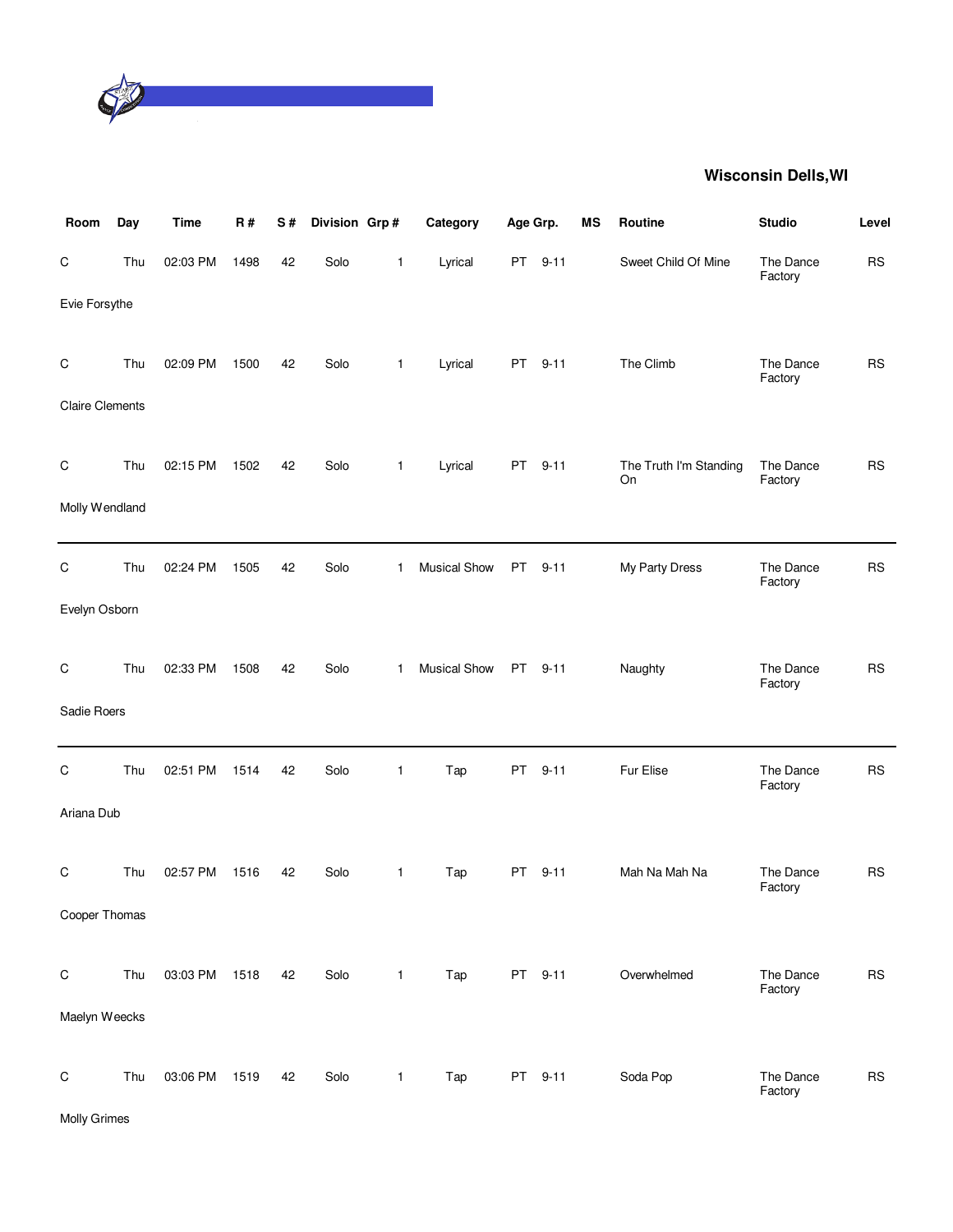

| Room                        | Day | <b>Time</b>                               | <b>R#</b> | S# | Division Grp# |                | Category | Age Grp. |          | MS | Routine           | <b>Studio</b>        | Level     |
|-----------------------------|-----|-------------------------------------------|-----------|----|---------------|----------------|----------|----------|----------|----|-------------------|----------------------|-----------|
| С                           | Thu | 04:40 PM                                  | 1527      | 42 | D/T           | 2              | Lyrical  | м        | $5 - 8$  |    | Glorious          | The Dance<br>Factory | <b>RS</b> |
| Oakley Boer, Lily Forte     |     |                                           |           |    |               |                |          |          |          |    |                   |                      |           |
| C                           | Thu | 04:46 PM<br>Hailey McCullough, Ida Lenzen | 1529      | 42 | D/T           | $\overline{c}$ | Lyrical  | М        | $5 - 8$  |    | I'll Be There     | The Dance<br>Factory | <b>RS</b> |
|                             |     |                                           |           |    |               |                |          |          |          |    |                   |                      |           |
| C                           | Thu | 05:04 PM                                  | 1535      | 42 | D/T           | $\overline{c}$ | Hip Hop  | PT       | $9 - 11$ |    | You Can't Stop Me | The Dance<br>Factory | <b>RS</b> |
|                             |     | Maelyn Weecks, Molly Wendland             |           |    |               |                |          |          |          |    |                   |                      |           |
| C                           | Thu | 05:19 PM                                  | 1540      | 42 | D/T           | $\overline{c}$ | Jazz     | PT       | $9 - 11$ |    | Candyman          | The Dance<br>Factory | <b>RS</b> |
|                             |     | Ella Janitschke, Maelyn Weecks            |           |    |               |                |          |          |          |    |                   |                      |           |
| C                           | Thu | 05:31 PM                                  | 1544      | 42 | D/T           | $\overline{c}$ | Jazz     | PT       | $9 - 11$ |    | Confident         | The Dance<br>Factory | <b>RS</b> |
| Alary Metty, Brielle Rustad |     |                                           |           |    |               |                |          |          |          |    |                   |                      |           |
| $\mathsf C$                 | Thu | 05:34 PM                                  | 1545      | 42 | D/T           | $\overline{c}$ | Lyrical  | PT       | $9 - 11$ |    | Free My Soul      | The Dance<br>Factory | <b>RS</b> |
|                             |     | Evelyn Osborn, Sophie Markham             |           |    |               |                |          |          |          |    |                   |                      |           |
| С                           | Thu | 05:43 PM                                  | 1548      | 42 | D/T           | $\overline{c}$ | Lyrical  | PT       | $9 - 11$ |    | Not About Angels  | The Dance<br>Factory | <b>RS</b> |
|                             |     | Chloe Perron, Elizabeth Dunlap            |           |    |               |                |          |          |          |    |                   |                      |           |
| $\mathsf C$                 | Thu | 05:52 PM                                  | 1551      | 42 | D/T           | $\mathbf{2}$   | Lyrical  |          | PT 9-11  |    | Stand By Me       | The Dance<br>Factory | <b>RS</b> |
|                             |     | Claire Clements, Molly Wendland           |           |    |               |                |          |          |          |    |                   |                      |           |
| С                           | Thu | 06:16 PM                                  | 1559      | 42 | D/T           | $\sqrt{2}$     | Tap      |          | PT 9-11  |    | 7 Rings           | The Dance<br>Factory | <b>RS</b> |

Ariana Dub,Audrey Gordy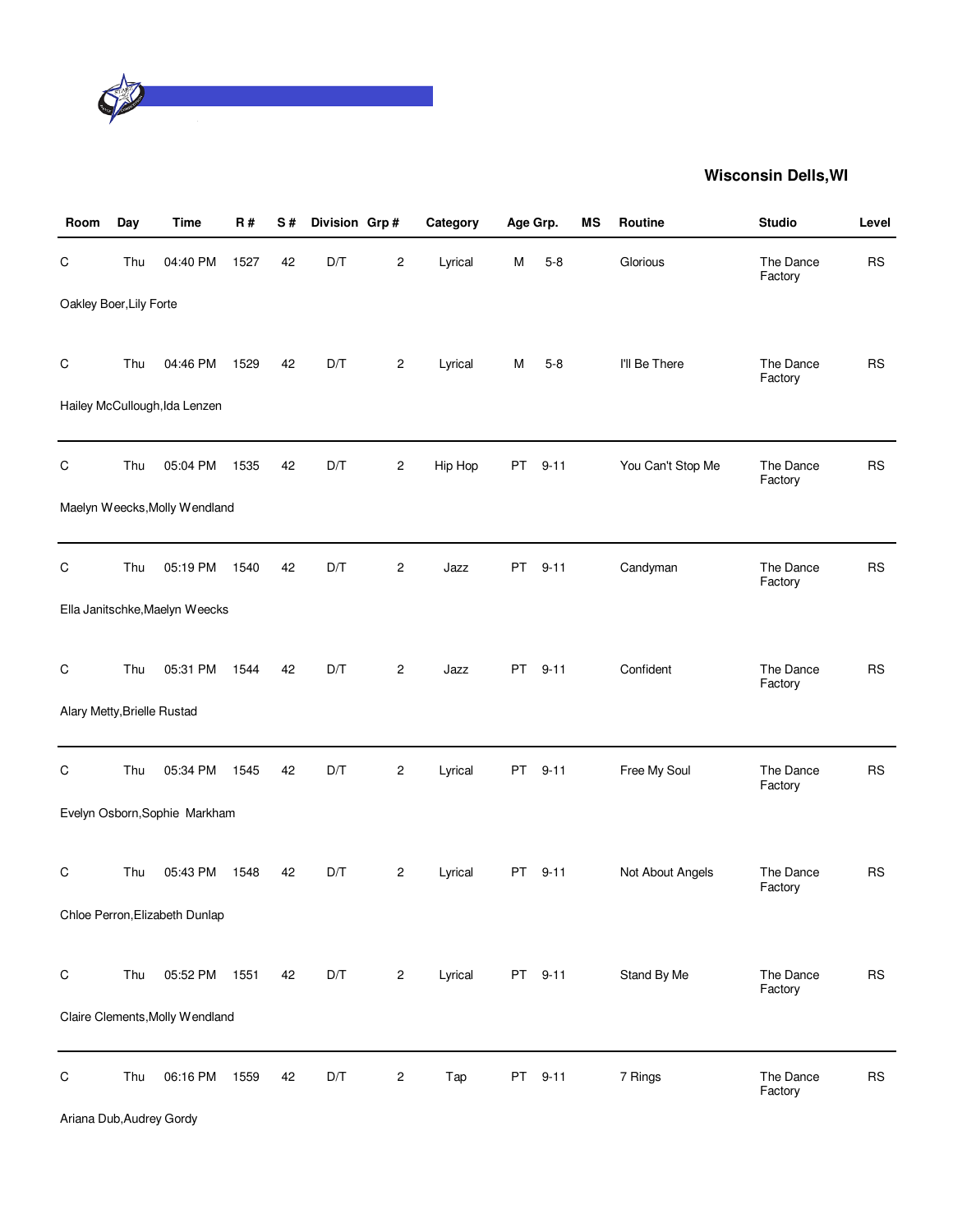

| Room                        | Day | Time                                     | <b>R#</b> | S# | Division Grp# |    | Category | Age Grp.  |          | ΜS | <b>Routine</b>                                                                                                                                          | <b>Studio</b>        | Level     |
|-----------------------------|-----|------------------------------------------|-----------|----|---------------|----|----------|-----------|----------|----|---------------------------------------------------------------------------------------------------------------------------------------------------------|----------------------|-----------|
| C                           | Thu | 06:19 PM                                 | 1560      | 42 | D/T           | 2  | Tap      | <b>PT</b> | $9 - 11$ |    | Hit The Road Jack                                                                                                                                       | The Dance<br>Factory | <b>RS</b> |
|                             |     | Evelyn Osborn, Anastasia Orlando         |           |    |               |    |          |           |          |    |                                                                                                                                                         |                      |           |
|                             |     |                                          |           |    |               |    |          |           |          |    |                                                                                                                                                         |                      |           |
| C                           | Thu | 06:22 PM                                 | 1561      | 42 | D/T           | 3  | Tap      | <b>PT</b> | $9 - 11$ |    | <b>Pink Panther</b>                                                                                                                                     | The Dance<br>Factory | <b>RS</b> |
|                             |     | Sadie Roers, Rowan Kulesa, Evie Forsythe |           |    |               |    |          |           |          |    |                                                                                                                                                         |                      |           |
|                             |     |                                          |           |    |               |    |          |           |          |    |                                                                                                                                                         |                      |           |
| C                           | Fri | 10:21 AM                                 | 1597      | 42 | Lg            | 12 | Jazz     | м         | $5 - 8$  |    | The Clubhouse                                                                                                                                           | The Dance            | <b>NS</b> |
|                             |     |                                          |           |    |               |    |          |           |          |    |                                                                                                                                                         | Factory              |           |
| Rowe, Peyton Smith          |     |                                          |           |    |               |    |          |           |          |    | Nora Grimes, Mckenzie McCullough, Mahtaela Anderson, Hazel Kirkland, Britta Doll, Zoey Fleming, Amelia Kent, Lily Knabe, Lumen Kolden, Paul Lasch, Mira |                      |           |
| C                           | Fri | 11:37 AM                                 | 1616      | 42 | Lg            | 12 | Tap      | М         | $5 - 8$  |    | I Want Candy                                                                                                                                            | The Dance            | <b>NS</b> |
|                             |     |                                          |           |    |               |    |          |           |          |    |                                                                                                                                                         | Factory              |           |
| Rowe, Peyton Smith          |     |                                          |           |    |               |    |          |           |          |    | Nora Grimes, Mckenzie McCullough, Mahtaela Anderson, Hazel Kirkland, Britta Doll, Zoey Fleming, Amelia Kent, Lily Knabe, Lumen Kolden, Paul Lasch, Mira |                      |           |
|                             |     |                                          |           |    |               |    |          |           |          |    |                                                                                                                                                         |                      |           |
| С                           | Sat | 08:42 AM                                 | 1682      | 42 | D/T           | 2  | Jazz     | м         | $5 - 8$  |    | Ice Cream Crazy                                                                                                                                         | The Dance<br>Factory | <b>NS</b> |
| Hazel Kirkland, Britta Doll |     |                                          |           |    |               |    |          |           |          |    |                                                                                                                                                         |                      |           |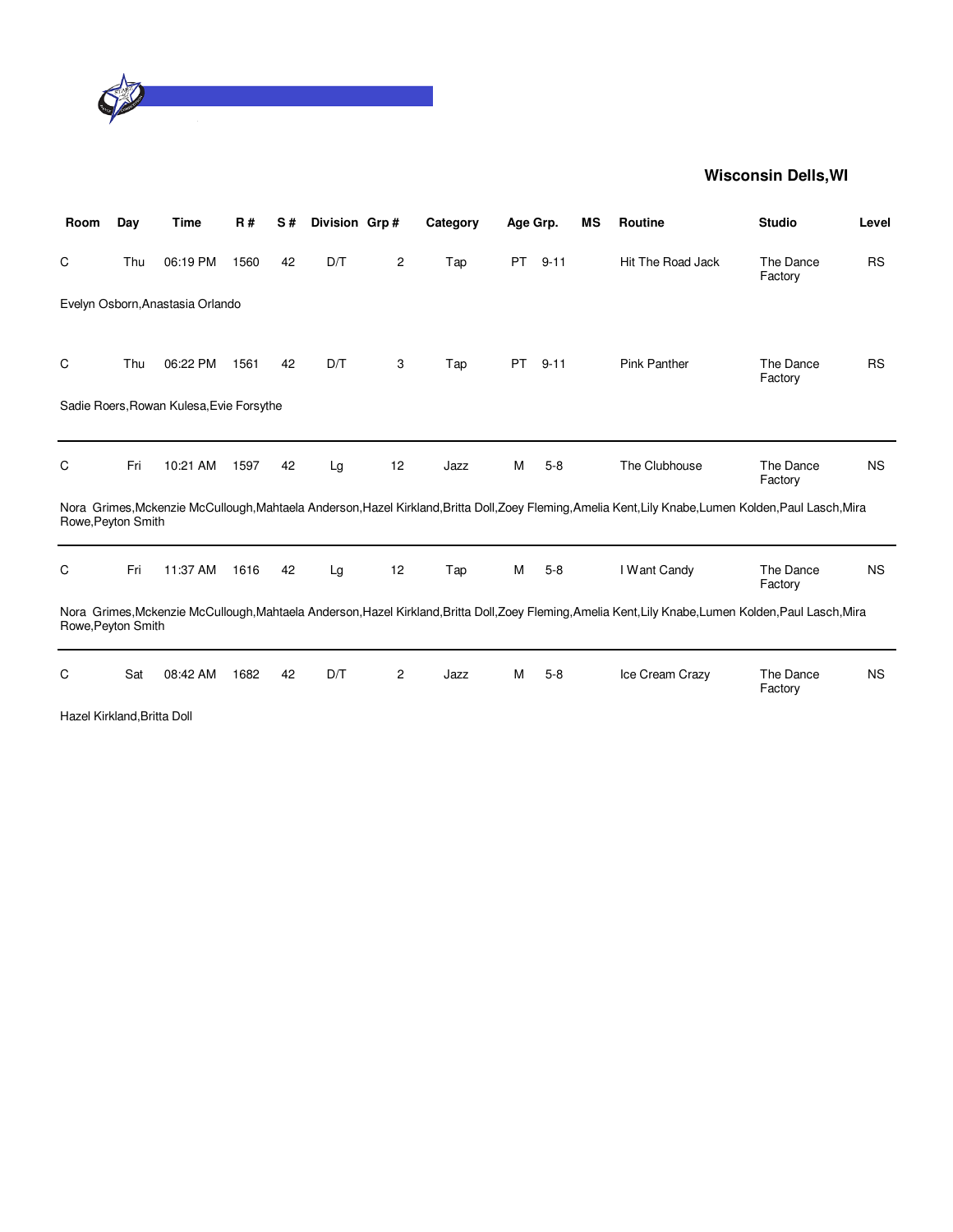

| Room              | Day | Time     | <b>R#</b> | S# | Division Grp# |   | Category     |    | Age Grp.  | MS | Routine            | <b>Studio</b>     | Level     |
|-------------------|-----|----------|-----------|----|---------------|---|--------------|----|-----------|----|--------------------|-------------------|-----------|
| B                 | Wed | 11:15 AM | 675       | 54 | Solo          | 1 | Contemporary | S  | $15 - 18$ |    | Achilles Come Down | TheDanceSpac<br>е | <b>RS</b> |
| Lily Stamm        |     |          |           |    |               |   |              |    |           |    |                    |                   |           |
| B                 | Wed | 07:53 PM | 806       | 54 | Solo          | 1 | Pointe       | S  | $15 - 18$ |    | Esmerelda          | TheDanceSpac<br>е | <b>RS</b> |
| Lily Stamm        |     |          |           |    |               |   |              |    |           |    |                    |                   |           |
| B                 | Thu | 09:39 AM | 881       | 54 | Solo          | 1 | Lyrical      | T. | $12 - 14$ |    | Rise Up            | TheDanceSpac<br>е | <b>NS</b> |
| Zoey Patko        |     |          |           |    |               |   |              |    |           |    |                    |                   |           |
| C                 | Thu | 08:51 AM | 1419      | 54 | Solo          | 1 | Lyrical      | М  | $5 - 8$   |    | Lost Boy           | TheDanceSpac<br>е | <b>RS</b> |
| Evelyn Hedrington |     |          |           |    |               |   |              |    |           |    |                    |                   |           |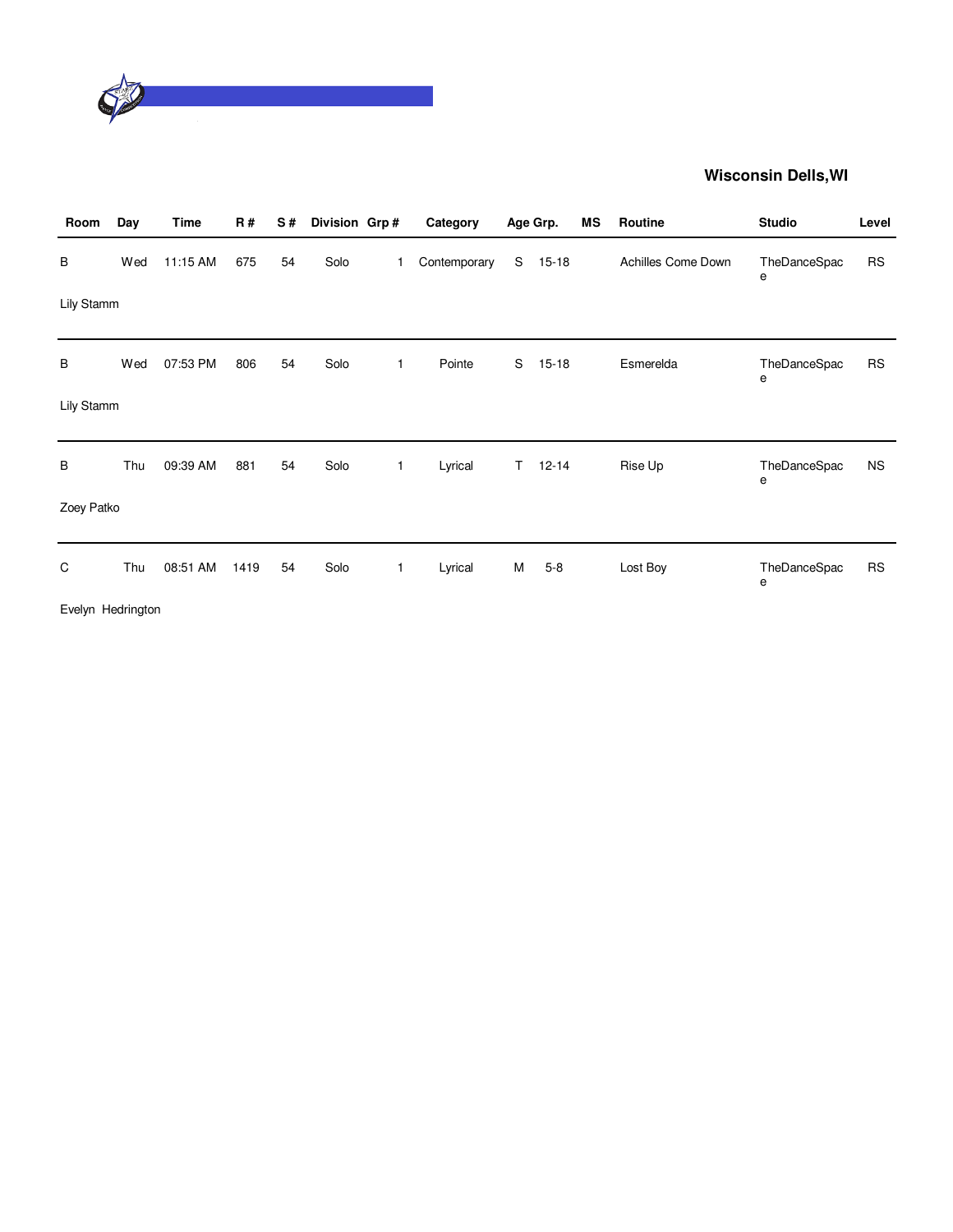

| Room               | Day | <b>Time</b> | R#  | S# | Division Grp # |              | Category     |             | Age Grp.      | <b>MS</b> | Routine              | <b>Studio</b>                        | Level       |
|--------------------|-----|-------------|-----|----|----------------|--------------|--------------|-------------|---------------|-----------|----------------------|--------------------------------------|-------------|
| В                  | Wed | 01:28 PM    | 713 | 44 | Solo           | $\mathbf{1}$ | Contemporary |             | S 15-18       |           | Fleeting             | <b>Triple Threat</b><br><b>Divas</b> | <b>RS</b>   |
| Elizabeth Rosales  |     |             |     |    |                |              |              |             |               |           |                      |                                      |             |
| B                  | Wed | 03:23 PM    | 746 | 44 | Solo           | $\mathbf{1}$ | Jazz         | S           | $15 - 18$     |           | Perhaps Perhaps      | <b>Triple Threat</b><br>Divas        | <b>RS</b>   |
| Amani Hendricks    |     |             |     |    |                |              |              |             |               |           |                      |                                      |             |
| В                  | Wed | 07:26 PM    | 801 | 44 | Solo           | $\mathbf{1}$ | Open         | S           | $15-18$       |           | Beauty of Love       | <b>Triple Threat</b><br>Divas        | <b>RS</b>   |
| Elizabeth Rosales  |     |             |     |    |                |              |              |             |               |           |                      |                                      |             |
| В                  | Wed | 07:36 PM    | 804 | 44 | Solo           | $\mathbf{1}$ | Open         |             | $S$ 15-18     |           | Time                 | <b>Triple Threat</b><br><b>Divas</b> | <b>RS</b>   |
| Amani Hendricks    |     |             |     |    |                |              |              |             |               |           |                      |                                      |             |
| В                  | Thu | 08:08 AM    | 855 | 44 | Solo           | $\mathbf{1}$ | Contemporary | $\mathsf T$ | $12 - 14$     |           | She                  | <b>Triple Threat</b><br><b>Divas</b> | NS          |
| Addison Burmeister |     |             |     |    |                |              |              |             |               |           |                      |                                      |             |
| B                  | Thu | 08:15 AM    | 857 | 44 | Solo           | $\mathbf{1}$ | Contemporary |             | $T = 12-14$   |           | <b>Warning Signs</b> | <b>Triple Threat</b><br><b>Divas</b> | <b>NS</b>   |
| Julia Kowalik      |     |             |     |    |                |              |              |             |               |           |                      |                                      |             |
| В                  | Thu | 10:07 AM    | 889 | 44 | Solo           | $\mathbf{1}$ | Lyrical      |             | $T = 12 - 14$ |           | In Another Life      | <b>Triple Threat</b><br>Divas        | <b>NS</b>   |
| Azaria Thomas      |     |             |     |    |                |              |              |             |               |           |                      |                                      |             |
| B                  | Thu | 10:38 AM    | 895 | 44 | Solo           | $\mathbf{1}$ | Open         |             | $T = 12 - 14$ |           | Hallelujah           | <b>Triple Threat</b><br>Divas        | $_{\rm NS}$ |
| Latanya Smith      |     |             |     |    |                |              |              |             |               |           |                      |                                      |             |
| В                  | Thu | 11:20 AM    | 907 | 44 | Solo           | $\mathbf{1}$ | Hip Hop      | S           | $15 - 18$     |           | Money in the bank    | <b>Triple Threat</b><br>Divas        | $_{\rm NS}$ |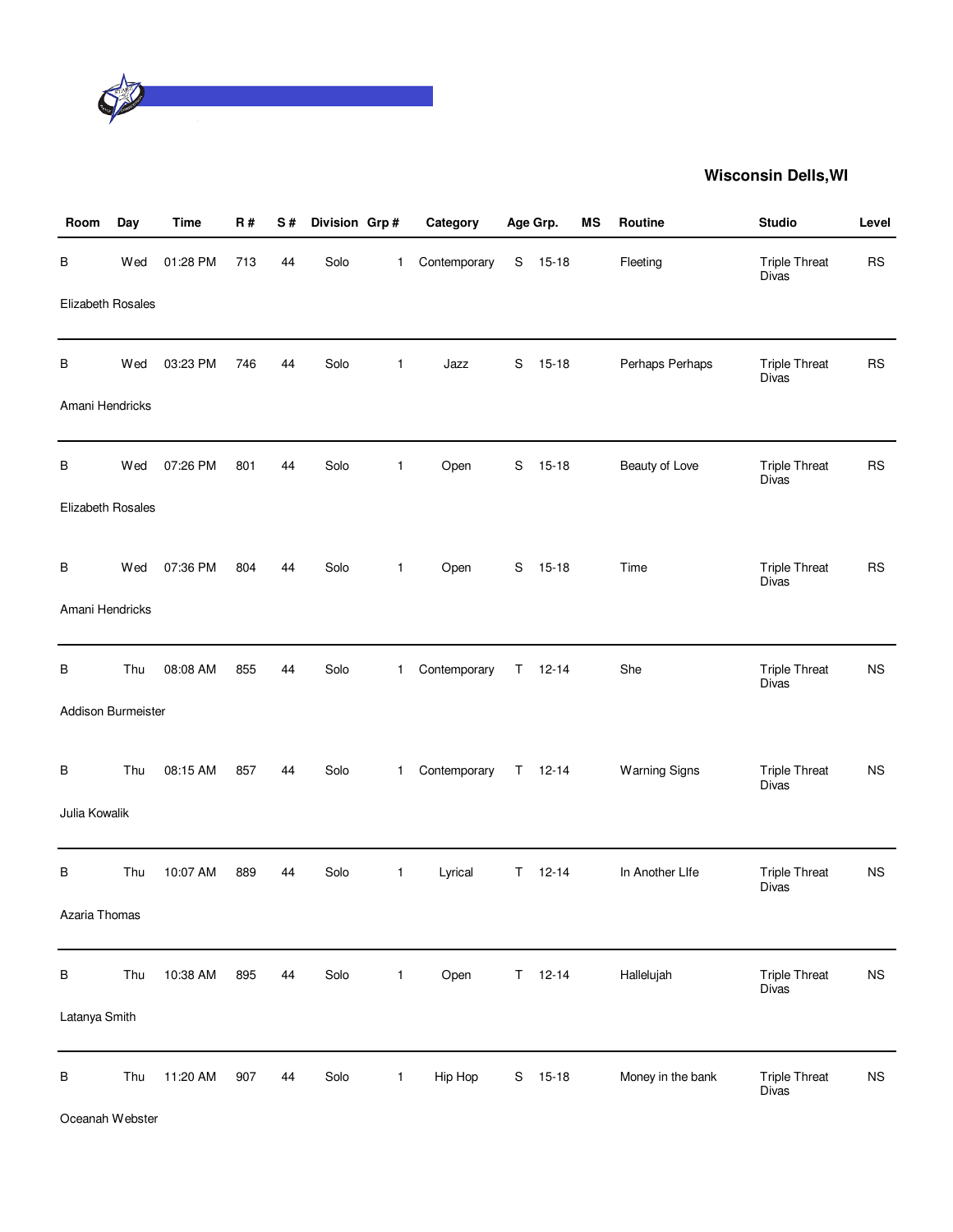

| Room            | Day | <b>Time</b>                                                                 | <b>R#</b> | S# | Division Grp#                |              | Category                                                                         |    | Age Grp.      | MS | Routine                                                                                                                            | <b>Studio</b>                        | Level     |
|-----------------|-----|-----------------------------------------------------------------------------|-----------|----|------------------------------|--------------|----------------------------------------------------------------------------------|----|---------------|----|------------------------------------------------------------------------------------------------------------------------------------|--------------------------------------|-----------|
| В               | Thu | 11:27 AM                                                                    | 909       | 44 | Solo                         | 1            | Jazz                                                                             | S  | $15 - 18$     |    | Mi Gente                                                                                                                           | <b>Triple Threat</b><br>Divas        | <b>NS</b> |
| Aakiyah Smith   |     |                                                                             |           |    |                              |              |                                                                                  |    |               |    |                                                                                                                                    |                                      |           |
| В               | Thu | 11:44 AM                                                                    | 914       | 44 | Solo                         | $\mathbf{1}$ | Open                                                                             | S  | $15 - 18$     |    | All eyes on Me                                                                                                                     | <b>Triple Threat</b><br>Divas        | <b>NS</b> |
| Mia Quintina    |     |                                                                             |           |    |                              |              |                                                                                  |    |               |    |                                                                                                                                    |                                      |           |
| В               | Thu | 11:48 AM                                                                    | 915       | 44 | Solo                         | $\mathbf{1}$ | Open                                                                             | S  | $15 - 18$     |    | Change Is Everything                                                                                                               | <b>Triple Threat</b><br><b>Divas</b> | <b>NS</b> |
| Maggie Unzueta  |     |                                                                             |           |    |                              |              |                                                                                  |    |               |    |                                                                                                                                    |                                      |           |
| В               | Thu | 11:51 AM                                                                    | 916       | 44 | Solo                         | $\mathbf{1}$ | Open                                                                             | S  | $15 - 18$     |    | <b>Numbers</b>                                                                                                                     | <b>Triple Threat</b><br><b>Divas</b> | <b>NS</b> |
| Oceanah Webster |     |                                                                             |           |    |                              |              |                                                                                  |    |               |    |                                                                                                                                    |                                      |           |
| В               | Thu | 12:12 PM                                                                    | 922       | 44 | D/T                          | 2            | Contemporary                                                                     | T. | $12 - 14$     |    | In our Faults                                                                                                                      | <b>Triple Threat</b><br><b>Divas</b> | <b>NS</b> |
|                 |     | Dayana Davis, A'shadieeyah Adebayo                                          |           |    |                              |              |                                                                                  |    |               |    |                                                                                                                                    |                                      |           |
| B               | Fri | 09:32 AM                                                                    | 1015      | 44 | Sg                           | 8            | Contemporary                                                                     |    | $T = 12 - 14$ |    | The Ties That Bind Us                                                                                                              | <b>Triple Threat</b><br>Divas        | <b>RS</b> |
|                 |     |                                                                             |           |    |                              |              |                                                                                  |    |               |    | Aakiyah Smith, Addison Burmeister, Amani Hendricks, Elizabeth Rosales, Mia Quintina, Oceanah Webster, Tessa Schultz, Latanya Smith |                                      |           |
| В               | Fri | 10:08 AM                                                                    | 1023      | 44 | Sg                           | 5            | Hip Hop                                                                          | T  | $12 - 14$     |    | Leaders                                                                                                                            | <b>Triple Threat</b><br>Divas        | <b>RS</b> |
|                 |     | Aakiyah Smith, Oceanah Webster, Tessa Schultz, Latanya Smith, Julia Kowalik |           |    |                              |              |                                                                                  |    |               |    |                                                                                                                                    |                                      |           |
| B               | Fri | 11:16 AM                                                                    | 1038      | 44 | Sg                           | 5            | Jazz                                                                             | Τ  | $12 - 14$     |    | Purple Hats                                                                                                                        | <b>Triple Threat</b><br>Divas        | <b>RS</b> |
|                 |     |                                                                             |           |    |                              |              | Amani Hendricks, Elizabeth Rosales, Mia Quintina, Oceanah Webster, Latanya Smith |    |               |    |                                                                                                                                    |                                      |           |
| В               | Fri | 12:23 PM                                                                    | 1053      | 44 | $\operatorname{\mathsf{Sg}}$ | 7            | Open                                                                             | Τ  | $12 - 14$     |    | In the Past                                                                                                                        | <b>Triple Threat</b><br>Divas        | <b>RS</b> |

Addison Burmeister,Amani Hendricks,Elizabeth Rosales,Mia Quintina,Oceanah Webster,Tessa Schultz,Latanya Smith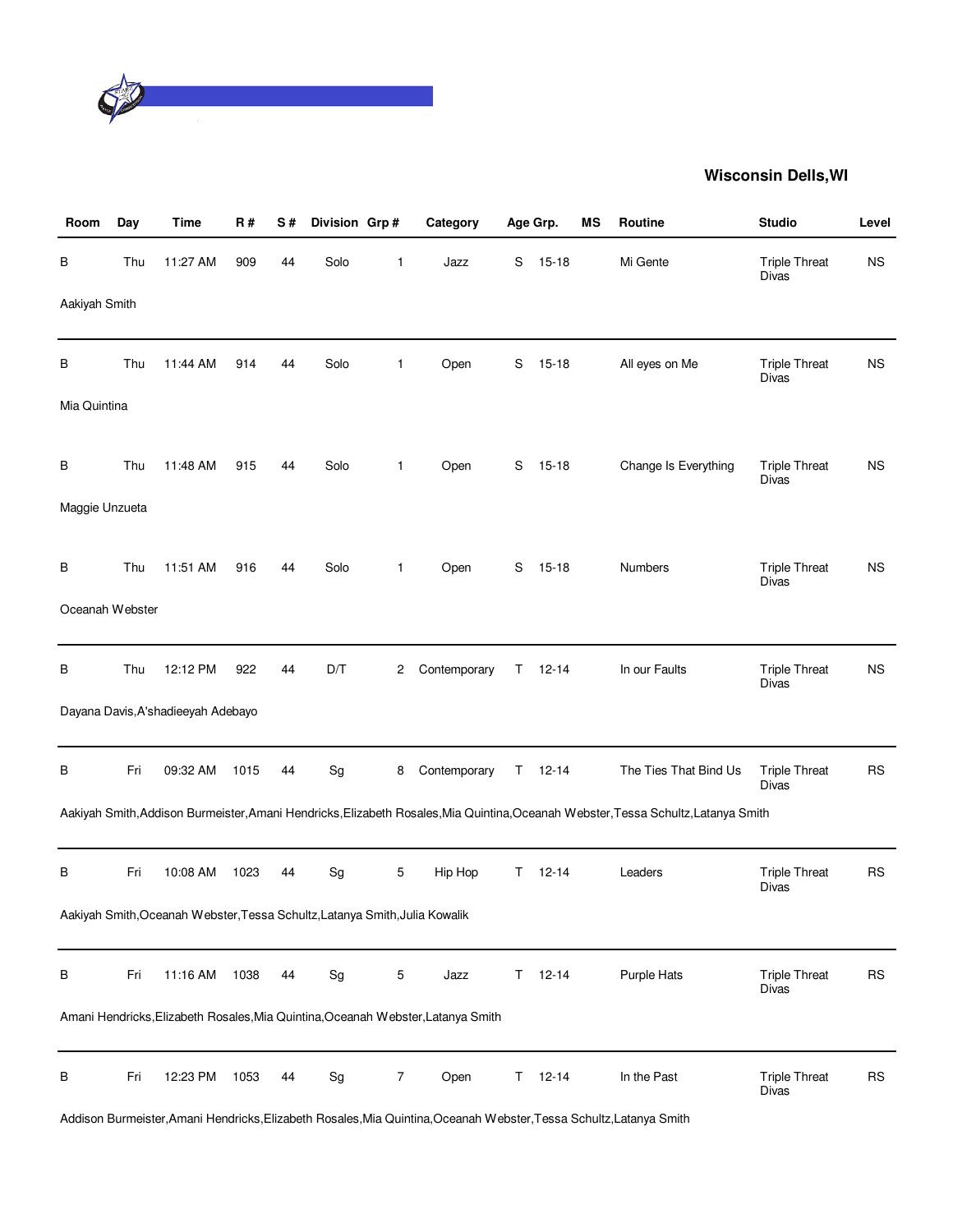

| Room                    | Day | Time                                                             | <b>R#</b> | S# | Division Grp# |    | Category               |    | Age Grp.      | ΜS | Routine                                                                                                                                          | <b>Studio</b>                 | Level     |
|-------------------------|-----|------------------------------------------------------------------|-----------|----|---------------|----|------------------------|----|---------------|----|--------------------------------------------------------------------------------------------------------------------------------------------------|-------------------------------|-----------|
| В                       | Fri | 12:28 PM                                                         | 1054      | 44 | Sg            | 4  | Open                   | T. | $12 - 14$     |    | <b>Unsung Hereos</b>                                                                                                                             | <b>Triple Threat</b><br>Divas | <b>RS</b> |
|                         |     | Amani Hendricks, Elizabeth Rosales, Tessa Schultz, Latanya Smith |           |    |               |    |                        |    |               |    |                                                                                                                                                  |                               |           |
| В                       | Fri | 02:36 PM                                                         | 1067      | 44 | Lg            | 12 | Contemporary           |    | $T = 12 - 14$ |    | Spirit                                                                                                                                           | <b>Triple Threat</b><br>Divas | <b>RS</b> |
|                         |     | Schultz, Latanya Smith, A'shadieeyah Adebayo, Julia Kowalik      |           |    |               |    |                        |    |               |    | Aakiyah Smith, Addison Burmeister, Amani Hendricks, Caydence Smith, Dayana Davis, Elizabeth Rosales, Mia Quintina, Oceanah Webster, Tessa        |                               |           |
| В                       | Fri | 02:41 PM                                                         | 1068      | 44 | Lg            | 11 | Hip Hop                | Τ  | $12 - 14$     |    | Run It                                                                                                                                           | <b>Triple Threat</b><br>Divas | <b>RS</b> |
|                         |     | Adebayo, Julia Kowalik, Maggie Unzueta                           |           |    |               |    |                        |    |               |    | Aakiyah Smith, Addison Burmeister, Amani Hendricks, Elizabeth Rosales, Mia Quintina, Oceanah Webster, Tessa Schultz, Latanya Smith, A'shadieeyah |                               |           |
| В                       | Fri | 03:21 PM                                                         | 1077      | 44 | Lg            | 12 | Jazz                   | T. | $12 - 14$     |    | prism                                                                                                                                            | <b>Triple Threat</b><br>Divas | <b>RS</b> |
|                         |     | Unzueta, Mia Quintina, Oceanah Webster, Tessa Schultz            |           |    |               |    |                        |    |               |    | A'shadieeyah Adebayo,Aakiyah Smith,Addison Burmeister,Amani Hendricks,Dayana Davis,Elizabeth Rosales,Julia Kowalik,Latanya Smith,Maggie          |                               |           |
| В                       | Fri | 04:06 PM                                                         | 1087      | 44 | Lg            | 10 | Lyrical                | T. | $12 - 14$     |    | Nothing But the Love                                                                                                                             | <b>Triple Threat</b><br>Divas | <b>RS</b> |
| Kowalik, Maggie Unzueta |     |                                                                  |           |    |               |    |                        |    |               |    | Addison Burmeister, Amani Hendricks, Elizabeth Rosales, Mia Quintina, Oceanah Webster, Tessa Schultz, Latanya Smith, A'shadieeyah Adebayo, Julia |                               |           |
| В                       | Fri | 04:47 PM                                                         | 1096      | 44 | Lg            | 11 | Open                   | Τ  | 12-14         |    | <b>SALEM</b>                                                                                                                                     | <b>Triple Threat</b><br>Divas | <b>RS</b> |
|                         |     | Adebayo, Julia Kowalik, Maggie Unzueta                           |           |    |               |    |                        |    |               |    | Aakiyah Smith, Addison Burmeister, Amani Hendricks, Elizabeth Rosales, Mia Quintina, Oceanah Webster, Tessa Schultz, Latanya Smith, A'shadieeyah |                               |           |
| B                       | Sat | 12:16 PM                                                         | 1168      | 44 | Sg            | 9  | Jazz                   | м  | $5-8$         |    | <b>ABC</b>                                                                                                                                       | <b>Triple Threat</b><br>Divas | <b>RS</b> |
|                         |     |                                                                  |           |    |               |    |                        |    |               |    | Ava Reaves, Cadence Needham, Kennedy Graham, Jaylene Perez, Abriya Carr, Gabrielle Golston, Kylee Lawhorn, Za'Riah Williams, K'mari Schaffer     |                               |           |
| В                       | Sat | 04:16 PM                                                         | 1225      | 44 | Line          |    | 27 Novelty/Characte PT |    | $9 - 11$      |    | Pridelands                                                                                                                                       | <b>Triple Threat</b><br>Divas | <b>RS</b> |

Aakiyah Smith,Addison Burmeister,Amani Hendricks,Ava Reaves,Azaria Thomas,Cadence Needham,Caydence Smith,Dayana Davis,Elizabeth Rosales,Mia Quintina,Oceanah Webster,Tessa Schultz,Morgan Sanders,Latanya Smith,Kennedy Graham,A'shadieeyah Adebayo,Zoey Flourney,Jaylene Perez,Jocelyn Perez,Alycia Nevers,Camille Smith,Gabrielle Golston,Julia Kowalik,Kylee Lawhorn,Maggie Unzueta,Reniya Richie,Za'Riah Williams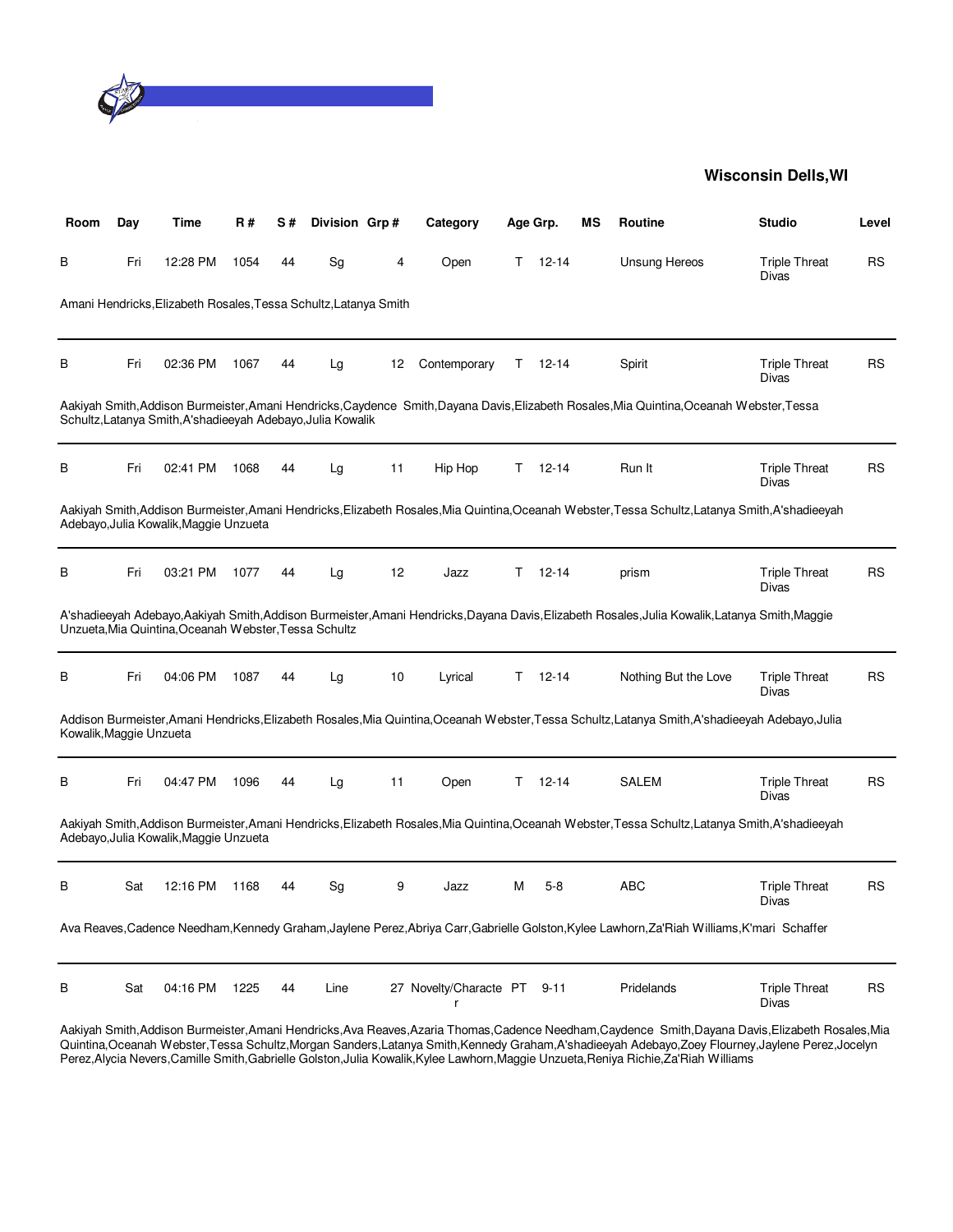

| Room                 | Day | Time                                              | <b>R#</b> | S# | Division Grp# |              | Category                                                                                                 |    | Age Grp.  | ΜS | Routine                                                                                                                         | <b>Studio</b>                        | Level     |
|----------------------|-----|---------------------------------------------------|-----------|----|---------------|--------------|----------------------------------------------------------------------------------------------------------|----|-----------|----|---------------------------------------------------------------------------------------------------------------------------------|--------------------------------------|-----------|
| С                    | Wed | 04:59 PM                                          | 1333      | 44 | Solo          | 1            | <b>Musical Show</b>                                                                                      | T. | $12 - 14$ |    | Can't Do it Alone                                                                                                               | <b>Triple Threat</b><br>Divas        | <b>RS</b> |
| <b>Tessa Schultz</b> |     |                                                   |           |    |               |              |                                                                                                          |    |           |    |                                                                                                                                 |                                      |           |
| С                    | Wed | 05:30 PM                                          | 1342      | 44 | Solo          | $\mathbf{1}$ | Open                                                                                                     | T. | $12 - 14$ |    | Revenge So sweet                                                                                                                | <b>Triple Threat</b><br>Divas        | <b>RS</b> |
| Tessa Schultz        |     |                                                   |           |    |               |              |                                                                                                          |    |           |    |                                                                                                                                 |                                      |           |
| С                    | Wed | 09:21 PM                                          | 1388      | 44 | D/T           | 3            | Lyrical                                                                                                  | T. | $12 - 14$ |    | Footprints in the Sand                                                                                                          | <b>Triple Threat</b><br>Divas        | <b>RS</b> |
|                      |     | Amani Hendricks, Elizabeth Rosales, Tessa Schultz |           |    |               |              |                                                                                                          |    |           |    |                                                                                                                                 |                                      |           |
| С                    | Fri | 08:20 AM                                          | 1567      | 44 | Sg            | 6            | Hip Hop                                                                                                  | М  | $5 - 8$   |    | I am Ciara                                                                                                                      | <b>Triple Threat</b><br>Divas        | <b>NS</b> |
|                      |     |                                                   |           |    |               |              | Ava Reaves, Cadence Needham, Kennedy Graham, Brooklyn Donley, Gabrielle Golston, Kylee Lawhorn           |    |           |    |                                                                                                                                 |                                      |           |
| C                    | Fri | 08:49 AM                                          | 1574      | 44 | Sg            | 5            | Hip Hop                                                                                                  | м  | $5-8$     |    | PBJ                                                                                                                             | <b>Triple Threat</b><br><b>Divas</b> | <b>NS</b> |
|                      |     |                                                   |           |    |               |              | Cadence Needham, Zoey Flourney, Jocelyn Perez, Alycia Nevers, Za' Riah Williams                          |    |           |    |                                                                                                                                 |                                      |           |
| С                    | Fri | 10:09 AM                                          | 1594      | 44 | Sg            | 8            | Jazz                                                                                                     | м  | $5-8$     |    | Shake A Tail Feather                                                                                                            | <b>Triple Threat</b><br>Divas        | <b>NS</b> |
|                      |     |                                                   |           |    |               |              |                                                                                                          |    |           |    | Ava Reaves, Cadence Needham, Kennedy Graham, Brooklyn Donley, Jaylene Perez, Gabrielle Golston, Kylee Lawhorn, Za'Riah Williams |                                      |           |
| С                    | Fri | 01:25 PM                                          | 1628      | 44 | Sg            | 5            | Contemporary                                                                                             | PT | $9 - 11$  |    | <b>Hold Back The River</b>                                                                                                      | <b>Triple Threat</b><br>Divas        | <b>NS</b> |
|                      |     |                                                   |           |    |               |              | Azaria Thomas, Caydence Smith, Dayana Davis, A'shadieeyah Adebayo, Camille Smith                         |    |           |    |                                                                                                                                 |                                      |           |
| С                    | Fri | 01:49 PM                                          | 1634      | 44 | Sg            | 7            | Hip Hop                                                                                                  | PT | $9 - 11$  |    | Missy                                                                                                                           | <b>Triple Threat</b><br><b>Divas</b> | <b>NS</b> |
|                      |     |                                                   |           |    |               |              | Azaria Thomas, Caydence Smith, Dayana Davis, Morgan Sanders, Camille Smith, Kylee Lawhorn, Reniya Richie |    |           |    |                                                                                                                                 |                                      |           |
| C                    | Fri | 02:26 PM                                          | 1643      | 44 | Sg            | 7            | Jazz                                                                                                     | PT | $9 - 11$  |    | Boyz                                                                                                                            | <b>Triple Threat</b><br>Divas        | <b>NS</b> |

Azaria Thomas,Caydence Smith,Dayana Davis,Morgan Sanders,Camille Smith,Reniya Richie,Terrie'll Dampier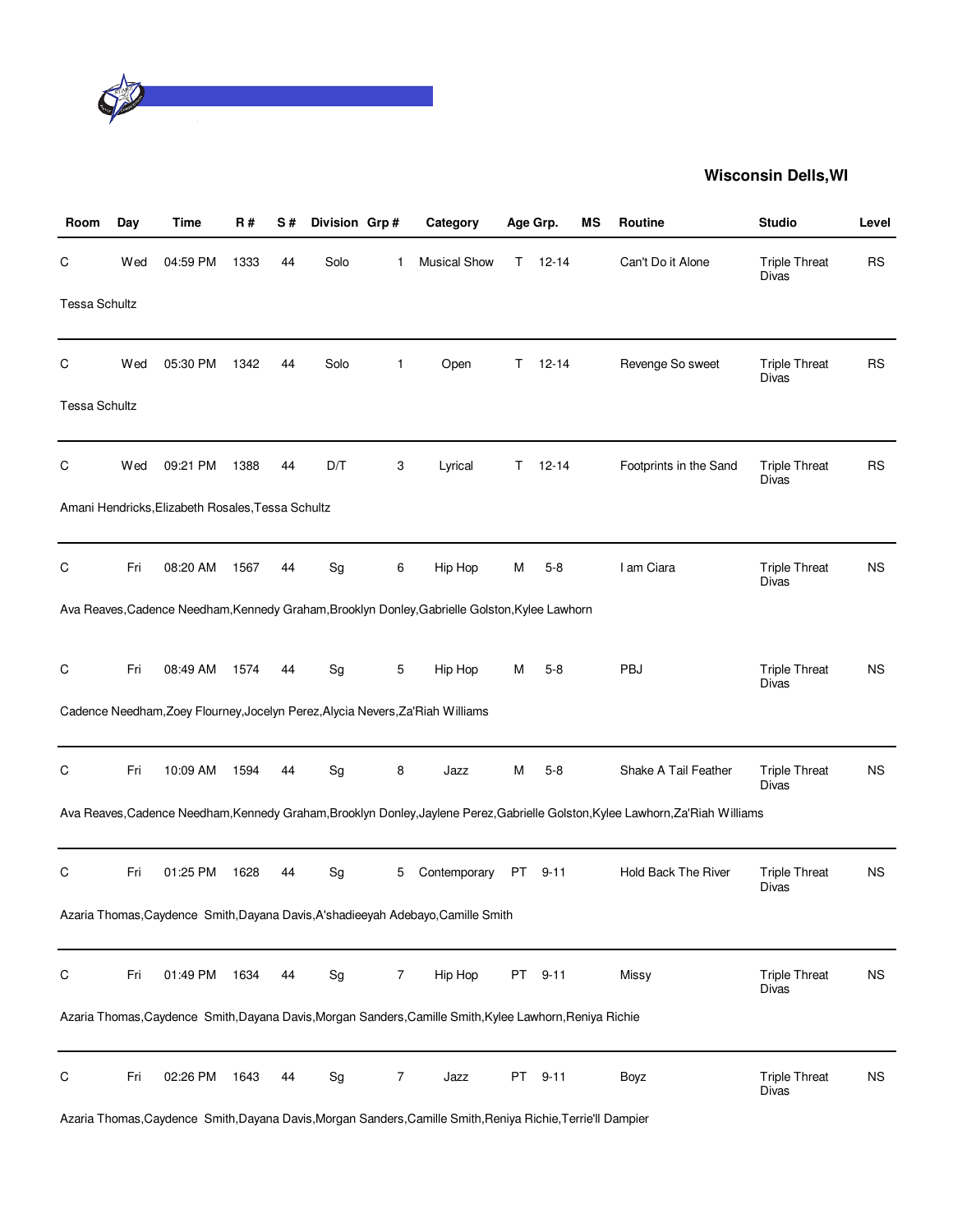

| Room            | Day | <b>Time</b> | <b>R#</b> | S# | Division Grp# |              | Category                                                                                  | Age Grp.  |          | MS | Routine           | <b>Studio</b>                        | Level     |
|-----------------|-----|-------------|-----------|----|---------------|--------------|-------------------------------------------------------------------------------------------|-----------|----------|----|-------------------|--------------------------------------|-----------|
| C               | Fri | 02:54 PM    | 1650      | 44 | Sg            | 6            | Jazz                                                                                      | <b>PT</b> | $9 - 11$ |    | <b>THem Beats</b> | <b>Triple Threat</b><br><b>Divas</b> | <b>NS</b> |
|                 |     |             |           |    |               |              | Azaria Thomas, Caydence Smith, Dayana Davis, Morgan Sanders, Camille Smith, Reniya Richie |           |          |    |                   |                                      |           |
| C               | Sat | 11:21 AM    | 1735      | 44 | Solo          | $\mathbf{1}$ | Jazz                                                                                      | M         | $5 - 8$  |    | All About Me      | <b>Triple Threat</b><br><b>Divas</b> | <b>NS</b> |
| Zoey Flourney   |     |             |           |    |               |              |                                                                                           |           |          |    |                   |                                      |           |
| C               | Sat | 01:03 PM    | 1749      | 44 | Solo          | $\mathbf{1}$ | Lyrical                                                                                   | М         | $5 - 8$  |    | I Stand           | <b>Triple Threat</b><br>Divas        | <b>NS</b> |
| Cadence Needham |     |             |           |    |               |              |                                                                                           |           |          |    |                   |                                      |           |
| C               | Sat | 01:48 PM    | 1764      | 44 | Solo          | $\mathbf{1}$ | Contemporary                                                                              | PT        | $9 - 11$ |    | Everywhere        | <b>Triple Threat</b><br><b>Divas</b> | <b>NS</b> |
| Caydence Smith  |     |             |           |    |               |              |                                                                                           |           |          |    |                   |                                      |           |
| C               | Sat | 01:54 PM    | 1766      | 44 | Solo          | 1            | Contemporary                                                                              |           | PT 9-11  |    | Us                | <b>Triple Threat</b><br><b>Divas</b> | <b>NS</b> |
| Dayana Davis    |     |             |           |    |               |              |                                                                                           |           |          |    |                   |                                      |           |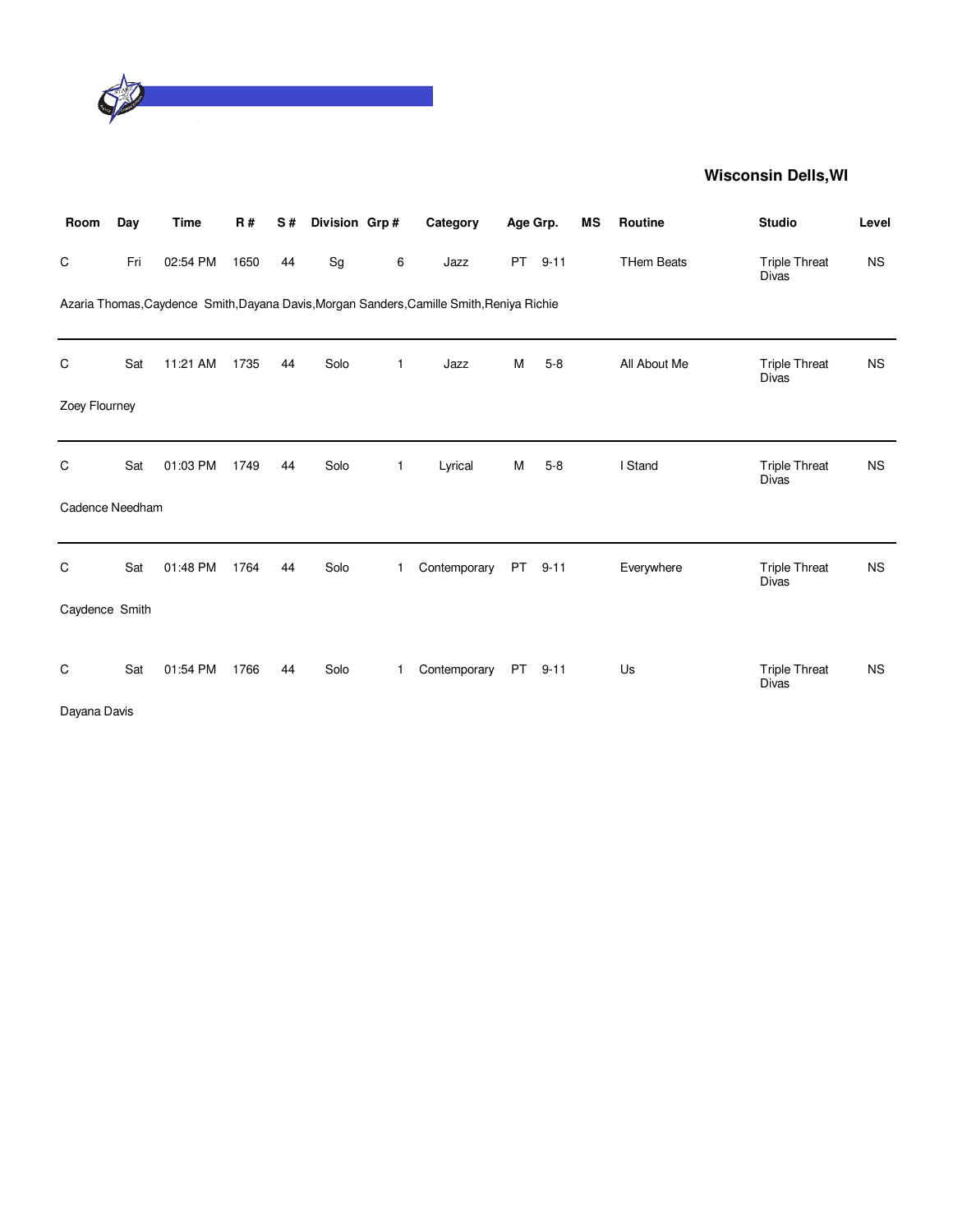

| Room                 | Day | <b>Time</b> | <b>R#</b> | S# | Division Grp# |              | Category     |   | Age Grp.  | MS | Routine                | <b>Studio</b>                   | Level     |
|----------------------|-----|-------------|-----------|----|---------------|--------------|--------------|---|-----------|----|------------------------|---------------------------------|-----------|
| В                    | Wed | 11:57 AM    | 687       | 27 | Solo          | 1            | Contemporary | S | 15-18     |    | Crazy                  | U Can Danz!<br>Dance<br>Company | <b>RS</b> |
| Paighton Holtzleicer |     |             |           |    |               |              |              |   |           |    |                        |                                 |           |
| в                    | Wed | 12:14 PM    | 692       | 27 | Solo          | $\mathbf{1}$ | Contemporary | S | $15 - 18$ |    | <b>Hard Sometimes</b>  | U Can Danz!<br>Dance            | <b>RS</b> |
| Scarlett Langaard    |     |             |           |    |               |              |              |   |           |    |                        | Company                         |           |
|                      |     |             |           |    |               |              |              |   |           |    |                        |                                 |           |
| в                    | Wed | 12:25 PM    | 695       | 27 | Solo          | $\mathbf{1}$ | Contemporary | S | 15-18     |    | Sleep is a Rose        | U Can Danz!<br>Dance<br>Company | <b>RS</b> |
| Rachel Thompson      |     |             |           |    |               |              |              |   |           |    |                        |                                 |           |
|                      |     |             |           |    |               |              |              |   |           |    |                        |                                 |           |
| В                    | Wed | 12:32 PM    | 697       | 27 | Solo          | $\mathbf{1}$ | Contemporary | S | $15 - 18$ |    | The End of Love        | U Can Danz!<br>Dance<br>Company | <b>RS</b> |
| Camdree Lassi        |     |             |           |    |               |              |              |   |           |    |                        |                                 |           |
|                      |     |             |           |    |               |              |              |   |           |    |                        |                                 |           |
| В                    | Wed | 02:34 PM    | 732       | 27 | Solo          | 1            | Jazz         | S | $15 - 18$ |    | American Cliché        | U Can Danz!<br>Dance<br>Company | <b>RS</b> |
| Rebecca Meyer        |     |             |           |    |               |              |              |   |           |    |                        |                                 |           |
|                      |     |             |           |    |               |              |              |   |           |    |                        |                                 |           |
| в                    | Wed | 02:41 PM    | 734       | 27 | Solo          | $\mathbf{1}$ | Jazz         | S | 15-18     |    | Hit The Ground Runnin' | U Can Danz!<br>Dance            | <b>RS</b> |
| McKenna Steger       |     |             |           |    |               |              |              |   |           |    |                        | Company                         |           |
|                      |     |             |           |    |               |              |              |   |           |    |                        |                                 |           |
| В                    | Wed | 02:48 PM    | 736       | 27 | Solo          | $\mathbf{1}$ | Jazz         |   | S 15-18   |    | Survive                | U Can Danz!<br>Dance            | <b>RS</b> |
| Paighton Holtzleicer |     |             |           |    |               |              |              |   |           |    |                        | Company                         |           |
|                      |     |             |           |    |               |              |              |   |           |    |                        |                                 |           |
| В                    | Wed | 02:55 PM    | 738       | 27 | Solo          | $\mathbf{1}$ | Jazz         |   | S 15-18   |    | Thriller               | U Can Danz!<br>Dance            | <b>RS</b> |
|                      |     |             |           |    |               |              |              |   |           |    |                        | Company                         |           |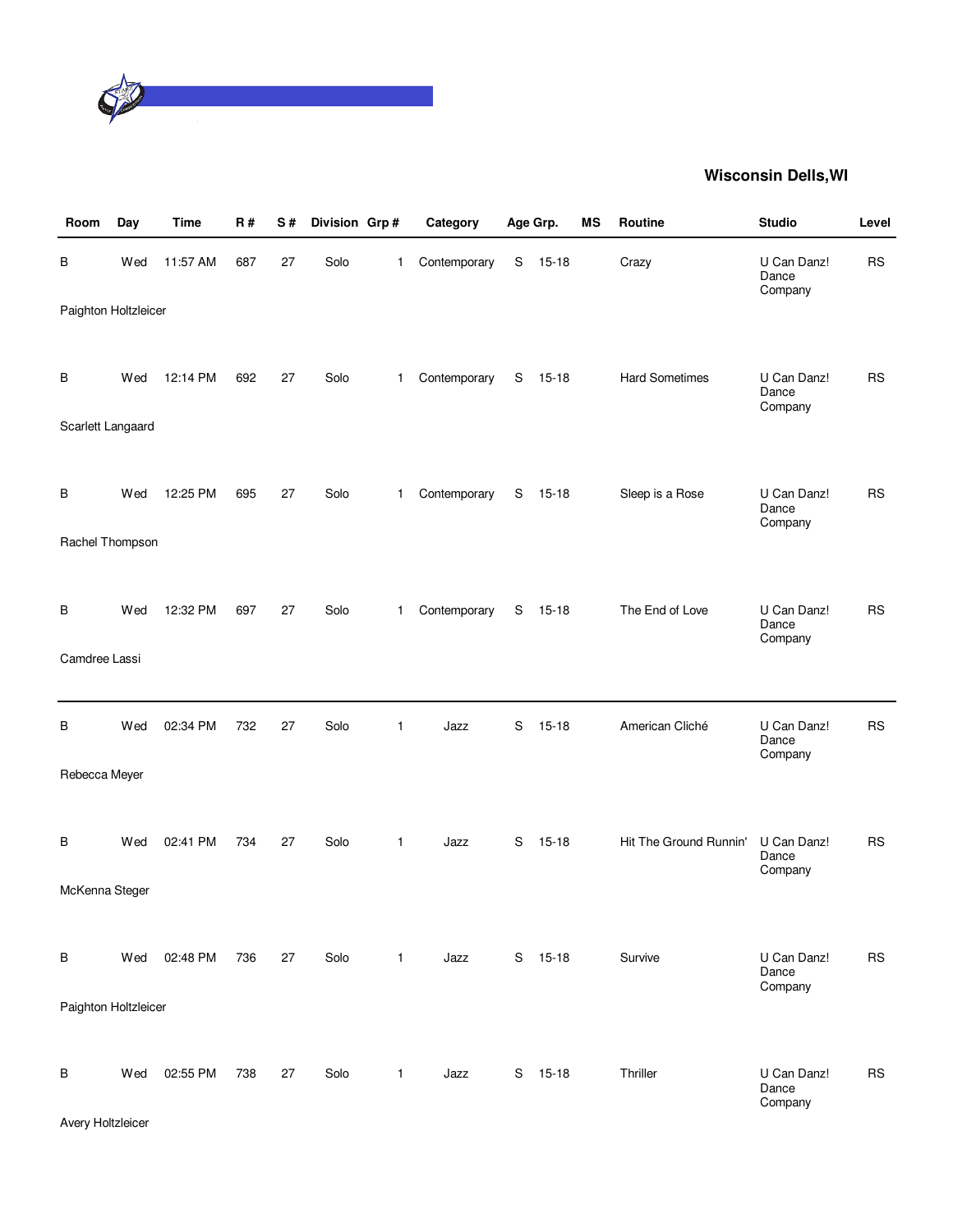

| Room                 | Day | <b>Time</b>                                                  | <b>R#</b> | S# | Division Grp#           |                | Category     |   | Age Grp.  | MS | Routine                        | <b>Studio</b>                   | Level     |
|----------------------|-----|--------------------------------------------------------------|-----------|----|-------------------------|----------------|--------------|---|-----------|----|--------------------------------|---------------------------------|-----------|
| В                    | Wed | 04:38 PM                                                     | 753       | 27 | Solo                    | 1              | Lyrical      | S | $15 - 18$ |    | Always Remember Us<br>This Way | U Can Danz!<br>Dance<br>Company | <b>RS</b> |
| Avery Holtzleicer    |     |                                                              |           |    |                         |                |              |   |           |    |                                |                                 |           |
|                      |     |                                                              |           |    |                         |                |              |   |           |    |                                |                                 |           |
| в                    | Wed | 04:48 PM                                                     | 756       | 27 | Solo                    | $\mathbf{1}$   | Lyrical      | S | $15 - 18$ |    | I'll Never Love Again          | U Can Danz!<br>Dance<br>Company | <b>RS</b> |
| McKenna Steger       |     |                                                              |           |    |                         |                |              |   |           |    |                                |                                 |           |
|                      |     |                                                              |           |    |                         |                |              |   |           |    |                                |                                 |           |
| в                    | Wed | 04:55 PM                                                     | 758       | 27 | Solo                    | $\mathbf{1}$   | Lyrical      | S | $15-18$   |    | One More I Love You            | U Can Danz!<br>Dance<br>Company | <b>RS</b> |
| Rebecca Meyer        |     |                                                              |           |    |                         |                |              |   |           |    |                                |                                 |           |
|                      |     |                                                              |           |    |                         |                |              |   |           |    |                                |                                 |           |
| В                    | Wed | 05:06 PM                                                     | 761       | 27 | Solo                    | $\mathbf{1}$   | Lyrical      | S | $15 - 18$ |    | When I Look at You             | U Can Danz!<br>Dance<br>Company | <b>RS</b> |
| Paighton Holtzleicer |     |                                                              |           |    |                         |                |              |   |           |    |                                |                                 |           |
|                      |     |                                                              |           |    |                         |                |              |   |           |    |                                |                                 |           |
| В                    | Wed | 07:12 PM                                                     | 797       | 27 | Solo                    | $\mathbf{1}$   | Open         | S | $15 - 18$ |    | Station                        | U Can Danz!<br>Dance<br>Company | <b>RS</b> |
| Camdree Lassi        |     |                                                              |           |    |                         |                |              |   |           |    |                                |                                 |           |
|                      |     |                                                              |           |    |                         |                |              |   |           |    |                                |                                 |           |
| В                    | Wed | 08:56 PM                                                     | 824       | 27 | $\mathsf{D}/\mathsf{T}$ | 3              | Contemporary | S | $15 - 18$ |    | Footprints                     | U Can Danz!<br>Dance<br>Company | <b>RS</b> |
|                      |     | Paighton Holtzleicer, Kynzley Holtzleicer, Avery Holtzleicer |           |    |                         |                |              |   |           |    |                                |                                 |           |
|                      |     |                                                              |           |    |                         |                |              |   |           |    |                                |                                 |           |
| В                    | Wed | 09:07 PM                                                     | 827       | 27 | D/T                     | $\mathbf{2}$   | Contemporary |   | S 15-18   |    | North                          | U Can Danz!<br>Dance            | <b>RS</b> |
|                      |     | Kynzley Holtzleicer, Camdree Lassi                           |           |    |                         |                |              |   |           |    |                                | Company                         |           |
|                      |     |                                                              |           |    |                         |                |              |   |           |    |                                |                                 |           |
| В                    | Wed | 10:03 PM                                                     | 843       | 27 | D/T                     | $\overline{c}$ | Lyrical      | S | $15 - 18$ |    | Talk                           | U Can Danz!                     | <b>RS</b> |
|                      |     |                                                              |           |    |                         |                |              |   |           |    |                                | Dance<br>Company                |           |

Avery Holtzleicer,Rebecca Meyer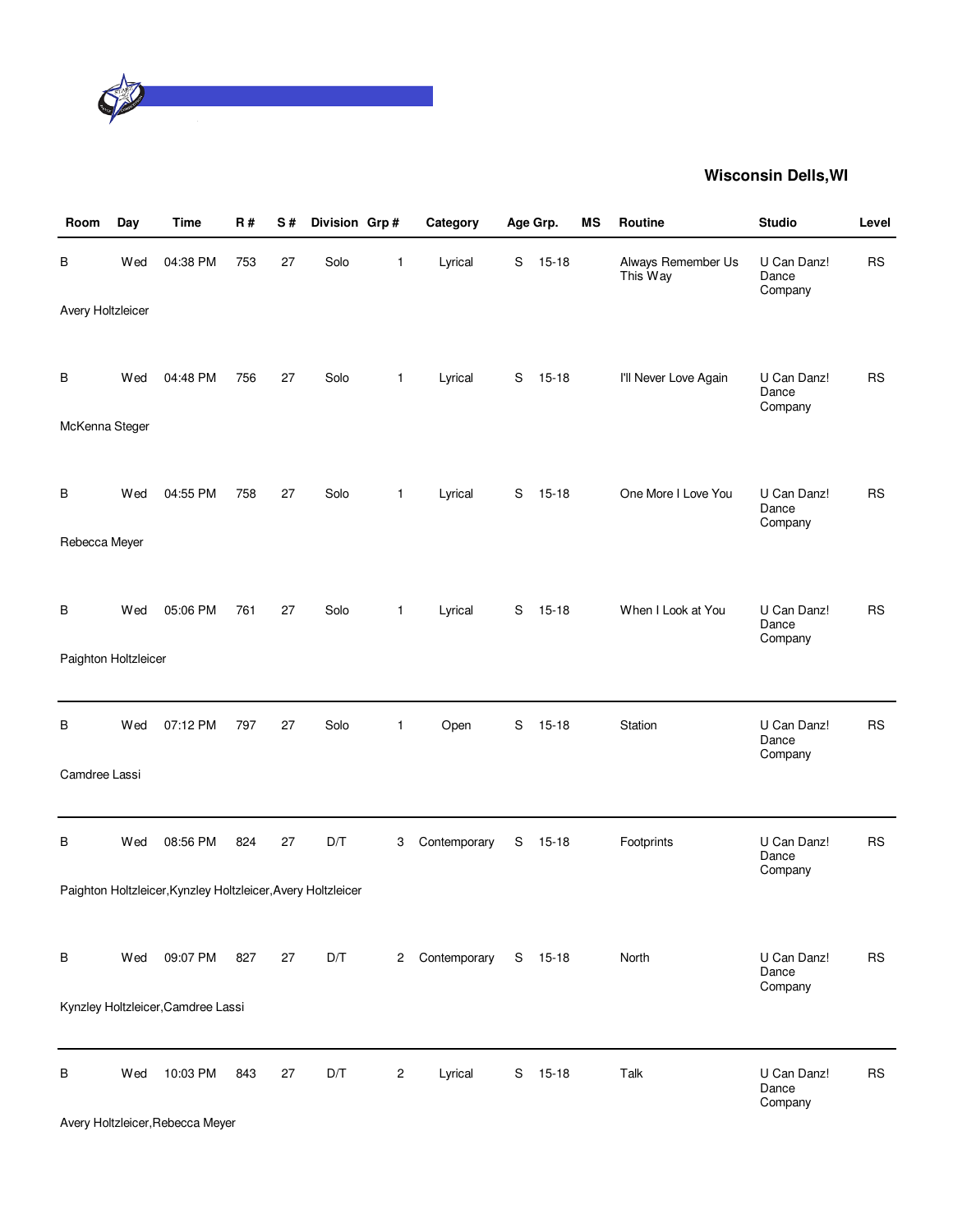

| Room                    | Day | Time                                                                        | R#   | S# | Division Grp# |    | Category                                                                                                   |    | Age Grp.      | ΜS | Routine                                                                                                                                             | <b>Studio</b>                   | Level     |
|-------------------------|-----|-----------------------------------------------------------------------------|------|----|---------------|----|------------------------------------------------------------------------------------------------------------|----|---------------|----|-----------------------------------------------------------------------------------------------------------------------------------------------------|---------------------------------|-----------|
| в                       | Thu | 12:05 PM                                                                    | 920  | 27 | D/T           | 2  | Contemporary                                                                                               | T. | $12 - 14$     |    | Sorry                                                                                                                                               | U Can Danz!<br>Dance<br>Company | <b>NS</b> |
|                         |     | Priya Commander, Allie Taylor                                               |      |    |               |    |                                                                                                            |    |               |    |                                                                                                                                                     |                                 |           |
| В                       | Thu | 03:28 PM                                                                    | 954  | 27 | Lg            | 10 | Contemporary                                                                                               | S  | $15 - 18$     |    | I Ran So Far Away                                                                                                                                   | U Can Danz!<br>Dance<br>Company | RS        |
| Burton, Addison Johnson |     |                                                                             |      |    |               |    |                                                                                                            |    |               |    | Paighton Holtzleicer, Kynzley Holtzleicer, Avery Holtzleicer, Rebecca Meyer, Annika Brolin, Camdree Lassi, McKenna Steger, Rachel Thompson, Shannon |                                 |           |
| в                       | Thu | 05:22 PM                                                                    | 977  | 27 | Lg            | 10 | Jazz                                                                                                       | S  | $15 - 18$     |    | Heartbreaker                                                                                                                                        | U Can Danz!<br>Dance<br>Company | RS        |
| Burton, Addison Johnson |     |                                                                             |      |    |               |    |                                                                                                            |    |               |    | Paighton Holtzleicer, Kynzley Holtzleicer, Avery Holtzleicer, Rebecca Meyer, Annika Brolin, Camdree Lassi, McKenna Steger, Rachel Thompson, Shannon |                                 |           |
| в                       | Thu | 05:31 PM                                                                    | 979  | 27 | Sg            | 6  | Jazz                                                                                                       | S  | $15 - 18$     |    | Miss Jackson                                                                                                                                        | U Can Danz!<br>Dance<br>Company | RS        |
|                         |     |                                                                             |      |    |               |    | Paighton Holtzleicer, Kynzley Holtzleicer, Avery Holtzleicer, Rebecca Meyer, Camdree Lassi, McKenna Steger |    |               |    |                                                                                                                                                     |                                 |           |
| В                       | Thu | 06:25 PM                                                                    | 991  | 27 | Lg            | 10 | Lyrical                                                                                                    | S  | 15-18         |    | Footprints in the Sand                                                                                                                              | U Can Danz!<br>Dance<br>Company | RS        |
| Burton, Addison Johnson |     |                                                                             |      |    |               |    |                                                                                                            |    |               |    | Paighton Holtzleicer, Kynzley Holtzleicer, Avery Holtzleicer, Rebecca Meyer, Annika Brolin, Camdree Lassi, McKenna Steger, Rachel Thompson, Shannon |                                 |           |
| В                       | Thu | 06:34 PM                                                                    | 993  | 27 | Sg            | 6  | Lyrical                                                                                                    | S  | $15 - 18$     |    | Piece by Piece                                                                                                                                      | U Can Danz!<br>Dance<br>Company | RS        |
|                         |     |                                                                             |      |    |               |    | Paighton Holtzleicer, Kynzley Holtzleicer, Avery Holtzleicer, Rebecca Meyer, McKenna Steger, Camdree Lassi |    |               |    |                                                                                                                                                     |                                 |           |
| В                       | Fri | 09:14 AM                                                                    | 1011 | 27 | Sg            | 5  | Contemporary                                                                                               |    | $T = 12 - 14$ |    | Sort Of                                                                                                                                             | U Can Danz!<br>Dance<br>Company | RS        |
|                         |     |                                                                             |      |    |               |    | Aubrey Klous, Scarlett Langaard, Stella Ramsland, Annie Flottmeier, Jasmine Goldsmith                      |    |               |    |                                                                                                                                                     |                                 |           |
| В                       | Fri | 09:19 AM                                                                    | 1012 | 27 | Sg            | 5  | Contemporary                                                                                               |    | $T = 12 - 14$ |    | Yours                                                                                                                                               | U Can Danz!<br>Dance<br>Company | RS        |
|                         |     | Rachel Thompson, Savannah Kohls, Eily Piatt, Erin Drahozal, Sabrina Jaspers |      |    |               |    |                                                                                                            |    |               |    |                                                                                                                                                     |                                 |           |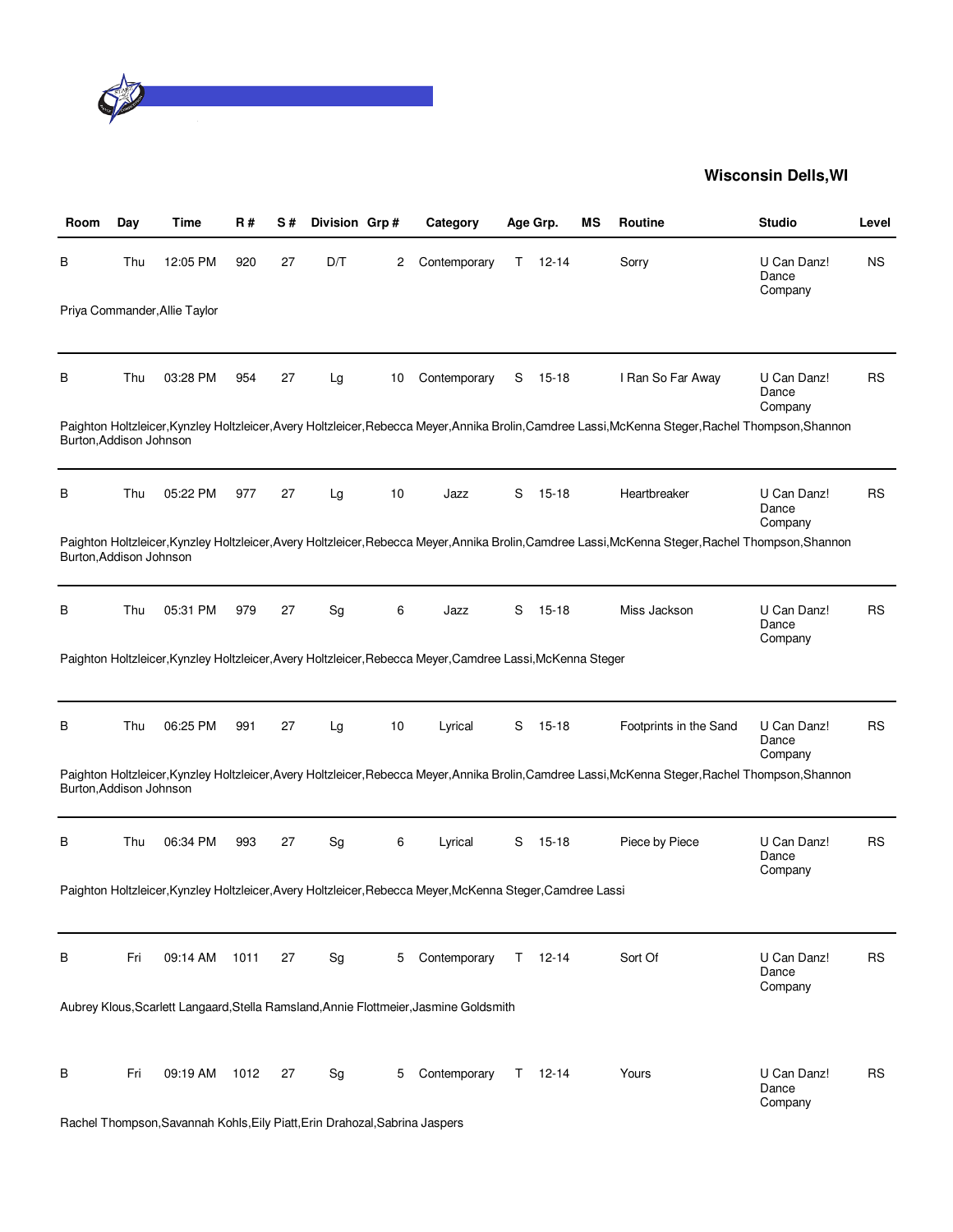

| Room                  | Day | Time                                                                        | R#   | S# | Division Grp# |    | Category                                                                              |    | Age Grp.  | ΜS | <b>Routine</b>                                                                                                                                            | <b>Studio</b>                   | Level     |
|-----------------------|-----|-----------------------------------------------------------------------------|------|----|---------------|----|---------------------------------------------------------------------------------------|----|-----------|----|-----------------------------------------------------------------------------------------------------------------------------------------------------------|---------------------------------|-----------|
| в                     | Fri | 10:31 AM                                                                    | 1028 | 27 | Sg            | 5  | Jazz                                                                                  | Τ  | 12-14     |    | Rolling in the Deep                                                                                                                                       | U Can Danz!<br>Dance<br>Company | <b>RS</b> |
|                       |     | Rachel Thompson, Savannah Kohls, Eily Piatt, Erin Drahozal, Sabrina Jaspers |      |    |               |    |                                                                                       |    |           |    |                                                                                                                                                           |                                 |           |
| В                     | Fri | 12:01 PM                                                                    | 1048 | 27 | Sg            | 5  | <b>Musical Show</b>                                                                   | Τ  | 12-14     |    | Smash!                                                                                                                                                    | U Can Danz!<br>Dance<br>Company | <b>RS</b> |
|                       |     |                                                                             |      |    |               |    | Aubrey Klous, Scarlett Langaard, Stella Ramsland, Annie Flottmeier, Jasmine Goldsmith |    |           |    |                                                                                                                                                           |                                 |           |
| В                     | Fri | 02:14 PM                                                                    | 1062 | 27 | Lg            | 11 | Contemporary                                                                          | T. | 12-14     |    | Gone, Gone, Gone                                                                                                                                          | U Can Danz!<br>Dance<br>Company | <b>RS</b> |
| Goldsmith, Lauren Lee |     |                                                                             |      |    |               |    |                                                                                       |    |           |    | Aubrey Klous, Scarlett Langaard, Stella Ramsland, Addison Eckhoff, Lily Tisor, Maggie Hall, Annie Flottmeier, Graceila Rosales, Helena Moreno, Jasmine    |                                 |           |
| В                     | Fri | 02:18 PM                                                                    | 1063 | 27 | Lg            | 13 | Contemporary                                                                          | T. | $12-14$   |    | Paint it Black                                                                                                                                            | U Can Danz!<br>Dance<br>Company | RS        |
|                       |     | Adams, Sabrina Jaspers, Melanie Soderstorm                                  |      |    |               |    |                                                                                       |    |           |    | Maja Arnar, Emily Affolter, Savannah Kohls, Eily Piatt, Erin Drahozal, Morgan Grussing, Evelyn Peters, Stella Grussing, Anika Herzog, Ava Herzog, Abigail |                                 |           |
| В                     | Fri | 02:45 PM                                                                    | 1069 | 27 | Lg            | 13 | Jazz                                                                                  | T. | 12-14     |    | Fabulous                                                                                                                                                  | U Can Danz!<br>Dance<br>Company | RS        |
|                       |     | Adams, Sabrina Jaspers, Melanie Soderstorm                                  |      |    |               |    |                                                                                       |    |           |    | Maja Arnar,Emily Affolter,Savannah Kohls,Eily Piatt,Erin Drahozal,Morgan Grussing,Evelyn Peters,Stella Grussing,Anika Herzog,Ava Herzog,Abigail           |                                 |           |
| в                     | Fri | 03:03 PM                                                                    | 1073 | 27 | Lg            | 11 | Jazz                                                                                  | T. | $12 - 14$ |    | We're Gonna Party                                                                                                                                         | U Can Danz!<br>Dance<br>Company | <b>RS</b> |
| Goldsmith, Lauren Lee |     |                                                                             |      |    |               |    |                                                                                       |    |           |    | Aubrey Klous, Scarlett Langaard, Stella Ramsland, Addison Eckhoff, Lily Tisor, Maggie Hall, Annie Flottmeier, Graceila Rosales, Helena Moreno, Jasmine    |                                 |           |
| В                     | Fri | 03:30 PM                                                                    | 1079 | 27 | Lg            | 13 | Lyrical                                                                               | T. | $12 - 14$ |    | Lost                                                                                                                                                      | U Can Danz!<br>Dance<br>Company | <b>RS</b> |
|                       |     | Adams, Sabrina Jaspers, Melanie Soderstorm                                  |      |    |               |    |                                                                                       |    |           |    | Maja Arnar, Emily Affolter, Savannah Kohls, Eily Piatt, Erin Drahozal, Morgan Grussing, Evelyn Peters, Stella Grussing, Anika Herzog, Ava Herzog, Abigail |                                 |           |
| В                     | Fri | 04:33 PM                                                                    | 1093 | 27 | Lg            | 11 | Open                                                                                  | T. | $12 - 14$ |    | <b>Sweet Dreams</b>                                                                                                                                       | U Can Danz!<br>Dance<br>Company | <b>RS</b> |
|                       |     |                                                                             |      |    |               |    |                                                                                       |    |           |    | Aubrey Klous, Scarlett Langaard, Stella Ramsland, Addison Eckhoff, Lily Tisor, Maggie Hall, Annie Flottmeier, Graceila Rosales, Helena Moreno, Jasmine    |                                 |           |

Goldsmith,Lauren Lee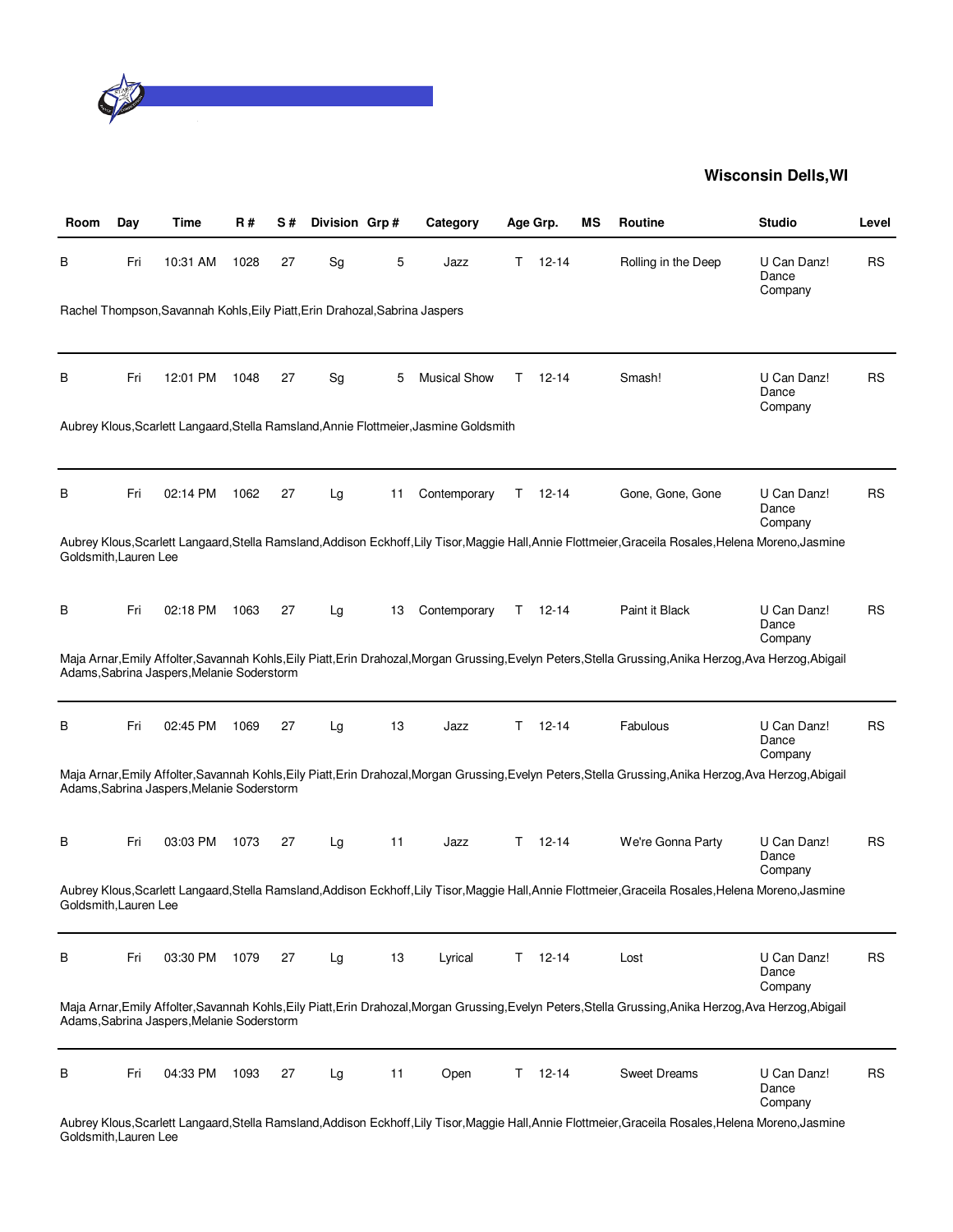

| Room                   | Day | Time     | R#   | S# | Division Grp#  |    | Category                                                                                     |    | Age Grp.  | ΜS | Routine                                                                                                                                          | <b>Studio</b>                                                                                                                                                                                                                                                                                                        | Level     |
|------------------------|-----|----------|------|----|----------------|----|----------------------------------------------------------------------------------------------|----|-----------|----|--------------------------------------------------------------------------------------------------------------------------------------------------|----------------------------------------------------------------------------------------------------------------------------------------------------------------------------------------------------------------------------------------------------------------------------------------------------------------------|-----------|
| В                      | Fri | 05:32 PM | 1105 | 27 | Line           | 20 | Hip Hop                                                                                      | T. | 12-14     |    | Old School                                                                                                                                       | U Can Danz!<br>Dance<br>Company                                                                                                                                                                                                                                                                                      | RS        |
| Flottmeier, Lauren Lee |     |          |      |    |                |    |                                                                                              |    |           |    | Paighton Holtzleicer.Kynzley Holtzleicer.Avery Holtzleicer.Annika Brolin.Camdree Lassi.Emily Affolter.Aubrey Klous.Savannah Kohls.Morgan         | Grussing, Addison Eckhoff, Stella Grussing, Anika Herzog, Ava Herzog, Abigail Adams, Sabrina Jaspers, Lily Tisor, Addison Johnson, Melanie Soderstorm, Annie                                                                                                                                                         |           |
| В                      | Fri | 06:23 PM | 1111 | 27 | Producti<br>on | 34 | Jazz                                                                                         | T. | $12 - 14$ |    | Fire and Ice                                                                                                                                     | U Can Danz!<br>Dance<br>Company                                                                                                                                                                                                                                                                                      | <b>RS</b> |
|                        |     |          |      |    |                |    | Soderstorm, Annie Flottmeier, Graceila Rosales, Helena Moreno, Jasmine Goldsmith, Lauren Lee |    |           |    | Paighton Holtzleicer, Kynzley Holtzleicer, Avery Holtzleicer, Rebecca Meyer, Annika Brolin, Camdree Lassi, McKenna Steger, Rachel Thompson, Maja | Arnar, Emily Affolter, Aubrey Klous, Savannah Kohls, Scarlett Langaard, Eily Piatt, Stella Ramsland, Shannon Burton, Erin Drahozal, Morgan Grussing, Evelyn<br>Peters, Addison Eckhoff, Stella Grussing, Anika Herzog, Ava Herzog, Abigail Adams, Sabrina Jaspers, Lily Tisor, Maggie Hall, Addison Johnson, Melanie |           |
| В                      | Fri | 07:03 PM | 1115 | 27 | Producti<br>on |    | 34 Novelty/Characte T 12-14<br>r                                                             |    |           |    | Mamma Mia!                                                                                                                                       | U Can Danz!<br>Dance<br>Company                                                                                                                                                                                                                                                                                      | <b>RS</b> |
|                        |     |          |      |    |                |    | Soderstorm, Annie Flottmeier, Graceila Rosales, Helena Moreno, Jasmine Goldsmith, Lauren Lee |    |           |    | Paighton Holtzleicer,Kynzley Holtzleicer,Avery Holtzleicer,Rebecca Meyer,Annika Brolin,Camdree Lassi,McKenna Steger,Rachel Thompson,Maja         | Arnar, Emily Affolter, Aubrey Klous, Savannah Kohls, Scarlett Langaard, Eily Piatt, Stella Ramsland, Shannon Burton, Erin Drahozal, Morgan Grussing, Evelyn<br>Peters, Addison Eckhoff, Stella Grussing, Anika Herzog, Ava Herzog, Abigail Adams, Sabrina Jaspers, Lily Tisor, Maggie Hall, Addison Johnson, Melanie |           |
| C                      | Wed | 11:04 AM | 1246 | 27 | Solo           | 1  | Contemporary                                                                                 | T. | 12-14     |    | I Found                                                                                                                                          | U Can Danz!<br>Dance<br>Company                                                                                                                                                                                                                                                                                      | <b>RS</b> |
| Sabrina Jaspers        |     |          |      |    |                |    |                                                                                              |    |           |    |                                                                                                                                                  |                                                                                                                                                                                                                                                                                                                      |           |
| C                      | Wed | 12:25 PM | 1269 | 27 | Solo           | 1  | Jazz                                                                                         | Τ  | $12 - 14$ |    | Chain of Fools                                                                                                                                   | U Can Danz!<br>Dance<br>Company                                                                                                                                                                                                                                                                                      | RS        |
| Kynzley Holtzleicer    |     |          |      |    |                |    |                                                                                              |    |           |    |                                                                                                                                                  |                                                                                                                                                                                                                                                                                                                      |           |
| C                      | Wed | 12:32 PM | 1271 | 27 | Solo           | 1  | Jazz                                                                                         | Τ  | 12-14     |    | Cover Girl                                                                                                                                       | U Can Danz!<br>Dance<br>Company                                                                                                                                                                                                                                                                                      | RS        |
| Addison Johnson        |     |          |      |    |                |    |                                                                                              |    |           |    |                                                                                                                                                  |                                                                                                                                                                                                                                                                                                                      |           |
| C                      | Wed | 12:39 PM | 1273 | 27 | Solo           | 1  | Jazz                                                                                         | T. | 12-14     |    | Control                                                                                                                                          | U Can Danz!<br>Dance<br>Company                                                                                                                                                                                                                                                                                      | RS        |

Melanie Soderstorm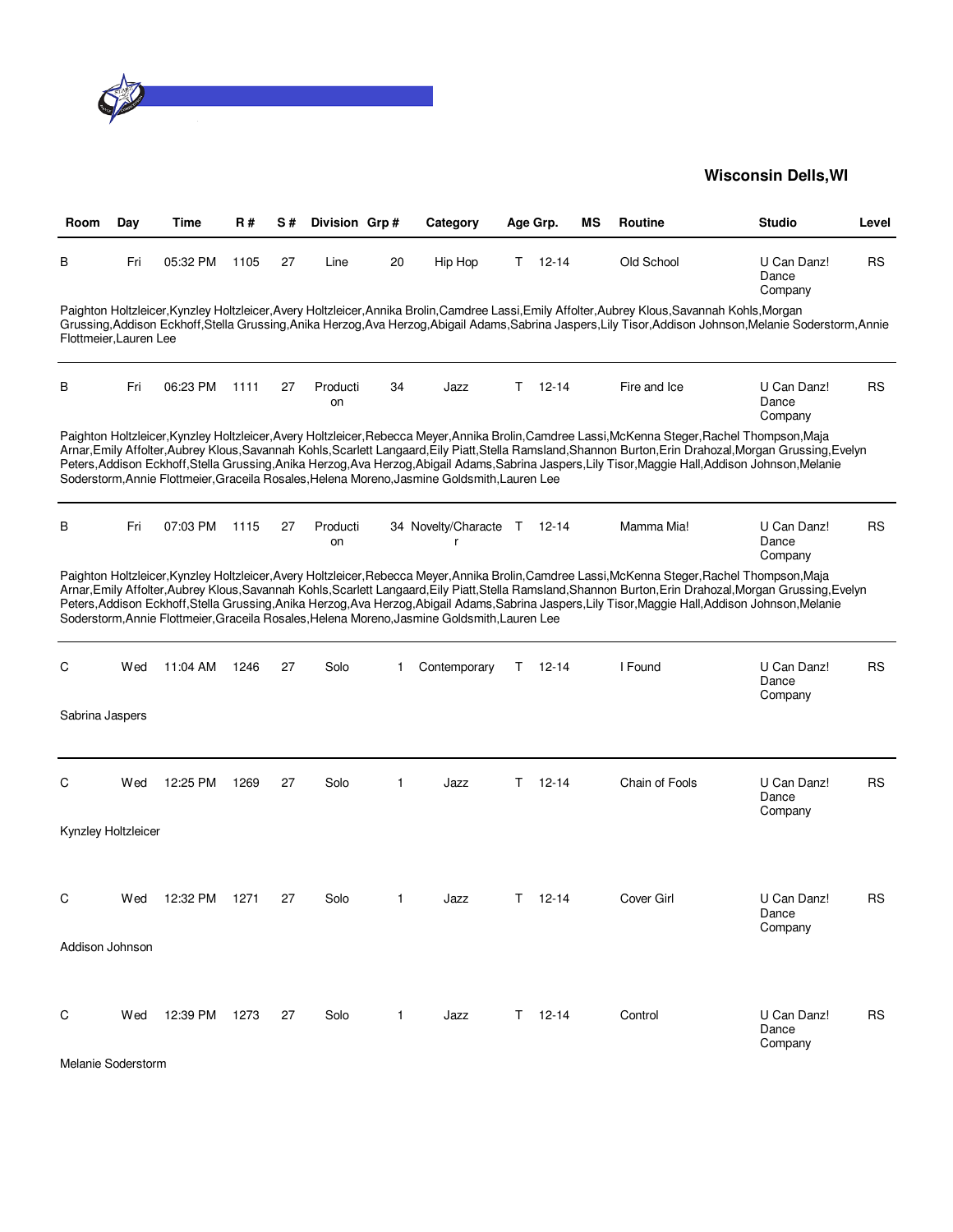

| Room                        | Day | <b>Time</b>                      | <b>R#</b> | S# | Division Grp# |                | Category |    | Age Grp.      | MS | Routine          | <b>Studio</b>                   | Level     |
|-----------------------------|-----|----------------------------------|-----------|----|---------------|----------------|----------|----|---------------|----|------------------|---------------------------------|-----------|
| C                           | Wed | 12:49 PM                         | 1276      | 27 | Solo          | 1              | Jazz     | T. | $12 - 14$     |    | Worship          | U Can Danz!<br>Dance<br>Company | <b>RS</b> |
| <b>Eily Piatt</b>           |     |                                  |           |    |               |                |          |    |               |    |                  |                                 |           |
| $\mathsf C$                 | Wed | 02:49 PM                         | 1296      | 27 | Solo          | 1              | Lyrical  | Τ  | $12 - 14$     |    | Won't Let You Go | U Can Danz!<br>Dance<br>Company | <b>RS</b> |
| Helena Moreno               |     |                                  |           |    |               |                |          |    |               |    |                  |                                 |           |
| C                           | Wed | 03:00 PM                         | 1299      | 27 | Solo          | $\mathbf{1}$   | Lyrical  | T. | $12 - 14$     |    | Come Home        | U Can Danz!<br>Dance            | <b>RS</b> |
| Ava Herzog                  |     |                                  |           |    |               |                |          |    |               |    |                  | Company                         |           |
| C                           | Wed | 08:04 PM                         | 1366      | 27 | D/T           | $\overline{c}$ | Hip Hop  | T. | $12 - 14$     |    | Like a Girl      | U Can Danz!<br>Dance            | <b>RS</b> |
| Eily Piatt, Stella Ramsland |     |                                  |           |    |               |                |          |    |               |    |                  | Company                         |           |
| C                           | Wed | 08:15 PM                         | 1369      | 27 | D/T           | 2              | Jazz     | T. | $12 - 14$     |    | Queen Bee        | U Can Danz!<br>Dance<br>Company | <b>RS</b> |
| Addison Eckhoff, Lily Tisor |     |                                  |           |    |               |                |          |    |               |    |                  |                                 |           |
| C                           | Wed | 08:29 PM                         | 1373      | 27 | D/T           | 2              | Jazz     | T. | $12 - 14$     |    | Roots            | U Can Danz!<br>Dance            | <b>RS</b> |
|                             |     | Maggie Hall, Annie Flottmeier    |           |    |               |                |          |    |               |    |                  | Company                         |           |
| C                           | Wed | 08:36 PM                         | 1375      | 27 | D/T           | $\overline{c}$ | Jazz     | T. | $12 - 14$     |    | Let's Get Loud   | U Can Danz!<br>Dance            | <b>RS</b> |
|                             |     | Anika Herzog, Melanie Soderstorm |           |    |               |                |          |    |               |    |                  | Company                         |           |
| C                           | Wed | 08:46 PM                         | 1378      | 27 | D/T           | $\overline{c}$ | Jazz     |    | $T = 12 - 14$ |    | A Little Party   | U Can Danz!<br>Dance            | <b>RS</b> |
|                             |     | Stella Grussing, Addison Johnson |           |    |               |                |          |    |               |    |                  | Company                         |           |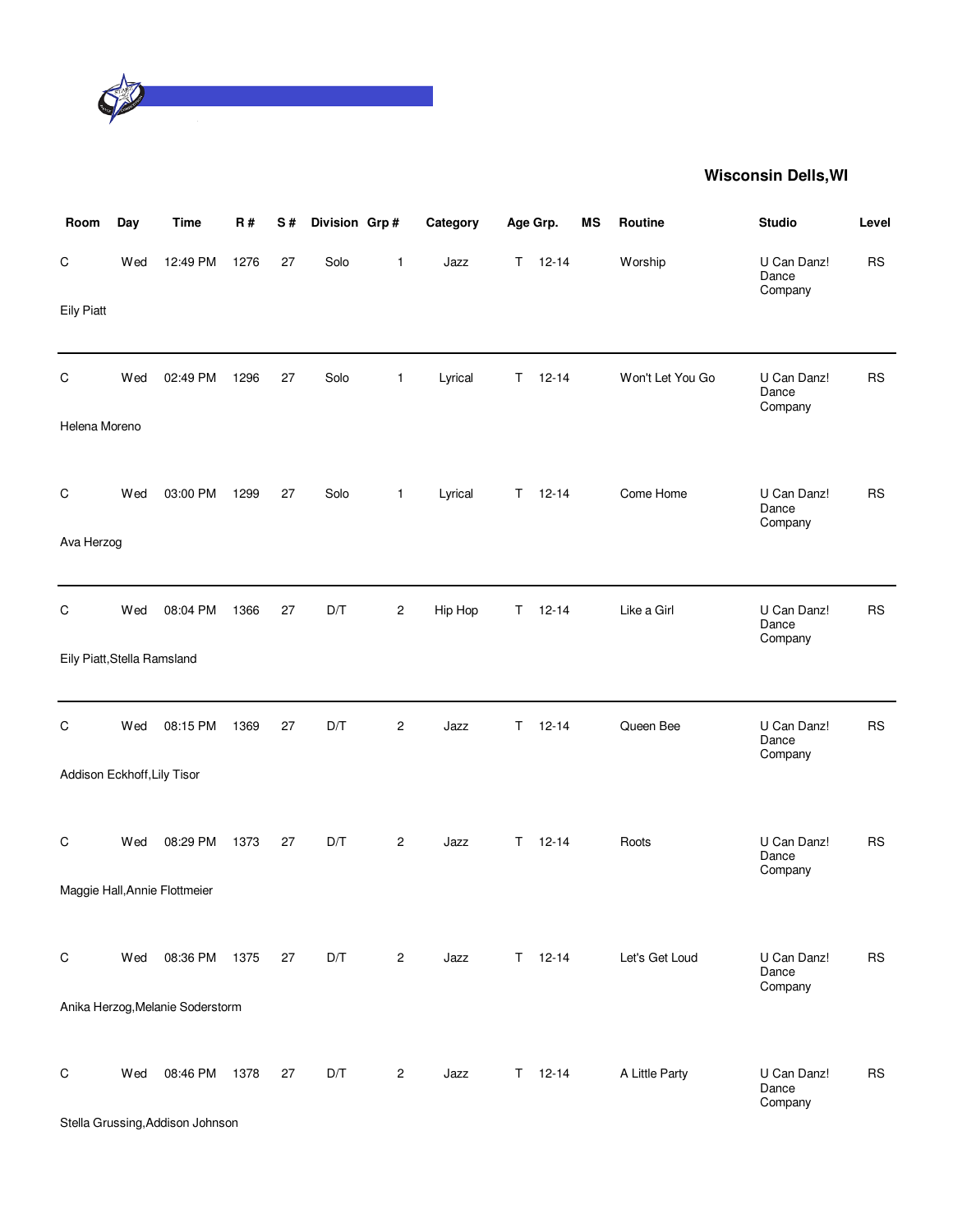

| Room   | Day | Time                            | R#   | S# | Division Grp# |                | Category                                                                                          |    | Age Grp. | ΜS | Routine                                                                                                                                                  | <b>Studio</b>                   | Level     |
|--------|-----|---------------------------------|------|----|---------------|----------------|---------------------------------------------------------------------------------------------------|----|----------|----|----------------------------------------------------------------------------------------------------------------------------------------------------------|---------------------------------|-----------|
| С      | Wed | 08:53 PM                        | 1380 | 27 | D/T           | 2              | Jazz                                                                                              | T. | 12-14    |    | Rumor Has It                                                                                                                                             | U Can Danz!<br>Dance<br>Company | <b>RS</b> |
|        |     | Aubrey Klous, Stella Ramsland   |      |    |               |                |                                                                                                   |    |          |    |                                                                                                                                                          |                                 |           |
| С      | Fri | 09:21 AM                        | 1582 | 27 | Sg            | 7              | Jazz                                                                                              | Μ  | $5-8$    |    | Jailhouse Rock                                                                                                                                           | U Can Danz!<br>Dance<br>Company | NS.       |
|        |     |                                 |      |    |               |                | Hannah Brandt, Camryn Gunstad, Avery Lee, Sofia McCormick, Sydney Meyer, Abby Super, Caroline Lee |    |          |    |                                                                                                                                                          |                                 |           |
| С      | Fri | 11:05 AM                        | 1608 | 27 | Sg            |                | 7 Novelty/Characte M<br>r                                                                         |    | $5-8$    |    | Wreck it Ralph                                                                                                                                           | U Can Danz!<br>Dance<br>Company | NS.       |
|        |     |                                 |      |    |               |                | Hannah Brandt, Camryn Gunstad, Avery Lee, Sofia McCormick, Sydney Meyer, Abby Super, Caroline Lee |    |          |    |                                                                                                                                                          |                                 |           |
| С      | Fri | 01:21 PM                        | 1627 | 27 | Sg            | 9              | Contemporary                                                                                      | PT | $9 - 11$ |    | Play With Fire                                                                                                                                           | U Can Danz!<br>Dance<br>Company | NS.       |
|        |     |                                 |      |    |               |                |                                                                                                   |    |          |    | Evie Eckhoff, Miriam Gilbertson, Priya Commander, Carlye Dillon, Noelle Antoine, Cara Cannon, Quinn Kapp, Ashlyn Pronga, Allie Taylor                    |                                 |           |
| С      | Fri | 01:53 PM                        | 1635 | 27 | Lg            | 11             | Hip Hop                                                                                           | PT | $9 - 11$ |    | Space Jam                                                                                                                                                | U Can Danz!<br>Dance<br>Company | NS.       |
| Pronga |     |                                 |      |    |               |                |                                                                                                   |    |          |    | Evie Eckhoff, Miriam Gilbertson, Carlye Dillon, Camryn Gunstad, Avery Lee, Sofia McCormick, Abby Super, Noelle Antoine, Quinn Kapp, Caroline Lee, Ashlyn |                                 |           |
| C      | Fri | 02:34 PM                        | 1645 | 27 | Sg            | 9              | Jazz                                                                                              | PT | $9 - 11$ |    | Partyman                                                                                                                                                 | U Can Danz!<br>Dance<br>Company | <b>NS</b> |
|        |     |                                 |      |    |               |                |                                                                                                   |    |          |    | Evie Eckhoff, Miriam Gilbertson, Priya Commander, Carlye Dillon, Noelle Antoine, Cara Cannon, Quinn Kapp, Ashlyn Pronga, Allie Taylor                    |                                 |           |
| C      | Sat | 09:21 AM                        | 1695 | 27 | D/T           | $\overline{2}$ | Jazz                                                                                              | PT | $9 - 11$ |    | Glam                                                                                                                                                     | U Can Danz!<br>Dance<br>Company | <b>NS</b> |
|        |     | Evie Eckhoff, Miriam Gilbertson |      |    |               |                |                                                                                                   |    |          |    |                                                                                                                                                          |                                 |           |
| C      | Sat | 02:42 PM                        | 1782 | 27 | Solo          | 1              | Jazz                                                                                              | PT | $9 - 11$ |    | Sax                                                                                                                                                      | U Can Danz!<br>Dance<br>Company | <b>NS</b> |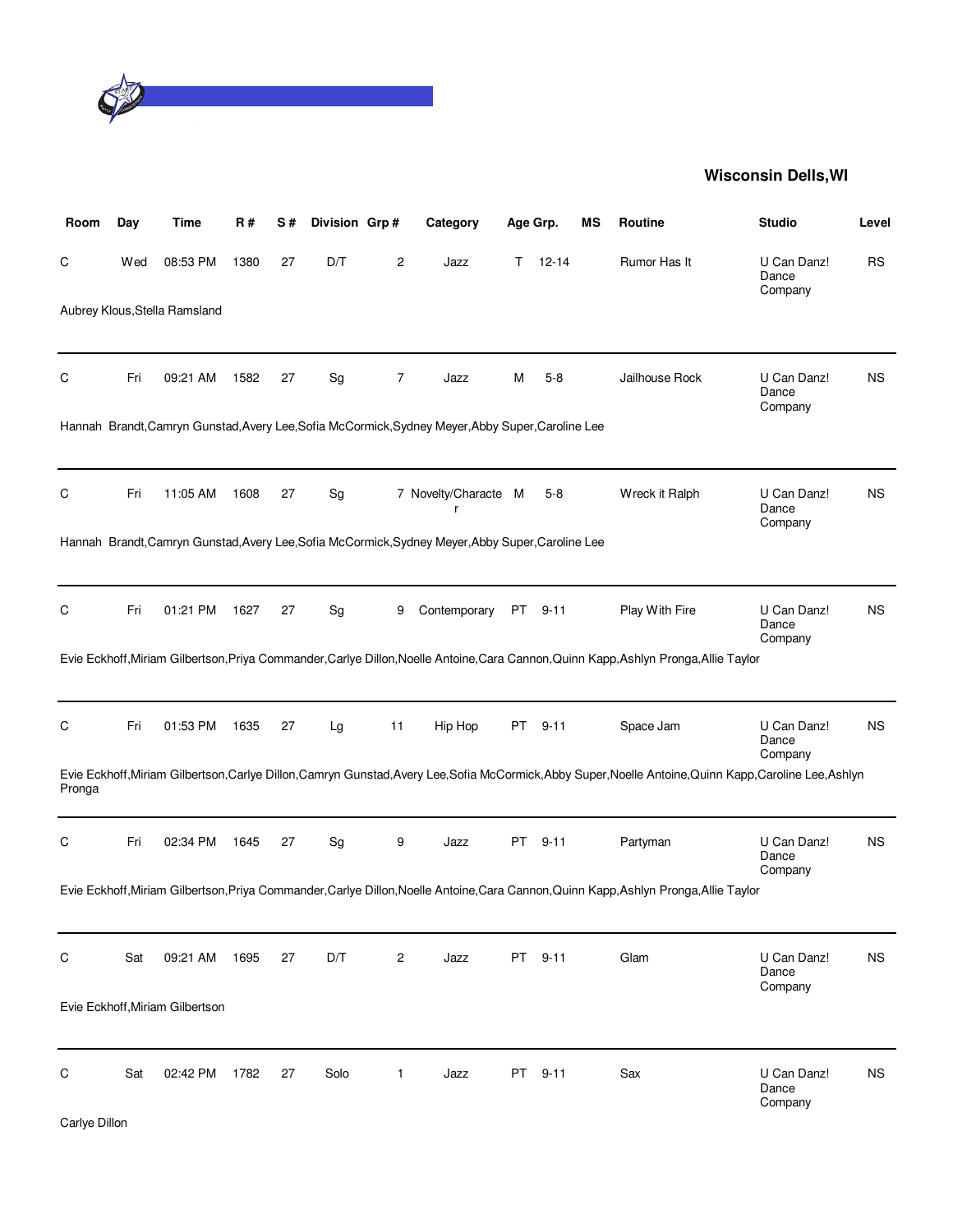

| Room                 | Day | <b>Time</b>                            | <b>R#</b> | S# | Division Grp# |              | Category      | Age Grp. |           | MS | Routine                                         | <b>Studio</b>                 | Level       |
|----------------------|-----|----------------------------------------|-----------|----|---------------|--------------|---------------|----------|-----------|----|-------------------------------------------------|-------------------------------|-------------|
| Α                    | Thu | 08:43 AM                               | 234       | 57 | Solo          | 1            | Contemporary  | T.       | $12 - 14$ |    | Easier                                          | Universal<br>Dance<br>Academy | S           |
| Rose Hederer         |     |                                        |           |    |               |              |               |          |           |    |                                                 |                               |             |
| Α                    | Thu | 10:52 AM                               | 271       | 57 | Solo          | 1            | Jazz          | T.       | $12 - 14$ |    | Mama Knows Best                                 | Universal<br>Dance<br>Academy | S           |
| Rose Hederer         |     |                                        |           |    |               |              |               |          |           |    |                                                 |                               |             |
| Α                    | Thu | 03:26 PM                               | 335       | 57 | Solo          | $\mathbf{1}$ | <b>Ballet</b> | T.       | $12 - 14$ |    | My Wistful Eyes On Two Universal<br>Fair Images | Dance<br>Academy              | $\mathsf S$ |
| Rose Hederer         |     |                                        |           |    |               |              |               |          |           |    |                                                 |                               |             |
| Α                    | Thu | 05:43 PM                               | 354       | 57 | D/T           | 2            | Contemporary  | T.       | $12 - 14$ |    | <b>Wyrd</b>                                     | Universal<br>Dance<br>Academy | $\mathbf S$ |
|                      |     | lotis tessman, Rose Hederer            |           |    |               |              |               |          |           |    |                                                 |                               |             |
| Α                    | Fri | 02:36 PM                               | 481       | 57 | Solo          | 1            | Jazz          | PT       | $9 - 11$  |    | Wild Side                                       | Universal<br>Dance<br>Academy | $\mathsf S$ |
| <b>Brandi Becker</b> |     |                                        |           |    |               |              |               |          |           |    |                                                 |                               |             |
| Α                    | Fri | 04:10 PM                               | 509       | 57 | Solo          | $\mathbf{1}$ | Lyrical       | PT       | $9 - 11$  |    | Skin                                            | Universal<br>Dance<br>Academy | $\mathbf S$ |
| <b>Brandi Becker</b> |     |                                        |           |    |               |              |               |          |           |    |                                                 |                               |             |
| Α                    | Fri | 05:22 PM                               | 533       | 57 | Solo          | $\mathbf{1}$ | Open          |          | PT 9-11   |    | <b>Bad Habits</b>                               | Universal<br>Dance<br>Academy | S           |
| <b>Brandi Becker</b> |     |                                        |           |    |               |              |               |          |           |    |                                                 |                               |             |
| А                    | Fri | 07:10 PM<br>Ava Henning, Brandi Becker | 549       | 57 | D/T           | $^{2}$       | Contemporary  |          | PT 9-11   |    | We are Human                                    | Universal<br>Dance<br>Academy | S           |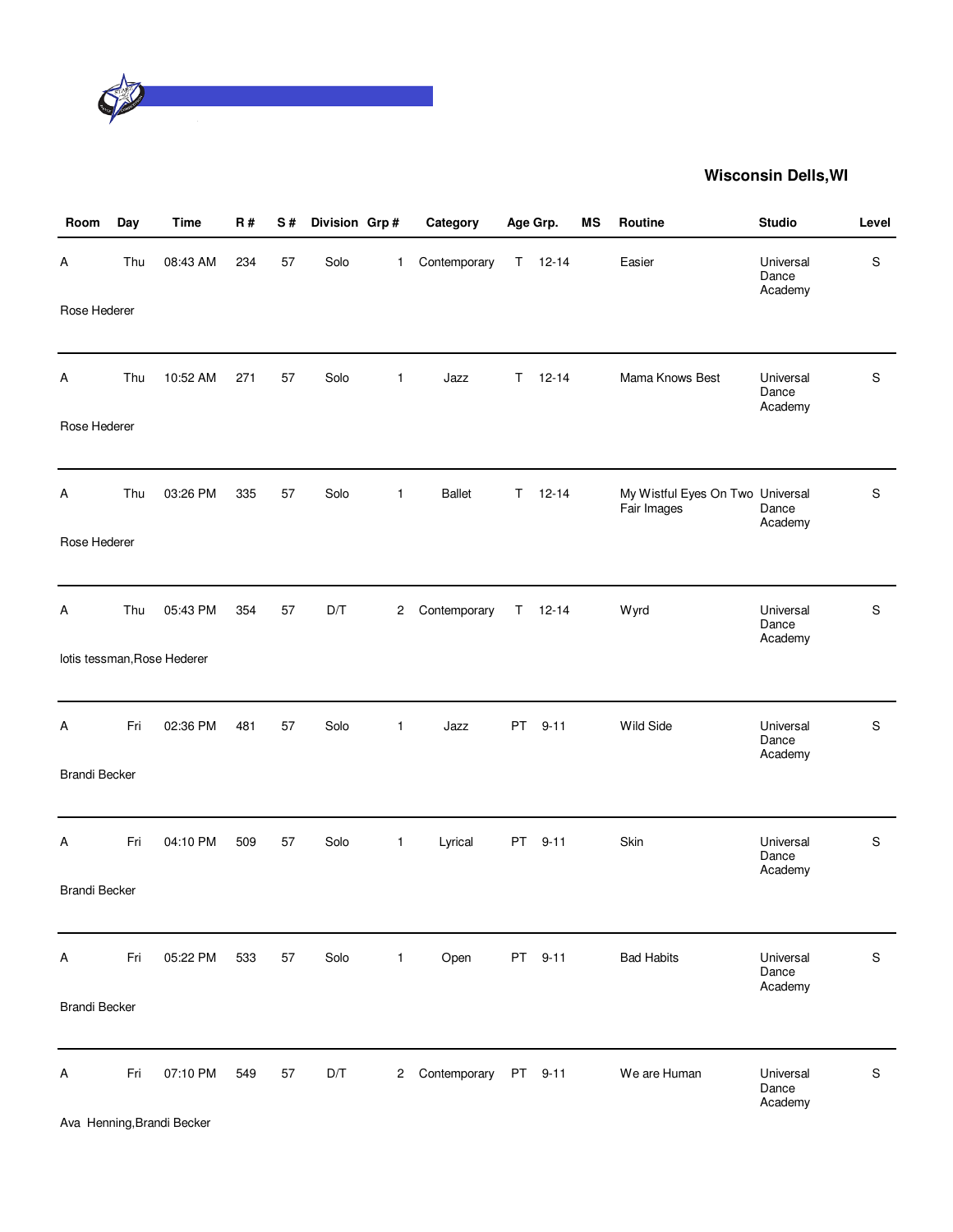

| Day         | Time     | <b>R#</b> | S# |      | Category      |           | МS       | Routine                   | <b>Studio</b>                 | Level     |
|-------------|----------|-----------|----|------|---------------|-----------|----------|---------------------------|-------------------------------|-----------|
| Wed         | 11:36 AM | 1255      | 57 | Solo | Contemporary  | $12 - 14$ |          | What A Wonderful<br>World | Universal<br>Dance<br>Academy | <b>RS</b> |
| Ava Henning |          |           |    |      |               |           |          |                           |                               |           |
| Wed         | 05:20 PM | 1339      | 57 | Solo | Open          | $12 - 14$ |          | <b>False Confidence</b>   | Universal<br>Dance<br>Academy | <b>RS</b> |
|             |          |           |    |      | Division Grp# |           | Age Grp. |                           |                               |           |

Ava Henning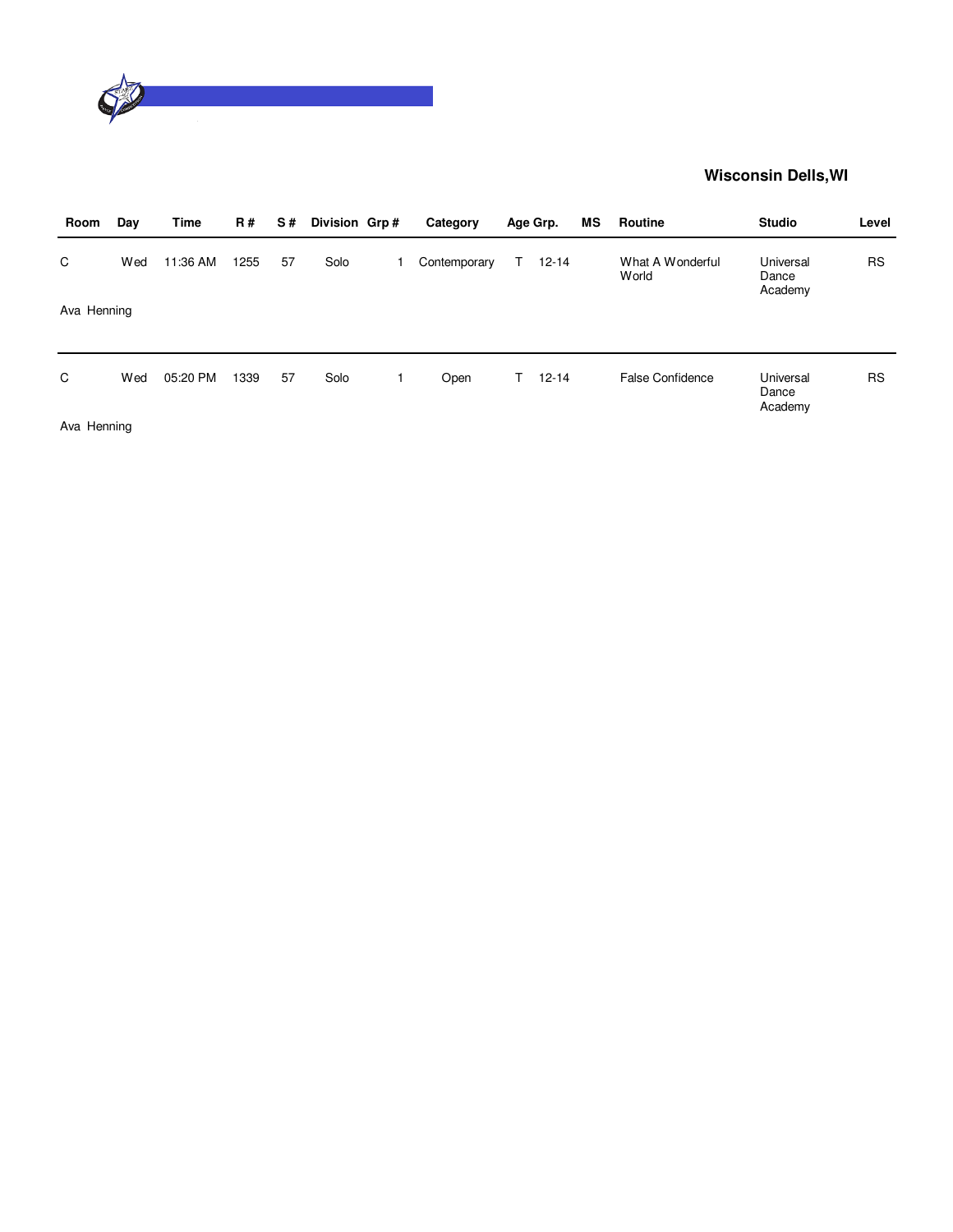

| Room                       | Day | <b>Time</b> | <b>R#</b> | S# | Division Grp#                |                | Category                                                                                                      |    | Age Grp.  | ΜS | Routine                           | <b>Studio</b>                     | Level     |
|----------------------------|-----|-------------|-----------|----|------------------------------|----------------|---------------------------------------------------------------------------------------------------------------|----|-----------|----|-----------------------------------|-----------------------------------|-----------|
| Α                          | Wed | 10:03 AM    | 53        | 28 | Solo                         | $\mathbf{1}$   | Lyrical                                                                                                       | T. | $12 - 14$ |    | The First Time                    | <b>Urban Dance</b><br>Productions | S         |
| Maddisyn Chandler          |     |             |           |    |                              |                |                                                                                                               |    |           |    |                                   |                                   |           |
| Α                          | Thu | 09:00 AM    | 239       | 28 | Solo                         | 1              | Contemporary                                                                                                  | T. | $12 - 14$ |    | For You                           | <b>Urban Dance</b><br>Productions | S         |
| HAILEY CHRISTIANSON        |     |             |           |    |                              |                |                                                                                                               |    |           |    |                                   |                                   |           |
| Α                          | Thu | 10:07 AM    | 258       | 28 | Solo                         | 1              | Contemporary                                                                                                  | T. | $12 - 14$ |    | So My Darling                     | <b>Urban Dance</b><br>Productions | S         |
| Jazzy Rankin               |     |             |           |    |                              |                |                                                                                                               |    |           |    |                                   |                                   |           |
| Α                          | Thu | 10:17 AM    | 261       | 28 | Solo                         | $\mathbf{1}$   | Hip Hop                                                                                                       | T. | $12 - 14$ |    | In It                             | <b>Urban Dance</b><br>Productions | S         |
| Jazzy Rankin               |     |             |           |    |                              |                |                                                                                                               |    |           |    |                                   |                                   |           |
| Α                          | Thu | 03:16 PM    | 332       | 28 | Solo                         | $\mathbf{1}$   | Open                                                                                                          | T. | $12 - 14$ |    | Papa Can You Hear Me? Urban Dance | Productions                       | S         |
| Maddisyn Chandler          |     |             |           |    |                              |                |                                                                                                               |    |           |    |                                   |                                   |           |
| Α                          | Thu | 03:19 PM    | 333       | 28 | Solo                         | $\mathbf{1}$   | Open                                                                                                          | T. | $12 - 14$ |    | Simulate                          | <b>Urban Dance</b><br>Productions | S         |
| <b>HAILEY CHRISTIANSON</b> |     |             |           |    |                              |                |                                                                                                               |    |           |    |                                   |                                   |           |
| В                          | Sat | 12:32 PM    | 1172      | 28 | Sg                           | $\overline{7}$ | Jazz                                                                                                          | м  | $5 - 8$   |    | Candyman                          | <b>Urban Dance</b><br>Productions | <b>RS</b> |
|                            |     |             |           |    |                              |                | Maci Norberg, Talia Kretsch, Rylie Jackson, Eleanor Bezdichek, Colton Bixby, Dahniella Bixby, Nicolette Bixby |    |           |    |                                   |                                   |           |
| В                          | Sat | 01:20 PM    | 1184      | 28 | Sg                           | $\overline{7}$ | Lyrical                                                                                                       | M  | $5 - 8$   |    | Hes My Son                        | Urban Dance<br>Productions        | <b>RS</b> |
|                            |     |             |           |    |                              |                | Maci Norberg, Talia Kretsch, Rylie Jackson, Eleanor Bezdichek, Colton Bixby, Dahniella Bixby, Nicolette Bixby |    |           |    |                                   |                                   |           |
| B                          | Sat | 02:04 PM    | 1195      | 28 | $\operatorname{\mathsf{Sg}}$ | 7              | Tap                                                                                                           | М  | $5 - 8$   |    | Beggin'                           | Urban Dance<br>Productions        | <b>RS</b> |

Colton Bixby,Dahniella Bixby,Eleanor Bezdichek,Maci Norberg,Nicolette Bixby ,Rylie Jackson,Talia Kretsch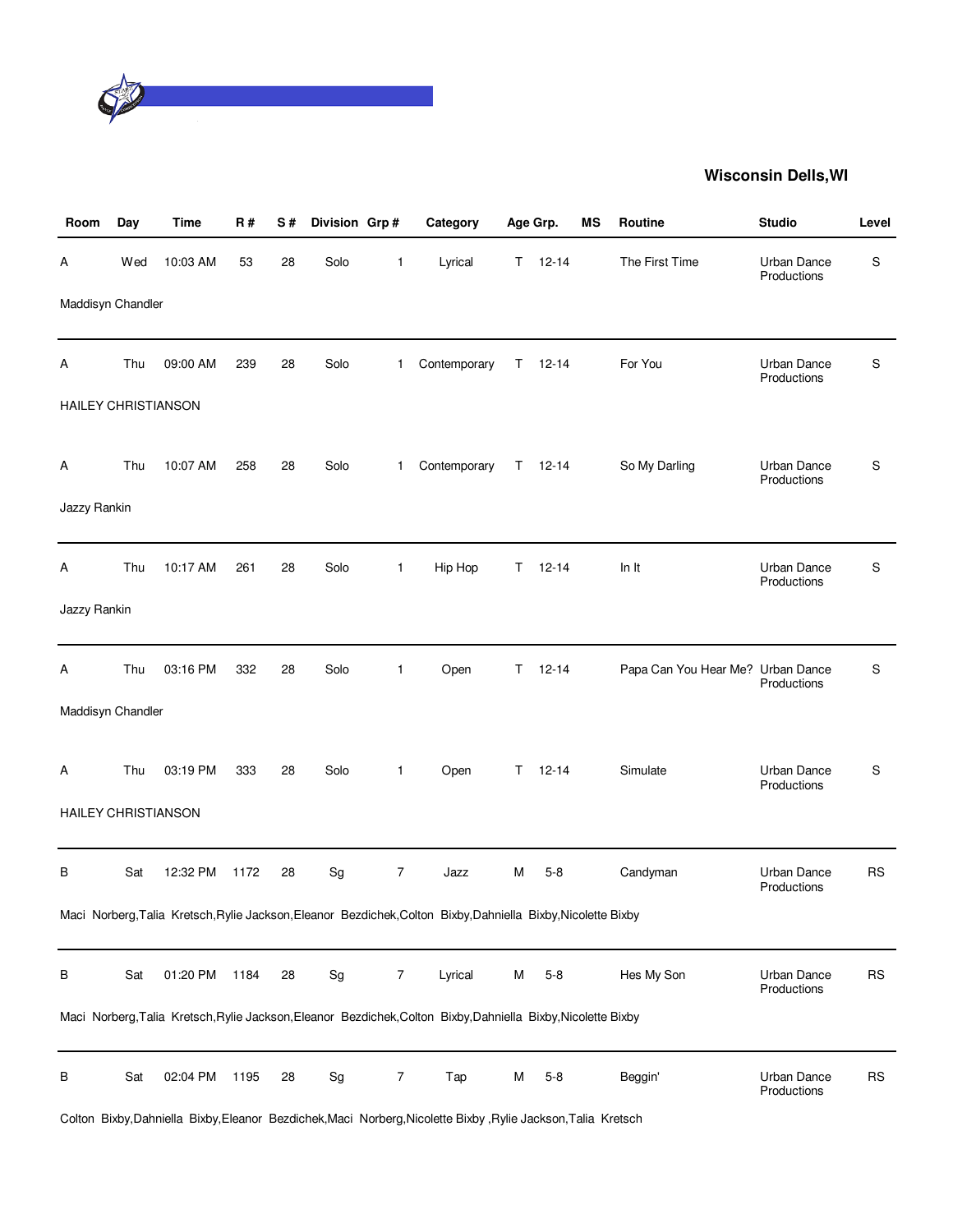

| Room              | Day | Time                                           | <b>R#</b> | S# | Division Grp#                |              | Category                                                                           | Age Grp. |          | MS | Routine                                                                                                                                                   | <b>Studio</b>                     | Level       |
|-------------------|-----|------------------------------------------------|-----------|----|------------------------------|--------------|------------------------------------------------------------------------------------|----------|----------|----|-----------------------------------------------------------------------------------------------------------------------------------------------------------|-----------------------------------|-------------|
| В                 | Sat | 02:32 PM                                       | 1202      | 28 | Lg                           | 12           | Hip Hop                                                                            | M        | $5 - 8$  |    | Lipgloss                                                                                                                                                  | Urban Dance<br>Productions        | RS          |
|                   |     | Bixby, Dahniella Bixby, Nicolette Bixby        |           |    |                              |              |                                                                                    |          |          |    | Leo Peterson, Taylor Pugleasa, Giuliana Cortes, McKinley Kiersted, Charlotte Bixby, Maci Norberg, Talia Kretsch, Rylie Jackson, Eleanor Bezdichek, Colton |                                   |             |
| C                 | Thu | 09:06 AM                                       | 1424      | 28 | Solo                         | $\mathbf{1}$ | <b>Musical Show</b>                                                                | M        | $5-8$    |    | <b>Greatest Star</b>                                                                                                                                      | <b>Urban Dance</b><br>Productions | RS          |
| Talia Kretsch     |     |                                                |           |    |                              |              |                                                                                    |          |          |    |                                                                                                                                                           |                                   |             |
| C                 | Thu | 09:12 AM                                       | 1426      | 28 | Solo                         | $\mathbf{1}$ | Lyrical                                                                            | PT.      | $9 - 11$ |    | Home                                                                                                                                                      | <b>Urban Dance</b><br>Productions | <b>RS</b>   |
| Maci Norberg      |     |                                                |           |    |                              |              |                                                                                    |          |          |    |                                                                                                                                                           |                                   |             |
| C                 | Thu | 09:18 AM                                       | 1428      | 28 | Solo                         | 1            | <b>Musical Show</b>                                                                | PT.      | $9 - 11$ |    | Gotcha                                                                                                                                                    | Urban Dance<br>Productions        | RS          |
| Rylie Jackson     |     |                                                |           |    |                              |              |                                                                                    |          |          |    |                                                                                                                                                           |                                   |             |
| C                 | Thu | 09:24 AM                                       | 1430      | 28 | Solo                         | $\mathbf{1}$ | Lyrical                                                                            | PT       | $9 - 11$ |    | What A Feeling                                                                                                                                            | <b>Urban Dance</b><br>Productions | <b>RS</b>   |
| Eleanor Bezdichek |     |                                                |           |    |                              |              |                                                                                    |          |          |    |                                                                                                                                                           |                                   |             |
| C                 | Thu | 06:13 PM                                       | 1558      | 28 | D/T                          | 3            | Tap                                                                                | PT.      | $9 - 11$ |    | Independent Women                                                                                                                                         | <b>Urban Dance</b><br>Productions | <b>RS</b>   |
|                   |     | Maci Norberg, Rylie Jackson, Eleanor Bezdichek |           |    |                              |              |                                                                                    |          |          |    |                                                                                                                                                           |                                   |             |
| С                 | Fri | 08:53 AM                                       | 1575      | 28 | Sg                           | 5            | Jazz                                                                               | M        | $5-8$    |    | Tarzan & Jane                                                                                                                                             | <b>Urban Dance</b><br>Productions | ΝS          |
|                   |     |                                                |           |    |                              |              | Leo Peterson, Taylor Pugleasa, Giuliana Cortes, McKinley Kiersted, Charlotte Bixby |          |          |    |                                                                                                                                                           |                                   |             |
| C                 | Fri | 11:41 AM                                       | 1617      | 28 | $\operatorname{\mathsf{Sg}}$ | 5            | Tap                                                                                | M        | $5 - 8$  |    | Do You Love Me?                                                                                                                                           | Urban Dance<br>Productions        | $_{\rm NS}$ |
|                   |     |                                                |           |    |                              |              | Leo Peterson, Taylor Pugleasa, Giuliana Cortes, McKinley Kiersted, Charlotte Bixby |          |          |    |                                                                                                                                                           |                                   |             |
| C                 | Sat | 12:24 PM                                       | 1736      | 28 | Solo                         | $\mathbf{1}$ | Lyrical                                                                            | M        | $5 - 8$  |    | Part Of Your World                                                                                                                                        | <b>Urban Dance</b><br>Productions | <b>NS</b>   |
| McKinley Kiersted |     |                                                |           |    |                              |              |                                                                                    |          |          |    |                                                                                                                                                           |                                   |             |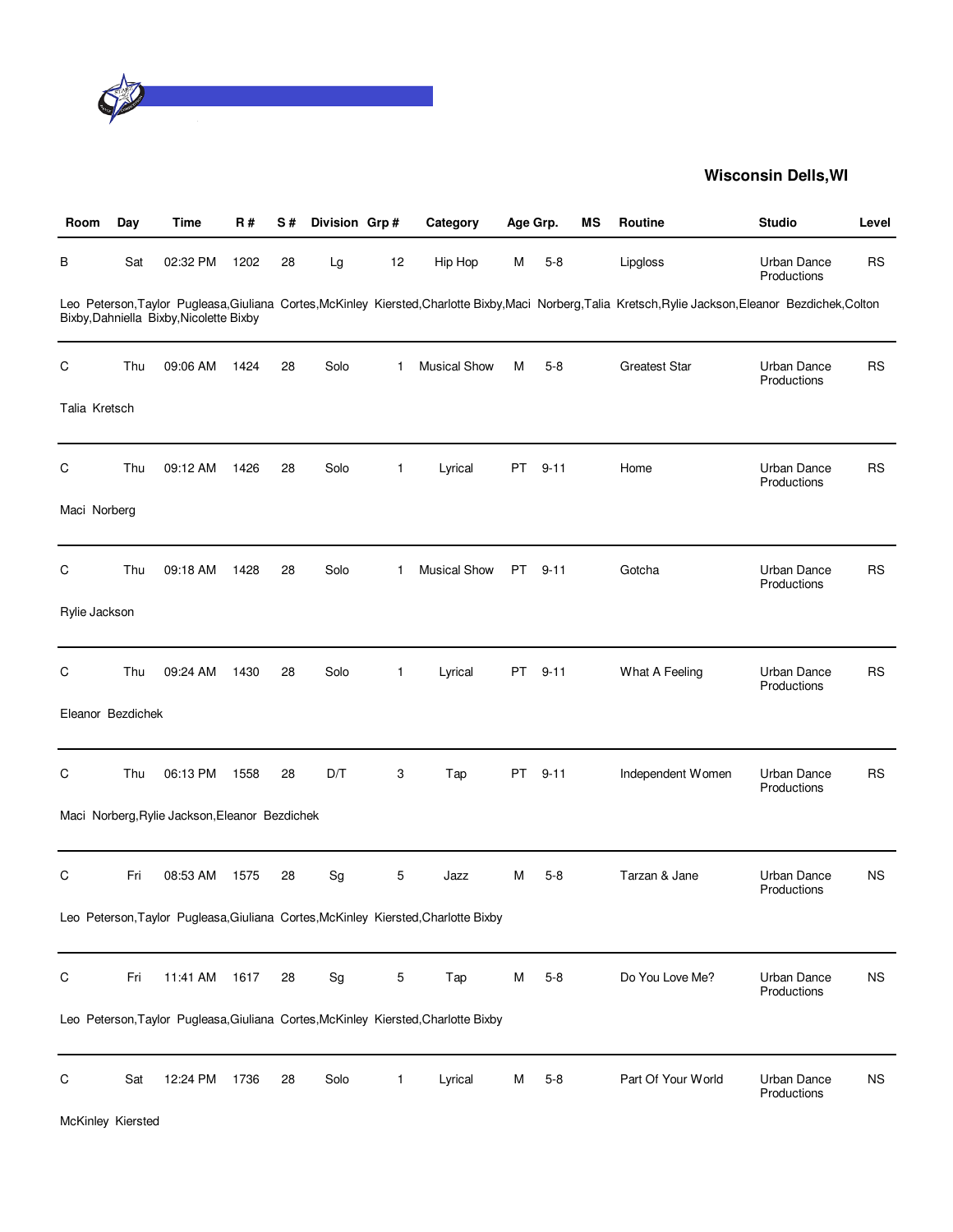

| Room            | Day | Time     | <b>R#</b> | S# | Division Grp# | Category            | Age Grp. |       | МS | Routine        | <b>Studio</b>              | Level     |
|-----------------|-----|----------|-----------|----|---------------|---------------------|----------|-------|----|----------------|----------------------------|-----------|
| C               | Sat | 01:06 PM | 1750      | 28 | Solo          | Lyrical             | M        | $5-8$ |    | Golden Slumber | Urban Dance<br>Productions | <b>NS</b> |
| Giuliana Cortes |     |          |           |    |               |                     |          |       |    |                |                            |           |
| C               | Sat | 01:24 PM | 1756      | 28 | Solo          | <b>Musical Show</b> | м        | $5-8$ |    | Flaunt It      | Urban Dance<br>Productions | <b>NS</b> |

Taylor Pugleasa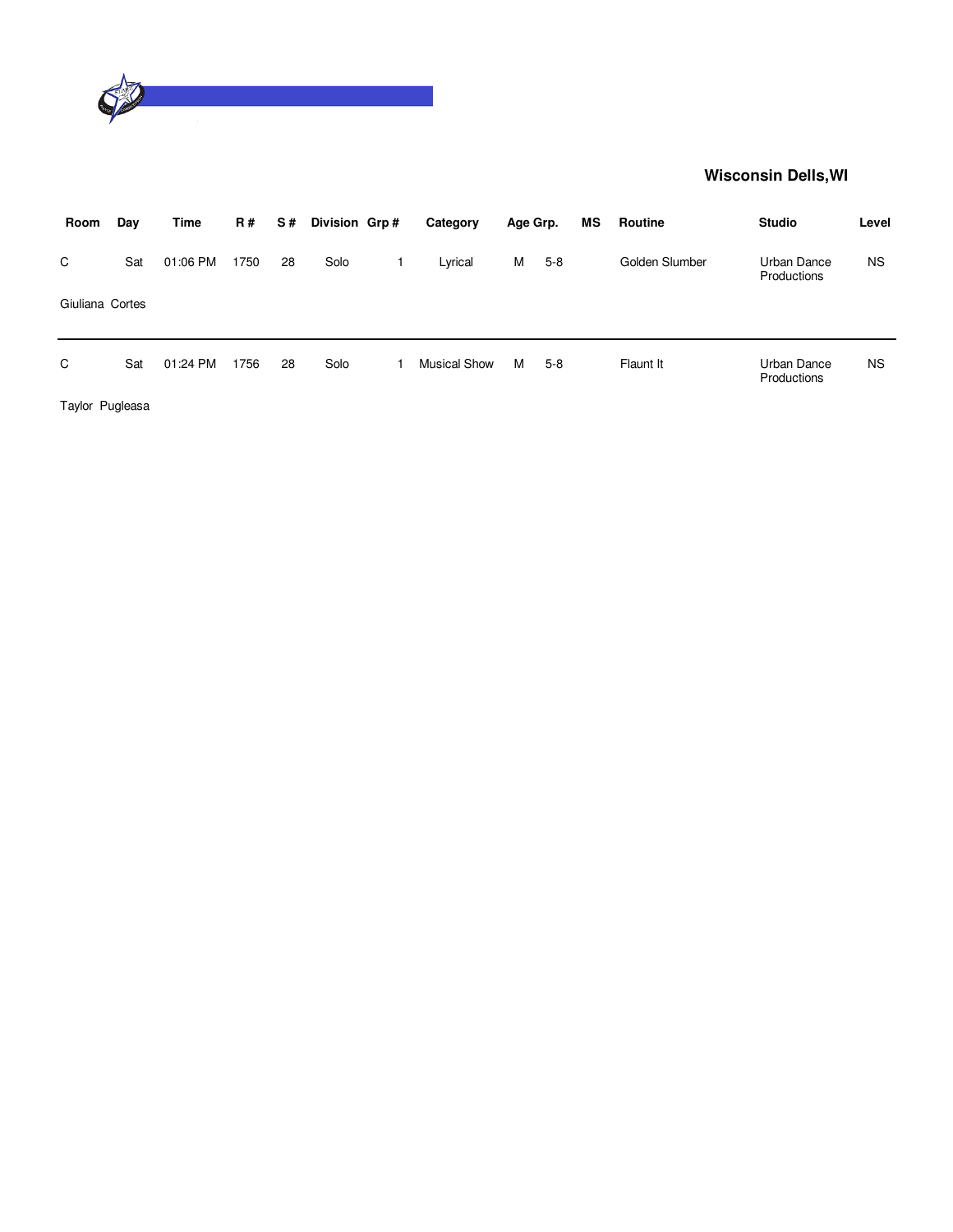

| Room             | Day | <b>Time</b>                               | R#  | S# | Division Grp# |              | Category     |    | Age Grp.  | <b>MS</b> | Routine                | <b>Studio</b>                   | Level       |
|------------------|-----|-------------------------------------------|-----|----|---------------|--------------|--------------|----|-----------|-----------|------------------------|---------------------------------|-------------|
| Α                | Wed | 07:36 AM                                  | 11  | 38 | Solo          | 1            | Contemporary | S  | $15 - 18$ |           | I Can't Love You       | <b>Valley Dance</b><br>District | S           |
| Emily Torstenson |     |                                           |     |    |               |              |              |    |           |           |                        |                                 |             |
| Α                | Wed | 07:43 AM                                  | 13  | 38 | Solo          | $\mathbf{1}$ | Contemporary |    | S 15-18   |           | <b>Beautiful Thing</b> | Valley Dance<br>District        | S           |
| Isabella Hjelle  |     |                                           |     |    |               |              |              |    |           |           |                        |                                 |             |
| A                | Wed | 07:53 AM                                  | 16  | 38 | Solo          | $\mathbf{1}$ | Contemporary |    | S 15-18   |           | Dangerous              | <b>Valley Dance</b><br>District | $\mathsf S$ |
| Anika Fernholz   |     |                                           |     |    |               |              |              |    |           |           |                        |                                 |             |
| Α                | Wed | 01:20 PM                                  | 95  | 38 | Solo          | $\mathbf{1}$ | Lyrical      | S  | $15 - 18$ |           | Finally                | <b>Valley Dance</b><br>District | $\mathsf S$ |
| Grace Vacek      |     |                                           |     |    |               |              |              |    |           |           |                        |                                 |             |
| Α                | Wed | 05:28 PM                                  | 166 | 38 | Solo          | $\mathbf{1}$ | Tap          | S  | $15 - 18$ |           | Kiss                   | Valley Dance<br>District        | S           |
| Peyton Moe       |     |                                           |     |    |               |              |              |    |           |           |                        |                                 |             |
| Α                | Wed | 09:47 PM                                  | 220 | 38 | D/T           | 3            | Tap          | S  | $15 - 18$ |           | Heart Cry              | <b>Valley Dance</b><br>District | $\mathsf S$ |
|                  |     | Landrey Schmidt, Audrey Sieg, Callie Sieg |     |    |               |              |              |    |           |           |                        |                                 |             |
| A                | Thu | 08:46 AM                                  | 235 | 38 | Solo          | 1            | Contemporary | T  | $12 - 14$ |           | Titanium               | Valley Dance<br><b>District</b> | $\mathsf S$ |
| Molly Halvorson  |     |                                           |     |    |               |              |              |    |           |           |                        |                                 |             |
| A                | Thu | 10:59 AM                                  | 273 | 38 | Solo          | $\mathbf{1}$ | Jazz         | T. | $12 - 14$ |           | All She Wants to Do    | Valley Dance<br>District        | $\mathbb S$ |
| Chloe Kranz      |     |                                           |     |    |               |              |              |    |           |           |                        |                                 |             |
| Α                | Thu | 01:13 PM                                  | 297 | 38 | Solo          | $\mathbf{1}$ | Lyrical      | T. | $12 - 14$ |           | Home                   | <b>Valley Dance</b><br>District | $\mathbb S$ |

Paisley Martinson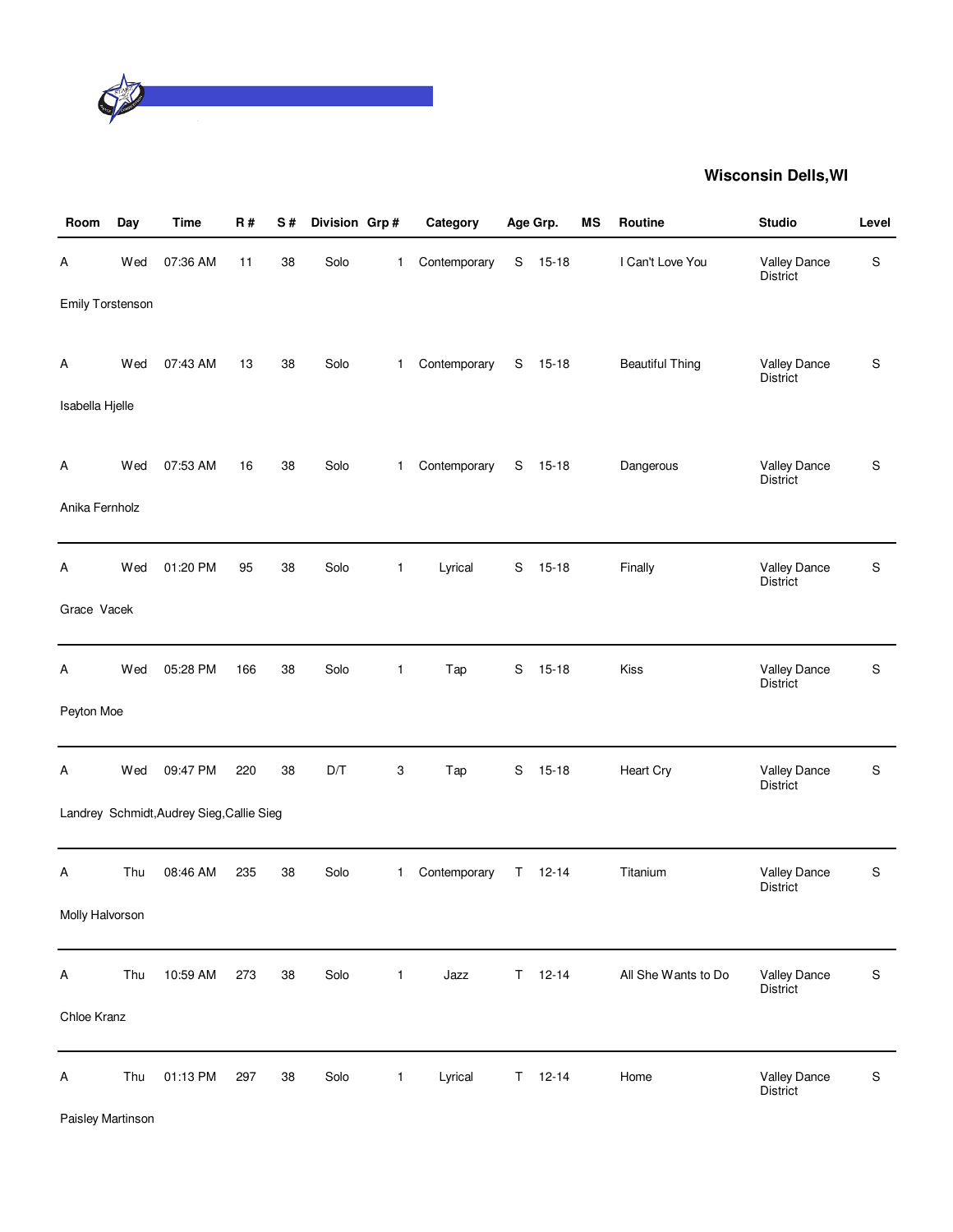

| Room            | Day | Time                                    | <b>R#</b> | S# | Division Grp# |                 | Category     |    | Age Grp.      | ΜS | <b>Routine</b>                                                                                                                                          | <b>Studio</b>                          | Level |
|-----------------|-----|-----------------------------------------|-----------|----|---------------|-----------------|--------------|----|---------------|----|---------------------------------------------------------------------------------------------------------------------------------------------------------|----------------------------------------|-------|
| Α               | Thu | 03:54 PM                                | 343       | 38 | Solo          | 1               | Tap          | T. | $12 - 14$     |    | Oh What a Beautiful<br>Morning                                                                                                                          | <b>Valley Dance</b><br><b>District</b> | S     |
| Harper Gronholz |     |                                         |           |    |               |                 |              |    |               |    |                                                                                                                                                         |                                        |       |
| Α               | Thu | 03:58 PM                                | 344       | 38 | Solo          | $\mathbf{1}$    | Tap          | T. | $12 - 14$     |    | When I Look In Your<br>Eyes                                                                                                                             | Valley Dance<br><b>District</b>        | S     |
| Lane Schirm     |     |                                         |           |    |               |                 |              |    |               |    |                                                                                                                                                         |                                        |       |
| А               | Thu | 06:39 PM                                | 370       | 38 | D/T           | 2               | Jazz         | T  | $12 - 14$     |    | Body Language                                                                                                                                           | <b>Valley Dance</b><br><b>District</b> | S     |
|                 |     | Chloe Kranz, Morgan Hanson              |           |    |               |                 |              |    |               |    |                                                                                                                                                         |                                        |       |
| Α               | Thu | 07:59 PM                                | 393       | 38 | D/T           | 3               | Tap          | т  | $12 - 14$     |    | Bop                                                                                                                                                     | <b>Valley Dance</b><br><b>District</b> | S     |
|                 |     | Chloe Kranz, Lane Schirm, Morgan Hanson |           |    |               |                 |              |    |               |    |                                                                                                                                                         |                                        |       |
| Α               | Fri | 11:26 AM                                | 439       | 38 | Lg            | 10              | Tap          | S  | $15 - 18$     |    | Groove                                                                                                                                                  | <b>Valley Dance</b><br><b>District</b> | S     |
|                 |     |                                         |           |    |               |                 |              |    |               |    | Harper Gronholz,Lane Schirm,Lexi Gloege,Morgan Hanson,Reese McCoy,Peyton Moe,Landrey Schmidt,Audrey Sieg,Callie Sieg,Grace Vacek                        |                                        |       |
| А               | Sat | 08:10 AM                                | 575       | 38 | Lg            | 10 <sup>°</sup> | Contemporary |    | $T = 12 - 14$ |    | Down to the River                                                                                                                                       | <b>Valley Dance</b><br><b>District</b> | S     |
|                 |     |                                         |           |    |               |                 |              |    |               |    | Elena Comes, Chloe Gloege, Makiah Pust, Gertie Sieg, Reese McCoy, Reis Mitchell, Diana Rodriguez, Kylar Hjelmeland, Paisley Martinson, Reese Ochsendorf |                                        |       |
| А               | Sat | 08:37 AM                                | 581       | 38 | Sg            | 9               | Contemporary | Τ  | $12 - 14$     |    | Salvation                                                                                                                                               | <b>Valley Dance</b><br><b>District</b> | S     |
|                 |     |                                         |           |    |               |                 |              |    |               |    | Harper Gronholz, Isabella Hjelle, Chloe Kranz, Anika Fernholz, Morgan Hanson, Peyton Moe, Emily Torstenson, Grace Vacek, Molly Halvorson                |                                        |       |
| А               | Sat | 02:34 PM                                | 647       | 38 | Lg            | 17              | Tap          | T. | $12 - 14$     |    | Waiting on the World                                                                                                                                    | Valley Dance<br><b>District</b>        | S     |

Brooklyn Sterud,Elena Comes,Chloe Gloege,Isabella Hjelle,Chloe Kranz,Makiah Pust,Lane Schirm,Gertie Sieg,Reese McCoy,Reis Mitchell,Diana Rodriguez,Molly Halvorson,Kylar Hjelmeland,Mary Holmgren,Paisley Martinson,Reese Ochsendorf,Chloe Sachariason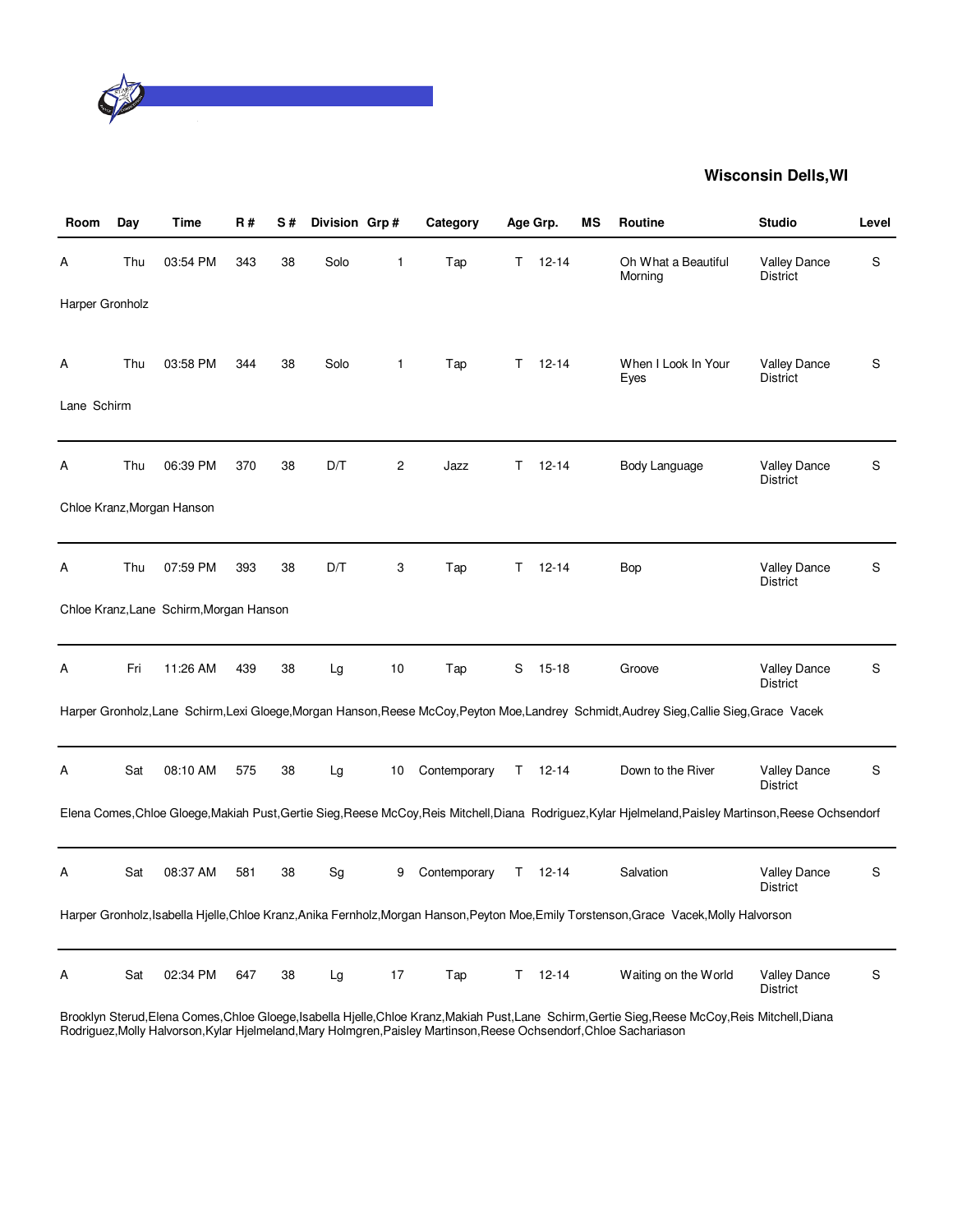

| Room               | Day | Time     | <b>R#</b> | S# | Division Grp#  |              | Category                                                                                  | Age Grp. |               | ΜS | Routine                                                                                                                                                                                                                                                                                                                                                                                                                                                                                                                                                                                                                                                                                                                                 | <b>Studio</b>                          | Level     |
|--------------------|-----|----------|-----------|----|----------------|--------------|-------------------------------------------------------------------------------------------|----------|---------------|----|-----------------------------------------------------------------------------------------------------------------------------------------------------------------------------------------------------------------------------------------------------------------------------------------------------------------------------------------------------------------------------------------------------------------------------------------------------------------------------------------------------------------------------------------------------------------------------------------------------------------------------------------------------------------------------------------------------------------------------------------|----------------------------------------|-----------|
| А                  | Sat | 04:52 PM | 666       | 38 | Producti<br>on | 46           | Hip Hop                                                                                   | PT       | 9-11          |    | Ride with the Mob                                                                                                                                                                                                                                                                                                                                                                                                                                                                                                                                                                                                                                                                                                                       | <b>Valley Dance</b><br><b>District</b> | S         |
|                    |     |          |           |    |                |              |                                                                                           |          |               |    | Brynn Gloege,Tenley Kranz,Kadence Tosel,Carolynn Bakeberg,Brooklyn Sterud,Elena Comes,Chloe Gloege,Harper Gronholz,Isabella Hielle,Chloe<br>Kranz, Makiah Pust, Lane Schirm, Gertie Sieg, Anika Fernholz, Lexi Gloege, Morgan Hanson, Reese McCoy, Reis Mitchell, Peyton Moe, Leila Pust, Landrey<br>Schmidt, Audrey Sieg, Grace Vacek, Diana Rodriguez, Ayden Rutland, Hanna Comes, Emersyn Erdmann, Ainsley Gronholz, Molly Halvorson, Peyton<br>Haugen, Kylar Hjelmeland, Aubree Holm, Mary Holmgren, Isabella Martinson, Paisley Martinson, Tayah McKenney, Mya Mortenson, Reese Ochsendorf, Taylor<br>Reszel, Adeline Robison, Dariana Rodriguez, Chloe Sachariason, Sophia Sachariason, Piper Staton, Makia Thomson, Hilary Tosel |                                        |           |
| В                  | Wed | 08:18 PM | 813       | 38 | Solo           | $\mathbf{1}$ | Tap                                                                                       | S        | $15 - 18$     |    | Mmmbop                                                                                                                                                                                                                                                                                                                                                                                                                                                                                                                                                                                                                                                                                                                                  | <b>Valley Dance</b><br><b>District</b> | RS        |
| <b>Callie Sieg</b> |     |          |           |    |                |              |                                                                                           |          |               |    |                                                                                                                                                                                                                                                                                                                                                                                                                                                                                                                                                                                                                                                                                                                                         |                                        |           |
| В                  | Wed | 08:25 PM | 815       | 38 | Solo           | $\mathbf{1}$ | Tap                                                                                       | S        | 15-18         |    | Like I Love You                                                                                                                                                                                                                                                                                                                                                                                                                                                                                                                                                                                                                                                                                                                         | <b>Valley Dance</b><br><b>District</b> | RS        |
| Lexi Gloege        |     |          |           |    |                |              |                                                                                           |          |               |    |                                                                                                                                                                                                                                                                                                                                                                                                                                                                                                                                                                                                                                                                                                                                         |                                        |           |
| В                  | Sat | 12:40 PM | 1174      | 38 | Sg             | 8            | Jazz                                                                                      | PT       | $9 - 11$      |    | Do It Like This                                                                                                                                                                                                                                                                                                                                                                                                                                                                                                                                                                                                                                                                                                                         | <b>Valley Dance</b><br><b>District</b> | <b>RS</b> |
|                    |     |          |           |    |                |              |                                                                                           |          |               |    | Brynn Gloege, Tenley Kranz, Emersyn Erdmann, Aubree Holm, Isabella Martinson, Mya Mortenson, Sophia Sachariason, Makia Thomson                                                                                                                                                                                                                                                                                                                                                                                                                                                                                                                                                                                                          |                                        |           |
| В                  | Sat | 12:44 PM | 1175      | 38 | Sg             | 7            | Jazz                                                                                      | PT.      | $9 - 11$      |    | Love Yourself                                                                                                                                                                                                                                                                                                                                                                                                                                                                                                                                                                                                                                                                                                                           | <b>Valley Dance</b><br><b>District</b> | RS        |
|                    |     |          |           |    |                |              |                                                                                           |          |               |    | Carolynn Bakeberg, Brooklyn Sterud, Ayden Rutland, Hanna Comes, Mary Holmgren, Tayah McKenney, Chloe Sachariason                                                                                                                                                                                                                                                                                                                                                                                                                                                                                                                                                                                                                        |                                        |           |
| В                  | Sat | 02:00 PM | 1194      | 38 | Sg             | 9            | Tap                                                                                       | PT.      | $9 - 11$      |    | Sea Cruise                                                                                                                                                                                                                                                                                                                                                                                                                                                                                                                                                                                                                                                                                                                              | Valley Dance<br>District               | <b>RS</b> |
|                    |     |          |           |    |                |              |                                                                                           |          |               |    | Brynn Gloege, Tenley Kranz, Carolynn Bakeberg, Hanna Comes, Emersyn Erdmann, Aubree Holm, Isabella Martinson, Mya Mortenson, Sophia Sachariason                                                                                                                                                                                                                                                                                                                                                                                                                                                                                                                                                                                         |                                        |           |
| В                  | Sat | 02:16 PM | 1198      | 38 | Sg             | 6            | Tap                                                                                       |          | PT 9-11       |    | Crazy in Love                                                                                                                                                                                                                                                                                                                                                                                                                                                                                                                                                                                                                                                                                                                           | <b>Valley Dance</b><br><b>District</b> | <b>RS</b> |
|                    |     |          |           |    |                |              | Brynn Gloege, Tenley Kranz, Aubree Holm, Mary Holmgren, Isabella Martinson, Mya Mortenson |          |               |    |                                                                                                                                                                                                                                                                                                                                                                                                                                                                                                                                                                                                                                                                                                                                         |                                        |           |
| С                  | Wed | 09:32 PM | 1391      | 38 | D/T            | 2            | Lyrical                                                                                   |          | $T = 12 - 14$ |    | I'll Be There                                                                                                                                                                                                                                                                                                                                                                                                                                                                                                                                                                                                                                                                                                                           | <b>Valley Dance</b><br><b>District</b> | <b>RS</b> |

Elena Comes,Gertie Sieg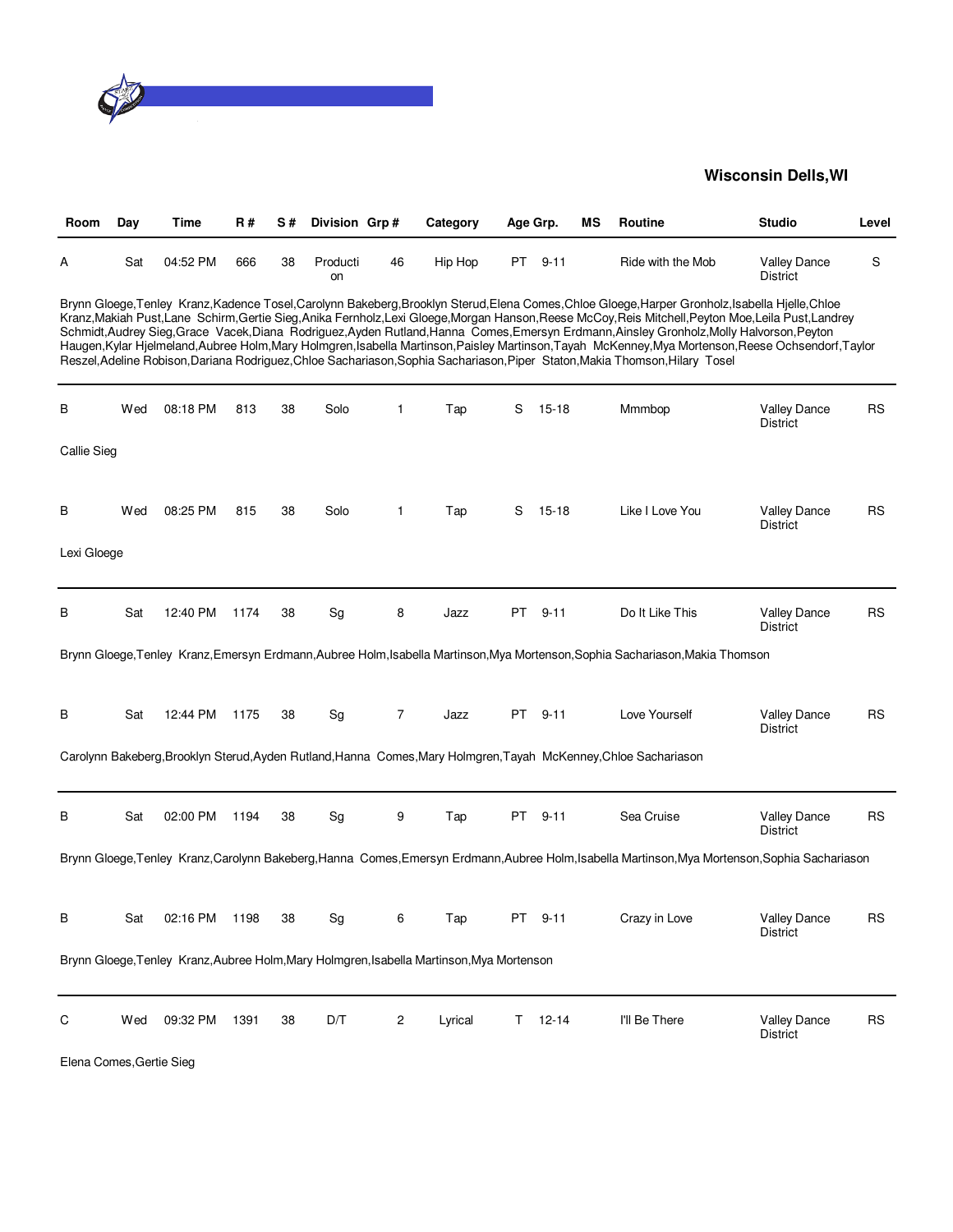

| Room               | Day | Time                                                                          | R#   | S# | Division Grp# |                | Category                                                                        | Age Grp.  |           | МS | Routine            | <b>Studio</b>                          | Level     |
|--------------------|-----|-------------------------------------------------------------------------------|------|----|---------------|----------------|---------------------------------------------------------------------------------|-----------|-----------|----|--------------------|----------------------------------------|-----------|
| $\mathsf C$        | Wed | 10:00 PM                                                                      | 1399 | 38 | D/T           | 3              | Tap                                                                             | T.        | $12 - 14$ |    | Count On Me        | Valley Dance<br><b>District</b>        | <b>RS</b> |
|                    |     | Brooklyn Sterud, Chloe Gloege, Chloe Sachariason                              |      |    |               |                |                                                                                 |           |           |    |                    |                                        |           |
| C                  | Thu | 10:39 AM                                                                      | 1455 | 38 | Solo          | $\mathbf{1}$   | Jazz                                                                            | PT        | $9 - 11$  |    | Bey                | Valley Dance<br><b>District</b>        | <b>RS</b> |
| Isabella Martinson |     |                                                                               |      |    |               |                |                                                                                 |           |           |    |                    |                                        |           |
| C                  | Thu | 10:45 AM                                                                      | 1457 | 38 | Solo          | $\mathbf{1}$   | Jazz                                                                            | PT .      | $9 - 11$  |    | Orange Colored Sky | Valley Dance<br>District               | <b>RS</b> |
| Aubree Holm        |     |                                                                               |      |    |               |                |                                                                                 |           |           |    |                    |                                        |           |
| C                  | Thu | 05:07 PM                                                                      | 1536 | 38 | D/T           | $\overline{c}$ | Jazz                                                                            | <b>PT</b> | $9 - 11$  |    | Oath               | <b>Valley Dance</b><br><b>District</b> | <b>RS</b> |
|                    |     | Brynn Gloege, Mya Mortenson                                                   |      |    |               |                |                                                                                 |           |           |    |                    |                                        |           |
| $\mathsf C$        | Thu | 05:22 PM                                                                      | 1541 | 38 | D/T           | 2              | Jazz                                                                            | PT        | $9 - 11$  |    | That's Not My Name | Valley Dance<br>District               | <b>RS</b> |
|                    |     | Tenley Kranz, Isabella Martinson                                              |      |    |               |                |                                                                                 |           |           |    |                    |                                        |           |
| $\mathsf C$        | Fri | 09:17 AM                                                                      | 1581 | 38 | Sg            | 5              | Jazz                                                                            | Μ         | $5-8$     |    | Itsy Bitsy Spider  | Valley Dance<br><b>District</b>        | <b>NS</b> |
|                    |     | Taylor Reszel, Adeline Robison, Piper Staton, Ellecyn Gronholz, Emersyn Tosel |      |    |               |                |                                                                                 |           |           |    |                    |                                        |           |
| C                  | Fri | 09:45 AM                                                                      | 1588 | 38 | Sg            | 5              | Jazz                                                                            | Μ         | $5-8$     |    | Swing              | Valley Dance<br><b>District</b>        | <b>NS</b> |
|                    |     |                                                                               |      |    |               |                | Kadence Tosel, Ainsley Gronholz, Peyton Haugen, Dariana Rodriguez, Hilary Tosel |           |           |    |                    |                                        |           |
| C                  | Fri | 11:45 AM                                                                      | 1618 | 38 | Sg            | 6              | Tap                                                                             | Μ         | $5-8$     |    | A-Tisket, A-Tasket | <b>Valley Dance</b><br><b>District</b> | <b>NS</b> |

Kadence Tosel,Ainsley Gronholz,Peyton Haugen,Dariana Rodriguez,Makia Thomson,Hilary Tosel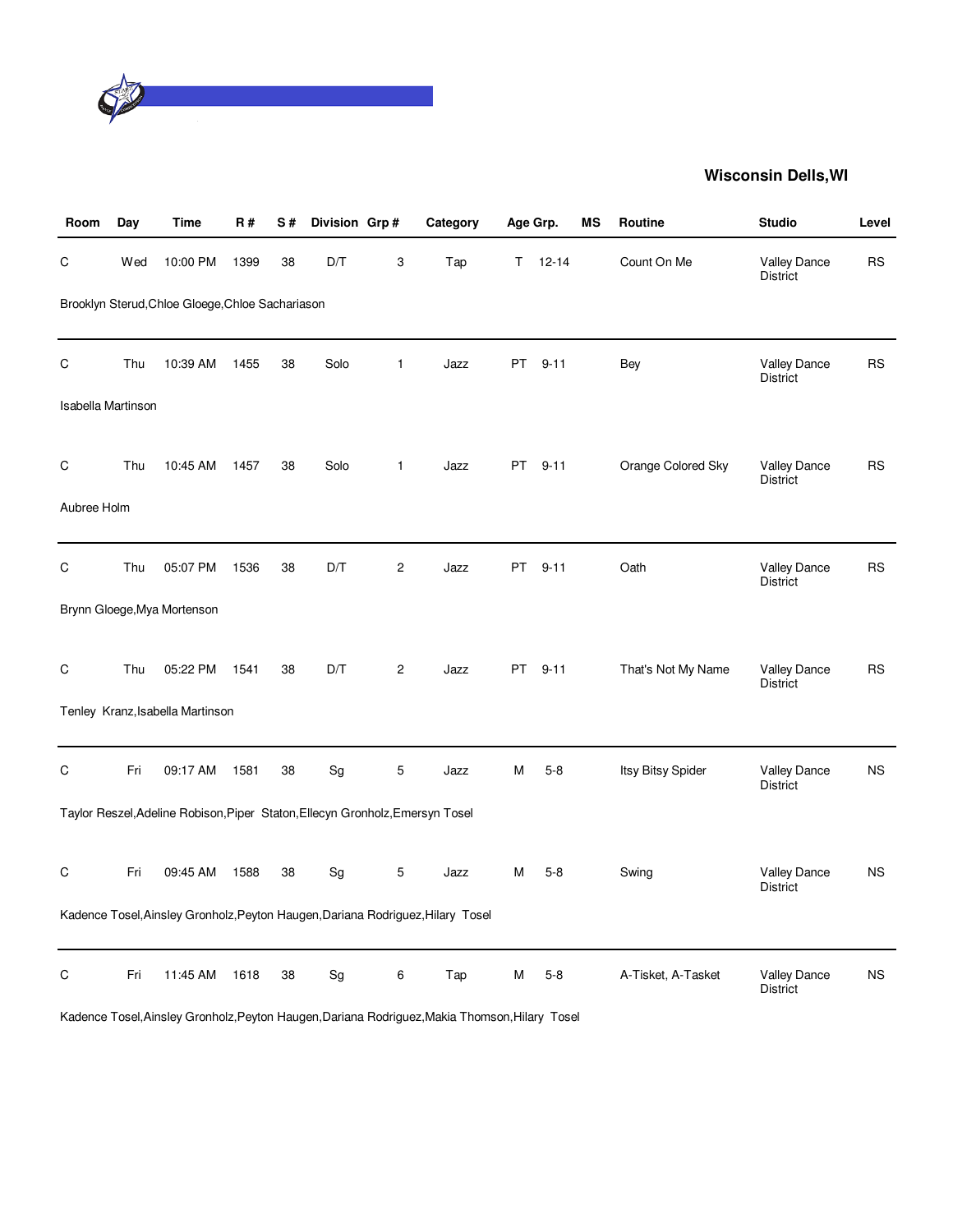

| Room                 | Day | <b>Time</b>                 | R#  | S# | Division Grp# |                         | Category     |             | Age Grp.      | <b>MS</b> | <b>Routine</b>     | <b>Studio</b>                    | Level     |
|----------------------|-----|-----------------------------|-----|----|---------------|-------------------------|--------------|-------------|---------------|-----------|--------------------|----------------------------------|-----------|
| А                    | Wed | 01:55 PM                    | 105 | 24 | Solo          | 1                       | Lyrical      | S           | $15 - 18$     |           | Adagio             | <b>Veracity Dance</b><br>Project | ${\sf S}$ |
| Sophia Meyer         |     |                             |     |    |               |                         |              |             |               |           |                    |                                  |           |
| Α                    | Wed | 02:09 PM                    | 109 | 24 | Solo          | $\mathbf{1}$            | Lyrical      | S           | $15 - 18$     |           | Fragmented         | Veracity Dance<br>Project        | S         |
| Grace Long           |     |                             |     |    |               |                         |              |             |               |           |                    |                                  |           |
| Α                    | Wed | 02:26 PM                    | 114 | 24 | Solo          | 1                       | Lyrical      | S           | $15 - 18$     |           | Is That Alright    | <b>Veracity Dance</b><br>Project | S         |
| Sophia Rebout        |     |                             |     |    |               |                         |              |             |               |           |                    |                                  |           |
| А                    | Wed | 04:32 PM                    | 150 | 24 | Solo          | $\mathbf{1}$            | Open         | $\mathbf S$ | $15 - 18$     |           | Girlfriend         | <b>Veracity Dance</b><br>Project | ${\sf S}$ |
| <b>Tarryn Mallon</b> |     |                             |     |    |               |                         |              |             |               |           |                    |                                  |           |
| А                    | Wed | 08:55 PM                    | 205 | 24 | D/T           | $\overline{\mathbf{c}}$ | Lyrical      | S           | $15 - 18$     |           | If I Ever          | <b>Veracity Dance</b><br>Project | S         |
|                      |     | Sophia Meyer, Tarryn Mallon |     |    |               |                         |              |             |               |           |                    |                                  |           |
| А                    | Thu | 08:50 AM                    | 236 | 24 | Solo          | 1                       | Contemporary | Τ           | $12 - 14$     |           | I Used To Know     | Veracity Dance<br>Project        | ${\sf S}$ |
| Delaney Wixom        |     |                             |     |    |               |                         |              |             |               |           |                    |                                  |           |
| Α                    | Thu | 01:17 PM                    | 298 | 24 | Solo          | $\mathbf{1}$            | Lyrical      | T.          | $12 - 14$     |           | Never Surrender    | Veracity Dance<br>Project        | ${\sf S}$ |
| Kayden Williams      |     |                             |     |    |               |                         |              |             |               |           |                    |                                  |           |
| Α                    | Thu | 01:20 PM                    | 299 | 24 | Solo          | $\mathbf{1}$            | Lyrical      |             | $T = 12-14$   |           | One Moment In Time | Veracity Dance<br>Project        | S         |
| Lilly Duncan         |     |                             |     |    |               |                         |              |             |               |           |                    |                                  |           |
| А                    | Thu | 05:46 PM                    | 355 | 24 | D/T           | 3                       | Contemporary |             | $T = 12 - 14$ |           | <b>Blue Haze</b>   | <b>Veracity Dance</b><br>Project | S         |

Lilly Duncan ,Kayden Williams ,Sophia Rebout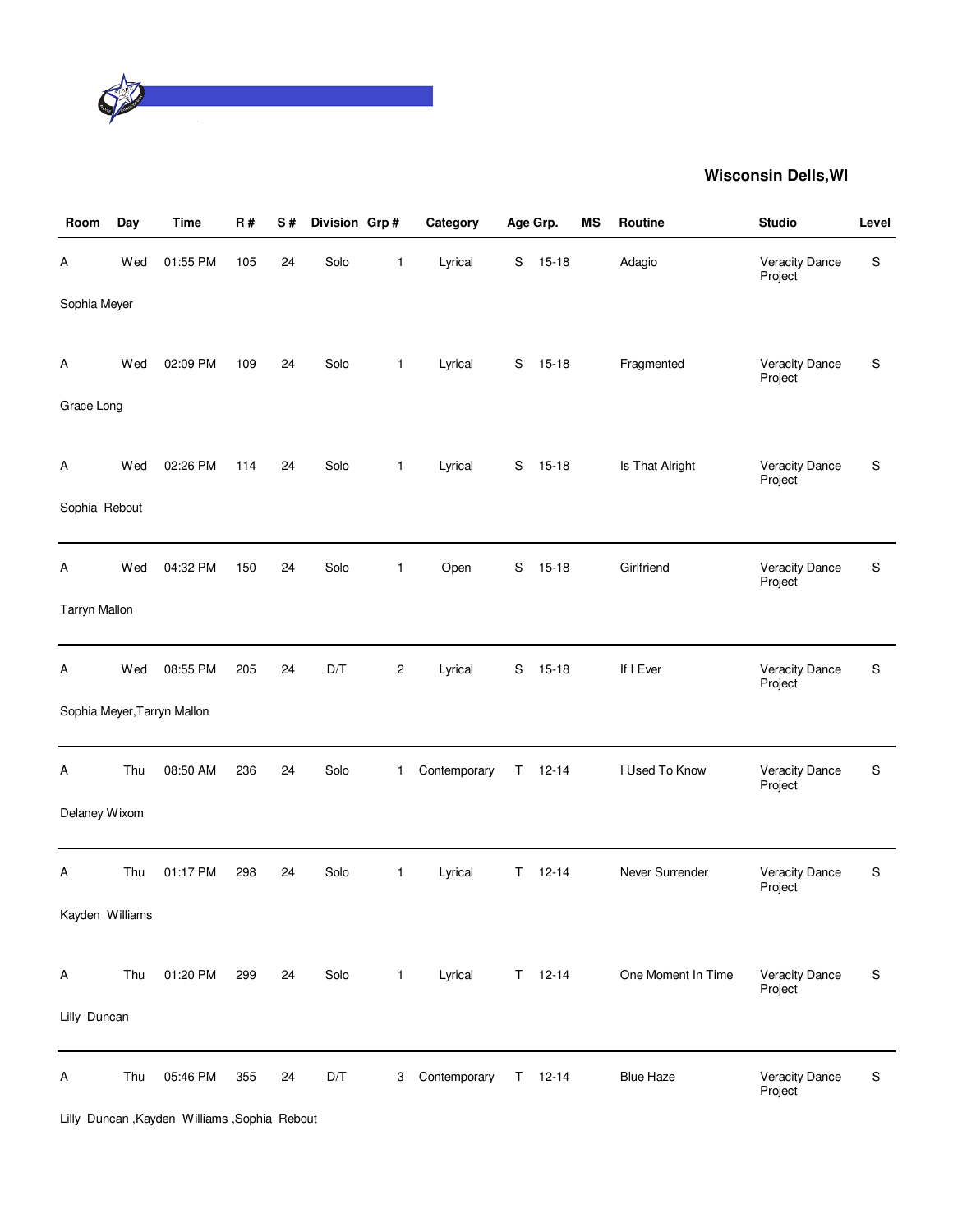

| Room          | Day | <b>Time</b>                    | R#   | S# | Division Grp # |                | Category            |           | Age Grp.  | <b>MS</b> | Routine                         | <b>Studio</b>                    | Level     |
|---------------|-----|--------------------------------|------|----|----------------|----------------|---------------------|-----------|-----------|-----------|---------------------------------|----------------------------------|-----------|
| Α             | Thu | 07:21 PM                       | 382  | 24 | D/T            | $\overline{c}$ | Lyrical             | T.        | $12 - 14$ |           | Anytime You Need A<br>Friend    | <b>Veracity Dance</b><br>Project | S         |
|               |     | Lilly Duncan , Kayden Williams |      |    |                |                |                     |           |           |           |                                 |                                  |           |
| C             | Thu | 10:51 AM                       | 1459 | 24 | Solo           | 1              | Jazz                | <b>PT</b> | $9 - 11$  |           | Cover Girl                      | <b>Veracity Dance</b><br>Project | <b>RS</b> |
| Teagan Bailey |     |                                |      |    |                |                |                     |           |           |           |                                 |                                  |           |
|               |     |                                |      |    |                |                |                     |           |           |           |                                 |                                  |           |
| C             | Thu | 11:03 AM                       | 1463 | 24 | Solo           | 1              | Jazz                | <b>PT</b> | $9 - 11$  |           | Heads Will Roll                 | Veracity Dance<br>Project        | <b>RS</b> |
| Jera Calvert  |     |                                |      |    |                |                |                     |           |           |           |                                 |                                  |           |
|               |     |                                |      |    |                |                |                     |           |           |           |                                 |                                  |           |
| C             | Thu | 02:27 PM                       | 1506 | 24 | Solo           | 1              | <b>Musical Show</b> | <b>PT</b> | $9 - 11$  |           | Poor Unfortunate Souls          | Veracity Dance<br>Project        | <b>RS</b> |
| Ava Klecker   |     |                                |      |    |                |                |                     |           |           |           |                                 |                                  |           |
|               |     |                                |      |    |                |                |                     |           |           |           |                                 |                                  |           |
| С             | Thu | 06:04 PM                       | 1555 | 24 | D/T            | 2              | <b>Musical Show</b> | <b>PT</b> | $9 - 11$  |           | Mungojerrie and<br>Rumpleteazer | <b>Veracity Dance</b><br>Project | <b>RS</b> |
|               |     | Teagan Bailey , Ava Klecker    |      |    |                |                |                     |           |           |           |                                 |                                  |           |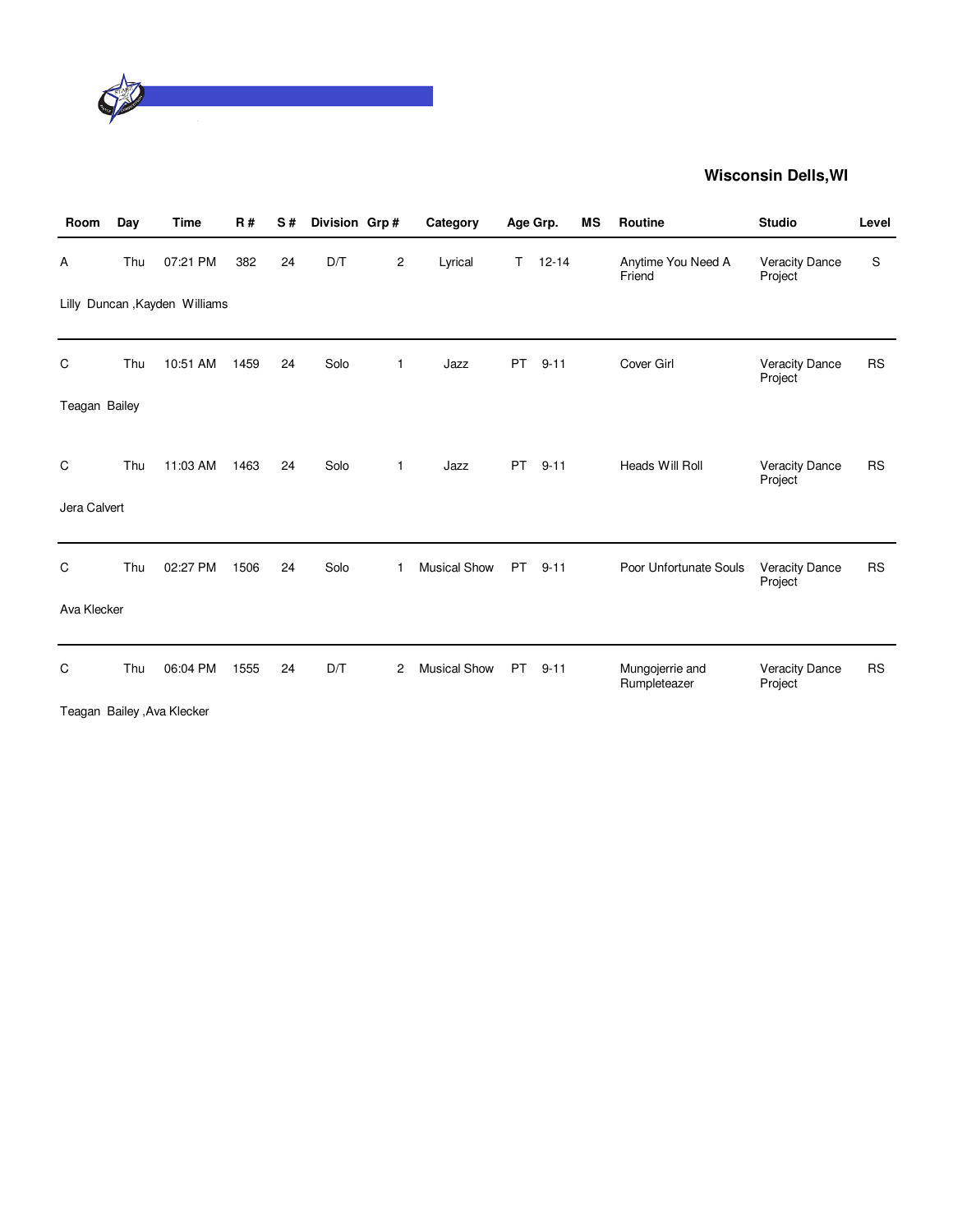

| Room             | Day | Time     | <b>R#</b> | S# | Division Grp# | Category     |    | Age Grp.  | ΜS | Routine | <b>Studio</b> | Level |
|------------------|-----|----------|-----------|----|---------------|--------------|----|-----------|----|---------|---------------|-------|
| A                | Thu | 08:32 AM | 231       | 40 | Solo          | Contemporary | T. | $12 - 14$ |    | Conduit | Xtreme Dance  | S     |
| Alaynah Hingtgen |     |          |           |    |               |              |    |           |    |         |               |       |
| A                | Thu | 10:49 AM | 270       | 40 | Solo          | Jazz         | T. | $12 - 14$ |    | Ayo     | Xtreme Dance  | S     |

Alaynah Hingtgen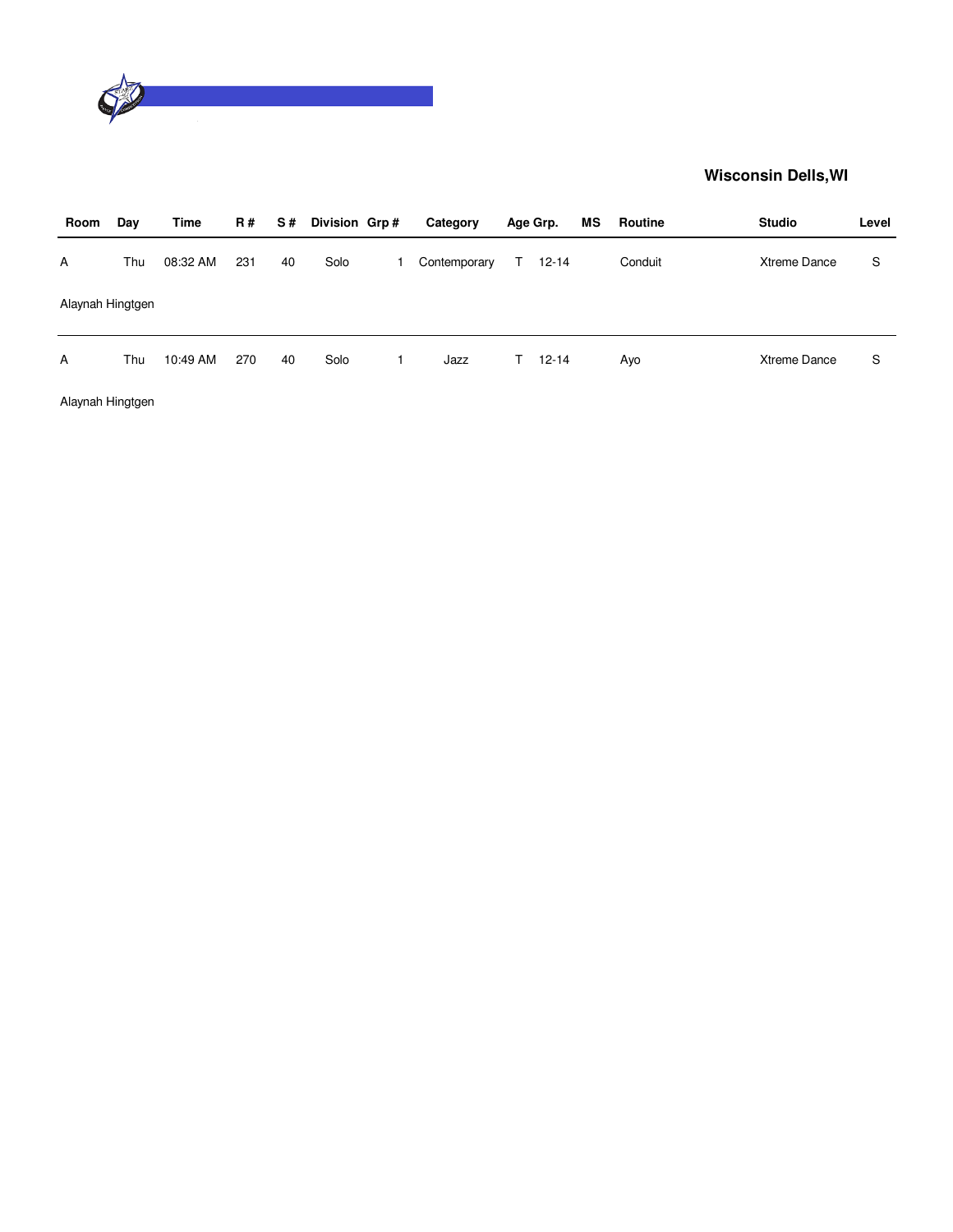

| Room                    | Day | <b>Time</b> | R#  | S# | Division Grp# |   | Category     |   | Age Grp.  | ΜS | Routine               | <b>Studio</b>            | Level         |
|-------------------------|-----|-------------|-----|----|---------------|---|--------------|---|-----------|----|-----------------------|--------------------------|---------------|
| Α                       | Wed | 07:46 AM    | 14  | 6  | Solo          | 1 | Contemporary | S | $15 - 18$ |    | Quiver a Little       | Zumbrota<br>Dance Studio | S             |
| <b>Isabella Roberts</b> |     |             |     |    |               |   |              |   |           |    |                       |                          |               |
| A                       | Wed | 08:04 AM    | 19  | 6  | Solo          | 1 | Contemporary | S | $15 - 18$ |    | Fast Forward Backward | Zumbrota<br>Dance Studio | S             |
| Rachel Krinke           |     |             |     |    |               |   |              |   |           |    |                       |                          |               |
| А                       | Wed | 10:13 AM    | 56  | 6  | Solo          | 1 | Jazz         | S | $15 - 18$ |    | Les Yeux Noirs        | Zumbrota<br>Dance Studio | S             |
| Peighton Buck           |     |             |     |    |               |   |              |   |           |    |                       |                          |               |
| A                       | Wed | 10:31 AM    | 61  | 6  | Solo          | 1 | Jazz         | S | $15 - 18$ |    | Raspberry Beret       | Zumbrota<br>Dance Studio | S             |
| Abby Plank              |     |             |     |    |               |   |              |   |           |    |                       |                          |               |
| A                       | Wed | 10:38 AM    | 63  | 6  | Solo          | 1 | Jazz         | S | $15 - 18$ |    | Turn the Beat Around  | Zumbrota<br>Dance Studio | S             |
| Olivia Seymour          |     |             |     |    |               |   |              |   |           |    |                       |                          |               |
| А                       | Wed | 01:44 PM    | 102 | 6  | Solo          | 1 | Lyrical      | S | $15 - 18$ |    | Closure               | Zumbrota<br>Dance Studio | S             |
| Joselyn Stensland       |     |             |     |    |               |   |              |   |           |    |                       |                          |               |
| Α                       | Wed | 01:51 PM    | 104 | 6  | Solo          | 1 | Lyrical      | S | $15 - 18$ |    | Derniere Danse        | Zumbrota<br>Dance Studio | S             |
| Solveigh Goldsmith      |     |             |     |    |               |   |              |   |           |    |                       |                          |               |
| Α                       | Wed | 01:58 PM    | 106 | 6  | Solo          | 1 | Lyrical      |   | S 15-18   |    | Faithfully            | Zumbrota<br>Dance Studio | ${\mathsf S}$ |
| Rianne Buck             |     |             |     |    |               |   |              |   |           |    |                       |                          |               |
| A                       | Wed | 02:05 PM    | 108 | 6  | Solo          | 1 | Lyrical      | S | $15-18$   |    | Like Real People Do   | Zumbrota<br>Dance Studio | ${\mathsf S}$ |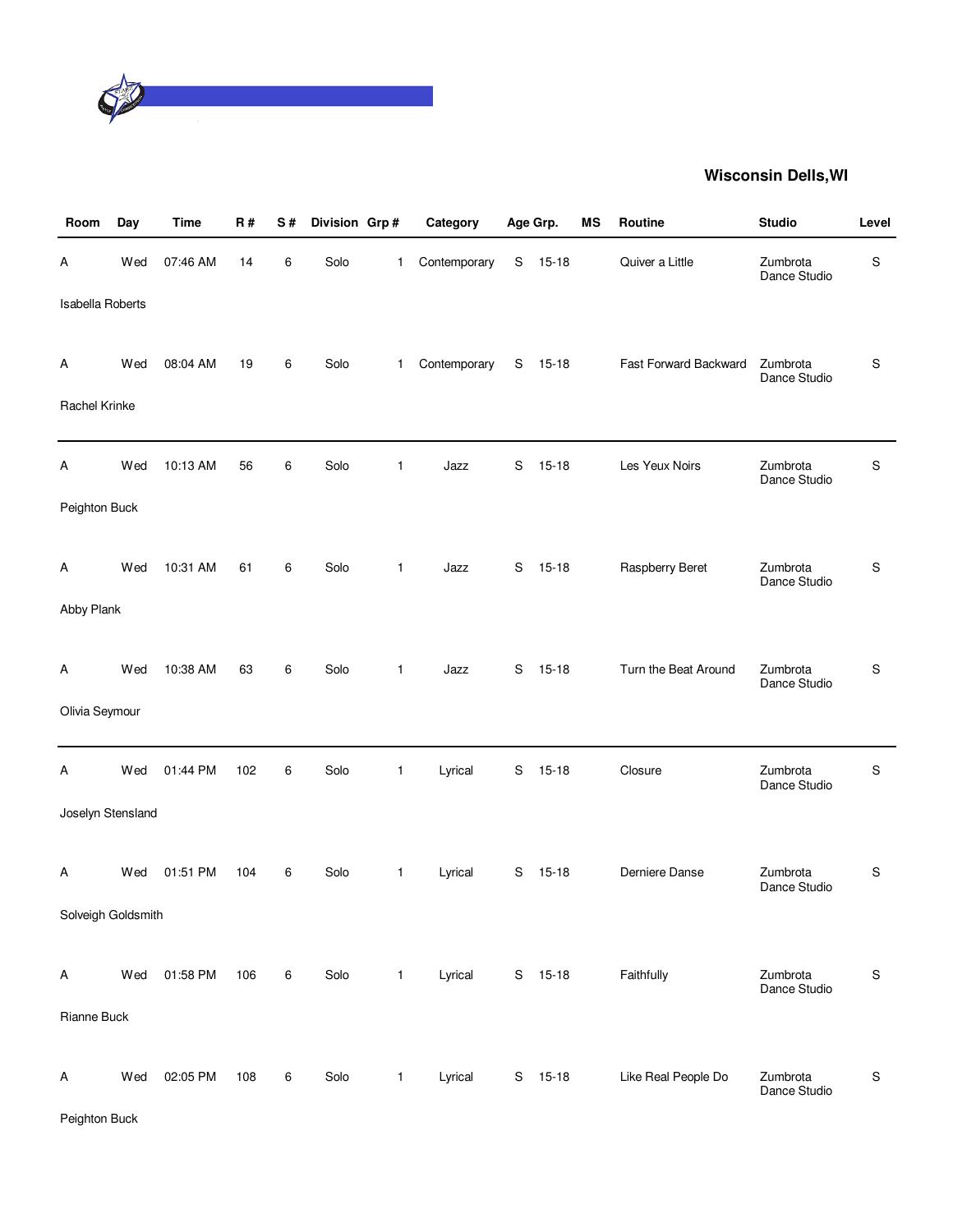

| Room                   | Day | <b>Time</b>                                     | <b>R#</b> | S# | Division Grp# |                | Category            |   | Age Grp.  | MS  | Routine                     | <b>Studio</b>            | Level |
|------------------------|-----|-------------------------------------------------|-----------|----|---------------|----------------|---------------------|---|-----------|-----|-----------------------------|--------------------------|-------|
| Α                      | Wed | 02:12 PM                                        | 110       | 6  | Solo          | $\mathbf{1}$   | Lyrical             | S | $15 - 18$ |     | Supernova                   | Zumbrota<br>Dance Studio | S     |
| Emma Plank             |     |                                                 |           |    |               |                |                     |   |           |     |                             |                          |       |
| Α                      | Wed | 02:19 PM                                        | 112       | 6  | Solo          | $\mathbf{1}$   | Lyrical             | S | $15 - 18$ | $+$ | Wonderful                   | Zumbrota<br>Dance Studio | S     |
| Madelyn Fredrickson    |     |                                                 |           |    |               |                |                     |   |           |     |                             |                          |       |
| Α                      | Wed | 03:50 PM                                        | 138       | 6  | Solo          | 1              | <b>Musical Show</b> | S | $15 - 18$ |     | Charlie                     | Zumbrota<br>Dance Studio | S     |
| Dylon Rowe             |     |                                                 |           |    |               |                |                     |   |           |     |                             |                          |       |
| Α                      | Wed | 04:15 PM                                        | 145       | 6  | Solo          | $\mathbf{1}$   | Open                | S | $15 - 18$ |     | I Feel Like I'm Drowning    | Zumbrota<br>Dance Studio | S     |
| Dylon Rowe             |     |                                                 |           |    |               |                |                     |   |           |     |                             |                          |       |
| Α                      | Wed | 04:25 PM                                        | 148       | 6  | Solo          | $\mathbf{1}$   | Open                | S | $15 - 18$ | $+$ | The Seed                    | Zumbrota<br>Dance Studio | S     |
| Madelyn Fredrickson    |     |                                                 |           |    |               |                |                     |   |           |     |                             |                          |       |
| А                      | Wed | 06:56 PM                                        | 171       | 6  | D/T           | 3              | Contemporary        | S | $15 - 18$ |     | You Might Find Yours        | Zumbrota<br>Dance Studio | S     |
|                        |     | Olivia Seymour, Madelyn Fredrickson, Emma Plank |           |    |               |                |                     |   |           |     |                             |                          |       |
| Α                      | Wed | 08:41 PM                                        | 201       | 6  | D/T           | $\overline{2}$ | Lyrical             | S | $15 - 18$ |     | Play Dead                   | Zumbrota<br>Dance Studio | S     |
|                        |     | Solveigh Goldsmith, Dylon Rowe                  |           |    |               |                |                     |   |           |     |                             |                          |       |
| Α                      | Wed | 08:51 PM                                        | 204       | 6  | D/T           | $\overline{c}$ | Lyrical             | S | $15 - 18$ |     | You Mean the World to<br>Me | Zumbrota<br>Dance Studio | S     |
| Abby Plank, Emma Plank |     |                                                 |           |    |               |                |                     |   |           |     |                             |                          |       |
| Α                      | Wed | 09:12 PM                                        | 210       | 6  | D/T           | 3              | <b>Musical Show</b> | S | $15 - 18$ |     | Cinema Italiano             | Zumbrota<br>Dance Studio | S     |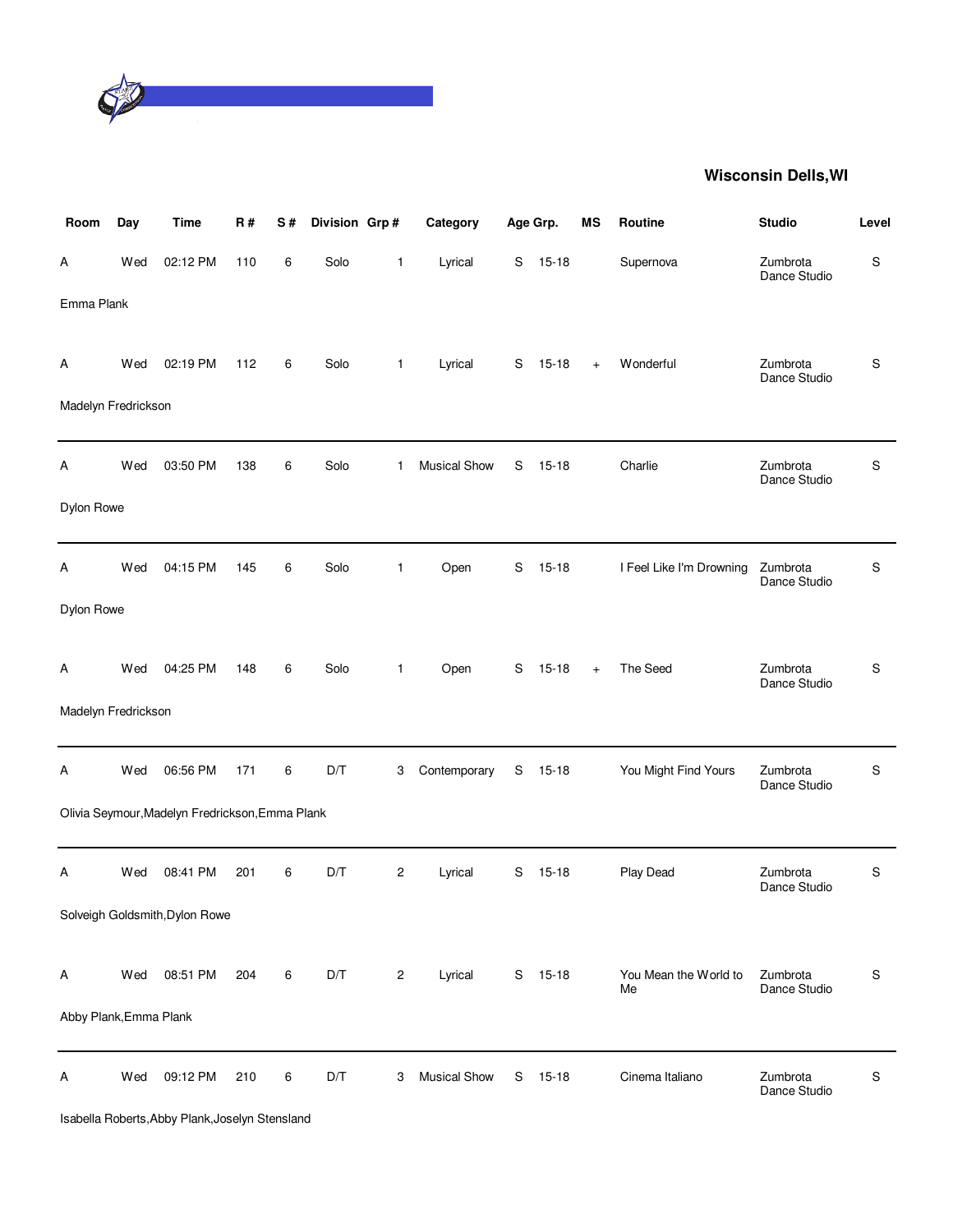

| Room                    | Day | Time                           | <b>R#</b> | S# | Division Grp#  |              | Category            |    | Age Grp.  | ΜS | Routine                                                                                                                                                                                                                                                                                                                                                                                                                                                                                                                                                                                                                                                                                                                                                                                                                                                                                                                                                                                                                                             | <b>Studio</b>            | Level |
|-------------------------|-----|--------------------------------|-----------|----|----------------|--------------|---------------------|----|-----------|----|-----------------------------------------------------------------------------------------------------------------------------------------------------------------------------------------------------------------------------------------------------------------------------------------------------------------------------------------------------------------------------------------------------------------------------------------------------------------------------------------------------------------------------------------------------------------------------------------------------------------------------------------------------------------------------------------------------------------------------------------------------------------------------------------------------------------------------------------------------------------------------------------------------------------------------------------------------------------------------------------------------------------------------------------------------|--------------------------|-------|
| А                       | Wed | 09:23 PM                       | 213       | 6  | D/T            | 2            | <b>Musical Show</b> | S  | 15-18     |    | Ease on Down the Road                                                                                                                                                                                                                                                                                                                                                                                                                                                                                                                                                                                                                                                                                                                                                                                                                                                                                                                                                                                                                               | Zumbrota<br>Dance Studio | S     |
| Dylon Rowe, Sadie Beyer |     |                                |           |    |                |              |                     |    |           |    |                                                                                                                                                                                                                                                                                                                                                                                                                                                                                                                                                                                                                                                                                                                                                                                                                                                                                                                                                                                                                                                     |                          |       |
| Α                       | Thu | 03:51 PM                       | 342       | 6  | Solo           | $\mathbf{1}$ | Clogging            | T. | $12 - 14$ |    | Footloose                                                                                                                                                                                                                                                                                                                                                                                                                                                                                                                                                                                                                                                                                                                                                                                                                                                                                                                                                                                                                                           | Zumbrota<br>Dance Studio | S     |
| Jadyn Flynn             |     |                                |           |    |                |              |                     |    |           |    |                                                                                                                                                                                                                                                                                                                                                                                                                                                                                                                                                                                                                                                                                                                                                                                                                                                                                                                                                                                                                                                     |                          |       |
| А                       | Fri | 08:32 AM                       | 401       | 6  | Sg             | 8            | Contemporary        | S  | 15-18     |    | Warm With You                                                                                                                                                                                                                                                                                                                                                                                                                                                                                                                                                                                                                                                                                                                                                                                                                                                                                                                                                                                                                                       | Zumbrota<br>Dance Studio | S     |
|                         |     |                                |           |    |                |              |                     |    |           |    | Solveigh Goldsmith, Isabella Roberts, Olivia Seymour, Madelyn Fredrickson, Rianne Buck, Peighton Buck, Emma Plank, Joselyn Stensland                                                                                                                                                                                                                                                                                                                                                                                                                                                                                                                                                                                                                                                                                                                                                                                                                                                                                                                |                          |       |
| Α                       | Fri | 08:37 AM                       | 402       | 6  | Sg             | 8            | Contemporary        | S  | 15-18     |    | When Night is Over                                                                                                                                                                                                                                                                                                                                                                                                                                                                                                                                                                                                                                                                                                                                                                                                                                                                                                                                                                                                                                  | Zumbrota<br>Dance Studio | S     |
|                         |     |                                |           |    |                |              |                     |    |           |    | Svea Goldsmith, Dylon Rowe, Rachel Krinke, Abby Plank, Kaitlyn Finstuen, Audrie Simpson, Adison Majsterski, Hannah Wilhelm                                                                                                                                                                                                                                                                                                                                                                                                                                                                                                                                                                                                                                                                                                                                                                                                                                                                                                                          |                          |       |
| А                       | Fri | 09:15 AM                       | 410       | 6  | Lg             | 12           | Jazz                | S  | 15-18     |    | Dancing People                                                                                                                                                                                                                                                                                                                                                                                                                                                                                                                                                                                                                                                                                                                                                                                                                                                                                                                                                                                                                                      | Zumbrota<br>Dance Studio | S     |
|                         |     | Plank, Emma Plank, Ella Cordes |           |    |                |              |                     |    |           |    | Solveigh Goldsmith, Isabella Roberts, Olivia Seymour, Madelyn Fredrickson, Rianne Buck, Dylon Rowe, Allexis Bohmbach, Rachel Krinke, Peighton Buck, Abby                                                                                                                                                                                                                                                                                                                                                                                                                                                                                                                                                                                                                                                                                                                                                                                                                                                                                            |                          |       |
| А                       | Sat | 10:43 AM                       | 609       | 6  | Sg             | 8            | Jazz                | т  | $12 - 14$ |    | Play                                                                                                                                                                                                                                                                                                                                                                                                                                                                                                                                                                                                                                                                                                                                                                                                                                                                                                                                                                                                                                                | Zumbrota<br>Dance Studio | S     |
|                         |     |                                |           |    |                |              |                     |    |           |    | Svea Goldsmith, Kayla Stahosky, Bre Moran, Jadyn Flynn, Teagan Lexvold, Hattie Mathre, Isabelle Johnson, Mallory Mohlke                                                                                                                                                                                                                                                                                                                                                                                                                                                                                                                                                                                                                                                                                                                                                                                                                                                                                                                             |                          |       |
| А                       | Sat | 04:12 PM                       | 662       | 6  | Producti<br>on | 65           | Jazz                | т  | $12 - 14$ |    | <b>Bringing Da Noise</b>                                                                                                                                                                                                                                                                                                                                                                                                                                                                                                                                                                                                                                                                                                                                                                                                                                                                                                                                                                                                                            | Zumbrota<br>Dance Studio | S     |
|                         |     |                                |           |    |                |              |                     |    |           |    | Solveigh Goldsmith, Svea Goldsmith, Isabella Roberts, Kayla Stahosky, Olivia Seymour, Madelyn Fredrickson, Rianne Buck, Dylon Rowe, Allexis<br>Bohmbach, Rachel Krinke, Peighton Buck, Ava Rolbiecki, Abby Plank, Emma Plank, Joselyn Stensland, Sadie Beyer, Mateyah Helget, Allyse Widholm, Bre<br>Moran,Kaitlyn Finstuen,Josslyn Lohmann,Mikayla Scharpen,Alyssa Traurig,Isabel McBride,Amalia Anderson,Catherine Anderson,Jadyn Flynn,Cecelia<br>Kimber,Teagan Lexvold,Hattie Mathre,Silja Mathre,Mayzie Ramer,Keira Rolland,Audrie Simpson,Quincee Marquardt,Katelynn Albrecht,Samantha<br>Anderson, Ella Diskerud, Llly Durst, Grace Inches, Adison Majsterski, Trig Miller, Sydney Rose, Hannah Wilhelm, Mellany Albrecht, Malory Anderson, Cambryn<br>Copeman,Ella Cordes,Jacey Flynn,Ashley Galvin,Olivia Gullickson,Mckenzie Helget,Isabelle Johnson,Eleanor Kavitz,Elena Liffrig,Kiara Mayweathers,Mallory<br>Mohlke,Kieryn Monahan,Addy Propst,Emma Ronningen,Aubrey Rossow,Melanie Rude,Alivia Sperber,Cloey Van Schaick,Clara Weiland |                          |       |
| В                       | Wed | 01:14 PM                       | 709       | 6  | Solo           | 1            | Contemporary        | S  | 15-18     |    | Choke                                                                                                                                                                                                                                                                                                                                                                                                                                                                                                                                                                                                                                                                                                                                                                                                                                                                                                                                                                                                                                               | Zumbrota<br>Dance Studio | RS    |

Alyssa Traurig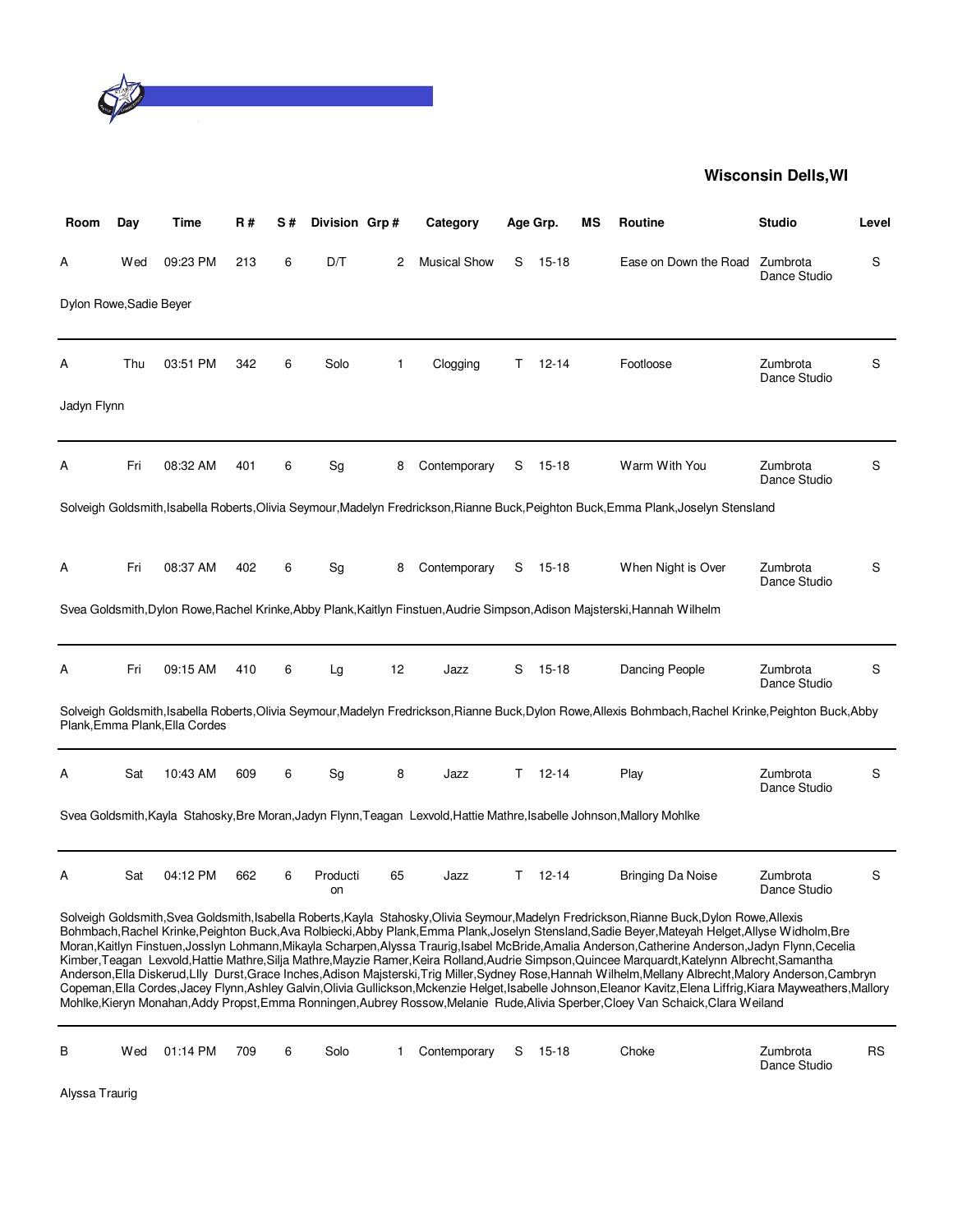

| Room                  | Day | <b>Time</b> | R#  | S# | Division Grp# |              | Category | Age Grp. |           | MS | Routine           | <b>Studio</b>            | Level     |
|-----------------------|-----|-------------|-----|----|---------------|--------------|----------|----------|-----------|----|-------------------|--------------------------|-----------|
| В                     | Wed | 02:17 PM    | 727 | 6  | Solo          | $\mathbf{1}$ | Hip Hop  | S        | $15 - 18$ |    | One Way           | Zumbrota<br>Dance Studio | <b>RS</b> |
| Allexis Bohmbach      |     |             |     |    |               |              |          |          |           |    |                   |                          |           |
| В                     | Wed | 03:13 PM    | 743 | 6  | Solo          | $\mathbf{1}$ | Jazz     | S        | $15 - 18$ |    | Heat              | Zumbrota<br>Dance Studio | <b>RS</b> |
| Ella Cordes           |     |             |     |    |               |              |          |          |           |    |                   |                          |           |
| В                     | Wed | 05:51 PM    | 774 | 6  | Solo          | $\mathbf{1}$ | Lyrical  | S        | $15 - 18$ |    | Burn it Down      | Zumbrota<br>Dance Studio | <b>RS</b> |
| Hannah Wilhelm        |     |             |     |    |               |              |          |          |           |    |                   |                          |           |
| В                     | Wed | 06:05 PM    | 778 | 6  | Solo          | $\mathbf{1}$ | Lyrical  | S        | $15 - 18$ |    | Heaven is a Place | Zumbrota                 | <b>RS</b> |
| Kaitlyn Finstuen      |     |             |     |    |               |              |          |          |           |    |                   | Dance Studio             |           |
| B                     | Wed | 06:16 PM    | 781 | 6  | Solo          | $\mathbf{1}$ | Lyrical  | S        | $15 - 18$ |    | Little Runaway    | Zumbrota                 | <b>RS</b> |
| Cecelia Kimber        |     |             |     |    |               |              |          |          |           |    |                   | Dance Studio             |           |
| В                     | Wed | 06:33 PM    | 786 | 6  | Solo          | $\mathbf{1}$ | Lyrical  | S        | $15 - 18$ |    | The Night We Met  | Zumbrota                 | <b>RS</b> |
| <b>Isabel McBride</b> |     |             |     |    |               |              |          |          |           |    |                   | Dance Studio             |           |
| В                     | Wed | 07:29 PM    | 802 | 6  | Solo          | $\mathbf{1}$ | Open     | S        | $15 - 18$ |    | Toxic             | Zumbrota<br>Dance Studio | <b>RS</b> |
| Allexis Bohmbach      |     |             |     |    |               |              |          |          |           |    |                   |                          |           |
| B                     | Wed | 08:28 PM    | 816 | 6  | Solo          | $\mathbf{1}$ | Tap      | S        | 15-18     |    | Sweet             | Zumbrota<br>Dance Studio | <b>RS</b> |
| Samantha Anderson     |     |             |     |    |               |              |          |          |           |    |                   |                          |           |
| B                     | Wed | 09:42 PM    | 837 | 6  | D/T           | 3            | Jazz     | S        | $15 - 18$ |    | Womanizer         | Zumbrota<br>Dance Studio | <b>RS</b> |

Ava Rolbiecki,Sadie Beyer,Isabel McBride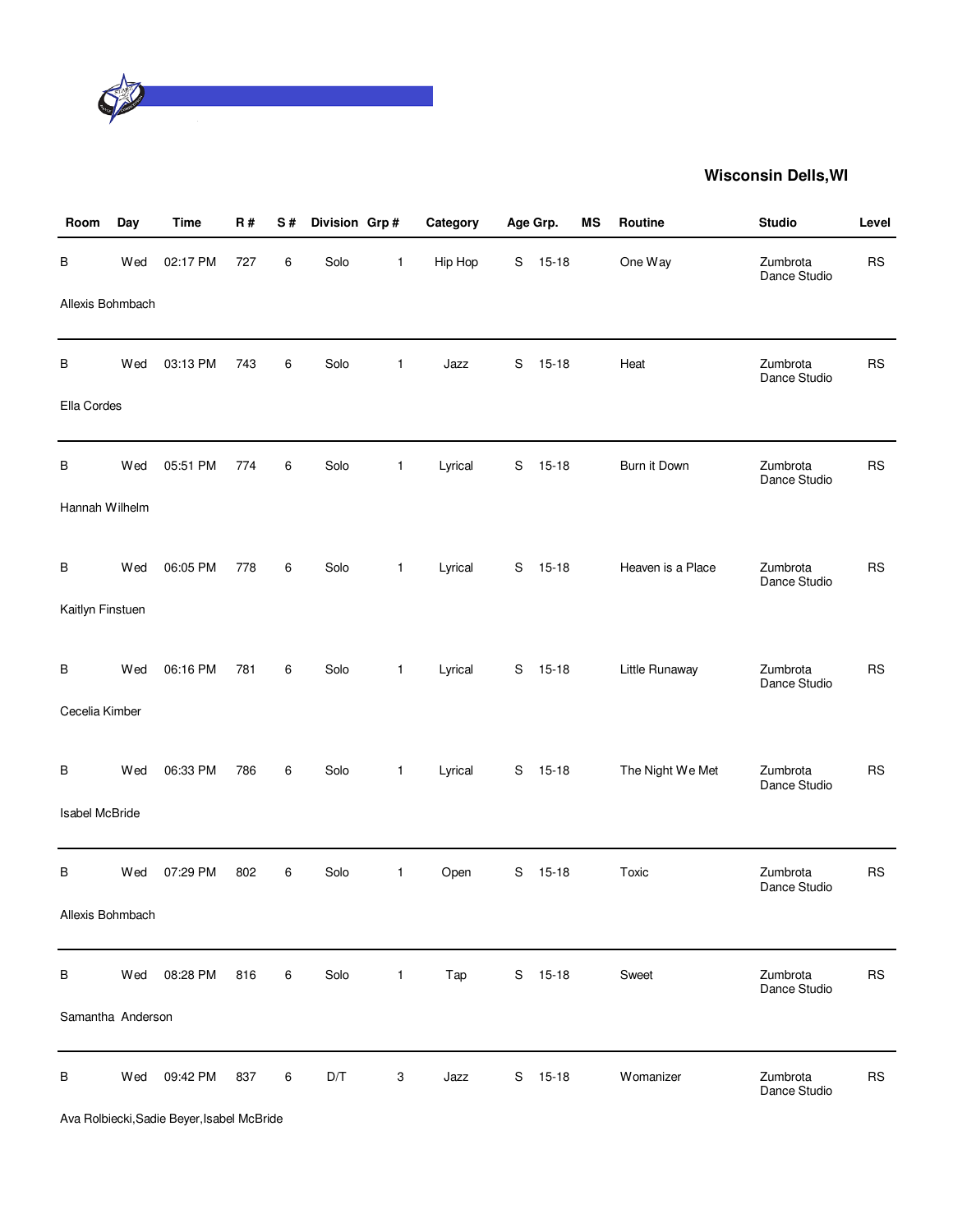

| Room           | Day | Time                                                               | R#   | S# | Division Grp#                |                | Category                                                                                                    |    | Age Grp.  | ΜS | Routine                                                                                                                                               | <b>Studio</b>            | Level     |
|----------------|-----|--------------------------------------------------------------------|------|----|------------------------------|----------------|-------------------------------------------------------------------------------------------------------------|----|-----------|----|-------------------------------------------------------------------------------------------------------------------------------------------------------|--------------------------|-----------|
| В              | Wed | 09:56 PM                                                           | 841  | 6  | D/T                          | 2              | Lyrical                                                                                                     | S  | $15 - 18$ |    | Know Me Well                                                                                                                                          | Zumbrota<br>Dance Studio | <b>RS</b> |
|                |     | Kaitlyn Finstuen, Hannah Wilhelm                                   |      |    |                              |                |                                                                                                             |    |           |    |                                                                                                                                                       |                          |           |
| В              | Wed | 10:06 PM<br>Katelynn Albrecht, Mellany Albrecht                    | 844  | 6  | D/T                          | 2              | Lyrical                                                                                                     | S  | $15 - 18$ |    | Till Forever Falls Apart                                                                                                                              | Zumbrota<br>Dance Studio | <b>RS</b> |
|                |     |                                                                    |      |    |                              |                |                                                                                                             |    |           |    |                                                                                                                                                       |                          |           |
| В              | Thu | 10:00 AM                                                           | 887  | 6  | Solo                         | $\mathbf{1}$   | Lyrical                                                                                                     | T. | $12 - 14$ |    | <b>Winter Song</b>                                                                                                                                    | Zumbrota<br>Dance Studio | <b>NS</b> |
| Keira Rolland  |     |                                                                    |      |    |                              |                |                                                                                                             |    |           |    |                                                                                                                                                       |                          |           |
| В              | Thu | 12:33 PM                                                           | 928  | 6  | D/T                          | $\overline{c}$ | Jazz                                                                                                        | T. | $12 - 14$ |    | God is a Dancer                                                                                                                                       | Zumbrota<br>Dance Studio | <b>NS</b> |
|                |     | Josslyn Lohmann, Llly Durst                                        |      |    |                              |                |                                                                                                             |    |           |    |                                                                                                                                                       |                          |           |
| В              | Thu | 05:49 PM                                                           | 983  | 6  | $\operatorname{\mathsf{Sg}}$ | 4              | Jazz                                                                                                        | S  | $15 - 18$ |    | Alors on Danse                                                                                                                                        | Zumbrota<br>Dance Studio | <b>RS</b> |
|                |     | Alyssa Traurig, Samantha Anderson, Mellany Albrecht, Aubrey Rossow |      |    |                              |                |                                                                                                             |    |           |    |                                                                                                                                                       |                          |           |
| В              | Thu | 06:52 PM                                                           | 997  | 6  | $\operatorname{\mathsf{Sg}}$ | $\overline{7}$ | Lyrical                                                                                                     | S  | $15 - 18$ |    | Sons and Daughters                                                                                                                                    | Zumbrota<br>Dance Studio | <b>RS</b> |
|                |     |                                                                    |      |    |                              |                | Isabel McBride, Cecelia Kimber, Katelynn Albrecht, Grace Inches, Ella Cordes, Ashley Galvin, Mateyah Helget |    |           |    |                                                                                                                                                       |                          |           |
| В              | Fri | 03:53 PM                                                           | 1084 | 6  | Lg                           | 10             | Lyrical                                                                                                     | Τ  | $12 - 14$ |    | Dark                                                                                                                                                  | Zumbrota<br>Dance Studio | <b>RS</b> |
| Rossow         |     |                                                                    |      |    |                              |                |                                                                                                             |    |           |    | Kayla Stahosky, Bre Moran, Mikayla Scharpen, Alyssa Traurig, Jadyn Flynn, Teagan Lexvold, Samantha Anderson, Isabelle Johnson, Mallory Mohlke, Aubrey |                          |           |
| B              | Sat | 12:48 PM                                                           | 1176 | 6  | Sg                           | 9              | Jazz                                                                                                        | PT | $9 - 11$  |    | September                                                                                                                                             | Zumbrota<br>Dance Studio | <b>RS</b> |
|                |     |                                                                    |      |    |                              |                |                                                                                                             |    |           |    | Amalia Anderson, Silja Mathre, Mayzie Ramer, Quincee Marquardt, Ella Diskerud, Trig Miller, Sydney Rose, Olivia Gullickson, Melanie Rude              |                          |           |
| C              | Wed | 12:56 PM                                                           | 1278 | 6  | Solo                         | 1              | Jazz                                                                                                        | T. | $12 - 14$ |    | Boy, You can keep it                                                                                                                                  | Zumbrota<br>Dance Studio | <b>RS</b> |
| Kayla Stahosky |     |                                                                    |      |    |                              |                |                                                                                                             |    |           |    |                                                                                                                                                       |                          |           |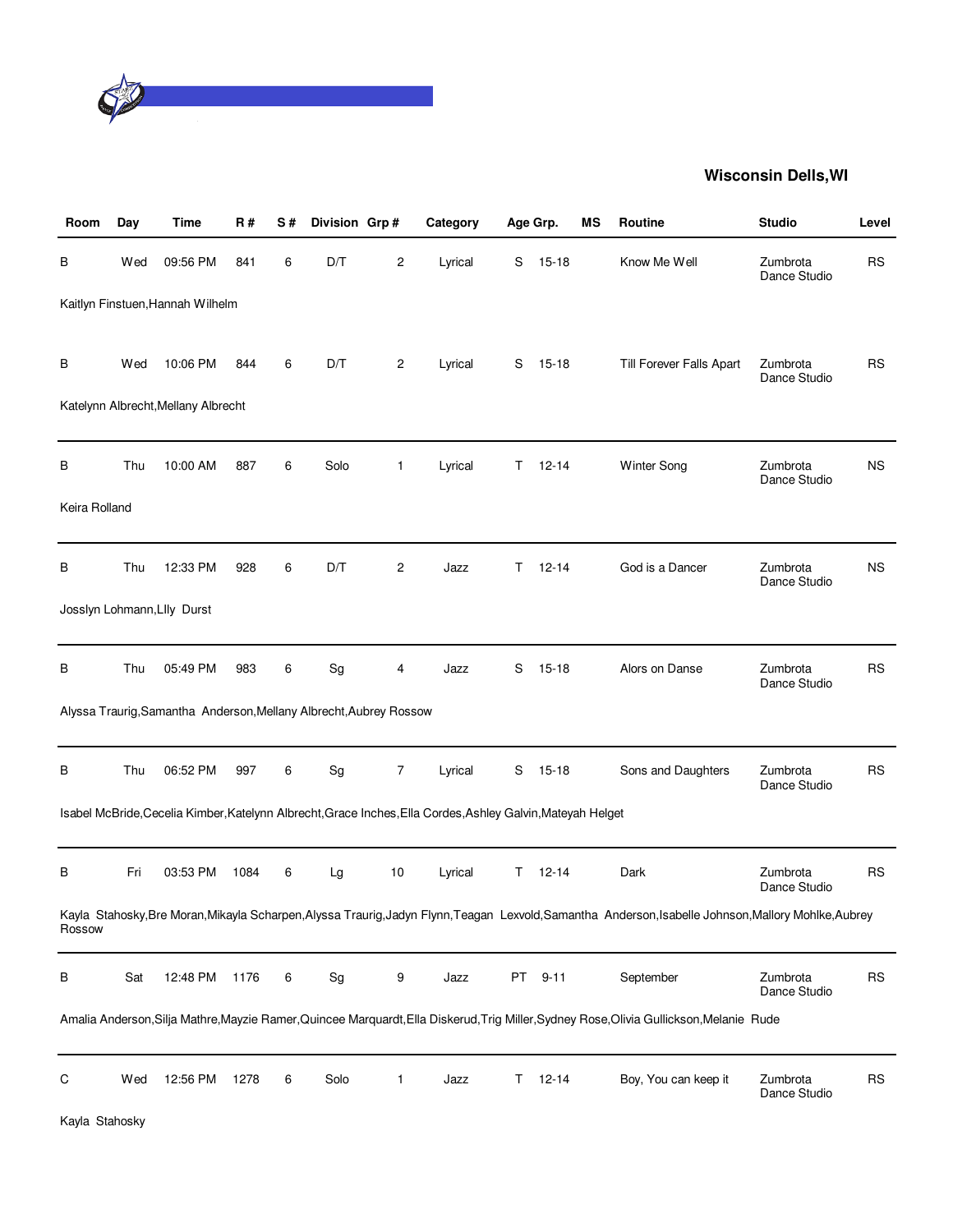

| Room                      | Day | <b>Time</b>                           | R#   | S# | Division Grp# |                         | Category     |    | Age Grp.      | ΜS | Routine             | <b>Studio</b>            | Level     |
|---------------------------|-----|---------------------------------------|------|----|---------------|-------------------------|--------------|----|---------------|----|---------------------|--------------------------|-----------|
| C                         | Wed | 01:03 PM                              | 1280 | 6  | Solo          | $\mathbf{1}$            | Jazz         | T. | $12 - 14$     |    | My Boyfriend's Back | Zumbrota<br>Dance Studio | <b>RS</b> |
| Mallory Mohlke            |     |                                       |      |    |               |                         |              |    |               |    |                     |                          |           |
| C                         | Wed | 01:17 PM                              | 1284 | 6  | Solo          | $\mathbf{1}$            | Jazz         |    | $T = 12 - 14$ |    | Lost                | Zumbrota<br>Dance Studio | <b>RS</b> |
| Teagan Lexvold            |     |                                       |      |    |               |                         |              |    |               |    |                     |                          |           |
| C                         | Wed | 03:59 PM                              | 1316 | 6  | Solo          | $\mathbf{1}$            | Lyrical      | T. | $12 - 14$     |    | Warrior             | Zumbrota<br>Dance Studio | <b>RS</b> |
| Mikayla Scharpen          |     |                                       |      |    |               |                         |              |    |               |    |                     |                          |           |
| C                         | Wed | 07:54 PM                              | 1363 | 6  | D/T           | $\overline{c}$          | Contemporary | T. | $12 - 14$     |    | Footprints          | Zumbrota<br>Dance Studio | <b>RS</b> |
|                           |     | Allexis Bohmbach, Addy Propst         |      |    |               |                         |              |    |               |    |                     |                          |           |
| C                         | Wed | 08:18 PM                              | 1370 | 6  | D/T           | $\overline{\mathbf{c}}$ | Jazz         | Τ  | $12 - 14$     |    | Yes, Yes I Can      | Zumbrota<br>Dance Studio | <b>RS</b> |
|                           |     | Kayla Stahosky, Mateyah Helget        |      |    |               |                         |              |    |               |    |                     |                          |           |
| C                         | Wed | 08:25 PM                              | 1372 | 6  | D/T           | $\overline{c}$          | Jazz         | T. | $12 - 14$     |    | Run                 | Zumbrota<br>Dance Studio | <b>RS</b> |
|                           |     | Amalia Anderson, Jadyn Flynn          |      |    |               |                         |              |    |               |    |                     |                          |           |
| C                         | Wed | 08:39 PM                              | 1376 | 6  | D/T           | 2                       | Jazz         | T. | $12 - 14$     |    | Howlin For You      | Zumbrota<br>Dance Studio | <b>RS</b> |
|                           |     | Catherine Anderson, Samantha Anderson |      |    |               |                         |              |    |               |    |                     |                          |           |
| $\mathsf C$               | Wed | 08:50 PM                              | 1379 | 6  | D/T           | $\overline{c}$          | Jazz         |    | $T = 12 - 14$ |    | Rather Be           | Zumbrota<br>Dance Studio | <b>RS</b> |
|                           |     | Mateyah Helget, Mckenzie Helget       |      |    |               |                         |              |    |               |    |                     |                          |           |
| $\mathsf C$               | Wed | 08:57 PM                              | 1381 | 6  | D/T           | $\overline{c}$          | Jazz         |    | $T = 12-14$   |    | Wu Baby             | Zumbrota<br>Dance Studio | <b>RS</b> |
| Svea Goldsmith, Bre Moran |     |                                       |      |    |               |                         |              |    |               |    |                     |                          |           |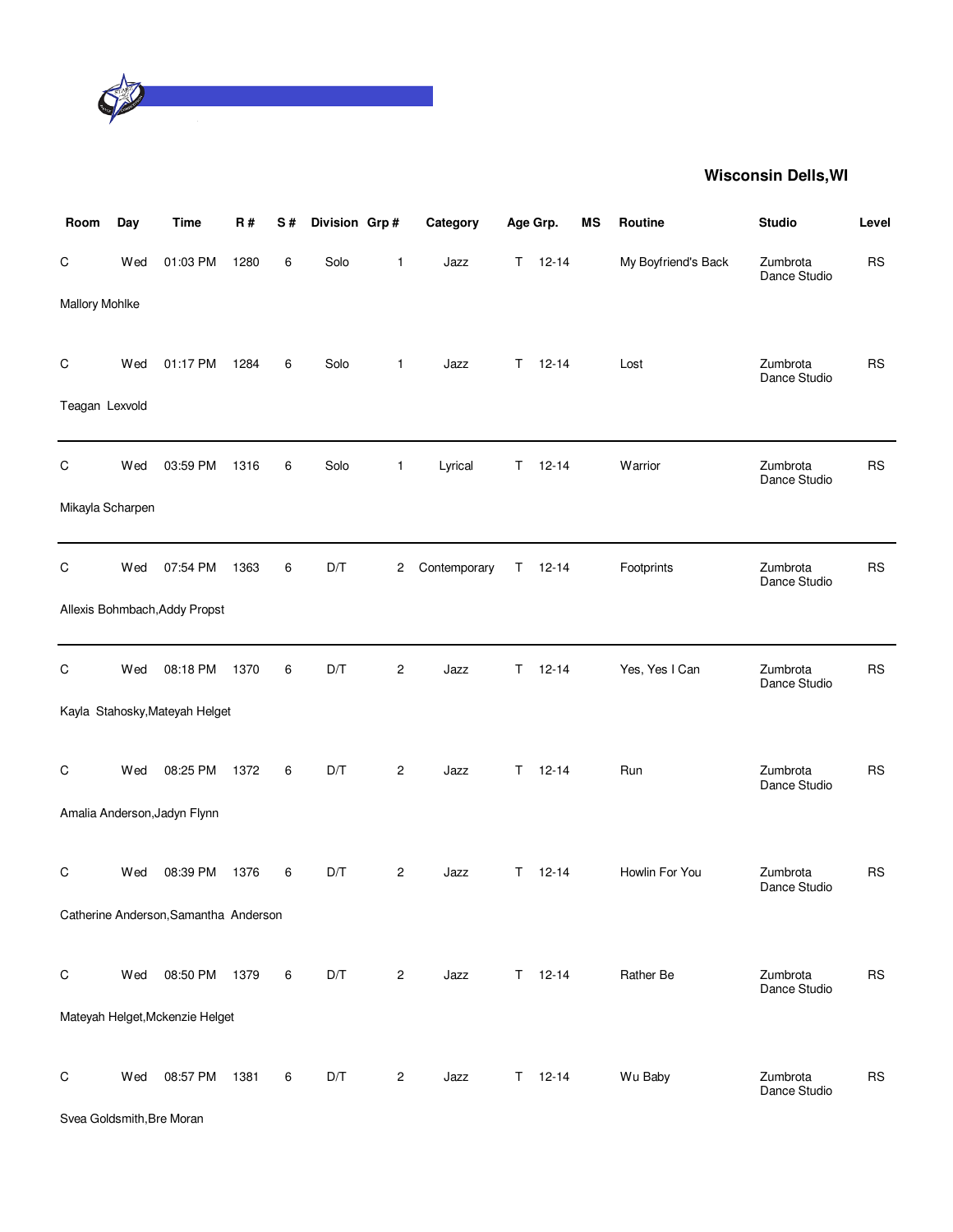

| Room               | Day | <b>Time</b>                                           | <b>R#</b> | S# | Division Grp# |                | Category | Age Grp. |           | MS | Routine                                                                                                                                                                                                                                                                     | <b>Studio</b>            | Level     |
|--------------------|-----|-------------------------------------------------------|-----------|----|---------------|----------------|----------|----------|-----------|----|-----------------------------------------------------------------------------------------------------------------------------------------------------------------------------------------------------------------------------------------------------------------------------|--------------------------|-----------|
| С                  | Wed | 09:18 PM                                              | 1387      | 6  | D/T           | 2              | Lyrical  | T.       | $12 - 14$ |    | Liability                                                                                                                                                                                                                                                                   | Zumbrota<br>Dance Studio | <b>RS</b> |
|                    |     | Svea Goldsmith, Jadyn Flynn                           |           |    |               |                |          |          |           |    |                                                                                                                                                                                                                                                                             |                          |           |
| C                  | Wed | 09:39 PM                                              | 1393      | 6  | D/T           | 2              | Lyrical  | T.       | $12 - 14$ |    | We Are Warriors                                                                                                                                                                                                                                                             | Zumbrota<br>Dance Studio | <b>RS</b> |
|                    |     | Isabelle Johnson, Mallory Mohlke                      |           |    |               |                |          |          |           |    |                                                                                                                                                                                                                                                                             |                          |           |
| С                  | Thu | 11:00 AM                                              | 1462      | 6  | Solo          | $\mathbf{1}$   | Jazz     | PT.      | $9 - 11$  |    | Conga                                                                                                                                                                                                                                                                       | Zumbrota<br>Dance Studio | <b>RS</b> |
| <b>Trig Miller</b> |     |                                                       |           |    |               |                |          |          |           |    |                                                                                                                                                                                                                                                                             |                          |           |
| С                  | Thu | 01:30 PM                                              | 1487      | 6  | Solo          | 1              | Lyrical  | PT       | $9 - 11$  |    | Overgrown                                                                                                                                                                                                                                                                   | Zumbrota<br>Dance Studio | <b>RS</b> |
| Ella Diskerud      |     |                                                       |           |    |               |                |          |          |           |    |                                                                                                                                                                                                                                                                             |                          |           |
| C                  | Thu | 01:42 PM                                              | 1491      | 6  | Solo          | $\mathbf{1}$   | Lyrical  | PT.      | $9 - 11$  |    | You Are the Reason                                                                                                                                                                                                                                                          | Zumbrota<br>Dance Studio | <b>RS</b> |
| Amalia Anderson    |     |                                                       |           |    |               |                |          |          |           |    |                                                                                                                                                                                                                                                                             |                          |           |
| С                  | Thu | 05:25 PM                                              | 1542      | 6  | D/T           | $\overline{c}$ | Jazz     | PT.      | $9 - 11$  |    | Cold Hearted                                                                                                                                                                                                                                                                | Zumbrota<br>Dance Studio | <b>RS</b> |
|                    |     | Silja Mathre, Quincee Marquardt                       |           |    |               |                |          |          |           |    |                                                                                                                                                                                                                                                                             |                          |           |
| C                  | Fri | 02:58 PM                                              | 1651      | 6  | Lg            | 17             | Lyrical  | PT       | $9 - 11$  |    | Solider                                                                                                                                                                                                                                                                     | Zumbrota<br>Dance Studio | <b>NS</b> |
|                    |     |                                                       |           |    |               |                |          |          |           |    | Allyse Widholm,Josslyn Lohmann,Amalia Anderson,Catherine Anderson,Silja Mathre,Mayzie Ramer,Keira Rolland,Quincee Marquardt,Ella Diskerud,Sydney<br>Rose, Malory Anderson, Jacey Flynn, Olivia Gullickson, Elena Liffrig, Cada McConnell, Kieryn Monahan, Cloey Van Schaick |                          |           |
| С                  | Sat | 09:27 AM                                              | 1697      | 6  | D/T           | 3              | Jazz     |          | PT 9-11   |    | Gypsy                                                                                                                                                                                                                                                                       | Zumbrota<br>Dance Studio | <b>NS</b> |
|                    |     | Catherine Anderson, Olivia Gullickson, Kieryn Monahan |           |    |               |                |          |          |           |    |                                                                                                                                                                                                                                                                             |                          |           |
| С                  | Sat | 09:42 AM                                              | 1702      | 6  | D/T           | 2              | Lyrical  |          | PT 9-11   |    | Saving Grace                                                                                                                                                                                                                                                                | Zumbrota<br>Dance Studio | <b>NS</b> |
|                    |     | Olivia Gullickson, Isabelle Johnson                   |           |    |               |                |          |          |           |    |                                                                                                                                                                                                                                                                             |                          |           |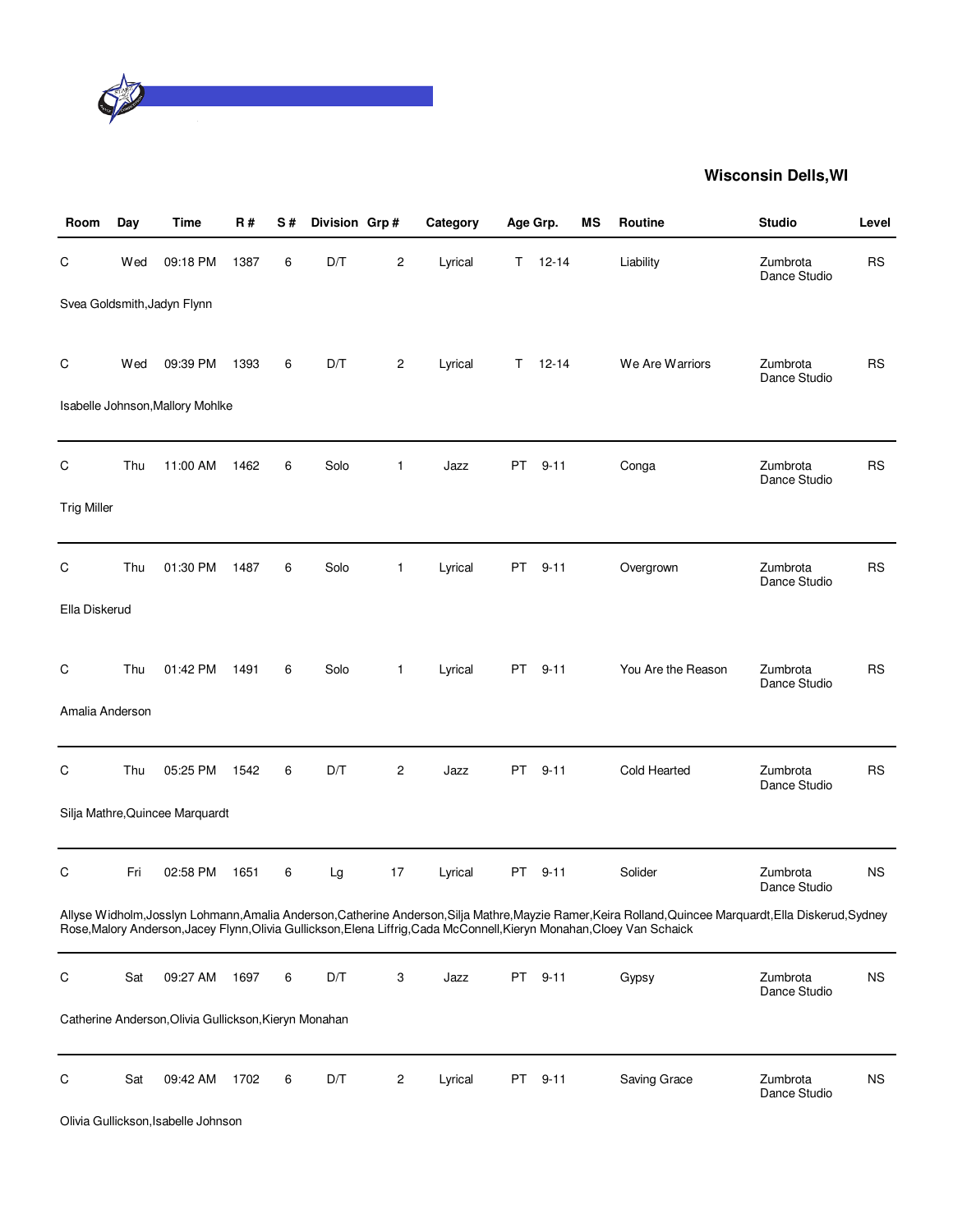

| Room       | Dav | Time     | R #  | S#  | Division Grp# | Category | Age Grp. |      | МS | Routine                     | <b>Studio</b>            | Level |
|------------|-----|----------|------|-----|---------------|----------|----------|------|----|-----------------------------|--------------------------|-------|
| C.         | Sat | 03:30 PM | 1798 | - 6 | Solo          | Lvrical  | PT.      | 9-11 |    | Welcome To Jurassic<br>Park | Zumbrota<br>Dance Studio | ΝS    |
| Llly Durst |     |          |      |     |               |          |          |      |    |                             |                          |       |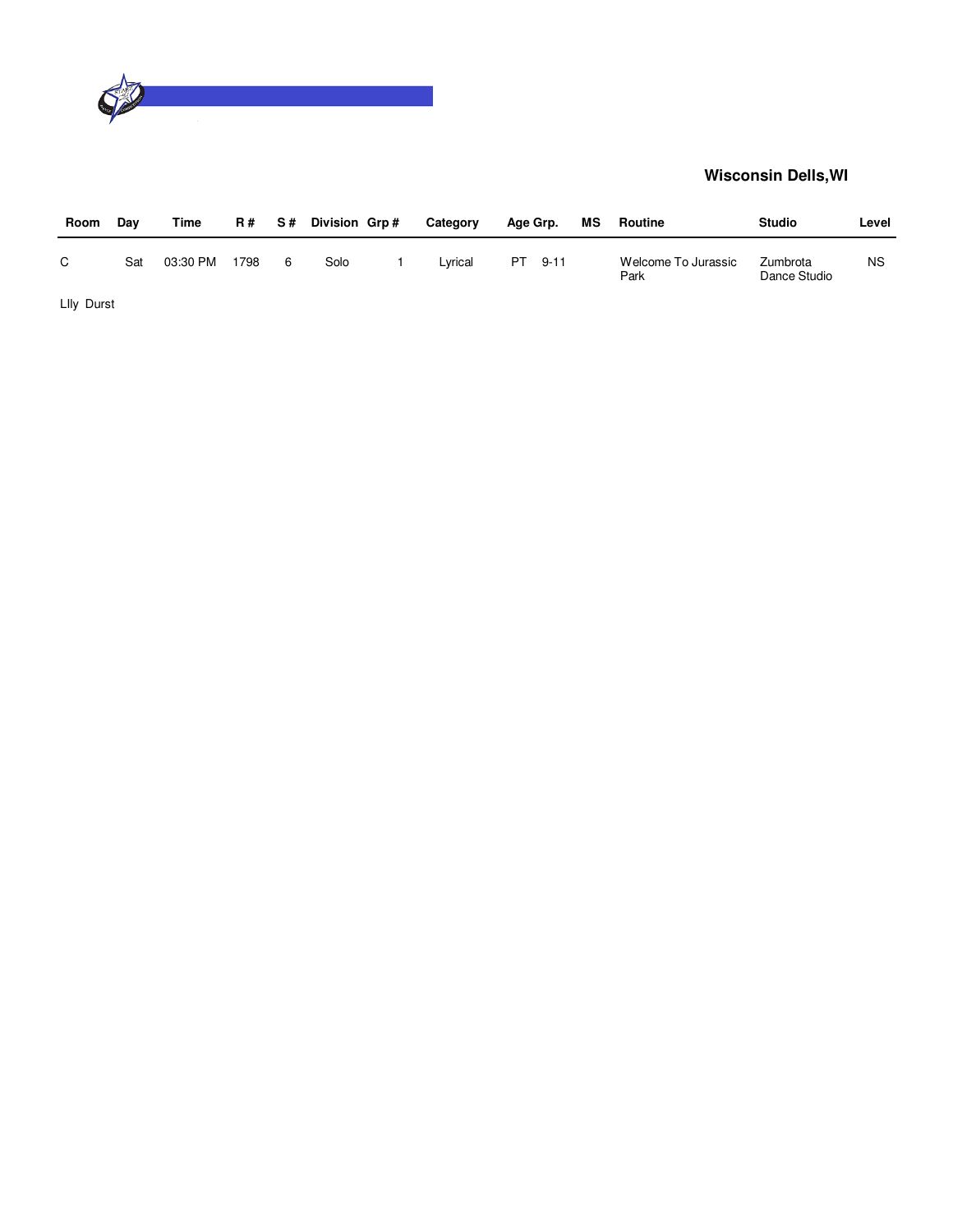

| Room                      | Day | <b>Time</b> | R# | S# | Division Grp# | Category | Age Grp. | ΜS | Routine                                    | <b>Studio</b> | Level |
|---------------------------|-----|-------------|----|----|---------------|----------|----------|----|--------------------------------------------|---------------|-------|
| Α                         | Wed | 11:58 AM    |    |    |               |          |          |    | --Awards - Adjudication<br>Only--          | Awards        |       |
| A                         | Wed | 05:39 PM    |    |    |               |          |          |    | --Awards - High Point & Awards<br>Improv-- |               |       |
| A                         | Wed | 09:54 PM    |    |    |               |          |          |    | --Awards - High Point--                    | Awards        |       |
| A                         | Thu | 11:55 AM    |    |    |               |          |          |    | --Awards - Adjudication Awards<br>Only--   |               |       |
| A                         | Thu | 04:19 PM    |    |    |               |          |          |    | --Awards - High Point & Awards<br>Improv-- |               |       |
| A                         | Thu | 08:03 PM    |    |    |               |          |          |    | --Awards - High Point--                    | Awards        |       |
| A                         | Fri | 11:39 AM    |    |    |               |          |          |    | --Awards - High Point--                    | Awards        |       |
| A                         | Fri | 03:39 PM    |    |    |               |          |          |    | --Judges Break--                           |               |       |
| $\boldsymbol{\mathsf{A}}$ | Fri | 05:46 PM    |    |    |               |          |          |    | --Awards - High Point & Awards<br>Improv-- |               |       |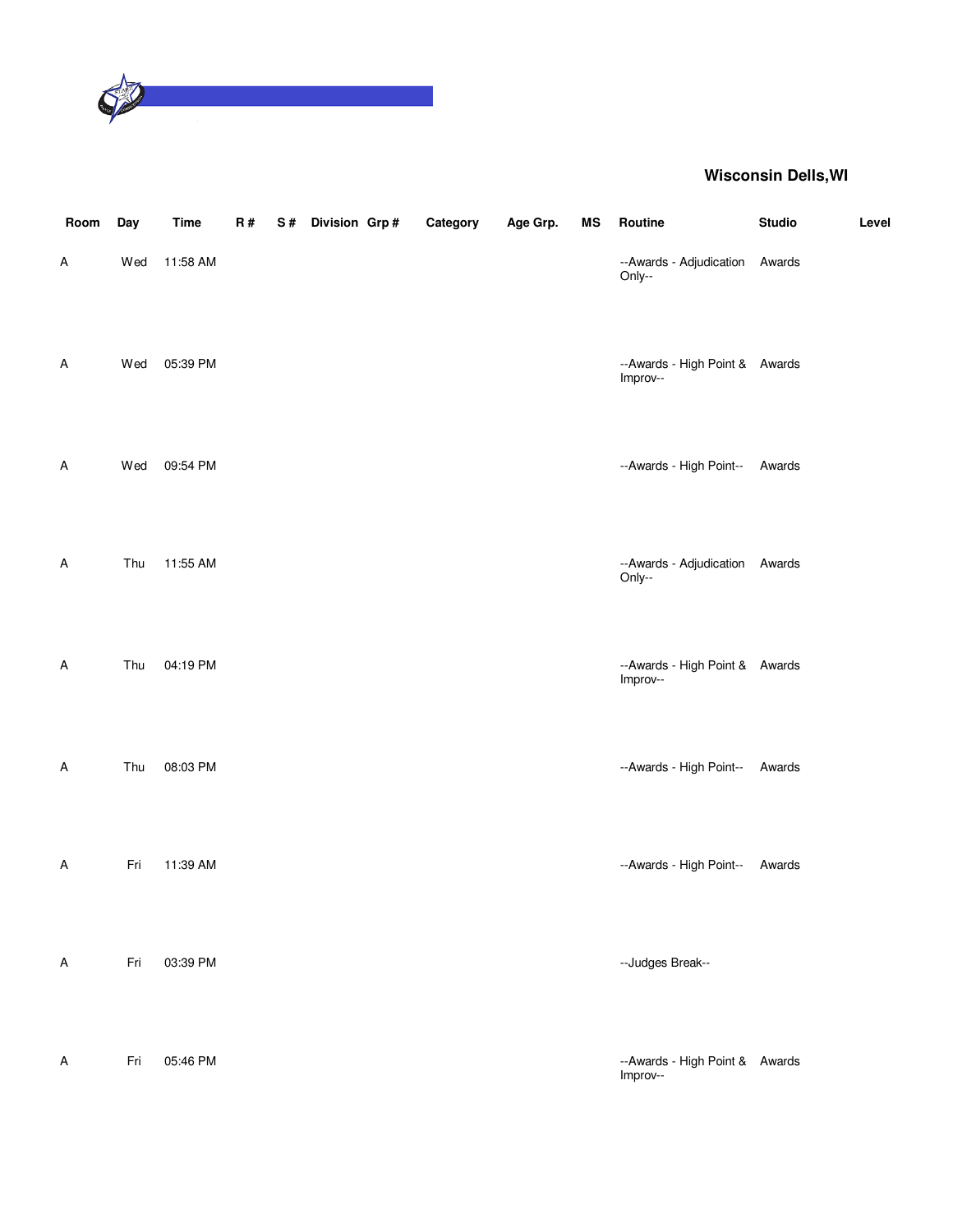

| Room | Day | <b>Time</b> | R# | S# | Division Grp# | Category | Age Grp. | MS | Routine                                                                                     | <b>Studio</b> | Level |
|------|-----|-------------|----|----|---------------|----------|----------|----|---------------------------------------------------------------------------------------------|---------------|-------|
| Α    | Fri | 08:22 PM    |    |    |               |          |          |    | --Awards - High Point--                                                                     | Awards        |       |
| Α    | Sat | 11:23 AM    |    |    |               |          |          |    | --Awards - Adjudication Awards<br>Only--                                                    |               |       |
| Α    | Sat | 03:52 PM    |    |    |               |          |          |    | --Judges Break --                                                                           |               |       |
| Α    | Sat | 05:42 PM    |    |    |               |          |          |    | --Awards-High Point--                                                                       | Awards        |       |
| Α    | Sun | 08:00 AM    |    |    |               |          |          |    | --Grand National Solo &<br>D/T Shootout - Rising<br>Starz - Mini Preteen<br>Teen & Senior-- |               |       |
| Α    | Sun | 09:30 AM    |    |    |               |          |          |    | --Gran National Solo &<br>D/T - Starz - Mini<br>Preteen Teen & Senior--                     |               |       |
| Α    | Sun | 11:00 AM    |    |    |               |          |          |    | --Grand National Awards<br>- Solo & D/T All Levels &<br>Ages--                              |               |       |
| A    | Sun | 11:30 AM    |    |    |               |          |          |    | --Lunch Break--                                                                             |               |       |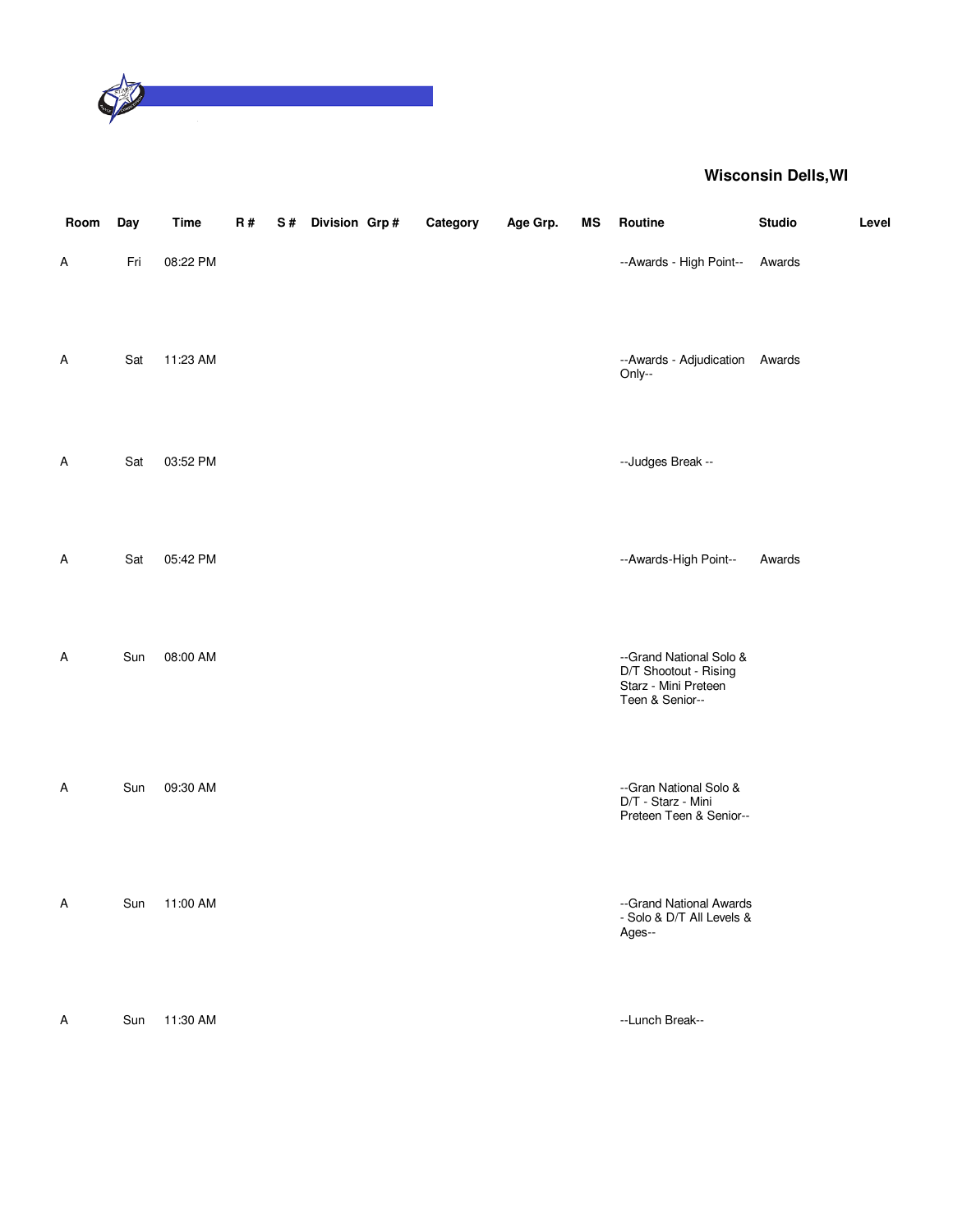

| Room    | Day | <b>Time</b> | R# | S# | Division Grp# | Category | Age Grp. | ΜS | Routine                                                                              | <b>Studio</b> | Level |
|---------|-----|-------------|----|----|---------------|----------|----------|----|--------------------------------------------------------------------------------------|---------------|-------|
| Α       | Sun | 12:15 PM    |    |    |               |          |          |    | --Standout Dancer<br>Routine--                                                       |               |       |
| A       | Sun | 12:30 PM    |    |    |               |          |          |    | --Grand National Groups<br>- Rising Starz Level -<br>Mini Preteen Teen &<br>Senior-- |               |       |
| A       | Sun | 02:00 PM    |    |    |               |          |          |    | --Grand National Lines &<br><b>Productions Rising Starz</b><br>Level--               |               |       |
| Α       | Sun | 03:00 PM    |    |    |               |          |          |    | --Grand National Solo &<br>D/T Shootout - Starz -<br>Mini Preteen Teen &<br>Senior-- |               |       |
| Α       | Sun | 04:30 PM    |    |    |               |          |          |    | --Grand National Lines &<br><b>Productions Starz</b><br>Level--                      |               |       |
| Α       | Sun | 05:50 PM    |    |    |               |          |          |    | --Grand National Group<br>Awards - All Levels &<br>Ages--                            |               |       |
| B       | Wed | 03:30 PM    |    |    |               |          |          |    | --Awards - Ajudication<br>Only--                                                     | Awards        |       |
| $\sf B$ | Wed | 07:43 PM    |    |    |               |          |          |    | --Judges Break--                                                                     |               |       |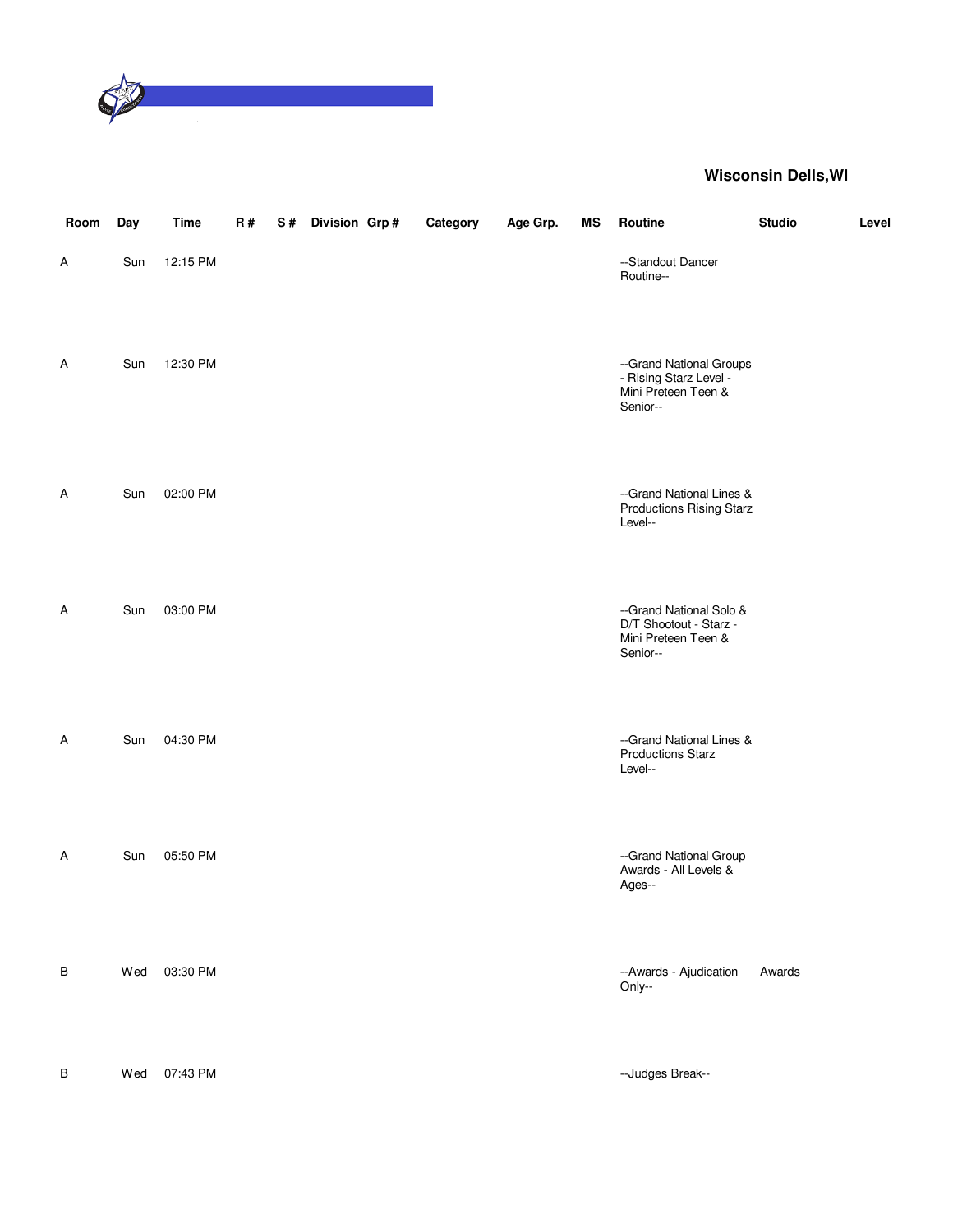

| Room    | Day | <b>Time</b> | R# | S# Division Grp# | Category | Age Grp. | <b>MS</b> | Routine                                    | <b>Studio</b> | Level |
|---------|-----|-------------|----|------------------|----------|----------|-----------|--------------------------------------------|---------------|-------|
| $\sf B$ | Wed | 10:38 PM    |    |                  |          |          |           | --Awards - High Point & Awards<br>Improv-- |               |       |
| $\sf B$ | Thu | 10:21 AM    |    |                  |          |          |           | --Judges Break --                          |               |       |
| B       | Thu | 01:12 PM    |    |                  |          |          |           | --Awards - High Point & Awards<br>Improv-- |               |       |
| $\sf B$ | Thu | 04:49 PM    |    |                  |          |          |           | --Judges Break --                          |               |       |
| B       | Thu | 07:41 PM    |    |                  |          |          |           | --Awards - High Point--                    | Awards        |       |
| B       | Fri | 12:55 PM    |    |                  |          |          |           | --Awards - High Point--                    | Awards        |       |
| $\sf B$ | Fri | 07:43 PM    |    |                  |          |          |           | --Awards - High Point--                    | Awards        |       |
| $\sf B$ | Sat | 10:48 AM    |    |                  |          |          |           | --Awards - High Point--                    | Awards        |       |
| $\sf B$ | Sat | 03:00 PM    |    |                  |          |          |           | --Judges Break --                          |               |       |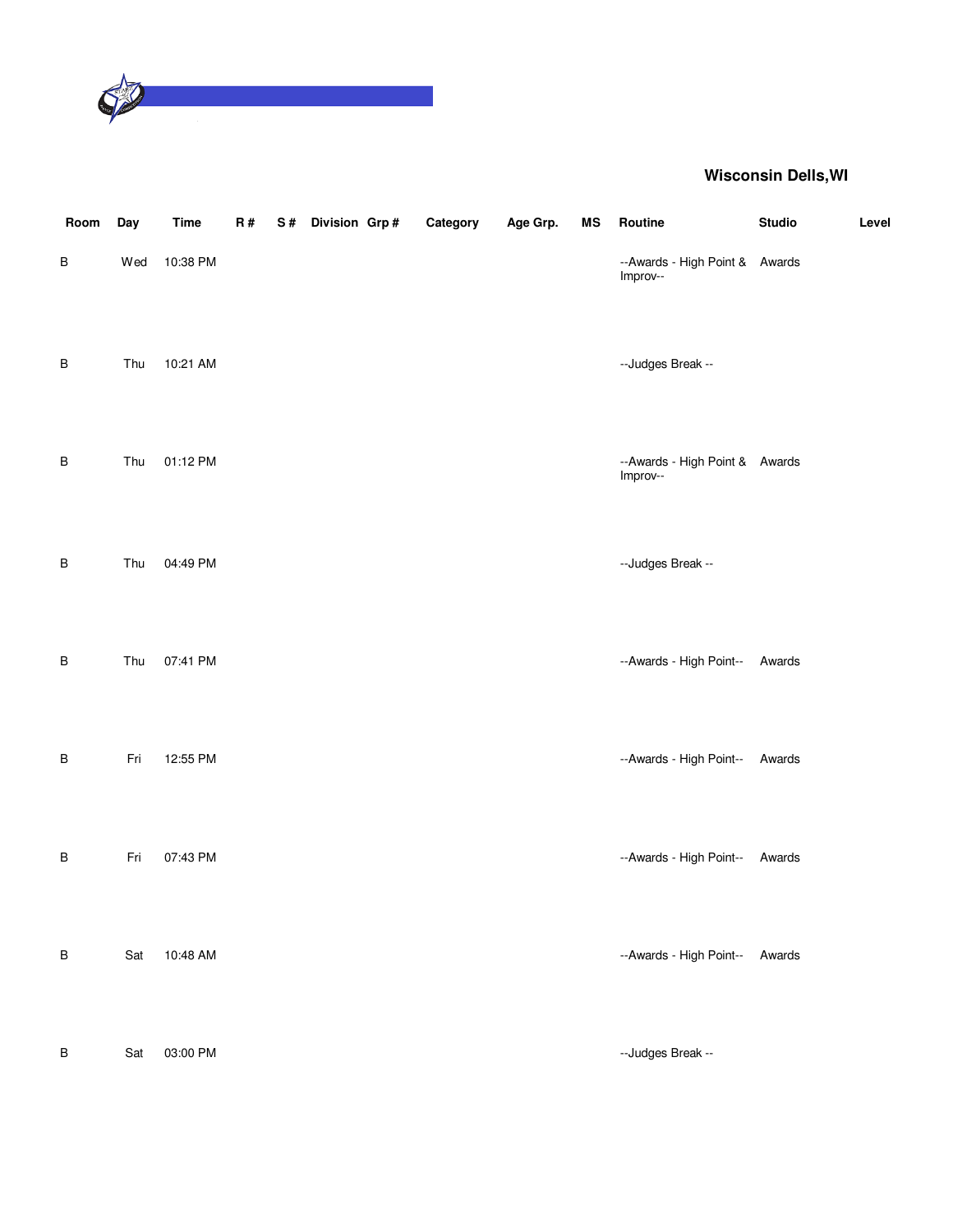

| Room        | Day | Time     | R# | S# | Division Grp# | Category | Age Grp. | MS | Routine                                                               | <b>Studio</b> | Level |
|-------------|-----|----------|----|----|---------------|----------|----------|----|-----------------------------------------------------------------------|---------------|-------|
| $\sf B$     | Sat | 05:38 PM |    |    |               |          |          |    | --Awards - High Point--                                               | Awards        |       |
| $\mathsf C$ | Wed | 01:52 PM |    |    |               |          |          |    | --Awards - Ajudication<br>Only--                                      | Awards        |       |
| $\mathsf C$ | Wed | 06:19 PM |    |    |               |          |          |    | --Awards - High Point & Awards<br>Improv--                            |               |       |
| $\mathsf C$ | Wed | 10:10 PM |    |    |               |          |          |    | --Awards - High Point--                                               | Awards        |       |
| $\mathsf C$ | Thu | 11:42 AM |    |    |               |          |          |    | --Awards- High Point -<br>Mini Only - Preteen -<br>Ajudication Only-- | Awards        |       |
| C           | Thu | 03:09 PM |    |    |               |          |          |    | --Awards - High Point & Awards<br>Improv--                            |               |       |
| $\mathsf C$ | Thu | 06:25 PM |    |    |               |          |          |    | --Awards - High Point--                                               | Awards        |       |
| $\mathsf C$ | Fri | 11:57 AM |    |    |               |          |          |    | --Awards - High Point--                                               | Awards        |       |
| $\mathsf C$ | Fri | 04:06 PM |    |    |               |          |          |    | --Awards - High Point--                                               | Awards        |       |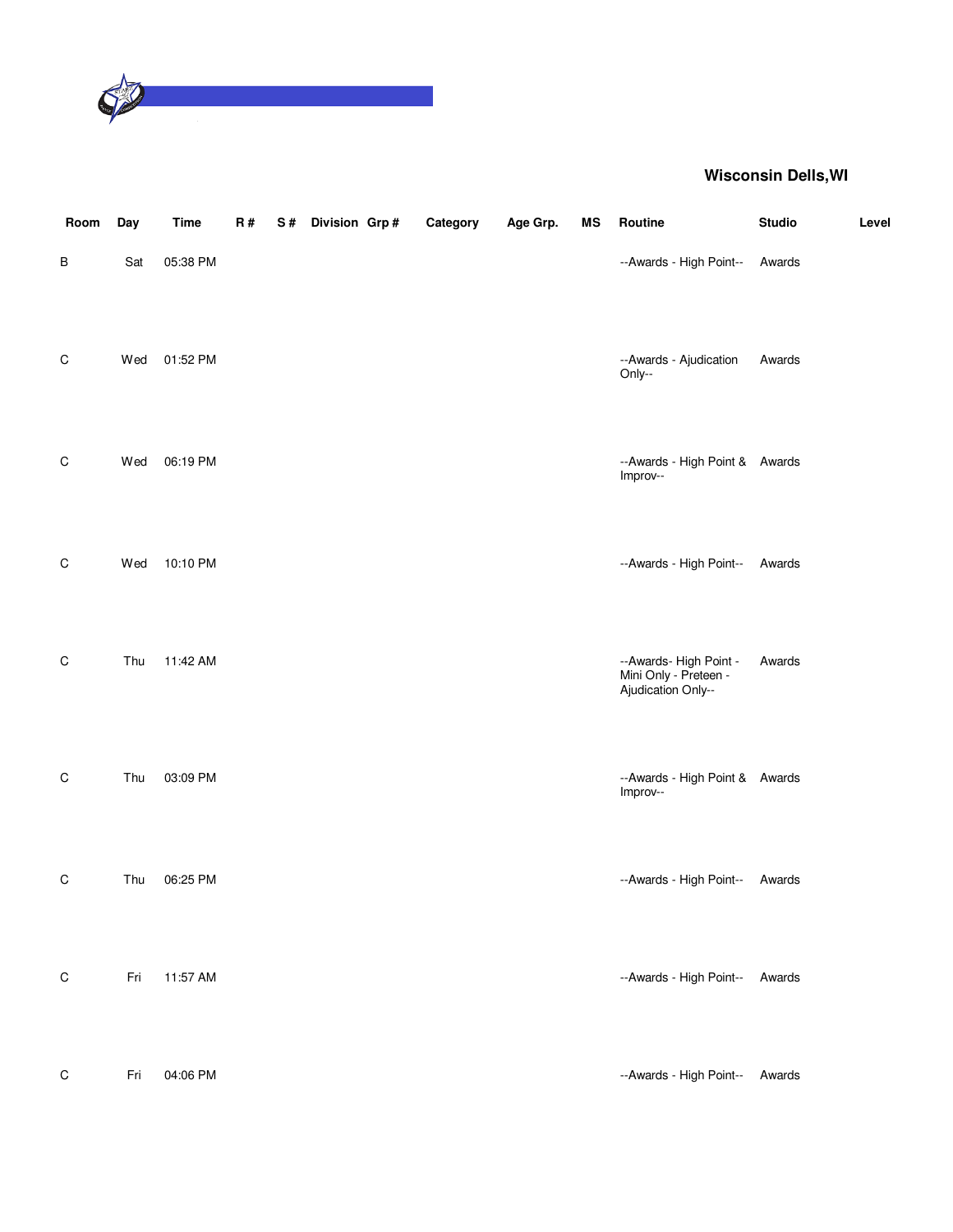

| Room | Day | Time     | <b>R#</b> | S# Division Grp# | Category | Age Grp. | MS | Routine                                    | <b>Studio</b> | Level |
|------|-----|----------|-----------|------------------|----------|----------|----|--------------------------------------------|---------------|-------|
| C    | Sat | 11:24 AM |           |                  |          |          |    | --Awards - High Point<br>$DT$ Only--       | Awards        |       |
| C    | Sat | 04:24 PM |           |                  |          |          |    | --Awards - High Point & Awards<br>Improv-- |               |       |